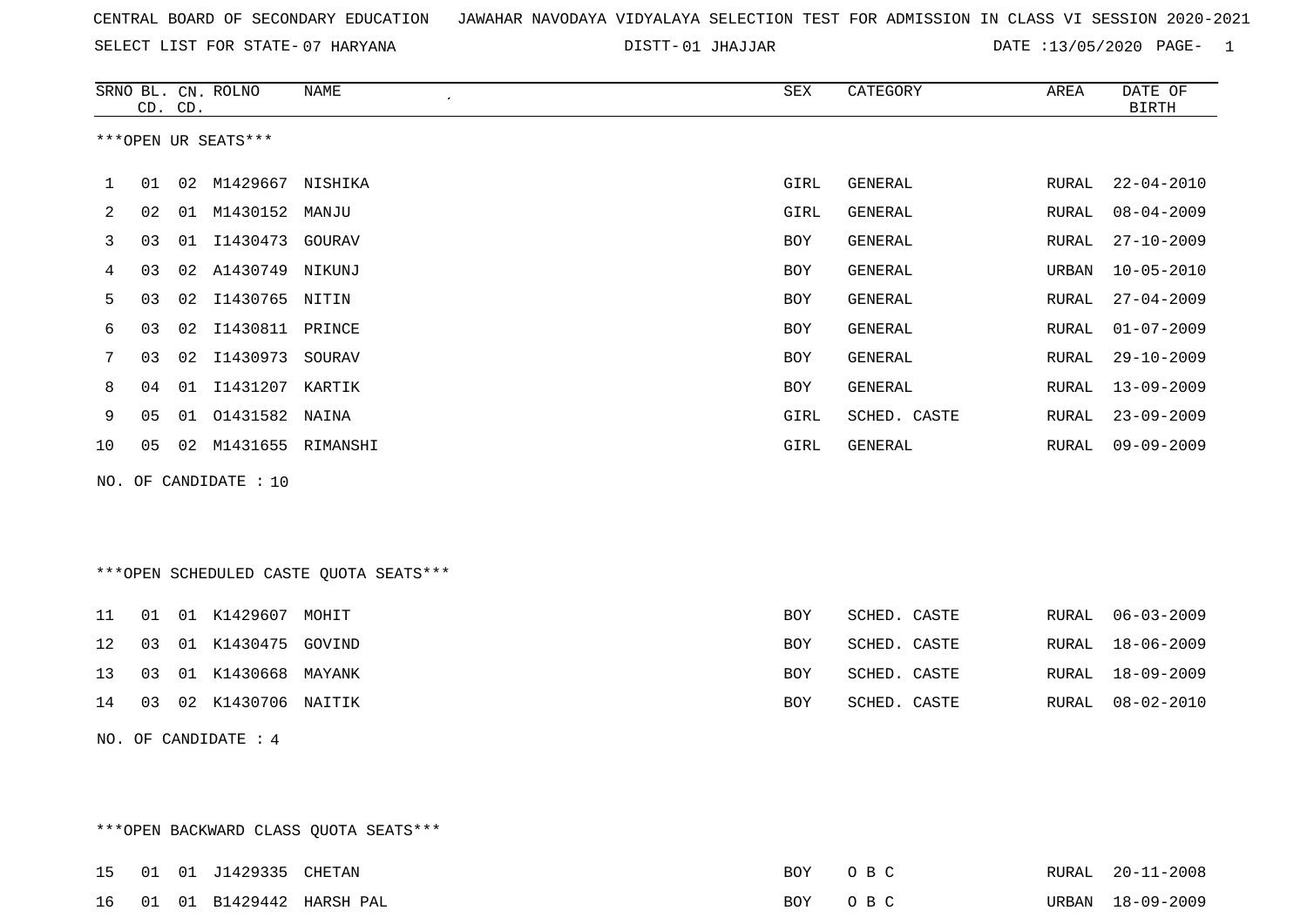SELECT LIST FOR STATE- DISTT- 07 HARYANA

01 JHAJJAR DATE :13/05/2020 PAGE- 2

|    |    | CD. CD. | SRNO BL. CN. ROLNO     | <b>NAME</b>                            | SEX         | CATEGORY     | AREA         | DATE OF<br><b>BIRTH</b> |
|----|----|---------|------------------------|----------------------------------------|-------------|--------------|--------------|-------------------------|
|    |    |         |                        | *** OPEN BACKWARD CLASS QUOTA SEATS*** |             |              |              |                         |
| 17 | 03 |         |                        | 02 J1430896 RUPIN KUMAR                | BOY         | O B C        | RURAL        | 12-12-2009              |
| 18 | 04 |         | 01 N1431165            | GARIMA                                 | <b>GIRL</b> | O B C        | RURAL        | $14 - 10 - 2010$        |
| 19 | 05 |         | 01 N1431585 NANCY      |                                        | GIRL        | O B C        | RURAL        | $08 - 05 - 2009$        |
|    |    |         | NO. OF CANDIDATE : 5   |                                        |             |              |              |                         |
|    |    |         |                        | ***OPEN SCHEDULED TRIBE QUOTA SEATS*** |             |              |              |                         |
| 20 | 01 |         | 02 H1429847            | SANCHI SHARMA                          | GIRL        | SCHED. TRIBE | URBAN        | 19-09-2009              |
|    |    |         | NO. OF CANDIDATE : 1   |                                        |             |              |              |                         |
|    |    |         |                        |                                        |             |              |              |                         |
|    |    |         | ***RURAL OPEN SEATS*** |                                        |             |              |              |                         |
|    |    |         |                        |                                        |             |              |              |                         |
| 21 | 01 |         |                        | 01 K1429202 AALOK KUMAR MEHRA          | BOY         | SCHED. CASTE | RURAL        | $04 - 04 - 2009$        |
| 22 | 01 |         | 01 M1429240 ANJALI     |                                        | GIRL        | GENERAL      | RURAL        | $13 - 03 - 2009$        |
| 23 | 01 | 01      | I1429300 AYUSH         |                                        | BOY         | GENERAL      | <b>RURAL</b> | $13 - 04 - 2010$        |
| 24 | 01 | 01      | J1429433               | HARSHIT                                | <b>BOY</b>  | O B C        | RURAL        | $27 - 02 - 2010$        |
| 25 | 01 | 01      | J1429475               | JAI DALAL                              | BOY         | O B C        | RURAL        | $22 - 02 - 2009$        |
| 26 | 01 | 01      | M1429533               | KOMAL                                  | GIRL        | GENERAL      | RURAL        | $01 - 11 - 2009$        |
| 27 | 01 |         | 01 I1429597 MAYANK     |                                        | <b>BOY</b>  | GENERAL      | RURAL        | $21 - 05 - 2010$        |
| 28 | 01 | 02      | M1429959 TAPSYA        |                                        | GIRL        | GENERAL      | RURAL        | $16 - 12 - 2009$        |
| 29 | 01 | 02      | J1430012 VISHAL        |                                        | BOY         | O B C        | <b>RURAL</b> | $15 - 02 - 2008$        |
| 30 | 02 |         | 01 M1430050 ANJALI     |                                        | GIRL        | GENERAL      | RURAL        | $05 - 09 - 2008$        |
| 31 | 02 | 01      | M1430084 DIKSHA        |                                        | GIRL        | GENERAL      | <b>RURAL</b> | $06 - 09 - 2009$        |
| 32 | 02 | 01      |                        | I1430180 NIKHIL BHARDWAJ               | BOY         | GENERAL      | RURAL        | $28 - 11 - 2008$        |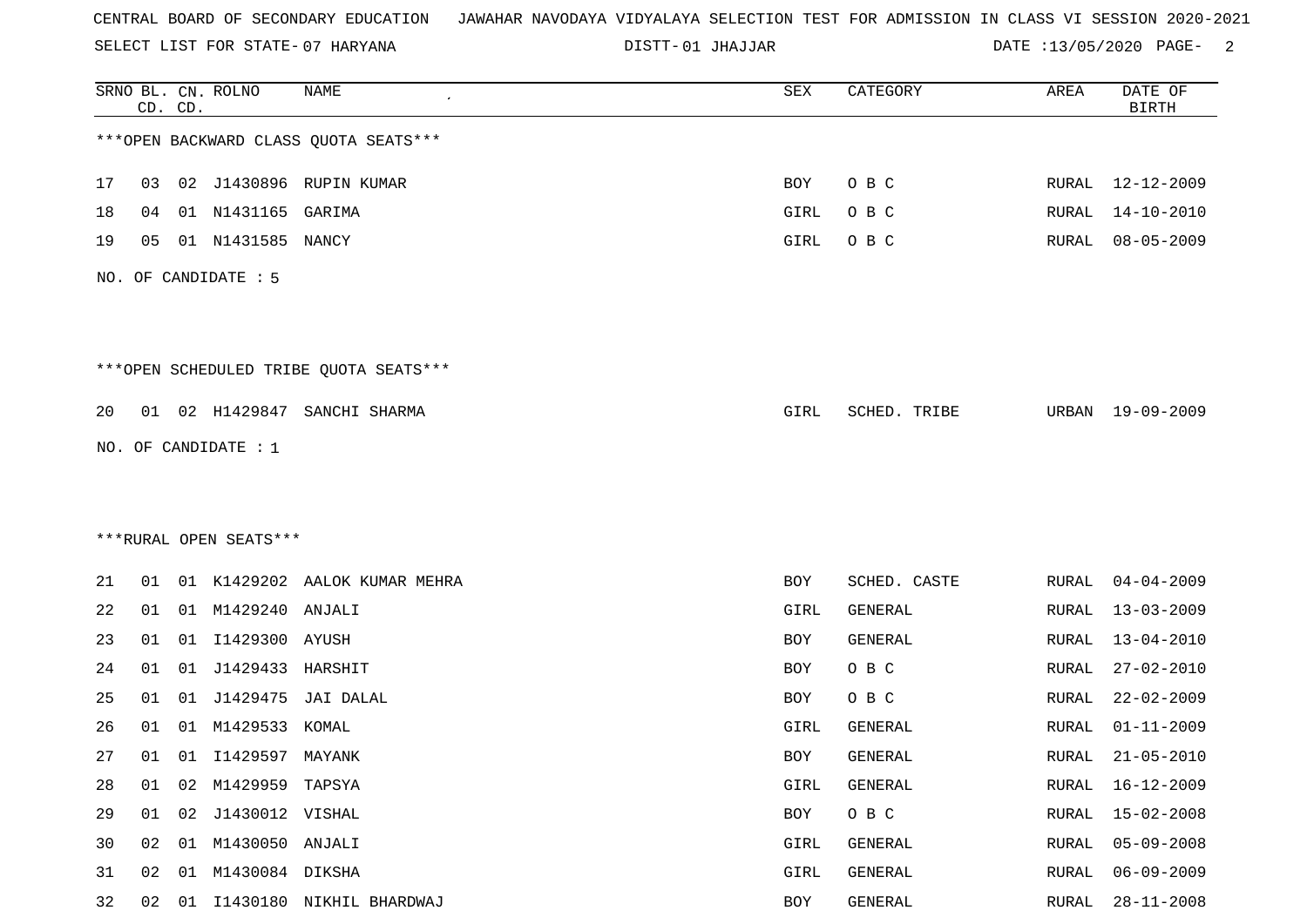SELECT LIST FOR STATE- DISTT- 07 HARYANA

01 JHAJJAR DATE :13/05/2020 PAGE- 3

|    |    | CD. CD. | SRNO BL. CN. ROLNO     | <b>NAME</b><br>$\epsilon$ | <b>SEX</b> | CATEGORY       | AREA         | DATE OF<br><b>BIRTH</b> |
|----|----|---------|------------------------|---------------------------|------------|----------------|--------------|-------------------------|
|    |    |         | ***RURAL OPEN SEATS*** |                           |            |                |              |                         |
| 33 | 02 | 01      |                        | J1430185 NISHANT KUMAR    | <b>BOY</b> | O B C          | RURAL        | $01 - 08 - 2009$        |
| 34 | 03 | 01      | K1430463               | GARVJEET                  | <b>BOY</b> | SCHED. CASTE   | RURAL        | $21 - 12 - 2009$        |
| 35 | 03 | 01      | N1430612               | KIRTI                     | GIRL       | O B C          | RURAL        | $06 - 02 - 2009$        |
| 36 | 03 | 01      |                        | I1430670 MAYANK SHOKEEN   | <b>BOY</b> | GENERAL        | RURAL        | $25 - 07 - 2009$        |
| 37 | 03 | 01      | I1430689               | MOHIT SINGH               | <b>BOY</b> | <b>GENERAL</b> | RURAL        | $12 - 02 - 2010$        |
| 38 | 03 | 02      | M1430770               | NOMINEE                   | GIRL       | <b>GENERAL</b> | <b>RURAL</b> | $07 - 06 - 2009$        |
| 39 | 03 | 02      | I1430899               | SACHIN                    | <b>BOY</b> | <b>GENERAL</b> | RURAL        | $17 - 04 - 2008$        |
| 40 | 03 | 02      | I1431062               | VISHAL CHAUHAN            | <b>BOY</b> | GENERAL        | RURAL        | $14 - 06 - 2010$        |
| 41 | 04 | 01      | J1431135               | <b>DAMAN</b>              | <b>BOY</b> | O B C          | RURAL        | $16 - 01 - 2009$        |
| 42 | 04 | 01      | J1431143               | DEEPANSHU                 | <b>BOY</b> | O B C          | RURAL        | $14 - 07 - 2009$        |
| 43 | 04 | 01      | I1431192               | <b>ISHANT</b>             | <b>BOY</b> | <b>GENERAL</b> | RURAL        | $17 - 04 - 2010$        |
| 44 | 04 | 02      | I1431333               | RITISH                    | <b>BOY</b> | <b>GENERAL</b> | RURAL        | $16 - 02 - 2009$        |
| 45 | 04 | 02      | K1431343               | SAKSHAM                   | <b>BOY</b> | SCHED. CASTE   | RURAL        | $14 - 06 - 2009$        |
| 46 | 05 | 01      | I1431580               | MUKUL                     | <b>BOY</b> | <b>GENERAL</b> | RURAL        | $10 - 11 - 2009$        |
| 47 | 05 | 02      | I1431666               | SAGAR LAMBA               | <b>BOY</b> | GENERAL        | RURAL        | $12 - 10 - 2008$        |
| 48 | 05 | 02      | I1431716               | TINU                      | <b>BOY</b> | <b>GENERAL</b> | RURAL        | $05 - 05 - 2009$        |
|    |    |         |                        |                           |            |                |              |                         |

NO. OF CANDIDATE : 28

\*\*\*RURAL SCHEDULED CASTE QUOTA SEATS\*\*\*

|    |  | 49 01 02 K1429907 SIDHARTH |                                | BOY  | SCHED. CASTE |  | RURAL 24-12-2009 |
|----|--|----------------------------|--------------------------------|------|--------------|--|------------------|
|    |  | 50 01 02 01429908 SIMRAN   |                                | GIRL | SCHED. CASTE |  | RURAL 07-11-2008 |
|    |  |                            | 51 02 01 K1430162 MUKESH KUMAR | BOY  | SCHED. CASTE |  | RURAL 01-01-2008 |
|    |  | 52 03 01 01430588 KETANA   |                                | GIRL | SCHED. CASTE |  | RURAL 04-12-2009 |
| 53 |  | 03 01 K1430666 MAYANK      |                                | BOY  | SCHED. CASTE |  | RURAL 31-01-2010 |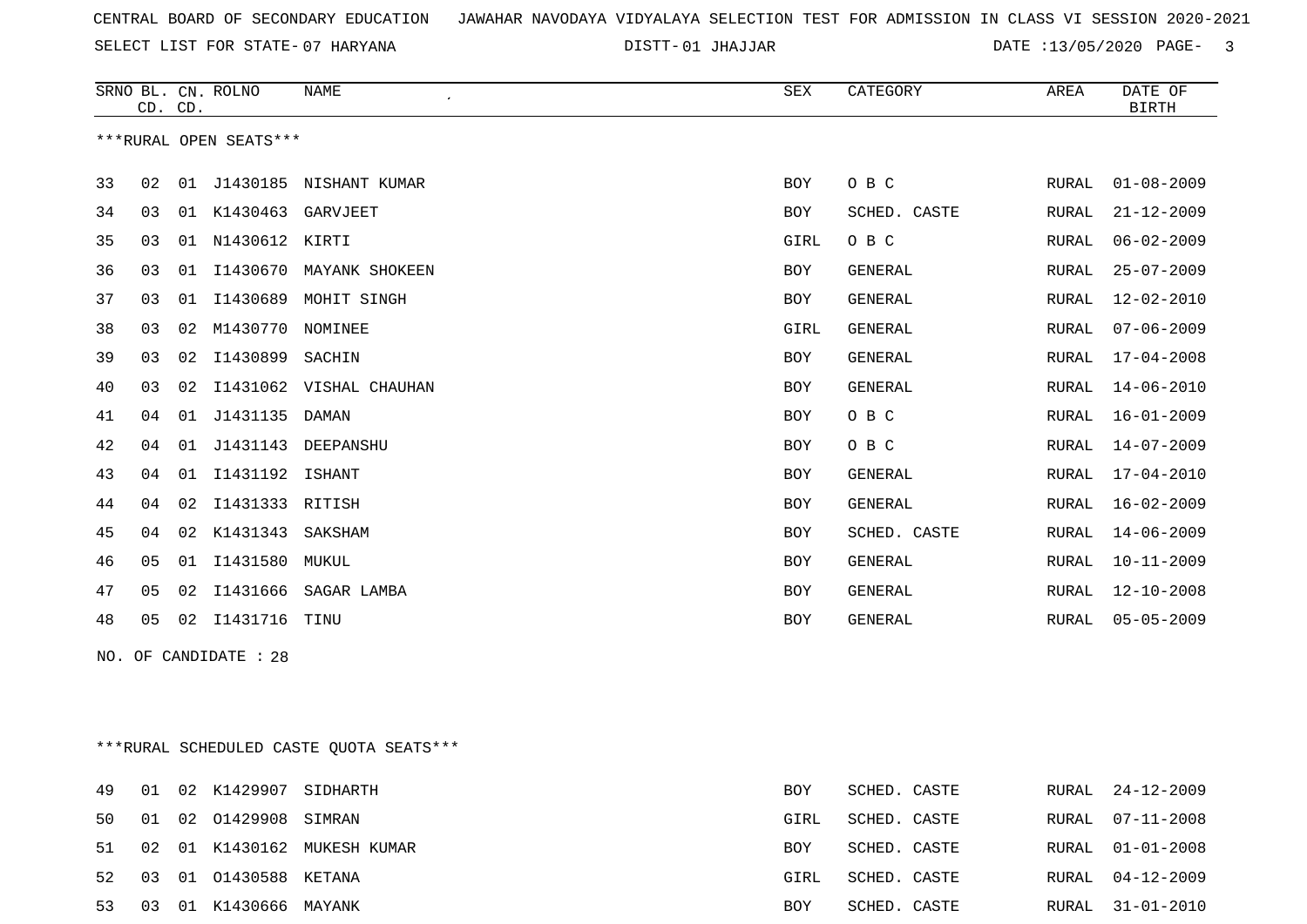SELECT LIST FOR STATE- DISTT- 07 HARYANA

01 JHAJJAR DATE :13/05/2020 PAGE- 4

|    |         |    | SRNO BL. CN. ROLNO    | NAME                                    | SEX        | CATEGORY     | AREA  | DATE OF          |
|----|---------|----|-----------------------|-----------------------------------------|------------|--------------|-------|------------------|
|    | CD. CD. |    |                       |                                         |            |              |       | BIRTH            |
|    |         |    |                       | ***RURAL SCHEDULED CASTE OUOTA SEATS*** |            |              |       |                  |
| 54 | 03      |    | 02 01430858 RAVITA    |                                         | GIRL       | SCHED. CASTE |       | RURAL 15-11-2009 |
| 55 | 03      |    | 02 K1430942 SHIVAM    |                                         | <b>BOY</b> | SCHED. CASTE | RURAL | 20-10-2009       |
| 56 | 03      |    | 02 K1430954 SHUBHAM   |                                         | <b>BOY</b> | SCHED. CASTE | RURAL | 07-01-2010       |
| 57 | 05      | 01 | K1431415 ABHAY        |                                         | <b>BOY</b> | SCHED. CASTE | RURAL | $01 - 12 - 2008$ |
| 58 | 05      |    | 01 K1431424 ANIL      |                                         | <b>BOY</b> | SCHED. CASTE | RURAL | $26 - 07 - 2008$ |
| 59 | 05      |    | 02 01431718 TULSI     |                                         | GIRL       | SCHED. CASTE | RURAL | 21-11-2008       |
|    |         |    | NO. OF CANDIDATE : 11 |                                         |            |              |       |                  |

# \*\*\*RURAL BACKWARD CLASS QUOTA SEATS\*\*\*

| 60 | 01 | 01 | N1429431            | HARSHIKA | GIRL | O B C | RURAL | $16 - 09 - 2009$ |
|----|----|----|---------------------|----------|------|-------|-------|------------------|
| 61 | 01 | 02 | N1429649            | NEHA     | GIRL | O B C | RURAL | $06 - 02 - 2010$ |
| 62 | 01 | 02 | J1429710            | POOJA    | BOY  | O B C | RURAL | $10 - 02 - 2009$ |
| 63 | 01 | 02 | J1429888            | SHOURYA  | BOY  | O B C | RURAL | $13 - 04 - 2009$ |
| 64 | 01 | 02 | J1429903            | SHUBHAM  | BOY  | O B C | RURAL | $28 - 12 - 2009$ |
| 65 | 02 | 01 | J1430082 DHIREN     |          | BOY  | O B C | RURAL | $21 - 11 - 2009$ |
| 66 | 02 | 01 | J1430195            | PARYAS   | BOY  | O B C | RURAL | $04 - 11 - 2010$ |
| 67 | 03 | 01 | J1430336 ANKIT      |          | BOY  | O B C | RURAL | $31 - 08 - 2010$ |
| 68 | 03 | 01 | N1430583            | KASHISH  | GIRL | O B C | RURAL | $17 - 08 - 2009$ |
| 69 | 03 |    | 02 N1430741 NIDHI   |          | GIRL | O B C | RURAL | $16 - 07 - 2008$ |
| 70 | 03 | 02 | N1430936            | SHAKSHI  | GIRL | O B C | RURAL | $01 - 02 - 2009$ |
| 71 | 03 | 02 | J1430940            | SHIVAM   | BOY  | O B C | RURAL | $09 - 12 - 2009$ |
| 72 | 03 |    | 02 N1431043         | VARSHA   | GIRL | O B C | RURAL | $02 - 03 - 2009$ |
| 73 | 03 |    | 02 N1431086 YOGITA  |          | GIRL | O B C | RURAL | $30 - 08 - 2009$ |
| 74 | 05 |    | 01 N1431542 KHUSHBU |          | GIRL | O B C | RURAL | $29 - 11 - 2009$ |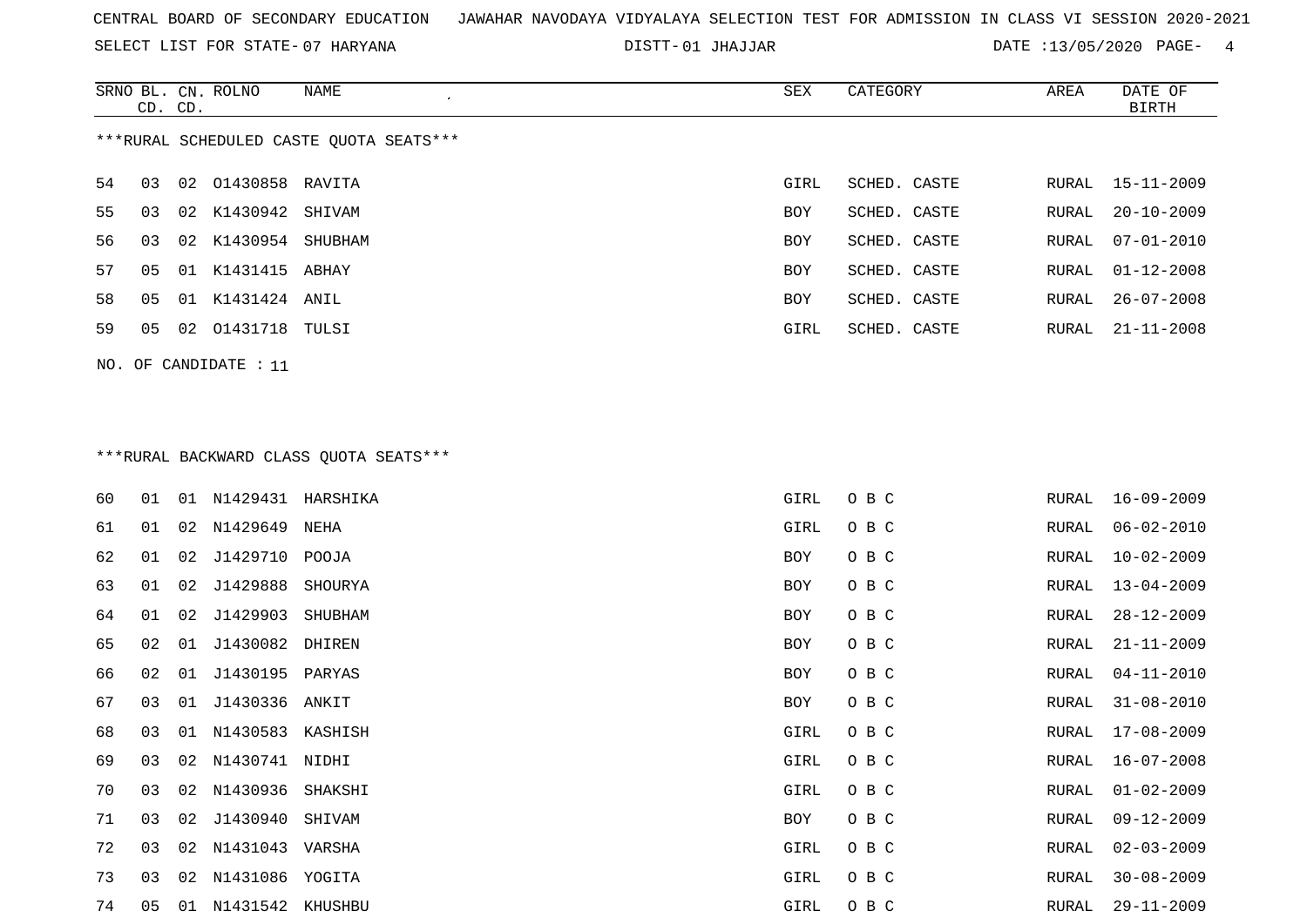SELECT LIST FOR STATE- DISTT- 07 HARYANA

01 JHAJJAR DATE :13/05/2020 PAGE- 5

| SRNO BL. CN. ROLNO | CD. CD. |                      | NAME<br>$\cdot$                         | SEX        | CATEGORY     | AREA  | DATE OF<br><b>BIRTH</b> |
|--------------------|---------|----------------------|-----------------------------------------|------------|--------------|-------|-------------------------|
|                    |         |                      | *** RURAL BACKWARD CLASS QUOTA SEATS*** |            |              |       |                         |
| 75<br>05           |         |                      | 02 J1431594 NIKET JANGRA                | BOY        | O B C        | RURAL | 08-02-2010              |
| NO.                |         | OF CANDIDATE : 16    |                                         |            |              |       |                         |
|                    |         |                      |                                         |            |              |       |                         |
|                    |         |                      | ***RURAL SCHEDULED TRIBE QUOTA SEATS*** |            |              |       |                         |
| 76<br>01           |         | 02 K1429936 SUNNY    |                                         | <b>BOY</b> | SCHED. CASTE | RURAL | $16 - 06 - 2009$        |
| 77<br>03           |         | 01 K1430474 GOVIND   |                                         | <b>BOY</b> | SCHED. CASTE | RURAL | $23 - 12 - 2009$        |
| 78<br>03           |         | 01 K1430617 KRISH    |                                         | <b>BOY</b> | SCHED. CASTE | RURAL | $21 - 09 - 2008$        |
| 79<br>05           |         | 01 K1431515          | JATIN                                   | <b>BOY</b> | SCHED. CASTE | RURAL | $08 - 05 - 2009$        |
| 80<br>05           |         | 01  01431570  MANSI  |                                         | GIRL       | SCHED. CASTE | RURAL | $03 - 01 - 2010$        |
|                    |         | NO. OF CANDIDATE : 5 |                                         |            |              |       |                         |

TOTAL SELECTED CANDIDATE : 80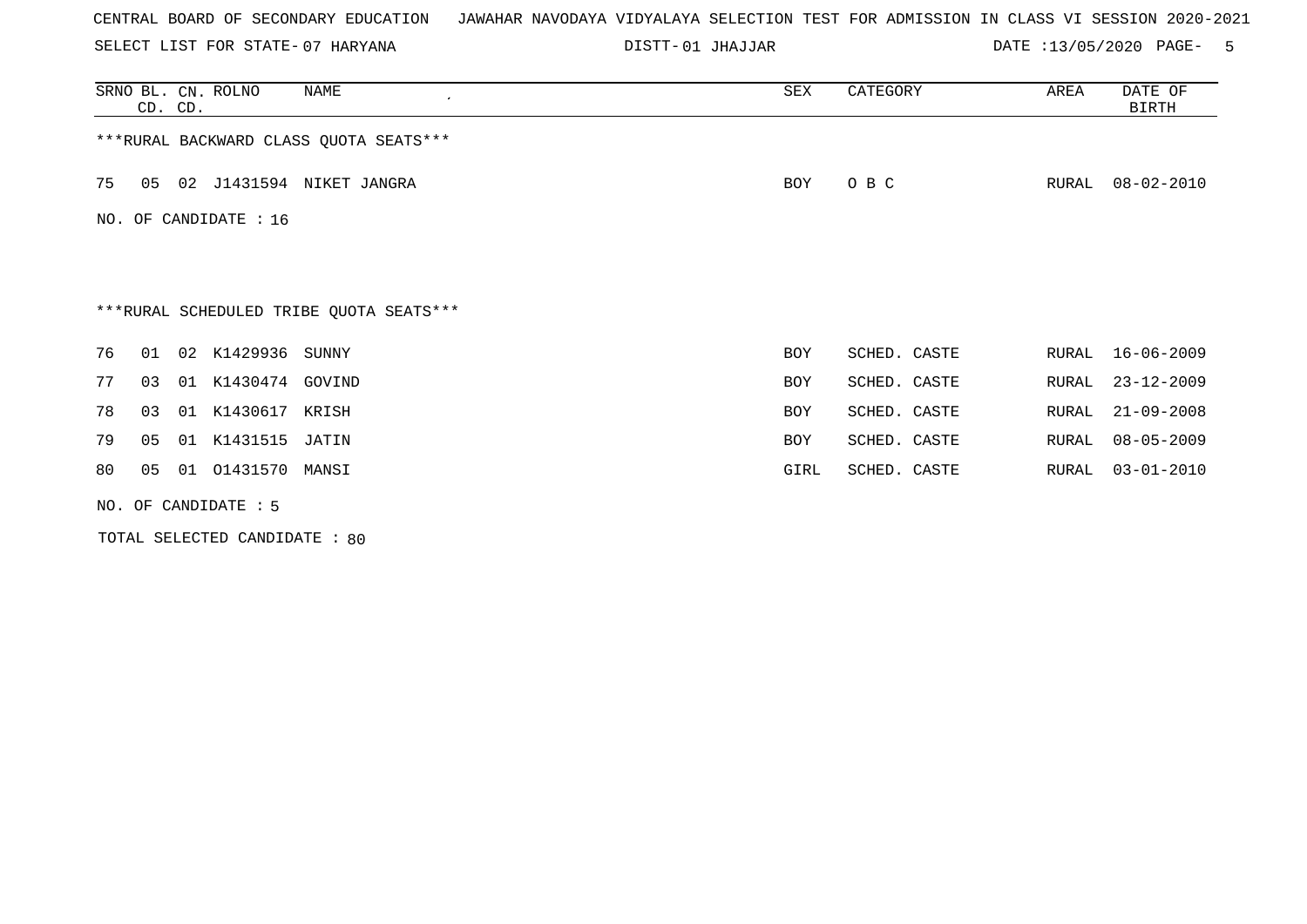|  |  |  | CENTRAL BOARD OF SECONDARY EDUCATION – JAWAHAR NAVODAYA VIDYALAYA SELECTION TEST FOR ADMISSION IN CLASS VI SESSION 2020-2021 |  |  |  |  |  |  |  |  |  |
|--|--|--|------------------------------------------------------------------------------------------------------------------------------|--|--|--|--|--|--|--|--|--|
|--|--|--|------------------------------------------------------------------------------------------------------------------------------|--|--|--|--|--|--|--|--|--|

02 HISSAR DATE :13/05/2020 PAGE- 1

|    |    | CD. CD. | SRNO BL. CN. ROLNO    | NAME<br>$\epsilon$ | SEX        | CATEGORY     | AREA  | DATE OF<br>BIRTH |
|----|----|---------|-----------------------|--------------------|------------|--------------|-------|------------------|
|    |    |         | ***OPEN UR SEATS***   |                    |            |              |       |                  |
|    | 01 | 01      | M1431938 MUSKAN       |                    | GIRL       | GENERAL      | RURAL | $19 - 05 - 2009$ |
| 2  | 02 | 01      | M1432270 DIVYA        |                    | GIRL       | GENERAL      | RURAL | $17 - 06 - 2009$ |
| 3  | 02 |         | 02 01432611 VARSHA    |                    | GIRL       | SCHED. CASTE | RURAL | $29 - 07 - 2009$ |
| 4  | 02 | 02      | I1432622 VISHNU       |                    | <b>BOY</b> | GENERAL      | RURAL | $04 - 02 - 2009$ |
| 5  | 03 | 01      | I1432658 AMAN         |                    | BOY        | GENERAL      | RURAL | $08 - 10 - 2009$ |
| 6  | 04 | 01      | I1433414              | ANKIT              | <b>BOY</b> | GENERAL      | RURAL | $20 - 10 - 2007$ |
| 7  | 04 | 01      | A1433561 JATIN        |                    | BOY        | GENERAL      | URBAN | $22 - 02 - 2009$ |
| 8  | 04 | 01      | A1433639              | MANAV              | <b>BOY</b> | GENERAL      | URBAN | $14 - 10 - 2009$ |
| 9  | 06 | 01      | B1434592 MANISH       |                    | <b>BOY</b> | O B C        | URBAN | $11 - 03 - 2009$ |
| 10 | 06 | 02      | I1434970 VIJAY        |                    | <b>BOY</b> | GENERAL      | RURAL | $15 - 08 - 2009$ |
|    |    |         | NO. OF CANDIDATE : 10 |                    |            |              |       |                  |

\*\*\*OPEN SCHEDULED CASTE QUOTA SEATS\*\*\*

|  | 11 02 02 01432629 YOGITA                            | GIRL | SCHED. CASTE |  | RURAL 15-10-2010 |
|--|-----------------------------------------------------|------|--------------|--|------------------|
|  | 12        04        01        K1433417        ANKIT | BOY  | SCHED. CASTE |  | RURAL 07-10-2008 |
|  | 13 09 01 G1436343 PAYAL                             | GIRL | SCHED. CASTE |  | URBAN 06-05-2009 |

NO. OF CANDIDATE : 3

\*\*\*OPEN DISABLED QUOTA SEATS\*\*\*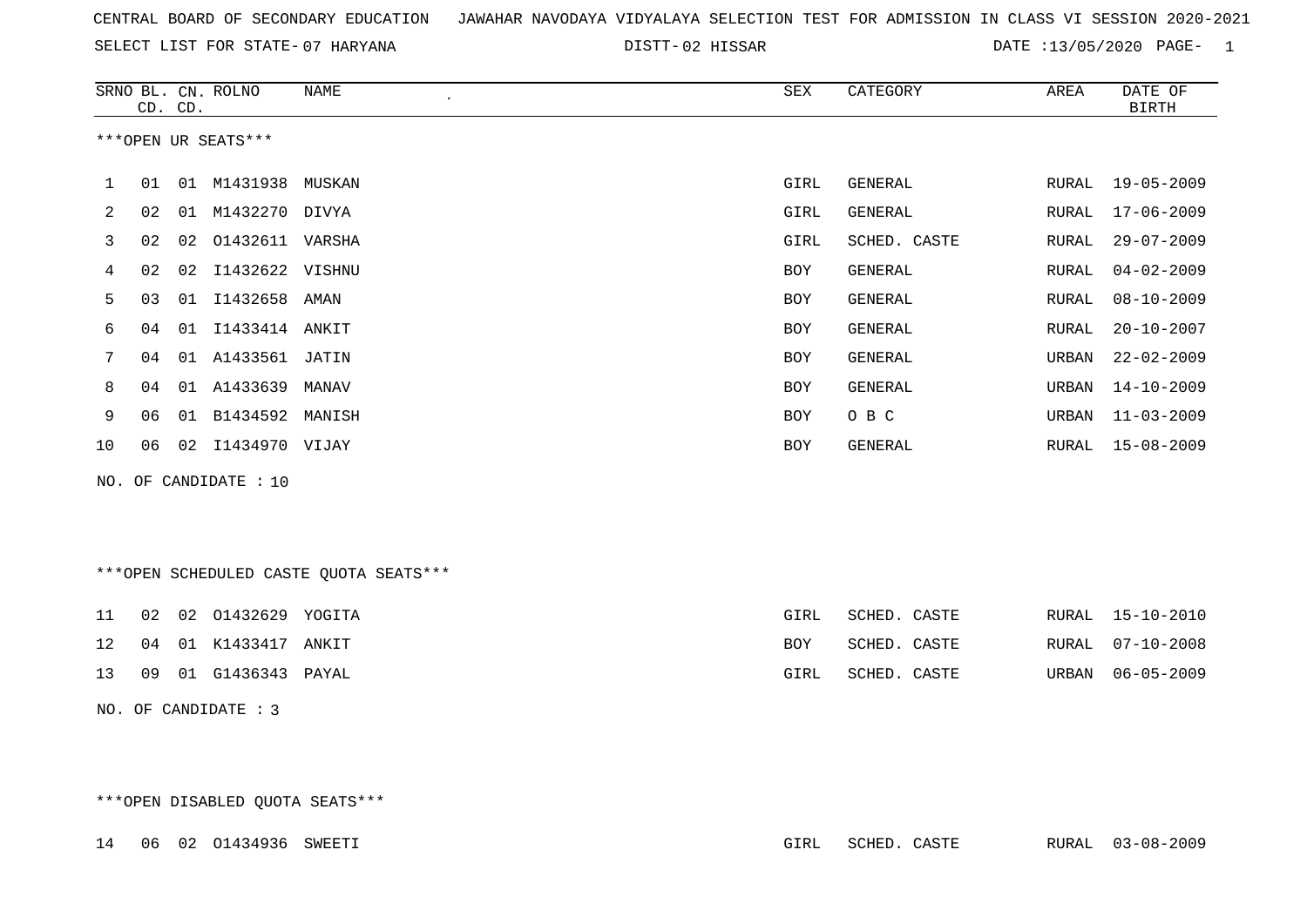SELECT LIST FOR STATE- DISTT- 07 HARYANA

02 HISSAR DATE :13/05/2020 PAGE- 2

| SRNO BL. CN. ROLNO<br>CD. CD.          | <b>NAME</b><br>$\epsilon$ | <b>SEX</b>  | CATEGORY     | AREA  | DATE OF<br>BIRTH |
|----------------------------------------|---------------------------|-------------|--------------|-------|------------------|
| NO. OF CANDIDATE : $1$                 |                           |             |              |       |                  |
|                                        |                           |             |              |       |                  |
| *** OPEN BACKWARD CLASS QUOTA SEATS*** |                           |             |              |       |                  |
| 15<br>01 J1431801 ARUN<br>01           |                           | <b>BOY</b>  | O B C        | RURAL | $05 - 08 - 2010$ |
| 16<br>01 B1433507 DIPANSHU<br>04       |                           | BOY         | O B C        | URBAN | $27 - 11 - 2009$ |
| 17<br>06<br>01 J1434299 ADITAY         |                           | BOY         | O B C        | RURAL | $04 - 10 - 2008$ |
| 18<br>06                               | 01 J1434374 ASHISH VERMA  | BOY         | O B C        | RURAL | $05 - 06 - 2008$ |
| 19<br>06<br>01 B1434482 JATIN          |                           | BOY         | O B C        | URBAN | $28 - 10 - 2010$ |
| NO. OF CANDIDATE : 5                   |                           |             |              |       |                  |
|                                        |                           |             |              |       |                  |
|                                        |                           |             |              |       |                  |
| ***OPEN SCHEDULED TRIBE QUOTA SEATS*** |                           |             |              |       |                  |
| 01 P1436445 SIMRAN<br>20<br>09         |                           | GIRL        | SCHED. TRIBE |       | RURAL 19-03-2009 |
| NO. OF CANDIDATE : $1$                 |                           |             |              |       |                  |
|                                        |                           |             |              |       |                  |
|                                        |                           |             |              |       |                  |
| ***RURAL OPEN SEATS***                 |                           |             |              |       |                  |
| 01 N1431771 ANJU<br>21<br>01           |                           | <b>GIRL</b> | O B C        | RURAL | 16-07-2009       |
| 22<br>01<br>01 I1431781 ANKUSH         |                           | BOY         | GENERAL      | RURAL | $27 - 09 - 2008$ |
| 23<br>01<br>01 J1432027 SAHIL          |                           | BOY         | $O$ B $C$    | RURAL | $25 - 12 - 2008$ |
| 02 K1432531 SANPREET<br>24<br>02       |                           | BOY         | SCHED. CASTE | RURAL | $14 - 11 - 2009$ |
| 02 02 I1432625 YOGESH<br>25            |                           | BOY         | GENERAL      |       | RURAL 13-05-2009 |
|                                        |                           |             |              |       |                  |

26 03 02 N1433019 NIKI GIRL O B C RURAL 11-03-2009 27 03 02 N1433037 PARTEEK GIRL O B C RURAL 23-05-2008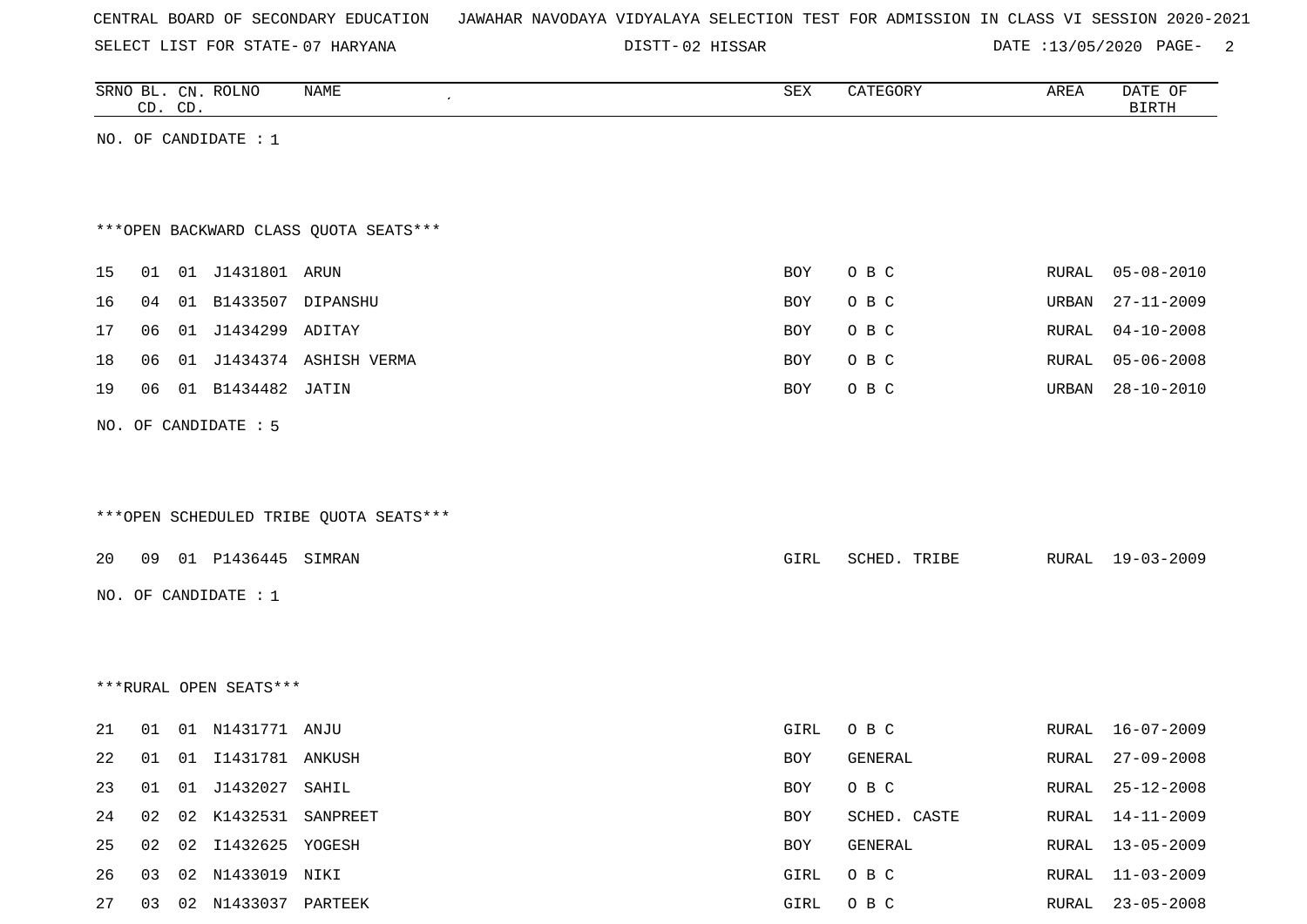02 HISSAR DATE :13/05/2020 PAGE- 3

|    | CD. CD. |    | SRNO BL. CN. ROLNO     | NAME<br>$\epsilon$    | SEX        | CATEGORY     | AREA         | DATE OF<br><b>BIRTH</b> |
|----|---------|----|------------------------|-----------------------|------------|--------------|--------------|-------------------------|
|    |         |    | ***RURAL OPEN SEATS*** |                       |            |              |              |                         |
|    |         |    |                        |                       |            |              |              |                         |
| 28 | 03      |    | 02 I1433151 ROBIN      |                       | BOY        | GENERAL      | RURAL        | $21 - 12 - 2008$        |
| 29 | 03      |    | 02 01433297            | SUNENA                | GIRL       | SCHED. CASTE | <b>RURAL</b> | $12 - 01 - 2010$        |
| 30 | 04      | 01 | M1433445 APOORVA       |                       | GIRL       | GENERAL      | RURAL        | 12-08-2010              |
| 31 | 04      |    | 01 M1433551            | ISHU                  | GIRL       | GENERAL      | RURAL        | $29 - 06 - 2008$        |
| 32 | 04      | 02 | I1433735 PARTHAM       |                       | BOY        | GENERAL      | RURAL        | $13 - 09 - 2009$        |
| 33 | 04      | 02 | N1433825               | RENU                  | GIRL       | O B C        | RURAL        | $02 - 09 - 2009$        |
| 34 | 04      | 02 | J1433908               | SHIVAM                | <b>BOY</b> | O B C        | RURAL        | $11 - 07 - 2009$        |
| 35 | 05      |    | 01 J1434077            | DEEPANSHU             | BOY        | O B C        | RURAL        | $14 - 10 - 2008$        |
| 36 | 05      |    | 01 N1434232 SONIA      |                       | GIRL       | O B C        | <b>RURAL</b> | $29 - 12 - 2008$        |
| 37 | 06      |    | 01 J1434294 ABHINAV    |                       | <b>BOY</b> | O B C        | <b>RURAL</b> | $07 - 12 - 2008$        |
| 38 | 06      | 01 | I1434549 KULDEEP       |                       | <b>BOY</b> | GENERAL      | RURAL        | $26 - 11 - 2007$        |
| 39 | 06      | 02 |                        | J1434694 PARVEEN SURA | <b>BOY</b> | O B C        | <b>RURAL</b> | $13 - 03 - 2009$        |
| 40 | 06      | 02 | I1434723 PRINCE        |                       | BOY        | GENERAL      | RURAL        | $01 - 06 - 2009$        |
| 41 | 06      | 02 |                        | I1434746 PRIYANSHU    | BOY        | GENERAL      | RURAL        | $27 - 07 - 2009$        |
| 42 | 07      |    | 01 K1435045 ANKIT      |                       | <b>BOY</b> | SCHED. CASTE | RURAL        | $23 - 05 - 2007$        |
| 43 | 07      |    | 01 J1435198 MUKUL      |                       | BOY        | O B C        | <b>RURAL</b> | $30 - 05 - 2009$        |
| 44 | 07      |    | 01 I1435221 NIDISH     |                       | BOY        | GENERAL      | RURAL        | $01 - 11 - 2008$        |
| 45 | 07      |    | 01 I1435394 YOGESH     |                       | <b>BOY</b> | GENERAL      | RURAL        | $07 - 07 - 2009$        |
| 46 | 08      |    | 01 M1435901 RITU       |                       | GIRL       | GENERAL      | <b>RURAL</b> | $28 - 09 - 2007$        |
| 47 | 08      | 01 | I1436027               | SUMESH                | <b>BOY</b> | GENERAL      | RURAL        | $28 - 10 - 2008$        |
| 48 | 08      | 01 | I1436077 VIJAY         |                       | <b>BOY</b> | GENERAL      | <b>RURAL</b> | $09 - 02 - 2011$        |
| 49 | 09      | 01 | I1436183 ASHISH        |                       | BOY        | GENERAL      | RURAL        | $09 - 09 - 2008$        |
| 50 | 09      |    | 01 M1436289 LAKSHYA    |                       | GIRL       | GENERAL      | RURAL        | $23 - 05 - 2009$        |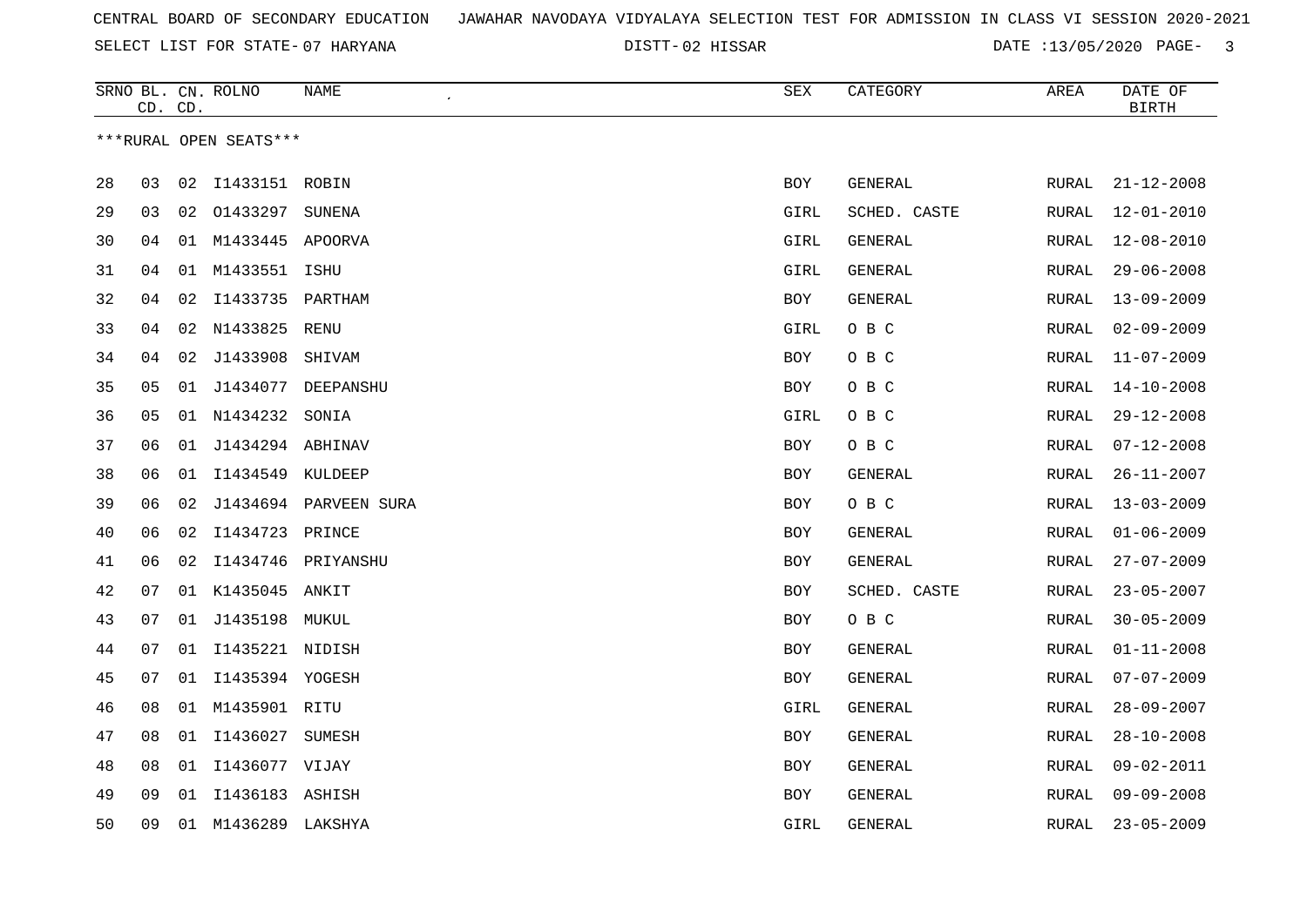| CENTRAL BOARD OF SECONDARY EDUCATION – JAWAHAR NAVODAYA VIDYALAYA SELECTION TEST FOR ADMISSION IN CLASS VI SESSION 2020-2021 |  |
|------------------------------------------------------------------------------------------------------------------------------|--|
|------------------------------------------------------------------------------------------------------------------------------|--|

SELECT LIST FOR STATE-07 HARYANA  $\overline{D}$  DISTT-02 HISSAR

DATE :13/05/2020 PAGE- 4

|    |    | CD. CD. | SRNO BL. CN. ROLNO      | NAME<br>$\cdot$                         | SEX        | CATEGORY     | AREA  | DATE OF<br><b>BIRTH</b> |
|----|----|---------|-------------------------|-----------------------------------------|------------|--------------|-------|-------------------------|
|    |    |         | NO. OF CANDIDATE : $30$ |                                         |            |              |       |                         |
|    |    |         |                         |                                         |            |              |       |                         |
|    |    |         |                         | ***RURAL SCHEDULED CASTE OUOTA SEATS*** |            |              |       |                         |
| 51 | 01 |         | 01 01431818 DEEXIKA     |                                         | GIRL       | SCHED. CASTE | RURAL | $19 - 11 - 2008$        |
| 52 | 01 |         | 01 K1431848             | HIMANSHU FALWADIYA                      | <b>BOY</b> | SCHED. CASTE | RURAL | $09 - 02 - 2009$        |
| 53 | 02 | 01      | 01432246                | CHETANA                                 | GIRL       | SCHED. CASTE | RURAL | $29 - 08 - 2010$        |
| 54 | 02 | 01      | K1432251                | DEEPAK                                  | <b>BOY</b> | SCHED. CASTE | RURAL | $02 - 07 - 2009$        |
| 55 | 03 | 01      | K1432707                | ANKIT BHUKAL                            | <b>BOY</b> | SCHED. CASTE | RURAL | $22 - 08 - 2008$        |
| 56 | 04 |         | 01 K1433502             | DHEERAJ                                 | <b>BOY</b> | SCHED. CASTE | RURAL | $01 - 03 - 2010$        |
| 57 | 04 |         |                         | 02 K1433954 SURAJ KUMAR                 | <b>BOY</b> | SCHED. CASTE | RURAL | 17-05-2010              |
| 58 | 07 | 01      | K1435171                | KUNDAN SINGH                            | <b>BOY</b> | SCHED. CASTE | RURAL | $22 - 05 - 2010$        |
| 59 | 08 |         | 01 K1435553             | BRIAN                                   | <b>BOY</b> | SCHED. CASTE | RURAL | $28 - 08 - 2009$        |
|    |    |         | NO. OF CANDIDATE: 9     |                                         |            |              |       |                         |

\*\*\*RURAL BACKWARD CLASS QUOTA SEATS\*\*\*

| 60 | 01   | 01 | N1431766 ANJALI     |                            | GIRL       | O B C | RURAL | 11-03-2010       |
|----|------|----|---------------------|----------------------------|------------|-------|-------|------------------|
| 61 | 01   |    | 01 J1431843 HARSH   |                            | <b>BOY</b> | O B C | RURAL | $22 - 07 - 2007$ |
| 62 | 01   |    | 01 J1431849 JAIDEEP |                            | <b>BOY</b> | O B C | RURAL | $20 - 05 - 2009$ |
| 63 | O 2. |    |                     | 01 J1432175 AMANDEEP SINGH | <b>BOY</b> | O B C | RURAL | 08-07-2009       |
| 64 | 02   |    |                     | 01 J1432177 AMAN KUMAR     | BOY        | O B C | RURAL | 14-10-2008       |
| 65 | 03   |    | 01 N1432714         | ANNU                       | GIRL       | O B C | RURAL | 10-08-2008       |
| 66 | 03   |    | 01 J1432983         | MONU                       | BOY        | O B C | RURAL | $07 - 06 - 2009$ |
| 67 | 03   | 02 | J1433031            | OM YADAV                   | <b>BOY</b> | O B C | RURAL | $02 - 09 - 2010$ |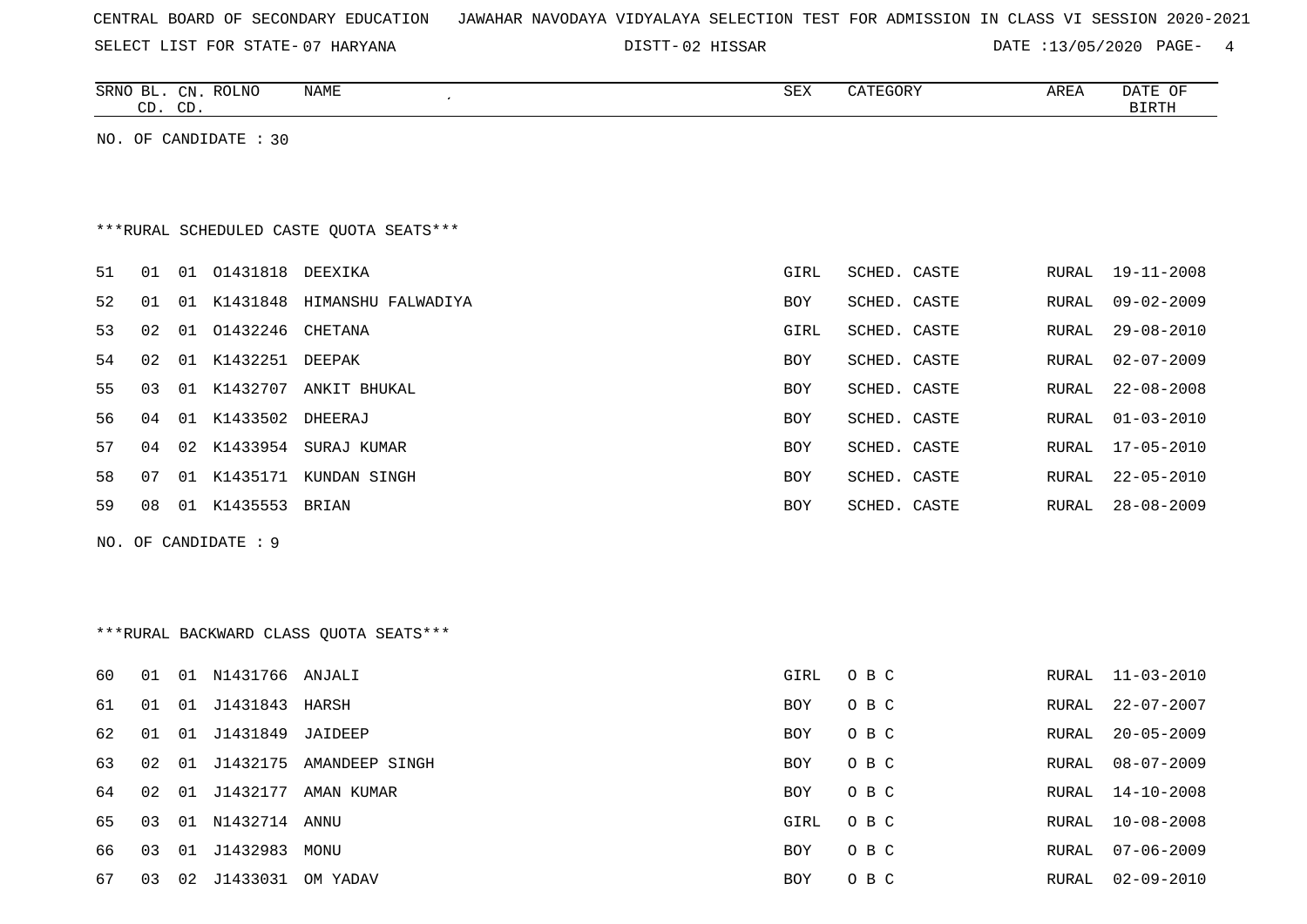SELECT LIST FOR STATE- DISTT- 07 HARYANA

02 HISSAR DATE :13/05/2020 PAGE- 5

|     |    | CD. CD. | SRNO BL. CN. ROLNO | <b>NAME</b>                             | <b>SEX</b> | CATEGORY     | AREA         | DATE OF<br><b>BIRTH</b> |
|-----|----|---------|--------------------|-----------------------------------------|------------|--------------|--------------|-------------------------|
|     |    |         |                    | *** RURAL BACKWARD CLASS QUOTA SEATS*** |            |              |              |                         |
| 68  | 03 |         | 02 N1433289        | SUMAIYYA                                | GIRL       | O B C        | RURAL        | $21 - 11 - 2008$        |
| 69  | 04 | 02      | J1433909           | SHIVRAJ SINGH                           | BOY        | O B C        | RURAL        | $12 - 07 - 2009$        |
| 70  | 05 | 01      | N1434069           | <b>BABY</b>                             | GIRL       | O B C        | RURAL        | $11 - 01 - 2010$        |
| 71  | 05 | 01      | J1434229           | SHUBHAM                                 | <b>BOY</b> | O B C        | <b>RURAL</b> | $11 - 07 - 2009$        |
| 72  | 06 |         | 01 J1434489        | <b>JITENDER</b>                         | BOY        | O B C        | RURAL        | $13 - 07 - 2007$        |
| 73  | 08 | 01      | N1435707           | MANNAT                                  | GIRL       | O B C        | RURAL        | $24 - 03 - 2010$        |
| 74  | 08 | 01      | N1435792           | PARGATI                                 | GIRL       | O B C        | RURAL        | $03 - 09 - 2009$        |
| 75  | 08 |         | 01 J1436071 VANSH  |                                         | <b>BOY</b> | O B C        | RURAL        | $29 - 09 - 2010$        |
| NO. |    |         | OF CANDIDATE : 16  |                                         |            |              |              |                         |
|     |    |         |                    |                                         |            |              |              |                         |
|     |    |         |                    |                                         |            |              |              |                         |
|     |    |         |                    | ***RURAL SCHEDULED TRIBE QUOTA SEATS*** |            |              |              |                         |
| 76  | 03 |         | 02 K1433330        | VANSH                                   | <b>BOY</b> | SCHED. CASTE | RURAL        | $19 - 07 - 2009$        |
| 77  | 04 | 01      | L1433506           | DIPANSHU                                | <b>BOY</b> | SCHED. TRIBE | RURAL        | $01 - 02 - 2010$        |
| 78  | 04 | 01      | K1433530           | HARISH CHOPRA                           | <b>BOY</b> | SCHED. CASTE | RURAL        | $21 - 10 - 2010$        |
| 79  | 04 | 02      | P1433785           | PRIYANKA                                | GIRL       | SCHED. TRIBE | RURAL        | $01 - 08 - 2009$        |

80 08 01 O1436063 TAPSYA GIRL SCHED. CASTE RURAL 10-10-2010

NO. OF CANDIDATE : 5

TOTAL SELECTED CANDIDATE : 80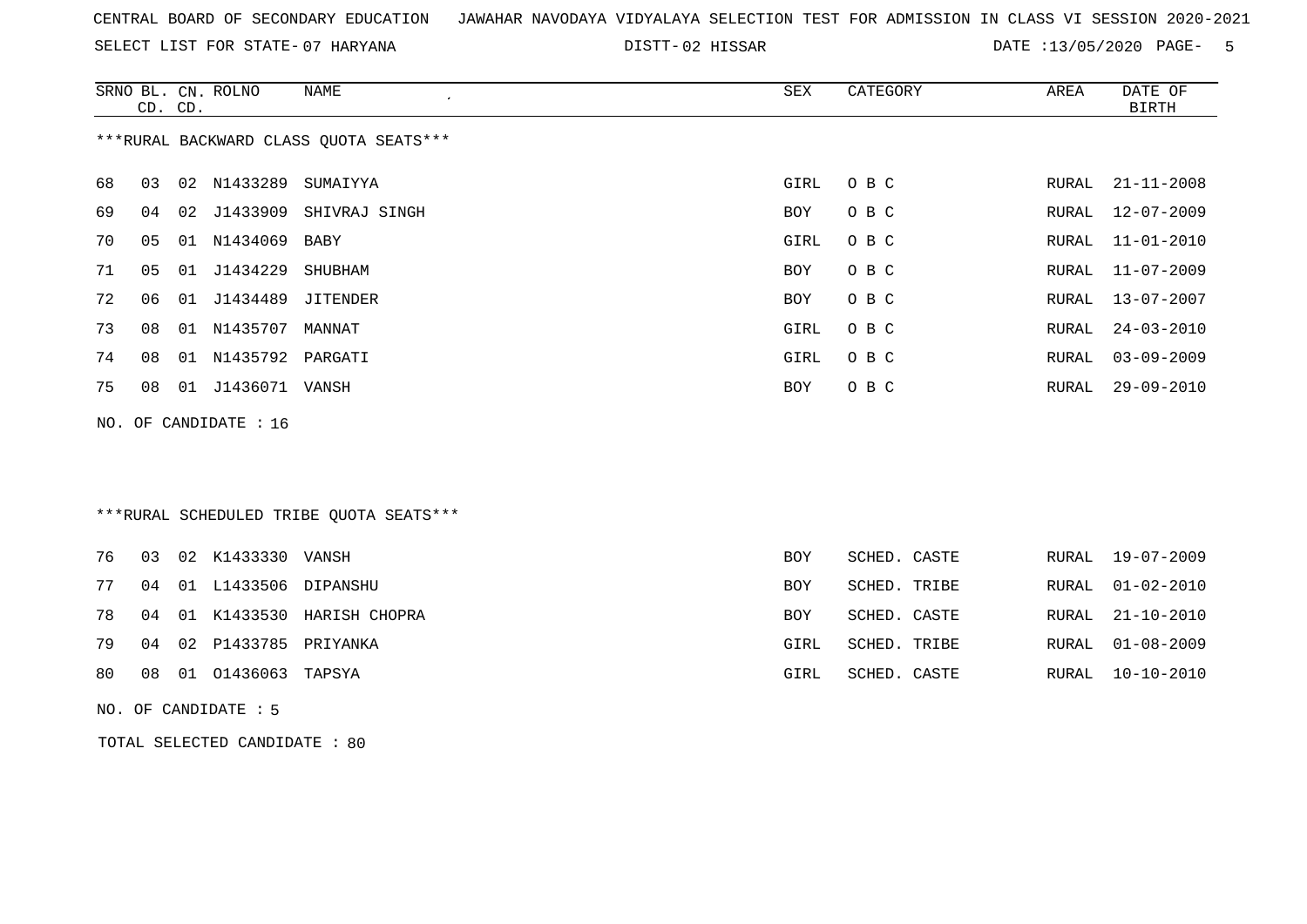|  |  |  |  | CENTRAL BOARD OF SECONDARY EDUCATION – JAWAHAR NAVODAYA VIDYALAYA SELECTION TEST FOR ADMISSION IN CLASS VI SESSION 2020-2021 |  |  |  |  |  |  |  |  |  |  |  |  |  |
|--|--|--|--|------------------------------------------------------------------------------------------------------------------------------|--|--|--|--|--|--|--|--|--|--|--|--|--|
|--|--|--|--|------------------------------------------------------------------------------------------------------------------------------|--|--|--|--|--|--|--|--|--|--|--|--|--|

03 JIND DATE :13/05/2020 PAGE- 1

|    |    | CD. CD. | SRNO BL. CN. ROLNO   | <b>NAME</b>                            | ${\tt SEX}$ | CATEGORY       | AREA  | DATE OF<br><b>BIRTH</b> |
|----|----|---------|----------------------|----------------------------------------|-------------|----------------|-------|-------------------------|
|    |    |         | ***OPEN UR SEATS***  |                                        |             |                |       |                         |
| 1  | 02 |         | 01 M1437617 DIKSHA   |                                        | GIRL        | <b>GENERAL</b> | RURAL | $26 - 09 - 2008$        |
| 2  | 03 |         | 01 I1438448 ARYAN    |                                        | <b>BOY</b>  | GENERAL        | RURAL | $01 - 12 - 2009$        |
| 3  | 03 |         | 01 I1438585          | HARSH JATAIN                           | <b>BOY</b>  | GENERAL        | RURAL | $09 - 03 - 2009$        |
| 4  | 03 |         | 01 I1438622          | JATIN                                  | <b>BOY</b>  | <b>GENERAL</b> | RURAL | $30 - 09 - 2009$        |
| 5  | 03 | 02      | M1438867             | NISHU                                  | GIRL        | <b>GENERAL</b> | RURAL | $24 - 06 - 2009$        |
| 6  | 03 | 03      | E1439090             | SARUTI                                 | GIRL        | <b>GENERAL</b> | URBAN | $19 - 10 - 2009$        |
| 7  | 03 | 03      | E1439168 SONIYA      |                                        | GIRL        | <b>GENERAL</b> | URBAN | $06 - 12 - 2008$        |
| 8  | 04 | 02      | I1439762             | PRIKSHIT                               | BOY         | <b>GENERAL</b> | RURAL | $01 - 06 - 2009$        |
| 9  | 05 | 02      | I1440390             | SOURABH                                | <b>BOY</b>  | GENERAL        | RURAL | $23 - 10 - 2007$        |
|    |    |         | NO. OF CANDIDATE : 9 |                                        |             |                |       |                         |
|    |    |         |                      | ***OPEN SCHEDULED CASTE QUOTA SEATS*** |             |                |       |                         |
| 10 | 02 |         | 02 K1438181 SOURABH  |                                        | <b>BOY</b>  | SCHED. CASTE   | RURAL | 15-08-2008              |
| 11 | 03 |         | 01 K1438341 ALOK     |                                        | BOY         | SCHED. CASTE   | RURAL | $06 - 02 - 2010$        |
| 12 | 03 |         | 01 K1438469 ASHISH   |                                        | <b>BOY</b>  | SCHED. CASTE   | RURAL | $15 - 02 - 2008$        |
| 13 | 04 | 02      | K1439980 VINNISH     |                                        | <b>BOY</b>  | SCHED. CASTE   | RURAL | $11 - 12 - 2007$        |
|    |    |         | NO. OF CANDIDATE : 4 |                                        |             |                |       |                         |

\*\*\*OPEN DISABLED QUOTA SEATS\*\*\*

14 04 02 I1439837 SACHIN BOY GENERAL RURAL 23-07-2008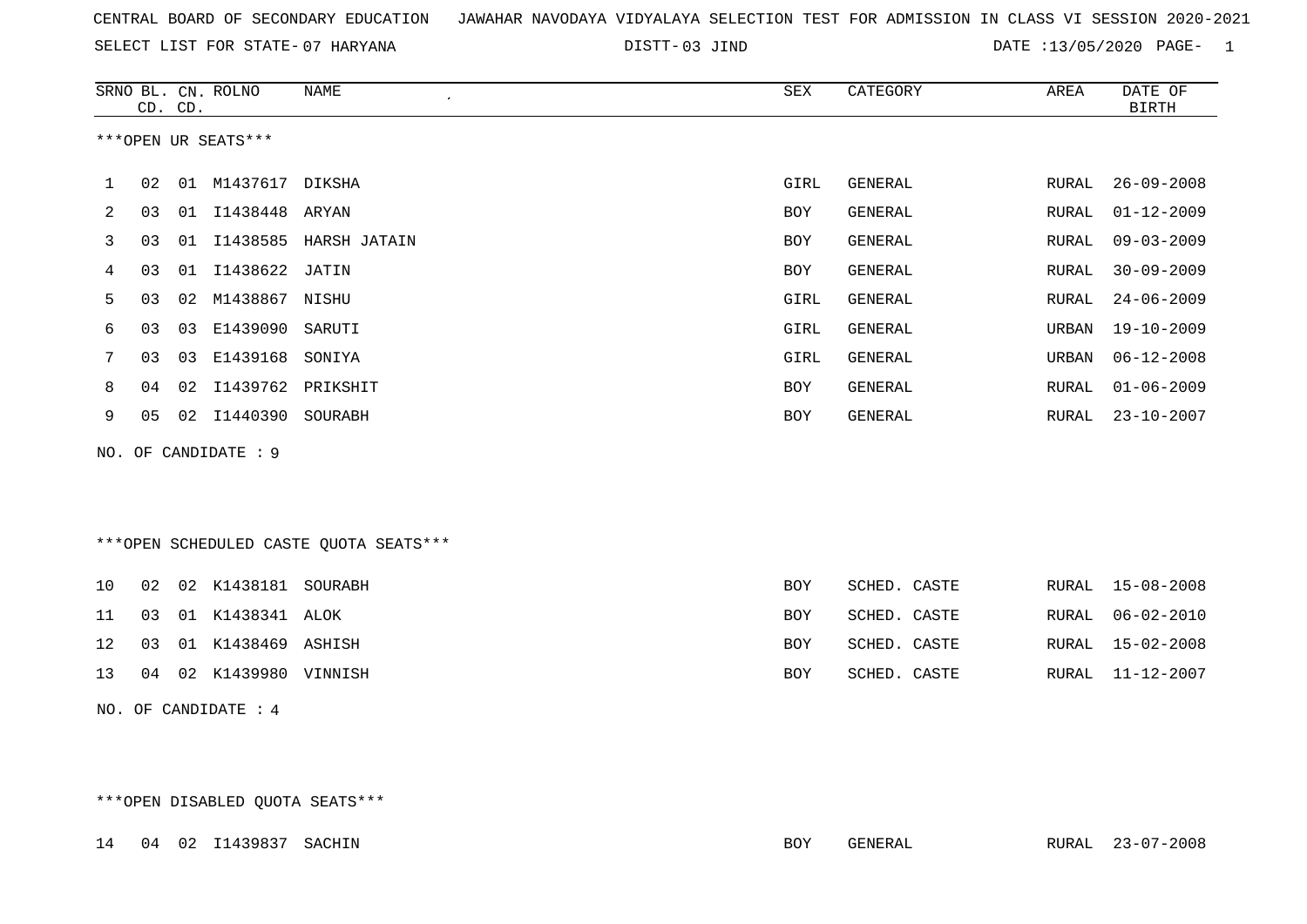|  |  |  | CENTRAL BOARD OF SECONDARY EDUCATION – JAWAHAR NAVODAYA VIDYALAYA SELECTION TEST FOR ADMISSION IN CLASS VI SESSION 2020-2021 |  |  |  |  |  |  |  |  |  |  |  |  |
|--|--|--|------------------------------------------------------------------------------------------------------------------------------|--|--|--|--|--|--|--|--|--|--|--|--|
|--|--|--|------------------------------------------------------------------------------------------------------------------------------|--|--|--|--|--|--|--|--|--|--|--|--|

DISTT-03 JIND 2000 DATE :13/05/2020 PAGE- 2

|    |    | CD. CD. | SRNO BL. CN. ROLNO     | NAME                                   | SEX        | CATEGORY     | AREA  | DATE OF<br><b>BIRTH</b> |
|----|----|---------|------------------------|----------------------------------------|------------|--------------|-------|-------------------------|
|    |    |         | NO. OF CANDIDATE : 1   |                                        |            |              |       |                         |
|    |    |         |                        |                                        |            |              |       |                         |
|    |    |         |                        |                                        |            |              |       |                         |
|    |    |         |                        | *** OPEN BACKWARD CLASS QUOTA SEATS*** |            |              |       |                         |
| 15 | 02 |         | 02 J1438148 SHUBHAM    |                                        | BOY        | O B C        | RURAL | $03 - 12 - 2008$        |
| 16 | 03 |         | 02 N1438676 KHUSHBU    |                                        | GIRL       | O B C        | RURAL | $20 - 06 - 2008$        |
| 17 | 03 |         | 02 N1438799 MINAKSHI   |                                        | GIRL       | O B C        | RURAL | $24 - 08 - 2009$        |
| 18 | 03 |         | 03 J1439022 ROHIT      |                                        | <b>BOY</b> | O B C        | RURAL | $08 - 06 - 2010$        |
| 19 | 07 |         | 01 N1441084 ANISHA     |                                        | GIRL       | O B C        | RURAL | $26 - 06 - 2009$        |
|    |    |         | NO. OF CANDIDATE : 5   |                                        |            |              |       |                         |
|    |    |         |                        |                                        |            |              |       |                         |
|    |    |         |                        |                                        |            |              |       |                         |
|    |    |         |                        | ***OPEN SCHEDULED TRIBE QUOTA SEATS*** |            |              |       |                         |
|    |    |         |                        |                                        |            |              |       |                         |
| 20 | 06 |         | 01 P1440809 NITIKA     |                                        | GIRL       | SCHED. TRIBE | RURAL | $08 - 11 - 2008$        |
|    |    |         | NO. OF CANDIDATE : $1$ |                                        |            |              |       |                         |
|    |    |         |                        |                                        |            |              |       |                         |
|    |    |         |                        |                                        |            |              |       |                         |
|    |    |         | ***RURAL OPEN SEATS*** |                                        |            |              |       |                         |
|    |    |         |                        |                                        |            |              |       |                         |
| 21 | 01 |         | 01 N1436563 ANJNA      |                                        | GIRL       | O B C        | RURAL | $10 - 09 - 2009$        |
| 22 | 01 |         | 02 I1436957 MOHIT      |                                        | BOY        | GENERAL      | RURAL | $19 - 09 - 2008$        |
| 23 | 01 |         | 02 M1436971 MUSKAN     |                                        | GIRL       | GENERAL      | RURAL | $12 - 09 - 2008$        |
| 24 | 01 |         | 02 M1437051 PARUL      |                                        | GIRL       | GENERAL      | RURAL | $20 - 09 - 2009$        |
| 25 | 01 |         | 02 K1437054 PAWAN      |                                        | BOY        | SCHED. CASTE | RURAL | $05 - 08 - 2010$        |
| 26 | 01 |         | 02 M1437292 SONI       |                                        | GIRL       | GENERAL      | RURAL | $25 - 05 - 2009$        |
| 27 | 02 |         | 01 I1437412 ABHINAV    |                                        | BOY        | GENERAL      | RURAL | $12 - 09 - 2009$        |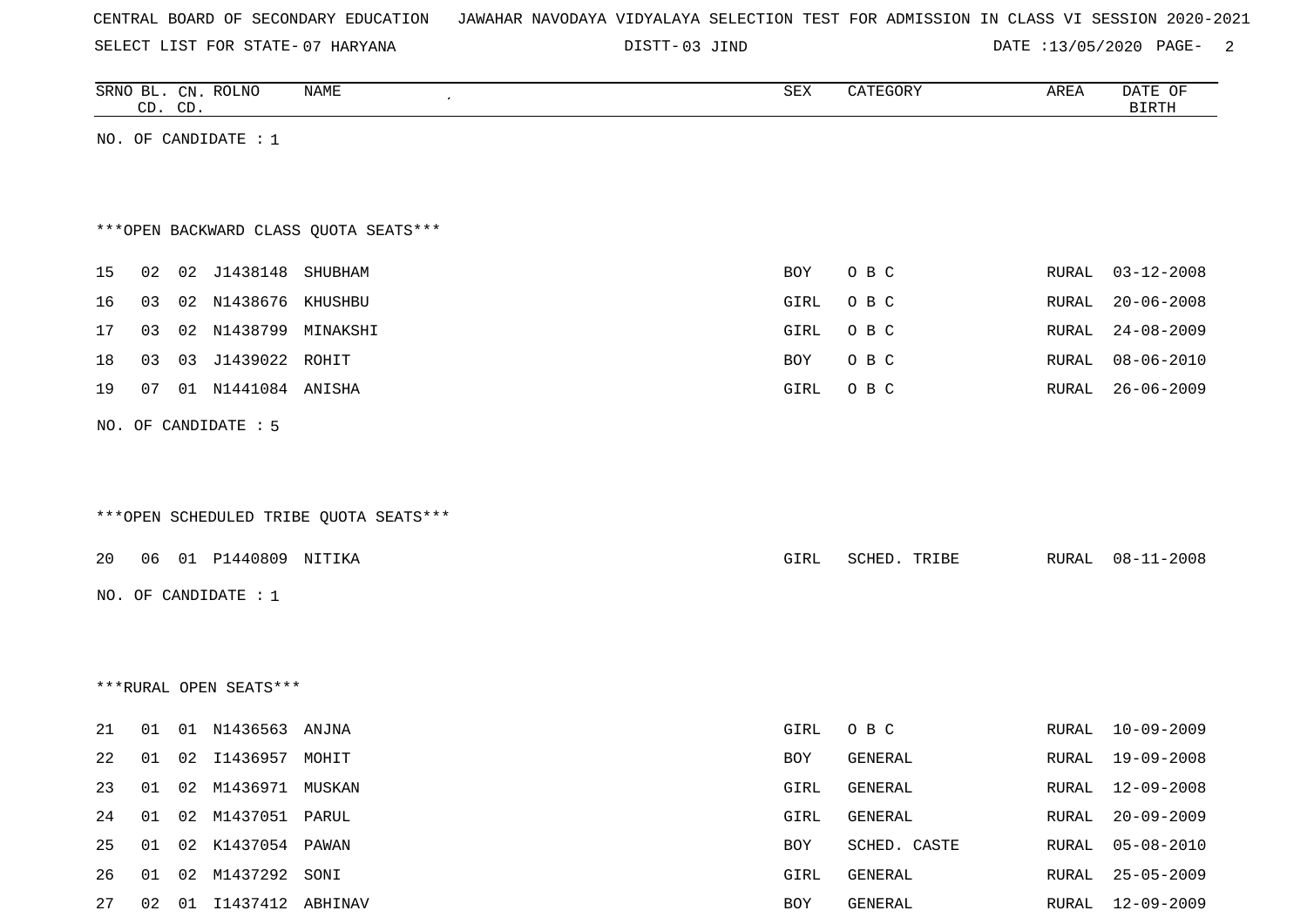03 JIND DATE :13/05/2020 PAGE- 3

|    |    | CD. CD. | SRNO BL. CN. ROLNO     | <b>NAME</b>            | SEX        | CATEGORY       | AREA         | DATE OF<br><b>BIRTH</b> |
|----|----|---------|------------------------|------------------------|------------|----------------|--------------|-------------------------|
|    |    |         | ***RURAL OPEN SEATS*** |                        |            |                |              |                         |
| 28 | 02 |         | 01 J1437624 DINESH     |                        | <b>BOY</b> | O B C          | RURAL        | $31 - 05 - 2008$        |
| 29 | 02 |         | 01 I1437831 MAYANK     |                        | <b>BOY</b> | GENERAL        | RURAL        | $14 - 10 - 2009$        |
| 30 | 02 | 02      | I1437848               | MOHIT                  | <b>BOY</b> | <b>GENERAL</b> | <b>RURAL</b> | $04 - 06 - 2009$        |
| 31 | 02 | 02      | I1438046               | ROUNAK SINGH           | <b>BOY</b> | <b>GENERAL</b> | RURAL        | $28 - 07 - 2009$        |
| 32 | 03 | 01      | I1438343 AMAN          |                        | <b>BOY</b> | <b>GENERAL</b> | RURAL        | $27 - 11 - 2007$        |
| 33 | 03 | 01      |                        | I1438578 HARMAN CHAHAL | <b>BOY</b> | <b>GENERAL</b> | RURAL        | $18 - 12 - 2009$        |
| 34 | 03 | 02      | M1438774 MANSHI        |                        | GIRL       | <b>GENERAL</b> | RURAL        | $30 - 05 - 2009$        |
| 35 | 03 | 02      | I1438856 NIKIL         |                        | <b>BOY</b> | GENERAL        | RURAL        | $14 - 08 - 2009$        |
| 36 | 03 | 03      | 01439219               | SWEETY                 | GIRL       | SCHED. CASTE   | RURAL        | $22 - 08 - 2009$        |
| 37 | 04 | 02      | I1439713               | NISHCHAY               | <b>BOY</b> | <b>GENERAL</b> | RURAL        | $28 - 08 - 2009$        |
| 38 | 04 | 02      | I1439953               | UTTAM                  | <b>BOY</b> | GENERAL        | RURAL        | $15 - 11 - 2009$        |
| 39 | 04 | 02      |                        | I1439995 YASH KUMAR    | <b>BOY</b> | GENERAL        | RURAL        | $01 - 11 - 2009$        |
| 40 | 05 | 01      | I1440136               | HARSH                  | <b>BOY</b> | <b>GENERAL</b> | RURAL        | $03 - 04 - 2009$        |
| 41 | 05 | 02      | M1440408               | TAMANNA                | GIRL       | GENERAL        | RURAL        | $05 - 06 - 2009$        |
| 42 | 06 | 01      |                        | I1440595 DIVANSHU      | <b>BOY</b> | <b>GENERAL</b> | RURAL        | $19 - 12 - 2009$        |
| 43 | 06 | 01      | I1441025               | VANSH                  | <b>BOY</b> | <b>GENERAL</b> | RURAL        | $23 - 06 - 2010$        |
| 44 | 07 | 01      | M1441150               | CHHAVI                 | GIRL       | <b>GENERAL</b> | RURAL        | $15 - 09 - 2009$        |
| 45 | 07 | 02      |                        | J1441462 RITIK MALIK   | BOY        | O B C          | RURAL        | $07 - 06 - 2010$        |
| 46 | 07 |         | 02 N1441529            | SIMRAN                 | GIRL       | O B C          | RURAL        | $10 - 02 - 2008$        |

NO. OF CANDIDATE : 26

\*\*\*RURAL SCHEDULED CASTE QUOTA SEATS\*\*\*

|  | 47 02 01 01437516 ANSHIKA | GIRL | SCHED. CASTE |  | RURAL 06-05-2010 |
|--|---------------------------|------|--------------|--|------------------|
|  | 48 02 02 01437864 MUSKAN  | GIRL | SCHED. CASTE |  | RURAL 25-05-2009 |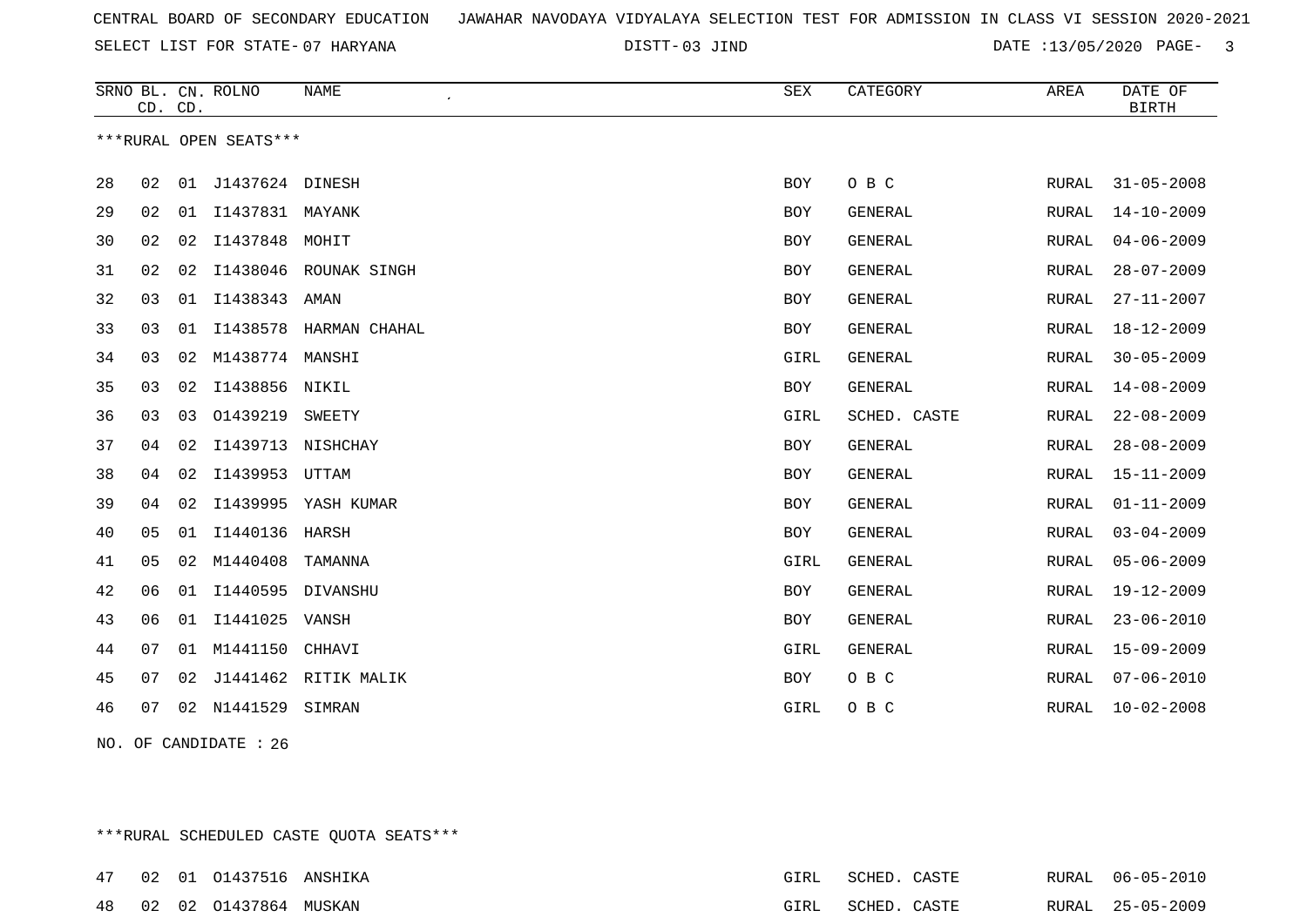SELECT LIST FOR STATE- DISTT- 07 HARYANA

03 JIND DATE :13/05/2020 PAGE- 4

|    | CD. CD.                                 |    | SRNO BL. CN. ROLNO | NAME       | <b>SEX</b> | CATEGORY     | AREA  | DATE OF<br>BIRTH |  |  |
|----|-----------------------------------------|----|--------------------|------------|------------|--------------|-------|------------------|--|--|
|    | ***RURAL SCHEDULED CASTE QUOTA SEATS*** |    |                    |            |            |              |       |                  |  |  |
| 49 | 02                                      | 02 | K1437885           | NAVEEN     | <b>BOY</b> | SCHED. CASTE | RURAL | $17 - 06 - 2008$ |  |  |
| 50 | 02                                      | 02 | K1438124           | SHANI      | <b>BOY</b> | SCHED. CASTE | RURAL | $31 - 10 - 2009$ |  |  |
| 51 | 02                                      | 02 | 01438169           | SNEHA DEVI | GIRL       | SCHED. CASTE | RURAL | $25 - 03 - 2009$ |  |  |
| 52 | 03                                      | 01 | K1438573           | HANUMAN    | <b>BOY</b> | SCHED. CASTE | RURAL | $21 - 01 - 2009$ |  |  |
| 53 | 03                                      | 02 | 01438675           | KHUSHBU    | GIRL       | SCHED. CASTE | RURAL | $07 - 01 - 2009$ |  |  |
| 54 | 03                                      | 03 | 01439086           | SANJANA    | GIRL       | SCHED. CASTE | RURAL | $03 - 01 - 2010$ |  |  |
| 55 | 03                                      | 03 | K1439285 VIKAS     |            | <b>BOY</b> | SCHED. CASTE | RURAL | $10 - 08 - 2007$ |  |  |
| 56 | 05                                      | 02 | 01440263           | NEHA       | GIRL       | SCHED. CASTE | RURAL | $25 - 09 - 2009$ |  |  |
| 57 | 06                                      | 01 | K1440756           | MONU       | BOY        | SCHED. CASTE | RURAL | $15 - 12 - 2009$ |  |  |
| 58 | 07                                      | 01 | 01441086           | ANJALI     | GIRL       | SCHED. CASTE | RURAL | $28 - 08 - 2009$ |  |  |
| 59 | 07                                      | 01 | K1441134           | ATUL       | BOY        | SCHED. CASTE | RURAL | $24 - 03 - 2010$ |  |  |

NO. OF CANDIDATE : 13

\*\*\*RURAL BACKWARD CLASS QUOTA SEATS\*\*\*

| 60 | 02 | 01 | N1437833            | MEENAKSHI | GIRL | O B C | RURAL | $24 - 10 - 2008$ |
|----|----|----|---------------------|-----------|------|-------|-------|------------------|
| 61 | 03 |    | 02 J1438771         | MANPREET  | BOY  | O B C | RURAL | 24-12-2009       |
| 62 | 03 |    | 02 N1438912 PRACHEE |           | GIRL | O B C | RURAL | $17 - 10 - 2009$ |
| 63 | 03 | 03 | J1439078 SANCHIT    |           | BOY  | O B C | RURAL | $06 - 12 - 2008$ |
| 64 | 03 | 03 | N1439089            | SARIKA    | GIRL | O B C | RURAL | $13 - 02 - 2010$ |
| 65 | 03 | 03 | N1439256 TULSI      |           | GIRL | O B C | RURAL | 12-10-2008       |
| 66 | 04 |    | 02 N1439852 SAKSHI  |           | GIRL | O B C | RURAL | $25 - 12 - 2009$ |
| 67 | 04 | 02 | J1439890            | SHUBHAM   | BOY  | O B C | RURAL | $10 - 02 - 2008$ |
| 68 | 04 |    | 02 J1439975 VIKRAM  |           | BOY  | O B C | RURAL | $28 - 12 - 2009$ |
| 69 | 05 |    | 02 N1440257         | NEETU     | GIRL | O B C | RURAL | 16-09-2008       |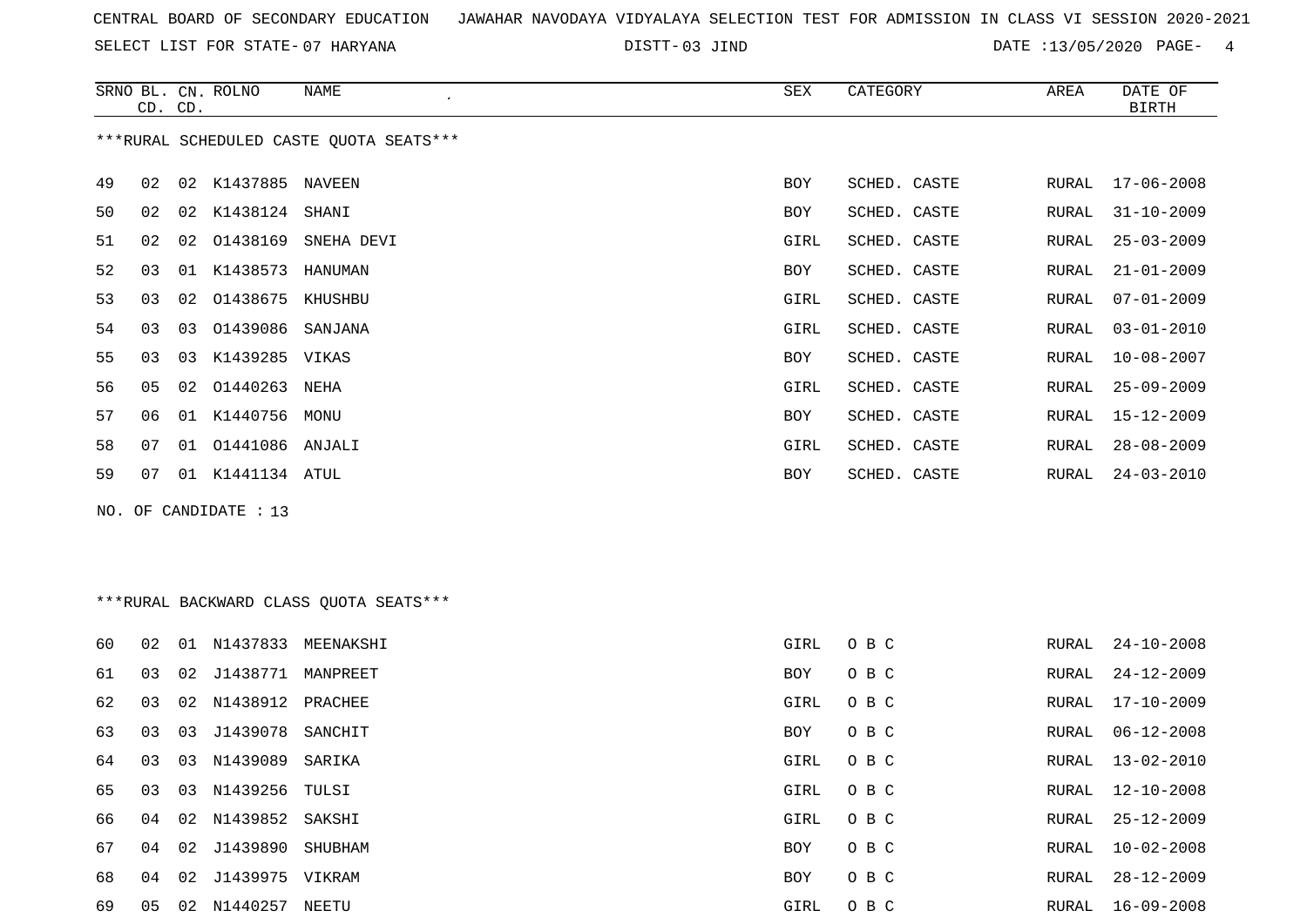SELECT LIST FOR STATE- DISTT- 07 HARYANA

03 JIND DATE :13/05/2020 PAGE- 5

|                                        | CD. CD. |       | SRNO BL. CN. ROLNO | NAME<br>$\cdot$ | SEX  | CATEGORY | AREA  | DATE OF<br>BIRTH |  |
|----------------------------------------|---------|-------|--------------------|-----------------|------|----------|-------|------------------|--|
| ***RURAL BACKWARD CLASS QUOTA SEATS*** |         |       |                    |                 |      |          |       |                  |  |
| 70                                     | 06      | 01    | J1440495 ANISH     |                 | BOY  | O B C    |       | RURAL 18-03-2010 |  |
| 71                                     | 06      | . N 1 | J1440709           | KUMAR ABHIJEET  | BOY  | O B C    | RURAL | $25 - 07 - 2010$ |  |
| 72                                     | 06      | 01    | N1440797 NIKITA    |                 | GIRL | O B C    |       | RURAL 16-12-2008 |  |
| 73                                     | 07      | 01    | N1441191 DIVYA     |                 | GIRL | O B C    |       | RURAL 26-11-2009 |  |
| 74                                     | 07      |       | 01 J1441223        | HARSH           | BOY  | O B C    | RURAL | 31-10-2010       |  |
| 75                                     | 07      | 02    | J1441477 SAGAR     |                 | BOY  | O B C    |       | RURAL 02-05-2008 |  |
|                                        |         |       |                    |                 |      |          |       |                  |  |

# \*\*\*RURAL SCHEDULED TRIBE QUOTA SEATS\*\*\*

|  | 76 02 01 K1437753 KRISH    | <b>BOY</b> | SCHED. CASTE | RURAL 28-08-2008 |
|--|----------------------------|------------|--------------|------------------|
|  | 77 03 03 01439223 TAMANNA  | GIRL       | SCHED. CASTE | RURAL 11-11-2008 |
|  | 78 04 01 K1439521 HIMANSHU | BOY        | SCHED. CASTE | RURAL 29-11-2009 |
|  | 79 06 01 K1440459 AASHISH  | <b>BOY</b> | SCHED. CASTE | RURAL 01-08-2009 |
|  | 80 06 01 L1440926 SAURABH  | <b>BOY</b> | SCHED. TRIBE | RURAL 08-02-2010 |
|  |                            |            |              |                  |

#### NO. OF CANDIDATE : 5

NO. OF CANDIDATE : 16

TOTAL SELECTED CANDIDATE : 80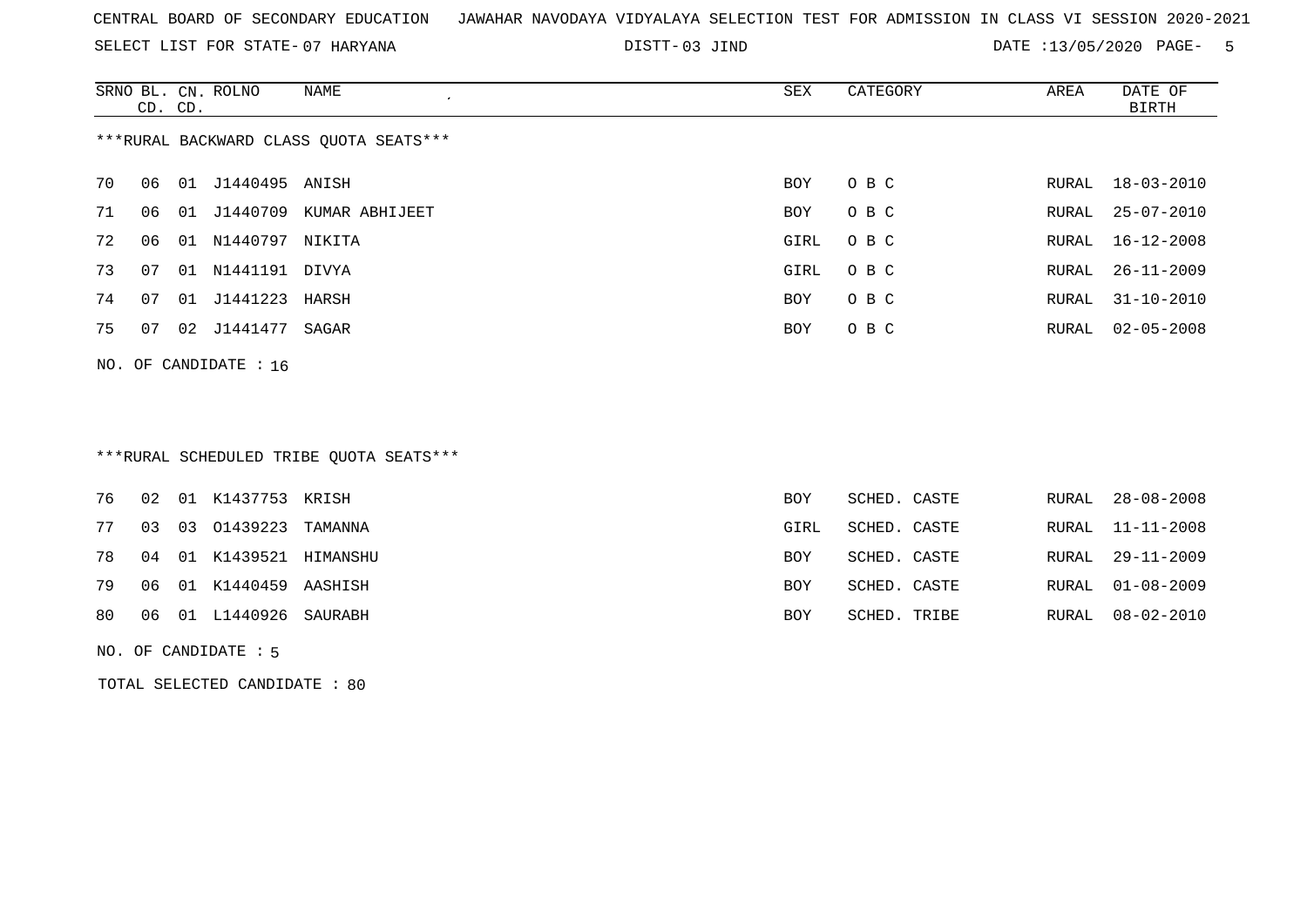SELECT LIST FOR STATE- DISTT- 07 HARYANA

04 FARIDABAD DATE :13/05/2020 PAGE- 1

|    | CD. CD. |    | SRNO BL. CN. ROLNO              | NAME<br>$\epsilon$                     | SEX        | CATEGORY       | AREA         | DATE OF<br><b>BIRTH</b> |
|----|---------|----|---------------------------------|----------------------------------------|------------|----------------|--------------|-------------------------|
|    |         |    | ***OPEN UR SEATS***             |                                        |            |                |              |                         |
| 1  | 01      |    |                                 | 01 M1441899 DIPSHIKHA KUMARI           | GIRL       | GENERAL        | RURAL        | $30 - 09 - 2007$        |
| 2  | 01      |    |                                 | 01 I1441947 HARDIK SINGH               | BOY        | GENERAL        | RURAL        | $10 - 02 - 2008$        |
| 3  | 01      | 02 |                                 | M1442136 KRISHNA PRIYA                 | GIRL       | <b>GENERAL</b> | <b>RURAL</b> | $30 - 04 - 2008$        |
| 4  | 01      |    |                                 | 02 M1442159 LAXMI JADON                | GIRL       | <b>GENERAL</b> | RURAL        | $23 - 10 - 2008$        |
| 5  | 01      | 02 |                                 | I1442286 NIKHIL RAI                    | BOY        | <b>GENERAL</b> | RURAL        | $23 - 09 - 2008$        |
| 6  | 01      |    | 04 J1442782 VANSH               |                                        | BOY        | O B C          | RURAL        | $03 - 08 - 2009$        |
| 7  | 02      |    | 01 M1442943 ANJALI              |                                        | GIRL       | <b>GENERAL</b> | <b>RURAL</b> | $10 - 04 - 2008$        |
| 8  | 02      |    |                                 | 03 M1443598 MUSKAAN CHAUDHARY          | GIRL       | GENERAL        | RURAL        | $27 - 07 - 2009$        |
|    |         |    | NO. OF CANDIDATE : 8            |                                        |            |                |              |                         |
|    |         |    |                                 |                                        |            |                |              |                         |
|    |         |    |                                 |                                        |            |                |              |                         |
|    |         |    |                                 | ***OPEN SCHEDULED CASTE QUOTA SEATS*** |            |                |              |                         |
|    |         |    |                                 |                                        |            |                |              |                         |
| 9  | 01      |    | 01 K1441900 DIVEK               |                                        | BOY        | SCHED. CASTE   | RURAL        | $09 - 02 - 2008$        |
| 10 | 01      |    | 04 01442847 YASHIKA             |                                        | GIRL       | SCHED. CASTE   | RURAL        | $05 - 07 - 2009$        |
| 11 | 02      |    | 02 K1443284 HITESH              |                                        | <b>BOY</b> | SCHED. CASTE   | RURAL        | $24 - 09 - 2008$        |
| 12 | 02      |    | 02 K1443309 JANNU               |                                        | <b>BOY</b> | SCHED. CASTE   | RURAL        | $22 - 03 - 2009$        |
|    |         |    | NO. OF CANDIDATE : 4            |                                        |            |                |              |                         |
|    |         |    |                                 |                                        |            |                |              |                         |
|    |         |    |                                 |                                        |            |                |              |                         |
|    |         |    | ***OPEN DISABLED OUOTA SEATS*** |                                        |            |                |              |                         |

|  | 13 02 02 C1443267 HIMANSHU | <b>BOY</b> | SCHED. CASTE | URBAN 12-08-2010 |
|--|----------------------------|------------|--------------|------------------|
|  | 14 02 02 I1443446 KRISHAN  | <b>BOY</b> | GENERAL      | RURAL 04-09-2007 |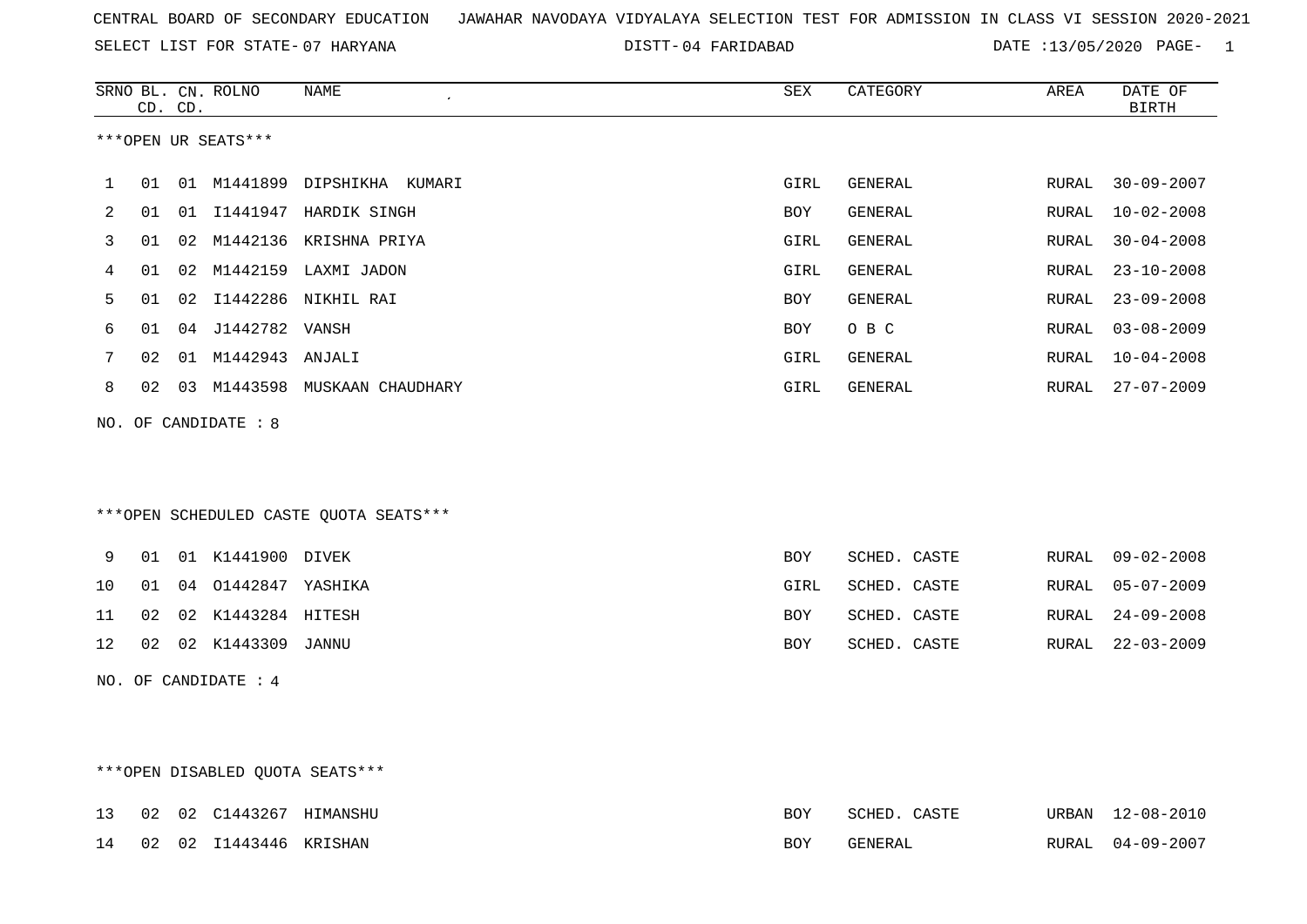SELECT LIST FOR STATE- DISTT- 07 HARYANA

04 FARIDABAD DATE :13/05/2020 PAGE- 2

|    | CD. CD. | SRNO BL. CN. ROLNO     | <b>NAME</b>                            | ${\tt SEX}$ | CATEGORY     | AREA         | DATE OF<br><b>BIRTH</b> |
|----|---------|------------------------|----------------------------------------|-------------|--------------|--------------|-------------------------|
|    |         | NO. OF CANDIDATE : 2   |                                        |             |              |              |                         |
|    |         |                        |                                        |             |              |              |                         |
|    |         |                        |                                        |             |              |              |                         |
|    |         |                        | *** OPEN BACKWARD CLASS QUOTA SEATS*** |             |              |              |                         |
| 15 |         | 01 02 J1442013 JATIN   |                                        | BOY         | O B C        | <b>RURAL</b> | $30 - 07 - 2008$        |
| 16 | 01      |                        | 04 B1442590 SATYAM KUMAR               | BOY         | O B C        | URBAN        | $30 - 07 - 2009$        |
| 17 | 02      | 01 N1442933 AMRITA     |                                        | GIRL        | O B C        | RURAL        | $20 - 09 - 2008$        |
| 18 | 02      | 01 B1443083            | DAKSH                                  | BOY         | O B C        | URBAN        | $20 - 08 - 2009$        |
| 19 | 02      | 01 J1443092 DEEPAK     |                                        | BOY         | O B C        | RURAL        | $07 - 06 - 2008$        |
|    |         | NO. OF CANDIDATE : 5   |                                        |             |              |              |                         |
|    |         |                        |                                        |             |              |              |                         |
|    |         |                        |                                        |             |              |              |                         |
|    |         |                        | ***OPEN SCHEDULED TRIBE QUOTA SEATS*** |             |              |              |                         |
|    |         |                        |                                        |             |              |              |                         |
| 20 |         | 02 02 K1443313 JASVEER |                                        | <b>BOY</b>  | SCHED. CASTE | RURAL        | 15-11-2007              |
|    |         | NO. OF CANDIDATE : 1   |                                        |             |              |              |                         |
|    |         |                        |                                        |             |              |              |                         |
|    |         |                        |                                        |             |              |              |                         |
|    |         | ***RURAL OPEN SEATS*** |                                        |             |              |              |                         |
| 21 | 01      |                        | 01 I1441665 AKASH GUPTA                | <b>BOY</b>  | GENERAL      | RURAL        | 15-06-2007              |
| 22 | 01      |                        | 01 K1441669 AKSH SAGAR                 | BOY         | SCHED. CASTE | RURAL        | $03 - 08 - 2009$        |
| 23 |         | 01 01 I1441842 CHAND   |                                        | BOY         | GENERAL      |              | RURAL 23-07-2007        |
| 24 | 01      |                        | 01 I1441860 DEEPAK KUMAR               | BOY         | GENERAL      | RURAL        | $04 - 11 - 2007$        |
| 25 |         |                        | 01 01 I1441914 FAIZ KHAN               | BOY         | GENERAL      | RURAL        | 25-11-2007              |
| 26 |         |                        | 01 01 I1441928 GAURAV SINGH RAWAT      | BOY         | GENERAL      | RURAL        | $16 - 12 - 2008$        |
| 27 |         |                        | 01 02 M1442172 MAHAK BAGHEL            | GIRL        | GENERAL      |              | RURAL 18-07-2008        |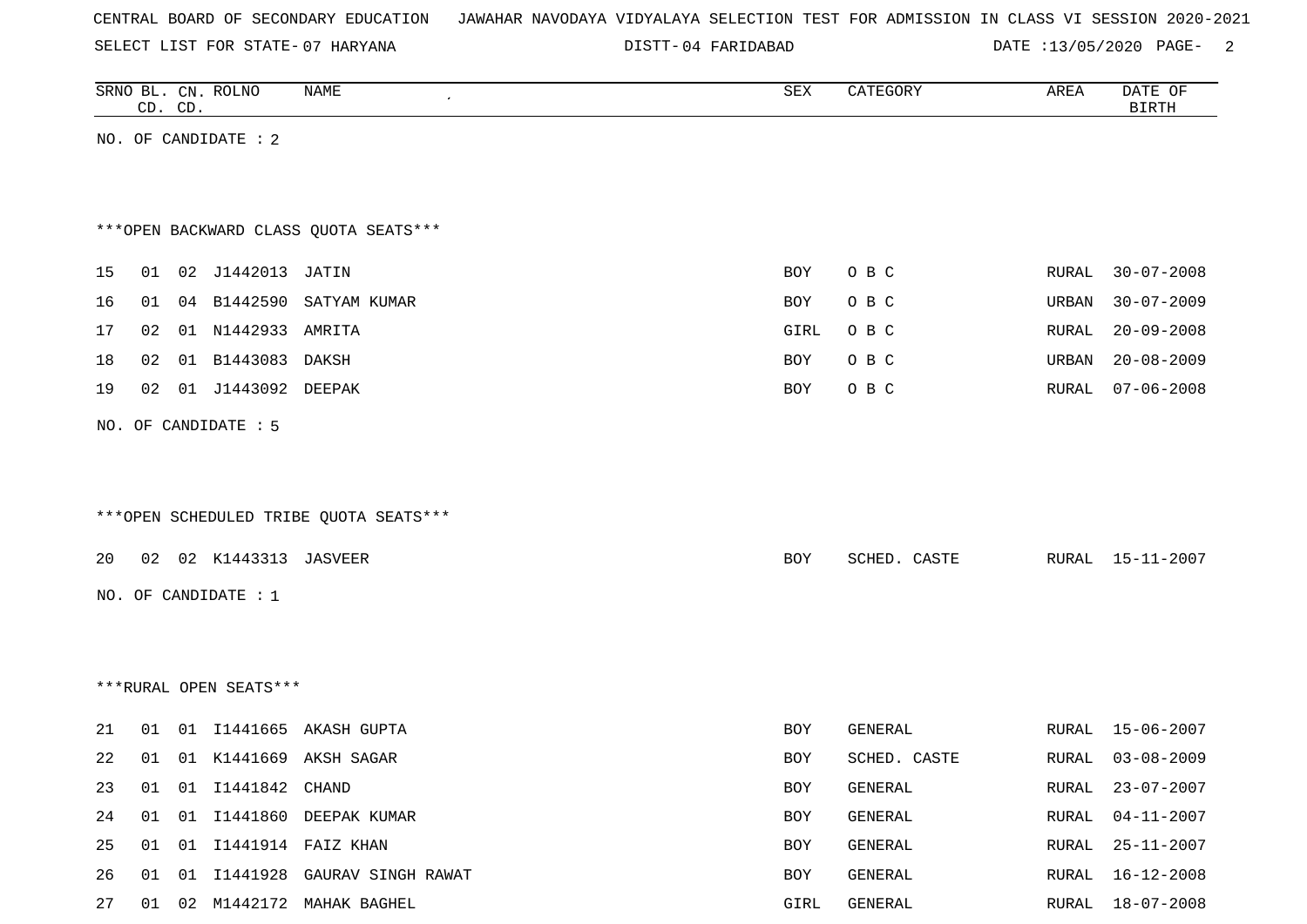SELECT LIST FOR STATE- DISTT- 07 HARYANA

04 FARIDABAD DATE :13/05/2020 PAGE- 3

|    | CD. CD. |    | SRNO BL. CN. ROLNO     | <b>NAME</b>           | <b>SEX</b> | CATEGORY       | AREA         | DATE OF<br><b>BIRTH</b> |
|----|---------|----|------------------------|-----------------------|------------|----------------|--------------|-------------------------|
|    |         |    | ***RURAL OPEN SEATS*** |                       |            |                |              |                         |
| 28 | 01      | 02 | M1442288               | NIKITA                | GIRL       | <b>GENERAL</b> | <b>RURAL</b> | $27 - 03 - 2009$        |
| 29 | 01      | 03 | M1442316               | PALAK KATIYAR         | GIRL       | GENERAL        | RURAL        | $04 - 08 - 2008$        |
| 30 | 01      | 03 | I1442439 RAJ           |                       | <b>BOY</b> | GENERAL        | <b>RURAL</b> | $17 - 10 - 2008$        |
| 31 | 01      | 04 | I1442583               | SARANSH RAJ           | <b>BOY</b> | GENERAL        | <b>RURAL</b> | $27 - 09 - 2009$        |
| 32 | 01      | 04 | I1442688               | SONU KUMAR            | <b>BOY</b> | GENERAL        | <b>RURAL</b> | $25 - 06 - 2009$        |
| 33 | 01      | 04 | I1442703               | SUDHANSHU KUMAR       | <b>BOY</b> | <b>GENERAL</b> | RURAL        | $17 - 08 - 2007$        |
| 34 | 02      | 01 | 11442868 AARYAN        |                       | <b>BOY</b> | <b>GENERAL</b> | RURAL        | $14 - 03 - 2009$        |
| 35 | 02      | 01 | 01442935               | ANANNYA               | GIRL       | SCHED. CASTE   | <b>RURAL</b> | $27 - 03 - 2010$        |
| 36 | 02      | 01 | M1442939               | ANJALI                | GIRL       | <b>GENERAL</b> | RURAL        | $20 - 09 - 2008$        |
| 37 | 02      | 01 | M1442941               | ANJALI                | GIRL       | GENERAL        | RURAL        | $02 - 06 - 2008$        |
| 38 | 02      | 01 | I1442950               | ANKIT                 | <b>BOY</b> | <b>GENERAL</b> | <b>RURAL</b> | $20 - 10 - 2008$        |
| 39 | 02      | 01 | I1442969               | ANSH KAUSHIK          | <b>BOY</b> | <b>GENERAL</b> | RURAL        | $11 - 10 - 2009$        |
| 40 | 02      | 01 | M1443048               | <b>BHUMIKA</b>        | GIRL       | GENERAL        | <b>RURAL</b> | $09 - 09 - 2008$        |
| 41 | 02      | 01 | M1443074               | CHAYITA               | GIRL       | GENERAL        | <b>RURAL</b> | $01 - 11 - 2009$        |
| 42 | 02      | 01 | I1443193               | GAURAV                | BOY        | GENERAL        | <b>RURAL</b> | $05 - 03 - 2008$        |
| 43 | 02      | 02 | M1443368               | KANAK                 | GIRL       | <b>GENERAL</b> | <b>RURAL</b> | $09 - 01 - 2009$        |
| 44 | 02      | 02 | I1443447               | KRISHAN CHAUHAN       | <b>BOY</b> | <b>GENERAL</b> | <b>RURAL</b> | $02 - 03 - 2009$        |
| 45 | 02      | 02 | I1443453 KRISHNA       |                       | <b>BOY</b> | <b>GENERAL</b> | RURAL        | $02 - 08 - 2009$        |
| 46 | 02      | 02 | M1443512 MADHU         |                       | GIRL       | <b>GENERAL</b> | RURAL        | $02 - 09 - 2009$        |
| 47 | 02      | 03 |                        | I1443704 PARTH SHARMA | BOY        | <b>GENERAL</b> | RURAL        | $01 - 06 - 2009$        |
| 48 | 02      | 03 | M1443865 RENU          |                       | GIRL       | <b>GENERAL</b> | RURAL        | $18 - 01 - 2009$        |
|    |         |    |                        |                       |            |                |              |                         |

NO. OF CANDIDATE : 28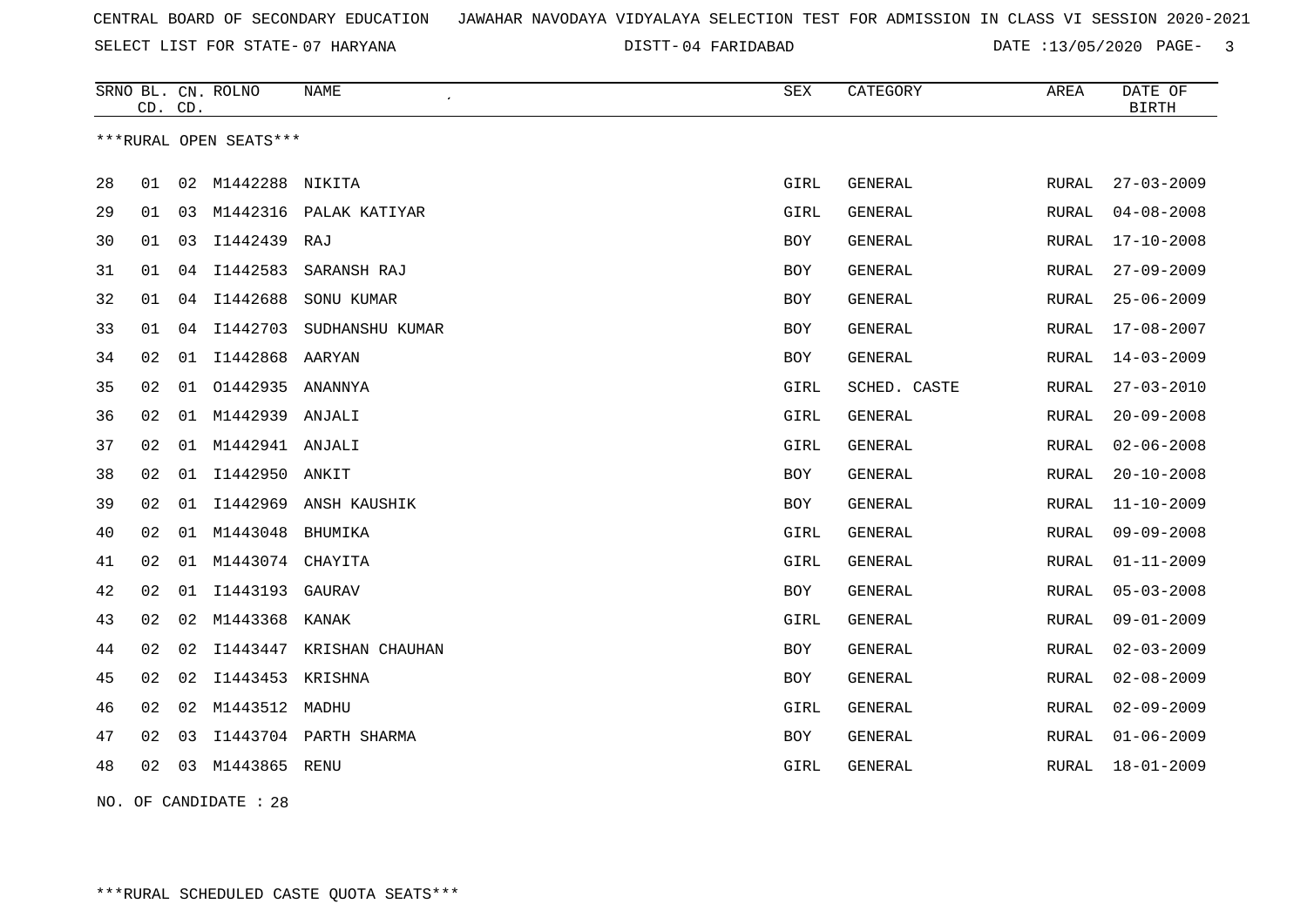SELECT LIST FOR STATE- DISTT- 07 HARYANA

04 FARIDABAD DATE :13/05/2020 PAGE- 4

|                                         | CD. CD. |    | SRNO BL. CN. ROLNO | NAME<br>$\epsilon$            | SEX        | CATEGORY     | AREA  | DATE OF<br><b>BIRTH</b> |  |
|-----------------------------------------|---------|----|--------------------|-------------------------------|------------|--------------|-------|-------------------------|--|
| ***RURAL SCHEDULED CASTE QUOTA SEATS*** |         |    |                    |                               |            |              |       |                         |  |
| 49                                      | 01      | 01 | 01441611           | AAKANSHA                      | GIRL       | SCHED. CASTE | RURAL | $03 - 10 - 2007$        |  |
| 50                                      | 01      | 01 | K1441674 AMAN      |                               | <b>BOY</b> | SCHED. CASTE | RURAL | $15 - 05 - 2009$        |  |
| 51                                      | 01      | 01 | K1441880           | <b>DHRUV</b>                  | BOY        | SCHED. CASTE | RURAL | $09 - 09 - 2008$        |  |
| 52                                      | 01      | 03 | K1442541           | SAGAR KUMAR                   | BOY        | SCHED. CASTE | RURAL | $05 - 04 - 2011$        |  |
| 53                                      | 01      | 04 | K1442833 VITSON    |                               | BOY        | SCHED. CASTE | RURAL | $10 - 08 - 2008$        |  |
| 54                                      | 01      |    |                    | 04 K1442836 VIVEK KUMAR NANDA | BOY        | SCHED. CASTE | RURAL | $04 - 03 - 2009$        |  |
| 55                                      | 02      |    | 02 K1443288 HONEY  |                               | BOY        | SCHED. CASTE | RURAL | $30 - 12 - 2010$        |  |
| 56                                      | 02      | 03 | K1443687 NITIN     |                               | <b>BOY</b> | SCHED. CASTE | RURAL | $13 - 04 - 2009$        |  |
| 57                                      | 02      |    | 04 01443974        | SARITA                        | GIRL       | SCHED. CASTE | RURAL | $30 - 10 - 2007$        |  |
| 58                                      | 02      | 04 | 01444212 VINITA    |                               | GIRL       | SCHED. CASTE | RURAL | $01 - 07 - 2008$        |  |
| 59                                      | 02      | 04 | K1444255 YASH      |                               | <b>BOY</b> | SCHED. CASTE | RURAL | $16 - 12 - 2008$        |  |

NO. OF CANDIDATE : 11

\*\*\*RURAL BACKWARD CLASS QUOTA SEATS\*\*\*

| 60  | 01 | 01 | N1441906           | DIVYANSHI           | GIRL | O B C | RURAL | $27 - 06 - 2008$ |
|-----|----|----|--------------------|---------------------|------|-------|-------|------------------|
| 61  | 01 | 02 | J1441985           | HITESH              | BOY  | O B C | RURAL | $23 - 09 - 2008$ |
| 62  | 01 |    | 02 J1441986 HITESH |                     | BOY  | O B C | RURAL | 07-09-2007       |
| 63  | 01 |    | 02 N1442180 MAIKOO |                     | GIRL | O B C | RURAL | 07-01-2010       |
| 64  | 01 | 03 | J1442371 PREET     |                     | BOY  | O B C | RURAL | $23 - 12 - 2009$ |
| 65  | 01 | 04 | J1442700           | SUBHAM ADHANA       | BOY  | O B C | RURAL | $02 - 01 - 2009$ |
| 66. | 01 | 04 | J1442816           | VINAY RANJAN SHARMA | BOY  | O B C | RURAL | $28 - 08 - 2008$ |
| 67  | 01 | 04 | N1442856 YOGITA    |                     | GIRL | O B C | RURAL | 18-03-2009       |
| 68  | 02 |    | 02 J1443266        | HIMANSHU            | BOY  | O B C | RURAL | $21 - 01 - 2008$ |
| 69  | 02 | 02 | J1443504           | LUCKY               | BOY  | O B C | RURAL | $19 - 09 - 2008$ |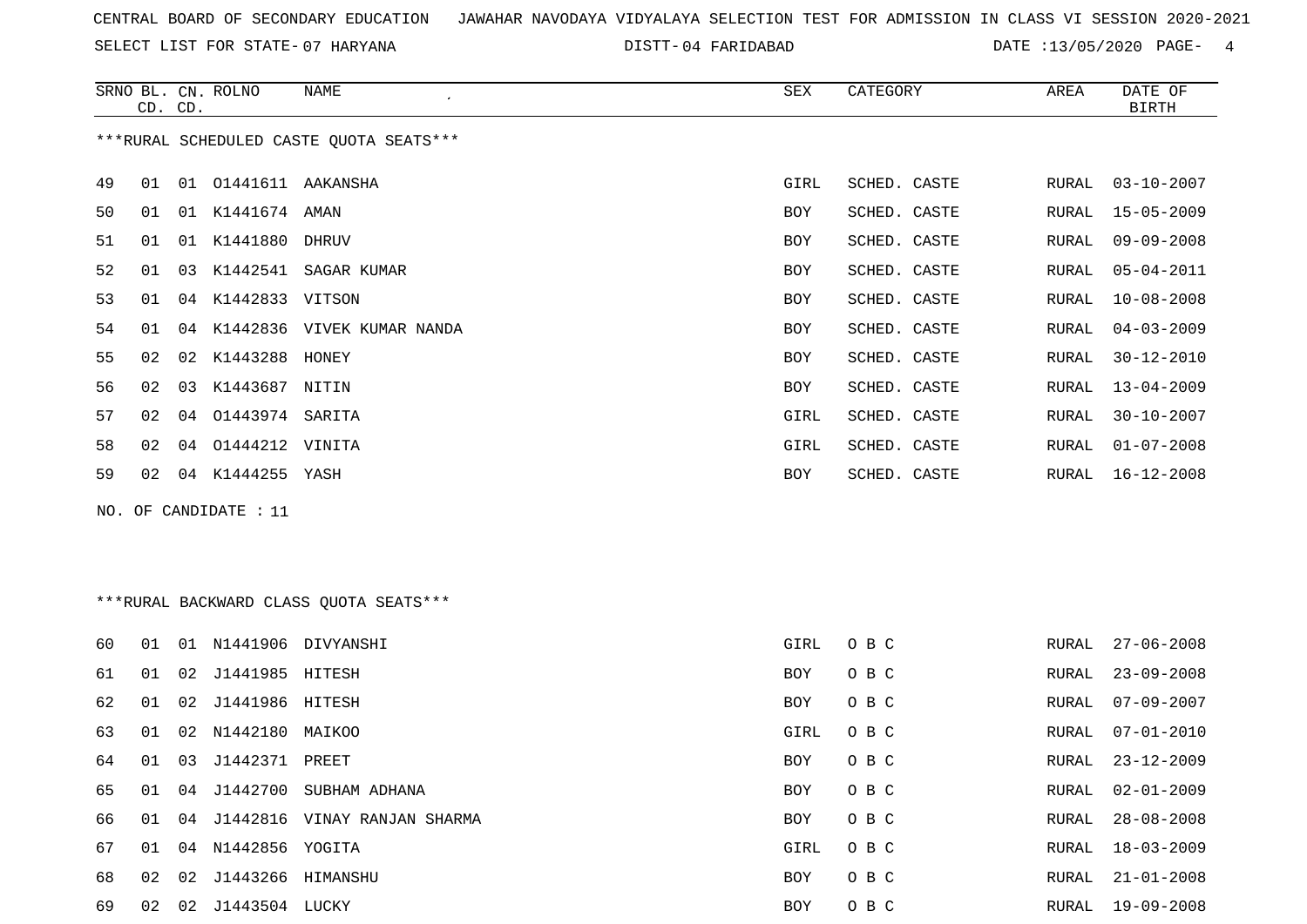SELECT LIST FOR STATE- DISTT- 07 HARYANA

04 FARIDABAD DATE :13/05/2020 PAGE- 5

|                                        | CD. CD. |    | SRNO BL. CN. ROLNO | NAME<br>$\cdot$ | SEX  | CATEGORY | AREA  | DATE OF<br>BIRTH |  |
|----------------------------------------|---------|----|--------------------|-----------------|------|----------|-------|------------------|--|
| ***RURAL BACKWARD CLASS OUOTA SEATS*** |         |    |                    |                 |      |          |       |                  |  |
| 70                                     | 02      | 02 | N1443519           | MAHI            | GIRL | O B C    | RURAL | $27 - 09 - 2008$ |  |
| 71                                     | 02      | 02 | J1443569           | MOHIT           | BOY  | O B C    | RURAL | $24 - 07 - 2009$ |  |
| 72                                     | 02      |    | 04 J1444036 SIMON  |                 | BOY  | O B C    |       | RURAL 21-11-2007 |  |
| 73                                     | 02      |    | 04 J1444048 SOHIL  |                 | BOY  | O B C    | RURAL | $06 - 05 - 2009$ |  |
| 74                                     | 02      | 04 | J1444250           | YASH            | BOY  | O B C    |       | RURAL 27-12-2008 |  |
| 75                                     | 02      | 04 | J1444270           | YATHARTH        | BOY  | O B C    |       | RURAL 21-07-2009 |  |
|                                        |         |    |                    |                 |      |          |       |                  |  |

NO. OF CANDIDATE : 16

# \*\*\*RURAL SCHEDULED TRIBE QUOTA SEATS\*\*\*

|  | 76 01 03 K1442499 ROHAN    | <b>BOY</b> | SCHED. CASTE |  | RURAL 02-10-2008 |
|--|----------------------------|------------|--------------|--|------------------|
|  | 77 02 03 K1443697 PARDEEP  | <b>BOY</b> | SCHED. CASTE |  | RURAL 12-10-2007 |
|  | 78 02 03 K1443702 PARSHANT | BOY        | SCHED. CASTE |  | RURAL 21-11-2008 |
|  | 79 02 04 01444062 SONU     | GIRL       | SCHED. CASTE |  | RURAL 06-06-2007 |
|  | 80 02 04 01444178 VANSHIKA | GIRL       | SCHED. CASTE |  | RURAL 04-03-2009 |
|  |                            |            |              |  |                  |

NO. OF CANDIDATE : 5

TOTAL SELECTED CANDIDATE : 80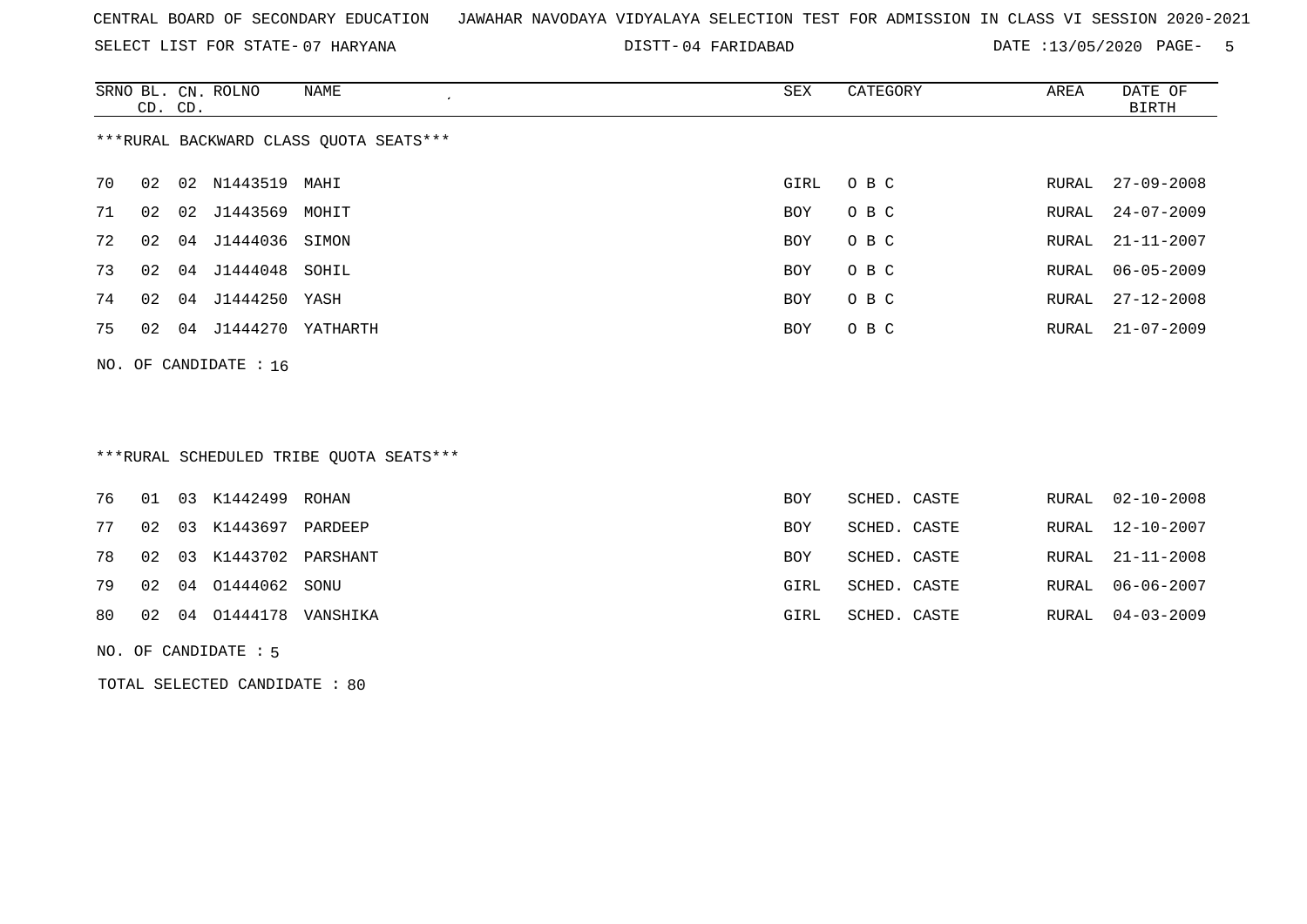|  |  |  |  | CENTRAL BOARD OF SECONDARY EDUCATION – JAWAHAR NAVODAYA VIDYALAYA SELECTION TEST FOR ADMISSION IN CLASS VI SESSION 2020-2021 |  |  |  |  |  |  |  |  |  |  |  |  |  |  |
|--|--|--|--|------------------------------------------------------------------------------------------------------------------------------|--|--|--|--|--|--|--|--|--|--|--|--|--|--|
|--|--|--|--|------------------------------------------------------------------------------------------------------------------------------|--|--|--|--|--|--|--|--|--|--|--|--|--|--|

05 SONEPAT DATE :13/05/2020 PAGE- 1

|    |    | CD. CD. | SRNO BL. CN. ROLNO    | NAME<br>$\epsilon$ | SEX        | CATEGORY     | AREA  | DATE OF<br><b>BIRTH</b> |
|----|----|---------|-----------------------|--------------------|------------|--------------|-------|-------------------------|
|    |    |         | ***OPEN UR SEATS***   |                    |            |              |       |                         |
| 1  | 02 |         | 01 A1444808           | SANKALP            | BOY        | GENERAL      | URBAN | $12 - 11 - 2009$        |
| 2  | 03 | 01      | I1444904 AADITYA      |                    | <b>BOY</b> | GENERAL      | RURAL | $15 - 01 - 2008$        |
| 3  | 03 | 01      | I1445087              | SATYAM             | <b>BOY</b> | GENERAL      | RURAL | $24 - 09 - 2008$        |
| 4  | 05 | 01      | J1445429              | JATIN              | <b>BOY</b> | O B C        | RURAL | $06 - 02 - 2010$        |
| 5  | 06 | 01      | J1445645              | ANKUSH             | BOY        | O B C        | RURAL | $26 - 12 - 2007$        |
| 6  | 06 | 01      | N1445682 CHETNA       |                    | GIRL       | O B C        | RURAL | $29 - 08 - 2010$        |
| 7  | 06 | 01      | J1445859 NITIN        |                    | BOY        | O B C        | RURAL | $29 - 05 - 2009$        |
| 8  | 06 | 01      | N1445898              | RADHA              | GIRL       | O B C        | RURAL | $24 - 12 - 2008$        |
| 9  | 06 | 01      | 01446038 VISHAKHA     |                    | GIRL       | SCHED. CASTE | RURAL | $30 - 10 - 2009$        |
| 10 | 07 |         | 01 I1446133 KANHIYA   |                    | BOY        | GENERAL      | RURAL | $21 - 03 - 2009$        |
|    |    |         | NO. OF CANDIDATE : 10 |                    |            |              |       |                         |
|    |    |         |                       |                    |            |              |       |                         |

\*\*\*OPEN SCHEDULED CASTE QUOTA SEATS\*\*\*

|  | 11 04 01 01445171 CHETNA                            | GIRL       | SCHED. CASTE |  | RURAL 02-12-2009 |
|--|-----------------------------------------------------|------------|--------------|--|------------------|
|  | 12 06 01 K1445761 JATIN                             | <b>BOY</b> | SCHED. CASTE |  | RURAL 22-03-2010 |
|  | 13        06        01        C1445860        NITIN | <b>BOY</b> | SCHED. CASTE |  | URBAN 02-12-2008 |
|  | 14 06 01 01445893 PRINCY                            | GIRL       | SCHED. CASTE |  | RURAL 06-05-2010 |
|  |                                                     |            |              |  |                  |

NO. OF CANDIDATE : 4

\*\*\*OPEN BACKWARD CLASS QUOTA SEATS\*\*\*

|  | 15 02 01 J1444635 GURMEET   | BOY OBC |  | RURAL 03-09-2009 |
|--|-----------------------------|---------|--|------------------|
|  | 16  03  01  J1445034  NITIN | BOY OBC |  | RURAL 16-12-2009 |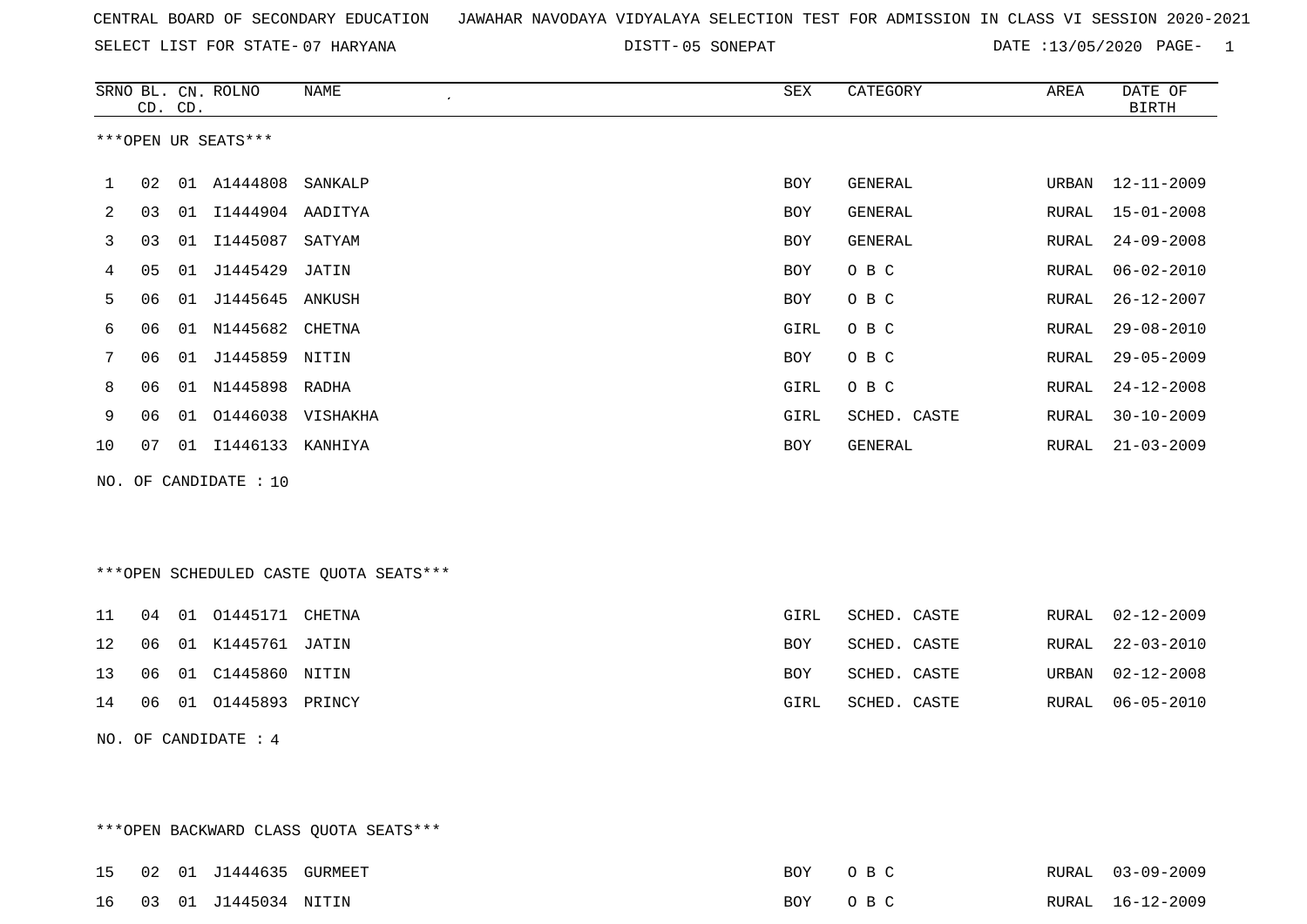SELECT LIST FOR STATE- DISTT- 07 HARYANA

05 SONEPAT DATE :13/05/2020 PAGE- 2

|    |    | CD. CD. | SRNO BL. CN. ROLNO     | NAME                                   | SEX        | CATEGORY     | AREA         | DATE OF<br><b>BIRTH</b> |
|----|----|---------|------------------------|----------------------------------------|------------|--------------|--------------|-------------------------|
|    |    |         |                        | *** OPEN BACKWARD CLASS QUOTA SEATS*** |            |              |              |                         |
| 17 | 03 |         | 01 J1445075 SAGAR      |                                        | BOY        | O B C        | RURAL        | $10 - 02 - 2008$        |
| 18 | 04 |         | 01 N1445146            | ALKA                                   | GIRL       | O B C        | RURAL        | $05 - 08 - 2009$        |
| 19 | 07 |         | 01 J1446199 PRINCE     |                                        | BOY        | O B C        | RURAL        | $07 - 06 - 2009$        |
|    |    |         | NO. OF CANDIDATE : 5   |                                        |            |              |              |                         |
|    |    |         |                        | ***OPEN SCHEDULED TRIBE QUOTA SEATS*** |            |              |              |                         |
| 20 |    |         |                        | 01 01 H1444333 CHARAN PREET INSA       | GIRL       | SCHED. TRIBE | URBAN        | $23 - 06 - 2009$        |
|    |    |         | NO. OF CANDIDATE $: 1$ |                                        |            |              |              |                         |
|    |    |         |                        |                                        |            |              |              |                         |
|    |    |         |                        |                                        |            |              |              |                         |
|    |    |         | ***RURAL OPEN SEATS*** |                                        |            |              |              |                         |
| 21 | 01 |         | 01 N1444326            | BHAWNA                                 | GIRL       | O B C        | RURAL        | $05 - 08 - 2009$        |
| 22 | 01 |         | 01 I1444334 DAKSH      |                                        | BOY        | GENERAL      | RURAL        | $25 - 10 - 2010$        |
| 23 | 01 | 01      | J1444486               | SUDARSHAN                              | <b>BOY</b> | O B C        | <b>RURAL</b> | $28 - 08 - 2009$        |
| 24 | 01 | 01      | M1444508               | VANI                                   | GIRL       | GENERAL      | RURAL        | $02 - 05 - 2010$        |
| 25 | 01 | 01      | K1444526               | VASHU                                  | BOY        | SCHED. CASTE | RURAL        | $20 - 06 - 2009$        |
| 26 | 01 | 01      | 01444536               | YANSHI                                 | GIRL       | SCHED. CASTE | RURAL        | $31 - 03 - 2009$        |
| 27 | 02 |         | 01 I1444617 DEV        |                                        | BOY        | GENERAL      | RURAL        | $10 - 08 - 2009$        |
| 28 | 02 | 01      | M1444650               | ISHA                                   | GIRL       | GENERAL      | <b>RURAL</b> | $24 - 08 - 2009$        |
| 29 | 02 |         | 01 M1444708            | MEHAK                                  | GIRL       | GENERAL      | <b>RURAL</b> | $25 - 10 - 2008$        |
| 30 | 03 |         | 01 M1444955 DRISHTI    |                                        | GIRL       | GENERAL      | RURAL        | $25 - 07 - 2009$        |
| 31 | 03 | 01      | M1444968               | HIMANSHI                               | GIRL       | GENERAL      | <b>RURAL</b> | $05 - 07 - 2007$        |
| 32 | 03 |         | 01 M1444981 KAUSHIKI   |                                        | GIRL       | GENERAL      | <b>RURAL</b> | $22 - 10 - 2009$        |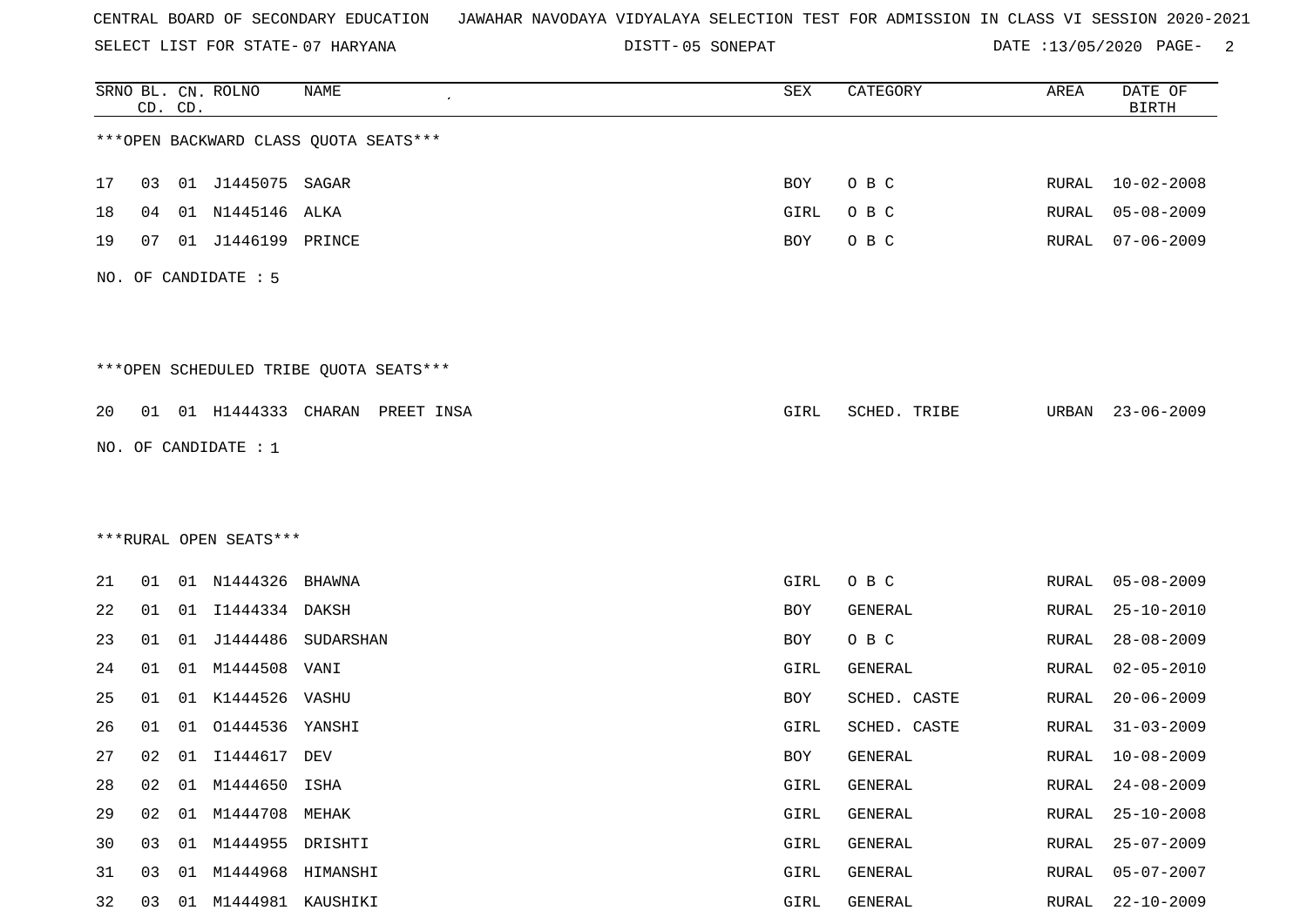SELECT LIST FOR STATE- DISTT- 07 HARYANA

05 SONEPAT DATE :13/05/2020 PAGE- 3

|    | CD. CD. |    | SRNO BL. CN. ROLNO     | <b>NAME</b>        | <b>SEX</b> | CATEGORY       | AREA  | DATE OF<br><b>BIRTH</b> |
|----|---------|----|------------------------|--------------------|------------|----------------|-------|-------------------------|
|    |         |    | ***RURAL OPEN SEATS*** |                    |            |                |       |                         |
| 33 | 03      |    | 01 M1445093            | SHALINI            | GIRL       | <b>GENERAL</b> | RURAL | $31 - 03 - 2008$        |
| 34 | 03      |    | 01 I1445099            | SHIVAM KUMAR SINGH | BOY        | GENERAL        | RURAL | $05 - 11 - 2009$        |
| 35 | 03      | 01 | 01445116               | TAMANNA            | GIRL       | SCHED. CASTE   | RURAL | $28 - 04 - 2010$        |
| 36 | 03      | 01 | K1445121               | TUSHAR             | <b>BOY</b> | SCHED. CASTE   | RURAL | $02 - 12 - 2008$        |
| 37 | 04      | 01 | I1445226               | MANISH GULIYA      | <b>BOY</b> | GENERAL        | RURAL | $15 - 04 - 2008$        |
| 38 | 04      | 01 | I1445233               | MOHTI              | <b>BOY</b> | <b>GENERAL</b> | RURAL | $17 - 10 - 2008$        |
| 39 | 04      | 01 | I1445284               | RONAK              | <b>BOY</b> | <b>GENERAL</b> | RURAL | $25 - 08 - 2009$        |
| 40 | 04      | 01 | N1445311               | SUKRITI            | GIRL       | O B C          | RURAL | $11 - 04 - 2010$        |
| 41 | 05      | 01 | M1445439               | JYOTI              | GIRL       | <b>GENERAL</b> | RURAL | $30 - 09 - 2009$        |
| 42 | 05      | 01 | N1445440               | KAFFI              | GIRL       | O B C          | RURAL | $30 - 07 - 2010$        |
| 43 | 05      | 01 | I1445565               | SHIVAM KUMAR       | BOY        | <b>GENERAL</b> | RURAL | $22 - 12 - 2007$        |
| 44 | 06      | 01 | 01445625               | ADITI              | GIRL       | SCHED. CASTE   | RURAL | $09 - 03 - 2010$        |
| 45 | 06      | 01 | 01445655               | ANSHIKA            | GIRL       | SCHED. CASTE   | RURAL | $24 - 08 - 2010$        |
| 46 | 06      | 01 | 01446025               | VANSHIKA           | GIRL       | SCHED. CASTE   | RURAL | $22 - 05 - 2009$        |
| 47 | 07      | 01 | I1446055 AJIT          |                    | <b>BOY</b> | <b>GENERAL</b> | RURAL | $26 - 10 - 2008$        |
| 48 | 07      | 01 | I1446092               | CHIRAG             | <b>BOY</b> | GENERAL        | RURAL | $22 - 07 - 2008$        |
|    |         |    |                        |                    |            |                |       |                         |

NO. OF CANDIDATE : 28

\*\*\*RURAL SCHEDULED CASTE QUOTA SEATS\*\*\*

|    |  | 49 03 01 01445069 RUBI     | GIRL       | SCHED. CASTE |       | RURAL 25-05-2008 |
|----|--|----------------------------|------------|--------------|-------|------------------|
|    |  | 50 04 01 01445234 MUSKAN   | GIRL       | SCHED. CASTE |       | RURAL 04-09-2008 |
|    |  | 51 04 01 K1445335 VINAY    | BOY        | SCHED. CASTE | RURAL | 06-06-2008       |
|    |  | 52 05 01 01445546 SAMIKSHA | GIRL       | SCHED. CASTE |       | RURAL 19-11-2008 |
| 53 |  | 06 01 K1445666 ARJIUN      | <b>BOY</b> | SCHED. CASTE |       | RURAL 27-03-2010 |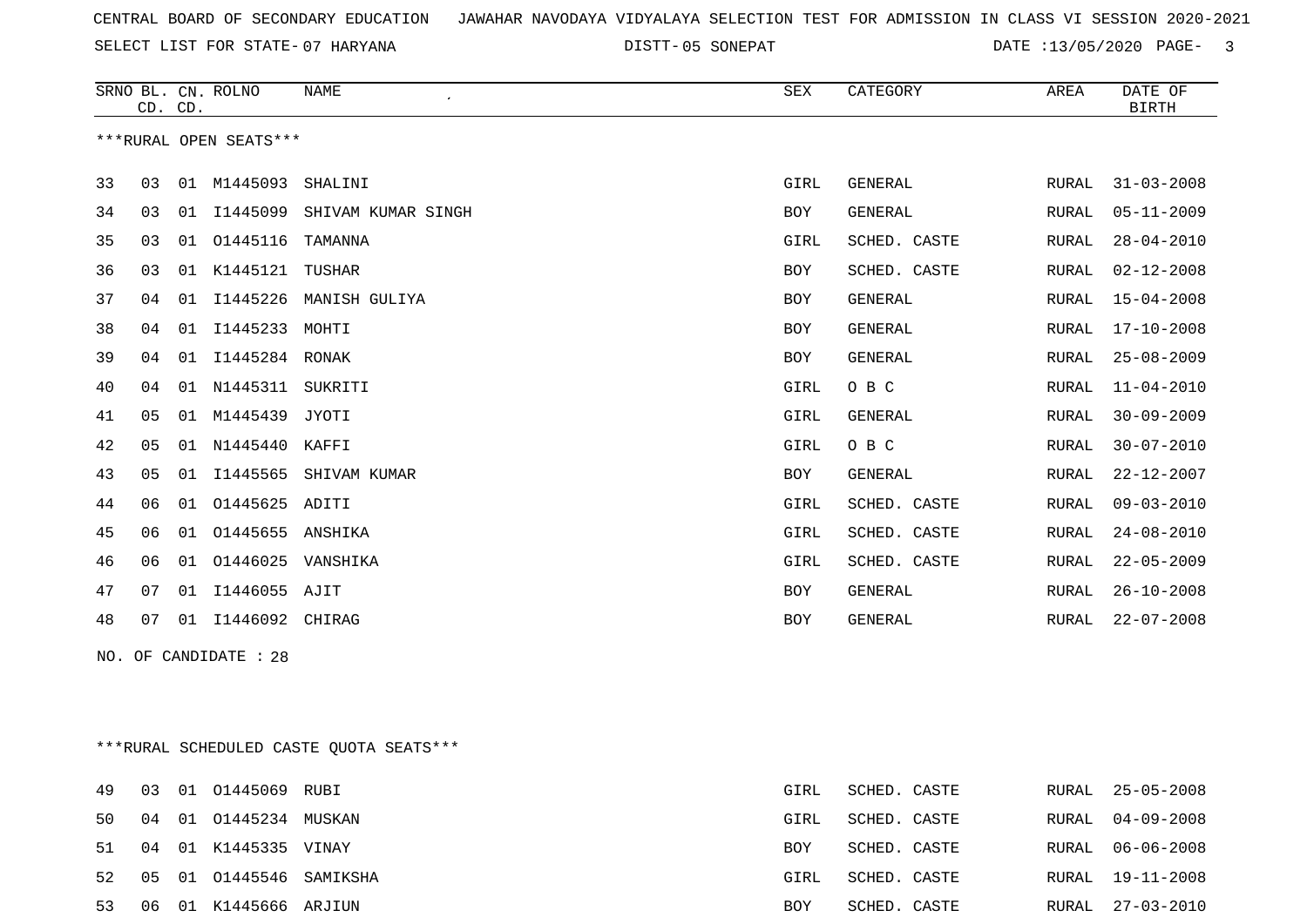SELECT LIST FOR STATE- DISTT- 07 HARYANA

05 SONEPAT DATE :13/05/2020 PAGE- 4

|    | CD. CD. |    | SRNO BL. CN. ROLNO   | NAME                                    | SEX        | CATEGORY     | AREA  | DATE OF<br>BIRTH |
|----|---------|----|----------------------|-----------------------------------------|------------|--------------|-------|------------------|
|    |         |    |                      | ***RURAL SCHEDULED CASTE OUOTA SEATS*** |            |              |       |                  |
| 54 | 06      |    | 01 01445753          | JANVI                                   | GIRL       | SCHED. CASTE | RURAL | $04 - 11 - 2008$ |
| 55 | 06      | 01 | K1445823             | MOHIT                                   | <b>BOY</b> | SCHED. CASTE | RURAL | $21 - 08 - 2009$ |
| 56 | 06      | 01 | K1445935 SAHIL       |                                         | <b>BOY</b> | SCHED. CASTE | RURAL | 14-01-2009       |
| 57 | 07      |    | 01 01446061 AMISH    |                                         | GIRL       | SCHED. CASTE | RURAL | $27 - 09 - 2008$ |
| 58 | 07      | 01 | K1446135             | KARTIK                                  | <b>BOY</b> | SCHED. CASTE | RURAL | 17-01-2010       |
| 59 | 07      | 01 | K1446257             | SURYADEV                                | BOY        | SCHED. CASTE | RURAL | $04 - 04 - 2009$ |
|    |         |    | NO. OF CANDIDATE: 11 |                                         |            |              |       |                  |

# \*\*\*RURAL BACKWARD CLASS QUOTA SEATS\*\*\*

| 60 | 03 | 01 | J1445038 PIYUSH    |         | <b>BOY</b> | O B C | RURAL | $26 - 08 - 2009$ |
|----|----|----|--------------------|---------|------------|-------|-------|------------------|
| 61 | 03 | 01 | J1445061 RITIK     |         | BOY        | O B C | RURAL | $28 - 12 - 2008$ |
| 62 | 03 |    | 01 N1445127 VIJETA |         | GIRL       | O B C | RURAL | $23 - 01 - 2009$ |
| 63 | 04 | 01 | J1445161 ARYAN     |         | BOY        | O B C | RURAL | $26 - 05 - 2009$ |
| 64 | 04 |    | 01 N1445213 KOMAL  |         | GIRL       | O B C | RURAL | $11 - 10 - 2010$ |
| 65 | 05 | 01 | J1445347 ADITYA    |         | BOY        | O B C | RURAL | $13 - 07 - 2009$ |
| 66 | 05 | 01 | J1445416 HARSHIT   |         | BOY        | O B C | RURAL | $08 - 06 - 2008$ |
| 67 | 06 | 01 | J1445647 ANKUSH    |         | BOY        | O B C | RURAL | $01 - 05 - 2009$ |
| 68 | 06 | 01 | N1445681           | CHANDNI | GIRL       | O B C | RURAL | $07 - 12 - 2009$ |
| 69 | 06 | 01 | J1445739 HOMAN     |         | BOY        | O B C | RURAL | $15 - 09 - 2009$ |
| 70 | 06 | 01 | J1445824           | MONTI   | BOY        | O B C | RURAL | $11 - 02 - 2009$ |
| 71 | 06 |    | 01 N1445894 PRIYA  |         | GIRL       | O B C | RURAL | $31 - 03 - 2009$ |
| 72 | 06 | 01 | N1445956           | SANJANA | GIRL       | O B C | RURAL | $03 - 03 - 2010$ |
| 73 | 07 | 01 | J1446125 JATIN     |         | BOY        | O B C | RURAL | $23 - 12 - 2009$ |
| 74 | 07 | 01 | J1446248           | SUBHAM  | BOY        | O B C | RURAL | $08 - 08 - 2008$ |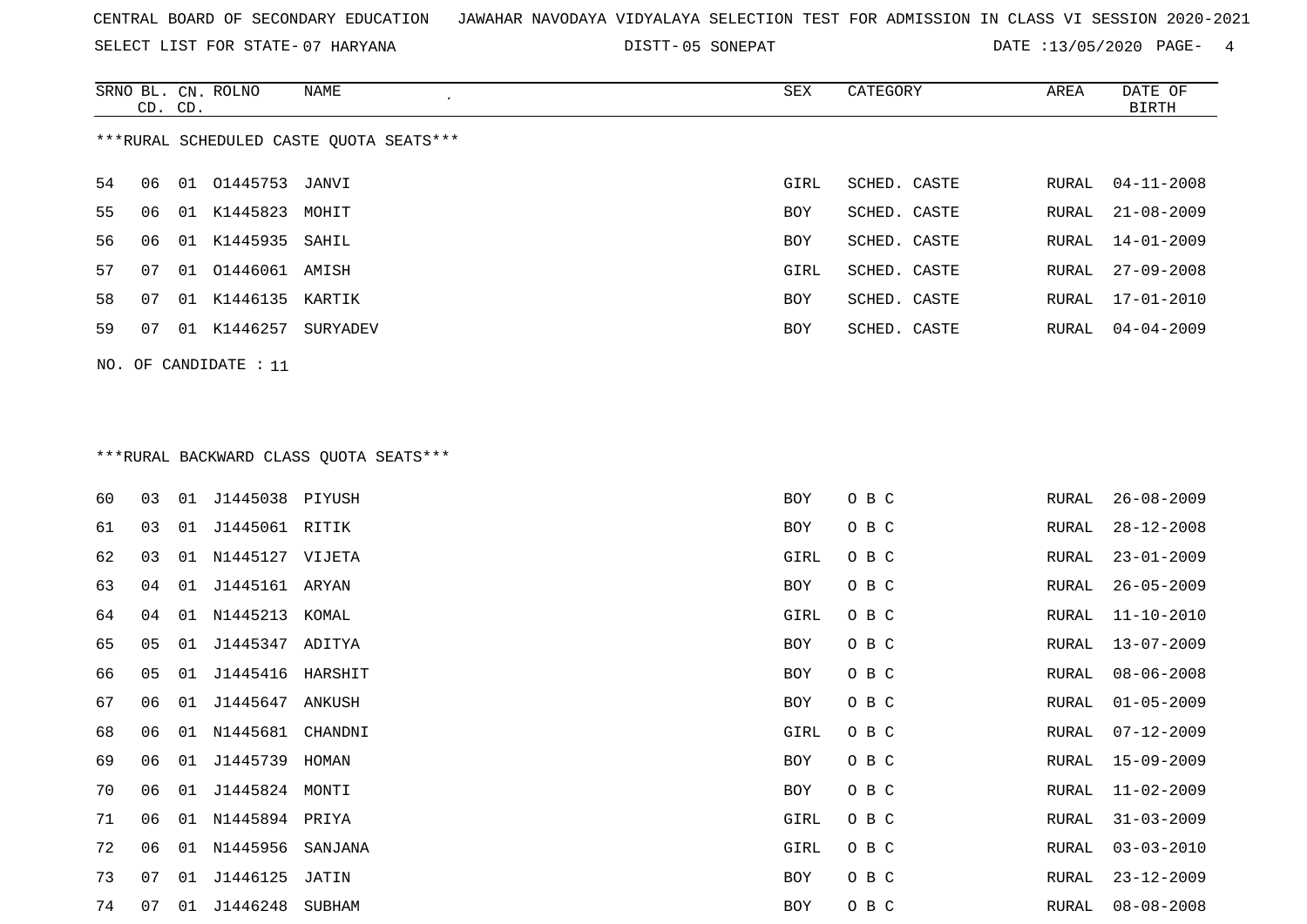SELECT LIST FOR STATE- DISTT- 07 HARYANA

05 SONEPAT DATE :13/05/2020 PAGE- 5

| SRNO BL. CN. ROLNO   | CD. CD. |                       | NAME<br>$\epsilon$                      | SEX  | CATEGORY     | AREA  | DATE OF<br><b>BIRTH</b> |
|----------------------|---------|-----------------------|-----------------------------------------|------|--------------|-------|-------------------------|
|                      |         |                       | ***RURAL BACKWARD CLASS QUOTA SEATS***  |      |              |       |                         |
| 75<br>07             |         | 01 N1446258 SWEETI    |                                         | GIRL | O B C        | RURAL | $25 - 09 - 2010$        |
|                      |         | NO. OF CANDIDATE : 16 |                                         |      |              |       |                         |
|                      |         |                       |                                         |      |              |       |                         |
|                      |         |                       | ***RURAL SCHEDULED TRIBE QUOTA SEATS*** |      |              |       |                         |
| 76<br>03             |         | 01 01445117           | TANAUSHKA                               | GIRL | SCHED. CASTE | RURAL | $18 - 08 - 2008$        |
| 77<br>05             |         | 01  01445472  MANSI   |                                         | GIRL | SCHED. CASTE | RURAL | $13 - 07 - 2010$        |
| 78<br>05             |         | 01 K1445480 MOHIT     |                                         | BOY  | SCHED. CASTE | RURAL | 11-09-2009              |
| 79<br>06             |         | 01 K1445799 MAHESH    |                                         | BOY  | SCHED. CASTE | RURAL | $20 - 11 - 2008$        |
| 80<br>07             |         | 01 K1446270 VANSH     |                                         | BOY  | SCHED. CASTE | RURAL | $06 - 11 - 2009$        |
| NO. OF CANDIDATE : 5 |         |                       |                                         |      |              |       |                         |

TOTAL SELECTED CANDIDATE : 80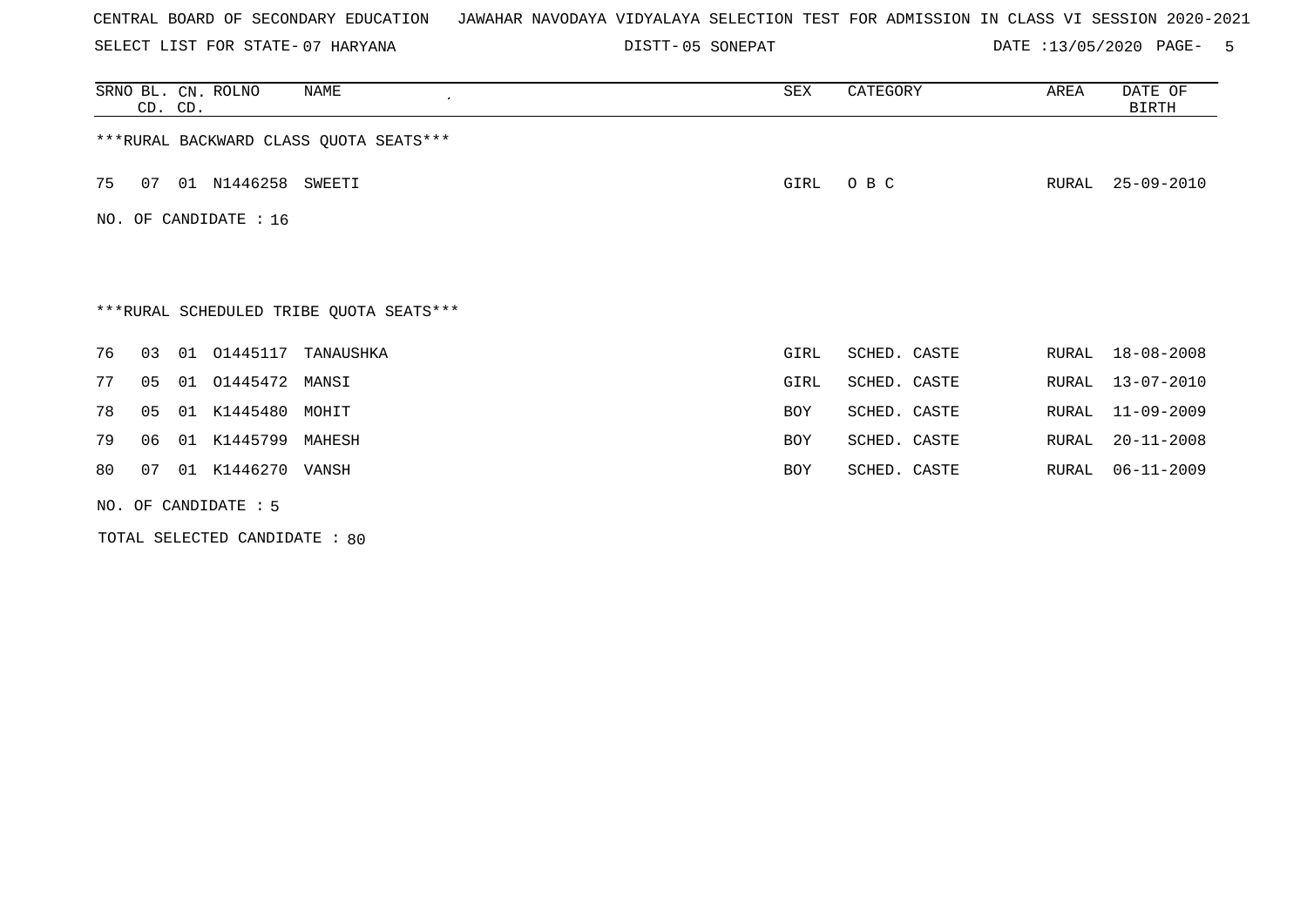SELECT LIST FOR STATE- DISTT- 07 HARYANA

06 SIRSA DATE :13/05/2020 PAGE- 1

|    |    | CD. CD. | SRNO BL. CN. ROLNO     | <b>NAME</b>                            | SEX         | CATEGORY       | AREA  | DATE OF<br><b>BIRTH</b> |
|----|----|---------|------------------------|----------------------------------------|-------------|----------------|-------|-------------------------|
|    |    |         | ***OPEN UR SEATS***    |                                        |             |                |       |                         |
| 1  | 01 |         | 02 N1446905            | PUSHPA                                 | GIRL        | O B C          | RURAL | $05 - 02 - 2010$        |
| 2  | 02 |         | 01 K1447599 RAHUL      |                                        | <b>BOY</b>  | SCHED. CASTE   | RURAL | $17 - 12 - 2009$        |
| 3  | 04 |         | 01 N1448510 GITIKA     |                                        | <b>GIRL</b> | O B C          | RURAL | $27 - 10 - 2009$        |
| 4  | 04 | 01      | N1448682 LAKSHIKA      |                                        | GIRL        | O B C          | RURAL | $05 - 03 - 2008$        |
| 5  | 05 | 02      | J1449921 RAVINDAR      |                                        | <b>BOY</b>  | O B C          | RURAL | $27 - 10 - 2008$        |
| 6  | 06 |         | 01 M1450245 ANITA      |                                        | <b>GIRL</b> | <b>GENERAL</b> | RURAL | $08 - 03 - 2009$        |
| 7  | 06 |         | 01 I1450538 MOHIT      |                                        | BOY         | GENERAL        | RURAL | $16 - 01 - 2008$        |
|    |    |         | NO. OF CANDIDATE : 7   |                                        |             |                |       |                         |
|    |    |         |                        | ***OPEN SCHEDULED CASTE QUOTA SEATS*** |             |                |       |                         |
| 8  | 01 |         |                        | 01 G1446681 LAKHVEER KAUR              | <b>GIRL</b> | SCHED. CASTE   | URBAN | $24 - 01 - 2010$        |
| 9  | 04 |         | 02 K1448978 ROHIT      |                                        | <b>BOY</b>  | SCHED. CASTE   | RURAL | $14 - 06 - 2008$        |
| 10 | 05 | 01      | 01449544 KANCHAN       |                                        | GIRL        | SCHED. CASTE   | RURAL | $26 - 01 - 2010$        |
| 11 | 05 |         | 02 K1449851 PUNIT      |                                        | <b>BOY</b>  | SCHED. CASTE   | RURAL | $09 - 07 - 2010$        |
| 12 | 06 |         | 01 G1450399 JYOTI      |                                        | GIRL        | SCHED. CASTE   | URBAN | $05 - 08 - 2008$        |
| 13 | 06 | 01      |                        | C1450430 KARANVEER                     | BOY         | SCHED. CASTE   | URBAN | $02 - 11 - 2007$        |
|    |    |         | NO. OF CANDIDATE $: 6$ |                                        |             |                |       |                         |

\*\*\*OPEN DISABLED QUOTA SEATS\*\*\*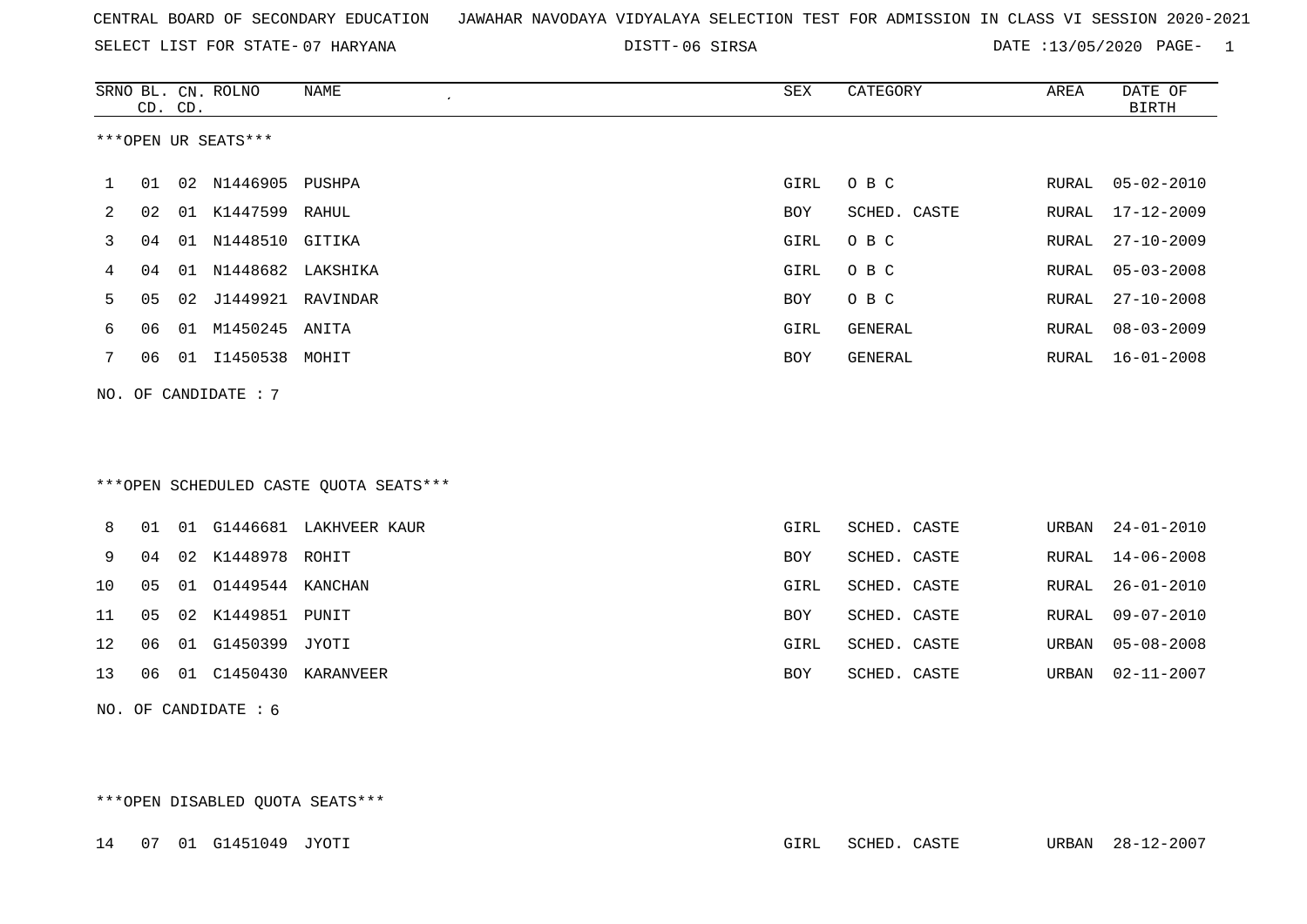| CENTRAL BOARD OF SECONDARY EDUCATION – JAWAHAR NAVODAYA VIDYALAYA SELECTION TEST FOR ADMISSION IN CLASS VI SESSION 2020-2021 |  |
|------------------------------------------------------------------------------------------------------------------------------|--|
|------------------------------------------------------------------------------------------------------------------------------|--|

DISTT-06 SIRSA 2008 2010 DATE :13/05/2020 PAGE-

|    |                | CD. CD. | SRNO BL. CN. ROLNO     | NAME                                   | SEX        | CATEGORY     | AREA         | DATE OF<br><b>BIRTH</b> |
|----|----------------|---------|------------------------|----------------------------------------|------------|--------------|--------------|-------------------------|
|    |                |         | NO. OF CANDIDATE : $1$ |                                        |            |              |              |                         |
|    |                |         |                        |                                        |            |              |              |                         |
|    |                |         |                        |                                        |            |              |              |                         |
|    |                |         |                        | *** OPEN BACKWARD CLASS OUOTA SEATS*** |            |              |              |                         |
| 15 | 03             |         | 01 N1447992 KOMAL      |                                        | GIRL       | O B C        | RURAL        | $08 - 11 - 2009$        |
| 16 | 04             |         | 01 N1448699 MAMTA      |                                        | GIRL       | O B C        | RURAL        | $18 - 06 - 2009$        |
| 17 | 04             |         | 02 N1449126 SUNIDHI    |                                        | GIRL       | O B C        | RURAL        | $17 - 01 - 2010$        |
| 18 | 0 <sub>5</sub> |         |                        | 01 J1449661 MANISH KUMAR               | BOY        | O B C        | RURAL        | $17 - 09 - 2009$        |
| 19 | 07             |         |                        | 01 B1451140 MOHAN GAR                  | BOY        | O B C        | URBAN        | $16 - 07 - 2007$        |
|    |                |         | NO. OF CANDIDATE : 5   |                                        |            |              |              |                         |
|    |                |         |                        |                                        |            |              |              |                         |
|    |                |         |                        |                                        |            |              |              |                         |
|    |                |         |                        | ***OPEN SCHEDULED TRIBE QUOTA SEATS*** |            |              |              |                         |
| 20 | 02             |         |                        | 01 P1447706 SUKHPREET KAUR             | GIRL       | SCHED. TRIBE | RURAL        | $30 - 10 - 2008$        |
|    |                |         |                        |                                        |            |              |              |                         |
|    |                |         | NO. OF CANDIDATE : 1   |                                        |            |              |              |                         |
|    |                |         |                        |                                        |            |              |              |                         |
|    |                |         | ***RURAL OPEN SEATS*** |                                        |            |              |              |                         |
|    |                |         |                        |                                        |            |              |              |                         |
| 21 | 01             |         | 01 I1446319 AMIT       |                                        | <b>BOY</b> | GENERAL      | RURAL        | $29 - 03 - 2010$        |
| 22 | 01             |         | 02 M1446850 PAYAL      |                                        | GIRL       | GENERAL      | <b>RURAL</b> | $09 - 08 - 2008$        |
| 23 | 01             | 02      | I1446927 RAJNISH       |                                        | BOY        | GENERAL      | RURAL        | $12 - 10 - 2008$        |
| 24 | 01             |         | 02 J1447137 TARSEM     |                                        | BOY        | O B C        | RURAL        | $07 - 11 - 2010$        |
| 25 | 02             |         |                        | 01 M1447701 SUKHMAN PREET KAUR         | GIRL       | GENERAL      | RURAL        | $25 - 01 - 2010$        |
| 26 | 02             |         |                        | 01 I1447751 YUG SANWAL                 | <b>BOY</b> | GENERAL      | RURAL        | $15 - 04 - 2009$        |

27 03 01 N1447944 KAJAL GIRL O B C RURAL 17-05-2009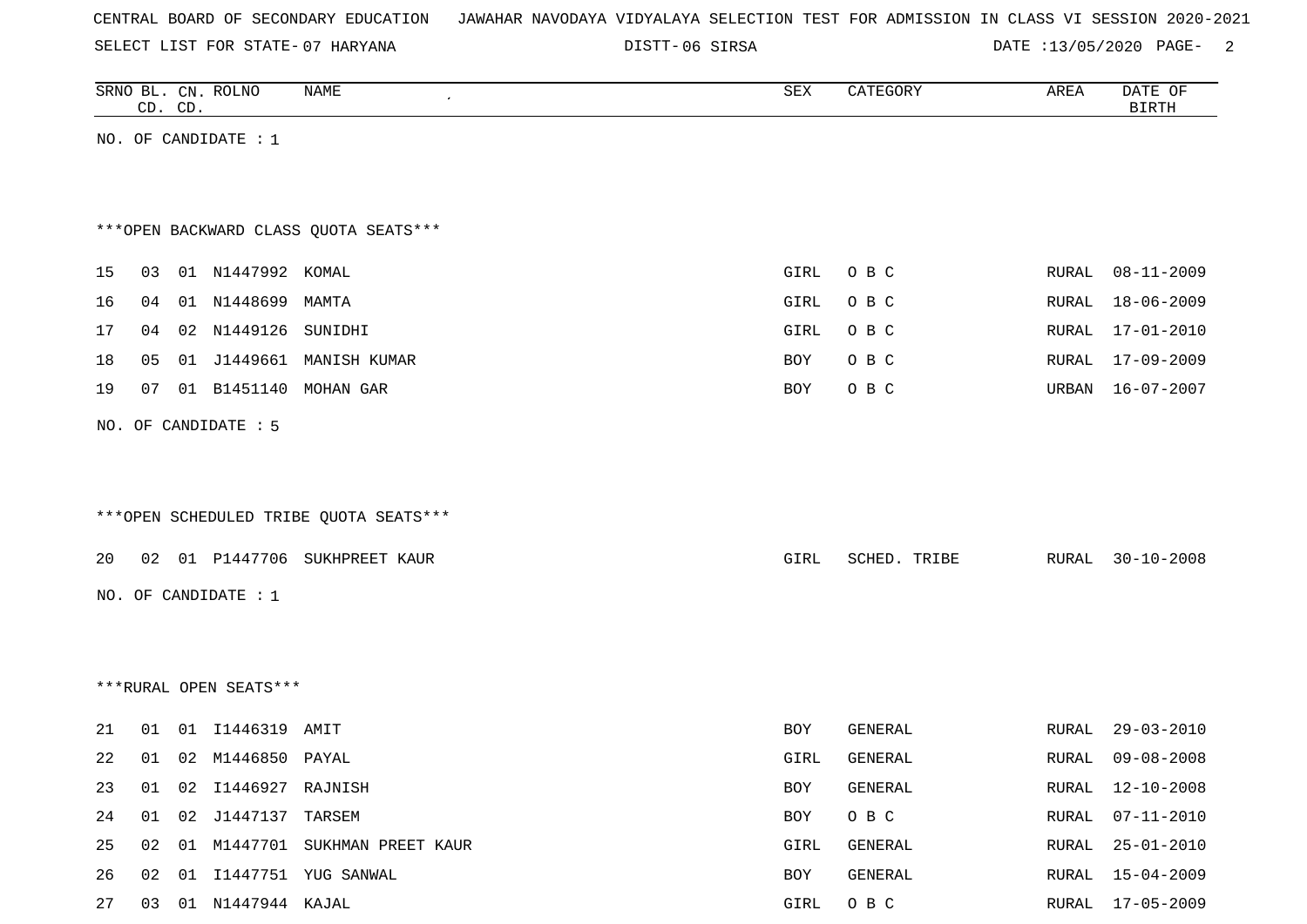SELECT LIST FOR STATE- DISTT- 07 HARYANA

06 SIRSA DATE :13/05/2020 PAGE- 3

|    | CD. CD.                |    | SRNO BL. CN. ROLNO | <b>NAME</b><br>$\pmb{\cdot}$ | SEX        | CATEGORY       | AREA         | DATE OF<br><b>BIRTH</b> |  |  |
|----|------------------------|----|--------------------|------------------------------|------------|----------------|--------------|-------------------------|--|--|
|    | ***RURAL OPEN SEATS*** |    |                    |                              |            |                |              |                         |  |  |
| 28 | 03                     | 01 | M1448288           | SUNAINA                      | GIRL       | GENERAL        | RURAL        | $04 - 09 - 2009$        |  |  |
| 29 | 04                     | 01 | I1448386           | ANMOL KUMAR                  | <b>BOY</b> | <b>GENERAL</b> | RURAL        | $26 - 04 - 2009$        |  |  |
| 30 | 04                     | 02 | I1448881           | PRANJAL                      | <b>BOY</b> | GENERAL        | <b>RURAL</b> | $24 - 05 - 2010$        |  |  |
| 31 | 04                     | 02 | N1449167           | VANDANA VERMA                | GIRL       | O B C          | RURAL        | $29 - 07 - 2009$        |  |  |
| 32 | 04                     | 02 | N1449174           | VARSHA                       | GIRL       | O B C          | RURAL        | $10 - 10 - 2009$        |  |  |
| 33 | 05                     | 01 | M1449423           | DEEPIKA                      | GIRL       | <b>GENERAL</b> | RURAL        | $26 - 06 - 2010$        |  |  |
| 34 | 05                     | 01 | M1449594           | KOMAL                        | GIRL       | GENERAL        | RURAL        | $16 - 02 - 2009$        |  |  |
| 35 | 05                     | 02 | M1450127           | TEENA                        | GIRL       | GENERAL        | RURAL        | $04 - 05 - 2009$        |  |  |
| 36 | 06                     | 01 | M1450209           | AARTISHA                     | GIRL       | <b>GENERAL</b> | RURAL        | $25 - 04 - 2008$        |  |  |
| 37 | 06                     | 01 | M1450310           | DIKSHA                       | GIRL       | <b>GENERAL</b> | <b>RURAL</b> | $28 - 02 - 2009$        |  |  |
| 38 | 06                     | 02 | M1450838           | VANITA                       | GIRL       | <b>GENERAL</b> | <b>RURAL</b> | $25 - 02 - 2009$        |  |  |
| 39 | 07                     | 01 | M1451061           | KARITI                       | GIRL       | <b>GENERAL</b> | RURAL        | $10 - 10 - 2009$        |  |  |
| 40 | 07                     | 01 | I1451062           | KARTIK KUMAR                 | BOY        | GENERAL        | RURAL        | $28 - 01 - 2010$        |  |  |
| 41 | 07                     | 01 | I1451334           | TARUN KUMAR                  | <b>BOY</b> | GENERAL        | RURAL        | $25 - 08 - 2009$        |  |  |
|    |                        |    |                    |                              |            |                |              |                         |  |  |

NO. OF CANDIDATE : 21

\*\*\*RURAL SCHEDULED CASTE QUOTA SEATS\*\*\*

| 42 | 01 |                          | 01 K1446330 ANISH KUMAR   | <b>BOY</b> | SCHED. CASTE |  | RURAL 22-04-2010 |
|----|----|--------------------------|---------------------------|------------|--------------|--|------------------|
| 43 | 01 | 01 K1446531 HIMANSHU     |                           | <b>BOY</b> | SCHED. CASTE |  | RURAL 14-09-2009 |
| 44 | 02 |                          | 01 01447490 MAHAKDEEP     | GIRL       | SCHED. CASTE |  | RURAL 10-02-2009 |
| 45 | 02 | 01 01447591 PRIYANKA     |                           | GIRL       | SCHED. CASTE |  | RURAL 02-06-2010 |
|    |    | 46 03 01 K1447812 ASHISH |                           | <b>BOY</b> | SCHED. CASTE |  | RURAL 07-09-2008 |
| 47 |    |                          | 03 01 01448031 MAMTA RANI | GIRL       | SCHED. CASTE |  | RURAL 17-11-2009 |
| 48 | 04 | 02 01448902 PRIYANKA     |                           | GIRL       | SCHED. CASTE |  | RURAL 22-04-2010 |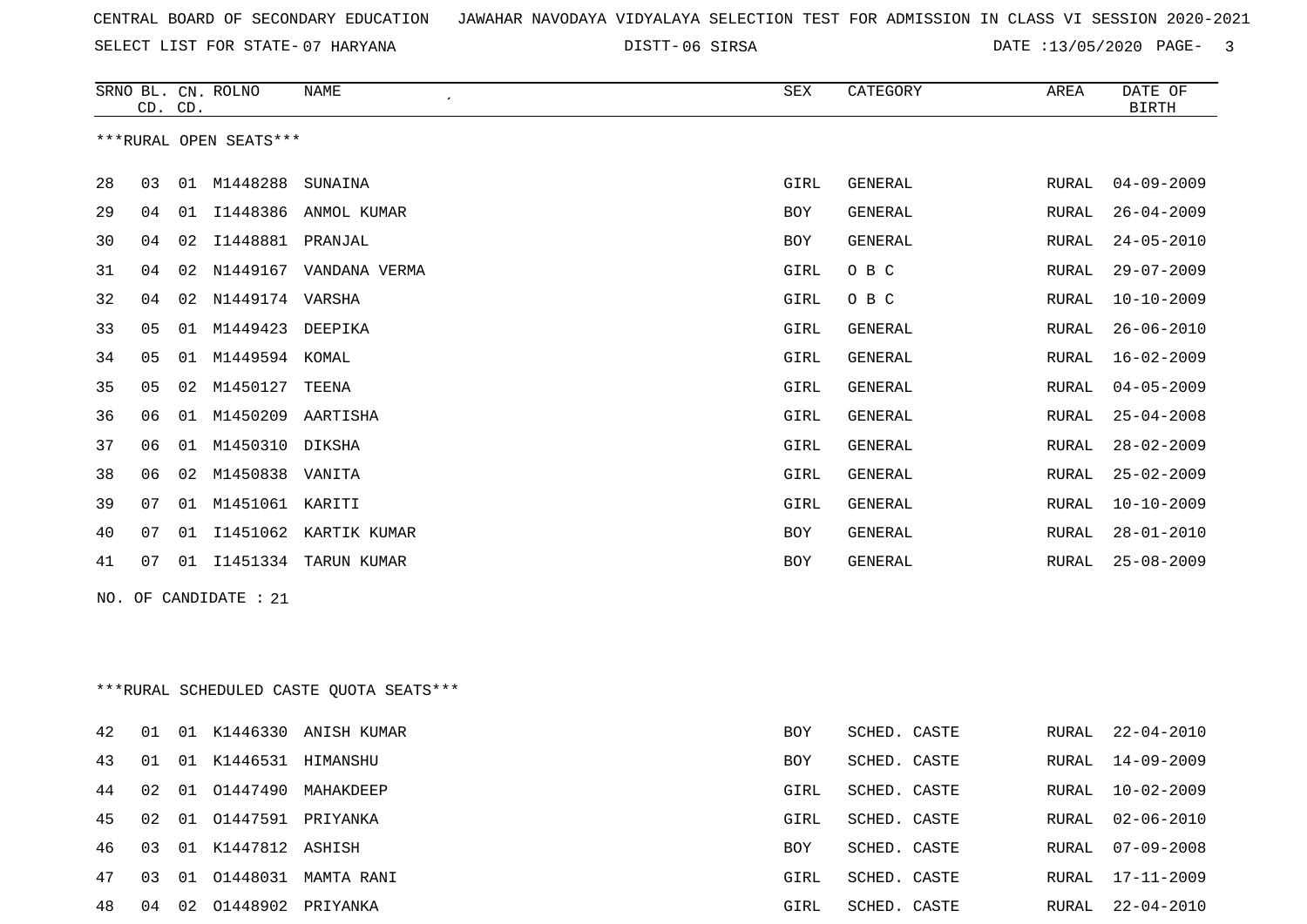SELECT LIST FOR STATE- DISTT- 07 HARYANA

06 SIRSA DATE :13/05/2020 PAGE- 4

|    |    | CD. CD. | SRNO BL. CN. ROLNO    | NAME                                    | SEX        | CATEGORY     | AREA  | DATE OF<br><b>BIRTH</b> |
|----|----|---------|-----------------------|-----------------------------------------|------------|--------------|-------|-------------------------|
|    |    |         |                       | ***RURAL SCHEDULED CASTE QUOTA SEATS*** |            |              |       |                         |
| 49 | 04 |         | 02 K1449003 SALEEM    |                                         | <b>BOY</b> | SCHED. CASTE | RURAL | $21 - 09 - 2009$        |
| 50 | 04 |         | 02 01449194 VINIT     |                                         | GIRL       | SCHED. CASTE | RURAL | $05 - 03 - 2009$        |
| 51 | 05 |         |                       | 01 K1449541 KAMAL DEEP                  | BOY        | SCHED. CASTE | RURAL | $07 - 11 - 2009$        |
| 52 | 05 |         | 02 01449808 POONAM    |                                         | GIRL       | SCHED. CASTE | RURAL | 14-12-2008              |
| 53 | 06 |         |                       | 01 01450255 ANMOL RANI                  | GIRL       | SCHED. CASTE | RURAL | $04 - 04 - 2010$        |
| 54 | 06 |         | 01 K1450382 JASPAL    |                                         | BOY        | SCHED. CASTE | RURAL | $23 - 11 - 2009$        |
| 55 | 06 |         | 01 K1450504 MAHAVEER  |                                         | BOY        | SCHED. CASTE | RURAL | $04 - 12 - 2009$        |
| 56 | 06 |         | 02 K1450792 SONU      |                                         | <b>BOY</b> | SCHED. CASTE | RURAL | $26 - 09 - 2009$        |
| 57 | 07 |         | 01 01451095 KUMKUM    |                                         | GIRL       | SCHED. CASTE | RURAL | $22 - 05 - 2010$        |
| 58 | 07 |         |                       | 01 K1451215 PRINCE PARIHAR              | BOY        | SCHED. CASTE | RURAL | $21 - 02 - 2011$        |
| 59 | 07 |         |                       | 01 K1451316 SUKHCHAIN SINGH             | BOY        | SCHED. CASTE | RURAL | $28 - 06 - 2008$        |
|    |    |         | NO. OF CANDIDATE : 18 |                                         |            |              |       |                         |
|    |    |         |                       |                                         |            |              |       |                         |
|    |    |         |                       |                                         |            |              |       |                         |
|    |    |         |                       | *** RURAL BACKWARD CLASS QUOTA SEATS*** |            |              |       |                         |
| 60 | 01 |         | 01 J1446380 ARYAN     |                                         | <b>BOY</b> | O B C        | RURAL | $17 - 07 - 2009$        |
| 61 | 01 |         | 02 J1446917 RAJAT     |                                         | BOY        | O B C        | RURAL | $05 - 02 - 2010$        |
| 62 | 01 |         |                       | 02 N1446939 RAMANDEEP KAUR              | GIRL       | O B C        | RURAL | $27 - 07 - 2010$        |
| 63 | 01 |         |                       | 02 J1447111 SUMIT KUMAR                 | <b>BOY</b> | O B C        | RURAL | $20 - 01 - 2009$        |
| 64 | 02 |         |                       | 01 J1447311 GULSHAN SINGH               | <b>BOY</b> | O B C        | RURAL | $28 - 06 - 2010$        |
| 65 | 02 |         |                       | 01 N1447517 MANVEER KAUR                | GIRL       | O B C        | RURAL | $25 - 06 - 2009$        |
| 66 | 02 |         |                       | 01 N1447687 SIMRAN KAUR                 | GIRL       | O B C        | RURAL | $09 - 06 - 2010$        |

 04 01 N1448377 ANKITA GIRL O B C RURAL 24-11-2009 05 01 J1449413 DEEPANSHU BOY O B C RURAL 02-12-2009 05 01 J1449518 JATIN BOY O B C RURAL 09-01-2008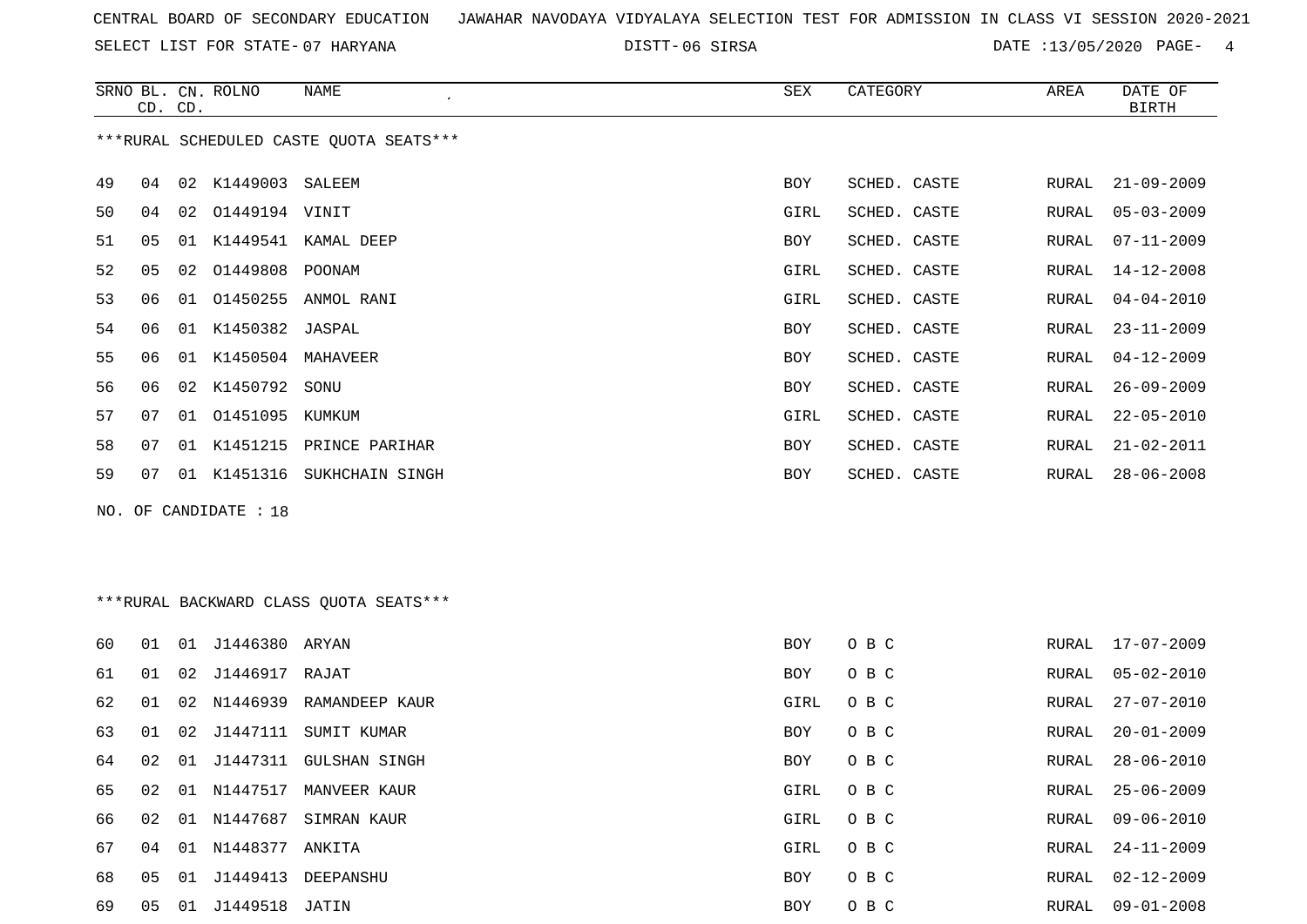SELECT LIST FOR STATE- DISTT- 07 HARYANA

06 SIRSA DATE :13/05/2020 PAGE- 5

|                                        | CD. CD. |    | SRNO BL. CN. ROLNO | NAME          | SEX  | CATEGORY | AREA  | DATE OF<br>BIRTH |  |
|----------------------------------------|---------|----|--------------------|---------------|------|----------|-------|------------------|--|
| ***RURAL BACKWARD CLASS QUOTA SEATS*** |         |    |                    |               |      |          |       |                  |  |
| 70                                     | 05      |    | 01 J1449619        | LALIT KUMAR   | BOY  | O B C    |       | RURAL 24-01-2010 |  |
| 71                                     | 05      |    | 02 N1449759        | NISHA         | GIRL | O B C    | RURAL | $28 - 05 - 2010$ |  |
| 72                                     | 06.     | 01 | J1450211           | AASHISH KUMAR | BOY  | O B C    | RURAL | $27 - 04 - 2009$ |  |
| 73                                     | 06      | 02 | N1450631           | PRATIBHA      | GIRL | O B C    | RURAL | $20 - 12 - 2009$ |  |
| 74                                     | 06      | 02 | N1450781           | SNEHA         | GIRL | O B C    | RURAL | $25 - 02 - 2009$ |  |
| 75                                     | 07      | 01 | J1451172 PANKAJ    |               | BOY  | O B C    |       | RURAL 05-05-2008 |  |
|                                        |         |    |                    |               |      |          |       |                  |  |

NO. OF CANDIDATE : 16

# \*\*\*RURAL SCHEDULED TRIBE QUOTA SEATS\*\*\*

|  |                           | 76 03 01 01448164 RAJDEEP KAUR | GIRL       | SCHED. CASTE |  | RURAL 03-12-2009 |
|--|---------------------------|--------------------------------|------------|--------------|--|------------------|
|  | 77 04 02 P1449063 SHIVANI |                                | GIRL       | SCHED. TRIBE |  | RURAL 24-10-2009 |
|  | 78 05 02 K1449796 PAWAN   |                                | BOY        | SCHED. CASTE |  | RURAL 08-01-2010 |
|  | 79 06 02 K1450763 SHABAD  |                                | <b>BOY</b> | SCHED. CASTE |  | RURAL 06-06-2008 |
|  | 80 06 02 01450775 SIMRAN  |                                | GIRL       | SCHED. CASTE |  | RURAL 23-05-2010 |
|  |                           |                                |            |              |  |                  |

### NO. OF CANDIDATE : 5

TOTAL SELECTED CANDIDATE : 80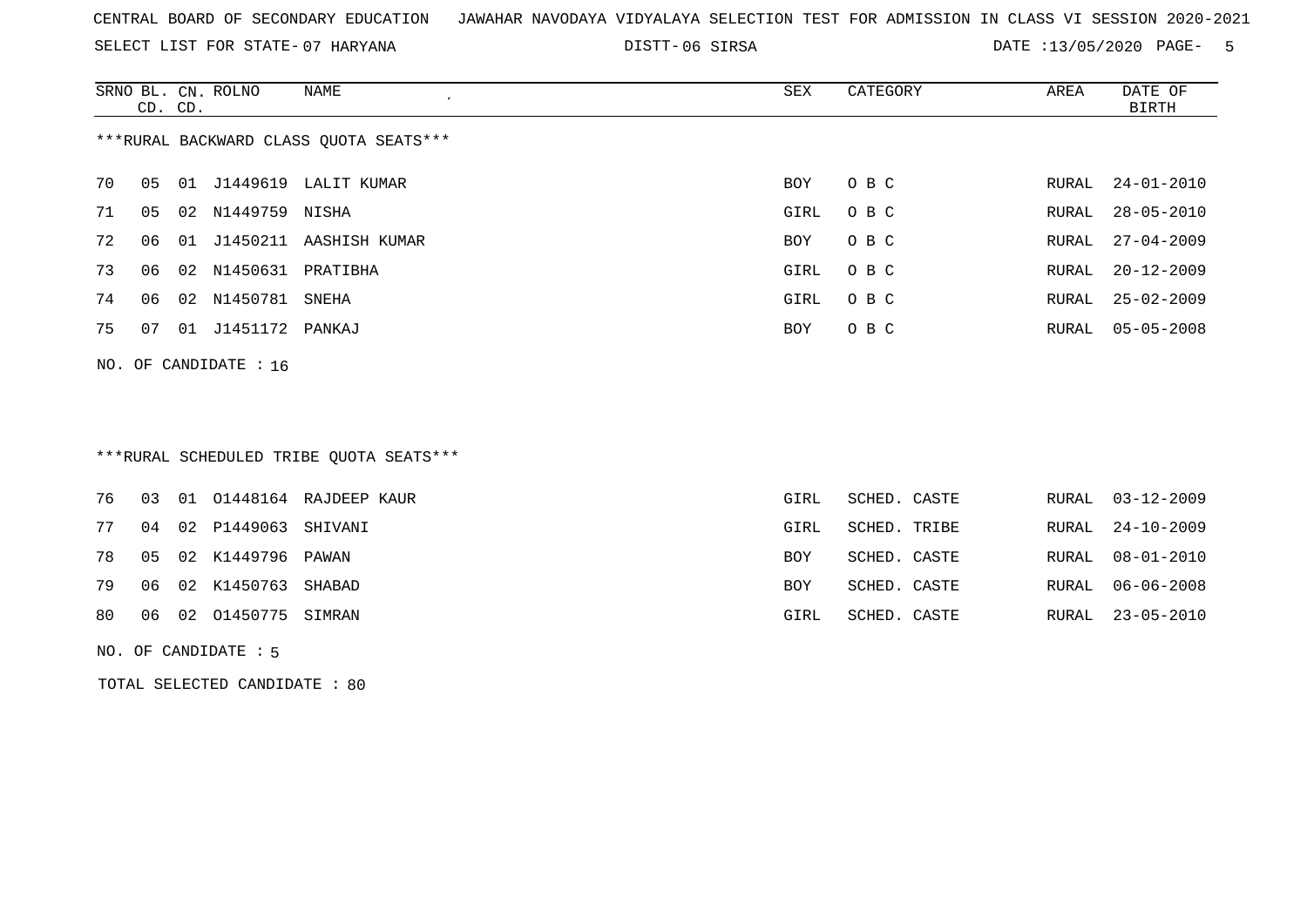SELECT LIST FOR STATE- DISTT- 07 HARYANA

07 KAITHAL DATE :13/05/2020 PAGE- 1

|    |    | CD. CD. | SRNO BL. CN. ROLNO   | <b>NAME</b>                            | <b>SEX</b> | CATEGORY     | AREA  | DATE OF<br>BIRTH |
|----|----|---------|----------------------|----------------------------------------|------------|--------------|-------|------------------|
|    |    |         | ***OPEN UR SEATS***  |                                        |            |              |       |                  |
| 1  | 01 |         | 01  01451402  ANNU   |                                        | GIRL       | SCHED. CASTE | RURAL | $26 - 05 - 2008$ |
| 2  | 02 |         | 02 C1452380 LOVEJEET |                                        | BOY        | SCHED. CASTE | URBAN | $06 - 01 - 2010$ |
| 3  | 02 |         | 02 N1452427          | MANISHA BHARTI                         | GIRL       | O B C        | RURAL | $05 - 02 - 2008$ |
| 4  | 03 |         | 01 N1453136 AMANDEEP |                                        | GIRL       | O B C        | RURAL | $08 - 12 - 2009$ |
| 5  | 03 |         |                      | 01 J1453396 NAMIT KUMAR                | BOY        | O B C        | RURAL | $04 - 04 - 2010$ |
|    |    |         | NO. OF CANDIDATE : 5 |                                        |            |              |       |                  |
|    |    |         |                      |                                        |            |              |       |                  |
|    |    |         |                      |                                        |            |              |       |                  |
|    |    |         |                      | ***OPEN SCHEDULED CASTE QUOTA SEATS*** |            |              |       |                  |
| 6  | 02 |         | 01 G1452106 CHERRY   |                                        | GIRL       | SCHED. CASTE | URBAN | $12 - 05 - 2009$ |
| 7  | 02 |         | 01 01452139 DIKSHA   |                                        | GIRL       | SCHED. CASTE | RURAL | $07 - 07 - 2009$ |
| 8  | 02 |         |                      | 01 K1452187 GOURAV PATHANIA            | BOY        | SCHED. CASTE | RURAL | $05 - 07 - 2009$ |
| 9  | 02 |         | 02 01452626 PAYAL    |                                        | GIRL       | SCHED. CASTE | RURAL | $27 - 10 - 2009$ |
| 10 | 02 | 03      | G1453048 VANDANA     |                                        | GIRL       | SCHED. CASTE | URBAN | $16 - 02 - 2009$ |
| 11 | 02 | 03      | C1453051 VANSH       |                                        | BOY        | SCHED. CASTE | URBAN | $29 - 12 - 2009$ |
| 12 | 03 |         | 01 K1453263 HARSHIT  |                                        | BOY        | SCHED. CASTE | RURAL | $30 - 01 - 2010$ |
| 13 | 03 |         |                      | 01 K1453341 LOVEPREET                  | <b>BOY</b> | SCHED. CASTE | RURAL | $17 - 09 - 2009$ |
| 14 | 04 |         | 02 01454037 RADHIKA  |                                        | GIRL       | SCHED. CASTE | RURAL | $11 - 12 - 2009$ |
|    |    |         | NO. OF CANDIDATE : 9 |                                        |            |              |       |                  |

\*\*\*OPEN BACKWARD CLASS QUOTA SEATS\*\*\* 15 02 01 F1452110 CHETNA DHIMAN 6 6 1 200 1 200 200 201 202 203 204 205 206 207 208 2012 URBAN 29-11-2009 16 02 02 N1452375 LALITA GIRL O B C RURAL 13-08-2009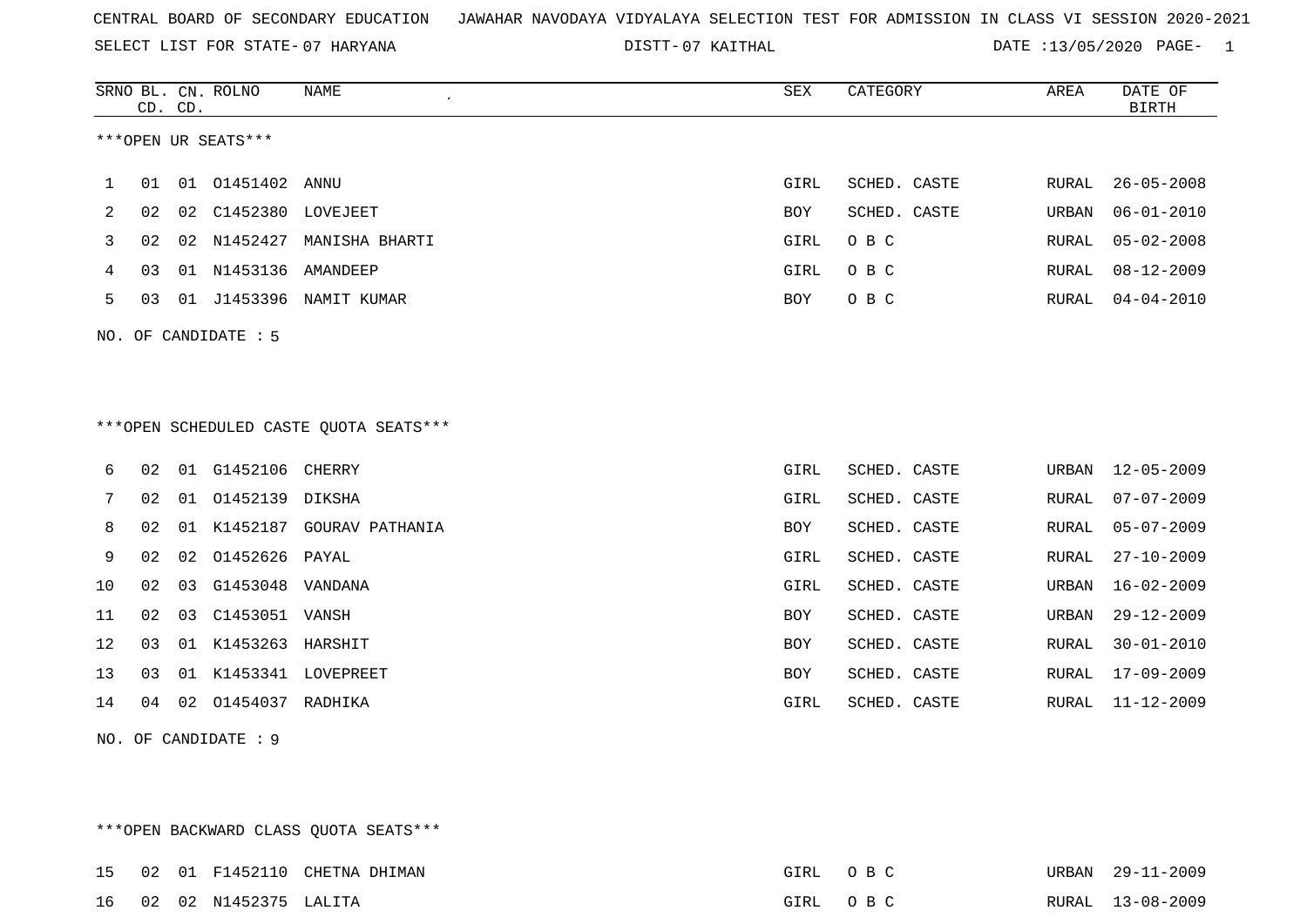SELECT LIST FOR STATE- DISTT- 07 HARYANA

07 KAITHAL DATE :13/05/2020 PAGE- 2

|    |    | CD. CD. | SRNO BL. CN. ROLNO     | NAME                                   | ${\tt SEX}$ | CATEGORY     | AREA         | DATE OF<br><b>BIRTH</b> |
|----|----|---------|------------------------|----------------------------------------|-------------|--------------|--------------|-------------------------|
|    |    |         |                        | *** OPEN BACKWARD CLASS QUOTA SEATS*** |             |              |              |                         |
| 17 | 02 |         | 02 J1452386 LUCKY      |                                        | BOY         | O B C        | RURAL        | $04 - 08 - 2009$        |
| 18 | 05 | 01      | B1454370               | JOY                                    | BOY         | O B C        | URBAN        | $15 - 01 - 2010$        |
| 19 | 05 |         | 02 B1454725 VISHU      |                                        | BOY         | O B C        | URBAN        | $28 - 12 - 2009$        |
|    |    |         | NO. OF CANDIDATE : 5   |                                        |             |              |              |                         |
|    |    |         |                        | ***OPEN SCHEDULED TRIBE QUOTA SEATS*** |             |              |              |                         |
| 20 |    |         | 05 01 L1454364 JATIN   |                                        | BOY         | SCHED. TRIBE | RURAL        | $12 - 06 - 2009$        |
|    |    |         | NO. OF CANDIDATE : 1   |                                        |             |              |              |                         |
|    |    |         |                        |                                        |             |              |              |                         |
|    |    |         |                        |                                        |             |              |              |                         |
|    |    |         | ***RURAL OPEN SEATS*** |                                        |             |              |              |                         |
| 21 | 01 |         | 01 M1451666 MUSKAAN    |                                        | GIRL        | GENERAL      | <b>RURAL</b> | $02 - 09 - 2009$        |
| 22 | 01 |         | 01 N1451873 TINA       |                                        | GIRL        | O B C        | RURAL        | $31 - 08 - 2009$        |
| 23 | 02 |         | 01 I1451989            | ANKIT                                  | BOY         | GENERAL      | <b>RURAL</b> | $23 - 11 - 2009$        |
| 24 | 02 | 01      | I1452066               | ARVIND SINGH                           | BOY         | GENERAL      | <b>RURAL</b> | $14 - 11 - 2008$        |
| 25 | 02 | 02      |                        | J1452561 NAVEEN KUMAR                  | BOY         | O B C        | <b>RURAL</b> | $21 - 10 - 2009$        |
| 26 | 03 | 01      | I1453169               | ANUJ                                   | BOY         | GENERAL      | <b>RURAL</b> | $20 - 07 - 2009$        |
| 27 | 03 |         | 01 I1453342 LOVISH     |                                        | BOY         | GENERAL      | RURAL        | $27 - 07 - 2008$        |
| 28 | 03 | 02      | I1453669 VIJAY         |                                        | BOY         | GENERAL      | <b>RURAL</b> | $10 - 03 - 2008$        |
| 29 | 04 |         | 01 M1453905 LAKSHITA   |                                        | GIRL        | GENERAL      | <b>RURAL</b> | $27 - 09 - 2010$        |
| 30 | 04 |         | 01 M1453917 MAFI       |                                        | GIRL        | GENERAL      | RURAL        | $27 - 10 - 2009$        |
| 31 | 05 | 01      | M1454266 ANSHU         |                                        | GIRL        | GENERAL      | <b>RURAL</b> | $10 - 09 - 2009$        |
| 32 | 05 |         | 01 J1454410 KRISH      |                                        | BOY         | $O$ B $C$    | RURAL        | $17 - 12 - 2008$        |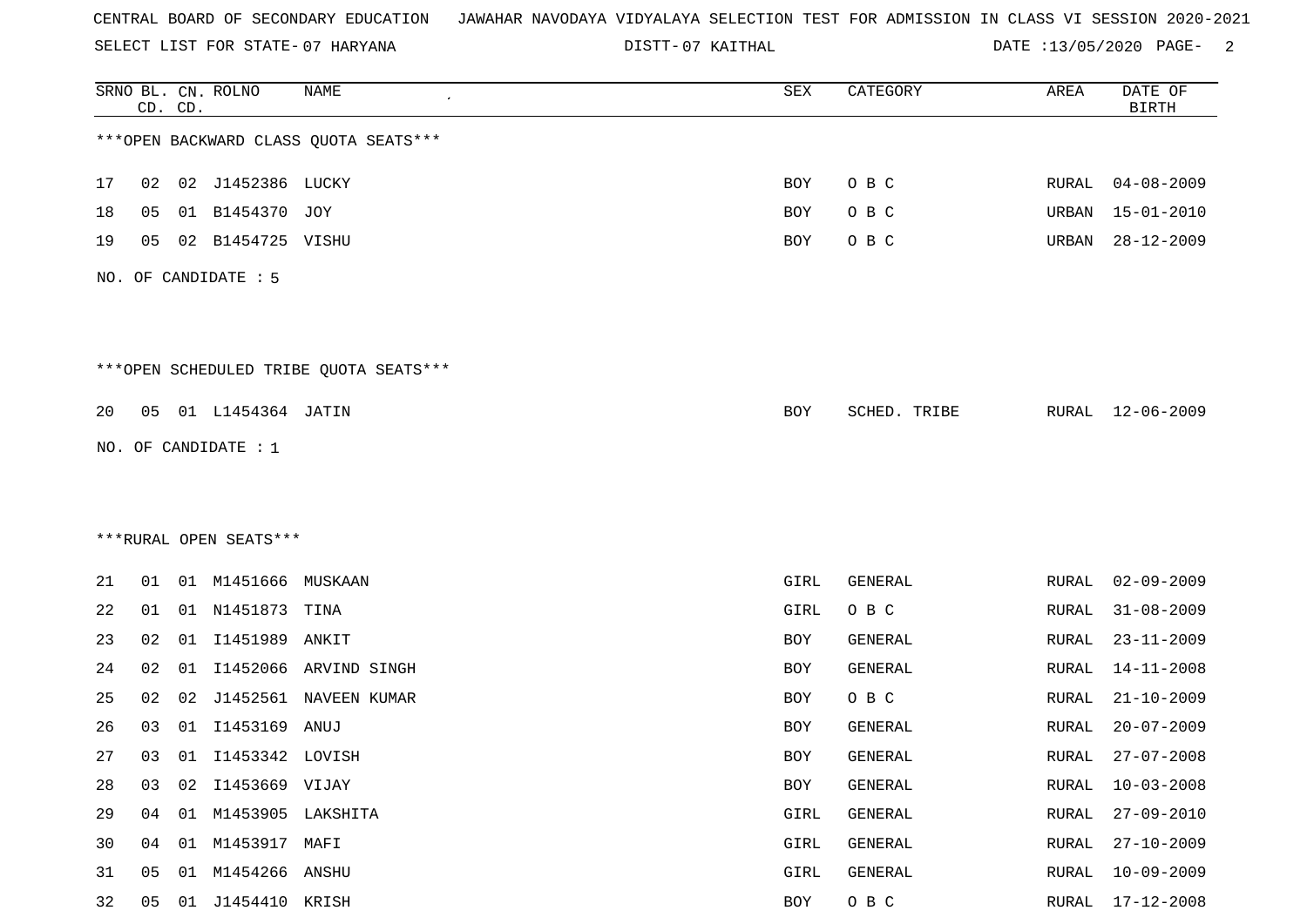SELECT LIST FOR STATE- DISTT- 07 HARYANA

07 KAITHAL DATE :13/05/2020 PAGE- 3

|    | CD. CD. |    | SRNO BL. CN. ROLNO      | NAME                                    | SEX  | CATEGORY     | AREA  | DATE OF<br><b>BIRTH</b> |
|----|---------|----|-------------------------|-----------------------------------------|------|--------------|-------|-------------------------|
|    |         |    | ***RURAL OPEN SEATS***  |                                         |      |              |       |                         |
| 33 | 06      |    |                         | 01 01454857 JASVINDER KAUR              | GIRL | SCHED. CASTE | RURAL | 09-04-2010              |
| 34 | 06      |    | 01 01454943 MEHAK       |                                         | GIRL | SCHED. CASTE | RURAL | $01 - 05 - 2010$        |
|    |         |    | NO. OF CANDIDATE : 14   |                                         |      |              |       |                         |
|    |         |    |                         |                                         |      |              |       |                         |
|    |         |    |                         |                                         |      |              |       |                         |
|    |         |    |                         | ***RURAL SCHEDULED CASTE QUOTA SEATS*** |      |              |       |                         |
|    |         |    |                         |                                         |      |              |       |                         |
| 35 | 01      |    | 01 01451789             | SAMANDEEP                               | GIRL | SCHED. CASTE | RURAL | $03 - 12 - 2009$        |
| 36 | 01      | 01 |                         | 01451834 SIMRAN KAUR                    | GIRL | SCHED. CASTE | RURAL | $27 - 09 - 2009$        |
| 37 | 02      |    | 02 K1452694 RAHUL       |                                         | BOY  | SCHED. CASTE | RURAL | $27 - 09 - 2007$        |
| 38 | 02      | 03 | 01452785                | SADGI                                   | GIRL | SCHED. CASTE | RURAL | $10 - 11 - 2009$        |
| 39 | 02      | 03 | 01452817 SAKSHI         |                                         | GIRL | SCHED. CASTE | RURAL | $06 - 03 - 2010$        |
| 40 | 02      | 03 |                         | K1452971 SUMIT PATHANIA                 | BOY  | SCHED. CASTE | RURAL | $19 - 10 - 2009$        |
| 41 | 02      | 03 | 01452975 SUNEHA         |                                         | GIRL | SCHED. CASTE | RURAL | $01 - 07 - 2009$        |
| 42 | 03      |    | 01 K1453187 ARYAN       |                                         | BOY  | SCHED. CASTE | RURAL | $04 - 08 - 2009$        |
| 43 | 03      |    |                         | 01 K1453250 HAPPY LUCK                  | BOY  | SCHED. CASTE | RURAL | $26 - 12 - 2009$        |
| 44 | 03      |    | 01 01453300 KAMNA       |                                         | GIRL | SCHED. CASTE | RURAL | $11 - 10 - 2009$        |
| 45 | 03      |    |                         | 01 K1453332 LABH SINGH                  | BOY  | SCHED. CASTE | RURAL | $17 - 12 - 2009$        |
| 46 | 03      |    | 02 K1453480 RAHUL       |                                         | BOY  | SCHED. CASTE | RURAL | $23 - 04 - 2010$        |
| 47 | 03      | 02 | 01453542 SANIYA         |                                         | GIRL | SCHED. CASTE | RURAL | $06 - 07 - 2009$        |
| 48 | 04      |    | 01 K1453830 GURMEET     |                                         | BOY  | SCHED. CASTE | RURAL | $11 - 05 - 2009$        |
| 49 | 04      |    | 02 01454108 SAPNA       |                                         | GIRL | SCHED. CASTE | RURAL | $21 - 11 - 2009$        |
| 50 | 05      |    | 01 K1454308 DEEPAK      |                                         | BOY  | SCHED. CASTE | RURAL | $16 - 04 - 2010$        |
| 51 | 05      |    | 01 01454321 DIKSHA      |                                         | GIRL | SCHED. CASTE | RURAL | $07 - 09 - 2009$        |
| 52 | 06      |    | 01 01454739 AARTI       |                                         | GIRL | SCHED. CASTE | RURAL | $01 - 11 - 2009$        |
| 53 |         |    | 06 01 01454945 MINAKSHI |                                         | GIRL | SCHED. CASTE |       | RURAL 06-05-2009        |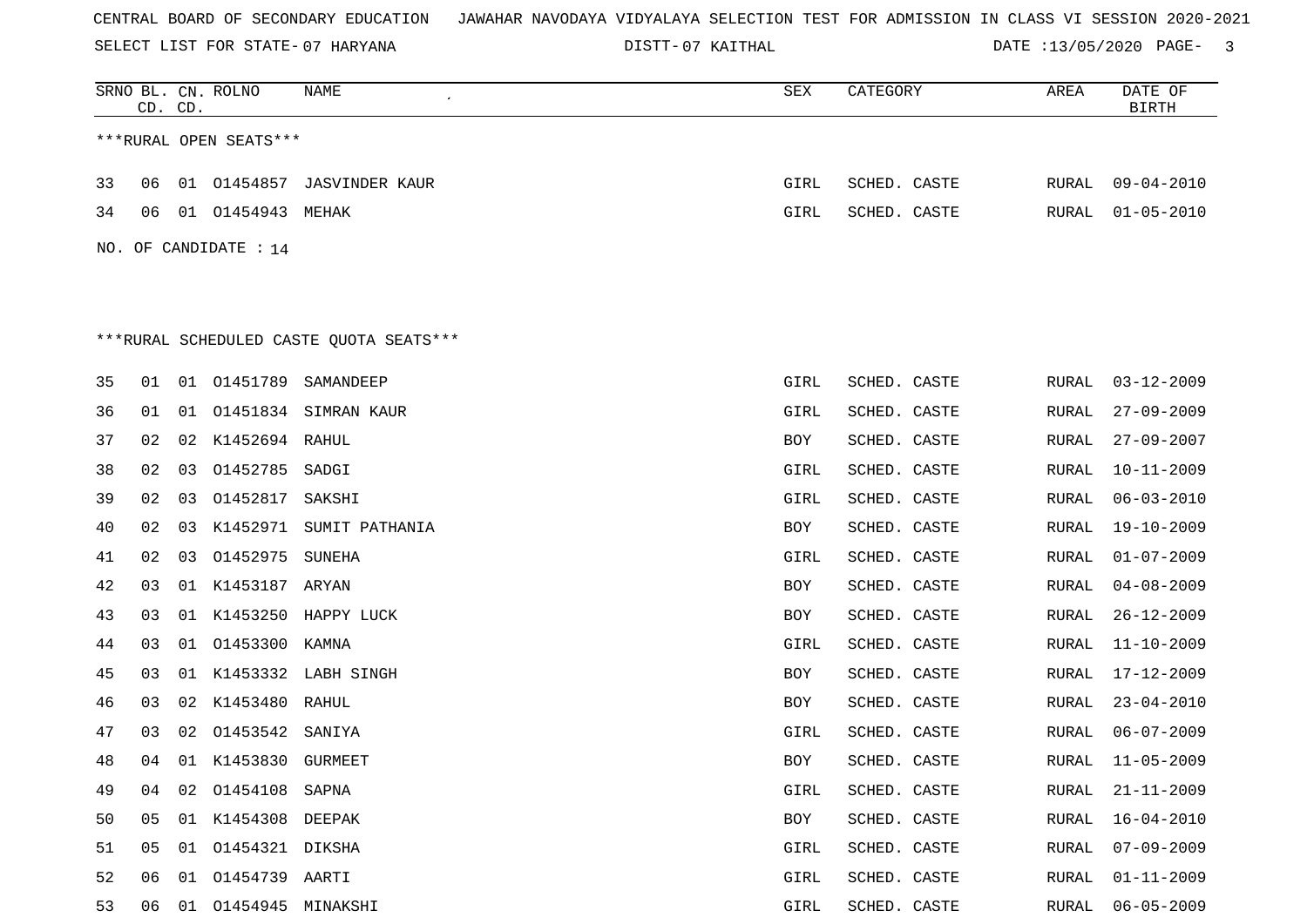SELECT LIST FOR STATE- DISTT- 07 HARYANA

07 KAITHAL DATE :13/05/2020 PAGE- 4

|                                          |         |    | SRNO BL. CN. ROLNO    | NAME       | SEX        | CATEGORY     | AREA  | DATE OF          |
|------------------------------------------|---------|----|-----------------------|------------|------------|--------------|-------|------------------|
|                                          | CD. CD. |    |                       |            |            |              |       | BIRTH            |
| *** RURAL SCHEDULED CASTE QUOTA SEATS*** |         |    |                       |            |            |              |       |                  |
| 54                                       | 06      | 01 | K1455087              | SHIVAM     | <b>BOY</b> | SCHED. CASTE | RURAL | $01 - 06 - 2009$ |
| 55                                       | 06      | 01 | 01455095              | SHOBA RANI | GIRL       | SCHED. CASTE | RURAL | 15-06-2009       |
| 56.                                      | 06      | 01 | K1455134 TARUN        |            | <b>BOY</b> | SCHED. CASTE |       | RURAL 16-07-2009 |
| 57                                       | 06      |    | 01 01455141 VARTTIKA  |            | GIRL       | SCHED. CASTE | RURAL | $02 - 12 - 2009$ |
| 58                                       | 06      | 01 | K1455145 VIKAS        |            | <b>BOY</b> | SCHED. CASTE | RURAL | $27 - 08 - 2009$ |
| 59                                       | 06      | 01 | K1455146 VIKRAM       |            | <b>BOY</b> | SCHED. CASTE | RURAL | $27 - 05 - 2009$ |
|                                          |         |    | NO. OF CANDIDATE : 25 |            |            |              |       |                  |

# \*\*\*RURAL BACKWARD CLASS QUOTA SEATS\*\*\*

| 60 | 02 | 01 | J1452064 ARVIND     |          | BOY  | O B C | RURAL | $13 - 11 - 2008$ |
|----|----|----|---------------------|----------|------|-------|-------|------------------|
| 61 | 02 | 01 | N1452098 BHUMIKA    |          | GIRL | O B C | RURAL | $13 - 01 - 2010$ |
| 62 | 02 | 01 | N1452171            | GARIMA   | GIRL | O B C | RURAL | $17 - 05 - 2009$ |
| 63 | 02 | 01 | J1452173            | GAURAV   | BOY  | O B C | RURAL | $19 - 12 - 2008$ |
| 64 | 02 |    | 01 N1452259         | JASMIN   | GIRL | O B C | RURAL | $31 - 08 - 2009$ |
| 65 | 02 | 02 | J1452450            | MANPREET | BOY  | O B C | RURAL | $13 - 01 - 2011$ |
| 66 | 02 |    | 02 N1452689         | PURNIMA  | GIRL | O B C | RURAL | $02 - 04 - 2010$ |
| 67 | 02 |    | 02 J1452696 RAHUL   |          | BOY  | O B C | RURAL | $25 - 08 - 2009$ |
| 68 | 02 | 03 | J1453033            | TINKU    | BOY  | O B C | RURAL | $01 - 03 - 2009$ |
| 69 | 03 |    | 01 N1453161 ANSHIKA |          | GIRL | O B C | RURAL | $09 - 03 - 2010$ |
| 70 | 03 | 02 | J1453434 PARDEEP    |          | BOY  | O B C | RURAL | $28 - 05 - 2010$ |
| 71 | 03 |    | 02 J1453461 PRINCE  |          | BOY  | O B C | RURAL | $30 - 05 - 2009$ |
| 72 | 03 | 02 | J1453522            | SAGAR    | BOY  | O B C | RURAL | $17 - 03 - 2009$ |
| 73 | 04 | 01 | J1453793            | BHEEMSEN | BOY  | O B C | RURAL | $07 - 08 - 2008$ |
| 74 | 04 | 01 | J1453840 HARITIK    |          | BOY  | O B C | RURAL | $31 - 01 - 2009$ |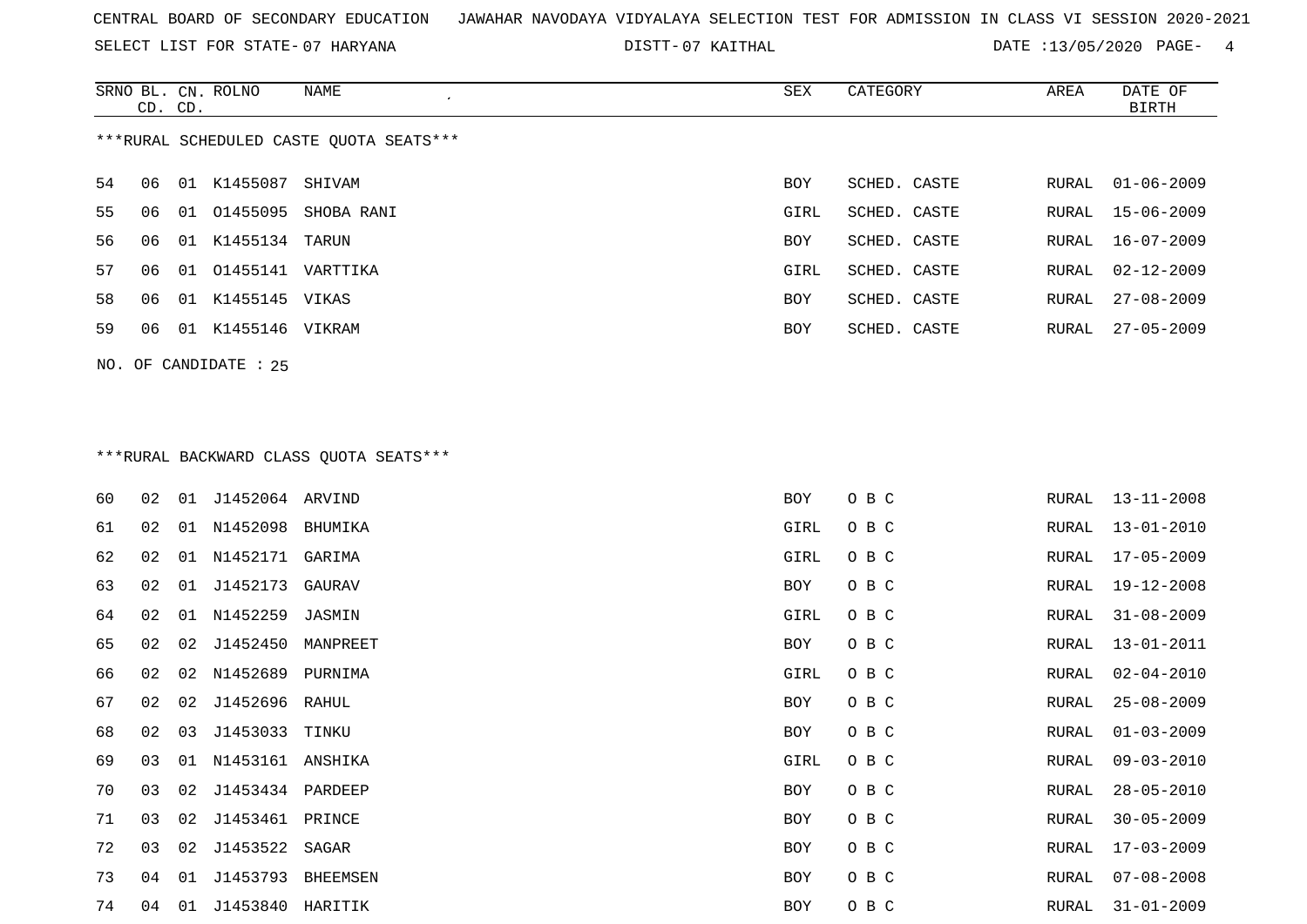SELECT LIST FOR STATE- DISTT- 07 HARYANA

07 KAITHAL DATE :13/05/2020 PAGE- 5

|                                         |                   | CD. CD. | SRNO BL. CN. ROLNO | NAME                                    | SEX        | CATEGORY     | AREA  | DATE OF<br><b>BIRTH</b> |  |
|-----------------------------------------|-------------------|---------|--------------------|-----------------------------------------|------------|--------------|-------|-------------------------|--|
|                                         |                   |         |                    | *** RURAL BACKWARD CLASS QUOTA SEATS*** |            |              |       |                         |  |
| 75                                      | 05                |         | 02 J1454690 SUMIT  |                                         | <b>BOY</b> | O B C        | RURAL | 19-12-2008              |  |
| NO.                                     | OF CANDIDATE : 16 |         |                    |                                         |            |              |       |                         |  |
|                                         |                   |         |                    |                                         |            |              |       |                         |  |
| ***RURAL SCHEDULED TRIBE QUOTA SEATS*** |                   |         |                    |                                         |            |              |       |                         |  |
| 76                                      | 02                |         | 01 K1451999 ANKIT  |                                         | <b>BOY</b> | SCHED. CASTE | RURAL | $23 - 12 - 2008$        |  |
| 77                                      | 02                | 01      | K1452067           | ARYAN                                   | <b>BOY</b> | SCHED. CASTE | RURAL | $13 - 04 - 2009$        |  |
| 78                                      | 02                |         | 03 K1452818 SALEEM |                                         | <b>BOY</b> | SCHED. CASTE | RURAL | $28 - 09 - 2009$        |  |
| 79                                      | 05                |         | 02 K1454647        | SHAKTI                                  | <b>BOY</b> | SCHED. CASTE | RURAL | $26 - 12 - 2009$        |  |
| 80                                      | 06                |         |                    | 01 K1454748 AKSHAY KUMAR                | <b>BOY</b> | SCHED. CASTE | RURAL | $11 - 08 - 2010$        |  |
| NO. OF CANDIDATE $: 5$                  |                   |         |                    |                                         |            |              |       |                         |  |

TOTAL SELECTED CANDIDATE : 80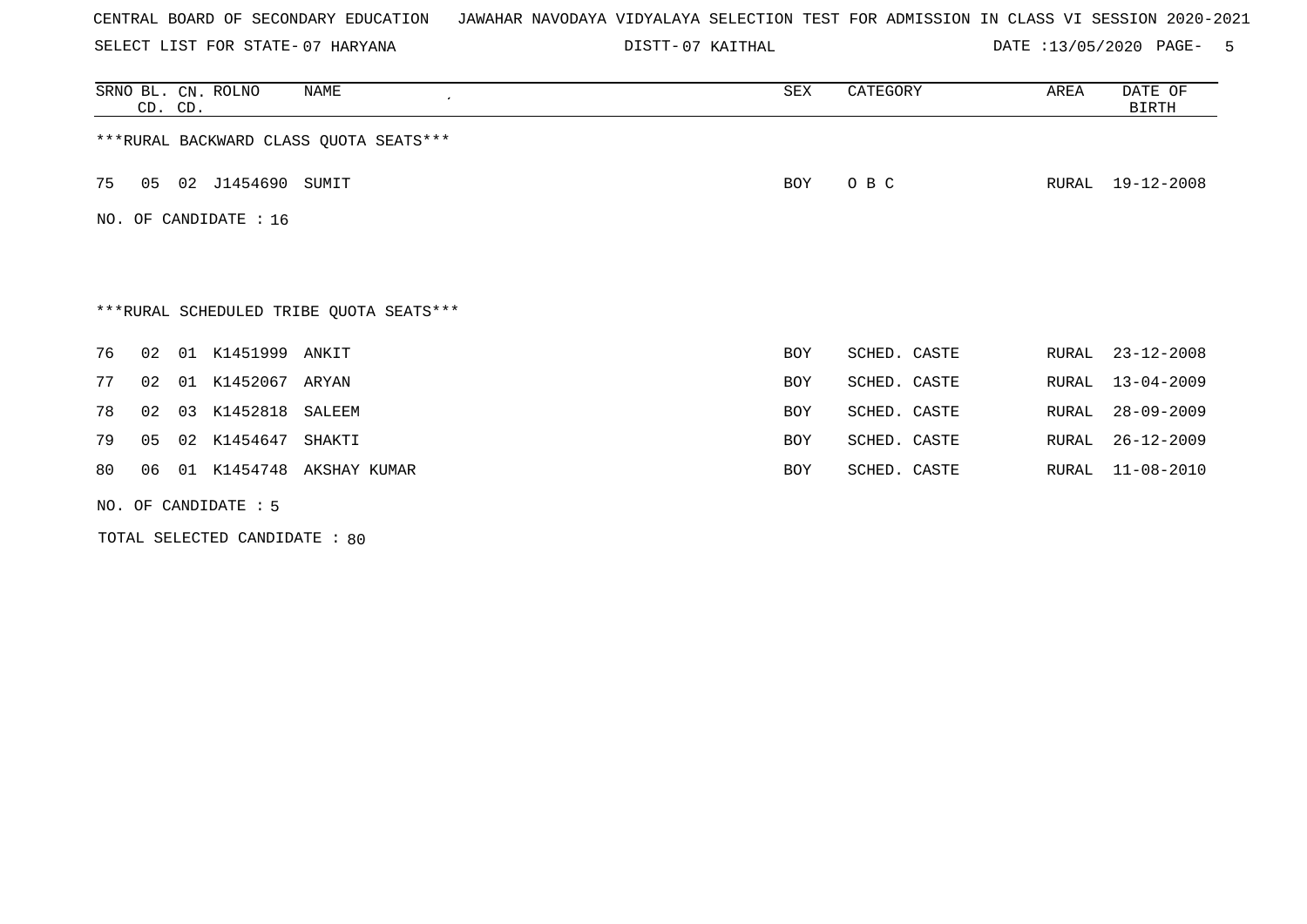SELECT LIST FOR STATE- DISTT- 07 HARYANA

08 BHIWANI DATE :13/05/2020 PAGE- 1

|              |                     | CD. CD. | SRNO BL. CN. ROLNO    | NAME<br>$\epsilon$ | SEX        | CATEGORY     | AREA  | DATE OF<br><b>BIRTH</b> |
|--------------|---------------------|---------|-----------------------|--------------------|------------|--------------|-------|-------------------------|
|              | ***OPEN UR SEATS*** |         |                       |                    |            |              |       |                         |
| $\mathbf{1}$ | 05                  |         | 02 M1457714 SANIA     |                    | GIRL       | GENERAL      | RURAL | $21 - 07 - 2008$        |
| 2            | 07                  | 01      | M1458354 DIYA         |                    | GIRL       | GENERAL      | RURAL | $14 - 03 - 2009$        |
| 3            | 08                  | 01      | M1458701 BABAL        |                    | GIRL       | GENERAL      | RURAL | $16 - 04 - 2009$        |
| 4            | 08                  | 01      | A1458721 CHIRAG       |                    | BOY        | GENERAL      | URBAN | $05 - 01 - 2009$        |
| 5            | 08                  | 01      | I1458800 KAPIL        |                    | BOY        | GENERAL      | RURAL | $10 - 12 - 2009$        |
| 6            | 08                  | 01      | C1458856              | MAYANK DABLA       | <b>BOY</b> | SCHED. CASTE | URBAN | $14 - 01 - 2009$        |
| 7            | 09                  | 01      | I1459168 ABHAY        |                    | <b>BOY</b> | GENERAL      | RURAL | $08 - 01 - 2009$        |
| 8            | 09                  | 01      | I1459346              | GURMEET            | <b>BOY</b> | GENERAL      | RURAL | $30 - 01 - 2009$        |
| 9            | 09                  |         | 02 I1459809           | SUNNY              | <b>BOY</b> | GENERAL      | RURAL | $07 - 11 - 2008$        |
| 10           | 09                  | 02      | I1459846              | VINIT              | <b>BOY</b> | GENERAL      | RURAL | $16 - 07 - 2009$        |
|              |                     |         | NO. OF CANDIDATE : 10 |                    |            |              |       |                         |

\*\*\*OPEN SCHEDULED CASTE QUOTA SEATS\*\*\*

|  | 11 05 02 01457716 SANJANA          | GIRL       | SCHED. CASTE |  | RURAL 15-01-2009 |
|--|------------------------------------|------------|--------------|--|------------------|
|  | 12  05  02  K1457801  YOGESH       | BOY        | SCHED. CASTE |  | RURAL 22-10-2007 |
|  | 13   06   01   01458197   SANGEETA | GIRL       | SCHED. CASTE |  | RURAL 19-07-2009 |
|  | 14 08 01 K1458930 PARDEEP          | <b>BOY</b> | SCHED. CASTE |  | RURAL 19-09-2008 |
|  |                                    |            |              |  |                  |

NO. OF CANDIDATE : 4

\*\*\*OPEN BACKWARD CLASS QUOTA SEATS\*\*\*

|  | 15 02 02 J1456014 PARAS |  | BOY OBC | RURAL 11-12-2009 |
|--|-------------------------|--|---------|------------------|
|  | 16 02 02 B1456181 SAGAR |  | BOY OBC | URBAN 23-11-2007 |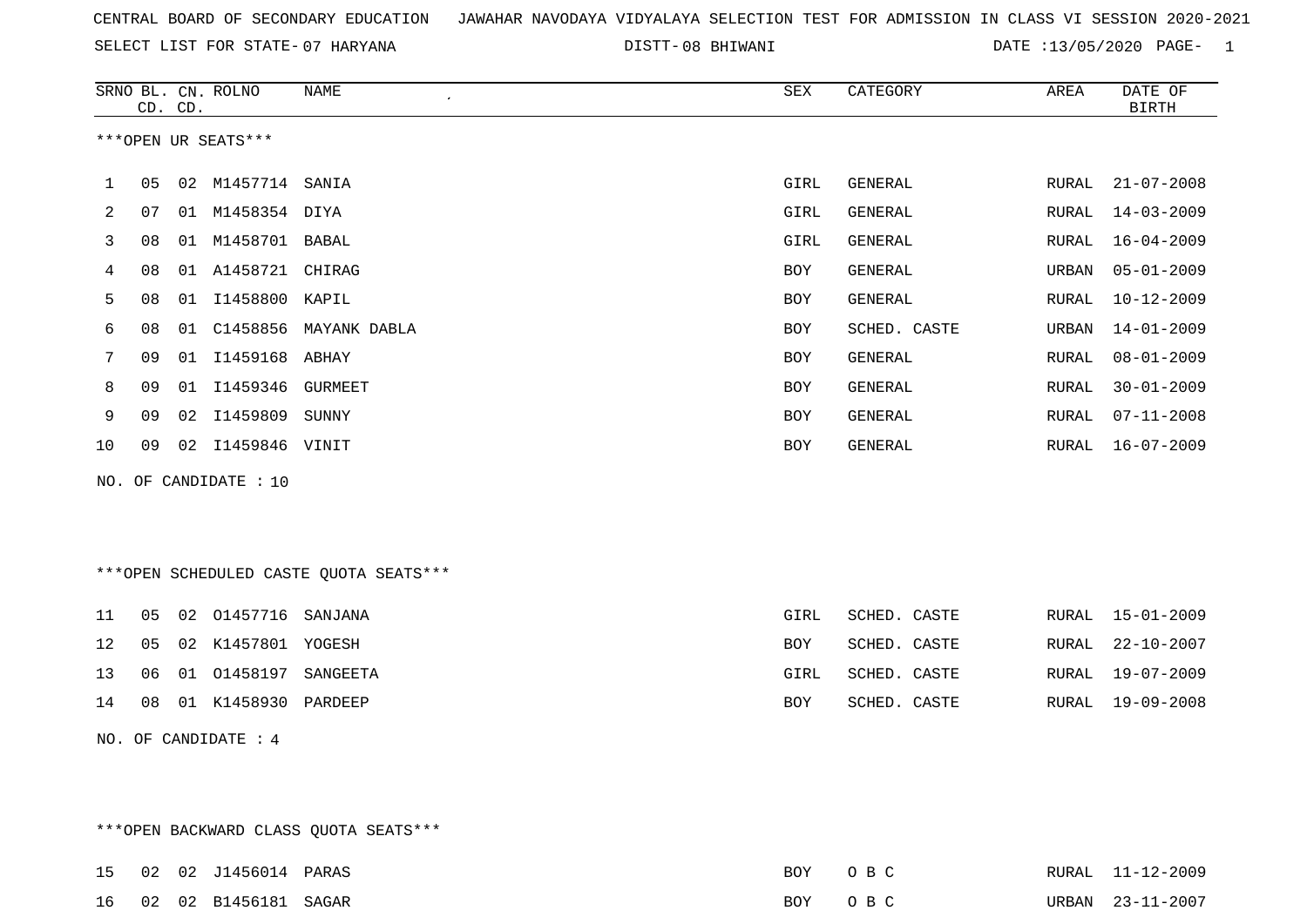SELECT LIST FOR STATE- DISTT- 07 HARYANA

08 BHIWANI DATE :13/05/2020 PAGE- 2

|    |    | CD. CD. | SRNO BL. CN. ROLNO     | <b>NAME</b>                            | ${\tt SEX}$ | CATEGORY     | AREA         | DATE OF<br><b>BIRTH</b> |
|----|----|---------|------------------------|----------------------------------------|-------------|--------------|--------------|-------------------------|
|    |    |         |                        | *** OPEN BACKWARD CLASS QUOTA SEATS*** |             |              |              |                         |
| 17 | 02 |         |                        | 02 J1456290 SUDEEP YADAV               | BOY         | O B C        | RURAL        | $29 - 10 - 2009$        |
| 18 | 05 |         | 02 N1457715            | SANIYA                                 | GIRL        | O B C        | RURAL        | $03 - 04 - 2009$        |
| 19 | 08 |         |                        | 01 J1458651 ADITYA KUMAR               | BOY         | O B C        | RURAL        | $28 - 01 - 2010$        |
|    |    |         | NO. OF CANDIDATE: 5    |                                        |             |              |              |                         |
|    |    |         |                        | ***OPEN SCHEDULED TRIBE QUOTA SEATS*** |             |              |              |                         |
| 20 |    |         | 09 02 P1459786 SUBHAM  |                                        | GIRL        | SCHED. TRIBE | RURAL        | $08 - 03 - 2008$        |
|    |    |         | NO. OF CANDIDATE : $1$ |                                        |             |              |              |                         |
|    |    |         |                        |                                        |             |              |              |                         |
|    |    |         |                        |                                        |             |              |              |                         |
|    |    |         | ***RURAL OPEN SEATS*** |                                        |             |              |              |                         |
| 21 | 01 |         | 01 K1455160 AARYAN     |                                        | BOY         | SCHED. CASTE | RURAL        | 12-05-2009              |
| 22 | 01 |         |                        | 01 J1455211 DEV YADAV                  | BOY         | O B C        | RURAL        | $30 - 01 - 2009$        |
| 23 | 02 |         | 01 I1455561 BHAVESH    |                                        | BOY         | GENERAL      | RURAL        | $09 - 03 - 2010$        |
| 24 | 02 |         | 01 K1455692            | HARSHIT BAGRI                          | BOY         | SCHED. CASTE | <b>RURAL</b> | $21 - 10 - 2008$        |
| 25 | 02 |         | 01 J1455745 JATIN      |                                        | BOY         | O B C        | RURAL        | $12 - 06 - 2009$        |
| 26 | 02 |         | 02 K1456025 PARVEEN    |                                        | BOY         | SCHED. CASTE | RURAL        | $27 - 11 - 2008$        |
| 27 |    |         | 02 02 I1456054 PRINCE  |                                        | BOY         | GENERAL      | RURAL        | $27 - 07 - 2009$        |
| 28 | 02 |         |                        | 02 J1456083 PRIYANSHU                  | BOY         | O B C        | <b>RURAL</b> | $25 - 07 - 2009$        |
| 29 | 02 |         | 02 01456345 VARSHA     |                                        | GIRL        | SCHED. CASTE | RURAL        | $05 - 11 - 2009$        |
| 30 | 03 |         | 02 N1456680 MUSKAN     |                                        | GIRL        | O B C        | <b>RURAL</b> | $27 - 06 - 2009$        |
| 31 | 03 | 02      | I1456784 RAKESH        |                                        | BOY         | GENERAL      | RURAL        | $28 - 07 - 2009$        |
| 32 | 03 |         |                        | 02 J1456953 YASH YADAV                 | BOY         | O B C        | RURAL        | $11 - 05 - 2009$        |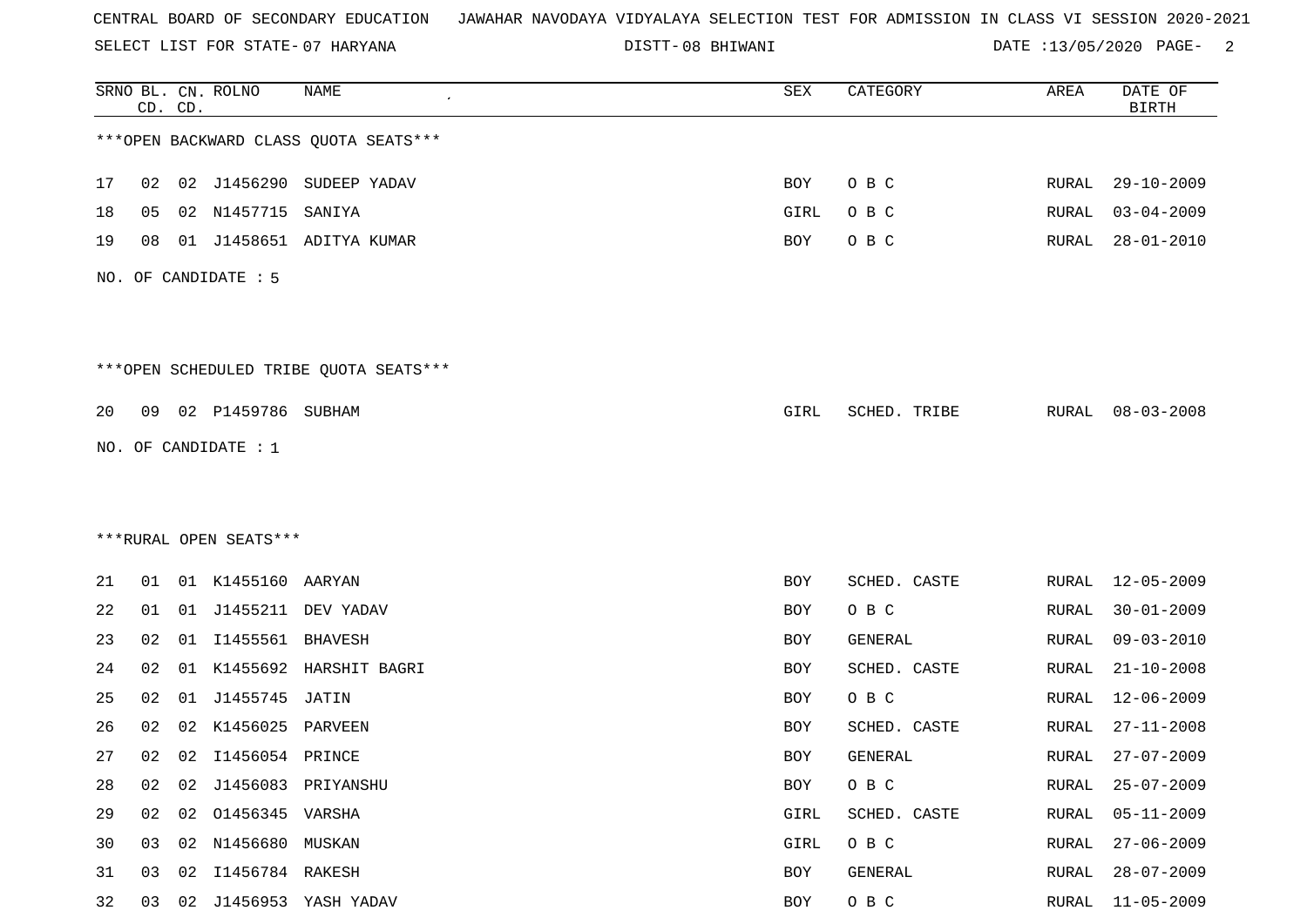SELECT LIST FOR STATE- DISTT- 07 HARYANA

08 BHIWANI DATE :13/05/2020 PAGE- 3

RURAL 03-05-2009

RURAL 12-07-2009

|     | CD. CD.                                 |  | SRNO BL. CN. ROLNO     | <b>NAME</b>               | <b>SEX</b> | CATEGORY       | AREA  | DATE OF<br><b>BIRTH</b> |  |
|-----|-----------------------------------------|--|------------------------|---------------------------|------------|----------------|-------|-------------------------|--|
|     |                                         |  | ***RURAL OPEN SEATS*** |                           |            |                |       |                         |  |
| 33  | 04                                      |  | 01 K1456998 ARMAN      |                           | <b>BOY</b> | SCHED. CASTE   | RURAL | $01 - 12 - 2009$        |  |
| 34  | 04                                      |  |                        | 01 I1457062 HARSH SHARMA  | BOY        | <b>GENERAL</b> | RURAL | $14 - 12 - 2008$        |  |
| 35  | 04                                      |  |                        | 01 J1457170 PRATEEK KUMAR | <b>BOY</b> | O B C          | RURAL | $07 - 01 - 2010$        |  |
| 36  | 05                                      |  | 01 M1457437 GITASHA    |                           | GIRL       | <b>GENERAL</b> | RURAL | $03 - 09 - 2009$        |  |
| 37  | 05                                      |  | 01 I1457452 HEMANT     |                           | BOY        | <b>GENERAL</b> | RURAL | $15 - 12 - 2008$        |  |
| 38  | 06                                      |  |                        | 01 I1457944 JATIN KUMAR   | <b>BOY</b> | GENERAL        | RURAL | $31 - 12 - 2008$        |  |
| 39  | 06                                      |  | 01 11458217            | SHUBHM                    | <b>BOY</b> | <b>GENERAL</b> | RURAL | $08 - 11 - 2008$        |  |
| 40  | 07                                      |  | 01 I1458631 YASHVIN    |                           | <b>BOY</b> | <b>GENERAL</b> | RURAL | $20 - 03 - 2009$        |  |
| 41  | 08                                      |  | 01 I1458855            | MAYANK                    | BOY        | GENERAL        | RURAL | $26 - 09 - 2007$        |  |
| 42  | 08                                      |  | 01 M1458960 PREETI     |                           | GIRL       | GENERAL        | RURAL | $04 - 07 - 2009$        |  |
| 43  | 09                                      |  | 01 K1459185            | AMAN                      | <b>BOY</b> | SCHED. CASTE   | RURAL | $14 - 07 - 2009$        |  |
| 44  | 09                                      |  | 02 I1459601 PREETAM    |                           | <b>BOY</b> | GENERAL        | RURAL | $04 - 11 - 2008$        |  |
| 45  | 10                                      |  | 01 N1459970 JYOTI      |                           | GIRL       | O B C          | RURAL | $11 - 03 - 2010$        |  |
| 46  | 10                                      |  | 01 M1460026 NIDHI      |                           | GIRL       | GENERAL        | RURAL | $07 - 01 - 2010$        |  |
| NO. |                                         |  | OF CANDIDATE : 26      |                           |            |                |       |                         |  |
|     |                                         |  |                        |                           |            |                |       |                         |  |
|     |                                         |  |                        |                           |            |                |       |                         |  |
|     | ***RURAL SCHEDULED CASTE QUOTA SEATS*** |  |                        |                           |            |                |       |                         |  |
| 47  | 01                                      |  | 01 K1455287 NASEEB     |                           | <b>BOY</b> | SCHED. CASTE   | RURAL | $01 - 09 - 2009$        |  |
| 48  | 02                                      |  | 01 01455637 DIMPAL     |                           | GIRL       | SCHED. CASTE   | RURAL | $13 - 10 - 2009$        |  |

49 02 01 O1455653 EKTA GIRL SCHED. CASTE RURAL 03-08-2009 50 02 01 K1455759 JIGAR BARAR BOY SCHED. CASTE RURAL 23-08-2010

53 03 02 K1456956 YOGESH KUMAR BOY SCHED. CASTE RURAL 21-06-2008

51 02 02 K1456065 PRITAM BOY SCHED. CASTE

52 03 02 O1456780 RACHNA GIRL SCHED. CASTE RURAL 12-07-2009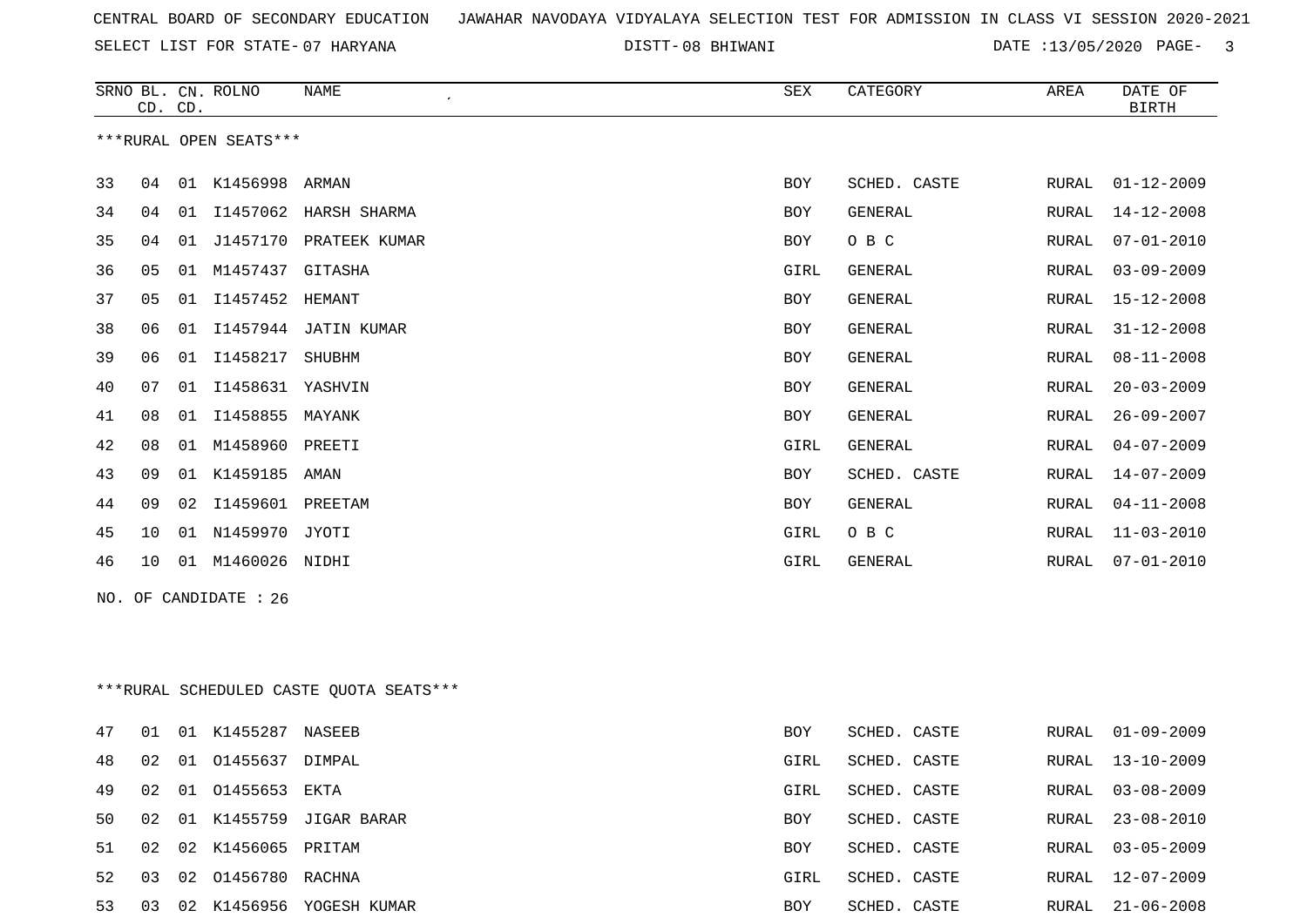SELECT LIST FOR STATE- DISTT- 07 HARYANA

08 BHIWANI DATE :13/05/2020 PAGE- 4

|                                         | CD. CD. |    | SRNO BL. CN. ROLNO      | NAME                      | SEX        | CATEGORY     | AREA  | DATE OF<br><b>BIRTH</b> |
|-----------------------------------------|---------|----|-------------------------|---------------------------|------------|--------------|-------|-------------------------|
| ***RURAL SCHEDULED CASTE OUOTA SEATS*** |         |    |                         |                           |            |              |       |                         |
| 54                                      | 05      |    | 02 01457602 PAYAL       |                           | GIRL       | SCHED. CASTE | RURAL | 14-01-2011              |
| 55                                      | 07      | 01 | 01458571 SAKSHI         |                           | GIRL       | SCHED. CASTE | RURAL | $23 - 02 - 2009$        |
| 56.                                     | 08      |    |                         | 01 01458955 PRATIBHA RANI | GIRL       | SCHED. CASTE | RURAL | 29-08-2010              |
| 57                                      | 08      | 01 | K1459053                | SAMEER KHATAK             | <b>BOY</b> | SCHED. CASTE | RURAL | $07 - 05 - 2009$        |
| 58                                      | 08      | 01 | K1459141 VIKAS          |                           | <b>BOY</b> | SCHED. CASTE | RURAL | 14-11-2008              |
| 59                                      | 08      | 01 | K1459144 VIPIN          |                           | <b>BOY</b> | SCHED. CASTE | RURAL | 22-05-2008              |
|                                         |         |    | NO. OF CANDIDATE : $13$ |                           |            |              |       |                         |

# \*\*\*RURAL BACKWARD CLASS QUOTA SEATS\*\*\*

| 60 | 01 | 01 |                   | J1455397 VIKRAMJEET SINGH | BOY  | O B C | RURAL | $22 - 09 - 2008$ |
|----|----|----|-------------------|---------------------------|------|-------|-------|------------------|
| 61 | 02 | 01 | J1455658 GAURAV   |                           | BOY  | O B C | RURAL | $04 - 12 - 2008$ |
| 62 | 02 | 01 | J1455746 JATIN    |                           | BOY  | O B C | RURAL | $21 - 02 - 2009$ |
| 63 | 02 | 02 | J1456064 PRITAM   |                           | BOY  | O B C | RURAL | $03 - 06 - 2009$ |
| 64 | 02 | 02 | J1456174 SACHIN   |                           | BOY  | O B C | RURAL | $10 - 10 - 2008$ |
| 65 | 03 | 01 | J1456508 DEVANSH  |                           | BOY  | O B C | RURAL | $03 - 07 - 2009$ |
| 66 | 03 |    | 02 N1456732 PALAK |                           | GIRL | O B C | RURAL | $02 - 01 - 2008$ |
| 67 | 03 | 02 |                   | J1456940 VISHAL YADAV     | BOY  | O B C | RURAL | $28 - 04 - 2009$ |
| 68 | 04 | 01 | N1456960          | AARTI                     | GIRL | O B C | RURAL | $18 - 10 - 2008$ |
| 69 | 05 |    | 01 N1457485 JYOTI |                           | GIRL | O B C | RURAL | $17 - 11 - 2008$ |
| 70 | 05 | 02 | J1457777          | UJJAWAL                   | BOY  | O B C | RURAL | $08 - 01 - 2009$ |
| 71 | 08 |    |                   | 01 N1458704 BEVIN JANGRA  | GIRL | O B C | RURAL | $08 - 04 - 2011$ |
| 72 | 08 | 01 | J1458726          | DEEPAK KUMAR              | BOY  | O B C | RURAL | $24 - 04 - 2009$ |
| 73 | 08 | 01 | J1458753 HARISH   |                           | BOY  | O B C | RURAL | $07 - 09 - 2007$ |
| 74 | 08 | 01 | N1458763 HIMANSHI |                           | GIRL | O B C | RURAL | $01 - 02 - 2009$ |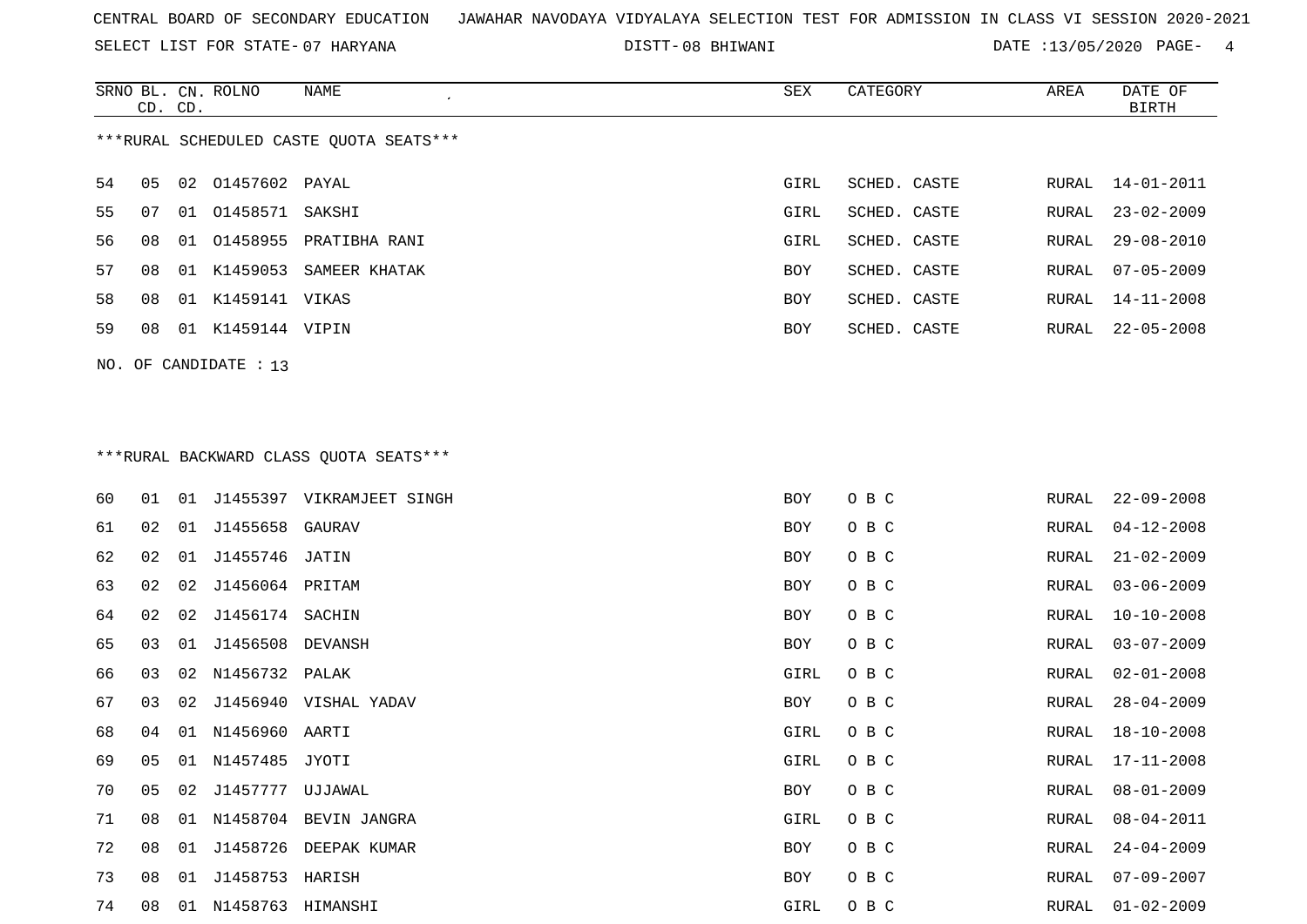SELECT LIST FOR STATE- DISTT- 07 HARYANA

08 BHIWANI DATE :13/05/2020 PAGE- 5

|    | CD. CD. | SRNO BL. CN. ROLNO      | NAME<br>$\cdot$                         | SEX  | CATEGORY     | AREA  | DATE OF<br><b>BIRTH</b> |
|----|---------|-------------------------|-----------------------------------------|------|--------------|-------|-------------------------|
|    |         |                         | *** RURAL BACKWARD CLASS QUOTA SEATS*** |      |              |       |                         |
| 75 | 08      |                         | 01 J1459024 ROHIT KUMAR                 | BOY  | O B C        | RURAL | $22 - 08 - 2008$        |
|    |         | NO. OF CANDIDATE : $16$ |                                         |      |              |       |                         |
|    |         |                         |                                         |      |              |       |                         |
|    |         |                         | ***RURAL SCHEDULED TRIBE QUOTA SEATS*** |      |              |       |                         |
| 76 | 04      | 01 L1457214 SAHIL       |                                         | BOY  | SCHED. TRIBE | RURAL | $18 - 08 - 2009$        |
| 77 | 08      | 01 P1458679 ANKITA      |                                         | GIRL | SCHED. TRIBE | RURAL | $20 - 06 - 2009$        |
| 78 | 08      | 01 P1458687 ANTIM       |                                         | GIRL | SCHED. TRIBE | RURAL | 14-12-2009              |
| 79 | 08      | 01 L1459127             | TUSHAR                                  | BOY  | SCHED. TRIBE | RURAL | $25 - 09 - 2009$        |
| 80 | 10      | 01 P1459992 KOMAL       |                                         | GIRL | SCHED. TRIBE | RURAL | $11 - 11 - 2010$        |
|    |         | NO. OF CANDIDATE : 5    |                                         |      |              |       |                         |

TOTAL SELECTED CANDIDATE : 80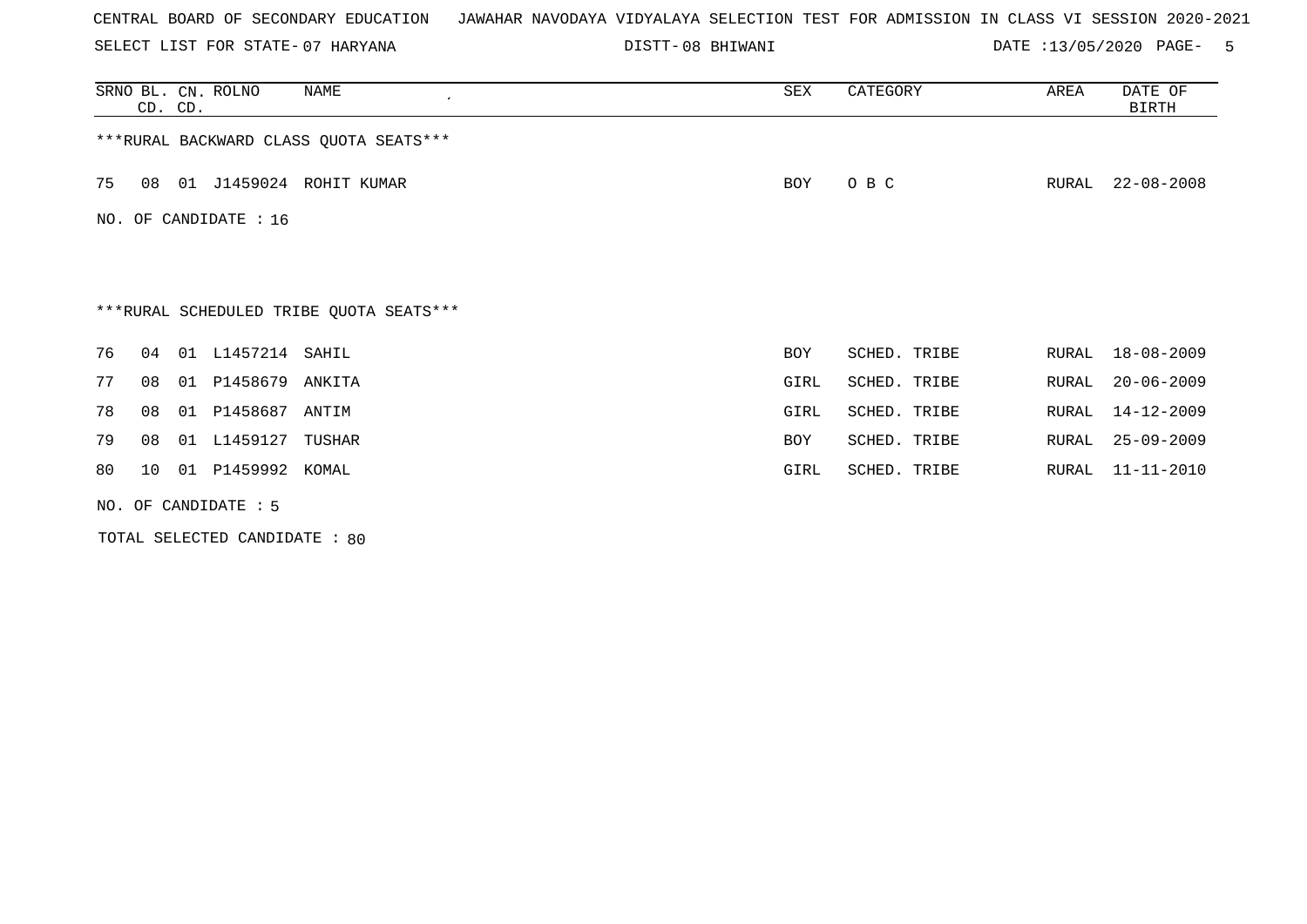SELECT LIST FOR STATE- DISTT- 07 HARYANA

DISTT-09 MOHINDERGARH DATE :13/05/2020 PAGE- 1

|    |    |         | SRNO BL. CN. ROLNO    | NAME<br>$\mathcal{L}_{\mathcal{A}}$ | SEX        | CATEGORY     | AREA  | DATE OF          |
|----|----|---------|-----------------------|-------------------------------------|------------|--------------|-------|------------------|
|    |    | CD. CD. |                       |                                     |            |              |       | <b>BIRTH</b>     |
|    |    |         | ***OPEN UR SEATS***   |                                     |            |              |       |                  |
|    |    |         |                       |                                     |            |              |       |                  |
|    | 01 | 02      | I1460540              | NAMAN KUMAR                         | <b>BOY</b> | GENERAL      | RURAL | 14-12-2008       |
| 2  | 02 | 03      | C1461670              | TANUSHH                             | BOY        | SCHED. CASTE | URBAN | $23 - 09 - 2009$ |
| 3  | 03 | 02      | N1462109              | MAHAK                               | GIRL       | O B C        | RURAL | $15 - 11 - 2008$ |
| 4  | 03 | 02      | E1462218              | NIKITA                              | GIRL       | GENERAL      | URBAN | $18 - 02 - 2009$ |
| 5. | 03 | 02      | F1462328              | PRIYANSHI                           | GIRL       | O B C        | URBAN | $21 - 08 - 2009$ |
| 6  | 04 | 01      | I1462728              | DEEPANSHU SHARMA                    | BOY        | GENERAL      | RURAL | $21 - 11 - 2009$ |
|    | 04 | 02      | J1463007              | NITESH                              | BOY        | O B C        | RURAL | $16 - 03 - 2009$ |
| 8  | 04 | 02      | I1463008              | NITIN                               | BOY        | GENERAL      | RURAL | $14 - 04 - 2009$ |
| 9  | 04 | 03      | J1463167              | SHIVAM                              | BOY        | O B C        | RURAL | 15-06-2009       |
| 10 | 05 | 03      | E1463828              | SHELJA                              | GIRL       | GENERAL      | URBAN | $12 - 07 - 2009$ |
|    |    |         | NO. OF CANDIDATE : 10 |                                     |            |              |       |                  |

\*\*\*OPEN SCHEDULED CASTE QUOTA SEATS\*\*\*

|  | 11   01   01   K1460346   HARSH |                                 | BOY | SCHED. CASTE | RURAL 03-08-2008 |
|--|---------------------------------|---------------------------------|-----|--------------|------------------|
|  |                                 | 12 02 01 C1460894 ANKUR CHAUHAN | BOY | SCHED. CASTE | URBAN 29-03-2009 |
|  | 13 03 03 K1462454 SAVIN         |                                 | BOY | SCHED. CASTE | RURAL 07-11-2008 |

NO. OF CANDIDATE : 3

\*\*\*OPEN DISABLED QUOTA SEATS\*\*\*

14 03 02 B1462164 MUKUL BOY O B C URBAN 20-08-2009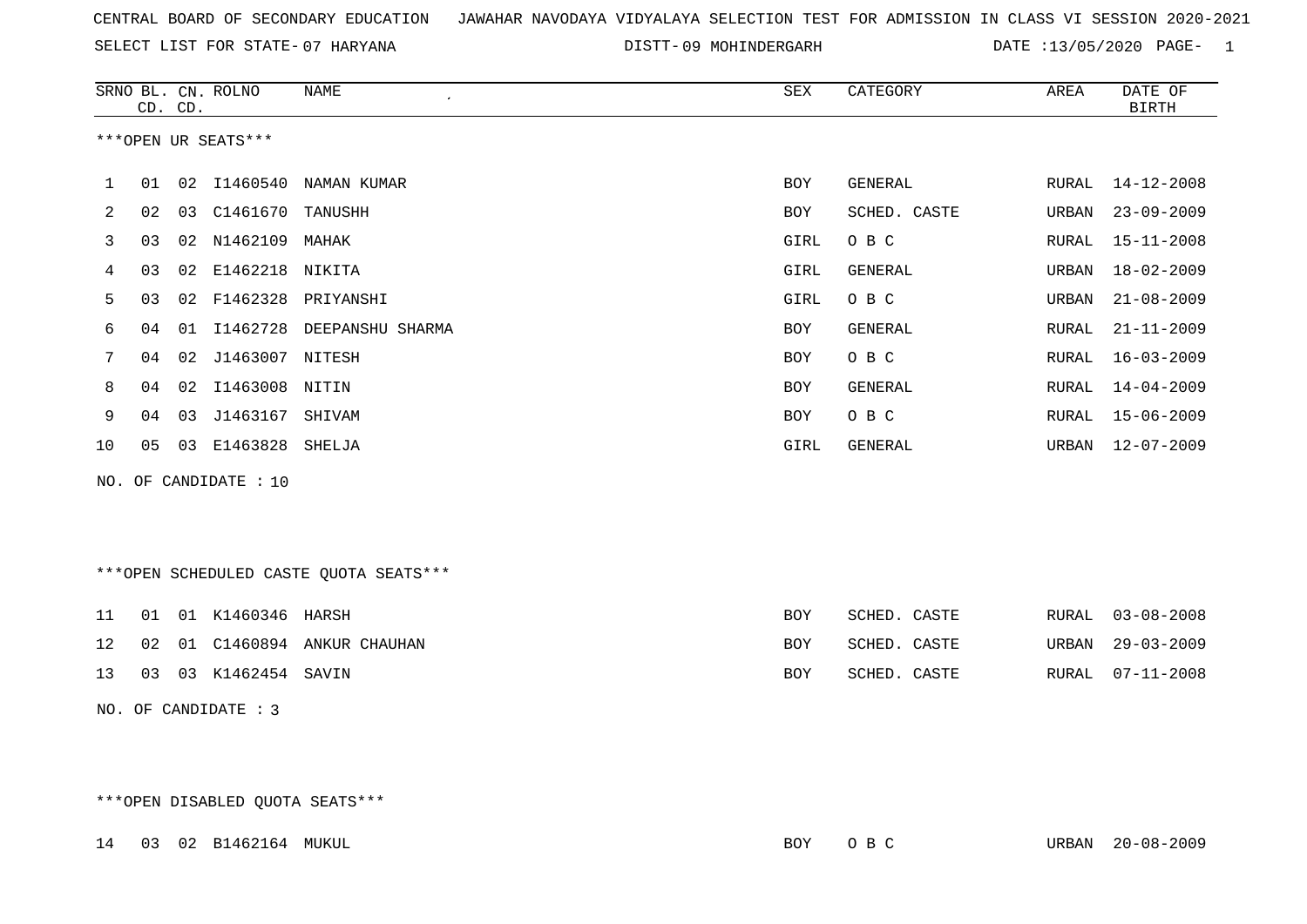SELECT LIST FOR STATE- DISTT- 07 HARYANA

DISTT-09 MOHINDERGARH DATE :13/05/2020 PAGE- 2

|    |                      | CD. CD. | SRNO BL. CN. ROLNO     | NAME<br>$\cdot$                        | ${\tt SEX}$ | CATEGORY     | AREA  | DATE OF<br><b>BIRTH</b> |  |  |  |
|----|----------------------|---------|------------------------|----------------------------------------|-------------|--------------|-------|-------------------------|--|--|--|
|    |                      |         | NO. OF CANDIDATE : $1$ |                                        |             |              |       |                         |  |  |  |
|    |                      |         |                        |                                        |             |              |       |                         |  |  |  |
|    |                      |         |                        |                                        |             |              |       |                         |  |  |  |
|    |                      |         |                        | *** OPEN BACKWARD CLASS QUOTA SEATS*** |             |              |       |                         |  |  |  |
| 15 | 01                   |         |                        | 01 J1460260 DAKSH YADAV                | BOY         | O B C        | RURAL | $06 - 03 - 2010$        |  |  |  |
| 16 | 03                   |         | 03 F1462534 TANNU      |                                        | GIRL        | O B C        | URBAN | 17-11-2009              |  |  |  |
| 17 | 03                   |         | 03 J1462580 VIVEK      |                                        | BOY         | O B C        | RURAL | $29 - 07 - 2008$        |  |  |  |
| 18 | 05                   |         | 03 N1463809 SAMIKSHA   |                                        | GIRL        | O B C        | RURAL | $03 - 11 - 2008$        |  |  |  |
| 19 | 05                   |         | 03 N1463837 SHIVANI    |                                        | GIRL        | O B C        | RURAL | $13 - 07 - 2009$        |  |  |  |
|    | NO. OF CANDIDATE : 5 |         |                        |                                        |             |              |       |                         |  |  |  |
|    |                      |         |                        |                                        |             |              |       |                         |  |  |  |
|    |                      |         |                        |                                        |             |              |       |                         |  |  |  |
|    |                      |         |                        | ***OPEN SCHEDULED TRIBE QUOTA SEATS*** |             |              |       |                         |  |  |  |
| 20 | 05                   |         | 01 L1463452 HIMANSHU   |                                        | <b>BOY</b>  | SCHED. TRIBE |       | RURAL 05-10-2008        |  |  |  |
|    |                      |         |                        |                                        |             |              |       |                         |  |  |  |
|    |                      |         | NO. OF CANDIDATE : 1   |                                        |             |              |       |                         |  |  |  |
|    |                      |         |                        |                                        |             |              |       |                         |  |  |  |
|    |                      |         |                        |                                        |             |              |       |                         |  |  |  |
|    |                      |         | ***RURAL OPEN SEATS*** |                                        |             |              |       |                         |  |  |  |
| 21 | 01                   |         | 01 J1460362 HIMANSHU   |                                        | <b>BOY</b>  | O B C        | RURAL | $25 - 03 - 2010$        |  |  |  |
| 22 | 01                   |         | 02 J1460507 MAYANK     |                                        | BOY         | O B C        | RURAL | $13 - 05 - 2008$        |  |  |  |
| 23 |                      |         | 01 02 J1460559 NIKHIL  |                                        | BOY         | O B C        |       | RURAL 05-06-2009        |  |  |  |
| 24 |                      |         |                        | 01  03  11460649  PRIYANSHU            | BOY         | GENERAL      | RURAL | 11-11-2010              |  |  |  |
| 25 |                      |         | 01 03 I1460710 SAKSHAM |                                        | BOY         | GENERAL      | RURAL | $27 - 01 - 2009$        |  |  |  |
| 26 |                      |         |                        | 01 03 J1460847 YUVRAJ SINGH BAGHEL     | BOY         | O B C        | RURAL | $16 - 10 - 2008$        |  |  |  |
| 27 |                      |         |                        | 02 01 N1460860 ADITI ARYA              | GIRL        | O B C        | RURAL | $08 - 09 - 2009$        |  |  |  |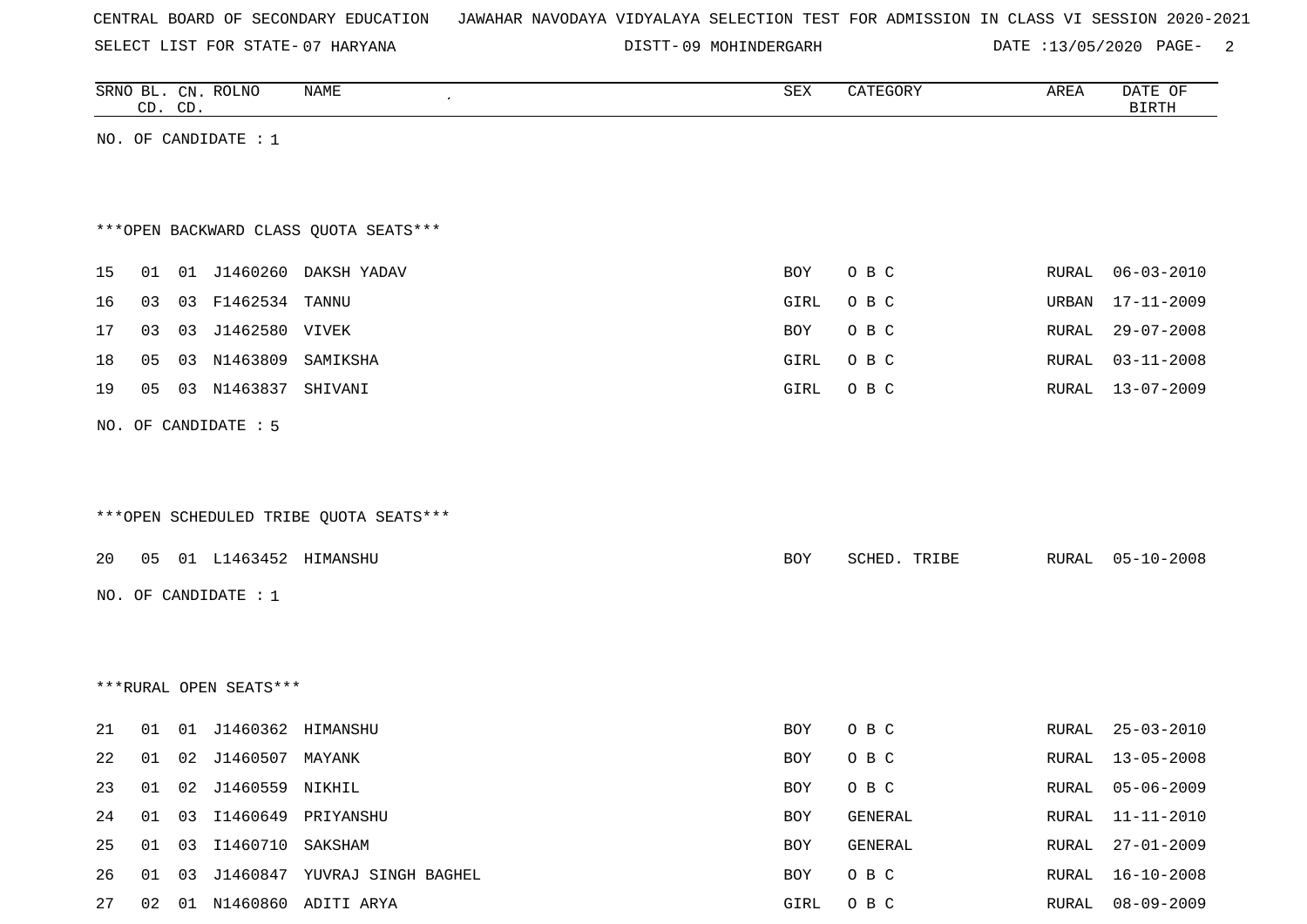SELECT LIST FOR STATE- DISTT- 07 HARYANA

09 MOHINDERGARH DATE :13/05/2020 PAGE- 3

|    | CD. CD. |    | SRNO BL. CN. ROLNO     | <b>NAME</b>               | <b>SEX</b> | CATEGORY       | AREA         | DATE OF<br><b>BIRTH</b> |
|----|---------|----|------------------------|---------------------------|------------|----------------|--------------|-------------------------|
|    |         |    | ***RURAL OPEN SEATS*** |                           |            |                |              |                         |
| 28 | 02      |    | 01 N1461095            | HIMANSHI                  | GIRL       | O B C          | RURAL        | $29 - 09 - 2009$        |
| 29 | 02      | 01 | J1461124 JASVEER       |                           | BOY        | O B C          | RURAL        | $01 - 09 - 2009$        |
| 30 | 02      | 02 | J1461149               | <b>JONU</b>               | <b>BOY</b> | O B C          | <b>RURAL</b> | $08 - 04 - 2010$        |
| 31 | 02      | 02 | M1461440 PRACHI        |                           | GIRL       | GENERAL        | RURAL        | $10 - 04 - 2009$        |
| 32 | 02      | 03 | J1461695 VIPIN         |                           | <b>BOY</b> | $O$ B $C$      | RURAL        | $26 - 04 - 2009$        |
| 33 | 03      | 01 |                        | J1461763 AMIT YADAV       | BOY        | O B C          | RURAL        | $08 - 08 - 2008$        |
| 34 | 03      | 01 |                        | I1461906 DIVYANSHU SHARMA | <b>BOY</b> | <b>GENERAL</b> | RURAL        | $14 - 10 - 2008$        |
| 35 | 03      | 02 | M1462232 NITIKA        |                           | GIRL       | GENERAL        | RURAL        | $21 - 10 - 2009$        |
| 36 | 03      | 03 | J1462346 RAHUL         |                           | <b>BOY</b> | O B C          | RURAL        | $01 - 01 - 2009$        |
| 37 | 03      | 03 | J1462347 RAHUL         |                           | BOY        | O B C          | RURAL        | $22 - 08 - 2009$        |
| 38 | 03      | 03 | J1462544               | TUSHAR SINGH              | <b>BOY</b> | O B C          | <b>RURAL</b> | $18 - 06 - 2007$        |
| 39 | 03      | 03 | J1462578 VISHESH       |                           | BOY        | O B C          | RURAL        | $18 - 10 - 2008$        |
| 40 | 04      | 01 | J1462619 ABHINAV       |                           | BOY        | O B C          | RURAL        | $16 - 07 - 2009$        |
| 41 | 04      | 02 |                        | J1462915 MANJEET KUMAR    | BOY        | O B C          | RURAL        | $25 - 05 - 2007$        |
| 42 | 04      | 03 | J1463087 RAJAT         |                           | <b>BOY</b> | O B C          | <b>RURAL</b> | $09 - 01 - 2010$        |
| 43 | 04      | 03 | J1463132 SAHIL         |                           | BOY        | O B C          | RURAL        | $06 - 01 - 2008$        |
| 44 | 04      | 03 | I1463217 VAIBHAV       |                           | <b>BOY</b> | GENERAL        | RURAL        | $09 - 10 - 2009$        |
| 45 | 05      | 02 |                        | J1463656 NISHANT KUMAR    | BOY        | O B C          | RURAL        | $30 - 07 - 2009$        |
| 46 | 05      | 03 |                        | J1463784 RUPESH YADAV     | <b>BOY</b> | O B C          | RURAL        | $04 - 03 - 2010$        |
| 47 | 05      | 03 | I1463797               | SAHIL                     | BOY        | GENERAL        | RURAL        | $05 - 12 - 2008$        |
| 48 | 05      | 03 | J1463863               | SUKENDER                  | <b>BOY</b> | O B C          | <b>RURAL</b> | $16 - 10 - 2008$        |
| 49 | 05      | 03 |                        | M1463892 UJALA SHARMA     | GIRL       | GENERAL        | RURAL        | $31 - 10 - 2009$        |

NO. OF CANDIDATE : 29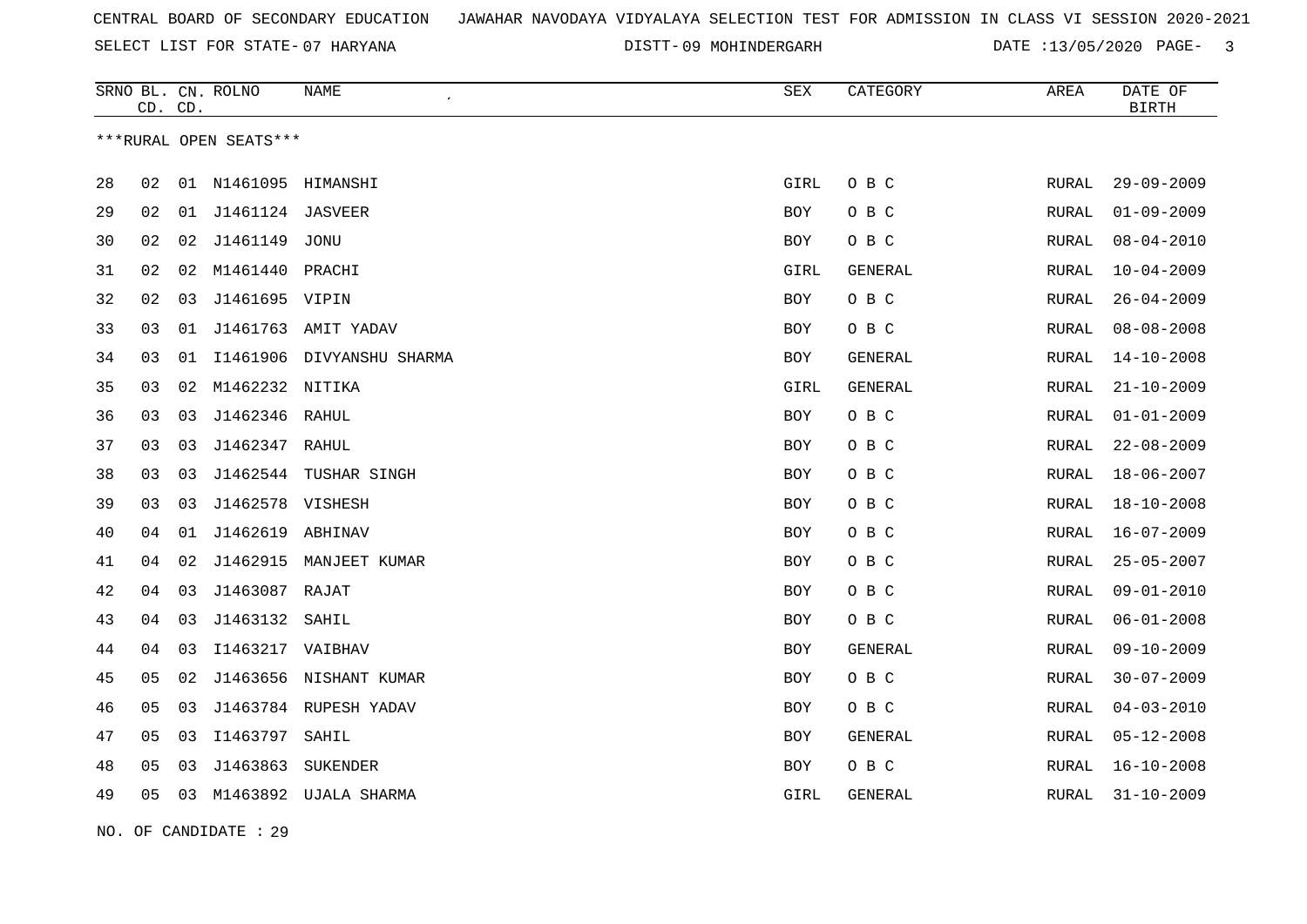SELECT LIST FOR STATE- DISTT- 07 HARYANA

DISTT-09 MOHINDERGARH DATE :13/05/2020 PAGE- 4

|    |    | CD. CD. | SRNO BL. CN. ROLNO    | NAME<br>$\epsilon$                      | <b>SEX</b> | CATEGORY     | AREA  | DATE OF<br><b>BIRTH</b> |
|----|----|---------|-----------------------|-----------------------------------------|------------|--------------|-------|-------------------------|
|    |    |         |                       | ***RURAL SCHEDULED CASTE QUOTA SEATS*** |            |              |       |                         |
| 50 |    |         | 01 01 K1460161 AKSHIT |                                         | <b>BOY</b> | SCHED. CASTE | RURAL | $02 - 11 - 2008$        |
| 51 | 01 |         |                       | 01 K1460377 HONEY ARYA                  | <b>BOY</b> | SCHED. CASTE | RURAL | $28 - 01 - 2010$        |
| 52 | 01 |         | 03 K1460679 RITIK     |                                         | <b>BOY</b> | SCHED. CASTE | RURAL | $31 - 08 - 2008$        |
| 53 | 02 | 02      | K1461236 KUNAL        |                                         | BOY        | SCHED. CASTE | RURAL | $02 - 10 - 2010$        |
| 54 | 03 |         | 01  01461784  ANSHU   |                                         | GIRL       | SCHED. CASTE | RURAL | $09 - 10 - 2009$        |
| 55 | 03 |         | 02 01462070 KOMAL     |                                         | GIRL       | SCHED. CASTE | RURAL | $13 - 09 - 2008$        |
| 56 | 03 |         | 03 01462497           | SONIA                                   | GIRL       | SCHED. CASTE | RURAL | $03 - 08 - 2008$        |
| 57 | 04 |         | 01 K1462620 ABHISHEK  |                                         | <b>BOY</b> | SCHED. CASTE | RURAL | $13 - 04 - 2010$        |
| 58 | 05 | 02      | K1463567              | MANISH KUMAR                            | BOY        | SCHED. CASTE | RURAL | $10 - 09 - 2007$        |
| 59 | 05 |         |                       | 03 K1463934 YOGESH KUMAR                | BOY        | SCHED. CASTE | RURAL | $19 - 03 - 2009$        |
|    |    |         | NO. OF CANDIDATE : 10 |                                         |            |              |       |                         |
|    |    |         |                       |                                         |            |              |       |                         |
|    |    |         |                       |                                         |            |              |       |                         |
|    |    |         |                       | *** RURAL BACKWARD CLASS QUOTA SEATS*** |            |              |       |                         |
| 60 | 01 |         |                       | 02 J1460428 KARTIK YADAV                | <b>BOY</b> | O B C        | RURAL | $14 - 12 - 2008$        |
| 61 | 01 |         | 02 J1460481 MADHUR    |                                         | <b>BOY</b> | O B C        | RURAL | $08 - 12 - 2009$        |
| 62 | 01 |         | 02 J1460593 PARTEEK   |                                         | <b>BOY</b> | O B C        | RURAL | $29 - 10 - 2008$        |
| 63 | 01 | 03      | J1460610 PIYUSH       |                                         | <b>BOY</b> | O B C        | RURAL | $26 - 07 - 2009$        |
| 64 | 01 |         | 03 J1460700 SAHIL     |                                         | <b>BOY</b> | O B C        | RURAL | $02 - 12 - 2008$        |

|  |  | 65 01 03 J1460799 TEJAS YADAV | BOY |  | RURAL 20-10-2009 |
|--|--|-------------------------------|-----|--|------------------|
|  |  |                               |     |  |                  |

66 02 01 N1461031 DIVYA GIRL O B C RURAL 12-12-2009

67 02 01 N1461043 GARIMA YADAV **GIRL O B C** 

68 03 01 N1461902 DIVYA GIRL O B C

69 03 01 N1462004 JANNAT GIRL O B C RURAL 22-07-2008

70 03 01 N1462006 JASHIKA GIRL O B C RURAL 21-10-2009

RURAL 07-08-2009 RURAL 16-10-2009 RURAL 22-07-2008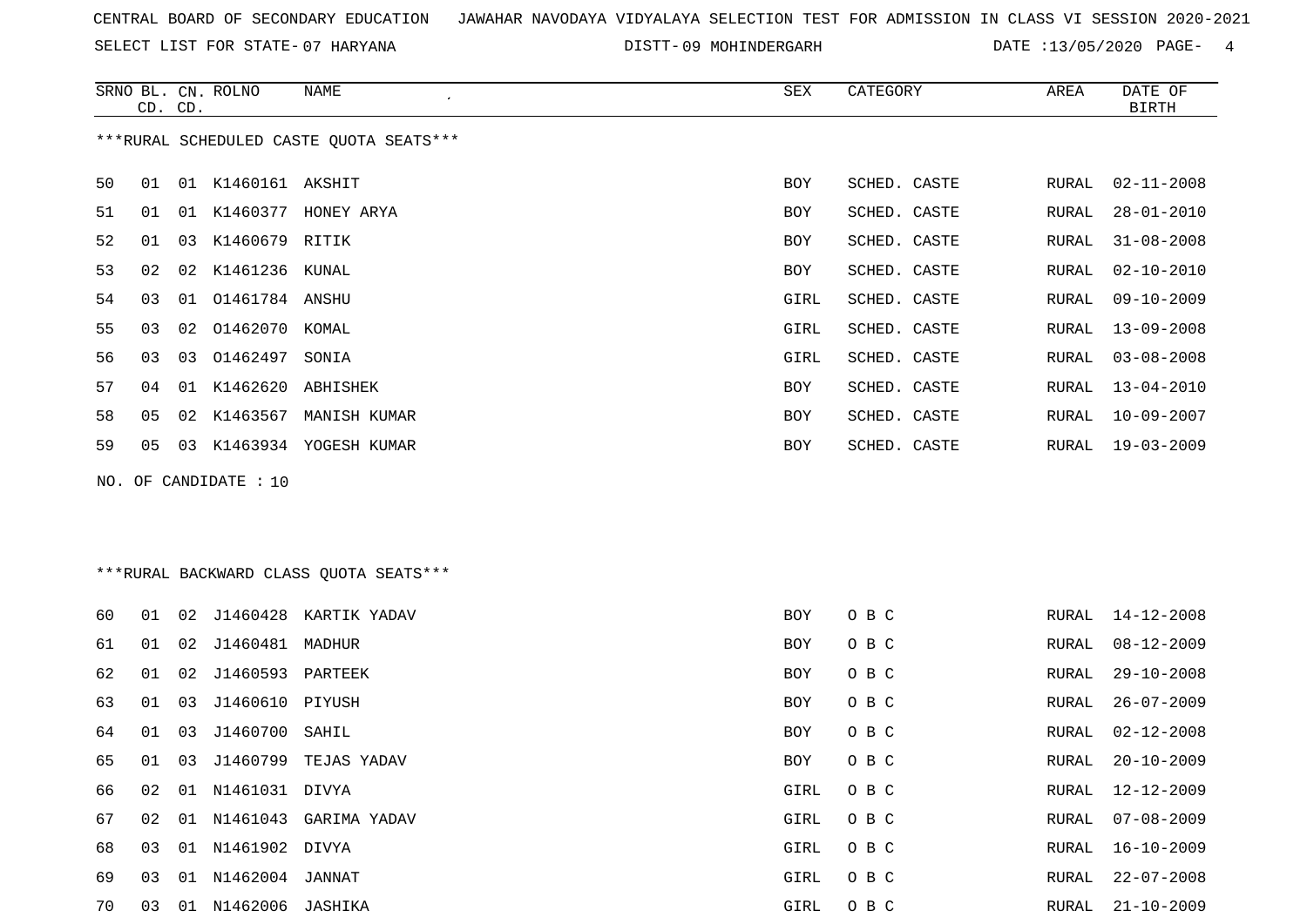SELECT LIST FOR STATE- DISTT- 07 HARYANA

DISTT-09 MOHINDERGARH DATE :13/05/2020 PAGE- 5

|                                        | CD. CD. |    | SRNO BL. CN. ROLNO  | NAME<br>$\overline{ }$ | SEX  | CATEGORY | AREA  | DATE OF<br>BIRTH |  |  |
|----------------------------------------|---------|----|---------------------|------------------------|------|----------|-------|------------------|--|--|
| ***RURAL BACKWARD CLASS OUOTA SEATS*** |         |    |                     |                        |      |          |       |                  |  |  |
| 71                                     | 03      |    | 02 N1462083 LAKSHYA |                        | GIRL | O B C    |       | RURAL 10-12-2008 |  |  |
| 72                                     | 04      | 01 | N1462813 JAGRITI    |                        | GIRL | O B C    |       | RURAL 22-11-2009 |  |  |
| 73                                     | 04      | 03 | N1463052 PREETI     |                        | GIRL | O B C    |       | RURAL 13-02-2009 |  |  |
| 74                                     | 04      | 03 |                     | N1463102 RIDHI JANGID  | GIRL | O B C    | RURAL | 08-01-2010       |  |  |
| 75                                     | 05      |    | 02 N1463658 NISHU   |                        | GIRL | O B C    |       | RURAL 14-05-2008 |  |  |
|                                        |         |    |                     |                        |      |          |       |                  |  |  |

NO. OF CANDIDATE : 16

# \*\*\*RURAL SCHEDULED TRIBE QUOTA SEATS\*\*\*

|    |  | 76 01 01 01460278 DEEPIKA    |                          | GIRL       | SCHED. CASTE | RURAL 09-08-2009 |
|----|--|------------------------------|--------------------------|------------|--------------|------------------|
| 77 |  |                              | 03 02 K1462249 PARAMJEET | BOY        | SCHED. CASTE | RURAL 24-11-2008 |
|    |  | 78 03 02 P1462288 PREETI     |                          | GIRL       | SCHED. TRIBE | RURAL 15-03-2010 |
|    |  | 79 04 01 K1462675 ASHUMIT    |                          | <b>BOY</b> | SCHED. CASTE | RURAL 30-09-2008 |
|    |  | 80  05  03  K1463862  SUDHIR |                          | BOY        | SCHED. CASTE | RURAL 17-08-2008 |
|    |  |                              |                          |            |              |                  |

NO. OF CANDIDATE : 5

TOTAL SELECTED CANDIDATE : 80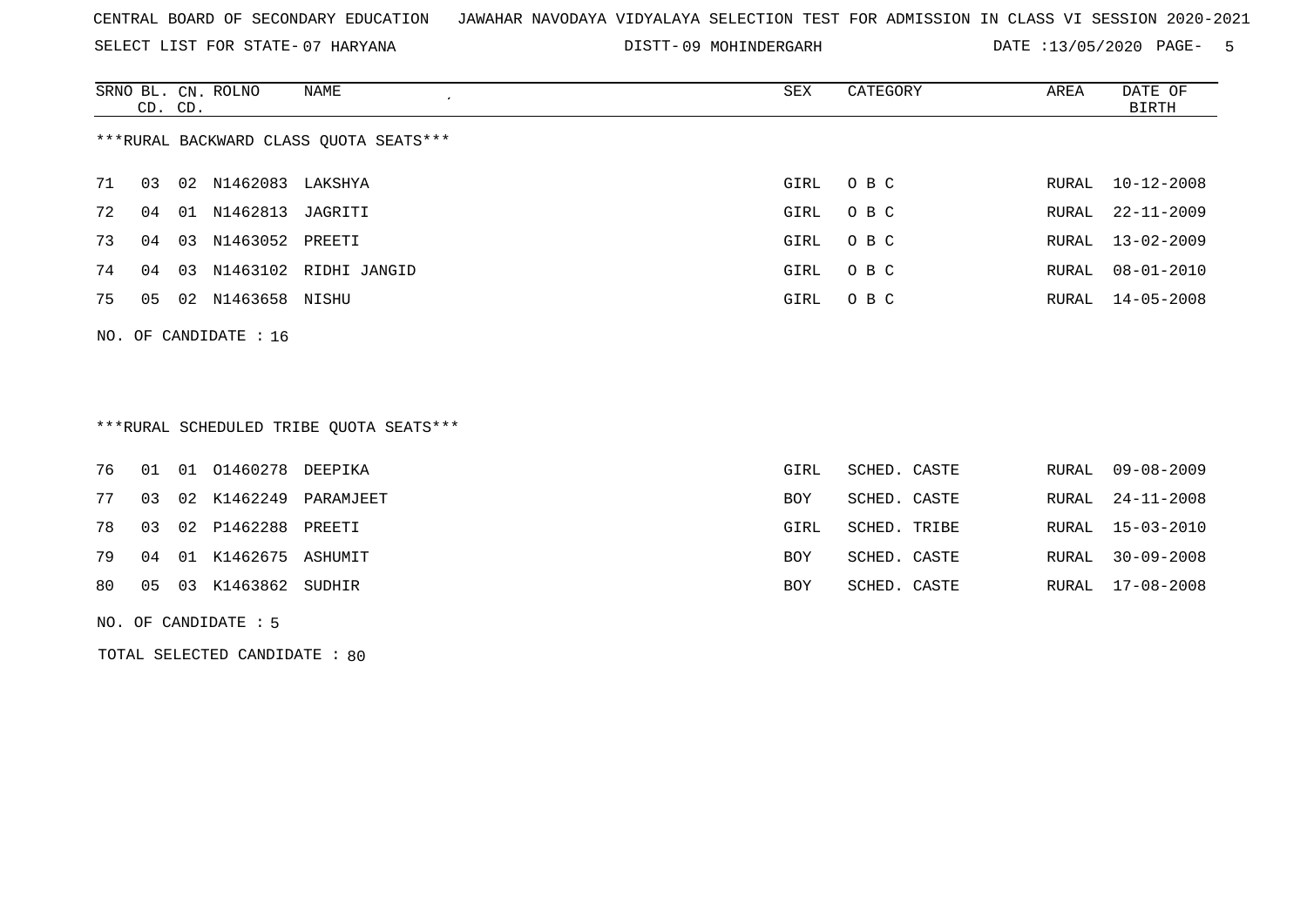SELECT LIST FOR STATE- DISTT- 07 HARYANA

DISTT-10 REWARI 2008 DATE :13/05/2020 PAGE- 1

|                     |                       | CD. CD. | SRNO BL. CN. ROLNO | NAME<br>$\epsilon$ | SEX  | CATEGORY       | AREA  | DATE OF<br>BIRTH |  |  |
|---------------------|-----------------------|---------|--------------------|--------------------|------|----------------|-------|------------------|--|--|
| ***OPEN UR SEATS*** |                       |         |                    |                    |      |                |       |                  |  |  |
|                     | 01                    | 01      | 01464023           | ANSHIKA            | GIRL | SCHED. CASTE   | RURAL | $20 - 02 - 2010$ |  |  |
| 2                   | 01                    | 01      | J1464059           | ASHVIN KUMAR       | BOY  | O B C          | RURAL | $12 - 10 - 2009$ |  |  |
| 3                   | 02                    | 01      | B1465260           | ARYAN              | BOY  | O B C          | URBAN | 15-01-2010       |  |  |
| 4                   | 02                    | 04      | B1466576           | VINEET YADAV       | BOY  | O B C          | URBAN | $08 - 01 - 2009$ |  |  |
| 5                   | 03                    | 02      | J1466957 KARTIK    |                    | BOY  | O B C          | RURAL | 19-06-2009       |  |  |
| 6                   | 03                    | 02      | J1467191           | PRINCE             | BOY  | O B C          | RURAL | $13 - 11 - 2009$ |  |  |
|                     | 03                    | 03      | K1467447           | YUVRAJ             | BOY  | SCHED. CASTE   | RURAL | 19-11-2009       |  |  |
| 8                   | 05                    | 01      | I1468432 GAURAV    |                    | BOY  | <b>GENERAL</b> | RURAL | $01 - 12 - 2009$ |  |  |
| 9                   | 05                    | 02      | N1468653           | NEHA               | GIRL | O B C          | RURAL | $01 - 11 - 2009$ |  |  |
| 10                  | 05                    | 02      | N1468660 NIKITA    |                    | GIRL | O B C          | RURAL | $21 - 01 - 2009$ |  |  |
|                     | NO. OF CANDIDATE : 10 |         |                    |                    |      |                |       |                  |  |  |

\*\*\*OPEN SCHEDULED CASTE QUOTA SEATS\*\*\*

|  | 11 01 03 01464760 RADHIKA    | GIRL | SCHED. CASTE |  | RURAL 01-11-2009 |
|--|------------------------------|------|--------------|--|------------------|
|  | 12 02 03 K1466011 NISHANT    | BOY  | SCHED. CASTE |  | RURAL 27-08-2009 |
|  | 13  05  01  01468549  KHUSHI | GIRL | SCHED. CASTE |  | RURAL 26-07-2010 |
|  | 14 05 02 01468714 PRIYANKA   | GIRL | SCHED. CASTE |  | RURAL 12-09-2009 |
|  |                              |      |              |  |                  |

NO. OF CANDIDATE : 4

\*\*\*OPEN BACKWARD CLASS QUOTA SEATS\*\*\*

|  | 15 01 02 N1464473 MAHAK |                                 | GIRL OBC | RURAL 03-07-2008 |
|--|-------------------------|---------------------------------|----------|------------------|
|  |                         | 16 01 03 J1464989 TANISHO YADAV | BOY OBC  | RURAL 20-10-2009 |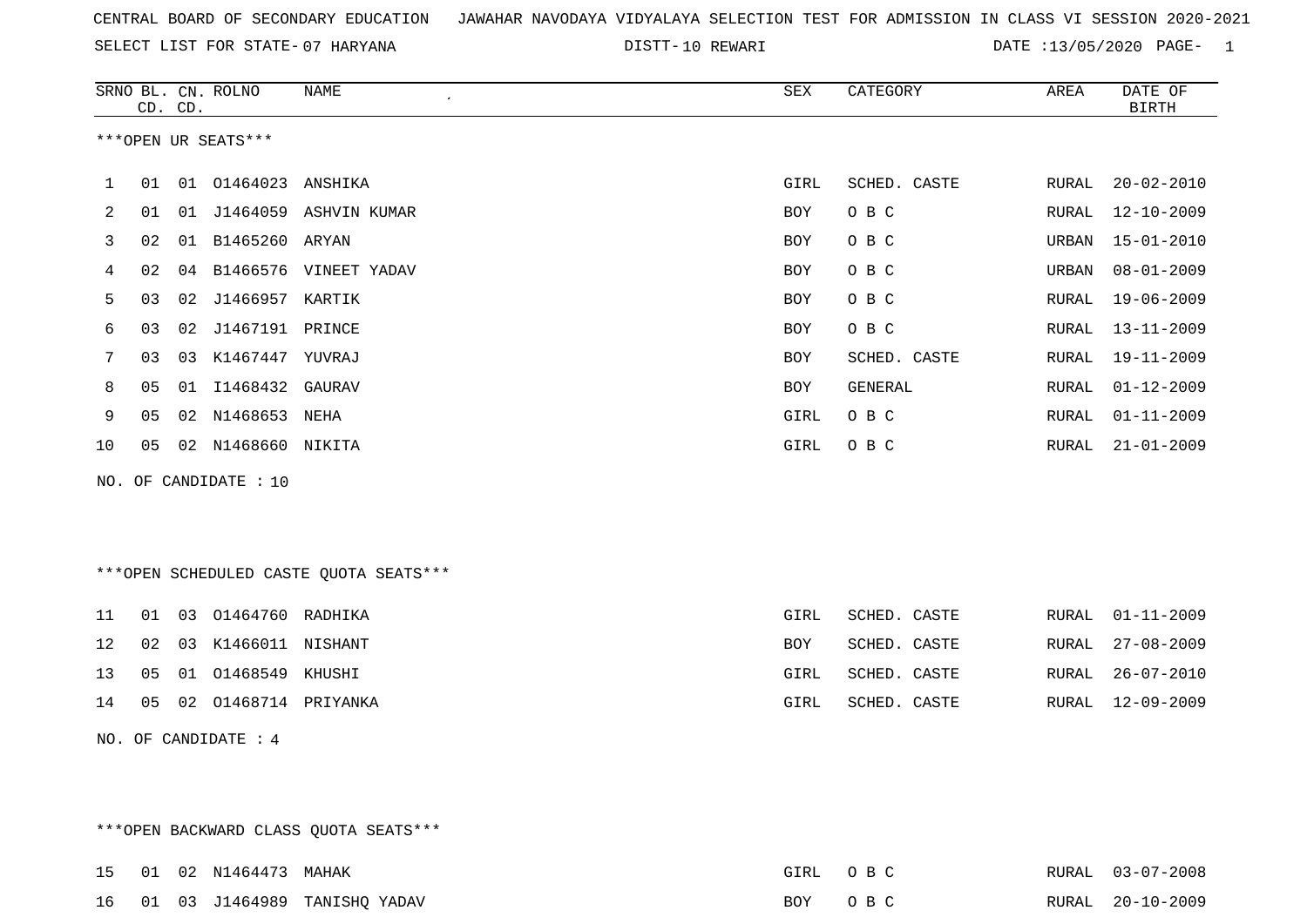SELECT LIST FOR STATE- DISTT- 07 HARYANA

DISTT-10 REWARI 2001 2002 DATE :13/05/2020 PAGE-

|    |    | CD. CD. | SRNO BL. CN. ROLNO     | <b>NAME</b>                            | SEX  | CATEGORY       | AREA         | DATE OF<br><b>BIRTH</b> |
|----|----|---------|------------------------|----------------------------------------|------|----------------|--------------|-------------------------|
|    |    |         |                        | *** OPEN BACKWARD CLASS QUOTA SEATS*** |      |                |              |                         |
| 17 | 02 |         |                        | 04 J1466615 YASH PATEL                 | BOY  | O B C          | RURAL        | $31 - 07 - 2009$        |
| 18 | 05 |         | 01 N1468543 KHUSHI     |                                        | GIRL | O B C          | RURAL        | $18 - 12 - 2009$        |
| 19 | 05 |         | 02 N1468608 MEGHA      |                                        | GIRL | O B C          | RURAL        | $30 - 08 - 2008$        |
|    |    |         | NO. OF CANDIDATE : 5   |                                        |      |                |              |                         |
|    |    |         |                        | ***OPEN SCHEDULED TRIBE QUOTA SEATS*** |      |                |              |                         |
| 20 |    |         |                        | 01 03 P1465038 VANSHIKA KANWAT         | GIRL | SCHED. TRIBE   | RURAL        | $05 - 11 - 2009$        |
|    |    |         | NO. OF CANDIDATE : 1   |                                        |      |                |              |                         |
|    |    |         |                        |                                        |      |                |              |                         |
|    |    |         |                        |                                        |      |                |              |                         |
|    |    |         | ***RURAL OPEN SEATS*** |                                        |      |                |              |                         |
| 21 |    |         | 01 01 J1464138 DAKSH   |                                        | BOY  | O B C          | RURAL        | $07 - 09 - 2009$        |
| 22 | 01 |         | 02 N1464666 PARUL      |                                        | GIRL | O B C          | RURAL        | $21 - 04 - 2009$        |
| 23 | 01 |         | 02 M1464738 PRIYA      |                                        | GIRL | GENERAL        | RURAL        | $03 - 12 - 2008$        |
| 24 | 01 | 03      | N1464772               | RAKHI YADAV                            | GIRL | O B C          | RURAL        | $22 - 09 - 2009$        |
| 25 | 01 | 03      |                        | I1464824 ROHIT CHAUDHRI                | BOY  | <b>GENERAL</b> | RURAL        | 05-04-2009              |
| 26 | 01 | 03      | I1465089 YAKSHAM       |                                        | BOY  | GENERAL        | RURAL        | $08 - 02 - 2010$        |
| 27 | 02 |         | 01 N1465401 DEEPIKA    |                                        | GIRL | O B C          | RURAL        | $06 - 09 - 2009$        |
| 28 | 02 |         | 01 M1465451 DIYA       |                                        | GIRL | GENERAL        | RURAL        | $14 - 07 - 2008$        |
| 29 | 02 |         |                        | 01 J1465471 GARV TOMAR                 | BOY  | O B C          | <b>RURAL</b> | $11 - 10 - 2008$        |
| 30 | 02 |         |                        | 03 J1466286 SAHIL YADAV                | BOY  | O B C          | <b>RURAL</b> | $22 - 07 - 2008$        |
| 31 | 02 |         | 03 01466294 SAKSHI     |                                        | GIRL | SCHED. CASTE   | RURAL        | $15 - 11 - 2008$        |
| 32 | 02 |         |                        | 04 J1466431 SOURAV YADAV               | BOY  | $O$ B $C$      | <b>RURAL</b> | $14 - 09 - 2008$        |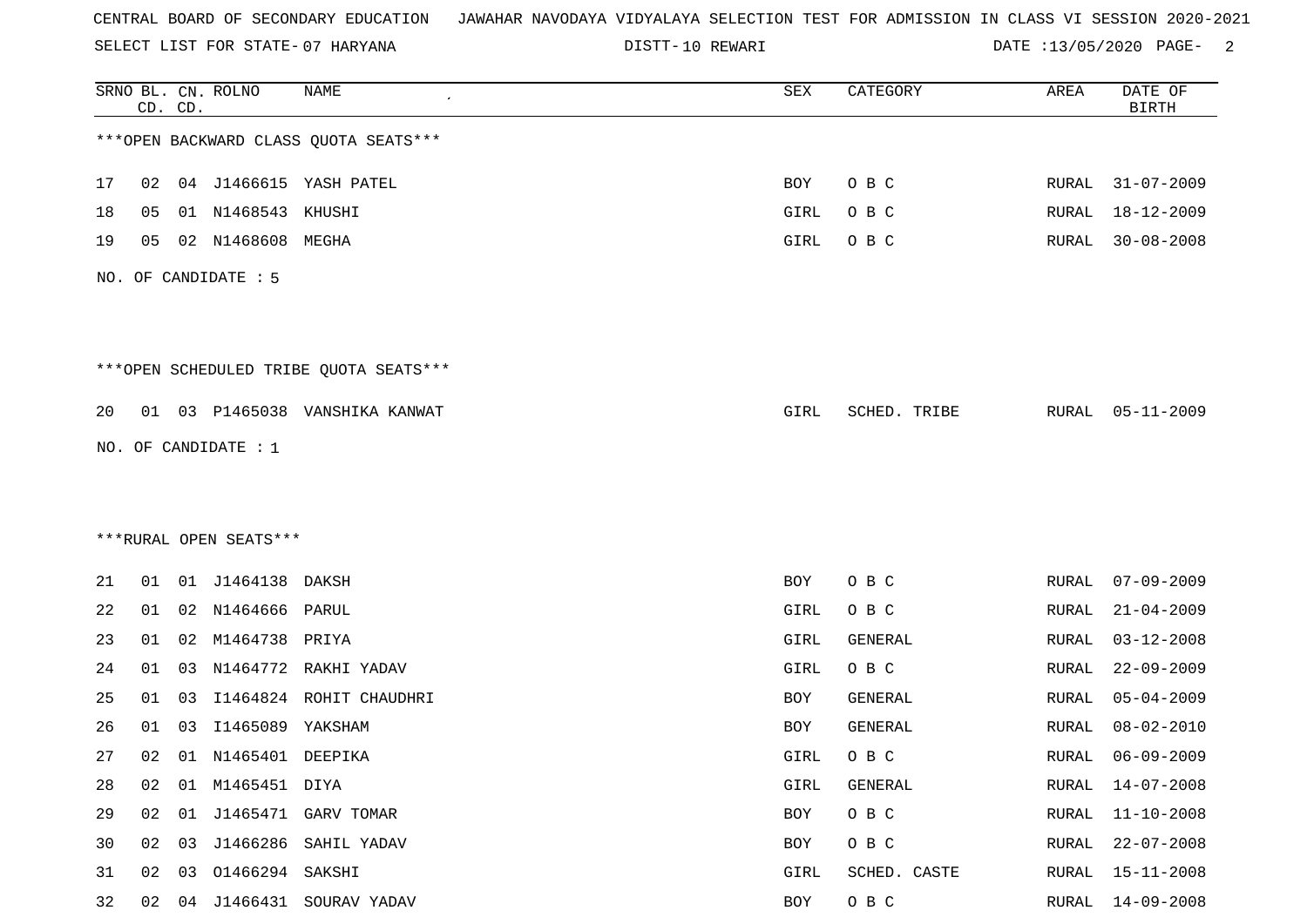SELECT LIST FOR STATE- DISTT- 07 HARYANA

10 REWARI DATE :13/05/2020 PAGE- 3

|    | CD. CD.                                 |    | SRNO BL. CN. ROLNO     | <b>NAME</b>                | SEX        | CATEGORY     | AREA         | DATE OF<br><b>BIRTH</b> |  |  |
|----|-----------------------------------------|----|------------------------|----------------------------|------------|--------------|--------------|-------------------------|--|--|
|    |                                         |    | ***RURAL OPEN SEATS*** |                            |            |              |              |                         |  |  |
| 33 | 03                                      |    |                        | 02 J1467009 LAKSHAY KUMAR  | <b>BOY</b> | O B C        | RURAL        | $27 - 06 - 2009$        |  |  |
| 34 | 03                                      |    | 02 K1467021 LUCKY      |                            | <b>BOY</b> | SCHED. CASTE | RURAL        | $09 - 09 - 2009$        |  |  |
| 35 | 03                                      | 03 | J1467264 SAHIL         |                            | BOY        | O B C        | RURAL        | $21 - 06 - 2009$        |  |  |
| 36 | 03                                      | 03 | J1467336 SORYANSH      |                            | BOY        | O B C        | RURAL        | $26 - 11 - 2010$        |  |  |
| 37 | 03                                      | 03 | M1467394 VARNIKA       |                            | GIRL       | GENERAL      | RURAL        | $03 - 07 - 2009$        |  |  |
| 38 | 04                                      |    | 01 J1467592 DEV        |                            | <b>BOY</b> | O B C        | RURAL        | $04 - 10 - 2009$        |  |  |
| 39 | 04                                      |    | 01 J1467688 HARTIK     |                            | BOY        | O B C        | RURAL        | $29 - 05 - 2009$        |  |  |
| 40 | 04                                      |    |                        | 01 J1467720 HITESH KUMAR   | BOY        | O B C        | RURAL        | $05 - 03 - 2009$        |  |  |
| 41 | 04                                      |    | 01 J1467725 ISHANT     |                            | BOY        | O B C        | <b>RURAL</b> | $10 - 09 - 2009$        |  |  |
| 42 | 04                                      |    |                        | 03 J1468241 VANSH RAO      | BOY        | O B C        | RURAL        | $27 - 07 - 2008$        |  |  |
| 43 | 05                                      |    | 01 N1468314 ANJALI     |                            | GIRL       | O B C        | RURAL        | $16 - 09 - 2009$        |  |  |
| 44 | 05                                      |    | 01 J1468347 ASHWANI    |                            | <b>BOY</b> | O B C        | RURAL        | $19 - 06 - 2009$        |  |  |
| 45 | 05                                      |    |                        | 01 I1468434 GAURAV CHAUHAN | BOY        | GENERAL      | RURAL        | $10 - 06 - 2009$        |  |  |
| 46 | 05                                      |    | 01 K1468526 KARTIK     |                            | BOY        | SCHED. CASTE | RURAL        | $12 - 09 - 2009$        |  |  |
|    |                                         |    | NO. OF CANDIDATE : 26  |                            |            |              |              |                         |  |  |
|    |                                         |    |                        |                            |            |              |              |                         |  |  |
|    |                                         |    |                        |                            |            |              |              |                         |  |  |
|    | ***RURAL SCHEDULED CASTE QUOTA SEATS*** |    |                        |                            |            |              |              |                         |  |  |
| 47 | 01                                      |    | 01 K1464064 ATUL       |                            | BOY        | SCHED. CASTE |              | RURAL 09-02-2010        |  |  |
| 48 | 01                                      |    | 03 K1464863 SAMEER     |                            | <b>BOY</b> | SCHED. CASTE | RURAL        | 15-11-2010              |  |  |

49 02 02 01465717 KASHISH

50 02 03 01466046 PARINEETA

51 02 03 K1466263 SACHIN GURANIYA

52 03 02 K1467106 NIKESH KUMAR 53 03 03 K1467440 YOGESH KUMAR

| BOY  | SCHED. CASTE |       |         | RURAL 15-11-2010 |
|------|--------------|-------|---------|------------------|
| GTRL | SCHED. CASTE |       |         | RURAL 11-02-2009 |
| GTRL | SCHED. CASTE |       |         | RURAL 21-03-2008 |
| BOY  | SCHED, CASTE |       |         | RURAL 03-12-2008 |
| BOY  | SCHED. CASTE |       | RURAL,  | $07 - 06 - 2009$ |
| BOY  | SCHED.       | CASTE | RIJRAJ, | 13-08-2008       |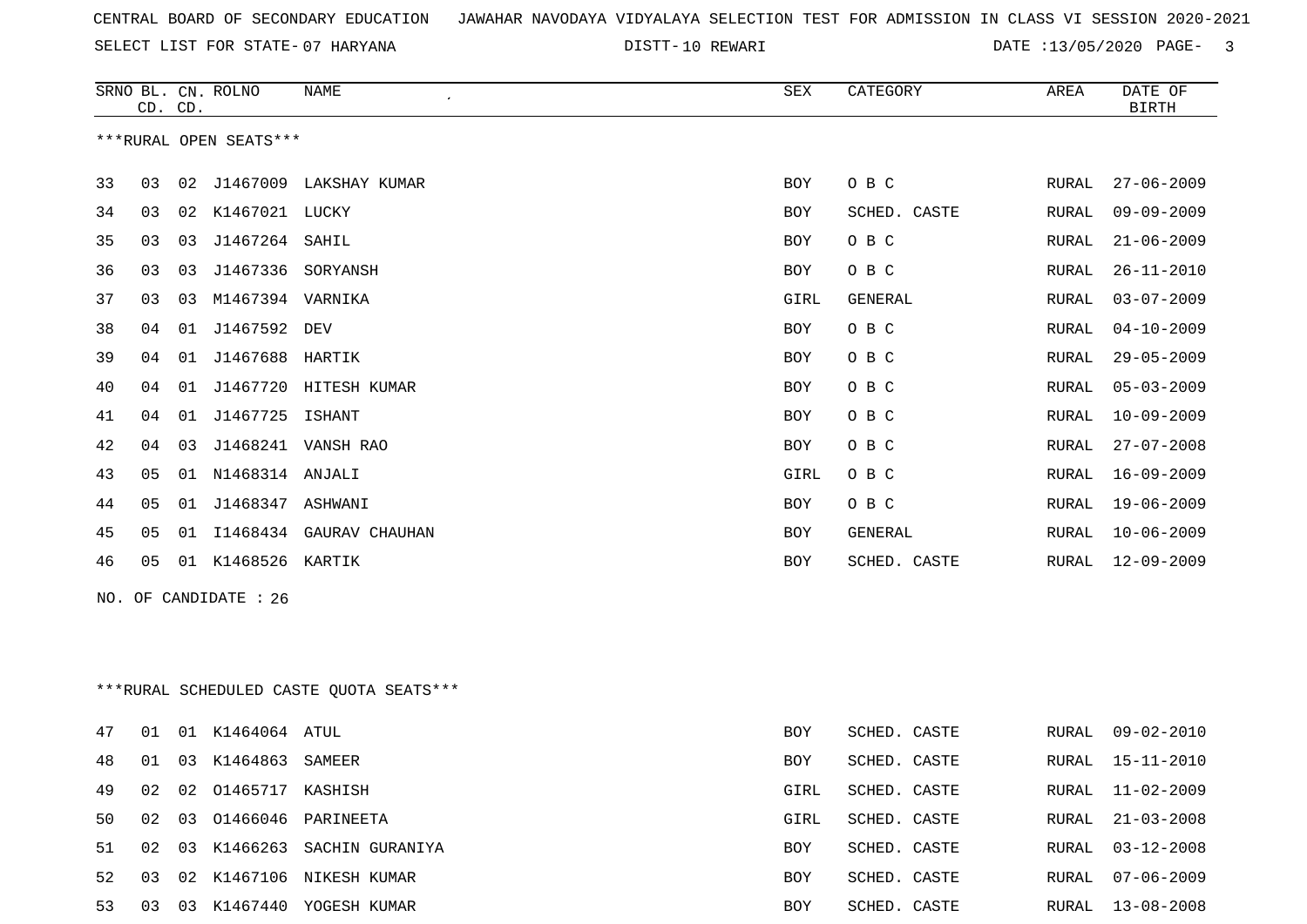SELECT LIST FOR STATE- DISTT- 07 HARYANA

DISTT-10 REWARI **DATE** :13/05/2020 PAGE- 4

|                                         |         |    | SRNO BL. CN. ROLNO | NAME<br>$\epsilon$          | SEX        | CATEGORY     | AREA  | DATE OF          |
|-----------------------------------------|---------|----|--------------------|-----------------------------|------------|--------------|-------|------------------|
|                                         | CD. CD. |    |                    |                             |            |              |       | BIRTH            |
| ***RURAL SCHEDULED CASTE OUOTA SEATS*** |         |    |                    |                             |            |              |       |                  |
| 54                                      | 04      |    | 01 01467457 ADITEE |                             | GIRL       | SCHED. CASTE | RURAL | $16 - 07 - 2009$ |
| 55                                      | 04      |    | 01 K1467549 CHIRAG |                             | <b>BOY</b> | SCHED. CASTE | RURAL | $02 - 11 - 2009$ |
| 56.                                     | በ 4     |    |                    | 03 K1468254 VIKRANT AHIRVAR | <b>BOY</b> | SCHED. CASTE | RURAL | $22 - 11 - 2008$ |
| 57                                      | 05      |    | 01 K1468453 HARSH  |                             | <b>BOY</b> | SCHED. CASTE | RURAL | $25 - 06 - 2009$ |
| 58                                      | 05      | 01 | K1468472           | HIMANSHU                    | <b>BOY</b> | SCHED. CASTE | RURAL | 15-12-2008       |
| 59                                      | 05      | 01 | 01468479           | ICHHA                       | GIRL       | SCHED. CASTE | RURAL | 22-10-2009       |
|                                         |         |    |                    |                             |            |              |       |                  |

# \*\*\*RURAL BACKWARD CLASS QUOTA SEATS\*\*\*

NO. OF CANDIDATE : 13

| 60 | 01 | 01 | N1464152 DEEPIKA  |                         | GIRL | O B C | RURAL | $02 - 02 - 2010$ |
|----|----|----|-------------------|-------------------------|------|-------|-------|------------------|
| 61 | 01 | 01 | J1464286 HIMANSHU |                         | BOY  | O B C | RURAL | $03 - 01 - 2010$ |
| 62 | 01 | 01 |                   | J1464294 HIMESH YADAV   | BOY  | O B C | RURAL | $08 - 03 - 2010$ |
| 63 | 01 | 02 | J1464355          | KAMAL                   | BOY  | O B C | RURAL | $16 - 11 - 2008$ |
| 64 | 01 | 03 | N1464741 PRIYA    |                         | GIRL | O B C | RURAL | $12 - 02 - 2009$ |
| 65 | 01 | 03 |                   | J1464744 PRIYANSH RAMAN | BOY  | O B C | RURAL | $08 - 04 - 2009$ |
| 66 | 01 | 03 | J1464747          | PRIYANSHU YADAV         | BOY  | O B C | RURAL | $06 - 08 - 2008$ |
| 67 | 01 | 03 | N1464917          | SHOBHA YADAV            | GIRL | O B C | RURAL | $06 - 12 - 2008$ |
| 68 | 01 | 03 | J1464920          | SHREYASH                | BOY  | O B C | RURAL | $28 - 10 - 2009$ |
| 69 | 03 | 01 | J1466858 GOURAV   |                         | BOY  | O B C | RURAL | $01 - 01 - 2009$ |
| 70 | 03 | 02 | N1467173 PRACHI   |                         | GIRL | O B C | RURAL | $10 - 12 - 2009$ |
| 71 | 03 | 03 | N1467370          | TANSIHA                 | GIRL | O B C | RURAL | 16-11-2009       |
| 72 | 04 | 01 | J1467547          | CHINTU                  | BOY  | O B C | RURAL | $01 - 11 - 2009$ |
| 73 | 04 | 01 | N1467578          | DEEPANSHU YADAV         | GIRL | O B C | RURAL | $13 - 07 - 2009$ |
| 74 | 04 | 01 | J1467655 GAUTAM   |                         | BOY  | O B C | RURAL | $10 - 06 - 2009$ |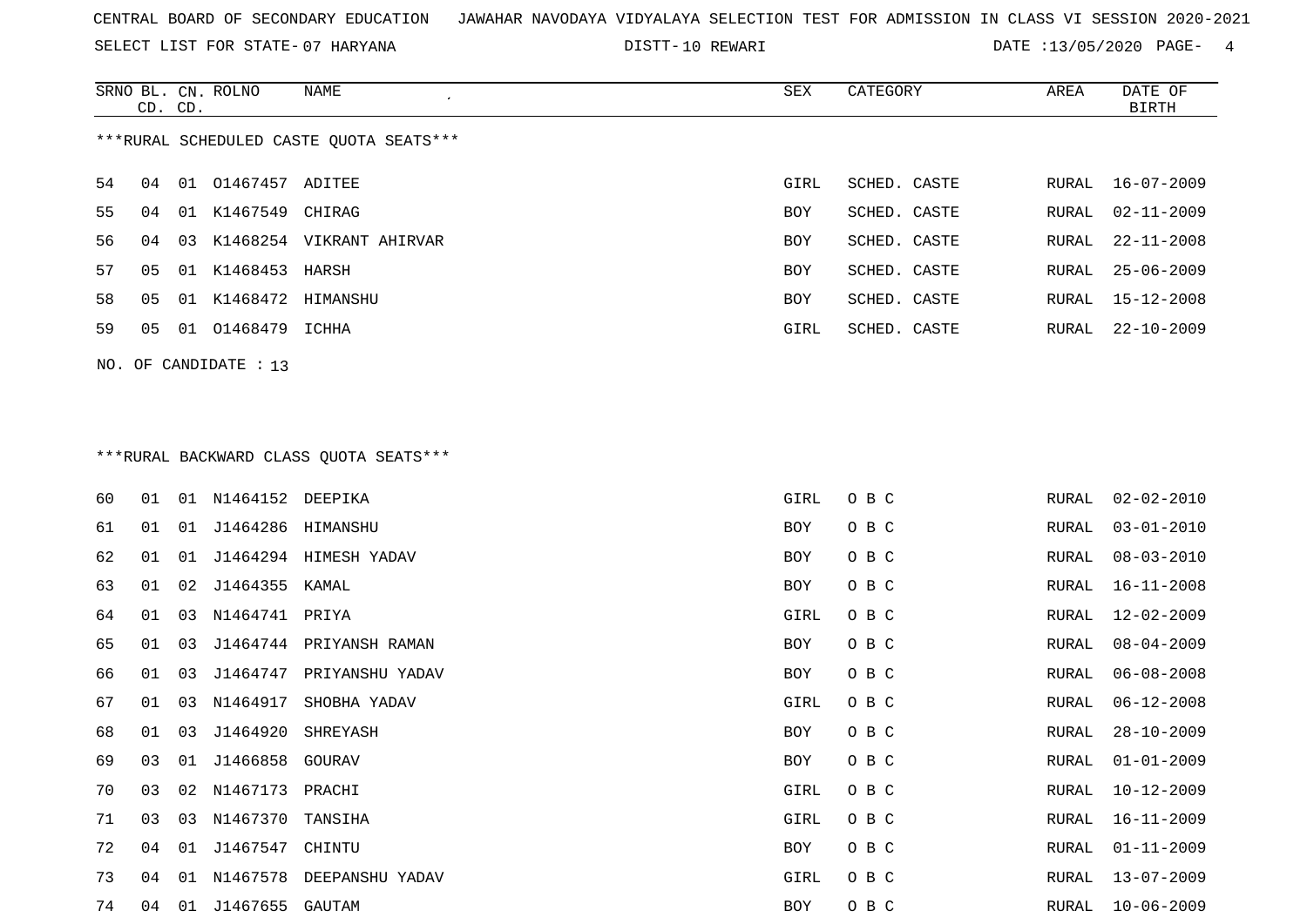SELECT LIST FOR STATE- DISTT- 07 HARYANA

DISTT-10 REWARI **DATE** :13/05/2020 PAGE- 5

|    | CD. CD.              | SRNO BL. CN. ROLNO    | NAME                                    | SEX        | CATEGORY     | AREA  | DATE OF<br><b>BIRTH</b> |  |  |  |
|----|----------------------|-----------------------|-----------------------------------------|------------|--------------|-------|-------------------------|--|--|--|
|    |                      |                       | *** RURAL BACKWARD CLASS QUOTA SEATS*** |            |              |       |                         |  |  |  |
| 75 | 04                   | 01 J1467707 HIMANSHU  |                                         | BOY        | O B C        | RURAL | $02 - 08 - 2008$        |  |  |  |
|    |                      | NO. OF CANDIDATE : 16 |                                         |            |              |       |                         |  |  |  |
|    |                      |                       |                                         |            |              |       |                         |  |  |  |
|    |                      |                       | ***RURAL SCHEDULED TRIBE QUOTA SEATS*** |            |              |       |                         |  |  |  |
| 76 | 01                   |                       | 01 L1464174 DHIRAJ KUMAR                | <b>BOY</b> | SCHED. TRIBE | RURAL | $03 - 08 - 2010$        |  |  |  |
| 77 | 01                   | 02 P1464542           | MONIKA                                  | GIRL       | SCHED. TRIBE | RURAL | $24 - 01 - 2009$        |  |  |  |
| 78 | 04                   |                       | 02 K1467878 MAYANK SINGH                | <b>BOY</b> | SCHED. CASTE | RURAL | $09 - 12 - 2009$        |  |  |  |
| 79 | 03<br>04             | K1468073 RAMAN        |                                         | <b>BOY</b> | SCHED. CASTE | RURAL | $27 - 04 - 2010$        |  |  |  |
| 80 | 05                   | 02                    | 01468786 SARSWATI                       | GIRL       | SCHED. CASTE | RURAL | $14 - 09 - 2009$        |  |  |  |
|    | NO. OF CANDIDATE : 5 |                       |                                         |            |              |       |                         |  |  |  |

TOTAL SELECTED CANDIDATE : 80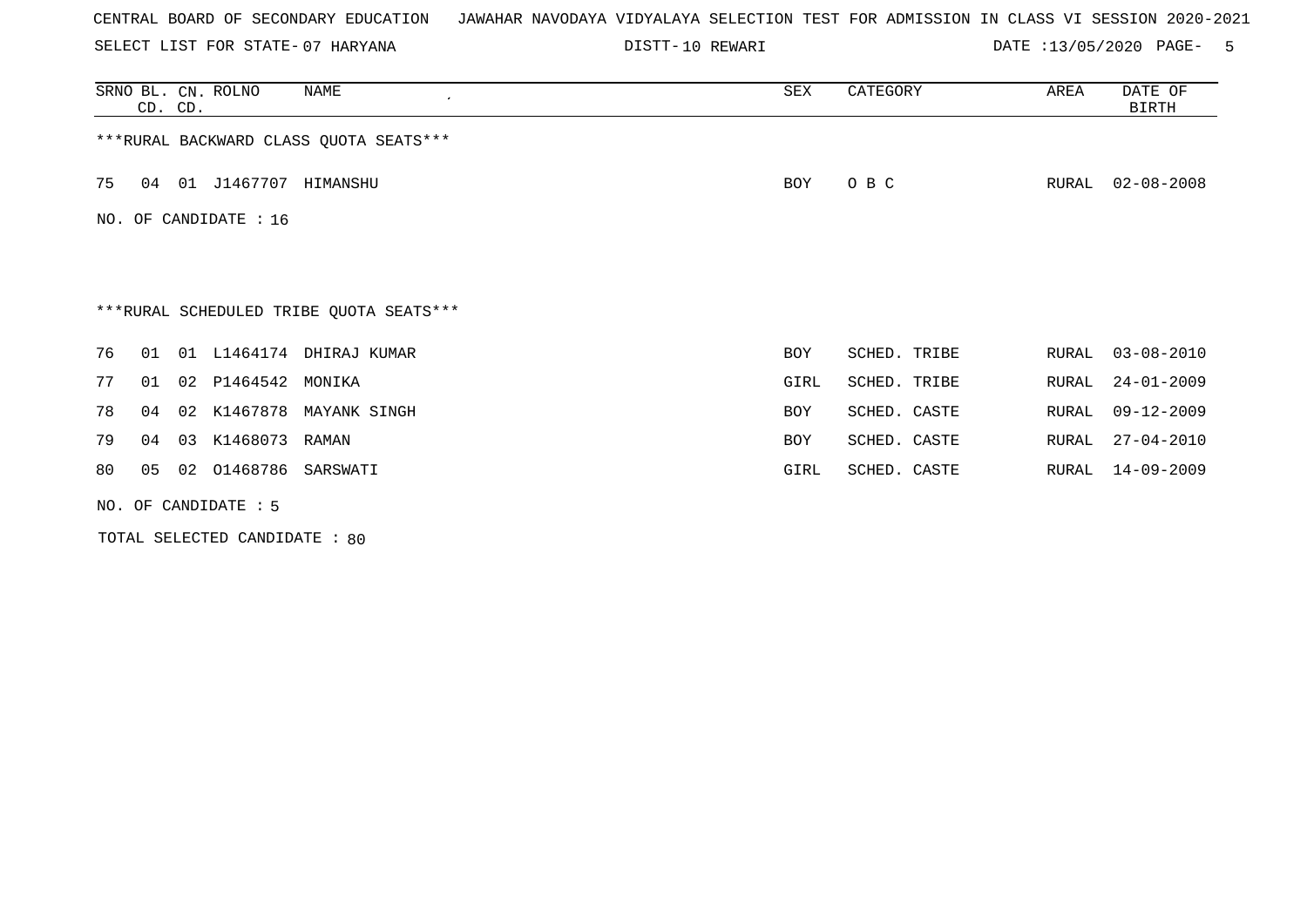SELECT LIST FOR STATE- DISTT- 07 HARYANA

DISTT-11 KURUKSHETRA DATE :13/05/2020 PAGE- 1

|    | CD. CD. |    | SRNO BL. CN. ROLNO   | <b>NAME</b>                            | ${\tt SEX}$ | CATEGORY     | AREA         | DATE OF<br><b>BIRTH</b> |
|----|---------|----|----------------------|----------------------------------------|-------------|--------------|--------------|-------------------------|
|    |         |    | ***OPEN UR SEATS***  |                                        |             |              |              |                         |
| 1  | 01      |    |                      | 01 K1469021 DHEERAJ KUMAR              | <b>BOY</b>  | SCHED. CASTE | RURAL        | $14 - 01 - 2010$        |
| 2  | 02      |    |                      | 01 A1469596 ABHINAV BHATT              | <b>BOY</b>  | GENERAL      | URBAN        | $08 - 04 - 2009$        |
| 3  | 02      |    |                      | 02 A1470088 RAKSHIT KUMAR              | <b>BOY</b>  | GENERAL      | URBAN        | $05 - 02 - 2010$        |
| 4  | 04      | 01 | J1471366 LOVISH      |                                        | <b>BOY</b>  | O B C        | <b>RURAL</b> | $05 - 02 - 2010$        |
| 5  | 05      | 01 | B1471934 ANMOL       |                                        | BOY         | O B C        | URBAN        | $01 - 03 - 2010$        |
| 6  | 05      |    | 01 M1472324 KIRTI    |                                        | GIRL        | GENERAL      | <b>RURAL</b> | $05 - 02 - 2009$        |
| 7  | 05      | 02 | 01472451 MEENU       |                                        | GIRL        | SCHED. CASTE | RURAL        | $02 - 11 - 2009$        |
| 8  | 05      |    | 02 A1472575 NITIN    |                                        | BOY         | GENERAL      | URBAN        | $01 - 01 - 2010$        |
| 9  | 05      |    |                      | 03 K1473012 SUMIT KUMAR                | <b>BOY</b>  | SCHED. CASTE | RURAL        | $10 - 11 - 2009$        |
|    |         |    | NO. OF CANDIDATE : 9 |                                        |             |              |              |                         |
|    |         |    |                      |                                        |             |              |              |                         |
|    |         |    |                      |                                        |             |              |              |                         |
|    |         |    |                      | ***OPEN SCHEDULED CASTE QUOTA SEATS*** |             |              |              |                         |
| 10 | 02      |    | 01 K1469673 ARYAN    |                                        | BOY         | SCHED. CASTE | RURAL        | $15 - 07 - 2008$        |
| 11 | 02      | 02 | K1470128             | SAMEER                                 | BOY         | SCHED. CASTE | RURAL        | $19 - 05 - 2009$        |
| 12 | 04      | 02 | 01471431             | NANCY                                  | GIRL        | SCHED. CASTE | RURAL        | $28 - 03 - 2010$        |
| 13 | 05      |    |                      | 02 01472533 NAVITA ROHILA              | GIRL        | SCHED. CASTE | RURAL        | $11 - 08 - 2008$        |
|    |         |    | NO. OF CANDIDATE : 4 |                                        |             |              |              |                         |

\*\*\*OPEN DISABLED QUOTA SEATS\*\*\*

14 05 01 J1472026 CHAND NATH BOY O B C RURAL 22-05-2009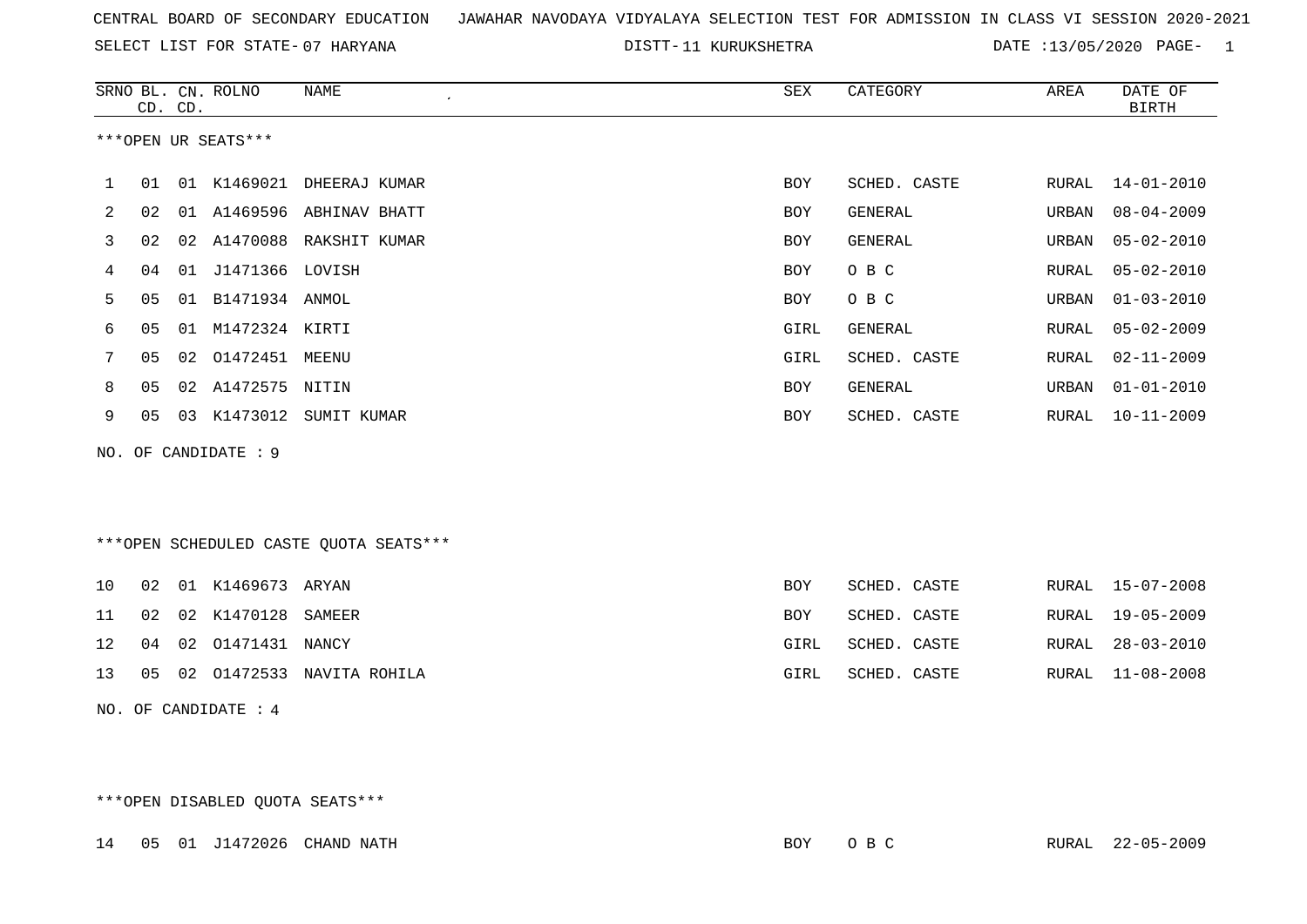SELECT LIST FOR STATE- DISTT- 07 HARYANA

DISTT-11 KURUKSHETRA DATE :13/05/2020 PAGE- 2

|    |    | CD. CD. | SRNO BL. CN. ROLNO     | NAME                                   | SEX  | CATEGORY     | AREA  | DATE OF<br><b>BIRTH</b> |
|----|----|---------|------------------------|----------------------------------------|------|--------------|-------|-------------------------|
|    |    |         | NO. OF CANDIDATE : 1   |                                        |      |              |       |                         |
|    |    |         |                        |                                        |      |              |       |                         |
|    |    |         |                        |                                        |      |              |       |                         |
|    |    |         |                        | *** OPEN BACKWARD CLASS QUOTA SEATS*** |      |              |       |                         |
| 15 | 01 |         | 01 N1468915 AKSHARA    |                                        | GIRL | O B C        | RURAL | $28 - 05 - 2010$        |
| 16 | 01 |         | 02 N1469565 YASHIKA    |                                        | GIRL | O B C        | RURAL | $28 - 08 - 2009$        |
| 17 | 03 |         | 01 J1470458 HARSH      |                                        | BOY  | O B C        | RURAL | $13 - 05 - 2009$        |
| 18 | 03 |         | 01 J1470697 NIKHIL     |                                        | BOY  | O B C        | RURAL | $17 - 11 - 2010$        |
| 19 | 04 |         |                        | 01 N1471247 JASHANPREET KAUR           | GIRL | O B C        | RURAL | $22 - 07 - 2008$        |
|    |    |         | NO. OF CANDIDATE : 5   |                                        |      |              |       |                         |
|    |    |         |                        |                                        |      |              |       |                         |
|    |    |         |                        |                                        |      |              |       |                         |
|    |    |         |                        | ***OPEN SCHEDULED TRIBE QUOTA SEATS*** |      |              |       |                         |
|    |    |         |                        |                                        |      |              |       |                         |
| 20 |    |         |                        | 01 01 L1468928 AMIT KUMAR              | BOY  | SCHED. TRIBE | RURAL | $07 - 10 - 2009$        |
|    |    |         | NO. OF CANDIDATE : $1$ |                                        |      |              |       |                         |
|    |    |         |                        |                                        |      |              |       |                         |
|    |    |         |                        |                                        |      |              |       |                         |
|    |    |         | ***RURAL OPEN SEATS*** |                                        |      |              |       |                         |
| 21 | 01 | 02      |                        | J1469396 SAGAR SAINI                   | BOY  | O B C        | RURAL | $28 - 02 - 2010$        |
| 22 | 01 |         |                        | 02 N1469474 SUKHJEET KAUR              | GIRL | O B C        | RURAL | $12 - 01 - 2010$        |
| 23 |    |         |                        | 02  01  M1469664  ARPIT PUNIA          | GIRL | GENERAL      | RURAL | 15-11-2009              |
| 24 | 02 |         |                        | 02 N1469979 NAFISA KHATOON             | GIRL | O B C        | RURAL | $04 - 09 - 2009$        |
| 25 |    |         | 02 02 M1470113 RUCHI   |                                        | GIRL | GENERAL      | RURAL | $19 - 08 - 2010$        |
| 26 | 03 |         |                        | 01 J1470304 AMANJOT SINGH              | BOY  | O B C        | RURAL | $10 - 11 - 2008$        |
| 27 | 03 |         | 01 I1470474 JASHAN     |                                        | BOY  | GENERAL      | RURAL | $23 - 09 - 2009$        |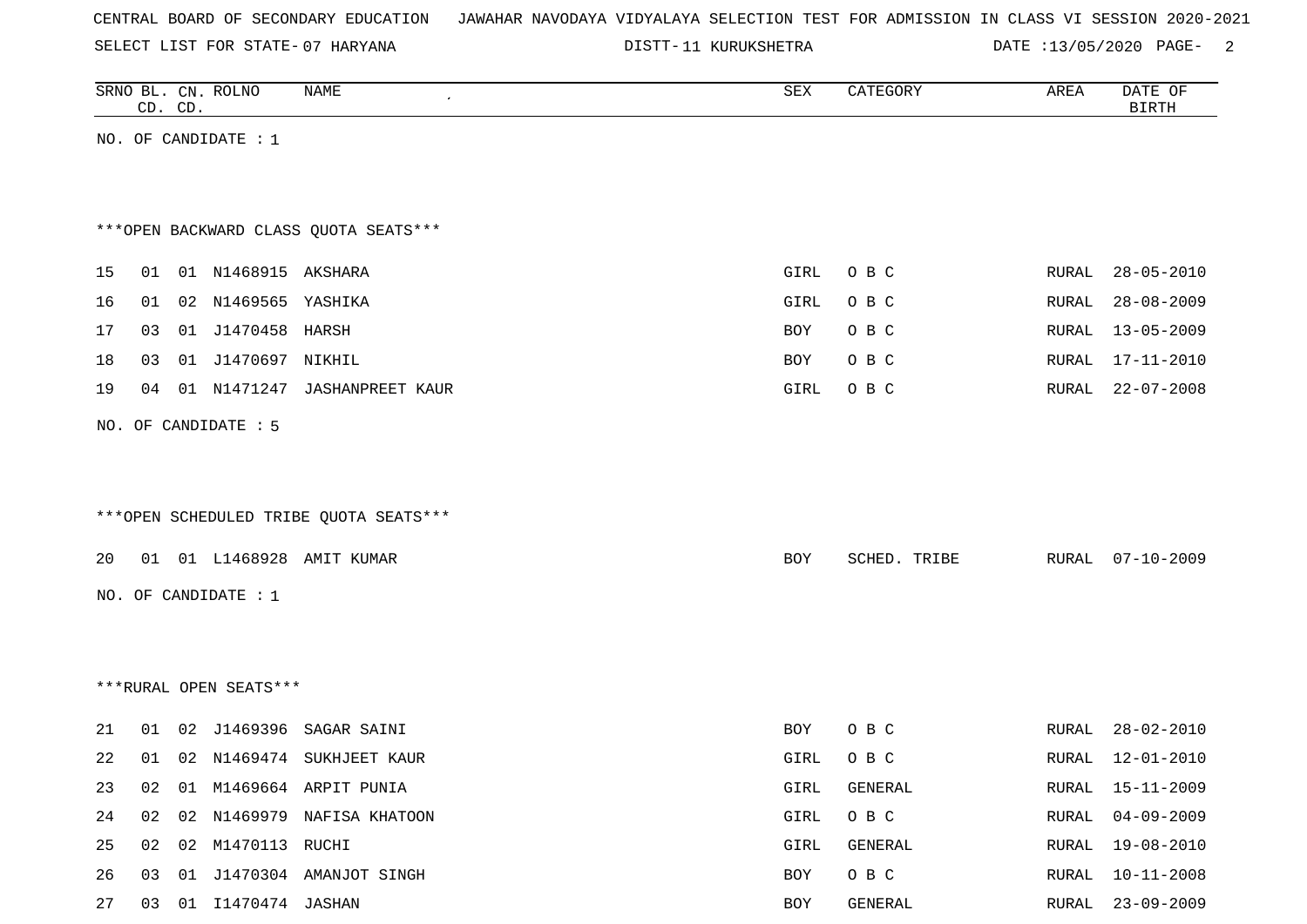SELECT LIST FOR STATE- DISTT- 07 HARYANA

DISTT-11 KURUKSHETRA DATE :13/05/2020 PAGE- 3

|    | CD. CD. |    | SRNO BL. CN. ROLNO     | <b>NAME</b>               | SEX        | CATEGORY     | AREA  | DATE OF<br><b>BIRTH</b> |
|----|---------|----|------------------------|---------------------------|------------|--------------|-------|-------------------------|
|    |         |    | ***RURAL OPEN SEATS*** |                           |            |              |       |                         |
| 28 | 03      | 01 | J1470558 KRISH         |                           | <b>BOY</b> | O B C        | RURAL | $05 - 03 - 2009$        |
| 29 | 03      |    |                        | 02 I1470730 PONTING GUPTA | <b>BOY</b> | GENERAL      | RURAL | $10 - 04 - 2009$        |
| 30 | 03      | 02 | N1470759 RADHIKA       |                           | GIRL       | O B C        | RURAL | $04 - 09 - 2008$        |
| 31 | 03      | 02 |                        | 01470962 VANSHIKA KAIT    | GIRL       | SCHED. CASTE | RURAL | $03 - 07 - 2010$        |
| 32 | 04      |    | 01 K1471005 ABHINAV    |                           | <b>BOY</b> | SCHED. CASTE | RURAL | $25 - 10 - 2008$        |
| 33 | 04      | 01 | 01471327               | KHUSHWANT KAUR            | GIRL       | SCHED. CASTE | RURAL | $04 - 02 - 2009$        |
| 34 | 04      | 01 | J1471347               | KUSHAGAR SAINI            | BOY        | O B C        | RURAL | $03 - 09 - 2010$        |
| 35 | 04      | 01 | 01471371 MAHAK         |                           | GIRL       | SCHED. CASTE | RURAL | $17 - 03 - 2009$        |
| 36 | 04      | 02 | M1471537 RADHIKA       |                           | GIRL       | GENERAL      | RURAL | $01 - 03 - 2010$        |
| 37 | 04      | 02 |                        | N1471576 RINKI KASHYAP    | GIRL       | O B C        | RURAL | $29 - 11 - 2009$        |
| 38 | 05      |    | 01 N1471912 ANJALI     |                           | GIRL       | O B C        | RURAL | $19 - 09 - 2009$        |
| 39 | 05      | 01 | K1471974 ARMAN         |                           | BOY        | SCHED. CASTE | RURAL | $13 - 11 - 2008$        |
| 40 | 05      | 01 | J1472179 HIMANSHU      |                           | <b>BOY</b> | O B C        | RURAL | $15 - 01 - 2010$        |
| 41 | 05      | 01 | J1472207               | <b>JASANPREET SINGH</b>   | <b>BOY</b> | O B C        | RURAL | $30 - 12 - 2008$        |
| 42 | 05      | 01 | I1472368 LOVE          |                           | BOY        | GENERAL      | RURAL | $09 - 09 - 2009$        |
| 43 | 05      | 03 | N1472964               | SNEHA                     | GIRL       | O B C        | RURAL | $10 - 05 - 2010$        |
| 44 | 05      | 03 | K1472982               | SONU                      | <b>BOY</b> | SCHED. CASTE | RURAL | $20 - 09 - 2009$        |
| 45 | 05      |    | 03 N1473043            | TANISHA                   | GIRL       | O B C        | RURAL | $23 - 11 - 2009$        |
| 46 | 05      | 03 | 01473059               | TANU KATARIYA             | GIRL       | SCHED. CASTE | RURAL | $30 - 05 - 2009$        |
|    |         |    |                        |                           |            |              |       |                         |

NO. OF CANDIDATE : 26

\*\*\*RURAL SCHEDULED CASTE QUOTA SEATS\*\*\*

|  | 47 01 01 01469031 DISHA |                                  | GIRL        | SCHED. | CASTE | RURAL 01-12-2008 |
|--|-------------------------|----------------------------------|-------------|--------|-------|------------------|
|  |                         | 48 01 01 01469176 KIRANDEEP KAUR | <b>GTRT</b> | SCHED. | CASTE | RURAL 03-09-2009 |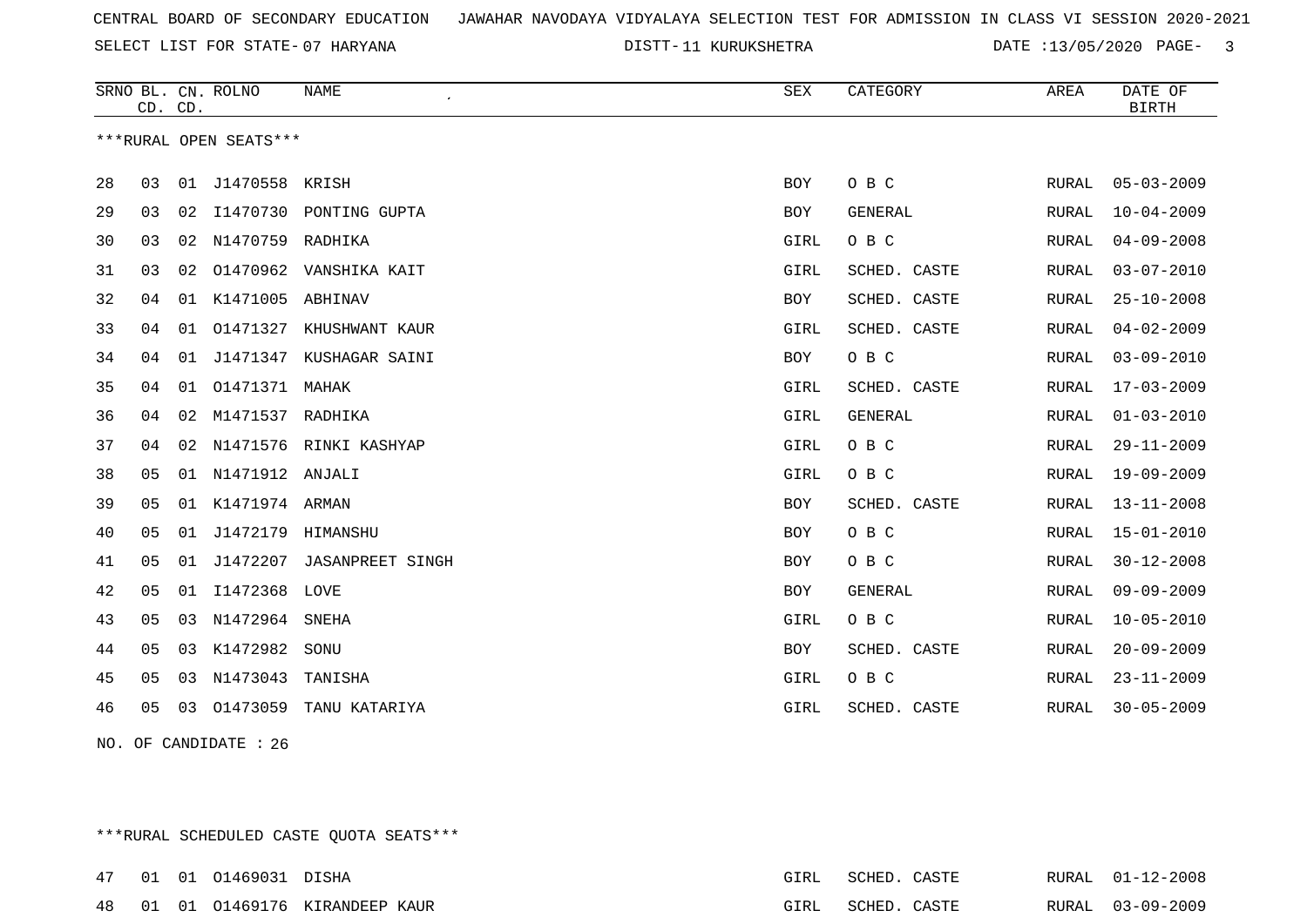SELECT LIST FOR STATE- DISTT- 07 HARYANA

DISTT-11 KURUKSHETRA DATE :13/05/2020 PAGE- 4

RURAL 11-10-2009

RURAL 31-01-2009

RURAL 01-06-2009

RURAL 12-02-2009

|    | CD. CD. |    | SRNO BL. CN. ROLNO    | <b>NAME</b>                             | SEX        | CATEGORY     | AREA  | DATE OF<br><b>BIRTH</b> |
|----|---------|----|-----------------------|-----------------------------------------|------------|--------------|-------|-------------------------|
|    |         |    |                       | ***RURAL SCHEDULED CASTE QUOTA SEATS*** |            |              |       |                         |
| 49 | 02      |    | 01 K1469671 ARYAN     |                                         | <b>BOY</b> | SCHED. CASTE | RURAL | $25 - 11 - 2009$        |
| 50 | 02      |    | 01 01469705 CHAHAT    |                                         | GIRL       | SCHED. CASTE | RURAL | $24 - 04 - 2009$        |
| 51 | 02      |    | 02 K1470119           | SAHIL                                   | <b>BOY</b> | SCHED. CASTE | RURAL | $17 - 09 - 2008$        |
| 52 | 02      |    | 02 01470220           | TAMANNA                                 | GIRL       | SCHED. CASTE | RURAL | $18 - 12 - 2009$        |
| 53 | 02      |    | 02 K1470262 VASU      |                                         | BOY        | SCHED. CASTE | RURAL | 29-09-2010              |
| 54 | 03      |    | 01 K1470448           | HARSH                                   | <b>BOY</b> | SCHED. CASTE | RURAL | $17 - 03 - 2009$        |
| 55 | 03      |    |                       | 01 01470633 MANPREET KAUR               | GIRL       | SCHED. CASTE | RURAL | $05 - 09 - 2009$        |
| 56 | 03      |    |                       | 02 K1470925 SUSHIL KUMAR                | <b>BOY</b> | SCHED. CASTE | RURAL | $02 - 10 - 2009$        |
| 57 | 05      |    | 01 01472047           | DEEPIKA BHARTI                          | GIRL       | SCHED. CASTE | RURAL | $27 - 06 - 2010$        |
| 58 | 05      |    | 01 K1472163           | HARVINDER                               | BOY        | SCHED. CASTE | RURAL | $09 - 05 - 2008$        |
| 59 | 05      |    |                       | 01 K1472218 JASMEET SINGH               | BOY        | SCHED. CASTE | RURAL | $22 - 02 - 2009$        |
|    |         |    | NO. OF CANDIDATE : 13 |                                         |            |              |       |                         |
|    |         |    |                       | ***RURAL BACKWARD CLASS OUOTA SEATS***  |            |              |       |                         |
| 60 | 01      |    | 02 N1469470           | SUHANI SAINI                            | GIRL       | O B C        |       | RURAL 12-12-2009        |
| 61 | 02      |    | 01 J1469695 BHARAT    |                                         | <b>BOY</b> | O B C        | RURAL | $17 - 12 - 2009$        |
| 62 | 02      | 01 | J1469698              | BHAVISHYA                               | <b>BOY</b> | O B C        | RURAL | $25 - 10 - 2009$        |
| 63 | 02      |    | 01 J1469780           | HARSH                                   | BOY        | O B C        | RURAL | $31 - 12 - 2009$        |

66 03 01 J1470457 HARSH BOY O B C RURAL 25-10-2010

69 05 01 N1471960 ANVI GIRL O B C RURAL 10-08-2009

64 02 01 N1469897 LABHI GIRL O B C

65 02 02 N1470157 SHABANA GIRL O B C

67 03 01 J1470498 JATIN KUMAR BOY O B C

68 05 01 J1471933 ANMOL BOY O B C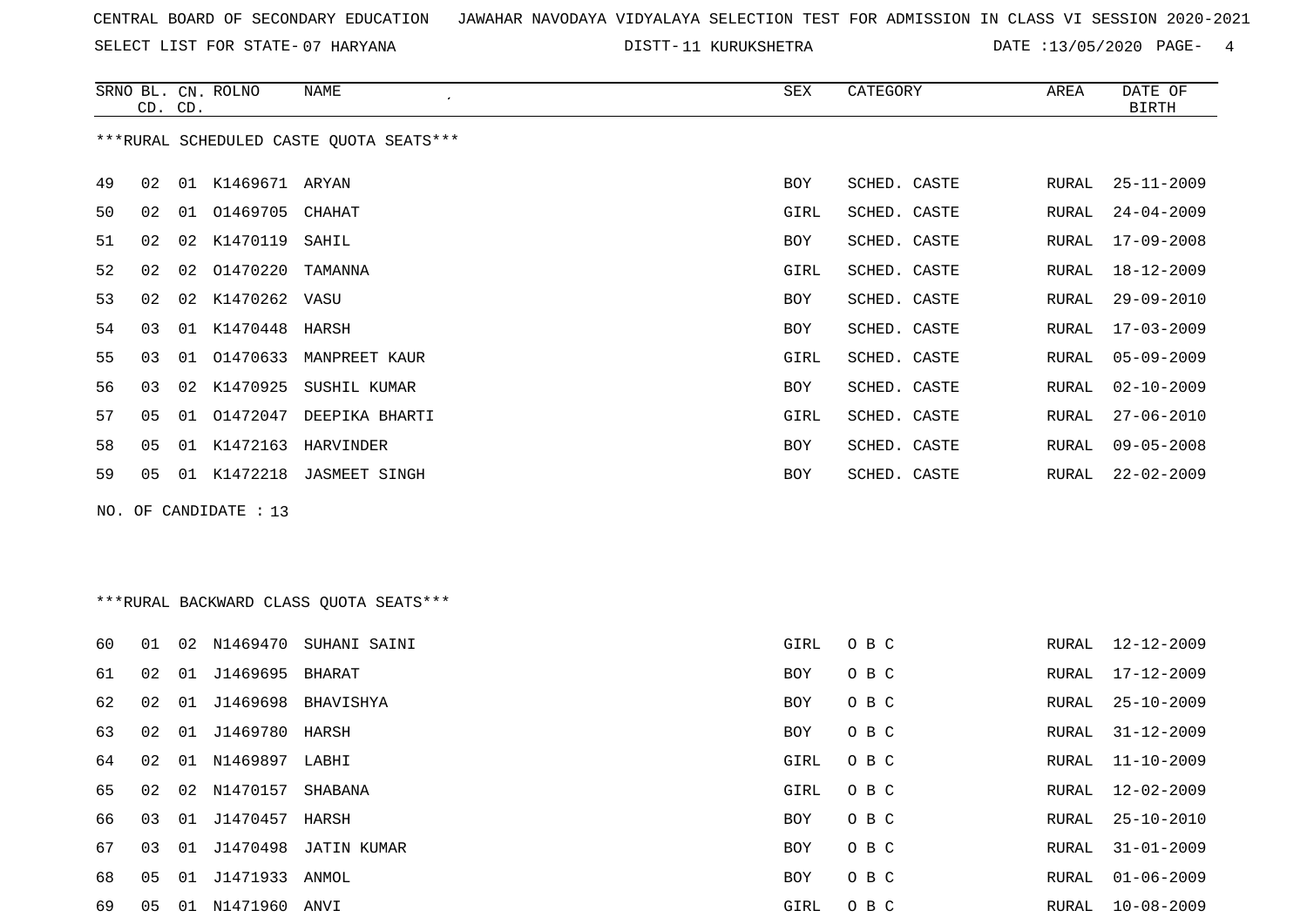SELECT LIST FOR STATE- DISTT- 07 HARYANA

DISTT-11 KURUKSHETRA DATE :13/05/2020 PAGE- 5

|                                        | CD. CD. |    | SRNO BL. CN. ROLNO | NAME        | SEX        | CATEGORY | AREA  | DATE OF<br>BIRTH |  |
|----------------------------------------|---------|----|--------------------|-------------|------------|----------|-------|------------------|--|
| ***RURAL BACKWARD CLASS OUOTA SEATS*** |         |    |                    |             |            |          |       |                  |  |
| 70                                     | 05      | 01 | J1472081           | DIVANSHU    | BOY        | O B C    |       | RURAL 25-06-2009 |  |
| 71                                     | 05      | 01 | N1472172 HIMANI    |             | GIRL       | O B C    | RURAL | $07 - 12 - 2009$ |  |
| 72                                     | 05      |    | 02 J1472409        | MANIK       | <b>BOY</b> | O B C    | RURAL | 28-07-2010       |  |
| 73                                     | 05      |    | 03 J1473014        | SUMIT VERMA | <b>BOY</b> | O B C    | RURAL | 17-03-2009       |  |
| 74                                     | 05      | 03 | N1473044 TANISHA   |             | GIRL       | O B C    | RURAL | 16-08-2010       |  |
| 75                                     | 05      | 03 | N1473069           | TEJASVI     | GIRL       | O B C    | RURAL | 28-05-2010       |  |
|                                        |         |    |                    |             |            |          |       |                  |  |

# \*\*\*RURAL SCHEDULED TRIBE QUOTA SEATS\*\*\*

|  | 76 01 01 01468893 AASTHA    |                                     | GIRL       | SCHED. CASTE |  | RURAL 26-02-2009 |
|--|-----------------------------|-------------------------------------|------------|--------------|--|------------------|
|  |                             | 77 01 01 L1469120 JASHANPREET SINGH | <b>BOY</b> | SCHED. TRIBE |  | RURAL 20-02-2009 |
|  | 78  02  01  01469922  MAHAK |                                     | GIRL       | SCHED. CASTE |  | RURAL 07-06-2009 |
|  | 79 05 01 P1471938 ANSHIKA   |                                     | GIRL       | SCHED. TRIBE |  | RURAL 08-04-2010 |
|  | 80  05  01  K1471973  ARMAN |                                     | BOY        | SCHED. CASTE |  | RURAL 25-08-2009 |
|  |                             |                                     |            |              |  |                  |

#### NO. OF CANDIDATE : 5

NO. OF CANDIDATE : 16

TOTAL SELECTED CANDIDATE : 80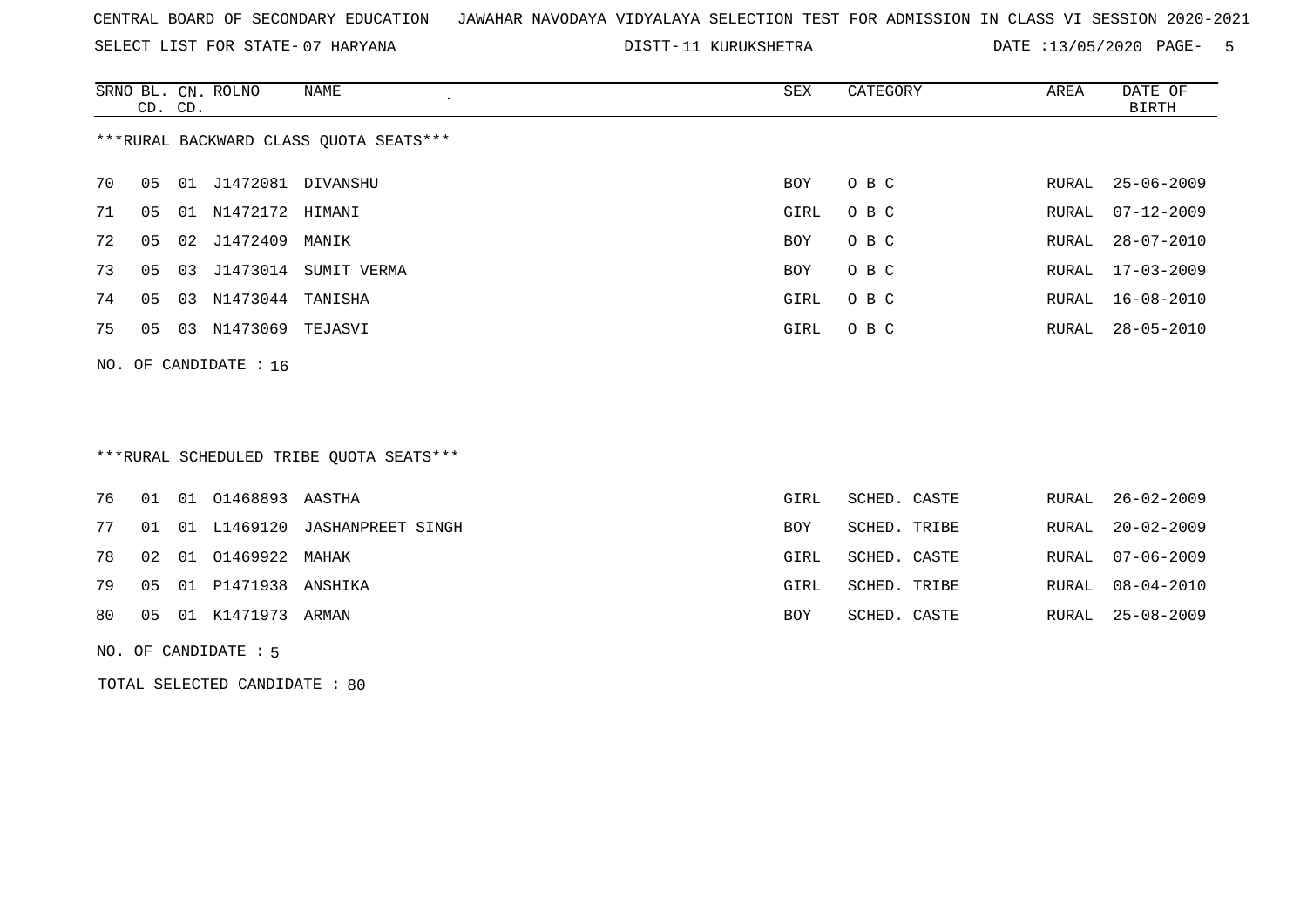SELECT LIST FOR STATE- DISTT- 07 HARYANA

12 GURUGRAM DATE :13/05/2020 PAGE- 1

|    |    | CD. CD. | SRNO BL. CN. ROLNO    | <b>NAME</b>                            | ${\tt SEX}$ | CATEGORY     | AREA  | DATE OF<br><b>BIRTH</b> |
|----|----|---------|-----------------------|----------------------------------------|-------------|--------------|-------|-------------------------|
|    |    |         | ***OPEN UR SEATS***   |                                        |             |              |       |                         |
| 1  | 02 | 02      | E1474382              | JANVI                                  | GIRL        | GENERAL      | URBAN | $01 - 09 - 2009$        |
| 2  | 02 | 03      | N1474683 NITIKA       |                                        | GIRL        | O B C        | RURAL | $02 - 01 - 2008$        |
| 3  | 02 | 03      | J1474861 RAVI         |                                        | <b>BOY</b>  | O B C        | RURAL | $17 - 02 - 2010$        |
| 4  | 02 | 04      |                       | F1475091 SIMRAN YADAV                  | GIRL        | O B C        | URBAN | $04 - 10 - 2007$        |
| 5  | 03 |         | 01 J1475343 ANKIT     |                                        | BOY         | O B C        | RURAL | $21 - 09 - 2009$        |
| 6  | 03 | 01      | N1475376 ARUSHI       |                                        | GIRL        | O B C        | RURAL | $07 - 01 - 2010$        |
| 7  | 03 |         | 03 M1476069 RITU      |                                        | GIRL        | GENERAL      | RURAL | $13 - 01 - 2009$        |
| 8  | 03 | 03      | J1476175              | SHIVAM                                 | <b>BOY</b>  | O B C        | RURAL | $26 - 12 - 2008$        |
| 9  | 04 | 01      | I1476696              | LAKSHYA SHARMA                         | BOY         | GENERAL      | RURAL | $26 - 08 - 2008$        |
| 10 | 04 |         |                       | 01 A1476727 MANAV VASHISHT             | BOY         | GENERAL      | URBAN | $03 - 05 - 2009$        |
|    |    |         | NO. OF CANDIDATE : 10 |                                        |             |              |       |                         |
|    |    |         |                       |                                        |             |              |       |                         |
|    |    |         |                       |                                        |             |              |       |                         |
|    |    |         |                       | ***OPEN SCHEDULED CASTE QUOTA SEATS*** |             |              |       |                         |
| 11 | 01 |         |                       | 01  01473248  AVANI SINGH              | GIRL        | SCHED. CASTE | RURAL | $09 - 02 - 2011$        |
| 12 | 01 |         | 01 C1473371 GAURAV    |                                        | <b>BOY</b>  | SCHED. CASTE | URBAN | $13 - 06 - 2009$        |
| 13 | 02 | 01      | G1474239              | CHHAVI                                 | GIRL        | SCHED. CASTE | URBAN | $17 - 08 - 2009$        |
| 14 | 02 |         |                       | 04 K1475250 VIRAT GORIYA               | BOY         | SCHED. CASTE | RURAL | $24 - 09 - 2009$        |
|    |    |         | NO. OF CANDIDATE : 4  |                                        |             |              |       |                         |

\*\*\*OPEN BACKWARD CLASS QUOTA SEATS\*\*\* 15 01 01 J1473565 MANJEET KUMAR BOY O B C RURAL 17-12-2008 16 02 03 B1474909 RONAK CAHUDHARY BOY O B C URBAN 25-04-2009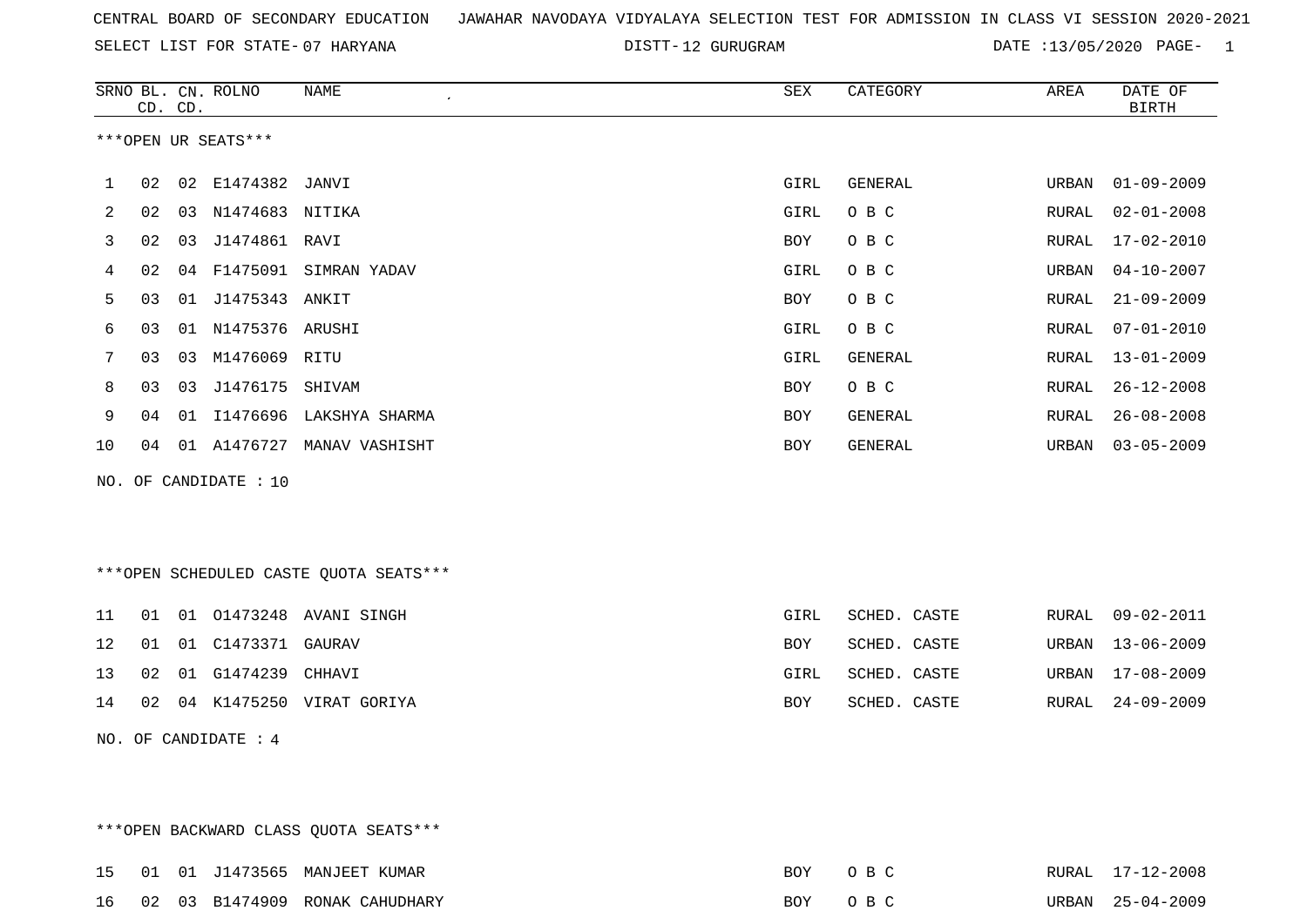SELECT LIST FOR STATE- DISTT- 07 HARYANA

DISTT-12 GURUGRAM DATE :13/05/2020 PAGE- 2

|    |    | CD. CD. | SRNO BL. CN. ROLNO     | NAME                                   | SEX  | CATEGORY     | AREA         | DATE OF<br><b>BIRTH</b> |
|----|----|---------|------------------------|----------------------------------------|------|--------------|--------------|-------------------------|
|    |    |         |                        | *** OPEN BACKWARD CLASS QUOTA SEATS*** |      |              |              |                         |
| 17 | 03 |         |                        | 01 J1475316 AKSHAY KUMAR               | BOY  | O B C        | RURAL        | $22 - 02 - 2009$        |
| 18 | 04 | 02      | J1477164 VISHAL        |                                        | BOY  | O B C        | RURAL        | $13 - 01 - 2008$        |
| 19 | 04 | 02      | J1477168 YASH          |                                        | BOY  | O B C        | RURAL        | $02 - 11 - 2008$        |
|    |    |         | NO. OF CANDIDATE : 5   |                                        |      |              |              |                         |
|    |    |         |                        | ***OPEN SCHEDULED TRIBE QUOTA SEATS*** |      |              |              |                         |
| 20 |    |         |                        | 02 01 L1474115 ANOOP KUMAR AHIRWAR     | BOY  | SCHED. TRIBE | RURAL        | $16 - 11 - 2007$        |
|    |    |         | NO. OF CANDIDATE : 1   |                                        |      |              |              |                         |
|    |    |         |                        |                                        |      |              |              |                         |
|    |    |         |                        |                                        |      |              |              |                         |
|    |    |         | ***RURAL OPEN SEATS*** |                                        |      |              |              |                         |
| 21 | 01 |         | 01 K1473181 AASHU      |                                        | BOY  | SCHED. CASTE | RURAL        | $07 - 10 - 2009$        |
| 22 | 01 |         | 01 I1473190 ADITYA     |                                        | BOY  | GENERAL      | RURAL        | $09 - 02 - 2010$        |
| 23 | 01 | 01      |                        | J1473252 AYUSH KUMAR                   | BOY  | O B C        | RURAL        | $28 - 02 - 2009$        |
| 24 | 01 | 01      | N1473287               | СНАНАТ                                 | GIRL | O B C        | RURAL        | $06 - 06 - 2009$        |
| 25 | 01 | 01      | J1473426 HIMESH        |                                        | BOY  | O B C        | RURAL        | $12 - 10 - 2009$        |
| 26 | 01 | 01      |                        | J1473450 JITESH YADAV                  | BOY  | O B C        | RURAL        | $20 - 12 - 2009$        |
| 27 | 01 |         | 01 M1473452 JIYA       |                                        | GIRL | GENERAL      | RURAL        | $09 - 08 - 2008$        |
| 28 | 01 | 02      |                        | M1473632 NIDHI KUMARI                  | GIRL | GENERAL      | <b>RURAL</b> | $02 - 11 - 2007$        |
| 29 | 01 | 02      | M1473683 PAYAL         |                                        | GIRL | GENERAL      | RURAL        | $01 - 06 - 2009$        |
| 30 | 01 |         | 02 M1473699 PREETI     |                                        | GIRL | GENERAL      | RURAL        | 15-06-2009              |
| 31 | 01 | 02      |                        | J1473825 SATYAM KUMAR                  | BOY  | O B C        | <b>RURAL</b> | $01 - 01 - 2011$        |
| 32 | 01 |         | 02 01473924 VANDANA    |                                        | GIRL | SCHED. CASTE | RURAL        | $17 - 04 - 2010$        |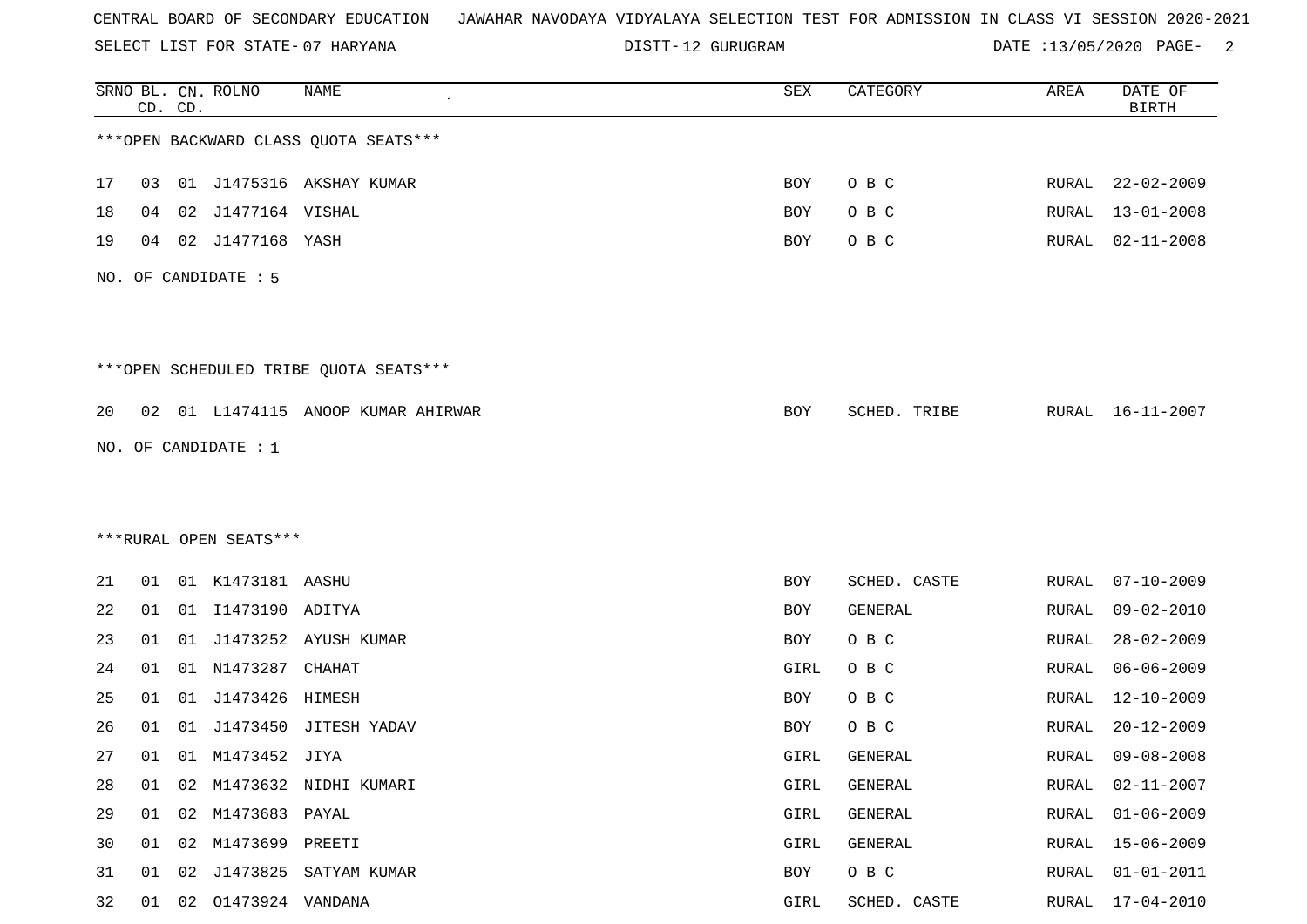SELECT LIST FOR STATE- DISTT- 07 HARYANA

DISTT-12 GURUGRAM DATE :13/05/2020 PAGE- 3

|                        |    | CD. CD. | SRNO BL. CN. ROLNO | NAME             | <b>SEX</b> | CATEGORY       | AREA         | DATE OF<br><b>BIRTH</b> |
|------------------------|----|---------|--------------------|------------------|------------|----------------|--------------|-------------------------|
| ***RURAL OPEN SEATS*** |    |         |                    |                  |            |                |              |                         |
| 33                     | 02 | 02      | I1474593           | MOHIT KUMAR      | <b>BOY</b> | <b>GENERAL</b> | RURAL        | $15 - 12 - 2007$        |
| 34                     | 02 | 03      | M1474889           | RIYA             | GIRL       | <b>GENERAL</b> | RURAL        | $10 - 04 - 2008$        |
| 35                     | 02 | 04      | M1474977           | SANIYA           | GIRL       | <b>GENERAL</b> | RURAL        | $25 - 11 - 2010$        |
| 36                     | 02 | 04      | J1475054           | SHIVAM           | <b>BOY</b> | O B C          | RURAL        | $19 - 07 - 2009$        |
| 37                     | 03 | 01      | K1475422           | CHAMAN PRASAD    | <b>BOY</b> | SCHED. CASTE   | <b>RURAL</b> | $16 - 07 - 2009$        |
| 38                     | 03 | 01      | J1475467           | DEEPENDER YADAV  | <b>BOY</b> | O B C          | RURAL        | $21 - 12 - 2009$        |
| 39                     | 03 | 01      | I1475482           | DEV              | <b>BOY</b> | <b>GENERAL</b> | RURAL        | $02 - 06 - 2010$        |
| 40                     | 03 | 01      | N1475610           | IRA YADAV        | GIRL       | O B C          | RURAL        | $15 - 09 - 2009$        |
| 41                     | 03 | 03      | 01476245           | TANISHA          | GIRL       | SCHED. CASTE   | RURAL        | $16 - 11 - 2009$        |
| 42                     | 04 | 01      | I1476488           | DEVART MALIK     | <b>BOY</b> | <b>GENERAL</b> | <b>RURAL</b> | $12 - 01 - 2009$        |
| 43                     | 04 | 01      | M1476553           | HARSHITA DIKSHIT | GIRL       | <b>GENERAL</b> | <b>RURAL</b> | $12 - 01 - 2009$        |
| 44                     | 04 | 01      | I1476565           | HIMANSHU KAUSHIK | <b>BOY</b> | <b>GENERAL</b> | <b>RURAL</b> | $11 - 01 - 2009$        |
| 45                     | 04 | 01      | M1476720           | MAHI             | GIRL       | <b>GENERAL</b> | RURAL        | $25 - 07 - 2009$        |
| 46                     | 04 | 02      | M1476841           | PAWNI            | GIRL       | <b>GENERAL</b> | RURAL        | $25 - 09 - 2008$        |
| 47                     | 04 | 02      | I1477020           | SAURAV RAGHAV    | <b>BOY</b> | <b>GENERAL</b> | RURAL        | $24 - 02 - 2009$        |
|                        |    |         |                    |                  |            |                |              |                         |

NO. OF CANDIDATE : 27

\*\*\*RURAL SCHEDULED CASTE QUOTA SEATS\*\*\*

| 48. | 01 | 01 K1473182 ABHISHEK |                         | <b>BOY</b> | SCHED. CASTE |       | RURAL 12-01-2009 |
|-----|----|----------------------|-------------------------|------------|--------------|-------|------------------|
| 49  | 02 | 03 01474722 PAYAL    |                         | GIRL       | SCHED. CASTE | RURAL | $03 - 08 - 2009$ |
| 50  | 02 | 03 01474900 ROHINI   |                         | GIRL       | SCHED. CASTE |       | RURAL 19-10-2009 |
| 51  | 03 |                      | 01 01475319 ALKA BHARTI | GIRL       | SCHED. CASTE | RURAL | 01-12-2009       |
| 52  | 03 | 01 K1475448 DAKSH    |                         | <b>BOY</b> | SCHED. CASTE |       | RURAL 05-07-2010 |
| 53  | 03 | 01 K1475538 GAURAV   |                         | BOY        | SCHED. CASTE | RURAL | 28-10-2009       |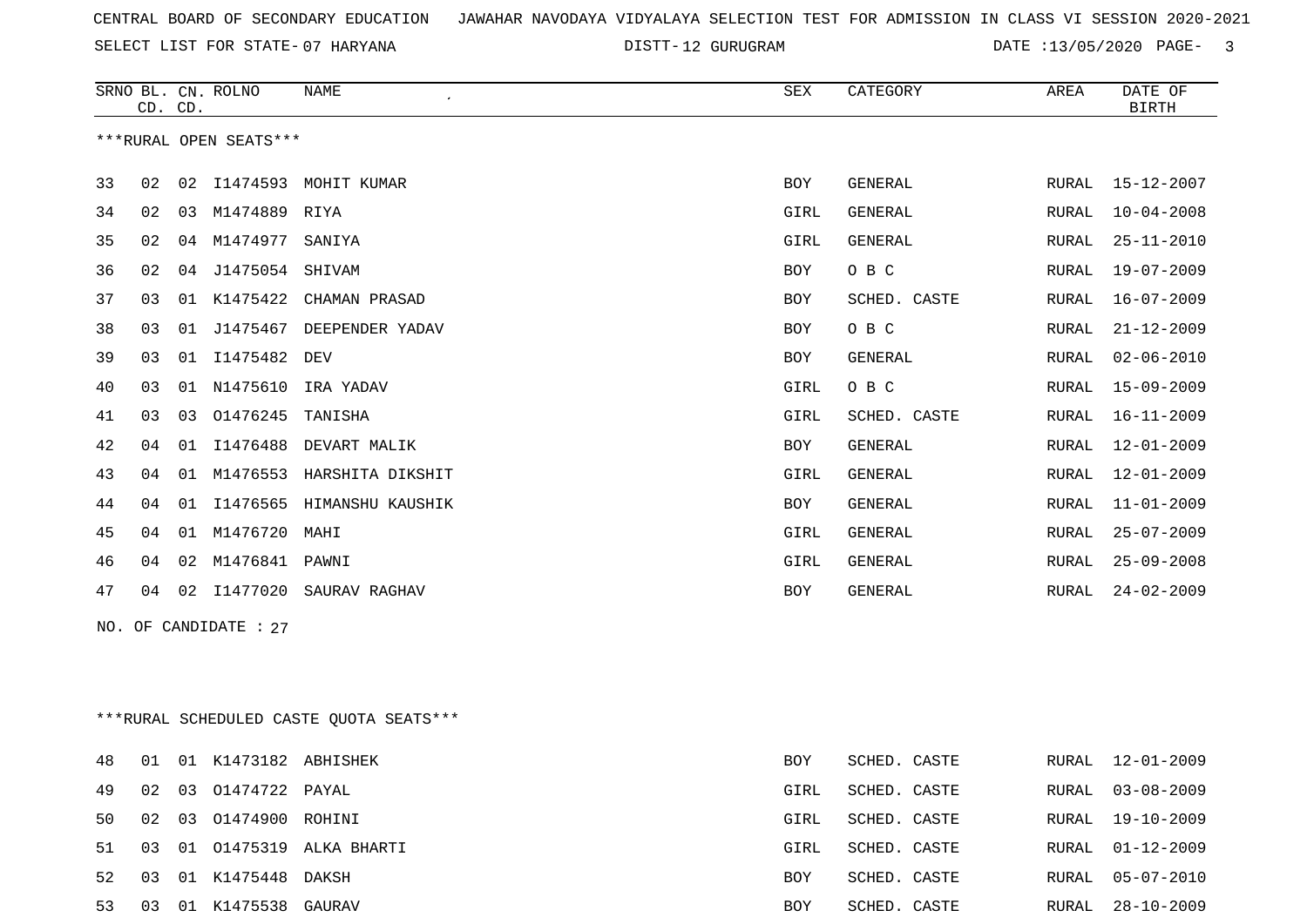SELECT LIST FOR STATE- DISTT- 07 HARYANA

DISTT-12 GURUGRAM DATE :13/05/2020 PAGE- 4

|    |                                         |    | SRNO BL. CN. ROLNO | NAME            | SEX  | CATEGORY     | AREA  | DATE OF          |  |  |  |
|----|-----------------------------------------|----|--------------------|-----------------|------|--------------|-------|------------------|--|--|--|
|    | CD. CD.                                 |    |                    |                 |      |              |       | <b>BIRTH</b>     |  |  |  |
|    | ***RURAL SCHEDULED CASTE OUOTA SEATS*** |    |                    |                 |      |              |       |                  |  |  |  |
| 54 | 03                                      |    | 01 K1475599        | HIMANSHU        | BOY  | SCHED. CASTE | RURAL | $28 - 08 - 2009$ |  |  |  |
| 55 | 03                                      | 03 | 01476237           | SUSHMITA KUMARI | GIRL | SCHED. CASTE | RURAL | $21 - 08 - 2008$ |  |  |  |
| 56 | 03                                      |    | 03 01476240        | TAMANNA         | GIRL | SCHED. CASTE | RURAL | 19-08-2009       |  |  |  |
| 57 | 03                                      |    | 03 K1476307        | VIKASH KUMAR    | BOY  | SCHED. CASTE | RURAL | $25 - 04 - 2009$ |  |  |  |
| 58 | 04                                      |    | 01 01476716 MAHAK  |                 | GIRL | SCHED. CASTE | RURAL | $03 - 01 - 2010$ |  |  |  |
| 59 | 04                                      |    | 02 K1476871 PRINCE |                 | BOY  | SCHED. CASTE | RURAL | 16-10-2009       |  |  |  |
|    | $NO.$ OF CANDIDATE : 12                 |    |                    |                 |      |              |       |                  |  |  |  |

# \*\*\*RURAL BACKWARD CLASS QUOTA SEATS\*\*\*

| 60 | 01 |    |                      | 01 N1473453 JIYA YADAV  | GIRL | O B C | RURAL | $22 - 10 - 2009$ |
|----|----|----|----------------------|-------------------------|------|-------|-------|------------------|
| 61 | 01 | 02 |                      | J1473949 VISHNU BISHNOI | BOY  | O B C | RURAL | $07 - 01 - 2010$ |
| 62 | 02 |    | 01 N1474123 ANSHU    |                         | GIRL | O B C | RURAL | $22 - 05 - 2009$ |
| 63 | 02 | 02 | J1474437 KARTIK      |                         | BOY  | O B C | RURAL | $24 - 12 - 2009$ |
| 64 | 03 |    | 01 N1475592 HIMANSHI |                         | GIRL | O B C | RURAL | $18 - 08 - 2009$ |
| 65 | 03 | 01 | J1475595 HIMANSHU    |                         | BOY  | O B C | RURAL | $28 - 09 - 2009$ |
| 66 | 03 | 01 | J1475600 HIMANSHU    |                         | BOY  | O B C | RURAL | $06 - 09 - 2010$ |
| 67 | 03 | 01 |                      | J1475637 JATIN YADAV    | BOY  | O B C | RURAL | $29 - 09 - 2009$ |
| 68 | 03 |    |                      | 02 N1475776 MAHI YADAV  | GIRL | O B C | RURAL | $04 - 01 - 2010$ |
| 69 | 03 |    | 02 J1475916 NISHANT  |                         | BOY  | O B C | RURAL | 07-06-2009       |
| 70 | 03 |    | 02 J1475930 NITESH   |                         | BOY  | O B C | RURAL | $20 - 01 - 2009$ |
| 71 | 03 |    | 03 N1476007 PRIYA    |                         | GIRL | O B C | RURAL | 15-06-2009       |
| 72 | 04 | 01 | J1476780 NAGENDER    |                         | BOY  | O B C | RURAL | $21 - 08 - 2007$ |
| 73 | 04 |    | 02 N1476949 RIYA     |                         | GIRL | O B C | RURAL | $13 - 02 - 2010$ |
| 74 | 04 |    | 02 N1476950 RIYA     |                         | GIRL | O B C | RURAL | 16-12-2007       |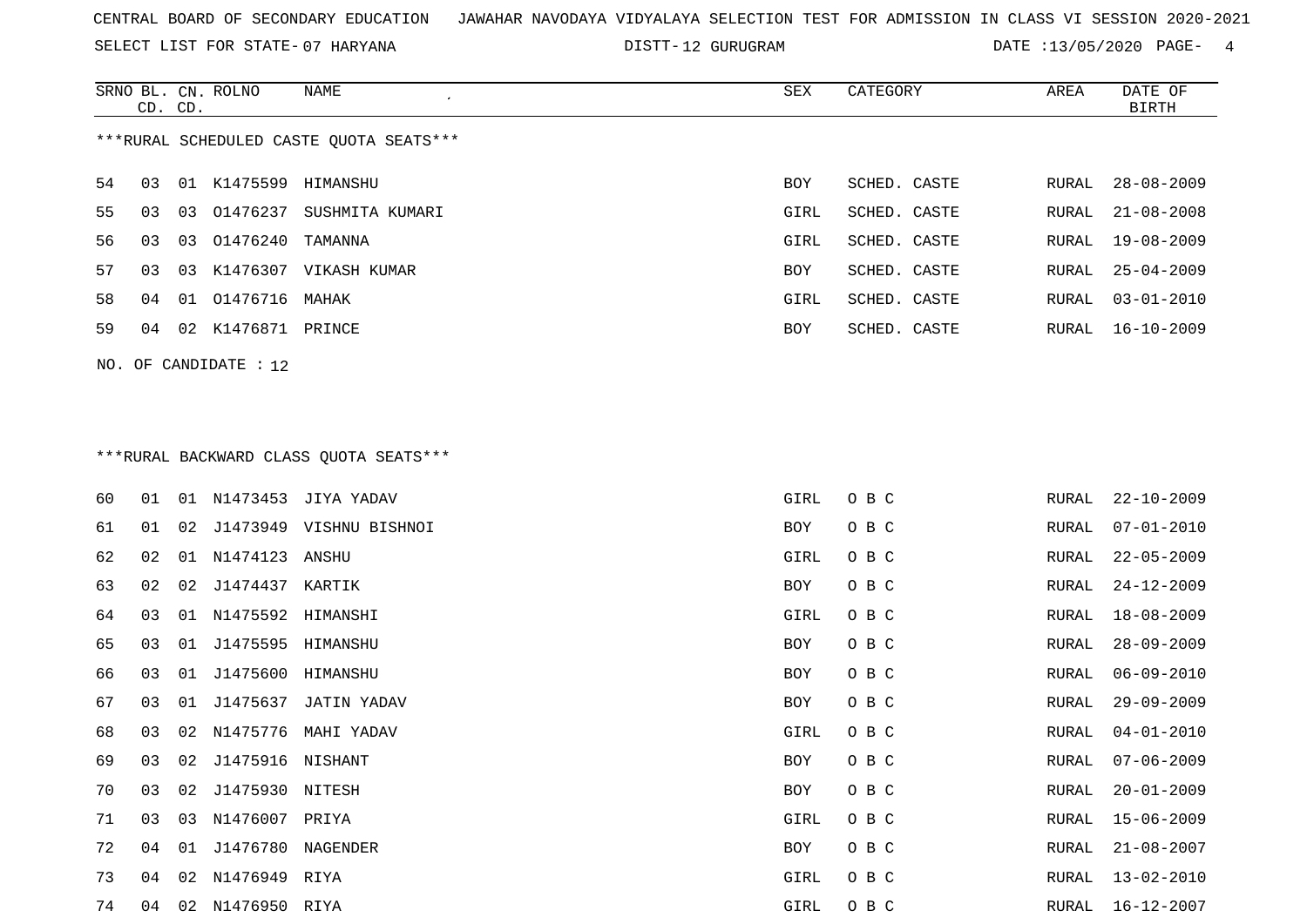SELECT LIST FOR STATE- DISTT- 07 HARYANA

12 GURUGRAM DATE :13/05/2020 PAGE- 5

|    | CD. CD.                                 |  | SRNO BL. CN. ROLNO | NAME<br>$\cdot$                         | SEX        | CATEGORY     | AREA  | DATE OF<br><b>BIRTH</b> |  |  |  |
|----|-----------------------------------------|--|--------------------|-----------------------------------------|------------|--------------|-------|-------------------------|--|--|--|
|    | *** RURAL BACKWARD CLASS QUOTA SEATS*** |  |                    |                                         |            |              |       |                         |  |  |  |
| 75 | 04                                      |  |                    | 02 J1476961 ROHIT YADAV                 | BOY        | O B C        | RURAL | $05 - 09 - 2008$        |  |  |  |
|    | NO. OF CANDIDATE : 16                   |  |                    |                                         |            |              |       |                         |  |  |  |
|    |                                         |  |                    |                                         |            |              |       |                         |  |  |  |
|    |                                         |  |                    | ***RURAL SCHEDULED TRIBE QUOTA SEATS*** |            |              |       |                         |  |  |  |
| 76 | 03                                      |  | 01 L1475360 ANSHUL |                                         | <b>BOY</b> | SCHED. TRIBE | RURAL | $04 - 07 - 2010$        |  |  |  |
| 77 | 04                                      |  | 01 01476457        | CHINKI                                  | GIRL       | SCHED. CASTE | RURAL | 18-02-2010              |  |  |  |
| 78 | 04                                      |  | 01 01476602 JYOTI  |                                         | GIRL       | SCHED. CASTE | RURAL | $14 - 03 - 2008$        |  |  |  |
| 79 | 04                                      |  | 02 K1476909 RAHUL  |                                         | <b>BOY</b> | SCHED. CASTE | RURAL | $24 - 08 - 2009$        |  |  |  |
| 80 | 04                                      |  | 02 01477077        | SONAM                                   | GIRL       | SCHED. CASTE | RURAL | $17 - 08 - 2008$        |  |  |  |
|    | NO. OF CANDIDATE : 5                    |  |                    |                                         |            |              |       |                         |  |  |  |

TOTAL SELECTED CANDIDATE : 80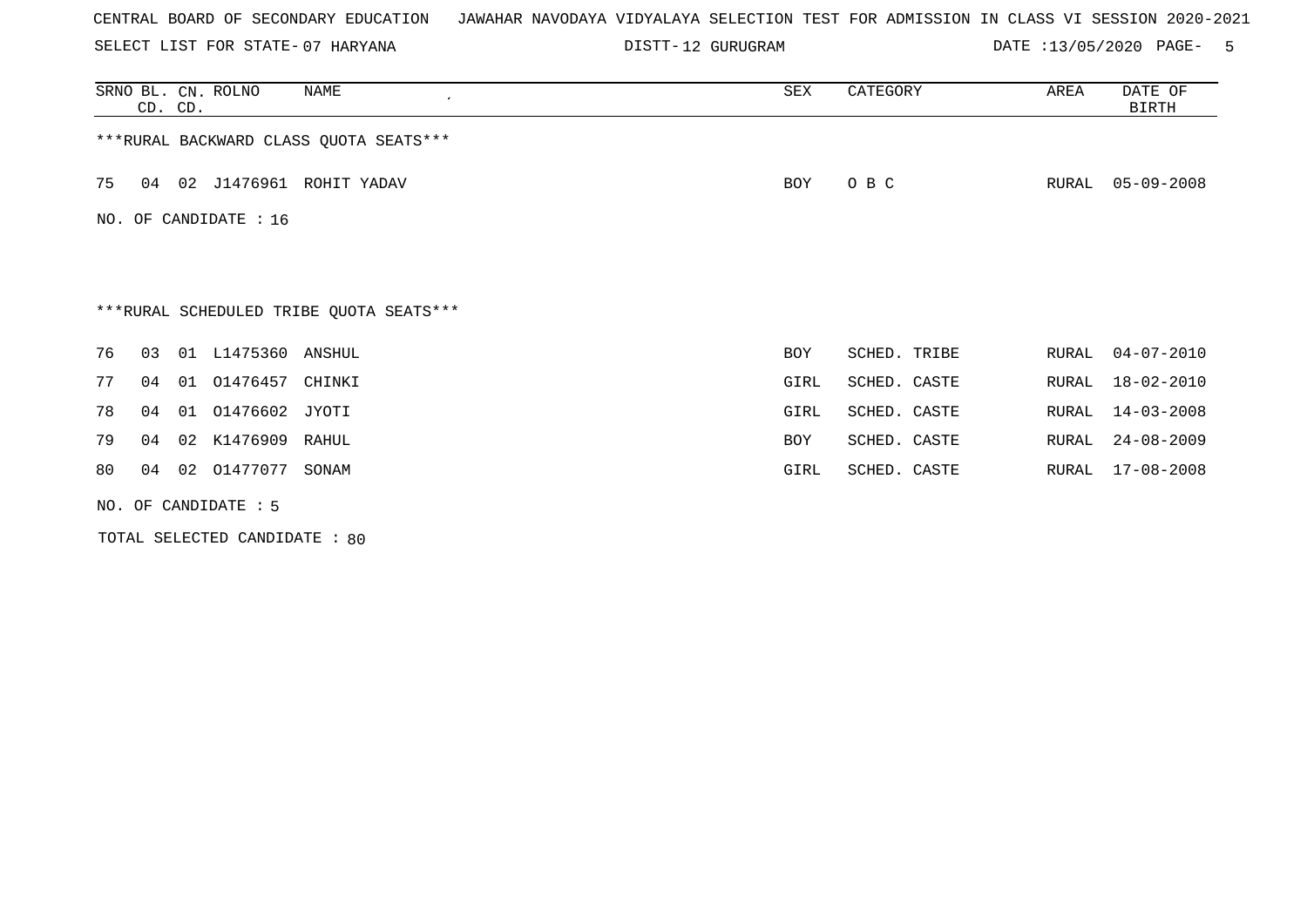| CENTRAL BOARD OF SECONDARY EDUCATION GUNAHAR NAVODAYA VIDYALAYA SELECTION TEST FOR ADMISSION IN CLASS VI SESSION 2020-2021 |  |  |  |  |  |  |  |  |  |  |  |  |  |  |  |  |  |  |
|----------------------------------------------------------------------------------------------------------------------------|--|--|--|--|--|--|--|--|--|--|--|--|--|--|--|--|--|--|
|----------------------------------------------------------------------------------------------------------------------------|--|--|--|--|--|--|--|--|--|--|--|--|--|--|--|--|--|--|

SELECT LIST FOR STATE- DISTT- 07 HARYANA 13 KARNAL DATE :13/05/2020 PAGE- 1

|    | CD. CD. |    | SRNO BL. CN. ROLNO   | NAME                                   | ${\tt SEX}$ | CATEGORY       | AREA  | DATE OF<br><b>BIRTH</b> |
|----|---------|----|----------------------|----------------------------------------|-------------|----------------|-------|-------------------------|
|    |         |    | ***OPEN UR SEATS***  |                                        |             |                |       |                         |
| 1  | 01      | 01 | N1477413             | KASHISH                                | GIRL        | O B C          | RURAL | $13 - 12 - 2009$        |
| 2  | 01      |    | 02 11477478          | MANISH                                 | BOY         | GENERAL        | RURAL | $26 - 09 - 2008$        |
| 3  | 01      |    |                      |                                        | <b>BOY</b>  | <b>GENERAL</b> | RURAL | $31 - 12 - 2009$        |
| 4  | 01      | 02 | I1477551 NISHANT     |                                        | <b>BOY</b>  | <b>GENERAL</b> | RURAL | $21 - 08 - 2009$        |
| 5  | 01      |    | 02 M1477562 PALAK    |                                        | GIRL        | <b>GENERAL</b> | RURAL | $06 - 01 - 2010$        |
| 6  | 01      | 02 | E1477633 REET        |                                        | GIRL        | <b>GENERAL</b> | URBAN | $05 - 09 - 2010$        |
| 7  | 02      |    | 01 K1477936 ANUJ     |                                        | <b>BOY</b>  | SCHED. CASTE   | RURAL | $29 - 09 - 2007$        |
| 8  | 04      | 04 | I1479919 VIKAS       |                                        | BOY         | <b>GENERAL</b> | RURAL | $25 - 12 - 2007$        |
| 9  | 05      |    | 02 M1480417 RAMAN    |                                        | GIRL        | GENERAL        | RURAL | $11 - 04 - 2009$        |
|    |         |    | NO. OF CANDIDATE : 9 |                                        |             |                |       |                         |
|    |         |    |                      |                                        |             |                |       |                         |
|    |         |    |                      |                                        |             |                |       |                         |
|    |         |    |                      | ***OPEN SCHEDULED CASTE QUOTA SEATS*** |             |                |       |                         |
| 10 | 01      |    | 02 01477463          | LAXMI KAUR                             | GIRL        | SCHED. CASTE   | RURAL | $01 - 01 - 2008$        |
| 11 | 01      |    | 02 K1477502 MOHIT    |                                        | BOY         | SCHED. CASTE   | RURAL | $27 - 09 - 2008$        |
| 12 | 02      |    | 01 C1477984 DEV      |                                        | <b>BOY</b>  | SCHED. CASTE   | URBAN | $06 - 10 - 2007$        |
| 13 | 02      |    | 01 K1478034 HUNNY    |                                        | <b>BOY</b>  | SCHED. CASTE   | RURAL | $29 - 07 - 2009$        |
| 14 | 04      |    | 04 K1479801 SHUBHAM  |                                        | BOY         | SCHED. CASTE   | RURAL | $24 - 02 - 2009$        |

NO. OF CANDIDATE : 5

\*\*\*OPEN BACKWARD CLASS QUOTA SEATS\*\*\*

|  | 15 01 02 J1477534 NAKUL | BOY | OR C     | RURAL 11-11-2008 |
|--|-------------------------|-----|----------|------------------|
|  | 16 01 02 N1477577 PAYAL |     | GIRL OBC | RURAL 19-07-2009 |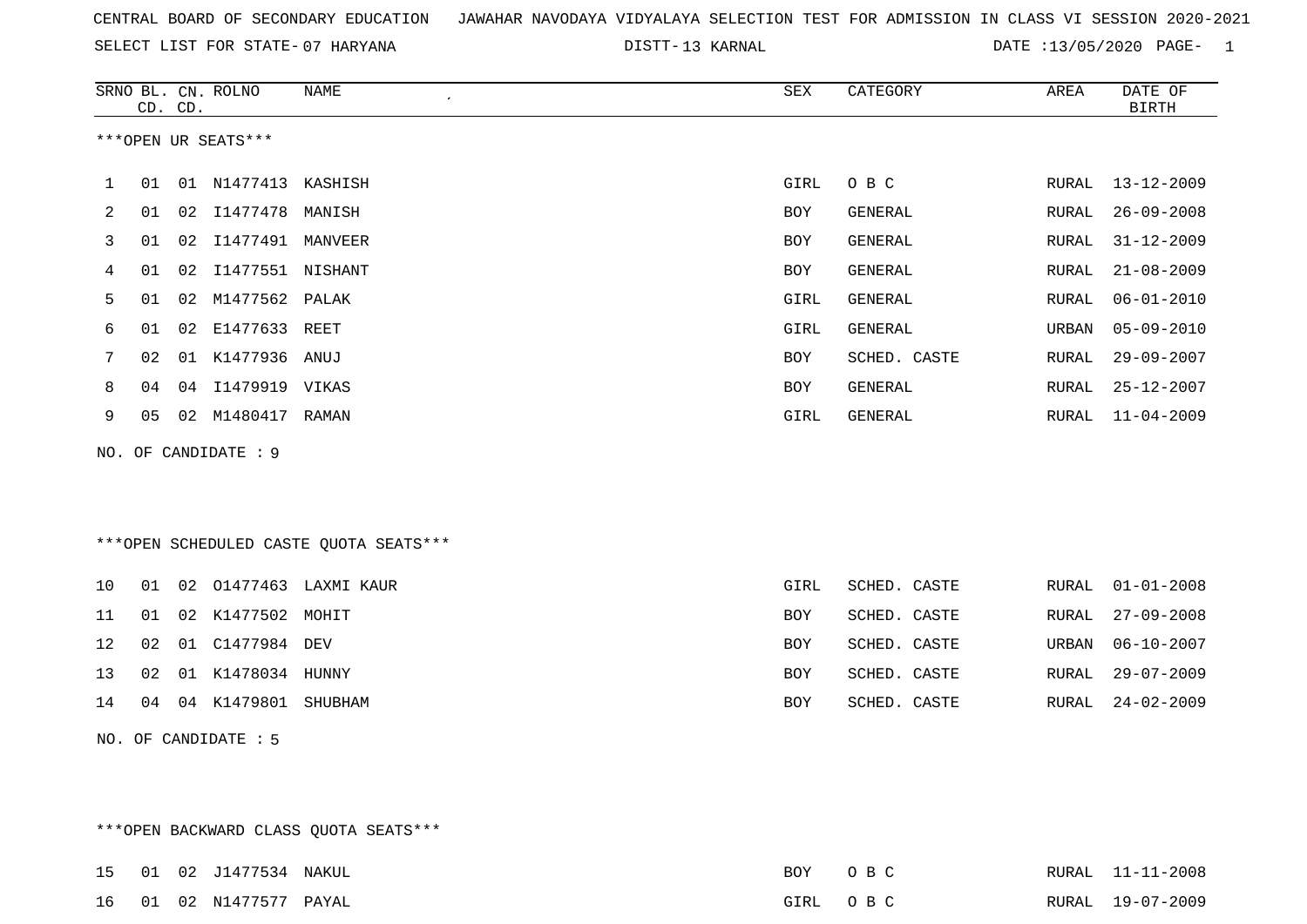SELECT LIST FOR STATE- DISTT- 07 HARYANA

13 KARNAL DATE :13/05/2020 PAGE- 2

|    |    | CD. CD. | SRNO BL. CN. ROLNO     | <b>NAME</b>                            | SEX        | CATEGORY     | AREA         | DATE OF<br><b>BIRTH</b> |
|----|----|---------|------------------------|----------------------------------------|------------|--------------|--------------|-------------------------|
|    |    |         |                        | *** OPEN BACKWARD CLASS QUOTA SEATS*** |            |              |              |                         |
| 17 | 02 |         | 01 N1477961 BHAWNA     |                                        | GIRL       | O B C        |              | RURAL 16-09-2008        |
| 18 | 02 |         | 01 J1478005            | GOURAV                                 | <b>BOY</b> | O B C        | RURAL        | $30 - 12 - 2008$        |
| 19 | 04 | 03      | B1479729               | SAHITYA RAWAL                          | BOY        | O B C        | URBAN        | $26 - 07 - 2009$        |
|    |    |         | NO. OF CANDIDATE : 5   |                                        |            |              |              |                         |
|    |    |         |                        | ***OPEN SCHEDULED TRIBE QUOTA SEATS*** |            |              |              |                         |
| 20 |    |         | 04 02 L1479362 JATIN   |                                        | BOY        | SCHED. TRIBE |              | RURAL 10-10-2009        |
|    |    |         | NO. OF CANDIDATE : 1   |                                        |            |              |              |                         |
|    |    |         |                        |                                        |            |              |              |                         |
|    |    |         |                        |                                        |            |              |              |                         |
|    |    |         | ***RURAL OPEN SEATS*** |                                        |            |              |              |                         |
| 21 | 01 |         | 01 I1477377 HITESH     |                                        | BOY        | GENERAL      | RURAL        | $08 - 11 - 2009$        |
| 22 | 01 |         | 02 I1477418 KESHAV     |                                        | BOY        | GENERAL      | RURAL        | $21 - 11 - 2008$        |
| 23 | 01 | 02      | I1477492 MAYANK        |                                        | BOY        | GENERAL      | RURAL        | $28 - 06 - 2009$        |
| 24 | 01 | 02      |                        | I1477507 MOHIT KUMAR                   | BOY        | GENERAL      | RURAL        | $20 - 11 - 2008$        |
| 25 | 01 | 02      | K1477554 NITIN         |                                        | BOY        | SCHED. CASTE | RURAL        | $17 - 01 - 2009$        |
| 26 | 02 | 01      | J1478075               | KARMVEER ARYA                          | BOY        | O B C        | RURAL        | $22 - 08 - 2009$        |
| 27 | 02 | 02      |                        | I1478290 PRASHANT RANA                 | BOY        | GENERAL      | RURAL        | 14-05-2009              |
| 28 | 02 | 03      | I1478385 SAMARTH       |                                        | BOY        | GENERAL      | <b>RURAL</b> | $05 - 07 - 2009$        |
| 29 | 02 |         | 03 N1478413 SARUCHI    |                                        | GIRL       | O B C        | RURAL        | $26 - 12 - 2008$        |
| 30 | 03 |         | 01 N1478838 MEGHNA     |                                        | GIRL       | O B C        | RURAL        | $29 - 06 - 2009$        |
| 31 | 03 | 02      | J1478919 RISHABH       |                                        | BOY        | O B C        | RURAL        | $18 - 05 - 2009$        |
| 32 | 03 |         | 02 N1479077 YASHIKA    |                                        | GIRL       | O B C        | RURAL        | $05 - 06 - 2009$        |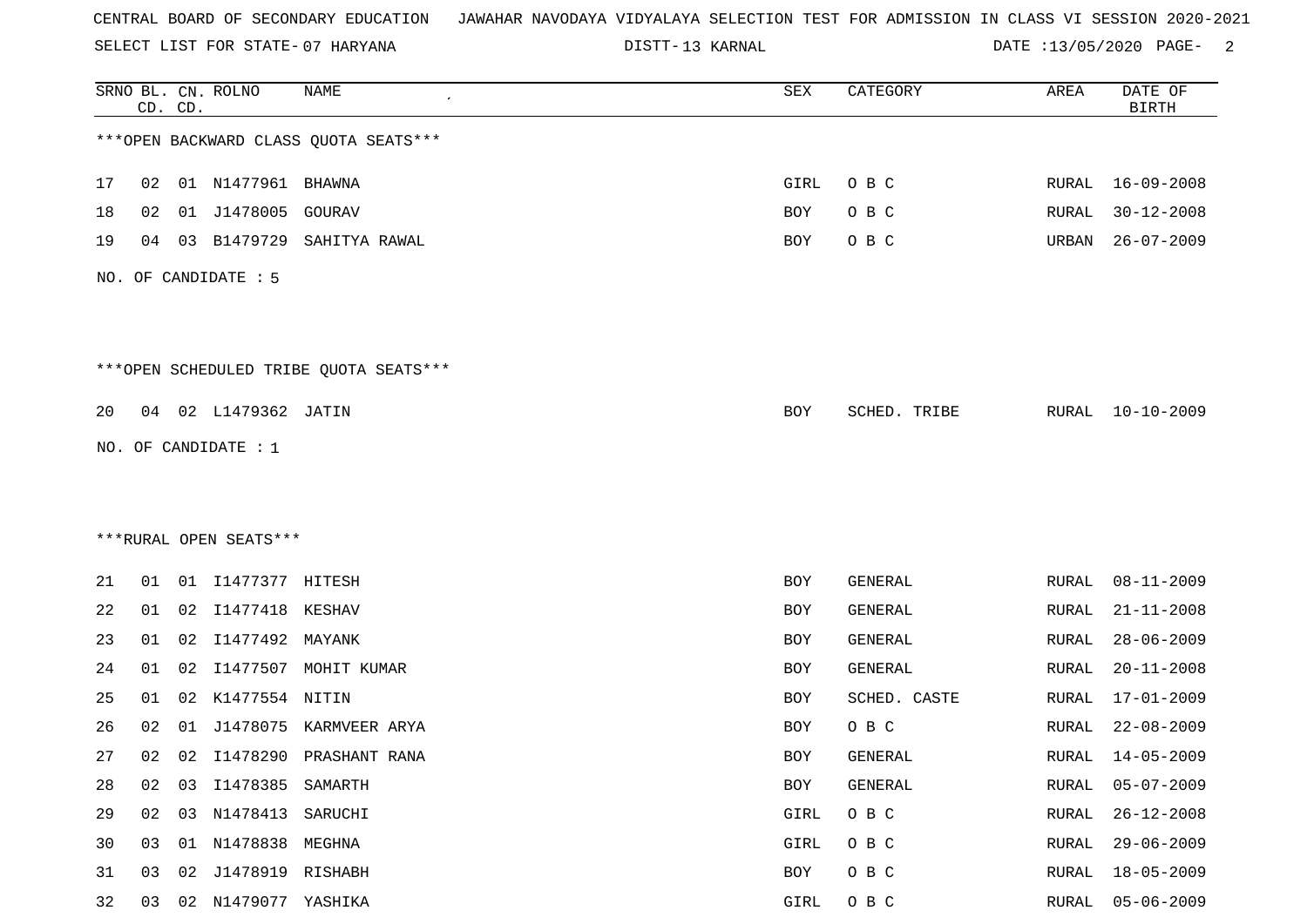SELECT LIST FOR STATE- DISTT- 07 HARYANA

13 KARNAL DATE :13/05/2020 PAGE- 3

|    |    | CD. CD. | SRNO BL. CN. ROLNO     | <b>NAME</b><br>$\pmb{\cdot}$             | ${\tt SEX}$ | CATEGORY       | AREA         | DATE OF<br><b>BIRTH</b> |
|----|----|---------|------------------------|------------------------------------------|-------------|----------------|--------------|-------------------------|
|    |    |         | ***RURAL OPEN SEATS*** |                                          |             |                |              |                         |
| 33 | 04 |         | 01 I1479182 ANSH       |                                          | <b>BOY</b>  | GENERAL        | RURAL        | $08 - 02 - 2010$        |
| 34 | 04 | 01      |                        | J1479261 DEEPAK SAINI                    | <b>BOY</b>  | O B C          | <b>RURAL</b> | $30 - 10 - 2009$        |
| 35 | 04 | 01      |                        | I1479271 DEVAN CHOPRA                    | <b>BOY</b>  | GENERAL        | RURAL        | $03 - 10 - 2009$        |
| 36 | 04 | 02      | M1479406               | KHUSHI                                   | GIRL        | <b>GENERAL</b> | RURAL        | $12 - 02 - 2010$        |
| 37 | 04 | 03      |                        | I1479707 RONIT SINGH                     | <b>BOY</b>  | GENERAL        | RURAL        | $10 - 04 - 2011$        |
| 38 | 04 |         | 04 N1479770            | SHAGUN                                   | GIRL        | O B C          | RURAL        | $25 - 05 - 2008$        |
| 39 | 04 |         | 04 K1479935 VISHAL     |                                          | <b>BOY</b>  | SCHED. CASTE   | RURAL        | $10 - 08 - 2008$        |
| 40 | 04 | 04      | I1479949               | YUVRAJ                                   | <b>BOY</b>  | <b>GENERAL</b> | RURAL        | $08 - 10 - 2008$        |
| 41 | 04 |         |                        | 04 I1479950 YUVRAJ SINGH                 | <b>BOY</b>  | GENERAL        | RURAL        | $22 - 11 - 2008$        |
| 42 | 05 | 01      | J1480073               | DEV                                      | <b>BOY</b>  | O B C          | RURAL        | $07 - 12 - 2009$        |
| 43 | 05 | 01      | I1480075               | DEV                                      | BOY         | <b>GENERAL</b> | RURAL        | $12 - 04 - 2009$        |
| 44 | 05 | 03      | I1480459               | SAGAR                                    | <b>BOY</b>  | <b>GENERAL</b> | <b>RURAL</b> | $21 - 01 - 2009$        |
| 45 | 05 | 03      | 01480526               | SHIWANI                                  | GIRL        | SCHED. CASTE   | RURAL        | $21 - 12 - 2009$        |
|    |    |         | NO. OF CANDIDATE : 25  |                                          |             |                |              |                         |
|    |    |         |                        |                                          |             |                |              |                         |
|    |    |         |                        |                                          |             |                |              |                         |
|    |    |         |                        | *** RURAL SCHEDULED CASTE QUOTA SEATS*** |             |                |              |                         |
| 46 | 01 |         | 01 K1477339 GULSHAN    |                                          | <b>BOY</b>  | SCHED. CASTE   | RURAL        | $01 - 12 - 2007$        |

| 47 - | -01 | $\sim$ 02 $\sim$ | 01477526           | MUSKAN | GIRL       | SCHED. CASTE |       | RURAL 02-08-2009 |
|------|-----|------------------|--------------------|--------|------------|--------------|-------|------------------|
| 48 - | 01  | 02               | K1477598           | PRINCE | BOY        | SCHED. CASTE |       | RURAL 08-03-2009 |
| 49.  | 01  | 02               | K1477637           | RITESH | <b>BOY</b> | SCHED. CASTE |       | RURAL 05-12-2008 |
| 50 - | 01  |                  | 03 01477756        | SNEHA  | GIRL       | SCHED. CASTE |       | RURAL 23-10-2008 |
| 51 - | 02  |                  | 02 K1478305 PRINCE |        | <b>BOY</b> | SCHED. CASTE |       | RURAL 18-05-2008 |
|      |     |                  | 52 02 03 01478471  | SIMRAN | GIRL       | SCHED. CASTE |       | RURAL 02-04-2009 |
| 53.  | 02  | 03               | 01478477           | SONAM  | GIRL       | SCHED. CASTE | RURAL | 08-10-2009       |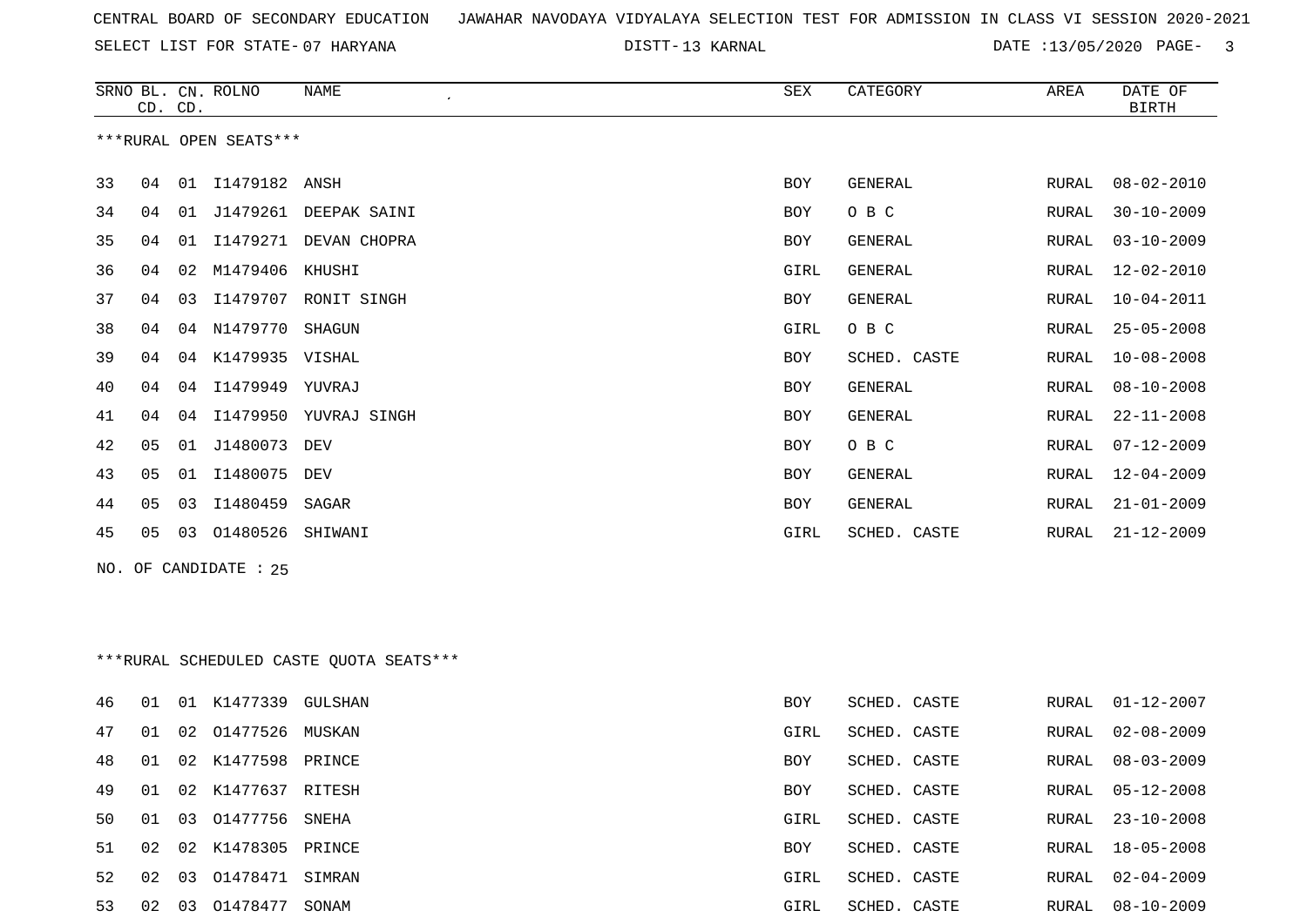SELECT LIST FOR STATE- DISTT- 07 HARYANA

13 KARNAL DATE :13/05/2020 PAGE- 4

|     | CD. CD.                                 |     | SRNO BL. CN. ROLNO | NAME                 | SEX        | CATEGORY     | AREA  | DATE OF<br>BIRTH |  |  |  |  |
|-----|-----------------------------------------|-----|--------------------|----------------------|------------|--------------|-------|------------------|--|--|--|--|
|     | ***RURAL SCHEDULED CASTE OUOTA SEATS*** |     |                    |                      |            |              |       |                  |  |  |  |  |
| 54  | 02                                      | 03  | K1478530           | TANUJ                | <b>BOY</b> | SCHED. CASTE | RURAL | 18-07-2008       |  |  |  |  |
| 55  | 03                                      | 02  | K1478978 SHIVAM    |                      | BOY        | SCHED. CASTE | RURAL | 17-12-2007       |  |  |  |  |
| 56. | 04                                      | 01  |                    | K1479228 AVTAR SINGH | BOY        | SCHED. CASTE | RURAL | 17-11-2009       |  |  |  |  |
| 57  | 04                                      |     | 02 K1479453        | LUCKY                | <b>BOY</b> | SCHED. CASTE | RURAL | $09 - 05 - 2009$ |  |  |  |  |
| 58  | 04                                      | 04  | K1479759           | SATYAVART            | BOY        | SCHED. CASTE | RURAL | $13 - 09 - 2009$ |  |  |  |  |
| 59  | 06                                      | -01 |                    | K1480692 AJAY KUMAR  | <b>BOY</b> | SCHED. CASTE | RURAL | 07-06-2008       |  |  |  |  |
|     |                                         |     |                    |                      |            |              |       |                  |  |  |  |  |

NO. OF CANDIDATE : 14

# \*\*\*RURAL BACKWARD CLASS QUOTA SEATS\*\*\*

| 60 | 01             | 01 | J1477288 ARYAN    |                         | BOY  | O B C | RURAL | $13 - 07 - 2009$ |
|----|----------------|----|-------------------|-------------------------|------|-------|-------|------------------|
| 61 | 01             | 01 | N1477395 JOYA     |                         | GIRL | O B C | RURAL | $28 - 10 - 2009$ |
| 62 | 01             | 02 | N1477494 MEENA    |                         | GIRL | O B C | RURAL | $01 - 01 - 2008$ |
| 63 | 01             | 02 | N1477540          | NATISHA                 | GIRL | O B C | RURAL | $26 - 09 - 2009$ |
| 64 | 01             | 02 | N1477627 RAJNI    |                         | GIRL | O B C | RURAL | $23 - 09 - 2009$ |
| 65 | 04             | 01 | J1479108 ABHISHEK |                         | BOY  | O B C | RURAL | $17 - 08 - 2010$ |
| 66 | 04             | 02 | J1479363 JATIN    |                         | BOY  | O B C | RURAL | $13 - 06 - 2009$ |
| 67 | 04             |    | 02 N1479470 MAHAK |                         | GIRL | O B C | RURAL | $11 - 04 - 2010$ |
| 68 | 04             | 03 | J1479636          | PRISHIT PAL             | BOY  | O B C | RURAL | $31 - 10 - 2008$ |
| 69 | 04             | 03 |                   | J1479646 PUSHKAL KAMBOJ | BOY  | O B C | RURAL | $30 - 01 - 2010$ |
| 70 | 04             | 04 | N1479848          | TAMANNA                 | GIRL | O B C | RURAL | $07 - 12 - 2008$ |
| 71 | 05             | 01 | J1480012 ANUJ     |                         | BOY  | O B C | RURAL | $24 - 09 - 2008$ |
| 72 | 0 <sub>5</sub> | 02 | J1480282          | MOHIT                   | BOY  | O B C | RURAL | $21 - 03 - 2009$ |
| 73 | 06             | 02 | N1480932 SAKSHI   |                         | GIRL | O B C | RURAL | 14-02-2010       |
| 74 | 06             | 02 | N1480989          | SUNITA                  | GIRL | O B C | RURAL | 15-10-2008       |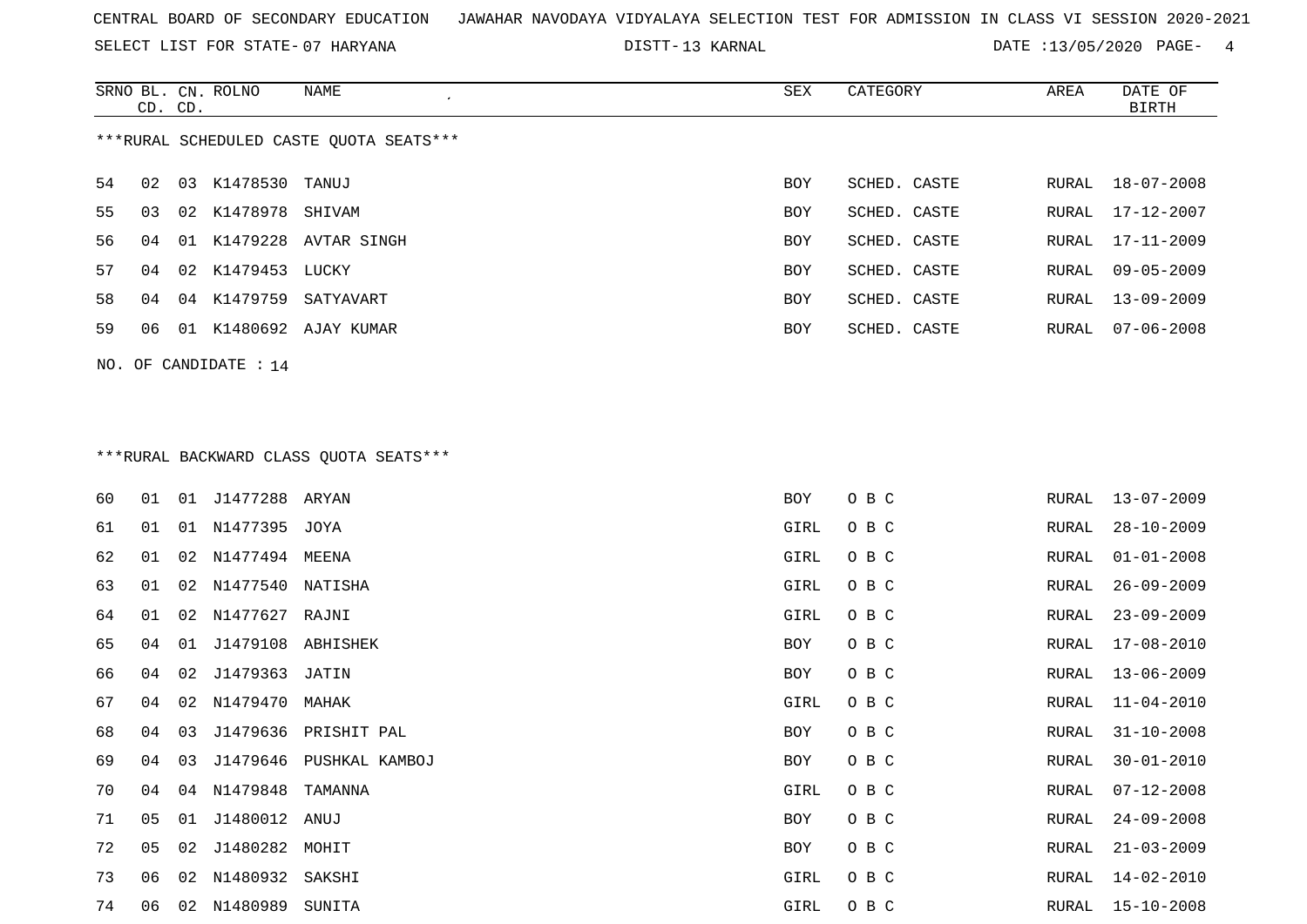SELECT LIST FOR STATE- DISTT- 07 HARYANA

13 KARNAL DATE :13/05/2020 PAGE- 5

| SRNO BL. CN. ROLNO<br>NAME<br>CD. CD.   | SEX        | CATEGORY     | DATE OF<br>AREA<br><b>BIRTH</b> |
|-----------------------------------------|------------|--------------|---------------------------------|
| *** RURAL BACKWARD CLASS QUOTA SEATS*** |            |              |                                 |
| 02 J1481007 VANSH<br>75<br>06           | BOY        | O B C        | $31 - 03 - 2009$<br>RURAL       |
| OF CANDIDATE : 16<br>NO.                |            |              |                                 |
|                                         |            |              |                                 |
| ***RURAL SCHEDULED TRIBE QUOTA SEATS*** |            |              |                                 |
| 76<br>03 K1477738 SHUBHAM<br>01         | BOY        | SCHED. CASTE | RURAL<br>16-10-2008             |
| 77<br>04 K1479837<br>04<br>SUNNY        | <b>BOY</b> | SCHED. CASTE | $01 - 05 - 2010$<br>RURAL       |
| 78<br>01 01480188 KANCHAN<br>05         | GIRL       | SCHED. CASTE | 30-07-2010<br>RURAL             |
| 79<br>01480302 NANCY<br>05<br>02        | GIRL       | SCHED. CASTE | 17-09-2010<br>RURAL             |
| 02 01480986 SUNEHA<br>80<br>06          | GIRL       | SCHED. CASTE | $24 - 11 - 2007$<br>RURAL       |
| NO. OF CANDIDATE $: 5$                  |            |              |                                 |

TOTAL SELECTED CANDIDATE : 80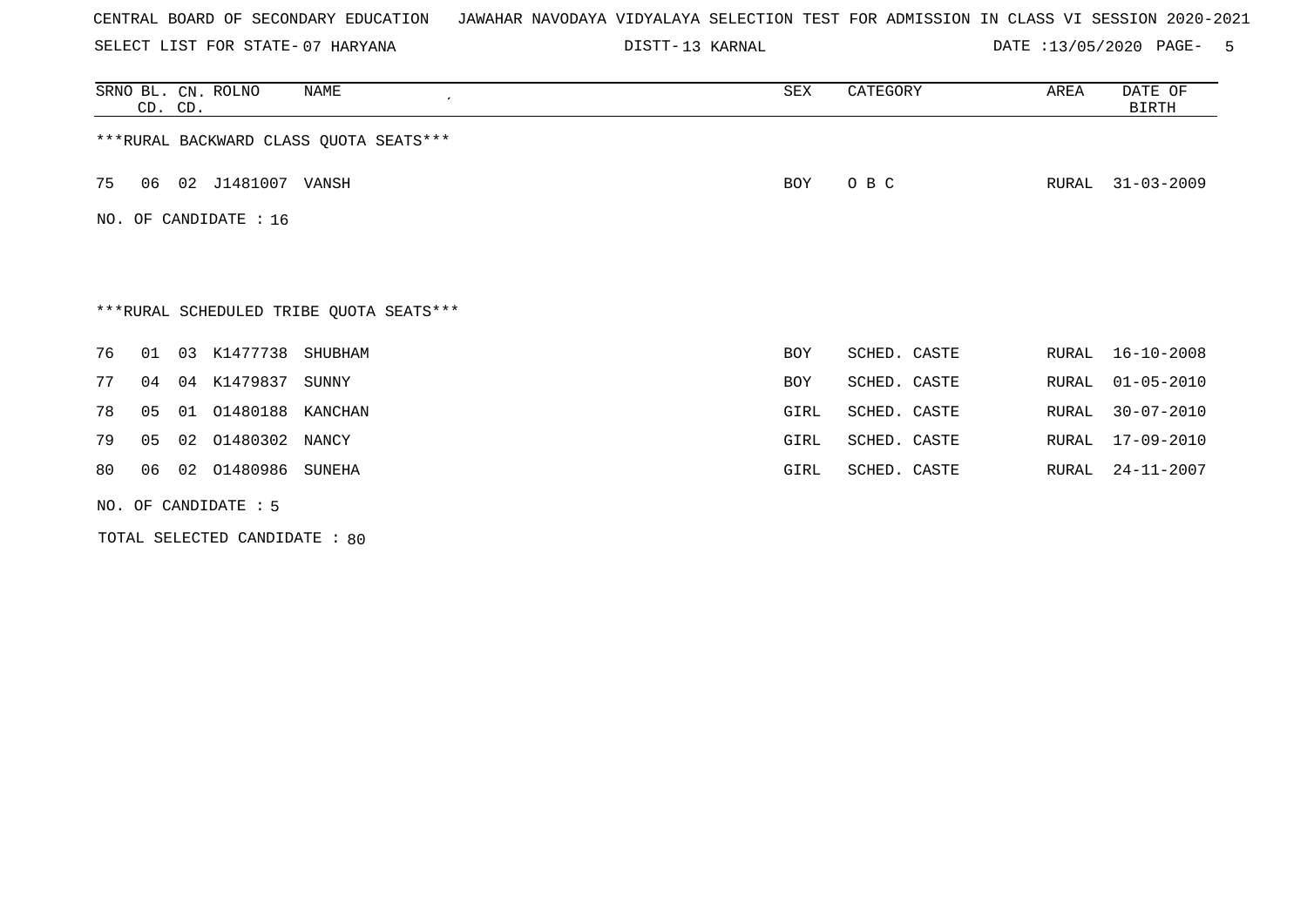SELECT LIST FOR STATE- DISTT- 07 HARYANA

DISTT-14 PANCHKULA DATE :13/05/2020 PAGE- 1

|    |    | CD. CD. | SRNO BL. CN. ROLNO   | <b>NAME</b>                            | SEX         | CATEGORY     | AREA  | DATE OF<br><b>BIRTH</b> |
|----|----|---------|----------------------|----------------------------------------|-------------|--------------|-------|-------------------------|
|    |    |         | ***OPEN UR SEATS***  |                                        |             |              |       |                         |
| 1  | 01 |         | 02 N1481630 SIMRAN   |                                        | GIRL        | O B C        |       | RURAL 19-04-2009        |
| 2  | 01 |         |                      | 02 G1481640 SIMRANJEET                 | GIRL        | SCHED. CASTE | URBAN | $13 - 12 - 2009$        |
| 3  | 01 |         | 02 A1481648          | SOHAIL AKHTER                          | BOY         | GENERAL      | URBAN | $17 - 09 - 2008$        |
| 4  | 03 |         |                      | 02 A1482615 PRABHNOOR SINGH            | <b>BOY</b>  | GENERAL      | URBAN | $01 - 03 - 2009$        |
| 5  | 03 |         | 03 E1482764 ROSHNI   |                                        | <b>GIRL</b> | GENERAL      | URBAN | $12 - 01 - 2008$        |
| 6  | 03 |         |                      | 03 A1482803 SAMARTH GROVER             | <b>BOY</b>  | GENERAL      | URBAN | $06 - 03 - 2009$        |
| 7  | 03 |         |                      | 03 C1483065 VIVEK KUMAR                | <b>BOY</b>  | SCHED. CASTE | URBAN | $14 - 09 - 2008$        |
| 8  | 04 |         |                      | 01 A1483243 ANKIT KUMAR SINGH          | BOY         | GENERAL      | URBAN | $06 - 10 - 2009$        |
| 9  | 05 |         | 01 J1484900 KINSHUK  |                                        | BOY         | O B C        | RURAL | $31 - 01 - 2009$        |
|    |    |         | NO. OF CANDIDATE : 9 |                                        |             |              |       |                         |
|    |    |         |                      |                                        |             |              |       |                         |
|    |    |         |                      | ***OPEN SCHEDULED CASTE QUOTA SEATS*** |             |              |       |                         |
| 10 | 01 |         | 01 01481372 MEHAK    |                                        | GIRL        | SCHED. CASTE | RURAL | $20 - 11 - 2007$        |
| 11 | 01 |         | 02 G1481645 SIYA     |                                        | <b>GIRL</b> | SCHED. CASTE | URBAN | $01 - 05 - 2009$        |
| 12 | 03 | 03      | C1482915             | SHUBHAM KUMAR                          | <b>BOY</b>  | SCHED. CASTE | URBAN | $07 - 07 - 2010$        |
| 13 | 04 |         | 01 C1483282 ARPIT    |                                        | BOY         | SCHED. CASTE | URBAN | $11 - 10 - 2009$        |
| 14 | 04 |         | 01 K1483401 DEV      |                                        | <b>BOY</b>  | SCHED. CASTE | RURAL | $20 - 05 - 2009$        |
|    |    |         | NO. OF CANDIDATE : 5 |                                        |             |              |       |                         |

\*\*\*OPEN BACKWARD CLASS QUOTA SEATS\*\*\* 15 01 02 F1481639 SIMRAN DEVI 6 (GIRL O B C URBAN 28-10-2009 16 01 02 F1481652 SONIKA GIRL O B C URBAN 02-12-2008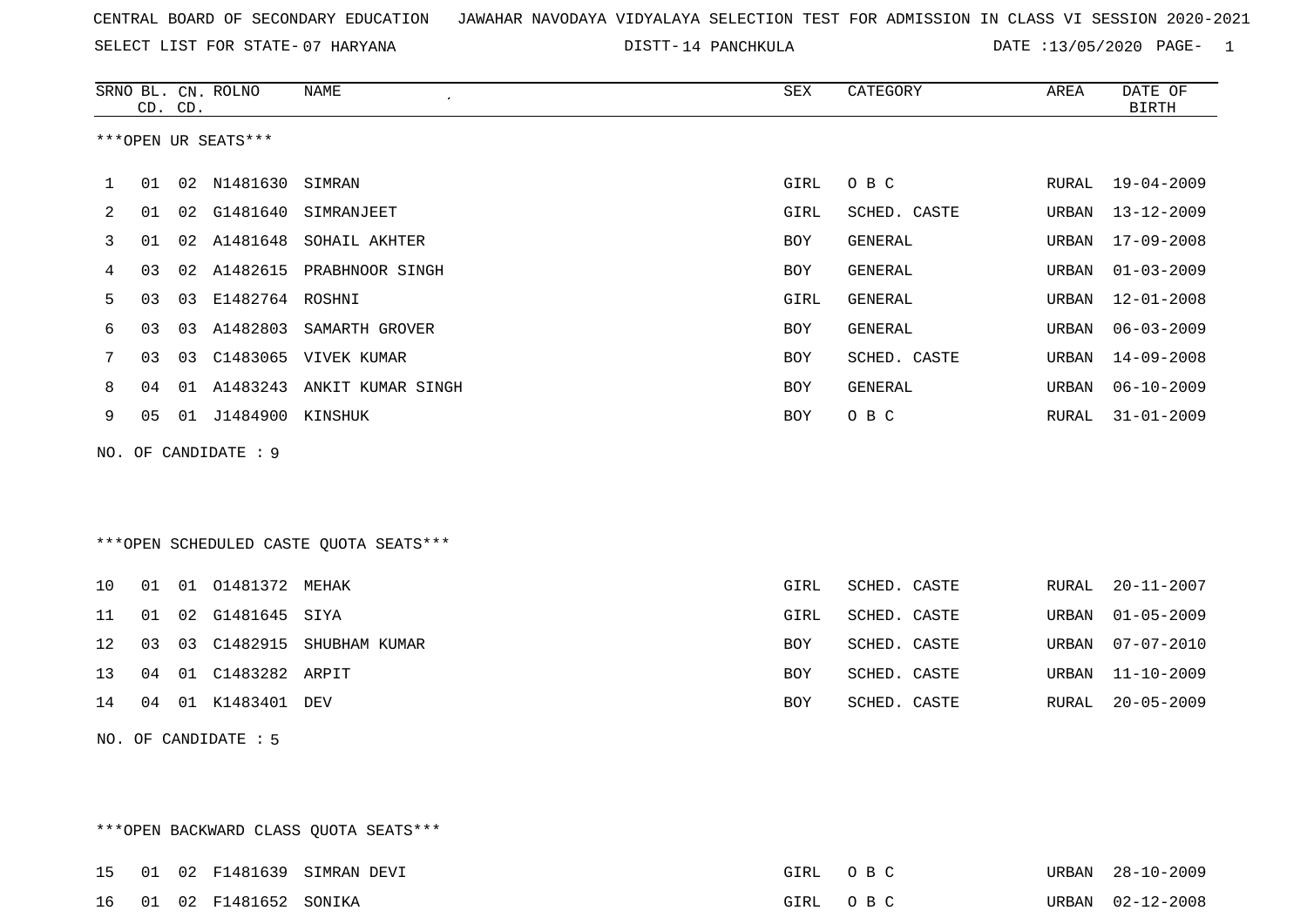SELECT LIST FOR STATE- DISTT- 07 HARYANA

DISTT-14 PANCHKULA DATE :13/05/2020 PAGE- 2

|    |    | CD. CD. | SRNO BL. CN. ROLNO     | NAME                                   | SEX        | CATEGORY     | AREA         | DATE OF<br><b>BIRTH</b> |
|----|----|---------|------------------------|----------------------------------------|------------|--------------|--------------|-------------------------|
|    |    |         |                        | *** OPEN BACKWARD CLASS QUOTA SEATS*** |            |              |              |                         |
| 17 | 01 |         | 02 F1481666 SUMAIYA    |                                        | GIRL       | O B C        | URBAN        | $12 - 01 - 2009$        |
| 18 | 04 | 01      | F1483452               | GARIMA GOND                            | GIRL       | O B C        | URBAN        | $08 - 11 - 2008$        |
| 19 | 04 |         | 03 N1484285            | SATINDER KAUR                          | GIRL       | O B C        | RURAL        | $16 - 06 - 2010$        |
|    |    |         | NO. OF CANDIDATE : 5   |                                        |            |              |              |                         |
|    |    |         |                        | ***OPEN SCHEDULED TRIBE QUOTA SEATS*** |            |              |              |                         |
| 20 |    |         |                        | 04 01 D1483413 DHRUV THAKUR            | BOY        | SCHED. TRIBE | URBAN        | 14-01-2010              |
|    |    |         | NO. OF CANDIDATE : 1   |                                        |            |              |              |                         |
|    |    |         |                        |                                        |            |              |              |                         |
|    |    |         |                        |                                        |            |              |              |                         |
|    |    |         | ***RURAL OPEN SEATS*** |                                        |            |              |              |                         |
| 21 | 01 |         |                        | 01 M1481144 BHAWNA MISHRA              | GIRL       | GENERAL      | RURAL        | $30 - 08 - 2009$        |
| 22 | 01 |         | 01 N1481204 GURPREET   |                                        | GIRL       | O B C        | RURAL        | $15 - 11 - 2008$        |
| 23 | 01 | 01      | I1481381               | MOHD REHAN                             | <b>BOY</b> | GENERAL      | <b>RURAL</b> | $16 - 03 - 2009$        |
| 24 | 01 | 02      | N1481660               | SUHANI                                 | GIRL       | O B C        | RURAL        | $10 - 04 - 2010$        |
| 25 | 02 | 01      | M1481749 ANJALI        |                                        | GIRL       | GENERAL      | RURAL        | $24 - 08 - 2010$        |
| 26 | 03 | 01      | M1482084 ANKITA        |                                        | GIRL       | GENERAL      | RURAL        | $03 - 11 - 2009$        |
| 27 | 03 |         |                        | 01 I1482115 ANUKUSH DUBEY              | BOY        | GENERAL      | RURAL        | $22 - 02 - 2008$        |
| 28 | 03 |         |                        | 01 K1482301 JATIN CHANDEL              | BOY        | SCHED. CASTE | <b>RURAL</b> | $27 - 04 - 2008$        |
| 29 | 03 |         | 02 N1482559 NISHA      |                                        | GIRL       | O B C        | <b>RURAL</b> | $25 - 12 - 2010$        |
| 30 | 03 |         | 02 M1482608 POOJA      |                                        | GIRL       | GENERAL      | RURAL        | $04 - 04 - 2009$        |
| 31 | 03 | 02      |                        | K1482641 PRIYANSHU                     | BOY        | SCHED. CASTE | <b>RURAL</b> | $12 - 02 - 2009$        |
| 32 | 03 | 03      | 01482822               | SANJNA                                 | GIRL       | SCHED. CASTE | <b>RURAL</b> | $05 - 09 - 2009$        |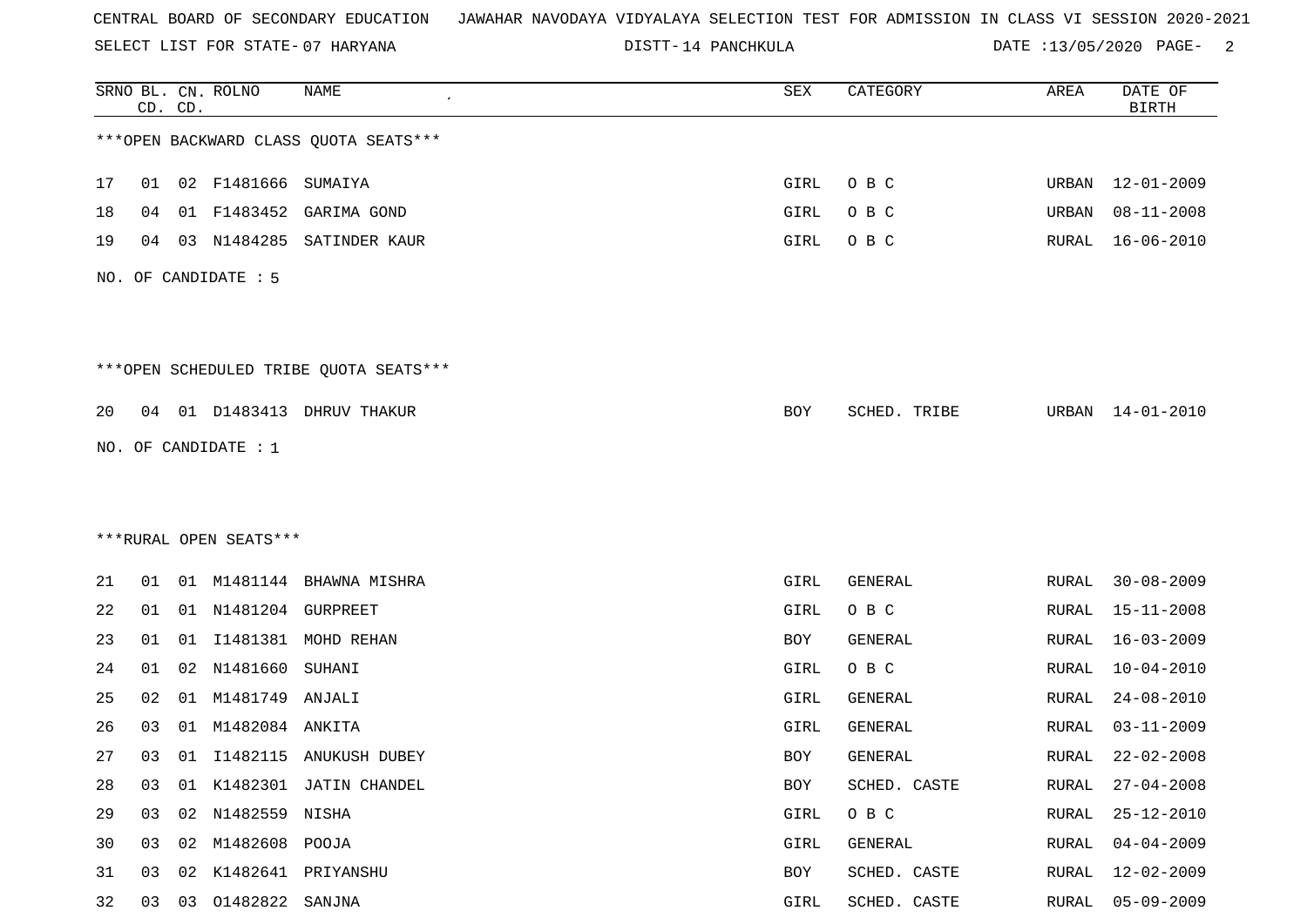SELECT LIST FOR STATE- DISTT- 07 HARYANA

DISTT-14 PANCHKULA DATE :13/05/2020 PAGE- 3

|     | CD. CD. |    | SRNO BL. CN. ROLNO     | NAME<br>$\pmb{\cdot}$                   | SEX        | CATEGORY       | AREA          | DATE OF<br><b>BIRTH</b> |
|-----|---------|----|------------------------|-----------------------------------------|------------|----------------|---------------|-------------------------|
|     |         |    | ***RURAL OPEN SEATS*** |                                         |            |                |               |                         |
| 33  | 03      | 03 | J1482832               | SARTHAK PATHE                           | <b>BOY</b> | O B C          | RURAL         | $01 - 01 - 2009$        |
| 34  | 03      | 03 | I1482917               | SHYAMU KUMAR                            | BOY        | <b>GENERAL</b> | RURAL         | $17 - 09 - 2007$        |
| 35  | 03      | 03 | M1482918 SIFA          |                                         | GIRL       | <b>GENERAL</b> | RURAL         | 12-09-2010              |
| 36  | 03      | 03 |                        | I1483018 VAIBHAV PATEL                  | <b>BOY</b> | <b>GENERAL</b> | RURAL         | $23 - 05 - 2007$        |
| 37  | 03      | 03 |                        | J1483073 YATHARTH YADAV                 | BOY        | O B C          | RURAL         | $29 - 11 - 2009$        |
| 38  | 04      | 03 | J1484287               | SATVIR SINGH                            | <b>BOY</b> | O B C          | RURAL         | $27 - 12 - 2008$        |
| 39  | 04      | 03 | I1484288               | SATYAM                                  | <b>BOY</b> | <b>GENERAL</b> | RURAL         | $22 - 05 - 2009$        |
| 40  | 04      | 03 | I1484355               | SIDDHARTH SHARMA                        | <b>BOY</b> | <b>GENERAL</b> | ${\tt RURAL}$ | $02 - 10 - 2009$        |
| 41  | 04      | 03 | M1484478               | TANU KUMARI                             | GIRL       | GENERAL        | RURAL         | $27 - 10 - 2008$        |
| 42  | 04      | 03 |                        | I1484542 VIJAY KUMAR                    | BOY        | <b>GENERAL</b> | RURAL         | $02 - 03 - 2008$        |
| 43  | 05      |    | 02 N1485178            | SANIA                                   | GIRL       | O B C          | RURAL         | $27 - 06 - 2009$        |
| 44  | 05      |    | 02 N1485193 SAZIA      |                                         | GIRL       | O B C          | RURAL         | $13 - 11 - 2009$        |
| NO. |         |    | OF CANDIDATE : 24      |                                         |            |                |               |                         |
|     |         |    |                        |                                         |            |                |               |                         |
|     |         |    |                        |                                         |            |                |               |                         |
|     |         |    |                        | ***RURAL SCHEDULED CASTE QUOTA SEATS*** |            |                |               |                         |
| 45  | 01      |    |                        | 01 01481107 ANURADHA GUPTA              | GIRL       | SCHED. CASTE   | RURAL         | $28 - 01 - 2011$        |
| 46  | 01      | 01 | 01481133               | BANDINI                                 | GIRL       | SCHED. CASTE   | RURAL         | $06 - 01 - 2009$        |
| 47  | 02      | 01 | 01481761               | BHOMIKA                                 | GIRL       | SCHED. CASTE   | RURAL         | $25 - 07 - 2010$        |
| 48  | 02      |    | 01 K1481799 GULSHAN    |                                         | BOY        | SCHED. CASTE   | RURAL         | $17 - 02 - 2010$        |
| 49  | 04      |    | 02 01484013 PREET      |                                         | GIRL       | SCHED. CASTE   | RURAL         | $20 - 02 - 2009$        |
| 50  | 04      | 03 |                        | 01484197 RUPANSHI DOOD                  | GIRL       | SCHED. CASTE   | RURAL         | $08 - 01 - 2010$        |
| 51  | 04      |    | 03 01484258 SANJANA    |                                         | GIRL       | SCHED. CASTE   | RURAL         | $08 - 07 - 2009$        |
| 52  | 04      | 03 | 01484493 UMA           |                                         | GIRL       | SCHED. CASTE   | RURAL         | $03 - 03 - 2009$        |
| 53  | 05      |    |                        | 01 K1484830 JASAN SINGH                 | BOY        | SCHED. CASTE   | RURAL         | $21 - 02 - 2010$        |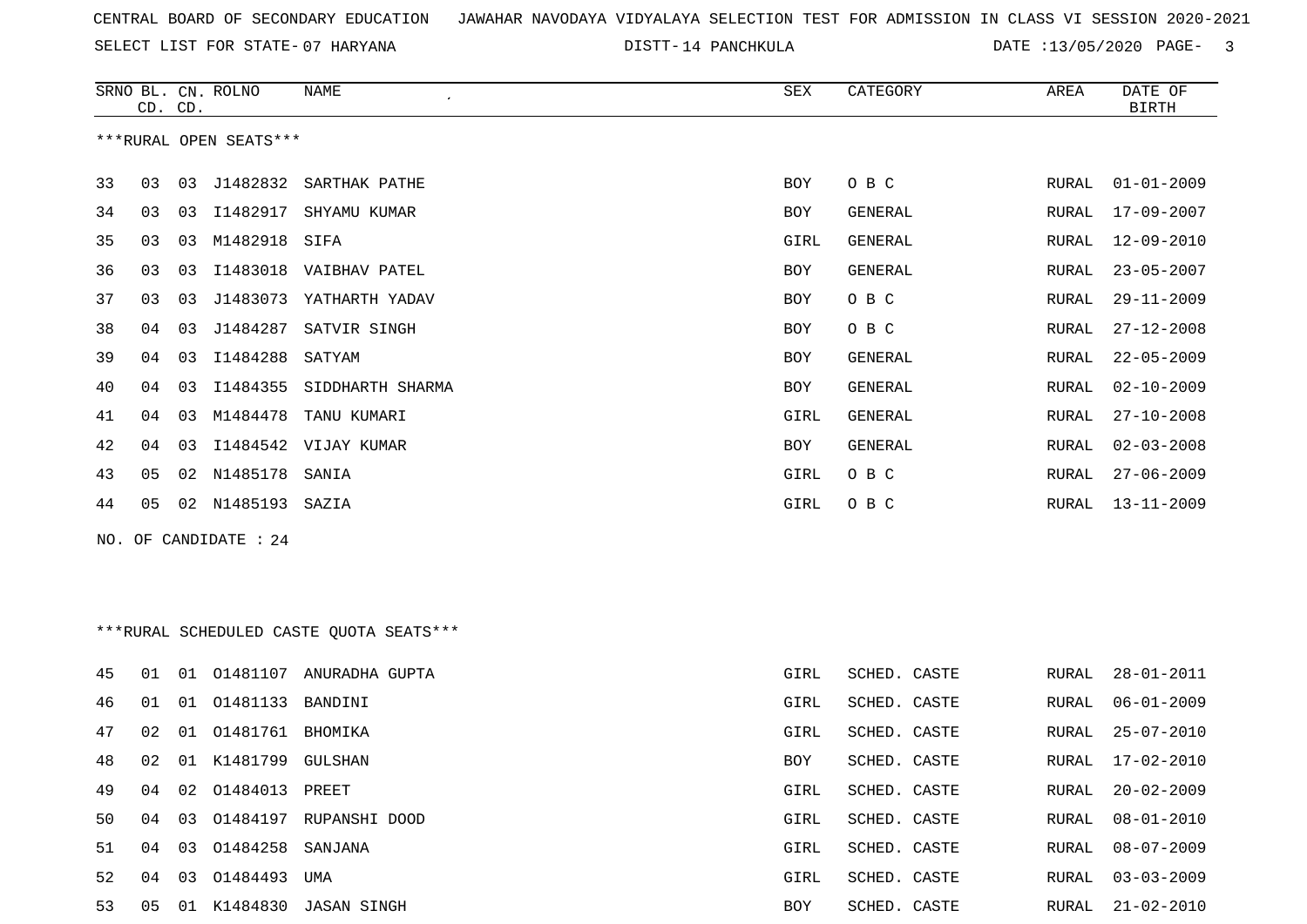SELECT LIST FOR STATE- DISTT- 07 HARYANA

DISTT-14 PANCHKULA DATE :13/05/2020 PAGE- 4

|    | CD. CD. |    | SRNO BL. CN. ROLNO   | NAME                                    | SEX  | CATEGORY     | AREA  | DATE OF<br>BIRTH |
|----|---------|----|----------------------|-----------------------------------------|------|--------------|-------|------------------|
|    |         |    |                      | ***RURAL SCHEDULED CASTE OUOTA SEATS*** |      |              |       |                  |
| 54 | 05      |    | 02 01485055 PARTIGYA |                                         | GIRL | SCHED. CASTE |       | RURAL 19-02-2010 |
| 55 | 05      |    | 02 K1485099          | PUSHKAR                                 | BOY  | SCHED. CASTE | RURAL | $20 - 12 - 2008$ |
| 56 | 05      |    | 02 01485130 RITIKA   |                                         | GIRL | SCHED. CASTE | RURAL | $25 - 08 - 2009$ |
| 57 | 05      |    | 02 01485155          | SAGUN                                   | GIRL | SCHED. CASTE | RURAL | 05-09-2009       |
| 58 | 05      | 02 | K1485257             | SUMIT KUMAR                             | BOY  | SCHED. CASTE | RURAL | $18 - 02 - 2009$ |
| 59 | 05      | 02 | 01485301             | VANSHIKA                                | GIRL | SCHED. CASTE | RURAL | 16-12-2009       |
|    |         |    |                      |                                         |      |              |       |                  |

NO. OF CANDIDATE : 15

# \*\*\*RURAL BACKWARD CLASS QUOTA SEATS\*\*\*

| 60 | 01 | 01 | N1481070 ANCHAL  |                           | GIRL | O B C | RURAL | $02 - 01 - 2010$ |
|----|----|----|------------------|---------------------------|------|-------|-------|------------------|
| 61 | 01 | 02 | N1481632 SIMRAN  |                           | GIRL | O B C | RURAL | $04 - 10 - 2009$ |
| 62 | 04 | 01 |                  | J1483184 AMANDEEP SINGH   | BOY  | O B C | RURAL | 15-12-2009       |
| 63 | 04 | 01 |                  | J1483476 GURBACHAN SINGH  | BOY  | O B C | RURAL | $13 - 07 - 2009$ |
| 64 | 04 | 02 | J1483730 LAKSHAY |                           | BOY  | O B C | RURAL | $19 - 06 - 2009$ |
| 65 | 04 | 03 |                  | N1484525 VANSHIKA DHIMAN  | GIRL | O B C | RURAL | $26 - 08 - 2008$ |
| 66 | 04 | 03 | J1484572 VISHU   |                           | BOY  | O B C | RURAL | $31 - 10 - 2008$ |
| 67 | 05 | 01 | N1484659 ARJOO   |                           | GIRL | O B C | RURAL | 15-08-2009       |
| 68 | 05 | 01 | N1484905         | KOMAL                     | GIRL | O B C | RURAL | $04 - 06 - 2010$ |
| 69 | 05 | 02 |                  | J1485058 PARVINDER SINGH  | BOY  | O B C | RURAL | $27 - 04 - 2009$ |
| 70 | 05 | 02 | N1485060 PAYAL   |                           | GIRL | O B C | RURAL | $25 - 06 - 2009$ |
| 71 | 05 | 02 |                  | N1485132 RITIKA CHAUDHARY | GIRL | O B C | RURAL | $25 - 07 - 2009$ |
| 72 | 05 | 02 | N1485152         | SADHNA                    | GIRL | O B C | RURAL | $14 - 03 - 2010$ |
| 73 | 05 | 02 | N1485177         | SANIA                     | GIRL | O B C | RURAL | $29 - 03 - 2010$ |
| 74 | 05 | 02 | J1485248         | SOURAV SAINI              | BOY  | O B C | RURAL | $05 - 09 - 2009$ |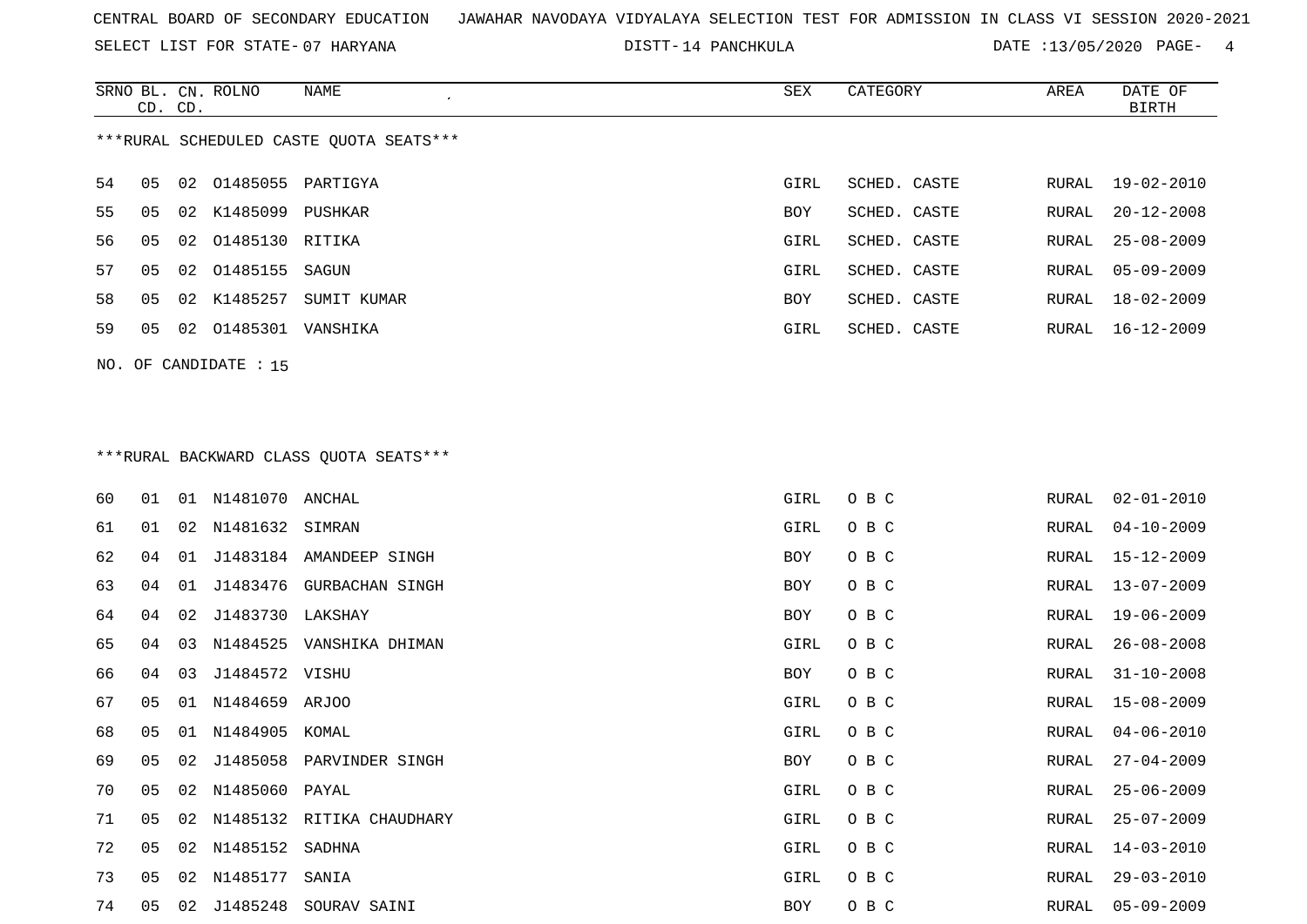SELECT LIST FOR STATE- DISTT- 07 HARYANA

DISTT-14 PANCHKULA DATE :13/05/2020 PAGE- 5

|     | CD. CD. | SRNO BL. CN. ROLNO     | NAME<br>$\cdot$                         | SEX        | CATEGORY     | AREA  | DATE OF<br><b>BIRTH</b> |
|-----|---------|------------------------|-----------------------------------------|------------|--------------|-------|-------------------------|
|     |         |                        | *** RURAL BACKWARD CLASS QUOTA SEATS*** |            |              |       |                         |
| 75  | 05      | 02 J1485287            | THATH SINGH                             | BOY        | O B C        | RURAL | $06 - 08 - 2008$        |
| NO. |         | OF CANDIDATE : 16      |                                         |            |              |       |                         |
|     |         |                        |                                         |            |              |       |                         |
|     |         |                        | ***RURAL SCHEDULED TRIBE QUOTA SEATS*** |            |              |       |                         |
| 76  | 01      |                        | 01 K1481037 AARYAN CHAUHAN              | <b>BOY</b> | SCHED. CASTE | RURAL | 11-09-2009              |
| 77  | 01      | 02 01481707            | VANSHIKA                                | GIRL       | SCHED. CASTE | RURAL | $25 - 11 - 2008$        |
| 78  | 04      | 01484228 SAKSHI<br>03  |                                         | GIRL       | SCHED. CASTE | RURAL | $25 - 11 - 2009$        |
| 79  | 05      | 02 01485079 PRACHI     |                                         | GIRL       | SCHED. CASTE | RURAL | $29 - 09 - 2009$        |
| 80  | 05      |                        | 02 K1485338 YUGANT MANCHHANDOGIA        | <b>BOY</b> | SCHED. CASTE | RURAL | $26 - 08 - 2009$        |
|     |         | NO. OF CANDIDATE $: 5$ |                                         |            |              |       |                         |

TOTAL SELECTED CANDIDATE : 80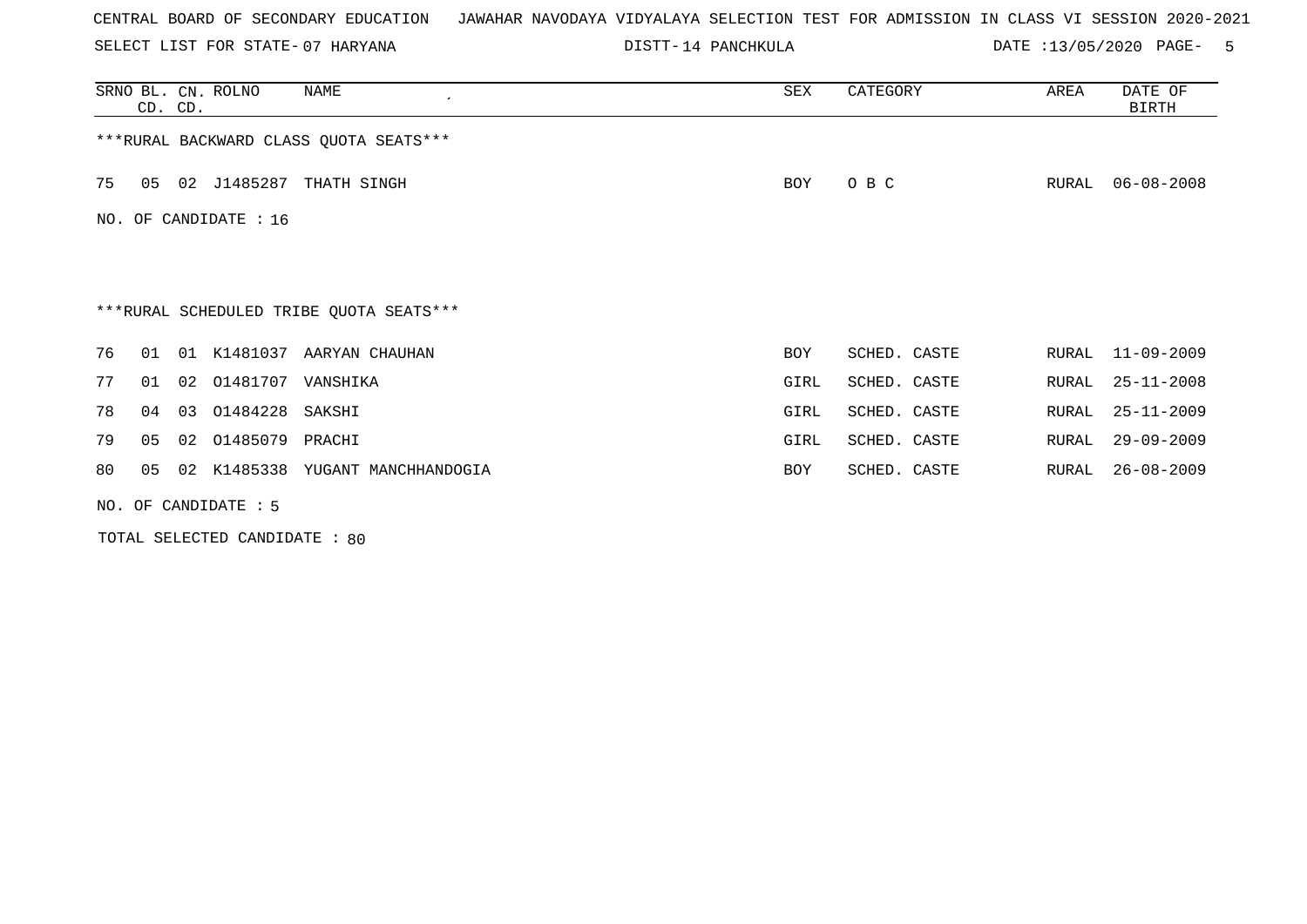SELECT LIST FOR STATE- DISTT- 07 HARYANA

DISTT-15 PANIPAT **DATE** :13/05/2020 PAGE- 1

|              | CD. CD. |    | SRNO BL. CN. ROLNO  | <b>NAME</b>                            | <b>SEX</b> | CATEGORY       | AREA         | DATE OF<br><b>BIRTH</b> |
|--------------|---------|----|---------------------|----------------------------------------|------------|----------------|--------------|-------------------------|
|              |         |    | ***OPEN UR SEATS*** |                                        |            |                |              |                         |
| $\mathbf{1}$ | 02      |    | 01 M1485883         | ISHA                                   | GIRL       | <b>GENERAL</b> | RURAL        | $17 - 10 - 2009$        |
| 2            | 02      |    | 02 M1486109         | SANCHITA                               | GIRL       | GENERAL        | RURAL        | $15 - 09 - 2009$        |
| 3            | 02      | 02 | I1486229 VIPIN      |                                        | BOY        | GENERAL        | RURAL        | $25 - 05 - 2008$        |
| 4            | 03      | 01 | I1486261 AKSHAY     |                                        | <b>BOY</b> | GENERAL        | RURAL        | $26 - 11 - 2007$        |
| 5            | 03      |    | 01 M1486271 AMRITA  |                                        | GIRL       | GENERAL        | RURAL        | $07 - 10 - 2007$        |
| 6            | 03      |    | 01 I1486307         | ANUJ                                   | <b>BOY</b> | GENERAL        | <b>RURAL</b> | $06 - 09 - 2009$        |
| 7            | 03      |    | 01 M1486372         | DEEPIKA DEVI                           | GIRL       | GENERAL        | RURAL        | $20 - 08 - 2008$        |
| 8            | 04      | 01 | J1487108            | HIMANSHU                               | BOY        | O B C          | RURAL        | $01 - 08 - 2008$        |
| 9            | 04      | 03 | A1487627            | TANUJ KADYAN                           | <b>BOY</b> | GENERAL        | URBAN        | $22 - 09 - 2009$        |
| 10           | 05      |    | 01 J1487842         | JAIDEEP                                | <b>BOY</b> | O B C          | RURAL        | $03 - 09 - 2008$        |
| 11           | 05      | 02 | J1488140 YASHASVI   |                                        | <b>BOY</b> | O B C          | RURAL        | $08 - 11 - 2009$        |
| NO.          |         |    | OF CANDIDATE : 11   |                                        |            |                |              |                         |
|              |         |    |                     |                                        |            |                |              |                         |
|              |         |    |                     |                                        |            |                |              |                         |
|              |         |    |                     | ***OPEN SCHEDULED CASTE QUOTA SEATS*** |            |                |              |                         |
| 12           | 02      | 02 | 01486045 PRIYANKA   |                                        | GIRL       | SCHED. CASTE   | RURAL        | $08 - 09 - 2009$        |
| 13           | 02      |    | 02 K1486065         | RITIK                                  | <b>BOY</b> | SCHED. CASTE   | RURAL        | $09 - 03 - 2010$        |

14 02 02 K1486166 SUMIT BOY SCHED. CASTE RURAL 17-11-2008

\*\*\*OPEN BACKWARD CLASS QUOTA SEATS\*\*\*

NO. OF CANDIDATE : 3

15 02 01 N1485835 DEEPIKA GIRL O B C RURAL 21-05-2009 16 02 02 N1486107 SALONI GIRL O B C RURAL 10-07-2010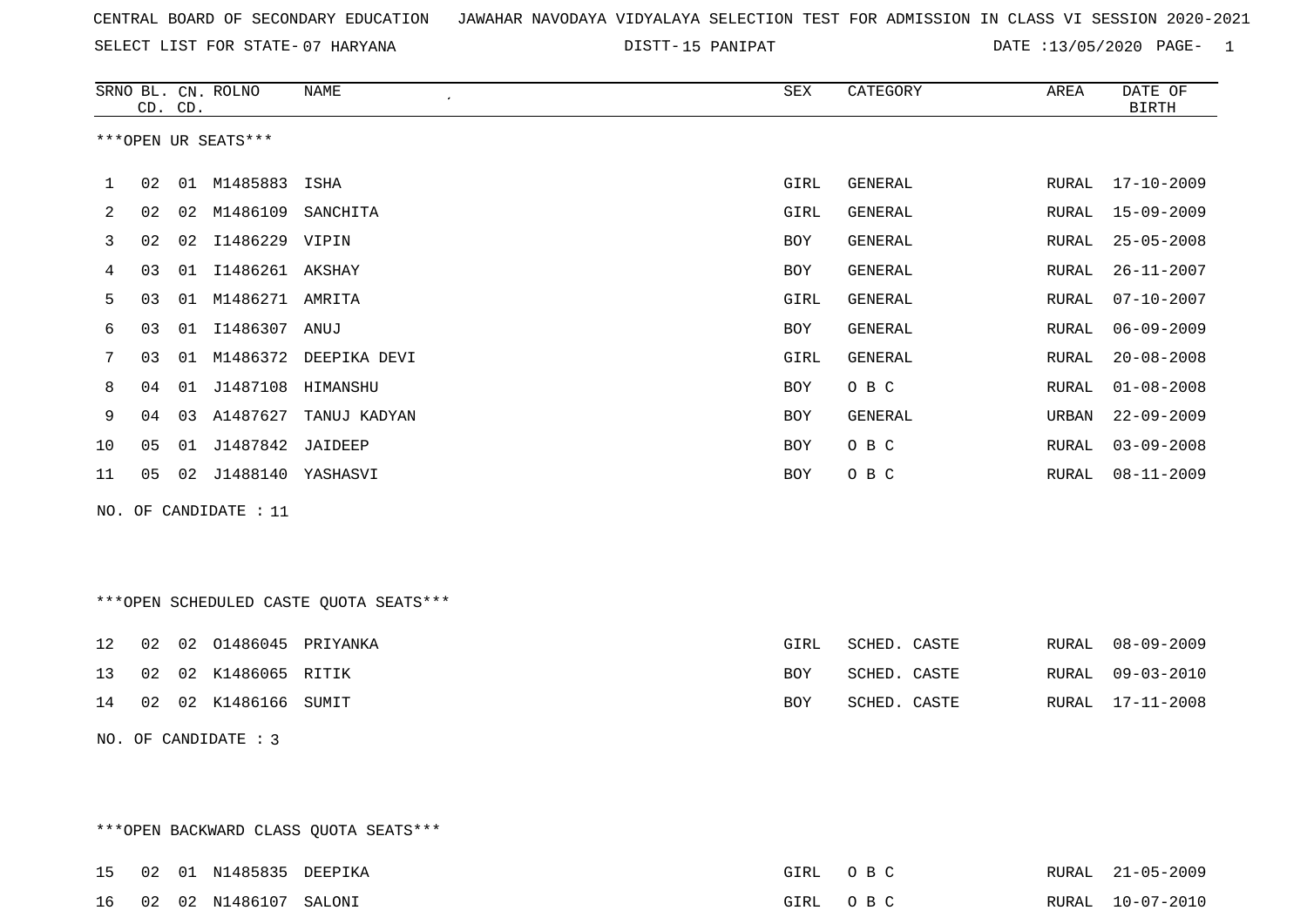SELECT LIST FOR STATE- DISTT- 07 HARYANA

15 PANIPAT DATE :13/05/2020 PAGE- 2

|    |    | CD. CD. | SRNO BL. CN. ROLNO     | NAME                                   | SEX        | CATEGORY     | AREA         | DATE OF<br><b>BIRTH</b> |
|----|----|---------|------------------------|----------------------------------------|------------|--------------|--------------|-------------------------|
|    |    |         |                        | *** OPEN BACKWARD CLASS QUOTA SEATS*** |            |              |              |                         |
| 17 | 03 |         | 01 J1486265 AMAN       |                                        | BOY        | O B C        | RURAL        | $25 - 01 - 2009$        |
| 18 | 03 | 01      | J1486404               | HANUSH                                 | BOY        | O B C        | RURAL        | $05 - 05 - 2009$        |
| 19 | 05 |         |                        | 01 B1487827 HARSH KUMAR                | BOY        | O B C        | URBAN        | $30 - 07 - 2009$        |
|    |    |         | NO. OF CANDIDATE : 5   |                                        |            |              |              |                         |
|    |    |         |                        | ***OPEN SCHEDULED TRIBE QUOTA SEATS*** |            |              |              |                         |
| 20 |    |         | 02 02 L1486018 PIYUSH  |                                        | <b>BOY</b> | SCHED. TRIBE |              | RURAL 02-02-2010        |
|    |    |         | NO. OF CANDIDATE : 1   |                                        |            |              |              |                         |
|    |    |         |                        |                                        |            |              |              |                         |
|    |    |         |                        |                                        |            |              |              |                         |
|    |    |         | ***RURAL OPEN SEATS*** |                                        |            |              |              |                         |
| 21 | 01 |         | 01 M1485480            | KHUSHI                                 | GIRL       | GENERAL      | RURAL        | $08 - 08 - 2009$        |
| 22 | 01 |         | 01 N1485486 KIRTI      |                                        | GIRL       | O B C        | RURAL        | $07 - 10 - 2009$        |
| 23 | 01 | 01      | N1485510               | MUSKAN                                 | GIRL       | O B C        | <b>RURAL</b> | $11 - 10 - 2008$        |
| 24 | 01 | 02      | J1485632               | SHIVAM                                 | BOY        | O B C        | <b>RURAL</b> | $22 - 12 - 2008$        |
| 25 | 01 | 02      | N1485675               | TANISHA                                | GIRL       | O B C        | RURAL        | $15 - 07 - 2009$        |
| 26 | 02 | 01      | I1485803               | ASGAR ALI                              | BOY        | GENERAL      | RURAL        | $23 - 11 - 2007$        |
| 27 | 02 |         | 02 I1485993 NIKHIL     |                                        | BOY        | GENERAL      | RURAL        | $27 - 12 - 2008$        |
| 28 | 02 | 02      | I1486099               | SAKSHAM                                | BOY        | GENERAL      | <b>RURAL</b> | $10 - 09 - 2009$        |
| 29 | 02 | 02      | I1486140               | SHOURYA                                | BOY        | GENERAL      | <b>RURAL</b> | $02 - 01 - 2009$        |
| 30 | 02 |         | 02 I1486190 TARUN      |                                        | BOY        | GENERAL      | RURAL        | $26 - 12 - 2008$        |
| 31 | 03 | 01      |                        | I1486249 ABHINAV BENIWAL               | BOY        | GENERAL      | <b>RURAL</b> | $16 - 07 - 2009$        |
| 32 | 03 |         | 01 J1486411 HARSH      |                                        | BOY        | O B C        | <b>RURAL</b> | $22 - 10 - 2008$        |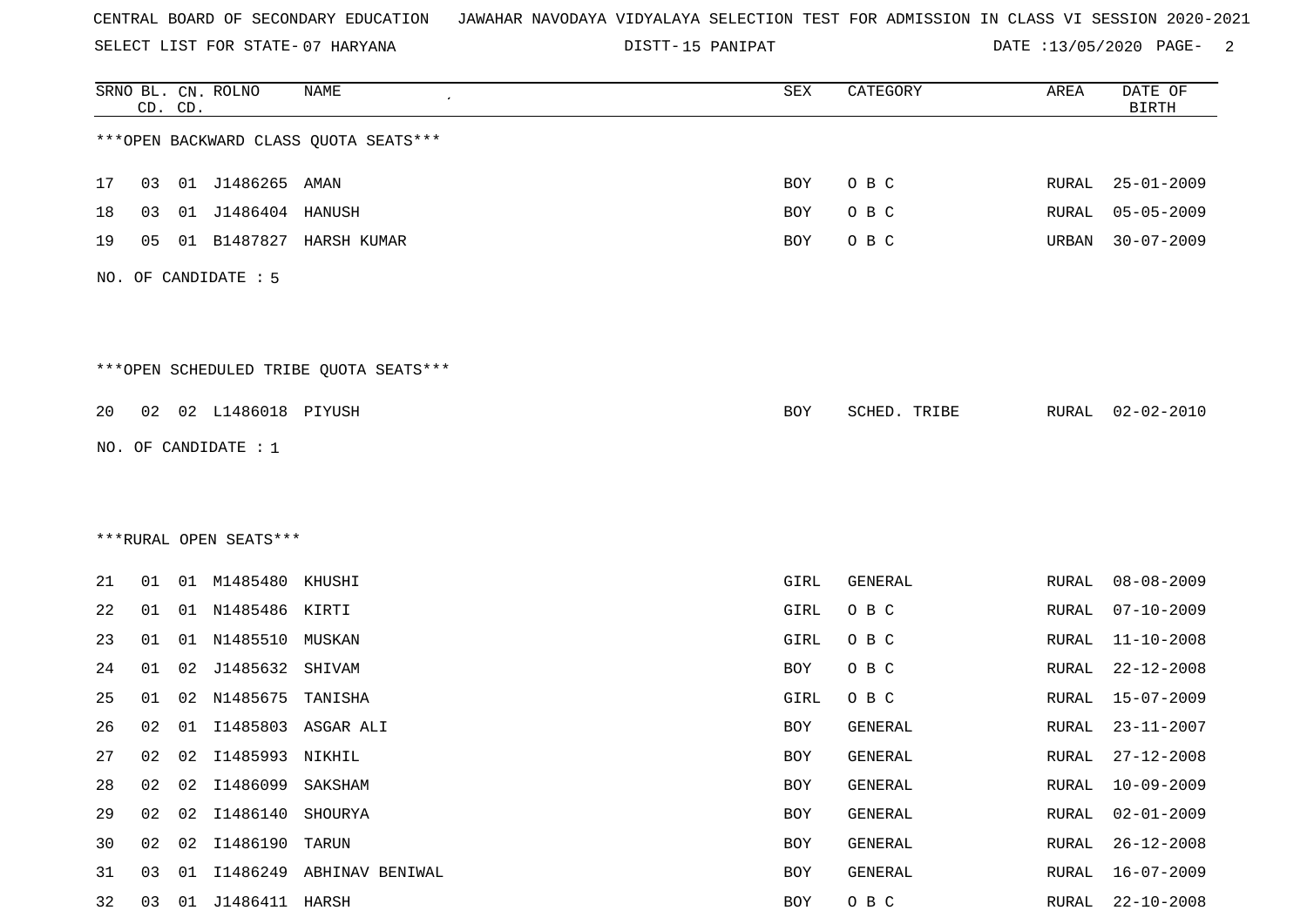SELECT LIST FOR STATE- DISTT- 07 HARYANA

15 PANIPAT DATE :13/05/2020 PAGE- 3

|    | CD. CD.        |    | SRNO BL. CN. ROLNO     | <b>NAME</b><br>$\epsilon$ | <b>SEX</b> | CATEGORY       | AREA         | DATE OF<br><b>BIRTH</b> |
|----|----------------|----|------------------------|---------------------------|------------|----------------|--------------|-------------------------|
|    |                |    | ***RURAL OPEN SEATS*** |                           |            |                |              |                         |
| 33 | 03             | 01 | I1486416               | HARSHIT ROZERA            | <b>BOY</b> | <b>GENERAL</b> | RURAL        | $20 - 07 - 2009$        |
| 34 | 03             | 01 | 01486464               | KASHISH                   | GIRL       | SCHED. CASTE   | RURAL        | $07 - 10 - 2009$        |
| 35 | 03             | 02 | J1486704               | SAHIL                     | BOY        | O B C          | <b>RURAL</b> | $04 - 09 - 2009$        |
| 36 | 03             | 02 | I1486817               | TANISH                    | BOY        | <b>GENERAL</b> | <b>RURAL</b> | $26 - 08 - 2009$        |
| 37 | 04             | 01 | I1487027               | DAKSH SOLANKI             | <b>BOY</b> | GENERAL        | RURAL        | $09 - 11 - 2008$        |
| 38 | 04             | 01 | M1487125               | JHALAK                    | GIRL       | <b>GENERAL</b> | <b>RURAL</b> | $24 - 09 - 2008$        |
| 39 | 04             | 02 | N1487161 KASHISH       |                           | GIRL       | O B C          | <b>RURAL</b> | $21 - 07 - 2009$        |
| 40 | 04             | 03 | I1487467               | SAGAR                     | BOY        | <b>GENERAL</b> | RURAL        | $26 - 06 - 2008$        |
| 41 | 04             | 03 | N1487479               | SALEEMA KHATOON           | GIRL       | O B C          | RURAL        | $01 - 02 - 2010$        |
| 42 | 04             | 03 | M1487547               | SHIVANSHI DWIVEDI         | GIRL       | <b>GENERAL</b> | <b>RURAL</b> | $12 - 10 - 2009$        |
| 43 | 04             | 03 | J1487593               | SUMIT                     | BOY        | O B C          | <b>RURAL</b> | $01 - 01 - 2009$        |
| 44 | 04             | 03 | M1487641               | USHA KUMARI               | GIRL       | <b>GENERAL</b> | RURAL        | $30 - 11 - 2008$        |
| 45 | 05             | 01 | I1487783               | CHIRAG SHARMA             | <b>BOY</b> | <b>GENERAL</b> | RURAL        | $06 - 01 - 2009$        |
| 46 | 05             | 01 | J1487802               | DIVANSHU                  | BOY        | O B C          | RURAL        | $08 - 12 - 2008$        |
| 47 | 0 <sub>5</sub> | 01 | M1487859               | KASHISH                   | GIRL       | <b>GENERAL</b> | RURAL        | $18 - 09 - 2009$        |
| 48 | 05             | 02 | I1488046               | SANYAM                    | <b>BOY</b> | <b>GENERAL</b> | <b>RURAL</b> | $28 - 12 - 2009$        |
| 49 | 05             | 02 | I1488122               | VANSH                     | BOY        | GENERAL        | RURAL        | $13 - 02 - 2009$        |

NO. OF CANDIDATE : 29

\*\*\*RURAL SCHEDULED CASTE QUOTA SEATS\*\*\*

| 50 |  | 02 01 01485854 GEETA       | GIRL | SCHED. CASTE | RURAL 27-10-2009 |
|----|--|----------------------------|------|--------------|------------------|
|    |  | 51 02 01 01485907 KAJAL    | GIRL | SCHED. CASTE | RURAL 20-04-2008 |
|    |  | 52 03 01 K1486250 ABHISHEK | BOY  | SCHED. CASTE | RURAL 19-08-2007 |
|    |  | 53 03 01 01486510 MAHAK    | GIRL | SCHED. CASTE | RURAL 24-02-2009 |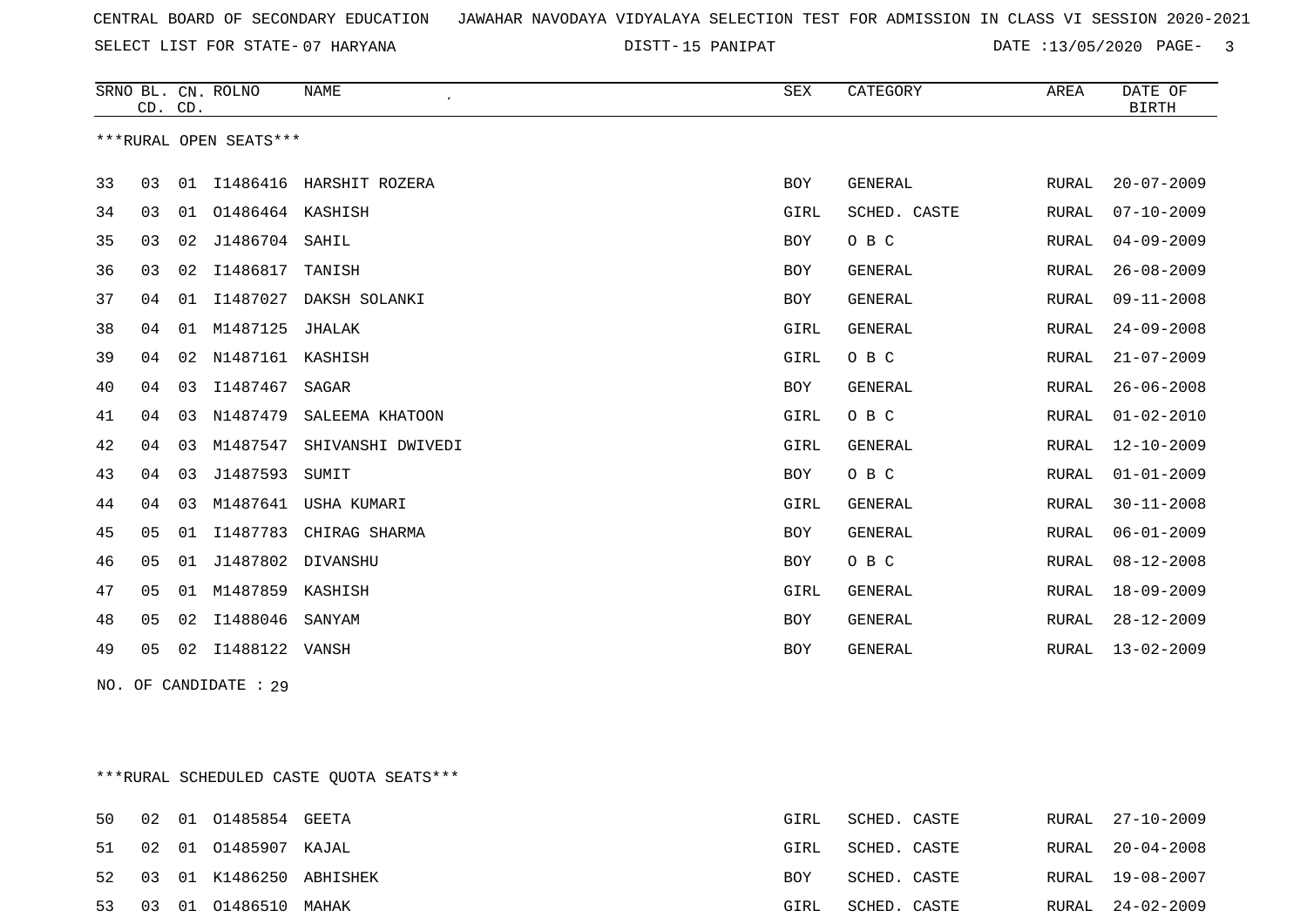SELECT LIST FOR STATE- DISTT- 07 HARYANA

15 PANIPAT DATE :13/05/2020 PAGE- 4

|                                         | CD. CD. |    | SRNO BL. CN. ROLNO | NAME     | SEX        | CATEGORY     | AREA  | DATE OF<br>BIRTH |
|-----------------------------------------|---------|----|--------------------|----------|------------|--------------|-------|------------------|
| ***RURAL SCHEDULED CASTE OUOTA SEATS*** |         |    |                    |          |            |              |       |                  |
| 54                                      | 04      | 01 | 01487006 BHUMIKA   |          | GIRL       | SCHED. CASTE | RURAL | $23 - 10 - 2008$ |
| 55                                      | 05      | 01 | K1487706           | ABHISHEK | BOY        | SCHED. CASTE | RURAL | $11 - 09 - 2007$ |
| 56                                      | 05      |    | 01 01487831 HIMANI |          | GIRL       | SCHED. CASTE | RURAL | 07-03-2009       |
| 57                                      | 05      |    | 01 K1487897        | MANISH   | <b>BOY</b> | SCHED. CASTE | RURAL | 14-10-2009       |
| 58                                      | 05      | 01 | K1487910           | MAYANK   | <b>BOY</b> | SCHED. CASTE | RURAL | $30 - 06 - 2009$ |
| 59                                      | 05      | 02 | K1487954 NISHANT   |          | BOY        | SCHED. CASTE | RURAL | 18-11-2009       |
|                                         |         |    |                    |          |            |              |       |                  |

NO. OF CANDIDATE : 10

# \*\*\*RURAL BACKWARD CLASS QUOTA SEATS\*\*\*

| 60 | 02             | 01 | J1485792 ARPEET    |                          | <b>BOY</b> | O B C | RURAL | 19-06-2009       |
|----|----------------|----|--------------------|--------------------------|------------|-------|-------|------------------|
| 61 | 02             | 02 | N1486016 PAYAL     |                          | GIRL       | O B C | RURAL | 19-11-2009       |
| 62 | 02             | 02 | J1486050 PURAV     |                          | BOY        | O B C | RURAL | 19-09-2009       |
| 63 | 02             | 02 | J1486052 RAHUL     |                          | BOY        | O B C | RURAL | $10 - 11 - 2008$ |
| 64 | 03             | 01 | J1486247           | ABHIMANYU                | BOY        | O B C | RURAL | 18-09-2009       |
| 65 | 03             | 01 | N1486351           | CHANDA                   | GIRL       | O B C | RURAL | $06 - 12 - 2009$ |
| 66 | 03             | 01 | J1486394           | GAURAV                   | BOY        | O B C | RURAL | $08 - 10 - 2009$ |
| 67 | 03             | 02 |                    | J1486734 SARTHAK KASHYAP | BOY        | O B C | RURAL | $07 - 08 - 2009$ |
| 68 | 04             | 01 | J1487003           | BHAVESH                  | BOY        | O B C | RURAL | $13 - 05 - 2009$ |
| 69 | 04             | 03 | J1487646 VANSH     |                          | BOY        | O B C | RURAL | $01 - 09 - 2009$ |
| 70 | 0 <sub>5</sub> | 01 | J1487695 AADIL     |                          | BOY        | O B C | RURAL | $01 - 01 - 2009$ |
| 71 | 0 <sub>5</sub> |    | 01 N1487759 ARUSHI |                          | GIRL       | O B C | RURAL | $04 - 11 - 2008$ |
| 72 | 05             | 01 | J1487787           | DEEPANSHU                | BOY        | O B C | RURAL | $30 - 05 - 2008$ |
| 73 | 05             | 01 | J1487852 KAMAL     |                          | BOY        | O B C | RURAL | $21 - 10 - 2008$ |
| 74 | 05             | 01 | N1487869           | KHUSHI                   | GIRL       | O B C | RURAL | $26 - 04 - 2010$ |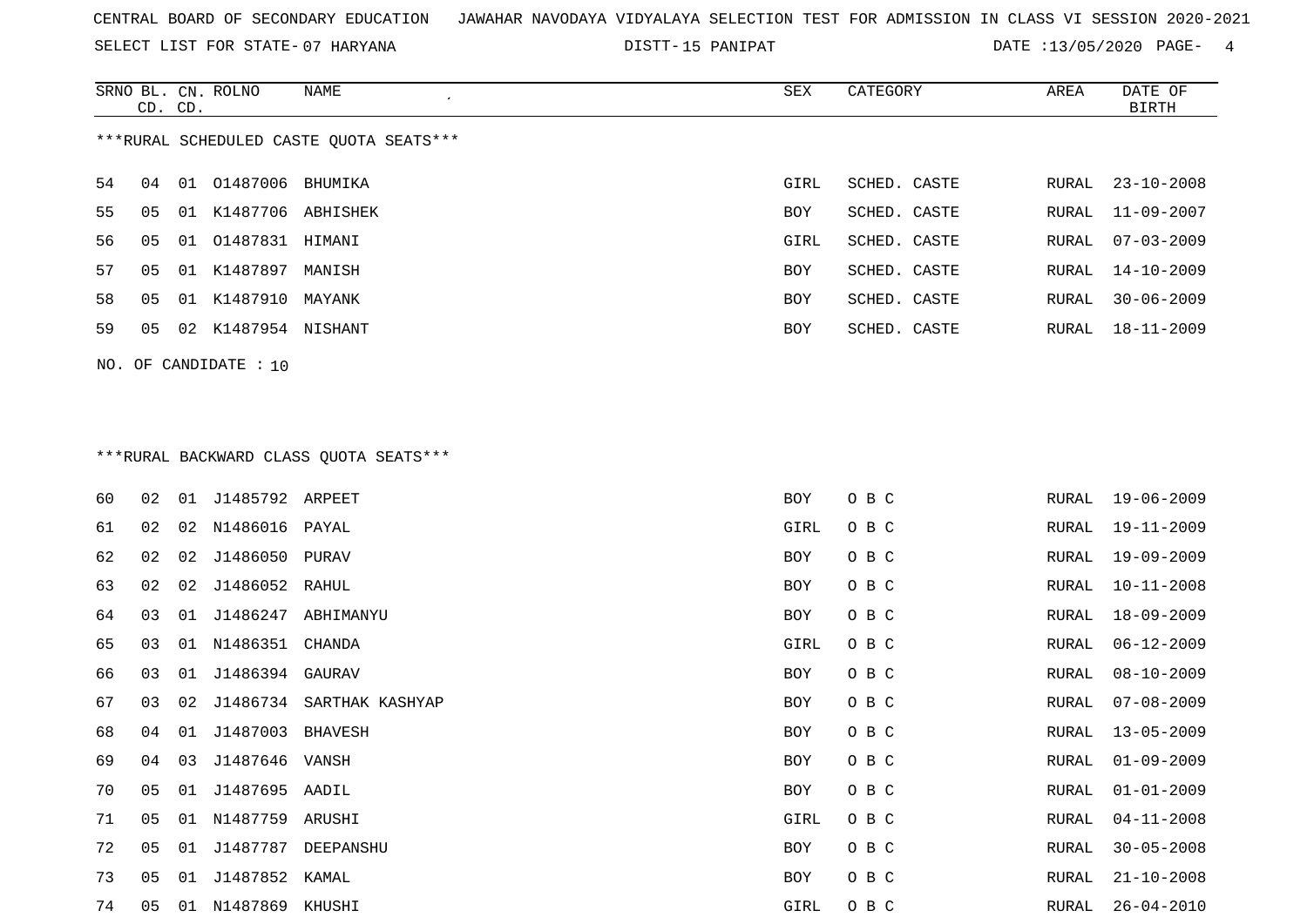SELECT LIST FOR STATE- DISTT- 07 HARYANA

15 PANIPAT DATE :13/05/2020 PAGE- 5

|                       | CD. CD.                | SRNO BL. CN. ROLNO | NAME                                    | SEX        | CATEGORY     | AREA  | DATE OF<br><b>BIRTH</b> |  |  |
|-----------------------|------------------------|--------------------|-----------------------------------------|------------|--------------|-------|-------------------------|--|--|
|                       |                        |                    | *** RURAL BACKWARD CLASS QUOTA SEATS*** |            |              |       |                         |  |  |
| 75                    | 05                     | 01 N1487872 KIRAN  |                                         | GIRL       | O B C        | RURAL | $28 - 08 - 2009$        |  |  |
| NO. OF CANDIDATE : 16 |                        |                    |                                         |            |              |       |                         |  |  |
|                       |                        |                    |                                         |            |              |       |                         |  |  |
|                       |                        |                    |                                         |            |              |       |                         |  |  |
|                       |                        |                    | ***RURAL SCHEDULED TRIBE QUOTA SEATS*** |            |              |       |                         |  |  |
| 76                    | 01                     | 01 L1485504 MOHIT  |                                         | <b>BOY</b> | SCHED. TRIBE | RURAL | $01 - 02 - 2009$        |  |  |
| 77                    | 01                     | 02 P1485672        | TAMMNA                                  | GIRL       | SCHED. TRIBE | RURAL | $01 - 01 - 2010$        |  |  |
| 78                    | 02                     | 02 P1486058 RANU   |                                         | GIRL       | SCHED. TRIBE | RURAL | $11 - 10 - 2008$        |  |  |
| 79                    | 04                     | 02 01487345 POOJA  |                                         | GIRL       | SCHED. CASTE | RURAL | $10 - 05 - 2007$        |  |  |
| 80                    | 04                     | 02 P1487382 PRIYA  |                                         | GIRL       | SCHED. TRIBE | RURAL | 17-01-2009              |  |  |
|                       | NO. OF CANDIDATE $: 5$ |                    |                                         |            |              |       |                         |  |  |

TOTAL SELECTED CANDIDATE : 80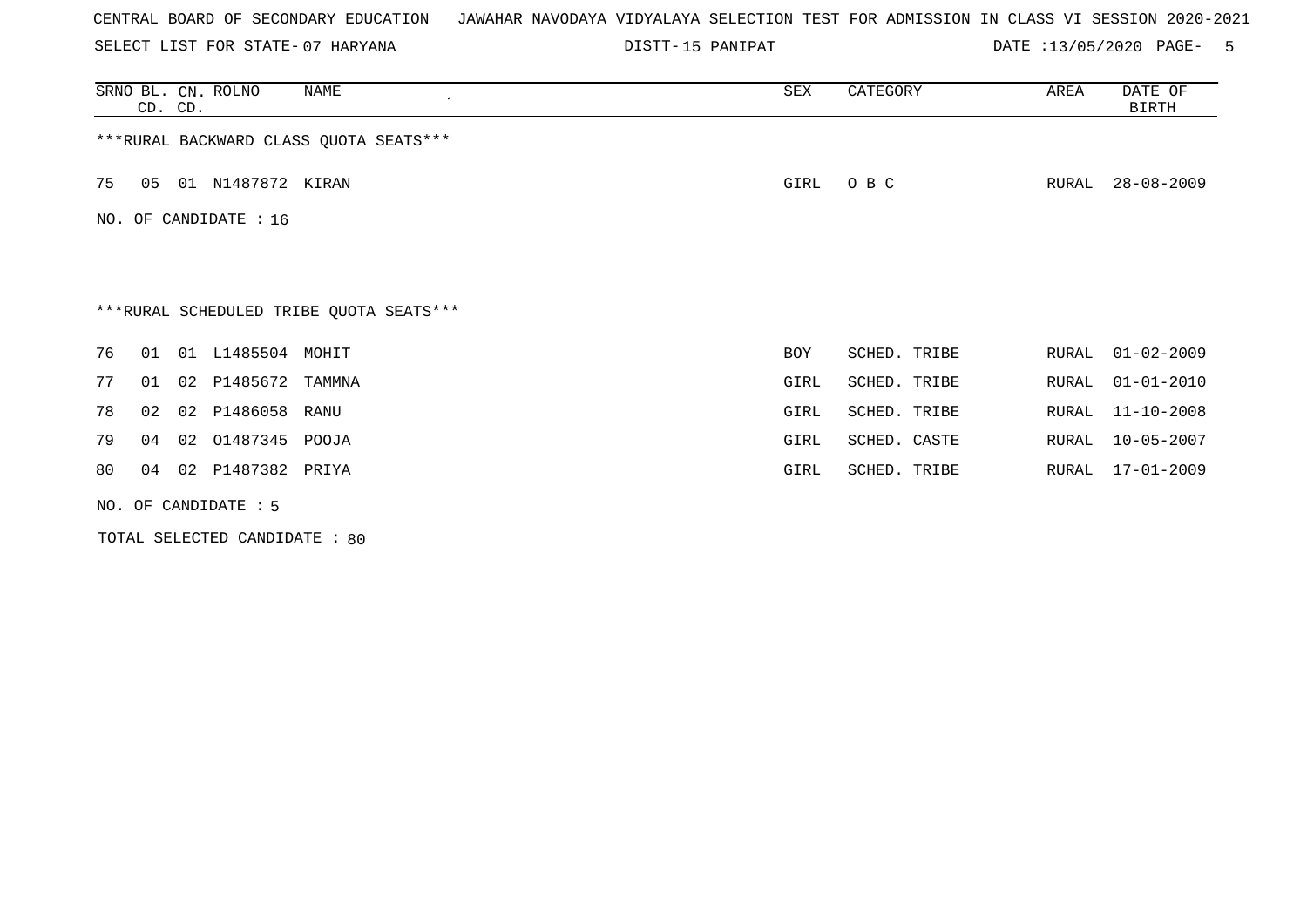SELECT LIST FOR STATE- DISTT- 07 HARYANA

DISTT-16 AMBALA 2020 DATE :13/05/2020 PAGE- 1

|                | CD. CD. |    | SRNO BL. CN. ROLNO   | <b>NAME</b>                            | ${\tt SEX}$ | CATEGORY       | AREA          | DATE OF<br><b>BIRTH</b> |
|----------------|---------|----|----------------------|----------------------------------------|-------------|----------------|---------------|-------------------------|
|                |         |    | ***OPEN UR SEATS***  |                                        |             |                |               |                         |
| 1              | 01      | 02 | A1488578             | SHOBHIT JOLLY                          | <b>BOY</b>  | <b>GENERAL</b> | URBAN         | 17-01-2009              |
| $\overline{2}$ | 01      | 02 | E1488582             | SIDDHI BERI                            | GIRL        | <b>GENERAL</b> | URBAN         | $01 - 01 - 2009$        |
| 3              | 01      | 02 |                      | E1488634 TEJASWANI RASTOGI             | GIRL        | GENERAL        | URBAN         | $22 - 06 - 2009$        |
| 4              | 02      | 01 |                      | B1489061 YASHMIT SINGH DHIMAN          | <b>BOY</b>  | O B C          | URBAN         | $06 - 03 - 2010$        |
| 5              | 03      |    | 01 K1489150          | DEEPANSHU                              | <b>BOY</b>  | SCHED. CASTE   | ${\tt RURAL}$ | $03 - 09 - 2009$        |
| 6              | 04      | 01 | I1489849             | <b>JAGDEEP SINGH</b>                   | <b>BOY</b>  | GENERAL        | RURAL         | $12 - 02 - 2010$        |
| 7              | 05      | 01 | I1490572             | KESHAV JOSHI                           | BOY         | GENERAL        | RURAL         | $18 - 09 - 2009$        |
| 8              | 05      |    | 01 01490751 SRISHTI  |                                        | GIRL        | SCHED. CASTE   | RURAL         | $25 - 08 - 2009$        |
| 9              | 06      |    | 01 I1490879          | DAKSH GOYAL                            | <b>BOY</b>  | GENERAL        | RURAL         | $08 - 08 - 2009$        |
|                |         |    | NO. OF CANDIDATE : 9 |                                        |             |                |               |                         |
|                |         |    |                      | ***OPEN SCHEDULED CASTE QUOTA SEATS*** |             |                |               |                         |
| 10             | 01      | 02 |                      | 01488591 SIMRAN JEET                   | GIRL        | SCHED. CASTE   | RURAL         | $18 - 09 - 2008$        |
| 11             | 01      |    | 02 01488642 VANSHIKA |                                        | GIRL        | SCHED. CASTE   | RURAL         | $23 - 08 - 2009$        |
| 12             | 02      | 01 | G1488798             | JASWINDER                              | GIRL        | SCHED. CASTE   | URBAN         | $25 - 09 - 2009$        |
| 13             | 05      |    | 01 K1490649 NITISH   |                                        | <b>BOY</b>  | SCHED. CASTE   | RURAL         | 15-09-2010              |

NO. OF CANDIDATE : 5

\*\*\*OPEN BACKWARD CLASS QUOTA SEATS\*\*\*

15 02 01 J1488675 ABHIJOT SINGH BOY O B C RURAL 17-03-2010 16 02 01 B1488713 ARCHIT PUNDIR BOY O B C URBAN 23-12-2009

14 06 01 O1491171 SIYA GIRL SCHED. CASTE RURAL 21-05-2009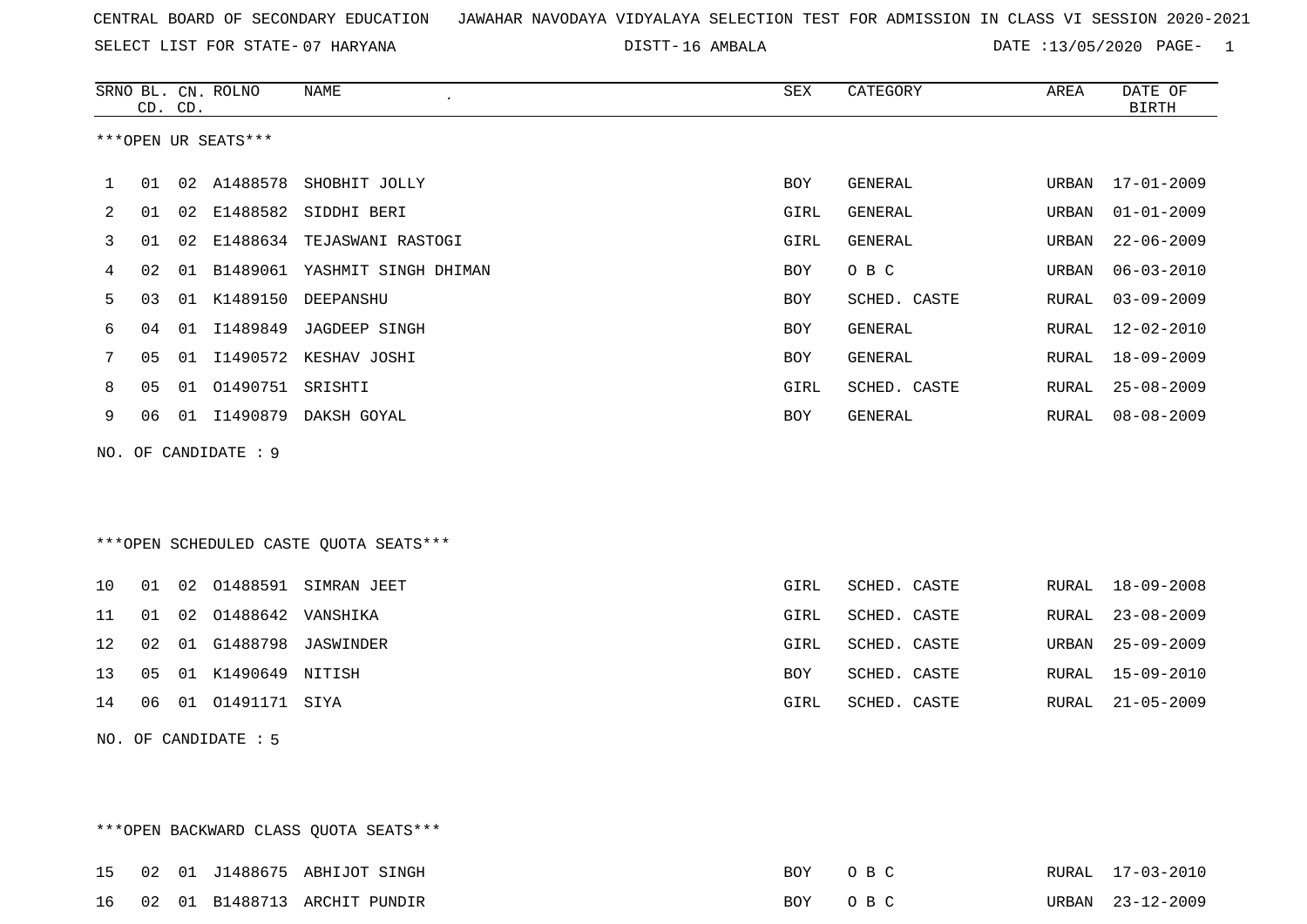SELECT LIST FOR STATE- DISTT- 07 HARYANA

16 AMBALA DATE :13/05/2020 PAGE- 2

|    |    | CD. CD. | SRNO BL. CN. ROLNO     | <b>NAME</b>                            | SEX        | CATEGORY     | AREA         | DATE OF<br><b>BIRTH</b> |
|----|----|---------|------------------------|----------------------------------------|------------|--------------|--------------|-------------------------|
|    |    |         |                        | *** OPEN BACKWARD CLASS QUOTA SEATS*** |            |              |              |                         |
| 17 | 02 |         | 01 N1488985 SANIYA     |                                        | GIRL       | O B C        | RURAL        | $28 - 08 - 2008$        |
| 18 | 04 | 01      | N1489775               | DIVANSHI                               | GIRL       | O B C        | RURAL        | $24 - 12 - 2009$        |
| 19 | 06 |         |                        | 01 J1491216 VIVEK SINGH                | BOY        | O B C        | RURAL        | $11 - 05 - 2010$        |
|    |    |         | NO. OF CANDIDATE : 5   |                                        |            |              |              |                         |
|    |    |         |                        |                                        |            |              |              |                         |
|    |    |         |                        | ***OPEN SCHEDULED TRIBE QUOTA SEATS*** |            |              |              |                         |
| 20 | 06 |         |                        | 01 D1491036 NARVIR SINGH               | BOY        | SCHED. TRIBE | URBAN        | 17-02-2009              |
|    |    |         | NO. OF CANDIDATE : 1   |                                        |            |              |              |                         |
|    |    |         |                        |                                        |            |              |              |                         |
|    |    |         |                        |                                        |            |              |              |                         |
|    |    |         | ***RURAL OPEN SEATS*** |                                        |            |              |              |                         |
| 21 | 01 |         | 01 K1488184 ANKIT      |                                        | BOY        | SCHED. CASTE | RURAL        | $15 - 04 - 2009$        |
| 22 | 01 |         | 01 J1488394 LOVELY     |                                        | BOY        | O B C        | RURAL        | 12-03-2010              |
| 23 | 01 | 02      | N1488452 NEHA          |                                        | GIRL       | O B C        | <b>RURAL</b> | $21 - 09 - 2009$        |
| 24 | 01 | 02      | 01488605               | SONIA                                  | GIRL       | SCHED. CASTE | <b>RURAL</b> | $28 - 11 - 2009$        |
| 25 | 01 | 02      | N1488626               | TAMANNA                                | GIRL       | O B C        | RURAL        | $20 - 01 - 2009$        |
| 26 | 02 | 01      | 01488749               | DRISHTI                                | GIRL       | SCHED. CASTE | RURAL        | $12 - 05 - 2008$        |
| 27 | 03 |         | 01 01489066 AANCHAL    |                                        | GIRL       | SCHED. CASTE | RURAL        | $11 - 01 - 2010$        |
| 28 | 03 |         | 01 K1489188 GURPREET   |                                        | <b>BOY</b> | SCHED. CASTE | RURAL        | $07 - 07 - 2010$        |
| 29 | 03 |         | 01 K1489402 NITIN      |                                        | BOY        | SCHED. CASTE | RURAL        | $25 - 12 - 2009$        |
| 30 | 03 |         | 01 N1489548 SIYA       |                                        | GIRL       | O B C        | RURAL        | $25 - 10 - 2009$        |
| 31 | 04 | 01      | K1489635 ADITYA        |                                        | BOY        | SCHED. CASTE | <b>RURAL</b> | $18 - 09 - 2009$        |
| 32 |    |         |                        | 04 01 K1489788 GAGANDEEP SINGH         | BOY        | SCHED. CASTE | RURAL        | 19-12-2009              |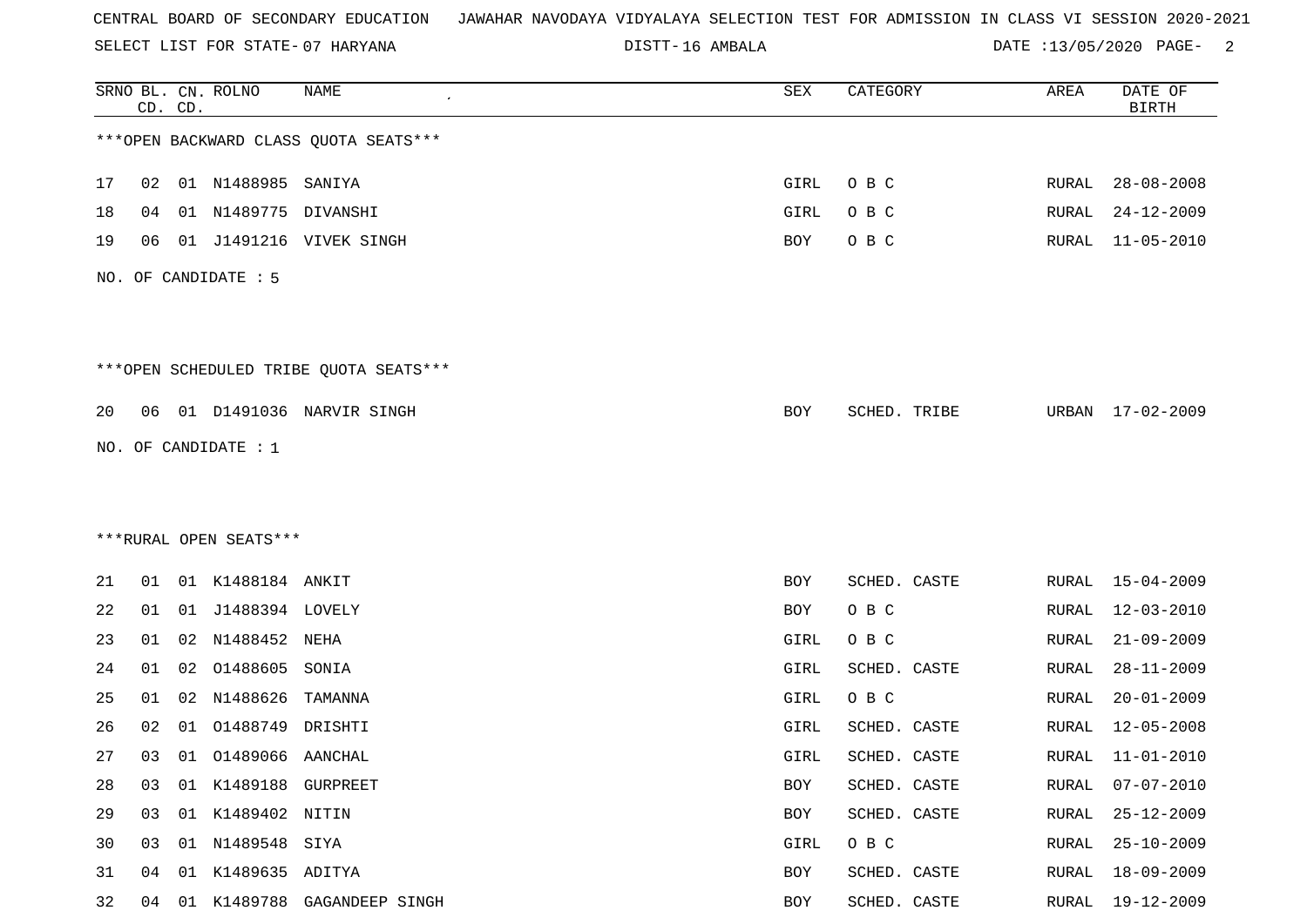SELECT LIST FOR STATE- DISTT- 07 HARYANA

16 AMBALA DATE :13/05/2020 PAGE- 3

|    | CD. CD. |    | SRNO BL. CN. ROLNO     | NAME<br>$\epsilon$      | SEX        | CATEGORY     | AREA  | DATE OF<br>BIRTH |
|----|---------|----|------------------------|-------------------------|------------|--------------|-------|------------------|
|    |         |    | ***RURAL OPEN SEATS*** |                         |            |              |       |                  |
| 33 | 04      | 01 |                        | M1489974 MANDEEP KAUR   | GIRL       | GENERAL      | RURAL | $15 - 12 - 2009$ |
| 34 | 04      | 02 | J1490082               | OMVEER                  | BOY        | O B C        | RURAL | $08 - 08 - 2008$ |
| 35 | 04      | 02 | 01490378 VANSHIKA      |                         | GIRL       | SCHED. CASTE | RURAL | $24 - 02 - 2009$ |
| 36 | 05      | 01 | K1490531 HARSDEEP      |                         | <b>BOY</b> | SCHED. CASTE | RURAL | $18 - 10 - 2010$ |
| 37 | 05      | 01 | 01490586 KRITIKA       |                         | GIRL       | SCHED. CASTE | RURAL | $24 - 03 - 2010$ |
| 38 | 05      | 01 |                        | I1490663 PRABHJOT SINGH | <b>BOY</b> | GENERAL      | RURAL | $02 - 03 - 2010$ |
| 39 | 05      | 01 | N1490754               | TAMANNA                 | GIRL       | O B C        | RURAL | $13 - 05 - 2009$ |
| 40 | 06      | 01 | 01490904               | <b>GUNJAN RANI</b>      | GIRL       | SCHED. CASTE | RURAL | $10 - 04 - 2010$ |
| 41 | 06      | 01 |                        | N1491116 RIYA SAHU      | GIRL       | O B C        | RURAL | $25 - 07 - 2009$ |
| 42 | 06      | 01 | N1491169               | SIMRAN                  | GIRL       | O B C        | RURAL | $02 - 05 - 2009$ |
| 43 | 06      |    | 01 N1491209 VANSHIKA   |                         | GIRL       | O B C        | RURAL | $27 - 01 - 2010$ |
|    |         |    | NO. OF CANDIDATE : 23  |                         |            |              |       |                  |
|    |         |    |                        |                         |            |              |       |                  |
|    |         |    |                        |                         |            |              |       |                  |
|    |         |    |                        |                         |            |              |       |                  |

\*\*\*RURAL SCHEDULED CASTE QUOTA SEATS\*\*\*

| 44 | 01 |    | 01 K1488160 AJAY   |                            | <b>BOY</b> | SCHED. CASTE | RURAL | 09-02-2009       |
|----|----|----|--------------------|----------------------------|------------|--------------|-------|------------------|
| 45 | 01 |    | 01 01488272        | HANI                       | GIRL       | SCHED. CASTE | RURAL | 07-12-2009       |
| 46 | 01 |    | 01 01488400        | MADHU                      | GIRL       | SCHED. CASTE | RURAL | 16-03-2010       |
| 47 | 01 |    | 02 01488534 RITU   |                            | GIRL       | SCHED. CASTE | RURAL | 06-05-2010       |
| 48 | 02 |    |                    | 01 K1488791 ISHARJOT SINGH | BOY        | SCHED. CASTE | RURAL | 02-10-2009       |
| 49 | 02 | 01 | K1488899           | NARJOD SINGH               | BOY        | SCHED. CASTE | RURAL | $08 - 10 - 2009$ |
| 50 | 02 |    | 01 01489041 TANIYA |                            | GIRL       | SCHED. CASTE | RURAL | $29 - 10 - 2008$ |
| 51 | 04 |    | 02 K1490414 YASH   |                            | BOY        | SCHED. CASTE | RURAL | $14 - 10 - 2010$ |
| 52 | 05 |    | 01 K1490532 HARSH  |                            | BOY        | SCHED. CASTE | RURAL | $23 - 01 - 2010$ |
| 53 | 05 |    | 01 K1490646 NITIN  |                            | BOY        | SCHED. CASTE | RURAL | $03 - 07 - 2009$ |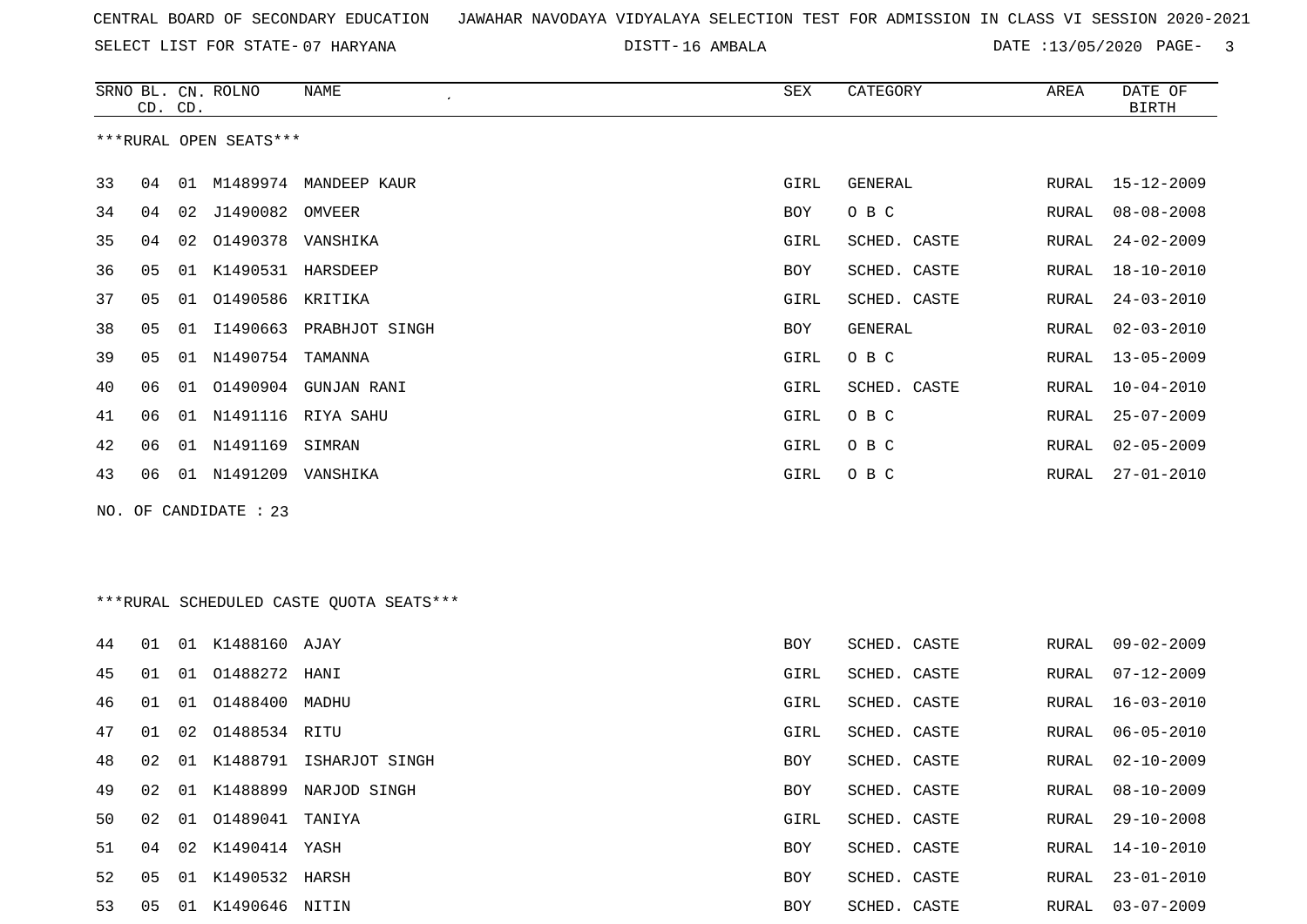SELECT LIST FOR STATE- DISTT- 07 HARYANA

DISTT-16 AMBALA 2001 2012 13/05/2020 PAGE- 4

|    |                                         |    | SRNO BL. CN. ROLNO | NAME                       | SEX        | CATEGORY     | AREA  | DATE OF          |  |  |
|----|-----------------------------------------|----|--------------------|----------------------------|------------|--------------|-------|------------------|--|--|
|    | CD. CD.                                 |    |                    |                            |            |              |       | BIRTH            |  |  |
|    | ***RURAL SCHEDULED CASTE OUOTA SEATS*** |    |                    |                            |            |              |       |                  |  |  |
| 54 | 05                                      |    |                    | 01 K1490665 PRINAM CHAUHAN | BOY        | SCHED. CASTE | RURAL | $07 - 12 - 2009$ |  |  |
| 55 | 05                                      | 01 |                    | K1490688 RAMANDEEP SINGH   | BOY        | SCHED. CASTE | RURAL | $03 - 06 - 2010$ |  |  |
| 56 | 05                                      |    | 01 01490777        | VANSHIKA                   | GIRL       | SCHED. CASTE | RURAL | $30 - 09 - 2009$ |  |  |
| 57 | 06                                      |    | 01 01490938 JANVI  |                            | GIRL       | SCHED. CASTE | RURAL | 14-05-2009       |  |  |
| 58 | 06                                      |    | 01 01490948 JYOTI  |                            | GIRL       | SCHED. CASTE | RURAL | $09 - 08 - 2010$ |  |  |
| 59 | 06                                      | 01 | K1491060 PARAS     |                            | <b>BOY</b> | SCHED. CASTE | RURAL | $17 - 03 - 2010$ |  |  |
|    | NO. OF CANDIDATE : $16$                 |    |                    |                            |            |              |       |                  |  |  |

## \*\*\*RURAL BACKWARD CLASS QUOTA SEATS\*\*\*

| 60 | 01             | 01 | J1488151 ABHISHEK |                         | BOY        | O B C | RURAL | $04 - 02 - 2009$ |
|----|----------------|----|-------------------|-------------------------|------------|-------|-------|------------------|
| 61 | 01             | 01 |                   | J1488221 ARYAN SAINI    | BOY        | O B C | RURAL | $13 - 05 - 2007$ |
| 62 | 01             | 02 | N1488596          | SIMRAN KAUR             | GIRL       | O B C | RURAL | $20 - 10 - 2009$ |
| 63 | 02             |    | 01 N1489016       | SIMRAN                  | GIRL       | O B C | RURAL | $30 - 04 - 2010$ |
| 64 | 04             | 01 | J1489754          | DEEPANSH                | BOY        | O B C | RURAL | $10 - 08 - 2009$ |
| 65 | 04             | 01 |                   | N1489835 HIMANSHI SAINI | GIRL       | O B C | RURAL | $19 - 05 - 2010$ |
| 66 | 04             | 02 | J1490200 ROZZER   |                         | BOY        | O B C | RURAL | $01 - 06 - 2008$ |
| 67 | 04             | 02 | J1490319          | SUMIT KUMAR             | BOY        | O B C | RURAL | $05 - 06 - 2009$ |
| 68 | 05             | 01 | J1490462          | ANUJ                    | <b>BOY</b> | O B C | RURAL | $09 - 11 - 2009$ |
| 69 | 05             |    | 01 N1490584 KOMAL |                         | GIRL       | O B C | RURAL | $06 - 10 - 2008$ |
| 70 | 0 <sub>5</sub> | 01 | N1490605          | MANNAT                  | GIRL       | O B C | RURAL | $26 - 10 - 2010$ |
| 71 | 06             | 01 | J1490914 HARSH    |                         | BOY        | O B C | RURAL | $02 - 01 - 2010$ |
| 72 | 06             | 01 | N1490919          | HARSHITA                | GIRL       | O B C | RURAL | $12 - 10 - 2009$ |
| 73 | 06             | 01 | N1491023          | MONIKA                  | GIRL       | O B C | RURAL | $25 - 10 - 2008$ |
| 74 | 06             | 01 | N1491027          | NAINSI                  | GIRL       | O B C | RURAL | $01 - 10 - 2008$ |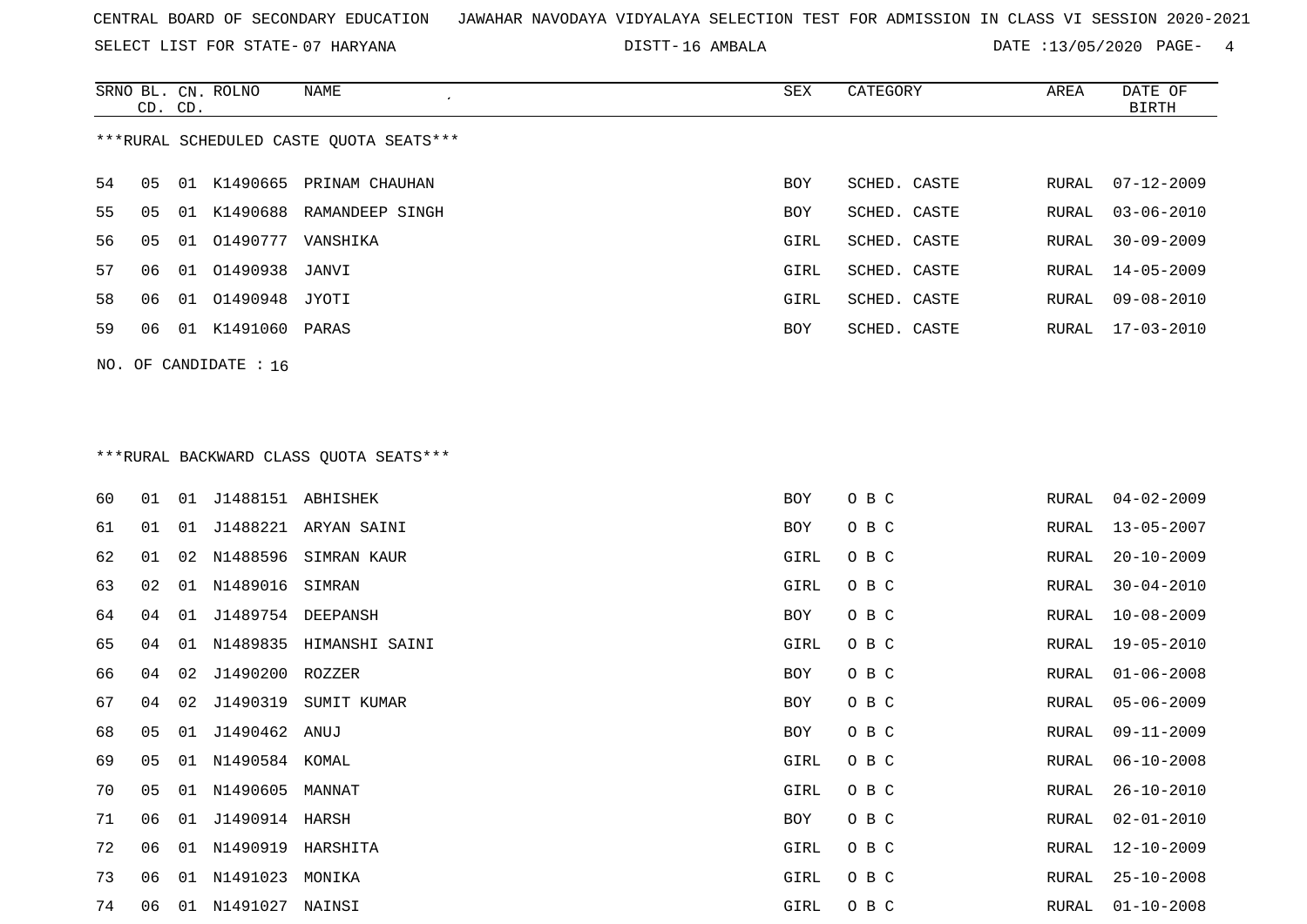SELECT LIST FOR STATE- DISTT- 07 HARYANA

16 AMBALA DATE :13/05/2020 PAGE- 5

|    | CD. CD.                | SRNO BL. CN. ROLNO |                    | NAME                                    | SEX        | CATEGORY     | AREA  | DATE OF<br><b>BIRTH</b> |  |  |
|----|------------------------|--------------------|--------------------|-----------------------------------------|------------|--------------|-------|-------------------------|--|--|
|    |                        |                    |                    | *** RURAL BACKWARD CLASS QUOTA SEATS*** |            |              |       |                         |  |  |
| 75 | 06                     |                    | 01 J1491226 YASH   |                                         | BOY        | O B C        | RURAL | $23 - 10 - 2009$        |  |  |
|    | NO. OF CANDIDATE : 16  |                    |                    |                                         |            |              |       |                         |  |  |
|    |                        |                    |                    |                                         |            |              |       |                         |  |  |
|    |                        |                    |                    | ***RURAL SCHEDULED TRIBE QUOTA SEATS*** |            |              |       |                         |  |  |
| 76 | 03                     |                    |                    | 01 01489503 SAMEEXA RANI                | GIRL       | SCHED. CASTE | RURAL | $24 - 04 - 2010$        |  |  |
| 77 | 06                     | 01                 | K1490861 AVI PAL   |                                         | <b>BOY</b> | SCHED. CASTE | RURAL | 19-07-2009              |  |  |
| 78 | 06                     |                    | 01 L1491048 NITESH |                                         | <b>BOY</b> | SCHED. TRIBE | RURAL | $23 - 07 - 2010$        |  |  |
| 79 | 06                     | 01                 | 01491050 NITIKA    |                                         | GIRL       | SCHED. CASTE | RURAL | $11 - 01 - 2010$        |  |  |
| 80 | 06                     |                    |                    | 01 K1491229 YASHPREET SINGH             | BOY        | SCHED. CASTE | RURAL | $23 - 07 - 2010$        |  |  |
|    | NO. OF CANDIDATE $: 5$ |                    |                    |                                         |            |              |       |                         |  |  |

TOTAL SELECTED CANDIDATE : 80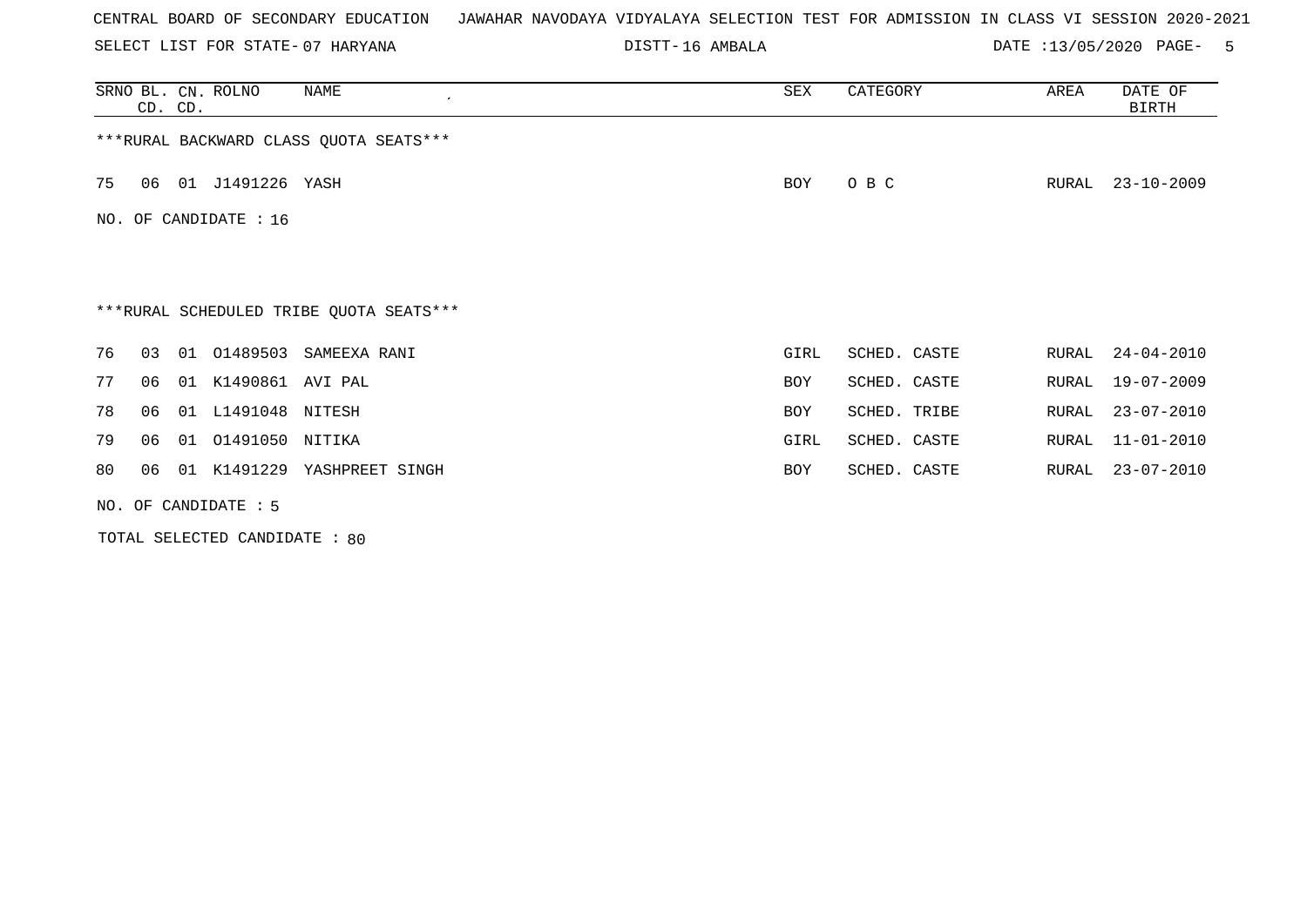SELECT LIST FOR STATE- DISTT- 07 HARYANA

DISTT-17 YAMUNANAGAR DATE :13/05/2020 PAGE- 1

|    |    | CD. CD. | SRNO BL. CN. ROLNO   | <b>NAME</b>                             | <b>SEX</b> | CATEGORY     | AREA  | DATE OF<br><b>BIRTH</b> |
|----|----|---------|----------------------|-----------------------------------------|------------|--------------|-------|-------------------------|
|    |    |         | ***OPEN UR SEATS***  |                                         |            |              |       |                         |
| 1  | 01 |         | 01 J1491551 KAMAL    |                                         | BOY        | O B C        |       | RURAL 15-09-2009        |
| 2  | 01 |         | 02 J1491942 SHIV     |                                         | BOY        | O B C        | RURAL | $23 - 02 - 2009$        |
| 3  | 02 |         |                      | 01 B1492272 CHAITANYA DEV               | <b>BOY</b> | O B C        | URBAN | $18 - 06 - 2009$        |
| 4  | 03 |         | 01 B1493558 DIVYANSH |                                         | <b>BOY</b> | O B C        | URBAN | $23 - 04 - 2009$        |
| 5  | 03 |         | 02 C1493837 LUCKY    |                                         | <b>BOY</b> | SCHED. CASTE | URBAN | $16 - 10 - 2008$        |
| 6  | 03 | 02      |                      | B1494085 PRAHASTH KUMAR                 | BOY        | $O$ B $C$    | URBAN | $12 - 11 - 2008$        |
| 7  | 03 |         | 02 K1494204 RISHABH  |                                         | <b>BOY</b> | SCHED. CASTE | RURAL | $08 - 05 - 2009$        |
| 8  | 05 |         | 01 I1494922 AARUSH   |                                         | BOY        | GENERAL      | RURAL | $21 - 09 - 2008$        |
|    |    |         | NO. OF CANDIDATE : 8 |                                         |            |              |       |                         |
|    |    |         |                      |                                         |            |              |       |                         |
|    |    |         |                      |                                         |            |              |       |                         |
|    |    |         |                      | *** OPEN SCHEDULED CASTE QUOTA SEATS*** |            |              |       |                         |
| 9  | 01 |         | 01 K1491405 DEVANSH  |                                         | <b>BOY</b> | SCHED. CASTE | RURAL | $27 - 11 - 2009$        |
| 10 | 02 |         | 03 01492754 PREETI   |                                         | GIRL       | SCHED. CASTE | RURAL | $18 - 05 - 2010$        |
| 11 | 03 | 01      | G1493418             | ANUSHKA                                 | GIRL       | SCHED. CASTE | URBAN | $14 - 10 - 2008$        |
| 12 | 03 | 02      | 01493843 MAFI        |                                         | GIRL       | SCHED. CASTE | RURAL | $08 - 08 - 2009$        |
| 13 | 03 | 03      | 01494616             | YASHVI                                  | GIRL       | SCHED. CASTE | RURAL | $23 - 07 - 2010$        |
| 14 | 05 |         | 01 G1494965 BHAWNA   |                                         | GIRL       | SCHED. CASTE | URBAN | $10 - 09 - 2009$        |
|    |    |         | NO. OF CANDIDATE : 6 |                                         |            |              |       |                         |

\*\*\*OPEN BACKWARD CLASS QUOTA SEATS\*\*\* 15 02 01 N1492332 GARIMA SAINI GIRL O B C RURAL 13-03-2010RURAL 13-03-2010 16 04 01 N1494706 GUNJAN GIRL O B C RURAL 20-09-2010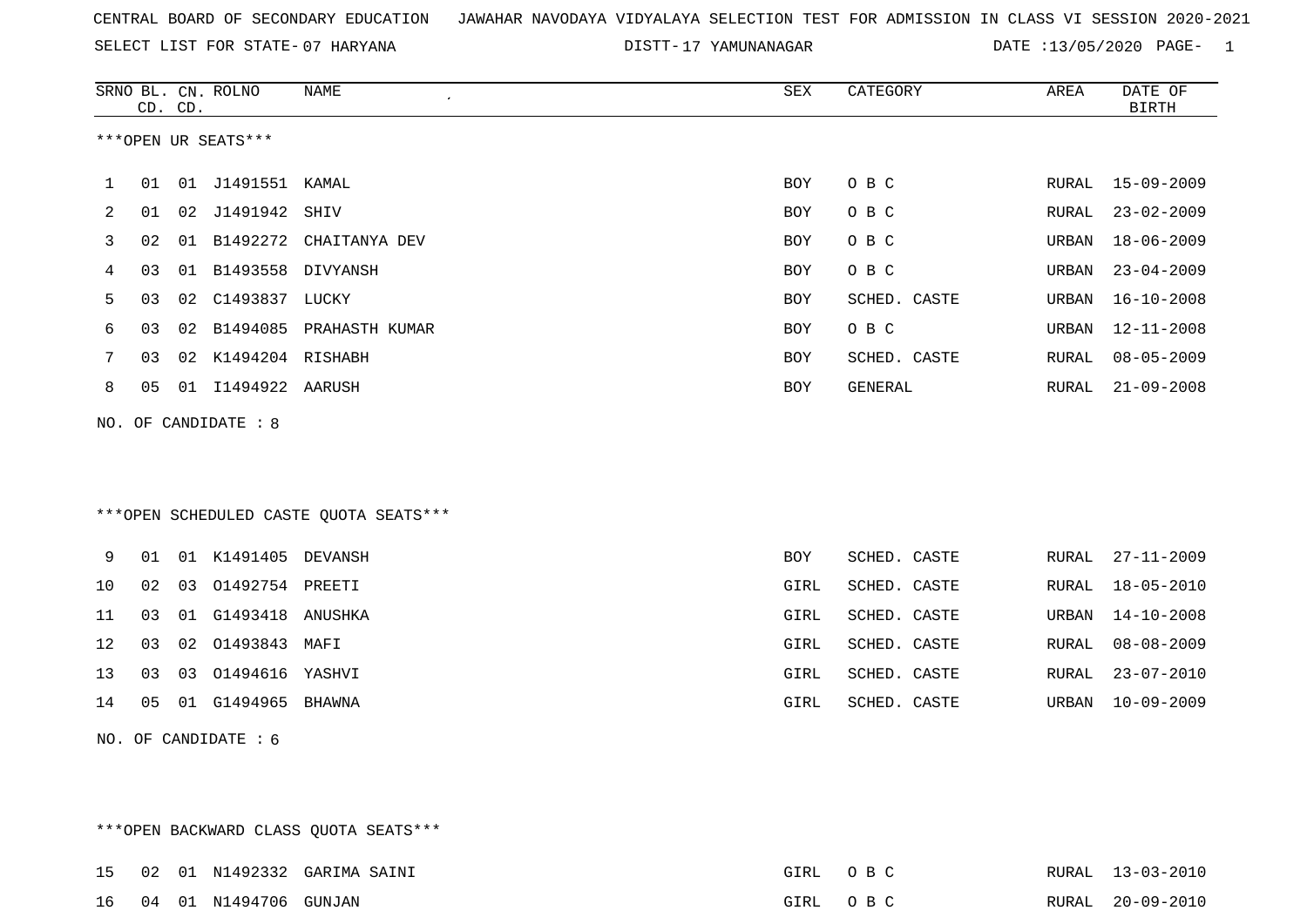SELECT LIST FOR STATE- DISTT- 07 HARYANA

17 YAMUNANAGAR DATE :13/05/2020 PAGE- 2

|    |    | CD. CD. | SRNO BL. CN. ROLNO     | NAME                                   | ${\tt SEX}$ | CATEGORY     | AREA         | DATE OF<br><b>BIRTH</b> |
|----|----|---------|------------------------|----------------------------------------|-------------|--------------|--------------|-------------------------|
|    |    |         |                        | *** OPEN BACKWARD CLASS QUOTA SEATS*** |             |              |              |                         |
| 17 | 06 |         | 01 N1495342 MEHAK      |                                        | GIRL        | O B C        | RURAL        | $04 - 01 - 2009$        |
| 18 | 07 |         | 01 J1495464 ABHINAV    |                                        | BOY         | O B C        | RURAL        | $08 - 03 - 2008$        |
| 19 | 07 |         | 01 N1495495 KANISHKA   |                                        | GIRL        | O B C        | RURAL        | $11 - 01 - 2009$        |
|    |    |         | NO. OF CANDIDATE : 5   |                                        |             |              |              |                         |
|    |    |         |                        | ***OPEN SCHEDULED TRIBE QUOTA SEATS*** |             |              |              |                         |
| 20 |    |         | 01  02  01491859  RIYA |                                        | GIRL        | SCHED. CASTE | RURAL        | $20 - 01 - 2009$        |
|    |    |         | NO. OF CANDIDATE : $1$ |                                        |             |              |              |                         |
|    |    |         |                        |                                        |             |              |              |                         |
|    |    |         |                        |                                        |             |              |              |                         |
|    |    |         | ***RURAL OPEN SEATS*** |                                        |             |              |              |                         |
| 21 | 01 |         | 01 I1491278 AHEM       |                                        | BOY         | GENERAL      | RURAL        | $05 - 09 - 2010$        |
| 22 | 01 |         | 01 M1491511 JANVI      |                                        | GIRL        | GENERAL      | RURAL        | $02 - 09 - 2009$        |
| 23 | 02 |         | 04 I1493229 VINAY      |                                        | BOY         | GENERAL      | RURAL        | $17 - 01 - 2009$        |
| 24 | 02 | 04      |                        | K1493247 YASHPREET                     | BOY         | SCHED. CASTE | <b>RURAL</b> | $14 - 04 - 2009$        |
| 25 | 02 |         | 04 M1493255            | ZIYA                                   | GIRL        | GENERAL      | RURAL        | $08 - 10 - 2008$        |
| 26 | 03 | 01      | I1493624 HARI RAM      |                                        | BOY         | GENERAL      | RURAL        | $13 - 07 - 2010$        |
| 27 | 03 |         | 02 J1493818 LAKHAN     |                                        | BOY         | O B C        | RURAL        | $08 - 09 - 2009$        |
| 28 | 03 | 02      |                        | M1493887 MANVI SHARMA                  | GIRL        | GENERAL      | RURAL        | $26 - 06 - 2009$        |
| 29 | 03 |         |                        | 02 K1494157 RAJIV KUMAR                | BOY         | SCHED. CASTE | <b>RURAL</b> | $27 - 07 - 2007$        |
| 30 | 03 |         | 02 M1494192 RENU       |                                        | GIRL        | GENERAL      | <b>RURAL</b> | $07 - 05 - 2007$        |
| 31 | 03 | 02      | 01494239 RUCHIKA       |                                        | GIRL        | SCHED. CASTE | <b>RURAL</b> | $08 - 05 - 2009$        |
| 32 | 03 |         |                        | 03 J1494576 VANSH SAINI                | BOY         | O B C        | RURAL        | $14 - 06 - 2009$        |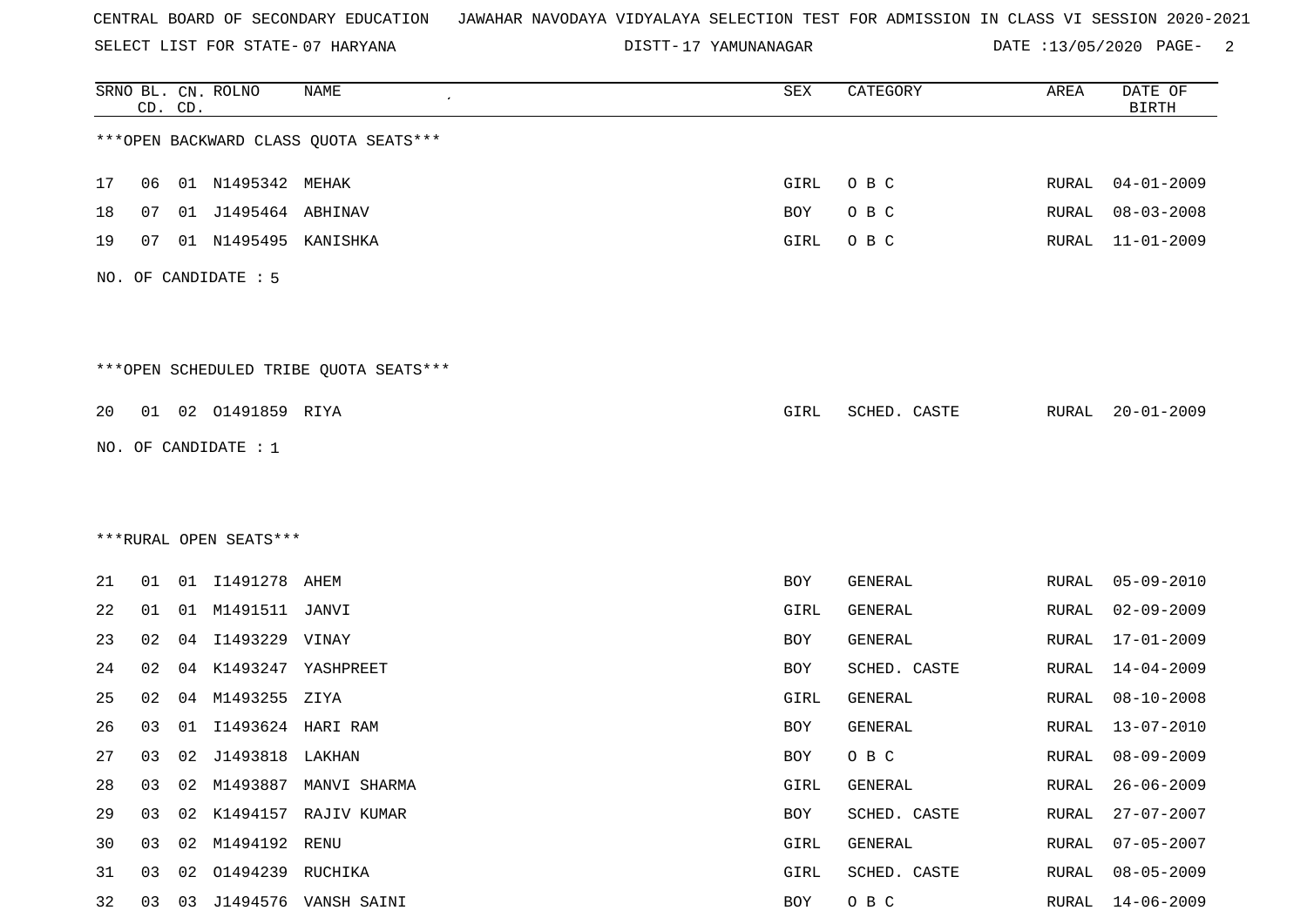SELECT LIST FOR STATE- DISTT- 07 HARYANA

DISTT-17 YAMUNANAGAR DATE :13/05/2020 PAGE- 3

|    | CD. CD. |    | SRNO BL. CN. ROLNO      | NAME<br>$\cdot$      | SEX  | CATEGORY       | AREA  | DATE OF<br>BIRTH |
|----|---------|----|-------------------------|----------------------|------|----------------|-------|------------------|
|    |         |    | ***RURAL OPEN SEATS***  |                      |      |                |       |                  |
| 33 | 04      | 01 | K1494905 VIKRAM         |                      | BOY  | SCHED. CASTE   | RURAL | $22 - 02 - 2010$ |
| 34 | 05      | 01 |                         | K1495137 RAJAN KUMAR | BOY  | SCHED. CASTE   | RURAL | $07 - 05 - 2009$ |
| 35 | 06      | 01 | J1495247                | ADITYA SAINI         | BOY  | O B C          | RURAL | $31 - 01 - 2009$ |
| 36 | 07      | 01 | M1495482 GITANSHI       |                      | GIRL | GENERAL        | RURAL | $13 - 06 - 2009$ |
| 37 | 07      | 01 | N1495484 HARLEEN        |                      | GIRL | O B C          | RURAL | 09-11-2009       |
| 38 | 07      | 01 | M1495494                | KAIVALYA             | GIRL | <b>GENERAL</b> | RURAL | $22 - 11 - 2009$ |
| 39 | 07      | 01 | J1495500 LAKSHAY        |                      | BOY  | O B C          | RURAL | $18 - 09 - 2008$ |
| 40 | 07      | 01 | K1495517                | NAMAN DHINGRA        | BOY  | SCHED. CASTE   | RURAL | $17 - 01 - 2010$ |
| 41 | 07      | 01 | J1495526                | PRANAV               | BOY  | O B C          | RURAL | $15 - 01 - 2009$ |
| 42 | 07      |    | 01 N1495536 RIYA        |                      | GIRL | O B C          | RURAL | $21 - 08 - 2009$ |
|    |         |    | NO. OF CANDIDATE : $22$ |                      |      |                |       |                  |

\*\*\*RURAL SCHEDULED CASTE QUOTA SEATS\*\*\*

| 43 | 01 |    | 01  01491508  JAGRITI |                         | GIRL       | SCHED. CASTE | RURAL | 10-10-2009       |
|----|----|----|-----------------------|-------------------------|------------|--------------|-------|------------------|
| 44 | 01 |    | 02 K1491745 NISHANT   |                         | <b>BOY</b> | SCHED. CASTE | RURAL | 19-02-2010       |
| 45 | 02 | 03 |                       | K1492717 NITIN KUMAR    | BOY        | SCHED. CASTE | RURAL | $01 - 06 - 2007$ |
| 46 | 02 | 03 | 01492755 PREETI       |                         | GIRL       | SCHED. CASTE | RURAL | $26 - 12 - 2009$ |
| 47 | 02 |    |                       | 03 K1492914 SAHIL KUMAR | BOY        | SCHED. CASTE | RURAL | 15-03-2009       |
| 48 | 02 | 04 | 01493053 SIYA         |                         | GIRL       | SCHED. CASTE | RURAL | $24 - 06 - 2009$ |
| 49 | 02 | 04 | 01493128 TAMANNA      |                         | GIRL       | SCHED. CASTE | RURAL | 18-04-2008       |
| 50 | 04 |    | 01 K1494899           | VANSH KUMAR             | BOY        | SCHED. CASTE | RURAL | 18-08-2009       |
| 51 | 05 |    | 01 K1495002 HARSHIT   |                         | <b>BOY</b> | SCHED. CASTE | RURAL | 23-07-2009       |
| 52 | 05 | 01 | K1495108 NITIN        |                         | BOY        | SCHED. CASTE | RURAL | $27 - 05 - 2010$ |
| 53 | 05 | 01 | 01495125 PREETI       |                         | GIRL       | SCHED. CASTE | RURAL | 15-10-2009       |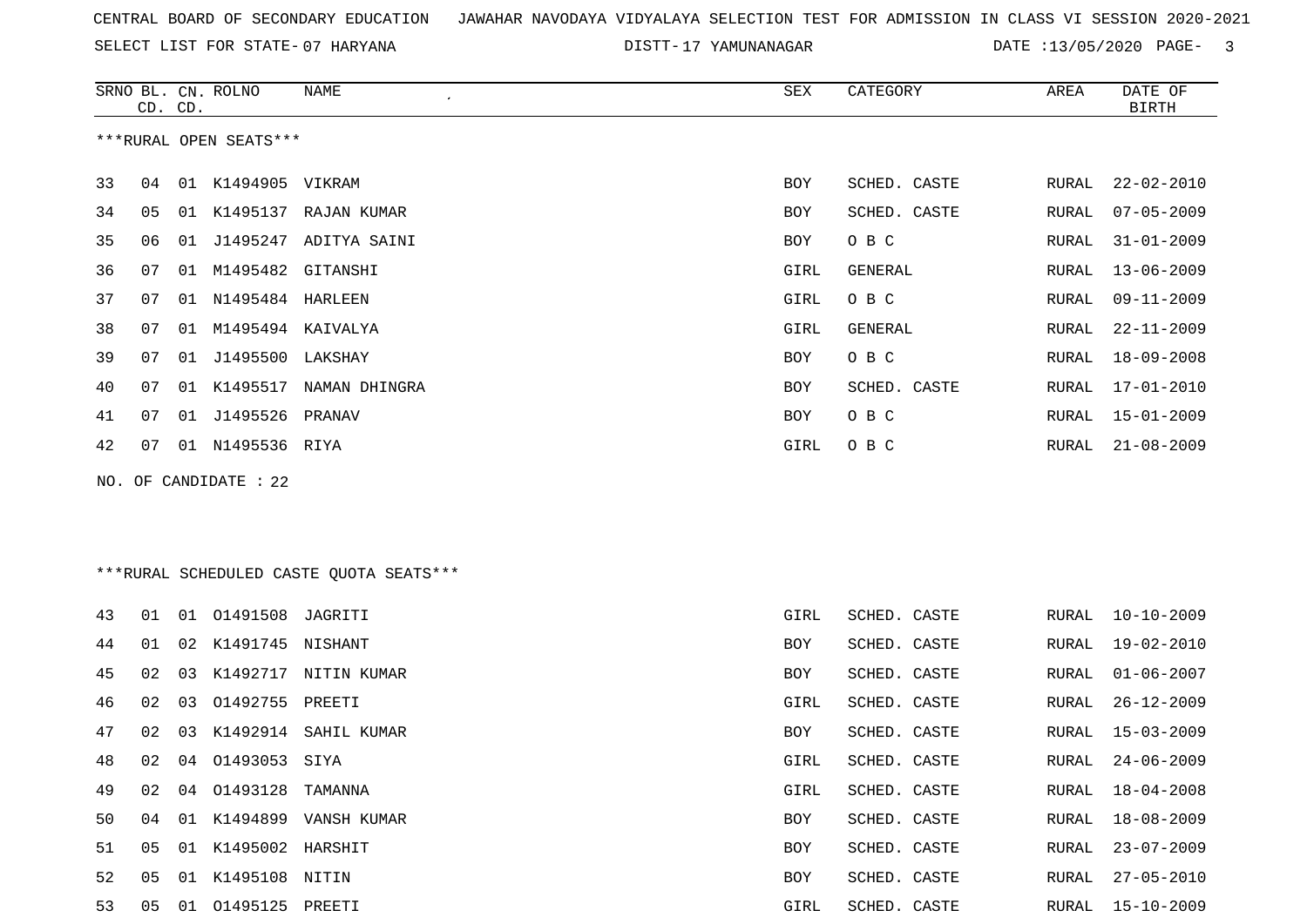SELECT LIST FOR STATE- DISTT- 07 HARYANA

DISTT-17 YAMUNANAGAR DATE :13/05/2020 PAGE- 4

|    | CD. CD. |    | SRNO BL. CN. ROLNO | NAME                                    | SEX        | CATEGORY     | AREA  | DATE OF<br>BIRTH |
|----|---------|----|--------------------|-----------------------------------------|------------|--------------|-------|------------------|
|    |         |    |                    | ***RURAL SCHEDULED CASTE OUOTA SEATS*** |            |              |       |                  |
| 54 | 05      |    | 01 K1495161 SAGAR  |                                         | <b>BOY</b> | SCHED. CASTE | RURAL | $01 - 05 - 2008$ |
| 55 | 05      |    | 01 01495172 SANIYA |                                         | GIRL       | SCHED. CASTE | RURAL | $13 - 10 - 2009$ |
| 56 | 05      |    | 01 K1495198 SPARSH |                                         | <b>BOY</b> | SCHED. CASTE | RURAL | 06-12-2009       |
| 57 | 05      | 01 | 01495204           | SUKHVIR KAUR                            | GIRL       | SCHED. CASTE | RURAL | 11-07-2008       |
| 58 | 06      | 01 | 01495361           | NEHA                                    | GIRL       | SCHED. CASTE | RURAL | 06-10-2009       |
| 59 | 06      | 01 | 01495375           | PAYAL                                   | GIRL       | SCHED. CASTE | RURAL | $02 - 03 - 2010$ |

## \*\*\*RURAL BACKWARD CLASS QUOTA SEATS\*\*\*

NO. OF CANDIDATE : 17

| 60 | 01 |    | 01 N1491321 ANSHIKA |                         | GIRL | O B C | RURAL | $08 - 07 - 2009$ |
|----|----|----|---------------------|-------------------------|------|-------|-------|------------------|
| 61 | 01 | 01 |                     | J1491488 HIMANSHU SAINI | BOY  | O B C | RURAL | $06 - 11 - 2009$ |
| 62 | 01 |    |                     | 02 N1491802 PRIYA DEVI  | GIRL | O B C | RURAL | 15-09-2009       |
| 63 | 01 |    | 02 N1491933         | SHAGUN                  | GIRL | O B C | RURAL | $06 - 10 - 2008$ |
| 64 | 01 | 02 |                     | J1492067 VIPIN KUMAR    | BOY  | O B C | RURAL | 31-12-2008       |
| 65 | 02 | 01 |                     | J1492164 AKSHIT KUMAR   | BOY  | O B C | RURAL | $02 - 11 - 2008$ |
| 66 | 02 |    |                     | 01 N1492174 AMANPREET   | GIRL | O B C | RURAL | $06 - 08 - 2009$ |
| 67 | 02 | 01 | J1492242 ARYAN      |                         | BOY  | O B C | RURAL | $07 - 11 - 2009$ |
| 68 | 02 | 01 | N1492319 DRISHTI    |                         | GIRL | O B C | RURAL | 19-05-2010       |
| 69 | 02 | 03 | J1492829 REHAN      |                         | BOY  | O B C | RURAL | $27 - 11 - 2007$ |
| 70 | 02 | 03 | J1492832 RIDHAM     |                         | BOY  | O B C | RURAL | $22 - 08 - 2009$ |
| 71 | 02 | 03 | J1492860 RIYA       |                         | BOY  | O B C | RURAL | 19-01-2009       |
| 72 | 02 |    | 04 N1492990         | SHAHNAJ                 | GIRL | O B C | RURAL | $14 - 08 - 2009$ |
| 73 | 02 | 04 | J1493140            | TANISH                  | BOY  | O B C | RURAL | $04 - 02 - 2010$ |
| 74 | 05 | 01 | J1495069 MANTHAN    |                         | BOY  | O B C | RURAL | $24 - 07 - 2009$ |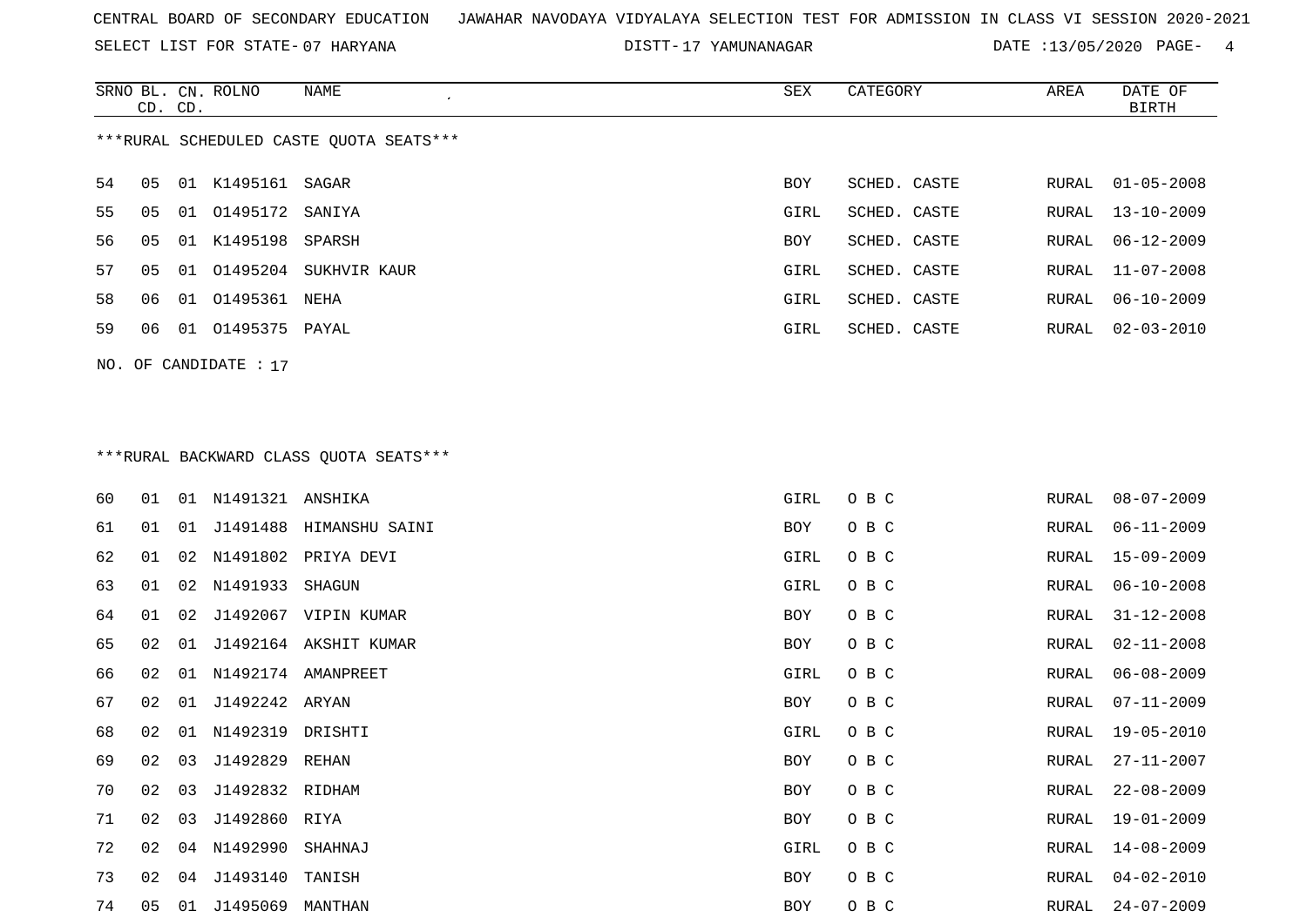SELECT LIST FOR STATE- DISTT- 07 HARYANA

17 YAMUNANAGAR DATE :13/05/2020 PAGE- 5

|    | CD. CD. |    | SRNO BL. CN. ROLNO    | NAME<br>$\cdot$                         | SEX  | CATEGORY     | AREA  | DATE OF<br>BIRTH |
|----|---------|----|-----------------------|-----------------------------------------|------|--------------|-------|------------------|
|    |         |    |                       | *** RURAL BACKWARD CLASS QUOTA SEATS*** |      |              |       |                  |
| 75 | 05      |    | 01 N1495220 VANSHIKA  |                                         | GIRL | O B C        | RURAL | $04 - 03 - 2009$ |
|    |         |    | NO. OF CANDIDATE : 16 |                                         |      |              |       |                  |
|    |         |    |                       |                                         |      |              |       |                  |
|    |         |    |                       | ***RURAL SCHEDULED TRIBE QUOTA SEATS*** |      |              |       |                  |
| 76 | 01      |    |                       | 01 01491586 KIRTI NAGRA                 | GIRL | SCHED. CASTE | RURAL | 19-04-2010       |
| 77 | 01      |    | 02 K1492041 VANSH     |                                         | BOY  | SCHED. CASTE | RURAL | $14 - 08 - 2010$ |
| 78 | 02      | 03 | 01492745 POOJA        |                                         | GIRL | SCHED. CASTE | RURAL | $12 - 09 - 2008$ |
| 79 | 02      | 04 | 01493147              | TANIYA                                  | GIRL | SCHED. CASTE | RURAL | $13 - 12 - 2009$ |
| 80 | 04      |    | 01 01494696 GARIMA    |                                         | GIRL | SCHED. CASTE | RURAL | $21 - 12 - 2009$ |
|    |         |    | NO. OF CANDIDATE : 5  |                                         |      |              |       |                  |

TOTAL SELECTED CANDIDATE : 80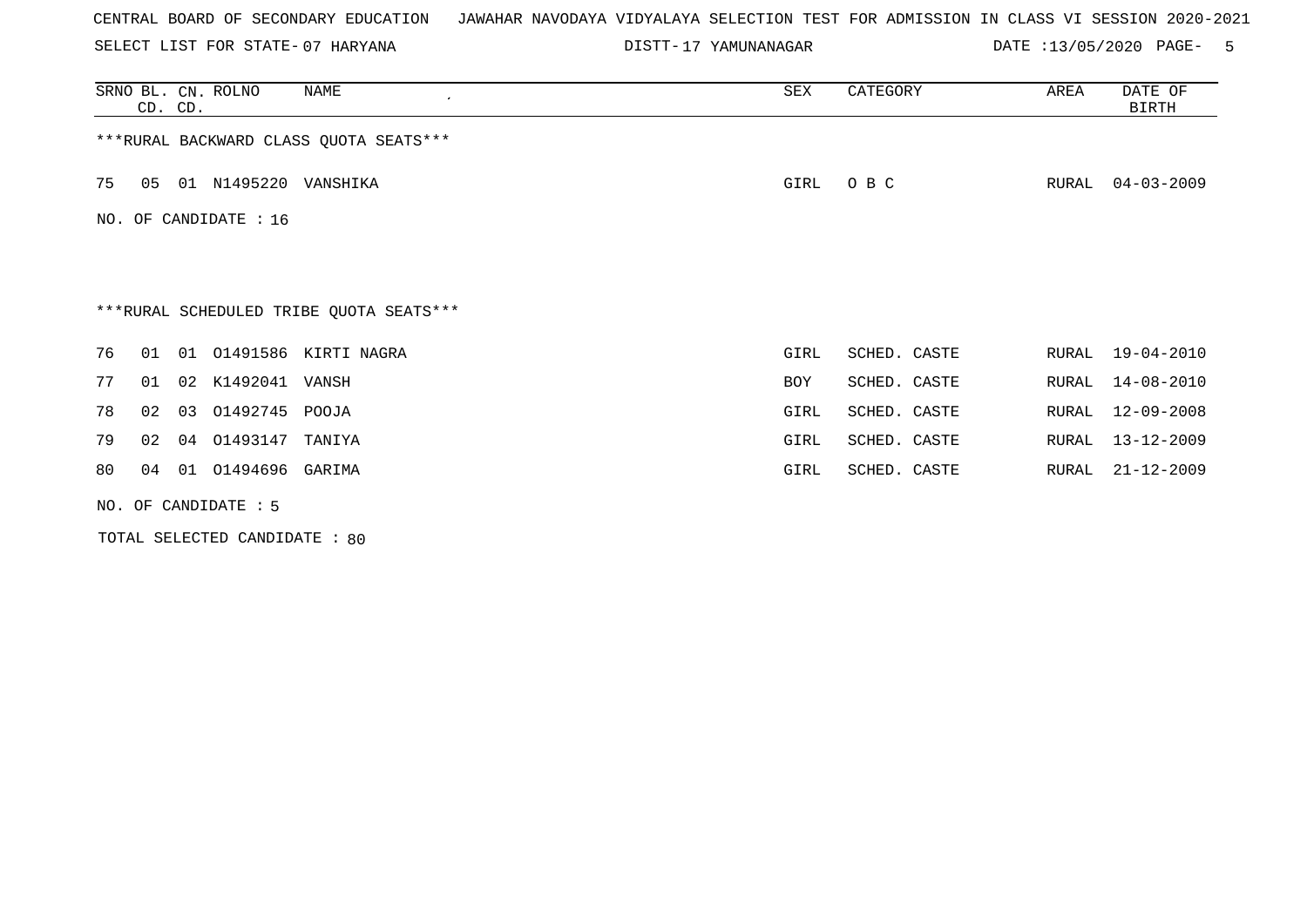|  |  |  |  | CENTRAL BOARD OF SECONDARY EDUCATION – JAWAHAR NAVODAYA VIDYALAYA SELECTION TEST FOR ADMISSION IN CLASS VI SESSION 2020-2021 |  |  |  |  |  |  |  |  |  |  |  |  |  |  |
|--|--|--|--|------------------------------------------------------------------------------------------------------------------------------|--|--|--|--|--|--|--|--|--|--|--|--|--|--|
|--|--|--|--|------------------------------------------------------------------------------------------------------------------------------|--|--|--|--|--|--|--|--|--|--|--|--|--|--|

DISTT-18 ROHTAK **DATE** :13/05/2020 PAGE- 1

|    | CD. CD. |    | SRNO BL. CN. ROLNO   | <b>NAME</b><br>$\bullet$               | SEX        | CATEGORY       | AREA         | DATE OF<br><b>BIRTH</b> |
|----|---------|----|----------------------|----------------------------------------|------------|----------------|--------------|-------------------------|
|    |         |    | ***OPEN UR SEATS***  |                                        |            |                |              |                         |
| 1  | 01      |    | 02 A1496025          | MANISH                                 | <b>BOY</b> | <b>GENERAL</b> | URBAN        | $09 - 03 - 2009$        |
| 2  | 01      | 02 | K1496199             | PRATEEK                                | <b>BOY</b> | SCHED. CASTE   | RURAL        | $05 - 02 - 2009$        |
| 3  | 02      | 01 | A1496937             | YOGENDER                               | <b>BOY</b> | <b>GENERAL</b> | URBAN        | $16 - 12 - 2009$        |
| 4  | 03      | 01 | 01497052             | DIPIKA                                 | GIRL       | SCHED. CASTE   | <b>RURAL</b> | $14 - 06 - 2009$        |
| 5  | 03      | 01 | K1497108             | JITENDER                               | <b>BOY</b> | SCHED. CASTE   | RURAL        | $06 - 06 - 2009$        |
| 6  | 03      | 02 | B1497285 PRINCE      |                                        | BOY        | O B C          | URBAN        | $22 - 08 - 2009$        |
| 7  | 03      | 02 | M1497341 RITIKA      |                                        | GIRL       | GENERAL        | <b>RURAL</b> | $08 - 11 - 2009$        |
| 8  | 03      | 02 | I1497438             | SUMIT NEHRA                            | <b>BOY</b> | <b>GENERAL</b> | RURAL        | $24 - 06 - 2008$        |
| 9  | 04      |    | 01 J1497509          | ADITYA PANWAR                          | BOY        | O B C          | RURAL        | $21 - 08 - 2009$        |
|    |         |    | NO. OF CANDIDATE : 9 |                                        |            |                |              |                         |
|    |         |    |                      |                                        |            |                |              |                         |
|    |         |    |                      | ***OPEN SCHEDULED CASTE QUOTA SEATS*** |            |                |              |                         |
| 10 | 03      |    | 01 01497178 MANSI    |                                        | GIRL       | SCHED. CASTE   | RURAL        | $21 - 01 - 2009$        |
| 11 | 03      | 02 | K1497499             | YOG KUMAR                              | <b>BOY</b> | SCHED. CASTE   | RURAL        | $15 - 06 - 2009$        |
| 12 | 04      | 01 | C1497577 HARDIK      |                                        | <b>BOY</b> | SCHED. CASTE   | URBAN        | $14 - 01 - 2010$        |
| 13 | 04      |    | 01 C1497808 VIKAS    |                                        | <b>BOY</b> | SCHED. CASTE   | URBAN        | $02 - 10 - 2007$        |

NO. OF CANDIDATE : 4

\*\*\*OPEN DISABLED QUOTA SEATS\*\*\*

14 02 01 J1496899 SUMIT BOY O B C RURAL 29-01-2010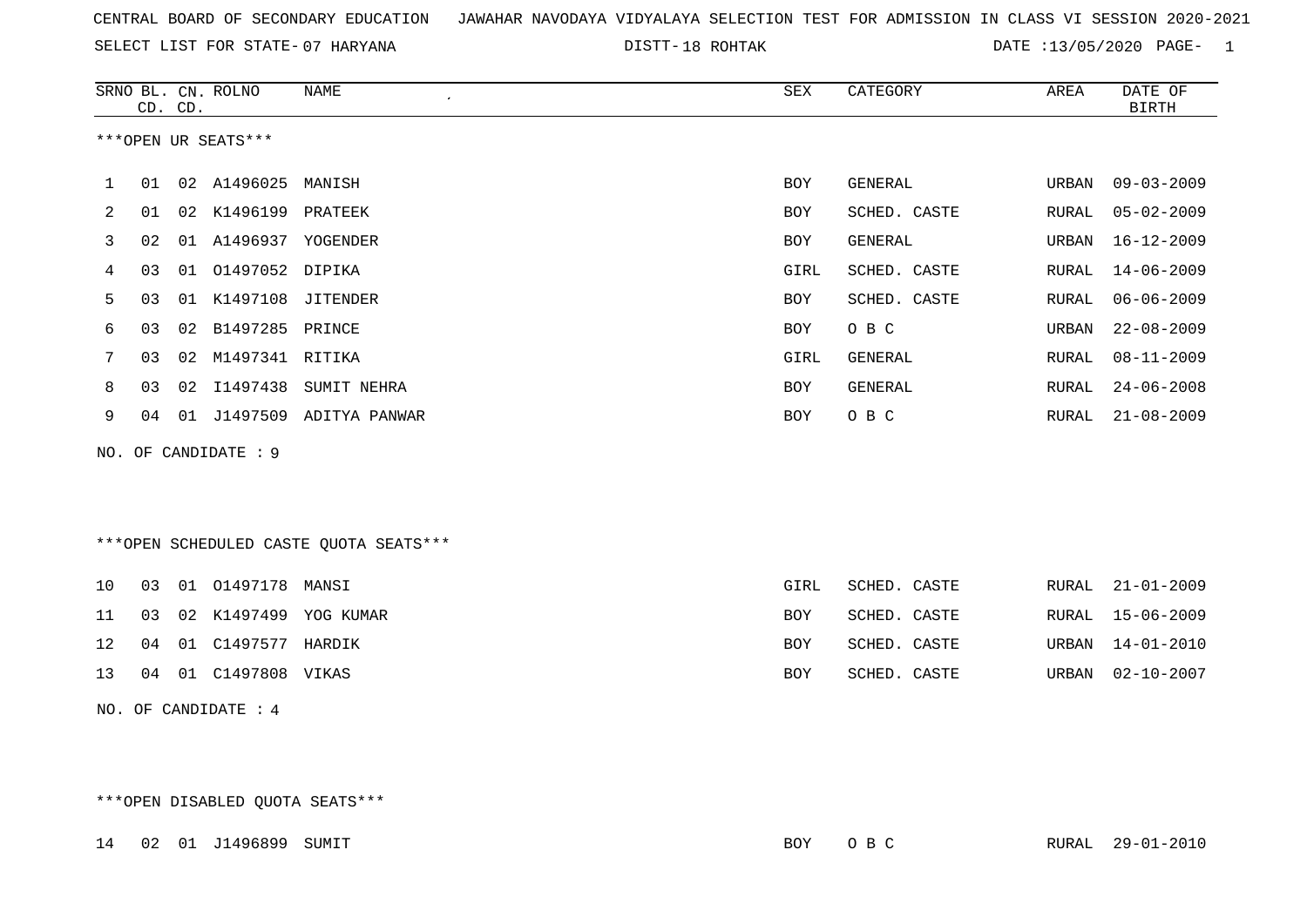|  |  |  | CENTRAL BOARD OF SECONDARY EDUCATION – JAWAHAR NAVODAYA VIDYALAYA SELECTION TEST FOR ADMISSION IN CLASS VI SESSION 2020-2021 |  |  |  |  |  |  |  |  |  |  |  |  |
|--|--|--|------------------------------------------------------------------------------------------------------------------------------|--|--|--|--|--|--|--|--|--|--|--|--|
|--|--|--|------------------------------------------------------------------------------------------------------------------------------|--|--|--|--|--|--|--|--|--|--|--|--|

DISTT-18 ROHTAK DATE :13/05/2020 PAGE- 2

|    |    | CD. CD. | SRNO BL. CN. ROLNO       | NAME                                   | SEX        | CATEGORY     | AREA  | DATE OF<br><b>BIRTH</b> |
|----|----|---------|--------------------------|----------------------------------------|------------|--------------|-------|-------------------------|
|    |    |         | NO. OF CANDIDATE : $1$   |                                        |            |              |       |                         |
|    |    |         |                          |                                        |            |              |       |                         |
|    |    |         |                          |                                        |            |              |       |                         |
|    |    |         |                          | *** OPEN BACKWARD CLASS QUOTA SEATS*** |            |              |       |                         |
| 15 |    |         | 01 01 F1495832 HANSIKA   |                                        | GIRL       | O B C        | URBAN | 12-01-2009              |
| 16 | 01 |         | 02 B1496246 PUNIT        |                                        | <b>BOY</b> | O B C        | URBAN | $07 - 07 - 2009$        |
| 17 | 03 |         | 01 B1497080 HARSH        |                                        | <b>BOY</b> | O B C        | URBAN | $30 - 08 - 2008$        |
| 18 | 04 |         | 01 N1497721 RAKHI        |                                        | GIRL       | O B C        | RURAL | $11 - 10 - 2008$        |
| 19 | 04 |         | 01 N1497752 SANJANA      |                                        | GIRL       | O B C        | RURAL | $16 - 12 - 2008$        |
|    |    |         |                          |                                        |            |              |       |                         |
|    |    |         | NO. OF CANDIDATE : 5     |                                        |            |              |       |                         |
|    |    |         |                          |                                        |            |              |       |                         |
|    |    |         |                          |                                        |            |              |       |                         |
|    |    |         |                          | ***OPEN SCHEDULED TRIBE QUOTA SEATS*** |            |              |       |                         |
| 20 |    |         | 03 01 P1497149 KIRTI     |                                        | GIRL       | SCHED. TRIBE | RURAL | $08 - 02 - 2009$        |
|    |    |         | NO. OF CANDIDATE : 1     |                                        |            |              |       |                         |
|    |    |         |                          |                                        |            |              |       |                         |
|    |    |         |                          |                                        |            |              |       |                         |
|    |    |         |                          |                                        |            |              |       |                         |
|    |    |         | ***RURAL OPEN SEATS***   |                                        |            |              |       |                         |
| 21 | 01 |         |                          | 01 I1495744 DAKSH DUHAN                | BOY        | GENERAL      | RURAL | $24 - 10 - 2009$        |
| 22 | 01 |         |                          | 01 01495895 JASVINDER                  | GIRL       | SCHED. CASTE | RURAL | $26 - 07 - 2009$        |
| 23 |    |         | 01 02 M1496115 NEHA      |                                        | GIRL       | GENERAL      |       | RURAL 17-03-2009        |
| 24 |    |         | 01  02  M1496160  PARIZA |                                        | GIRL       | GENERAL      | RURAL | $08 - 01 - 2010$        |
| 25 |    |         | 01 02 M1496196 PRACHI    |                                        | GIRL       | GENERAL      | RURAL | $16 - 01 - 2009$        |
| 26 |    |         |                          | 01 02 I1496242 PRIYANSHU               | BOY        | GENERAL      | RURAL | $02 - 09 - 2009$        |
| 27 |    |         | 01 03 01496558 VANSHIKA  |                                        | GIRL       | SCHED. CASTE |       | RURAL 15-08-2009        |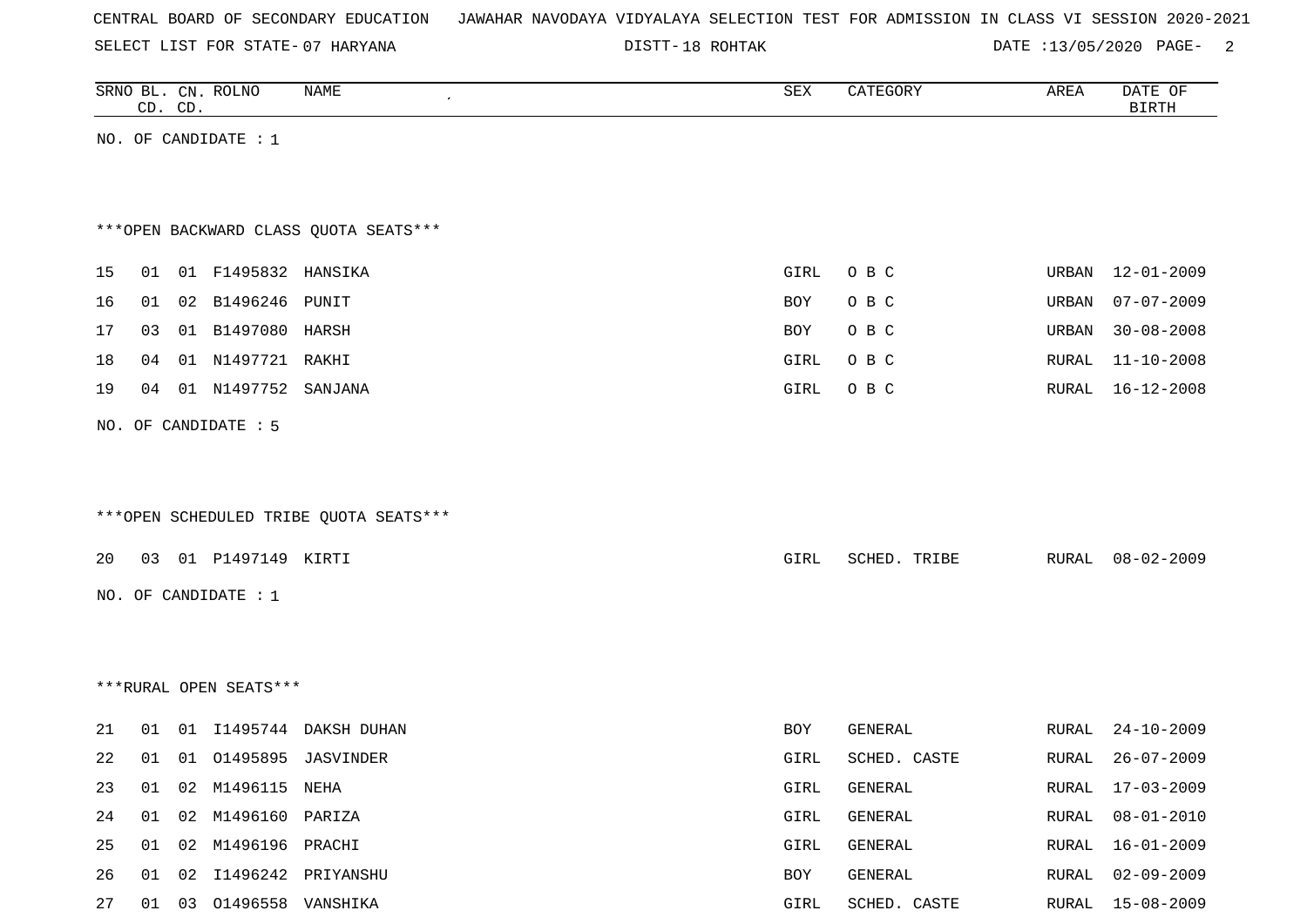DISTT-18 ROHTAK **DATE** :13/05/2020 PAGE- 3

|    | CD. CD. |    | SRNO BL. CN. ROLNO     | NAME<br>$\epsilon$ | <b>SEX</b>  | CATEGORY       | AREA         | DATE OF<br><b>BIRTH</b> |
|----|---------|----|------------------------|--------------------|-------------|----------------|--------------|-------------------------|
|    |         |    | ***RURAL OPEN SEATS*** |                    |             |                |              |                         |
| 28 | 01      | 03 | M1496564 VANSHU        |                    | GIRL        | <b>GENERAL</b> | RURAL        | $28 - 12 - 2008$        |
| 29 | 01      | 03 | I1496607 YAKSHI        |                    | <b>BOY</b>  | <b>GENERAL</b> | RURAL        | $14 - 04 - 2009$        |
| 30 | 02      | 01 |                        | I1496637 ABHIMANYU | BOY         | GENERAL        | RURAL        | $15 - 04 - 2009$        |
| 31 | 02      | 01 | M1496743               | KANIKA             | GIRL        | GENERAL        | RURAL        | $19 - 04 - 2010$        |
| 32 | 02      | 01 | J1496822 PRINCE        |                    | BOY         | O B C          | RURAL        | $21 - 06 - 2009$        |
| 33 | 02      | 01 | I1496876               | SAMEER             | BOY         | <b>GENERAL</b> | <b>RURAL</b> | $21 - 09 - 2007$        |
| 34 | 02      | 01 | I1496932 YASH          |                    | BOY         | <b>GENERAL</b> | RURAL        | $22 - 10 - 2009$        |
| 35 | 03      | 01 | M1496969               | ANJALI             | GIRL        | GENERAL        | RURAL        | $29 - 04 - 2009$        |
| 36 | 03      | 01 | 11497076 HARDIK        |                    | BOY         | GENERAL        | RURAL        | $19 - 02 - 2010$        |
| 37 | 03      | 01 | I1497081 HARSH         |                    | BOY         | GENERAL        | RURAL        | $23 - 03 - 2010$        |
| 38 | 03      |    | 01 M1497125 KANAK      |                    | GIRL        | <b>GENERAL</b> | RURAL        | $29 - 01 - 2010$        |
| 39 | 03      |    | 01 M1497139 KHUSHI     |                    | GIRL        | GENERAL        | RURAL        | $31 - 12 - 2009$        |
| 40 | 03      |    | 01 I1497158 KUSH       |                    | BOY         | GENERAL        | RURAL        | $07 - 02 - 2009$        |
| 41 | 03      | 02 | I1497437               | SUMIT              | BOY         | <b>GENERAL</b> | RURAL        | $23 - 01 - 2009$        |
| 42 | 04      |    | 01 K1497508 ADITYA     |                    | <b>BOY</b>  | SCHED. CASTE   | RURAL        | $03 - 08 - 2007$        |
| 43 | 04      |    | 01 K1497628 LUVKESH    |                    | BOY         | SCHED. CASTE   | RURAL        | $28 - 03 - 2010$        |
| 44 | 04      | 01 | K1497645 MOHIT         |                    | BOY         | SCHED. CASTE   | <b>RURAL</b> | $30 - 06 - 2010$        |
| 45 | 04      | 01 | 01497804 VARSHA        |                    | GIRL        | SCHED. CASTE   | RURAL        | $17 - 07 - 2009$        |
| 46 | 05      | 01 | I1497920 HITESH        |                    | BOY         | GENERAL        | RURAL        | $18 - 12 - 2009$        |
| 47 | 05      | 01 | I1497947 LUCKY         |                    | BOY         | GENERAL        | RURAL        | $20 - 10 - 2009$        |
| 48 | 05      | 01 | M1498012 PRIYA         |                    | <b>GIRL</b> | GENERAL        | RURAL        | $30 - 09 - 2009$        |
|    |         |    |                        |                    |             |                |              |                         |

NO. OF CANDIDATE : 28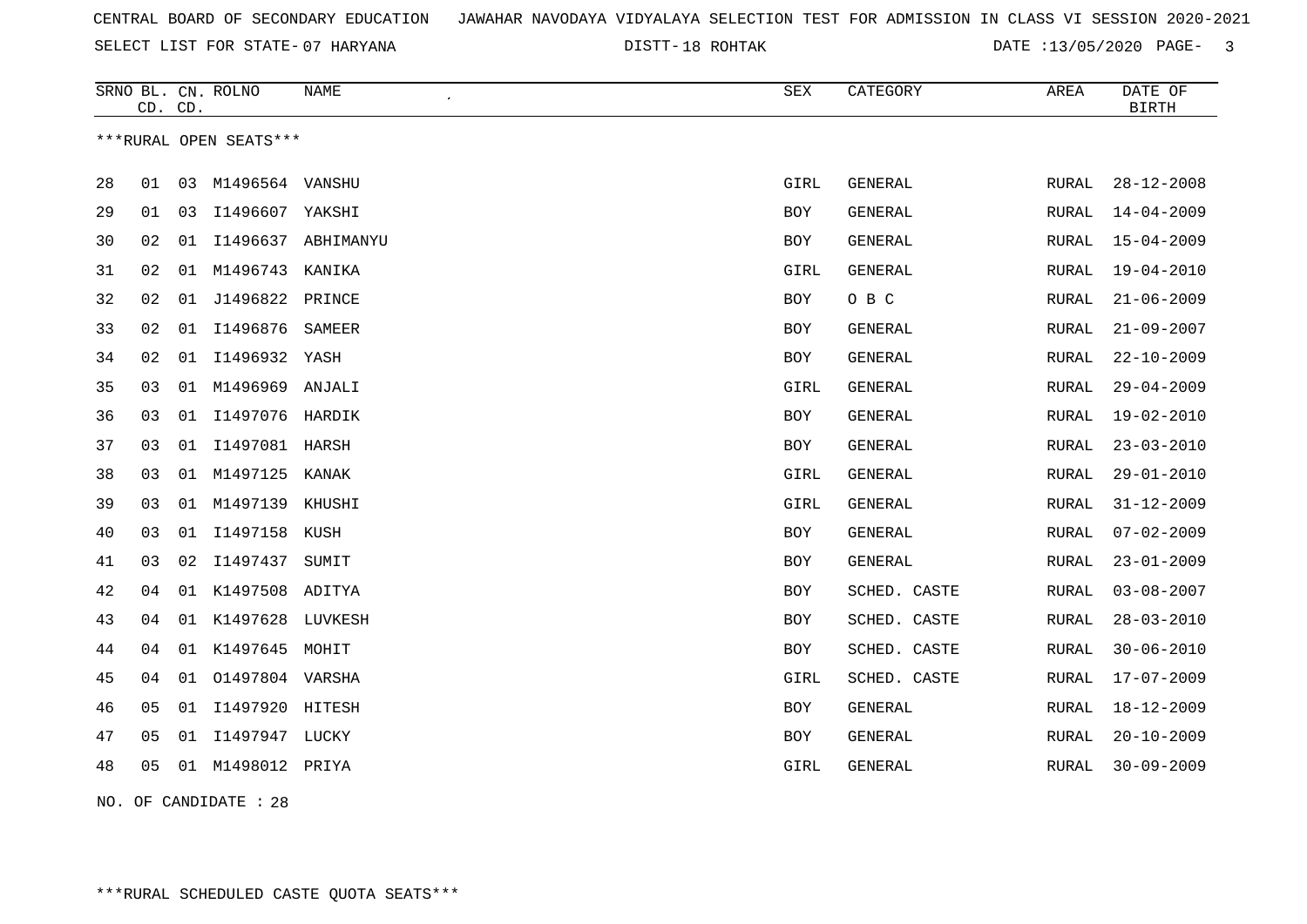SELECT LIST FOR STATE- DISTT- 07 HARYANA

DISTT-18 ROHTAK 13/05/2020 PAGE- 4

|    | CD. CD.        |    | SRNO BL. CN. ROLNO  | NAME<br>$\cdot$                         | SEX        | CATEGORY     | AREA  | DATE OF<br><b>BIRTH</b> |
|----|----------------|----|---------------------|-----------------------------------------|------------|--------------|-------|-------------------------|
|    |                |    |                     | ***RURAL SCHEDULED CASTE QUOTA SEATS*** |            |              |       |                         |
| 49 | 01             |    | 02 K1495954 KAUSHAL |                                         | <b>BOY</b> | SCHED. CASTE | RURAL | $26 - 05 - 2009$        |
| 50 | 02             |    | 01 K1496653 ANSHU   |                                         | <b>BOY</b> | SCHED. CASTE | RURAL | $10 - 09 - 2009$        |
| 51 | 02             | 01 | K1496756            | KUNAL                                   | <b>BOY</b> | SCHED. CASTE | RURAL | $16 - 11 - 2008$        |
| 52 | 02             | 01 | K1496787            | NEERAJ KUMAR                            | BOY        | SCHED. CASTE | RURAL | $11 - 05 - 2009$        |
| 53 | 03             |    | 01 K1497069         | GAURAV                                  | BOY        | SCHED. CASTE | RURAL | $14 - 05 - 2007$        |
| 54 | 03             | 01 | 01497126            | KANIKA                                  | GIRL       | SCHED. CASTE | RURAL | $25 - 08 - 2009$        |
| 55 | 03             |    | 01 01497146 KHUSHI  |                                         | GIRL       | SCHED. CASTE | RURAL | $23 - 11 - 2008$        |
| 56 | 0 <sub>3</sub> | 02 |                     | K1497252 NITIN KUMAR                    | <b>BOY</b> | SCHED. CASTE | RURAL | $06 - 11 - 2008$        |
| 57 | 03             | 02 | 01497347            | RIYA                                    | GIRL       | SCHED. CASTE | RURAL | $04 - 12 - 2009$        |
| 58 | 03             |    | 02 01497379         | SAKSHI                                  | GIRL       | SCHED. CASTE | RURAL | $02 - 02 - 2010$        |
| 59 | 03             | 02 | 01497446            | TAMANNA                                 | GIRL       | SCHED. CASTE | RURAL | $26 - 11 - 2008$        |

NO. OF CANDIDATE : 11

## \*\*\*RURAL BACKWARD CLASS QUOTA SEATS\*\*\*

| 60 | 01 | 01 | J1495587          | ABHISHEK | <b>BOY</b> | O B C | RURAL | 03-07-2010       |
|----|----|----|-------------------|----------|------------|-------|-------|------------------|
| 61 | 01 | 01 | J1495622 AMIT     |          | <b>BOY</b> | O B C | RURAL | $31 - 08 - 2007$ |
| 62 | 01 | 01 | J1495888          | JAIVED   | BOY        | O B C | RURAL | $04 - 03 - 2010$ |
| 63 | 01 | 02 | J1495992 KRISH    |          | <b>BOY</b> | O B C | RURAL | $27 - 05 - 2009$ |
| 64 | 01 | 02 | N1496004 LAKSHITA |          | GIRL       | O B C | RURAL | $09 - 09 - 2009$ |
| 65 | 01 | 03 | J1496328 RONAK    |          | <b>BOY</b> | O B C | RURAL | $08 - 11 - 2009$ |
| 66 | 01 | 03 | J1496431          | SIDDHANT | <b>BOY</b> | O B C | RURAL | $21 - 07 - 2009$ |
| 67 | 02 | 01 | J1496818          | PRAVESH  | <b>BOY</b> | O B C | RURAL | 19-03-2010       |
| 68 | 02 | 01 | J1496866          | SAGAR    | <b>BOY</b> | O B C | RURAL | $24 - 10 - 2009$ |
| 69 | 03 | 01 | J1497191          | MOHIT    | BOY        | O B C | RURAL | $28 - 05 - 2009$ |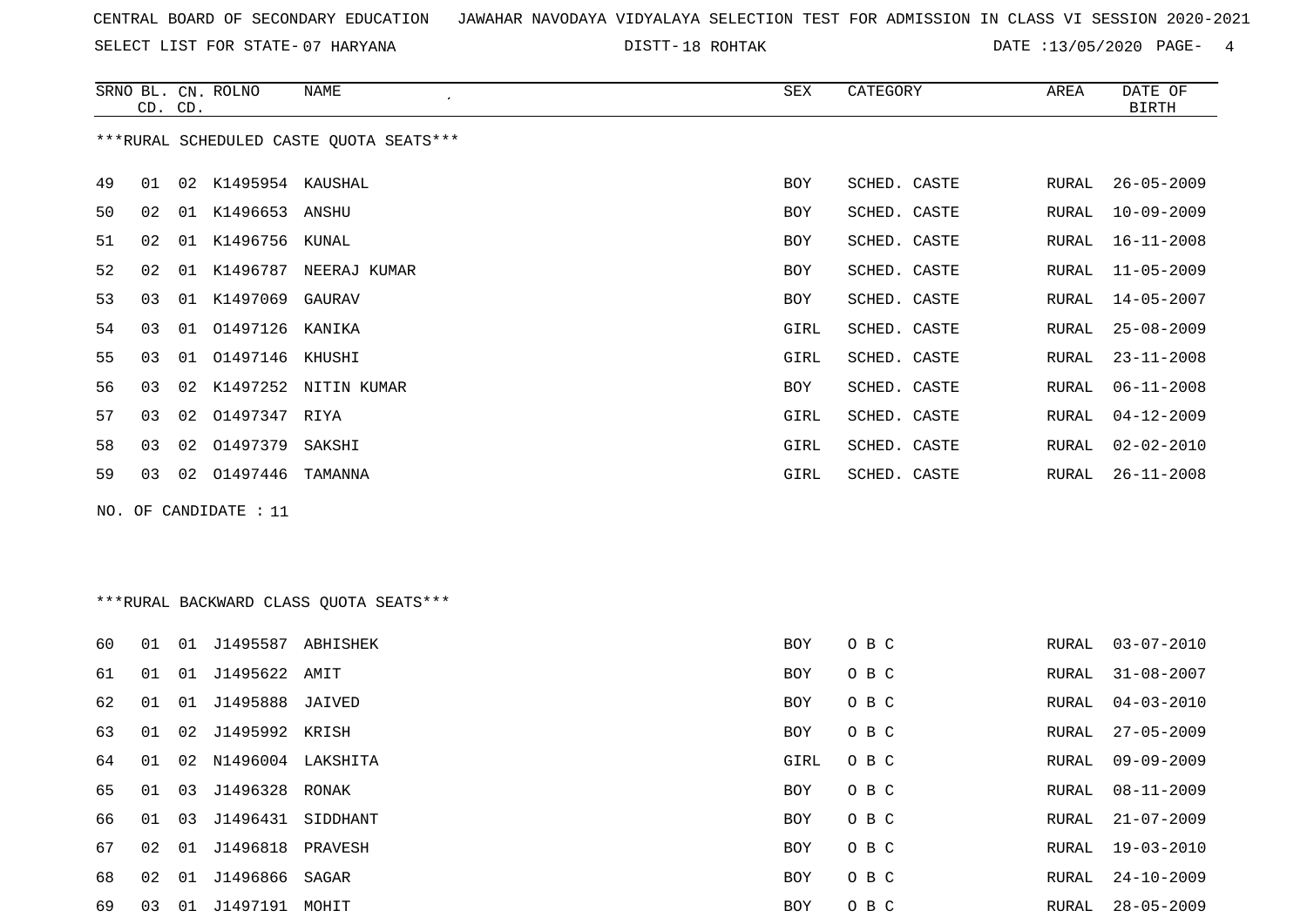SELECT LIST FOR STATE- DISTT- 07 HARYANA

DISTT-18 ROHTAK 13/05/2020 PAGE- 5

|    | CD. CD. |    | SRNO BL. CN. ROLNO | NAME<br>$\cdot$                        | SEX        | CATEGORY | AREA  | DATE OF<br>BIRTH |
|----|---------|----|--------------------|----------------------------------------|------------|----------|-------|------------------|
|    |         |    |                    | ***RURAL BACKWARD CLASS QUOTA SEATS*** |            |          |       |                  |
| 70 | 03      | 02 | J1497233 NIKHIL    |                                        | BOY        | O B C    | RURAL | $23 - 04 - 2008$ |
| 71 | 03      | 02 | J1497417           | SHUBHAM                                | <b>BOY</b> | O B C    | RURAL | $09 - 03 - 2009$ |
| 72 | 04      | 01 | J1497664           | NEERAJ                                 | BOY        | O B C    | RURAL | $31 - 07 - 2009$ |
| 73 | 04      | 01 | N1497731           | RENU                                   | GIRL       | O B C    | RURAL | $16 - 11 - 2008$ |
| 74 | 04      | 01 | J1497739           | RONAK                                  | <b>BOY</b> | O B C    | RURAL | $28 - 07 - 2009$ |
| 75 | 05      | 01 | N1498054           | SHALU                                  | GIRL       | O B C    |       | RURAL 01-10-2009 |
|    |         |    |                    |                                        |            |          |       |                  |

NO. OF CANDIDATE : 16

## \*\*\*RURAL SCHEDULED TRIBE QUOTA SEATS\*\*\*

|  | 76  01  01  K1495814  GARVIT |                                | BOY        | SCHED. CASTE | RURAL 07-08-2009 |
|--|------------------------------|--------------------------------|------------|--------------|------------------|
|  | 77 01 02 01495957 KHUSHBOO   |                                | GIRL       | SCHED. CASTE | RURAL 07-08-2010 |
|  | 78 03 02 K1497328 RAVI       |                                | <b>BOY</b> | SCHED. CASTE | RURAL 04-11-2007 |
|  |                              | 79 05 01 K1497822 AARYAN SOHTE | BOY        | SCHED. CASTE | RURAL 24-07-2010 |
|  | 80  05  01  01497929  JYOTI  |                                | GIRL       | SCHED. CASTE | RURAL 06-08-2009 |
|  |                              |                                |            |              |                  |

#### NO. OF CANDIDATE : 5

TOTAL SELECTED CANDIDATE : 80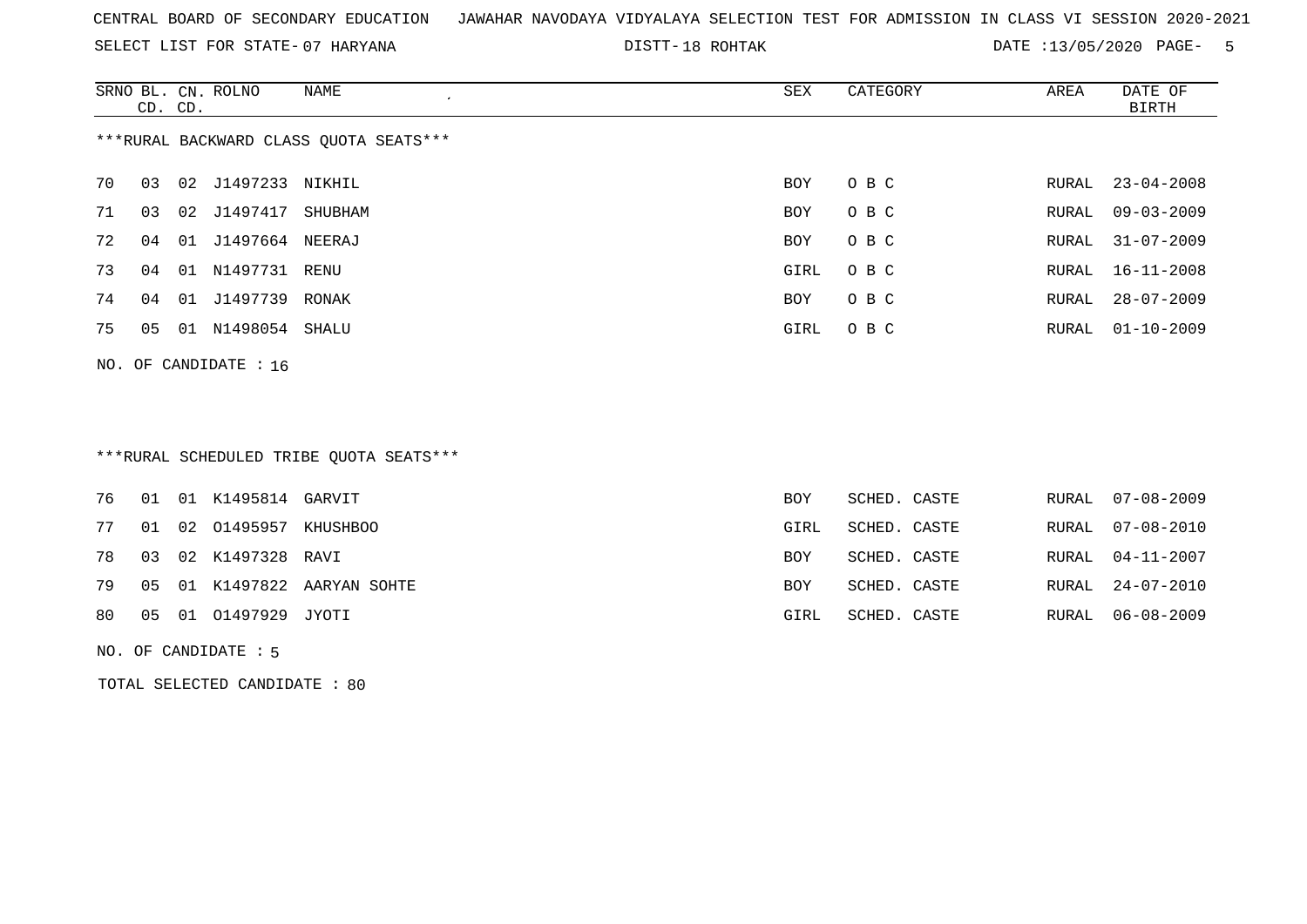SELECT LIST FOR STATE- DISTT- 07 HARYANA

DISTT-19 FATEHABAD **DATE** :13/05/2020 PAGE- 1

|    | CD. CD. |    | SRNO BL. CN. ROLNO     | <b>NAME</b><br>$\mathcal{L}_{\mathcal{A}}$ | ${\tt SEX}$ | CATEGORY     | AREA         | DATE OF<br><b>BIRTH</b> |
|----|---------|----|------------------------|--------------------------------------------|-------------|--------------|--------------|-------------------------|
|    |         |    | ***OPEN UR SEATS***    |                                            |             |              |              |                         |
| 1  | 01      |    |                        | 02 K1498720 REHAN KUMAR                    | <b>BOY</b>  | SCHED. CASTE | RURAL        | $22 - 09 - 2009$        |
| 2  | 02      |    | 01 M1499125 ANSHIKA    |                                            | GIRL        | GENERAL      | <b>RURAL</b> | $07 - 11 - 2009$        |
| 3  | 02      |    | 01 M1499202 BHUMI      |                                            | GIRL        | GENERAL      | <b>RURAL</b> | $07 - 10 - 2008$        |
| 4  | 02      |    |                        | 03 I1499964 SAURABH SINGH                  | <b>BOY</b>  | GENERAL      | RURAL        | $05 - 05 - 2010$        |
| 5  | 02      | 03 | M1500120               | TAMANNA                                    | GIRL        | GENERAL      | <b>RURAL</b> | $09 - 10 - 2009$        |
| 6  | 03      |    | 01 M1500510 CHITRA     |                                            | GIRL        | GENERAL      | RURAL        | $11 - 11 - 2008$        |
| 7  | 03      |    | 02 A1500931 MANAS      |                                            | <b>BOY</b>  | GENERAL      | URBAN        | $01 - 09 - 2008$        |
| 8  | 05      |    |                        | 02 01503478 REENA RANI                     | GIRL        | SCHED. CASTE | RURAL        | $02 - 08 - 2009$        |
|    |         |    | NO. OF CANDIDATE : 8   |                                            |             |              |              |                         |
|    |         |    |                        |                                            |             |              |              |                         |
|    |         |    |                        |                                            |             |              |              |                         |
|    |         |    |                        | ***OPEN SCHEDULED CASTE QUOTA SEATS***     |             |              |              |                         |
|    |         |    |                        |                                            |             |              |              |                         |
| 9  |         |    | 01 01 K1498321 GAUTAM  |                                            | <b>BOY</b>  | SCHED. CASTE | RURAL        | $21 - 07 - 2008$        |
| 10 | 02      | 02 | K1499653               | PARDEEP KUMAR                              | BOY         | SCHED. CASTE | RURAL        | $13 - 05 - 2010$        |
| 11 | 03      |    | 01 C1500433            | ARUN CHAUHAN                               | BOY         | SCHED. CASTE | URBAN        | $02 - 02 - 2010$        |
| 12 | 03      | 03 | K1501098               | NEERAJ KUMAR                               | BOY         | SCHED. CASTE | RURAL        | $07 - 02 - 2010$        |
| 13 | 05      |    | 02 K1503854 VISHWAS    |                                            | <b>BOY</b>  | SCHED. CASTE | RURAL        | $24 - 08 - 2009$        |
| 14 | 06      |    | 01 K1504350 MANPREET   |                                            | <b>BOY</b>  | SCHED. CASTE | RURAL        | $18 - 06 - 2008$        |
|    |         |    | NO. OF CANDIDATE $: 6$ |                                            |             |              |              |                         |

\*\*\*OPEN BACKWARD CLASS QUOTA SEATS\*\*\*

|  | 15 01 01 J1498269 DAKSH |                             | BOY | $O$ B C | RURAL 25-12-2009 |
|--|-------------------------|-----------------------------|-----|---------|------------------|
|  |                         | 16 03 01 J1500492 BHUPENDER |     | BOY OBC | RURAL 14-02-2010 |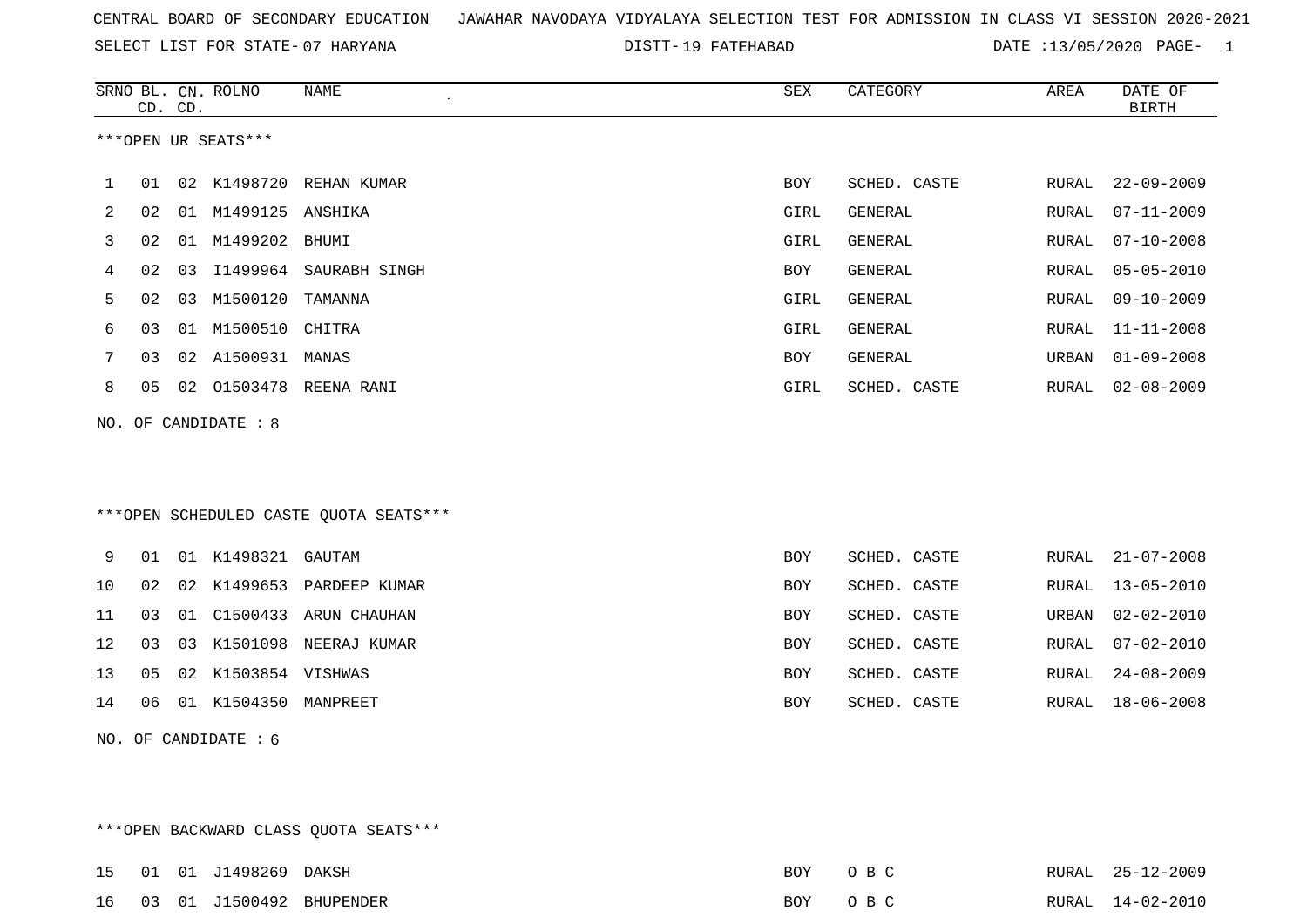SELECT LIST FOR STATE- DISTT- 07 HARYANA

DISTT-19 FATEHABAD DATE :13/05/2020 PAGE- 2

|    |    | CD. CD. | SRNO BL. CN. ROLNO     | <b>NAME</b>                            | SEX        | CATEGORY     | AREA         | DATE OF<br><b>BIRTH</b> |
|----|----|---------|------------------------|----------------------------------------|------------|--------------|--------------|-------------------------|
|    |    |         |                        | *** OPEN BACKWARD CLASS QUOTA SEATS*** |            |              |              |                         |
| 17 | 03 |         | 02 J1500960 MANJEET    |                                        | BOY        | O B C        | RURAL        | $09 - 03 - 2009$        |
| 18 | 03 | 03      | N1501187 PARUL         |                                        | GIRL       | O B C        | RURAL        | $01 - 01 - 2009$        |
| 19 | 03 | 04      | J1501918 VINAY         |                                        | BOY        | O B C        | RURAL        | $01 - 09 - 2010$        |
|    |    |         | NO. OF CANDIDATE : 5   |                                        |            |              |              |                         |
|    |    |         |                        | ***OPEN SCHEDULED TRIBE QUOTA SEATS*** |            |              |              |                         |
| 20 | 03 |         | 02 H1500821 KHUSHI     |                                        | GIRL       | SCHED. TRIBE | URBAN        | $13 - 08 - 2008$        |
|    |    |         | NO. OF CANDIDATE : 1   |                                        |            |              |              |                         |
|    |    |         |                        |                                        |            |              |              |                         |
|    |    |         |                        |                                        |            |              |              |                         |
|    |    |         | ***RURAL OPEN SEATS*** |                                        |            |              |              |                         |
| 21 | 01 |         | 01 M1498429 KHUSHI     |                                        | GIRL       | GENERAL      | RURAL        | $26 - 02 - 2009$        |
| 22 | 01 |         |                        | 01 M1498468 LOKESH RANI                | GIRL       | GENERAL      | RURAL        | $26 - 04 - 2009$        |
| 23 | 01 | 01      | M1498550 NAVEENA       |                                        | GIRL       | GENERAL      | RURAL        | $18 - 02 - 2009$        |
| 24 | 02 | 01      | 01499074 ANISHA        |                                        | GIRL       | SCHED. CASTE | RURAL        | $10 - 06 - 2009$        |
| 25 | 02 | 02      | J1499333 JAYESH        |                                        | BOY        | O B C        | RURAL        | $05 - 08 - 2009$        |
| 26 | 02 | 02      | 01499680               | PAYAL                                  | GIRL       | SCHED. CASTE | RURAL        | $03 - 12 - 2008$        |
| 27 | 02 |         | 03 M1499807 RANJU      |                                        | GIRL       | GENERAL      | RURAL        | $26 - 03 - 2008$        |
| 28 | 03 | 01      |                        | J1500376 ANKUSH KUMAR                  | <b>BOY</b> | O B C        | <b>RURAL</b> | $12 - 11 - 2008$        |
| 29 | 03 |         | 01 N1500391 ANSHIKA    |                                        | GIRL       | O B C        | <b>RURAL</b> | $12 - 06 - 2010$        |
| 30 | 03 | 02      | J1500689 JAIDEV        |                                        | BOY        | O B C        | RURAL        | $09 - 08 - 2009$        |
| 31 | 03 | 03      | I1501213               | PAWAN KUMAR                            | BOY        | GENERAL      | <b>RURAL</b> | $27 - 04 - 2008$        |
| 32 | 03 |         | 03 M1501510            | SAGRIKA                                | GIRL       | GENERAL      | RURAL        | $24 - 07 - 2008$        |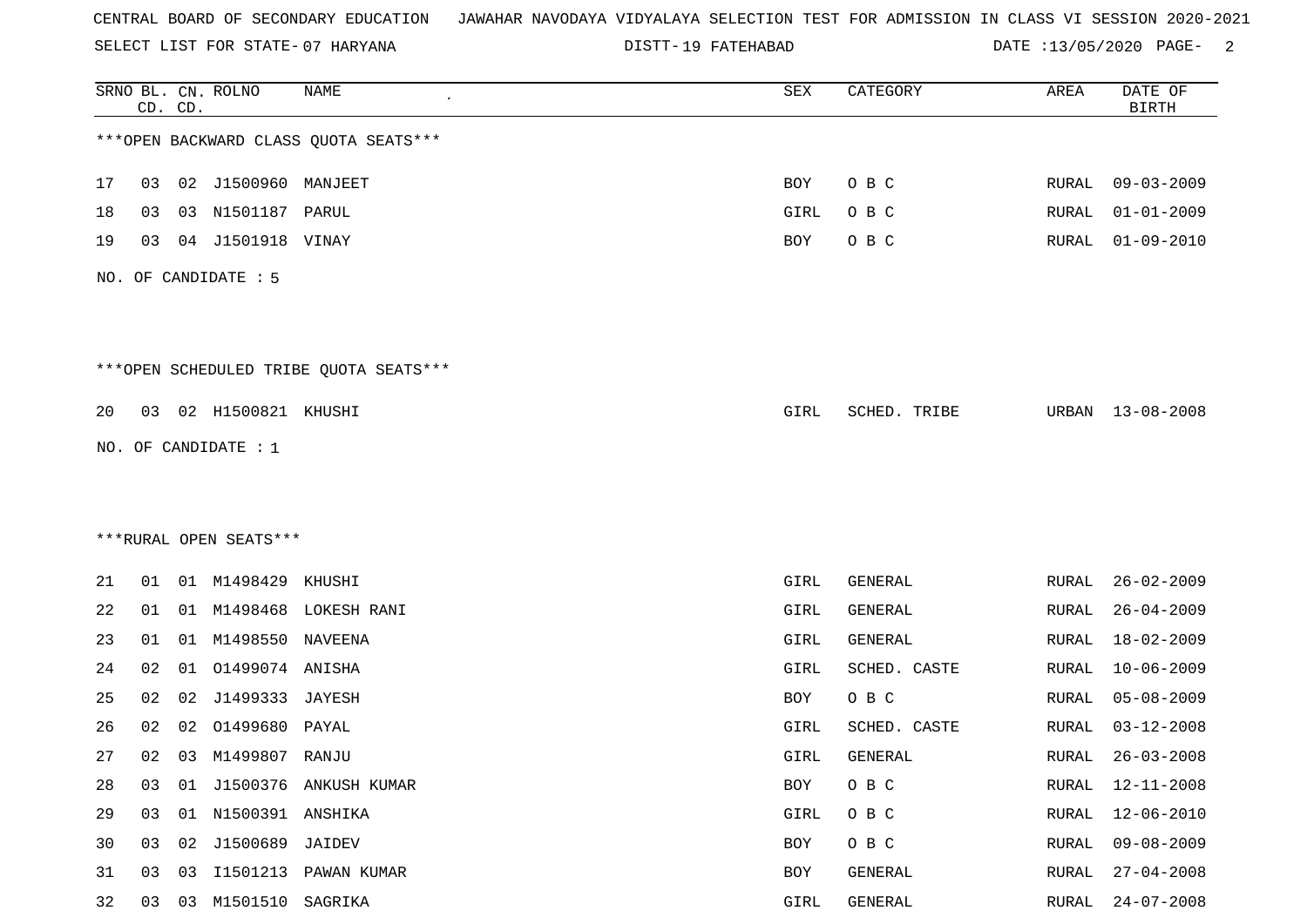SELECT LIST FOR STATE- DISTT- 07 HARYANA

DISTT-19 FATEHABAD DATE :13/05/2020 PAGE- 3

|    | CD. CD. |    | SRNO BL. CN. ROLNO        | NAME                                    | SEX        | CATEGORY       | AREA  | DATE OF<br><b>BIRTH</b> |
|----|---------|----|---------------------------|-----------------------------------------|------------|----------------|-------|-------------------------|
|    |         |    | ***RURAL OPEN SEATS***    |                                         |            |                |       |                         |
| 33 | 03      |    | 04 K1501904 VIJENDER      |                                         | <b>BOY</b> | SCHED. CASTE   | RURAL | $02 - 03 - 2009$        |
| 34 | 04      |    | 01 K1502042 DILJEET       |                                         | BOY        | SCHED. CASTE   | RURAL | $13 - 01 - 2010$        |
| 35 | 05      | 01 | 11502418 AKSHAY           |                                         | BOY        | <b>GENERAL</b> | RURAL | $31 - 03 - 2009$        |
| 36 | 05      | 01 |                           | 01502431 AMANDEEP KAUR                  | GIRL       | SCHED. CASTE   | RURAL | $08 - 06 - 2010$        |
| 37 | 05      | 02 |                           | 01503284 PARNEET KAUR                   | GIRL       | SCHED. CASTE   | RURAL | $25 - 02 - 2010$        |
| 38 | 05      | 02 | N1503306                  | PAYAL                                   | GIRL       | O B C          | RURAL | $07 - 01 - 2009$        |
| 39 | 06      | 01 | 11503978 ANURAG           |                                         | BOY        | GENERAL        | RURAL | 15-12-2007              |
| 40 | 06      | 01 | I1504106                  | HANUANSH                                | BOY        | <b>GENERAL</b> | RURAL | $10 - 09 - 2009$        |
| 41 | 06      |    | 01 I1504451 NITIN         |                                         | BOY        | GENERAL        | RURAL | $13 - 04 - 2009$        |
|    |         |    | NO. OF CANDIDATE : 21     |                                         |            |                |       |                         |
|    |         |    |                           |                                         |            |                |       |                         |
|    |         |    |                           |                                         |            |                |       |                         |
|    |         |    |                           | ***RURAL SCHEDULED CASTE QUOTA SEATS*** |            |                |       |                         |
| 42 | 01      |    | 01 K1498332               | HANU                                    | BOY        | SCHED. CASTE   | RURAL | $26 - 03 - 2010$        |
| 43 | 01      | 01 | 01498415                  | KARISHMA                                | GIRL       | SCHED. CASTE   | RURAL | $13 - 11 - 2009$        |
| 44 | 01      | 02 | 01498887                  | SUKHPREET                               | GIRL       | SCHED. CASTE   | RURAL | $15 - 06 - 2009$        |
| 45 | 01      | 02 |                           | K1498957 VINIT GHUGHARWAL               | BOY        | SCHED. CASTE   | RURAL | $17 - 08 - 2008$        |
| 46 | 02      | 02 | 01499587                  | NEERAJ                                  | GIRL       | SCHED. CASTE   | RURAL | $03 - 08 - 2009$        |
| 47 | 02      | 03 | K1499969                  | SAWAN                                   | BOY        | SCHED. CASTE   | RURAL | $21 - 11 - 2008$        |
| 48 | 03      | 02 | K1501010 MOHIT            |                                         | BOY        | SCHED. CASTE   | RURAL | $21 - 07 - 2007$        |
| 49 | 03      |    | 04 01501728 SONU          |                                         | GIRL       | SCHED. CASTE   | RURAL | $20 - 10 - 2007$        |
| 50 | 04      |    |                           | 01 K1501978 AJAY KUMAR                  | BOY        | SCHED. CASTE   | RURAL | $08 - 03 - 2008$        |
| 51 | 04      | 01 | K1502000 ANMOL            |                                         | BOY        | SCHED. CASTE   | RURAL | $18 - 11 - 2009$        |
| 52 | 04      |    |                           | 01 K1502224 PANKAJ MUDAI                | BOY        | SCHED. CASTE   | RURAL | $24 - 10 - 2007$        |
| 53 |         |    | 04  01  01502294  SANJANA |                                         | GIRL       | SCHED. CASTE   | RURAL | $14 - 10 - 2008$        |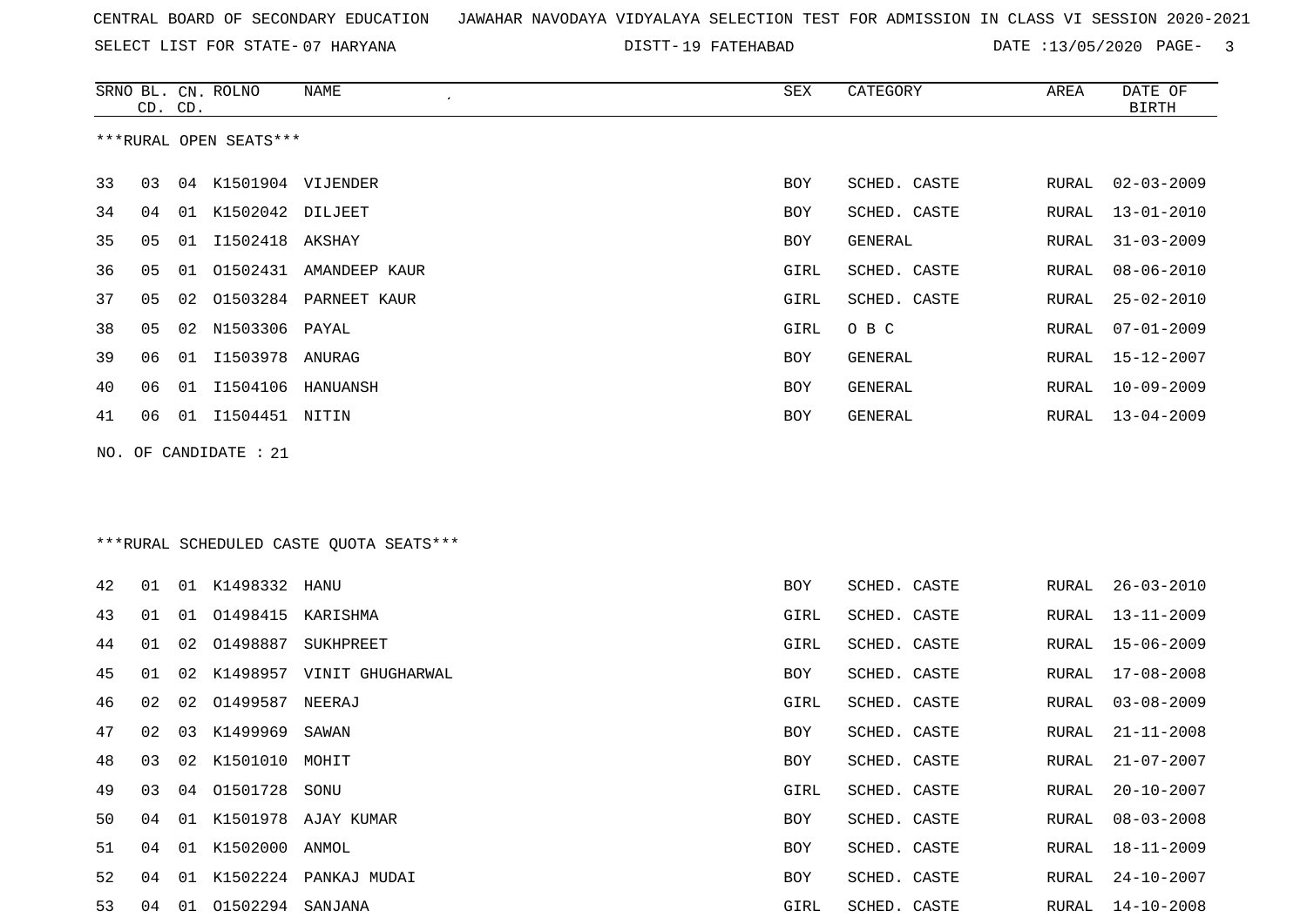SELECT LIST FOR STATE- DISTT- 07 HARYANA

19 FATEHABAD DATE :13/05/2020 PAGE- 4

|    | CD. CD. |    | SRNO BL. CN. ROLNO | NAME                                    | SEX        | CATEGORY     | AREA  | DATE OF<br><b>BIRTH</b> |
|----|---------|----|--------------------|-----------------------------------------|------------|--------------|-------|-------------------------|
|    |         |    |                    |                                         |            |              |       |                         |
|    |         |    |                    | ***RURAL SCHEDULED CASTE OUOTA SEATS*** |            |              |       |                         |
| 54 | 04      | 01 | K1502354 TARSEM    |                                         | <b>BOY</b> | SCHED. CASTE | RURAL | 12-07-2009              |
| 55 | 05      | 01 | K1502521           | ARSHNOOR SINGH                          | <b>BOY</b> | SCHED. CASTE | RURAL | $15 - 03 - 2010$        |
| 56 | 05      | 01 | 01503084           | LUXMI DEVI                              | GIRL       | SCHED. CASTE | RURAL | 09-10-2009              |
| 57 | 05      |    | 02 01503489        | REKHA RANI                              | GIRL       | SCHED. CASTE | RURAL | $06 - 06 - 2009$        |
| 58 | 05      |    | 02 K1503530        | SAGAR SINGH                             | <b>BOY</b> | SCHED. CASTE | RURAL | $21 - 10 - 2009$        |
| 59 | 05      | 02 | 01503678           | SIMRAN RANI                             | GIRL       | SCHED. CASTE | RURAL | $25 - 05 - 2010$        |
|    |         |    |                    |                                         |            |              |       |                         |

NO. OF CANDIDATE : 18

## \*\*\*RURAL BACKWARD CLASS QUOTA SEATS\*\*\*

| 60 | 01 | 01 | N1498134 AASU   |                 | GIRL | O B C | RURAL | 12-08-2009       |
|----|----|----|-----------------|-----------------|------|-------|-------|------------------|
| 61 | 01 | 01 | N1498440        | KOMAL           | GIRL | O B C | RURAL | $14 - 09 - 2009$ |
| 62 | 01 | 02 | J1498874        | SONU            | BOY  | O B C | RURAL | $26 - 10 - 2007$ |
| 63 | 02 | 01 | J1499188 AYUSH  |                 | BOY  | O B C | RURAL | $02 - 01 - 2009$ |
| 64 | 02 | 02 | N1499363        | KANCHAN         | GIRL | O B C | RURAL | $30 - 08 - 2009$ |
| 65 | 02 | 02 | J1499369 KAPIL  |                 | BOY  | O B C | RURAL | $02 - 05 - 2009$ |
| 66 | 02 | 02 | N1499422        | KOMALPREET KAUR | GIRL | O B C | RURAL | $11 - 09 - 2008$ |
| 67 | 02 | 02 | J1499473        | MANISH          | BOY  | O B C | RURAL | $31 - 01 - 2010$ |
| 68 | 02 | 02 | J1499630        | NITIN           | BOY  | O B C | RURAL | $28 - 11 - 2008$ |
| 69 | 02 | 03 | J1499802 RAMAN  |                 | BOY  | O B C | RURAL | $19 - 08 - 2009$ |
| 70 | 02 | 03 | J1499812 RAVI   |                 | BOY  | O B C | RURAL | $08 - 05 - 2009$ |
| 71 | 02 | 03 | J1500182 VIMAL  |                 | BOY  | O B C | RURAL | $15 - 08 - 2009$ |
| 72 | 02 | 03 | J1500201        | YOGESH          | BOY  | O B C | RURAL | $24 - 05 - 2008$ |
| 73 | 03 | 02 | N1500967        | MANNAT          | GIRL | O B C | RURAL | $11 - 11 - 2009$ |
| 74 | 03 | 04 | N1501683 SIMRAN |                 | GIRL | O B C | RURAL | $01 - 02 - 2008$ |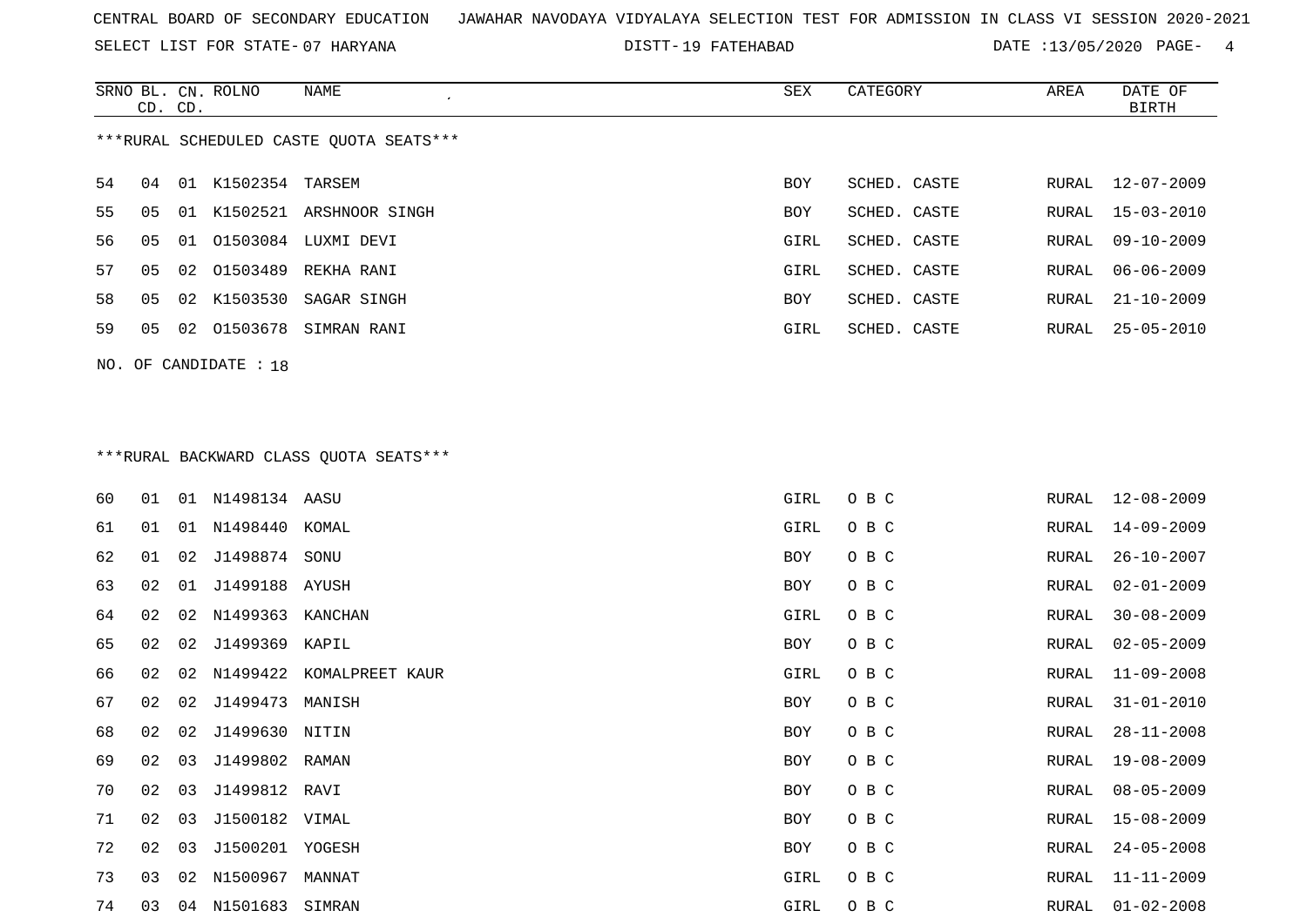SELECT LIST FOR STATE- DISTT- 07 HARYANA

19 FATEHABAD DATE :13/05/2020 PAGE- 5

|     | CD. CD. |    | SRNO BL. CN. ROLNO   | NAME<br>$\cdot$                         | SEX  | CATEGORY     | AREA  | DATE OF<br><b>BIRTH</b> |
|-----|---------|----|----------------------|-----------------------------------------|------|--------------|-------|-------------------------|
|     |         |    |                      | *** RURAL BACKWARD CLASS QUOTA SEATS*** |      |              |       |                         |
| 75  | 03      |    | 04 J1501852 TANUJ    |                                         | BOY  | O B C        | RURAL | $05 - 06 - 2009$        |
| NO. |         |    | OF CANDIDATE : 16    |                                         |      |              |       |                         |
|     |         |    |                      |                                         |      |              |       |                         |
|     |         |    |                      | ***RURAL SCHEDULED TRIBE QUOTA SEATS*** |      |              |       |                         |
| 76  | 01      |    | 01 P1498607 PAYAL    |                                         | GIRL | SCHED. TRIBE | RURAL | $07 - 11 - 2009$        |
| 77  | 01      |    | 02 01498873          | SONIA                                   | GIRL | SCHED. CASTE | RURAL | $28 - 09 - 2009$        |
| 78  | 01      |    | 02 P1498875          | SONU                                    | GIRL | SCHED. TRIBE | RURAL | $13 - 09 - 2009$        |
| 79  | 02      | 03 | 01500086             | SUNAINA                                 | GIRL | SCHED. CASTE | RURAL | $22 - 07 - 2009$        |
| 80  | 05      |    | 01 K1502985          | KHUSHPREET                              | BOY  | SCHED. CASTE | RURAL | $16 - 09 - 2008$        |
|     |         |    | NO. OF CANDIDATE : 5 |                                         |      |              |       |                         |

TOTAL SELECTED CANDIDATE : 80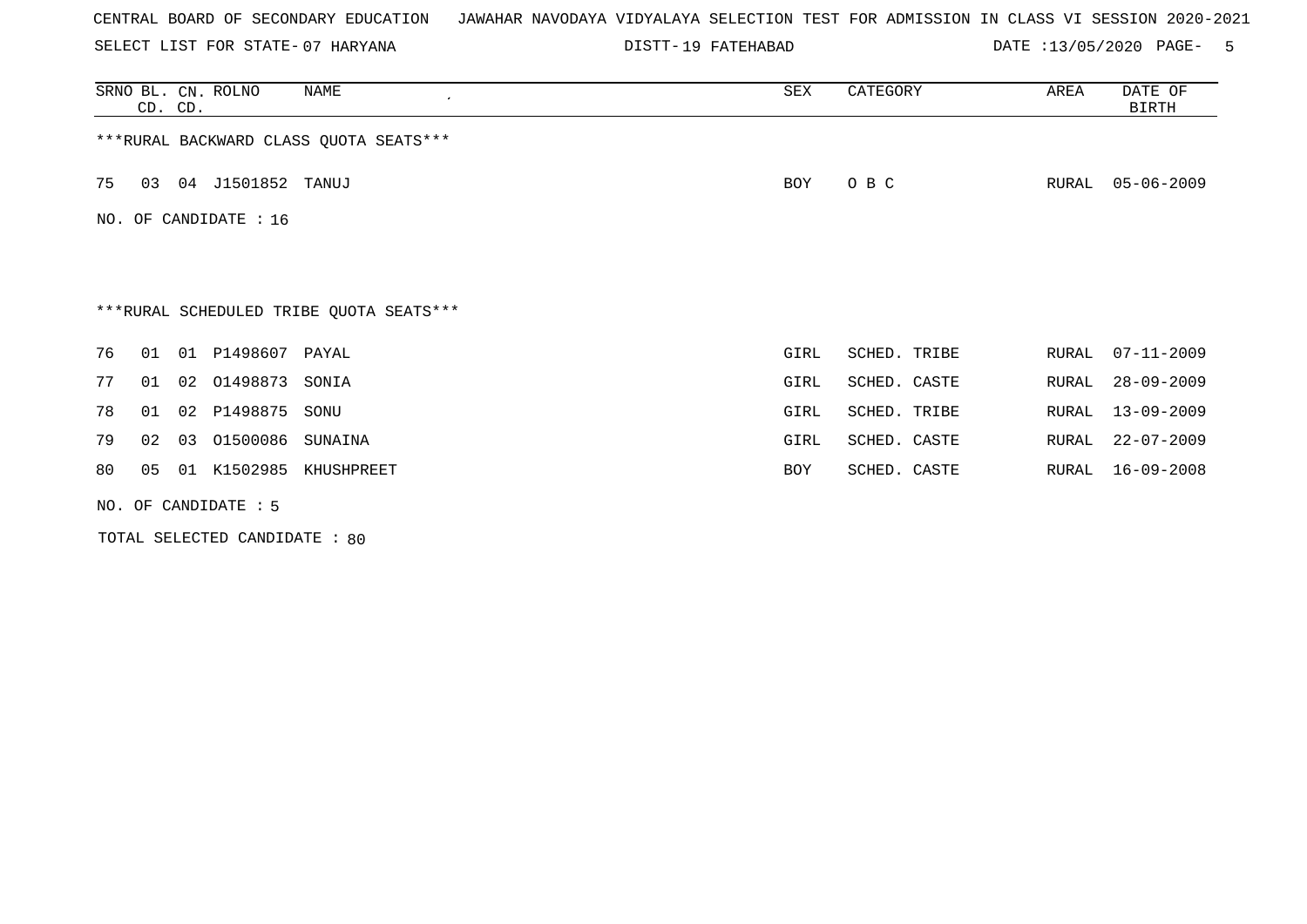| CENTRAL BOARD OF SECONDARY EDUCATION – JAWAHAR NAVODAYA VIDYALAYA SELECTION TEST FOR ADMISSION IN CLASS VI SESSION 2020-2021 |  |  |
|------------------------------------------------------------------------------------------------------------------------------|--|--|
|------------------------------------------------------------------------------------------------------------------------------|--|--|

DISTT-20 NUH 20 NUH 20 NATE :13/05/2020 PAGE- 1

|     |                     | CD. CD. | SRNO BL. CN. ROLNO | NAME<br>$\epsilon$      | SEX        | CATEGORY     | AREA  | DATE OF<br><b>BIRTH</b> |  |  |  |
|-----|---------------------|---------|--------------------|-------------------------|------------|--------------|-------|-------------------------|--|--|--|
|     | ***OPEN UR SEATS*** |         |                    |                         |            |              |       |                         |  |  |  |
| 1   | 02                  | 02      | J1505555           | SALIM KHAN              | <b>BOY</b> | O B C        | RURAL | $28 - 06 - 2010$        |  |  |  |
| 2   | 03                  | 01      | C1505841           | GAURAV                  | BOY        | SCHED. CASTE | URBAN | $12 - 06 - 2009$        |  |  |  |
| 3   | 03                  |         | 01 K1505944 KESHAV |                         | <b>BOY</b> | SCHED. CASTE | RURAL | $16 - 11 - 2008$        |  |  |  |
| 4   | 03                  | 02      | B1506232 RAJEEV    |                         | <b>BOY</b> | O B C        | URBAN | $05 - 02 - 2009$        |  |  |  |
| 5   | 03                  | 02      | N1506372 SANIYA    |                         | GIRL       | O B C        | RURAL | 18-12-2008              |  |  |  |
| 6   | 03                  | 02      | M1506410           | SHAZIYA                 | GIRL       | GENERAL      | RURAL | $09 - 07 - 2009$        |  |  |  |
| 7   | 03                  | 02      | J1506463           | TAMIM AHMED             | <b>BOY</b> | O B C        | RURAL | $16 - 01 - 2008$        |  |  |  |
| 8   | 04                  |         |                    | 01 J1506769 MOHD ASHAR  | BOY        | O B C        | RURAL | $26 - 06 - 2009$        |  |  |  |
| 9   | 04                  | 02      | N1506874 NENSI     |                         | GIRL       | O B C        | RURAL | $26 - 06 - 2009$        |  |  |  |
| 10  | 05                  |         |                    | 01 I1507205 DURGESH JHA | <b>BOY</b> | GENERAL      | RURAL | $10 - 05 - 2010$        |  |  |  |
| 11  | 05                  | 02      | 01507381 NANCY     |                         | GIRL       | SCHED. CASTE | RURAL | $05 - 05 - 2007$        |  |  |  |
| NO. |                     |         | OF CANDIDATE : 11  |                         |            |              |       |                         |  |  |  |

\*\*\*OPEN SCHEDULED CASTE QUOTA SEATS\*\*\*

|  | 12 01 01 C1504947 DEEPAK | BOY  | SCHED. CASTE |  | URBAN 15-06-2009 |
|--|--------------------------|------|--------------|--|------------------|
|  | 13 03 01 K1505943 KESHAV | BOY. | SCHED. CASTE |  | RURAL 20-08-2009 |
|  | 14 03 01 01506171 NIDHI  | GIRL | SCHED. CASTE |  | RURAL 07-02-2010 |

NO. OF CANDIDATE : 3

\*\*\*OPEN BACKWARD CLASS QUOTA SEATS\*\*\*

|  | 15   01   01   J1505101   RUHAN |                                               | <b>BOY</b> | O R C   | RURAL 01-01-2009 |
|--|---------------------------------|-----------------------------------------------|------------|---------|------------------|
|  |                                 | 16 02 01 J1505424 MOHMMAD LIYAAN SHAHMIN JUNG |            | ROY ORC | RURAL 19-09-2007 |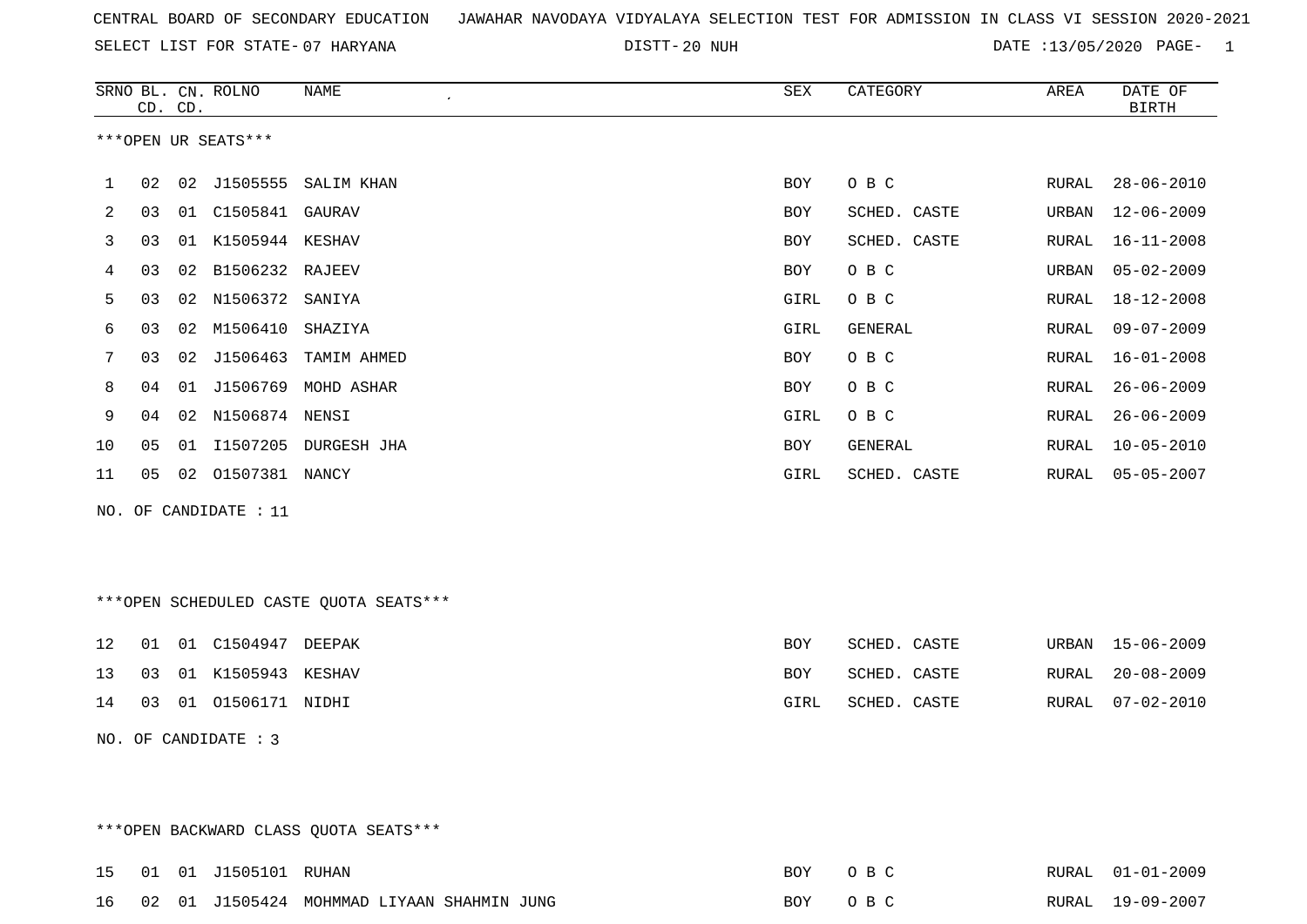SELECT LIST FOR STATE- DISTT- 07 HARYANA

DISTT-20 NUH 20 NUH 20 NATE :13/05/2020 PAGE- 2

|    |    | CD. CD. | SRNO BL. CN. ROLNO     | <b>NAME</b>                            | SEX        | CATEGORY     | AREA         | DATE OF<br><b>BIRTH</b> |
|----|----|---------|------------------------|----------------------------------------|------------|--------------|--------------|-------------------------|
|    |    |         |                        | *** OPEN BACKWARD CLASS QUOTA SEATS*** |            |              |              |                         |
| 17 | 02 |         | 02 N1505519            | SADAF ANJUM                            | GIRL       | O B C        | RURAL        | $02 - 10 - 2008$        |
| 18 | 02 | 02      | J1505597               | SHODAR KHAN                            | <b>BOY</b> | O B C        | RURAL        | $01 - 01 - 2009$        |
| 19 | 04 | 02      | J1507001               | SANDEEP                                | BOY        | O B C        | RURAL        | $26 - 06 - 2008$        |
|    |    |         | NO. OF CANDIDATE : 5   |                                        |            |              |              |                         |
|    |    |         |                        | ***OPEN SCHEDULED TRIBE QUOTA SEATS*** |            |              |              |                         |
| 20 | 03 |         | 02 P1506473 TARANNUM   |                                        | GIRL       | SCHED. TRIBE | RURAL        | $11 - 01 - 2008$        |
|    |    |         | NO. OF CANDIDATE : 1   |                                        |            |              |              |                         |
|    |    |         |                        |                                        |            |              |              |                         |
|    |    |         |                        |                                        |            |              |              |                         |
|    |    |         | ***RURAL OPEN SEATS*** |                                        |            |              |              |                         |
| 21 | 01 |         | 01 J1504920            | AMAN                                   | BOY        | O B C        | RURAL        | $11 - 07 - 2008$        |
| 22 | 01 |         |                        | 01 J1505012 MOHAMMAD HUKEFA            | <b>BOY</b> | O B C        | RURAL        | $29 - 06 - 2007$        |
| 23 | 01 | 01      | N1505067               | NEBIS KHAN                             | GIRL       | O B C        | <b>RURAL</b> | $15 - 07 - 2009$        |
| 24 | 01 | 01      | J1505141               | SHOAIB KHAN                            | BOY        | O B C        | <b>RURAL</b> | $28 - 04 - 2008$        |
| 25 | 01 | 01      | J1505161 TASLIM        |                                        | BOY        | O B C        | RURAL        | $01 - 01 - 2008$        |
| 26 | 02 | 01      | I1505308               | GOURAV                                 | <b>BOY</b> | GENERAL      | RURAL        | $11 - 01 - 2008$        |
| 27 | 02 |         | 01 J1505440 MUJAHID    |                                        | <b>BOY</b> | O B C        | RURAL        | $01 - 06 - 2007$        |
| 28 | 02 | 02      |                        | J1505641 TERFREJ AALAM                 | <b>BOY</b> | O B C        | RURAL        | $02 - 01 - 2011$        |
| 29 | 02 | 02      | J1505651 WAHID         |                                        | BOY        | O B C        | <b>RURAL</b> | $24 - 11 - 2007$        |
| 30 | 03 |         | 01 I1505667 AADITYA    |                                        | BOY        | GENERAL      | RURAL        | $09 - 02 - 2008$        |
| 31 | 03 | 01      | M1505950 KHUSHI        |                                        | GIRL       | GENERAL      | <b>RURAL</b> | $10 - 01 - 2010$        |
| 32 |    |         |                        | 03 01 J1506094 MOHIT KUMAR             | BOY        | O B C        | RURAL        | $16 - 04 - 2008$        |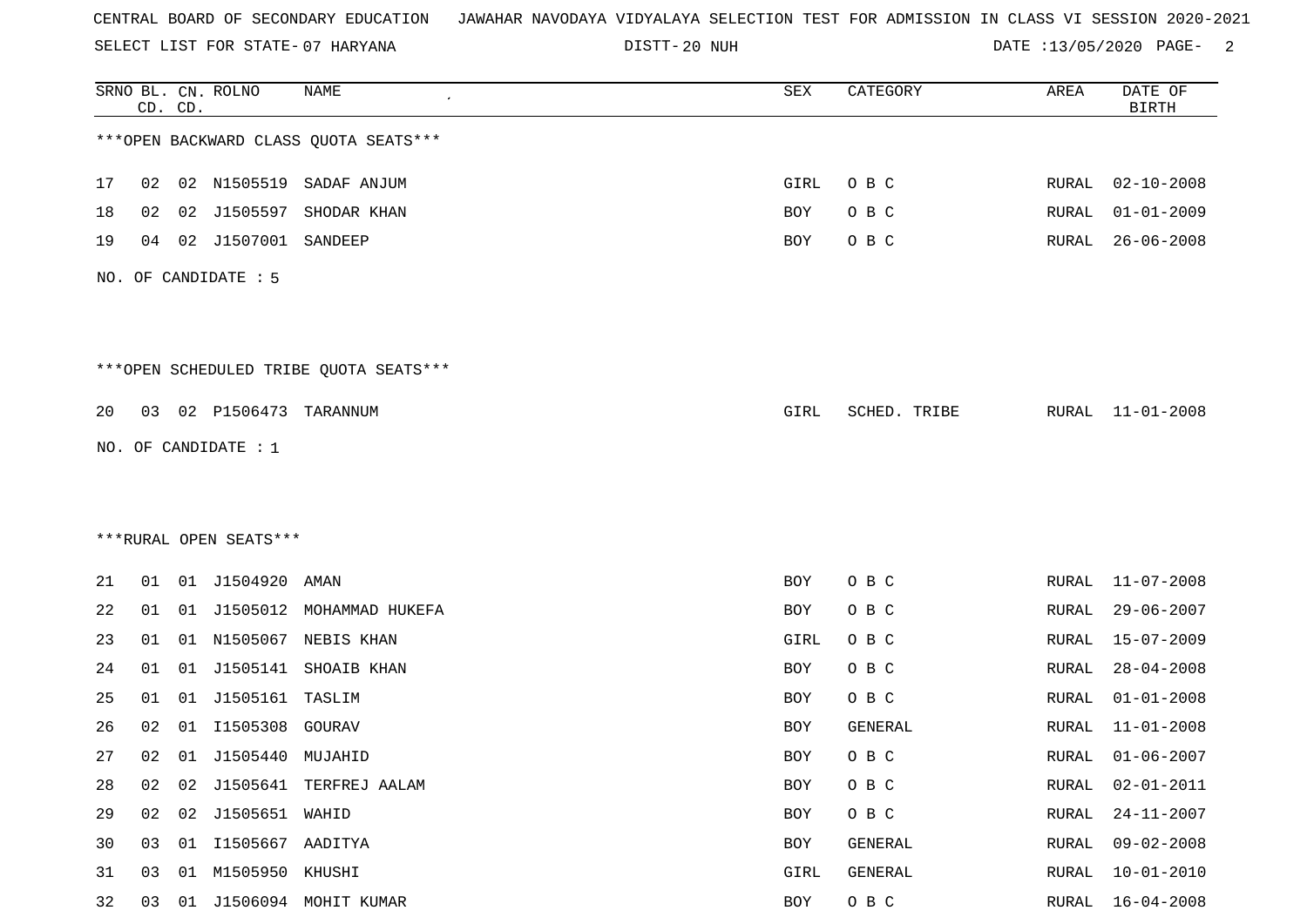DISTT-20 NUH 20 NUH 20 NATE :13/05/2020 PAGE- 3

|    | CD. CD. |    | SRNO BL. CN. ROLNO     | <b>NAME</b>              | ${\tt SEX}$ | CATEGORY       | AREA  | DATE OF<br><b>BIRTH</b> |
|----|---------|----|------------------------|--------------------------|-------------|----------------|-------|-------------------------|
|    |         |    | ***RURAL OPEN SEATS*** |                          |             |                |       |                         |
| 33 | 03      | 02 | J1506231 RAJAT         |                          | <b>BOY</b>  | O B C          | RURAL | $24 - 11 - 2009$        |
| 34 | 03      | 02 | J1506238 REHAN         |                          | <b>BOY</b>  | O B C          | RURAL | $25 - 12 - 2008$        |
| 35 | 03      | 02 |                        | J1506253 RIHAN KHAN      | <b>BOY</b>  | O B C          | RURAL | $26 - 05 - 2009$        |
| 36 | 03      | 02 | J1506418               | SHIVAM                   | <b>BOY</b>  | O B C          | RURAL | $22 - 10 - 2009$        |
| 37 | 03      | 02 | J1506431               | SOHEL                    | <b>BOY</b>  | O B C          | RURAL | $01 - 09 - 2007$        |
| 38 | 04      | 01 | J1506560 ABUZAR        |                          | <b>BOY</b>  | O B C          | RURAL | $01 - 02 - 2010$        |
| 39 | 04      | 01 |                        | J1506648 FARDEEN KHAN    | <b>BOY</b>  | O B C          | RURAL | $14 - 06 - 2008$        |
| 40 | 04      | 01 | J1506654 FARHAN        |                          | <b>BOY</b>  | O B C          | RURAL | $10 - 06 - 2009$        |
| 41 | 04      | 02 | J1506845               | MUSTUFA                  | <b>BOY</b>  | O B C          | RURAL | $07 - 08 - 2009$        |
| 42 | 04      | 02 | J1506863               | NASTAEN                  | <b>BOY</b>  | O B C          | RURAL | $15 - 12 - 2009$        |
| 43 | 04      | 02 |                        | J1506889 PARVEJ KHAN     | <b>BOY</b>  | O B C          | RURAL | $25 - 12 - 2009$        |
| 44 | 04      | 02 |                        | J1506950 ROHIT KHAN      | <b>BOY</b>  | O B C          | RURAL | $03 - 07 - 2007$        |
| 45 | 04      | 02 | J1507028               | SHAHIL                   | <b>BOY</b>  | O B C          | RURAL | $01 - 01 - 2008$        |
| 46 | 05      | 01 | M1507222               | <b>GUNJAN RAJPUT</b>     | GIRL        | GENERAL        | RURAL | $18 - 01 - 2010$        |
| 47 | 05      | 02 |                        | J1507401 PARAS CHAHALIYA | <b>BOY</b>  | O B C          | RURAL | $19 - 10 - 2009$        |
| 48 | 05      | 02 | M1507476               | SAKSHI                   | GIRL        | <b>GENERAL</b> | RURAL | $03 - 01 - 2008$        |
| 49 | 05      | 02 | M1507531               | <b>SWEETY</b>            | GIRL        | <b>GENERAL</b> | RURAL | $17 - 05 - 2010$        |
| 50 | 05      | 02 | J1507565 YUVRAJ        |                          | BOY         | O B C          | RURAL | $14 - 02 - 2010$        |

NO. OF CANDIDATE : 30

\*\*\*RURAL SCHEDULED CASTE QUOTA SEATS\*\*\*

|  | 51 02 01 K1505307 GOURAV  | BOY  | SCHED. CASTE | RURAL 14-05-2008 |
|--|---------------------------|------|--------------|------------------|
|  | 52 02 01 K1505357 KASHISH | BOY  | SCHED. CASTE | RURAL 21-01-2008 |
|  | 53 02 02 K1505625 SUMIT   | BOY. | SCHED. CASTE | RURAL 12-05-2009 |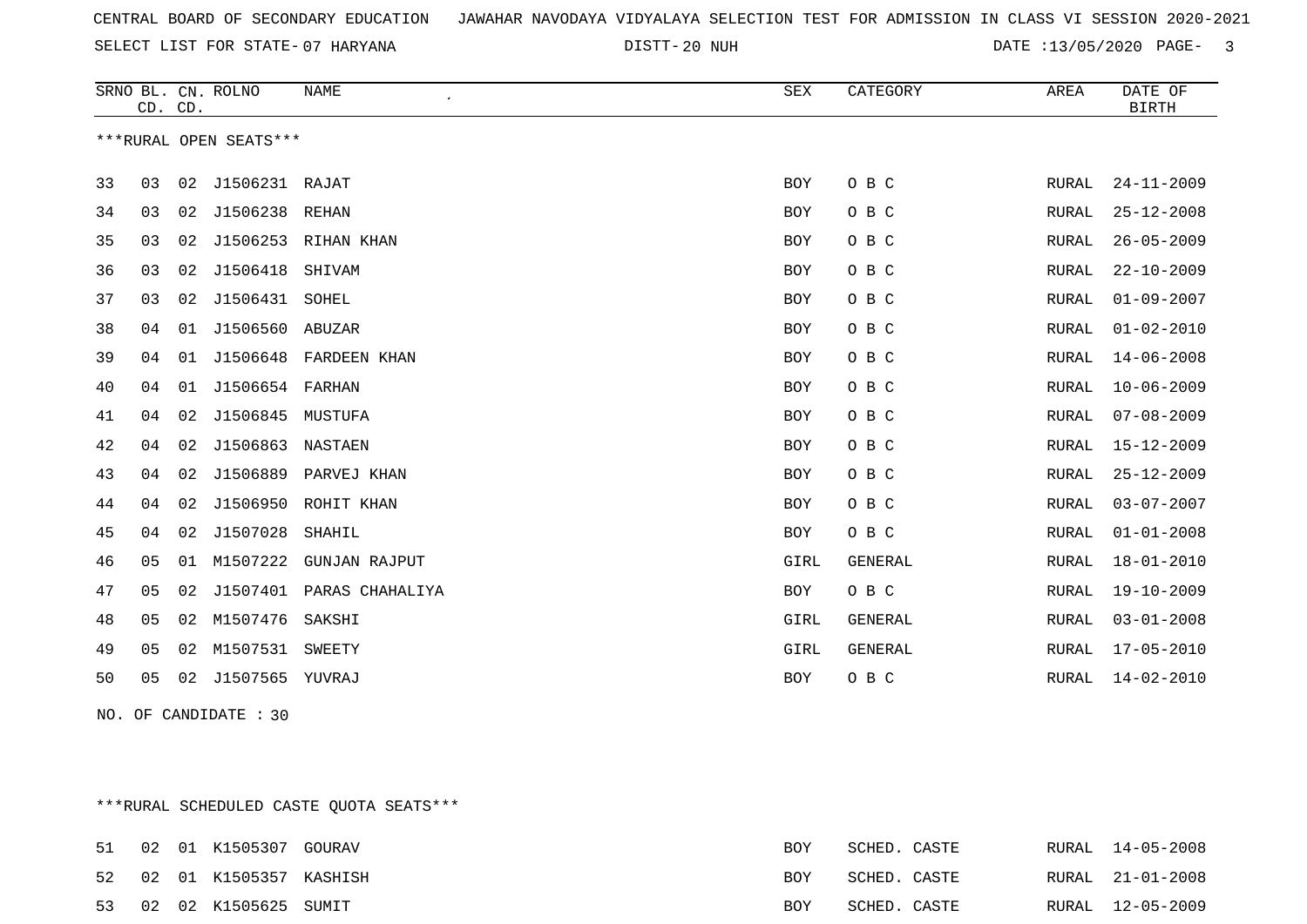SELECT LIST FOR STATE- DISTT- 07 HARYANA

DISTT-20 NUH 20 NUH 20 NATE :13/05/2020 PAGE- 4

|                                         | CD. CD. |    | SRNO BL. CN. ROLNO  | NAME         | SEX        | CATEGORY     | AREA  | DATE OF<br>BIRTH |  |  |
|-----------------------------------------|---------|----|---------------------|--------------|------------|--------------|-------|------------------|--|--|
| ***RURAL SCHEDULED CASTE OUOTA SEATS*** |         |    |                     |              |            |              |       |                  |  |  |
| 54                                      | 03      |    | 01 01505907 JANVI   |              | GIRL       | SCHED. CASTE | RURAL | $02 - 12 - 2009$ |  |  |
| 55                                      | 03      | 01 | K1506214            | PREM SHANKAR | <b>BOY</b> | SCHED. CASTE | RURAL | $01 - 01 - 2008$ |  |  |
| 56.                                     | 03      | 01 | 01506220 PRIYANKA   |              | GIRL       | SCHED. CASTE |       | RURAL 14-05-2007 |  |  |
| 57                                      | 03      |    | 02 K1506504 VISHKHA |              | <b>BOY</b> | SCHED. CASTE | RURAL | $27 - 12 - 2009$ |  |  |
| 58                                      | 04      |    | 02 K1506883 PANKAJ  |              | <b>BOY</b> | SCHED. CASTE | RURAL | $25 - 02 - 2010$ |  |  |
| 59                                      | 05      | 01 | 01507204 DIYA       |              | GIRL       | SCHED. CASTE | RURAL | $20 - 05 - 2009$ |  |  |
|                                         |         |    |                     |              |            |              |       |                  |  |  |

\*\*\*RURAL BACKWARD CLASS QUOTA SEATS\*\*\*

NO. OF CANDIDATE : 9

| 60 | 02 | 02 | N1505586        | SHAMA                 | GIRL | O B C | RURAL | $26 - 08 - 2009$ |
|----|----|----|-----------------|-----------------------|------|-------|-------|------------------|
| 61 | 03 | 01 |                 | J1505718 AMIT KUMAR   | BOY  | O B C | RURAL | $07 - 04 - 2008$ |
| 62 | 03 | 01 | N1505734 ANNU   |                       | GIRL | O B C | RURAL | $12 - 02 - 2008$ |
| 63 | 03 | 01 | N1505773 BHARTI |                       | GIRL | O B C | RURAL | $06 - 04 - 2010$ |
| 64 | 03 | 01 | J1505817        | FARDEEN KHAN          | BOY  | O B C | RURAL | $03 - 02 - 2009$ |
| 65 | 03 | 01 | J1505962 KUNAL  |                       | BOY  | O B C | RURAL | $31 - 10 - 2007$ |
| 66 | 03 | 01 | N1505992        | MEENU                 | GIRL | O B C | RURAL | $29 - 05 - 2010$ |
| 67 | 03 | 01 |                 | J1506058 MOHD SAID    | BOY  | O B C | RURAL | 13-07-2008       |
| 68 | 03 | 01 |                 | N1506154 NARGISH BANO | GIRL | O B C | RURAL | $28 - 08 - 2007$ |
| 69 | 03 | 02 | J1506247 RIHAN  |                       | BOY  | O B C | RURAL | $02 - 05 - 2007$ |
| 70 | 03 | 02 | N1506330        | SAIMA                 | GIRL | O B C | RURAL | $08 - 06 - 2009$ |
| 71 | 03 | 02 | J1506416        | SHIVAM                | BOY  | O B C | RURAL | $06 - 12 - 2007$ |
| 72 | 03 | 02 | N1506485        | TOHSEEMA              | GIRL | O B C | RURAL | $05 - 08 - 2009$ |
| 73 | 03 | 02 | J1506528        | ZISHAN                | BOY  | O B C | RURAL | $01 - 04 - 2009$ |
| 74 | 04 | 01 | N1506538 AAFRIN |                       | GIRL | O B C | RURAL | $03 - 06 - 2009$ |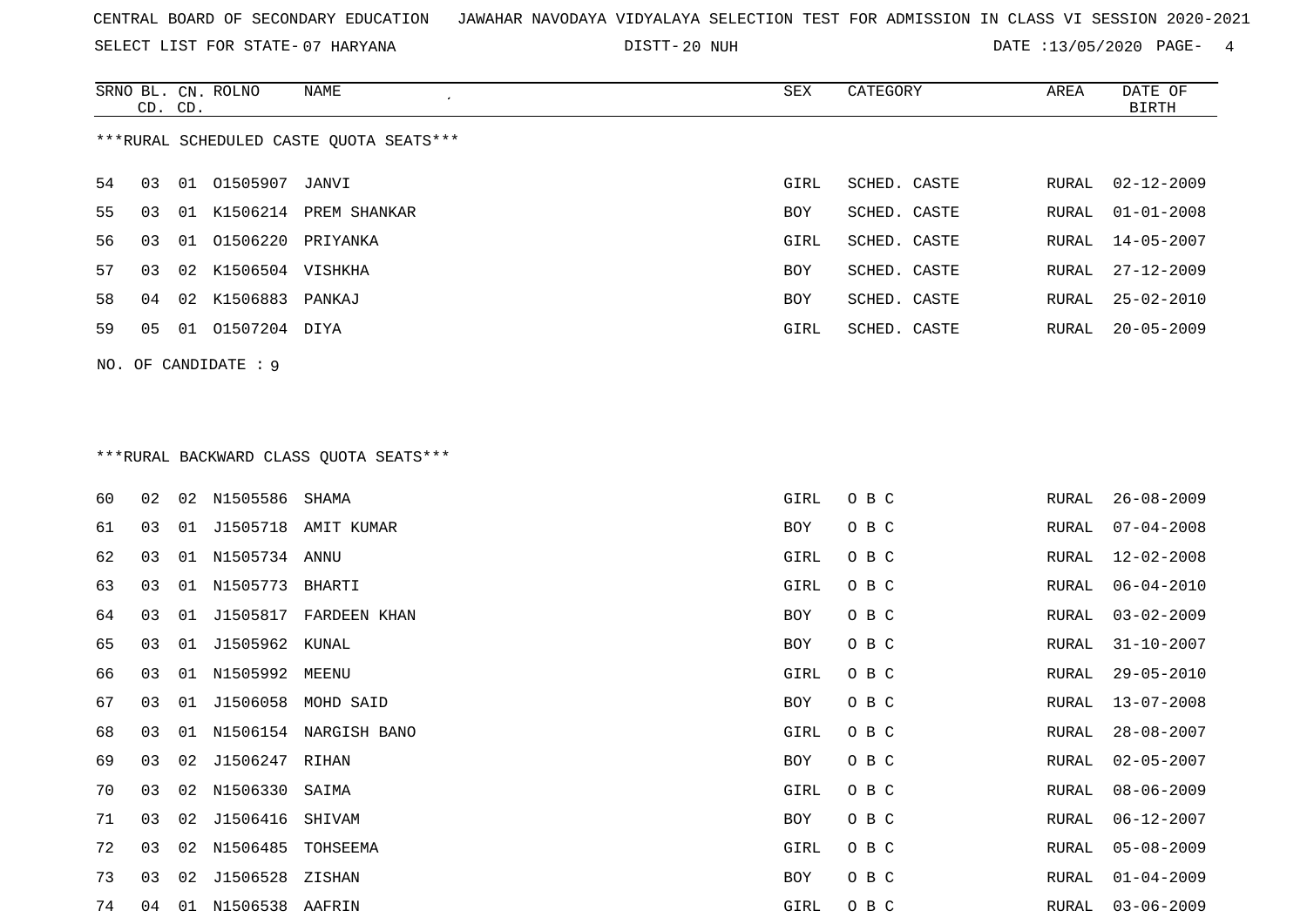SELECT LIST FOR STATE- DISTT- 07 HARYANA

DISTT-20 NUH 20 NUH 20 NATE :13/05/2020 PAGE- 5

|     | CD. CD.                                 |    | SRNO BL. CN. ROLNO | NAME<br>$\epsilon$                      | SEX  | CATEGORY     | AREA  | DATE OF<br>BIRTH |  |  |
|-----|-----------------------------------------|----|--------------------|-----------------------------------------|------|--------------|-------|------------------|--|--|
|     |                                         |    |                    | *** RURAL BACKWARD CLASS QUOTA SEATS*** |      |              |       |                  |  |  |
| 75  | 05                                      |    | 01 J1507253        | ISHU VERMA                              | BOY  | O B C        | RURAL | $22 - 05 - 2009$ |  |  |
| NO. |                                         |    | OF CANDIDATE : 16  |                                         |      |              |       |                  |  |  |
|     |                                         |    |                    |                                         |      |              |       |                  |  |  |
|     | ***RURAL SCHEDULED TRIBE QUOTA SEATS*** |    |                    |                                         |      |              |       |                  |  |  |
|     |                                         |    |                    |                                         |      |              |       |                  |  |  |
| 76  | 02                                      | 01 | 01505365 KOMAL     |                                         | GIRL | SCHED. CASTE | RURAL | $05 - 10 - 2009$ |  |  |
| 77  | 03                                      | 01 | 01505930 KANCHAN   |                                         | GIRL | SCHED. CASTE | RURAL | $05 - 06 - 2009$ |  |  |
| 78  | 03                                      | 01 | 01506205 PINKI     |                                         | GIRL | SCHED. CASTE | RURAL | $29 - 09 - 2009$ |  |  |
| 79  | 03                                      | 02 | 01506378           | SANJANA                                 | GIRL | SCHED. CASTE | RURAL | $25 - 09 - 2008$ |  |  |
| 80  | 05                                      |    | 02 K1507542 TARUN  |                                         | BOY  | SCHED. CASTE | RURAL | 12-09-2010       |  |  |
|     | NO. OF CANDIDATE : 5                    |    |                    |                                         |      |              |       |                  |  |  |

TOTAL SELECTED CANDIDATE : 80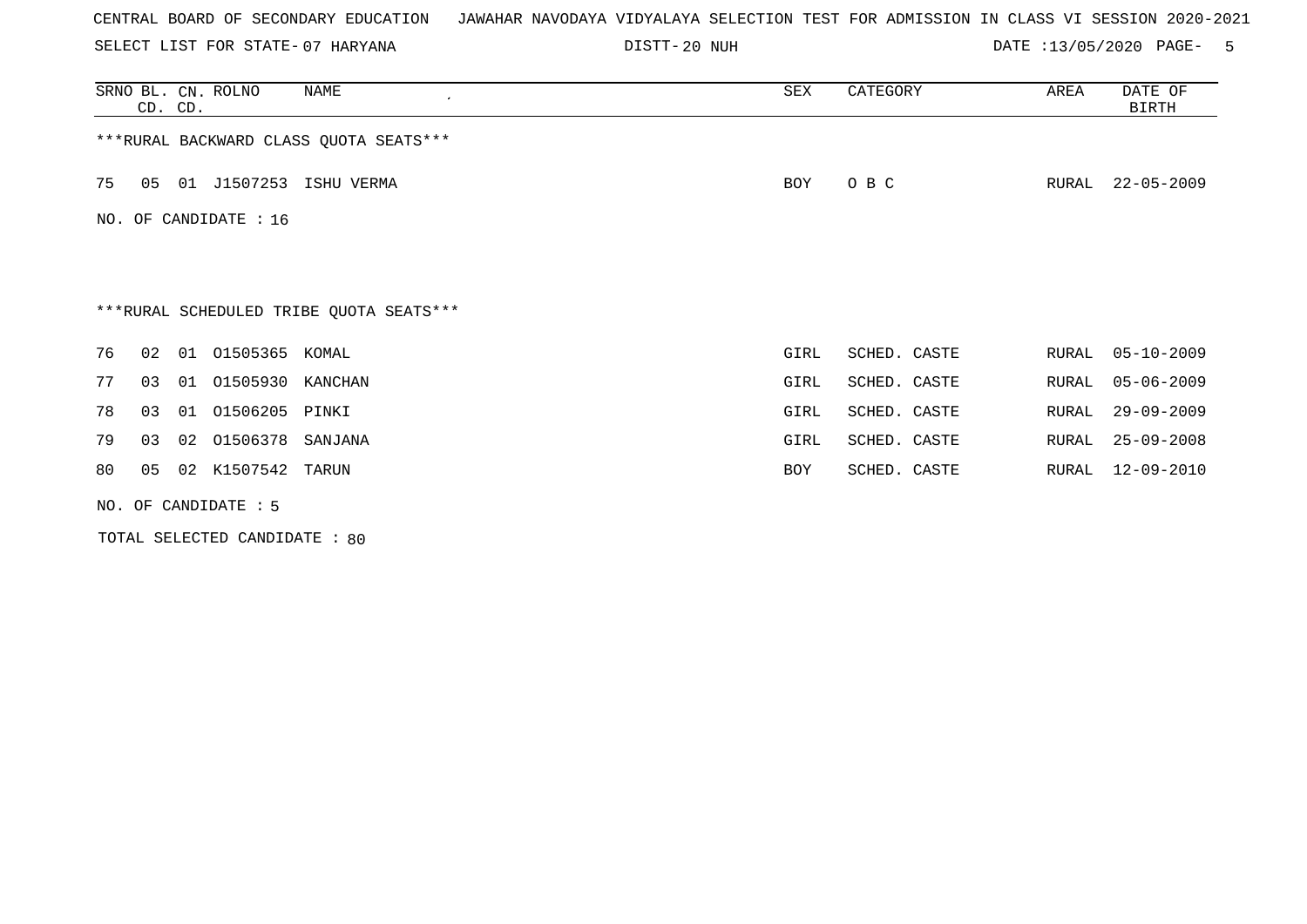SELECT LIST FOR STATE- DISTT- 07 HARYANA

21 PALWAL DATE :13/05/2020 PAGE- 1

|    |                                        | CD. CD. | SRNO BL. CN. ROLNO    | NAME<br>$\epsilon$        | <b>SEX</b> | CATEGORY       | AREA  | DATE OF<br><b>BIRTH</b> |  |  |  |
|----|----------------------------------------|---------|-----------------------|---------------------------|------------|----------------|-------|-------------------------|--|--|--|
|    | ***OPEN UR SEATS***                    |         |                       |                           |            |                |       |                         |  |  |  |
| 1. | 01                                     |         |                       | 03 C1508422 NOHVAT SHARAN | BOY        | SCHED. CASTE   | URBAN | $07 - 12 - 2008$        |  |  |  |
| 2  | 01                                     |         | 04 M1508898           | SUNAKSHI                  | GIRL       | GENERAL        | RURAL | $09 - 12 - 2008$        |  |  |  |
| 3  | 02                                     | 01      |                       | M1509159 ASHA KUMARI      | GIRL       | GENERAL        | RURAL | $10 - 10 - 2010$        |  |  |  |
| 4  | 02                                     | 01      | M1509182 BHARTI       |                           | GIRL       | <b>GENERAL</b> | RURAL | $23 - 07 - 2008$        |  |  |  |
| 5  | 03                                     | 01      | I1510207              | HARSH KUMAR               | <b>BOY</b> | GENERAL        | RURAL | $04 - 07 - 2008$        |  |  |  |
| 6  | 03                                     | 02      | J1510544              | SARTHAK                   | <b>BOY</b> | O B C          | RURAL | $02 - 04 - 2008$        |  |  |  |
| 7  | 03                                     |         | 02 N1510558           | SHEETAL                   | GIRL       | O B C          | RURAL | $10 - 04 - 2009$        |  |  |  |
| 8  | 03                                     | 02      | K1510687 YOGESH       |                           | <b>BOY</b> | SCHED. CASTE   | RURAL | 16-10-2007              |  |  |  |
| 9  | 04                                     | 02      | M1511151 NEHA         |                           | GIRL       | <b>GENERAL</b> | RURAL | $04 - 01 - 2009$        |  |  |  |
| 10 | 04                                     | 02      | I1511199              | PRASHANT RAWAT            | <b>BOY</b> | GENERAL        | RURAL | $08 - 01 - 2009$        |  |  |  |
|    |                                        |         | NO. OF CANDIDATE : 10 |                           |            |                |       |                         |  |  |  |
|    |                                        |         |                       |                           |            |                |       |                         |  |  |  |
|    |                                        |         |                       |                           |            |                |       |                         |  |  |  |
|    | ***OPEN SCHEDULED CASTE QUOTA SEATS*** |         |                       |                           |            |                |       |                         |  |  |  |

|  | 11 02 02 C1509655 NISHANT   | BOY        | SCHED. CASTE |  | URBAN 22-08-2008 |
|--|-----------------------------|------------|--------------|--|------------------|
|  | 12  02  02  K1509661  NITIN | BOY        | SCHED. CASTE |  | RURAL 05-03-2010 |
|  | 13  03  01  K1510084  ANKIT | <b>BOY</b> | SCHED. CASTE |  | RURAL 13-06-2008 |
|  | 14 03 01 01510329 MANISHA   | GIRL       | SCHED. CASTE |  | RURAL 26-10-2009 |
|  |                             |            |              |  |                  |

NO. OF CANDIDATE : 4

\*\*\*OPEN BACKWARD CLASS QUOTA SEATS\*\*\*

|  | 15 01 02 J1508163 KUSHAG |                                 | BOY OBC | RURAL 24-11-2008 |
|--|--------------------------|---------------------------------|---------|------------------|
|  |                          | 16 02 03 J1509849 SAMEER POSWAL | BOY OBC | RURAL 17-03-2009 |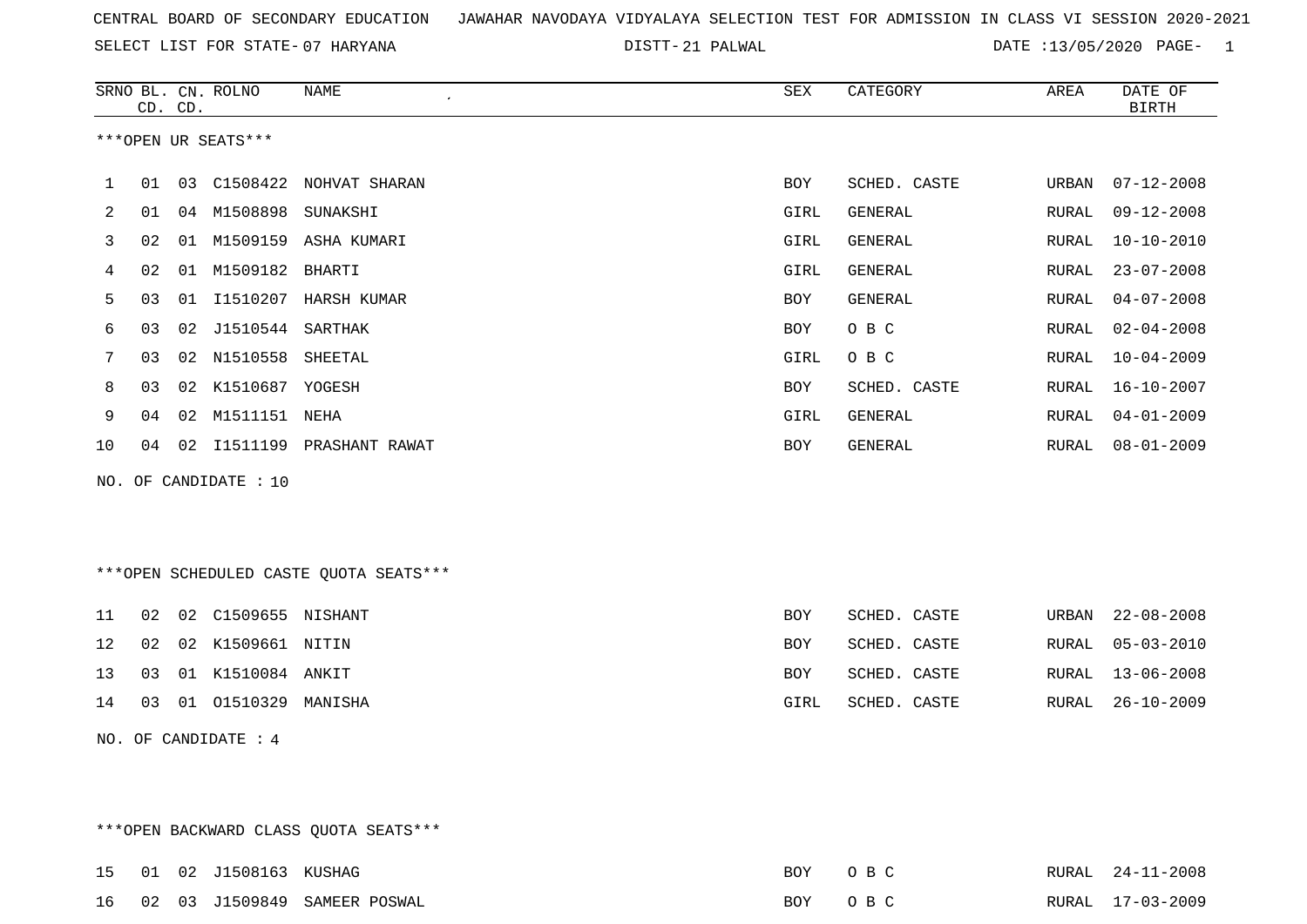SELECT LIST FOR STATE- DISTT- 07 HARYANA

21 PALWAL DATE :13/05/2020 PAGE- 2

|    |    | CD. CD. | SRNO BL. CN. ROLNO     | <b>NAME</b>                            | ${\tt SEX}$ | CATEGORY       | AREA         | DATE OF<br><b>BIRTH</b> |
|----|----|---------|------------------------|----------------------------------------|-------------|----------------|--------------|-------------------------|
|    |    |         |                        | *** OPEN BACKWARD CLASS QUOTA SEATS*** |             |                |              |                         |
| 17 | 03 |         | 01 N1510163 DIKSHA     |                                        | GIRL        | O B C          | RURAL        | $03 - 01 - 2009$        |
| 18 | 03 |         | 01 J1510326            | MANISH                                 | BOY         | O B C          | RURAL        | $25 - 06 - 2009$        |
| 19 | 04 |         | 01 J1510723            | AJAY KUMAR                             | BOY         | O B C          | RURAL        | $06 - 07 - 2008$        |
|    |    |         | NO. OF CANDIDATE : 5   |                                        |             |                |              |                         |
|    |    |         |                        | ***OPEN SCHEDULED TRIBE QUOTA SEATS*** |             |                |              |                         |
| 20 | 03 |         | 01 L1510157 DHAIRYA    |                                        | BOY         | SCHED. TRIBE   | RURAL        | $21 - 12 - 2009$        |
|    |    |         | NO. OF CANDIDATE : 1   |                                        |             |                |              |                         |
|    |    |         |                        |                                        |             |                |              |                         |
|    |    |         |                        |                                        |             |                |              |                         |
|    |    |         | ***RURAL OPEN SEATS*** |                                        |             |                |              |                         |
| 21 | 01 |         |                        | 01 I1507605 AKSHAT DIXIT               | BOY         | GENERAL        | RURAL        | $21 - 12 - 2009$        |
| 22 | 01 |         | 01 J1507761 DAKSH      |                                        | BOY         | O B C          | RURAL        | $07 - 09 - 2009$        |
| 23 | 01 | 01      | I1507854 DIVIT         |                                        | BOY         | <b>GENERAL</b> | <b>RURAL</b> | $17 - 03 - 2010$        |
| 24 | 01 | 01      | J1507879               | GANESH                                 | BOY         | O B C          | <b>RURAL</b> | $17 - 08 - 2008$        |
| 25 | 01 | 02      | M1508120               | KIRTI                                  | GIRL        | GENERAL        | RURAL        | $10 - 10 - 2009$        |
| 26 | 01 | 02      | I1508285               | MOHIT                                  | BOY         | GENERAL        | RURAL        | $18 - 07 - 2009$        |
| 27 | 01 |         | 03 M1508571 RADHIKA    |                                        | GIRL        | GENERAL        | RURAL        | 11-11-2008              |
| 28 | 01 | 03      | K1508699 SACHIN        |                                        | BOY         | SCHED. CASTE   | <b>RURAL</b> | $02 - 10 - 2009$        |
| 29 | 01 | 04      | J1508812               | SHIVAM                                 | BOY         | O B C          | <b>RURAL</b> | $12 - 01 - 2009$        |
| 30 | 02 |         | 01 M1509139 ANSHU      |                                        | GIRL        | GENERAL        | <b>RURAL</b> | $02 - 11 - 2009$        |
| 31 | 02 | 01      | 01509150 ARCHANA       |                                        | GIRL        | SCHED. CASTE   | <b>RURAL</b> | $31 - 05 - 2009$        |
| 32 | 02 | 01      | J1509177 BHARAT        |                                        | BOY         | O B C          | <b>RURAL</b> | $19 - 06 - 2008$        |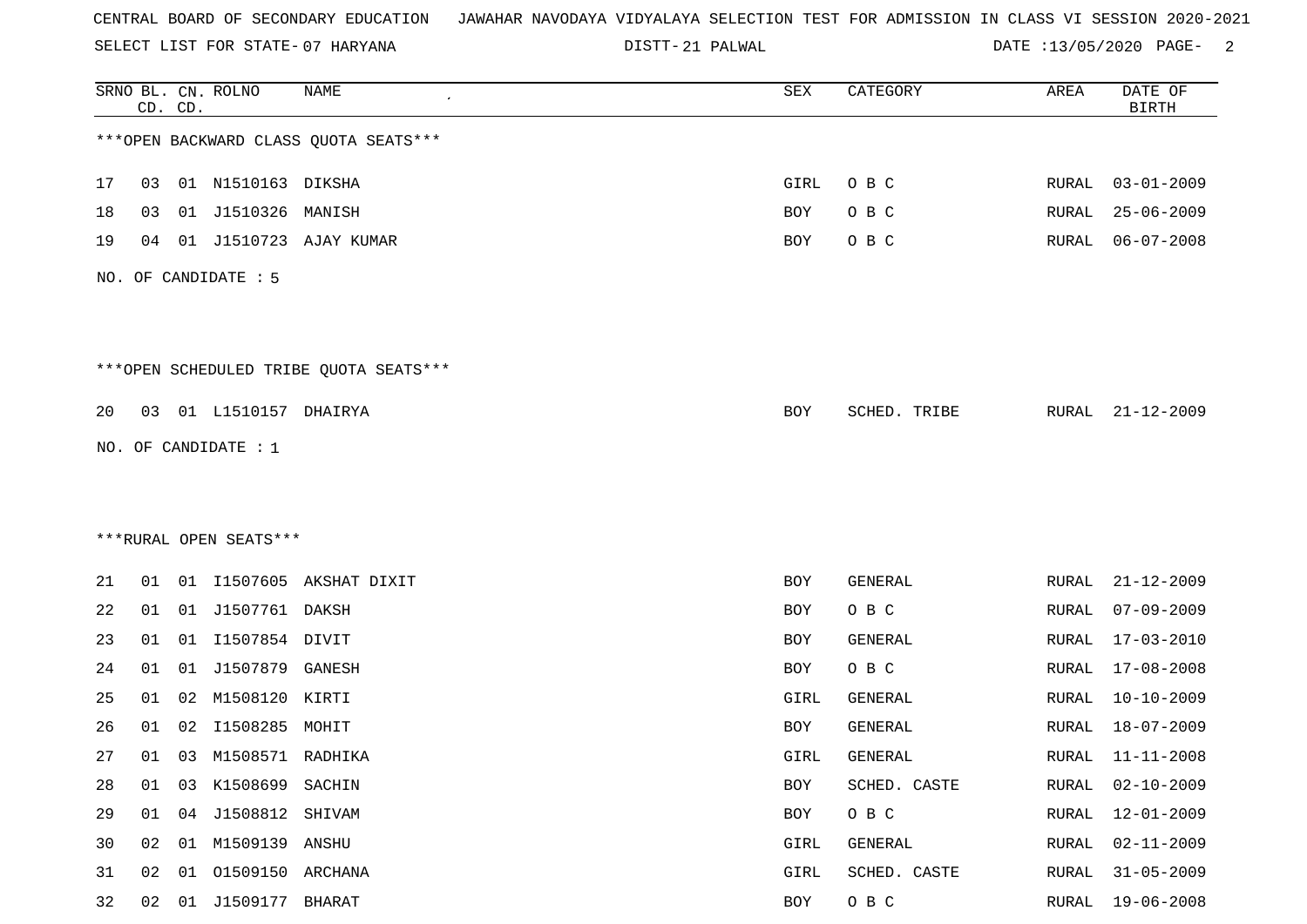SELECT LIST FOR STATE- DISTT- 07 HARYANA

21 PALWAL DATE :13/05/2020 PAGE- 3

|                        |    | CD. CD. | SRNO BL. CN. ROLNO | <b>NAME</b><br>$\epsilon$ | <b>SEX</b>  | CATEGORY       | AREA         | DATE OF<br><b>BIRTH</b> |
|------------------------|----|---------|--------------------|---------------------------|-------------|----------------|--------------|-------------------------|
| ***RURAL OPEN SEATS*** |    |         |                    |                           |             |                |              |                         |
| 33                     | 02 | 01      | M1509287           | DIVYA                     | GIRL        | <b>GENERAL</b> | RURAL        | $09 - 08 - 2009$        |
| 34                     | 02 | 03      | J1510024 VISHNU    |                           | <b>BOY</b>  | O B C          | RURAL        | $03 - 01 - 2008$        |
| 35                     | 02 | 03      |                    | I1510044 YOGESH SHARMA    | <b>BOY</b>  | <b>GENERAL</b> | RURAL        | $23 - 01 - 2009$        |
| 36                     | 03 | 01      | I1510146           | DAVID                     | <b>BOY</b>  | GENERAL        | <b>RURAL</b> | $23 - 07 - 2009$        |
| 37                     | 03 | 01      | J1510346           | MOHIT                     | <b>BOY</b>  | O B C          | RURAL        | $21 - 01 - 2009$        |
| 38                     | 03 | 02      | J1510518           | SAGAR                     | <b>BOY</b>  | O B C          | RURAL        | $06 - 09 - 2008$        |
| 39                     | 03 |         | 02 K1510566        | SHIVAM                    | <b>BOY</b>  | SCHED. CASTE   | <b>RURAL</b> | $13 - 01 - 2009$        |
| 40                     | 04 | 01      | I1510709           | ABHAY SINGH               | <b>BOY</b>  | <b>GENERAL</b> | RURAL        | $27 - 01 - 2009$        |
| 41                     | 04 | 01      | I1510758           | ANURAG                    | <b>BOY</b>  | <b>GENERAL</b> | RURAL        | $26 - 01 - 2010$        |
| 42                     | 04 | 01      | M1510948           | KANIKA                    | GIRL        | <b>GENERAL</b> | RURAL        | $05 - 06 - 2008$        |
| 43                     | 04 | 02      | M1511150           | NEHA                      | GIRL        | <b>GENERAL</b> | <b>RURAL</b> | $01 - 08 - 2009$        |
| 44                     | 04 | 02      | I1511162           | NIRANJAN                  | <b>BOY</b>  | <b>GENERAL</b> | <b>RURAL</b> | $11 - 01 - 2010$        |
| 45                     | 04 | 02      | M1511204           | PREETI                    | <b>GIRL</b> | <b>GENERAL</b> | RURAL        | $10 - 03 - 2009$        |
| 46                     | 04 | 02      | M1511323           | SAKSHI DIXIT              | GIRL        | <b>GENERAL</b> | RURAL        | $24 - 06 - 2009$        |
| 47                     | 04 | 02      | M1511502           | YASHIKA                   | GIRL        | GENERAL        | <b>RURAL</b> | $19 - 12 - 2010$        |
| 48                     | 04 | 02      | M1511503           | YASHIKA RAWAT             | GIRL        | <b>GENERAL</b> | RURAL        | $29 - 11 - 2008$        |

NO. OF CANDIDATE : 28

\*\*\*RURAL SCHEDULED CASTE QUOTA SEATS\*\*\*

|       |                | 49 01 02 01508105 KHUSHBOO | GIRL | SCHED. CASTE | RURAL 01-08-2009 |
|-------|----------------|----------------------------|------|--------------|------------------|
|       |                | 50 01 02 K1508188 LEKH RAJ | BOY  | SCHED. CASTE | RURAL 27-09-2008 |
| 51 02 |                | 03 K1509746 PUNIT          | BOY  | SCHED. CASTE | RURAL 27-11-2008 |
|       |                | 52 02 03 K1509944 SUMIT    | BOY  | SCHED. CASTE | RURAL 09-04-2009 |
| 53    | 0 <sub>3</sub> | 01 K1510062 ABHINAY        | BOY  | SCHED. CASTE | RURAL 18-02-2008 |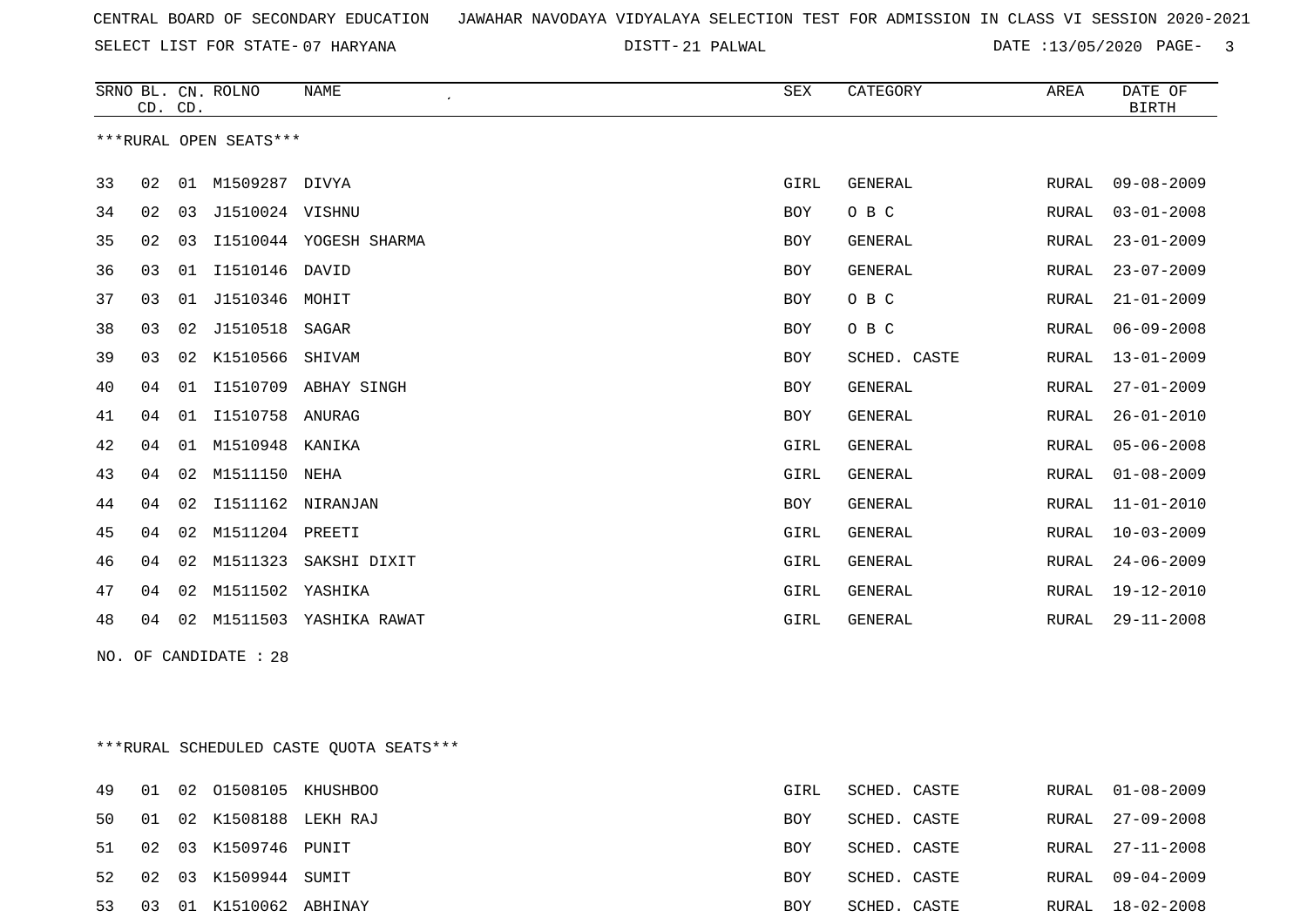SELECT LIST FOR STATE- DISTT- 07 HARYANA

21 PALWAL DATE :13/05/2020 PAGE- 4

|                                         | CD. CD. |  | SRNO BL. CN. ROLNO | NAME        | SEX        | CATEGORY     | AREA  | DATE OF<br>BIRTH |
|-----------------------------------------|---------|--|--------------------|-------------|------------|--------------|-------|------------------|
| ***RURAL SCHEDULED CASTE QUOTA SEATS*** |         |  |                    |             |            |              |       |                  |
| 54                                      | 03      |  | 01 K1510334 MAYANK |             | <b>BOY</b> | SCHED. CASTE | RURAL | 08-06-2008       |
| 55                                      | 03      |  | 02 K1510600 SURAJ  |             | <b>BOY</b> | SCHED. CASTE | RURAL | 29-09-2007       |
| 56                                      | 04      |  | 01 K1510826        | DAVID       | <b>BOY</b> | SCHED. CASTE | RURAL | 25-06-2009       |
| 57                                      | 04      |  | 01 01510917        | JAGWATI     | GIRL       | SCHED. CASTE | RURAL | 18-01-2010       |
| 58                                      | 04      |  | 02 K1511413        | SUMIT       | <b>BOY</b> | SCHED. CASTE | RURAL | 18-08-2007       |
| 59                                      | 04      |  | 02 K1511491        | VIVEK KUMAR | <b>BOY</b> | SCHED. CASTE | RURAL | $01 - 01 - 2008$ |
|                                         |         |  |                    |             |            |              |       |                  |

# \*\*\*RURAL BACKWARD CLASS QUOTA SEATS\*\*\*

NO. OF CANDIDATE : 11

| 60 | 02 | 02 | J1509670            | PANKAJ                     | <b>BOY</b> | O B C | RURAL | $26 - 10 - 2009$ |
|----|----|----|---------------------|----------------------------|------------|-------|-------|------------------|
| 61 | 02 | 02 | J1509673            | PARTH FAGNA                | BOY        | O B C | RURAL | $18 - 07 - 2009$ |
| 62 | 02 | 02 | J1509721 PRINCE     |                            | BOY        | O B C | RURAL | $12 - 02 - 2009$ |
| 63 | 02 | 03 | J1509828            | SACHIN                     | BOY        | O B C | RURAL | $28 - 05 - 2008$ |
| 64 | 03 |    | 02 N1510391 NISHA   |                            | GIRL       | O B C | RURAL | $19 - 01 - 2010$ |
| 65 | 03 |    | 02 N1510407 PALAK   |                            | GIRL       | O B C | RURAL | $05 - 08 - 2008$ |
| 66 | 03 |    | 02 N1510408         | PALAK                      | GIRL       | O B C | RURAL | $05 - 05 - 2009$ |
| 67 | 03 |    |                     | 02 N1510430 POORNIMA YADAV | GIRL       | O B C | RURAL | $22 - 12 - 2008$ |
| 68 | 03 | 02 | J1510485 RITES      |                            | BOY        | O B C | RURAL | $06 - 06 - 2009$ |
| 69 | 03 |    | 02 J1510567         | SHIVAM                     | BOY        | O B C | RURAL | $01 - 03 - 2009$ |
| 70 | 03 | 02 | J1510588            | SOURAV                     | BOY        | O B C | RURAL | $02 - 09 - 2008$ |
| 71 | 03 |    | 02 J1510608 TANISHQ |                            | BOY        | O B C | RURAL | $30 - 07 - 2009$ |
| 72 | 03 | 02 | J1510642            | VANSH                      | BOY        | O B C | RURAL | $25 - 07 - 2009$ |
| 73 | 03 | 02 | J1510676 YASH       |                            | BOY        | O B C | RURAL | $23 - 08 - 2008$ |
| 74 | 04 | 01 | J1511061            | MOHD AYAN                  | BOY        | O B C | RURAL | $14 - 08 - 2009$ |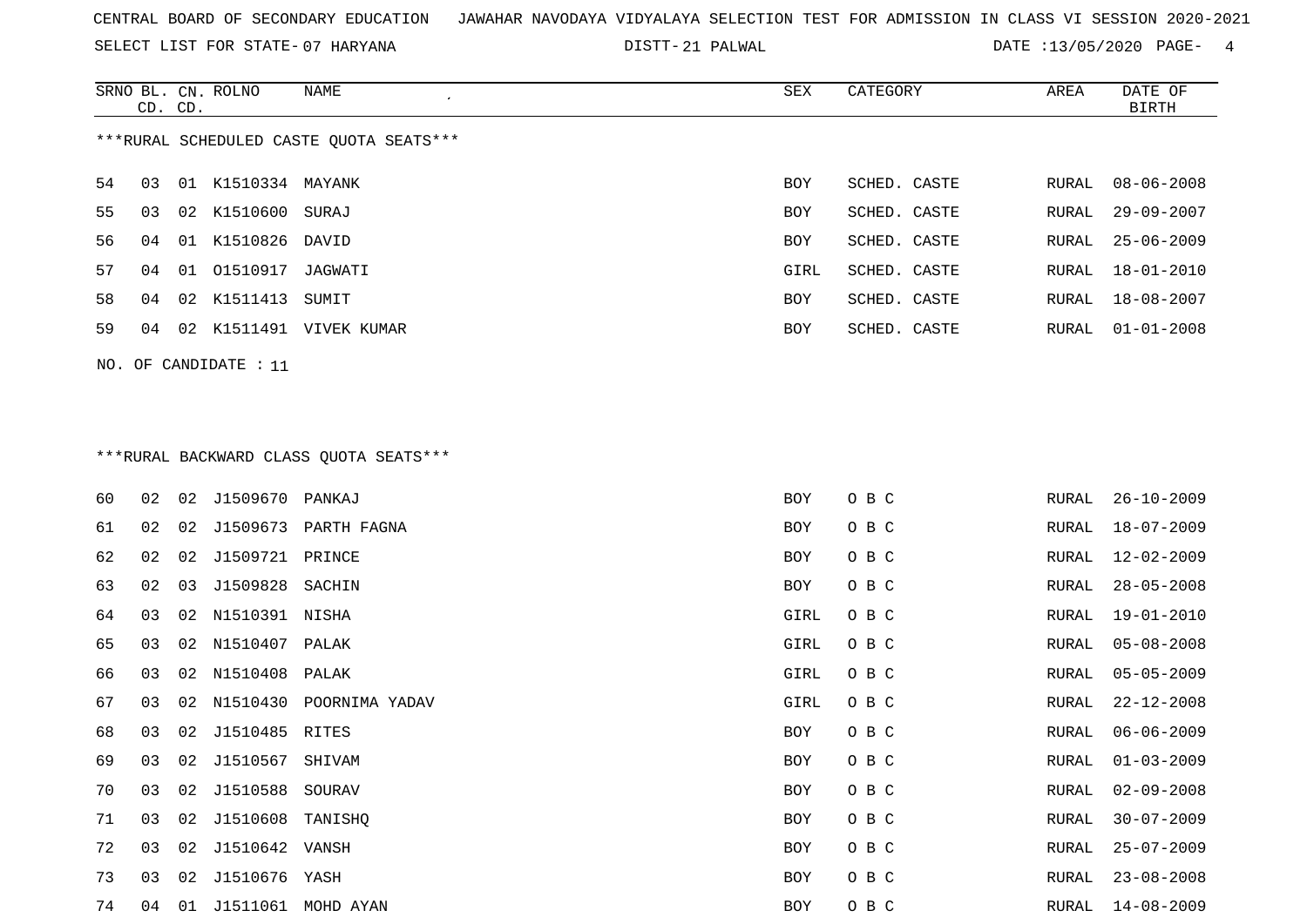SELECT LIST FOR STATE- DISTT- 07 HARYANA

21 PALWAL DATE :13/05/2020 PAGE- 5

|    | CD. CD.                |    | SRNO BL. CN. ROLNO    | NAME                                    | SEX        | CATEGORY     | AREA  | DATE OF<br>BIRTH |  |
|----|------------------------|----|-----------------------|-----------------------------------------|------------|--------------|-------|------------------|--|
|    |                        |    |                       | ***RURAL BACKWARD CLASS QUOTA SEATS***  |            |              |       |                  |  |
| 75 | 04                     |    |                       | 01 J1511077 MOHD SAIF                   | BOY        | O B C        | RURAL | $28 - 06 - 2007$ |  |
|    |                        |    | NO. OF CANDIDATE : 16 |                                         |            |              |       |                  |  |
|    |                        |    |                       |                                         |            |              |       |                  |  |
|    |                        |    |                       | ***RURAL SCHEDULED TRIBE QUOTA SEATS*** |            |              |       |                  |  |
| 76 | 01                     |    |                       | 01 P1507681 ASMITA MEENA                | GIRL       | SCHED. TRIBE | RURAL | $07 - 09 - 2009$ |  |
| 77 | 01                     |    | 02 01508068 KALPANA   |                                         | GIRL       | SCHED. CASTE | RURAL | $17 - 08 - 2009$ |  |
| 78 | 01                     | 04 |                       | K1509035 VIVEK KUMAR                    | <b>BOY</b> | SCHED. CASTE | RURAL | $25 - 01 - 2010$ |  |
| 79 | 02                     | 01 | L1509211              | CHANDER BHAN MEENA                      | BOY        | SCHED. TRIBE | RURAL | 16-07-2009       |  |
| 80 | 02                     |    | 03 01509764 RADHA     |                                         | GIRL       | SCHED. CASTE | RURAL | 18-03-2009       |  |
|    | NO. OF CANDIDATE $: 5$ |    |                       |                                         |            |              |       |                  |  |

TOTAL SELECTED CANDIDATE : 80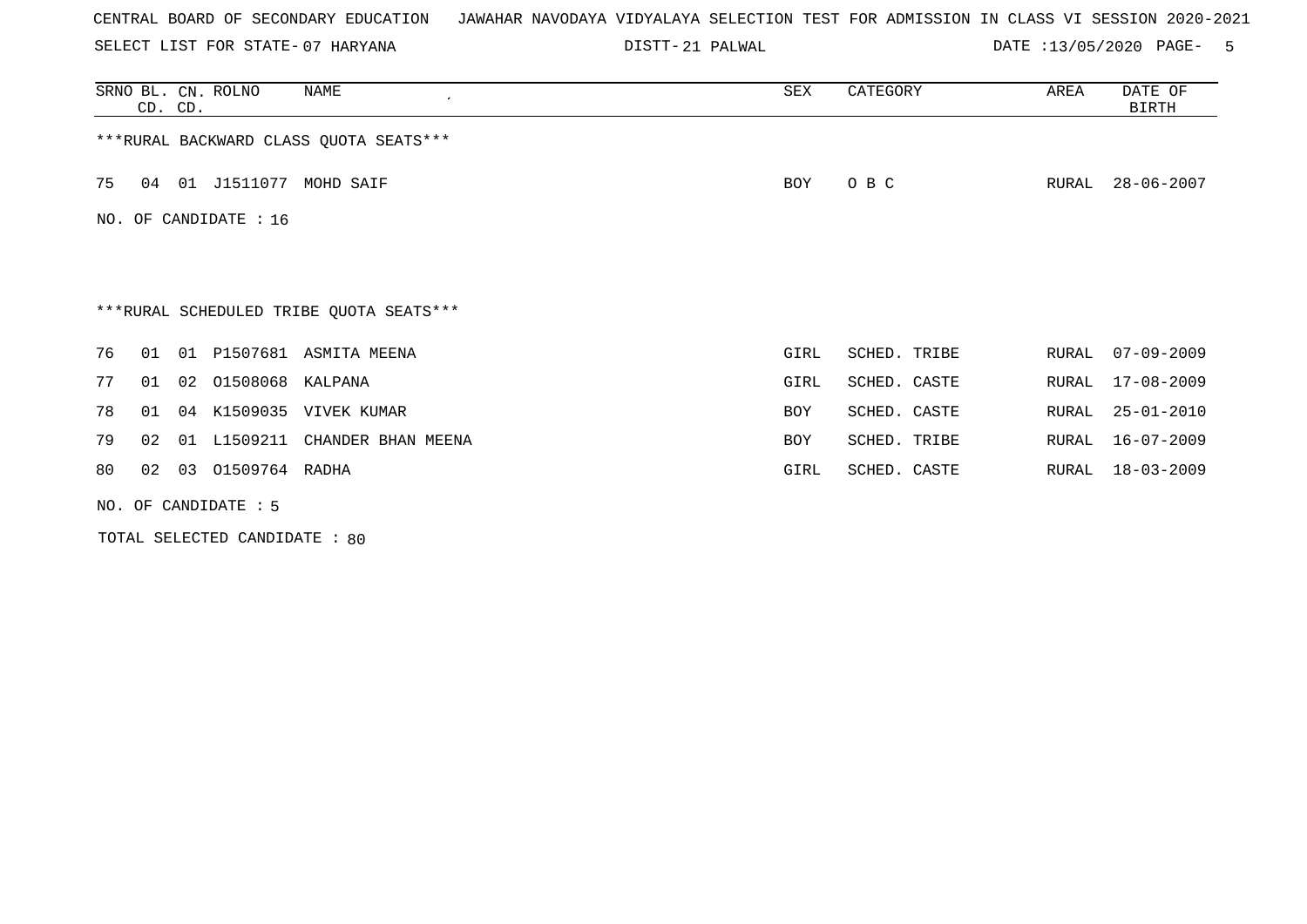SELECT LIST FOR STATE- DISTT- 20 RAJASTHAN

01 BANSWARA-I DATE :13/05/2020 PAGE- 1

|    |    | CD. CD. | SRNO BL. CN. ROLNO     | NAME                                   | SEX        | CATEGORY     | AREA  | DATE OF<br><b>BIRTH</b> |
|----|----|---------|------------------------|----------------------------------------|------------|--------------|-------|-------------------------|
|    |    |         | ***OPEN UR SEATS***    |                                        |            |              |       |                         |
| 1  | 01 |         |                        | 03 N2584492 VIDISHA BHAVSAR            | GIRL       | O B C        | RURAL | $25 - 05 - 2009$        |
| 2  | 03 | 01      | L2585038               | HARDIK GARASIYA                        | BOY        | SCHED. TRIBE | RURAL | $24 - 06 - 2009$        |
| 3  | 03 | 01      | J2585066               | JAY NAYAK                              | BOY        | O B C        | RURAL | $15 - 05 - 2009$        |
| 4  | 03 |         |                        | 03 N2585420 RUHANI KALAL               | GIRL       | O B C        | RURAL | $20 - 01 - 2009$        |
|    |    |         | NO. OF CANDIDATE : 4   |                                        |            |              |       |                         |
|    |    |         |                        | ***OPEN SCHEDULED CASTE QUOTA SEATS*** |            |              |       |                         |
| 5  | 01 |         |                        | 02 K2584279 PRASHANT YADAV             | BOY        | SCHED. CASTE | RURAL | $29 - 07 - 2008$        |
| 6  | 03 |         |                        | 01 02584872 ARCHNA SAKWAL              | GIRL       | SCHED. CASTE | RURAL | $25 - 01 - 2010$        |
| 7  | 03 |         |                        | 01 K2584885 ARSHIT JATAV               | <b>BOY</b> | SCHED. CASTE | RURAL | $09 - 01 - 2009$        |
| 8  | 03 |         | 02 K2585174            | MAYUR YADAV                            | <b>BOY</b> | SCHED. CASTE | RURAL | $20 - 11 - 2008$        |
|    |    |         | NO. OF CANDIDATE : 4   |                                        |            |              |       |                         |
|    |    |         |                        | *** OPEN DISABLED QUOTA SEATS***       |            |              |       |                         |
|    |    |         |                        |                                        |            |              |       |                         |
| 9  | 03 |         |                        | 02 J2585205 NEERAJ LABANA              | BOY        | O B C        |       | RURAL 17-09-2008        |
|    |    |         | NO. OF CANDIDATE : $1$ |                                        |            |              |       |                         |
|    |    |         |                        | *** OPEN BACKWARD CLASS QUOTA SEATS*** |            |              |       |                         |
| 10 |    |         |                        | 02 02 N2584706 RIDHI PURI GOSWAMI      | GIRL       | O B C        | RURAL | $04 - 06 - 2009$        |
| 11 |    |         |                        | 03 01 J2584866 ANSH KALAL              | BOY        | O B C        | RURAL | $11 - 04 - 2008$        |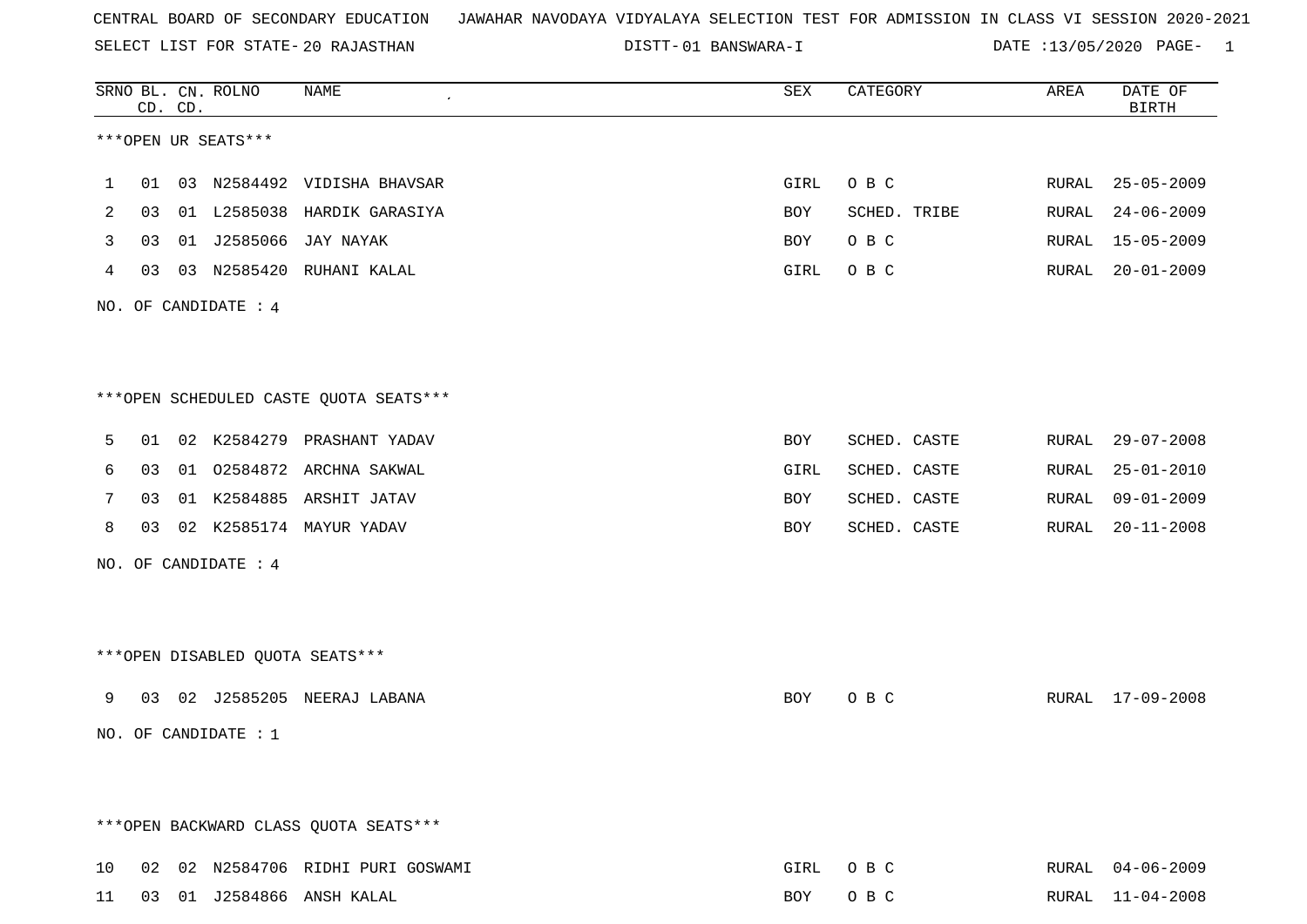SELECT LIST FOR STATE- DISTT- 20 RAJASTHAN

01 BANSWARA-I DATE :13/05/2020 PAGE- 2

|     |    | CD. CD. | SRNO BL. CN. ROLNO     | <b>NAME</b>                            | SEX  | CATEGORY     | AREA         | DATE OF<br><b>BIRTH</b> |
|-----|----|---------|------------------------|----------------------------------------|------|--------------|--------------|-------------------------|
|     |    |         |                        | *** OPEN BACKWARD CLASS QUOTA SEATS*** |      |              |              |                         |
| 12  | 03 |         |                        | 03 J2585383 RITESH PRAJAPAT            | BOY  | O B C        | RURAL        | $03 - 07 - 2009$        |
| 13  | 03 | 03      |                        | J2585610 YOGESH PRAJAPAT               | BOY  | O B C        | RURAL        | $17 - 05 - 2009$        |
| 14  | 04 |         |                        | 03 B2586314 VAIBHAV DANGAR             | BOY  | O B C        | URBAN        | $01 - 04 - 2009$        |
|     |    |         | NO. OF CANDIDATE : 5   |                                        |      |              |              |                         |
|     |    |         |                        |                                        |      |              |              |                         |
|     |    |         |                        | ***OPEN SCHEDULED TRIBE QUOTA SEATS*** |      |              |              |                         |
| 15  | 01 |         |                        | 02 L2584129 KARAN SINGH VADKHIYA       | BOY  | SCHED. TRIBE | RURAL        | $07 - 02 - 2009$        |
| 16  | 01 |         |                        | 02 P2584222 NANDANI NINAMA             | GIRL | SCHED. TRIBE | RURAL        | $22 - 11 - 2009$        |
| 17  | 03 |         |                        | 01 P2584962 BHUMIKA KATARA             | GIRL | SCHED. TRIBE | RURAL        | $02 - 08 - 2009$        |
| 18  | 03 |         |                        | 01 L2585021 GAJRAJ SINGH GARASIYA      | BOY  | SCHED. TRIBE | RURAL        | $06 - 05 - 2010$        |
| 19  | 03 |         |                        | 02 L2585358 RAVINDRA DINDOR            | BOY  | SCHED. TRIBE | RURAL        | $25 - 09 - 2008$        |
| 20  | 04 |         |                        | 01 P2585886 KIRAN BALA DAMOR           | GIRL | SCHED. TRIBE | RURAL        | $11 - 10 - 2010$        |
| NO. |    |         | OF CANDIDATE : 6       |                                        |      |              |              |                         |
|     |    |         |                        |                                        |      |              |              |                         |
|     |    |         |                        |                                        |      |              |              |                         |
|     |    |         | ***RURAL OPEN SEATS*** |                                        |      |              |              |                         |
| 21  | 01 |         |                        | 02 L2584156 KRISH RAJ DINDOR           | BOY  | SCHED. TRIBE | RURAL        | $02 - 04 - 2010$        |
| 22  | 01 |         |                        | 02 P2584266 PINAL PARGI                | GIRL | SCHED. TRIBE | RURAL        | 18-02-2010              |
| 23  | 01 |         | 03 K2584327 RANCHHOD   |                                        | BOY  | SCHED. CASTE | RURAL        | $15 - 05 - 2010$        |
| 24  | 01 |         |                        | 03 L2584470 TANMAY PATEL               | BOY  | SCHED. TRIBE | RURAL        | $16 - 02 - 2009$        |
| 25  | 02 |         |                        | 01 I2584617 KOUSHAL PANDYA             | BOY  | GENERAL      | RURAL        | $20 - 10 - 2008$        |
| 26  | 02 |         |                        | 02 P2584680 PRIYANSHI PARGI            | GIRL | SCHED. TRIBE | <b>RURAL</b> | $15 - 08 - 2010$        |
| 27  |    |         |                        | 02 02 P2584719 SANGITA KUMARI          | GIRL | SCHED. TRIBE | RURAL        | $29 - 07 - 2008$        |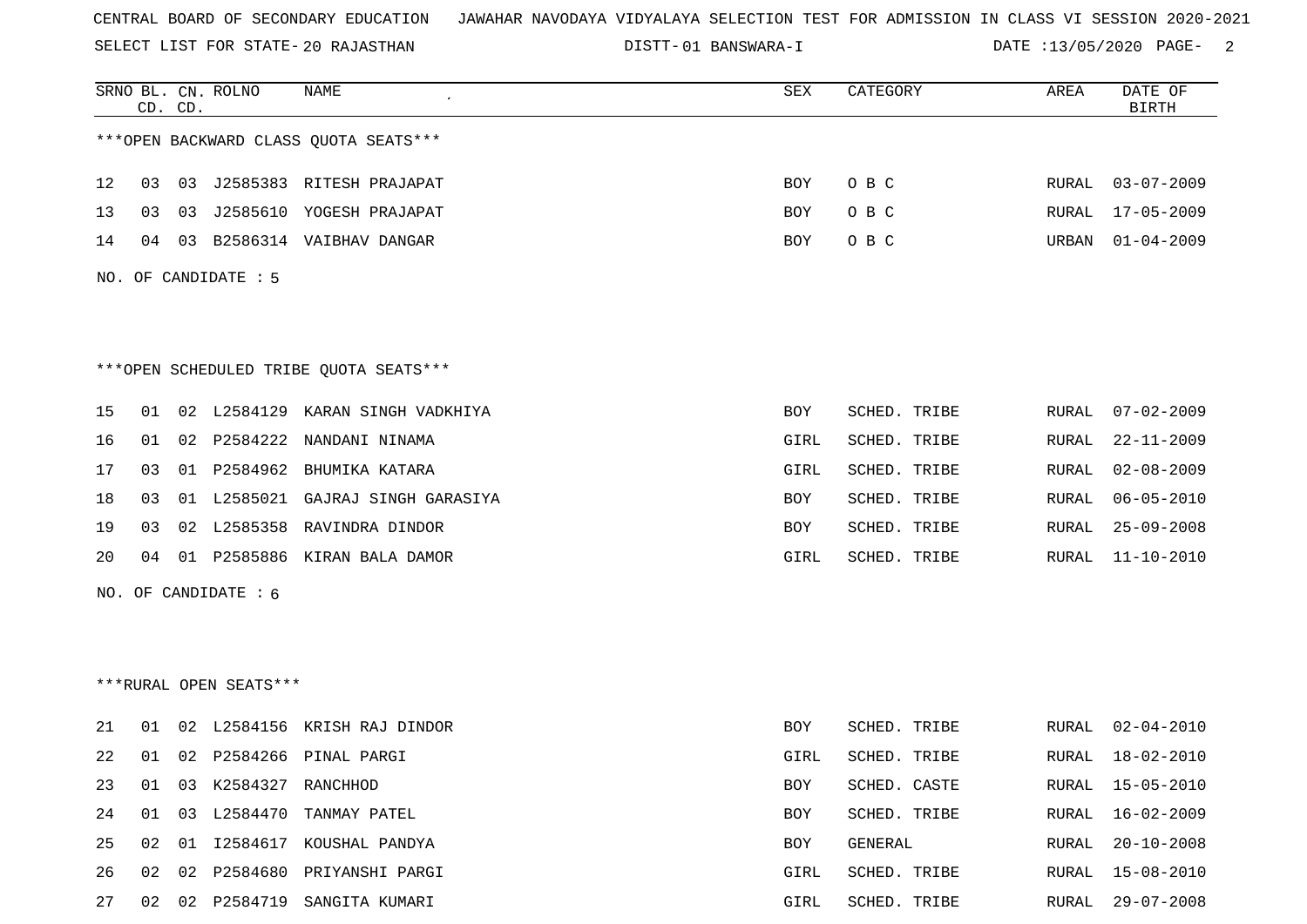SELECT LIST FOR STATE- DISTT- 20 RAJASTHAN

01 BANSWARA-I DATE :13/05/2020 PAGE- 3

|    | CD. CD. |    | SRNO BL. CN. ROLNO      | NAME                                     | SEX        | CATEGORY     | AREA         | DATE OF<br><b>BIRTH</b> |
|----|---------|----|-------------------------|------------------------------------------|------------|--------------|--------------|-------------------------|
|    |         |    | ***RURAL OPEN SEATS***  |                                          |            |              |              |                         |
| 28 | 02      | 02 | P2584757                | TEENA KUMARI                             | GIRL       | SCHED. TRIBE | RURAL        | $30 - 06 - 2009$        |
| 29 | 03      | 01 |                         | L2584921 ASHWIN GARASIYA                 | <b>BOY</b> | SCHED. TRIBE | <b>RURAL</b> | $11 - 04 - 2008$        |
| 30 | 03      | 01 | L2585040                | HARISH CHANDRA PARMAR                    | <b>BOY</b> | SCHED. TRIBE | <b>RURAL</b> | $08 - 07 - 2010$        |
| 31 | 03      | 02 |                         | P2585277 PRATIBHA MAIDA                  | GIRL       | SCHED. TRIBE | RURAL        | $15 - 04 - 2009$        |
| 32 | 03      | 02 | P2585338                | RAKSHA VADAKHIYA                         | GIRL       | SCHED. TRIBE | RURAL        | $05 - 08 - 2010$        |
| 33 | 04      |    |                         | 01 L2585644 AMAR SINGH SINGADA           | <b>BOY</b> | SCHED. TRIBE | RURAL        | $14 - 03 - 2008$        |
| 34 | 04      | 02 |                         | L2585942 MANISH NINAMA                   | BOY        | SCHED. TRIBE | RURAL        | $02 - 06 - 2008$        |
|    |         |    | NO. OF CANDIDATE : $14$ |                                          |            |              |              |                         |
|    |         |    |                         |                                          |            |              |              |                         |
|    |         |    |                         | *** RURAL SCHEDULED CASTE QUOTA SEATS*** |            |              |              |                         |
| 35 | 01      |    |                         | 01 K2583946 ALPESH KUMAR                 | BOY        | SCHED. CASTE | RURAL        | $07 - 07 - 2010$        |
| 36 | 01      | 02 |                         | K2584157 KRISH YADAV                     | BOY        | SCHED. CASTE | RURAL        | $01 - 07 - 2009$        |
| 37 | 01      | 02 |                         | K2584305 PUSHPENDRA NAT                  | <b>BOY</b> | SCHED. CASTE | <b>RURAL</b> | $24 - 06 - 2008$        |
| 38 | 02      | 02 |                         | 02584692 RAJKUMARI NAT                   | GIRL       | SCHED. CASTE | RURAL        | $15 - 12 - 2009$        |
| 39 | 02      | 02 |                         | K2584767 VANSH BALAI                     | BOY        | SCHED. CASTE | RURAL        | $25 - 05 - 2010$        |
| 40 | 03      | 01 | 02584790                | AARTI                                    | GIRL       | SCHED. CASTE | RURAL        | $11 - 03 - 2008$        |
| 41 | 03      | 01 | 02584978                | DAMINI PANCHASARA                        | GIRL       | SCHED. CASTE | <b>RURAL</b> | $14 - 04 - 2009$        |
| 42 | 03      | 02 | K2585142                | MAHIPAL YADAV                            | <b>BOY</b> | SCHED. CASTE | RURAL        | $10 - 05 - 2008$        |
| 43 | 03      | 02 | 02585190                | NANDANI KUMARI JATAV                     | GIRL       | SCHED. CASTE | RURAL        | $08 - 07 - 2010$        |
| 44 | 03      | 02 | 02585265                | POOJA YADAV                              | GIRL       | SCHED. CASTE | RURAL        | $01 - 01 - 2010$        |
| 45 | 03      | 03 |                         | K2585521 SUMIT SAKWAL                    | <b>BOY</b> | SCHED. CASTE | <b>RURAL</b> | $27 - 07 - 2010$        |
| 46 | 03      |    |                         | 03 K2585599 VIVEK KUMAR                  | <b>BOY</b> | SCHED. CASTE | <b>RURAL</b> | $30 - 11 - 2010$        |
|    |         |    |                         |                                          |            |              |              |                         |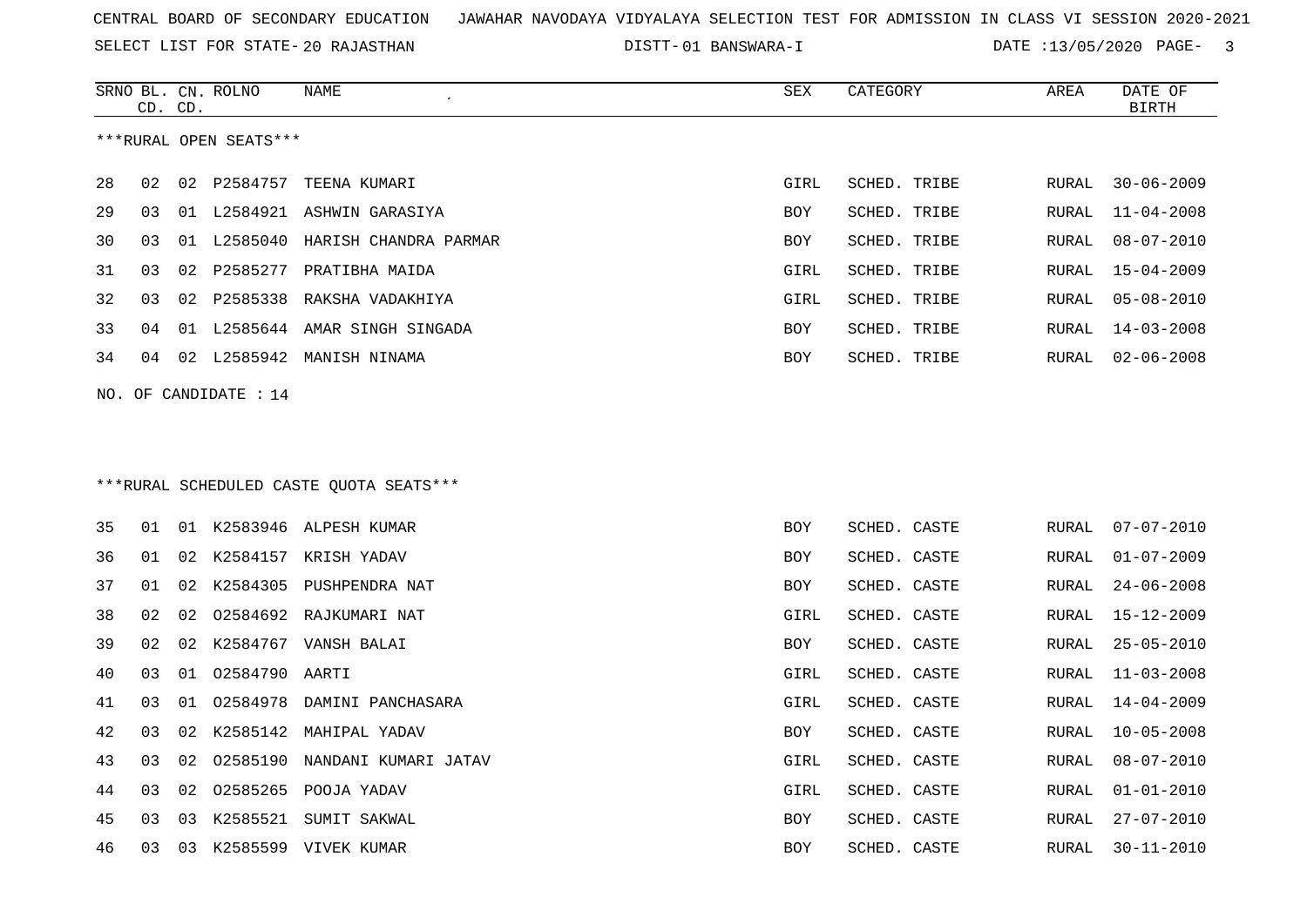|  |  |  |  | CENTRAL BOARD OF SECONDARY EDUCATION – JAWAHAR NAVODAYA VIDYALAYA SELECTION TEST FOR ADMISSION IN CLASS VI SESSION 2020-2021 |  |  |  |  |  |  |  |  |  |  |  |  |  |  |
|--|--|--|--|------------------------------------------------------------------------------------------------------------------------------|--|--|--|--|--|--|--|--|--|--|--|--|--|--|
|--|--|--|--|------------------------------------------------------------------------------------------------------------------------------|--|--|--|--|--|--|--|--|--|--|--|--|--|--|

01 BANSWARA-I DATE :13/05/2020 PAGE- 4

|    | CD. CD. |    | SRNO BL. CN. ROLNO    | NAME                                    | ${\tt SEX}$ | CATEGORY | AREA  | DATE OF<br><b>BIRTH</b> |
|----|---------|----|-----------------------|-----------------------------------------|-------------|----------|-------|-------------------------|
|    |         |    | NO. OF CANDIDATE : 12 |                                         |             |          |       |                         |
|    |         |    |                       |                                         |             |          |       |                         |
|    |         |    |                       |                                         |             |          |       |                         |
|    |         |    |                       | *** RURAL BACKWARD CLASS QUOTA SEATS*** |             |          |       |                         |
| 47 | 01      | 01 | J2583972              | ANSH PATIDAR                            | BOY         | O B C    | RURAL | $13 - 08 - 2009$        |
| 48 | 01      | 01 | J2584083              | HIMESH PATIDAR                          | BOY         | O B C    | RURAL | $24 - 09 - 2008$        |
| 49 | 01      | 02 | J2584280              | PRATHAM SONI                            | <b>BOY</b>  | O B C    | RURAL | $19 - 09 - 2009$        |
| 50 | 01      | 03 | J2584330              | RANJAN PATEL                            | <b>BOY</b>  | O B C    | RURAL | $21 - 09 - 2009$        |
| 51 | 01      | 03 | J2584509              | VIRAT BHATEWARA                         | BOY         | O B C    | RURAL | $30 - 12 - 2009$        |
| 52 | 03      | 01 | N2584840              | ANCHAL NAI                              | GIRL        | O B C    | RURAL | $15 - 04 - 2008$        |
| 53 | 03      | 01 | N2584993              | DHRUVI NAI                              | GIRL        | O B C    | RURAL | $24 - 07 - 2010$        |
| 54 | 03      | 01 | N2584996              | DIKSHITA                                | GIRL        | O B C    | RURAL | $09 - 03 - 2009$        |
| 55 | 03      | 01 | J2585019              | GAGAN LABANA                            | BOY         | O B C    | RURAL | $23 - 02 - 2009$        |
| 56 | 03      | 01 | N2585048              | HITANSHI DANGAR                         | GIRL        | O B C    | RURAL | $26 - 09 - 2008$        |
| 57 | 03      | 02 | N2585102              | <b>KHUSHBOO</b>                         | GIRL        | O B C    | RURAL | $26 - 10 - 2009$        |
| 58 | 03      | 02 | J2585115              | KRISH BASER                             | <b>BOY</b>  | O B C    | RURAL | $05 - 02 - 2009$        |
| 59 | 03      | 02 | J2585188              | NAITIK KALAL                            | BOY         | O B C    | RURAL | $25 - 12 - 2008$        |
| 60 | 03      | 03 | J2585455              | SARTHAK KALAL                           | BOY         | O B C    | RURAL | $15 - 08 - 2008$        |
| 61 | 03      | 03 | J2585601 VRAJ         |                                         | <b>BOY</b>  | O B C    | RURAL | $24 - 08 - 2008$        |
| 62 | 04      | 02 | J2585945              | MANISH PRAJAPATI                        | BOY         | O B C    | RURAL | $31 - 12 - 2007$        |
|    |         |    |                       |                                         |             |          |       |                         |

NO. OF CANDIDATE : 16

\*\*\*RURAL SCHEDULED TRIBE QUOTA SEATS\*\*\*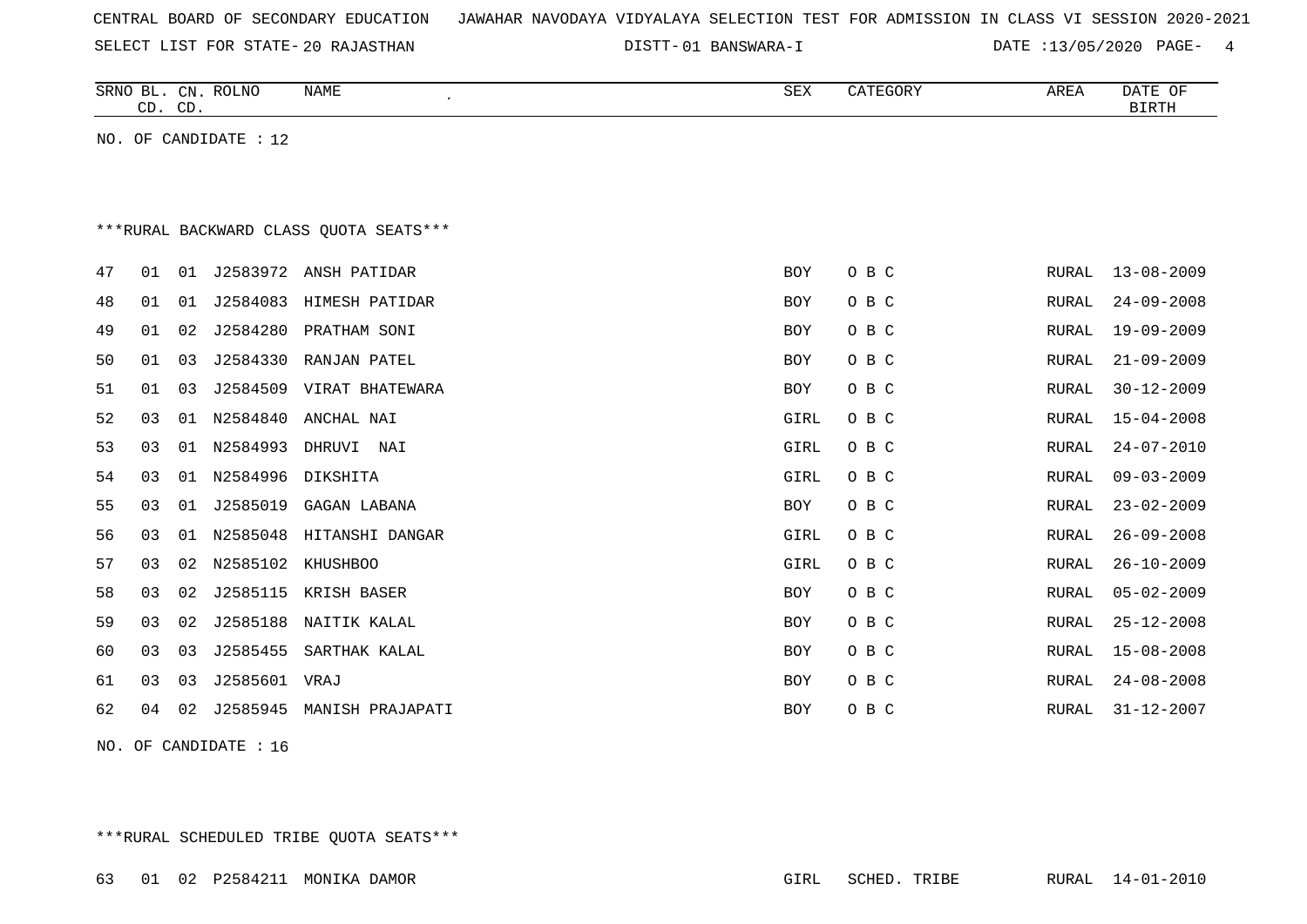SELECT LIST FOR STATE- DISTT- 20 RAJASTHAN

01 BANSWARA-I DATE :13/05/2020 PAGE- 5

|    | CD. CD. |    | SRNO BL. CN. ROLNO    | <b>NAME</b>                             | SEX        | CATEGORY     | AREA         | DATE OF<br><b>BIRTH</b> |
|----|---------|----|-----------------------|-----------------------------------------|------------|--------------|--------------|-------------------------|
|    |         |    |                       | ***RURAL SCHEDULED TRIBE QUOTA SEATS*** |            |              |              |                         |
| 64 | 01      | 02 |                       | P2584292 PRIYAL PARGI                   | GIRL       | SCHED. TRIBE | RURAL        | $22 - 08 - 2009$        |
| 65 | 01      | 03 |                       | L2584354 RITESH KATARA                  | BOY        | SCHED. TRIBE | RURAL        | $26 - 08 - 2010$        |
| 66 | 03      | 01 | P2584873              | ARINA DINDOR                            | GIRL       | SCHED. TRIBE | <b>RURAL</b> | $01 - 07 - 2010$        |
| 67 | 03      | 01 | L2584960              | BHIMSINGH                               | <b>BOY</b> | SCHED. TRIBE | <b>RURAL</b> | $01 - 07 - 2010$        |
| 68 | 03      | 01 | L2585007              | DIPAK KHADIYA                           | <b>BOY</b> | SCHED. TRIBE | <b>RURAL</b> | $25 - 06 - 2008$        |
| 69 | 03      | 02 | L2585076              | JIVANLAL CHARPOTA                       | BOY        | SCHED. TRIBE | <b>RURAL</b> | $01 - 01 - 2008$        |
| 70 | 03      |    | 02 L2585195           | NATWARLAL                               | BOY        | SCHED. TRIBE | <b>RURAL</b> | $04 - 01 - 2010$        |
| 71 | 03      | 02 | L2585239              | PARVESH NINAMA                          | BOY        | SCHED. TRIBE | <b>RURAL</b> | 17-09-2010              |
| 72 | 03      |    | 02 P2585258           | PINAL NINAMA                            | GIRL       | SCHED. TRIBE | <b>RURAL</b> | $16 - 12 - 2008$        |
| 73 | 03      | 02 | P2585299              | PRIYANSHI DAMA                          | GIRL       | SCHED. TRIBE | <b>RURAL</b> | $11 - 06 - 2009$        |
| 74 | 04      |    |                       | 01 P2585692 ARTI MAIDA                  | GIRL       | SCHED. TRIBE | <b>RURAL</b> | $04 - 09 - 2010$        |
| 75 | 04      | 01 | L2585753              | CHANDAN VADKHIYA                        | BOY        | SCHED. TRIBE | <b>RURAL</b> | $08 - 12 - 2008$        |
| 76 | 04      |    |                       | 01 L2585832 JITENDRA RAWAT              | BOY        | SCHED. TRIBE | <b>RURAL</b> | $09 - 09 - 2009$        |
| 77 | 04      | 01 |                       | P2585873 KASHISH GANAVA                 | GIRL       | SCHED. TRIBE | RURAL        | $10 - 01 - 2009$        |
| 78 | 04      | 02 |                       | L2585962 MIHEER DAMOR                   | <b>BOY</b> | SCHED. TRIBE | <b>RURAL</b> | $01 - 09 - 2009$        |
| 79 | 04      | 02 | L2586072              | PRITAM AMLIYAR                          | BOY        | SCHED. TRIBE | <b>RURAL</b> | $18 - 10 - 2009$        |
| 80 | 04      |    |                       | 02 L2586174 ROUNAK MAIDA                | <b>BOY</b> | SCHED. TRIBE | <b>RURAL</b> | $18 - 01 - 2009$        |
|    |         |    | NO. OF CANDIDATE : 18 |                                         |            |              |              |                         |

TOTAL SELECTED CANDIDATE : 80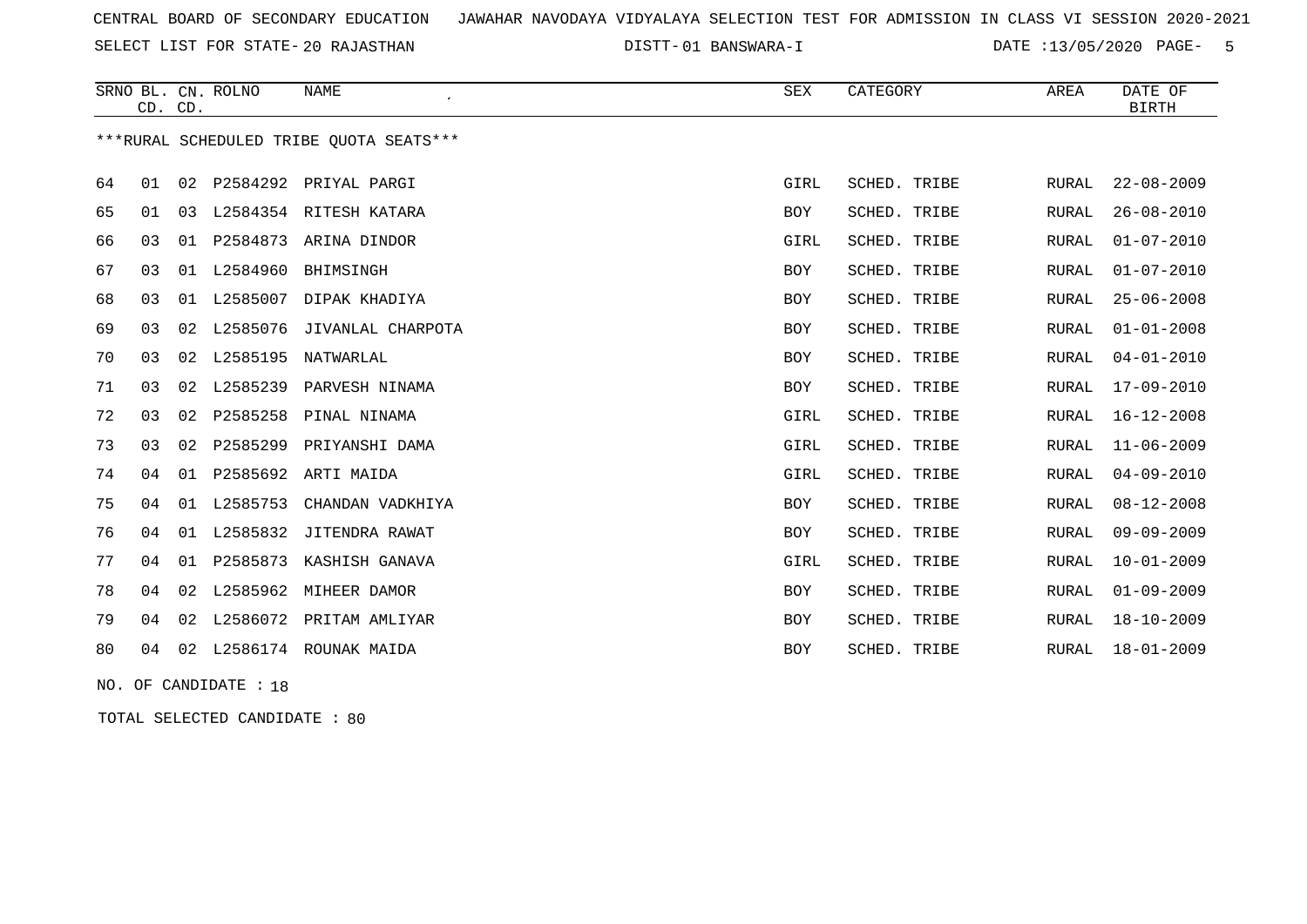|  |  |  |  | CENTRAL BOARD OF SECONDARY EDUCATION – JAWAHAR NAVODAYA VIDYALAYA SELECTION TEST FOR ADMISSION IN CLASS VI SESSION 2020-2021 |  |  |  |  |  |  |  |  |  |  |  |  |  |  |
|--|--|--|--|------------------------------------------------------------------------------------------------------------------------------|--|--|--|--|--|--|--|--|--|--|--|--|--|--|
|--|--|--|--|------------------------------------------------------------------------------------------------------------------------------|--|--|--|--|--|--|--|--|--|--|--|--|--|--|

02 CHURU DATE :13/05/2020 PAGE- 1

|    |    | CD. CD. | SRNO BL. CN. ROLNO   | <b>NAME</b>                            | SEX        | CATEGORY       | AREA             | DATE OF<br><b>BIRTH</b> |
|----|----|---------|----------------------|----------------------------------------|------------|----------------|------------------|-------------------------|
|    |    |         | ***OPEN UR SEATS***  |                                        |            |                |                  |                         |
| 1  | 02 |         |                      | 01 A2586903 ALOK AGARWAL               | <b>BOY</b> | <b>GENERAL</b> | URBAN            | $25 - 06 - 2009$        |
| 2  | 03 |         | 01 J2587607          | BABULAL                                | <b>BOY</b> | O B C          | RURAL            | $20 - 05 - 2008$        |
| 3  | 03 | 03      |                      | J2588112 MOHIT BENIWAL                 | BOY        | O B C          | RURAL            | $26 - 10 - 2010$        |
| 4  | 03 |         | 04 J2588493          | RAM RATAN                              | <b>BOY</b> | O B C          | RURAL            | $03 - 02 - 2008$        |
| 5  | 03 | 05      | J2588709             | SUMER NAI                              | BOY        | O B C          | RURAL            | $02 - 05 - 2008$        |
| 6  | 04 | 01      |                      | B2588909 ARPIT MUHAL                   | BOY        | O B C          | URBAN            | $07 - 12 - 2007$        |
| 7  | 04 | 01      | J2589115             | PUNIT SWAMI                            | <b>BOY</b> | O B C          | RURAL            | $13 - 02 - 2010$        |
| 8  | 04 | 01      |                      | A2589163 RONAK SINGH                   | BOY        | <b>GENERAL</b> | $\mathtt{URBAN}$ | $16 - 06 - 2007$        |
| 9  | 05 |         | 01 N2589264 ANJANI   |                                        | GIRL       | O B C          | RURAL            | $16 - 07 - 2009$        |
|    |    |         | NO. OF CANDIDATE : 9 |                                        |            |                |                  |                         |
|    |    |         |                      |                                        |            |                |                  |                         |
|    |    |         |                      |                                        |            |                |                  |                         |
|    |    |         |                      | ***OPEN SCHEDULED CASTE QUOTA SEATS*** |            |                |                  |                         |
| 10 | 03 |         |                      | 02 K2587762 GAJANAND GUDESAR           | <b>BOY</b> | SCHED. CASTE   | RURAL            | $11 - 04 - 2009$        |
| 11 | 03 | 02      | 02587979             | KRISHNA KALWA                          | GIRL       | SCHED. CASTE   | RURAL            | $15 - 03 - 2011$        |
| 12 | 06 | 01      | 02589885             | BHAVYA                                 | GIRL       | SCHED. CASTE   | RURAL            | $30 - 03 - 2011$        |
| 13 | 06 |         |                      | 02 K2590492 SITA RAM MEGHWAL           | BOY        | SCHED. CASTE   | RURAL            | $05 - 09 - 2008$        |
|    |    |         | NO. OF CANDIDATE : 4 |                                        |            |                |                  |                         |

\*\*\*OPEN DISABLED QUOTA SEATS\*\*\*

14 04 01 J2589057 NIRAJ CHOUDHARY BOY O B C RURAL 18-09-2009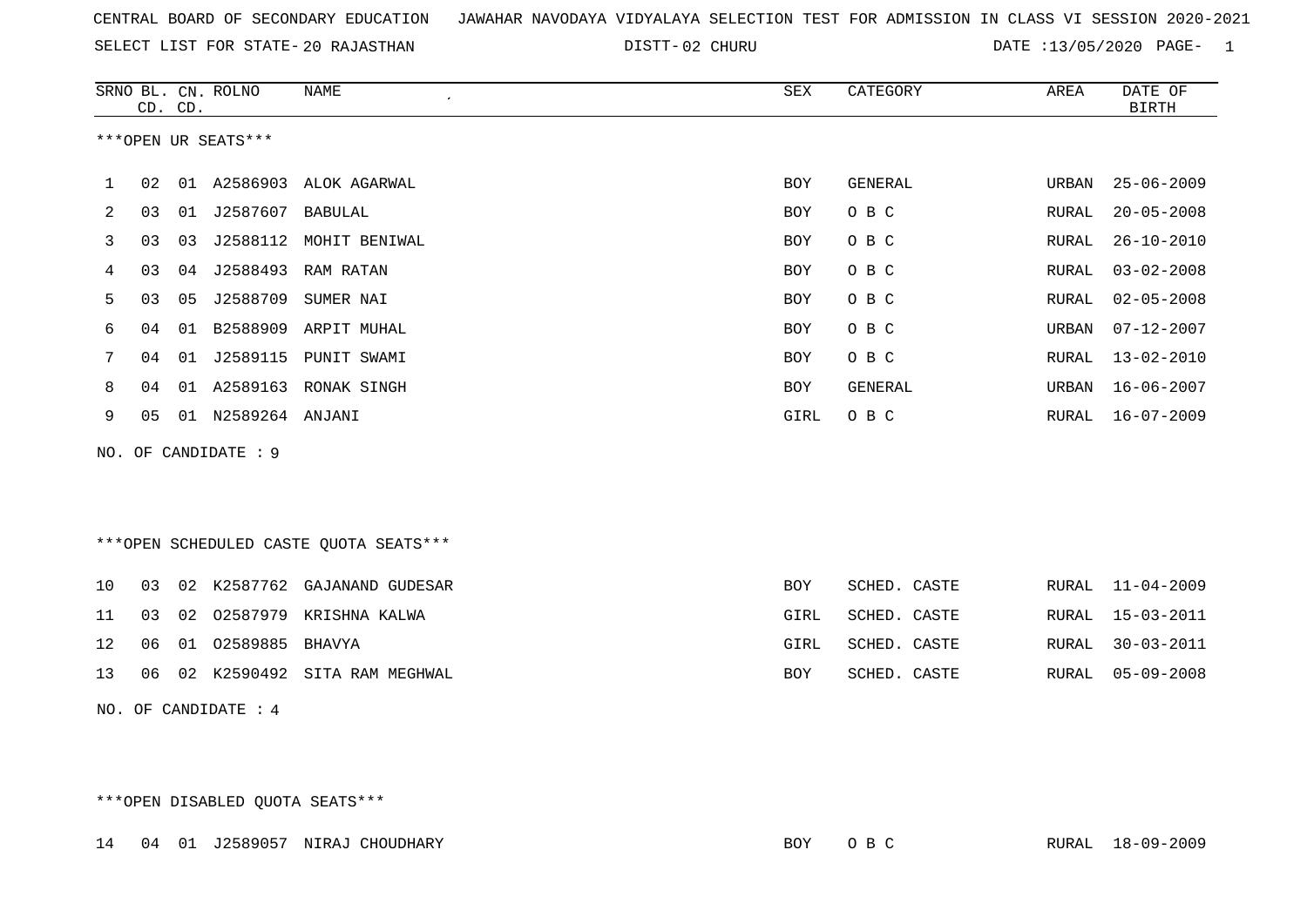| CENTRAL BOARD OF SECONDARY EDUCATION – JAWAHAR NAVODAYA VIDYALAYA SELECTION TEST FOR ADMISSION IN CLASS VI SESSION 2020-2021 |  |  |  |  |
|------------------------------------------------------------------------------------------------------------------------------|--|--|--|--|
|------------------------------------------------------------------------------------------------------------------------------|--|--|--|--|

DISTT-02 CHURU 2000 2000 DATE :13/05/2020 PAGE-

|    |    | CD. CD. | SRNO BL. CN. ROLNO     | NAME                                   | SEX  | CATEGORY     | AREA         | DATE OF<br><b>BIRTH</b> |
|----|----|---------|------------------------|----------------------------------------|------|--------------|--------------|-------------------------|
|    |    |         | NO. OF CANDIDATE : $1$ |                                        |      |              |              |                         |
|    |    |         |                        |                                        |      |              |              |                         |
|    |    |         |                        | *** OPEN BACKWARD CLASS QUOTA SEATS*** |      |              |              |                         |
|    |    |         |                        |                                        |      |              |              |                         |
| 15 | 01 |         |                        | 01 N2586494 GRIMA SWAMI                | GIRL | O B C        | <b>RURAL</b> | $21 - 12 - 2010$        |
| 16 | 03 |         | 02 B2587820            | HARDIK CHOUDHARY                       | BOY  | O B C        | URBAN        | $07 - 09 - 2010$        |
| 17 | 03 |         |                        | 02 N2587982 KRISHNA SUTHAR             | GIRL | O B C        | <b>RURAL</b> | $10 - 04 - 2009$        |
| 18 | 03 |         | 04 N2588490 RAMPYARI   |                                        | GIRL | O B C        | RURAL        | $05 - 03 - 2010$        |
| 19 | 06 |         |                        | 01 N2589886 BHAWANA PILANIA            | GIRL | O B C        | RURAL        | $13 - 08 - 2009$        |
|    |    |         | NO. OF CANDIDATE : 5   |                                        |      |              |              |                         |
|    |    |         |                        |                                        |      |              |              |                         |
|    |    |         |                        |                                        |      |              |              |                         |
|    |    |         |                        | ***OPEN SCHEDULED TRIBE QUOTA SEATS*** |      |              |              |                         |
|    |    |         |                        |                                        |      |              |              |                         |
| 20 |    |         |                        | 05 01 D2589464 MANISH KUMAR            | BOY  | SCHED. TRIBE |              | URBAN 13-09-2008        |
|    |    |         | NO. OF CANDIDATE : $1$ |                                        |      |              |              |                         |
|    |    |         |                        |                                        |      |              |              |                         |
|    |    |         |                        |                                        |      |              |              |                         |
|    |    |         | ***RURAL OPEN SEATS*** |                                        |      |              |              |                         |
| 21 | 01 |         |                        | 02 M2586721 RADHIKA KANWAR             | GIRL | GENERAL      | RURAL        | $10 - 02 - 2010$        |
| 22 | 01 |         |                        | 02 J2586736 RAKESH KHAIRWA             | BOY  | O B C        | RURAL        | $02 - 10 - 2009$        |
| 23 | 01 |         |                        | 02 J2586843 TANUJ JYANI                | BOY  | O B C        | RURAL        | $20 - 04 - 2011$        |
| 24 | 02 |         | 01 K2586894 AJAY       |                                        | BOY  | SCHED. CASTE | RURAL        | $04 - 08 - 2008$        |
| 25 | 02 |         | 01 J2587103 LOKESH     |                                        | BOY  | O B C        | RURAL        | $25 - 08 - 2009$        |
| 26 |    |         | 02 02 N2587165 NANCY   |                                        | GIRL | O B C        |              | RURAL 15-10-2010        |

27 02 02 O2587380 TAMANNA GIRL SCHED. CASTE RURAL 29-05-2009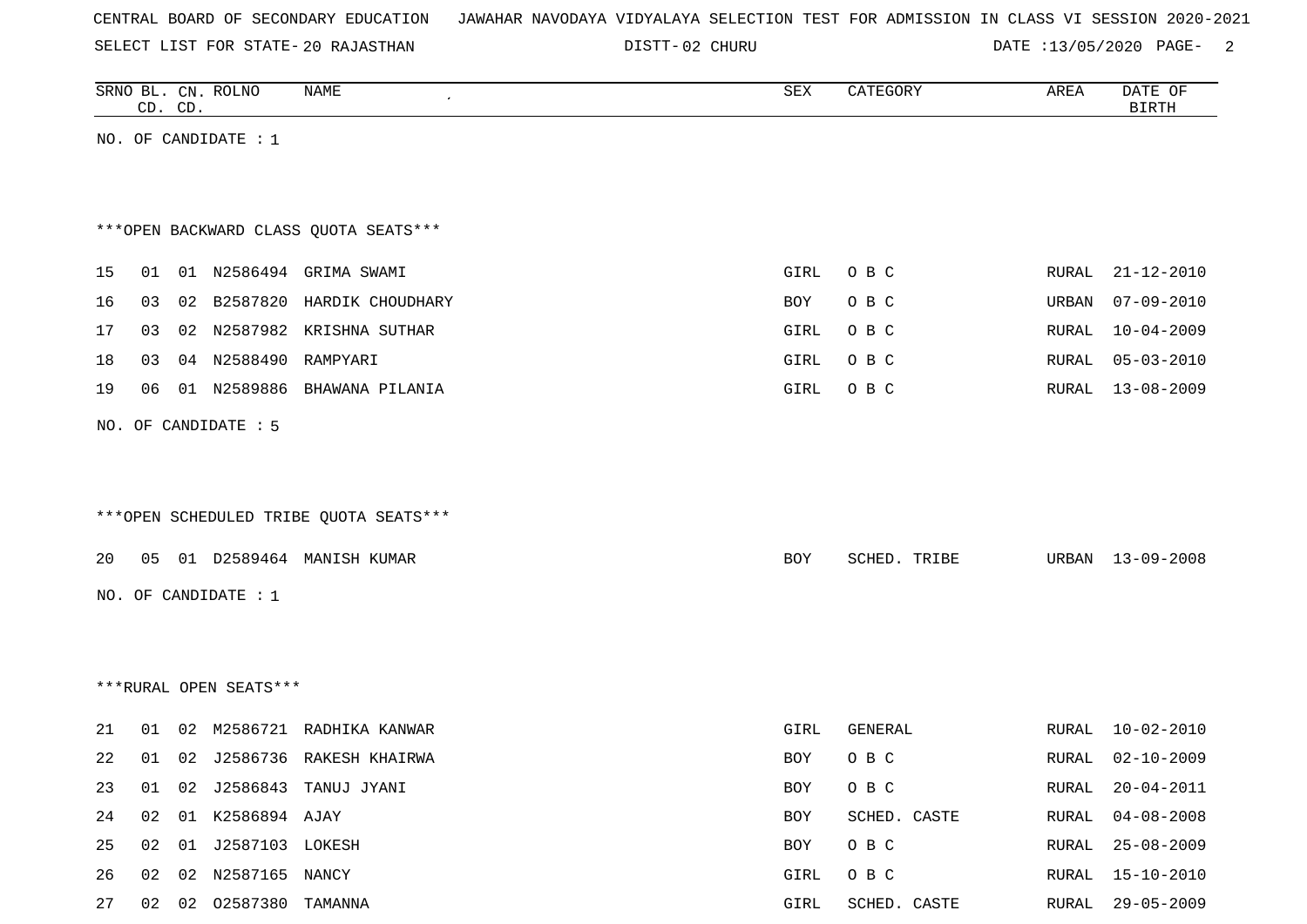02 CHURU DATE :13/05/2020 PAGE- 3

|    |    | CD. CD. | SRNO BL. CN. ROLNO     | NAME<br>$\pmb{\cdot}$        | <b>SEX</b> | CATEGORY       | AREA         | DATE OF<br><b>BIRTH</b> |
|----|----|---------|------------------------|------------------------------|------------|----------------|--------------|-------------------------|
|    |    |         | ***RURAL OPEN SEATS*** |                              |            |                |              |                         |
| 28 | 02 | 02      | J2587382               | TARUN KUMAR                  | <b>BOY</b> | O B C          | RURAL        | $13 - 12 - 2009$        |
| 29 | 02 | 02      |                        | K2587416 VIPIN KUMAR         | BOY        | SCHED. CASTE   | RURAL        | $21 - 09 - 2010$        |
| 30 | 03 | 01      | J2587591 ASHISH        |                              | BOY        | O B C          | RURAL        | $01 - 03 - 2010$        |
| 31 | 03 | 01      | J2587630               | BHALCHAND                    | BOY        | O B C          | RURAL        | $26 - 01 - 2011$        |
| 32 | 03 | 02      |                        | J2587953 KISHAN LAL          | BOY        | O B C          | RURAL        | $02 - 02 - 2011$        |
| 33 | 03 | 03      |                        | J2588017 LOKESH KUMAR MAHLA  | <b>BOY</b> | O B C          | RURAL        | $08 - 03 - 2009$        |
| 34 | 03 | 05      | J2588677               | SONU                         | <b>BOY</b> | O B C          | <b>RURAL</b> | $16 - 08 - 2009$        |
| 35 | 03 | 05      | J2588828               | VINOD JAKHAR                 | <b>BOY</b> | O B C          | <b>RURAL</b> | $01 - 02 - 2009$        |
| 36 | 04 | 01      |                        | J2588885 AKSHAY KUMAR        | <b>BOY</b> | O B C          | RURAL        | $11 - 11 - 2009$        |
| 37 | 04 | 01      | J2588984               | KAILASH MAHLA                | <b>BOY</b> | O B C          | <b>RURAL</b> | $09 - 01 - 2009$        |
| 38 | 04 | 01      | J2589099               | PRATEEK                      | <b>BOY</b> | O B C          | RURAL        | $08 - 01 - 2009$        |
| 39 | 05 | 01      | J2589349               | GOVIND                       | BOY        | O B C          | RURAL        | $03 - 07 - 2007$        |
| 40 | 05 | 01      | I2589470               | MANOJ SHARMA                 | BOY        | GENERAL        | <b>RURAL</b> | $12 - 03 - 2009$        |
| 41 | 05 | 01      | I2589486               | MOHIT SHARMA                 | BOY        | <b>GENERAL</b> | RURAL        | $10 - 02 - 2009$        |
| 42 | 05 | 02      | J2589526               | NIKHIL                       | <b>BOY</b> | O B C          | RURAL        | $01 - 07 - 2010$        |
| 43 | 06 | 01      |                        | J2589942 DINESH KUMAR MAHALA | <b>BOY</b> | O B C          | RURAL        | $22 - 11 - 2010$        |
| 44 | 06 | 01      |                        | J2589946 DIVANSHU DHUKIA     | <b>BOY</b> | O B C          | RURAL        | $27 - 09 - 2009$        |
| 45 | 06 | 01      |                        | J2590021 JAMCHANESAR         | <b>BOY</b> | O B C          | RURAL        | $01 - 01 - 2008$        |
| 46 | 06 | 01      | J2590185               | MAYANK SWAMI                 | <b>BOY</b> | O B C          | RURAL        | $14 - 11 - 2009$        |
| 47 | 06 | 02      | I2590216               | NAMAN OJHA                   | <b>BOY</b> | <b>GENERAL</b> | RURAL        | $18 - 02 - 2009$        |
| 48 | 06 | 02      |                        | M2590587 YOGITA SHEKHAWAT    | GIRL       | <b>GENERAL</b> | RURAL        | $27 - 02 - 2009$        |
|    |    |         |                        |                              |            |                |              |                         |

NO. OF CANDIDATE : 28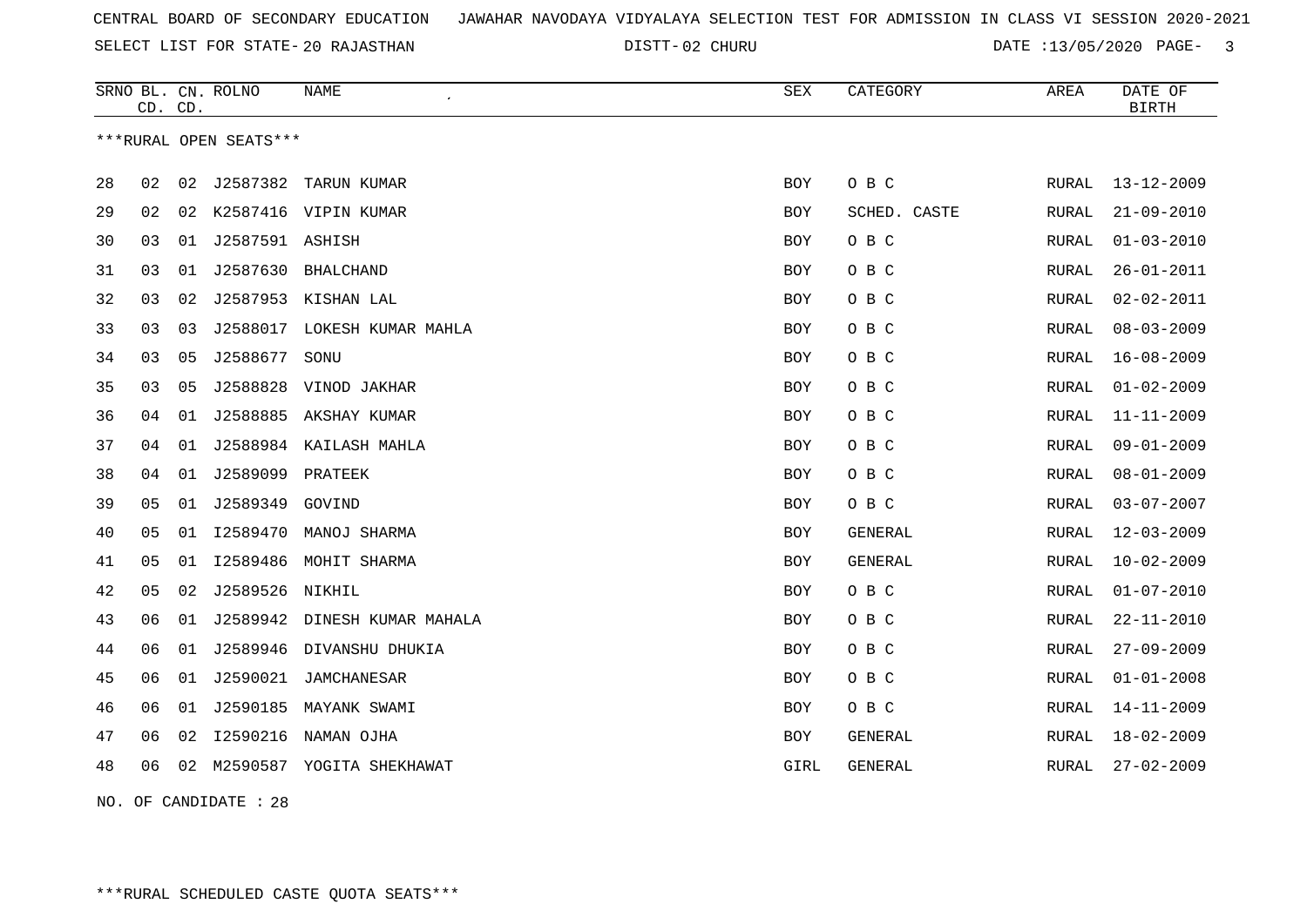SELECT LIST FOR STATE- DISTT- 20 RAJASTHAN

02 CHURU DATE :13/05/2020 PAGE- 4

|          |          | NAME                                                              | SEX                                                                                                                                                                                                                                                                         | CATEGORY     | AREA  | DATE OF<br><b>BIRTH</b> |
|----------|----------|-------------------------------------------------------------------|-----------------------------------------------------------------------------------------------------------------------------------------------------------------------------------------------------------------------------------------------------------------------------|--------------|-------|-------------------------|
|          |          |                                                                   |                                                                                                                                                                                                                                                                             |              |       |                         |
| 01       |          |                                                                   | GIRL                                                                                                                                                                                                                                                                        | SCHED. CASTE | RURAL | 21-06-2010              |
| 03       |          |                                                                   | <b>BOY</b>                                                                                                                                                                                                                                                                  | SCHED. CASTE | RURAL | 17-08-2009              |
| 03       | K2587747 | DUNGAR RAM                                                        | <b>BOY</b>                                                                                                                                                                                                                                                                  | SCHED. CASTE | RURAL | $01 - 05 - 2009$        |
| 03       | K2588060 |                                                                   | BOY                                                                                                                                                                                                                                                                         | SCHED. CASTE | RURAL | $21 - 08 - 2010$        |
| 03       |          |                                                                   | GIRL                                                                                                                                                                                                                                                                        | SCHED. CASTE | RURAL | 14-12-2009              |
| 03       |          |                                                                   | GIRL                                                                                                                                                                                                                                                                        | SCHED. CASTE | RURAL | $01 - 07 - 2009$        |
| 03       |          |                                                                   | GIRL                                                                                                                                                                                                                                                                        | SCHED. CASTE | RURAL | 01-01-2011              |
| 04       |          |                                                                   | GIRL                                                                                                                                                                                                                                                                        | SCHED. CASTE | RURAL | $24 - 06 - 2009$        |
| 05<br>01 |          |                                                                   | BOY                                                                                                                                                                                                                                                                         | SCHED. CASTE | RURAL | $01 - 01 - 2008$        |
| 05       |          |                                                                   | GIRL                                                                                                                                                                                                                                                                        | SCHED. CASTE | RURAL | $16 - 08 - 2009$        |
| 06       | K2590005 |                                                                   | <b>BOY</b>                                                                                                                                                                                                                                                                  | SCHED. CASTE | RURAL | $28 - 05 - 2009$        |
|          | 01       | SRNO BL. CN. ROLNO<br>CD. CD.<br>02<br>01<br>02<br>03<br>04<br>01 | ***RURAL SCHEDULED CASTE OUOTA SEATS***<br>02586814 SONIYA<br>K2587646 BHUPENDRA<br>MANISH KUMAR KALWA<br>04 02588281 POOJA<br>02588354 PRANJALI DHALIYA<br>04 02588562 SAMESTA<br>02588987 KALPANA KUMARI<br>K2589394 KAMAL KISHOR<br>01 02589452 MAMTA<br>HIMANSHU DAHIYA |              |       |                         |

NO. OF CANDIDATE : 11

\*\*\*RURAL BACKWARD CLASS QUOTA SEATS\*\*\*

| 60 | O 1 | 02 | N2586651 NIKITA    |                           | GIRL | O B C | RURAL | $20 - 11 - 2009$ |
|----|-----|----|--------------------|---------------------------|------|-------|-------|------------------|
| 61 | 01  | 02 | N2586698 PRITI     |                           | GIRL | O B C | RURAL | $21 - 05 - 2010$ |
| 62 | 01  |    |                    | 02 J2586826 SUMIT KUMAR   | BOY  | O B C | RURAL | $01 - 01 - 2009$ |
| 63 | 03  |    | 01 J2587560 ANKUSH |                           | BOY  | O B C | RURAL | 26-01-2010       |
| 64 | 03  |    | 01 J2587718 DINESH |                           | BOY  | O B C | RURAL | 08-07-2010       |
| 65 | 03  | 03 | N2588007           | LAXMI KUMARI              | GIRL | O B C | RURAL | 26-01-2010       |
| 66 | 03  | 03 | J2588175           | NANDLAL JAKHAR            | BOY  | O B C | RURAL | $07 - 04 - 2008$ |
| 67 | 03  | 04 |                    | J2588340 PRADEEP MUNDLIYA | BOY  | O B C | RURAL | $12 - 02 - 2009$ |
| 68 | 03  | 04 | N2588359           | PRATIKSHA                 | GIRL | O B C | RURAL | 01-01-2011       |
| 69 | 03  | 04 | N2588381 PRIYANKA  |                           | GIRL | O B C | RURAL | $29 - 04 - 2010$ |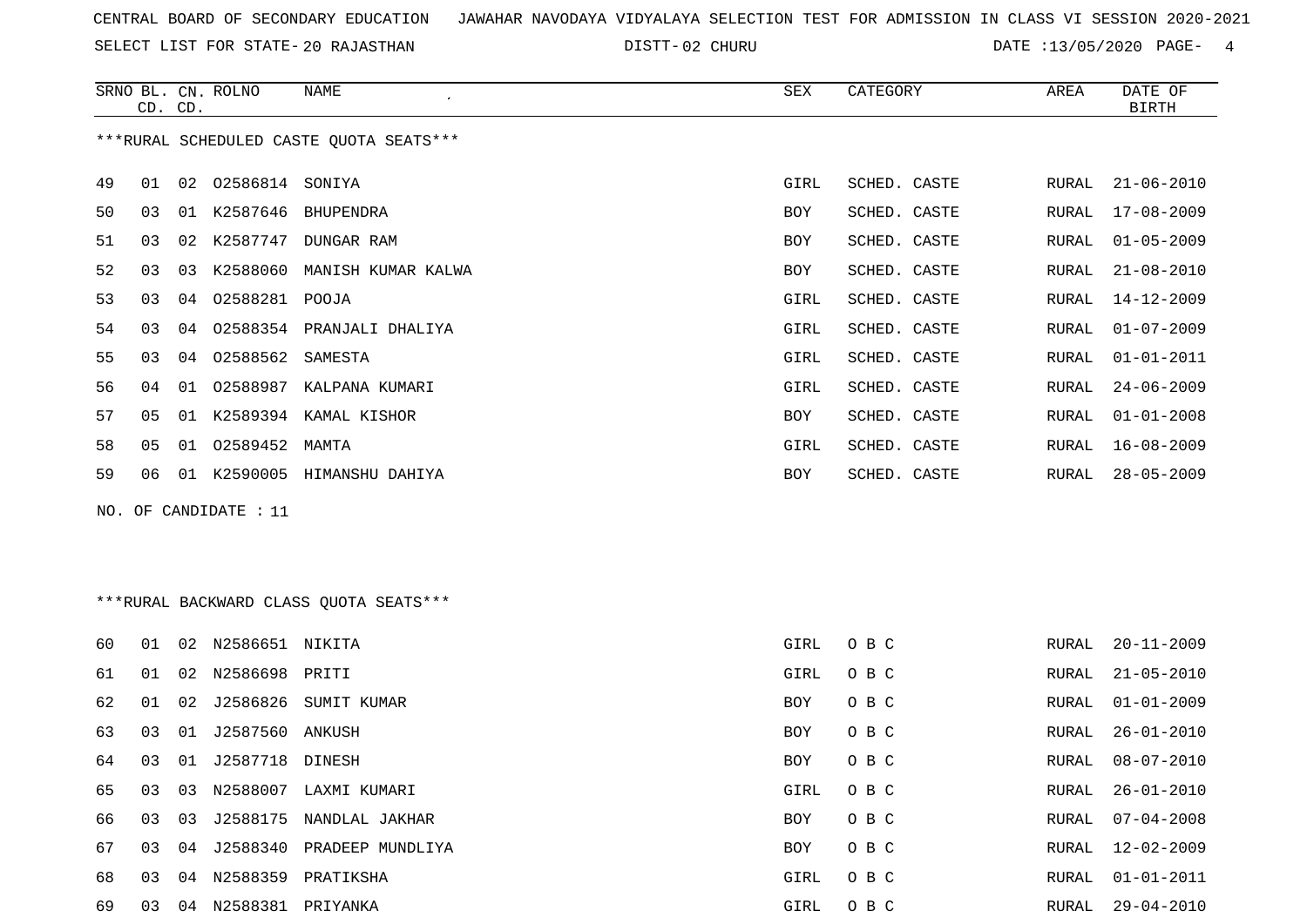SELECT LIST FOR STATE- DISTT- 20 RAJASTHAN

02 CHURU DATE :13/05/2020 PAGE- 5

|    | CD. CD. |    | SRNO BL. CN. ROLNO | NAME                                   | SEX        | CATEGORY | AREA  | DATE OF<br>BIRTH |
|----|---------|----|--------------------|----------------------------------------|------------|----------|-------|------------------|
|    |         |    |                    | ***RURAL BACKWARD CLASS OUOTA SEATS*** |            |          |       |                  |
| 70 | 03      | 05 | N2588694           | SUDHA SARAN                            | GIRL       | O B C    |       | RURAL 05-03-2010 |
| 71 | 04      | 01 | N2588931           | DEEKSHA                                | GIRL       | O B C    | RURAL | 20-07-2010       |
| 72 | 04      | 01 |                    | N2589062 NISHA NYOL                    | GIRL       | O B C    |       | RURAL 11-06-2008 |
| 73 | 04      | 01 |                    | J2589138 RAVI BHATI                    | <b>BOY</b> | O B C    |       | RURAL 05-04-2008 |
| 74 | 05      |    | 01 J2589272 ARMAN  |                                        | BOY.       | O B C    |       | RURAL 22-03-2011 |
| 75 | 05      | 02 |                    | J2589612 RAHUL JAT                     | BOY.       | O B C    |       | RURAL 10-02-2010 |
|    |         |    |                    |                                        |            |          |       |                  |

NO. OF CANDIDATE : 16

# \*\*\*RURAL SCHEDULED TRIBE QUOTA SEATS\*\*\*

| RURAL 21-10-2009 |
|------------------|
| RURAL 27-03-2010 |
| RURAL 26-03-2011 |
| RURAL 19-05-2009 |
|                  |

NO. OF CANDIDATE : 5

TOTAL SELECTED CANDIDATE : 80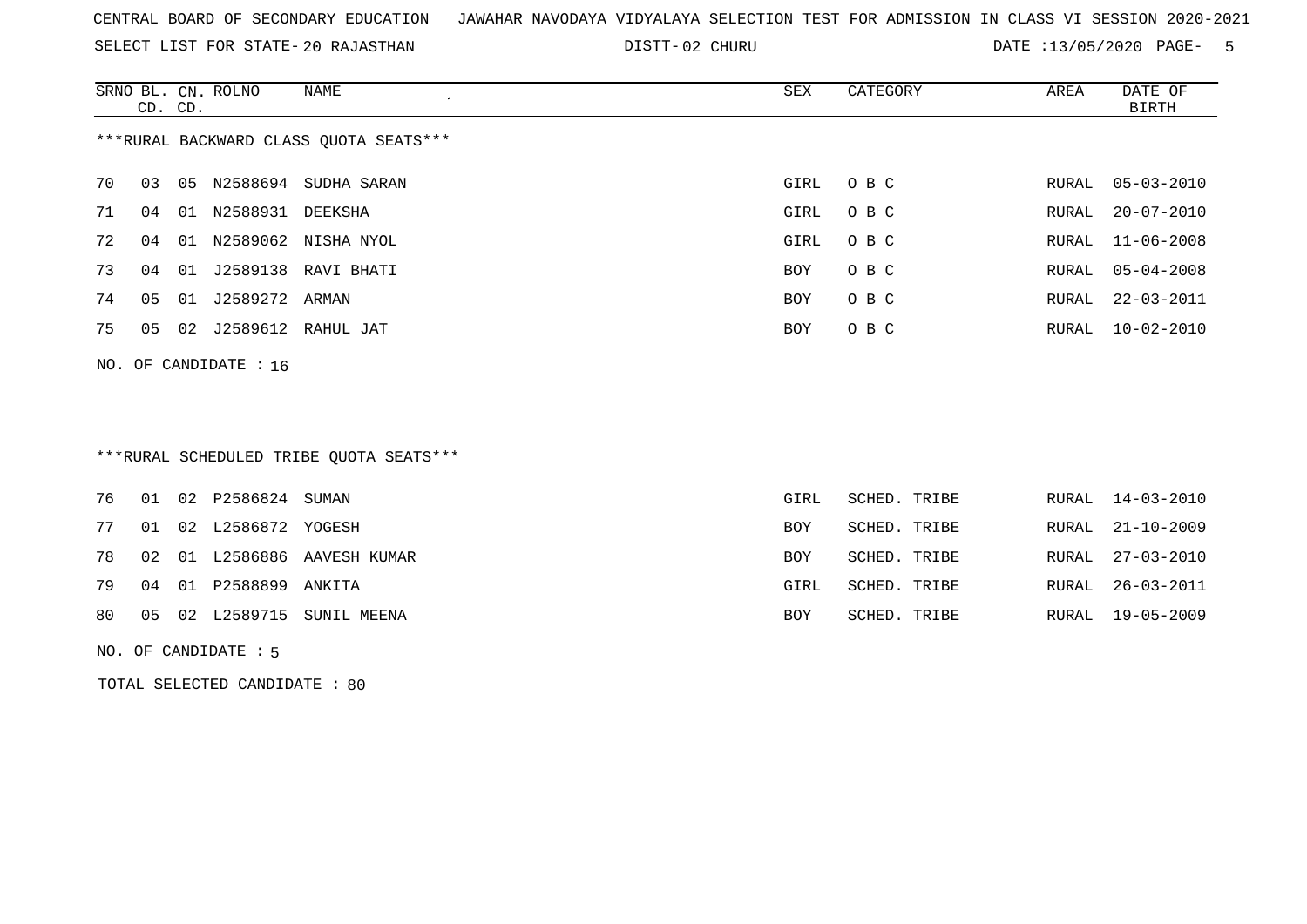| CENTRAL BOARD OF SECONDARY EDUCATION GUNAHAR NAVODAYA VIDYALAYA SELECTION TEST FOR ADMISSION IN CLASS VI SESSION 2020-2021 |  |  |  |
|----------------------------------------------------------------------------------------------------------------------------|--|--|--|
|----------------------------------------------------------------------------------------------------------------------------|--|--|--|

03 JAIPUR DATE :13/05/2020 PAGE- 1

|    |    | CD. CD. | SRNO BL. CN. ROLNO   | <b>NAME</b><br>$\epsilon$              | ${\tt SEX}$ | CATEGORY     | AREA         | DATE OF<br><b>BIRTH</b> |
|----|----|---------|----------------------|----------------------------------------|-------------|--------------|--------------|-------------------------|
|    |    |         | ***OPEN UR SEATS***  |                                        |             |              |              |                         |
| 1  | 01 |         |                      | 01 B2591361 MANISH KUMAR FAMDA         | BOY         | O B C        | URBAN        | $05 - 04 - 2009$        |
| 2  | 01 | 03      |                      | M2591895 RITIKA SHEKHAWAT              | GIRL        | GENERAL      | RURAL        | $28 - 10 - 2009$        |
| 3  | 02 |         | 01 J2592543          | <b>GANESH SAINI</b>                    | <b>BOY</b>  | O B C        | RURAL        | $11 - 09 - 2010$        |
| 4  | 02 | 02      |                      | M2592890 PALAK JINDAL                  | GIRL        | GENERAL      | RURAL        | $26 - 12 - 2009$        |
| 5  | 02 | 02      |                      | J2593035 RISHIRAJ YADAV                | BOY         | O B C        | RURAL        | $28 - 10 - 2009$        |
| 6  | 02 | 02      |                      | N2593047 RIYA YADAV                    | GIRL        | O B C        | RURAL        | $05 - 06 - 2009$        |
| 7  | 07 |         |                      | 01 M2596242 YOGITA SHARMA              | GIRL        | GENERAL      | RURAL        | $02 - 08 - 2010$        |
| 8  | 11 |         |                      | 01 N2599039 ANJALI GURJAR              | GIRL        | O B C        | <b>RURAL</b> | $22 - 04 - 2011$        |
| 9  | 11 |         |                      | 01 P2599043 ANJALI MEENA               | GIRL        | SCHED. TRIBE | <b>RURAL</b> | $20 - 12 - 2009$        |
|    |    |         | NO. OF CANDIDATE : 9 |                                        |             |              |              |                         |
|    |    |         |                      |                                        |             |              |              |                         |
|    |    |         |                      |                                        |             |              |              |                         |
|    |    |         |                      | ***OPEN SCHEDULED CASTE QUOTA SEATS*** |             |              |              |                         |
| 10 | 02 | 01      | 02592473             | CHARVI CHANDOLIYA                      | GIRL        | SCHED. CASTE | RURAL        | $08 - 02 - 2010$        |
| 11 | 02 |         | 01 K2592620          | JONI BHASKAR                           | BOY         | SCHED. CASTE | RURAL        | $18 - 04 - 2009$        |
| 12 | 02 |         |                      | 02 K2593229 VARUN SOLANKI              | <b>BOY</b>  | SCHED. CASTE | RURAL        | $15 - 11 - 2010$        |
|    |    |         | NO. OF CANDIDATE : 3 |                                        |             |              |              |                         |
|    |    |         |                      |                                        |             |              |              |                         |
|    |    |         |                      |                                        |             |              |              |                         |

\*\*\*OPEN DISABLED QUOTA SEATS\*\*\*

13 09 01 A2597306 DEVENDRA SINGH BOY GENERAL URBAN 02-03-2009 NO. OF CANDIDATE : 1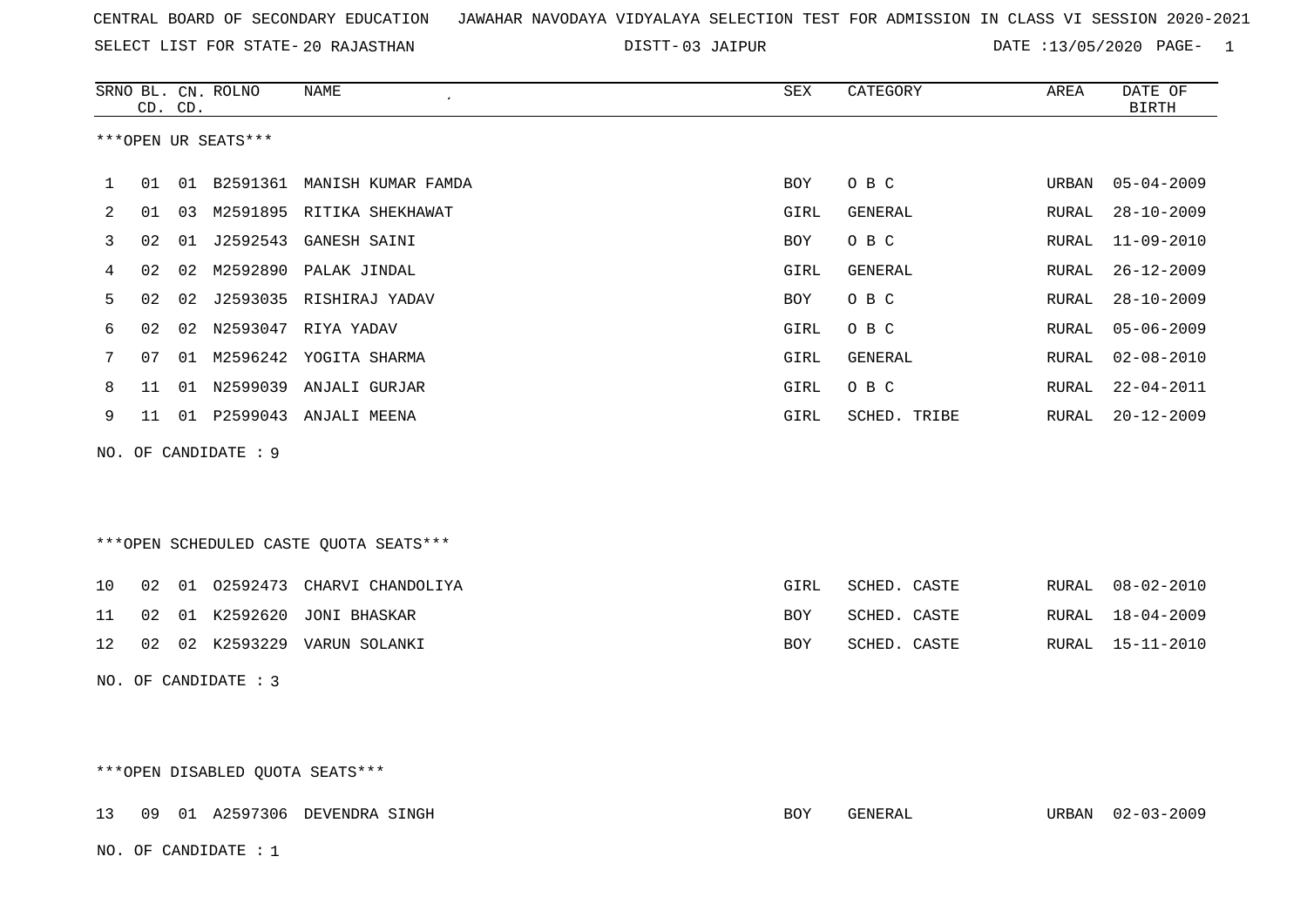SELECT LIST FOR STATE- DISTT- 20 RAJASTHAN

03 JAIPUR DATE :13/05/2020 PAGE- 2

|    |    | CD. CD. | SRNO BL. CN. ROLNO     | NAME                                   | SEX  | CATEGORY     | AREA  | DATE OF<br><b>BIRTH</b> |
|----|----|---------|------------------------|----------------------------------------|------|--------------|-------|-------------------------|
|    |    |         |                        | *** OPEN BACKWARD CLASS QUOTA SEATS*** |      |              |       |                         |
| 14 | 01 |         |                        | 01 J2590915 DEEPAK KHATANA             | BOY  | O B C        | RURAL | $09 - 11 - 2008$        |
| 15 | 02 |         |                        | 01 J2592490 DEEPANSHU                  | BOY  | O B C        | RURAL | $22 - 03 - 2010$        |
| 16 | 04 |         | 02 J2594628            | SHAILESH YADAV                         | BOY  | O B C        | RURAL | $19 - 08 - 2009$        |
| 17 | 07 |         |                        | 01 J2596026 HARIOM JAJADA              | BOY  | O B C        | RURAL | $25 - 01 - 2009$        |
| 18 | 11 |         |                        | 01 J2599166 GOUTTAM SINGH GURJAR       | BOY  | O B C        | RURAL | $01 - 01 - 2011$        |
|    |    |         | NO. OF CANDIDATE : 5   |                                        |      |              |       |                         |
|    |    |         |                        |                                        |      |              |       |                         |
|    |    |         |                        |                                        |      |              |       |                         |
|    |    |         |                        | ***OPEN SCHEDULED TRIBE QUOTA SEATS*** |      |              |       |                         |
| 19 | 11 |         |                        | 01 L2599158 GAUTAM MEENA               | BOY  | SCHED. TRIBE | RURAL | 29-04-2010              |
| 20 | 13 |         |                        | 01 L2600261 TARUN MEENA                | BOY  | SCHED. TRIBE | RURAL | $22 - 09 - 2009$        |
|    |    |         | NO. OF CANDIDATE : 2   |                                        |      |              |       |                         |
|    |    |         |                        |                                        |      |              |       |                         |
|    |    |         |                        |                                        |      |              |       |                         |
|    |    |         | ***RURAL OPEN SEATS*** |                                        |      |              |       |                         |
| 21 |    |         |                        | 01 01 J2590769 ANSH KUMAR SOLET        | BOY  | O B C        | RURAL | $07 - 02 - 2010$        |
| 22 | 01 | 01      |                        | M2590869 BHAVYA SHARMA                 | GIRL | GENERAL      | RURAL | $24 - 01 - 2009$        |
| 23 | 01 | 01      |                        | J2591025 GAURAV YADAV                  | BOY  | O B C        | RURAL | $07 - 11 - 2009$        |
| 24 | 02 | 01      | M2592458               | BHAWNA KANWAR                          | GIRL | GENERAL      | RURAL | $18 - 03 - 2010$        |
|    |    |         |                        | 25 03 01 K2593550 GAUTAM KULDEEP       | BOY  | SCHED. CASTE |       | RURAL 13-04-2009        |
| 26 | 03 | 02      |                        | N2594087 VARSHA KHEDAR                 | GIRL | O B C        | RURAL | $22 - 08 - 2009$        |
| 27 | 04 | 01      |                        | J2594180 AMIT KUMAR YADAV              | BOY  | O B C        | RURAL | $05 - 03 - 2009$        |
| 28 | 04 |         |                        | 02 J2594550 RAJVEER CHOUDHARY          | BOY  | O B C        | RURAL | $04 - 01 - 2010$        |
| 29 | 04 |         |                        | 02 I2594573 ROHAN SHARMA               | BOY  | GENERAL      | RURAL | $18 - 07 - 2009$        |
|    |    |         |                        |                                        |      |              |       |                         |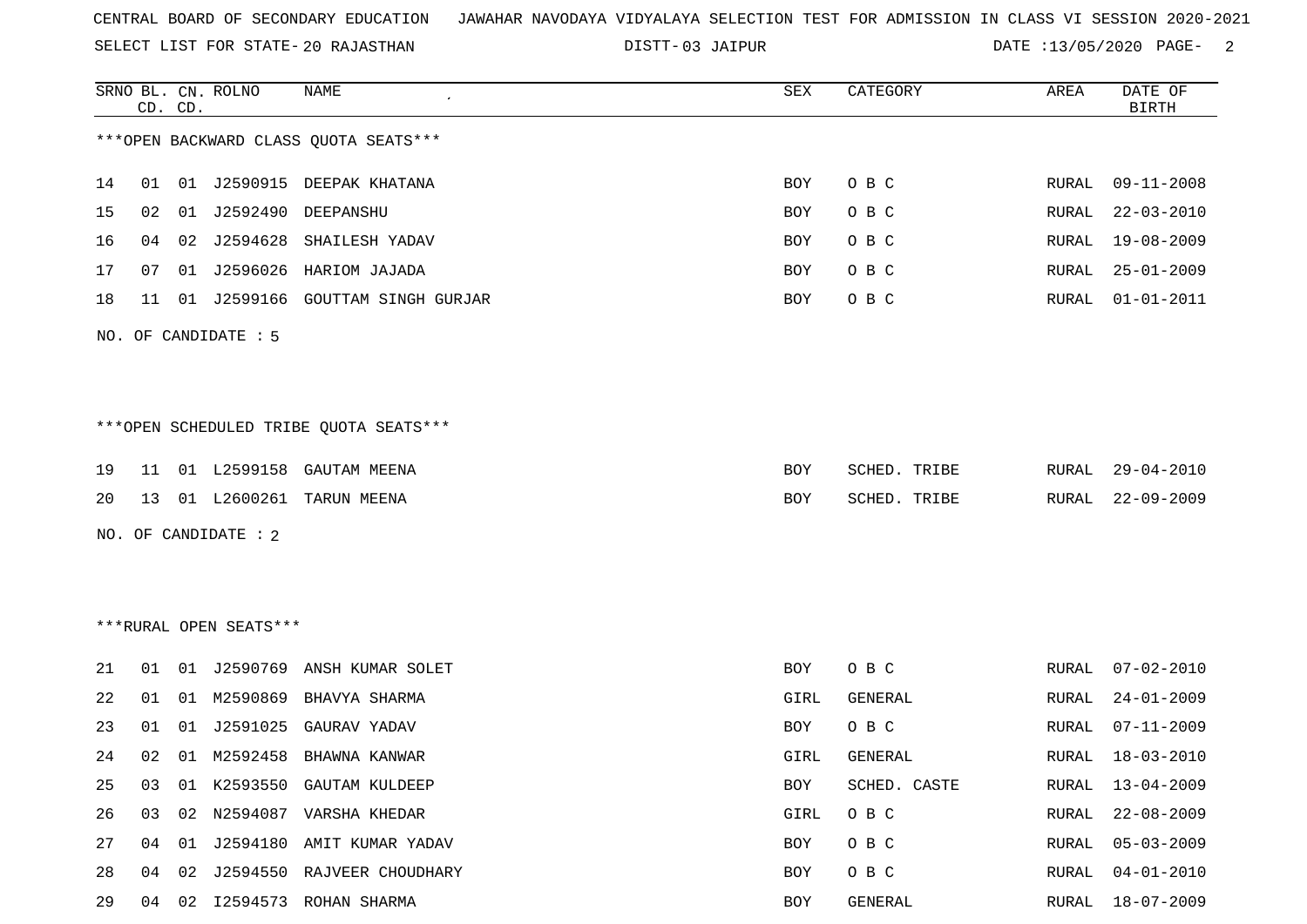SELECT LIST FOR STATE- DISTT- 20 RAJASTHAN

03 JAIPUR DATE :13/05/2020 PAGE- 3

|    |    | CD. CD. | SRNO BL. CN. ROLNO     | NAME                        | <b>SEX</b> | CATEGORY       | AREA         | DATE OF<br><b>BIRTH</b> |
|----|----|---------|------------------------|-----------------------------|------------|----------------|--------------|-------------------------|
|    |    |         | ***RURAL OPEN SEATS*** |                             |            |                |              |                         |
| 30 | 05 | 01      | N2594803               | ANKITA CHOUDHARY            | GIRL       | O B C          | RURAL        | $14 - 02 - 2009$        |
| 31 | 05 | 01      |                        | N2595046 KANAK DUDI         | GIRL       | O B C          | RURAL        | $29 - 07 - 2010$        |
| 32 | 05 | 02      |                        | J2595428 RUDRANSH KAVIYA    | <b>BOY</b> | O B C          | RURAL        | $01 - 02 - 2009$        |
| 33 | 06 | 01      |                        | J2595618 AALOK JANGID       | <b>BOY</b> | O B C          | RURAL        | $30 - 10 - 2007$        |
| 34 | 06 | 01      |                        | I2595792 NIKHIL RAJAWAT     | <b>BOY</b> | <b>GENERAL</b> | RURAL        | $26 - 12 - 2009$        |
| 35 | 07 | 01      |                        | J2596059 KULDEEP YADAV      | <b>BOY</b> | O B C          | RURAL        | $01 - 10 - 2007$        |
| 36 | 07 | 01      |                        | J2596240 YASHWANT CHOUDHARY | <b>BOY</b> | O B C          | RURAL        | $08 - 02 - 2010$        |
| 37 | 08 | 01      |                        | J2596256 ABDUL KAIF ANSARI  | <b>BOY</b> | O B C          | RURAL        | $27 - 03 - 2010$        |
| 38 | 08 |         | 01 J2596848            | SIDDHARTH YADAV             | <b>BOY</b> | O B C          | RURAL        | $22 - 07 - 2008$        |
| 39 | 09 | 04      | I2598389               | YUVRAJ SINGH SHEKHAWAT      | <b>BOY</b> | GENERAL        | RURAL        | $15 - 07 - 2009$        |
| 40 | 10 | 01      |                        | J2598406 ABHISHEK DHAKAR    | <b>BOY</b> | O B C          | <b>RURAL</b> | $09 - 06 - 2009$        |
| 41 | 10 | 01      | L2598540               | DILKUSH MEENA               | <b>BOY</b> | SCHED. TRIBE   | <b>RURAL</b> | $13 - 04 - 2009$        |
| 42 | 10 | 02      | K2598881               | SONU KULDEEP                | <b>BOY</b> | SCHED. CASTE   | RURAL        | $07 - 04 - 2009$        |
| 43 | 11 | 01      |                        | N2599152 DIVYA SINGH GURJAR | GIRL       | O B C          | RURAL        | $11 - 04 - 2011$        |
| 44 | 11 |         |                        | 01 L2599153 DUSHYANT KHODA  | <b>BOY</b> | SCHED. TRIBE   | RURAL        | $30 - 05 - 2009$        |
| 45 | 11 | 02      |                        | I2599434 RONAK SHARMA       | <b>BOY</b> | GENERAL        | <b>RURAL</b> | $02 - 01 - 2009$        |
| 46 | 12 | 01      |                        | P2599743 KIRAN MEENA        | GIRL       | SCHED. TRIBE   | RURAL        | $21 - 08 - 2010$        |
| 47 | 12 | 01      |                        | 12599881 RAJKUMAR SHARMA    | <b>BOY</b> | GENERAL        | RURAL        | $29 - 12 - 2008$        |
| 48 | 12 | 01      | L2599940               | SUMIT MEENA                 | BOY        | SCHED. TRIBE   | RURAL        | $15 - 08 - 2009$        |
| 49 | 13 | 01      |                        | J2600015 AMIT KUMAR JAT     | BOY        | O B C          | RURAL        | $11 - 11 - 2009$        |
| 50 | 13 | 01      |                        | J2600088 DIVYANSHU GURJAR   | <b>BOY</b> | O B C          | RURAL        | $01 - 01 - 2011$        |
|    |    |         |                        |                             |            |                |              |                         |

NO. OF CANDIDATE : 30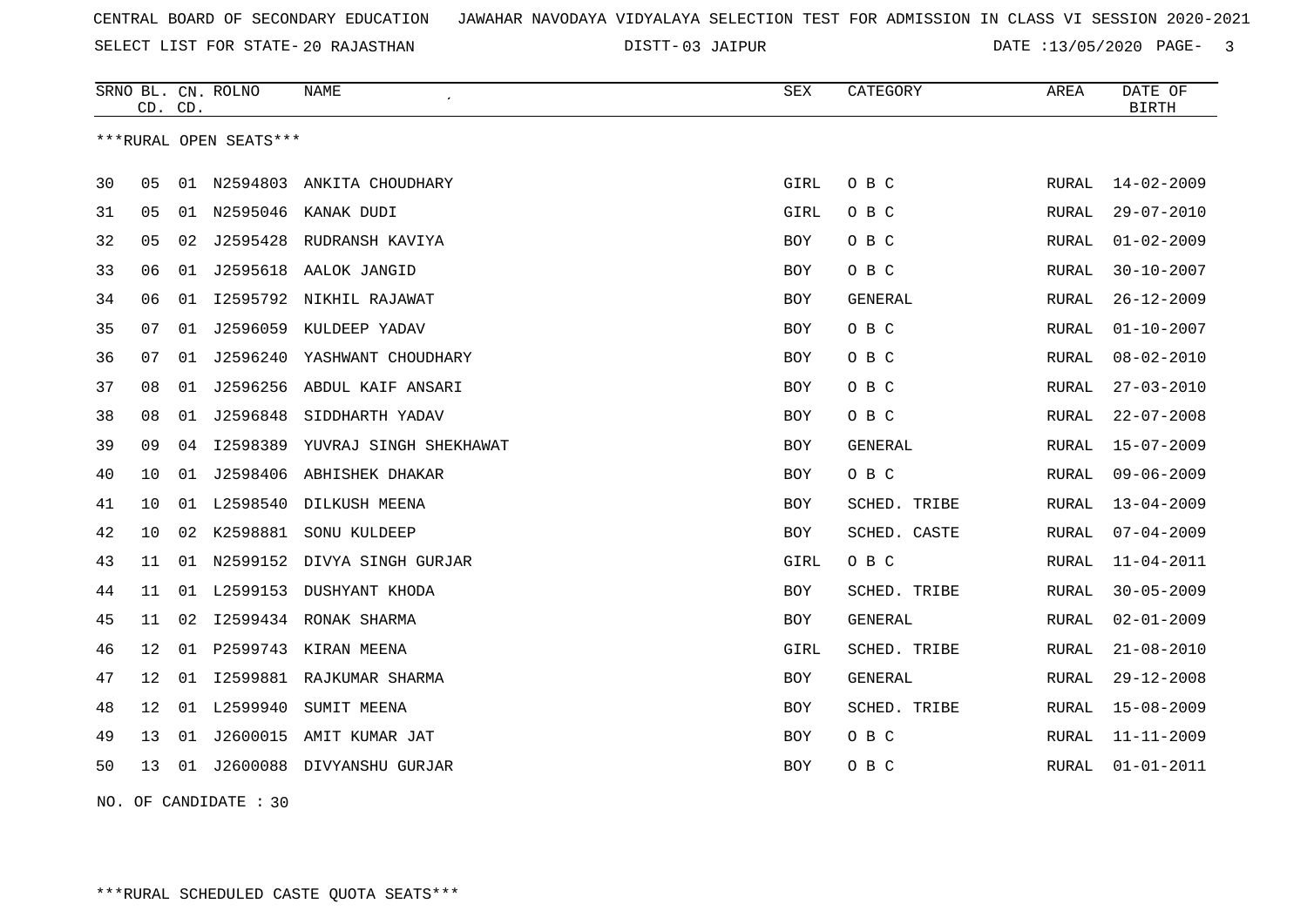SELECT LIST FOR STATE- DISTT- 20 RAJASTHAN

SRNO BL. CN.

ROLNO NAME SEX CATEGORY AREA DATE OF

03 JAIPUR DATE :13/05/2020 PAGE- 4

|    |    | CD. CD. |                     |                                         |      |              |       | <b>BIRTH</b>     |
|----|----|---------|---------------------|-----------------------------------------|------|--------------|-------|------------------|
|    |    |         |                     | ***RURAL SCHEDULED CASTE QUOTA SEATS*** |      |              |       |                  |
| 51 | 01 | 01      |                     | K2590839 ATUL HANSIWAL                  | BOY  | SCHED. CASTE | RURAL | $15 - 09 - 2010$ |
| 52 | 01 | 01      | K2591186            | KAMLENDRA KUMAR VERMA                   | BOY  | SCHED. CASTE | RURAL | $12 - 09 - 2009$ |
| 53 | 01 | 02      |                     | K2591778 PRIYANSHU                      | BOY  | SCHED. CASTE | RURAL | $23 - 06 - 2009$ |
| 54 | 02 | 02      | 02593107            | SANIA DHANWADIA                         | GIRL | SCHED. CASTE | RURAL | $04 - 06 - 2008$ |
| 55 | 03 | 01      |                     | K2593331 AINISH SHARDUL                 | BOY  | SCHED. CASTE | RURAL | 18-07-2010       |
| 56 | 03 | 02      | 02594048            | SWATI                                   | GIRL | SCHED. CASTE | RURAL | $14 - 08 - 2010$ |
| 57 | 05 | 02      | K2595195            | MONTY MORYA                             | BOY  | SCHED. CASTE | RURAL | 11-10-2008       |
| 58 | 07 | 01      | K2595973            | ANKIT BAIRWA                            | BOY  | SCHED. CASTE | RURAL | $01 - 01 - 2008$ |
| 59 | 09 | 01      |                     | 02597216 BHAVISHYA                      | GIRL | SCHED. CASTE | RURAL | $10 - 09 - 2008$ |
|    |    |         | NO. OF CANDIDATE: 9 |                                         |      |              |       |                  |
|    |    |         |                     |                                         |      |              |       |                  |
|    |    |         |                     | *** RURAL BACKWARD CLASS QUOTA SEATS*** |      |              |       |                  |
| 60 | 01 |         |                     | 01 J2590625 ABHISHEK YADAV              | BOY  | O B C        | RURAL | $08 - 02 - 2009$ |
| 61 | 01 | 01      |                     | N2590718 ANJALI YADAV                   | GIRL | O B C        | RURAL | $28 - 05 - 2009$ |
| 62 | 01 | 01      | N2591072            | HEENA SAINI                             | GIRL | O B C        | RURAL | $23 - 07 - 2009$ |
| 63 | 01 | 02      |                     | J2591677 PIYUSH MUKKAR                  | BOY  | O B C        | RURAL | $09 - 03 - 2009$ |
| 64 | 01 | 03      | N2591856            | RATNA SAMOTA                            | GIRL | O B C        | RURAL | $15 - 02 - 2009$ |
| 65 | 01 | 03      | J2591945            | SACHIN                                  | BOY  | O B C        | RURAL | $02 - 11 - 2009$ |
| 66 | 02 | 01      |                     | N2592295 ADITI YADAV                    | GIRL | O B C        | RURAL | 19-09-2010       |
| 67 | 02 |         |                     | 01 N2592492 DEEPA YADAV                 | GIRL | O B C        | RURAL | $21 - 10 - 2010$ |
| 68 |    |         |                     | 02 02 N2592639 KANIKA YADAV             | GIRL | O B C        | RURAL | $10 - 10 - 2010$ |
| 69 | 02 |         |                     | 02 J2592702 KRISHAN SAINI               | BOY  | O B C        | RURAL | $05 - 08 - 2008$ |
| 70 | 02 | 02      | J2592800            | MOHIT KUMAR BAJYA                       | BOY  | O B C        | RURAL | $18 - 02 - 2011$ |
| 71 | 02 | 02      |                     | J2592880 NITESH JAT                     | BOY  | O B C        | RURAL | $05 - 07 - 2009$ |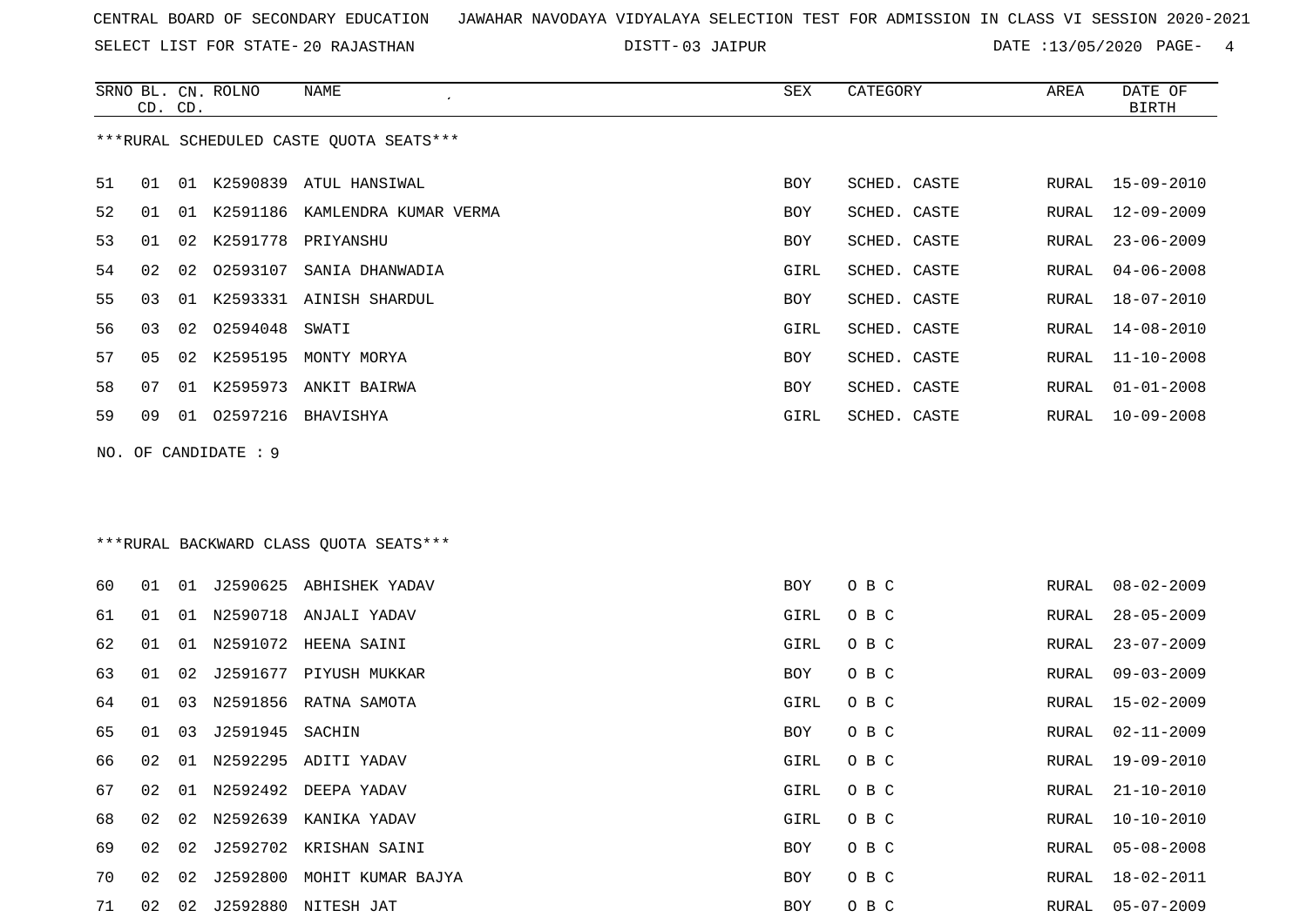SELECT LIST FOR STATE- DISTT- 20 RAJASTHAN

03 JAIPUR DATE :13/05/2020 PAGE- 5

|    | CD. CD.                                |    | SRNO BL. CN. ROLNO      | NAME            | SEX  | CATEGORY | AREA  | DATE OF<br>BIRTH |  |  |
|----|----------------------------------------|----|-------------------------|-----------------|------|----------|-------|------------------|--|--|
|    | ***RURAL BACKWARD CLASS QUOTA SEATS*** |    |                         |                 |      |          |       |                  |  |  |
| 72 | 02                                     |    | 02 N2592911             | PAYAL YADAV     | GIRL | O B C    | RURAL | $20 - 07 - 2009$ |  |  |
| 73 | 02                                     | 02 | N2593297                | YUVIKA JANGID   | GIRL | O B C    |       | RURAL 09-05-2009 |  |  |
| 74 | 09                                     |    | 01 J2597263             | DAKSH CHOUDHARY | BOY  | O B C    |       | RURAL 27-01-2010 |  |  |
| 75 | 09                                     | 04 | J2598309                | VIJAY YADAV     | BOY  | O B C    |       | RURAL 16-09-2008 |  |  |
|    |                                        |    | NO. OF CANDIDATE : $16$ |                 |      |          |       |                  |  |  |

\*\*\*RURAL SCHEDULED TRIBE QUOTA SEATS\*\*\*

|  |  | 76 01 02 L2591744 PRINCE MEENA   | <b>BOY</b> | SCHED. TRIBE | RURAL 06-09-2008 |
|--|--|----------------------------------|------------|--------------|------------------|
|  |  | 77 01 03 P2592220 VIDHI TURKIA   | GIRL       | SCHED. TRIBE | RURAL 22-10-2010 |
|  |  | 78 11 01 L2599185 HIMANSHU MEENA | BOY        | SCHED. TRIBE | RURAL 27-11-2010 |
|  |  | 79 11 02 L2599276 MAHENDRA MEENA | BOY        | SCHED. TRIBE | RURAL 24-09-2008 |
|  |  | 80 12 01 P2599804 MUSKHAN MEENA  | GIRL       | SCHED. TRIBE | RURAL 25-11-2009 |

NO. OF CANDIDATE : 5

TOTAL SELECTED CANDIDATE : 80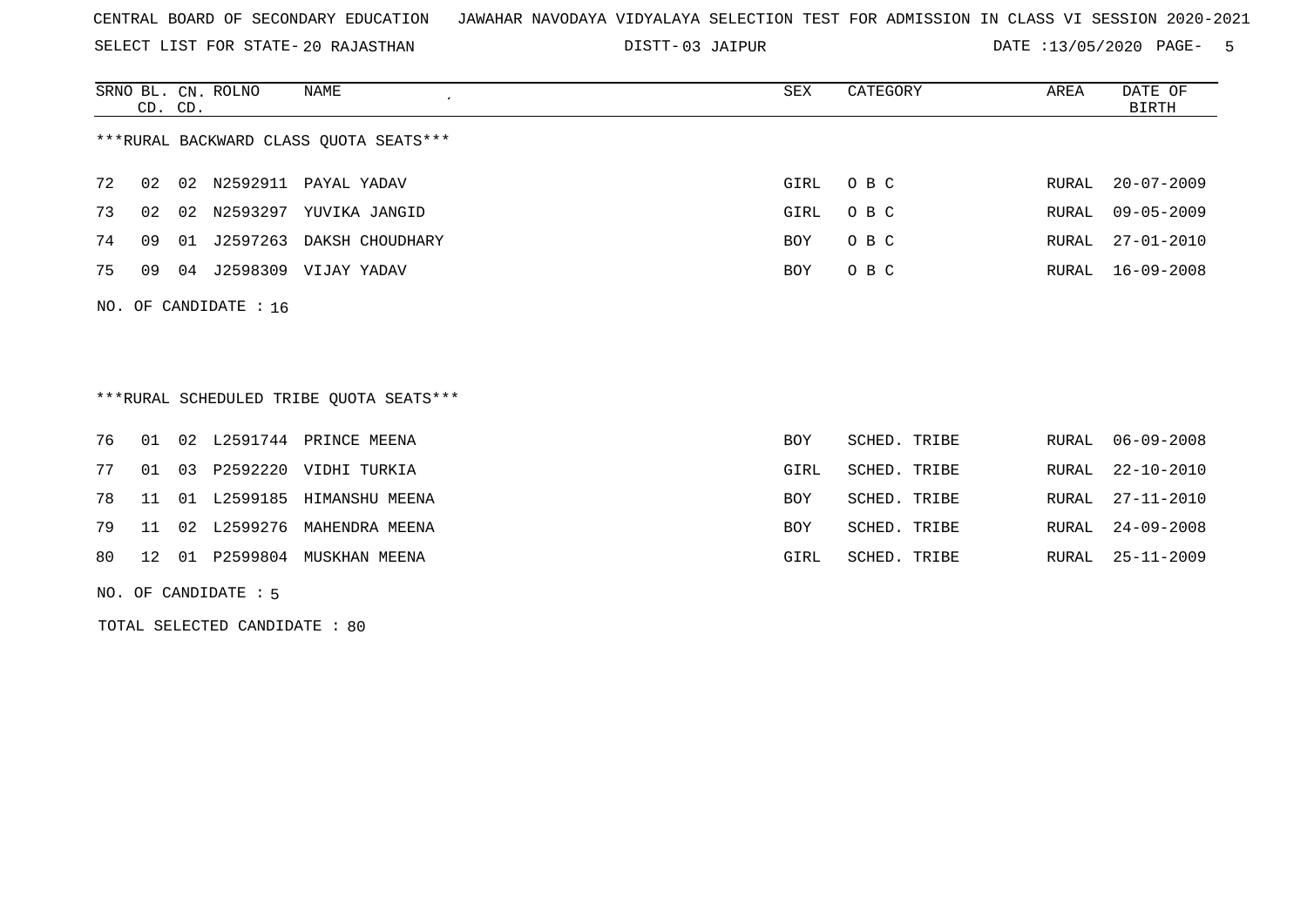SELECT LIST FOR STATE- DISTT- 20 RAJASTHAN

04 NAGAUR DATE :13/05/2020 PAGE- 1

|    |    | CD. CD. | SRNO BL. CN. ROLNO              | NAME                                   | SEX         | CATEGORY       | AREA  | DATE OF<br><b>BIRTH</b> |
|----|----|---------|---------------------------------|----------------------------------------|-------------|----------------|-------|-------------------------|
|    |    |         | ***OPEN UR SEATS***             |                                        |             |                |       |                         |
| 1  | 01 |         |                                 | 01 J2600535 PEEYUSH DAIYA              | BOY         | O B C          | RURAL | $08 - 07 - 2009$        |
| 2  | 05 |         | 01 N2601988 MONIKA              |                                        | GIRL        | O B C          | RURAL | $14 - 08 - 2009$        |
| 3  | 06 |         | 01 B2602147 ALKESH              |                                        | <b>BOY</b>  | O B C          | URBAN | $19 - 07 - 2008$        |
| 4  | 06 |         |                                 | 02 K2602808 TAPENDRA MEGHWAL           | <b>BOY</b>  | SCHED. CASTE   | RURAL | 19-01-2010              |
| 5  | 07 |         |                                 | 02 A2603485 RAKESH PATRA               | BOY         | GENERAL        | URBAN | $22 - 09 - 2008$        |
| 6  | 09 |         |                                 | 01 N2604194 BINDU CHOUDHARY            | GIRL        | O B C          | RURAL | $04 - 05 - 2009$        |
| 7  | 10 |         |                                 | 01 E2604925 KHUSHI RATHORE             | GIRL        | <b>GENERAL</b> | URBAN | $11 - 02 - 2010$        |
|    |    |         | NO. OF CANDIDATE: 7             |                                        |             |                |       |                         |
|    |    |         |                                 |                                        |             |                |       |                         |
|    |    |         |                                 |                                        |             |                |       |                         |
|    |    |         |                                 | ***OPEN SCHEDULED CASTE QUOTA SEATS*** |             |                |       |                         |
| 8  | 03 |         | 01 02601400 SARITA              |                                        | <b>GIRL</b> | SCHED. CASTE   | RURAL | $10 - 06 - 2007$        |
| 9  | 05 |         |                                 | 01 C2602037 RAHUL REGAR                | <b>BOY</b>  | SCHED. CASTE   | URBAN | $30 - 12 - 2009$        |
| 10 | 09 | 02      | C2604670 YUVRAJ                 |                                        | BOY         | SCHED. CASTE   | URBAN | $14 - 04 - 2010$        |
| 11 | 13 |         |                                 | 01 C2606933 GAJENDER MEGHWAL           | BOY         | SCHED. CASTE   | URBAN | $02 - 11 - 2009$        |
|    |    |         | NO. OF CANDIDATE : 4            |                                        |             |                |       |                         |
|    |    |         |                                 |                                        |             |                |       |                         |
|    |    |         |                                 |                                        |             |                |       |                         |
|    |    |         | ***OPEN DISABLED QUOTA SEATS*** |                                        |             |                |       |                         |
|    |    |         |                                 |                                        |             |                |       |                         |
| 12 | 01 |         | 01 J2600471 MOHIT               |                                        | BOY         | O B C          | RURAL | $11 - 05 - 2008$        |
| 13 | 05 |         |                                 | 01 K2602036 RAHUL MEGHWAL              | <b>BOY</b>  | SCHED. CASTE   | RURAL | $10 - 12 - 2007$        |
| 14 | 09 |         |                                 | 02 N2604460 PINKY BHAKAR               | GIRL        | O B C          | RURAL | $20 - 11 - 2009$        |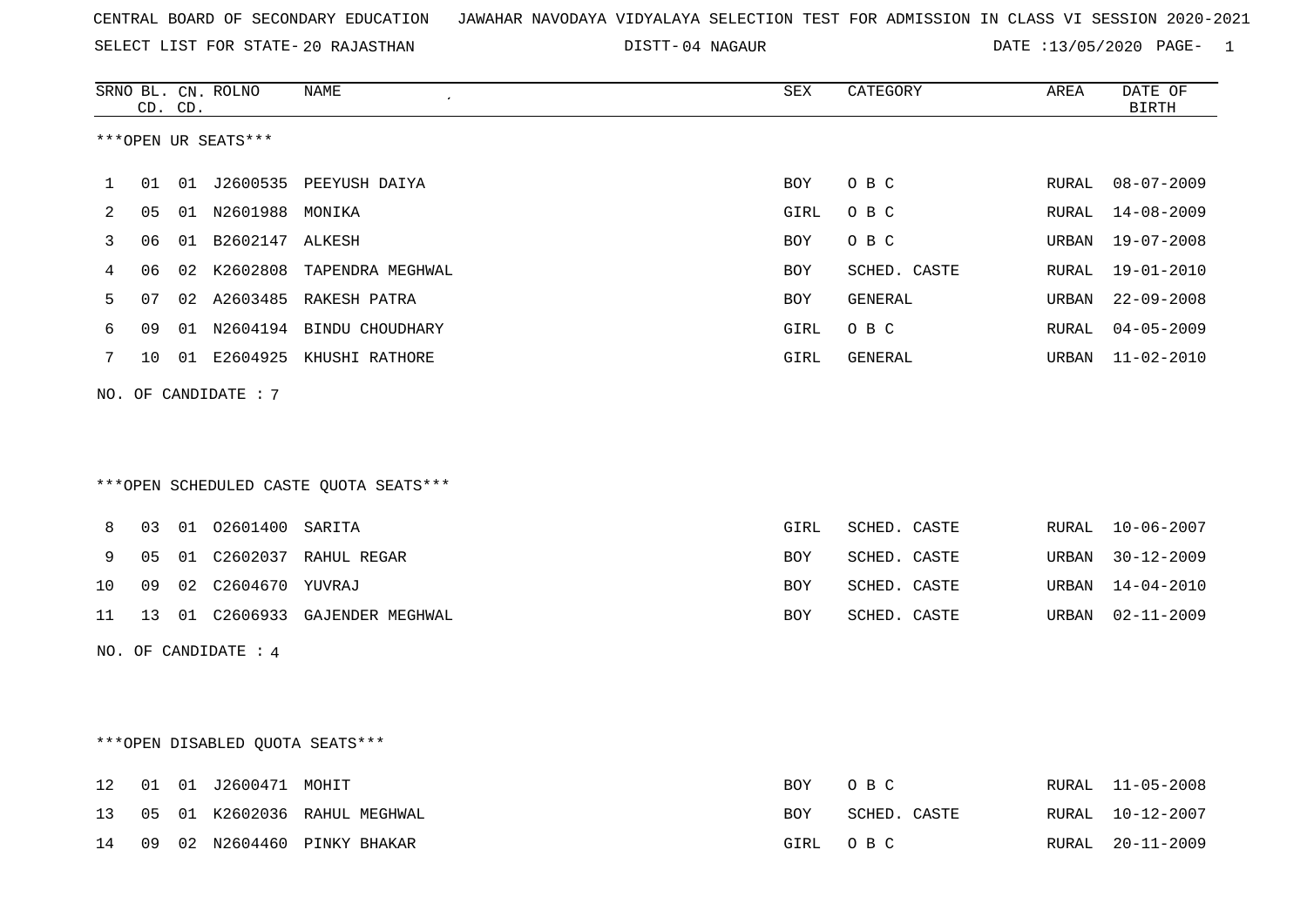| CENTRAL BOARD OF SECONDARY EDUCATION – JAWAHAR NAVODAYA VIDYALAYA SELECTION TEST FOR ADMISSION IN CLASS VI SESSION 2020-2021 |  |  |  |  |  |
|------------------------------------------------------------------------------------------------------------------------------|--|--|--|--|--|
|------------------------------------------------------------------------------------------------------------------------------|--|--|--|--|--|

DISTT-04 NAGAUR 2004 1204 2005/2020 PAGE- 2004 2015/05/2020 PAGE-

|    |    | CD. CD. | SRNO BL. CN. ROLNO     | NAME                                   | SEX        | CATEGORY     | AREA  | DATE OF<br><b>BIRTH</b> |
|----|----|---------|------------------------|----------------------------------------|------------|--------------|-------|-------------------------|
|    |    |         | NO. OF CANDIDATE : 3   |                                        |            |              |       |                         |
|    |    |         |                        |                                        |            |              |       |                         |
|    |    |         |                        |                                        |            |              |       |                         |
|    |    |         |                        | *** OPEN BACKWARD CLASS QUOTA SEATS*** |            |              |       |                         |
| 15 | 01 |         |                        | 01 N2600453 MAHIMA CHAUDHARY           | GIRL       | O B C        | RURAL | 25-07-2010              |
| 16 | 02 |         | 02 B2601031 SUMIT      |                                        | BOY        | O B C        | URBAN | $18 - 03 - 2010$        |
| 17 | 07 |         |                        | 01 J2602956 ANSHU CHOUDHARY            | BOY        | O B C        | RURAL | $28 - 04 - 2011$        |
| 18 | 10 |         | 01 N2604988            | MANISHA GURJAR                         | GIRL       | O B C        | RURAL | $01 - 01 - 2008$        |
| 19 | 12 |         | 01 N2606763 RITU       |                                        | GIRL       | O B C        | RURAL | $05 - 12 - 2010$        |
|    |    |         | NO. OF CANDIDATE : 5   |                                        |            |              |       |                         |
|    |    |         |                        |                                        |            |              |       |                         |
|    |    |         |                        |                                        |            |              |       |                         |
|    |    |         |                        | ***OPEN SCHEDULED TRIBE QUOTA SEATS*** |            |              |       |                         |
| 20 | 07 |         |                        | 01 P2603154 KANIKA MEENA               | GIRL       | SCHED. TRIBE |       | RURAL 01-04-2009        |
|    |    |         |                        |                                        |            |              |       |                         |
|    |    |         | NO. OF CANDIDATE : $1$ |                                        |            |              |       |                         |
|    |    |         |                        |                                        |            |              |       |                         |
|    |    |         | ***RURAL OPEN SEATS*** |                                        |            |              |       |                         |
|    |    |         |                        |                                        |            |              |       |                         |
| 21 | 01 |         |                        | 01 J2600452 MAHESH KUMAR               | BOY        | O B C        | RURAL | $11 - 07 - 2008$        |
| 22 | 01 |         |                        | 01 J2600680 YASHRAJ BATESAR            | <b>BOY</b> | O B C        | RURAL | $29 - 11 - 2008$        |
| 23 | 02 |         |                        | 02 J2600969 RAJVEER CHOUDHARY          | <b>BOY</b> | O B C        | RURAL | $08 - 06 - 2009$        |
| 24 | 02 | 02      |                        | J2601050 VIKRAM CHOUDHARY              | BOY        | $O$ B $C$    | RURAL | $06 - 08 - 2010$        |
| 25 | 03 |         |                        | 01 N2601172 KANCHAN GARU               | GIRL       | O B C        | RURAL | $01 - 07 - 2009$        |
| 26 | 03 |         |                        | 01 02601376 RINKU NAYAK                | GIRL       | SCHED. CASTE | RURAL | $10 - 06 - 2009$        |

27 04 01 J2601527 BHOM RAJ 800 BOY O B C RURAL 12-05-2010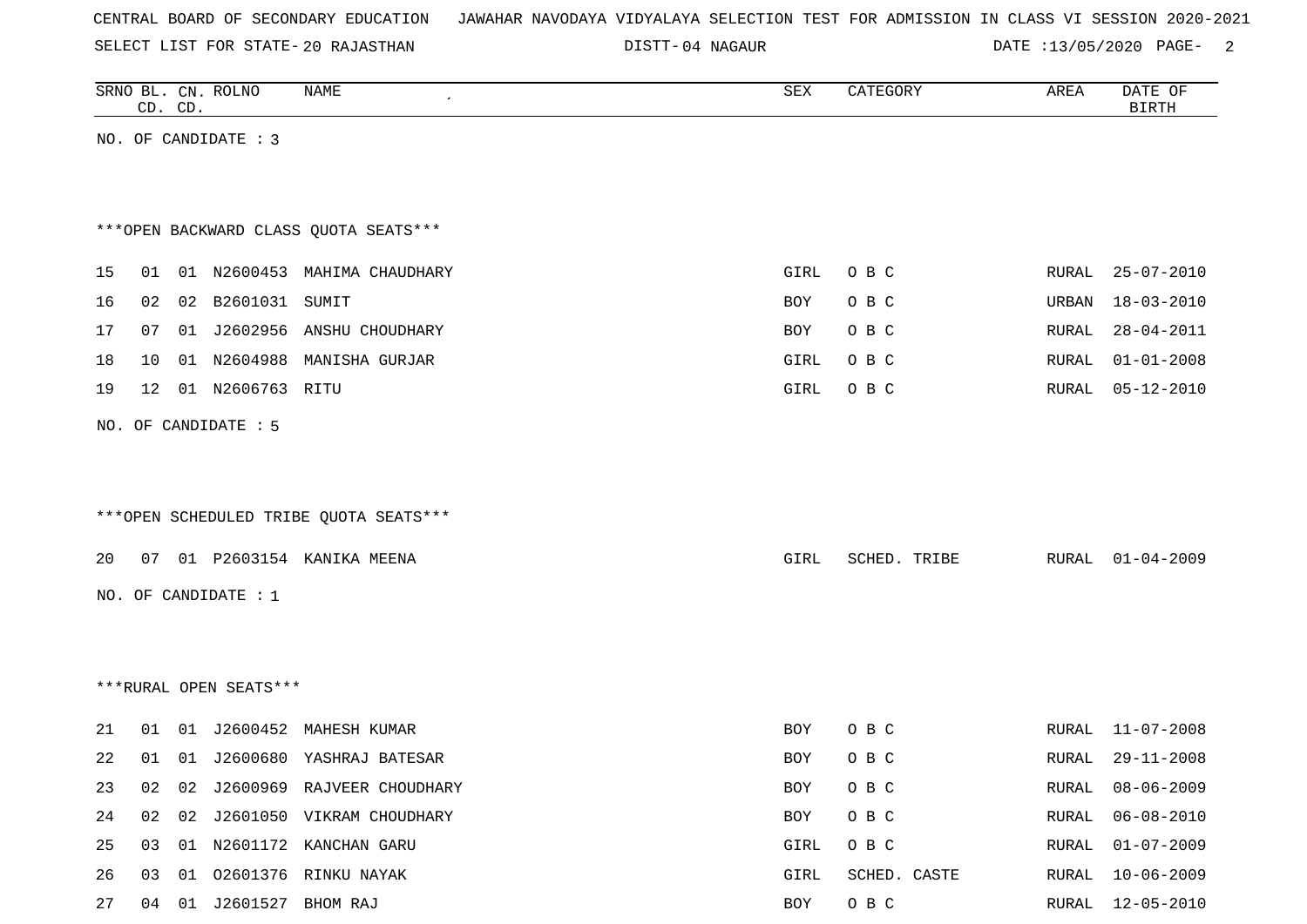04 NAGAUR DATE :13/05/2020 PAGE- 3

|    | CD. CD. |    | SRNO BL. CN. ROLNO     | NAME                       | ${\tt SEX}$ | CATEGORY       | AREA         | DATE OF<br><b>BIRTH</b> |
|----|---------|----|------------------------|----------------------------|-------------|----------------|--------------|-------------------------|
|    |         |    | ***RURAL OPEN SEATS*** |                            |             |                |              |                         |
|    |         |    |                        |                            |             |                |              |                         |
| 28 | 04      |    |                        | 01  02601800  SANJU PATEER | GIRL        | SCHED. CASTE   | RURAL        | $24 - 09 - 2009$        |
| 29 | 05      | 01 | J2601961 LAXMAN        |                            | BOY         | O B C          | RURAL        | $01 - 01 - 2010$        |
| 30 | 05      | 01 | J2602059               | RAVINDRA                   | BOY         | O B C          | RURAL        | $05 - 05 - 2010$        |
| 31 | 06      | 01 | K2602137               | ABHISHEK SONEL             | <b>BOY</b>  | SCHED. CASTE   | RURAL        | $26 - 04 - 2010$        |
| 32 | 06      | 01 |                        | 12602501 NARENDRA SHARMA   | <b>BOY</b>  | GENERAL        | RURAL        | $01 - 01 - 2008$        |
| 33 | 07      | 01 | I2603064               | GANESH SHARMA              | BOY         | <b>GENERAL</b> | RURAL        | $13 - 11 - 2008$        |
| 34 | 07      | 02 | N2603363               | NISHA                      | GIRL        | O B C          | RURAL        | $04 - 10 - 2010$        |
| 35 | 08      | 01 | N2604031               | SHABANAM                   | GIRL        | O B C          | RURAL        | $11 - 07 - 2010$        |
| 36 | 08      | 01 | I2604037               | SHIVAM SINGH               | <b>BOY</b>  | <b>GENERAL</b> | <b>RURAL</b> | $21 - 03 - 2010$        |
| 37 | 09      | 02 | I2604543 RISHI         |                            | <b>BOY</b>  | GENERAL        | <b>RURAL</b> | $22 - 12 - 2010$        |
| 38 | 09      | 02 |                        | J2604662 YASH DUDI         | BOY         | O B C          | RURAL        | $06 - 09 - 2009$        |
| 39 | 10      | 01 | N2604675 AARUSHI       |                            | GIRL        | O B C          | <b>RURAL</b> | $25 - 01 - 2010$        |
| 40 | 10      | 01 | 02604927 KIRAN         |                            | GIRL        | SCHED. CASTE   | RURAL        | $01 - 01 - 2009$        |
| 41 | 11      | 01 |                        | M2605682 HARSHITA RATHORE  | GIRL        | GENERAL        | RURAL        | $25 - 09 - 2008$        |
| 42 | 11      | 03 | K2606162               | PRAVEEN KUMAR              | BOY         | SCHED. CASTE   | RURAL        | $15 - 04 - 2009$        |
| 43 | 12      | 01 |                        | J2606574 ARYAN BAGRIA      | BOY         | O B C          | RURAL        | $21 - 02 - 2009$        |
| 44 | 13      | 01 | J2607291               | SUMIT                      | <b>BOY</b>  | O B C          | RURAL        | $02 - 02 - 2011$        |
| 45 | 14      | 01 | J2607387               | CHANDRA PRAKASH            | BOY         | O B C          | RURAL        | $15 - 08 - 2010$        |
| 46 | 14      |    |                        | 01 J2607474 MANISH BENIWAL | <b>BOY</b>  | O B C          | <b>RURAL</b> | $15 - 10 - 2008$        |
|    |         |    |                        |                            |             |                |              |                         |

NO. OF CANDIDATE : 26

\*\*\*RURAL SCHEDULED CASTE QUOTA SEATS\*\*\*

| 47 04 01 |  | . K2601667 MOHIT         | BOY | SCHED        | CASTE        | RURAL 13-03-2010 |
|----------|--|--------------------------|-----|--------------|--------------|------------------|
|          |  | 48 07 02 K2603692 VISHAL | BOY | <b>COHED</b> | <b>CASTE</b> | RURAL 14-11-2008 |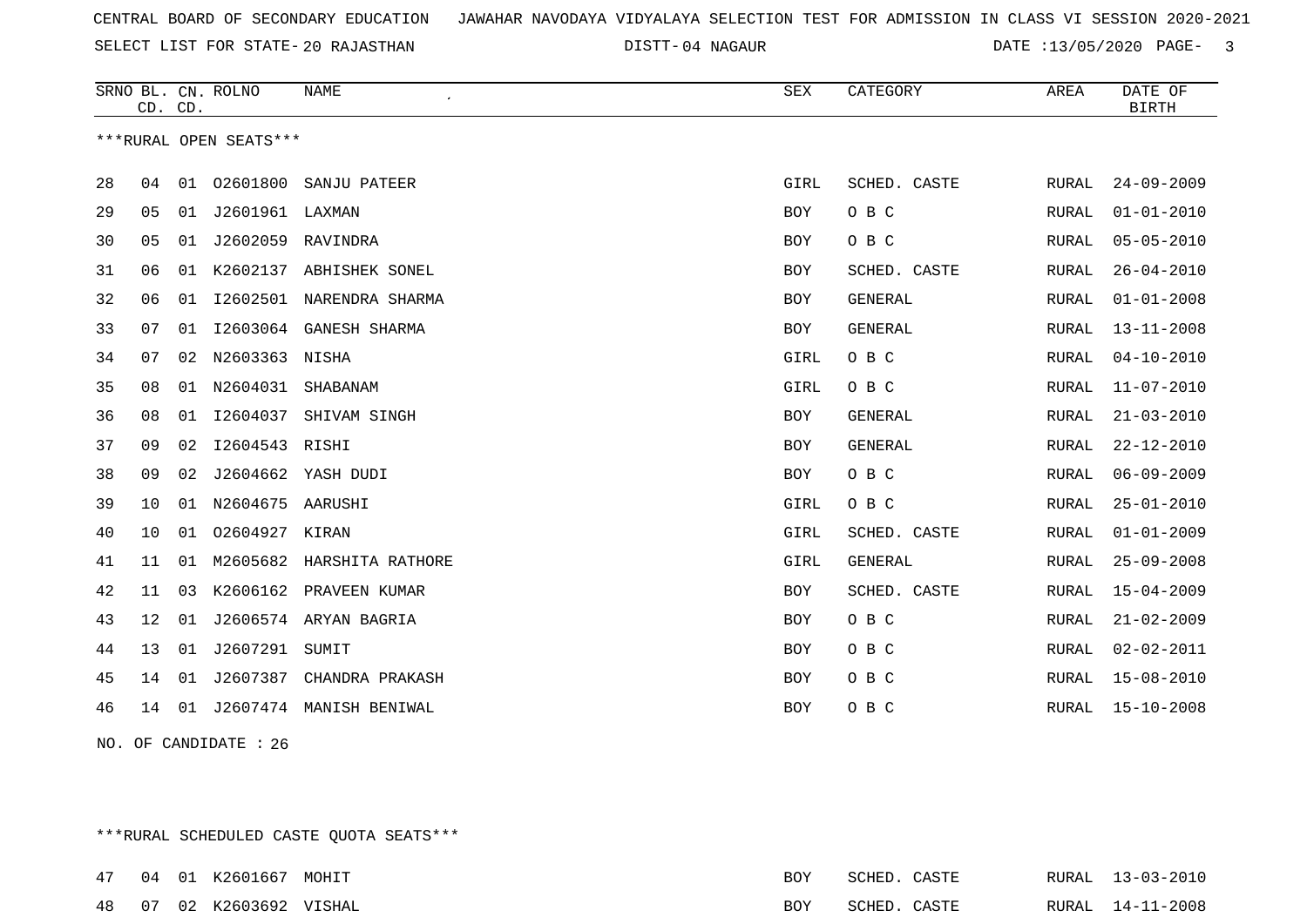SELECT LIST FOR STATE- DISTT- 20 RAJASTHAN

04 NAGAUR DATE :13/05/2020 PAGE- 4

|    | CD. CD. |    | SRNO BL. CN. ROLNO    | NAME                                    | SEX        | CATEGORY     | AREA  | DATE OF<br><b>BIRTH</b> |
|----|---------|----|-----------------------|-----------------------------------------|------------|--------------|-------|-------------------------|
|    |         |    |                       | ***RURAL SCHEDULED CASTE OUOTA SEATS*** |            |              |       |                         |
| 49 | 08      | 01 | K2603894 MANMOHIT     |                                         | <b>BOY</b> | SCHED. CASTE | RURAL | $10 - 11 - 2009$        |
| 50 | 09      |    |                       | 01 K2604130 ANAND GAUR                  | BOY        | SCHED. CASTE | RURAL | $01 - 01 - 2010$        |
| 51 | 09      | 01 | K2604223              | DEVENDRA GAUR                           | BOY        | SCHED. CASTE | RURAL | $20 - 12 - 2009$        |
| 52 | 11      |    |                       | 01 K2605437 ANIL GANDHI                 | BOY        | SCHED. CASTE | RURAL | $03 - 12 - 2008$        |
| 53 | 11      | 02 | 02605846              | KUMARI MEENU                            | GIRL       | SCHED. CASTE | RURAL | $04 - 05 - 2009$        |
| 54 | 11      |    | 02 02605920           | MANISHA KUMARI                          | GIRL       | SCHED. CASTE | RURAL | $22 - 01 - 2009$        |
| 55 | 11      | 03 |                       | K2606505 VIKASH VERMA                   | <b>BOY</b> | SCHED. CASTE | RURAL | $22 - 07 - 2008$        |
| 56 | 12      |    |                       | 01 K2606755 RAXIT SANKHALA              | BOY        | SCHED. CASTE | RURAL | $07 - 05 - 2009$        |
| 57 | 13      |    | 01 K2606840 ABHINAV   |                                         | BOY        | SCHED. CASTE | RURAL | $29 - 09 - 2009$        |
| 58 | 13      | 01 |                       | 02606994 KANAK VERMA                    | GIRL       | SCHED. CASTE | RURAL | $10 - 08 - 2009$        |
| 59 | 13      |    |                       | 01 K2607212 RAJAT VERMA                 | <b>BOY</b> | SCHED. CASTE | RURAL | $04 - 05 - 2009$        |
|    |         |    | NO. OF CANDIDATE : 13 |                                         |            |              |       |                         |

# \*\*\*RURAL BACKWARD CLASS QUOTA SEATS\*\*\*

| 60 | 01 | 01              | N2600410 JYOTI     |                             | GIRL       | O B C |       | RURAL 03-06-2010 |
|----|----|-----------------|--------------------|-----------------------------|------------|-------|-------|------------------|
| 61 | 01 | 01              |                    | N2600652 TANISHA DUKIYA     | GIRL       | O B C | RURAL | $14 - 02 - 2009$ |
| 62 | 02 | 01              |                    | J2600771 GHANSHYAM          | <b>BOY</b> | O B C |       | RURAL 05-06-2008 |
| 63 | 03 | 01              | J2601127           | DHARMENDRA YADAV            | BOY        | O B C |       | RURAL 26-12-2009 |
| 64 | 03 |                 | 01 N2601378 RITIKA |                             | GIRL       | O B C | RURAL | 10-10-2010       |
| 65 | 04 | 01              | J2601711 PEMA RAM  |                             | BOY        | O B C | RURAL | $30 - 09 - 2009$ |
| 66 | 07 |                 |                    | 01 N2602946 ANKITA PARJAPAT | GIRL       | O B C | RURAL | 05-03-2011       |
| 67 | 07 | 01              |                    | N2603212 KRISHNA JANGID     | GIRL       | O B C | RURAL | $08 - 05 - 2010$ |
| 68 | 07 | 02 <sub>o</sub> | J2603547           | SACHIN DHAKA                | <b>BOY</b> | O B C | RURAL | $25 - 07 - 2010$ |
| 69 | 08 | 01              | J2603823           | KHIVN RAJ<br>BADIYASAR      | <b>BOY</b> | O B C | RURAL | 16-01-2011       |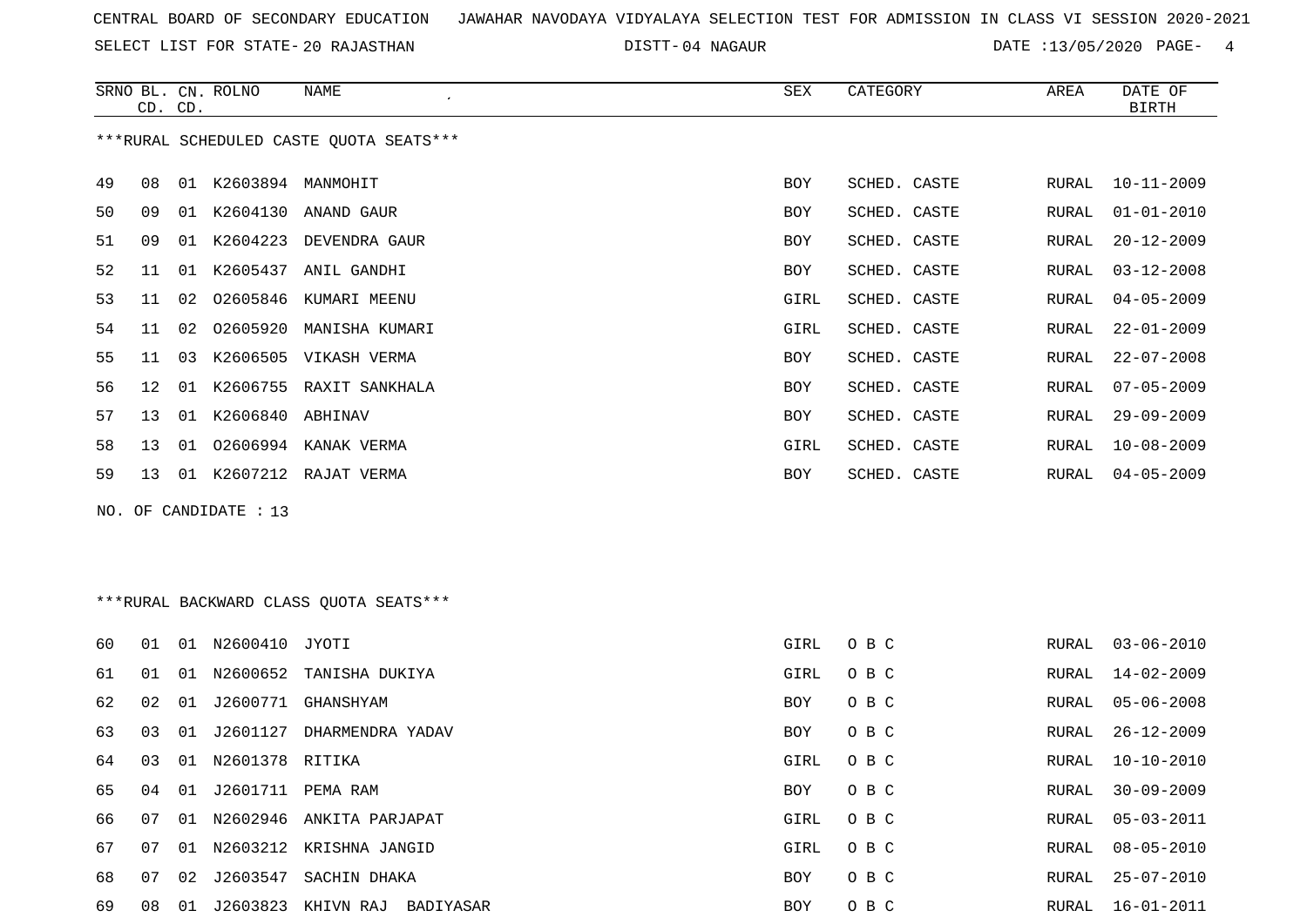SELECT LIST FOR STATE- DISTT- 20 RAJASTHAN

04 NAGAUR DATE :13/05/2020 PAGE- 5

|    | CD. CD.      |       | SRNO BL. CN. ROLNO | NAME                                   | SEX  | CATEGORY | AREA  | DATE OF<br>BIRTH |
|----|--------------|-------|--------------------|----------------------------------------|------|----------|-------|------------------|
|    |              |       |                    | ***RURAL BACKWARD CLASS QUOTA SEATS*** |      |          |       |                  |
| 70 | 08           | 01    | N2603830           | KHUSHI                                 | GIRL | O B C    | RURAL | $28 - 08 - 2009$ |
| 71 | 08           | -01   | N2603884           | MANISHA CHOUDHARY                      | GIRL | O B C    | RURAL | $10 - 09 - 2009$ |
| 72 | 08           | 01    | N2603979           | PRIYANSHI DARA                         | GIRL | O B C    | RURAL | $10 - 03 - 2010$ |
| 73 | 1 O          | . N 1 | J2604897           | JITESH BEHDA                           | BOY  | O B C    | RURAL | $20 - 12 - 2009$ |
| 74 | $12^{\circ}$ | 01    | J2606573           | ARYAN                                  | BOY  | O B C    | RURAL | $30 - 09 - 2010$ |
| 75 | 13           | 01    | J2606955           | HARSHITA                               | BOY  | O B C    | RURAL | 23-07-2009       |
|    |              |       |                    |                                        |      |          |       |                  |

NO. OF CANDIDATE : 16

# \*\*\*RURAL SCHEDULED TRIBE QUOTA SEATS\*\*\*

|  |  | 76  05  01  P2602081  SANJU MEENA | GIRL | SCHED. TRIBE | RURAL 06-03-2010 |
|--|--|-----------------------------------|------|--------------|------------------|
|  |  | 77 10 02 L2605085 OM PRAKASH      | BOY  | SCHED. TRIBE | RURAL 30-11-2009 |
|  |  | 78 13 01 L2606832 AAJAD MEENA     | BOY  | SCHED. TRIBE | RURAL 15-08-2008 |
|  |  | 79 13 01 L2606851 AKSHAY MEENA    | BOY  | SCHED. TRIBE | RURAL 23-10-2010 |
|  |  | 80 13 01 L2607006 KESHAV MEENA    | BOY  | SCHED. TRIBE | RURAL 11-03-2010 |
|  |  |                                   |      |              |                  |

NO. OF CANDIDATE : 5

TOTAL SELECTED CANDIDATE : 80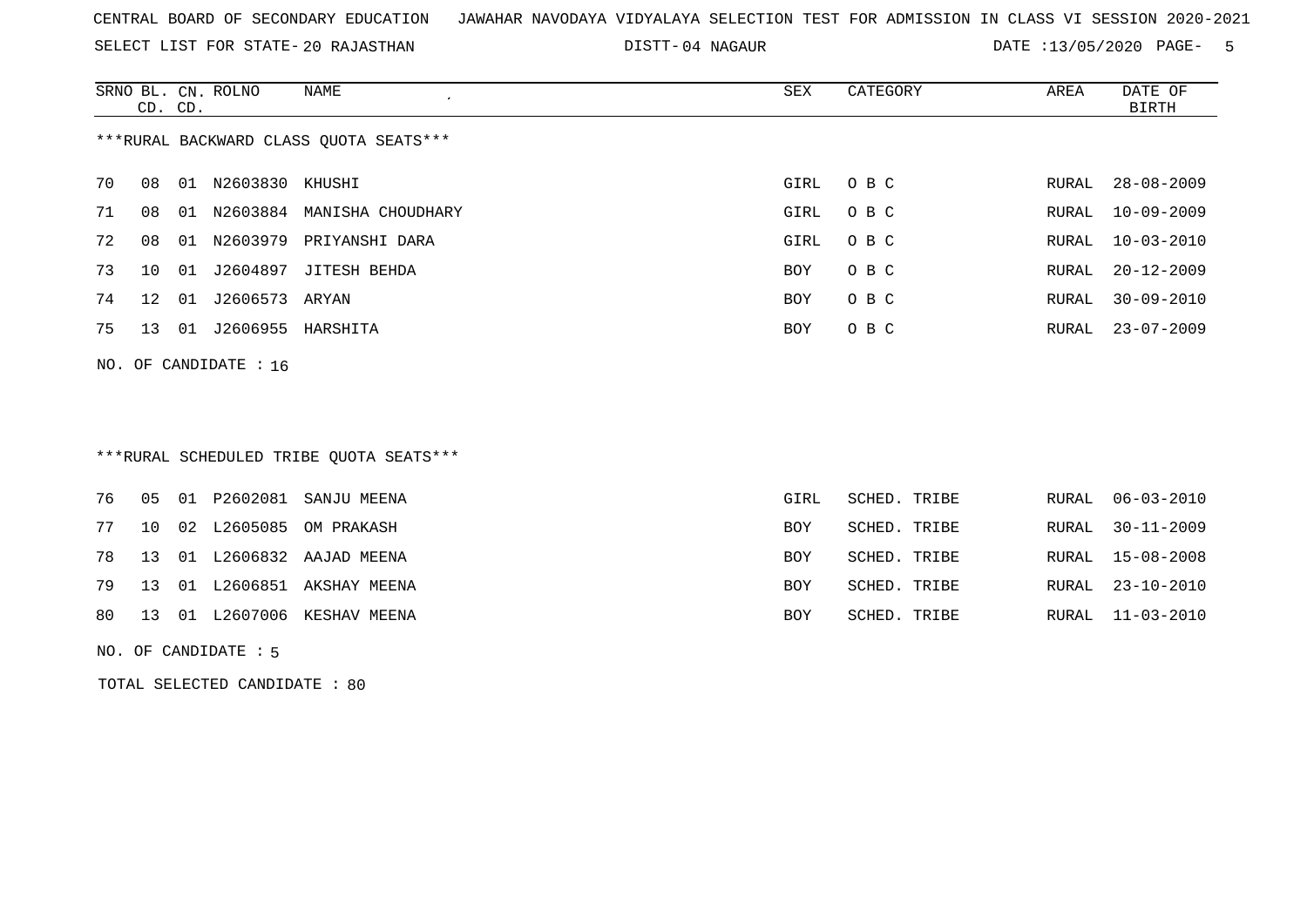SELECT LIST FOR STATE- DISTT- 20 RAJASTHAN

|    |    | CD. CD. | SRNO BL. CN. ROLNO   | NAME                                   | ${\tt SEX}$ | CATEGORY     | AREA         | DATE OF<br><b>BIRTH</b> |
|----|----|---------|----------------------|----------------------------------------|-------------|--------------|--------------|-------------------------|
|    |    |         | ***OPEN UR SEATS***  |                                        |             |              |              |                         |
| 1  | 02 |         |                      | 01 L2608867 AAKASH MEENA               | <b>BOY</b>  | SCHED. TRIBE | RURAL        | $09 - 05 - 2009$        |
| 2  | 02 |         |                      | 01 C2608991 DEEPAK KUMAR JEENGAR       | BOY         | SCHED. CASTE | URBAN        | $03 - 10 - 2009$        |
| 3  | 03 |         | 01 E2610030          | CHANDRAPRABHA CHUNDAWAT                | GIRL        | GENERAL      | URBAN        | $28 - 11 - 2009$        |
| 4  | 04 |         |                      | 01 P2610709 ANJALI MEENA               | GIRL        | SCHED. TRIBE | RURAL        | $25 - 03 - 2010$        |
| 5  | 05 |         |                      | 01 I2611509 CHANDRAVEER SINGH RAO      | BOY         | GENERAL      | RURAL        | $04 - 10 - 2009$        |
| 6  | 05 | 02      |                      | 12611884 MAHIPAL SINGH RATHORE         | <b>BOY</b>  | GENERAL      | <b>RURAL</b> | $09 - 09 - 2009$        |
| 7  | 05 |         |                      | 04 N2612352 TANISHA CHOUDHARY          | GIRL        | O B C        | <b>RURAL</b> | $19 - 06 - 2009$        |
| 8  | 07 |         |                      | 01 F2613894 BHAVYA SAHU                | GIRL        | O B C        | URBAN        | $14 - 05 - 2009$        |
| 9  | 07 |         |                      | 03 I2614566 NARPAT SINGH CHOUHAN       | <b>BOY</b>  | GENERAL      | RURAL        | $24 - 12 - 2008$        |
|    |    |         | NO. OF CANDIDATE : 9 |                                        |             |              |              |                         |
|    |    |         |                      |                                        |             |              |              |                         |
|    |    |         |                      |                                        |             |              |              |                         |
|    |    |         |                      | ***OPEN SCHEDULED CASTE QUOTA SEATS*** |             |              |              |                         |
| 10 | 02 |         |                      | 03 C2609721 ROHIT REGAR                | BOY         | SCHED. CASTE | URBAN        | $07 - 05 - 2009$        |
| 11 | 02 |         |                      | 03 02609861 TEENA BADARIYA             | GIRL        | SCHED. CASTE | RURAL        | $07 - 04 - 2011$        |
| 12 | 04 |         |                      | 01 K2610748 BHAVESH KUMAR BAWAL        | BOY         | SCHED. CASTE | RURAL        | $03 - 03 - 2008$        |
|    |    |         | NO. OF CANDIDATE : 3 |                                        |             |              |              |                         |
|    |    |         |                      |                                        |             |              |              |                         |
|    |    |         |                      |                                        |             |              |              |                         |
|    |    |         |                      | *** OPEN BACKWARD CLASS QUOTA SEATS*** |             |              |              |                         |

|  |  | 13 02 01 B2609133 HIMANSHU CHHIPI   | BOY OBC  |  | URBAN 07-11-2009 |
|--|--|-------------------------------------|----------|--|------------------|
|  |  | 14 03 01 J2609976 BHAGIRATH GURJAR  | BOY OBC  |  | RURAL 31-10-2009 |
|  |  | 15 03 01 N2610026 CHAITANA PRAJAPAT | GIRL OBC |  | RURAL 26-09-2010 |
|  |  | 16 05 04 J2612331 SURAJ KUMAWAT     | BOY OBC  |  | RURAL 10-09-2007 |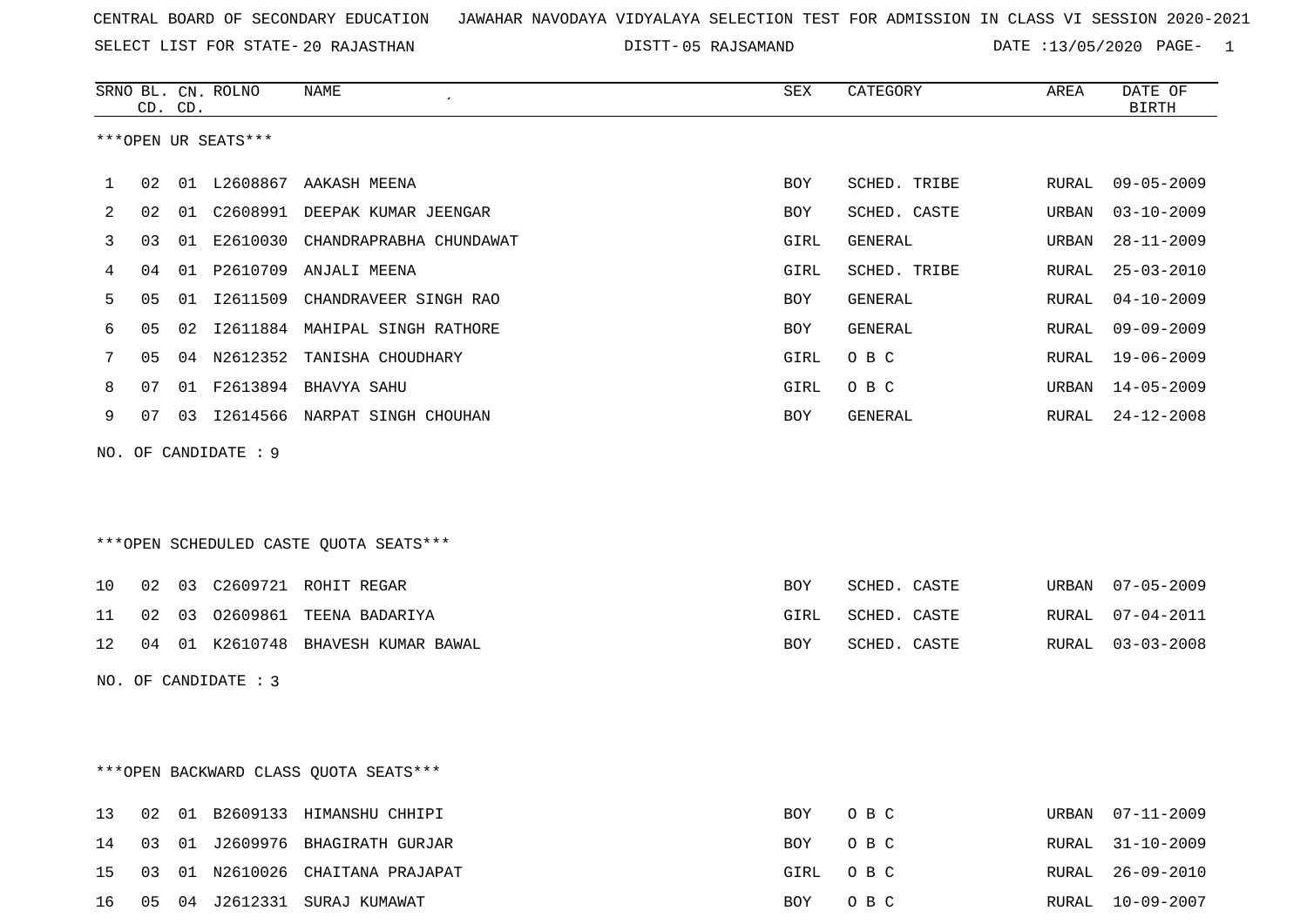SELECT LIST FOR STATE- DISTT- 20 RAJASTHAN

|    |    |          |                                              | SEX                                                                                                                                                                                                                                                                                                                                                                                                                                                                                                                                                                                        | CATEGORY     | AREA  | DATE OF<br><b>BIRTH</b> |
|----|----|----------|----------------------------------------------|--------------------------------------------------------------------------------------------------------------------------------------------------------------------------------------------------------------------------------------------------------------------------------------------------------------------------------------------------------------------------------------------------------------------------------------------------------------------------------------------------------------------------------------------------------------------------------------------|--------------|-------|-------------------------|
|    |    |          |                                              |                                                                                                                                                                                                                                                                                                                                                                                                                                                                                                                                                                                            |              |       |                         |
|    |    |          |                                              | GIRL                                                                                                                                                                                                                                                                                                                                                                                                                                                                                                                                                                                       | O B C        |       | RURAL 12-09-2008        |
|    |    |          |                                              |                                                                                                                                                                                                                                                                                                                                                                                                                                                                                                                                                                                            |              |       |                         |
|    |    |          |                                              |                                                                                                                                                                                                                                                                                                                                                                                                                                                                                                                                                                                            |              |       |                         |
| 05 |    |          |                                              | BOY                                                                                                                                                                                                                                                                                                                                                                                                                                                                                                                                                                                        | SCHED. TRIBE | RURAL | $24 - 10 - 2009$        |
| 07 |    |          |                                              | BOY                                                                                                                                                                                                                                                                                                                                                                                                                                                                                                                                                                                        | SCHED. TRIBE | RURAL | $05 - 05 - 2009$        |
| 07 |    |          |                                              | BOY                                                                                                                                                                                                                                                                                                                                                                                                                                                                                                                                                                                        | SCHED. TRIBE | RURAL | $28 - 01 - 2008$        |
|    |    |          |                                              |                                                                                                                                                                                                                                                                                                                                                                                                                                                                                                                                                                                            |              |       |                         |
|    |    |          |                                              |                                                                                                                                                                                                                                                                                                                                                                                                                                                                                                                                                                                            |              |       |                         |
|    |    |          |                                              |                                                                                                                                                                                                                                                                                                                                                                                                                                                                                                                                                                                            |              |       |                         |
| 01 |    |          |                                              | GIRL                                                                                                                                                                                                                                                                                                                                                                                                                                                                                                                                                                                       | SCHED. CASTE | RURAL | $03 - 09 - 2009$        |
| 01 |    |          |                                              | GIRL                                                                                                                                                                                                                                                                                                                                                                                                                                                                                                                                                                                       | O B C        | RURAL | $24 - 01 - 2011$        |
| 01 | 02 |          |                                              | BOY                                                                                                                                                                                                                                                                                                                                                                                                                                                                                                                                                                                        | O B C        | RURAL | $28 - 02 - 2010$        |
| 01 | 03 |          |                                              | GIRL                                                                                                                                                                                                                                                                                                                                                                                                                                                                                                                                                                                       | O B C        | RURAL | $14 - 09 - 2010$        |
| 02 | 02 | K2609549 |                                              | BOY                                                                                                                                                                                                                                                                                                                                                                                                                                                                                                                                                                                        | SCHED. CASTE | RURAL | $20 - 11 - 2009$        |
| 02 |    |          |                                              | GIRL                                                                                                                                                                                                                                                                                                                                                                                                                                                                                                                                                                                       | O B C        | RURAL | $26 - 12 - 2008$        |
| 02 |    |          |                                              | GIRL                                                                                                                                                                                                                                                                                                                                                                                                                                                                                                                                                                                       | O B C        | RURAL | $10 - 01 - 2008$        |
| 28 |    |          |                                              | BOY                                                                                                                                                                                                                                                                                                                                                                                                                                                                                                                                                                                        | O B C        |       | RURAL 21-04-2010        |
| 03 |    |          |                                              | GIRL                                                                                                                                                                                                                                                                                                                                                                                                                                                                                                                                                                                       | O B C        | RURAL | $12 - 06 - 2009$        |
| 03 |    |          |                                              | GIRL                                                                                                                                                                                                                                                                                                                                                                                                                                                                                                                                                                                       | GENERAL      | RURAL | $10 - 10 - 2008$        |
| 04 |    |          |                                              | BOY                                                                                                                                                                                                                                                                                                                                                                                                                                                                                                                                                                                        | GENERAL      | RURAL | 10-09-2009              |
| 04 | 01 |          |                                              | BOY                                                                                                                                                                                                                                                                                                                                                                                                                                                                                                                                                                                        | O B C        | RURAL | 17-02-2009              |
|    |    | CD. CD.  | NO. OF CANDIDATE : 5<br>NO. OF CANDIDATE : 3 | *** OPEN BACKWARD CLASS QUOTA SEATS***<br>07 02 N2614319 KHUSHI DANGI<br>***OPEN SCHEDULED TRIBE QUOTA SEATS***<br>03 L2612145 RAHUL KUMAR BHIL<br>01 L2613786 ABHISHEK MEENA<br>01 L2614098 GIRDHARI GAMETI<br>***RURAL OPEN SEATS***<br>01 02607888 GARIMA<br>02 N2608184 LAXITA CHOUHAN<br>J2608261 MANISH SINGH<br>N2608764 TEENA KUMARI<br>NITIN KUMAR<br>02 N2609580 PAYAL KUMARI<br>03 N2609710 REKHA KUMARI<br>03 01 J2610113 HARISH GURJAR<br>01 N2610203 KESHAR NATH<br>02 M2610403 PAYAL KANWAR CHUNDAWAT<br>01 I2610703 AJAYPAL SINGH SOLANKI<br>J2611099 NARESH SINGH KHARWAR |              |       |                         |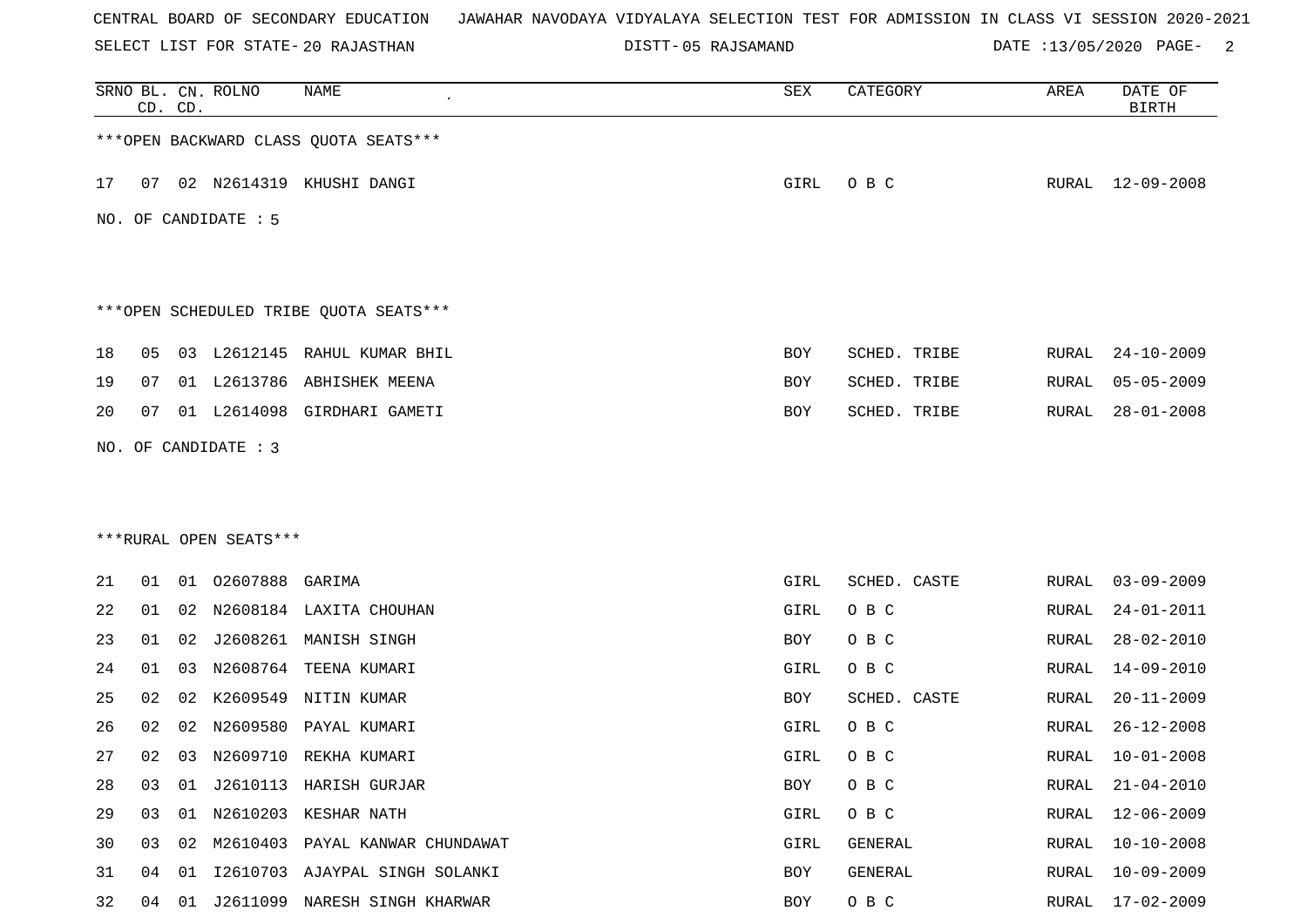SELECT LIST FOR STATE- DISTT- 20 RAJASTHAN

|    | CD. CD. |    | SRNO BL. CN. ROLNO      | <b>NAME</b><br>$\epsilon$               | ${\tt SEX}$ | CATEGORY     | AREA          | DATE OF<br><b>BIRTH</b> |
|----|---------|----|-------------------------|-----------------------------------------|-------------|--------------|---------------|-------------------------|
|    |         |    | ***RURAL OPEN SEATS***  |                                         |             |              |               |                         |
| 33 | 04      |    |                         | 01 M2611136 PAYAL SOLANKI               | GIRL        | GENERAL      | RURAL         | $18 - 10 - 2008$        |
| 34 | 04      | 02 | K2611313                | SHUBHAM MEGHWAL                         | <b>BOY</b>  | SCHED. CASTE | RURAL         | $24 - 03 - 2009$        |
| 35 | 05      |    |                         | 02 N2611900 MANISHA CHADANA             | GIRL        | O B C        | RURAL         | $12 - 02 - 2009$        |
| 36 | 05      | 03 | I2612088                | PRAVEEN SINGH SARANGDEVOT               | <b>BOY</b>  | GENERAL      | ${\tt RURAL}$ | $28 - 06 - 2008$        |
| 37 | 05      | 03 |                         | J2612095 PRINCE TELI                    | <b>BOY</b>  | O B C        | <b>RURAL</b>  | $11 - 12 - 2009$        |
| 38 | 05      | 04 |                         | 12612400 VEERENDRA PRATAP SINGH CHOUHAN | BOY         | GENERAL      | RURAL         | $09 - 11 - 2010$        |
| 39 | 06      |    |                         | 01 N2612896 KOMAL JAT                   | GIRL        | O B C        | RURAL         | $12 - 01 - 2011$        |
| 40 | 06      | 02 |                         | I2612955 LAKSHIT VYAS                   | BOY         | GENERAL      | <b>RURAL</b>  | $20 - 02 - 2010$        |
| 41 | 06      | 02 |                         | 02612981 LAXMI JATIYA                   | GIRL        | SCHED. CASTE | RURAL         | $02 - 10 - 2007$        |
| 42 | 06      |    | 04 N2613687             | TANVI PRAJAPAT                          | GIRL        | O B C        | RURAL         | $26 - 08 - 2009$        |
| 43 | 07      | 01 |                         | J2614153 HEMANT GURJAR                  | <b>BOY</b>  | O B C        | <b>RURAL</b>  | $13 - 10 - 2009$        |
| 44 | 07      | 02 |                         | 12614219 JEEVAN SINGH CHUNDAWAT         | <b>BOY</b>  | GENERAL      | RURAL         | $26 - 10 - 2009$        |
| 45 | 07      | 02 |                         | K2614353 KISHAN LAXKAR                  | <b>BOY</b>  | SCHED. CASTE | <b>RURAL</b>  | $12 - 07 - 2009$        |
| 46 | 07      | 02 |                         | K2614391 KUNAL GOGIYA                   | <b>BOY</b>  | SCHED. CASTE | RURAL         | $16 - 11 - 2009$        |
| 47 | 07      |    |                         | 04 K2614926 SUMIT DAMAMI                | BOY         | SCHED. CASTE | RURAL         | $14 - 05 - 2007$        |
|    |         |    | NO. OF CANDIDATE : $27$ |                                         |             |              |               |                         |
|    |         |    |                         |                                         |             |              |               |                         |
|    |         |    |                         |                                         |             |              |               |                         |
|    |         |    |                         | ***RURAL SCHEDULED CASTE QUOTA SEATS*** |             |              |               |                         |

| 48 01 |    |                          | 02 K2608220 MAHESH KUMAR            | <b>BOY</b> | SCHED. CASTE | RURAL 07-12-2009 |
|-------|----|--------------------------|-------------------------------------|------------|--------------|------------------|
|       |    | 49 01 02 02608308 MUSKAN |                                     | GIRL       | SCHED. CASTE | RURAL 25-08-2010 |
|       |    |                          | 50 01 03 02608835 YASHODHARA KUMARI | GIRL       | SCHED. CASTE | RURAL 02-06-2010 |
|       |    |                          | 51 04 02 02611322 SONU MEGHWAL      | GIRL       | SCHED. CASTE | RURAL 15-09-2008 |
| 52.   |    |                          | 05 02 02611708 KALPANA KHATIK       | GIRL       | SCHED. CASTE | RURAL 15-07-2008 |
| 53    | 05 |                          | 02 02611817 KUSUM SALVI             | GIRL       | SCHED. CASTE | RURAL 11-07-2007 |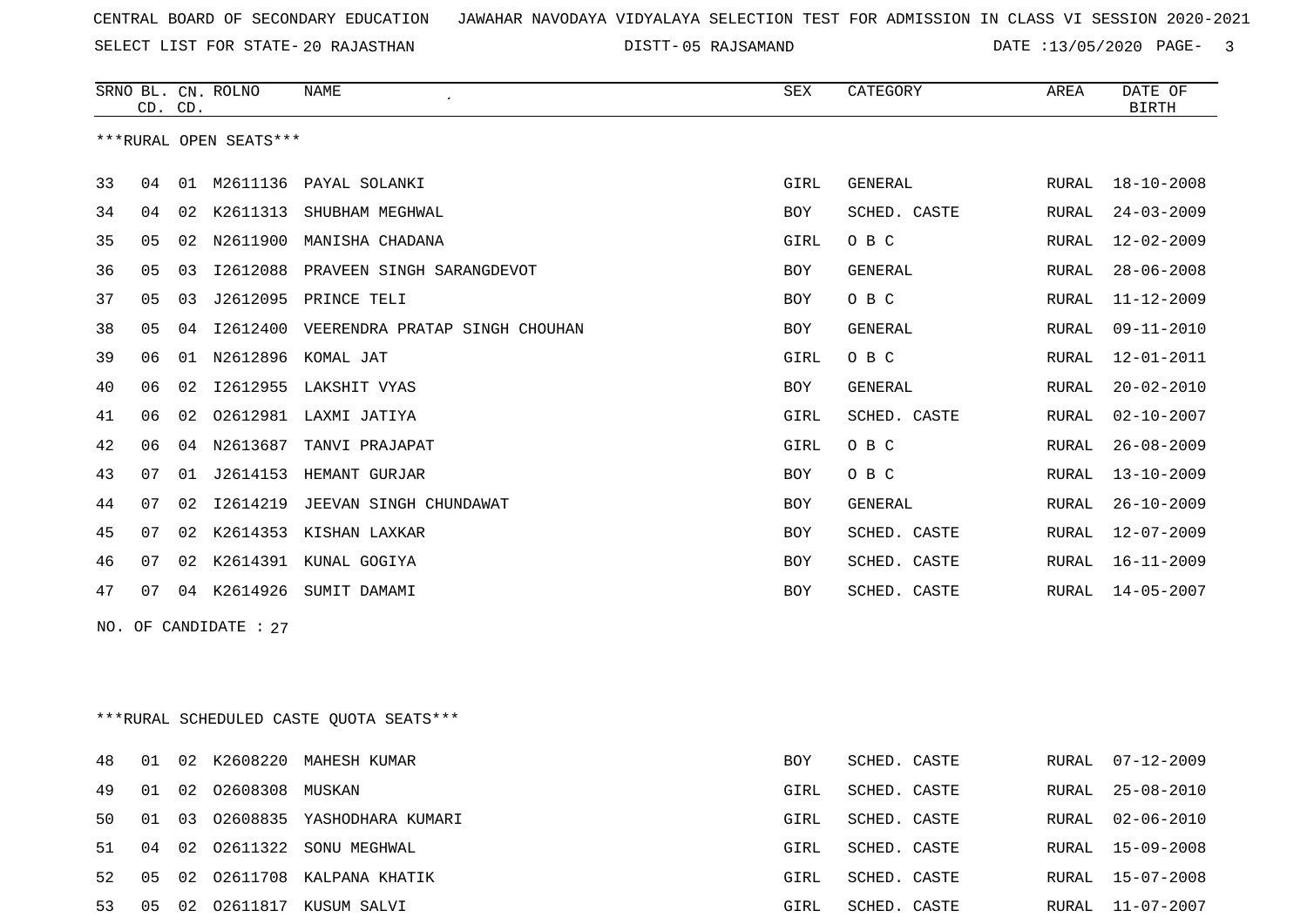SELECT LIST FOR STATE- DISTT- 20 RAJASTHAN

|    |    | CD. CD. | SRNO BL. CN. ROLNO   | NAME                                    | <b>SEX</b>  | CATEGORY     | AREA  | DATE OF<br><b>BIRTH</b> |
|----|----|---------|----------------------|-----------------------------------------|-------------|--------------|-------|-------------------------|
|    |    |         |                      | ***RURAL SCHEDULED CASTE QUOTA SEATS*** |             |              |       |                         |
| 54 | 06 |         |                      | 02 K2613138 NEERAJ KUMAR                | <b>BOY</b>  | SCHED. CASTE | RURAL | $24 - 04 - 2009$        |
| 55 | 06 | 03      |                      | K2613318 PUSHKAR SALVI                  | <b>BOY</b>  | SCHED. CASTE | RURAL | $01 - 01 - 2009$        |
| 56 | 07 | 02      |                      | K2614410 LAKSHIT YADAV                  | BOY         | SCHED. CASTE | RURAL | $20 - 12 - 2008$        |
|    |    |         | NO. OF CANDIDATE : 9 |                                         |             |              |       |                         |
|    |    |         |                      |                                         |             |              |       |                         |
|    |    |         |                      |                                         |             |              |       |                         |
|    |    |         |                      | ***RURAL BACKWARD CLASS QUOTA SEATS***  |             |              |       |                         |
|    |    |         |                      |                                         |             |              |       |                         |
| 57 | 01 |         |                      | 01 N2607936 HEENA KUMARI                | GIRL        | O B C        | RURAL | $25 - 03 - 2009$        |
| 58 | 01 | 01      |                      | J2607958 HITESH SINGH                   | BOY         | O B C        | RURAL | $25 - 09 - 2008$        |
| 59 | 01 | 01      | J2607992             | JATIN SINGH                             | BOY         | O B C        | RURAL | $29 - 01 - 2010$        |
| 60 | 01 | 02      | J2608447             | PRABHU LAL SUTHAR                       | BOY         | O B C        | RURAL | $25 - 07 - 2009$        |
| 61 | 01 | 03      |                      | J2608850 YOGESH SUTHAR                  | <b>BOY</b>  | O B C        | RURAL | $08 - 03 - 2010$        |
| 62 | 04 | 01      | J2610846             | GANPAT SINGH KHARWAD                    | <b>BOY</b>  | O B C        | RURAL | $10 - 01 - 2010$        |
| 63 | 04 | 01      |                      | N2611108 NIKITA KUNWAR                  | GIRL        | O B C        | RURAL | $05 - 08 - 2009$        |
| 64 | 04 | 02      | J2611230             | RAM SINGH KHARWAR                       | BOY         | O B C        | RURAL | $04 - 09 - 2008$        |
| 65 | 04 | 02      |                      | N2611331 SURAJ KANWAR                   | <b>GIRL</b> | O B C        | RURAL | $10 - 04 - 2009$        |
| 66 | 05 | 01      |                      | J2611443 AYUSH KUMAWAT                  | BOY         | O B C        | RURAL | $10 - 04 - 2009$        |
| 67 | 05 | 04      | J2612250             | SARFARAJ                                | BOY         | O B C        | RURAL | $20 - 04 - 2008$        |
| 68 | 06 |         |                      | 04 N2613718 VANITA UDASI                | GIRL        | O B C        | RURAL | $19 - 01 - 2008$        |
| 69 | 07 | 03      | N2614543             | NANDINI GURJAR                          | GIRL        | O B C        | RURAL | $16 - 10 - 2009$        |
| 70 | 07 | 03      |                      | J2614562 NARESH REBARI                  | BOY         | O B C        | RURAL | $31 - 07 - 2007$        |
| 71 | 07 | 03      |                      | N2614715 PRIYANKA PRAJAPAT              | GIRL        | O B C        | RURAL | $22 - 02 - 2009$        |
| 72 | 07 | 04      |                      | J2615085 YUVRAJ BHATI                   | <b>BOY</b>  | O B C        | RURAL | $17 - 03 - 2009$        |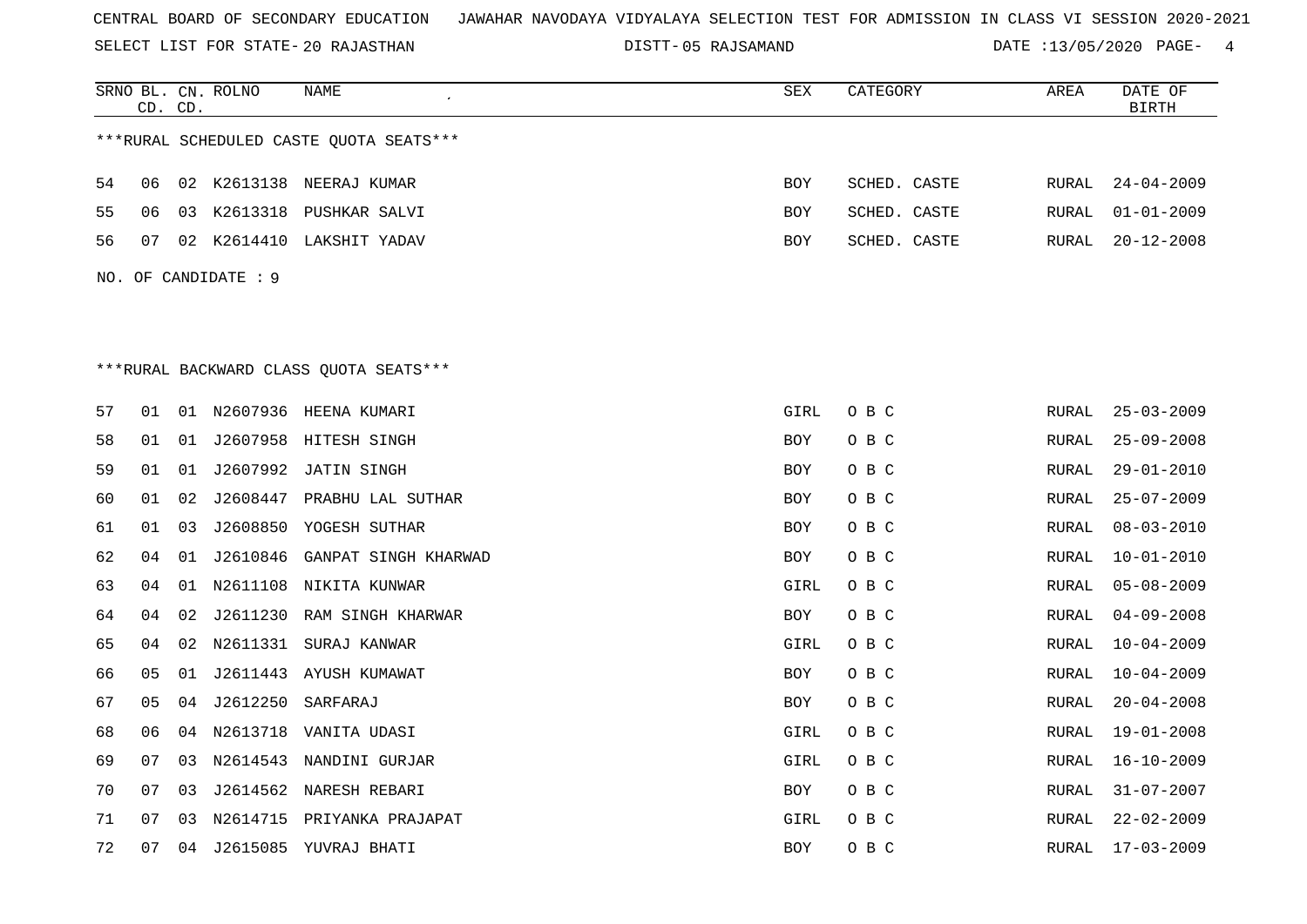|  |  |  | CENTRAL BOARD OF SECONDARY EDUCATION – JAWAHAR NAVODAYA VIDYALAYA SELECTION TEST FOR ADMISSION IN CLASS VI SESSION 2020-2021 |  |  |  |  |  |  |  |  |  |  |  |  |  |  |  |
|--|--|--|------------------------------------------------------------------------------------------------------------------------------|--|--|--|--|--|--|--|--|--|--|--|--|--|--|--|
|--|--|--|------------------------------------------------------------------------------------------------------------------------------|--|--|--|--|--|--|--|--|--|--|--|--|--|--|--|

05 RAJSAMAND DATE :13/05/2020 PAGE- 5

| SRNO<br>--   | CΝ           | <b>ROLNO</b> | <b>NAME</b> | CFV<br>ついひ | $ -$<br>$\prime$<br>$\cdot$ $-$<br>. | AREA | ᇅᅐᇚ<br>۱н<br>DA 11 |
|--------------|--------------|--------------|-------------|------------|--------------------------------------|------|--------------------|
| $\sim$<br>ىب | $\cap$<br>ىب |              |             |            |                                      |      | . ب<br>₽∓₩∓        |

NO. OF CANDIDATE : 16

# \*\*\*RURAL SCHEDULED TRIBE QUOTA SEATS\*\*\*

| 73 | 01 | 03 | P2608733 | SUSHILA KUMARI        | GIRL       | SCHED. TRIBE |       | RURAL 01-01-2009 |
|----|----|----|----------|-----------------------|------------|--------------|-------|------------------|
| 74 | 02 | 03 | L2609673 | RAHUL KUMAR BHIL      | <b>BOY</b> | SCHED. TRIBE | RURAL | 09-03-2011       |
| 75 | 03 | 01 | L2610188 | KARAN BHEEL           | <b>BOY</b> | SCHED. TRIBE | RURAL | 07-07-2008       |
| 76 | 04 | 01 | P2611058 | MATHARA BHEEL         | GIRL       | SCHED. TRIBE | RURAL | 10-08-2009       |
| 77 | 05 | 02 | L2611769 | KISHAN LAL BHIL       | BOY        | SCHED. TRIBE | RURAL | $10 - 04 - 2009$ |
| 78 | 05 | 04 | L2612365 | TARACHAND BHIL        | <b>BOY</b> | SCHED. TRIBE | RURAL | $21 - 04 - 2008$ |
| 79 | 07 | 03 | L2614547 | NARAYAN LAL GAMETI    | <b>BOY</b> | SCHED. TRIBE |       | RURAL 06-06-2009 |
| 80 | 07 | 04 | P2615006 | VAISHALI KUMARI BHEEL | GIRL       | SCHED. TRIBE | RURAL | 10-04-2009       |
|    |    |    |          |                       |            |              |       |                  |

NO. OF CANDIDATE : 8

TOTAL SELECTED CANDIDATE : 80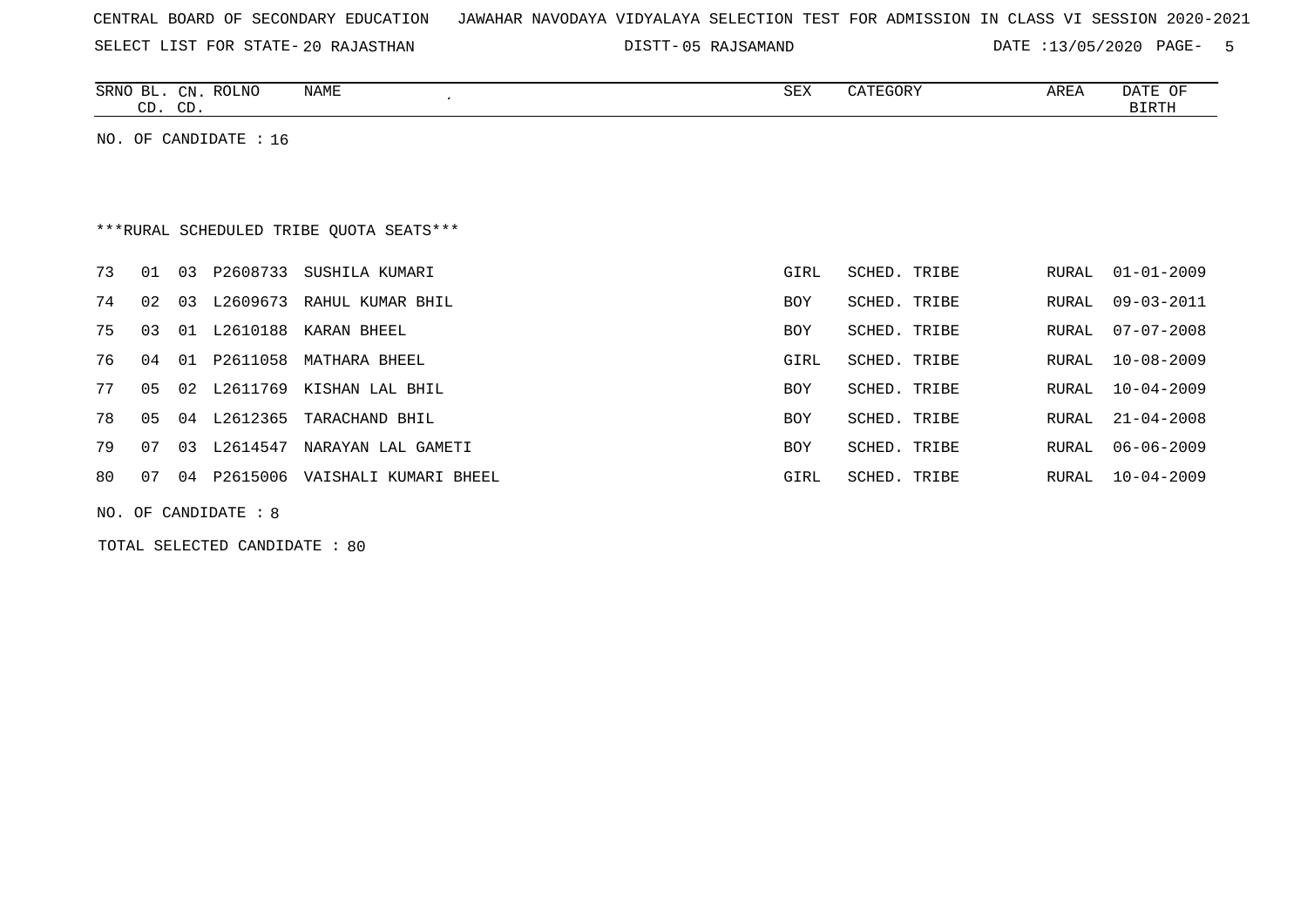SELECT LIST FOR STATE- DISTT- 20 RAJASTHAN

06 BHILWARA DATE :13/05/2020 PAGE- 1

|    |    | CD. CD. | SRNO BL. CN. ROLNO   | <b>NAME</b>                            | SEX        | CATEGORY     | AREA         | DATE OF<br><b>BIRTH</b> |
|----|----|---------|----------------------|----------------------------------------|------------|--------------|--------------|-------------------------|
|    |    |         | ***OPEN UR SEATS***  |                                        |            |              |              |                         |
| 1  | 01 |         |                      | 02 J2615924 SHANTI LAL GURJAR          | <b>BOY</b> | O B C        | RURAL        | $05 - 04 - 2010$        |
| 2  | 02 |         |                      | 01 M2616153 ANJALI SHARMA              | GIRL       | GENERAL      | RURAL        | 12-12-2008              |
| 3  | 02 |         |                      | 02 M2616629 RANU BOHARA                | GIRL       | GENERAL      | RURAL        | $28 - 07 - 2008$        |
| 4  | 05 |         |                      | 02 I2618845 VISHAL RAJPUT              | BOY        | GENERAL      | RURAL        | $12 - 12 - 2009$        |
| 5  | 09 |         |                      | 02 F2621462 RAKSHITA SONI              | GIRL       | O B C        | URBAN        | $02 - 08 - 2008$        |
| 6  | 10 |         |                      | 01 I2621825 ARJUN SINGH SHAKTAWAT      | <b>BOY</b> | GENERAL      | RURAL        | $19 - 04 - 2009$        |
| 7  | 11 |         |                      | 01 J2622516 PARITOSH SWARNKAR          | BOY        | O B C        | RURAL        | $09 - 11 - 2007$        |
|    |    |         |                      |                                        |            |              |              |                         |
|    |    |         | NO. OF CANDIDATE: 7  |                                        |            |              |              |                         |
|    |    |         |                      |                                        |            |              |              |                         |
|    |    |         |                      |                                        |            |              |              |                         |
|    |    |         |                      | ***OPEN SCHEDULED CASTE QUOTA SEATS*** |            |              |              |                         |
| 8  | 01 |         |                      | 01 K2615536 MAHENDRA REGAR             | BOY        | SCHED. CASTE | RURAL        | $18 - 05 - 2008$        |
| 9  | 05 |         |                      | 01 K2618635 MAHENDRA REGAR             | BOY        | SCHED. CASTE | RURAL        | $01 - 01 - 2008$        |
| 10 | 11 |         |                      | 01 K2622621 SURAJ REGAR                | <b>BOY</b> | SCHED. CASTE | RURAL        | $03 - 12 - 2009$        |
|    |    |         |                      |                                        |            |              |              |                         |
|    |    |         | NO. OF CANDIDATE : 3 |                                        |            |              |              |                         |
|    |    |         |                      |                                        |            |              |              |                         |
|    |    |         |                      |                                        |            |              |              |                         |
|    |    |         |                      | ***OPEN DISABLED QUOTA SEATS***        |            |              |              |                         |
| 11 | 04 |         |                      | 01 A2617886 DIVYANSH JAIN              | <b>BOY</b> | GENERAL      | URBAN        | $29 - 08 - 2008$        |
| 12 | 06 |         |                      | 01 J2619022 DINESH VAISHNAV            | BOY        | O B C        | <b>RURAL</b> | $06 - 06 - 2009$        |
| 13 |    |         |                      | 09 02 B2621600 SHUBHAM KUMAR           | BOY        | O B C        | URBAN        | $09 - 08 - 2009$        |
|    |    |         | NO. OF CANDIDATE : 3 |                                        |            |              |              |                         |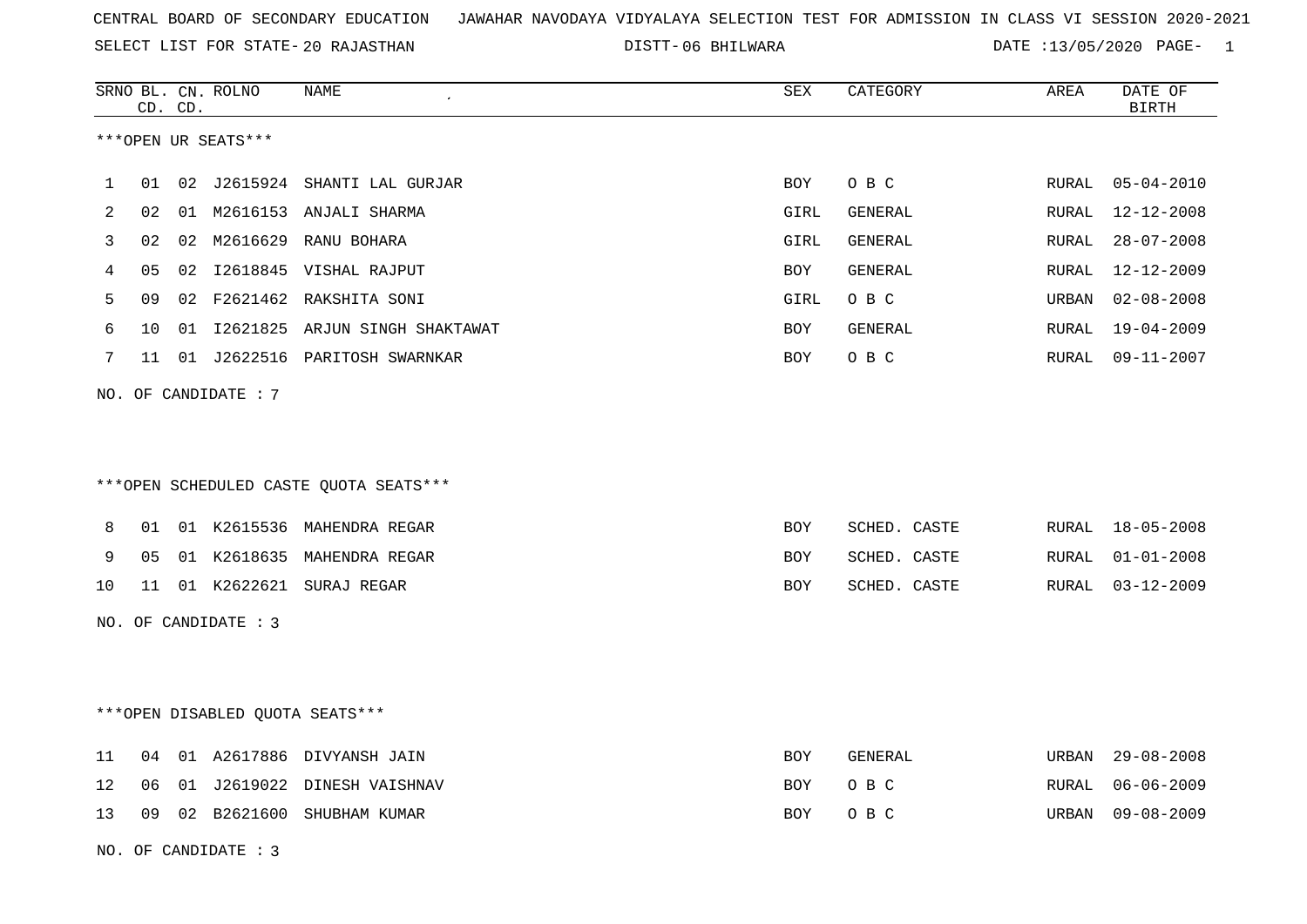SELECT LIST FOR STATE- DISTT- 20 RAJASTHAN

06 BHILWARA DATE :13/05/2020 PAGE- 2

|    |    | CD. CD. | SRNO BL. CN. ROLNO     | <b>NAME</b>                            | SEX  | CATEGORY     | AREA  | DATE OF<br><b>BIRTH</b> |
|----|----|---------|------------------------|----------------------------------------|------|--------------|-------|-------------------------|
|    |    |         |                        | *** OPEN BACKWARD CLASS QUOTA SEATS*** |      |              |       |                         |
| 14 | 01 |         |                        | 02 J2615818 RAKESH GURJAR              | BOY  | O B C        | RURAL | $09 - 01 - 2009$        |
| 15 | 04 |         | 02 N2618399            | TANVI VAISHNAV                         | GIRL | O B C        | RURAL | $07 - 11 - 2008$        |
| 16 | 06 |         |                        | 01 N2619316 MEERA TELI                 | GIRL | O B C        | RURAL | $16 - 05 - 2009$        |
| 17 | 08 |         |                        | 01 N2620454 KRISHNA JAT                | GIRL | O B C        | RURAL | $07 - 02 - 2009$        |
| 18 | 09 |         |                        | 01 N2621065 KHUSHI SUWALKA             | GIRL | O B C        | RURAL | $08 - 09 - 2010$        |
|    |    |         | NO. OF CANDIDATE : 5   |                                        |      |              |       |                         |
|    |    |         |                        | ***OPEN SCHEDULED TRIBE QUOTA SEATS*** |      |              |       |                         |
| 19 | 01 |         |                        | 01 L2615570 MANOJ BHEEL                | BOY  | SCHED. TRIBE | RURAL | $13 - 05 - 2009$        |
| 20 | 04 |         |                        | 01 L2618050 LEKRAJ MEENA               | BOY  | SCHED. TRIBE | RURAL | $15 - 10 - 2009$        |
|    |    |         | NO. OF CANDIDATE : 2   |                                        |      |              |       |                         |
|    |    |         | ***RURAL OPEN SEATS*** |                                        |      |              |       |                         |
|    |    |         |                        |                                        |      |              |       |                         |
| 21 | 01 |         |                        | 01 J2615682 PARVEEN VAISHNAV           | BOY  | O B C        | RURAL | $01 - 06 - 2009$        |
| 22 | 01 |         |                        | 01 J2615697 PIYUSH JAT                 | BOY  | O B C        | RURAL | $24 - 08 - 2008$        |
| 23 | 01 | 02      |                        | J2616089 YASHVARDHAN SINGH KHICHI      | BOY  | O B C        | RURAL | $15 - 07 - 2009$        |
| 24 | 02 |         | 01 J2616117 AJAY JAT   |                                        | BOY  | O B C        | RURAL | $22 - 12 - 2009$        |
| 25 | 02 |         |                        | 02 M2616767 VANSHIKA SHAKTAWAT         | GIRL | GENERAL      | RURAL | $26 - 05 - 2008$        |
| 26 | 03 |         |                        | 01 J2616912 AYUSH KUMAR NAGAR          | BOY  | O B C        | RURAL | $28 - 03 - 2009$        |
| 27 | 03 |         |                        | 02 02617495 SANGITA DHOBI              | GIRL | SCHED. CASTE | RURAL | $26 - 08 - 2010$        |
| 28 | 03 |         |                        | 02 J2617636 VIKAS KUMAWAT              | BOY  | O B C        | RURAL | $02 - 07 - 2009$        |
| 29 |    |         |                        | 04 01 J2617891 GANESH GURJAR           | BOY  | O B C        | RURAL | $05 - 05 - 2010$        |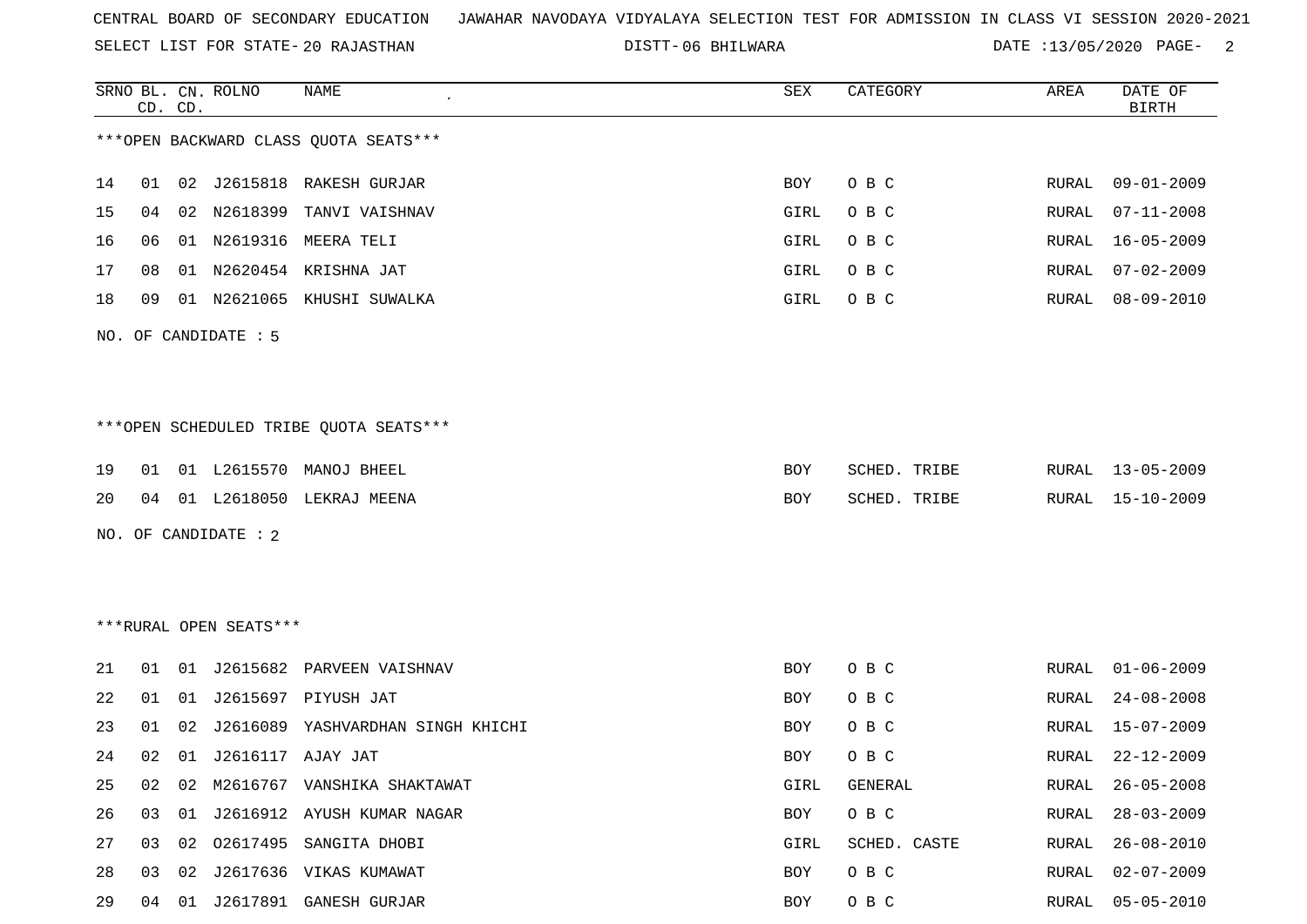SELECT LIST FOR STATE- DISTT- 20 RAJASTHAN

06 BHILWARA DATE :13/05/2020 PAGE- 3

|    | CD. CD. |    | SRNO BL. CN. ROLNO     | <b>NAME</b>                     | <b>SEX</b>  | CATEGORY       | AREA         | DATE OF<br><b>BIRTH</b> |
|----|---------|----|------------------------|---------------------------------|-------------|----------------|--------------|-------------------------|
|    |         |    | ***RURAL OPEN SEATS*** |                                 |             |                |              |                         |
| 30 | 04      | 01 |                        | J2618097 MOHIT CHOUDHARY        | <b>BOY</b>  | O B C          | RURAL        | $20 - 01 - 2009$        |
| 31 | 04      | 02 | M2618127               | NANDNI KANWAR                   | <b>GIRL</b> | <b>GENERAL</b> | RURAL        | $12 - 04 - 2010$        |
| 32 | 05      | 02 | J2618730               | RAHUL VAISHNAV                  | <b>BOY</b>  | O B C          | RURAL        | $07 - 05 - 2010$        |
| 33 | 05      | 02 | I2618816               | SURYA PRATAP SINGH              | <b>BOY</b>  | <b>GENERAL</b> | <b>RURAL</b> | $01 - 05 - 2009$        |
| 34 | 06      | 01 |                        | J2618857 ABHINAV PRAJAPATI      | <b>BOY</b>  | O B C          | RURAL        | $22 - 10 - 2009$        |
| 35 | 06      | 02 | J2619558               | SAGAR VAISHNAV                  | <b>BOY</b>  | O B C          | RURAL        | $25 - 08 - 2008$        |
| 36 | 06      | 02 | N2619743               | ZAHEEN AKHTAR                   | GIRL        | O B C          | RURAL        | $21 - 02 - 2009$        |
| 37 | 07      | 01 | M2619851               | DILKHUSH KANWAR                 | <b>GIRL</b> | <b>GENERAL</b> | RURAL        | $01 - 07 - 2009$        |
| 38 | 08      | 01 |                        | N2620381 BHAVNA JAT             | GIRL        | O B C          | RURAL        | $15 - 07 - 2007$        |
| 39 | 08      | 01 | I2620428               | JAYDITYA PRATAP SINGH CHUNDAWAT | <b>BOY</b>  | <b>GENERAL</b> | <b>RURAL</b> | $23 - 04 - 2009$        |
| 40 | 09      | 01 |                        | I2620661 ANANT GOUR             | <b>BOY</b>  | <b>GENERAL</b> | RURAL        | $31 - 12 - 2009$        |
| 41 | 09      | 01 |                        | J2620666 ANIL JAT               | <b>BOY</b>  | O B C          | RURAL        | $24 - 10 - 2008$        |
| 42 | 09      | 01 | K2620888               | DINESH RAGER                    | <b>BOY</b>  | SCHED. CASTE   | RURAL        | $21 - 02 - 2009$        |
| 43 | 10      | 01 | J2621841               | BALRAM DHAKAR                   | <b>BOY</b>  | O B C          | <b>RURAL</b> | $03 - 05 - 2008$        |
| 44 | 10      | 01 |                        | J2622034 LOKESH PRAJAPAT        | <b>BOY</b>  | O B C          | RURAL        | $15 - 10 - 2007$        |
| 45 | 10      | 01 | I2622273               | SURYA PRATAP SINGH RANAWAT      | <b>BOY</b>  | <b>GENERAL</b> | <b>RURAL</b> | $03 - 09 - 2009$        |
| 46 | 11      | 01 | I2622369               | BHANUPRTAP SINGH PURAWAT        | <b>BOY</b>  | GENERAL        | RURAL        | $18 - 10 - 2008$        |
| 47 | 11      | 01 |                        | L2622532 PRAMOD MEENA           | <b>BOY</b>  | SCHED. TRIBE   | RURAL        | $12 - 08 - 2008$        |
| 48 | 12      | 01 |                        | J2622685 AMAN KUMAR DHAKAR      | <b>BOY</b>  | O B C          | RURAL        | $01 - 09 - 2010$        |

NO. OF CANDIDATE : 28

\*\*\*RURAL SCHEDULED CASTE QUOTA SEATS\*\*\*

|  |  | 49 01 01 02615149 ANKITA REGAR | GIRL SCHED. CASTE |  | RURAL 22-04-2009 |
|--|--|--------------------------------|-------------------|--|------------------|
|  |  | 50 01 01 02615177 ASHA REGAR   | GIRL SCHED. CASTE |  | RURAL 31-07-2008 |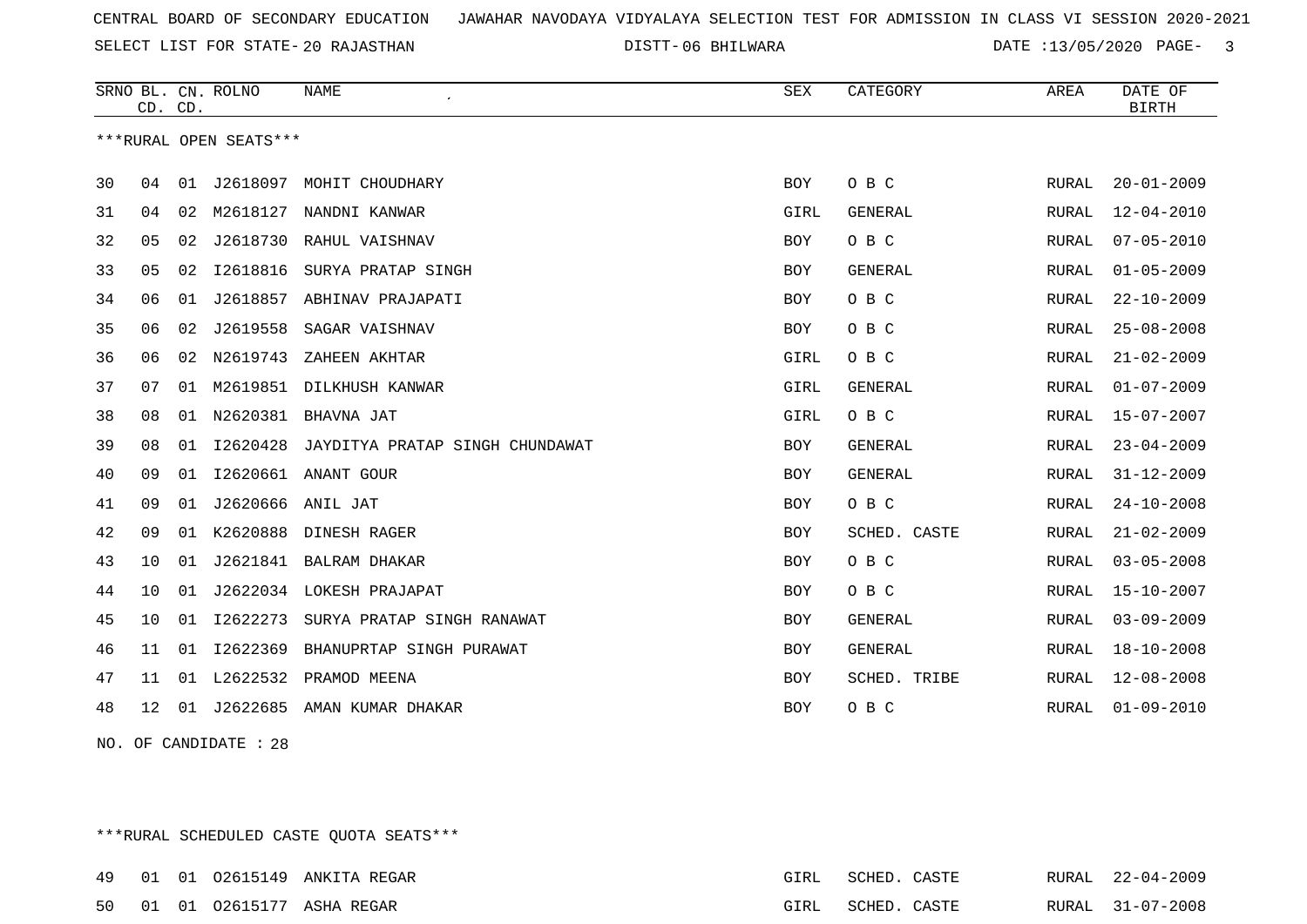SELECT LIST FOR STATE- DISTT- 20 RAJASTHAN

SRNO BL. CN.

ROLNO NAME SEX CATEGORY AREA DATE OF

06 BHILWARA DATE :13/05/2020 PAGE- 4

| ***RURAL SCHEDULED CASTE QUOTA SEATS***<br>51<br>K2615874 RONAK BUNKER<br>01<br>02<br>BOY<br>SCHED. CASTE<br>RURAL<br>52<br>K2615926<br>01<br>02<br>SHAYAM SUNDAR REGAR<br>SCHED. CASTE<br>BOY<br>RURAL<br>53<br>02<br>K2618351 SHUBHAM KUMAR BALAI<br>SCHED. CASTE<br>04<br>BOY<br>RURAL<br>54<br>02618500 ARTI KHATIK<br>05<br>GIRL<br>SCHED. CASTE<br>01<br>RURAL<br>55<br>05<br>01 K2618572 HITESH BARALA<br>BOY<br>SCHED. CASTE<br>RURAL<br>56<br>K2618627<br>05<br>01<br>LOKESH BALAI<br>BOY<br>SCHED. CASTE<br>RURAL<br>K2622430<br>57<br>01<br>KAMLESH BALAI<br>BOY<br>SCHED. CASTE<br>11<br>RURAL<br>58<br>01 K2622826 HARSHIT KUMAR KHATIK<br>SCHED. CASTE<br>BOY<br>12<br>RURAL<br>NO. OF CANDIDATE : 10<br>*** RURAL BACKWARD CLASS QUOTA SEATS***<br>59<br>N2615840 RASAL GURJAR<br>O B C<br>01<br>02<br>GIRL<br>RURAL<br>60<br>N2615863<br>01<br>02<br>RITIKA KUMAWAT<br>GIRL<br>O B C<br>RURAL<br>61<br>N2616350 KANISHKA KHEDAR<br>O B C<br>02<br>01<br>GIRL<br>RURAL<br>62<br>02<br>01<br>J2616427<br>LOKESH CHOUDHARY<br>BOY<br>O B C<br>RURAL<br>63<br>J2616495<br>O B C<br>02<br>02<br>NARENDRA KUMAR JAT<br>BOY<br>RURAL<br>64<br>J2616522<br>02<br>02<br>NIRMAL YOGI<br>O B C<br>BOY<br>RURAL<br>65<br>J2616662<br>O B C<br>02<br>02<br>SAJJAN CHOUDHARY<br>BOY<br>RURAL<br>66<br>04<br>01<br>J2617831<br>CHANDAN SINGH<br>O B C<br>${\tt RURAL}$<br>BOY<br>67<br>04<br>02 J2618154 NIRAJ MEHRA<br>BOY<br>O B C<br>RURAL<br>68<br>05 02 N2618699 PAYAL TELI<br>GIRL<br>O B C<br>RURAL<br>69<br>02 N2618719 RADHIKA TELI<br>05<br>GIRL<br>O B C<br>RURAL | CD. CD. |  |  |  | <b>BIRTH</b>     |
|-------------------------------------------------------------------------------------------------------------------------------------------------------------------------------------------------------------------------------------------------------------------------------------------------------------------------------------------------------------------------------------------------------------------------------------------------------------------------------------------------------------------------------------------------------------------------------------------------------------------------------------------------------------------------------------------------------------------------------------------------------------------------------------------------------------------------------------------------------------------------------------------------------------------------------------------------------------------------------------------------------------------------------------------------------------------------------------------------------------------------------------------------------------------------------------------------------------------------------------------------------------------------------------------------------------------------------------------------------------------------------------------------------------------------------------------------------------------------------------------------------------------------------------------------------------------------------|---------|--|--|--|------------------|
|                                                                                                                                                                                                                                                                                                                                                                                                                                                                                                                                                                                                                                                                                                                                                                                                                                                                                                                                                                                                                                                                                                                                                                                                                                                                                                                                                                                                                                                                                                                                                                               |         |  |  |  |                  |
|                                                                                                                                                                                                                                                                                                                                                                                                                                                                                                                                                                                                                                                                                                                                                                                                                                                                                                                                                                                                                                                                                                                                                                                                                                                                                                                                                                                                                                                                                                                                                                               |         |  |  |  | $10 - 03 - 2009$ |
|                                                                                                                                                                                                                                                                                                                                                                                                                                                                                                                                                                                                                                                                                                                                                                                                                                                                                                                                                                                                                                                                                                                                                                                                                                                                                                                                                                                                                                                                                                                                                                               |         |  |  |  | 14-06-2009       |
|                                                                                                                                                                                                                                                                                                                                                                                                                                                                                                                                                                                                                                                                                                                                                                                                                                                                                                                                                                                                                                                                                                                                                                                                                                                                                                                                                                                                                                                                                                                                                                               |         |  |  |  | $10 - 11 - 2009$ |
|                                                                                                                                                                                                                                                                                                                                                                                                                                                                                                                                                                                                                                                                                                                                                                                                                                                                                                                                                                                                                                                                                                                                                                                                                                                                                                                                                                                                                                                                                                                                                                               |         |  |  |  | 17-11-2007       |
|                                                                                                                                                                                                                                                                                                                                                                                                                                                                                                                                                                                                                                                                                                                                                                                                                                                                                                                                                                                                                                                                                                                                                                                                                                                                                                                                                                                                                                                                                                                                                                               |         |  |  |  | 14-09-2010       |
|                                                                                                                                                                                                                                                                                                                                                                                                                                                                                                                                                                                                                                                                                                                                                                                                                                                                                                                                                                                                                                                                                                                                                                                                                                                                                                                                                                                                                                                                                                                                                                               |         |  |  |  | $08 - 05 - 2008$ |
|                                                                                                                                                                                                                                                                                                                                                                                                                                                                                                                                                                                                                                                                                                                                                                                                                                                                                                                                                                                                                                                                                                                                                                                                                                                                                                                                                                                                                                                                                                                                                                               |         |  |  |  | 14-05-2010       |
|                                                                                                                                                                                                                                                                                                                                                                                                                                                                                                                                                                                                                                                                                                                                                                                                                                                                                                                                                                                                                                                                                                                                                                                                                                                                                                                                                                                                                                                                                                                                                                               |         |  |  |  | $15 - 03 - 2011$ |
|                                                                                                                                                                                                                                                                                                                                                                                                                                                                                                                                                                                                                                                                                                                                                                                                                                                                                                                                                                                                                                                                                                                                                                                                                                                                                                                                                                                                                                                                                                                                                                               |         |  |  |  |                  |
|                                                                                                                                                                                                                                                                                                                                                                                                                                                                                                                                                                                                                                                                                                                                                                                                                                                                                                                                                                                                                                                                                                                                                                                                                                                                                                                                                                                                                                                                                                                                                                               |         |  |  |  |                  |
|                                                                                                                                                                                                                                                                                                                                                                                                                                                                                                                                                                                                                                                                                                                                                                                                                                                                                                                                                                                                                                                                                                                                                                                                                                                                                                                                                                                                                                                                                                                                                                               |         |  |  |  | $20 - 03 - 2010$ |
|                                                                                                                                                                                                                                                                                                                                                                                                                                                                                                                                                                                                                                                                                                                                                                                                                                                                                                                                                                                                                                                                                                                                                                                                                                                                                                                                                                                                                                                                                                                                                                               |         |  |  |  | $26 - 11 - 2008$ |
|                                                                                                                                                                                                                                                                                                                                                                                                                                                                                                                                                                                                                                                                                                                                                                                                                                                                                                                                                                                                                                                                                                                                                                                                                                                                                                                                                                                                                                                                                                                                                                               |         |  |  |  | $21 - 10 - 2008$ |
|                                                                                                                                                                                                                                                                                                                                                                                                                                                                                                                                                                                                                                                                                                                                                                                                                                                                                                                                                                                                                                                                                                                                                                                                                                                                                                                                                                                                                                                                                                                                                                               |         |  |  |  | $31 - 12 - 2008$ |
|                                                                                                                                                                                                                                                                                                                                                                                                                                                                                                                                                                                                                                                                                                                                                                                                                                                                                                                                                                                                                                                                                                                                                                                                                                                                                                                                                                                                                                                                                                                                                                               |         |  |  |  | $05 - 01 - 2010$ |
|                                                                                                                                                                                                                                                                                                                                                                                                                                                                                                                                                                                                                                                                                                                                                                                                                                                                                                                                                                                                                                                                                                                                                                                                                                                                                                                                                                                                                                                                                                                                                                               |         |  |  |  | $23 - 04 - 2008$ |
|                                                                                                                                                                                                                                                                                                                                                                                                                                                                                                                                                                                                                                                                                                                                                                                                                                                                                                                                                                                                                                                                                                                                                                                                                                                                                                                                                                                                                                                                                                                                                                               |         |  |  |  | $04 - 08 - 2008$ |
|                                                                                                                                                                                                                                                                                                                                                                                                                                                                                                                                                                                                                                                                                                                                                                                                                                                                                                                                                                                                                                                                                                                                                                                                                                                                                                                                                                                                                                                                                                                                                                               |         |  |  |  | $06 - 05 - 2008$ |
|                                                                                                                                                                                                                                                                                                                                                                                                                                                                                                                                                                                                                                                                                                                                                                                                                                                                                                                                                                                                                                                                                                                                                                                                                                                                                                                                                                                                                                                                                                                                                                               |         |  |  |  | $12 - 06 - 2009$ |
|                                                                                                                                                                                                                                                                                                                                                                                                                                                                                                                                                                                                                                                                                                                                                                                                                                                                                                                                                                                                                                                                                                                                                                                                                                                                                                                                                                                                                                                                                                                                                                               |         |  |  |  | $10 - 11 - 2009$ |
|                                                                                                                                                                                                                                                                                                                                                                                                                                                                                                                                                                                                                                                                                                                                                                                                                                                                                                                                                                                                                                                                                                                                                                                                                                                                                                                                                                                                                                                                                                                                                                               |         |  |  |  | $23 - 06 - 2009$ |
| 70<br>N2618823<br>GIRL<br>O B C<br>05<br>02<br>TEENA JAT<br>RURAL                                                                                                                                                                                                                                                                                                                                                                                                                                                                                                                                                                                                                                                                                                                                                                                                                                                                                                                                                                                                                                                                                                                                                                                                                                                                                                                                                                                                                                                                                                             |         |  |  |  | $14 - 12 - 2009$ |
| 71<br>01 N2621093 KOMAL JAT<br>O B C<br>09<br>GIRL<br>RURAL                                                                                                                                                                                                                                                                                                                                                                                                                                                                                                                                                                                                                                                                                                                                                                                                                                                                                                                                                                                                                                                                                                                                                                                                                                                                                                                                                                                                                                                                                                                   |         |  |  |  | $05 - 11 - 2010$ |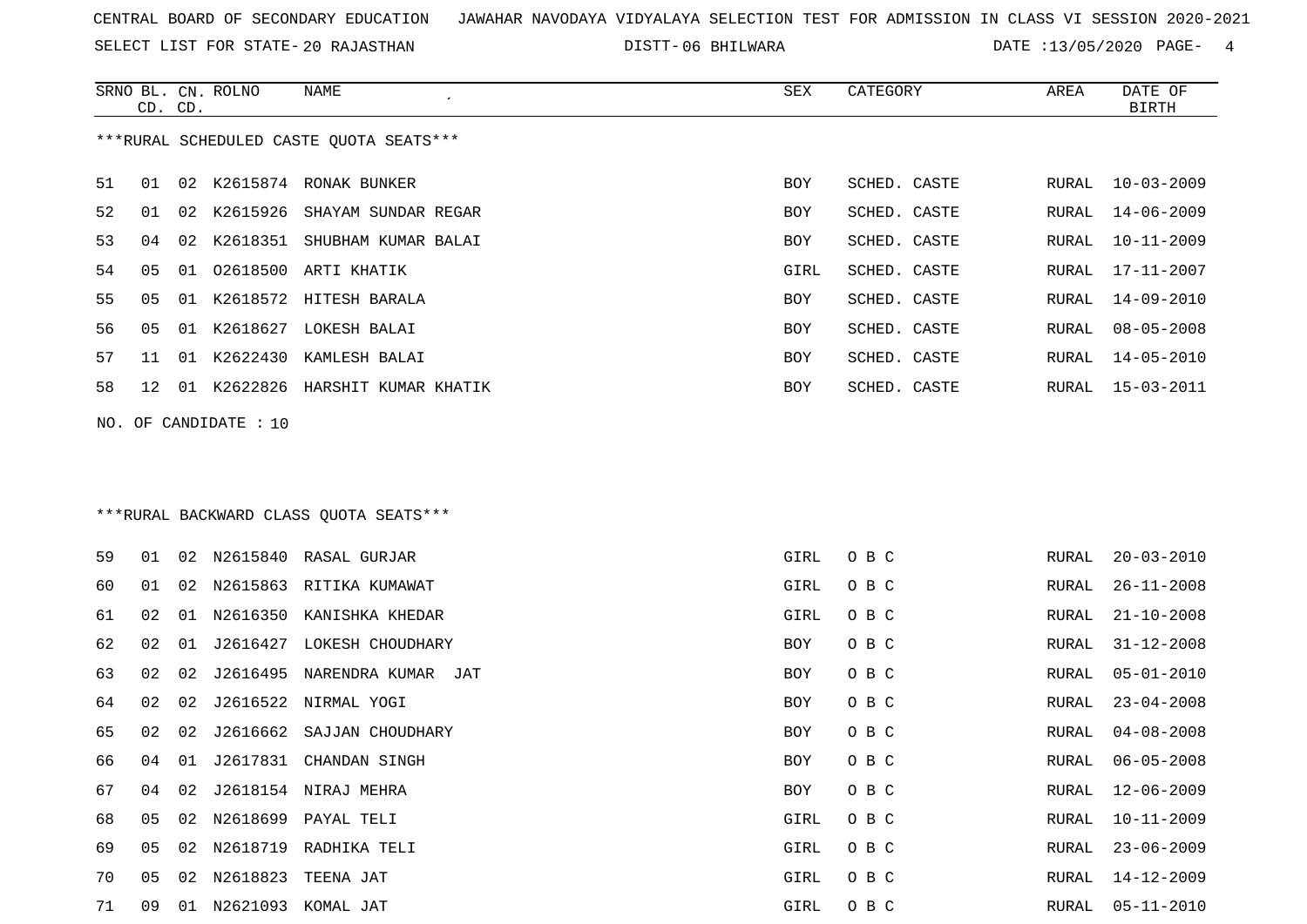SELECT LIST FOR STATE- DISTT- 20 RAJASTHAN

06 BHILWARA DATE :13/05/2020 PAGE- 5

|                                                                  |                                         | CD. CD. | SRNO BL. CN. ROLNO | NAME                  | SEX        | CATEGORY     | AREA         | DATE OF<br><b>BIRTH</b> |  |  |  |
|------------------------------------------------------------------|-----------------------------------------|---------|--------------------|-----------------------|------------|--------------|--------------|-------------------------|--|--|--|
|                                                                  | *** RURAL BACKWARD CLASS QUOTA SEATS*** |         |                    |                       |            |              |              |                         |  |  |  |
| 72                                                               | 10                                      |         |                    | 01 N2621993 KOMAL JAT | GIRL       | O B C        | RURAL        | $04 - 08 - 2008$        |  |  |  |
| 73                                                               | 10                                      |         | 01 N2622278        | TANISHA SUWALKA       | GIRL       | O B C        | RURAL        | $24 - 07 - 2009$        |  |  |  |
| 74                                                               | 12 <sup>°</sup>                         |         | 01 N2622710        | ANJANA DHAKER         | GIRL       | O B C        | <b>RURAL</b> | $20 - 08 - 2008$        |  |  |  |
| NO. OF CANDIDATE : 16<br>***RURAL SCHEDULED TRIBE QUOTA SEATS*** |                                         |         |                    |                       |            |              |              |                         |  |  |  |
| 75                                                               | 04                                      |         | 01 L2617823        | BHARATRAJ MEENA       | <b>BOY</b> | SCHED. TRIBE | RURAL        | $05 - 11 - 2009$        |  |  |  |
| 76                                                               | 04                                      | 02      | L2618211           | PRINCE MEENA          | <b>BOY</b> | SCHED. TRIBE | <b>RURAL</b> | $01 - 07 - 2009$        |  |  |  |
| 77                                                               | 04                                      | 02      | L2618288           | RITESH MINA           | <b>BOY</b> | SCHED. TRIBE | <b>RURAL</b> | $24 - 01 - 2009$        |  |  |  |
| 78                                                               | 04                                      | 02      | P2618372           | SUMAN MEENA           | GIRL       | SCHED. TRIBE | <b>RURAL</b> | $24 - 05 - 2009$        |  |  |  |
| 79                                                               | 04                                      | 02      |                    | L2618444 VISHNU MEENA | <b>BOY</b> | SCHED. TRIBE | RURAL        | $10 - 10 - 2009$        |  |  |  |
| 80                                                               | 05                                      | 02      |                    | L2618736 RAMDEV BHEEL | <b>BOY</b> | SCHED. TRIBE | RURAL        | $16 - 06 - 2009$        |  |  |  |
|                                                                  | NO. OF CANDIDATE $: 6$                  |         |                    |                       |            |              |              |                         |  |  |  |

TOTAL SELECTED CANDIDATE : 80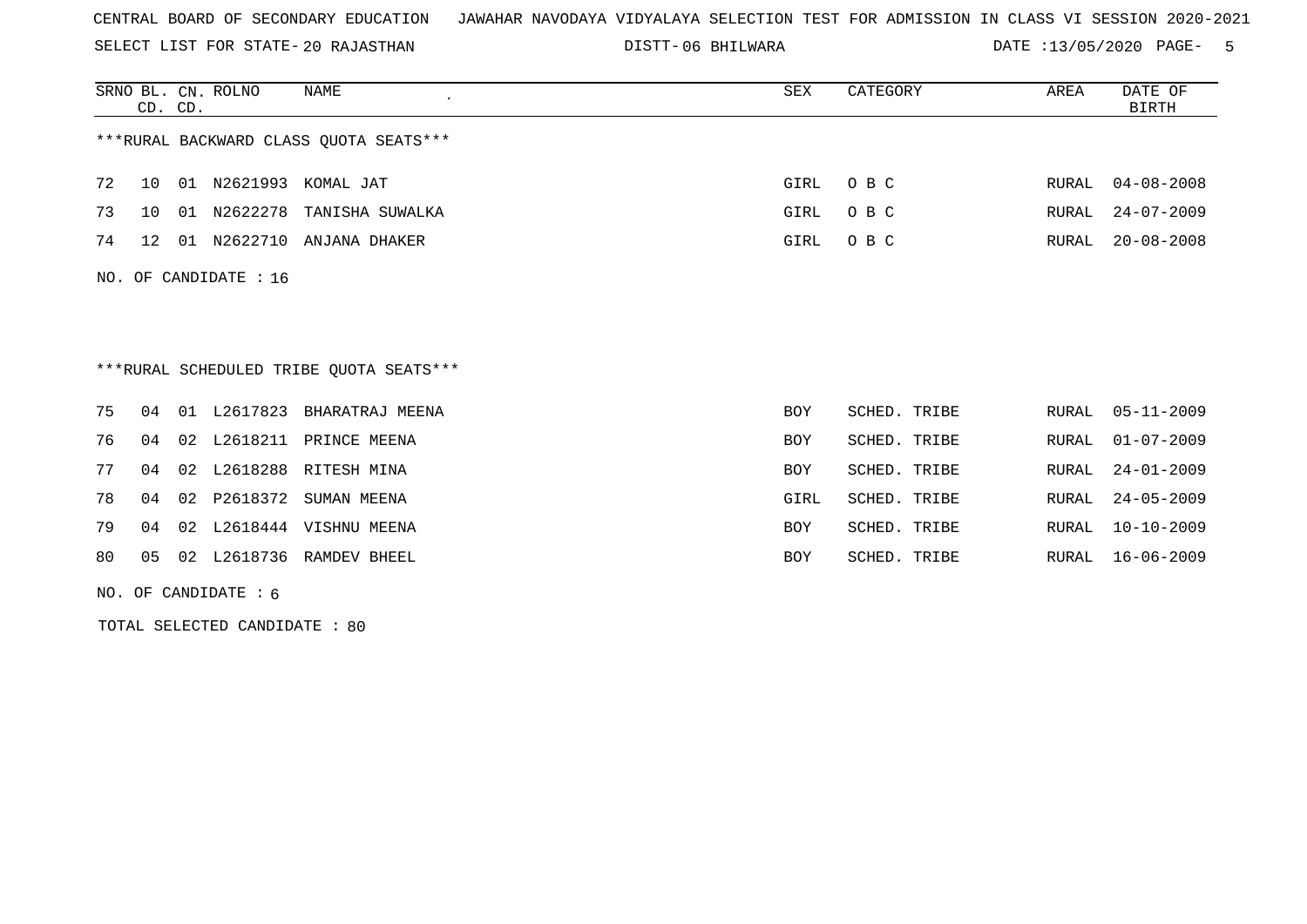SELECT LIST FOR STATE- DISTT- 20 RAJASTHAN

07 CHITTORGARH DATE :13/05/2020 PAGE- 1

|    |    | CD. CD. | SRNO BL. CN. ROLNO   | NAME                                   | SEX        | CATEGORY     | AREA  | DATE OF<br><b>BIRTH</b> |
|----|----|---------|----------------------|----------------------------------------|------------|--------------|-------|-------------------------|
|    |    |         | ***OPEN UR SEATS***  |                                        |            |              |       |                         |
| 1  | 02 |         |                      | 01 J2624781 SUNIL MALI                 | BOY        | O B C        | RURAL | $03 - 05 - 2009$        |
| 2  | 09 |         |                      | 01 B2628908 AADESH CHODHARY            | <b>BOY</b> | O B C        | URBAN | $26 - 03 - 2009$        |
| 3  | 10 |         |                      | 01 J2629811 AAYUSH DHAKER              | BOY        | O B C        | RURAL | $30 - 03 - 2008$        |
| 4  | 12 |         |                      | 02 B2631306 RUDRAKSH SUTHAR            | <b>BOY</b> | O B C        | URBAN | $28 - 04 - 2010$        |
| 5  | 12 |         |                      | 02 02631426 VISHNA KUMARI MEGHWAL      | GIRL       | SCHED. CASTE | RURAL | 10-12-2008              |
|    |    |         | NO. OF CANDIDATE : 5 |                                        |            |              |       |                         |
|    |    |         |                      |                                        |            |              |       |                         |
|    |    |         |                      | ***OPEN SCHEDULED CASTE QUOTA SEATS*** |            |              |       |                         |
| 6  | 02 |         |                      | 01 K2624256 GOVIND REGAR               | <b>BOY</b> | SCHED. CASTE | RURAL | $29 - 09 - 2008$        |
| 7  | 05 |         |                      | 01 K2625814 DEEPAK SALVI               | BOY        | SCHED. CASTE | RURAL | $30 - 03 - 2010$        |
| 8  | 10 |         |                      | 01 02629944 BHARTI REGAR               | GIRL       | SCHED. CASTE | RURAL | $08 - 08 - 2008$        |
| 9  | 12 |         |                      | 01 K2630765 ABHIMANYU DHOLI            | <b>BOY</b> | SCHED. CASTE | RURAL | $05 - 01 - 2009$        |
|    |    |         | NO. OF CANDIDATE : 4 |                                        |            |              |       |                         |
|    |    |         |                      |                                        |            |              |       |                         |
|    |    |         |                      | ***OPEN DISABLED QUOTA SEATS***        |            |              |       |                         |
| 10 | 06 |         |                      | 01 02626813 BHAWNA BAIRWA              | GIRL       | SCHED. CASTE |       | RURAL 18-12-2009        |
| 11 | 10 |         |                      | 02 A2630362 NARENDRA SINGH SISODIYA    | BOY        | GENERAL      | URBAN | $15 - 01 - 2009$        |
| 12 | 10 |         |                      | 02 N2630475 PREM PRAJAPAT              | GIRL       | O B C        | RURAL | $20 - 12 - 2008$        |
|    |    |         | NO. OF CANDIDATE: 3  |                                        |            |              |       |                         |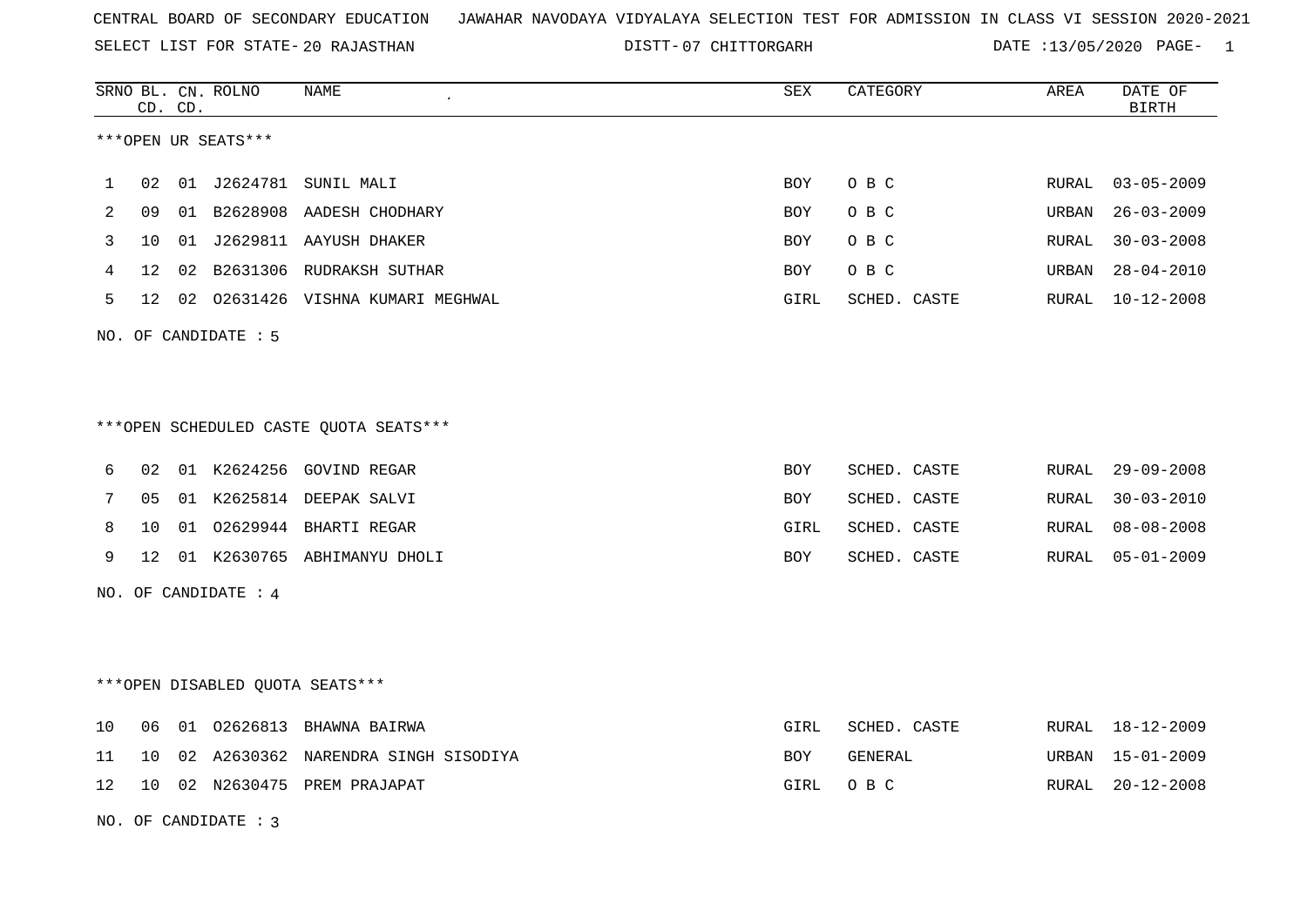SELECT LIST FOR STATE- DISTT- 20 RAJASTHAN

DISTT-07 CHITTORGARH DATE :13/05/2020 PAGE- 2

|    |    | CD. CD. | SRNO BL. CN. ROLNO     | <b>NAME</b>                            | SEX         | CATEGORY     | AREA         | DATE OF<br><b>BIRTH</b> |
|----|----|---------|------------------------|----------------------------------------|-------------|--------------|--------------|-------------------------|
|    |    |         |                        | *** OPEN BACKWARD CLASS QUOTA SEATS*** |             |              |              |                         |
| 13 | 02 |         |                        | 01 N2624282 KAJAL AJMERA               | GIRL        | O B C        | RURAL        | 02-01-2009              |
| 14 | 03 | 01      | F2624936               | <b>BULBUL DHAKER</b>                   | <b>GIRL</b> | O B C        | URBAN        | $02 - 07 - 2009$        |
| 15 | 08 | 02      | N2628433               | PAYAL JAT                              | GIRL        | O B C        | RURAL        | $26 - 05 - 2010$        |
| 16 | 10 | 02      |                        | J2630715 VATSAL SUTHAR                 | BOY         | O B C        | RURAL        | $11 - 07 - 2009$        |
| 17 | 10 | 02      |                        | J2630743 VISHNU SHANKAR DHAKAD         | BOY         | O B C        | RURAL        | $08 - 10 - 2009$        |
|    |    |         | NO. OF CANDIDATE : 5   |                                        |             |              |              |                         |
|    |    |         |                        |                                        |             |              |              |                         |
|    |    |         |                        | ***OPEN SCHEDULED TRIBE QUOTA SEATS*** |             |              |              |                         |
| 18 | 05 |         |                        | 02 D2626413 RAHUL BHIL                 | BOY         | SCHED. TRIBE | URBAN        | 02-05-2007              |
| 19 | 10 |         |                        | 01 L2629994 DEEPAK MEENA               | BOY         | SCHED. TRIBE | RURAL        | 14-01-2009              |
| 20 | 12 |         |                        | 01 L2630776 AJAYPAL MEENA              | BOY         | SCHED. TRIBE | RURAL        | $01 - 05 - 2009$        |
|    |    |         | NO. OF CANDIDATE : 3   |                                        |             |              |              |                         |
|    |    |         |                        |                                        |             |              |              |                         |
|    |    |         |                        |                                        |             |              |              |                         |
|    |    |         | ***RURAL OPEN SEATS*** |                                        |             |              |              |                         |
| 21 | 01 | 02      |                        | I2623904 SAURABH SANADHYA              | <b>BOY</b>  | GENERAL      | RURAL        | $02 - 07 - 2010$        |
| 22 | 01 | 02      |                        | J2624034 VIKAS JAT                     | BOY         | O B C        | RURAL        | $27 - 06 - 2008$        |
| 23 | 02 |         |                        | 01 I2624195 DEVANSHU BALOTIYA          | BOY         | GENERAL      | RURAL        | 29-10-2009              |
| 24 | 02 | 01      |                        | M2624368 KRISHNA NOGYA                 | GIRL        | GENERAL      | RURAL        | $22 - 06 - 2009$        |
| 25 | 03 | 01      | J2625316               | SHUBHAM DHAKER                         | BOY         | O B C        | RURAL        | $06 - 05 - 2009$        |
| 26 | 03 |         |                        | 01 J2625350 SUMIT KUMAWAT              | BOY         | O B C        | RURAL        | $08 - 08 - 2010$        |
| 27 | 04 | 01      |                        | J2625424 ANKIT DHAKAR                  | BOY         | O B C        | <b>RURAL</b> | $03 - 03 - 2010$        |
| 28 | 04 | 01      |                        | J2625448 BHAVESH DHAKER                | BOY         | O B C        | RURAL        | $06 - 07 - 2009$        |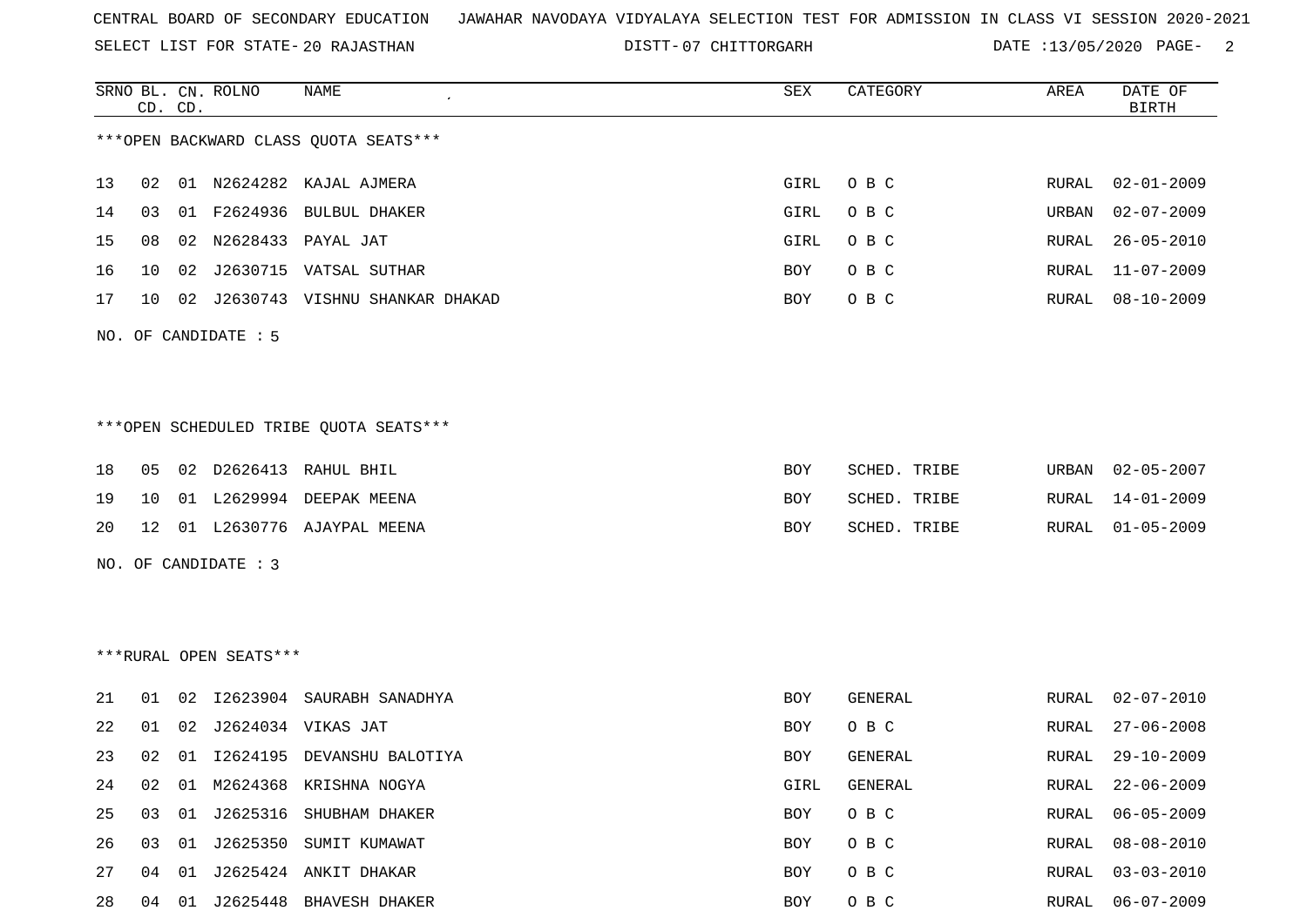SELECT LIST FOR STATE- DISTT- 20 RAJASTHAN

DISTT-07 CHITTORGARH DATE :13/05/2020 PAGE- 3

|    | CD. CD. |    | SRNO BL. CN. ROLNO     | NAME                                    | SEX        | CATEGORY     | AREA          | DATE OF<br>BIRTH |
|----|---------|----|------------------------|-----------------------------------------|------------|--------------|---------------|------------------|
|    |         |    | ***RURAL OPEN SEATS*** |                                         |            |              |               |                  |
| 29 | 05      |    |                        | 01 J2625649 AASHISH JAT                 | BOY        | O B C        | RURAL         | $30 - 04 - 2011$ |
| 30 | 05      |    |                        | 01 J2625650 AAYUSH JAT                  | <b>BOY</b> | O B C        | RURAL         | $24 - 01 - 2009$ |
| 31 | 05      |    |                        | 02 I2626408 RAGHVENDRA VYAS             | BOY        | GENERAL      | RURAL         | $20 - 04 - 2008$ |
| 32 | 05      | 02 |                        | J2626466 RAVI PRAJAPAT                  | BOY        | O B C        | RURAL         | 19-06-2007       |
| 33 | 06      |    |                        | 01 J2626859 GOUTAM GADRI                | BOY        | O B C        | ${\tt RURAL}$ | $01 - 01 - 2009$ |
| 34 | 06      | 01 |                        | J2626885 KANHAIYA LAL AHIR              | BOY        | O B C        | RURAL         | $14 - 09 - 2008$ |
| 35 | 07      | 01 |                        | 02627367 KHUSHBU KHATIK                 | GIRL       | SCHED. CASTE | RURAL         | $03 - 11 - 2009$ |
| 36 | 07      |    |                        | 01 K2627409 KULDEEP REGAR               | BOY        | SCHED. CASTE | RURAL         | $07 - 03 - 2009$ |
| 37 | 08      | 02 |                        | J2628554 RADHEYSHYAM AHIR               | <b>BOY</b> | O B C        | RURAL         | $09 - 10 - 2007$ |
| 38 | 08      |    |                        | 02 K2628863 VIJAY RAIKWAL               | <b>BOY</b> | SCHED. CASTE | RURAL         | $05 - 02 - 2010$ |
| 39 | 09      |    |                        | 01 J2629207 KANHAIYA LAL JAT            | BOY        | O B C        | RURAL         | $08 - 05 - 2008$ |
| 40 | 09      |    |                        | 01 J2629293 LOKESH GADRI                | BOY        | O B C        | RURAL         | $17 - 06 - 2009$ |
| 41 | 10      |    |                        | 01 J2629998 DEEPAK RATHOR               | <b>BOY</b> | O B C        | RURAL         | $11 - 02 - 2009$ |
| 42 | 10      |    |                        | 01 I2630125 ISHIT JAIN                  | <b>BOY</b> | GENERAL      | RURAL         | $21 - 02 - 2010$ |
| 43 | 10      |    |                        | 02 N2630536 RESHMA BEE                  | GIRL       | O B C        | RURAL         | $13 - 06 - 2009$ |
|    |         |    | NO. OF CANDIDATE : 23  |                                         |            |              |               |                  |
|    |         |    |                        | ***RURAL SCHEDULED CASTE QUOTA SEATS*** |            |              |               |                  |
| 44 | 02      |    |                        | 01 K2624252 GOURAV SALVI                | <b>BOY</b> | SCHED. CASTE | RURAL         | $20 - 01 - 2009$ |
| 45 | 02      |    | 01 K2624728            | SHEKHAR KHATIK                          | BOY        | SCHED. CASTE | RURAL         | $30 - 09 - 2009$ |
| 46 | 03      |    |                        | 01 02624984 GAYTRI KUMARI RAGAR         | GIRL       | SCHED. CASTE | RURAL         | $30 - 10 - 2008$ |
| 47 | 05      |    |                        | 01 K2625660 ABHISHEK SALVI              | <b>BOY</b> | SCHED. CASTE | RURAL         | $09 - 01 - 2008$ |
| 48 | 05      |    |                        | 01 02626071 KOMAL REGAR                 | GIRL       | SCHED. CASTE | RURAL         | $15 - 07 - 2009$ |

05 02 K2626368 PRAKASH CHANDRA SALVI BOY SCHED. CASTE RURAL 15-07-2007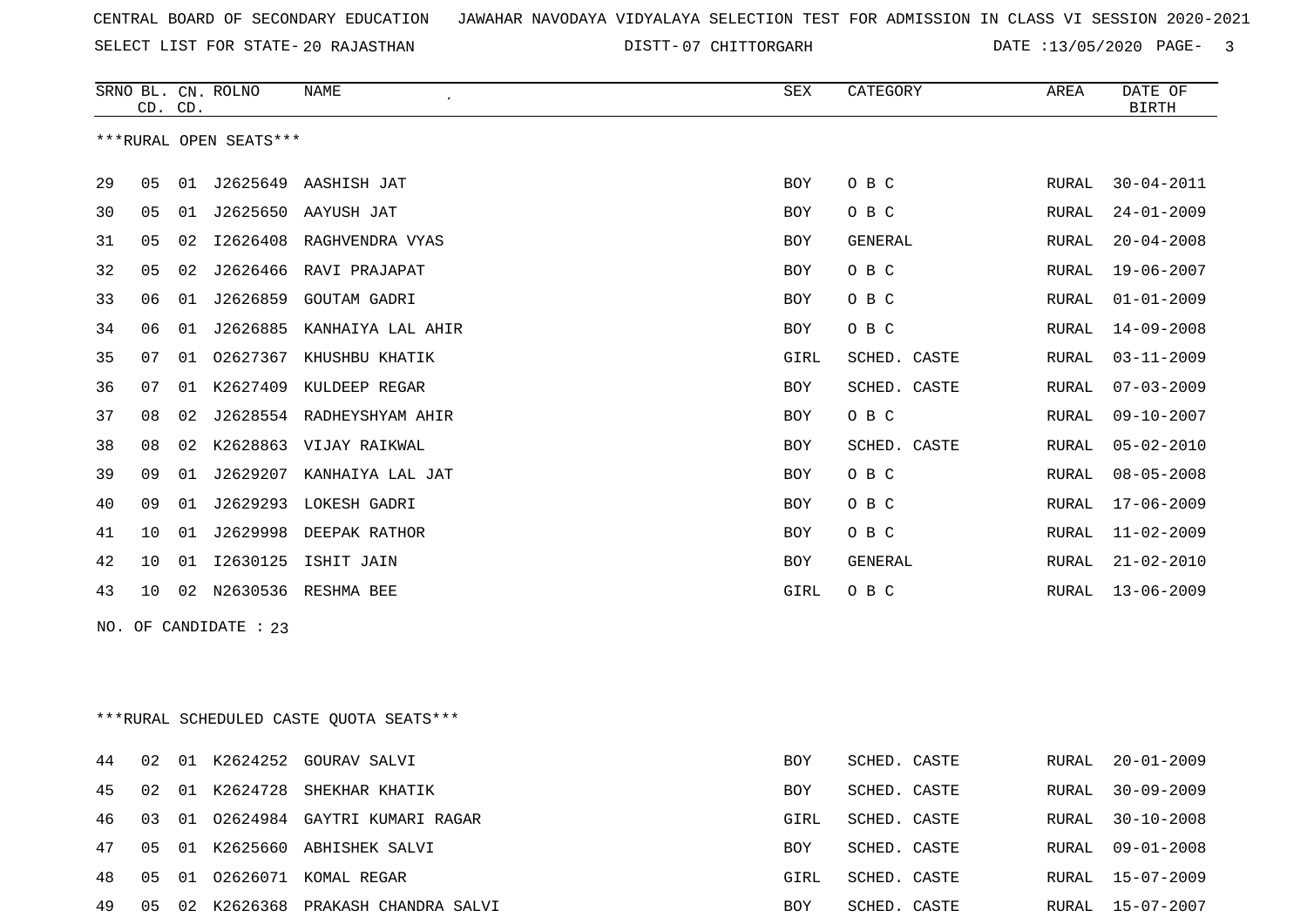SELECT LIST FOR STATE- DISTT- 20 RAJASTHAN

DISTT-07 CHITTORGARH DATE :13/05/2020 PAGE- 4

|    | CD. CD. |    | SRNO BL. CN. ROLNO    | NAME                                    | SEX        | CATEGORY     | AREA  | DATE OF<br>BIRTH |
|----|---------|----|-----------------------|-----------------------------------------|------------|--------------|-------|------------------|
|    |         |    |                       | ***RURAL SCHEDULED CASTE QUOTA SEATS*** |            |              |       |                  |
| 50 | 08      | 01 |                       | 02628257 LAKSHITA SAMARIYA              | GIRL       | SCHED. CASTE | RURAL | $14 - 05 - 2010$ |
| 51 | 08      | 02 |                       | K2628362 MUKESH BAVARI                  | BOY        | SCHED. CASTE | RURAL | $02 - 05 - 2009$ |
| 52 | 10      | 01 |                       | 02630122 ISHA REGAR                     | GIRL       | SCHED. CASTE | RURAL | 13-07-2008       |
| 53 | 10      | 02 | 02630503              | RADHA REGAR                             | GIRL       | SCHED. CASTE | RURAL | $19 - 05 - 2007$ |
| 54 | 10      | 02 | K2630662              | SUMIT DHOBI                             | BOY        | SCHED. CASTE | RURAL | 15-08-2008       |
| 55 | 12      | 02 | K2631160              | NILESH KHATIK                           | BOY        | SCHED. CASTE | RURAL | $19 - 04 - 2009$ |
| 56 | 12      | 02 |                       | K2631441 YUVRAJ DHOBI                   | BOY        | SCHED. CASTE | RURAL | $04 - 10 - 2008$ |
|    |         |    | NO. OF CANDIDATE : 13 |                                         |            |              |       |                  |
|    |         |    |                       |                                         |            |              |       |                  |
|    |         |    |                       |                                         |            |              |       |                  |
|    |         |    |                       | *** RURAL BACKWARD CLASS QUOTA SEATS*** |            |              |       |                  |
| 57 | 01      |    |                       | 01 N2623487 KOMAL JAT                   | GIRL       | O B C        | RURAL | $13 - 10 - 2009$ |
| 58 | 02      | 01 |                       | J2624066 ABHISHEK JAT                   | BOY        | O B C        | RURAL | $12 - 03 - 2010$ |
| 59 | 02      | 01 | J2624273              | JATIN SIHAG                             | <b>BOY</b> | O B C        | RURAL | $15 - 01 - 2010$ |
| 60 | 02      | 01 | J2624411              | MAHAVEER TELI                           | BOY        | O B C        | RURAL | $06 - 04 - 2009$ |
| 61 | 02      | 01 | N2624474              | MONIKA AHEER                            | GIRL       | O B C        | RURAL | $07 - 07 - 2008$ |
| 62 | 02      | 01 | J2624514              | NITIN KAJALA                            | BOY        | O B C        | RURAL | $10 - 01 - 2010$ |
| 63 | 02      | 01 | N2624709              | SAPNA VAISHNAV                          | GIRL       | O B C        | RURAL | $17 - 12 - 2009$ |
| 64 | 05      | 02 | J2626655              | SUMIT DHAKER                            | BOY        | O B C        | RURAL | $18 - 09 - 2008$ |
| 65 | 08      | 02 |                       | J2628787 SUMIT JAT                      | BOY        | O B C        | RURAL | $17 - 03 - 2009$ |
| 66 | 10      |    |                       | 01 N2630002 DEEPIKA DHAKER              | GIRL       | O B C        | RURAL | $23 - 07 - 2008$ |
| 67 | 10      | 02 |                       | N2630356 NANDINI DHAKER                 | GIRL       | O B C        | RURAL | $23 - 01 - 2010$ |
| 68 | 10      | 02 |                       | J2630402 NITESH PRAJAPAT                | BOY        | O B C        | RURAL | $07 - 08 - 2009$ |
| 69 | 10      | 02 |                       | N2630543 RITIKA DHAKER                  | GIRL       | O B C        | RURAL | $25 - 11 - 2009$ |
| 70 | 10      |    |                       | 02 N2630581 SANJANA PRAJAPATA           | GIRL       | O B C        | RURAL | $08 - 04 - 2009$ |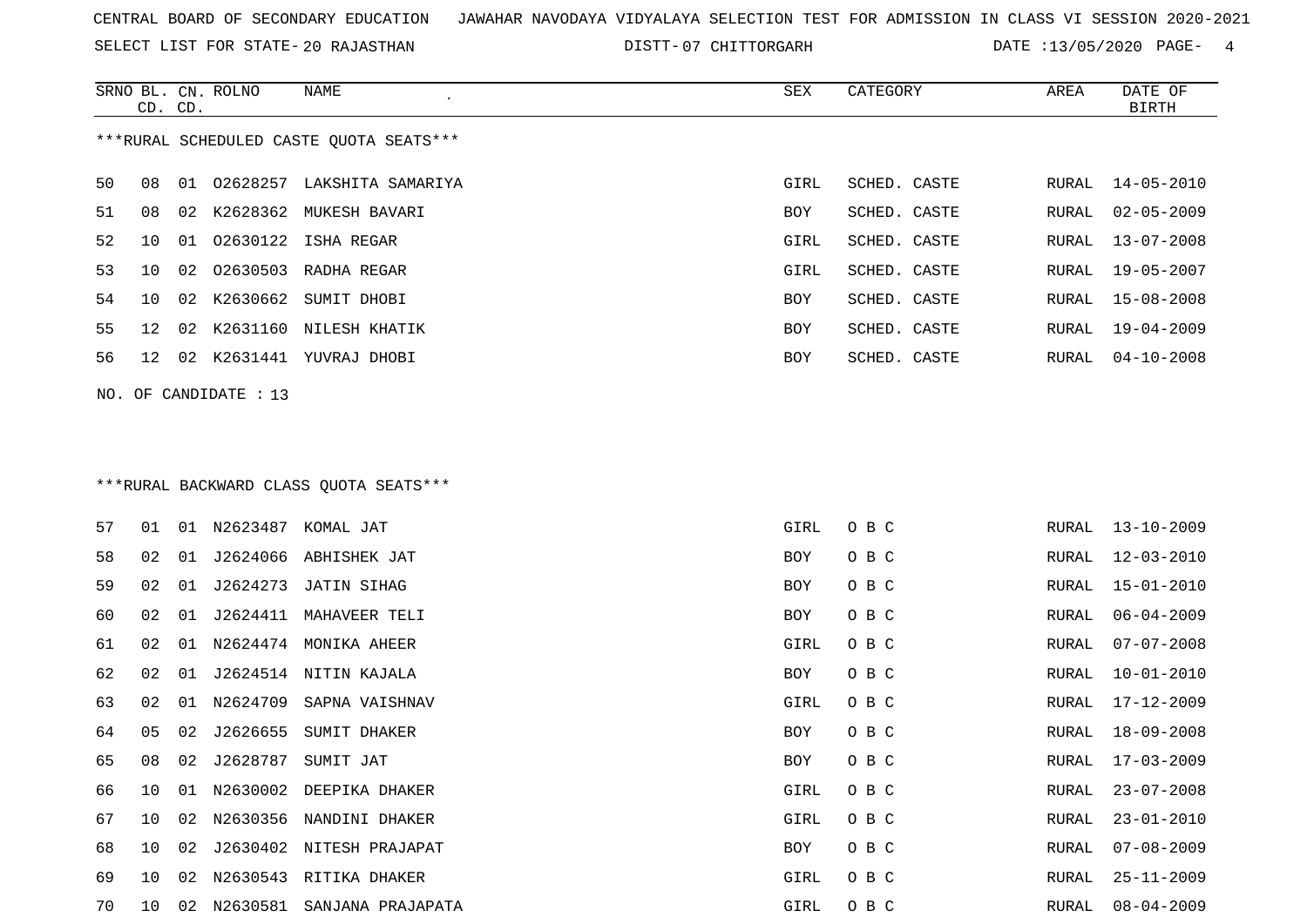SELECT LIST FOR STATE- DISTT- 20 RAJASTHAN

07 CHITTORGARH DATE :13/05/2020 PAGE- 5

|     | CD. CD.         |    | SRNO BL. CN. ROLNO | <b>NAME</b>                             | <b>SEX</b> | CATEGORY        | AREA         | DATE OF<br><b>BIRTH</b> |
|-----|-----------------|----|--------------------|-----------------------------------------|------------|-----------------|--------------|-------------------------|
|     |                 |    |                    | *** RURAL BACKWARD CLASS QUOTA SEATS*** |            |                 |              |                         |
| 71  | 10              | 02 | N2630650           | SUCHITA RATHOR                          | GIRL       | O B C           | RURAL        | $23 - 01 - 2008$        |
| 72  | 10              |    |                    | 02 J2630745 YASH DHAKAR                 | <b>BOY</b> | O B C           | RURAL        | $19 - 06 - 2008$        |
| NO. |                 |    | OF CANDIDATE : 16  |                                         |            |                 |              |                         |
|     |                 |    |                    |                                         |            |                 |              |                         |
|     |                 |    |                    | ***RURAL SCHEDULED TRIBE QUOTA SEATS*** |            |                 |              |                         |
| 73  | 0 <sub>5</sub>  | 02 | P2626312           | PAYAL BHEEL                             | GIRL       | SCHED. TRIBE    | RURAL        | $12 - 09 - 2008$        |
| 74  | 08              | 01 | L2627830           | ANIL MEENA                              | <b>BOY</b> | SCHED. TRIBE    | RURAL        | $11 - 03 - 2008$        |
| 75  | 09              |    | 01 L2629296        | LOKESH KUMAR BHIL                       | <b>BOY</b> | SCHED. TRIBE    | <b>RURAL</b> | $06 - 12 - 2008$        |
| 76  | 10              |    | 01 L2629960        | BHERU LAL BHIL                          | <b>BOY</b> | SCHED. TRIBE    | RURAL        | $15 - 07 - 2008$        |
| 77  | 10 <sup>°</sup> |    | 01 L2629991        | DEEPAK KUMAR MEENA                      | <b>BOY</b> | SCHED. TRIBE    | RURAL        | $24 - 07 - 2008$        |
| 78  | 10              | 02 | P2630605           | SEEMA MEENA                             | GIRL       | SCHED. TRIBE    | RURAL        | $25 - 12 - 2008$        |
| 79  | 12 <sup>°</sup> | 01 | P2630800           | ANJANA KUMARI MEENA                     | GIRL       | SCHED. TRIBE    | RURAL        | $28 - 07 - 2009$        |
| 80  | 12 <sup>°</sup> | 02 | P2631326           | SANTOSH KUMARI MEENA                    | GIRL       | SCHED.<br>TRIBE | <b>RURAL</b> | $27 - 11 - 2008$        |

NO. OF CANDIDATE : 8

TOTAL SELECTED CANDIDATE : 80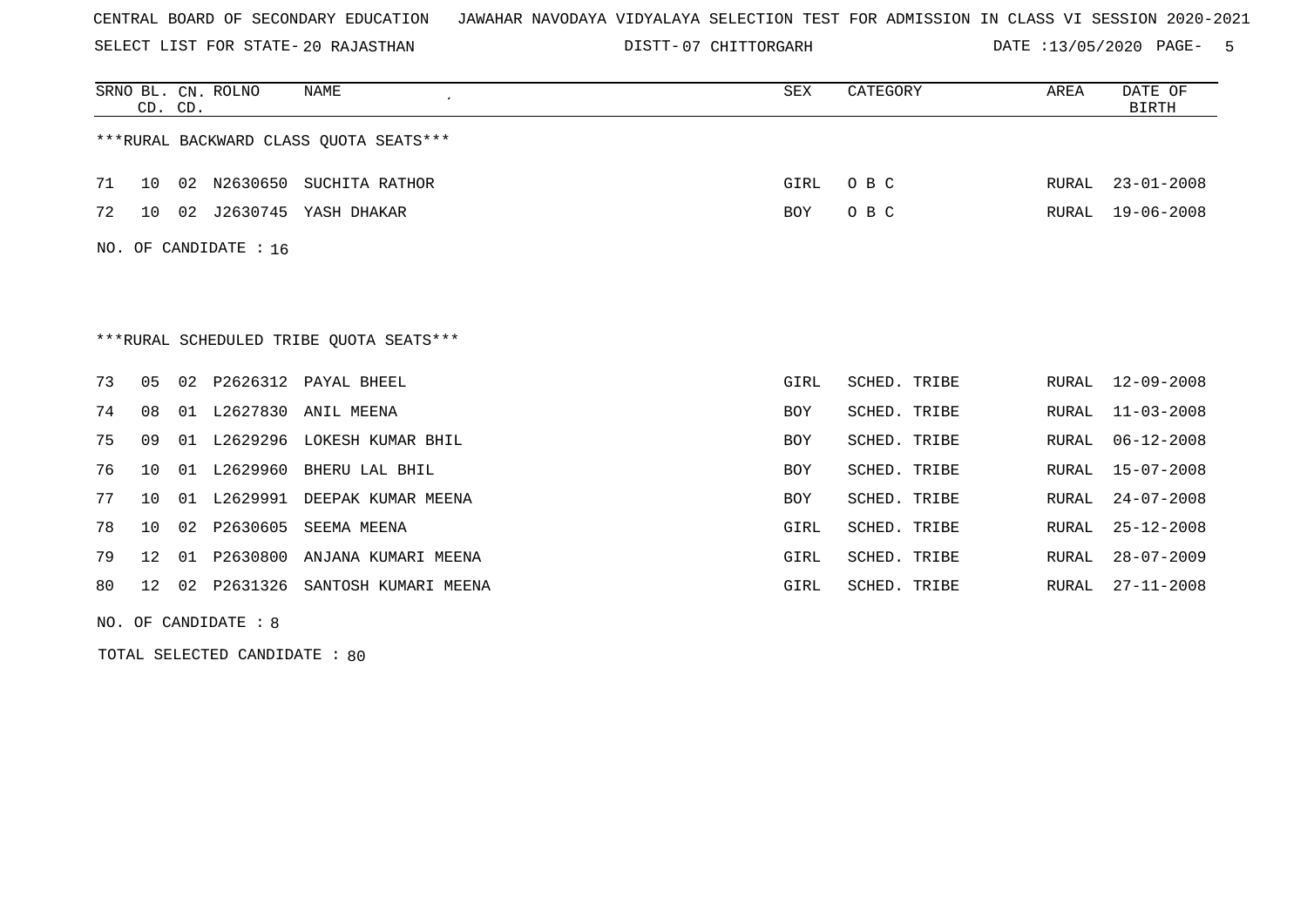SELECT LIST FOR STATE- DISTT- 20 RAJASTHAN

DISTT-08 JALORE 2008 2020 DATE :13/05/2020 PAGE- 1

|    |                      | CD. CD. | SRNO BL. CN. ROLNO     | <b>NAME</b>                             | SEX        | CATEGORY     | AREA  | DATE OF<br><b>BIRTH</b> |  |
|----|----------------------|---------|------------------------|-----------------------------------------|------------|--------------|-------|-------------------------|--|
|    |                      |         | ***OPEN UR SEATS***    |                                         |            |              |       |                         |  |
| 1  | 06                   |         |                        | 02 J2634297 RAHUL BOLA                  | BOY        | O B C        |       | RURAL 10-10-2010        |  |
| 2  | 07                   |         |                        | 01 M2634663 HANIKA KUMARI               | GIRL       | GENERAL      | RURAL | $14 - 09 - 2009$        |  |
| 3  | 07                   |         |                        | 01 K2634733 JITENDRA KUMAR              | BOY        | SCHED. CASTE | RURAL | $01 - 01 - 2010$        |  |
| 4  | 08                   |         |                        | 01 J2635310 JAGDISH CHOUDHARY           | BOY        | O B C        | RURAL | 15-08-2009              |  |
| 5  | 08                   |         | 02 J2635491 PRINCE     |                                         | BOY        | O B C        | RURAL | 15-08-2009              |  |
| 6  | 08                   |         |                        | 02 J2635605 SUNIL KUMAR                 | BOY        | O B C        | RURAL | $06 - 01 - 2009$        |  |
|    |                      |         | NO. OF CANDIDATE : $6$ |                                         |            |              |       |                         |  |
|    |                      |         |                        |                                         |            |              |       |                         |  |
|    |                      |         |                        |                                         |            |              |       |                         |  |
|    |                      |         |                        | *** OPEN SCHEDULED CASTE QUOTA SEATS*** |            |              |       |                         |  |
| 7  | 01                   |         |                        | 01 K2631548 HASMUKH PARMAR              | BOY        | SCHED. CASTE | RURAL | $16 - 05 - 2008$        |  |
| 8  | 01                   |         |                        | 02 C2631890 VAIBHAV KHATRI              | <b>BOY</b> | SCHED. CASTE | URBAN | $26 - 01 - 2010$        |  |
| 9  | 07                   |         |                        | 01 K2634572 CHITRANSH NAINIWAL          | <b>BOY</b> | SCHED. CASTE | RURAL | $24 - 04 - 2010$        |  |
| 10 | 07                   |         |                        | 01 K2634678 HIMANSHU GOYAL              | <b>BOY</b> | SCHED. CASTE | RURAL | $20 - 08 - 2009$        |  |
|    |                      |         | NO. OF CANDIDATE : 4   |                                         |            |              |       |                         |  |
|    |                      |         |                        |                                         |            |              |       |                         |  |
|    |                      |         |                        |                                         |            |              |       |                         |  |
|    |                      |         |                        | *** OPEN DISABLED QUOTA SEATS***        |            |              |       |                         |  |
| 11 | 01                   |         |                        | 01 B2631526 FARHAN SAHIL                | BOY        | O B C        | URBAN | $30 - 03 - 2008$        |  |
| 12 | 03                   |         |                        | 01 J2632490 KAMLESH PATEL               | BOY        | O B C        | RURAL | $07 - 10 - 2010$        |  |
| 13 | 06                   |         |                        | 02 J2634205 MUSTAK KHAN                 | BOY        | O B C        | RURAL | $01 - 01 - 2009$        |  |
|    | NO. OF CANDIDATE : 3 |         |                        |                                         |            |              |       |                         |  |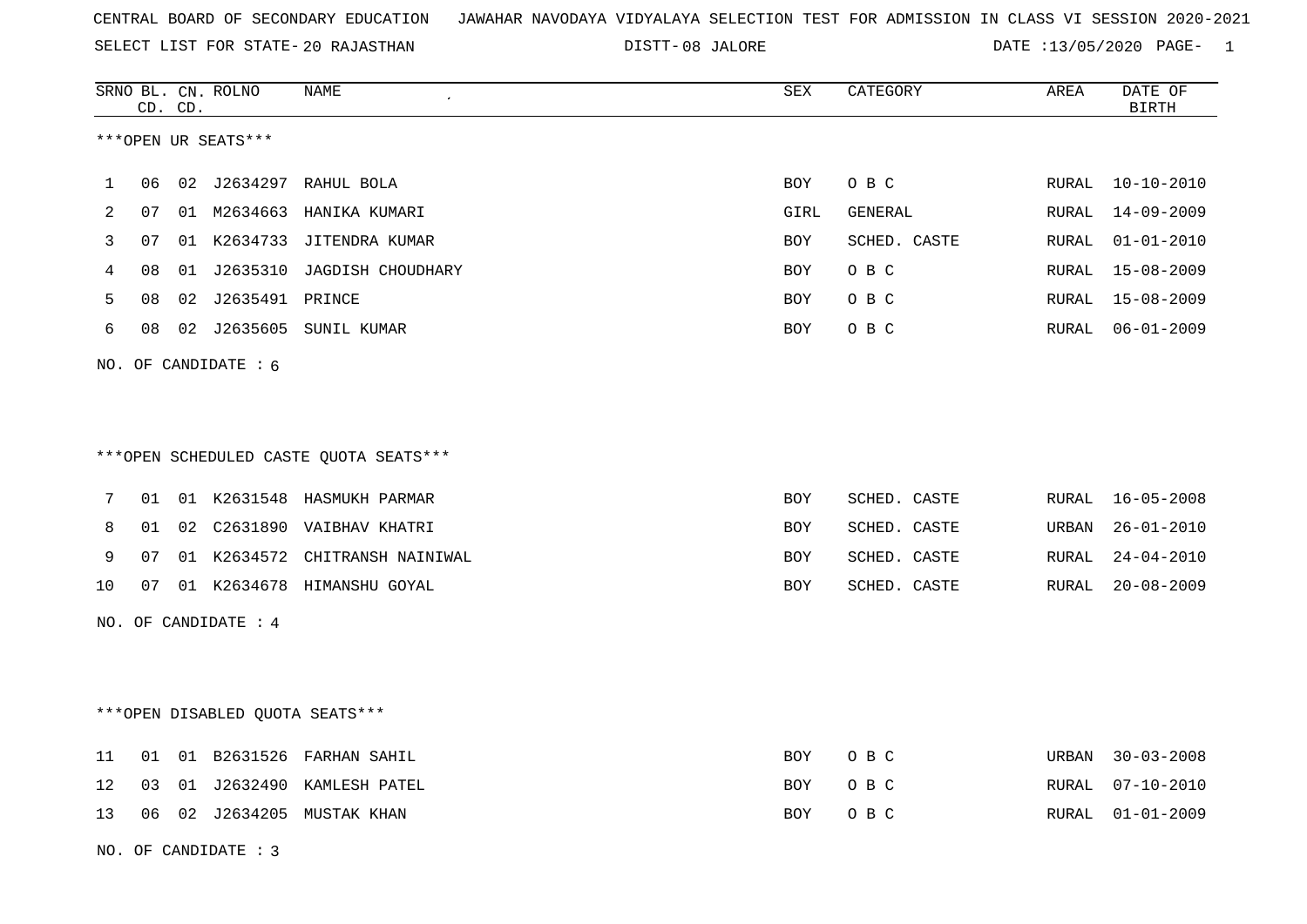SELECT LIST FOR STATE- DISTT- 20 RAJASTHAN

08 JALORE DATE :13/05/2020 PAGE- 2

RURAL 16-07-2009

|    |    | CD. CD. | SRNO BL. CN. ROLNO     | NAME                                   | SEX        | CATEGORY       | AREA         | DATE OF<br><b>BIRTH</b> |
|----|----|---------|------------------------|----------------------------------------|------------|----------------|--------------|-------------------------|
|    |    |         |                        | *** OPEN BACKWARD CLASS QUOTA SEATS*** |            |                |              |                         |
| 14 | 01 |         |                        | 01 F2631453 AKSHITA VISHNOI            | GIRL       | O B C          | URBAN        | $25 - 06 - 2009$        |
| 15 | 05 |         |                        | 01 N2633152 AAKANSHA KUMARI            | GIRL       | O B C          | RURAL        | $10 - 02 - 2010$        |
| 16 | 06 |         | 02 N2634316 RAKSHITA   |                                        | GIRL       | O B C          | RURAL        | $03 - 04 - 2010$        |
| 17 | 08 |         |                        | 02 N2635448 NAVRANG SAIN               | GIRL       | O B C          | RURAL        | $17 - 03 - 2009$        |
| 18 | 08 |         | 02 N2635539 RAVINA     |                                        | GIRL       | O B C          | RURAL        | $19 - 07 - 2010$        |
|    |    |         | NO. OF CANDIDATE : 5   |                                        |            |                |              |                         |
|    |    |         |                        |                                        |            |                |              |                         |
|    |    |         |                        | ***OPEN SCHEDULED TRIBE QUOTA SEATS*** |            |                |              |                         |
| 19 | 01 |         |                        | 01 L2631537 GOPAL DEORA                | <b>BOY</b> | SCHED. TRIBE   | RURAL        | $15 - 08 - 2009$        |
| 20 | 05 |         |                        | 01 P2633351 HINA KUMARI                | GIRL       | SCHED. TRIBE   | RURAL        | $10 - 03 - 2009$        |
|    |    |         | NO. OF CANDIDATE : 2   |                                        |            |                |              |                         |
|    |    |         |                        |                                        |            |                |              |                         |
|    |    |         |                        |                                        |            |                |              |                         |
|    |    |         | ***RURAL OPEN SEATS*** |                                        |            |                |              |                         |
| 21 | 01 |         |                        | 01 M2631607 KANISHKA SINGH             | GIRL       | GENERAL        | RURAL        | $24 - 08 - 2010$        |
| 22 | 01 |         | 02 N2631854            | SNEHA KUMARI                           | GIRL       | O B C          | RURAL        | $29 - 07 - 2010$        |
| 23 | 02 |         |                        | 01 J2631933 ANIL KUMAR                 | <b>BOY</b> | O B C          | RURAL        | $04 - 08 - 2009$        |
| 24 | 02 | 01      |                        | J2631948 ARJUN KUMAR                   | BOY        | O B C          | RURAL        | $09 - 08 - 2007$        |
| 25 | 02 |         |                        | 01 N2632159 MAHAK CHOUDHARY            | GIRL       | O B C          | RURAL        | $26 - 09 - 2008$        |
| 26 | 02 | 02      |                        | J2632367 VACHANA RAM                   | <b>BOY</b> | O B C          | RURAL        | $31 - 03 - 2009$        |
| 27 | 03 |         | 01 I2632410 AYUSH      |                                        | <b>BOY</b> | <b>GENERAL</b> | <b>RURAL</b> | $05 - 05 - 2009$        |

29 03 01 J2632613 RAJENDRA BOY O B C RURAL 07-10-2009

28 03 01 I2632414 BHANUPRATAP MAHECHA BOY GENERAL BOY GENERAL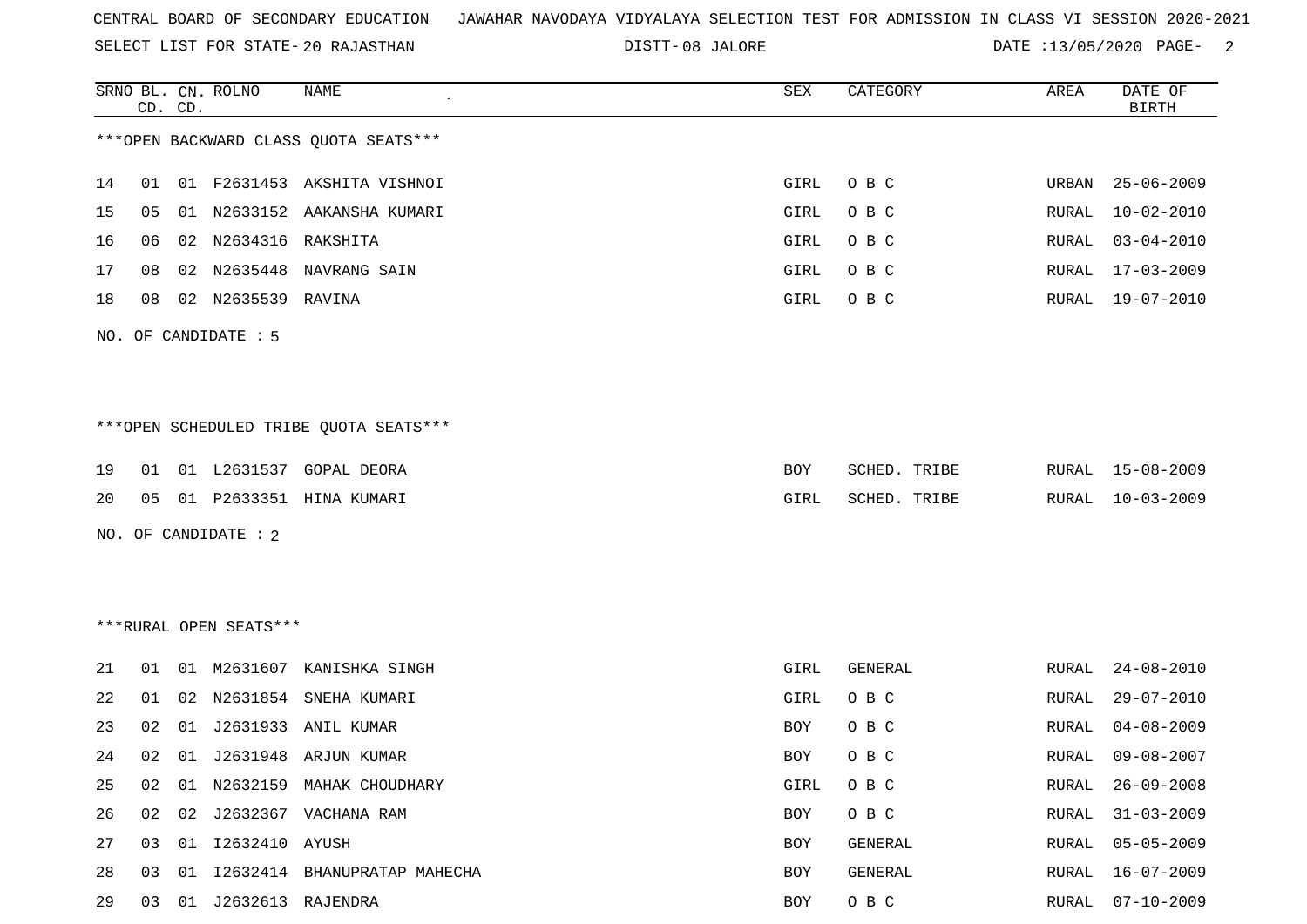SELECT LIST FOR STATE- DISTT- 20 RAJASTHAN

DISTT-08 JALORE **DATE** :13/05/2020 PAGE- 3

|                        | CD. CD. |    | SRNO BL. CN. ROLNO | <b>NAME</b><br>$\epsilon$ | <b>SEX</b> | CATEGORY | AREA  | DATE OF<br><b>BIRTH</b> |
|------------------------|---------|----|--------------------|---------------------------|------------|----------|-------|-------------------------|
| ***RURAL OPEN SEATS*** |         |    |                    |                           |            |          |       |                         |
| 30                     | 04      | 01 | J2632807           | HARSHIT TAILOR            | <b>BOY</b> | O B C    | RURAL | $12 - 01 - 2009$        |
| 31                     | 04      | 01 | J2632890           | KIRAN KUMAR               | <b>BOY</b> | O B C    | RURAL | $10 - 07 - 2009$        |
| 32                     | 04      | 02 | J2633122           | UTTAM KUMAR SUTHAR        | <b>BOY</b> | O B C    | RURAL | $13 - 06 - 2010$        |
| 33                     | 05      | 01 | J2633160           | AKSHY KUMAR               | <b>BOY</b> | O B C    | RURAL | $18 - 04 - 2010$        |
| 34                     | 05      | 01 | J2633242           | BHAVESH KUMAR             | <b>BOY</b> | O B C    | RURAL | $14 - 01 - 2011$        |
| 35                     | 05      | 02 | J2633661           | RAJESH KUMAR              | <b>BOY</b> | O B C    | RURAL | $16 - 11 - 2009$        |
| 36                     | 05      | 02 | J2633697           | RATAN CHOUDHARY           | <b>BOY</b> | O B C    | RURAL | $19 - 10 - 2009$        |
| 37                     | 06      | 01 | J2633955           | BHAVESH KUMAR             | <b>BOY</b> | O B C    | RURAL | $01 - 12 - 2007$        |
| 38                     | 06      | 01 | J2633976           | DASHRATH CHOUDHARY        | <b>BOY</b> | O B C    | RURAL | $01 - 04 - 2009$        |
| 39                     | 06      | 01 | J2634035           | HARSH WARDHAN             | <b>BOY</b> | O B C    | RURAL | $25 - 03 - 2010$        |
| 40                     | 06      | 01 | J2634063           | JEEVRAJ JAKHAD            | <b>BOY</b> | O B C    | RURAL | $15 - 01 - 2010$        |
| 41                     | 07      | 01 | I2634720           | JAYDEEP SINGH RAJPUT      | BOY        | GENERAL  | RURAL | $01 - 01 - 2010$        |
| 42                     | 07      | 01 | J2634829           | LAXMAN                    | <b>BOY</b> | O B C    | RURAL | 19-02-2010              |
| 43                     | 07      | 02 |                    | J2635062 RISHIPAL SINGH   | <b>BOY</b> | O B C    | RURAL | $10 - 12 - 2008$        |
| 44                     | 08      | 01 | J2635209           | ANIL KUMAR                | <b>BOY</b> | O B C    | RURAL | $10 - 09 - 2009$        |
| 45                     | 08      | 01 | I2635286           | GOPAL                     | <b>BOY</b> | GENERAL  | RURAL | $21 - 07 - 2008$        |
| 46                     | 08      | 01 | J2635331 KAILASH   |                           | <b>BOY</b> | O B C    | RURAL | $01 - 01 - 2009$        |

NO. OF CANDIDATE : 26

\*\*\*RURAL SCHEDULED CASTE QUOTA SEATS\*\*\*

|  |                          | 47 01 01 K2631465 ASHOK KUMAR  | <b>BOY</b> | SCHED. CASTE | RURAL 05-07-2009 |
|--|--------------------------|--------------------------------|------------|--------------|------------------|
|  | 48 01 01 K2631581 JAYPAL |                                | BOY        | SCHED. CASTE | RURAL 01-09-2009 |
|  |                          | 49 01 01 K2631592 JITU JOGSHAN | <b>BOY</b> | SCHED. CASTE | RURAL 18-02-2011 |
|  |                          | 50 01 02 K2631684 MANISH KUMAR | BOY        | SCHED. CASTE | RURAL 28-09-2008 |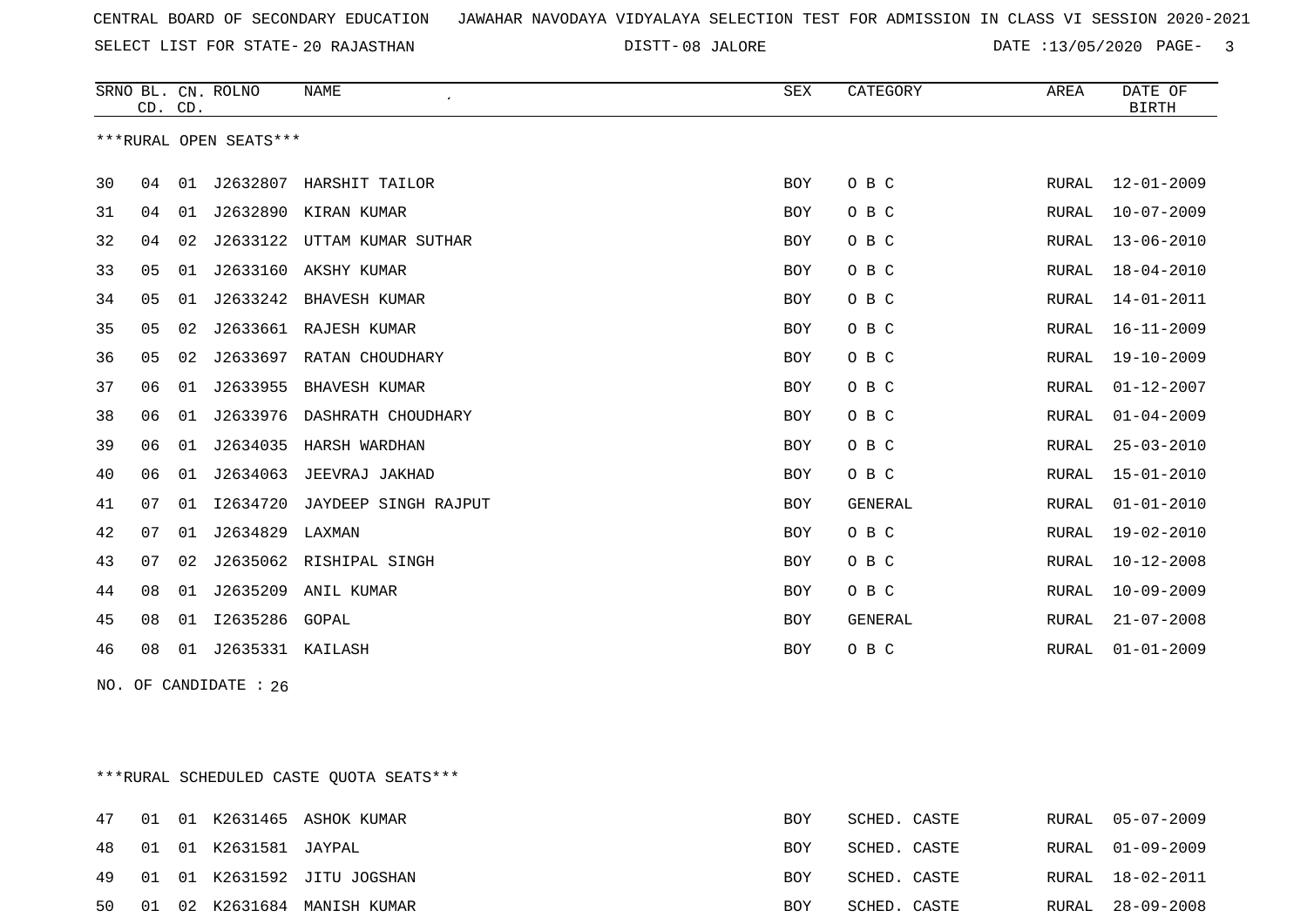SELECT LIST FOR STATE- DISTT- 20 RAJASTHAN

SRNO BL. CN.

ROLNO NAME SEX CATEGORY AREA DATE OF

DISTT-08 JALORE **DATE** :13/05/2020 PAGE- 4

|                                         | CD. CD.                                 |    |                   |                               |      |              |       | <b>BIRTH</b>     |
|-----------------------------------------|-----------------------------------------|----|-------------------|-------------------------------|------|--------------|-------|------------------|
| ***RURAL SCHEDULED CASTE QUOTA SEATS*** |                                         |    |                   |                               |      |              |       |                  |
| 51                                      | 01                                      | 02 | K2631863          | SUMIT KUMAR                   | BOY  | SCHED. CASTE | RURAL | $24 - 06 - 2009$ |
| 52                                      | 02                                      | 01 |                   | K2631982 BHAVESH KUMAR        | BOY  | SCHED. CASTE | RURAL | $24 - 01 - 2009$ |
| 53                                      | 02                                      | 01 |                   | K2632001 DASHARATH PARIHAR    | BOY  | SCHED. CASTE | RURAL | 29-10-2009       |
| 54                                      | 02                                      | 02 | 02632338          | SIMRAN KOLI                   | GIRL | SCHED. CASTE | RURAL | $20 - 07 - 2010$ |
| 55                                      | 04                                      |    |                   | 01 K2632924 MAHIPAL KUMAR     | BOY  | SCHED. CASTE | RURAL | $27 - 09 - 2008$ |
| 56                                      | 07                                      | 01 | 02634661          | GUNJAN KUMARI                 | GIRL | SCHED. CASTE | RURAL | $28 - 01 - 2009$ |
| 57                                      | 07                                      | 01 | 02634770          | KAVITA KUMARI                 | GIRL | SCHED. CASTE | RURAL | $01 - 01 - 2009$ |
| 58                                      | 07                                      | 02 | K2634899          | NAITIK                        | BOY  | SCHED. CASTE | RURAL | $25 - 05 - 2010$ |
| NO.                                     |                                         |    | OF CANDIDATE : 12 |                               |      |              |       |                  |
|                                         | *** RURAL BACKWARD CLASS QUOTA SEATS*** |    |                   |                               |      |              |       |                  |
| 59                                      | 01                                      | 02 |                   | N2631896 VEDIKA SUTHAR        | GIRL | O B C        | RURAL | $18 - 10 - 2008$ |
| 60                                      | 03                                      | 01 | N2632450          | GARIMA CHOUDHARY              | GIRL | O B C        | RURAL | $07 - 08 - 2009$ |
| 61                                      | 03                                      | 01 | N2632486 KALPANA  |                               | GIRL | O B C        | RURAL | $08 - 05 - 2010$ |
| 62                                      | 03                                      | 01 |                   | J2632678 VAIBHAV VAISHNAV     | BOY  | O B C        | RURAL | $10 - 07 - 2010$ |
| 63                                      | 04                                      | 01 | N2632872          | KARINA SIYAK                  | GIRL | O B C        | RURAL | 17-02-2010       |
| 64                                      | 04                                      | 02 | N2633076          | SANGEETA KUMARI               | GIRL | O B C        | RURAL | $30 - 07 - 2007$ |
| 65                                      | 06                                      | 01 | N2634177          | MANISHA KUMARI                | GIRL | O B C        | RURAL | $29 - 05 - 2010$ |
| 66                                      | 06                                      | 02 | J2634358          | SANDEEP                       | BOY  | O B C        | RURAL | 08-10-2009       |
| 67                                      | 06                                      | 02 | N2634359          | SANGEETA                      | GIRL | O B C        | RURAL | $06 - 07 - 2010$ |
| 68                                      | 07                                      |    | 01 N2634623 DIVYA |                               | GIRL | O B C        | RURAL | $03 - 01 - 2009$ |
| 69                                      | 07                                      |    |                   | 01 N2634771 KAVITA KUMARI     | GIRL | O B C        | RURAL | $08 - 11 - 2009$ |
| 70                                      | 07                                      |    |                   | 02 N2634839 LAXSHITA VAISHNAV | GIRL | O B C        | RURAL | $18 - 09 - 2008$ |
| 71                                      | 07                                      |    |                   | 02 J2635129 SUNIL DEWASI      | BOY  | O B C        | RURAL | $10 - 10 - 2009$ |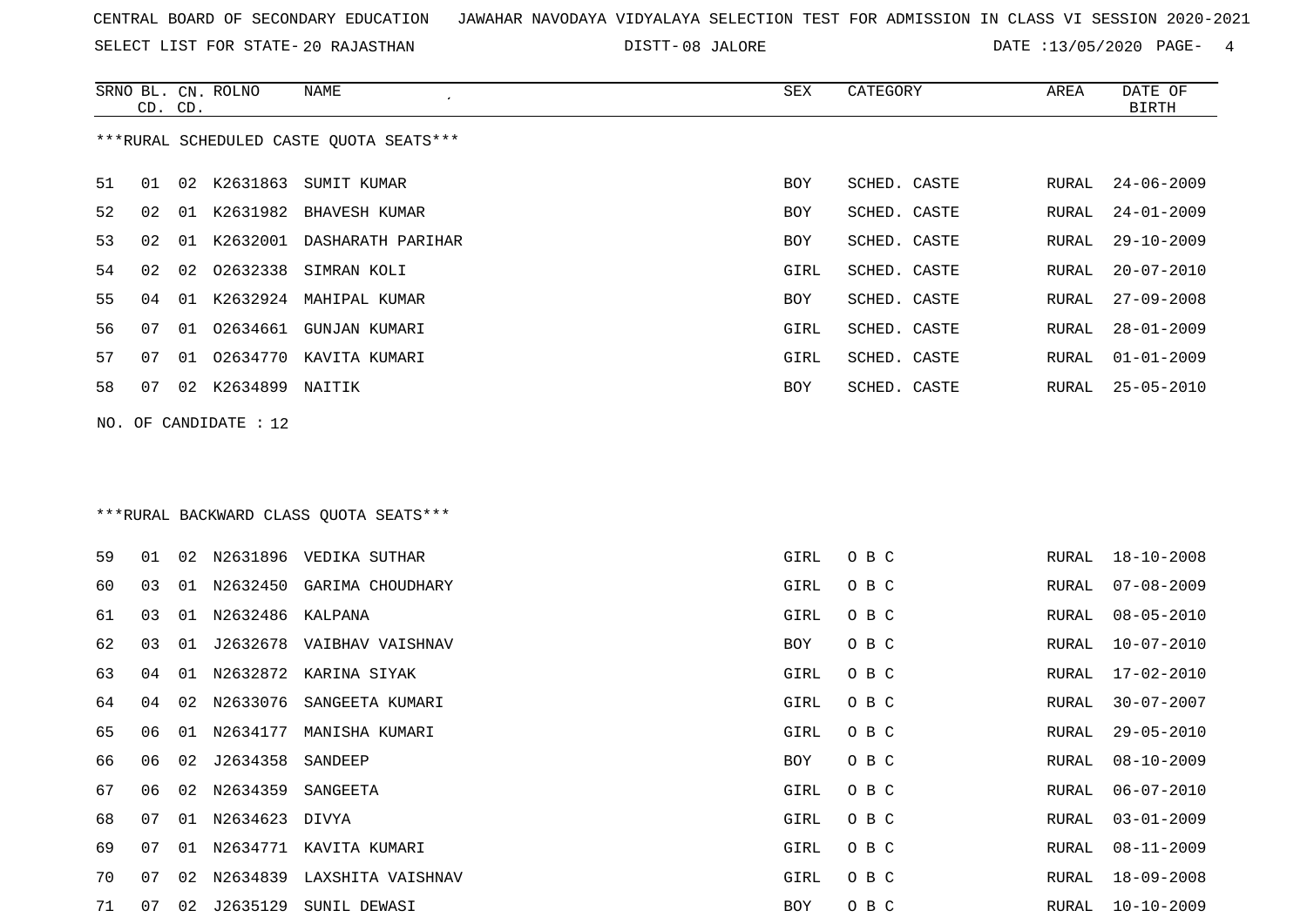SELECT LIST FOR STATE- DISTT- 20 RAJASTHAN

08 JALORE DATE :13/05/2020 PAGE- 5

|    |                | CD. CD. | SRNO BL. CN. ROLNO    | <b>NAME</b>                             | <b>SEX</b> | CATEGORY     | AREA  | DATE OF<br><b>BIRTH</b> |
|----|----------------|---------|-----------------------|-----------------------------------------|------------|--------------|-------|-------------------------|
|    |                |         |                       | *** RURAL BACKWARD CLASS QUOTA SEATS*** |            |              |       |                         |
| 72 | 08             | 01      |                       | N2635196 AAKANKSHA CHOUDHARY            | GIRL       | O B C        | RURAL | $21 - 03 - 2010$        |
| 73 | 08             |         |                       | 01 N2635221 ARCHANA CHOUDHARY           | GIRL       | O B C        | RURAL | $31 - 08 - 2009$        |
| 74 | 08             |         |                       | 02 N2635542 RAVINA KANWAR               | GIRL       | O B C        | RURAL | $01 - 01 - 2009$        |
|    |                |         | NO. OF CANDIDATE : 16 |                                         |            |              |       |                         |
|    |                |         |                       |                                         |            |              |       |                         |
|    |                |         |                       |                                         |            |              |       |                         |
|    |                |         |                       | ***RURAL SCHEDULED TRIBE QUOTA SEATS*** |            |              |       |                         |
| 75 | 01             |         | 01 L2631488           | CHAGAN LAL                              | <b>BOY</b> | SCHED. TRIBE | RURAL | $10 - 05 - 2008$        |
| 76 | 01             | 01      | L2631490              | CHETAN KUMAR MEENA                      | <b>BOY</b> | SCHED. TRIBE | RURAL | $06 - 02 - 2010$        |
| 77 | 01             |         |                       | 01 L2631524 DUNGA RAM                   | <b>BOY</b> | SCHED. TRIBE | RURAL | $15 - 11 - 2008$        |
| 78 | 02             | 02      | L2632240              | PRAVEEN KUMAR                           | <b>BOY</b> | SCHED. TRIBE | RURAL | $10 - 07 - 2007$        |
| 79 | 0 <sub>3</sub> | 01      | P2632459              | HARSHITA                                | GIRL       | SCHED. TRIBE | RURAL | $12 - 07 - 2010$        |
| 80 | 04             | 01      |                       | L2632734 AVINASH PARMAR                 | <b>BOY</b> | SCHED. TRIBE | RURAL | $11 - 01 - 2010$        |
|    |                |         |                       |                                         |            |              |       |                         |

NO. OF CANDIDATE : 6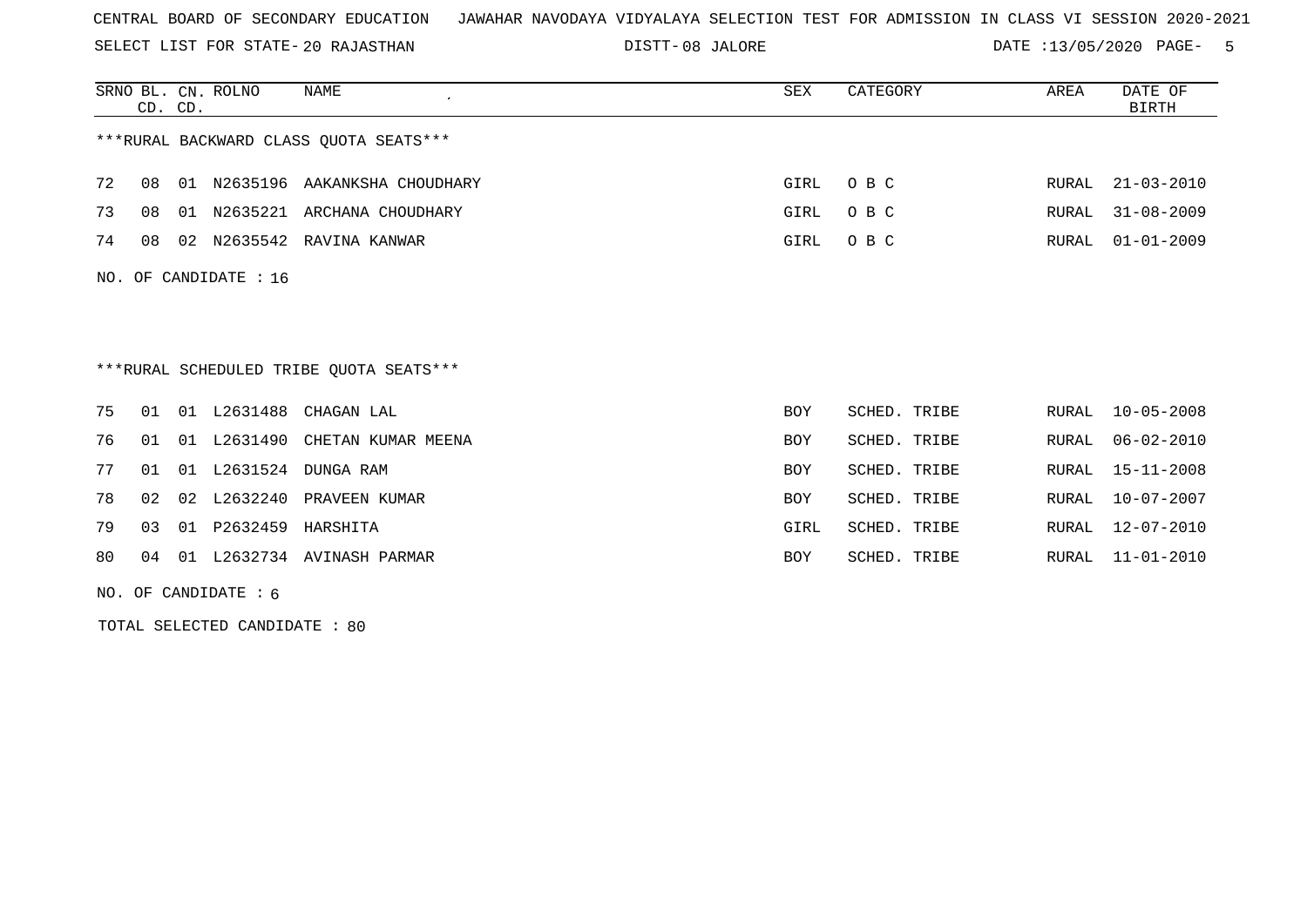09 SIKAR DATE :13/05/2020 PAGE- 1

|    | CD. CD. |    | SRNO BL. CN. ROLNO  | NAME               | SEX | CATEGORY | AREA  | DATE OF<br><b>BIRTH</b> |
|----|---------|----|---------------------|--------------------|-----|----------|-------|-------------------------|
|    |         |    | ***OPEN UR SEATS*** |                    |     |          |       |                         |
| 1  | 01      | 01 | J2635808            | MOHAMMED ATIF      | BOY | O B C    | RURAL | $01 - 08 - 2008$        |
| 2  | 02      | 01 | B2636129 HIMANSHU   |                    | BOY | O B C    | URBAN | $21 - 10 - 2008$        |
| 3  | 03      | 01 | J2636599            | KAMLESH BURDAK     | BOY | O B C    | RURAL | 18-12-2008              |
| 4  | 04      | 01 | J2637073            | DEVESH KUMAR ARYA  | BOY | O B C    | RURAL | $18 - 02 - 2010$        |
| 5  | 05      | 01 | J2638250            | KRISHAN YADAV      | BOY | O B C    | RURAL | $30 - 01 - 2008$        |
| 6  | 07      | 02 | B2639836            | SOUMY              | BOY | O B C    | URBAN | $24 - 03 - 2010$        |
|    | 08      | 03 | J2640836            | YURAJ CHOUDHARY    | BOY | O B C    | RURAL | $29 - 03 - 2009$        |
| 8  | 09      | 01 | J2640970            | DEV JIGAR CHANDELA | BOY | O B C    | RURAL | $27 - 07 - 2010$        |
| 9  | 09      | 01 | J2641012            | HARSHIT KUMAR      | BOY | O B C    | RURAL | $28 - 08 - 2008$        |
| 10 | 09      | 01 | J2641068            | KARMDEEP           | BOY | O B C    | RURAL | $02 - 07 - 2009$        |
|    |         |    |                     |                    |     |          |       |                         |

NO. OF CANDIDATE : 10

\*\*\*OPEN SCHEDULED CASTE QUOTA SEATS\*\*\*

|  |  | 11 01 01 K2635880 PRIYANSHU TANWAR   | BOY  | SCHED. CASTE |  | RURAL 08-08-2010 |
|--|--|--------------------------------------|------|--------------|--|------------------|
|  |  | 12 01 01 G2635951 TANU PRAKASH DAYMA | GIRL | SCHED. CASTE |  | URBAN 05-04-2008 |
|  |  | 13 08 01 02640226 KHUSHI ROLAN       | GIRL | SCHED. CASTE |  | RURAL 16-10-2008 |

NO. OF CANDIDATE : 3

\*\*\*OPEN DISABLED QUOTA SEATS\*\*\*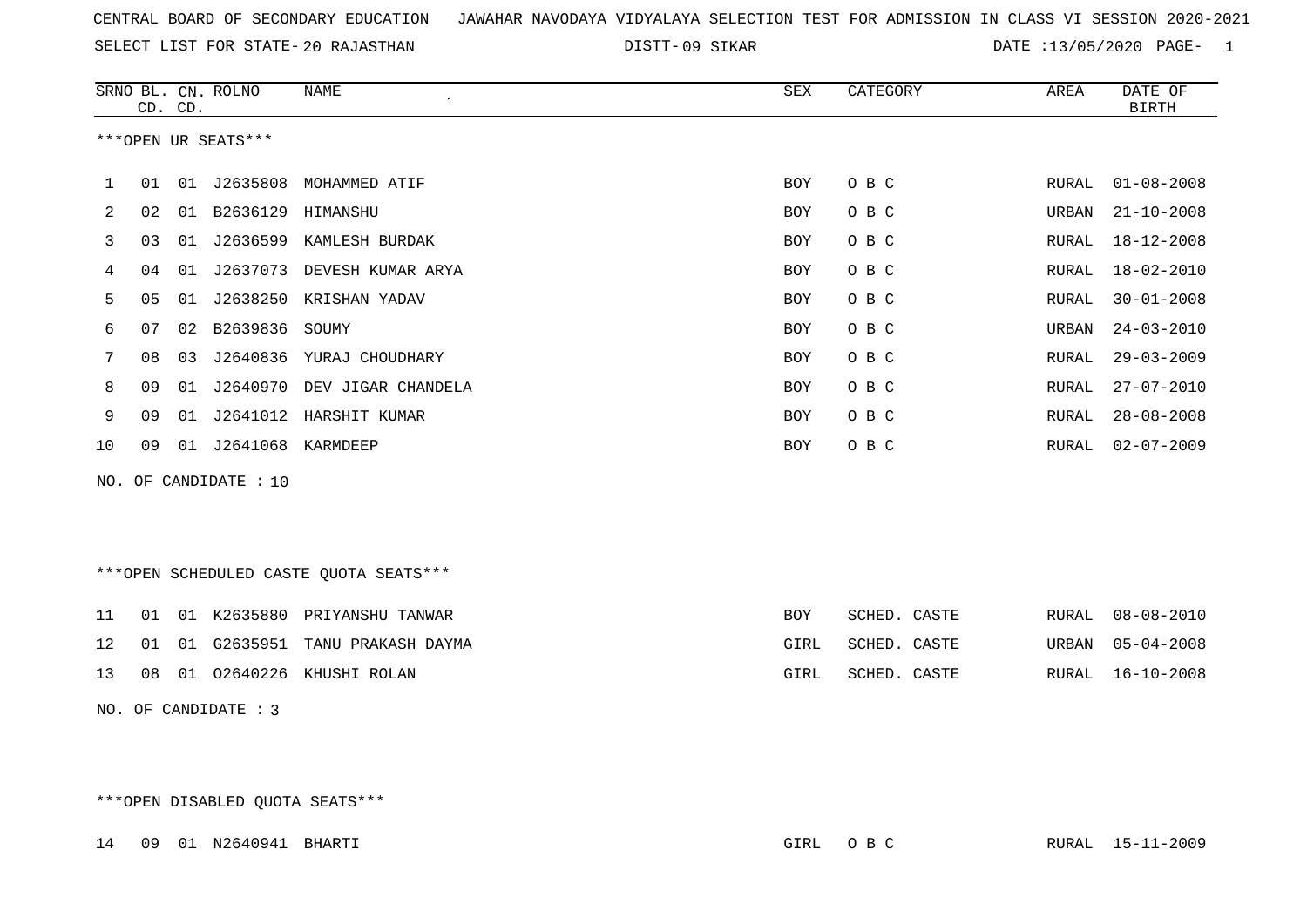| CENTRAL BOARD OF SECONDARY EDUCATION – JAWAHAR NAVODAYA VIDYALAYA SELECTION TEST FOR ADMISSION IN CLASS VI SESSION 2020-2021 |  |  |  |  |  |  |  |  |  |  |  |  |  |  |  |  |  |
|------------------------------------------------------------------------------------------------------------------------------|--|--|--|--|--|--|--|--|--|--|--|--|--|--|--|--|--|
|------------------------------------------------------------------------------------------------------------------------------|--|--|--|--|--|--|--|--|--|--|--|--|--|--|--|--|--|

DISTT-09 SIKAR DATE :13/05/2020 PAGE- 2

|    |    | CD. CD. | SRNO BL. CN. ROLNO       | NAME                                   | ${\tt SEX}$ | CATEGORY     | AREA  | DATE OF<br><b>BIRTH</b> |
|----|----|---------|--------------------------|----------------------------------------|-------------|--------------|-------|-------------------------|
|    |    |         | NO. OF CANDIDATE : 1     |                                        |             |              |       |                         |
|    |    |         |                          |                                        |             |              |       |                         |
|    |    |         |                          |                                        |             |              |       |                         |
|    |    |         |                          | *** OPEN BACKWARD CLASS QUOTA SEATS*** |             |              |       |                         |
| 15 | 01 |         |                          | 01 N2635866 PREKSHA CHAHAR             | GIRL        | O B C        | RURAL | 18-10-2009              |
| 16 | 01 |         | 01 N2635934 SNEHA        |                                        | GIRL        | O B C        | RURAL | $10 - 10 - 2010$        |
| 17 | 02 |         | 02 F2636461 YANA         |                                        | GIRL        | O B C        | URBAN | $26 - 04 - 2010$        |
| 18 | 05 |         | 02 N2638347              | MUSKAN YADAV                           | GIRL        | O B C        | RURAL | $26 - 01 - 2010$        |
| 19 | 06 |         | 01 J2638869 GOGRAT       |                                        | BOY         | O B C        | RURAL | 14-09-2008              |
|    |    |         | NO. OF CANDIDATE : 5     |                                        |             |              |       |                         |
|    |    |         |                          |                                        |             |              |       |                         |
|    |    |         |                          |                                        |             |              |       |                         |
|    |    |         |                          | ***OPEN SCHEDULED TRIBE QUOTA SEATS*** |             |              |       |                         |
| 20 |    |         | 01 01 D2635701 ASHOK     |                                        | BOY         | SCHED. TRIBE | URBAN | 17-12-2008              |
|    |    |         | NO. OF CANDIDATE : 1     |                                        |             |              |       |                         |
|    |    |         |                          |                                        |             |              |       |                         |
|    |    |         |                          |                                        |             |              |       |                         |
|    |    |         |                          |                                        |             |              |       |                         |
|    |    |         | ***RURAL OPEN SEATS***   |                                        |             |              |       |                         |
| 21 |    |         |                          | 01 01 J2635700 ASHISH KUMAR CHOU       | BOY         | O B C        | RURAL | $10 - 06 - 2008$        |
| 22 |    |         | 01  01  J2635702  AVANIT |                                        | BOY         | O B C        | RURAL | 08-12-2009              |
| 23 | 01 |         | 01 K2635786 LUCKY        |                                        | BOY         | SCHED. CASTE | RURAL | $06 - 06 - 2010$        |
| 24 | 02 |         |                          | 01 I2636035 ANSHUL KUMAR               | BOY         | GENERAL      | RURAL | $04 - 02 - 2009$        |
| 25 |    |         | 02 01 J2636184 KULDEEP   |                                        | BOY         | O B C        | RURAL | $26 - 11 - 2008$        |
| 26 |    |         |                          | 02 02 J2636290 PIYUSH JAKHAR           | BOY         | O B C        | RURAL | 14-02-2009              |
| 27 |    |         |                          | 03 01 J2636477 AADARSH CHOUDHARY       | BOY         | O B C        |       | RURAL 17-07-2009        |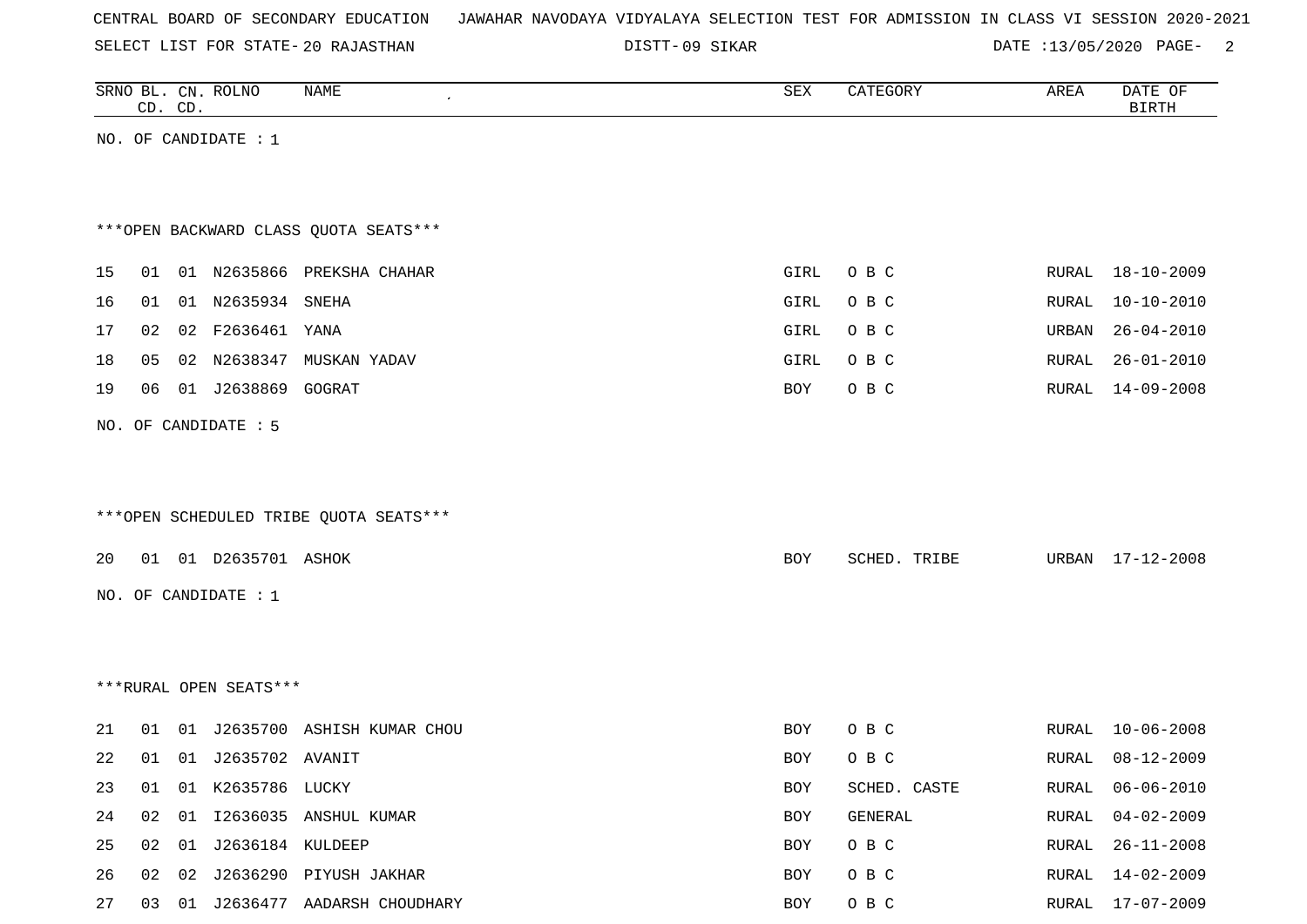SELECT LIST FOR STATE- DISTT- 20 RAJASTHAN

09 SIKAR DATE :13/05/2020 PAGE- 3

|    |    | CD. CD. | SRNO BL. CN. ROLNO     | NAME                         | SEX        | CATEGORY       | AREA         | DATE OF<br><b>BIRTH</b> |
|----|----|---------|------------------------|------------------------------|------------|----------------|--------------|-------------------------|
|    |    |         | ***RURAL OPEN SEATS*** |                              |            |                |              |                         |
|    |    |         |                        |                              |            |                |              |                         |
| 28 | 03 | 01      |                        | 12636484 ABHAY RAJ SINGH     | BOY        | GENERAL        | RURAL        | $20 - 12 - 2008$        |
| 29 | 03 | 01      |                        | J2636496 AMIT BURDAK         | <b>BOY</b> | O B C          | RURAL        | $27 - 01 - 2010$        |
| 30 | 03 | 01      |                        | J2636576 HARSHIT KRISHNIA    | BOY        | O B C          | RURAL        | $05 - 10 - 2008$        |
| 31 | 04 |         |                        | 01 J2636836 ADITYA BIJARNIYA | <b>BOY</b> | O B C          | RURAL        | $26 - 01 - 2009$        |
| 32 | 04 | 01      |                        | I2636867 ALOK SINGH          | BOY        | GENERAL        | RURAL        | $02 - 06 - 2009$        |
| 33 | 04 | 02      | J2637587               | PULKIT                       | BOY        | O B C          | RURAL        | $15 - 05 - 2008$        |
| 34 | 05 | 01      | J2638050               | BHUPENDRA ROLANIYA           | BOY        | O B C          | RURAL        | $24 - 01 - 2009$        |
| 35 | 05 | 02      | J2638595               | SHUBHAM KUMAR YADAV          | BOY        | O B C          | RURAL        | $12 - 01 - 2010$        |
| 36 | 05 |         | 02 J2638611            | SUMIT KUMAR                  | <b>BOY</b> | O B C          | RURAL        | $24 - 01 - 2009$        |
| 37 | 06 | 01      | J2638861               | GAURAV GADHWAL               | <b>BOY</b> | O B C          | <b>RURAL</b> | $26 - 05 - 2009$        |
| 38 | 06 | 01      |                        | M2638948 KIRTI SHARMA        | GIRL       | GENERAL        | RURAL        | $29 - 04 - 2011$        |
| 39 | 06 | 02      | J2639040               | NARENDRA                     | BOY        | O B C          | RURAL        | $20 - 03 - 2009$        |
| 40 | 06 |         |                        | 02 J2639089 PANKAJ KUMAR     | <b>BOY</b> | O B C          | RURAL        | $12 - 07 - 2008$        |
| 41 | 07 | 01      |                        | J2639404 ARPIT KUMAR         | BOY        | O B C          | RURAL        | $28 - 07 - 2009$        |
| 42 | 07 | 01      | J2639548               | <b>JATIN KUMAR</b>           | <b>BOY</b> | O B C          | <b>RURAL</b> | $12 - 03 - 2010$        |
| 43 | 07 | 02      |                        | I2639696 NITIN GOYAL         | <b>BOY</b> | <b>GENERAL</b> | <b>RURAL</b> | $27 - 08 - 2009$        |
| 44 | 07 | 02      | M2639856               | TEJASVI SINGH                | GIRL       | <b>GENERAL</b> | RURAL        | $12 - 04 - 2009$        |
| 45 | 08 | 01      | J2640090 DIVESH        |                              | <b>BOY</b> | O B C          | RURAL        | $01 - 07 - 2009$        |
| 46 | 08 | 02      |                        | J2640255 KRISHN KUMAR        | BOY        | O B C          | <b>RURAL</b> | $20 - 03 - 2010$        |
| 47 | 08 | 03      | N2640721               | SHRISHTI YADAV               | GIRL       | O B C          | RURAL        | $28 - 05 - 2008$        |
| 48 | 08 | 03      | J2640823               | YASH MEHARA                  | BOY        | O B C          | RURAL        | $25 - 09 - 2010$        |
| 49 | 09 | 02      |                        | J2641347 RITESH YADAV        | BOY        | O B C          | RURAL        | $15 - 10 - 2010$        |
| 50 | 09 | 02      |                        | J2641481 VINIT KUMAR         | <b>BOY</b> | O B C          | RURAL        | $15 - 02 - 2009$        |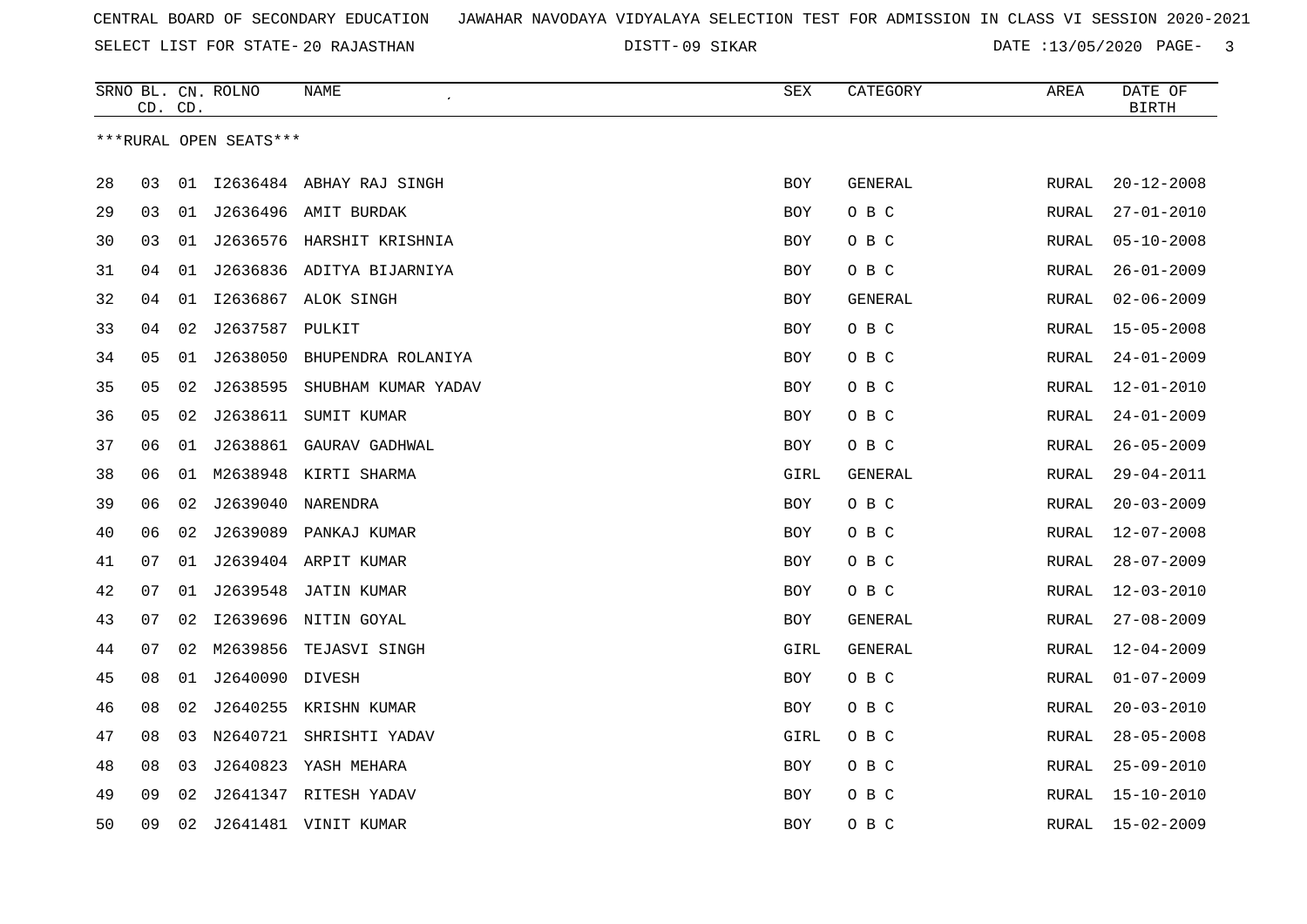| CENTRAL BOARD OF SECONDARY EDUCATION – JAWAHAR NAVODAYA VIDYALAYA SELECTION TEST FOR ADMISSION IN CLASS VI SESSION 2020-2021 |  |  |  |  |
|------------------------------------------------------------------------------------------------------------------------------|--|--|--|--|
|------------------------------------------------------------------------------------------------------------------------------|--|--|--|--|

SELECT LIST FOR STATE- DISTT- 20 RAJASTHAN 09 SIKAR DATE :13/05/2020 PAGE- 4

|    | CD. | CD. | SRNO BL. CN. ROLNO    | NAME                                    | SEX        | CATEGORY     | AREA         | DATE OF<br><b>BIRTH</b> |
|----|-----|-----|-----------------------|-----------------------------------------|------------|--------------|--------------|-------------------------|
|    |     |     | NO. OF CANDIDATE : 30 |                                         |            |              |              |                         |
|    |     |     |                       |                                         |            |              |              |                         |
|    |     |     |                       |                                         |            |              |              |                         |
|    |     |     |                       | ***RURAL SCHEDULED CASTE QUOTA SEATS*** |            |              |              |                         |
| 51 | 01  |     |                       | 01 K2635743 HIMANSHU DEENWAL            | BOY        | SCHED. CASTE | RURAL        | $02 - 01 - 2010$        |
| 52 | 01  | 01  | 02635754              | JENIKA BERWAL                           | GIRL       | SCHED. CASTE | RURAL        | $12 - 02 - 2010$        |
| 53 | 01  |     | 01 K2635930           | SHOURYA TUSAWADA                        | BOY        | SCHED. CASTE | RURAL        | $04 - 06 - 2009$        |
| 54 | 04  |     |                       | 02 02637593 RADHIKA TANWAR              | GIRL       | SCHED. CASTE | RURAL        | $14 - 06 - 2010$        |
| 55 | 06  | 01  | 02638929              | KANU PRIYA                              | GIRL       | SCHED. CASTE | RURAL        | $20 - 07 - 2009$        |
| 56 | 07  |     | 01 K2639358           | AKASH KULDEEP                           | BOY        | SCHED. CASTE | RURAL        | $04 - 06 - 2009$        |
| 57 | 07  |     |                       | 01 02639495 DIVYA RANI VERMA            | GIRL       | SCHED. CASTE | RURAL        | $27 - 06 - 2008$        |
| 58 | 08  | 03  | K2640747              | SUNDER                                  | <b>BOY</b> | SCHED. CASTE | RURAL        | $05 - 12 - 2008$        |
| 59 | 09  |     |                       | 02 K2641239 NITIN KUMAR ARYA            | BOY        | SCHED. CASTE | RURAL        | $07 - 10 - 2008$        |
|    |     |     | NO. OF CANDIDATE : 9  |                                         |            |              |              |                         |
|    |     |     |                       |                                         |            |              |              |                         |
|    |     |     |                       |                                         |            |              |              |                         |
|    |     |     |                       | ***RURAL BACKWARD CLASS OUOTA SEATS***  |            |              |              |                         |
| 60 | 01  |     | 01 N2635678 ANSHIKA   |                                         | GIRL       | O B C        | RURAL        | 12-11-2009              |
| 61 | 02  |     | 02 N2636422           | SWEETI                                  | GIRL       | O B C        | RURAL        | $28 - 07 - 2010$        |
| 62 | 04  |     | 01 J2637173 HIMESH    |                                         | <b>BOY</b> | O B C        | RURAL        | $04 - 10 - 2009$        |
| 63 | 04  | 02  | J2637348              | MANISH KUMAWAT                          | <b>BOY</b> | O B C        | <b>RURAL</b> | $26 - 09 - 2010$        |
| 64 | 04  | 03  |                       | J2637902 YOGESH YADAV                   | <b>BOY</b> | O B C        | RURAL        | $08 - 04 - 2009$        |
| 65 | 05  | 01  |                       | N2638002 ARPITA YADAV                   | GIRL       | O B C        | RURAL        | $01 - 12 - 2009$        |
| 66 | 05  | 01  |                       | J2638090 DESHRAJ YADAV                  | <b>BOY</b> | O B C        | RURAL        | $23 - 04 - 2011$        |

67 05 02 N2638339 MONIKA YADAV GIRL O B C RURAL 24-11-2009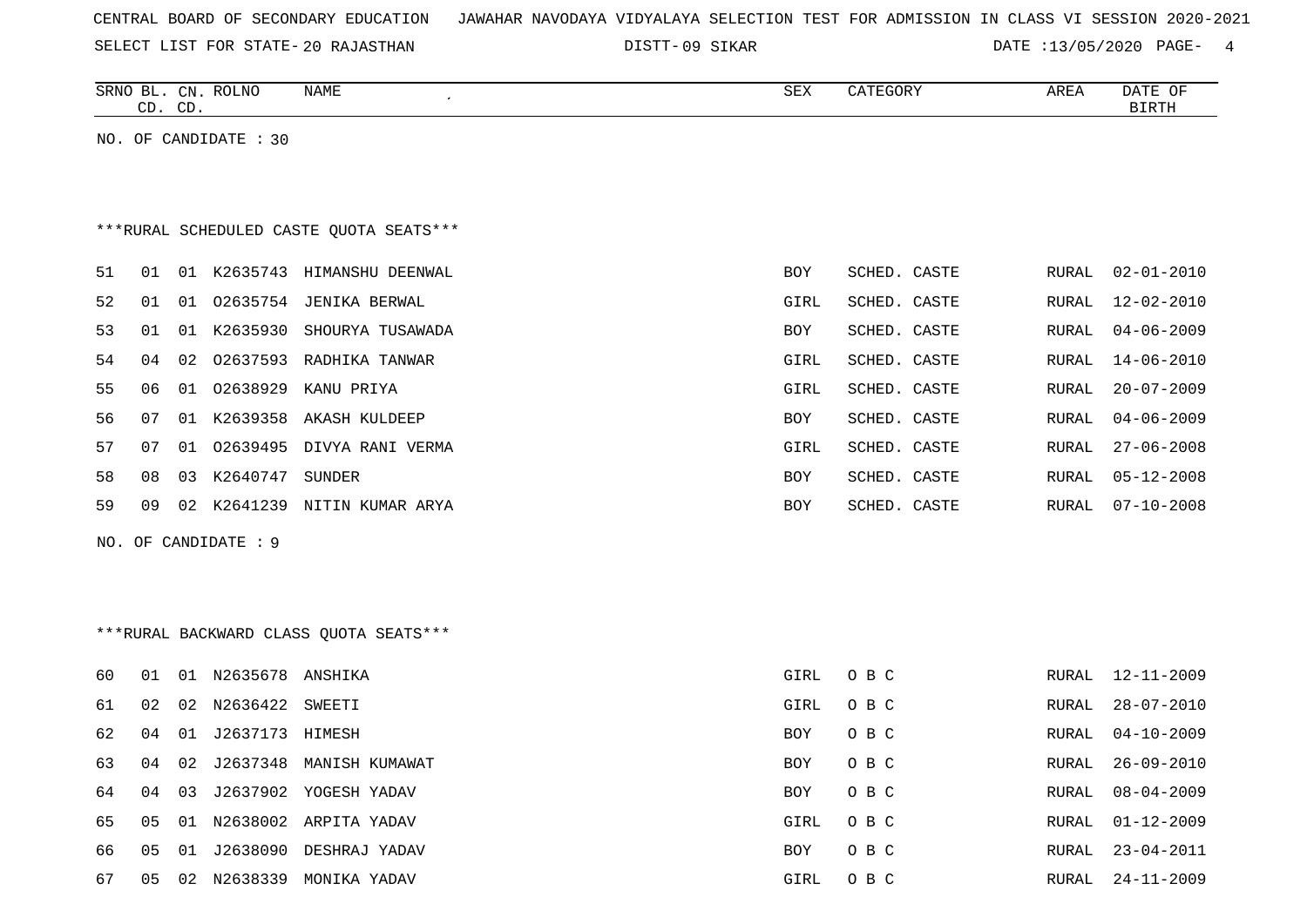SELECT LIST FOR STATE- DISTT- 20 RAJASTHAN

09 SIKAR DATE :13/05/2020 PAGE- 5

|    | CD. CD. |    | SRNO BL. CN. ROLNO    | <b>NAME</b><br>$\epsilon$               | <b>SEX</b> | CATEGORY     | AREA          | DATE OF<br><b>BIRTH</b> |
|----|---------|----|-----------------------|-----------------------------------------|------------|--------------|---------------|-------------------------|
|    |         |    |                       | *** RURAL BACKWARD CLASS QUOTA SEATS*** |            |              |               |                         |
| 68 | 05      | 02 |                       | N2638361 NEHA JAKHAR                    | GIRL       | O B C        | RURAL         | $22 - 06 - 2010$        |
| 69 | 05      | 02 | N2638462              | PRIYANSHI                               | GIRL       | O B C        | RURAL         | $23 - 03 - 2009$        |
| 70 | 05      | 02 | N2638642              | TANVI YADAV                             | GIRL       | O B C        | RURAL         | $30 - 12 - 2009$        |
| 71 | 06      | 01 |                       | J2638922 KAMLESH JATRANA                | <b>BOY</b> | O B C        | ${\tt RURAL}$ | $19 - 07 - 2008$        |
| 72 | 06      | 02 | N2639287              | TEENA SINGH                             | GIRL       | O B C        | RURAL         | $29 - 07 - 2010$        |
| 73 | 08      |    | 01 N2640231 KOMAL     |                                         | GIRL       | O B C        | RURAL         | $15 - 08 - 2010$        |
| 74 | 09      |    | 01 N2641176           | MONA                                    | GIRL       | O B C        | RURAL         | $01 - 01 - 2008$        |
| 75 | 09      |    |                       | 02 N2641229 NIRMA GURJAR                | GIRL       | O B C        | RURAL         | $10 - 11 - 2009$        |
|    |         |    | NO. OF CANDIDATE : 16 |                                         |            |              |               |                         |
|    |         |    |                       |                                         |            |              |               |                         |
|    |         |    |                       |                                         |            |              |               |                         |
|    |         |    |                       | ***RURAL SCHEDULED TRIBE QUOTA SEATS*** |            |              |               |                         |
| 76 | 04      |    |                       | 01 L2637144 HARSHIT MEENA               | <b>BOY</b> | SCHED. TRIBE | RURAL         | $30 - 04 - 2010$        |
| 77 | 09      |    | 01 P2640905           | ANNU MEENA                              | GIRL       | SCHED. TRIBE | RURAL         | $20 - 08 - 2009$        |
| 78 |         |    |                       |                                         |            |              |               |                         |
|    | 09      | 01 | L2641198              | NAMAN CHHAWAL                           | <b>BOY</b> | SCHED. TRIBE | <b>RURAL</b>  | $18 - 02 - 2009$        |
| 79 | 09      | 02 | P2641214              | NEHA                                    | GIRL       | SCHED. TRIBE | <b>RURAL</b>  | $06 - 05 - 2010$        |
| 80 | 09      | 02 | L2641283              | PRINCE MEENA                            | BOY        | SCHED. TRIBE | <b>RURAL</b>  | $15 - 10 - 2009$        |

NO. OF CANDIDATE : 5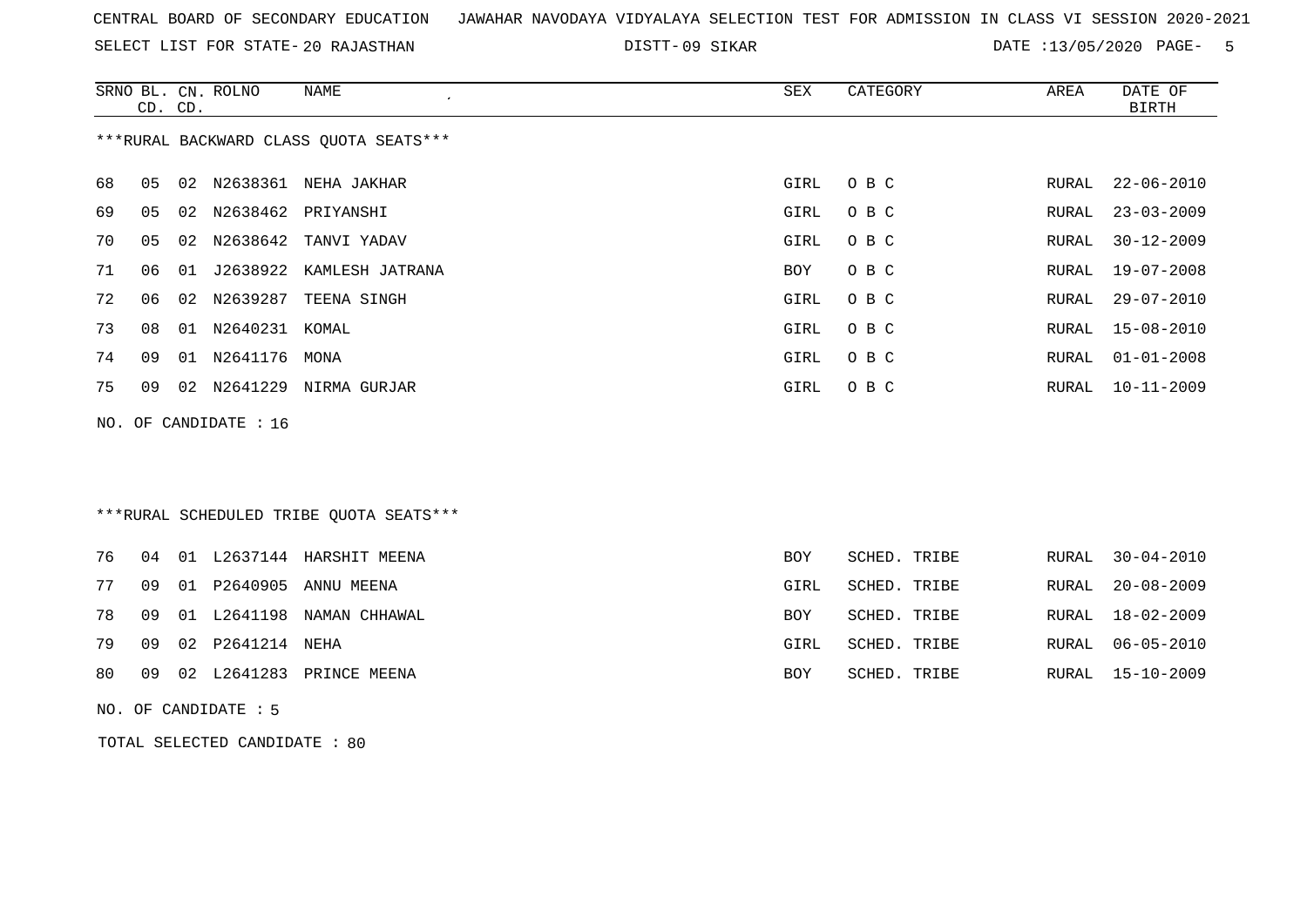SELECT LIST FOR STATE- DISTT- 20 RAJASTHAN

10 BARAN DATE :13/05/2020 PAGE- 1

|              |    | CD. CD. | SRNO BL. CN. ROLNO              | <b>NAME</b>                            | SEX        | CATEGORY     | AREA          | DATE OF<br><b>BIRTH</b> |
|--------------|----|---------|---------------------------------|----------------------------------------|------------|--------------|---------------|-------------------------|
|              |    |         | ***OPEN UR SEATS***             |                                        |            |              |               |                         |
| $\mathbf{1}$ | 03 |         |                                 | 01 N2642344 DHARUVIKA MEHTA            | GIRL       | O B C        | RURAL         | $19 - 11 - 2009$        |
| 2            | 03 |         |                                 | 01 J2642589 VIKASH MEHTA               | BOY        | O B C        | <b>RURAL</b>  | $02 - 12 - 2008$        |
| 3            | 05 |         |                                 | 01 L2643474 ARYAN MEENA                | BOY        | SCHED. TRIBE | RURAL         | $24 - 10 - 2009$        |
| 4            | 06 |         |                                 | 01 J2644558 VISHAL SAHU                | BOY        | O B C        | RURAL         | $16 - 06 - 2009$        |
|              |    |         | NO. OF CANDIDATE : 4            |                                        |            |              |               |                         |
|              |    |         |                                 | ***OPEN SCHEDULED CASTE QUOTA SEATS*** |            |              |               |                         |
| 5            | 03 |         |                                 | 01 K2642387 KARTIK VERMA               | BOY        | SCHED. CASTE | RURAL         | $25 - 08 - 2008$        |
| 6            | 05 |         |                                 | 02 K2643865 SAJAN KUMAR                | BOY        | SCHED. CASTE | RURAL         | $25 - 12 - 2009$        |
| 7            | 06 |         | 01 02644398                     | RANI KUMARI                            | GIRL       | SCHED. CASTE | RURAL         | $05 - 08 - 2007$        |
| 8            | 07 |         |                                 | 01 K2644721 HEMANT MEHRA               | BOY        | SCHED. CASTE | ${\tt RURAL}$ | $08 - 03 - 2009$        |
|              |    |         | NO. OF CANDIDATE : 4            |                                        |            |              |               |                         |
|              |    |         | ***OPEN DISABLED QUOTA SEATS*** |                                        |            |              |               |                         |
| 9            | 01 |         | 01  C2641880  VEDANT            |                                        | <b>BOY</b> | SCHED. CASTE | URBAN         | $28 - 07 - 2008$        |
| 10           | 05 |         |                                 | 02 L2643925 SUMIT MEENA                | <b>BOY</b> | SCHED. TRIBE | RURAL         | $07 - 12 - 2009$        |
|              |    |         | NO. OF CANDIDATE : 2            |                                        |            |              |               |                         |

\*\*\*OPEN BACKWARD CLASS QUOTA SEATS\*\*\*

11 02 01 J2642098 MAYANK NAGAR BOY O B C RURAL 15-01-2009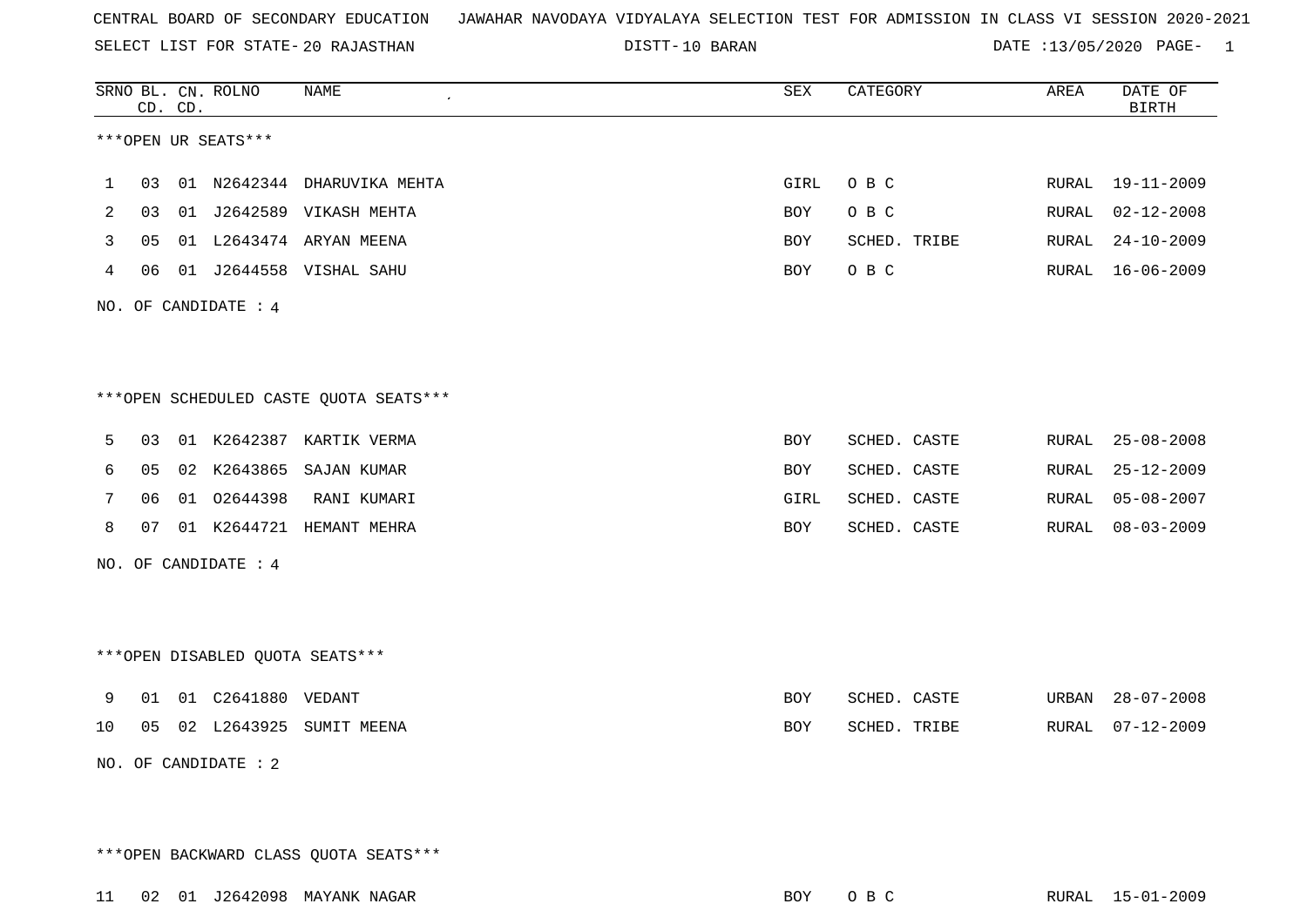SELECT LIST FOR STATE- DISTT- 20 RAJASTHAN

DISTT-10 BARAN **DATE** :13/05/2020 PAGE- 2

|                   |    | CD. CD. | SRNO BL. CN. ROLNO     | NAME                                   | ${\tt SEX}$ | CATEGORY     | AREA  | DATE OF<br><b>BIRTH</b> |
|-------------------|----|---------|------------------------|----------------------------------------|-------------|--------------|-------|-------------------------|
|                   |    |         |                        | *** OPEN BACKWARD CLASS QUOTA SEATS*** |             |              |       |                         |
| $12 \overline{ }$ | 04 |         |                        | 02 N2643206 RITIKA KUMAWAT             | GIRL        | O B C        | RURAL | $21 - 02 - 2011$        |
| 13                | 06 |         |                        | 01 N2644247 LAXMI NAGAR                | GIRL        | O B C        | RURAL | $15 - 05 - 2009$        |
| 14                | 06 |         |                        | 01 N2644521 UMA MALAV                  | GIRL        | O B C        | RURAL | $10 - 10 - 2008$        |
| 15                | 07 |         |                        | 01 N2644895 RADHE NAGAR                | GIRL        | O B C        |       | RURAL 03-10-2008        |
|                   |    |         | NO. OF CANDIDATE : 5   |                                        |             |              |       |                         |
|                   |    |         |                        |                                        |             |              |       |                         |
|                   |    |         |                        | ***OPEN SCHEDULED TRIBE QUOTA SEATS*** |             |              |       |                         |
| 16                | 04 |         |                        | 01 D2642858 HRIDYANSHU MEENA           | BOY         | SCHED. TRIBE | URBAN | $07 - 03 - 2009$        |
| 17                | 04 |         |                        | 02 L2643222 SACHIN MEENA               | BOY         | SCHED. TRIBE | RURAL | $29 - 11 - 2010$        |
| 18                | 05 |         |                        | 02 L2643924 SUMIT MEENA                | BOY         | SCHED. TRIBE | RURAL | $03 - 06 - 2008$        |
| 19                | 06 |         |                        | 01 L2644529 VIKASH KUMAR MEENA         | BOY         | SCHED. TRIBE | RURAL | $13 - 10 - 2009$        |
| 20                | 07 |         |                        | 01 P2644604 ANJALI MEENA               | GIRL        | SCHED. TRIBE | RURAL | 21-03-2009              |
|                   |    |         | NO. OF CANDIDATE : 5   |                                        |             |              |       |                         |
|                   |    |         |                        |                                        |             |              |       |                         |
|                   |    |         | ***RURAL OPEN SEATS*** |                                        |             |              |       |                         |
| 21                | 02 |         |                        | 01 M2641995 DEVIKA SINGH RATHOD        | GIRL        | GENERAL      | RURAL | 10-08-2009              |
| 22                | 02 |         |                        | 01 J2642228 SHIVANSH NAGAR             | BOY         | O B C        | RURAL | $17 - 09 - 2009$        |
| 23                | 02 |         |                        | 01 J2642254 VAIBHAV RATHOR             | <b>BOY</b>  | O B C        | RURAL | $16 - 08 - 2009$        |
| 24                | 03 |         |                        | 01 J2642341 DEVANSH MEHTA              | BOY         | O B C        | RURAL | $22 - 10 - 2008$        |
| 25                | 03 |         |                        | 01 J2642505 RAVI PRAJAPAT              | <b>BOY</b>  | O B C        | RURAL | $12 - 07 - 2008$        |

26 03 01 J2642598 YASH MEHTA BOY O B C RURAL 16-06-2010 27 04 01 L2642607 ABHISHEK MEENA BOY SCHED. TRIBE RURAL 23-05-2008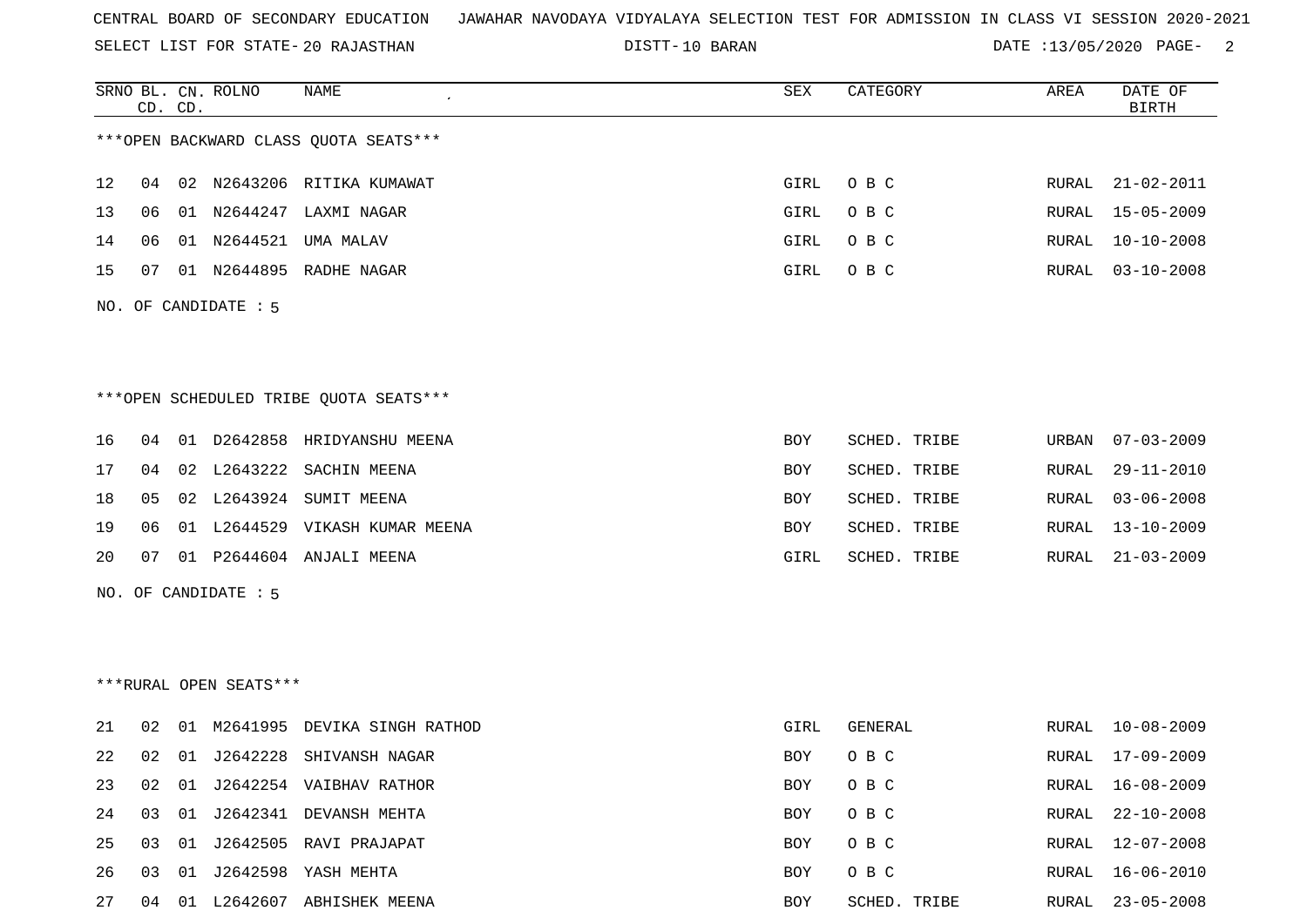SELECT LIST FOR STATE- DISTT- 20 RAJASTHAN

DISTT-10 BARAN **DATE** :13/05/2020 PAGE- 3

|     | CD. CD. |    | SRNO BL. CN. ROLNO     | NAME                                    | SEX        | CATEGORY       | AREA  | DATE OF<br><b>BIRTH</b> |
|-----|---------|----|------------------------|-----------------------------------------|------------|----------------|-------|-------------------------|
|     |         |    | ***RURAL OPEN SEATS*** |                                         |            |                |       |                         |
| 28  | 04      |    | 01 M2642719            | BHAVYATA SHARMA                         | GIRL       | <b>GENERAL</b> | RURAL | $24 - 01 - 2009$        |
| 29  | 04      | 02 |                        | I2643158 RACHIT VIJAY                   | <b>BOY</b> | GENERAL        | RURAL | $08 - 03 - 2010$        |
| 30  | 05      | 01 |                        | L2643454 ANUJ MEENA                     | <b>BOY</b> | SCHED. TRIBE   | RURAL | $14 - 04 - 2008$        |
| 31  | 05      | 01 |                        | J2643585 HARSHIT NAGAR                  | BOY        | O B C          | RURAL | $27 - 02 - 2010$        |
| 32  | 05      | 01 | M2643649               | LAHAR MITTAL                            | GIRL       | GENERAL        | RURAL | $12 - 11 - 2008$        |
| 33  | 05      | 02 | J2643919               | SUMIT KUMAR MALAV                       | BOY        | O B C          | RURAL | $24 - 09 - 2008$        |
| 34  | 06      | 01 | M2644159               | HARSHITA                                | GIRL       | GENERAL        | RURAL | 16-04-2009              |
| 35  | 06      | 01 | J2644393               | RAMLAKHAN MALAV                         | BOY        | O B C          | RURAL | $16 - 03 - 2009$        |
| 36  | 07      | 01 |                        | J2644709 GAURAV NAGAR                   | <b>BOY</b> | O B C          | RURAL | $24 - 02 - 2009$        |
| 37  | 07      | 01 | J2644726               | HIMANSHU RENWAL                         | BOY        | O B C          | RURAL | $09 - 03 - 2009$        |
| 38  | 07      | 01 | J2644759               | KESHAV SAINI                            | BOY        | O B C          | RURAL | $17 - 04 - 2009$        |
| 39  | 07      |    |                        | 01 J2645029 VISHAL SUMAN                | BOY        | O B C          | RURAL | $08 - 08 - 2008$        |
| NO. |         |    | OF CANDIDATE : 19      |                                         |            |                |       |                         |
|     |         |    |                        |                                         |            |                |       |                         |
|     |         |    |                        |                                         |            |                |       |                         |
|     |         |    |                        | ***RURAL SCHEDULED CASTE QUOTA SEATS*** |            |                |       |                         |
| 40  | 02      | 01 |                        | K2641945 ANUPAM BHARTIYA                | BOY        | SCHED. CASTE   | RURAL | $05 - 12 - 2010$        |
| 41  | 02      | 01 | K2642008               | DIVYANSH GHOTAR                         | BOY        | SCHED. CASTE   | RURAL | $12 - 03 - 2009$        |
| 42  | 02      | 01 |                        | K2642104 MOHIT MAHAWAR                  | BOY        | SCHED. CASTE   | RURAL | $03 - 02 - 2009$        |
| 43  | 04      | 01 |                        | 02642685 ARPITA VERMA                   | GIRL       | SCHED. CASTE   | RURAL | $13 - 08 - 2009$        |
| 44  | 04      |    |                        | 01 02642742 CHHAYA VERMA                | GIRL       | SCHED. CASTE   | RURAL | $24 - 02 - 2010$        |
| 45  | 04      |    | 02 K2643076 NIKHIL     |                                         | BOY        | SCHED. CASTE   | RURAL | $01 - 01 - 2009$        |
| 46  | 04      |    |                        | 02 K2643274 SHRI KANT YADAV             | BOY        | SCHED. CASTE   | RURAL | $03 - 04 - 2009$        |
| 47  | 05      |    |                        | 02 K2643799 RAGINI SALVI                | BOY        | SCHED. CASTE   | RURAL | $30 - 06 - 2009$        |
| 48  | 07      |    |                        | 01 K2644594 AMAN VERMA                  | BOY        | SCHED. CASTE   | RURAL | $23 - 03 - 2009$        |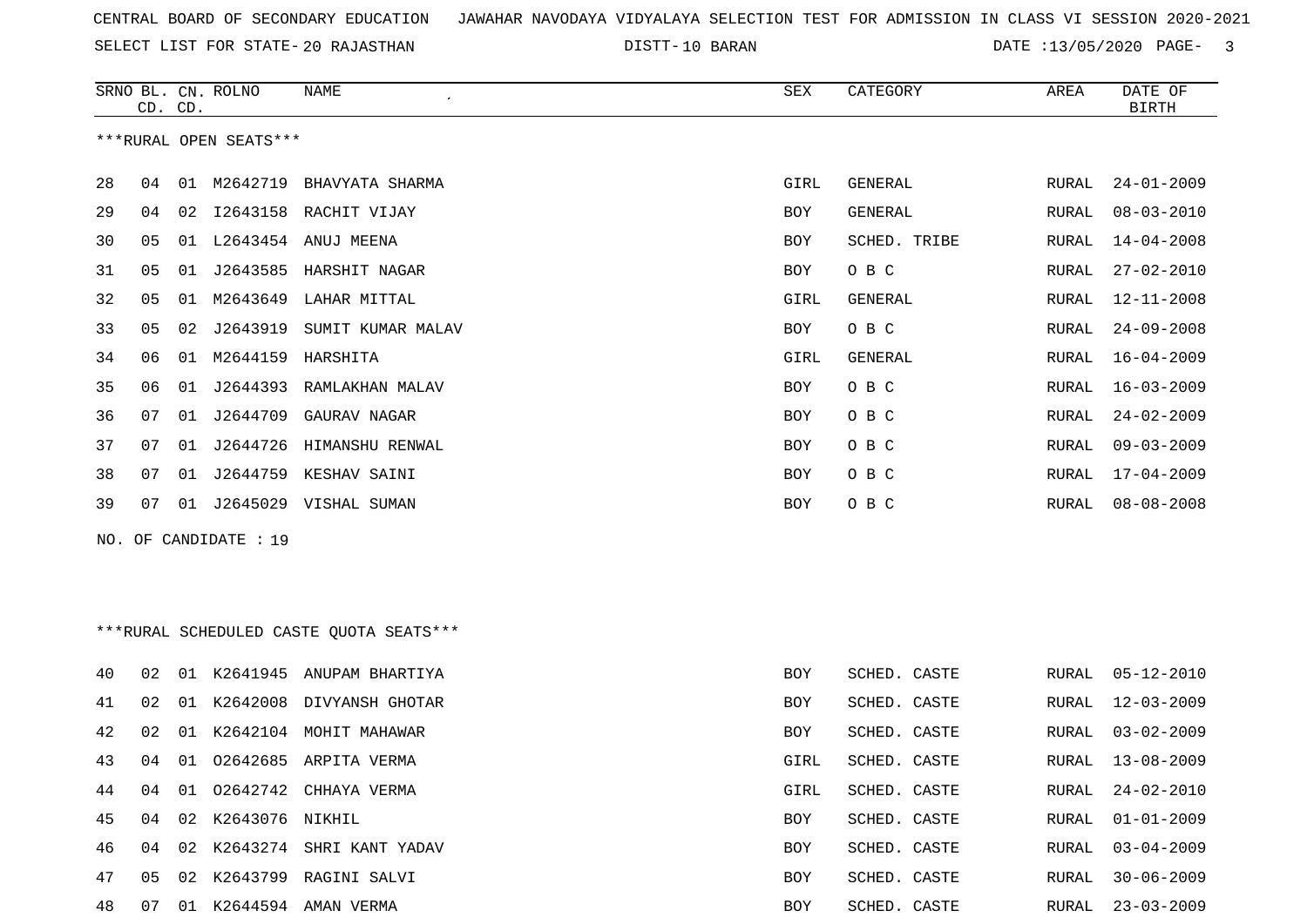SELECT LIST FOR STATE- DISTT- 20 RAJASTHAN

10 BARAN DATE :13/05/2020 PAGE- 4

|     |    | CD. CD. | SRNO BL. CN. ROLNO | NAME<br>$\epsilon$                       | SEX        | CATEGORY     | AREA         | DATE OF<br><b>BIRTH</b> |
|-----|----|---------|--------------------|------------------------------------------|------------|--------------|--------------|-------------------------|
|     |    |         |                    | *** RURAL SCHEDULED CASTE QUOTA SEATS*** |            |              |              |                         |
| 49  | 07 |         | 01 02644645        | BHARATI BAIRWA                           | GIRL       | SCHED. CASTE | RURAL        | $06 - 03 - 2008$        |
| 50  | 07 |         |                    | 01 02644979 SUSHMITA VERMA               | GIRL       | SCHED. CASTE | RURAL        | $10 - 03 - 2009$        |
| NO. |    |         | OF CANDIDATE : 11  |                                          |            |              |              |                         |
|     |    |         |                    |                                          |            |              |              |                         |
|     |    |         |                    | ***RURAL BACKWARD CLASS OUOTA SEATS***   |            |              |              |                         |
| 51  | 02 |         |                    | 01 N2642038 HEMLATA POTTER               | GIRL       | O B C        | RURAL        | $09 - 08 - 2009$        |
| 52  | 03 |         |                    | 01 N2642355 GARIMA MEHTA                 | GIRL       | O B C        | RURAL        | $08 - 08 - 2009$        |
| 53  | 05 | 01      |                    | J2643402 AJAY KUSHWAH                    | BOY        | O B C        | RURAL        | $01 - 02 - 2008$        |
| 54  | 05 |         |                    | 01 N2643408 AKSHITA KANNOJIYA            | GIRL       | O B C        | RURAL        | 19-05-2009              |
| 55  | 05 |         |                    | 01 N2643414 ANAMIKA NAGAR                | GIRL       | O B C        | RURAL        | $14 - 05 - 2010$        |
| 56  | 05 |         |                    | 01 J2643481 ASHU MALAV                   | BOY        | O B C        | RURAL        | $04 - 11 - 2009$        |
| 57  | 05 | 01      |                    | J2643524 DEVESH MALAV                    | <b>BOY</b> | O B C        | <b>RURAL</b> | $27 - 11 - 2010$        |
| 58  | 05 |         |                    | 01 J2643554 DUSHYANT LODHA               | <b>BOY</b> | O B C        | <b>RURAL</b> | $07 - 08 - 2009$        |
| 59  | 05 | 01      | N2643596           | ISHA VAISHNAV                            | GIRL       | O B C        | RURAL        | $13 - 06 - 2008$        |
| 60  | 05 | 02      |                    | N2643798 RADHIKA KUSHWAH                 | GIRL       | O B C        | RURAL        | $04 - 06 - 2009$        |
| 61  | 05 | 02      |                    | J2643858 RONAK KUSHWAH                   | BOY        | O B C        | RURAL        | $18 - 05 - 2009$        |
| 62  | 05 | 02      |                    | J2643976 VISHAL KUSHWAH                  | BOY        | O B C        | RURAL        | $10 - 11 - 2008$        |
| 63  | 06 |         |                    | 01 N2644081 BHAWANA KUMARI               | GIRL       | O B C        | RURAL        | $29 - 12 - 2009$        |
| 64  | 06 |         |                    | 01 N2644116 DIKSHA KUSHWAH               | GIRL       | O B C        | RURAL        | $08 - 08 - 2009$        |
| 65  | 06 |         |                    | 01 J2644172 HIMANSHU GURJAR              | <b>BOY</b> | O B C        | <b>RURAL</b> | $29 - 08 - 2009$        |
| 66  | 07 |         |                    | 01 N2644743 JIYA KAHAR                   | GIRL       | O B C        | <b>RURAL</b> | $29 - 09 - 2008$        |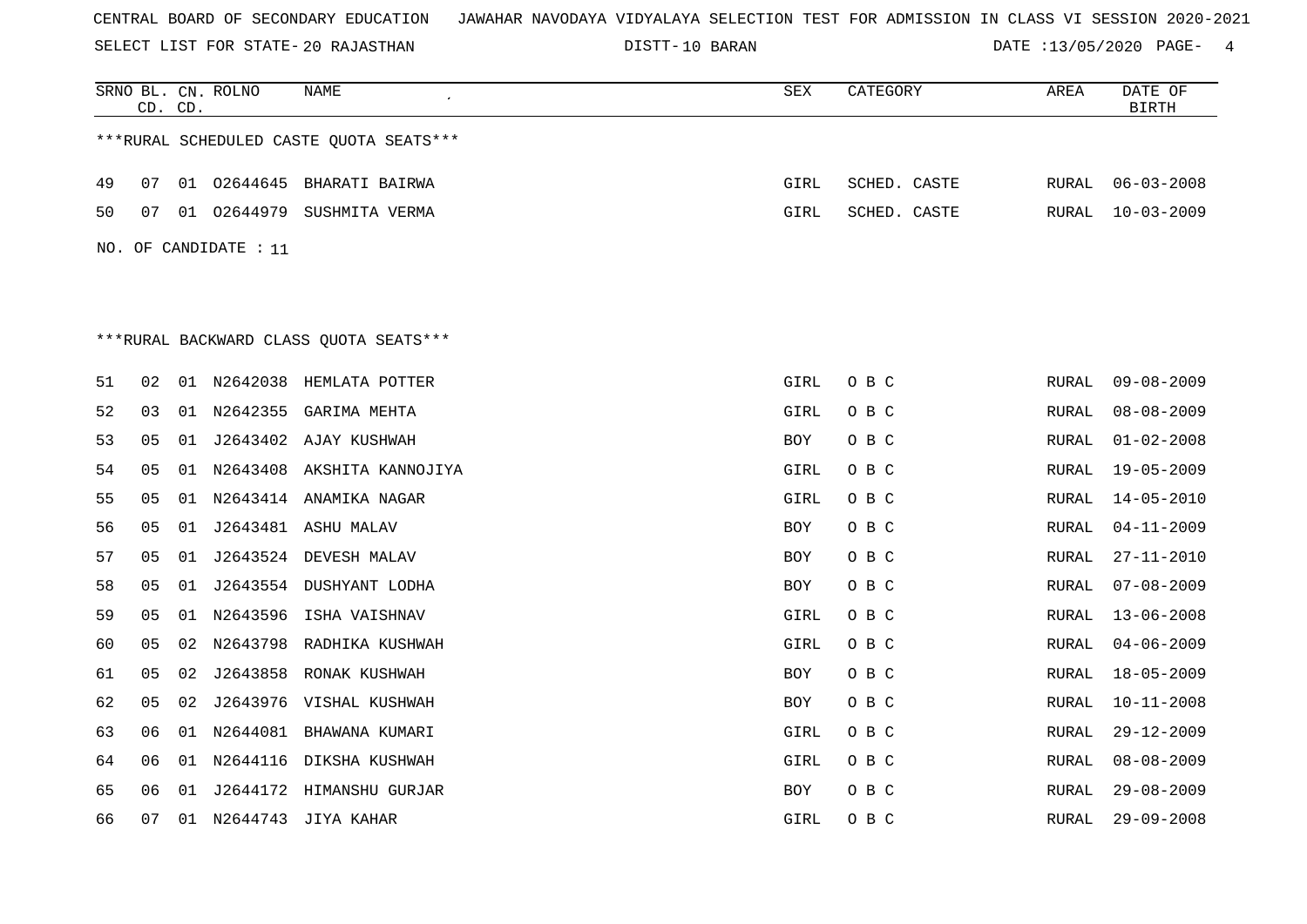| CENTRAL BOARD OF SECONDARY EDUCATION – JAWAHAR NAVODAYA VIDYALAYA SELECTION TEST FOR ADMISSION IN CLASS VI SESSION 2020-2021 |  |  |  |  |
|------------------------------------------------------------------------------------------------------------------------------|--|--|--|--|
|------------------------------------------------------------------------------------------------------------------------------|--|--|--|--|

10 BARAN DATE :13/05/2020 PAGE- 5

| NAME<br>SRNO BL. CN. ROLNO<br>CD. CD.   | SEX | CATEGORY | AREA | DATE OF<br>BIRTH |
|-----------------------------------------|-----|----------|------|------------------|
| NO. OF CANDIDATE $: 16$                 |     |          |      |                  |
|                                         |     |          |      |                  |
| ***RURAL SCHEDULED TRIBE QUOTA SEATS*** |     |          |      |                  |

67 04 01 L2642616 AJAY MEENA BOY SCHED. TRIBE RURAL 08-07-2008

| 68 | 04 |    |          | 01 L2642818 GOVIND MEENA       | BOY  | SCHED. TRIBE | RURAL | 24-07-2009       |
|----|----|----|----------|--------------------------------|------|--------------|-------|------------------|
| 69 | 04 | 01 |          | L2642994 MAHESH MEENA          | BOY  | SCHED. TRIBE | RURAL | 31-05-2010       |
| 70 | 04 | 02 |          | L2643154 PRIYANSHU MEENA       | BOY  | SCHED. TRIBE | RURAL | 14-07-2010       |
| 71 | 05 | 01 | L2643588 | HEMANT MEENA                   | BOY  | SCHED. TRIBE | RURAL | 19-08-2009       |
| 72 | 05 | 01 | L2643590 | HEMANT MEENA                   | BOY  | SCHED. TRIBE | RURAL | 14-08-2010       |
| 73 | 05 | 02 |          | P2643730 NIDHI MEENA           | GIRL | SCHED. TRIBE | RURAL | 02-10-2009       |
| 74 | 05 |    |          | 02 L2643801 RAHUL BHEEL        | BOY  | SCHED. TRIBE |       | RURAL 17-09-2009 |
| 75 | 05 |    |          | 02 L2643894 SHIVAM KUMAR MEENA | BOY  | SCHED. TRIBE |       | RURAL 20-05-2009 |
| 76 | 05 |    |          | 02 P2643905 SIKSA MEENA        | GIRL | SCHED. TRIBE | RURAL | 01-01-2010       |
| 77 | 05 |    |          | 02 L2643979 VISHAL MINA        | BOY  | SCHED. TRIBE | RURAL | 22-03-2010       |
| 78 | 06 | 01 |          | L2644024 AMIT MEENA            | BOY  | SCHED. TRIBE | RURAL | 15-05-2009       |
| 79 | 06 | 01 | L2644268 | MAYANK MEENA                   | BOY  | SCHED. TRIBE | RURAL | $03 - 04 - 2009$ |
| 80 | 06 | 01 | P2644440 | SAKSHI MEENA                   | GIRL | SCHED. TRIBE | RURAL | 16-03-2010       |
|    |    |    |          |                                |      |              |       |                  |

NO. OF CANDIDATE : 14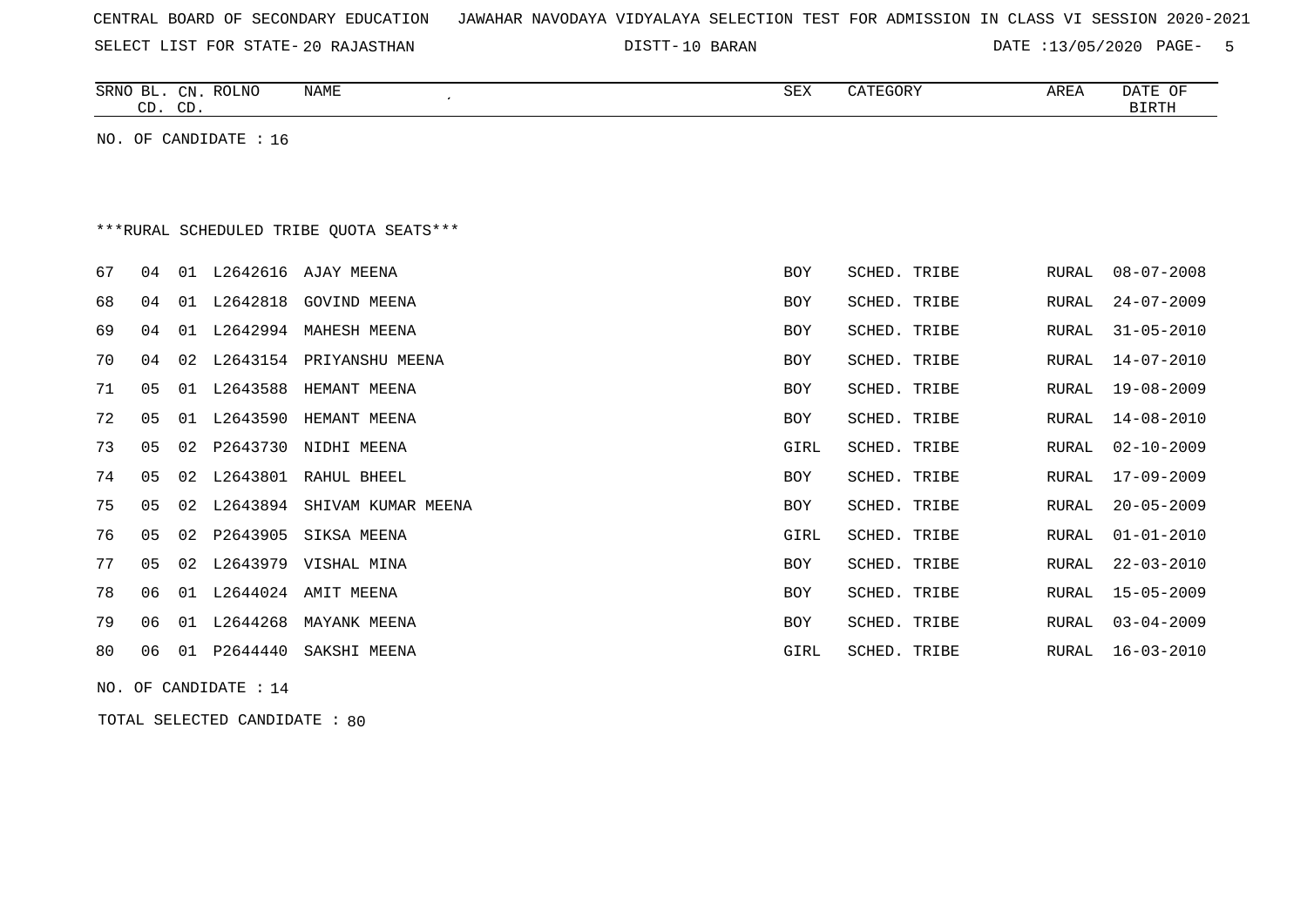DISTT-11 BARMER **DATE** :13/05/2020 PAGE- 1

|    |    | CD. CD. | SRNO BL. CN. ROLNO   | NAME                                   | SEX        | CATEGORY     | AREA  | DATE OF<br><b>BIRTH</b> |
|----|----|---------|----------------------|----------------------------------------|------------|--------------|-------|-------------------------|
|    |    |         | ***OPEN UR SEATS***  |                                        |            |              |       |                         |
| 1  | 02 |         |                      | 01 N2646139 GUNJAN CHOUDHARY           | GIRL       | O B C        | RURAL | 14-11-2010              |
| 2  | 02 |         |                      | 03 M2646986 SANTOSH CHOUDHARY          | GIRL       | GENERAL      | RURAL | $16 - 01 - 2011$        |
| 3  | 03 |         | 01 B2647307 BHARAT   |                                        | <b>BOY</b> | O B C        | URBAN | $01 - 01 - 2010$        |
| 4  | 03 |         |                      | 02 B2647863 MANISH NIMBARK             | BOY        | O B C        | URBAN | $04 - 11 - 2008$        |
| 5  | 05 |         |                      |                                        | <b>BOY</b> | O B C        | RURAL | $15 - 08 - 2010$        |
| 6  | 05 |         | 04 J2651017 RAMNIVAS |                                        | <b>BOY</b> | O B C        | RURAL | $01 - 01 - 2009$        |
| 7  | 05 |         |                      | 04 C2651032 RAVI KUMAR                 | <b>BOY</b> | SCHED. CASTE | URBAN | $10 - 04 - 2009$        |
| 8  | 06 |         |                      | 01 J2651433 CHETAN PRAKASH             | BOY        | O B C        | RURAL | 15-10-2009              |
|    |    |         | NO. OF CANDIDATE : 8 | ***OPEN SCHEDULED CASTE QUOTA SEATS*** |            |              |       |                         |
| 9  | 02 |         | 04 K2647140 TEJPAL   |                                        | BOY        | SCHED. CASTE | RURAL | $28 - 04 - 2010$        |
| 10 | 03 |         | 02 K2647652 KAMLESH  |                                        | BOY        | SCHED. CASTE | RURAL | $04 - 03 - 2009$        |
| 11 | 05 |         | 01 K2650025 ASU LAL  |                                        | <b>BOY</b> | SCHED. CASTE | RURAL | $07 - 03 - 2008$        |
|    |    |         | NO. OF CANDIDATE : 3 |                                        |            |              |       |                         |
|    |    |         |                      | *** OPEN DISABLED QUOTA SEATS***       |            |              |       |                         |
| 12 | 01 |         |                      | 01 I2645067 ANSHUPAL SINGH             | <b>BOY</b> | GENERAL      | RURAL | $11 - 11 - 2009$        |
| 13 | 01 |         |                      | 03 J2645564 PREM KUMAR                 | <b>BOY</b> | O B C        | RURAL | $31 - 07 - 2008$        |
| 14 | 03 |         |                      | 01 A2647459 DUNGAR CHAND PALIWAL       | <b>BOY</b> | GENERAL      | URBAN | $16 - 12 - 2008$        |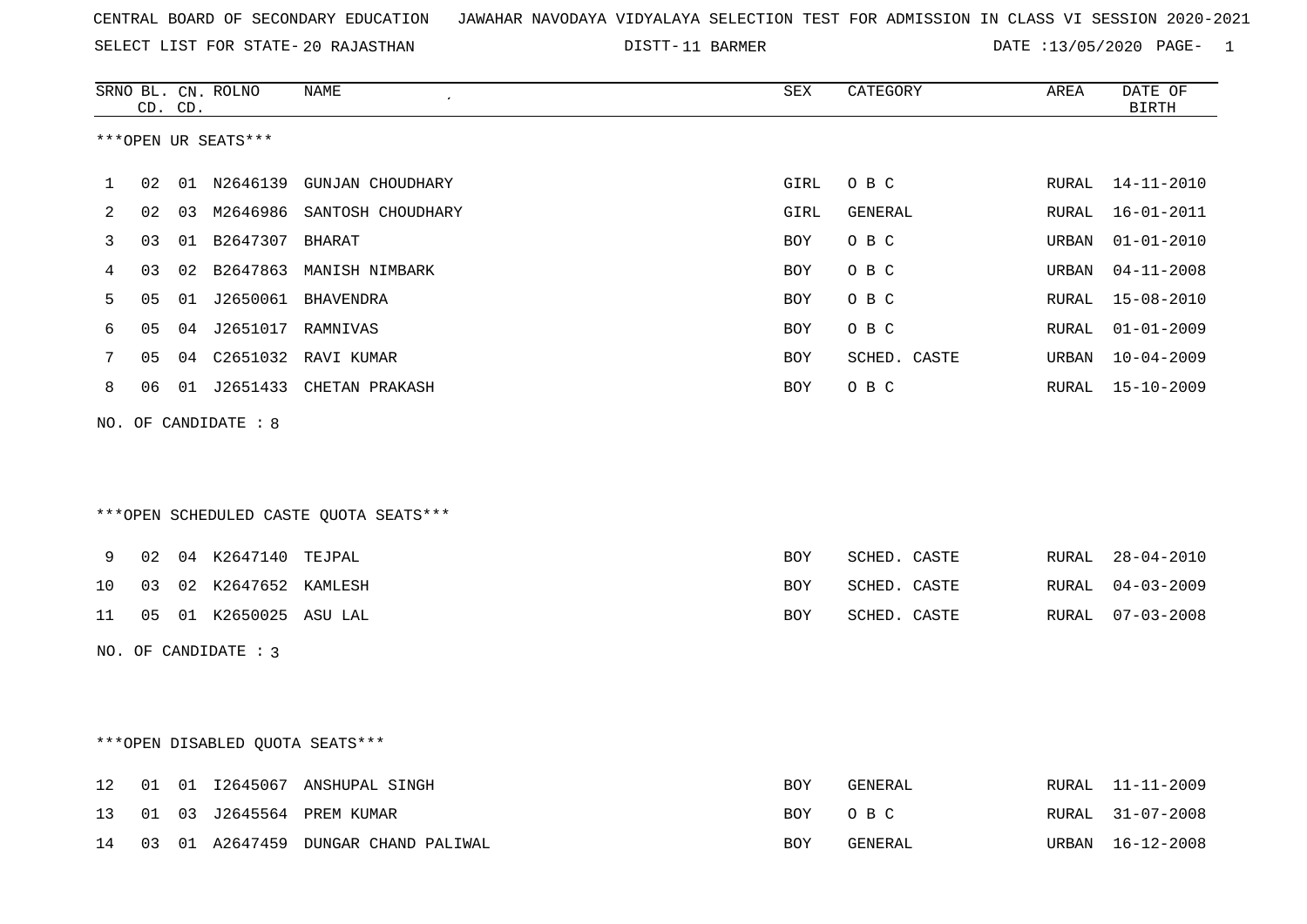| CENTRAL BOARD OF SECONDARY EDUCATION – JAWAHAR NAVODAYA VIDYALAYA SELECTION TEST FOR ADMISSION IN CLASS VI SESSION 2020-2021 |  |  |  |  |  |
|------------------------------------------------------------------------------------------------------------------------------|--|--|--|--|--|
|------------------------------------------------------------------------------------------------------------------------------|--|--|--|--|--|

DISTT-11 BARMER DATE :13/05/2020 PAGE- 2

|    |    | CD. CD. | SRNO BL. CN. ROLNO     | NAME                                   | SEX  | CATEGORY     | AREA         | DATE OF<br><b>BIRTH</b> |
|----|----|---------|------------------------|----------------------------------------|------|--------------|--------------|-------------------------|
|    |    |         | NO. OF CANDIDATE : 3   |                                        |      |              |              |                         |
|    |    |         |                        |                                        |      |              |              |                         |
|    |    |         |                        |                                        |      |              |              |                         |
|    |    |         |                        | *** OPEN BACKWARD CLASS QUOTA SEATS*** |      |              |              |                         |
| 15 | 02 |         | 01 N2645806 ANJU       |                                        | GIRL | O B C        |              | RURAL 15-04-2010        |
| 16 | 03 |         | 04 F2648544 VINITA     |                                        | GIRL | O B C        | URBAN        | $14 - 11 - 2008$        |
| 17 | 04 |         |                        | 01 N2648720 CHANDRIKA                  | GIRL | O B C        | RURAL        | 12-11-2009              |
| 18 | 04 |         |                        | 02 N2649242 LATA CHOUDHARY             | GIRL | O B C        | RURAL        | $10 - 10 - 2010$        |
| 19 | 05 |         |                        | 01 N2649960 AKSHITA VISHNOI            | GIRL | O B C        | RURAL        | $21 - 06 - 2010$        |
|    |    |         | NO. OF CANDIDATE : 5   |                                        |      |              |              |                         |
|    |    |         |                        |                                        |      |              |              |                         |
|    |    |         |                        |                                        |      |              |              |                         |
|    |    |         |                        | ***OPEN SCHEDULED TRIBE QUOTA SEATS*** |      |              |              |                         |
| 20 |    |         |                        | 05 01 L2649996 ARAYAN MEENA            | BOY  | SCHED. TRIBE | RURAL        | $06 - 02 - 2009$        |
|    |    |         | NO. OF CANDIDATE : 1   |                                        |      |              |              |                         |
|    |    |         |                        |                                        |      |              |              |                         |
|    |    |         |                        |                                        |      |              |              |                         |
|    |    |         | ***RURAL OPEN SEATS*** |                                        |      |              |              |                         |
|    |    |         |                        |                                        |      |              |              |                         |
| 21 | 01 |         |                        | 01 K2645084 ASHOK KUMAR                | BOY  | SCHED. CASTE | RURAL        | $04 - 03 - 2010$        |
| 22 |    |         |                        | 01 01 J2645243 HARSHVARDHAN SINGH      | BOY  | O B C        | RURAL        | $25 - 04 - 2011$        |
| 23 | 01 |         | 02 J2645352 KHIM RAJ   |                                        | BOY  | O B C        | RURAL        | $21 - 02 - 2010$        |
| 24 | 02 |         | 01 J2646021 DINESH     |                                        | BOY  | O B C        | <b>RURAL</b> | $07 - 04 - 2010$        |
| 25 | 02 |         |                        | 02 M2646603 MONICA CHOUDHARY           | GIRL | GENERAL      | RURAL        | $08 - 09 - 2010$        |
| 26 | 02 | 03      |                        | I2646722 PADAM SINGH                   | BOY  | GENERAL      | RURAL        | $05 - 05 - 2010$        |
| 27 |    |         |                        | 03 01 M2647315 BHARTI KANWAR           | GIRL | GENERAL      |              | RURAL 15-02-2008        |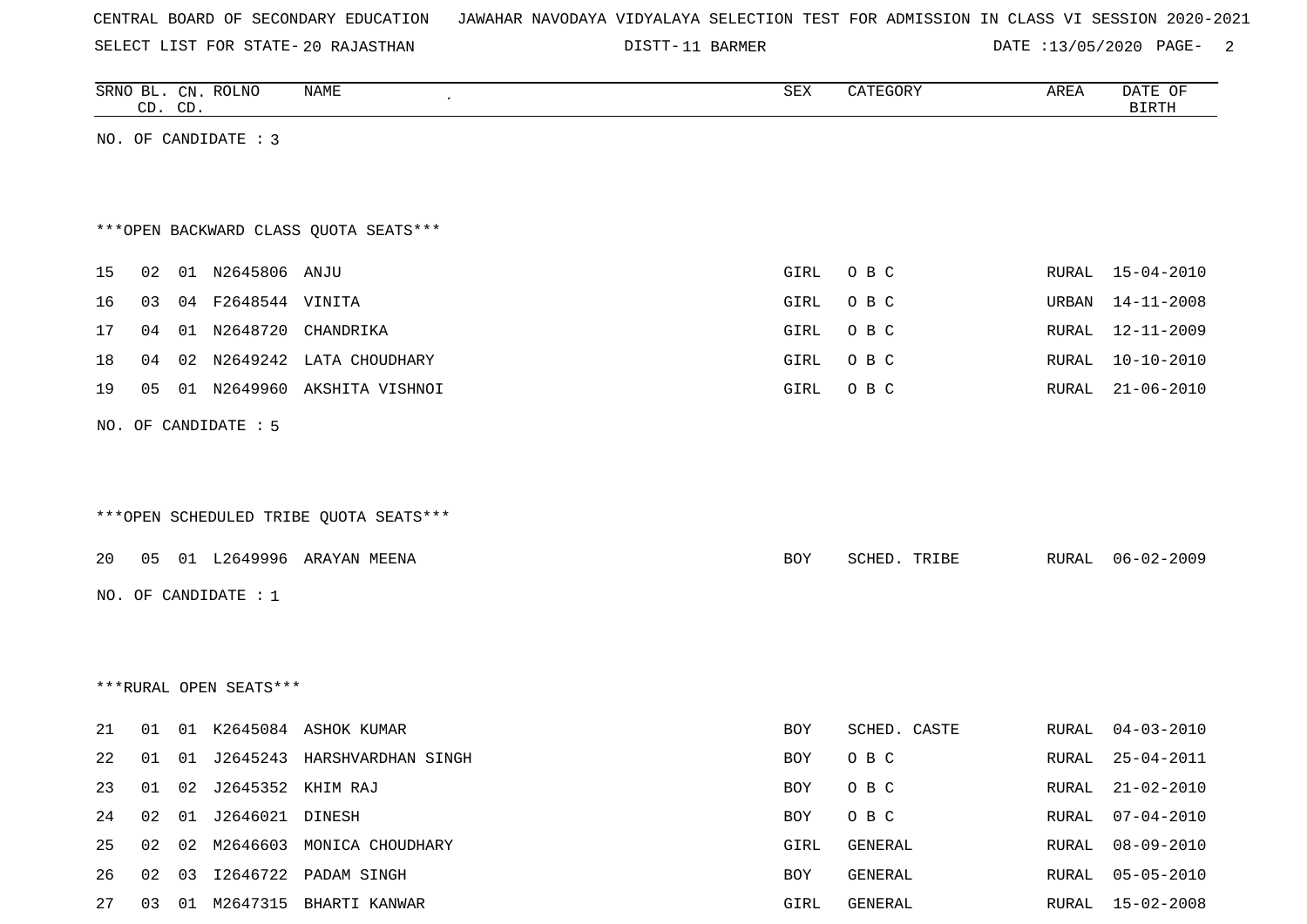SELECT LIST FOR STATE- DISTT- 20 RAJASTHAN

DISTT-11 BARMER 2020 DATE :13/05/2020 PAGE- 3

|    | CD. CD. |    | SRNO BL. CN. ROLNO     | <b>NAME</b>               | <b>SEX</b> | CATEGORY       | AREA         | DATE OF<br><b>BIRTH</b> |
|----|---------|----|------------------------|---------------------------|------------|----------------|--------------|-------------------------|
|    |         |    | ***RURAL OPEN SEATS*** |                           |            |                |              |                         |
|    |         |    |                        |                           |            |                |              |                         |
| 28 | 03      | 02 |                        | 12647734 KRISHAN KUMAR    | <b>BOY</b> | <b>GENERAL</b> | <b>RURAL</b> | $03 - 06 - 2009$        |
| 29 | 03      |    | 02 K2647850 MANISH     |                           | BOY        | SCHED. CASTE   | RURAL        | $21 - 11 - 2008$        |
| 30 | 03      | 02 | J2647873               | MANWENDRA SINGH POONIYA   | <b>BOY</b> | O B C          | <b>RURAL</b> | $30 - 03 - 2010$        |
| 31 | 04      | 02 | J2649013               | JAG MOHAN                 | BOY        | O B C          | RURAL        | $22 - 02 - 2009$        |
| 32 | 04      | 02 | J2649070               | JETHA RAM                 | BOY        | O B C          | <b>RURAL</b> | $15 - 08 - 2009$        |
| 33 | 04      | 03 | J2649286               | MAHAVEER                  | BOY        | O B C          | RURAL        | $23 - 03 - 2010$        |
| 34 | 04      | 03 | J2649430               | NARESH KUMAR              | <b>BOY</b> | O B C          | <b>RURAL</b> | $03 - 05 - 2009$        |
| 35 | 05      |    | 01 J2650029 AYUSH      |                           | BOY        | O B C          | RURAL        | $29 - 12 - 2010$        |
| 36 | 05      | 03 |                        | K2650712 MOHIT KUMAR      | <b>BOY</b> | SCHED. CASTE   | <b>RURAL</b> | $08 - 12 - 2010$        |
| 37 | 05      | 04 |                        | K2650886 PRADHAN BALASIYA | BOY        | SCHED. CASTE   | RURAL        | $08 - 09 - 2008$        |
| 38 | 05      | 05 | J2651129               | SAWAI SINGH PRAJAPAT      | BOY        | O B C          | RURAL        | $12 - 08 - 2008$        |
| 39 | 06      |    | 02 N2651683 KRISHNA    |                           | GIRL       | O B C          | RURAL        | $27 - 01 - 2010$        |
| 40 | 06      | 02 |                        | N2651714 LEELAWATEE       | GIRL       | O B C          | RURAL        | $25 - 08 - 2009$        |
| 41 | 06      | 03 | J2651980               | SURESH KUMAR              | BOY        | O B C          | RURAL        | $07 - 12 - 2009$        |
| 42 | 06      | 03 | J2652002               | TULSA RAM                 | BOY        | O B C          | RURAL        | $15 - 04 - 2009$        |
| 43 | 07      | 01 |                        | K2652142 BHAVESH KUMAR    | BOY        | SCHED. CASTE   | RURAL        | $18 - 12 - 2009$        |
| 44 | 07      | 02 | J2652396               | JAGDISH GODARA            | BOY        | O B C          | RURAL        | $29 - 08 - 2009$        |
| 45 | 07      | 04 |                        | M2652814 POOJA BISHNOI    | GIRL       | GENERAL        | <b>RURAL</b> | $11 - 10 - 2010$        |
| 46 | 07      | 05 |                        | J2653179 VIJENDRA         | BOY        | O B C          | RURAL        | $20 - 10 - 2009$        |
| 47 | 08      | 02 |                        | K2653536 SVARUP TIGER     | <b>BOY</b> | SCHED. CASTE   | RURAL        | $25 - 11 - 2009$        |
| 48 | 08      | 02 |                        | J2653576 VISHAL VAISHNAV  | BOY        | O B C          | RURAL        | $05 - 02 - 2010$        |
| 49 | 08      | 02 |                        | J2653577 VISHNOI KULDEEP  | BOY        | O B C          | RURAL        | $07 - 05 - 2009$        |
|    |         |    |                        |                           |            |                |              |                         |

NO. OF CANDIDATE : 29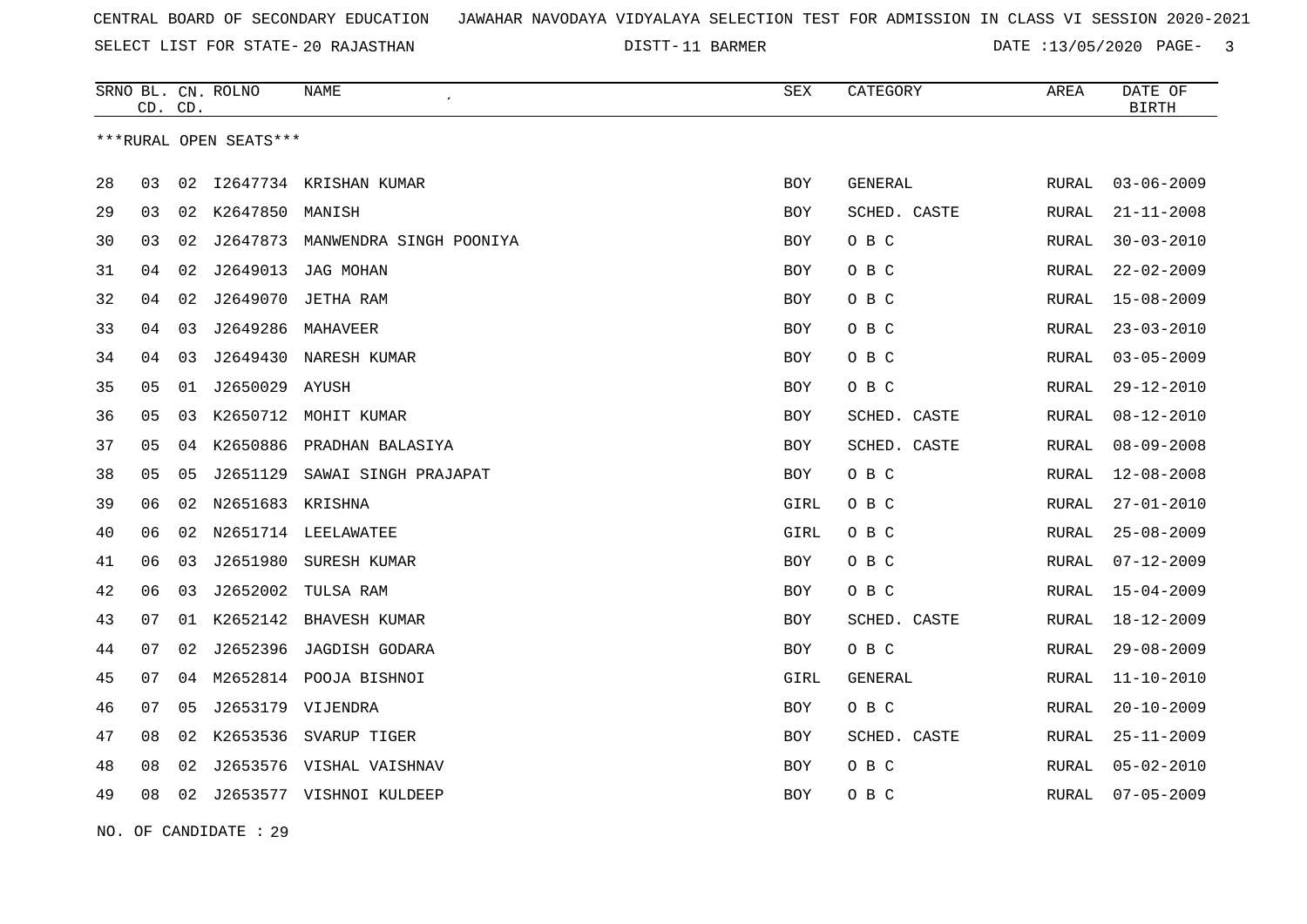SELECT LIST FOR STATE- DISTT- 20 RAJASTHAN

DISTT-11 BARMER **DATE** :13/05/2020 PAGE- 4

|    | CD. CD.                                 |    | SRNO BL. CN. ROLNO    | NAME                    | SEX        | CATEGORY     | AREA  | DATE OF<br><b>BIRTH</b> |  |  |  |  |
|----|-----------------------------------------|----|-----------------------|-------------------------|------------|--------------|-------|-------------------------|--|--|--|--|
|    | ***RURAL SCHEDULED CASTE OUOTA SEATS*** |    |                       |                         |            |              |       |                         |  |  |  |  |
| 50 | 03                                      |    | 01 K2647489 GAURAV    |                         | <b>BOY</b> | SCHED. CASTE | RURAL | $09 - 09 - 2009$        |  |  |  |  |
| 51 | 04                                      |    |                       | 01 K2648624 ASHOK KUMAR | BOY        | SCHED. CASTE | RURAL | $27 - 07 - 2008$        |  |  |  |  |
| 52 | 05                                      | 02 |                       | K2650357 HITESH KAGA    | BOY        | SCHED. CASTE | RURAL | 14-04-2009              |  |  |  |  |
| 53 | 05                                      | 02 |                       | K2650470 KAILASH KUMAR  | BOY        | SCHED. CASTE | RURAL | $01 - 09 - 2007$        |  |  |  |  |
| 54 | 05                                      | 03 | K2650611 LODI RAM     |                         | <b>BOY</b> | SCHED. CASTE | RURAL | $01 - 12 - 2009$        |  |  |  |  |
| 55 | 05                                      | 03 |                       | K2650802 NIRMAL SINGH   | BOY        | SCHED. CASTE | RURAL | $22 - 04 - 2009$        |  |  |  |  |
| 56 | 05                                      | 04 | 02650989 RAKSHA       |                         | GIRL       | SCHED. CASTE | RURAL | $22 - 09 - 2009$        |  |  |  |  |
| 57 | 05                                      | 05 |                       | K2651327 VIKRAM KUMAR   | <b>BOY</b> | SCHED. CASTE | RURAL | $20 - 01 - 2009$        |  |  |  |  |
| 58 | 05                                      |    |                       | 05 K2651336 VINOD KUMAR | BOY        | SCHED. CASTE | RURAL | $25 - 11 - 2007$        |  |  |  |  |
| 59 | 07                                      | 01 |                       | K2652071 ANKIT KUMAR    | <b>BOY</b> | SCHED. CASTE | RURAL | $09 - 03 - 2010$        |  |  |  |  |
|    |                                         |    | NO. OF CANDIDATE : 10 |                         |            |              |       |                         |  |  |  |  |

# \*\*\*RURAL BACKWARD CLASS QUOTA SEATS\*\*\*

| 60 | 02 | 01 | J2645923             | BHUVNESH               | BOY  | O B C | RURAL | 24-10-2009       |
|----|----|----|----------------------|------------------------|------|-------|-------|------------------|
| 61 | 02 | 01 | N2646190 HIMANSHI    |                        | GIRL | O B C | RURAL | 19-05-2010       |
| 62 | 02 |    | 02 N2646388 KHUSHI   |                        | GIRL | O B C | RURAL | 27-07-2010       |
| 63 | 02 | 03 | N2646691 NIRAMLA     |                        | GIRL | O B C | RURAL | 25-09-2009       |
| 64 | 02 | 03 | N2646933 REKHA       |                        | GIRL | O B C | RURAL | 20-05-2009       |
| 65 | 02 | 04 |                      | N2647072 SUMAN BENIWAL | GIRL | O B C | RURAL | $20 - 05 - 2010$ |
| 66 | 02 | 04 | N2647194 YASMITA     |                        | GIRL | O B C | RURAL | 22-10-2009       |
| 67 | 03 | 04 | N2648386 SONAKSHI    |                        | GIRL | O B C | RURAL | 15-11-2010       |
| 68 | 04 |    | 02 J2649077 JITENDRA |                        | BOY  | O B C | RURAL | 02-12-2008       |
| 69 | 04 |    | 02 N2649174 KHUSHI   |                        | GIRL | O B C |       | RURAL 05-08-2009 |
| 70 | 04 | 02 | N2649219             | KUMARI SUMAN           | GIRL | O B C | RURAL | 05-11-2007       |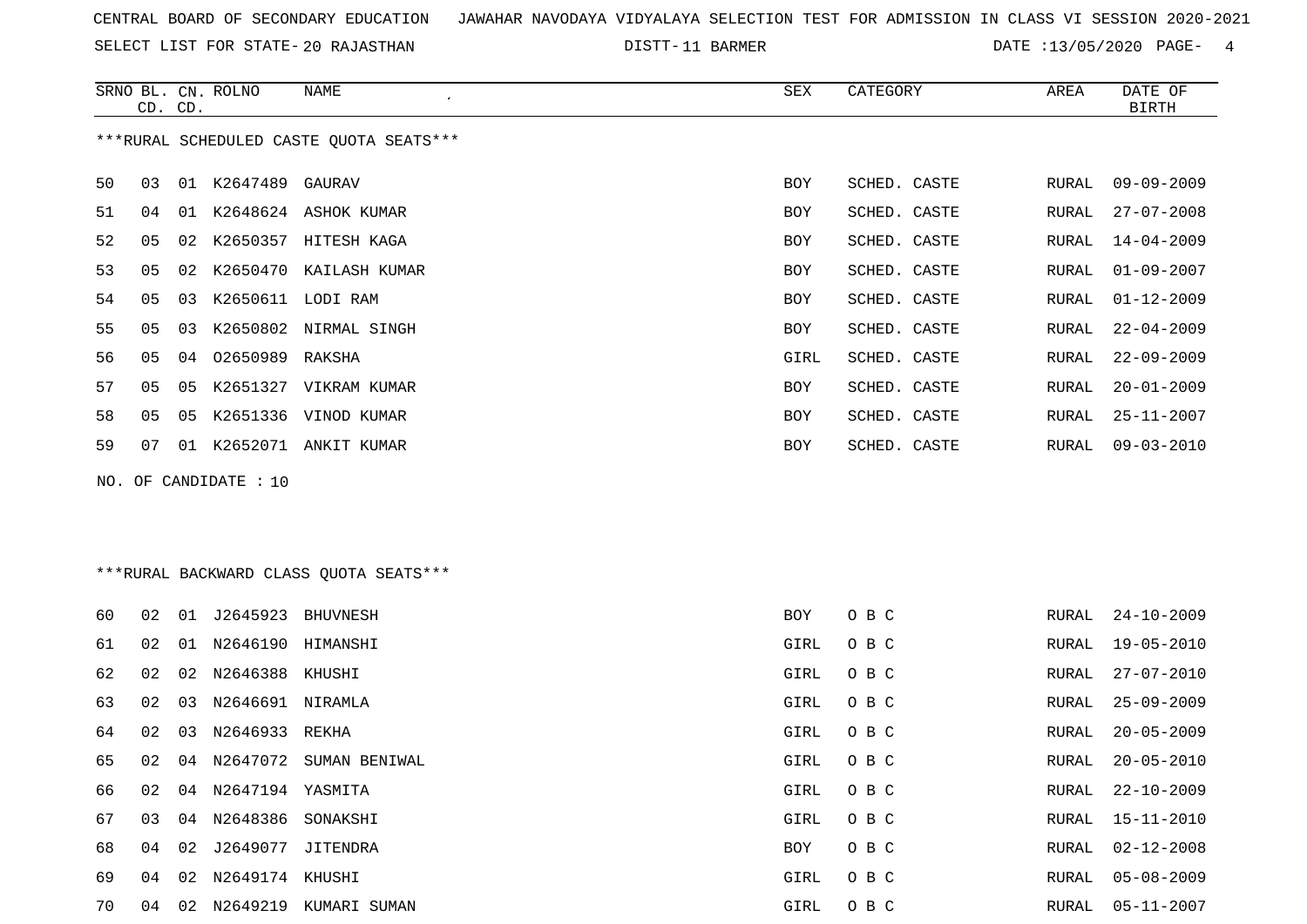SELECT LIST FOR STATE- DISTT- 20 RAJASTHAN

DISTT-11 BARMER DATE :13/05/2020 PAGE- 5

|                                        | CD. CD. |    | SRNO BL. CN. ROLNO | NAME<br>$\cdot$ | SEX  | CATEGORY | AREA  | DATE OF<br>BIRTH |  |  |  |
|----------------------------------------|---------|----|--------------------|-----------------|------|----------|-------|------------------|--|--|--|
| ***RURAL BACKWARD CLASS QUOTA SEATS*** |         |    |                    |                 |      |          |       |                  |  |  |  |
| 71                                     | 04      | 03 | N2649285           | MAHAK MACHRA    | GIRL | O B C    |       | RURAL 21-09-2009 |  |  |  |
| 72                                     | 05      | 01 | N2650109           | CHANDRA         | GIRL | O B C    | RURAL | $02 - 11 - 2010$ |  |  |  |
| 73                                     | 05      | 05 | N2651105           | SARITA          | GIRL | O B C    |       | RURAL 15-04-2010 |  |  |  |
| 74                                     | 07      | 01 | N2652169           | CHHAYA VISHNOI  | GIRL | O B C    |       | RURAL 11-07-2010 |  |  |  |
| 75                                     | 07      | 05 | N2653161           | URVASHI         | GIRL | O B C    | RURAL | $26 - 12 - 2009$ |  |  |  |

# \*\*\*RURAL SCHEDULED TRIBE QUOTA SEATS\*\*\*

|    |  |                      | 76 01 01 L2645119 BHAVESH KUMAR | BOY | SCHED. TRIBE | RURAL 10-08-2008 |
|----|--|----------------------|---------------------------------|-----|--------------|------------------|
| 77 |  | 01 01 L2645177 DHRUV |                                 | BOY | SCHED. TRIBE | RURAL 15-08-2009 |
|    |  |                      | 78 02 04 L2647133 TARUN KUMAR   | BOY | SCHED. TRIBE | RURAL 16-09-2007 |
| 79 |  |                      | 04 01 L2648726 CHHAGAN LAL      | BOY | SCHED. TRIBE | RURAL 01-07-2007 |
| 80 |  | 05 04 L2650968 RAHUL |                                 | BOY | SCHED. TRIBE | RURAL 13-06-2009 |
|    |  |                      |                                 |     |              |                  |

NO. OF CANDIDATE : 5

NO. OF CANDIDATE : 16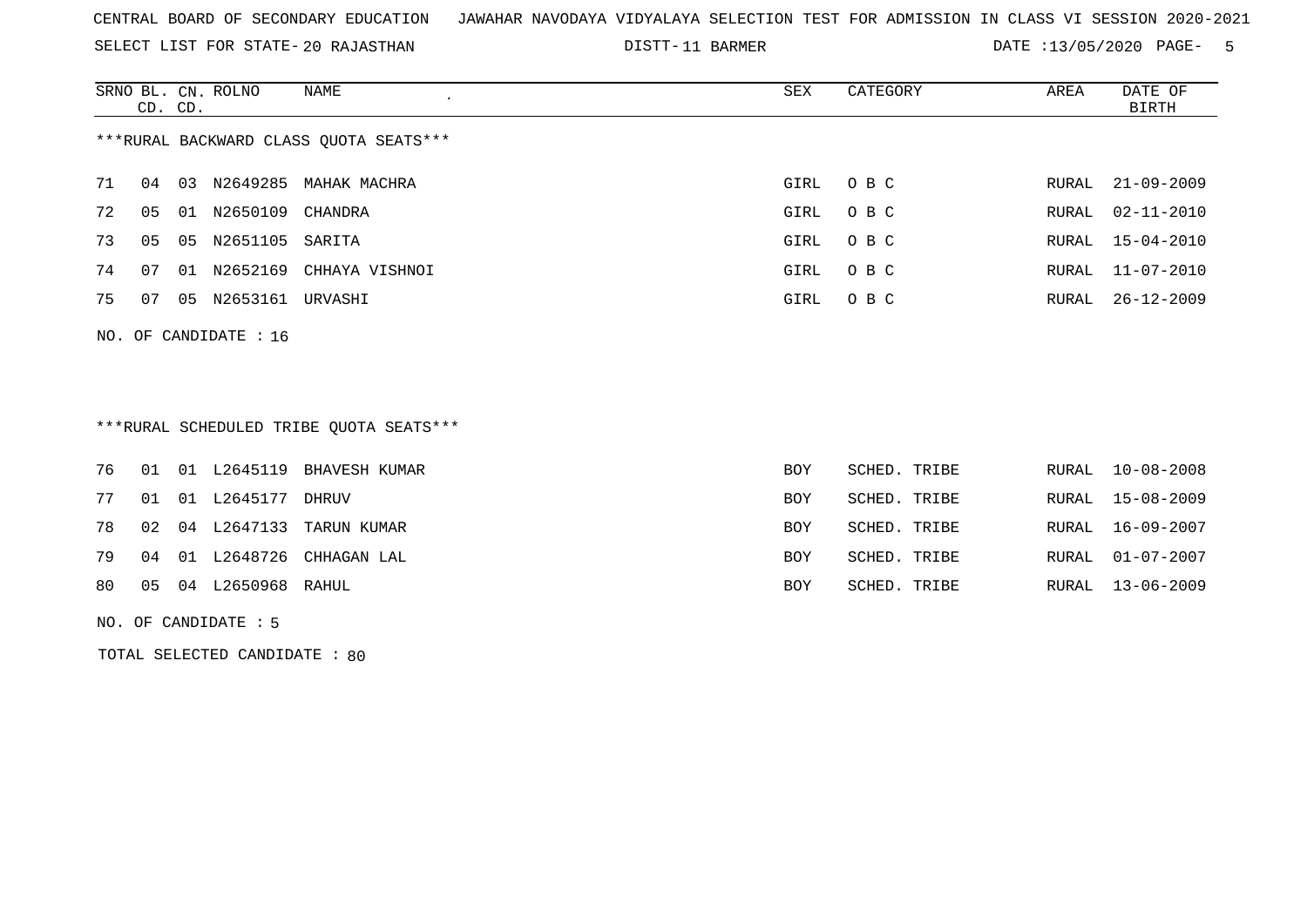SELECT LIST FOR STATE- DISTT- 20 RAJASTHAN

12 DUNGARPUR DATE :13/05/2020 PAGE- 1

|      |    | CD. CD. | SRNO BL. CN. ROLNO   | <b>NAME</b>                             | <b>SEX</b> | CATEGORY     | AREA         | DATE OF<br><b>BIRTH</b> |
|------|----|---------|----------------------|-----------------------------------------|------------|--------------|--------------|-------------------------|
|      |    |         | ***OPEN UR SEATS***  |                                         |            |              |              |                         |
| 1    | 02 |         | 04 L2655490          | VIKARM DAMOR                            | <b>BOY</b> | SCHED. TRIBE | <b>RURAL</b> | $20 - 03 - 2009$        |
| 2    | 03 |         |                      | 02 I2656013 NAYVARDHAN SINGH            | BOY        | GENERAL      | RURAL        | $06 - 06 - 2009$        |
| 3    | 04 |         | 02 F2656679          | KAMINI PATIDAR                          | GIRL       | O B C        | <b>URBAN</b> | $30 - 04 - 2009$        |
| 4    | 04 |         | 02 F2656773          | MANSI PATIDAR                           | GIRL       | O B C        | <b>URBAN</b> | $10 - 02 - 2009$        |
| 5    | 10 |         | 02 L2660478          | SACHIN KUMAR DAMOR                      | BOY        | SCHED. TRIBE | RURAL        | $14 - 09 - 2010$        |
|      |    |         | NO. OF CANDIDATE : 5 |                                         |            |              |              |                         |
|      |    |         |                      |                                         |            |              |              |                         |
|      |    |         |                      | *** OPEN SCHEDULED CASTE QUOTA SEATS*** |            |              |              |                         |
| 6    | 03 |         |                      | 02 K2655916 LAVISH MEGHWAL              | BOY        | SCHED. CASTE | RURAL        | $01 - 12 - 2009$        |
| 7    | 04 | 03      | K2657209             | YOGIT KUMAR DEDRA                       | BOY        | SCHED. CASTE | <b>RURAL</b> | $02 - 08 - 2009$        |
| 8    | 09 |         |                      | 01 K2659846 SACHIN NAINAWAT             | BOY        | SCHED. CASTE | RURAL        | $06 - 12 - 2010$        |
|      |    |         | NO. OF CANDIDATE : 3 |                                         |            |              |              |                         |
|      |    |         |                      |                                         |            |              |              |                         |
|      |    |         |                      | *** OPEN BACKWARD CLASS QUOTA SEATS***  |            |              |              |                         |
| 9    | 02 |         |                      | 02 J2654871 KHUSHIL PATEL               | <b>BOY</b> | O B C        | RURAL        | $27 - 09 - 2008$        |
| $10$ | 02 |         |                      | 03 N2655122 PRANJAL PATEL               | GIRL       | O B C        | RURAL        | $12 - 02 - 2009$        |
| 11   | 04 | 02      |                      | F2656877 PAYAL PATEL                    | GIRL       | O B C        | <b>URBAN</b> | $26 - 07 - 2009$        |
| 12   | 04 | 03      |                      | N2657195 YASHIKA PATIDAR                | GIRL       | O B C        | <b>RURAL</b> | $23 - 01 - 2009$        |
| 13   | 09 |         |                      | 01 J2659895 SPLESH PATIDAR              | BOY        | O B C        | RURAL        | 14-06-2009              |
|      |    |         |                      |                                         |            |              |              |                         |

NO. OF CANDIDATE : 5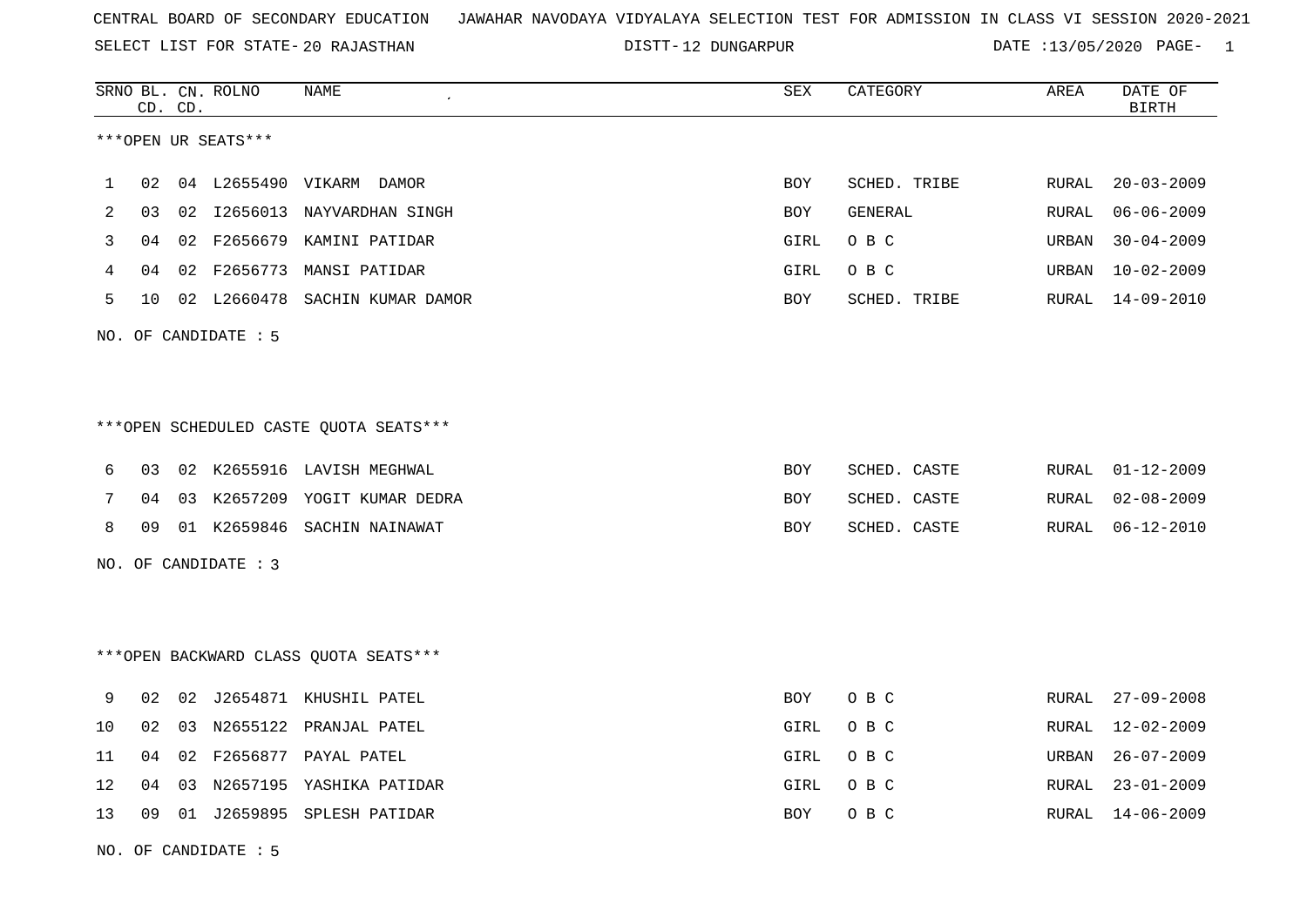SELECT LIST FOR STATE- DISTT- 20 RAJASTHAN

DISTT-12 DUNGARPUR DATE :13/05/2020 PAGE- 2

|    |    | CD. CD. | SRNO BL. CN. ROLNO     | NAME                                   | SEX        | CATEGORY     | AREA         | DATE OF<br><b>BIRTH</b> |
|----|----|---------|------------------------|----------------------------------------|------------|--------------|--------------|-------------------------|
|    |    |         |                        | ***OPEN SCHEDULED TRIBE QUOTA SEATS*** |            |              |              |                         |
| 14 | 01 |         |                        | 01 P2653624 ANITA KATARA               | GIRL       | SCHED. TRIBE | RURAL        | $08 - 10 - 2009$        |
| 15 | 01 |         |                        | 01 L2653835 JAY AHARI                  | <b>BOY</b> | SCHED. TRIBE | RURAL        | $19 - 04 - 2009$        |
| 16 | 01 | 03      |                        | P2654182 RISHITA ROAT                  | GIRL       | SCHED. TRIBE | RURAL        | $13 - 10 - 2009$        |
| 17 | 01 | 03      |                        | D2654184 RITIK PARMAR                  | BOY        | SCHED. TRIBE | URBAN        | $01 - 05 - 2008$        |
| 18 | 02 |         |                        | 01 L2654607 DARSHAN KHARADI            | BOY        | SCHED. TRIBE | RURAL        | 17-11-2010              |
| 19 | 02 |         |                        | 04 L2655445 SUSHIL KHARADI             | BOY        | SCHED. TRIBE | RURAL        | $25 - 06 - 2008$        |
| 20 | 10 |         |                        | 01 L2660199 KAPIL KUMAR BHAGORA        | BOY        | SCHED. TRIBE |              | RURAL 18-10-2008        |
|    |    |         | NO. OF CANDIDATE: 7    |                                        |            |              |              |                         |
|    |    |         |                        |                                        |            |              |              |                         |
|    |    |         |                        |                                        |            |              |              |                         |
|    |    |         | ***RURAL OPEN SEATS*** |                                        |            |              |              |                         |
| 21 | 01 |         |                        | 02 P2654028 NIKITA PARMAR              | GIRL       | SCHED. TRIBE | RURAL        | $08 - 04 - 2010$        |
| 22 | 01 | 03      | L2654223               | SAHIL DAMOR                            | BOY        | SCHED. TRIBE | RURAL        | $18 - 08 - 2009$        |
| 23 | 02 |         |                        | 01 P2654591 CHHAYA DAMOR               | GIRL       | SCHED. TRIBE | RURAL        | $09 - 07 - 2007$        |
| 24 | 02 |         |                        | 02 L2654727 HIMESH DODIYAR             | BOY        | SCHED. TRIBE | RURAL        | $16 - 12 - 2008$        |
| 25 | 03 | 02      |                        | 12655906 LAKSHYRAJ SINGH AHADA         | BOY        | GENERAL      | <b>RURAL</b> | $20 - 02 - 2010$        |
| 26 | 04 |         |                        | 01 M2656533 DIVYANSHI CHOUHAN          | GIRL       | GENERAL      | RURAL        | 19-05-2009              |
| 27 | 04 | 02      |                        | M2656693 KEJAL AKOT                    | GIRL       | GENERAL      | RURAL        | $04 - 12 - 2009$        |
| 28 | 05 |         |                        | 01 12657397 KANAV PANDYA               | BOY        | GENERAL      | RURAL        | $05 - 03 - 2009$        |
| 29 | 05 |         |                        | 02 J2657678 TEERTH LOHAR               | BOY        | O B C        | RURAL        | $16 - 11 - 2009$        |
| 30 | 06 |         |                        | 02 L2658194 RITIK ROAT                 | BOY        | SCHED. TRIBE | RURAL        | $23 - 02 - 2009$        |
| 31 | 07 |         |                        | 02 L2658912 SUNIL AHARI                | BOY        | SCHED. TRIBE | RURAL        | 12-09-2008              |
| 32 | 08 |         |                        | 01 I2659111 GREET JAIN                 | BOY        | GENERAL      | RURAL        | $08 - 08 - 2009$        |

 09 01 I2659482 ANISH JOSHI BOY GENERAL RURAL 01-02-2009 10 02 J2660362 PIYUSH RAWAL BOY O B C RURAL 20-12-2008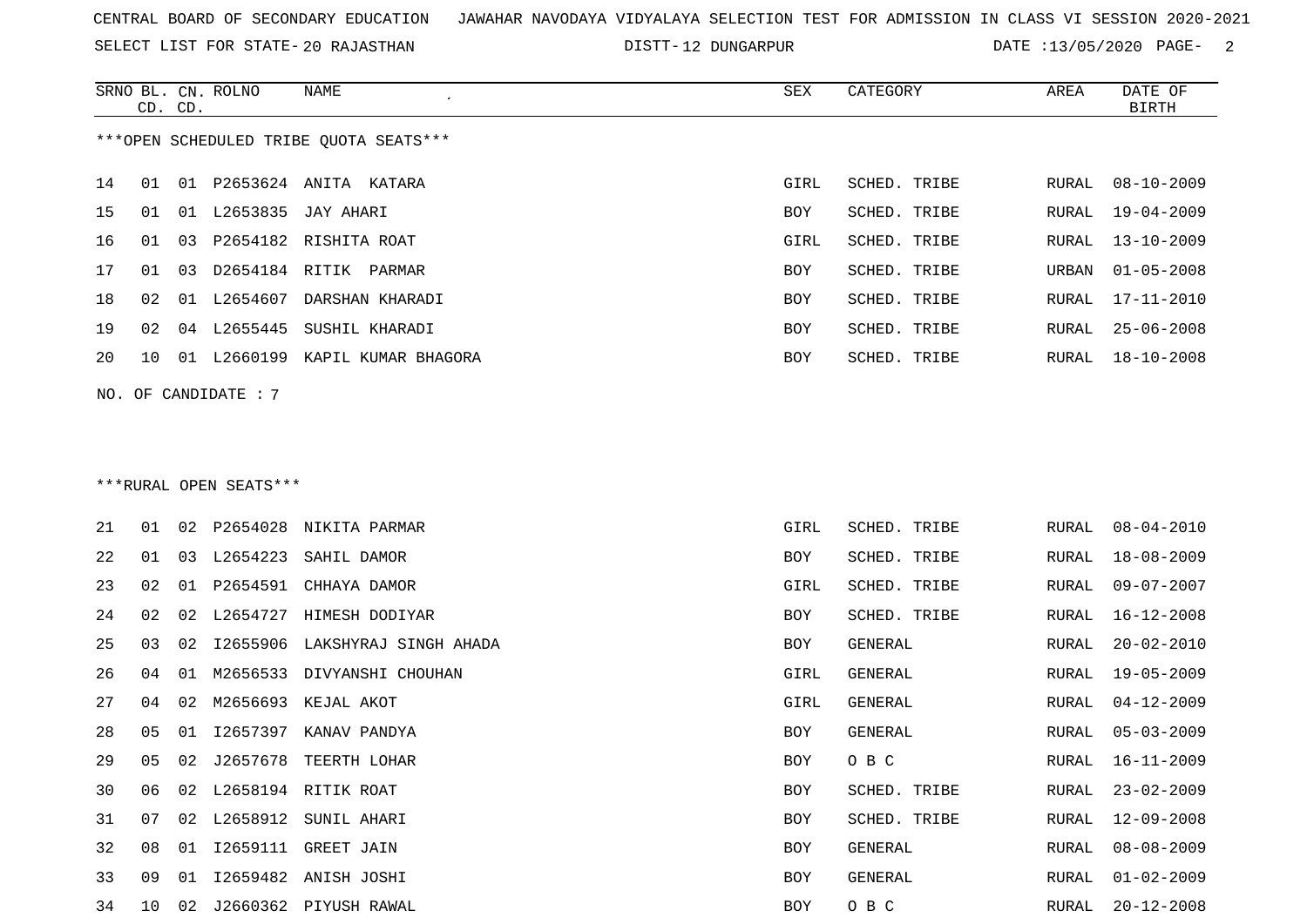| CENTRAL BOARD OF SECONDARY EDUCATION – JAWAHAR NAVODAYA VIDYALAYA SELECTION TEST FOR ADMISSION IN CLASS VI SESSION 2020-2021 |  |  |  |  |
|------------------------------------------------------------------------------------------------------------------------------|--|--|--|--|
|------------------------------------------------------------------------------------------------------------------------------|--|--|--|--|

DISTT-12 DUNGARPUR DATE :13/05/2020 PAGE- 3

|    | CD. CD. |    | SRNO BL. CN. ROLNO      | NAME                                     | ${\tt SEX}$ | CATEGORY     | AREA         | DATE OF<br><b>BIRTH</b> |
|----|---------|----|-------------------------|------------------------------------------|-------------|--------------|--------------|-------------------------|
|    |         |    | NO. OF CANDIDATE : $14$ |                                          |             |              |              |                         |
|    |         |    |                         |                                          |             |              |              |                         |
|    |         |    |                         |                                          |             |              |              |                         |
|    |         |    |                         | *** RURAL SCHEDULED CASTE QUOTA SEATS*** |             |              |              |                         |
| 35 | 01      |    |                         | 01 K2653612 ANAND YADAV                  | BOY         | SCHED. CASTE | RURAL        | 11-12-2009              |
| 36 | 02      |    | 01 K2654565             | BHAVIK YADAV                             | BOY         | SCHED. CASTE | RURAL        | $22 - 05 - 2009$        |
| 37 | 03      |    |                         | 01 02655708 DIVYA MEGVAL                 | GIRL        | SCHED. CASTE | RURAL        | $07 - 09 - 2009$        |
| 38 | 03      | 02 |                         | K2656100 PRATIK JORASIA                  | BOY         | SCHED. CASTE | RURAL        | 19-12-2009              |
| 39 | 04      | 03 |                         | K2657142 VANEET PURVAIYA                 | BOY         | SCHED. CASTE | RURAL        | $08 - 10 - 2009$        |
| 40 | 08      | 02 |                         | K2659277 NIHALRAJ YADAV                  | BOY         | SCHED. CASTE | <b>RURAL</b> | $11 - 10 - 2010$        |
| 41 | 09      |    | 01 02659525             | CHARVI YADAV                             | GIRL        | SCHED. CASTE | RURAL        | $10 - 03 - 2009$        |
| 42 | 09      |    |                         | 01 02659644 KASHISH BUNKAR               | GIRL        | SCHED. CASTE | RURAL        | $09 - 05 - 2007$        |
| 43 | 10      |    |                         | 01 K2660127 HARSHIL YADAV                | BOY         | SCHED. CASTE | RURAL        | $13 - 04 - 2008$        |
|    |         |    | NO. OF CANDIDATE : 9    |                                          |             |              |              |                         |
|    |         |    |                         |                                          |             |              |              |                         |
|    |         |    |                         |                                          |             |              |              |                         |
|    |         |    |                         | *** RURAL BACKWARD CLASS QUOTA SEATS***  |             |              |              |                         |
| 44 | 01      |    |                         | 03 N2654237 SAKSHI PRAJAPAT              | <b>GIRL</b> | O B C        | RURAL        | 13-07-2009              |
| 45 | 02      | 03 |                         | N2655112 PRACHI LOHAR                    | GIRL        | O B C        | <b>RURAL</b> | $10 - 12 - 2009$        |
| 46 | 02      |    |                         | 04 J2655424 SUMIT PATEL                  | BOY         | O B C        | RURAL        | $29 - 09 - 2008$        |
| 47 | 02      |    |                         | 04 N2655530 YACHI LOHAR                  | GIRL        | O B C        | RURAL        | $19 - 11 - 2009$        |
| 48 | 02      | 04 |                         | J2655540 YUG PANCHAL                     | BOY         | O B C        | RURAL        | $18 - 02 - 2009$        |
| 49 | 03      | 02 |                         | J2656086 PIYUSH PATIDAR                  | <b>BOY</b>  | O B C        | RURAL        | $05 - 08 - 2008$        |
| 50 | 03      | 03 |                         | J2656198 RUDRA KALAL                     | <b>BOY</b>  | O B C        | <b>RURAL</b> | $19 - 10 - 2009$        |
| 51 | 04      |    |                         | 01 J2656508 DIGGAJ PATIDAR               | BOY         | O B C        | RURAL        | $26 - 03 - 2009$        |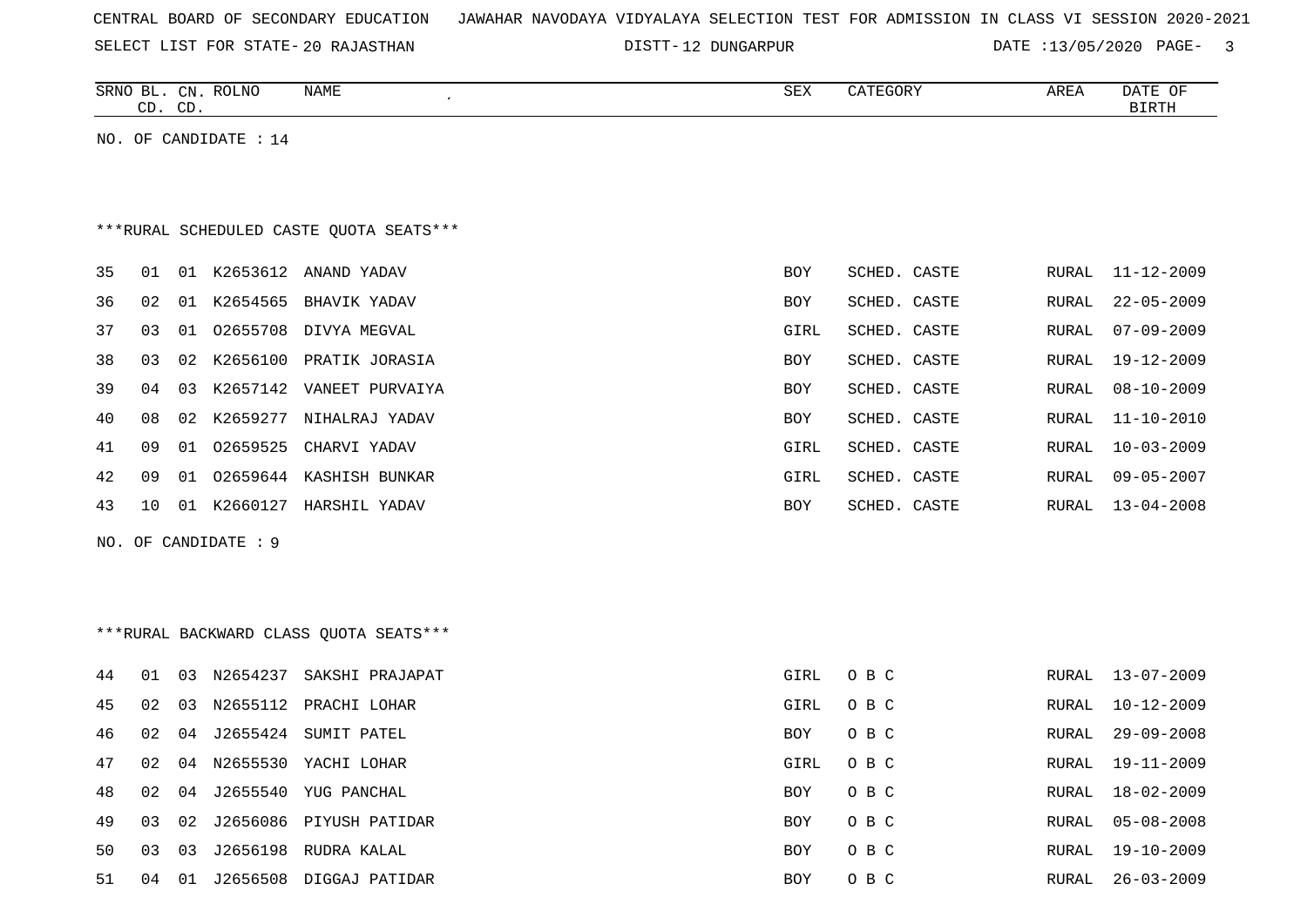SELECT LIST FOR STATE- DISTT- 20 RAJASTHAN

DISTT-12 DUNGARPUR DATE :13/05/2020 PAGE- 4

|          | SRNO BL. CN. ROLNO<br>CD. CD. | <b>NAME</b><br>$\cdot$                  | SEX        | CATEGORY     | AREA  | DATE OF<br><b>BIRTH</b> |
|----------|-------------------------------|-----------------------------------------|------------|--------------|-------|-------------------------|
|          |                               | ***RURAL BACKWARD CLASS OUOTA SEATS***  |            |              |       |                         |
| 52<br>04 | 01 J2656625                   | JALAJ KUMHAR                            | <b>BOY</b> | O B C        | RURAL | $28 - 06 - 2010$        |
| 53<br>07 |                               | 02 N2658779 PRIYAL PATEL                | GIRL       | O B C        | RURAL | $24 - 11 - 2008$        |
| 08<br>54 | J2659142<br>01                | ISHANT VAISHAV                          | <b>BOY</b> | O B C        | RURAL | $21 - 03 - 2010$        |
| 55<br>08 | J2659174<br>01                | KALPESH PATIDAR                         | <b>BOY</b> | O B C        | RURAL | $27 - 12 - 2008$        |
| 56<br>08 | J2659330<br>02                | RAHUL PATIDAR                           | BOY        | O B C        | RURAL | $21 - 09 - 2009$        |
| 57<br>09 | N2659888<br>01                | SIDDHI PATIDAR                          | GIRL       | O B C        | RURAL | $27 - 10 - 2009$        |
| 58<br>10 | 01                            | J2660044 BAL KRISHNA LABANA             | BOY        | O B C        | RURAL | $13 - 12 - 2007$        |
| 59<br>10 | N2660593<br>02                | TANVI PATIDAR                           | GIRL       | O B C        | RURAL | $09 - 05 - 2010$        |
| NO.      | OF CANDIDATE : 16             |                                         |            |              |       |                         |
|          |                               | ***RURAL SCHEDULED TRIBE QUOTA SEATS*** |            |              |       |                         |
| 01<br>60 | 01 L2653767                   | DISHANT PARMAR                          | <b>BOY</b> | SCHED. TRIBE | RURAL | $08 - 09 - 2009$        |

| 61 | 01 | 02 | L2654021    | NIHAL BARANDA    | BOY  | SCHED. TRIBE | RURAL | 14-07-2010       |
|----|----|----|-------------|------------------|------|--------------|-------|------------------|
| 62 | 01 | 03 | L2654376    | VIJAY ROAT       | BOY  | SCHED. TRIBE | RURAL | 16-08-2009       |
| 63 | 01 | 03 | P2654407    | YAMINI ROAT      | GIRL | SCHED. TRIBE | RURAL | $11 - 05 - 2009$ |
| 64 | 02 | 02 | L2654770    | JAYDEEP AHARI    | BOY  | SCHED. TRIBE | RURAL | 11-09-2010       |
| 65 | 02 | 02 | L2654783    | JIGAR DAMOR      | BOY  | SCHED. TRIBE | RURAL | $12 - 09 - 2009$ |
| 66 | 02 | 02 | L2654892    | KIRAN GAMETI     | BOY  | SCHED. TRIBE | RURAL | $05 - 10 - 2009$ |
| 67 | 02 | 03 | P2655099    | PAYAL KHARADI    | GIRL | SCHED. TRIBE | RURAL | $13 - 03 - 2010$ |
| 68 | 02 |    | 04 P2655482 | VIDHI DAMOR      | GIRL | SCHED. TRIBE | RURAL | $08 - 01 - 2008$ |
| 69 | 02 |    | 04 P2655483 | VIDHI GAMETI     | GIRL | SCHED. TRIBE | RURAL | $10 - 09 - 2010$ |
| 70 | 02 | 04 | L2655539    | YOGESH KHARADI   | BOY  | SCHED. TRIBE | RURAL | $23 - 08 - 2007$ |
| 71 | 03 | 02 | L2656015    | NEERAJ DENDOR    | BOY  | SCHED. TRIBE | RURAL | $06 - 09 - 2008$ |
| 72 | 04 | 03 | L2657014    | RUSHANK BAMANIYA | BOY  | SCHED. TRIBE | RURAL | $25 - 08 - 2009$ |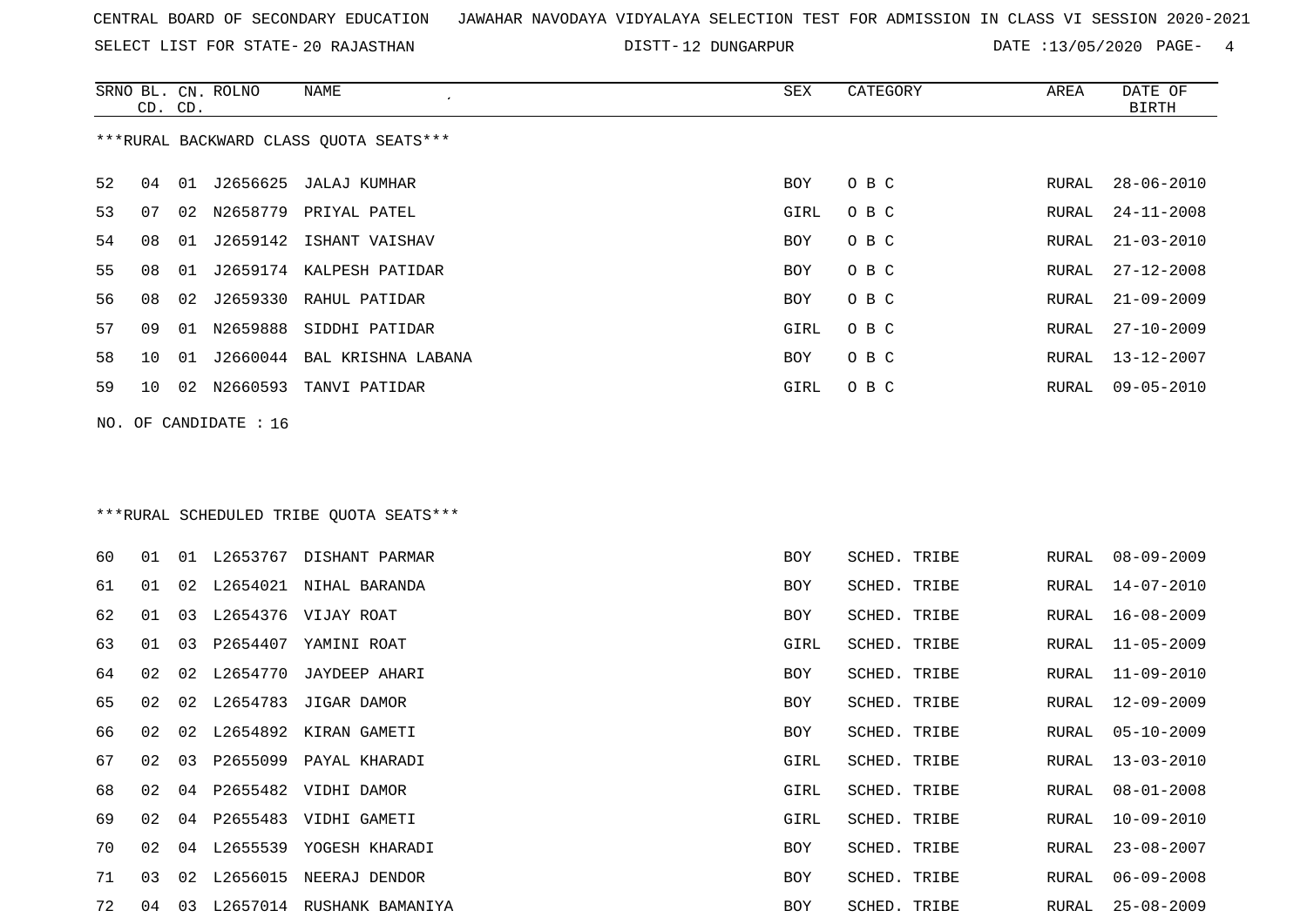SELECT LIST FOR STATE- DISTT- 20 RAJASTHAN

12 DUNGARPUR DATE :13/05/2020 PAGE- 5

|    | CD. CD.                                 |    | SRNO BL. CN. ROLNO      | NAME                             | SEX        | CATEGORY     | AREA  | DATE OF<br>BIRTH |  |  |  |
|----|-----------------------------------------|----|-------------------------|----------------------------------|------------|--------------|-------|------------------|--|--|--|
|    | ***RURAL SCHEDULED TRIBE OUOTA SEATS*** |    |                         |                                  |            |              |       |                  |  |  |  |
| 73 | 04                                      | 03 | L2657203                | YOGENDRA ROAT                    | <b>BOY</b> | SCHED. TRIBE | RURAL | 12-09-2010       |  |  |  |
| 74 | 06                                      |    |                         | 01 P2657764 ANJALI ROAT          | GIRL       | SCHED. TRIBE | RURAL | 14-08-2009       |  |  |  |
| 75 | 07                                      |    |                         | 01 L2658510 DIVYA AHARI          | BOY        | SCHED. TRIBE | RURAL | 07-08-2008       |  |  |  |
| 76 | 07                                      |    |                         | 01 P2658571 ISHA KALASUA         | GIRL       | SCHED. TRIBE | RURAL | $25 - 05 - 2009$ |  |  |  |
| 77 | 07                                      |    | 02 L2658729             | NILESH PARMAR                    | <b>BOY</b> | SCHED. TRIBE | RURAL | $11 - 03 - 2009$ |  |  |  |
| 78 | 08                                      |    |                         | 01 P2659076 DEEPIKA KUMARI MEENA | GIRL       | SCHED. TRIBE | RURAL | $25 - 11 - 2008$ |  |  |  |
| 79 | 08                                      | 02 | L2659457                | VIVEK KUMAR MEENA                | BOY        | SCHED. TRIBE | RURAL | $04 - 03 - 2009$ |  |  |  |
| 80 | 10                                      |    |                         | 02 L2660617 VIJENDRA DAMOR       | BOY        | SCHED. TRIBE | RURAL | 08-06-2008       |  |  |  |
|    |                                         |    | NO. OF CANDIDATE : $21$ |                                  |            |              |       |                  |  |  |  |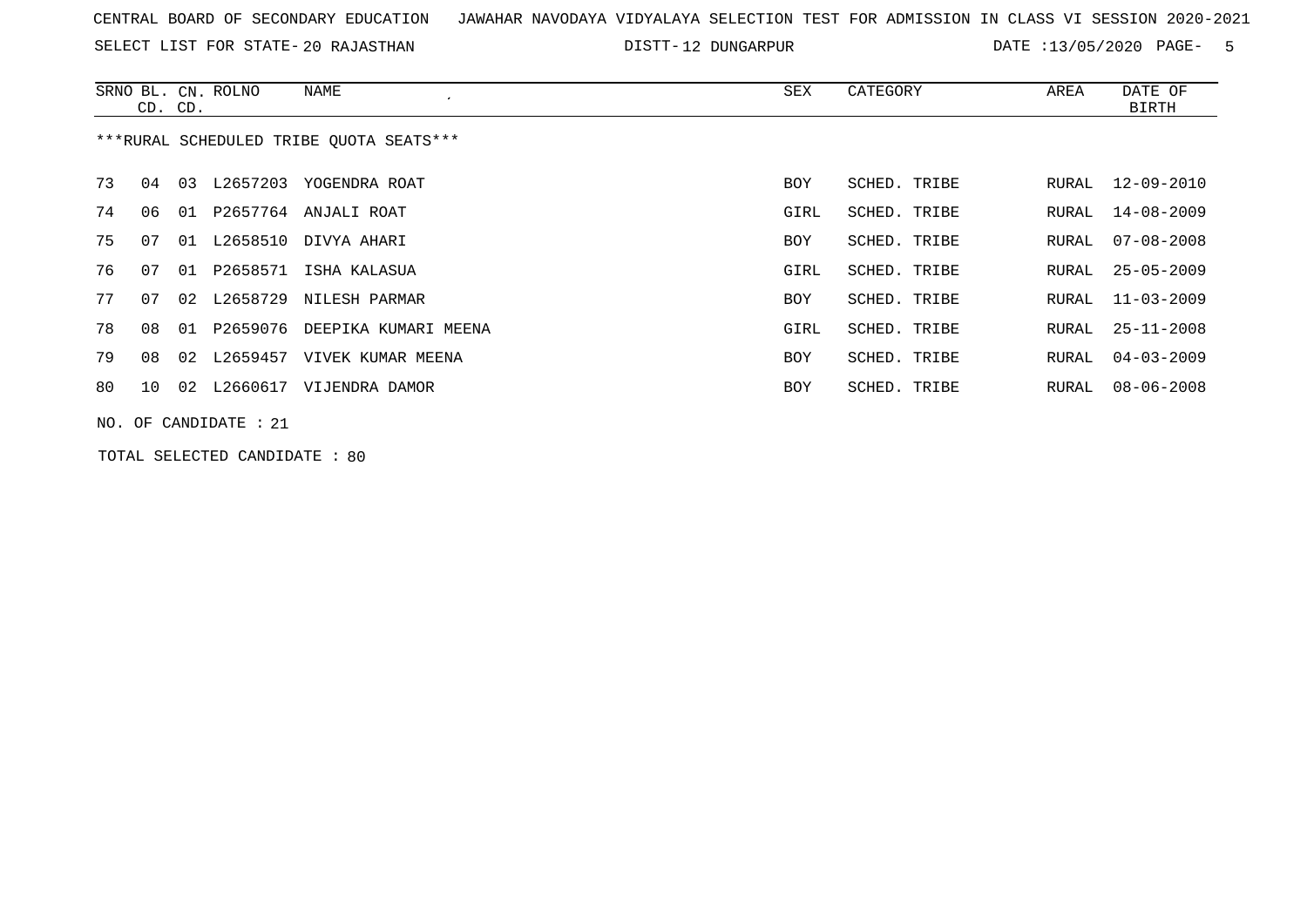| CENTRAL BOARD OF SECONDARY EDUCATION GUNAHAR NAVODAYA VIDYALAYA SELECTION TEST FOR ADMISSION IN CLASS VI SESSION 2020-2021 |  |  |  |  |  |  |  |  |  |  |  |  |  |  |  |  |  |  |
|----------------------------------------------------------------------------------------------------------------------------|--|--|--|--|--|--|--|--|--|--|--|--|--|--|--|--|--|--|
|----------------------------------------------------------------------------------------------------------------------------|--|--|--|--|--|--|--|--|--|--|--|--|--|--|--|--|--|--|

SELECT LIST FOR STATE- DISTT- 20 RAJASTHAN 13 AJMER DATE :13/05/2020 PAGE- 1

|    |    | CD. CD. | SRNO BL. CN. ROLNO   | NAME                                   | ${\tt SEX}$ | CATEGORY     | AREA  | DATE OF<br><b>BIRTH</b> |
|----|----|---------|----------------------|----------------------------------------|-------------|--------------|-------|-------------------------|
|    |    |         | ***OPEN UR SEATS***  |                                        |             |              |       |                         |
| 1  | 01 |         |                      | 02 J2661183 ROHIT CHOUDHARY            | <b>BOY</b>  | O B C        | RURAL | $13 - 06 - 2010$        |
| 2  | 02 |         |                      | 01 A2661484 DIVYAM AUDICHYA            | BOY         | GENERAL      | URBAN | $30 - 01 - 2009$        |
| 3  | 03 |         |                      | 01 J2662121 DILEEP CHOUDHARY           | BOY         | O B C        | RURAL | $08 - 04 - 2008$        |
| 4  | 03 | 02      |                      | N2662427 MANISHA CHOUDHARY             | GIRL        | овс          | RURAL | $04 - 09 - 2010$        |
| 5  | 03 |         |                      | 02 M2662569 NEELIMA SHARMA             | GIRL        | GENERAL      | RURAL | $20 - 07 - 2010$        |
| 6  | 03 | 02      |                      | J2662679 PRINCE CHOUDHARY              | <b>BOY</b>  | O B C        | RURAL | 13-12-2009              |
| 7  | 08 |         |                      | 01 J2665604 HIMANSHU GURJAR            | <b>BOY</b>  | O B C        | RURAL | $01 - 08 - 2008$        |
|    |    |         | NO. OF CANDIDATE : 7 |                                        |             |              |       |                         |
|    |    |         |                      |                                        |             |              |       |                         |
|    |    |         |                      |                                        |             |              |       |                         |
|    |    |         |                      | ***OPEN SCHEDULED CASTE OUOTA SEATS*** |             |              |       |                         |
| 8  | 03 |         |                      | 03 K2662846 ROHIT BAWARI               | <b>BOY</b>  | SCHED. CASTE | RURAL | $18 - 06 - 2009$        |
| 9  | 03 | 03      |                      | 02662971 SUMAN BAVARI                  | GIRL        | SCHED. CASTE | RURAL | $01 - 01 - 2008$        |
| 10 | 06 | 02      |                      | 02664676 TEENA JATWA                   | GIRL        | SCHED. CASTE | RURAL | $26 - 06 - 2009$        |
| 11 | 08 |         |                      | 03 K2665893 RAHUL KUMAR                | BOY         | SCHED. CASTE | RURAL | $02 - 07 - 2010$        |
|    |    |         | NO. OF CANDIDATE : 4 |                                        |             |              |       |                         |
|    |    |         |                      |                                        |             |              |       |                         |
|    |    |         |                      |                                        |             |              |       |                         |
|    |    |         |                      | ***OPEN DISABLED QUOTA SEATS***        |             |              |       |                         |
| 12 | 01 |         | 02 J2661316 TOFIQ    |                                        | BOY         | O B C        | RURAL | $22 - 05 - 2008$        |
| 13 | 03 |         |                      | 02 N2662431 MANISHA JAT                | GIRL        | O B C        | RURAL | $01 - 01 - 2010$        |
| 14 | 06 |         |                      | 02 M2664449 NEHA KANWAR                | GIRL        | GENERAL      | RURAL | $26 - 07 - 2007$        |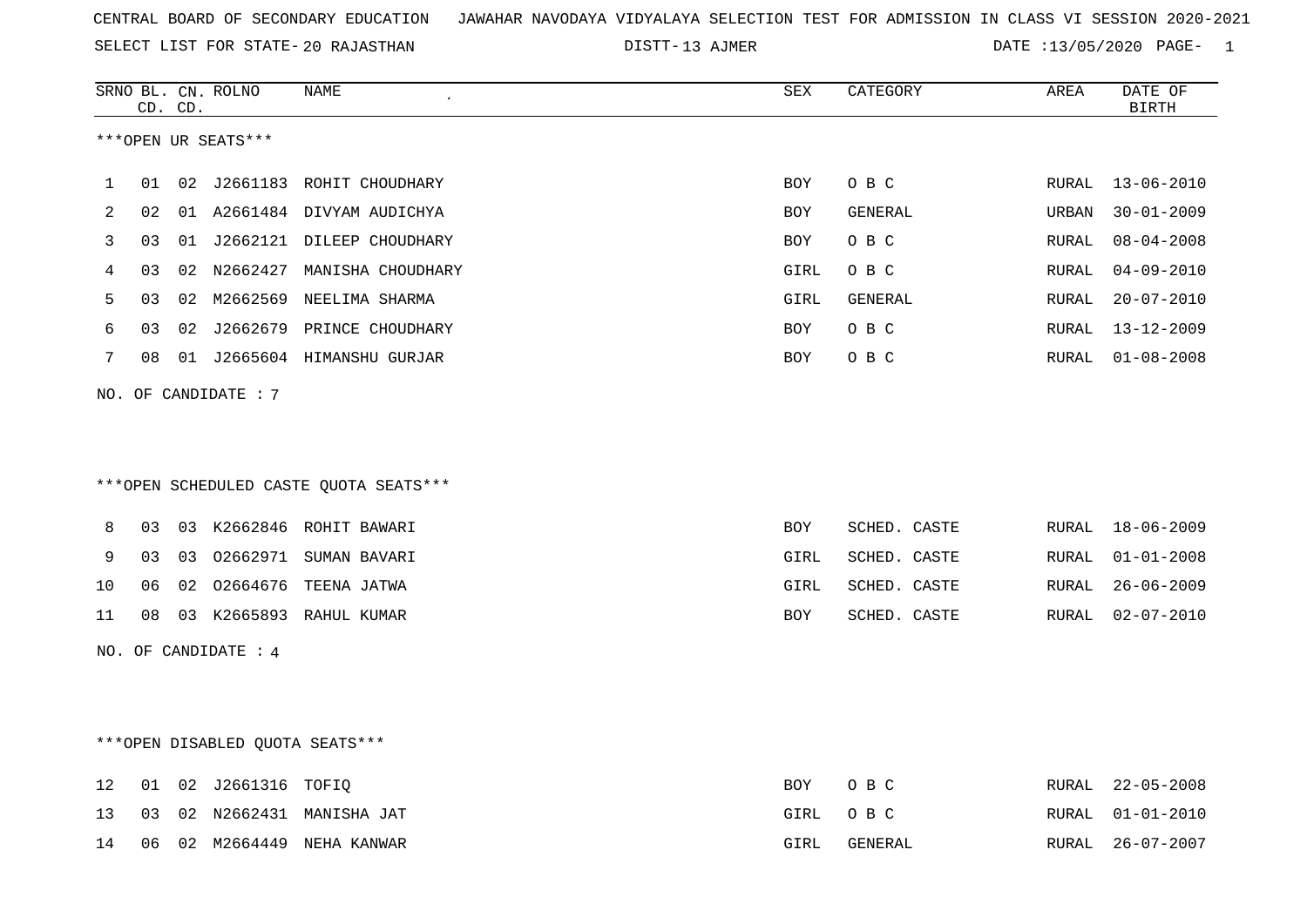| CENTRAL BOARD OF SECONDARY EDUCATION – JAWAHAR NAVODAYA VIDYALAYA SELECTION TEST FOR ADMISSION IN CLASS VI SESSION 2020-2021 |  |  |  |  |
|------------------------------------------------------------------------------------------------------------------------------|--|--|--|--|
|------------------------------------------------------------------------------------------------------------------------------|--|--|--|--|

DISTT-13 AJMER 2012 13/05/2020 PAGE- 2

|    |    | CD. CD. | SRNO BL. CN. ROLNO     | NAME                                   | SEX  | CATEGORY     | AREA         | DATE OF<br><b>BIRTH</b> |
|----|----|---------|------------------------|----------------------------------------|------|--------------|--------------|-------------------------|
|    |    |         | NO. OF CANDIDATE : 3   |                                        |      |              |              |                         |
|    |    |         |                        |                                        |      |              |              |                         |
|    |    |         |                        |                                        |      |              |              |                         |
|    |    |         |                        | *** OPEN BACKWARD CLASS QUOTA SEATS*** |      |              |              |                         |
| 15 | 03 |         |                        | 03 J2662772 RAKESH KHACHARIYA          | BOY  | O B C        | RURAL        | $10 - 02 - 2010$        |
| 16 | 03 |         |                        | 03 J2662847 ROHIT CHOUDHARY            | BOY  | O B C        | RURAL        | 14-08-2009              |
| 17 | 03 |         |                        | 03 N2662917 SHAKUNTALA CHOUDHARY       | GIRL | O B C        | RURAL        | 16-09-2010              |
| 18 | 08 |         | 01 J2665422 AKSHAR     |                                        | BOY  | O B C        | RURAL        | $22 - 05 - 2008$        |
| 19 | 08 |         |                        | 01 B2665592 HARSHIT JETWAL             | BOY  | O B C        | URBAN        | $25 - 03 - 2010$        |
|    |    |         | NO. OF CANDIDATE : 5   |                                        |      |              |              |                         |
|    |    |         |                        |                                        |      |              |              |                         |
|    |    |         |                        |                                        |      |              |              |                         |
|    |    |         |                        | ***OPEN SCHEDULED TRIBE QUOTA SEATS*** |      |              |              |                         |
| 20 |    |         |                        | 03 02 L2662395 LOKESH JAT              | BOY  | SCHED. TRIBE | RURAL        | $16 - 10 - 2008$        |
|    |    |         |                        |                                        |      |              |              |                         |
|    |    |         | NO. OF CANDIDATE : $1$ |                                        |      |              |              |                         |
|    |    |         |                        |                                        |      |              |              |                         |
|    |    |         |                        |                                        |      |              |              |                         |
|    |    |         | ***RURAL OPEN SEATS*** |                                        |      |              |              |                         |
| 21 | 01 |         | 01 J2660769            | DHARMENDRA                             | BOY  | O B C        | RURAL        | $28 - 07 - 2008$        |
| 22 | 01 |         |                        | 01 J2660833 IMRAN KATHAT               | BOY  | O B C        | RURAL        | $06 - 09 - 2009$        |
| 23 | 01 |         |                        | 02 J2661035 NIKUNJ RAWAT               | BOY  | O B C        | RURAL        | $27 - 05 - 2009$        |
| 24 | 02 |         |                        | 01 I2661608 LOKESH SINGH RATHORE       | BOY  | GENERAL      | <b>RURAL</b> | $01 - 01 - 2009$        |
| 25 | 02 |         | 02 J2661851 SUNIL      |                                        | BOY  | O B C        | RURAL        | $01 - 09 - 2009$        |
| 26 | 03 |         |                        | 01 N2662185 HANSA CHOUDHARY            | GIRL | O B C        | RURAL        | $07 - 08 - 2009$        |
| 27 |    |         |                        | 03 02 N2662414 MAMTA CHOUDHARY         | GIRL | O B C        |              | RURAL 31-01-2009        |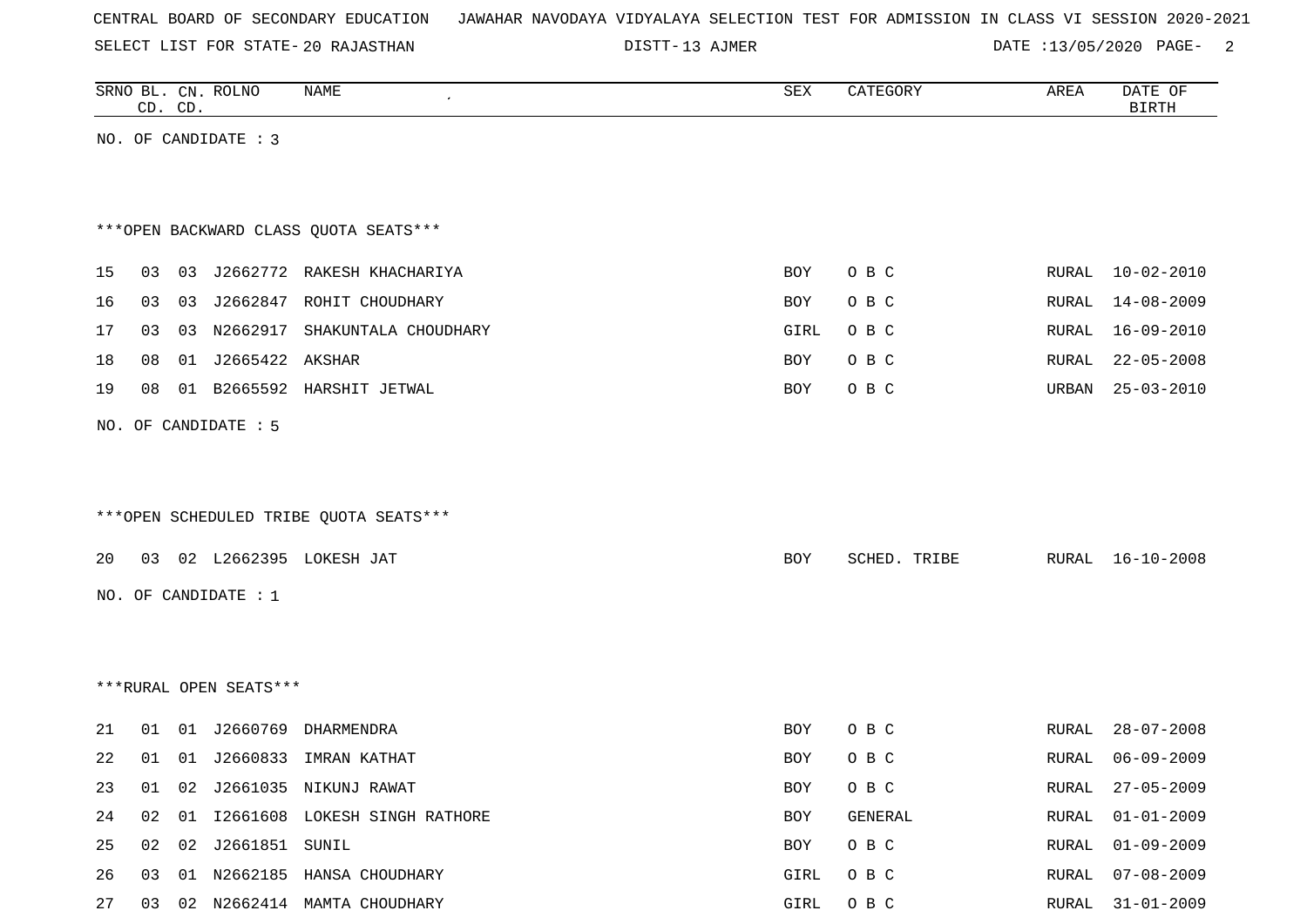DISTT-13 AJMER DATE :13/05/2020 PAGE- 3

|    | CD. CD. |    | SRNO BL. CN. ROLNO     | NAME                          | <b>SEX</b> | CATEGORY       | AREA         | DATE OF<br><b>BIRTH</b> |
|----|---------|----|------------------------|-------------------------------|------------|----------------|--------------|-------------------------|
|    |         |    | ***RURAL OPEN SEATS*** |                               |            |                |              |                         |
| 28 | 03      | 02 | M2662635               | PAYAL KANWAR                  | GIRL       | GENERAL        | <b>RURAL</b> | $27 - 08 - 2010$        |
| 29 | 04      | 01 |                        | I2663123 ABHAY SINGH          | BOY        | <b>GENERAL</b> | RURAL        | $08 - 12 - 2009$        |
| 30 | 04      | 01 |                        | J2663156 ARVIND BHARTI        | BOY        | O B C          | RURAL        | $09 - 03 - 2009$        |
| 31 | 05      | 01 | J2663771               | JITESH SEN                    | <b>BOY</b> | O B C          | <b>RURAL</b> | $22 - 02 - 2009$        |
| 32 | 05      | 01 |                        | J2663954 RAMAN BHAT           | BOY        | O B C          | RURAL        | $29 - 06 - 2008$        |
| 33 | 06      | 01 | J2664356               | KUSHI RAM VAISHNAV            | <b>BOY</b> | O B C          | RURAL        | $22 - 02 - 2008$        |
| 34 | 06      | 02 | J2664582               | ROHIT CHOUDHARY               | <b>BOY</b> | O B C          | <b>RURAL</b> | $22 - 07 - 2008$        |
| 35 | 07      | 01 | J2664816               | <b>BODERAM KEER</b>           | BOY        | O B C          | RURAL        | $01 - 01 - 2008$        |
| 36 | 07      | 01 | J2664858               | DILKHUSH KHAROL               | <b>BOY</b> | O B C          | RURAL        | $02 - 08 - 2009$        |
| 37 | 08      | 01 | J2665509               | AVINASH CHOUDHARY             | <b>BOY</b> | O B C          | <b>RURAL</b> | $01 - 01 - 2008$        |
| 38 | 08      | 03 | I2666046               | TANISH SHARMA                 | BOY        | <b>GENERAL</b> | RURAL        | $16 - 03 - 2009$        |
| 39 | 09      | 01 | M2666311               | KRITIKA RATHORE               | GIRL       | GENERAL        | RURAL        | $03 - 04 - 2010$        |
| 40 | 09      | 01 | J2666355               | MOHIT GAHLOT                  | BOY        | O B C          | RURAL        | $19 - 12 - 2009$        |
| 41 | 10      | 01 | J2666655               | DILKHUSH JAT                  | BOY        | O B C          | RURAL        | $21 - 10 - 2008$        |
| 42 | 10      | 01 | J2666662               | GANESH CHOUDHARY              | BOY        | O B C          | RURAL        | $08 - 07 - 2008$        |
| 43 | 10      | 01 | L2666703               | KATARA AVINASHKUMAR ARJANBHAI | <b>BOY</b> | SCHED. TRIBE   | <b>RURAL</b> | $03 - 11 - 2008$        |
| 44 | 10      | 01 |                        | N2666754 NITU CHOUDHARY       | GIRL       | O B C          | RURAL        | $21 - 10 - 2008$        |
| 45 | 10      | 01 |                        | J2666762 PRADHAN PRAJAPAT     | BOY        | O B C          | RURAL        | $01 - 09 - 2010$        |
| 46 | 10      |    |                        | 01 N2666771 PRIYANKA JAT      | GIRL       | O B C          | <b>RURAL</b> | $10 - 02 - 2008$        |
| 47 | 10      |    |                        | 01 L2666776 RAJVEER MEENA     | <b>BOY</b> | SCHED. TRIBE   | RURAL        | $01 - 01 - 2010$        |
| 48 | 10      |    | 01 L2666807            | SONU MEENA                    | BOY        | SCHED. TRIBE   | RURAL        | $04 - 01 - 2009$        |
|    |         |    |                        |                               |            |                |              |                         |

NO. OF CANDIDATE : 28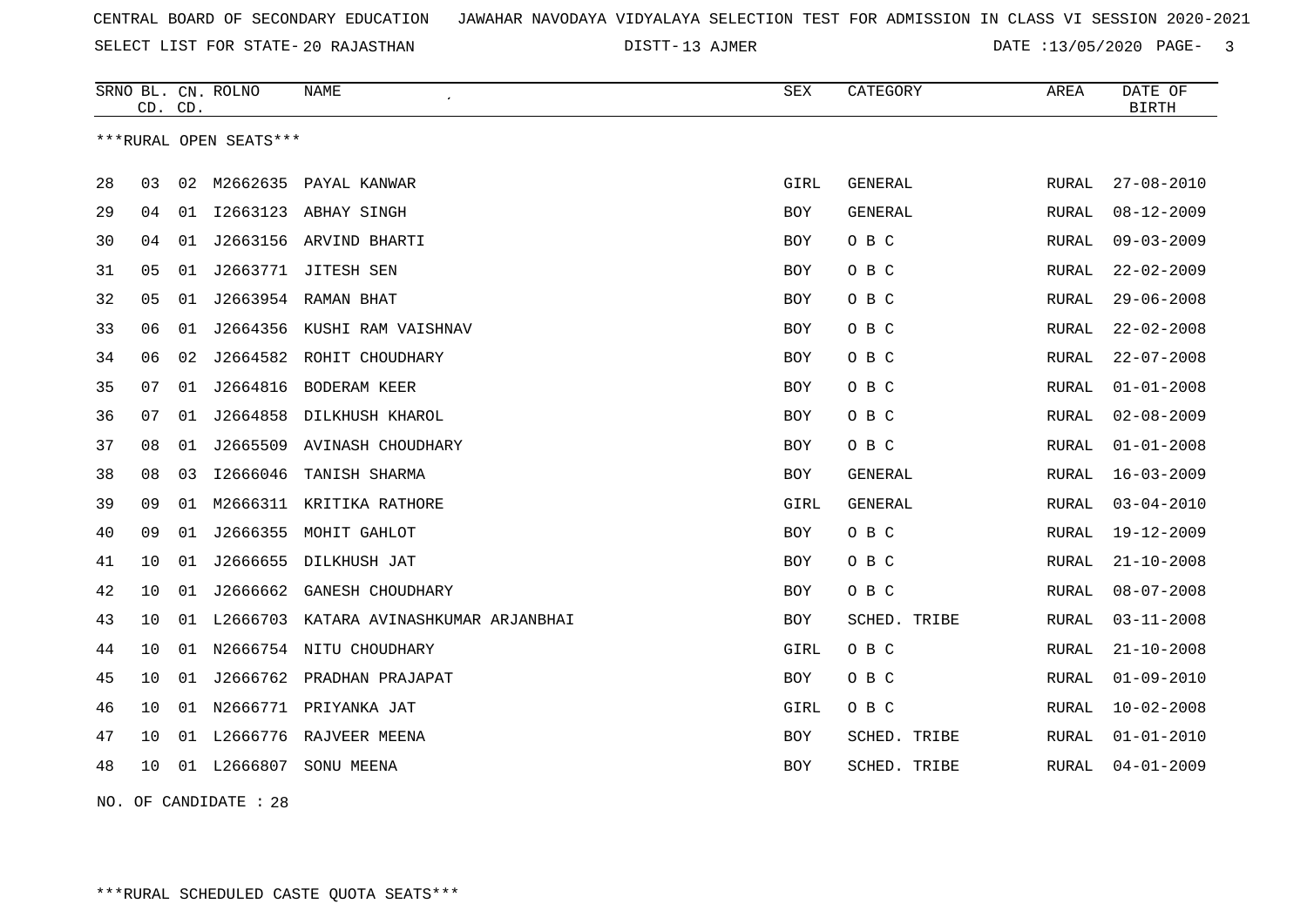SELECT LIST FOR STATE- DISTT- 20 RAJASTHAN

DISTT-13 AJMER DATE :13/05/2020 PAGE- 4

|    |    | CD. CD.         | SRNO BL. CN. ROLNO    | <b>NAME</b><br>$\epsilon$               | SEX        | CATEGORY     | AREA  | DATE OF<br><b>BIRTH</b> |
|----|----|-----------------|-----------------------|-----------------------------------------|------------|--------------|-------|-------------------------|
|    |    |                 |                       | ***RURAL SCHEDULED CASTE QUOTA SEATS*** |            |              |       |                         |
| 49 | 01 | 02              |                       | 02661268 SONIKA KHAMOKARIYA             | GIRL       | SCHED. CASTE | RURAL | $05 - 10 - 2008$        |
| 50 | 03 | 02              |                       | K2662484 MOHIT DAYMA                    | <b>BOY</b> | SCHED. CASTE | RURAL | $21 - 04 - 2009$        |
| 51 | 03 | 02              |                       | K2662487 MOHIT KUMAR NAVAL              | BOY        | SCHED. CASTE | RURAL | $04 - 08 - 2008$        |
| 52 | 03 | 02              | K2662529              | MUKESH CHOUHAN                          | <b>BOY</b> | SCHED. CASTE | RURAL | $02 - 12 - 2008$        |
| 53 | 03 | 02              |                       | K2662626 PAWAN CHAUKIDAR                | BOY        | SCHED. CASTE | RURAL | $09 - 06 - 2009$        |
| 54 | 03 | 03              |                       | K2662780 RAMCHANDRA BAWARI              | <b>BOY</b> | SCHED. CASTE | RURAL | $20 - 01 - 2011$        |
| 55 | 03 | 03              | 02663027              | TANNU                                   | GIRL       | SCHED. CASTE | RURAL | $10 - 06 - 2009$        |
| 56 | 03 | 03              |                       | K2663037 TIKAM BHATI                    | <b>BOY</b> | SCHED. CASTE | RURAL | $14 - 05 - 2009$        |
| 57 | 06 | 01              |                       | K2664169 ASHISH KASOTIYA                | <b>BOY</b> | SCHED. CASTE | RURAL | $09 - 08 - 2008$        |
| 58 | 06 | 01              |                       | K2664174 ASHOK MEGHWANSHI               | BOY        | SCHED. CASTE | RURAL | $08 - 11 - 2009$        |
| 59 | 09 | 02 <sub>o</sub> |                       | 02666409 POOJA BAIRWA                   | GIRL       | SCHED. CASTE | RURAL | $23 - 05 - 2009$        |
|    |    |                 | NO. OF CANDIDATE : 11 |                                         |            |              |       |                         |
|    |    |                 |                       |                                         |            |              |       |                         |

| 60 | 03 | . N 1 |                   | J2662125 DILKHUSH CHOUDHARY | <b>BOY</b> | O B C | RURAL | 08-11-2008       |
|----|----|-------|-------------------|-----------------------------|------------|-------|-------|------------------|
| 61 | 03 | 01    |                   | J2662144 DINESH JAT         | <b>BOY</b> | O B C | RURAL | $01 - 02 - 2010$ |
| 62 | 03 | - 01  |                   | J2662151 DIPAK RIYAD        | BOY        | O B C | RURAL | $01 - 01 - 2009$ |
| 63 | 03 |       |                   | 02 N2662345 KOMAL JAT       | GIRL       | O B C | RURAL | 06-07-2009       |
| 64 | 03 |       | 02 N2662415       | MAMTA GURJAR                | GIRL       | O B C | RURAL | 31-01-2008       |
| 65 | 03 |       | 02 N2662513       | MONIKA DHANDHA              | GIRL       | O B C | RURAL | 15-02-2010       |
| 66 | 03 |       |                   | 02 N2662601 NISHA CHOUDHARY | GIRL       | O B C | RURAL | 05-09-2009       |
| 67 | 03 |       | 02 N2662645 POOJA |                             | GIRL       | O B C | RURAL | $15 - 03 - 2010$ |
| 68 | 03 |       | 02 N2662650       | POOJA CHOUDHARY             | GIRL       | O B C | RURAL | $04 - 12 - 2010$ |
| 69 | 03 |       | 02 N2662661       | POONAM JAT                  | GIRL       | O B C | RURAL | 10-02-2009       |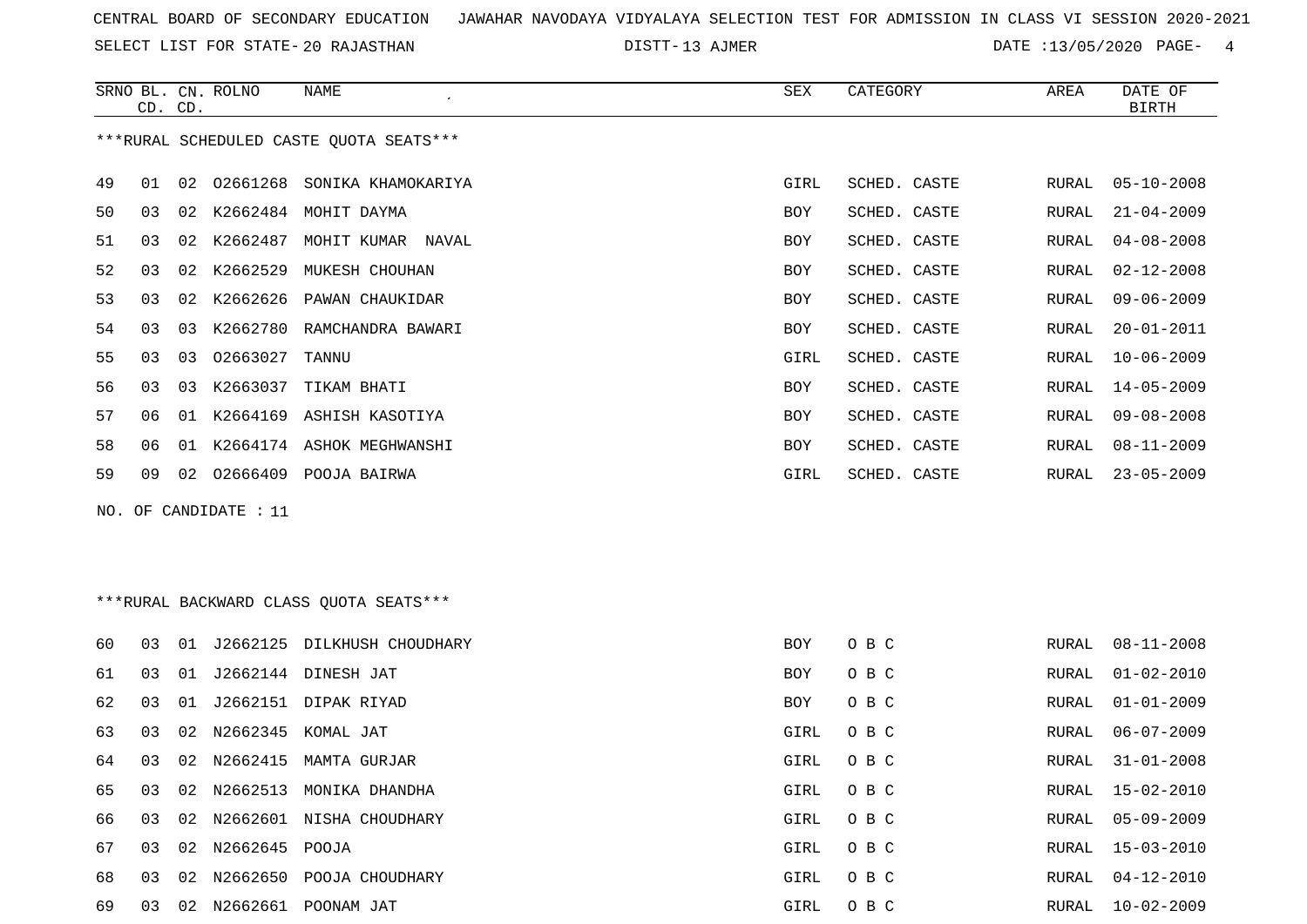SELECT LIST FOR STATE- DISTT- 20 RAJASTHAN

DISTT-13 AJMER 2020 DATE :13/05/2020 PAGE- 5

|    | CD. CD. |    | SRNO BL. CN. ROLNO      | NAME                                   | SEX  | CATEGORY | AREA  | DATE OF<br>BIRTH |
|----|---------|----|-------------------------|----------------------------------------|------|----------|-------|------------------|
|    |         |    |                         | ***RURAL BACKWARD CLASS OUOTA SEATS*** |      |          |       |                  |
| 70 | 03      |    | 02 J2662664 PRADEEP     |                                        | BOY  | O B C    |       | RURAL 04-06-2010 |
| 71 | 03      |    |                         | 02 N2662698 PRIYANSHI CHOUDHARY        | GIRL | O B C    |       | RURAL 05-03-2011 |
| 72 | 03      | 03 | N2662813                | RENUKA CHOUDHARY                       | GIRL | O B C    | RURAL | 02-11-2009       |
| 73 | 03      | 03 | N2662968 SUGANI         |                                        | GIRL | O B C    | RURAL | $01 - 06 - 2007$ |
| 74 | 03      | 03 | N2662975                | SUMAN JAT                              | GIRL | O B C    | RURAL | $07 - 10 - 2010$ |
| 75 | 06      | 01 | J2664240                | DINESH KUMAR JAT                       | BOY  | O B C    | RURAL | $08 - 01 - 2008$ |
|    |         |    | NO. OF CANDIDATE : $16$ |                                        |      |          |       |                  |

# \*\*\*RURAL SCHEDULED TRIBE QUOTA SEATS\*\*\*

|    |  | <b>BOY</b>                                                                                                                                                     | SCHED. TRIBE |                                                              | RURAL 07-12-2009 |
|----|--|----------------------------------------------------------------------------------------------------------------------------------------------------------------|--------------|--------------------------------------------------------------|------------------|
|    |  | BOY                                                                                                                                                            |              |                                                              | RURAL 05-10-2007 |
|    |  | <b>BOY</b>                                                                                                                                                     |              |                                                              | RURAL 14-02-2009 |
|    |  | BOY                                                                                                                                                            |              |                                                              | RURAL 16-04-2009 |
|    |  | BOY                                                                                                                                                            |              | RURAL                                                        | 20-08-2009       |
| 08 |  | 76 01 01 L2660997 MOHIT KUMAR<br>06 02 L2664629 SHIVRAJ BHEEL<br>78 08 01 L2665471 ANKIT MEENA<br>79 08 02 L2665667 KHUSHIRAM BHIL<br>03 L2666063 UMESH GURJAR |              | SCHED. TRIBE<br>SCHED. TRIBE<br>SCHED. TRIBE<br>SCHED. TRIBE |                  |

NO. OF CANDIDATE : 5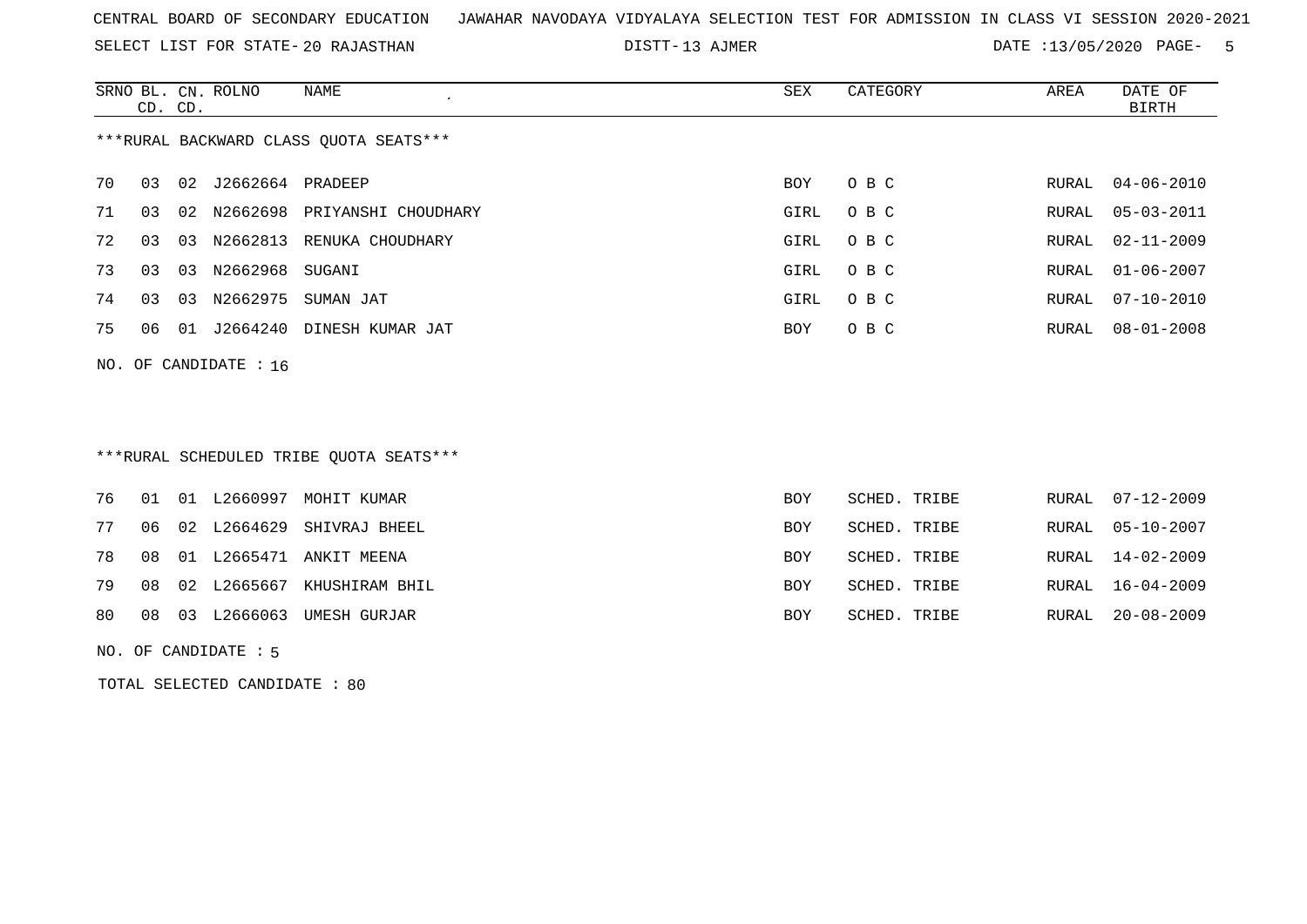SELECT LIST FOR STATE- DISTT- 20 RAJASTHAN

DISTT-14 JAISALMER DATE :13/05/2020 PAGE- 1

|    |    | CD. CD. | SRNO BL. CN. ROLNO    | NAME<br>$\epsilon$        | SEX        | CATEGORY     | AREA  | DATE OF<br><b>BIRTH</b> |
|----|----|---------|-----------------------|---------------------------|------------|--------------|-------|-------------------------|
|    |    |         | ***OPEN UR SEATS***   |                           |            |              |       |                         |
|    | 01 | 01      | I2666936              | BHARAT SINGH              | <b>BOY</b> | GENERAL      | RURAL | $23 - 09 - 2009$        |
| 2  | 01 | 01      | K2666971              | BHUPENDRA KUMAR           | <b>BOY</b> | SCHED. CASTE | RURAL | $03 - 11 - 2008$        |
| 3  | 01 | 01      |                       | I2667095 GAJENDRA SINGH   | BOY        | GENERAL      | RURAL | $22 - 03 - 2009$        |
| 4  | 01 | 02      | E2667263              | KHUSHBOO KANWAR           | GIRL       | GENERAL      | URBAN | $29 - 12 - 2009$        |
| 5  | 01 | 02      | I2667343              | MAHIPAL SINGH             | <b>BOY</b> | GENERAL      | RURAL | $20 - 07 - 2010$        |
| 6  | 01 | 03      |                       | M2667362 MANISHA KANWAR   | GIRL       | GENERAL      | RURAL | $14 - 01 - 2009$        |
| 7  | 01 | 03      |                       | M2667466 NIRMA KANWAR     | GIRL       | GENERAL      | RURAL | $08 - 08 - 2010$        |
| 8  | 01 | 03      | M2667513              | POOJA KANWAR              | GIRL       | GENERAL      | RURAL | $01 - 01 - 2011$        |
| 9  | 01 | 03      |                       | 12667547 PRITHVIRAJ SINGH | BOY        | GENERAL      | RURAL | $12 - 02 - 2009$        |
| 10 | 02 | 02      |                       | I2668267 LAL SINGH        | <b>BOY</b> | GENERAL      | RURAL | $13 - 10 - 2009$        |
|    |    |         | NO. OF CANDIDATE : 10 |                           |            |              |       |                         |

\*\*\*OPEN SCHEDULED CASTE QUOTA SEATS\*\*\*

|  | 11 01 01 02666985 CHAMELI |                                  | GIRL       | SCHED. CASTE |  | RURAL 07-05-2008 |
|--|---------------------------|----------------------------------|------------|--------------|--|------------------|
|  |                           | 12 01 03 K2667449 NAVEEN KUMAR   | BOY        | SCHED. CASTE |  | RURAL 06-09-2008 |
|  |                           | 13 02 02 K2668284 LOKENDRA KUMAR | <b>BOY</b> | SCHED. CASTE |  | RURAL 08-09-2010 |

NO. OF CANDIDATE : 3

\*\*\*OPEN DISABLED QUOTA SEATS\*\*\*

14 01 02 E2667234 KAVITA GIRL GENERAL URBAN 21-02-2010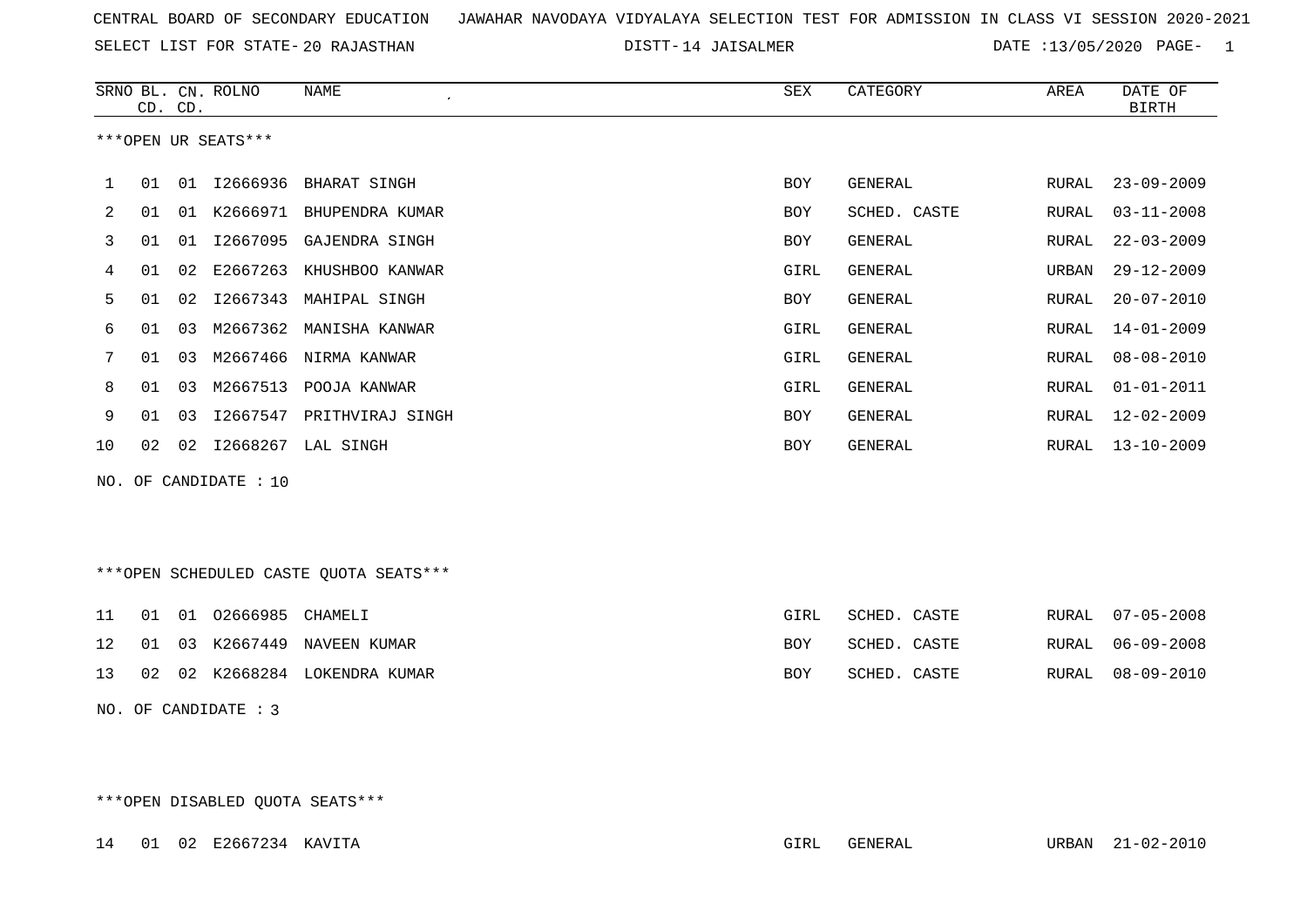| CENTRAL BOARD OF SECONDARY EDUCATION – JAWAHAR NAVODAYA VIDYALAYA SELECTION TEST FOR ADMISSION IN CLASS VI SESSION 2020-2021 |  |  |  |  |
|------------------------------------------------------------------------------------------------------------------------------|--|--|--|--|
|------------------------------------------------------------------------------------------------------------------------------|--|--|--|--|

DISTT-14 JAISALMER DATE :13/05/2020 PAGE- 2

|    |       | CD. CD. | SRNO BL. CN. ROLNO     | <b>NAME</b>                            | ${\tt SEX}$ | CATEGORY     | AREA  | DATE OF<br><b>BIRTH</b> |
|----|-------|---------|------------------------|----------------------------------------|-------------|--------------|-------|-------------------------|
|    |       |         | NO. OF CANDIDATE : $1$ |                                        |             |              |       |                         |
|    |       |         |                        |                                        |             |              |       |                         |
|    |       |         |                        |                                        |             |              |       |                         |
|    |       |         |                        | *** OPEN BACKWARD CLASS QUOTA SEATS*** |             |              |       |                         |
| 15 | 01    |         |                        | 01 J2666891 ARBAZ KHAN                 | <b>BOY</b>  | O B C        | RURAL | $06 - 06 - 2009$        |
| 16 | 02    | 02      | J2668301 MAGA RAM      |                                        | BOY         | O B C        | RURAL | $07 - 12 - 2009$        |
| 17 | 02    |         |                        | 02 J2668365 MOTI SINGH                 | BOY         | O B C        | RURAL | $23 - 11 - 2008$        |
| 18 | 03    |         | 01 J2668979            | GHANSHYAM                              | BOY         | O B C        | RURAL | $10 - 01 - 2010$        |
| 19 | 03    |         |                        | 02 N2669247 MENAKA CHOUDHARY           | GIRL        | O B C        | RURAL | 19-07-2008              |
|    |       |         | NO. OF CANDIDATE : 5   |                                        |             |              |       |                         |
|    |       |         |                        |                                        |             |              |       |                         |
|    |       |         |                        |                                        |             |              |       |                         |
|    |       |         |                        | ***OPEN SCHEDULED TRIBE QUOTA SEATS*** |             |              |       |                         |
| 20 |       |         |                        | 01 02 L2667340 MAHIPAL KUMAR           | BOY         | SCHED. TRIBE |       | RURAL 26-02-2008        |
|    |       |         | NO. OF CANDIDATE : 1   |                                        |             |              |       |                         |
|    |       |         |                        |                                        |             |              |       |                         |
|    |       |         |                        |                                        |             |              |       |                         |
|    |       |         | ***RURAL OPEN SEATS*** |                                        |             |              |       |                         |
|    |       |         |                        |                                        |             |              |       |                         |
| 21 | 01    |         |                        | 02 I2667161 HOSHIYAR SINGH             | BOY         | GENERAL      | RURAL | $26 - 03 - 2010$        |
| 22 |       |         |                        | 01 02 M2667327 MADHU KANWAR            | GIRL        | GENERAL      | RURAL | $09 - 08 - 2009$        |
| 23 | 01    |         |                        | 02 I2667330 MAHAVEER SINGH             | BOY         | GENERAL      | RURAL | 15-07-2010              |
| 24 | 01    | 03      | K2667481               | OM PRAKASH                             | BOY         | SCHED. CASTE | RURAL | $28 - 07 - 2008$        |
| 25 | 01    | 03      |                        | K2667488 PARMESHWAR CHOUHAN            | BOY         | SCHED. CASTE | RURAL | $04 - 08 - 2008$        |
| 26 | 01 03 |         |                        | I2667537 PRAVEEN SINGH                 | BOY         | GENERAL      | RURAL | $06 - 06 - 2009$        |
| 27 |       |         |                        | 01 04 12667610 RATAN SINGH             | BOY         | GENERAL      | RURAL | $15 - 01 - 2010$        |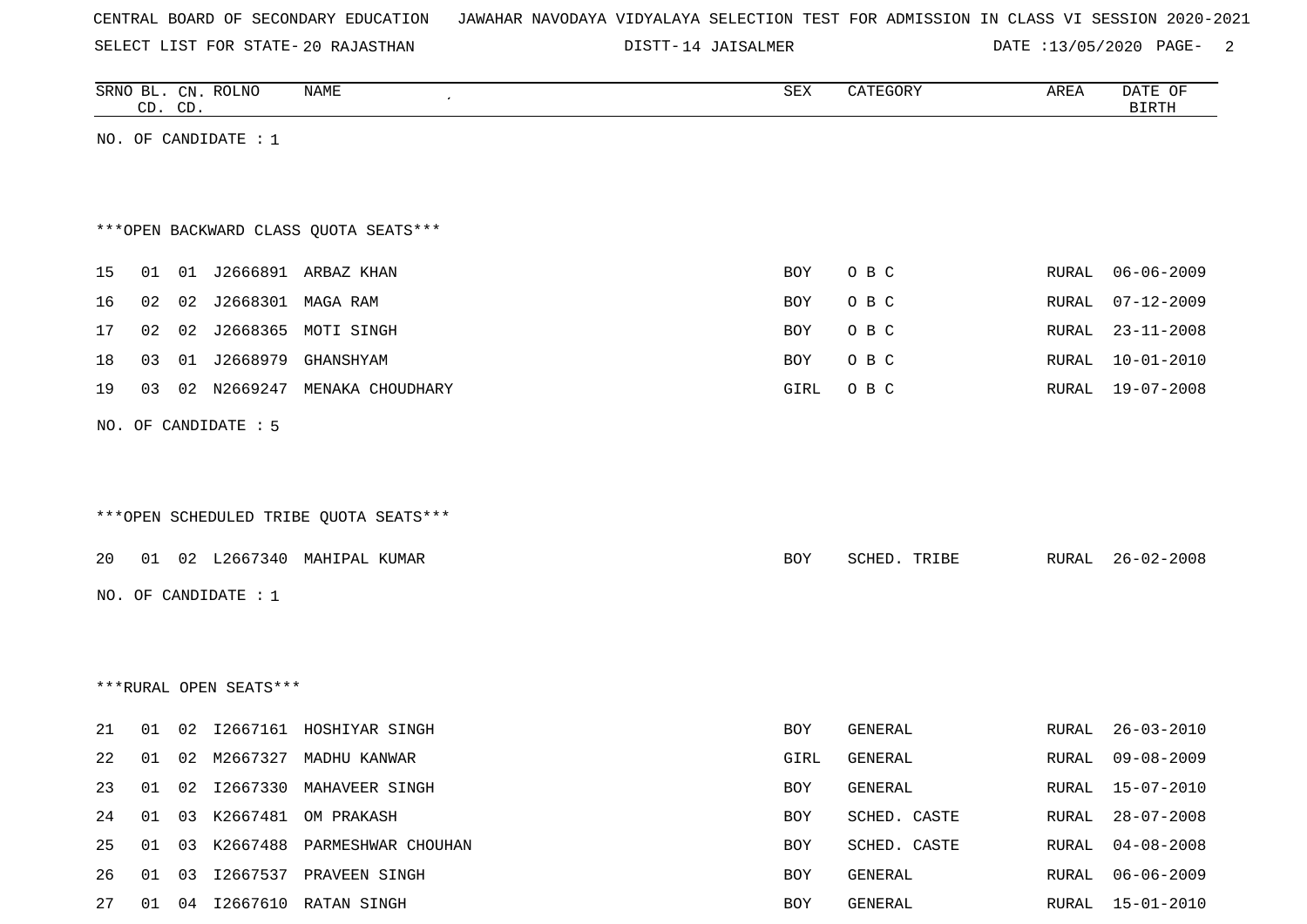SELECT LIST FOR STATE- DISTT- 20 RAJASTHAN

DISTT-14 JAISALMER DATE :13/05/2020 PAGE- 3

|    | CD. CD. |    | SRNO BL. CN. ROLNO     | NAME<br>$\pmb{\cdot}$          | ${\tt SEX}$ | CATEGORY       | AREA         | DATE OF<br><b>BIRTH</b> |
|----|---------|----|------------------------|--------------------------------|-------------|----------------|--------------|-------------------------|
|    |         |    | ***RURAL OPEN SEATS*** |                                |             |                |              |                         |
|    |         |    |                        |                                |             |                |              |                         |
| 28 | 01      |    | 04 M2667750            | SUNITA KANWAR                  | GIRL        | GENERAL        | RURAL        | $01 - 01 - 2011$        |
| 29 | 01      |    |                        | 04 M2667809 VIDYA LAXMI KANWAR | GIRL        | GENERAL        | RURAL        | $09 - 10 - 2010$        |
| 30 | 02      | 01 | M2667990               | DAMINI KANWAR                  | GIRL        | GENERAL        | RURAL        | $01 - 08 - 2010$        |
| 31 | 02      | 01 | I2667998               | DEEN SINGH                     | BOY         | GENERAL        | RURAL        | $20 - 12 - 2008$        |
| 32 | 02      | 01 | I2668136               | ISHWAR SINGH                   | <b>BOY</b>  | GENERAL        | <b>RURAL</b> | $22 - 12 - 2009$        |
| 33 | 02      | 02 | I2668309               | MAHAVEER SINGH                 | BOY         | GENERAL        | RURAL        | $05 - 08 - 2009$        |
| 34 | 02      | 02 |                        | J2668363 MOTI LAL              | BOY         | O B C          | RURAL        | $01 - 07 - 2010$        |
| 35 | 02      | 03 | M2668469               | PRIYANKA                       | GIRL        | GENERAL        | RURAL        | $22 - 08 - 2008$        |
| 36 | 02      | 03 | I2668570               | SAMUNDRA SINGH                 | BOY         | GENERAL        | RURAL        | $19 - 11 - 2007$        |
| 37 | 02      | 03 | M2668691               | URMILA KANWAR                  | GIRL        | GENERAL        | RURAL        | $01 - 09 - 2010$        |
| 38 | 02      | 03 |                        | I2668720 VIKRAM SINGH          | BOY         | GENERAL        | RURAL        | $15 - 10 - 2010$        |
| 39 | 02      | 03 | K2668737               | YASHPAL RAM                    | BOY         | SCHED. CASTE   | RURAL        | $04 - 10 - 2007$        |
| 40 | 03      | 01 | M2668791 ANJALI        |                                | GIRL        | GENERAL        | RURAL        | $13 - 10 - 2009$        |
| 41 | 03      | 01 | N2668893               | CHHAGU KANWAR                  | GIRL        | O B C          | <b>RURAL</b> | $09 - 11 - 2008$        |
| 42 | 03      | 02 | M2669092               | KAMALA KANWAR                  | GIRL        | GENERAL        | RURAL        | $08 - 07 - 2010$        |
| 43 | 03      | 02 | J2669129               | KISHAN CHOUDHARY               | BOY         | O B C          | <b>RURAL</b> | $02 - 10 - 2008$        |
| 44 | 03      | 02 | J2669288               | NAITIK UDHINWAL                | BOY         | O B C          | RURAL        | $24 - 09 - 2009$        |
| 45 | 03      | 03 |                        | J2669394 RAGHUVEER PANCHAR     | BOY         | O B C          | RURAL        | $15 - 03 - 2009$        |
| 46 | 03      | 03 | N2669499               | SAMDA KUMARI                   | GIRL        | O B C          | RURAL        | $02 - 04 - 2009$        |
| 47 | 03      | 03 | I2669513               | SAWAI SINGH                    | BOY         | GENERAL        | RURAL        | $11 - 05 - 2008$        |
| 48 | 03      | 03 | J2669530               | SHIVAM                         | BOY         | O B C          | RURAL        | $01 - 07 - 2010$        |
| 49 | 03      | 03 | K2669573               | SURENDRA                       | BOY         | SCHED. CASTE   | RURAL        | $25 - 04 - 2008$        |
| 50 | 03      | 03 |                        | M2669624 VANSHIKA JAJDA        | <b>GIRL</b> | <b>GENERAL</b> | <b>RURAL</b> | $07 - 05 - 2008$        |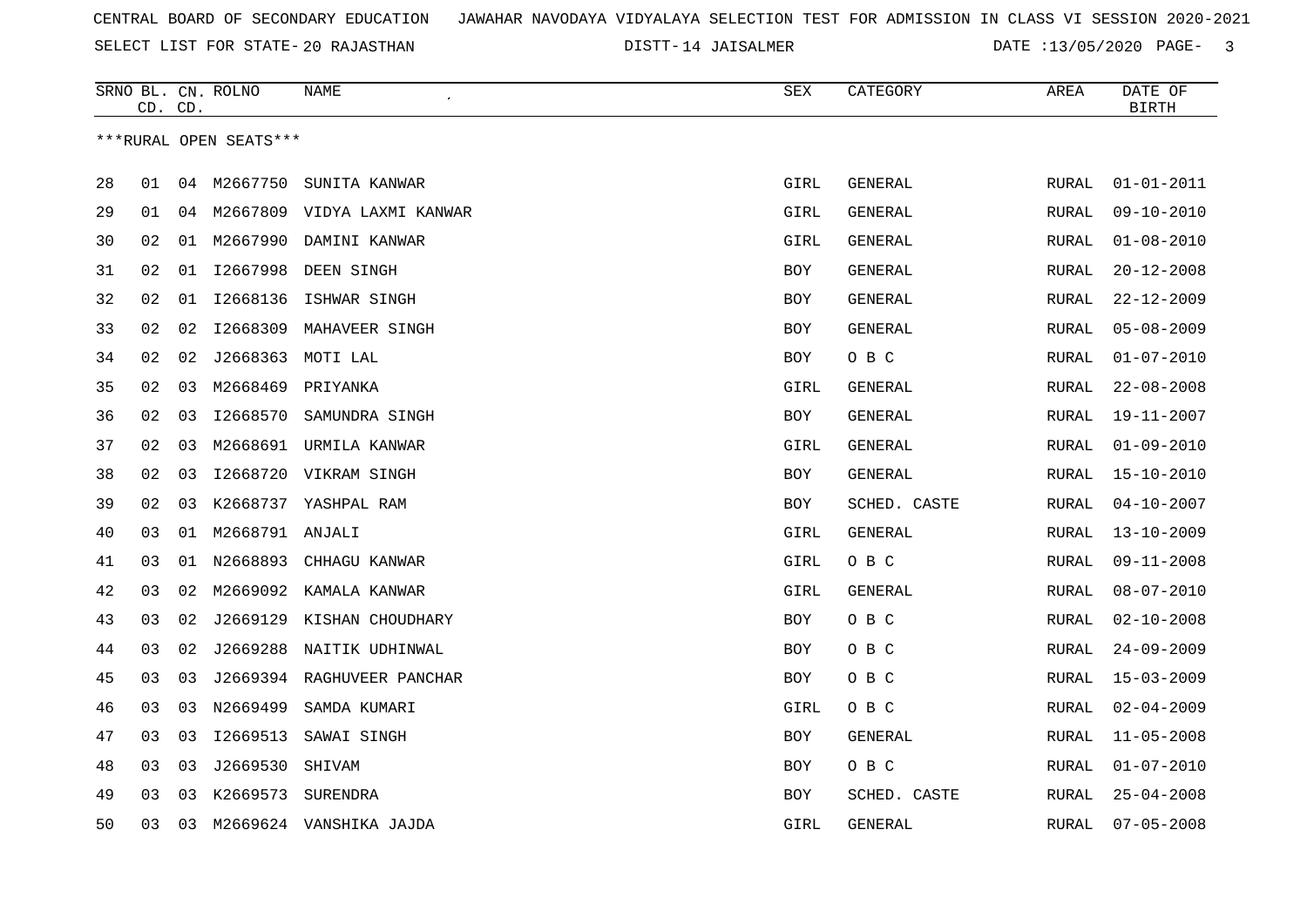|  |  |  |  | CENTRAL BOARD OF SECONDARY EDUCATION – JAWAHAR NAVODAYA VIDYALAYA SELECTION TEST FOR ADMISSION IN CLASS VI SESSION 2020-2021 |  |  |  |  |  |  |  |  |  |  |  |  |  |  |
|--|--|--|--|------------------------------------------------------------------------------------------------------------------------------|--|--|--|--|--|--|--|--|--|--|--|--|--|--|
|--|--|--|--|------------------------------------------------------------------------------------------------------------------------------|--|--|--|--|--|--|--|--|--|--|--|--|--|--|

DISTT-14 JAISALMER DATE :13/05/2020 PAGE- 4

|     |    | CD. CD. | SRNO BL. CN. ROLNO    | NAME<br>$\epsilon$                      | SEX        | CATEGORY     | AREA         | DATE OF<br><b>BIRTH</b> |
|-----|----|---------|-----------------------|-----------------------------------------|------------|--------------|--------------|-------------------------|
|     |    |         | NO. OF CANDIDATE : 30 |                                         |            |              |              |                         |
|     |    |         |                       |                                         |            |              |              |                         |
|     |    |         |                       |                                         |            |              |              |                         |
|     |    |         |                       | ***RURAL SCHEDULED CASTE QUOTA SEATS*** |            |              |              |                         |
| 51  | 01 |         | 01 02667070 DIVYA     |                                         | GIRL       | SCHED. CASTE | RURAL        | $23 - 04 - 2009$        |
| 52  | 01 |         |                       | 03 K2667382 MAYANK RATHORE              | <b>BOY</b> | SCHED. CASTE | RURAL        | $28 - 03 - 2010$        |
| 53  | 01 | 03      | K2667437 NARPAT       |                                         | <b>BOY</b> | SCHED. CASTE | <b>RURAL</b> | $20 - 08 - 2009$        |
| 54  | 01 | 03      |                       | 02667551 PRIYANKA                       | GIRL       | SCHED. CASTE | RURAL        | $05 - 09 - 2008$        |
| 55  | 01 |         |                       | 04 K2667612 RAVI KUMAR                  | BOY        | SCHED. CASTE | RURAL        | $08 - 08 - 2009$        |
| 56  | 01 |         | 04 K2667757           | SURENDRA KUMAR                          | BOY        | SCHED. CASTE | RURAL        | $08 - 04 - 2009$        |
| 57  | 02 |         | 02 K2668302 MAGA RAM  |                                         | <b>BOY</b> | SCHED. CASTE | RURAL        | $01 - 12 - 2007$        |
| 58  | 02 | 02      | K2668446 PRADIP       |                                         | <b>BOY</b> | SCHED. CASTE | RURAL        | $05 - 11 - 2009$        |
| 59  | 02 |         |                       | 03 02668531 RAVINA KUMARI               | GIRL       | SCHED. CASTE | RURAL        | $06 - 10 - 2009$        |
| NO. |    |         | OF CANDIDATE : 9      |                                         |            |              |              |                         |
|     |    |         |                       |                                         |            |              |              |                         |
|     |    |         |                       |                                         |            |              |              |                         |
|     |    |         |                       | *** RURAL BACKWARD CLASS QUOTA SEATS*** |            |              |              |                         |
|     |    |         |                       |                                         |            |              |              |                         |
| 60  | 01 |         | 02 N2667134 HARSHITA  |                                         | GIRL       | O B C        | RURAL        | $26 - 07 - 2009$        |
| 61  | 01 | 03      |                       | J2667397 MOHIT KUMAR                    | <b>BOY</b> | O B C        | RURAL        | $15 - 01 - 2009$        |
| 62  | 01 | 03      |                       | J2667421 MUSTAK KHAN                    | <b>BOY</b> | O B C        | RURAL        | $12 - 05 - 2010$        |
| 63  | 02 | 02      |                       | J2668432 PAWAN KUMAR                    | <b>BOY</b> | O B C        | RURAL        | $10 - 10 - 2007$        |
| 64  | 02 | 03      | N2668467 PRITI        |                                         | GIRL       | O B C        | RURAL        | $10 - 01 - 2008$        |
| 65  | 02 | 03      |                       | J2668640 SURENDRA                       | BOY        | O B C        | RURAL        | $27 - 10 - 2009$        |
| 66  | 02 | 03      |                       | J2668734 VIVEK KUMAWAT                  | <b>BOY</b> | O B C        | RURAL        | $09 - 10 - 2009$        |

67 03 01 J2668830 BHAGWANA RAM 67 2009 BOY O B C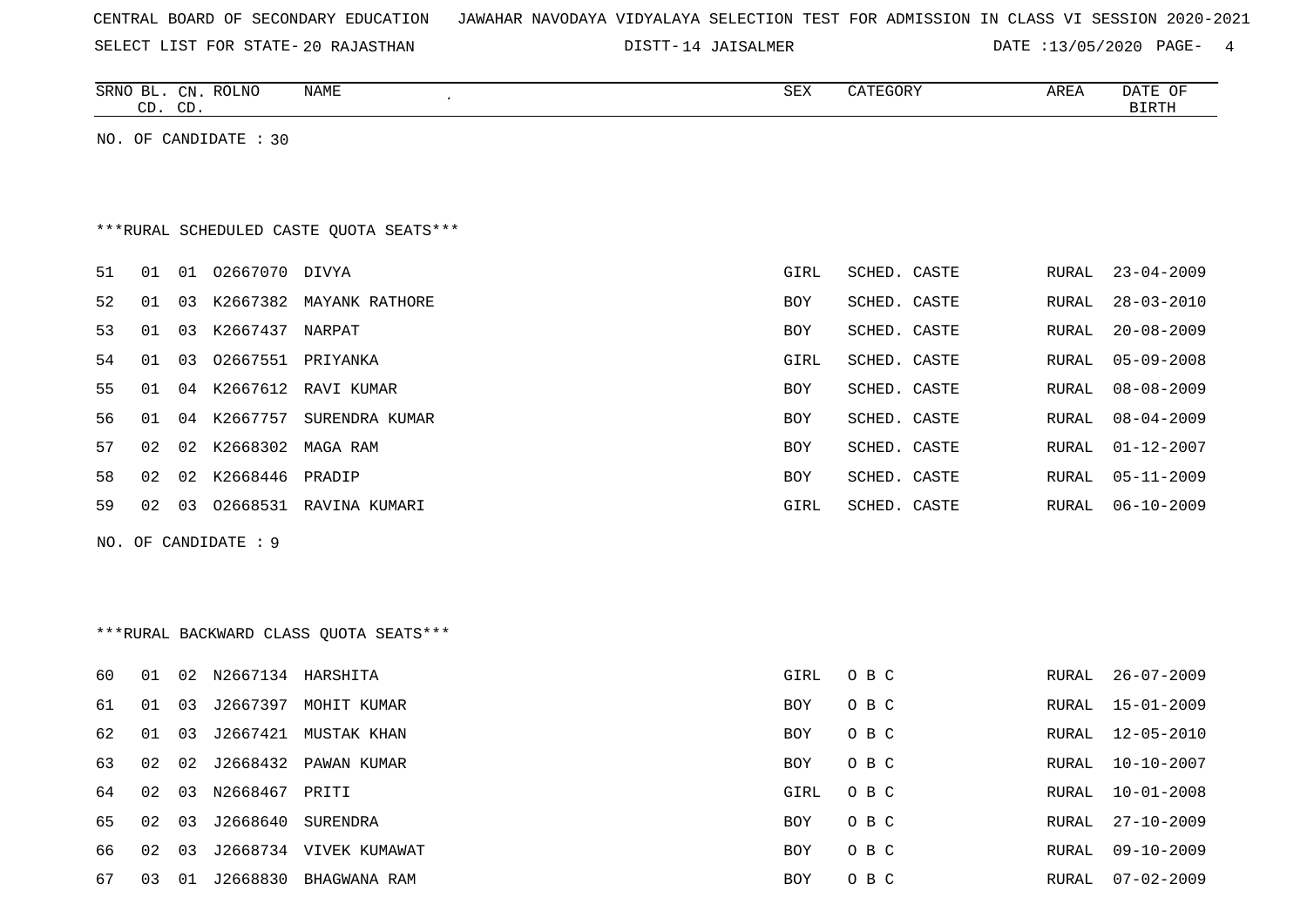SELECT LIST FOR STATE- DISTT- 20 RAJASTHAN

DISTT-14 JAISALMER DATE :13/05/2020 PAGE- 5

|     |    | CD. CD. | SRNO BL. CN. ROLNO   | NAME                                    | SEX        | CATEGORY     | AREA  | DATE OF<br><b>BIRTH</b> |
|-----|----|---------|----------------------|-----------------------------------------|------------|--------------|-------|-------------------------|
|     |    |         |                      | *** RURAL BACKWARD CLASS QUOTA SEATS*** |            |              |       |                         |
| 68  | 03 |         | 01 J2668887          | CHANDRA PRAKASH                         | BOY        | O B C        | RURAL | $25 - 04 - 2009$        |
| 69  | 03 | 01      | N2668928             | DIKSHA                                  | GIRL       | O B C        | RURAL | $12 - 07 - 2009$        |
| 70  | 03 |         |                      | 02 N2669156 LAVEENA BANA                | GIRL       | O B C        | RURAL | $13 - 10 - 2010$        |
| 71  | 03 | 02      | J2669180             | MAHENDRA                                | BOY        | O B C        | RURAL | $08 - 08 - 2009$        |
| 72  | 03 | 02      | J2669321             | PANKAJ KUMAR                            | BOY        | O B C        | RURAL | $31 - 12 - 2010$        |
| 73  | 03 | 03      | N2669375             | PRIYANKA                                | GIRL       | O B C        | RURAL | $13 - 03 - 2009$        |
| 74  | 03 | 03      | J2669490             | SACHIN                                  | BOY        | O B C        | RURAL | $30 - 04 - 2010$        |
| 75  | 03 | 03      | N2669569             | SUNITA                                  | GIRL       | O B C        | RURAL | $26 - 02 - 2009$        |
| NO. |    |         | OF CANDIDATE : 16    |                                         |            |              |       |                         |
|     |    |         |                      |                                         |            |              |       |                         |
|     |    |         |                      |                                         |            |              |       |                         |
|     |    |         |                      | ***RURAL SCHEDULED TRIBE QUOTA SEATS*** |            |              |       |                         |
| 76  |    |         | 01 01 L2666993       | CHAND RAM                               | <b>BOY</b> | SCHED. TRIBE | RURAL | $11 - 05 - 2007$        |
| 77  | 01 | 03      |                      | L2667561 PULKIT MEENA                   | <b>BOY</b> | SCHED. TRIBE | RURAL | $08 - 04 - 2011$        |
| 78  | 02 |         | 01 L2667911          | BHARAT KUMAR                            | <b>BOY</b> | SCHED. TRIBE | RURAL | $15 - 08 - 2009$        |
| 79  | 02 |         | 01 L2668011          | DEU RAM                                 | BOY        | SCHED. TRIBE | RURAL | $01 - 01 - 2011$        |
| 80  | 02 |         |                      | 02 L2668277 LEELA RAM                   | <b>BOY</b> | SCHED. TRIBE | RURAL | $10 - 04 - 2008$        |
|     |    |         | NO. OF CANDIDATE : 5 |                                         |            |              |       |                         |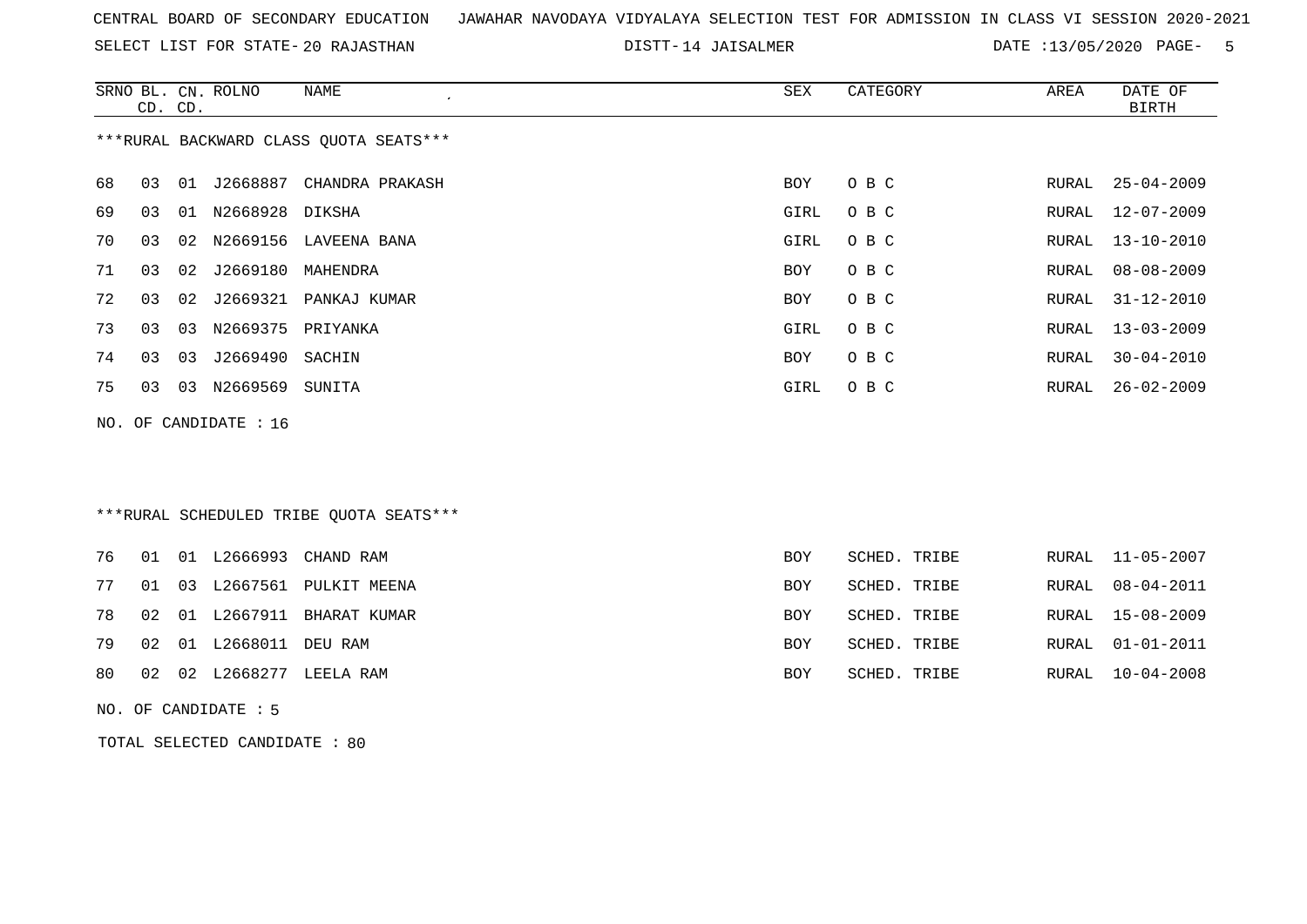SELECT LIST FOR STATE- DISTT- 20 RAJASTHAN

DISTT-15 SRI GANGANAGAR-I DATE :13/05/2020 PAGE- 1

|    |    | CD. CD. | SRNO BL. CN. ROLNO   | <b>NAME</b>                            | SEX        | CATEGORY       | AREA         | DATE OF<br><b>BIRTH</b> |
|----|----|---------|----------------------|----------------------------------------|------------|----------------|--------------|-------------------------|
|    |    |         | ***OPEN UR SEATS***  |                                        |            |                |              |                         |
| 1  | 01 |         |                      | 01 N2669666 AAYUSHI RATTA              | GIRL       | O B C          | RURAL        | $22 - 11 - 2008$        |
| 2  | 01 | 02      | J2670212 LOVEDEEP    |                                        | <b>BOY</b> | O B C          | RURAL        | $12 - 10 - 2008$        |
| 3  | 01 | 02      | J2670353 NIRAJ       |                                        | <b>BOY</b> | O B C          | RURAL        | $11 - 07 - 2010$        |
| 4  | 01 | 03      | F2670780             | TANU VERMA                             | GIRL       | O B C          | URBAN        | $15 - 06 - 2008$        |
| 5  | 02 | 01      |                      | J2670977 GURPREET SINGH                | <b>BOY</b> | O B C          | RURAL        | $24 - 05 - 2008$        |
| 6  | 03 | 01      |                      | A2671483 AMAN BISHNOI                  | BOY        | <b>GENERAL</b> | URBAN        | $31 - 12 - 2008$        |
| 7  | 03 |         |                      | 03 J2672315 VIPENDER SINGH             | <b>BOY</b> | O B C          | RURAL        | $04 - 03 - 2009$        |
|    |    |         | NO. OF CANDIDATE : 7 |                                        |            |                |              |                         |
|    |    |         |                      |                                        |            |                |              |                         |
|    |    |         |                      |                                        |            |                |              |                         |
|    |    |         |                      | ***OPEN SCHEDULED CASTE QUOTA SEATS*** |            |                |              |                         |
| 8  |    |         |                      | 01 01 K2669677 AJAY KUMAR              | <b>BOY</b> | SCHED. CASTE   | RURAL        | $05 - 12 - 2009$        |
| 9  | 01 | 01      | 02669713             | ANAMIKA                                | GIRL       | SCHED. CASTE   | RURAL        | $18 - 10 - 2009$        |
| 10 | 01 | 03      |                      | C2670592 SAHIL BHATTI                  | <b>BOY</b> | SCHED. CASTE   | URBAN        | $04 - 09 - 2008$        |
| 11 | 02 |         | 01 K2671137          | MANISH                                 | BOY        | SCHED. CASTE   | RURAL        | $04 - 08 - 2008$        |
| 12 | 03 | 01      |                      | 02671732 HIMANKSHI                     | GIRL       | SCHED. CASTE   | RURAL        | $27 - 02 - 2010$        |
| 13 | 04 | 01      | K2672346 ABHISHEK    |                                        | <b>BOY</b> | SCHED. CASTE   | <b>RURAL</b> | $10 - 05 - 2009$        |
| 14 | 04 |         |                      | 01 K2672562 JASPREET SINGH             | <b>BOY</b> | SCHED. CASTE   | RURAL        | $05 - 09 - 2009$        |
|    |    |         | NO. OF CANDIDATE : 7 |                                        |            |                |              |                         |

\*\*\*OPEN BACKWARD CLASS QUOTA SEATS\*\*\* 15 01 02 N2670225 MAHAK SHARMA GIRL O B C RURAL 02-04-2009RURAL 02-04-2009 16 01 02 J2670379 PANKAJ BOY O B C RURAL 17-12-2007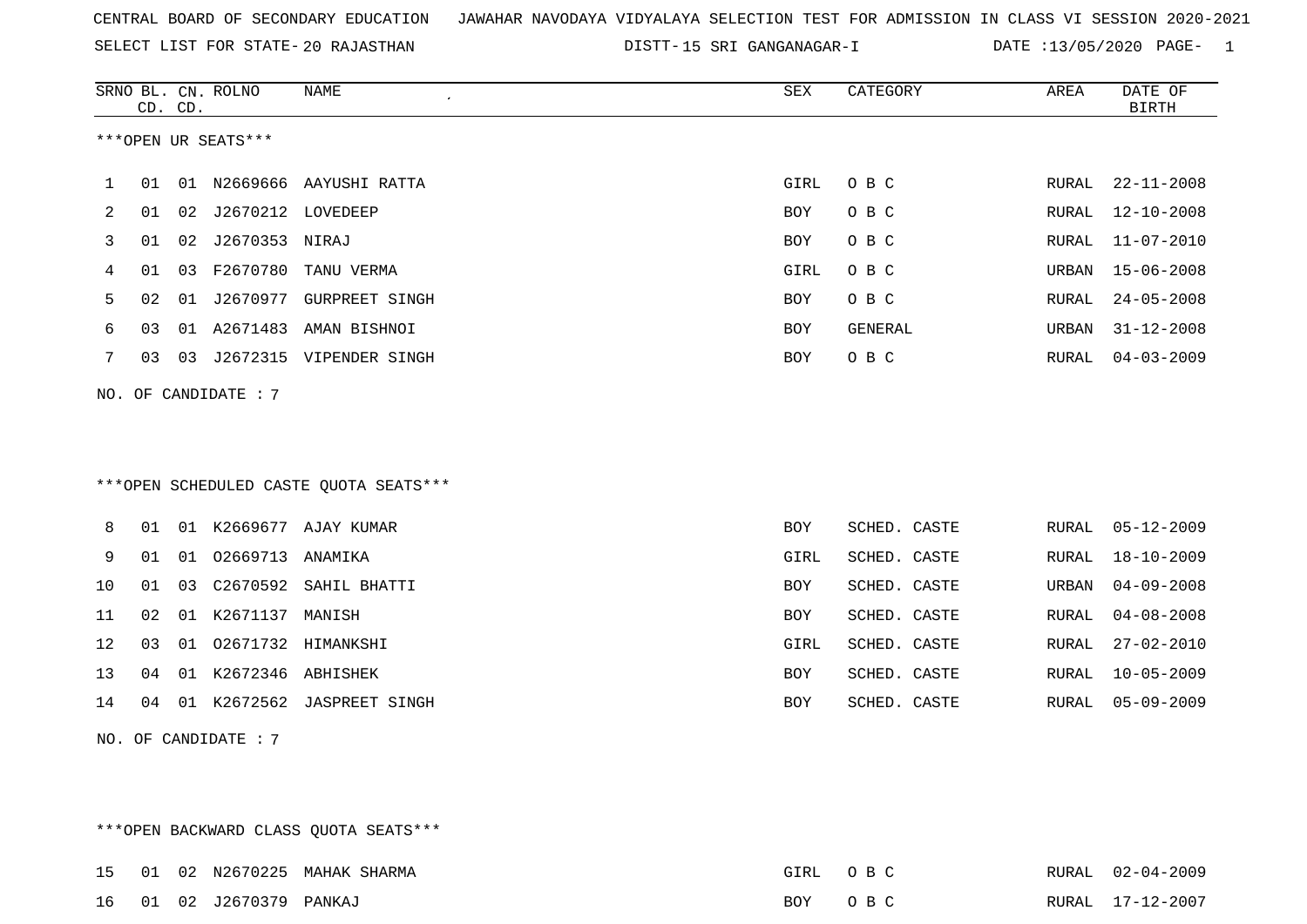SELECT LIST FOR STATE- DISTT- 20 RAJASTHAN

DISTT-15 SRI GANGANAGAR-I DATE :13/05/2020 PAGE- 2

|    |    | CD. CD. | SRNO BL. CN. ROLNO      | <b>NAME</b>                            | SEX  | CATEGORY       | AREA         | DATE OF<br><b>BIRTH</b> |
|----|----|---------|-------------------------|----------------------------------------|------|----------------|--------------|-------------------------|
|    |    |         |                         | *** OPEN BACKWARD CLASS QUOTA SEATS*** |      |                |              |                         |
| 17 | 03 |         | 01 N2671552 ARPITA      |                                        | GIRL | O B C          | RURAL        | 16-12-2007              |
| 18 | 03 | 02      | N2671816 KASHISH        |                                        | GIRL | O B C          | RURAL        | $21 - 09 - 2008$        |
| 19 | 04 | 02      | J2672920                | SANDEEP                                | BOY  | O B C          | RURAL        | $10 - 01 - 2008$        |
|    |    |         | NO. OF CANDIDATE : 5    |                                        |      |                |              |                         |
|    |    |         |                         | ***OPEN SCHEDULED TRIBE QUOTA SEATS*** |      |                |              |                         |
| 20 |    |         | 01 02 L2670213 LOVEKUSH |                                        | BOY  | SCHED. TRIBE   | RURAL        | $06 - 03 - 2010$        |
|    |    |         | NO. OF CANDIDATE : $1$  |                                        |      |                |              |                         |
|    |    |         |                         |                                        |      |                |              |                         |
|    |    |         |                         |                                        |      |                |              |                         |
|    |    |         | ***RURAL OPEN SEATS***  |                                        |      |                |              |                         |
| 21 | 01 |         | 01 I2669706 AMIT        |                                        | BOY  | <b>GENERAL</b> | RURAL        | $28 - 12 - 2009$        |
| 22 | 01 |         |                         | 01 J2669748 ANMOL SINGH                | BOY  | O B C          | RURAL        | $27 - 12 - 2008$        |
| 23 | 01 | 01      | J2669969 HARMAN         |                                        | BOY  | O B C          | RURAL        | $18 - 08 - 2008$        |
| 24 | 01 | 02      | J2670449                | PRINCE                                 | BOY  | O B C          | RURAL        | $03 - 06 - 2007$        |
| 25 | 01 | 03      | K2670724                | SUKHPREET SINGH                        | BOY  | SCHED. CASTE   | RURAL        | $09 - 10 - 2009$        |
| 26 | 01 | 03      |                         | J2670811 VIJAY BHAMBHU                 | BOY  | O B C          | RURAL        | $28 - 07 - 2008$        |
| 27 | 01 | 03      |                         | J2670821 VIKRAM BHAMBHU                | BOY  | O B C          | RURAL        | $28 - 07 - 2008$        |
| 28 | 02 |         |                         | 01 K2671014 JAGPREET SINGH             | BOY  | SCHED. CASTE   | <b>RURAL</b> | $11 - 08 - 2007$        |
| 29 | 02 |         | 01 J2671139 MANISH      |                                        | BOY  | O B C          | RURAL        | $16 - 09 - 2008$        |
| 30 | 02 |         |                         | 02 K2671313 SANDEEP SINGH              | BOY  | SCHED. CASTE   | RURAL        | 18-02-2009              |
| 31 | 03 |         | 01 J2671482 AMAN        |                                        | BOY  | O B C          | <b>RURAL</b> | $24 - 06 - 2009$        |
| 32 | 03 |         | 02 N2671782 JIYA        |                                        | GIRL | O B C          | RURAL        | $18 - 05 - 2008$        |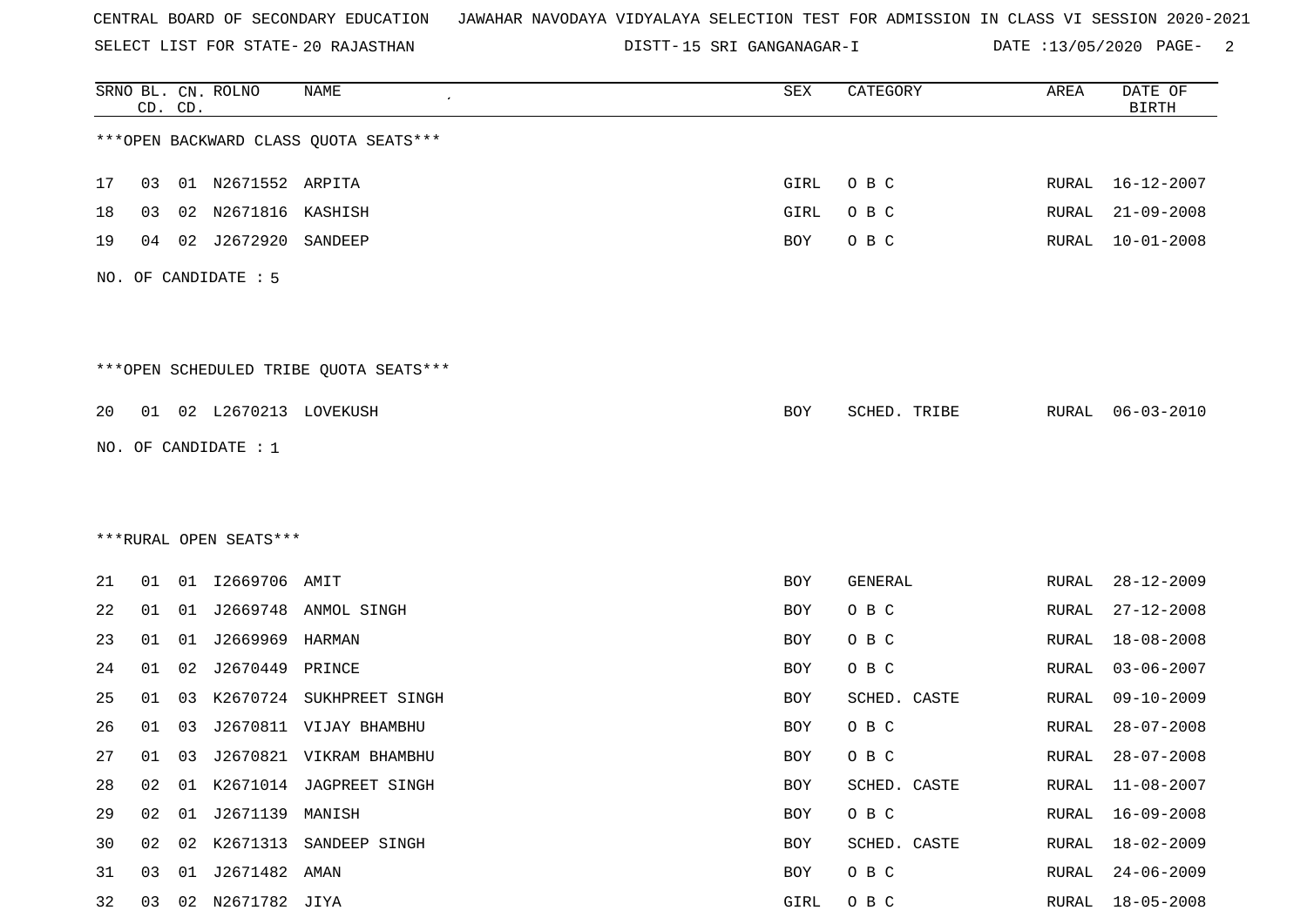SELECT LIST FOR STATE- DISTT- 20 RAJASTHAN

DISTT-15 SRI GANGANAGAR-I DATE :13/05/2020 PAGE- 3

|                        |                       | CD. CD. | SRNO BL. CN. ROLNO | NAME<br>$\epsilon$                      | SEX        | CATEGORY | AREA  | DATE OF<br>BIRTH |  |  |  |
|------------------------|-----------------------|---------|--------------------|-----------------------------------------|------------|----------|-------|------------------|--|--|--|
| ***RURAL OPEN SEATS*** |                       |         |                    |                                         |            |          |       |                  |  |  |  |
| 33                     | 03                    |         |                    | 02 J2671948 NAKUL SUTHAR                | BOY        | O B C    | RURAL | 21-02-2010       |  |  |  |
| 34                     | 03                    | 03      | J2672115 RAVI      |                                         | BOY        | O B C    | RURAL | 16-09-2008       |  |  |  |
| 35                     | 04                    | 01      | J2672701           | MANVINDER SINGH                         | <b>BOY</b> | O B C    | RURAL | $07 - 10 - 2009$ |  |  |  |
| 36                     | 04                    | 02      | J2672966           | SHUBHAM                                 | <b>BOY</b> | O B C    | RURAL | 28-11-2007       |  |  |  |
| 37                     | 04                    | 02      | J2673025           | TANISH MAHIYA                           | BOY        | O B C    | RURAL | $03 - 10 - 2008$ |  |  |  |
| 38                     | 04                    | 02      | N2673043           | VEERPAL KAUR                            | GIRL       | O B C    | RURAL | $20 - 06 - 2010$ |  |  |  |
|                        | NO. OF CANDIDATE : 18 |         |                    |                                         |            |          |       |                  |  |  |  |
|                        |                       |         |                    |                                         |            |          |       |                  |  |  |  |
|                        |                       |         |                    |                                         |            |          |       |                  |  |  |  |
|                        |                       |         |                    | ***RURAL SCHEDULED CASTE QUOTA SEATS*** |            |          |       |                  |  |  |  |

| noidin bennbennb eilbin gebin bhnib |  |  |
|-------------------------------------|--|--|
|                                     |  |  |
|                                     |  |  |

| 39 | 01 | 01 | K2669837          | CHANDERBHAN            | <b>BOY</b> | SCHED. CASTE | RURAL | $04 - 11 - 2008$ |
|----|----|----|-------------------|------------------------|------------|--------------|-------|------------------|
| 40 | 01 | 01 | 02669934 GOVANSHI |                        | GIRL       | SCHED. CASTE | RURAL | $29 - 01 - 2009$ |
| 41 | 01 | 01 |                   | K2669991 HARSHDEEP     | <b>BOY</b> | SCHED. CASTE | RURAL | $12 - 11 - 2009$ |
| 42 | 01 | 02 | K2670201 LAVISH   |                        | BOY        | SCHED. CASTE | RURAL | $05 - 08 - 2007$ |
| 43 | 01 |    |                   | 02 02670236 MAMTA RANI | GIRL       | SCHED. CASTE | RURAL | 12-07-2007       |
| 44 | 01 | 02 |                   | K2670294 MUKESH KUMAR  | <b>BOY</b> | SCHED. CASTE | RURAL | $25 - 07 - 2009$ |
| 45 | 01 | 02 |                   | K2670405 PAWAN KUMAR   | BOY        | SCHED. CASTE | RURAL | $16 - 06 - 2007$ |
| 46 | 01 | 02 | 02670429 POONAM   |                        | GIRL       | SCHED. CASTE | RURAL | $10 - 07 - 2008$ |
| 47 | 01 | 03 |                   | K2670465 PUNIT KUMAR   | BOY        | SCHED. CASTE | RURAL | $02 - 04 - 2010$ |
| 48 | 01 | 03 | K2670478 RAHUL    |                        | <b>BOY</b> | SCHED. CASTE | RURAL | $29 - 11 - 2009$ |
| 49 | 02 | 01 | K2670942 DHEERAJ  |                        | <b>BOY</b> | SCHED. CASTE | RURAL | $16 - 01 - 2010$ |
| 50 | 02 |    | 01 02671051 JYOTI |                        | GIRL       | SCHED. CASTE | RURAL | $01 - 09 - 2008$ |
| 51 | 02 | 02 | K2671252 PUNIT    |                        | <b>BOY</b> | SCHED. CASTE | RURAL | $02 - 03 - 2010$ |
| 52 | 03 | 01 |                   | K2671465 AJAY KUMAR    | BOY        | SCHED. CASTE | RURAL | $28 - 11 - 2009$ |
| 53 | 03 | 01 | K2671623          | DHARMVEER              | BOY        | SCHED. CASTE | RURAL | $17 - 03 - 2010$ |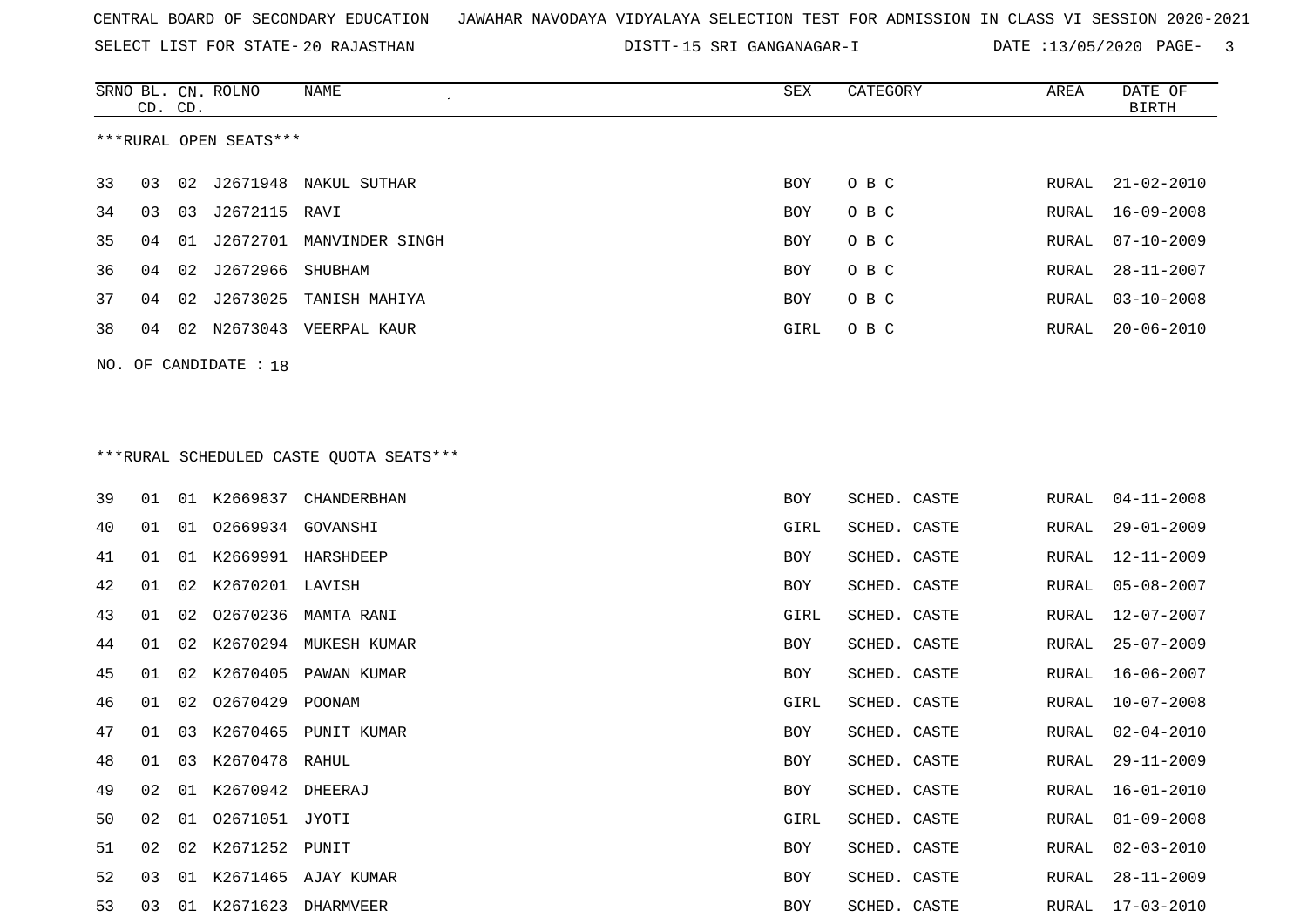SELECT LIST FOR STATE- DISTT- 20 RAJASTHAN

DISTT-15 SRI GANGANAGAR-I DATE :13/05/2020 PAGE- 4

|                                         | CD. CD. |    | SRNO BL. CN. ROLNO | NAME           | SEX  | CATEGORY     | AREA  | DATE OF<br>BIRTH |  |
|-----------------------------------------|---------|----|--------------------|----------------|------|--------------|-------|------------------|--|
| ***RURAL SCHEDULED CASTE OUOTA SEATS*** |         |    |                    |                |      |              |       |                  |  |
| 54                                      | 03      |    | 02 K2671790 KAMAL  |                | BOY  | SCHED. CASTE | RURAL | 09-04-2009       |  |
| 55                                      | 03      | 02 | K2671868           | LAGANMET SINGH | BOY  | SCHED. CASTE | RURAL | $23 - 06 - 2010$ |  |
| 56                                      | 03      | 02 | K2671877 LILADHAR  |                | BOY  | SCHED. CASTE |       | RURAL 23-08-2009 |  |
| 57                                      | 03      |    | 02 02672000        | PALAK          | GIRL | SCHED. CASTE |       | RURAL 01-03-2010 |  |
| 58                                      | 03      | 03 | K2672046           | PRADEEP LOHRA  | BOY  | SCHED. CASTE |       | RURAL 11-04-2009 |  |
| 59                                      | 04      | 01 | K2672688           | MANISH KUMAR   | BOY  | SCHED. CASTE |       | RURAL 18-12-2008 |  |
|                                         |         |    |                    |                |      |              |       |                  |  |

NO. OF CANDIDATE : 21

# \*\*\*RURAL BACKWARD CLASS QUOTA SEATS\*\*\*

| 60 | 01 | 01 | N2669663 AARTI    |                          | GIRL | O B C | RURAL | $07 - 08 - 2009$ |
|----|----|----|-------------------|--------------------------|------|-------|-------|------------------|
| 61 | 01 | 01 | N2669727 ANJALI   |                          | GIRL | O B C | RURAL | $25 - 08 - 2010$ |
| 62 | 01 | 01 | N2669912 GARISHMA |                          | GIRL | O B C | RURAL | $07 - 08 - 2010$ |
| 63 | 01 | 02 | J2670068 JATIN    |                          | BOY  | O B C | RURAL | $22 - 09 - 2008$ |
| 64 | 01 | 02 | N2670165 KOMAL    |                          | GIRL | O B C | RURAL | $05 - 06 - 2008$ |
| 65 | 01 | 02 | J2670279 MOHIT    |                          | BOY  | O B C | RURAL | $01 - 09 - 2010$ |
| 66 | 01 | 03 | J2670470 RAHUL    |                          | BOY  | O B C | RURAL | $07 - 08 - 2008$ |
| 67 | 01 | 03 |                   | N2670581 SAHAJPREET KAUR | GIRL | O B C | RURAL | $21 - 08 - 2009$ |
| 68 | 01 | 03 | J2670606          | SAMANT                   | BOY  | O B C | RURAL | $12 - 07 - 2009$ |
| 69 | 02 | 01 | N2671033 JASHMAN  |                          | GIRL | O B C | RURAL | $09 - 12 - 2009$ |
| 70 | 03 | 01 | N2671693          | GURPINDER KAUR           | GIRL | O B C | RURAL | $19 - 03 - 2009$ |
| 71 | 03 | 01 | N2671724 HARSHITA |                          | GIRL | O B C | RURAL | $02 - 06 - 2009$ |
| 72 | 03 | 03 | N2672280          | TANIYA                   | GIRL | O B C | RURAL | $08 - 05 - 2009$ |
| 73 | 04 | 01 | J2672462 DHEERAJ  |                          | BOY  | O B C | RURAL | $10 - 06 - 2009$ |
| 74 | 04 | 01 | N2672475 DIVYA    |                          | GIRL | O B C | RURAL | 19-10-2008       |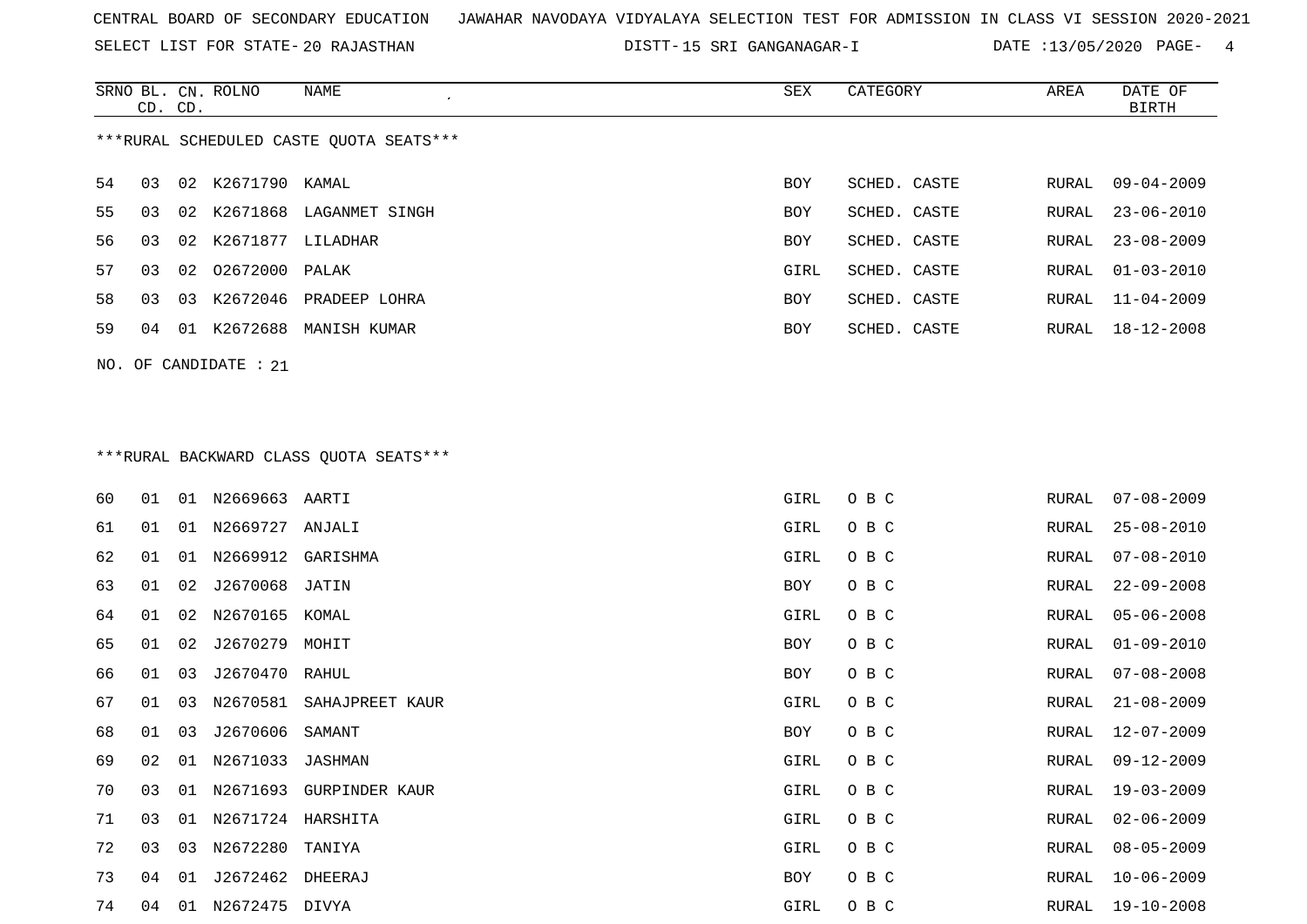SELECT LIST FOR STATE- DISTT- 20 RAJASTHAN

15 SRI GANGANAGAR-I DATE :13/05/2020 PAGE- 5

|                                         | CD. CD.              |    | SRNO BL. CN. ROLNO    | NAME                                    | SEX        | CATEGORY     | AREA  | DATE OF<br><b>BIRTH</b> |  |  |
|-----------------------------------------|----------------------|----|-----------------------|-----------------------------------------|------------|--------------|-------|-------------------------|--|--|
| *** RURAL BACKWARD CLASS QUOTA SEATS*** |                      |    |                       |                                         |            |              |       |                         |  |  |
| 75                                      | 04                   |    |                       | 01 N2672704 MINAKASHI                   | GIRL       | O B C        | RURAL | $06 - 10 - 2009$        |  |  |
|                                         |                      |    | NO. OF CANDIDATE : 16 |                                         |            |              |       |                         |  |  |
|                                         |                      |    |                       |                                         |            |              |       |                         |  |  |
|                                         |                      |    |                       | ***RURAL SCHEDULED TRIBE QUOTA SEATS*** |            |              |       |                         |  |  |
| 76                                      | 01                   |    |                       | 01 K2669900 GAGAN DEEP                  | <b>BOY</b> | SCHED. CASTE | RURAL | $28 - 09 - 2010$        |  |  |
| 77                                      | 01                   |    | 02 K2670402           | PAWAN                                   | <b>BOY</b> | SCHED. CASTE | RURAL | $10 - 03 - 2009$        |  |  |
| 78                                      | 01                   | 03 | 02670697 SNEHA        |                                         | GIRL       | SCHED. CASTE | RURAL | $02 - 01 - 2010$        |  |  |
| 79                                      | 03                   |    | 02 K2671898           | MANISH                                  | BOY        | SCHED. CASTE | RURAL | $23 - 10 - 2008$        |  |  |
| 80                                      | 04                   |    | 01 02672386 ANITA     |                                         | GIRL       | SCHED. CASTE | RURAL | 05-09-2009              |  |  |
|                                         | NO. OF CANDIDATE : 5 |    |                       |                                         |            |              |       |                         |  |  |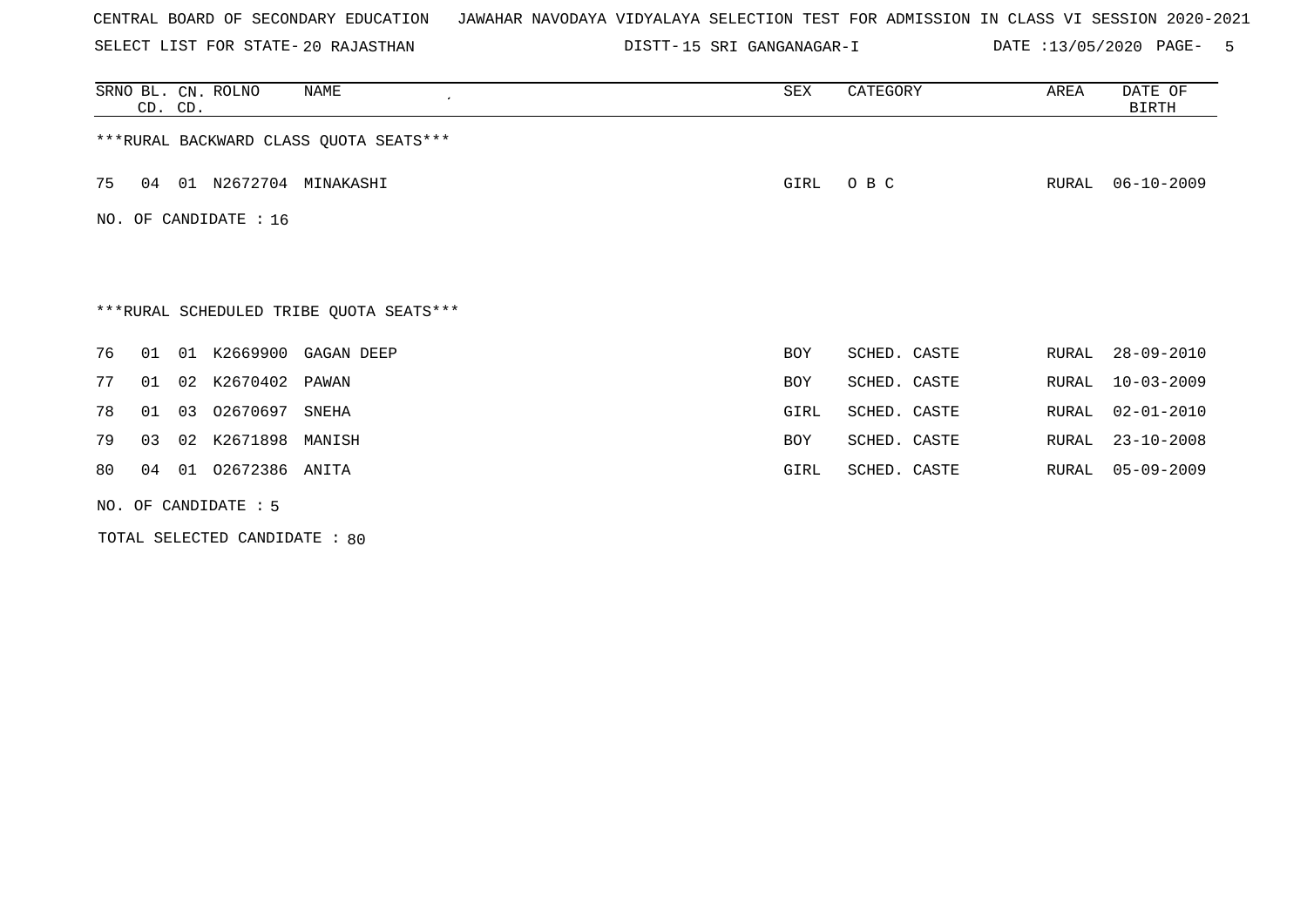SELECT LIST FOR STATE- DISTT- 20 RAJASTHAN

DISTT-16 JODHPUR DATE :13/05/2020 PAGE- 1

|    |                                                                 | CD. CD. | SRNO BL. CN. ROLNO  | <b>NAME</b><br>$\epsilon$ | SEX        | CATEGORY     | AREA         | DATE OF<br><b>BIRTH</b> |  |  |
|----|-----------------------------------------------------------------|---------|---------------------|---------------------------|------------|--------------|--------------|-------------------------|--|--|
|    |                                                                 |         | ***OPEN UR SEATS*** |                           |            |              |              |                         |  |  |
| 1  | 01                                                              | 01      | J2673109            | CHETAN CHARAN             | <b>BOY</b> | O B C        | RURAL        | $09 - 07 - 2010$        |  |  |
| 2  | 02                                                              | 01      | J2673449            | KRISHEN                   | <b>BOY</b> | O B C        | RURAL        | $30 - 06 - 2009$        |  |  |
| 3  | 11                                                              | 01      | N2676712 KIRAN      |                           | GIRL       | O B C        | RURAL        | $10 - 02 - 2010$        |  |  |
| 4  | 13                                                              | 01      | J2677377            | MANPHOOL VISHNOI          | <b>BOY</b> | O B C        | RURAL        | $25 - 09 - 2009$        |  |  |
|    | NO. OF CANDIDATE : 4<br>*** OPEN SCHEDULED CASTE QUOTA SEATS*** |         |                     |                           |            |              |              |                         |  |  |
| 5  | 01                                                              | 01      | K2673143            | JAYDEEP                   | <b>BOY</b> | SCHED. CASTE | RURAL        | $28 - 08 - 2008$        |  |  |
| 6  | 01                                                              | 01      | C2673221            | PAWAN PANWAR              | <b>BOY</b> | SCHED. CASTE | URBAN        | $18 - 11 - 2009$        |  |  |
| 7  | 03                                                              | 02      | K2674147            | TILOK                     | <b>BOY</b> | SCHED. CASTE | <b>RURAL</b> | $03 - 02 - 2009$        |  |  |
| 8  | 03                                                              | 02      | K2674174 VIKASH     |                           | <b>BOY</b> | SCHED. CASTE | <b>RURAL</b> | $10 - 10 - 2009$        |  |  |
| 9  | 07                                                              | 01      | G2675321            | DIVYANSHI GANGULY         | GIRL       | SCHED. CASTE | URBAN        | $26 - 03 - 2009$        |  |  |
| 10 | 07                                                              | 02      | C2675550            | RONAK PARIHAR             | <b>BOY</b> | SCHED. CASTE | URBAN        | $16 - 02 - 2009$        |  |  |
| 11 | 13                                                              |         | 01 02677351 KIRAN   |                           | GIRL       | SCHED. CASTE | RURAL        | $09 - 06 - 2009$        |  |  |
| 12 | 15                                                              | 02      |                     | 02678277 RAVINA GANDHI    | GIRL       | SCHED. CASTE | RURAL        | $18 - 01 - 2010$        |  |  |

NO. OF CANDIDATE : 8

\*\*\*OPEN DISABLED QUOTA SEATS\*\*\*

13 01 01 K2673255 RISHI BOY SCHED. CASTE RURAL 02-03-2009

NO. OF CANDIDATE : 1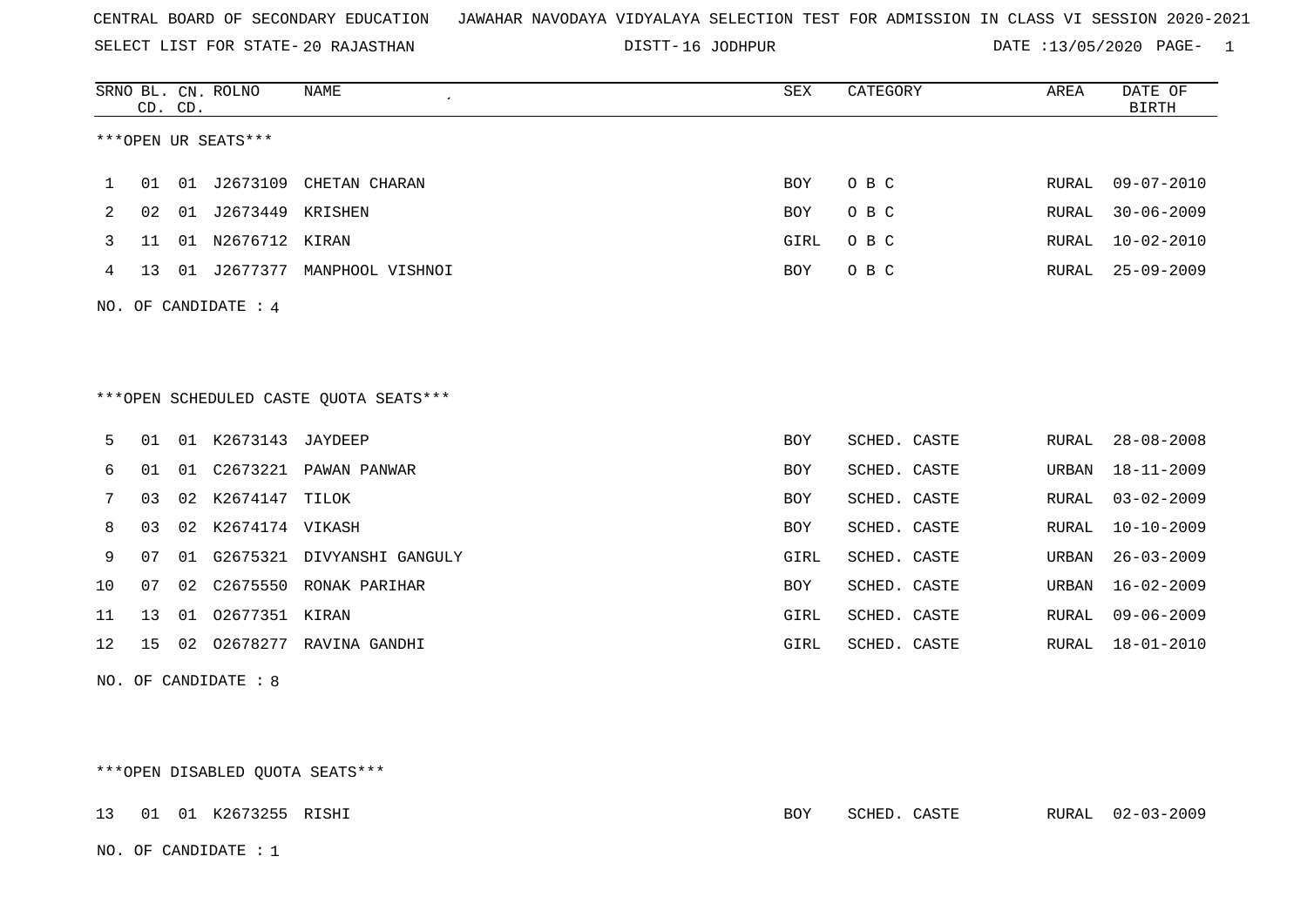| CENTRAL BOARD OF SECONDARY EDUCATION – JAWAHAR NAVODAYA VIDYALAYA SELECTION TEST FOR ADMISSION IN CLASS VI SESSION 2020-2021 |  |  |  |  |
|------------------------------------------------------------------------------------------------------------------------------|--|--|--|--|
|------------------------------------------------------------------------------------------------------------------------------|--|--|--|--|

DISTT-16 JODHPUR DATE :13/05/2020 PAGE- 2

|    |    | CD. CD. | SRNO BL. CN. ROLNO     | NAME                                   | SEX        | CATEGORY     | AREA         | DATE OF<br><b>BIRTH</b> |
|----|----|---------|------------------------|----------------------------------------|------------|--------------|--------------|-------------------------|
|    |    |         |                        | *** OPEN BACKWARD CLASS QUOTA SEATS*** |            |              |              |                         |
| 14 | 01 |         | 01 N2673090 ANITA      |                                        | GIRL       | O B C        | RURAL        | 13-04-2008              |
| 15 | 01 |         | 01 J2673154 KAMLESH    |                                        | <b>BOY</b> | O B C        | RURAL        | $22 - 06 - 2009$        |
| 16 | 02 |         | 01 J2673538 PIYUSH     |                                        | BOY        | O B C        | RURAL        | $05 - 01 - 2009$        |
| 17 | 11 |         | 01 J2676642 BAJRANG    |                                        | BOY        | O B C        | RURAL        | $29 - 06 - 2010$        |
| 18 | 15 |         |                        | 02 N2678375 SUMAN BERA                 | GIRL       | O B C        | RURAL        | $27 - 05 - 2010$        |
|    |    |         | NO. OF CANDIDATE : 5   |                                        |            |              |              |                         |
|    |    |         |                        |                                        |            |              |              |                         |
|    |    |         |                        | ***OPEN SCHEDULED TRIBE QUOTA SEATS*** |            |              |              |                         |
| 19 | 05 |         | 01 P2674553            | BHAVIKA MEENA                          | GIRL       | SCHED. TRIBE | RURAL        | $09 - 11 - 2010$        |
| 20 | 05 |         | 01 L2674619            | JUGAL KISHOR                           | BOY        | SCHED. TRIBE | RURAL        | $27 - 02 - 2010$        |
|    |    |         | NO. OF CANDIDATE : 2   |                                        |            |              |              |                         |
|    |    |         |                        |                                        |            |              |              |                         |
|    |    |         |                        |                                        |            |              |              |                         |
|    |    |         | ***RURAL OPEN SEATS*** |                                        |            |              |              |                         |
| 21 | 01 |         | 01 J2673084 ABHISHEK   |                                        | <b>BOY</b> | O B C        | RURAL        | $16 - 06 - 2009$        |
| 22 | 01 |         | 01 N2673284 SUMAN      |                                        | GIRL       | O B C        | RURAL        | $15 - 01 - 2010$        |
| 23 | 02 | 01      | M2673489               | MANISHA                                | GIRL       | GENERAL      | RURAL        | $05 - 01 - 2010$        |
| 24 | 03 |         |                        | 01 J2673801 HARISH SARAN               | <b>BOY</b> | O B C        | RURAL        | $20 - 05 - 2010$        |
| 25 | 03 |         |                        | 01 J2673857 KAMLESH CHOUDHARY          | <b>BOY</b> | O B C        | <b>RURAL</b> | $02 - 04 - 2010$        |
| 26 | 04 |         |                        | 01 N2674464 SHITAL VASHNAV             | GIRL       | O B C        | RURAL        | $21 - 08 - 2009$        |
| 27 | 05 |         |                        | 01 J2674818 VIKRAM JANI                | BOY        | O B C        | RURAL        | $28 - 02 - 2009$        |
| 28 | 11 | 01      | N2676846               | SUSHILA                                | GIRL       | O B C        | RURAL        | $02 - 07 - 2010$        |
| 29 | 13 |         | 01 N2677340 KARISHMA   |                                        | GIRL       | O B C        | RURAL        | $01 - 01 - 2011$        |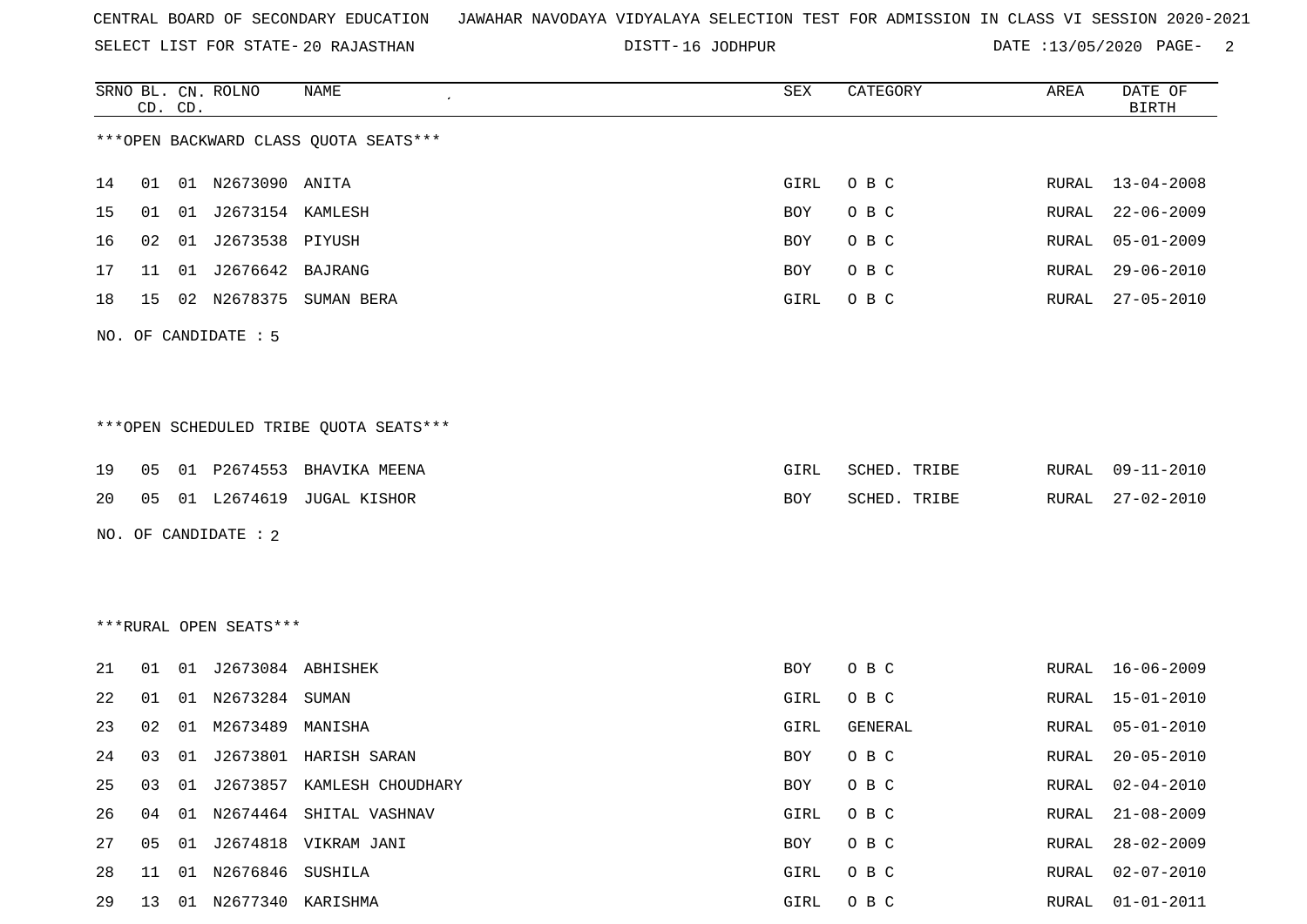DISTT-16 JODHPUR 2020 DATE :13/05/2020 PAGE- 3

|                        | CD. CD.                 |    | SRNO BL. CN. ROLNO | NAME                         | SEX        | CATEGORY | AREA  | DATE OF<br>BIRTH |  |  |
|------------------------|-------------------------|----|--------------------|------------------------------|------------|----------|-------|------------------|--|--|
| ***RURAL OPEN SEATS*** |                         |    |                    |                              |            |          |       |                  |  |  |
| 30 I                   | 14                      | 01 | J2677546 BHARAT    |                              | BOY        | O B C    | RURAL | 29-03-2010       |  |  |
| 31                     | 14                      | 01 | J2677555           | BHOMA RAM                    | <b>BOY</b> | O B C    | RURAL | 10-10-2009       |  |  |
| 32                     | 15                      |    |                    | 02 N2678338 SARLA BHANWARIYA | GIRL       | O B C    | RURAL | 17-04-2009       |  |  |
| 33                     | 15                      |    | 02 J2678369        | SUBHASH PRAJAPAT             | <b>BOY</b> | O B C    | RURAL | 14-02-2011       |  |  |
| 34                     | 16                      | 01 | J2678493 ANIL      |                              | <b>BOY</b> | O B C    | RURAL | $27 - 10 - 2009$ |  |  |
|                        | NO. OF CANDIDATE : $14$ |    |                    |                              |            |          |       |                  |  |  |

### \*\*\*RURAL SCHEDULED CASTE QUOTA SEATS\*\*\*

| 35 | 01             |    | 01 02673180 LEELA |                                   | GIRL | SCHED. CASTE | RURAL | $10 - 07 - 2010$ |
|----|----------------|----|-------------------|-----------------------------------|------|--------------|-------|------------------|
| 36 | 02             | 01 |                   | K2673524 NAVIN KUMAR              | BOY  | SCHED. CASTE | RURAL | $12 - 01 - 2010$ |
| 37 | 02             | 01 |                   | K2673548 PRATHVI RAJ              | BOY  | SCHED. CASTE | RURAL | $04 - 06 - 2010$ |
| 38 | 02             | 01 | K2673568 RAJVEER  |                                   | BOY  | SCHED. CASTE | RURAL | $01 - 05 - 2009$ |
| 39 | 02             | 01 |                   | K2673586 REWANT RAM               | BOY  | SCHED. CASTE | RURAL | $03 - 09 - 2007$ |
| 40 | 02             | 01 |                   | K2673588 ROHIT KUMAR AVI MAKAWANA | BOY  | SCHED. CASTE | RURAL | 01-11-2009       |
| 41 | 03             | 01 | K2673910 MAHAVEER |                                   | BOY  | SCHED. CASTE | RURAL | 14-08-2007       |
| 42 | 03             | 02 | K2674026          | PREM SUKH                         | BOY  | SCHED. CASTE | RURAL | $12 - 07 - 2009$ |
| 43 | 03             |    | 02 02674098 SAROJ |                                   | GIRL | SCHED. CASTE | RURAL | $25 - 10 - 2008$ |
| 44 | 03             | 02 | K2674113          | SITARAM                           | BOY  | SCHED. CASTE | RURAL | $17 - 05 - 2008$ |
| 45 | 04             | 01 | K2674350 NIRAJ    |                                   | BOY  | SCHED. CASTE | RURAL | $11 - 09 - 2009$ |
| 46 | 04             | 01 | 02674364 PARWATI  |                                   | GIRL | SCHED. CASTE | RURAL | $05 - 05 - 2007$ |
| 47 | 0 <sub>5</sub> | 01 | K2674763          | SACHIN PARIHAR                    | BOY  | SCHED. CASTE | RURAL | $16 - 04 - 2009$ |
| 48 | 06             | 01 |                   | K2674839 ARVIND KUMAR             | BOY  | SCHED. CASTE | RURAL | $04 - 01 - 2008$ |
| 49 | 06             | 01 | K2674930          | JAIDEEP                           | BOY  | SCHED. CASTE | RURAL | $17 - 04 - 2009$ |
| 50 | 07             | 02 |                   | K2675638 VICKY KUMAR              | BOY  | SCHED. CASTE | RURAL | 18-10-2010       |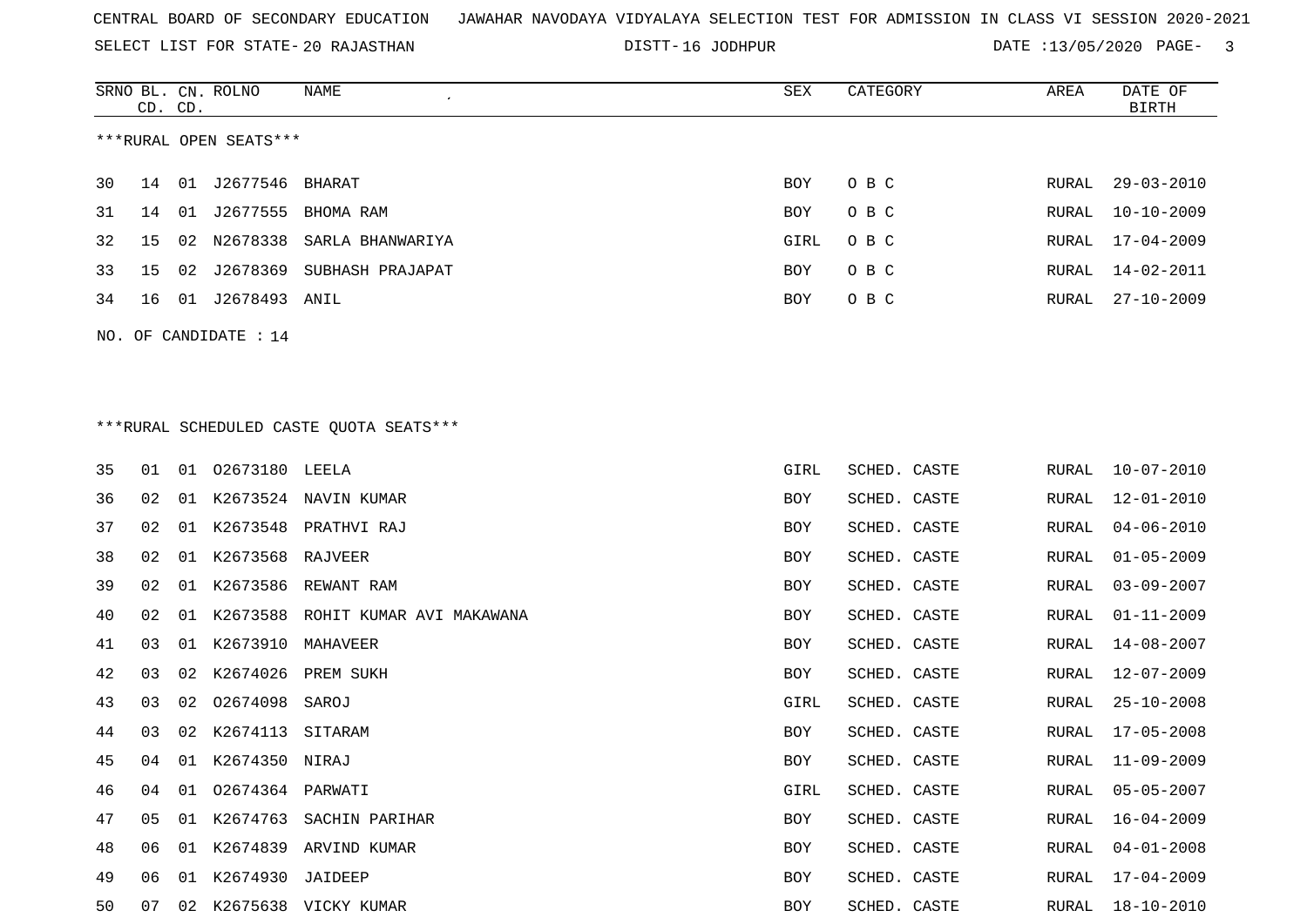SELECT LIST FOR STATE- DISTT- 20 RAJASTHAN

DISTT-16 JODHPUR 2020 DATE :13/05/2020 PAGE- 4

|    | CD. CD. |    | SRNO BL. CN. ROLNO | NAME                                    | SEX  | CATEGORY     | AREA  | DATE OF<br><b>BIRTH</b> |
|----|---------|----|--------------------|-----------------------------------------|------|--------------|-------|-------------------------|
|    |         |    |                    | ***RURAL SCHEDULED CASTE QUOTA SEATS*** |      |              |       |                         |
| 51 | 08      |    | 01 K2675781 HAPPY  |                                         | BOY  | SCHED. CASTE | RURAL | $23 - 11 - 2008$        |
| 52 | 11      |    | 01 02676718 KUSUM  |                                         | GIRL | SCHED. CASTE | RURAL | $04 - 03 - 2009$        |
| 53 | 11      | 01 | 02676821 SAROJ     |                                         | GIRL | SCHED. CASTE | RURAL | $01 - 04 - 2008$        |
| 54 | 12      | 02 | 02677213           | SHOBHA                                  | GIRL | SCHED. CASTE | RURAL | $01 - 02 - 2009$        |
| 55 | 14      | 01 | K2677602           | JITENDRA KUMAR                          | BOY  | SCHED. CASTE | RURAL | $20 - 07 - 2009$        |
| 56 | 14      | 01 | K2677779           | SUMIT                                   | BOY  | SCHED. CASTE | RURAL | $20 - 11 - 2010$        |
| 57 | 15      | 01 |                    | K2677894 BHAVYA KUMPAWAT                | BOY  | SCHED. CASTE | RURAL | $14 - 05 - 2009$        |
| 58 | 15      | 02 | 02678274 RAVINA    |                                         | GIRL | SCHED. CASTE | RURAL | $08 - 10 - 2009$        |
| 59 | 16      |    |                    | 01 K2678555 HARISH LAKHANI              | BOY  | SCHED. CASTE | RURAL | $20 - 08 - 2009$        |
|    |         |    |                    | *** RURAL BACKWARD CLASS QUOTA SEATS*** |      |              |       |                         |
| 60 | 02      |    | 01 N2673442 KHUSHI |                                         | GIRL | O B C        | RURAL | $15 - 04 - 2011$        |
| 61 | 02      | 01 | J2673458           | KULDEEP SARAN                           | BOY  | O B C        | RURAL | $01 - 01 - 2009$        |
| 62 | 02      | 01 | J2673495           | MANISH ISHRWAL                          | BOY  | O B C        | RURAL | $07 - 12 - 2008$        |
| 63 | 02      | 01 | N2673579 RAVINA    |                                         | GIRL | O B C        | RURAL | $02 - 02 - 2011$        |
| 64 | 02      | 01 | J2673652 VIKRAM    |                                         | BOY  | O B C        | RURAL | $15 - 05 - 2009$        |
| 65 | 03      | 01 | J2673674 ANIL      |                                         | BOY  | O B C        | RURAL | $27 - 10 - 2007$        |
| 66 | 03      | 01 | J2673798 HARISH    |                                         | BOY  | O B C        | RURAL | $03 - 01 - 2010$        |
| 67 | 08      |    |                    | 01 N2675770 DURGA PATEL                 | GIRL | O B C        | RURAL | $25 - 05 - 2008$        |
| 68 | 08      | 01 |                    | N2675877 MEETALI JANGID                 | GIRL | O B C        | RURAL | $02 - 01 - 2009$        |
| 69 | 09      | 01 |                    | J2676135 DINESH CHOUHAN                 | BOY  | O B C        | RURAL | $03 - 10 - 2008$        |
| 70 | 12      | 02 | N2677091 NIJU      |                                         | GIRL | O B C        | RURAL | $04 - 12 - 2010$        |
| 71 | 13      |    | 01 J2677421 PRAVIN |                                         | BOY  | O B C        | RURAL | $10 - 04 - 2010$        |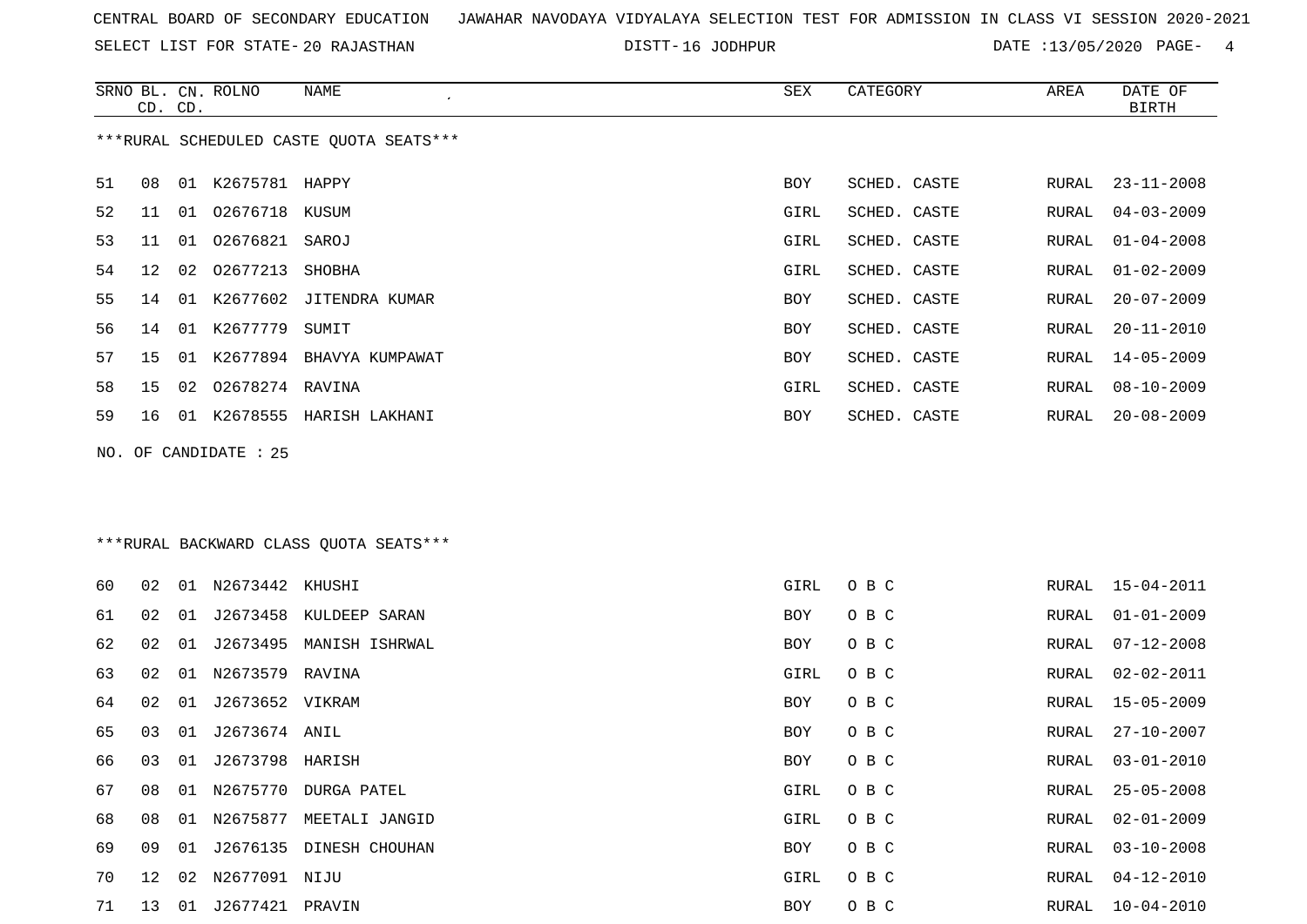SELECT LIST FOR STATE- DISTT- 20 RAJASTHAN

DISTT-16 JODHPUR DATE :13/05/2020 PAGE- 5

|                                        | CD. CD. |    | SRNO BL. CN. ROLNO   | NAME           | SEX        | CATEGORY | AREA  | DATE OF<br>BIRTH |
|----------------------------------------|---------|----|----------------------|----------------|------------|----------|-------|------------------|
| ***RURAL BACKWARD CLASS QUOTA SEATS*** |         |    |                      |                |            |          |       |                  |
| 72                                     | 15      | 02 | N2678337             | SARITA ANJAN   | GIRL       | O B C    | RURAL | 28-03-2009       |
| 73                                     | 15      | 02 | J2678418             | TUSHAR KUMAWAT | <b>BOY</b> | O B C    |       | RURAL 12-04-2009 |
| 74                                     | 16 01   |    | J2678502             | ASHOK KUMAR    | <b>BOY</b> | O B C    |       | RURAL 02-06-2008 |
| 75                                     | 16 01   |    | J2678667             | PRINCE SAIN    | <b>BOY</b> | O B C    |       | RURAL 01-04-2010 |
|                                        |         |    | NO. OF CANDIDATE: 16 |                |            |          |       |                  |

\*\*\*RURAL SCHEDULED TRIBE QUOTA SEATS\*\*\*

|    |  | 76 08 01 L2675809 KAILASH  |                             | BOY  | SCHED. TRIBE |       | RURAL 22-04-2008 |
|----|--|----------------------------|-----------------------------|------|--------------|-------|------------------|
| 77 |  |                            | 08 01 P2676038 URMILA MEENA | GIRL | SCHED. TRIBE |       | RURAL 04-03-2009 |
|    |  | 78 12 02 L2677075 MOTI RAM |                             | BOY  | SCHED. TRIBE | RURAL | 20-03-2009       |
|    |  | 79 13 01 L2677374 MANGILAL |                             | BOY  | SCHED. TRIBE |       | RURAL 10-05-2009 |
|    |  | 80 13 01 L2677427 RAHUL    |                             | BOY  | SCHED. TRIBE |       | RURAL 25-07-2007 |

NO. OF CANDIDATE : 5

TOTAL SELECTED CANDIDATE : 80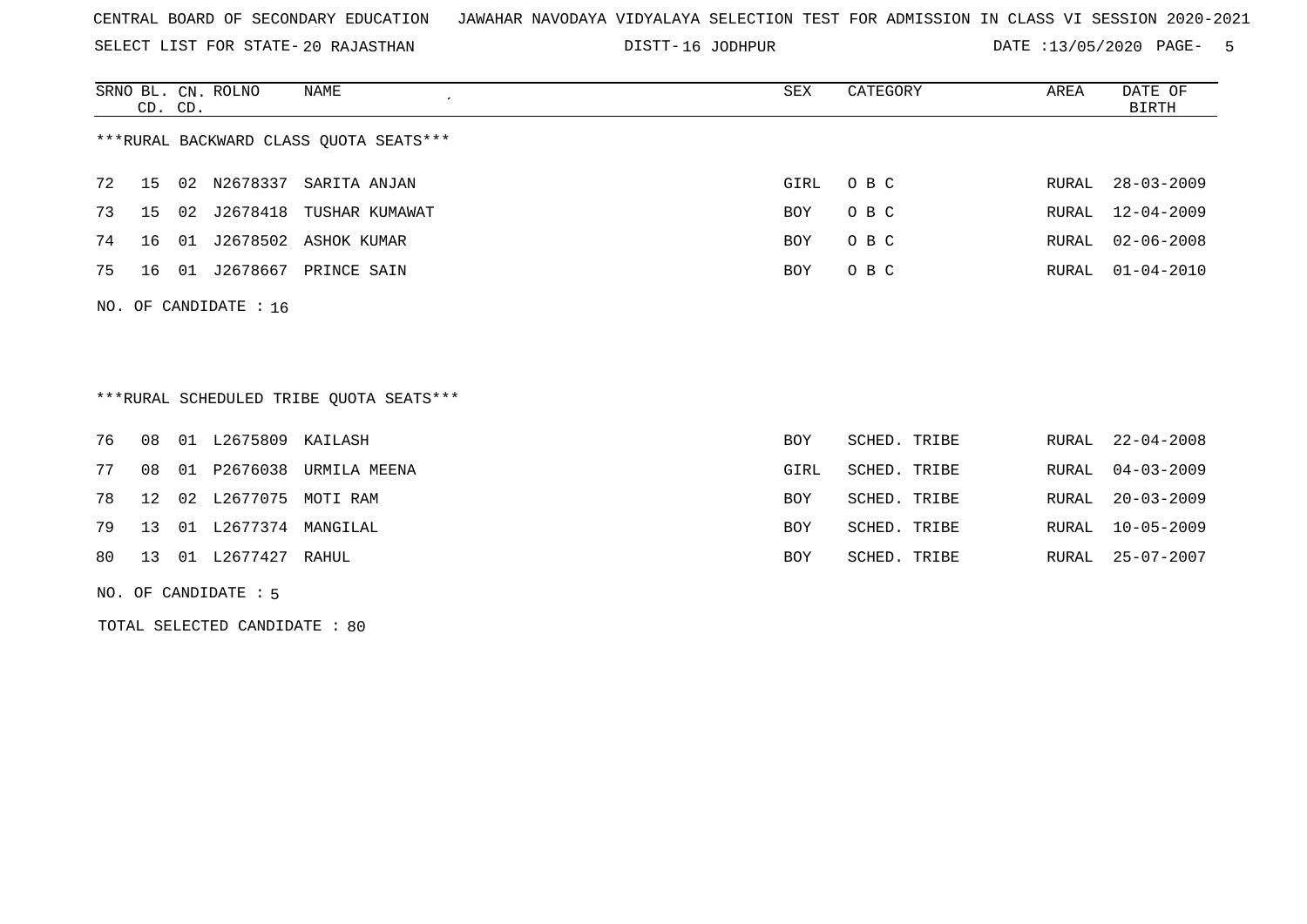DISTT-17 TONK 2020 DATE :13/05/2020 PAGE- 1

|    | CD. CD. |    | SRNO BL. CN. ROLNO   | NAME<br>$\epsilon$                     | SEX  | CATEGORY     | AREA         | DATE OF<br><b>BIRTH</b> |
|----|---------|----|----------------------|----------------------------------------|------|--------------|--------------|-------------------------|
|    |         |    | ***OPEN UR SEATS***  |                                        |      |              |              |                         |
| 1  | 01      |    |                      | 01 I2678773 ADITYA SHARMA              | BOY  | GENERAL      | RURAL        | $24 - 12 - 2009$        |
| 2  | 01      |    |                      | 02 K2679053 MANJEET PAHARIYA           | BOY  | SCHED. CASTE | RURAL        | $10 - 06 - 2008$        |
| 3  | 03      |    |                      | 01 J2680004 DEV KISHAN GURJAR          | BOY  | O B C        | <b>RURAL</b> | $25 - 06 - 2009$        |
| 4  | 04      |    |                      | 01 N2680838 DIKSHA GURJAR              | GIRL | O B C        | RURAL        | $25 - 09 - 2009$        |
| 5  | 04      | 02 |                      | B2681212 NEETESH JAT                   | BOY  | O B C        | URBAN        | $15 - 02 - 2010$        |
| 6  | 04      | 02 |                      | J2681322 PRIYANSHU CHOUDHARY           | BOY  | O B C        | RURAL        | $20 - 03 - 2010$        |
| 7  | 04      |    |                      | 02 M2681332 PURVIKA JAIN               | GIRL | GENERAL      | RURAL        | $20 - 09 - 2009$        |
| 8  | 04      |    |                      | 03 J2681627 VASUDEV SAINI              | BOY  | O B C        | RURAL        | $07 - 08 - 2008$        |
|    |         |    | NO. OF CANDIDATE : 8 |                                        |      |              |              |                         |
|    |         |    |                      | ***OPEN SCHEDULED CASTE QUOTA SEATS*** |      |              |              |                         |
| 9  |         |    |                      | 04 02 C2681252 NITESHRAJ BAIRWA        | BOY  | SCHED. CASTE | URBAN        | $14 - 08 - 2009$        |
| 10 | 05      |    |                      | 01 02682026 GARIMA BADGURJAR           | GIRL | SCHED. CASTE | RURAL        | $02 - 10 - 2008$        |
| 11 | 05      |    |                      | 02 K2682510 RAHUL BAIRWA               | BOY  | SCHED. CASTE | RURAL        | $26 - 01 - 2010$        |
| 12 | 05      |    |                      | 02 K2682564 ROHIT DEVATWAL             | BOY  | SCHED. CASTE | RURAL        | $06 - 08 - 2009$        |
|    |         |    | NO. OF CANDIDATE : 4 |                                        |      |              |              |                         |
|    |         |    |                      |                                        |      |              |              |                         |

\*\*\*OPEN BACKWARD CLASS QUOTA SEATS\*\*\*

|  |  | 13 01 01 J2678906 DINESH SAINI       | BOY OBC  | RURAL 01-07-2010 |
|--|--|--------------------------------------|----------|------------------|
|  |  | 14 04 02 N2681018 KOMAL GURJAR       | GIRL OBC | RURAL 08-05-2010 |
|  |  | 15 04 02 N2681496 SARSWATI CHOUDHARY | GIRL OBC | RURAL 25-09-2010 |
|  |  | 16 04 03 J2681687 VISHAL KUMAWAT     | BOY OBC  | RURAL 15-08-2010 |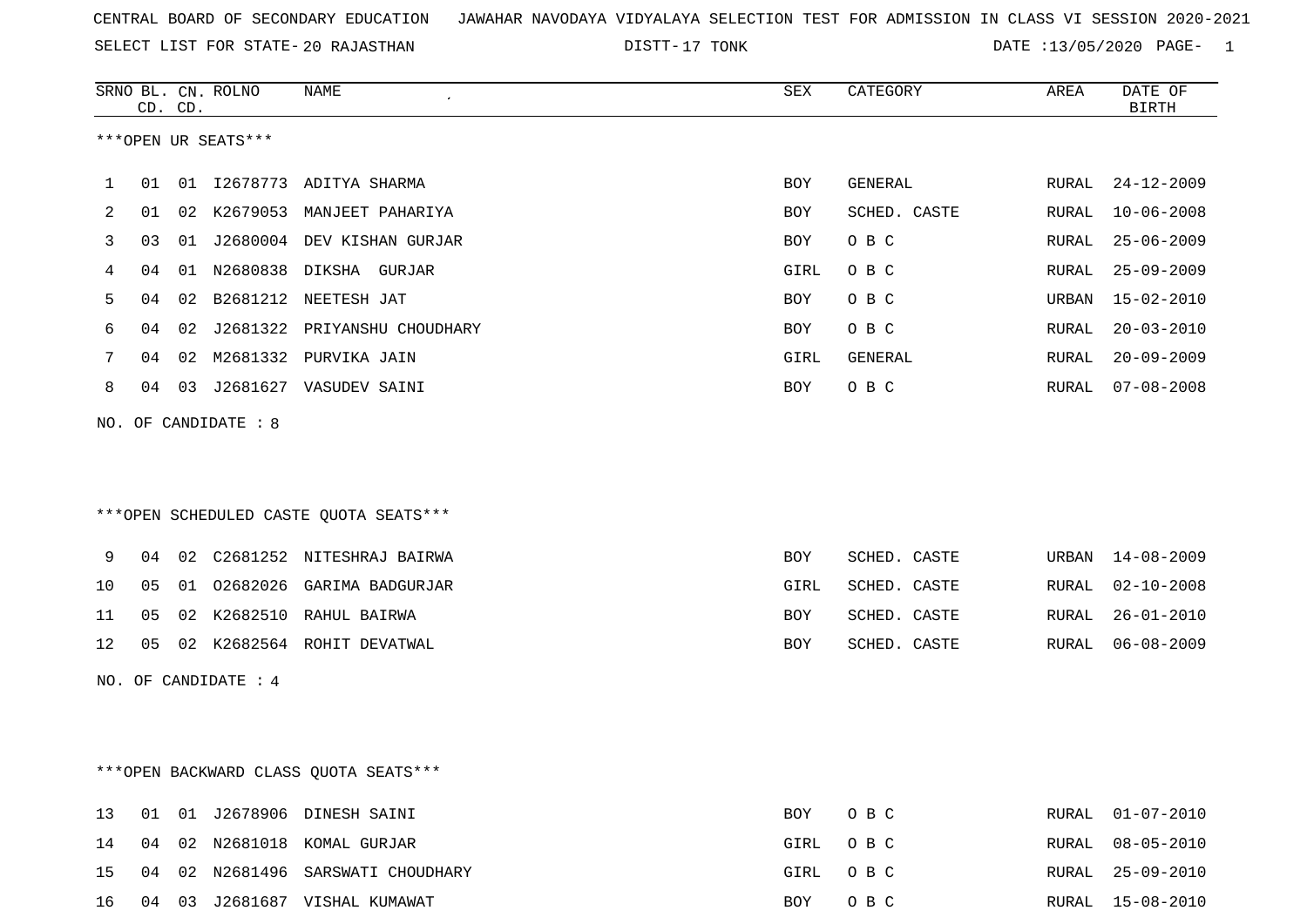SELECT LIST FOR STATE- DISTT- 20 RAJASTHAN

DISTT-17 TONK 2 DATE :13/05/2020 PAGE- 2

|    |    | CD. CD. | SRNO BL. CN. ROLNO                             | NAME                                   | SEX  | CATEGORY     | AREA         | DATE OF<br><b>BIRTH</b> |
|----|----|---------|------------------------------------------------|----------------------------------------|------|--------------|--------------|-------------------------|
|    |    |         |                                                | *** OPEN BACKWARD CLASS QUOTA SEATS*** |      |              |              |                         |
| 17 | 05 |         |                                                | 02 J2682735 VAIBHV BARALA              | BOY  | O B C        |              | RURAL 16-08-2009        |
|    |    |         | NO. OF CANDIDATE : 5                           |                                        |      |              |              |                         |
|    |    |         |                                                | ***OPEN SCHEDULED TRIBE QUOTA SEATS*** |      |              |              |                         |
| 18 | 03 | 01      | P2680125                                       | KOMAL MEENA                            | GIRL | SCHED. TRIBE | RURAL        | $19 - 09 - 2009$        |
| 19 | 04 |         |                                                | 01 H2680770 AYUSHI SINGH               | GIRL | SCHED. TRIBE | URBAN        | $23 - 06 - 2009$        |
| 20 | 06 |         |                                                | 02 L2683260 NAVDEEP MINA               | BOY  | SCHED. TRIBE | RURAL        | $25 - 06 - 2009$        |
|    |    |         | NO. OF CANDIDATE : 3<br>***RURAL OPEN SEATS*** |                                        |      |              |              |                         |
| 21 | 01 | 01      |                                                | J2678785 AKSHYA PRAJAPATI              | BOY  | O B C        | RURAL        | $03 - 09 - 2009$        |
| 22 | 01 |         |                                                | 01 J2678824 ANKIT NAMA                 | BOY  | O B C        | RURAL        | $20 - 08 - 2010$        |
| 23 | 01 | 01      | J2679052                                       | MANISH KUMAR SAINI                     | BOY  | O B C        | <b>RURAL</b> | $26 - 11 - 2009$        |
| 24 | 01 | 02      | J2679335                                       | VIKRAM JANGID                          | BOY  | O B C        | RURAL        | $06 - 01 - 2009$        |
| 25 | 02 | 01      | K2679453                                       | BADAL DHAWAN                           | BOY  | SCHED. CASTE | RURAL        | $01 - 04 - 2009$        |
| 26 | 02 | 01      | K2679488                                       | DILKHUSH VERMA                         | BOY  | SCHED. CASTE | RURAL        | $18 - 08 - 2009$        |
| 27 | 02 | 01      | 02679773                                       | SHIVANI BAIRWA                         | GIRL | SCHED. CASTE | RURAL        | 10-07-2008              |
| 28 | 02 | 01      | I2679800                                       | TARUN SHARMA                           | BOY  | GENERAL      | <b>RURAL</b> | 17-09-2007              |
| 29 | 03 | 01      |                                                | J2679940 ARJUN SINGH GURJAR            | BOY  | O B C        | <b>RURAL</b> | $20 - 07 - 2010$        |
| 30 | 03 | 01      |                                                | J2680021 DINESH PRAJAPAT               | BOY  | O B C        | <b>RURAL</b> | $05 - 06 - 2009$        |
| 31 | 04 | 02      |                                                | M2681028 KRISHANA SHARMA               | GIRL | GENERAL      | <b>RURAL</b> | $04 - 07 - 2010$        |
| 32 | 04 | 02      |                                                | J2681059 LAKHAN JAT                    | BOY  | O B C        | <b>RURAL</b> | $01 - 08 - 2009$        |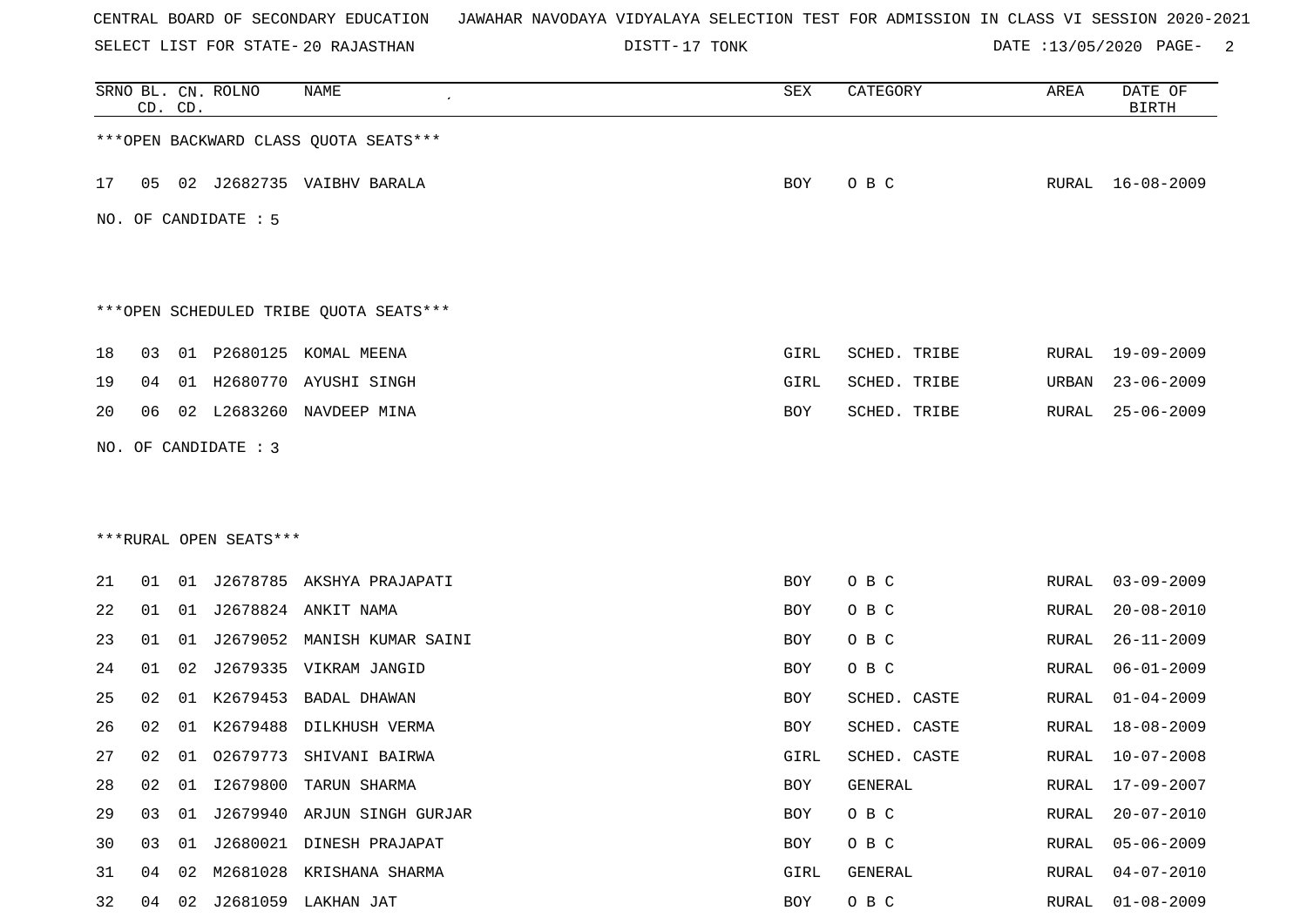SRNO BL. CN.

ROLNO NAME SEX CATEGORY AREA DATE OF

DISTT-17 TONK 6 000 DATE :13/05/2020 PAGE- 3

|    | CD. CD.                |    |                       |                                         |            |              |       | BIRTH            |  |  |
|----|------------------------|----|-----------------------|-----------------------------------------|------------|--------------|-------|------------------|--|--|
|    | ***RURAL OPEN SEATS*** |    |                       |                                         |            |              |       |                  |  |  |
| 33 |                        |    |                       | 04 02 L2681360 RAJKUMAR MEENA           | <b>BOY</b> | SCHED. TRIBE | RURAL | $24 - 04 - 2009$ |  |  |
| 34 | 04                     | 03 |                       | J2681575 SUMIT PURI                     | BOY        | O B C        | RURAL | $01 - 11 - 2009$ |  |  |
| 35 | 05                     |    |                       | 01 P2681801 ANJALI MEENA                | GIRL       | SCHED. TRIBE | RURAL | $08 - 04 - 2010$ |  |  |
| 36 | 05                     |    |                       | 01 L2682193 KRISHAN KUMAR MEENA         | BOY        | SCHED. TRIBE | RURAL | $24 - 03 - 2009$ |  |  |
| 37 | 05                     |    |                       | 02 J2682286 MANISH SAINI                | BOY        | O B C        | RURAL | $31 - 08 - 2008$ |  |  |
| 38 | 05                     | 02 |                       | J2682502 PUSHPRAJ SAINI                 | BOY        | O B C        | RURAL | $15 - 06 - 2009$ |  |  |
| 39 | 06                     |    |                       | 01 L2683056 HARIRAM MEENA               | BOY        | SCHED. TRIBE | RURAL | $07 - 02 - 2008$ |  |  |
| 40 | 06                     |    |                       | 01 J2683073 HIMANSHU NAGAR              | BOY        | O B C        | RURAL | $09 - 07 - 2010$ |  |  |
| 41 | 06                     |    |                       | 02 L2683249 NAMONARAYAN MEENA           | BOY        | SCHED. TRIBE | RURAL | 15-08-2009       |  |  |
|    |                        |    | NO. OF CANDIDATE : 21 |                                         |            |              |       |                  |  |  |
|    |                        |    |                       |                                         |            |              |       |                  |  |  |
|    |                        |    |                       |                                         |            |              |       |                  |  |  |
|    |                        |    |                       | ***RURAL SCHEDULED CASTE QUOTA SEATS*** |            |              |       |                  |  |  |
| 42 | 03                     |    |                       | 02 K2680553 YASHWANT BAIRWA             | BOY        | SCHED. CASTE | RURAL | 15-04-2010       |  |  |
| 43 | 04                     |    |                       | 01 K2680624 AKASH BAIRWA                | BOY        | SCHED. CASTE | RURAL | $03 - 02 - 2009$ |  |  |
| 44 | 04                     | 01 |                       | K2680843 DILKHUSH BAIRWA                | BOY        | SCHED. CASTE | RURAL | $29 - 08 - 2009$ |  |  |
| 45 | 04                     | 01 |                       | 02680984 KHUSHI MALAWAT                 | GIRL       | SCHED. CASTE | RURAL | $09 - 03 - 2009$ |  |  |
| 46 | 04                     | 02 |                       | 02681304 PRIYA BAIRWA                   | GIRL       | SCHED. CASTE | RURAL | $25 - 10 - 2007$ |  |  |
| 47 | 04                     | 03 |                       | K2681526 SHUBHAM KUMAR BAIRWA           | BOY        | SCHED. CASTE | RURAL | $01 - 01 - 2009$ |  |  |
| 48 | 04                     | 03 | 02681609              | TEENA BAIRWA                            | GIRL       | SCHED. CASTE | RURAL | $23 - 09 - 2008$ |  |  |
| 49 | 05                     |    |                       | 01 K2681727 ABHISHEK BAIRWA             | BOY        | SCHED. CASTE | RURAL | $28 - 04 - 2010$ |  |  |
| 50 |                        |    |                       | 05 01 02681915 BINDIYA MADHUKAR         | GIRL       | SCHED. CASTE | RURAL | $01 - 03 - 2009$ |  |  |
| 51 | 05                     |    |                       | 01 02682007 DIVYA KUMARI VERMA          | GIRL       | SCHED. CASTE | RURAL | $25 - 10 - 2008$ |  |  |
| 52 | 05                     |    |                       | 02 02682309 MINAKSHI VERMA              | GIRL       | SCHED. CASTE | RURAL | $13 - 05 - 2009$ |  |  |
| 53 |                        |    |                       | 05 02 02682665 SONAM DASLANIYA          | GIRL       | SCHED. CASTE | RURAL | $02 - 01 - 2009$ |  |  |
|    |                        |    |                       |                                         |            |              |       |                  |  |  |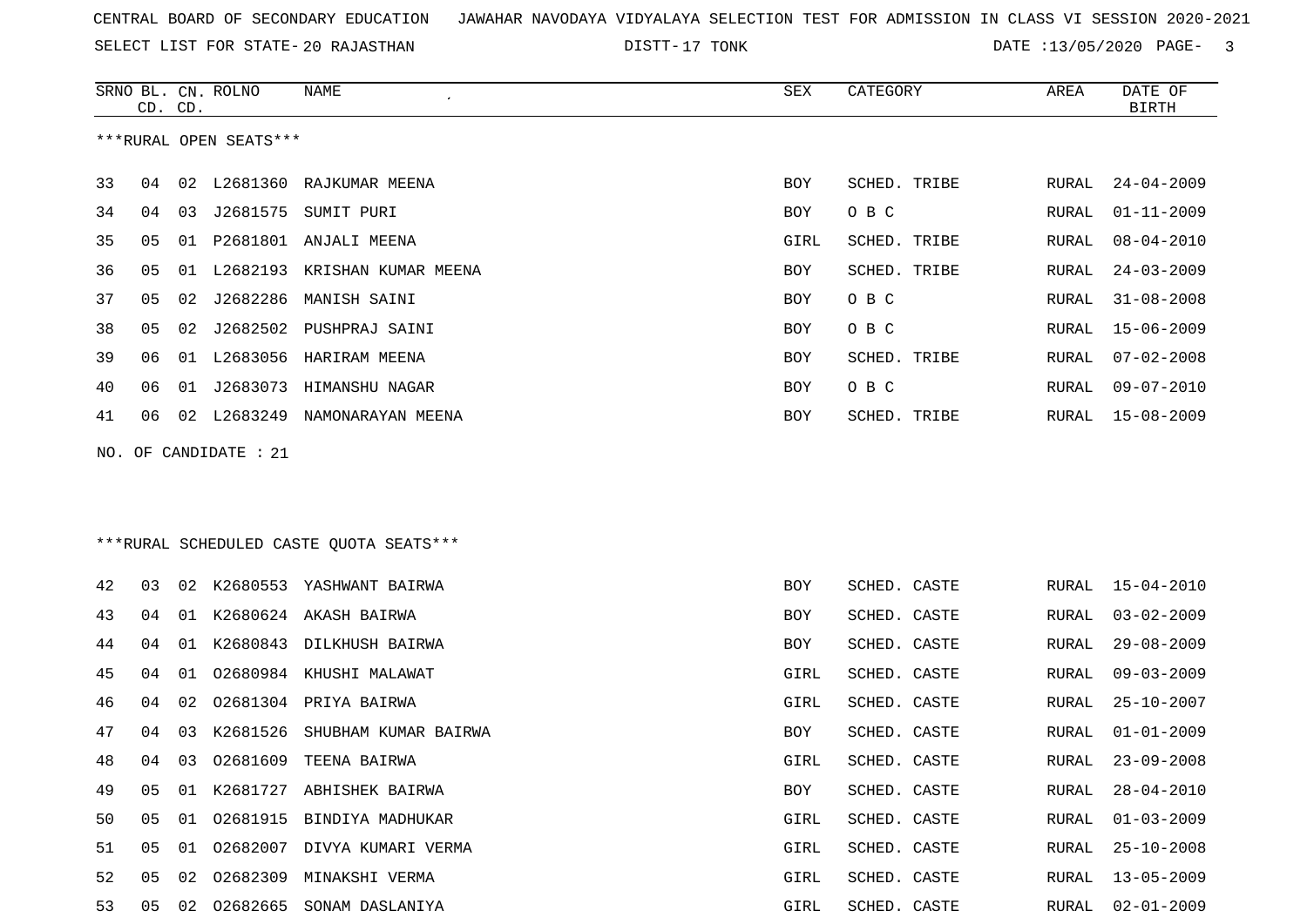SELECT LIST FOR STATE- DISTT- 20 RAJASTHAN

DISTT-17 TONK 2020 DATE :13/05/2020 PAGE- 4

|    | CD. CD.                                |    | SRNO BL. CN. ROLNO    | NAME                                    | SEX        | CATEGORY     | AREA  | DATE OF<br><b>BIRTH</b> |  |  |
|----|----------------------------------------|----|-----------------------|-----------------------------------------|------------|--------------|-------|-------------------------|--|--|
|    |                                        |    |                       | ***RURAL SCHEDULED CASTE QUOTA SEATS*** |            |              |       |                         |  |  |
| 54 | 05                                     |    | 02 02682715           | TANNU RAO                               | GIRL       | SCHED. CASTE | RURAL | $02 - 10 - 2008$        |  |  |
|    |                                        |    | NO. OF CANDIDATE : 13 |                                         |            |              |       |                         |  |  |
|    |                                        |    |                       |                                         |            |              |       |                         |  |  |
|    | ***RURAL BACKWARD CLASS QUOTA SEATS*** |    |                       |                                         |            |              |       |                         |  |  |
|    |                                        |    |                       |                                         |            |              |       |                         |  |  |
| 55 | 03                                     |    |                       | 01 J2679862 AJAY PURI                   | <b>BOY</b> | O B C        | RURAL | $01 - 02 - 2008$        |  |  |
| 56 | 03                                     |    |                       | 01 J2679923 ANKIT NAGAR                 | <b>BOY</b> | O B C        | RURAL | $29 - 08 - 2010$        |  |  |
| 57 | 03                                     | 02 |                       | N2680319 PRIYA CHOUDHARY                | GIRL       | O B C        | RURAL | $08 - 07 - 2009$        |  |  |
| 58 | 04                                     |    |                       | 01 J2680563 AAKASH GURJAR               | BOY        | O B C        | RURAL | $21 - 06 - 2008$        |  |  |
| 59 | 04                                     | 01 |                       | J2680571 AAYUSH GURJAR                  | <b>BOY</b> | O B C        | RURAL | $06 - 06 - 2010$        |  |  |
| 60 | 04                                     | 01 |                       | J2680582 ABHISHEK CHOUDHARY             | <b>BOY</b> | O B C        | RURAL | $05 - 05 - 2010$        |  |  |
| 61 | 04                                     | 01 |                       | J2680593 ADITYA CHOUDHARY               | <b>BOY</b> | O B C        | RURAL | $10 - 08 - 2009$        |  |  |
| 62 | 04                                     | 01 |                       | J2680662 ANIL SAINI                     | <b>BOY</b> | O B C        | RURAL | $14 - 05 - 2009$        |  |  |
| 63 | 04                                     | 01 |                       | N2680730 ARPITA CHOUDHARY               | GIRL       | O B C        | RURAL | $07 - 07 - 2008$        |  |  |
| 64 | 04                                     | 01 |                       | J2680957 KANNU DHAKAD                   | BOY        | O B C        | RURAL | $27 - 01 - 2010$        |  |  |
| 65 | 04                                     | 02 |                       | J2681040 KULDEEP CHOUDHARY              | <b>BOY</b> | O B C        | RURAL | $15 - 09 - 2009$        |  |  |
| 66 | 04                                     |    |                       | 02 N2681220 NEHA CHOUDHARY              | GIRL       | O B C        | RURAL | $05 - 01 - 2010$        |  |  |
| 67 | 04                                     | 02 |                       | N2681221 NEHA GURJAR                    | GIRL       | O B C        | RURAL | $06 - 10 - 2008$        |  |  |
| 68 | 04                                     | 03 |                       | J2681636 VIKAS GOSAWAMI                 | BOY        | O B C        | RURAL | $25 - 06 - 2009$        |  |  |
| 69 | 05                                     | 01 |                       | N2681805 ANJALI MEHRA                   | GIRL       | O B C        | RURAL | $07 - 01 - 2009$        |  |  |
| 70 | 05                                     |    |                       | 01 N2682002 DISHA CHOUDHARY             | GIRL       | O B C        | RURAL | $05 - 10 - 2008$        |  |  |
|    |                                        |    |                       |                                         |            |              |       |                         |  |  |

NO. OF CANDIDATE : 16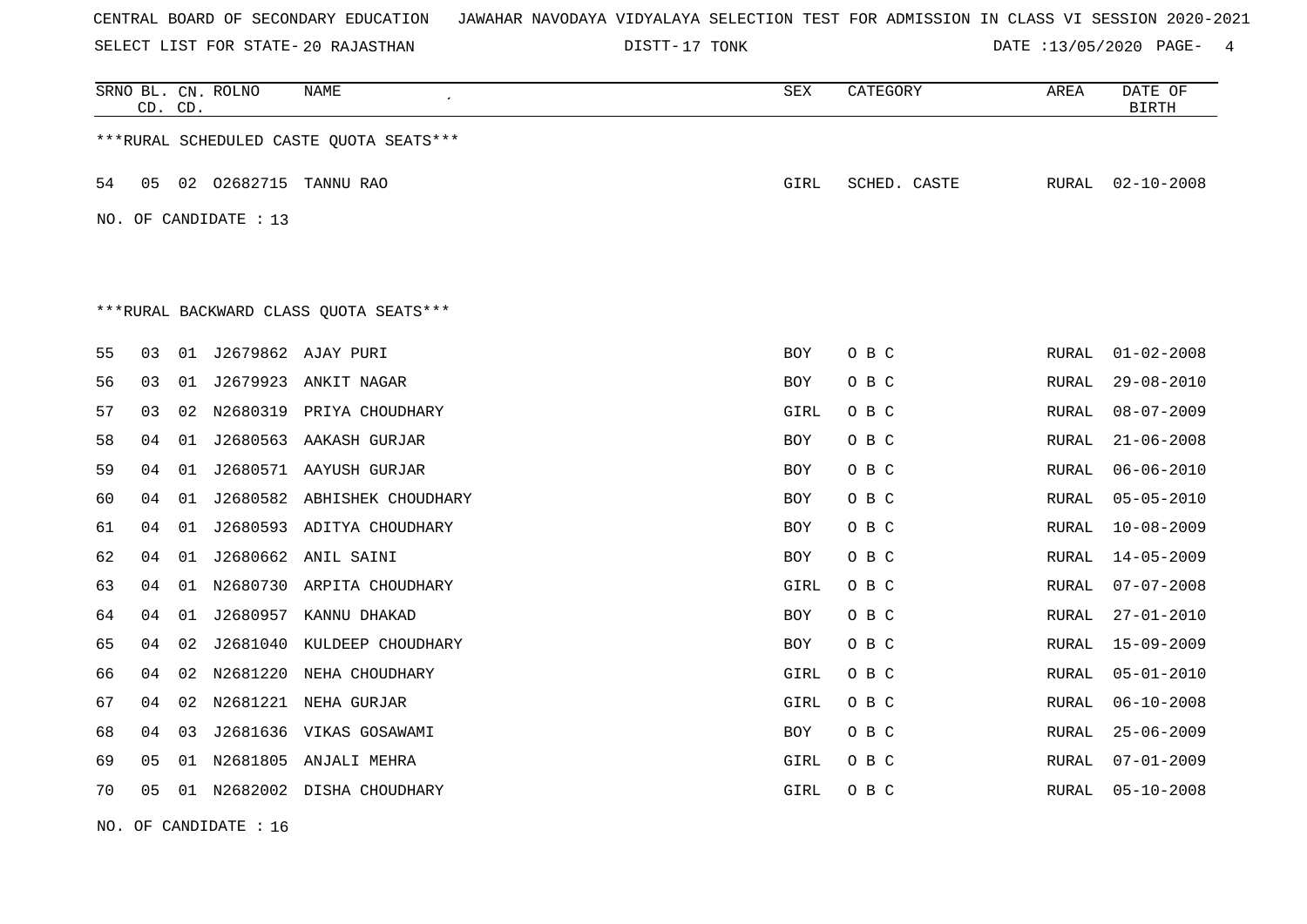SELECT LIST FOR STATE- DISTT- 20 RAJASTHAN

DISTT-17 TONK 6 0 DATE :13/05/2020 PAGE- 5

|    | CD. CD.                                 |    | SRNO BL. CN. ROLNO | NAME<br>$\epsilon$     | SEX        | CATEGORY     | AREA  | DATE OF<br>BIRTH |  |  |  |
|----|-----------------------------------------|----|--------------------|------------------------|------------|--------------|-------|------------------|--|--|--|
|    | ***RURAL SCHEDULED TRIBE OUOTA SEATS*** |    |                    |                        |            |              |       |                  |  |  |  |
| 71 | 03                                      | 01 |                    | L2679860 AJAY MEENA    | <b>BOY</b> | SCHED. TRIBE | RURAL | $07 - 06 - 2009$ |  |  |  |
| 72 | 03                                      | 01 | L2679875           | AKSHATRAJ MEENA        | BOY        | SCHED. TRIBE | RURAL | $19 - 09 - 2009$ |  |  |  |
| 73 | 03                                      | 01 | L2680272           | PANKAJ MINA            | <b>BOY</b> | SCHED. TRIBE | RURAL | $22 - 07 - 2009$ |  |  |  |
| 74 | 04                                      | 01 | L2680697           | ANKIT KUMAR MINA       | <b>BOY</b> | SCHED. TRIBE | RURAL | $04 - 09 - 2009$ |  |  |  |
| 75 | 04                                      | 01 | L2680895           | HARIMOHAN MEENA        | <b>BOY</b> | SCHED. TRIBE | RURAL | $21 - 08 - 2008$ |  |  |  |
| 76 | 04                                      | 02 |                    | L2681060 LAKHAN MEENA  | <b>BOY</b> | SCHED. TRIBE | RURAL | $04 - 03 - 2009$ |  |  |  |
| 77 | 04                                      | 02 | P2681315           | PRIYANKA MEENA         | GIRL       | SCHED. TRIBE | RURAL | $09 - 09 - 2009$ |  |  |  |
| 78 | 04                                      | 03 | P2681596           | SUSHMITA KUMARI MEENA  | GIRL       | SCHED. TRIBE | RURAL | $18 - 02 - 2009$ |  |  |  |
| 79 | 05                                      | 01 | L2681945           | DEEPAK MEENA           | <b>BOY</b> | SCHED. TRIBE | RURAL | $03 - 08 - 2009$ |  |  |  |
| 80 | 05                                      | 02 | P2682472           | PRATIKSHA KUMARI MEENA | GIRL       | SCHED. TRIBE | RURAL | $15 - 08 - 2010$ |  |  |  |
|    | NO. OF CANDIDATE : 10                   |    |                    |                        |            |              |       |                  |  |  |  |

TOTAL SELECTED CANDIDATE : 80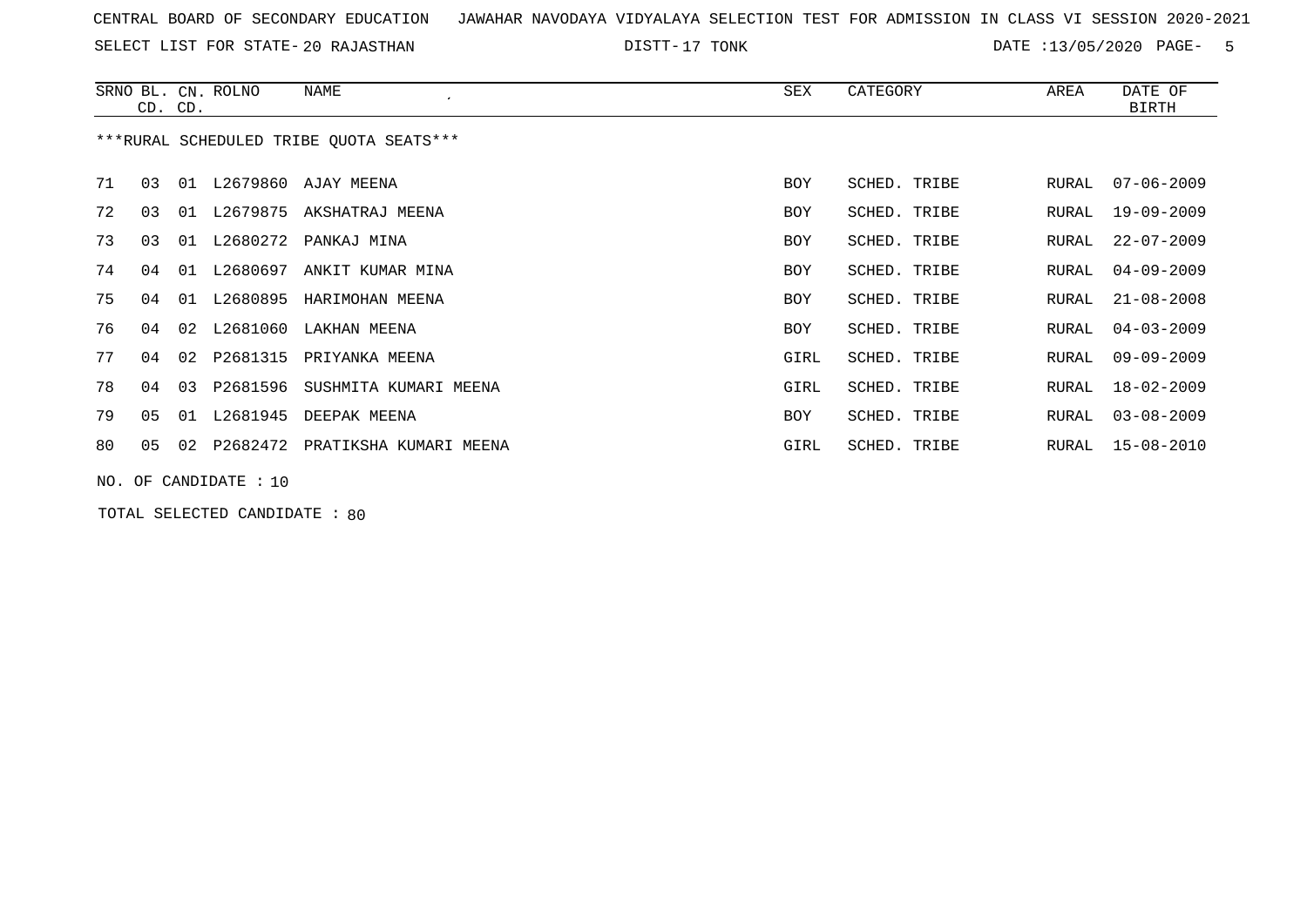SELECT LIST FOR STATE- DISTT- 20 RAJASTHAN

NO. OF CANDIDATE : 1

DISTT-18 JHALAWAR **DATE** :13/05/2020 PAGE- 1

|    |                                 | CD. CD. | SRNO BL. CN. ROLNO   | NAME<br>$\cdot$                        | SEX  | CATEGORY     | AREA  | DATE OF<br><b>BIRTH</b> |
|----|---------------------------------|---------|----------------------|----------------------------------------|------|--------------|-------|-------------------------|
|    |                                 |         | ***OPEN UR SEATS***  |                                        |      |              |       |                         |
| 1  | 01                              |         |                      | 03 L2684547 YASHWANT MEENA             | BOY  | SCHED. TRIBE | RURAL | $26 - 11 - 2009$        |
| 2  | 04                              | 01      |                      | J2685343 ALOK SAHU                     | BOY  | O B C        | RURAL | $15 - 12 - 2010$        |
| 3  | 04                              |         |                      | 01 J2685451 DHEERAJ LODHA              | BOY  | O B C        | RURAL | $20 - 02 - 2009$        |
| 4  | 07                              |         |                      | 01 N2686878 KOMAL GURJAR               | GIRL | O B C        | RURAL | $04 - 07 - 2009$        |
| 5  | 07                              |         |                      | 02 H2686972 NEELU MEENA                | GIRL | SCHED. TRIBE | URBAN | $14 - 06 - 2009$        |
| 6  | 07                              |         | 02 P2687140          | SNEHA MEENA                            | GIRL | SCHED. TRIBE | RURAL | $05 - 08 - 2009$        |
| 7  | 08                              |         |                      | 01 N2687430 KARISHMA SAINI             | GIRL | O B C        | RURAL | $29 - 04 - 2009$        |
| 8  | 08                              |         |                      | 02 J2687659 ROCKY KUMAR                | BOY  | O B C        | RURAL | $15 - 12 - 2008$        |
|    |                                 |         | NO. OF CANDIDATE : 8 |                                        |      |              |       |                         |
|    |                                 |         |                      |                                        |      |              |       |                         |
|    |                                 |         |                      |                                        |      |              |       |                         |
|    |                                 |         |                      | ***OPEN SCHEDULED CASTE QUOTA SEATS*** |      |              |       |                         |
| 9  | 05                              |         |                      | 01 K2685978 REHANSH NAGAR              | BOY  | SCHED. CASTE | RURAL | $04 - 09 - 2009$        |
| 10 | 08                              |         | 02 K2687587 PRATYUSH |                                        | BOY  | SCHED. CASTE | RURAL | $13 - 02 - 2009$        |
| 11 | 08                              |         |                      | 02 C2687620 RAHUL MEGHWAL              | BOY  | SCHED. CASTE | URBAN | $23 - 12 - 2009$        |
|    |                                 |         | NO. OF CANDIDATE : 3 |                                        |      |              |       |                         |
|    |                                 |         |                      |                                        |      |              |       |                         |
|    |                                 |         |                      |                                        |      |              |       |                         |
|    | ***OPEN DISABLED QUOTA SEATS*** |         |                      |                                        |      |              |       |                         |
| 12 |                                 |         |                      | 01 03 J2684367 ROHIT NAGAR             | BOY  | O B C        |       | RURAL 10-11-2009        |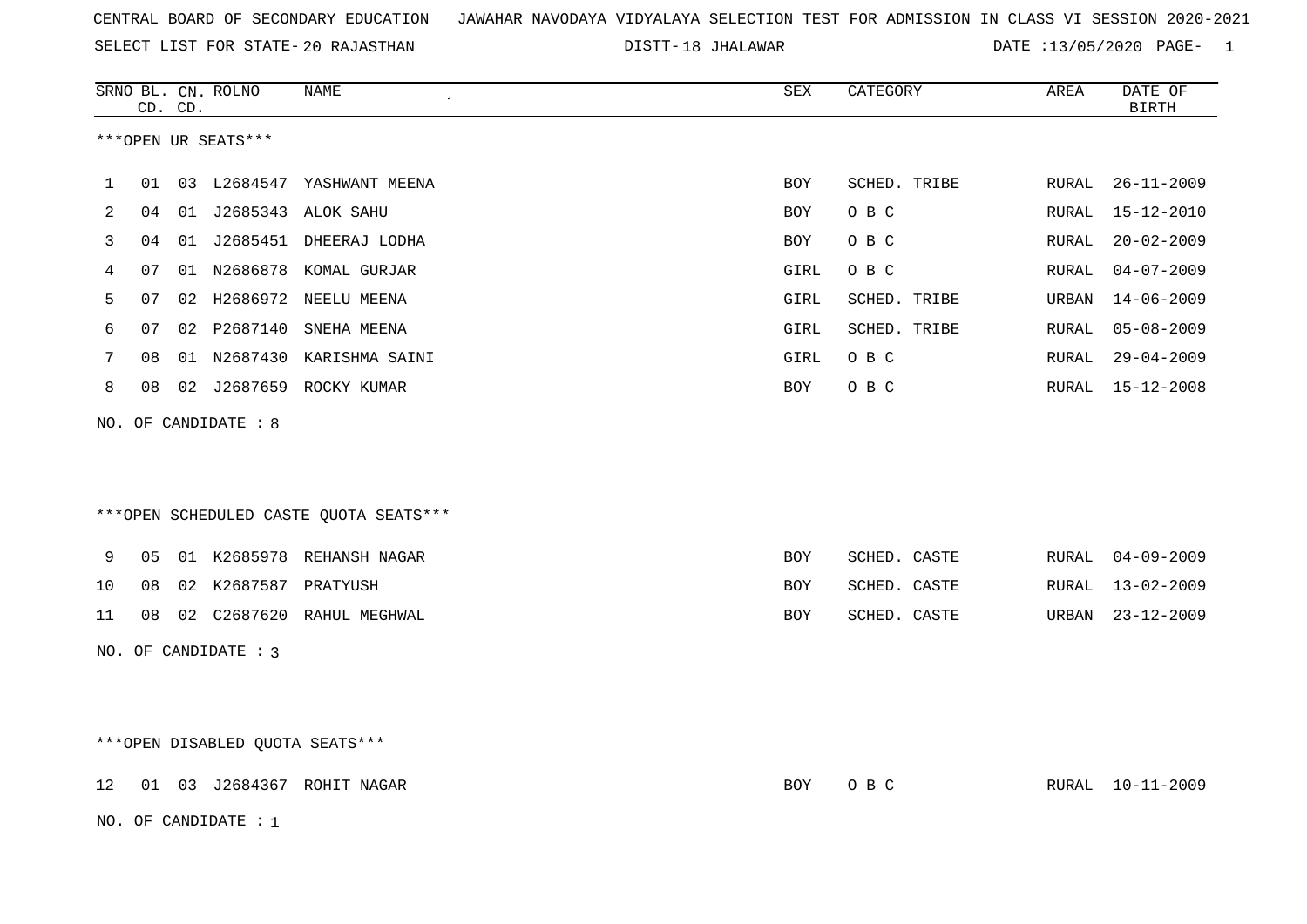SELECT LIST FOR STATE- DISTT- 20 RAJASTHAN

18 JHALAWAR DATE :13/05/2020 PAGE- 2

|    |    | CD. CD. | SRNO BL. CN. ROLNO     | NAME                                   | SEX  | CATEGORY     | AREA          | DATE OF<br><b>BIRTH</b> |
|----|----|---------|------------------------|----------------------------------------|------|--------------|---------------|-------------------------|
|    |    |         |                        | *** OPEN BACKWARD CLASS QUOTA SEATS*** |      |              |               |                         |
| 13 | 04 | 01      | N2685321               | AAKANSHA SAHU                          | GIRL | O B C        | RURAL         | $15 - 12 - 2010$        |
| 14 | 05 | 01      |                        | J2685919 HIMESH CHAUDHARY              | BOY  | O B C        | RURAL         | $15 - 09 - 2009$        |
| 15 | 08 | 01      |                        | N2687246 ANJALI VERMA                  | GIRL | O B C        | RURAL         | $05 - 11 - 2008$        |
| 16 | 08 | 01      |                        | J2687372 GOVIND NAGAR                  | BOY  | O B C        | RURAL         | $01 - 12 - 2009$        |
| 17 | 08 |         |                        | 02 N2687749 TANISHKA KUMAWAT           | GIRL | O B C        | RURAL         | $14 - 10 - 2008$        |
|    |    |         | NO. OF CANDIDATE : 5   |                                        |      |              |               |                         |
|    |    |         |                        |                                        |      |              |               |                         |
|    |    |         |                        |                                        |      |              |               |                         |
|    |    |         |                        | ***OPEN SCHEDULED TRIBE QUOTA SEATS*** |      |              |               |                         |
| 18 | 07 |         |                        | 02 L2687011 PRATEEK MEENA              | BOY  | SCHED. TRIBE | RURAL         | $11 - 12 - 2009$        |
| 19 | 07 |         |                        | 02 L2687023 PRINCE MEENA               | BOY  | SCHED. TRIBE | RURAL         | $07 - 01 - 2010$        |
| 20 | 07 |         |                        | 02 D2687098 ROHIT MEENA                | BOY  | SCHED. TRIBE | URBAN         | $19 - 08 - 2010$        |
|    |    |         | NO. OF CANDIDATE : 3   |                                        |      |              |               |                         |
|    |    |         |                        |                                        |      |              |               |                         |
|    |    |         |                        |                                        |      |              |               |                         |
|    |    |         | ***RURAL OPEN SEATS*** |                                        |      |              |               |                         |
| 21 | 01 |         |                        | 01 L2683581 AADESH MEENA               | BOY  | SCHED. TRIBE | RURAL         | $08 - 05 - 2009$        |
| 22 | 01 | 01      |                        | L2683894 HARISH KUMAR MEENA            | BOY  | SCHED. TRIBE | RURAL         | $03 - 04 - 2010$        |
| 23 | 01 |         |                        | 02 N2684177 NEHA DHAKAD                | GIRL | O B C        | RURAL         | $22 - 05 - 2008$        |
| 24 | 01 |         |                        | 03 P2684558 YOGITA MEENA               | GIRL | SCHED. TRIBE | ${\tt RURAL}$ | $23 - 01 - 2009$        |
| 25 | 02 | 01      |                        | M2684778 PRISHA PUROHIT                | GIRL | GENERAL      | RURAL         | $14 - 11 - 2009$        |
| 26 | 02 | 01      |                        | 02684802 RINKU MEGHWAL                 | GIRL | SCHED. CASTE | RURAL         | $18 - 02 - 2008$        |
| 27 | 02 | 01      |                        | K2684823 SANSKAR REGAR                 | BOY  | SCHED. CASTE | RURAL         | $07 - 11 - 2008$        |
| 28 |    |         |                        | 03 01 M2684943 ANUSHRI SHARMA          | GIRL | GENERAL      |               | RURAL 18-02-2010        |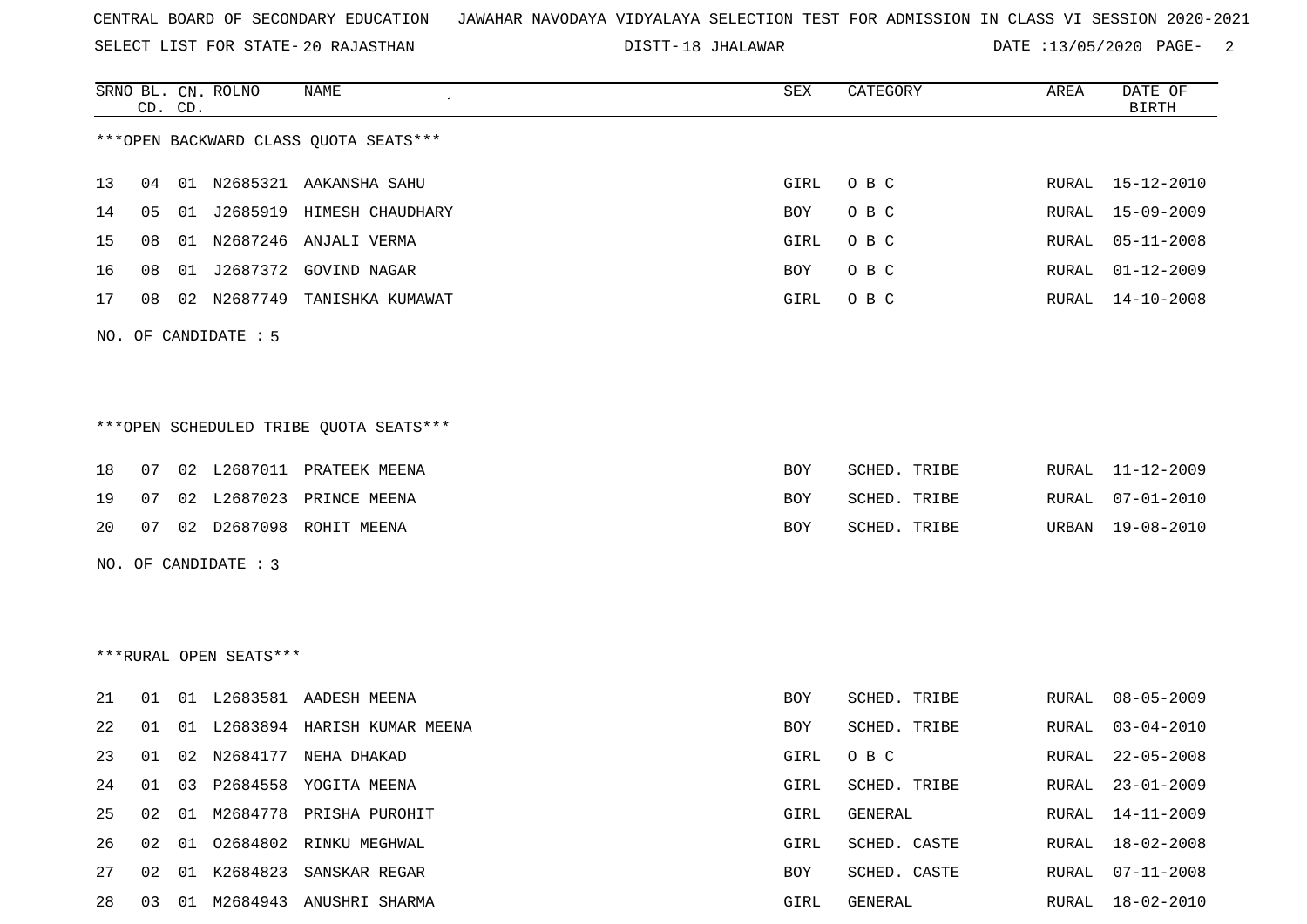SELECT LIST FOR STATE- DISTT- 20 RAJASTHAN

18 JHALAWAR DATE :13/05/2020 PAGE- 3

|    | CD. CD. |    | SRNO BL. CN. ROLNO     | <b>NAME</b>            | <b>SEX</b> | CATEGORY     | AREA  | DATE OF<br><b>BIRTH</b> |
|----|---------|----|------------------------|------------------------|------------|--------------|-------|-------------------------|
|    |         |    | ***RURAL OPEN SEATS*** |                        |            |              |       |                         |
| 29 | 03      |    | 01 J2684959            | AYUSH PATIDAR          | BOY        | O B C        | RURAL | $04 - 06 - 2008$        |
| 30 | 04      | 01 | J2685486               | HARIOM LODHA           | BOY        | O B C        | RURAL | $24 - 03 - 2010$        |
| 31 | 04      | 01 | J2685613               | MOHIT KUMAR LODHA      | BOY        | O B C        | RURAL | $08 - 12 - 2009$        |
| 32 | 04      | 02 | J2685798               | SHIVAM KUMAR LAVVANSHI | BOY        | O B C        | RURAL | $15 - 01 - 2009$        |
| 33 | 05      | 01 | M2685890               | ANUSHKA MANDWARIYA     | GIRL       | GENERAL      | RURAL | $26 - 02 - 2009$        |
| 34 | 05      | 01 | K2685906               | DISHANT CHOUHAN        | <b>BOY</b> | SCHED. CASTE | RURAL | $15 - 06 - 2010$        |
| 35 | 05      | 01 | J2685922               | JYOTIRAJ SINGH PANWAR  | BOY        | O B C        | RURAL | $16 - 01 - 2010$        |
| 36 | 05      | 01 | M2685931               | KRITIKA SHARMA         | GIRL       | GENERAL      | RURAL | $23 - 06 - 2009$        |
| 37 | 06      | 01 | J2686303               | KULDEEP SINGH CHOUHAN  | BOY        | O B C        | RURAL | $01 - 10 - 2010$        |
| 38 | 06      | 02 | J2686428               | PRASHANT GHOTIA        | <b>BOY</b> | O B C        | RURAL | $22 - 12 - 2010$        |
| 39 | 06      | 02 | J2686454 RAJU          |                        | <b>BOY</b> | O B C        | RURAL | $05 - 03 - 2010$        |
| 40 | 06      | 02 | J2686455               | RAJU SINGH             | <b>BOY</b> | O B C        | RURAL | $05 - 05 - 2008$        |
| 41 | 07      | 01 | L2686682               | ANKIT MEENA            | <b>BOY</b> | SCHED. TRIBE | RURAL | $01 - 01 - 2009$        |
| 42 | 07      | 02 |                        | L2686984 NIRAJ MEENA   | <b>BOY</b> | SCHED. TRIBE | RURAL | $13 - 07 - 2010$        |
| 43 | 07      | 02 | L2687089               | ROHIT MEENA            | BOY        | SCHED. TRIBE | RURAL | $13 - 07 - 2009$        |
| 44 | 08      | 01 |                        | N2687244 ANJALI KUMARI | GIRL       | O B C        | RURAL | $29 - 07 - 2009$        |
| 45 | 08      | 01 | I2687339               | DEVRAJ SINGH           | BOY        | GENERAL      | RURAL | $11 - 06 - 2008$        |
| 46 | 08      | 01 | J2687456               | KRISHN KANT AHIR       | <b>BOY</b> | O B C        | RURAL | $10 - 08 - 2009$        |
|    |         |    |                        |                        |            |              |       |                         |

NO. OF CANDIDATE : 26

\*\*\*RURAL SCHEDULED CASTE QUOTA SEATS\*\*\*

| 47 |  | 05   01   02685977  RAKSHA KUMARI DHOBI | GIRL       | SCHED. CASTE |  | RURAL 24-03-2008 |
|----|--|-----------------------------------------|------------|--------------|--|------------------|
|    |  | 48 07 02 K2687158 SUMIT MEGHWAL         | <b>BOY</b> | SCHED. CASTE |  | RURAL 05-07-2008 |
| 49 |  | 08 01 02687262 ARTI KUMARI              | GIRL       | SCHED. CASTE |  | RURAL 20-12-2007 |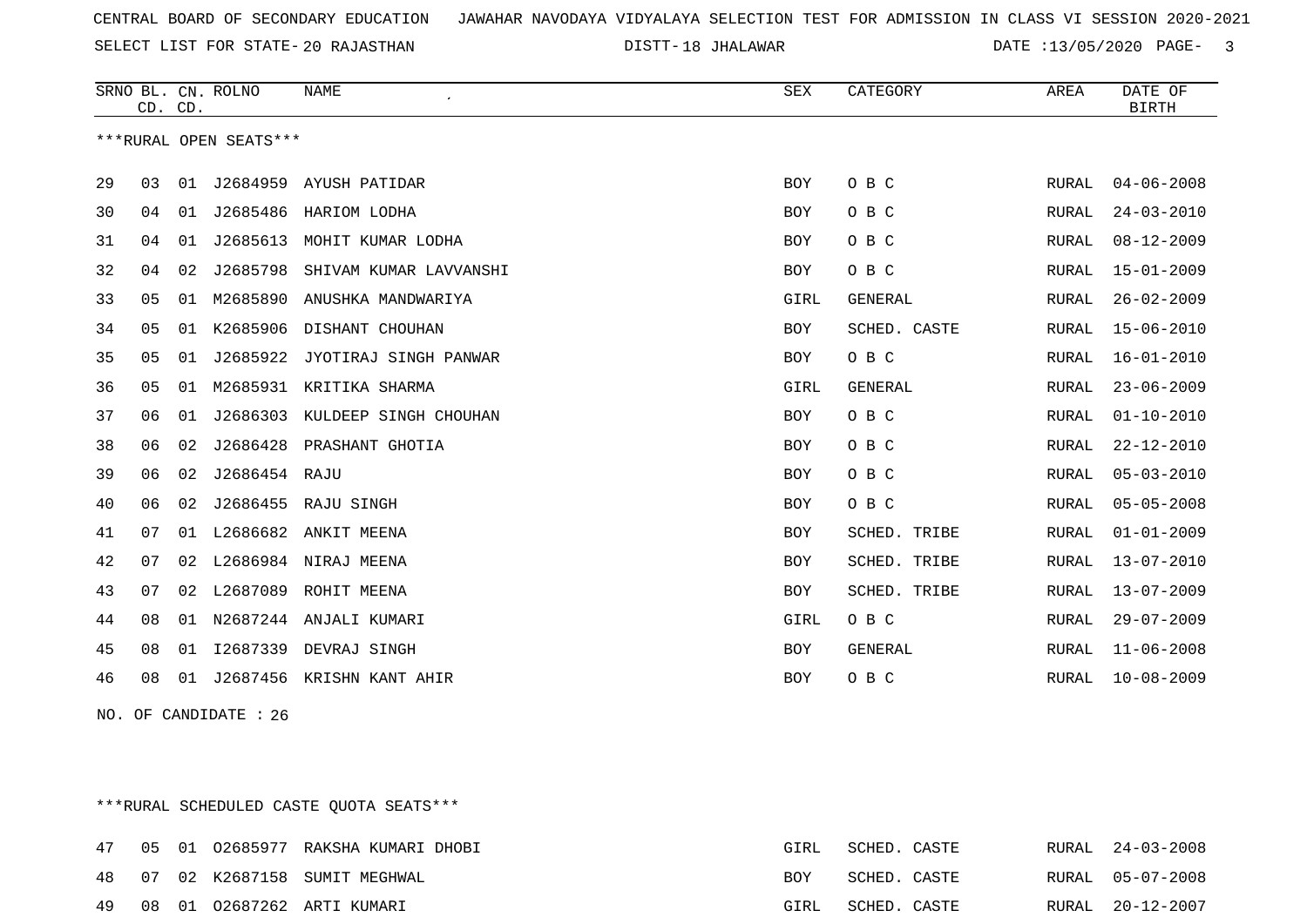SELECT LIST FOR STATE- DISTT- 20 RAJASTHAN

18 JHALAWAR DATE :13/05/2020 PAGE- 4

|    | CD. CD. |    | SRNO BL. CN. ROLNO    | NAME                                    | SEX        | CATEGORY     | AREA          | DATE OF<br><b>BIRTH</b> |
|----|---------|----|-----------------------|-----------------------------------------|------------|--------------|---------------|-------------------------|
|    |         |    |                       | ***RURAL SCHEDULED CASTE OUOTA SEATS*** |            |              |               |                         |
| 50 | 08      |    |                       | 01 K2687449 KRISHNA KUMAR               | BOY        | SCHED. CASTE | RURAL         | $23 - 08 - 2008$        |
| 51 | 08      |    | 01 02687477 LAKSHITA  |                                         | GIRL       | SCHED. CASTE | RURAL         | $25 - 07 - 2008$        |
| 52 | 08      | 01 | 02687522              | MUSKAN VERMA                            | GIRL       | SCHED. CASTE | RURAL         | $15 - 04 - 2009$        |
| 53 | 08      | 02 | 02687541              | NIRMALA                                 | GIRL       | SCHED. CASTE | RURAL         | $07 - 09 - 2008$        |
| 54 | 08      | 02 |                       | K2687551 NITESH KUMAR                   | BOY        | SCHED. CASTE | RURAL         | $06 - 09 - 2008$        |
| 55 | 08      | 02 |                       | 02687566 PAYAL KUMARI                   | GIRL       | SCHED. CASTE | RURAL         | $02 - 09 - 2008$        |
| 56 | 08      |    | 02 K2687772 VEDRAJ    |                                         | BOY        | SCHED. CASTE | RURAL         | $25 - 08 - 2008$        |
|    |         |    | NO. OF CANDIDATE : 10 |                                         |            |              |               |                         |
|    |         |    |                       |                                         |            |              |               |                         |
|    |         |    |                       |                                         |            |              |               |                         |
|    |         |    |                       | *** RURAL BACKWARD CLASS QUOTA SEATS*** |            |              |               |                         |
| 57 | 03      | 01 |                       | J2684902 AARAV PATIDAR                  | BOY        | O B C        | RURAL         | $13 - 08 - 2009$        |
| 58 | 03      | 01 |                       | J2684956 ASHOK LODHA                    | BOY        | O B C        | ${\tt RURAL}$ | $02 - 03 - 2010$        |
| 59 | 03      | 01 | J2685022              | GOVIND GURJAR                           | BOY        | O B C        | RURAL         | $12 - 01 - 2009$        |
| 60 | 03      | 01 | J2685082              | KESHAV PATIDAR                          | BOY        | O B C        | RURAL         | $27 - 11 - 2009$        |
| 61 | 03      | 01 |                       | N2685097 KRITIKA PATIDAR                | GIRL       | O B C        | RURAL         | $07 - 03 - 2010$        |
| 62 | 03      | 01 |                       | J2685110 LAKHAN LODHA                   | BOY        | O B C        | RURAL         | $15 - 01 - 2010$        |
| 63 | 04      | 01 | J2685350              | ANIL KUMAR                              | BOY        | O B C        | RURAL         | $10 - 12 - 2009$        |
| 64 | 04      | 01 |                       | J2685372 ANKIT LODHA                    | BOY        | O B C        | RURAL         | $28 - 02 - 2009$        |
| 65 | 04      |    |                       | 01 N2685432 CHETNA NAMDEV               | GIRL       | O B C        | RURAL         | $11 - 11 - 2008$        |
| 66 | 04      |    |                       | 01 J2685593 MANISH KUMAR                | BOY        | O B C        | RURAL         | $09 - 02 - 2009$        |
| 67 | 04      |    | 02 J2685826 SUMIT     |                                         | <b>BOY</b> | O B C        | RURAL         | 12-02-2010              |
| 68 | 06      | 02 |                       | J2686355 MAYANK PATIDAR                 | BOY        | O B C        | RURAL         | $04 - 02 - 2010$        |
| 69 | 06      | 02 |                       | N2686444 RADHIKA DANGI                  | GIRL       | O B C        | RURAL         | $12 - 04 - 2009$        |
| 70 | 07      |    |                       | 02 J2687003 PAWAN KUMAR TANWAR          | BOY        | O B C        | RURAL         | 14-05-2008              |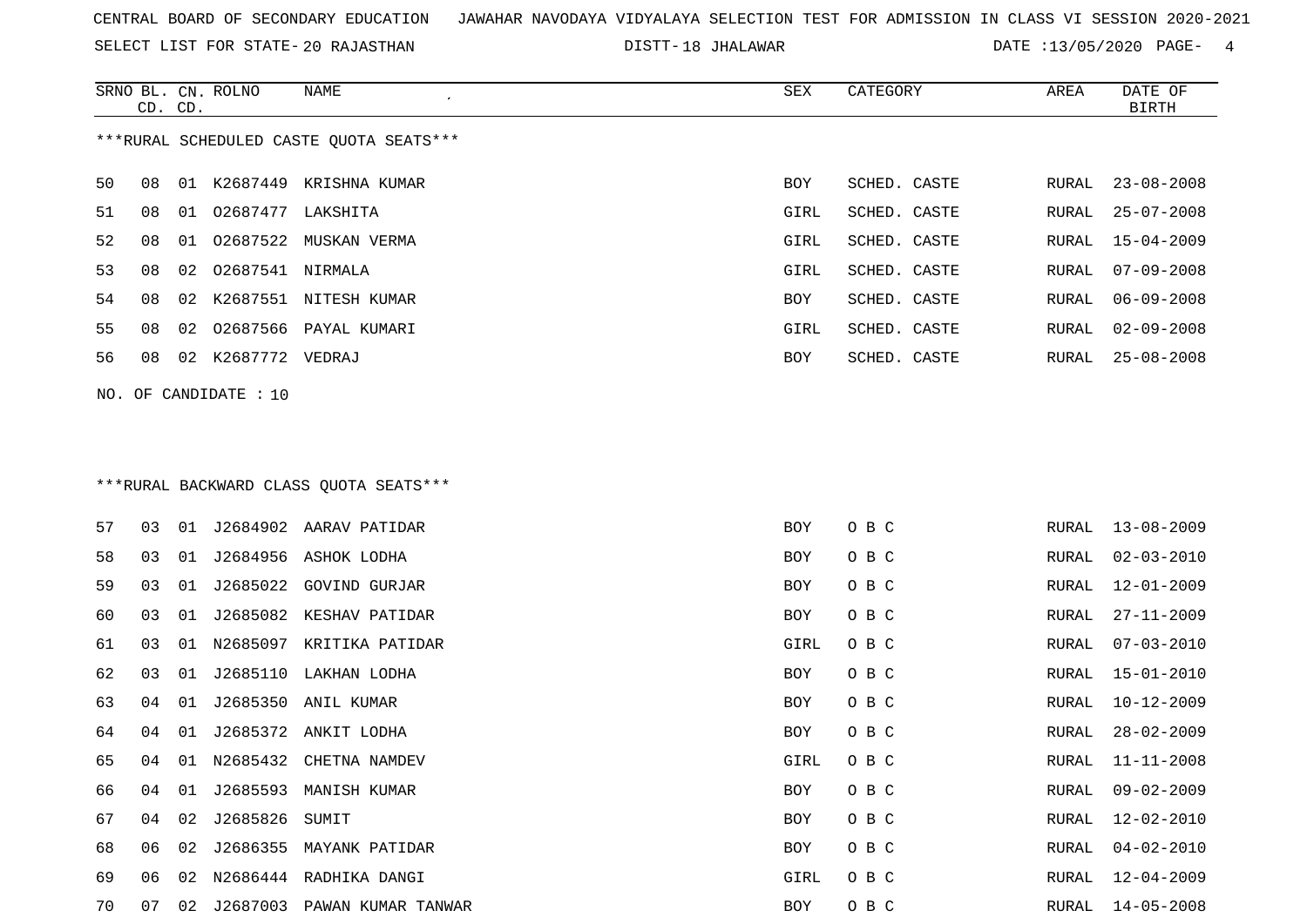SELECT LIST FOR STATE- DISTT- 20 RAJASTHAN

18 JHALAWAR DATE :13/05/2020 PAGE- 5

|     | CD. CD. |    | SRNO BL. CN. ROLNO | <b>NAME</b>                             | SEX        | CATEGORY     | AREA  | DATE OF<br><b>BIRTH</b> |
|-----|---------|----|--------------------|-----------------------------------------|------------|--------------|-------|-------------------------|
|     |         |    |                    | ***RURAL BACKWARD CLASS OUOTA SEATS***  |            |              |       |                         |
| 71  | 08      | 01 | J2687489           | LOKESH SUMAN                            | BOY        | O B C        | RURAL | $06 - 08 - 2007$        |
| 72  | 08      |    | 02 N2687578 POONAM |                                         | GIRL       | O B C        | RURAL | $02 - 08 - 2008$        |
| NO. |         |    | OF CANDIDATE : 16  |                                         |            |              |       |                         |
|     |         |    |                    |                                         |            |              |       |                         |
|     |         |    |                    | ***RURAL SCHEDULED TRIBE QUOTA SEATS*** |            |              |       |                         |
| 73  | 04      | 02 | P2685879           | YOGITA KUMARI                           | GIRL       | SCHED. TRIBE | RURAL | $08 - 03 - 2010$        |
| 74  | 07      |    | 01 L2686650        | AJAY MEENA                              | BOY        | SCHED. TRIBE | RURAL | $01 - 01 - 2008$        |
| 75  | 07      |    |                    | 01 L2686692 ANURAG MEENA                | <b>BOY</b> | SCHED. TRIBE | RURAL | $05 - 01 - 2009$        |
| 76  | 07      |    | 01 L2686726        | BHARAT MEENA                            | <b>BOY</b> | SCHED. TRIBE | RURAL | $01 - 01 - 2009$        |
| 77  | 07      | 01 | L2686819           | HARIOM MEENA                            | BOY        | SCHED. TRIBE | RURAL | $28 - 08 - 2008$        |
| 78  | 07      | 01 | P2686881           | KRISHNA MEENA                           | GIRL       | SCHED. TRIBE | RURAL | $29 - 04 - 2009$        |
| 79  | 07      | 02 | L2687038           | RAGHUVEER MEENA                         | <b>BOY</b> | SCHED. TRIBE | RURAL | $16 - 06 - 2008$        |
| 80  | 07      | 02 | L2687107           | SAMEER MEENA                            | <b>BOY</b> | SCHED. TRIBE | RURAL | $05 - 12 - 2009$        |

NO. OF CANDIDATE : 8

TOTAL SELECTED CANDIDATE : 80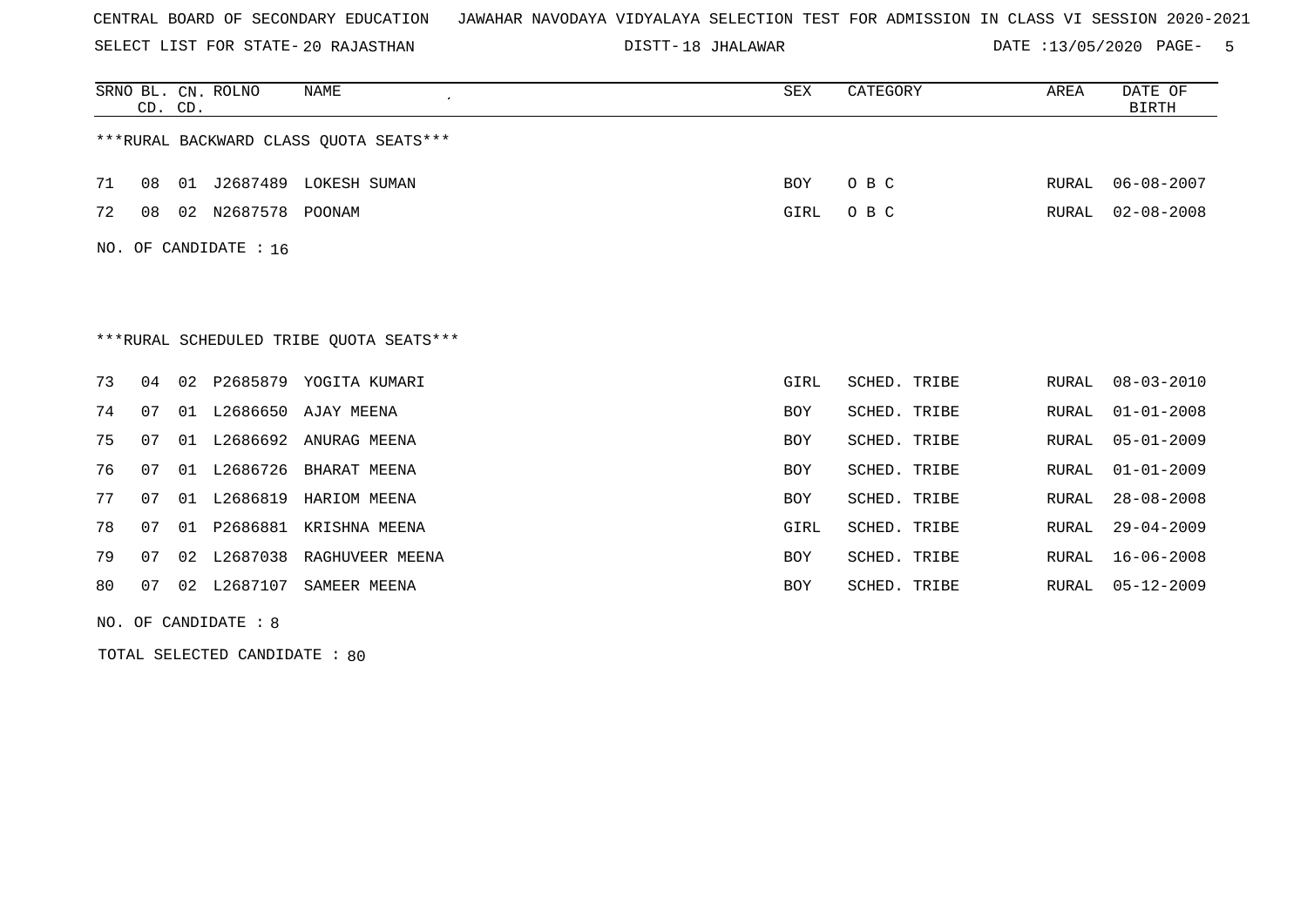19 ALWAR DATE :13/05/2020 PAGE- 1

|    |    | CD. CD. | SRNO BL. CN. ROLNO    | NAME                                   | ${\tt SEX}$ | CATEGORY     | AREA         | DATE OF<br><b>BIRTH</b> |
|----|----|---------|-----------------------|----------------------------------------|-------------|--------------|--------------|-------------------------|
|    |    |         | ***OPEN UR SEATS***   |                                        |             |              |              |                         |
| 1  | 02 |         | 02 J2688909           | SUMIT                                  | <b>BOY</b>  | O B C        | RURAL        | $12 - 07 - 2009$        |
| 2  | 02 |         |                       | 02 J2688966 VINIT YADAV                | <b>BOY</b>  | O B C        | RURAL        | $15 - 08 - 2009$        |
| 3  | 03 |         |                       | 01 J2689046 ANOOP KHATANA              | <b>BOY</b>  | O B C        | RURAL        | $26 - 08 - 2009$        |
| 4  | 06 |         |                       | 01 J2690816 HARDIK YADAV               | <b>BOY</b>  | O B C        | RURAL        | $08 - 03 - 2009$        |
| 5  | 07 |         |                       | 02 N2691657 KOMAL CHOUDHARY            | GIRL        | O B C        | RURAL        | $01 - 11 - 2009$        |
| 6  | 07 | 03      |                       | J2692165 VED YADAV                     | <b>BOY</b>  | O B C        | <b>RURAL</b> | $16 - 02 - 2010$        |
| 7  | 09 |         |                       | 01 B2692669 PRADEEP KUMAR              | BOY         | O B C        | URBAN        | $11 - 06 - 2009$        |
| 8  | 09 |         | 01 B2692706           | SHIVA PAYAL                            | <b>BOY</b>  | O B C        | URBAN        | $14 - 11 - 2009$        |
| 9  | 09 |         |                       | 01 B2692714 SURENDRA SINGH             | BOY         | O B C        | URBAN        | $19 - 09 - 2008$        |
| 10 | 10 |         | 02 K2693038 PRASHANT  |                                        | <b>BOY</b>  | SCHED. CASTE | RURAL        | $11 - 03 - 2008$        |
| 11 | 11 |         |                       | 02 I2693744 UTKARSH MAHESHWARI         | BOY         | GENERAL      | RURAL        | $07 - 08 - 2009$        |
|    |    |         | NO. OF CANDIDATE : 11 |                                        |             |              |              |                         |
|    |    |         |                       |                                        |             |              |              |                         |
|    |    |         |                       |                                        |             |              |              |                         |
|    |    |         |                       | ***OPEN SCHEDULED CASTE QUOTA SEATS*** |             |              |              |                         |
| 12 | 05 |         |                       | 01 K2690361 LAKSHYA KUMAR              | <b>BOY</b>  | SCHED. CASTE | RURAL        | $29 - 11 - 2009$        |
| 13 | 11 |         |                       | 02 C2693521 NAVAL KUMAR VERMA          | <b>BOY</b>  | SCHED. CASTE | URBAN        | $11 - 09 - 2009$        |
| 14 | 15 |         | 02 K2695170 SAGAR     |                                        | BOY         | SCHED. CASTE | RURAL        | $11 - 03 - 2010$        |
|    |    |         | NO. OF CANDIDATE : 3  |                                        |             |              |              |                         |

\*\*\*OPEN BACKWARD CLASS QUOTA SEATS\*\*\*

|  | 15 07 01 N2691366 ANUSHKA | GTRL  | $\cap$ $R$ $\cap$    | RURAL 29-04-2009 |
|--|---------------------------|-------|----------------------|------------------|
|  | 16 07 02 N2691653 KOMAL   | GTRI. | $\cap$ $\Box$ $\cap$ | RURAL 18-12-2008 |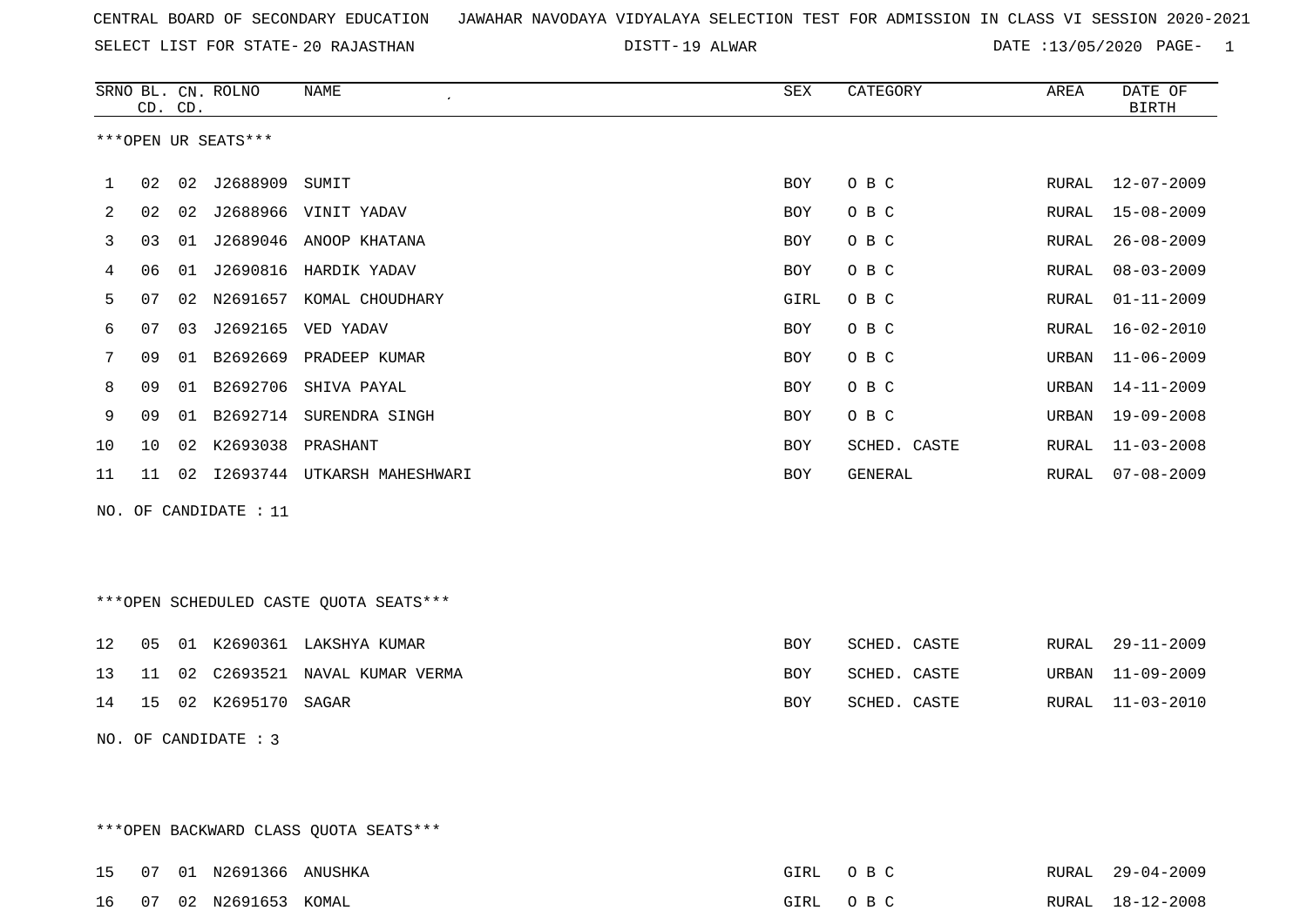SELECT LIST FOR STATE- DISTT- 20 RAJASTHAN

DISTT-19 ALWAR 2001 2002 DATE :13/05/2020 PAGE-

|    |    | CD. CD. | SRNO BL. CN. ROLNO     | <b>NAME</b>                            | SEX        | CATEGORY     | AREA          | DATE OF<br><b>BIRTH</b> |
|----|----|---------|------------------------|----------------------------------------|------------|--------------|---------------|-------------------------|
|    |    |         |                        | *** OPEN BACKWARD CLASS QUOTA SEATS*** |            |              |               |                         |
| 17 | 07 |         |                        | 02 N2691819 NEHA VERMA                 | GIRL       | O B C        | RURAL         | $20 - 08 - 2008$        |
| 18 | 07 | 03      |                        | N2692114 SONIYA GURJAR                 | GIRL       | O B C        | RURAL         | $20 - 03 - 2009$        |
| 19 | 07 | 03      |                        | N2692121 SONU YADAV                    | GIRL       | O B C        | RURAL         | $28 - 04 - 2009$        |
|    |    |         | NO. OF CANDIDATE : 5   |                                        |            |              |               |                         |
|    |    |         |                        | ***OPEN SCHEDULED TRIBE QUOTA SEATS*** |            |              |               |                         |
| 20 |    |         |                        | 10 02 P2693094 RITIKA MEHAR            | GIRL       | SCHED. TRIBE |               | RURAL 12-10-2008        |
|    |    |         | NO. OF CANDIDATE : $1$ |                                        |            |              |               |                         |
|    |    |         |                        |                                        |            |              |               |                         |
|    |    |         |                        |                                        |            |              |               |                         |
|    |    |         | ***RURAL OPEN SEATS*** |                                        |            |              |               |                         |
| 21 | 01 |         | 01 N2687960 DIKSHU     |                                        | GIRL       | O B C        | RURAL         | $03 - 07 - 2010$        |
| 22 | 01 |         |                        | 01 J2688280 SHIVAM KUMAR               | BOY        | O B C        | RURAL         | $21 - 08 - 2009$        |
| 23 | 02 | 02      | J2688861               | SAHIL SWAMI                            | BOY        | O B C        | RURAL         | $15 - 03 - 2010$        |
| 24 | 03 | 01      | J2688992 AAYUSH        |                                        | BOY        | O B C        | RURAL         | $02 - 12 - 2009$        |
| 25 | 03 | 02      |                        | J2689433 PRINCE KUMAR                  | BOY        | O B C        | RURAL         | $14 - 09 - 2009$        |
| 26 | 04 | 02      | J2689866               | MOHMMAD FIROJ KHAN                     | BOY        | O B C        | RURAL         | 15-02-2010              |
| 27 | 04 |         | 02 J2690101 YASH       |                                        | <b>BOY</b> | O B C        | RURAL         | 13-05-2009              |
| 28 | 05 | 02      | J2690540 SAKSHAM       |                                        | <b>BOY</b> | O B C        | <b>RURAL</b>  | $02 - 07 - 2010$        |
| 29 | 06 |         |                        | 01 J2690785 DIPANSHU YADAV             | BOY        | O B C        | <b>RURAL</b>  | $07 - 06 - 2010$        |
| 30 | 06 |         | 02 J2691109 RUPESH     |                                        | BOY        | O B C        | RURAL         | 12-12-2009              |
| 31 | 07 |         |                        | 01 J2691413 BHAWANI SINGH              | BOY        | O B C        | <b>RURAL</b>  | $28 - 10 - 2009$        |
| 32 | 07 |         | 01 J2691621 KAPIL      |                                        | BOY        | O B C        | ${\tt RURAL}$ | $06 - 02 - 2009$        |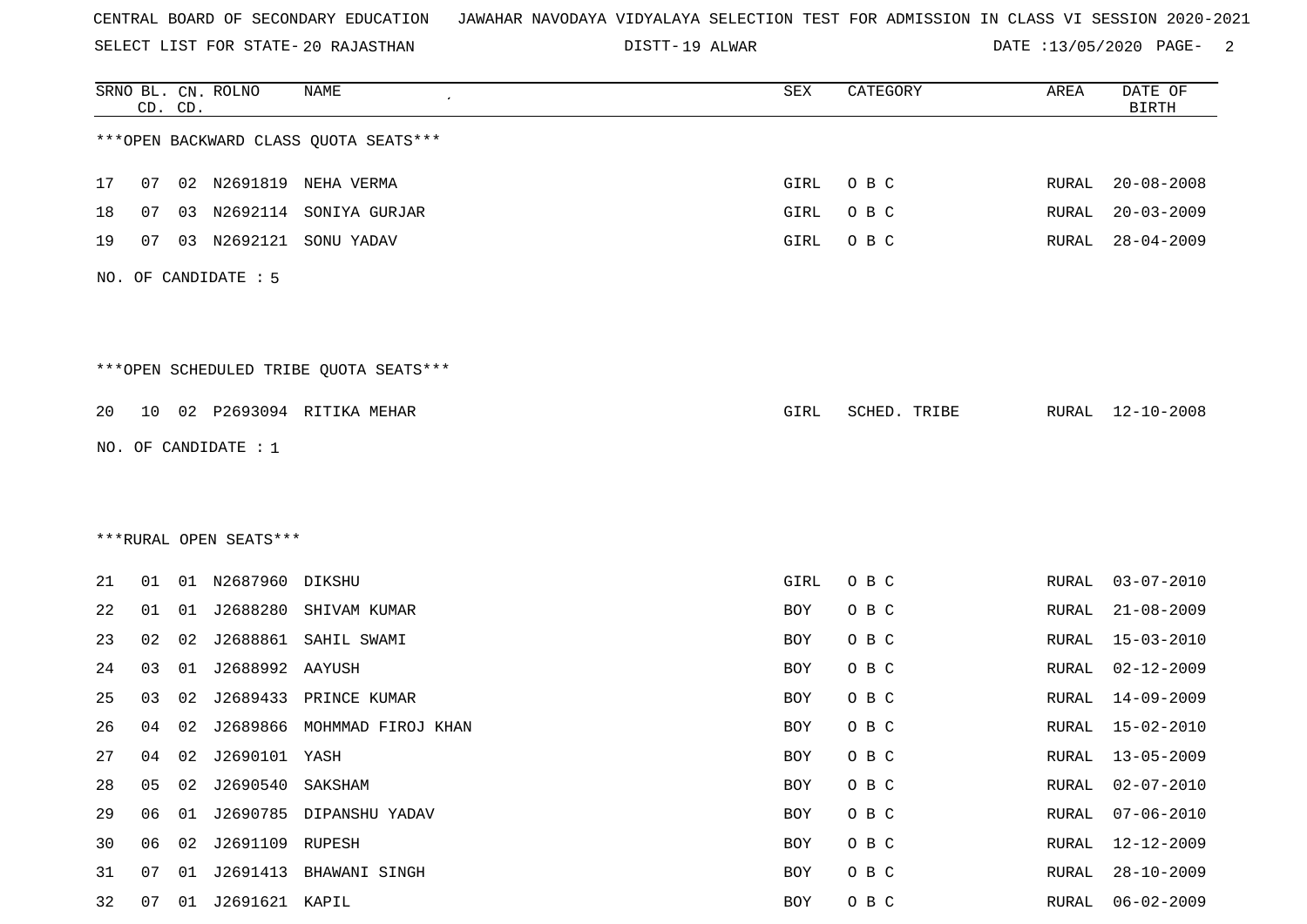DISTT-19 ALWAR 2001 2012 13/05/2020 PAGE- 3

|    | CD. CD.           |    | SRNO BL. CN. ROLNO     | <b>NAME</b>          | <b>SEX</b> | CATEGORY     | AREA  | DATE OF<br><b>BIRTH</b> |
|----|-------------------|----|------------------------|----------------------|------------|--------------|-------|-------------------------|
|    |                   |    | ***RURAL OPEN SEATS*** |                      |            |              |       |                         |
| 33 | 08                | 01 |                        | J2692414 NITIN SAINI | <b>BOY</b> | O B C        | RURAL | $28 - 04 - 2010$        |
| 34 | 08                | 01 | J2692508               | VIKAS CHOUDHARY      | <b>BOY</b> | O B C        | RURAL | $26 - 04 - 2009$        |
| 35 | 09                | 01 | J2692632 LOKESH        |                      | BOY        | O B C        | RURAL | $23 - 11 - 2009$        |
| 36 | 09                | 01 | N2692641               | MONIKA               | GIRL       | O B C        | RURAL | $20 - 06 - 2010$        |
| 37 | 09                | 01 | J2692710               | SHUBHAM SINGH        | <b>BOY</b> | O B C        | RURAL | $10 - 09 - 2009$        |
| 38 | 10                | 02 | J2693046 PRINCE        |                      | <b>BOY</b> | O B C        | RURAL | $26 - 08 - 2010$        |
| 39 | 10                | 02 | J2693122               | SAJID KHAN           | BOY        | O B C        | RURAL | $01 - 02 - 2008$        |
| 40 | 11                | 02 | J2693711               | SUMIT JAT            | <b>BOY</b> | O B C        | RURAL | $05 - 02 - 2010$        |
| 41 | 11                | 02 | J2693742               | UMESH GURJAR         | BOY        | O B C        | RURAL | $20 - 09 - 2009$        |
| 42 | 12                | 01 | N2693928               | KIRAN SAINI          | GIRL       | O B C        | RURAL | $05 - 04 - 2008$        |
| 43 | $12 \overline{ }$ | 01 | L2694089               | SAURABH KUMAR MEENA  | <b>BOY</b> | SCHED. TRIBE | RURAL | $23 - 02 - 2009$        |
| 44 | 13                | 01 | I2694181               | DEEPAK SINGH RAJPUT  | <b>BOY</b> | GENERAL      | RURAL | $01 - 01 - 2011$        |
| 45 | 13                | 01 | K2694277               | PRINCE MEHRA         | <b>BOY</b> | SCHED. CASTE | RURAL | $03 - 02 - 2010$        |
| 46 | 14                | 01 | J2694424               | FARJAN KHAN          | BOY        | O B C        | RURAL | $17 - 08 - 2010$        |
| 47 | 14                | 01 | N2694620               | SHABNAM              | GIRL       | O B C        | RURAL | $01 - 01 - 2009$        |
| 48 | 15                | 01 | J2694845               | HARISH CHAND         | <b>BOY</b> | O B C        | RURAL | $06 - 01 - 2011$        |
| 49 | 15                | 02 | J2695142               | RAM MOHAN            | <b>BOY</b> | O B C        | RURAL | $01 - 01 - 2011$        |
|    |                   |    |                        |                      |            |              |       |                         |

NO. OF CANDIDATE : 29

\*\*\*RURAL SCHEDULED CASTE QUOTA SEATS\*\*\*

| 50 |  |                         | 02 01 K2688634 LABHANSH SINGH    | BOY        | SCHED. CASTE |  | RURAL 01-03-2009 |
|----|--|-------------------------|----------------------------------|------------|--------------|--|------------------|
| 51 |  |                         | 02 02 02688867 SAKSHI SINGHWAIYA | GIRL       | SCHED. CASTE |  | RURAL 12-04-2011 |
|    |  | 52 03 01 K2689157 HARSH |                                  | <b>BOY</b> | SCHED. CASTE |  | RURAL 23-06-2010 |
| 53 |  |                         | 03 02 K2689427 PREMCHAND         | BOY        | SCHED. CASTE |  | RURAL 05-11-2008 |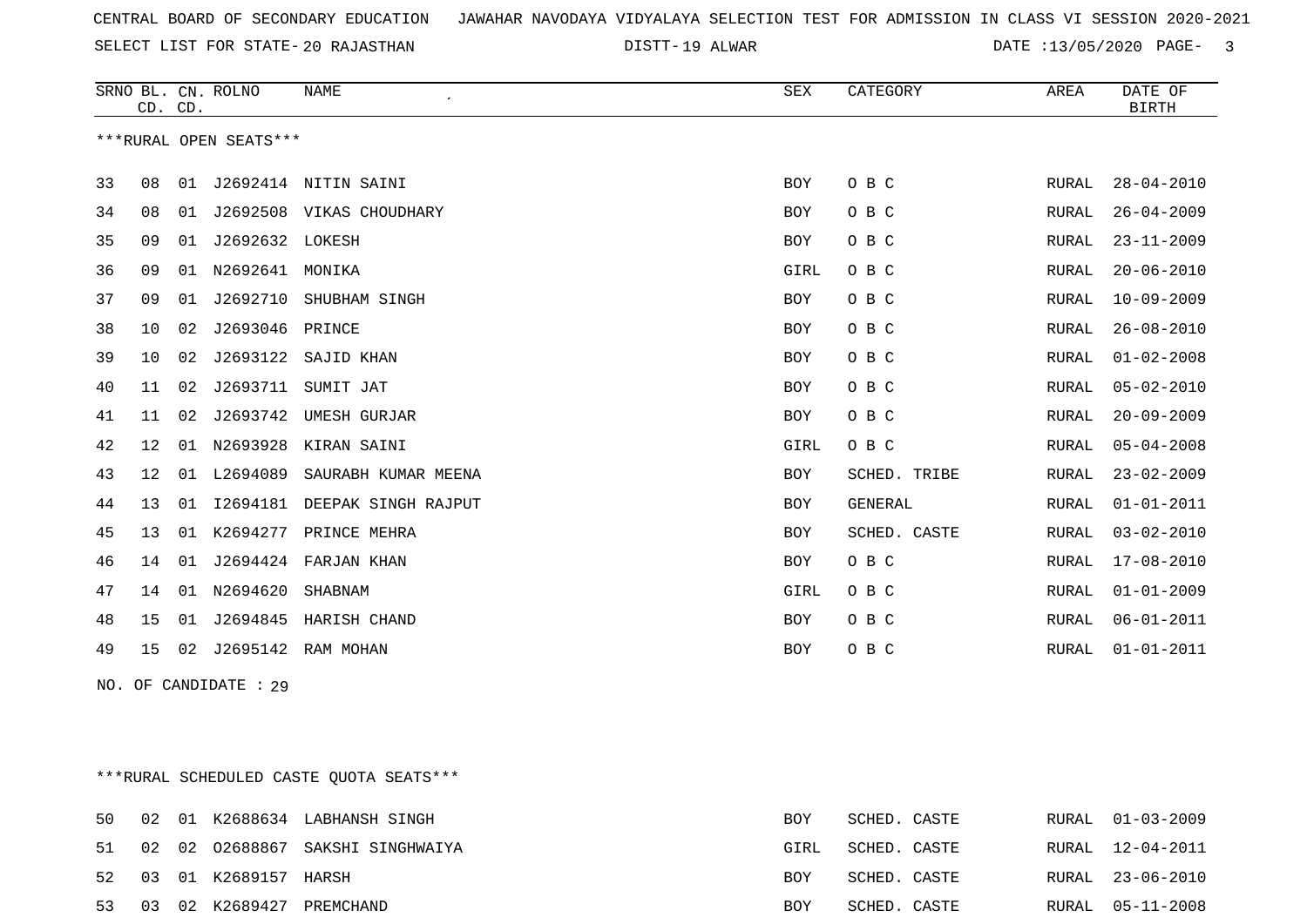SELECT LIST FOR STATE- DISTT- 20 RAJASTHAN

DISTT-19 ALWAR 2001 2012 13/05/2020 PAGE- 4

|     | CD. CD.                                 |    | SRNO BL. CN. ROLNO   | NAME                       | SEX        | CATEGORY     | AREA  | DATE OF<br>BIRTH |  |  |  |  |
|-----|-----------------------------------------|----|----------------------|----------------------------|------------|--------------|-------|------------------|--|--|--|--|
|     | ***RURAL SCHEDULED CASTE OUOTA SEATS*** |    |                      |                            |            |              |       |                  |  |  |  |  |
| 54  | 03                                      |    | 02 K2689461 RAVIKANT |                            | <b>BOY</b> | SCHED. CASTE | RURAL | $06 - 12 - 2009$ |  |  |  |  |
| 55  | 03                                      |    |                      | 02 02689465 REKHA KUMARI   | GIRL       | SCHED. CASTE | RURAL | $14 - 02 - 2009$ |  |  |  |  |
| 56. | 06                                      |    |                      | 01 K2690822 HARSH KAIRALIA | <b>BOY</b> | SCHED. CASTE | RURAL | 03-07-2010       |  |  |  |  |
| 57  | 07                                      |    |                      | 01 02691251 AASTHA MOURYA  | GIRL       | SCHED. CASTE | RURAL | $17 - 01 - 2009$ |  |  |  |  |
| 58  | 07                                      | 01 | K2691405             | BHAVESH                    | <b>BOY</b> | SCHED. CASTE | RURAL | 15-01-2010       |  |  |  |  |
| 59  | 10                                      | 02 | K2693208             | VISHAL VERMA               | <b>BOY</b> | SCHED. CASTE | RURAL | $11 - 09 - 2008$ |  |  |  |  |
|     |                                         |    |                      |                            |            |              |       |                  |  |  |  |  |

NO. OF CANDIDATE : 10

# \*\*\*RURAL BACKWARD CLASS QUOTA SEATS\*\*\*

| 60 | 02 | 01 | N2688383 ANSHAL   |                         | GIRL | O B C | RURAL | $05 - 12 - 2009$ |
|----|----|----|-------------------|-------------------------|------|-------|-------|------------------|
| 61 | 02 | 01 | N2688600          | KHUSHI                  | GIRL | O B C | RURAL | $20 - 12 - 2008$ |
| 62 | 02 | 02 |                   | J2688980 YASH YADAV     | BOY  | O B C | RURAL | $13 - 05 - 2009$ |
| 63 | 03 | 02 |                   | N2689600 YESH CHOUDHARY | GIRL | O B C | RURAL | $07 - 05 - 2009$ |
| 64 | 05 | 01 |                   | J2690272 HIMANSHU YADAV | BOY  | O B C | RURAL | 17-08-2009       |
| 65 | 05 | 01 | N2690321 KASISH   |                         | GIRL | O B C | RURAL | $01 - 08 - 2009$ |
| 66 | 05 | 01 | N2690365          | LAVNYA                  | GIRL | O B C | RURAL | $23 - 05 - 2009$ |
| 67 | 05 | 02 | J2690483 PRINCE   |                         | BOY  | O B C | RURAL | $08 - 04 - 2011$ |
| 68 | 05 | 02 | N2690517          | RITU                    | GIRL | O B C | RURAL | $14 - 06 - 2008$ |
| 69 | 05 | 02 | N2690543 SAKSHI   |                         | GIRL | O B C | RURAL | $22 - 12 - 2010$ |
| 70 | 06 | 02 | N2691011 PALAK    |                         | GIRL | O B C | RURAL | $29 - 08 - 2008$ |
| 71 | 07 |    | 02 N2691704 MAHAK |                         | GIRL | O B C | RURAL | $21 - 11 - 2008$ |
| 72 | 07 | 03 | J2692050          | SAHIL KUMAR YADAV       | BOY  | O B C | RURAL | $23 - 11 - 2010$ |
| 73 | 07 | 03 | N2692100          | SHRUTI NAGIL            | GIRL | O B C | RURAL | $15 - 01 - 2010$ |
| 74 | 10 | 02 |                   | N2693004 NEHA CHOUDHARY | GIRL | O B C | RURAL | $24 - 10 - 2010$ |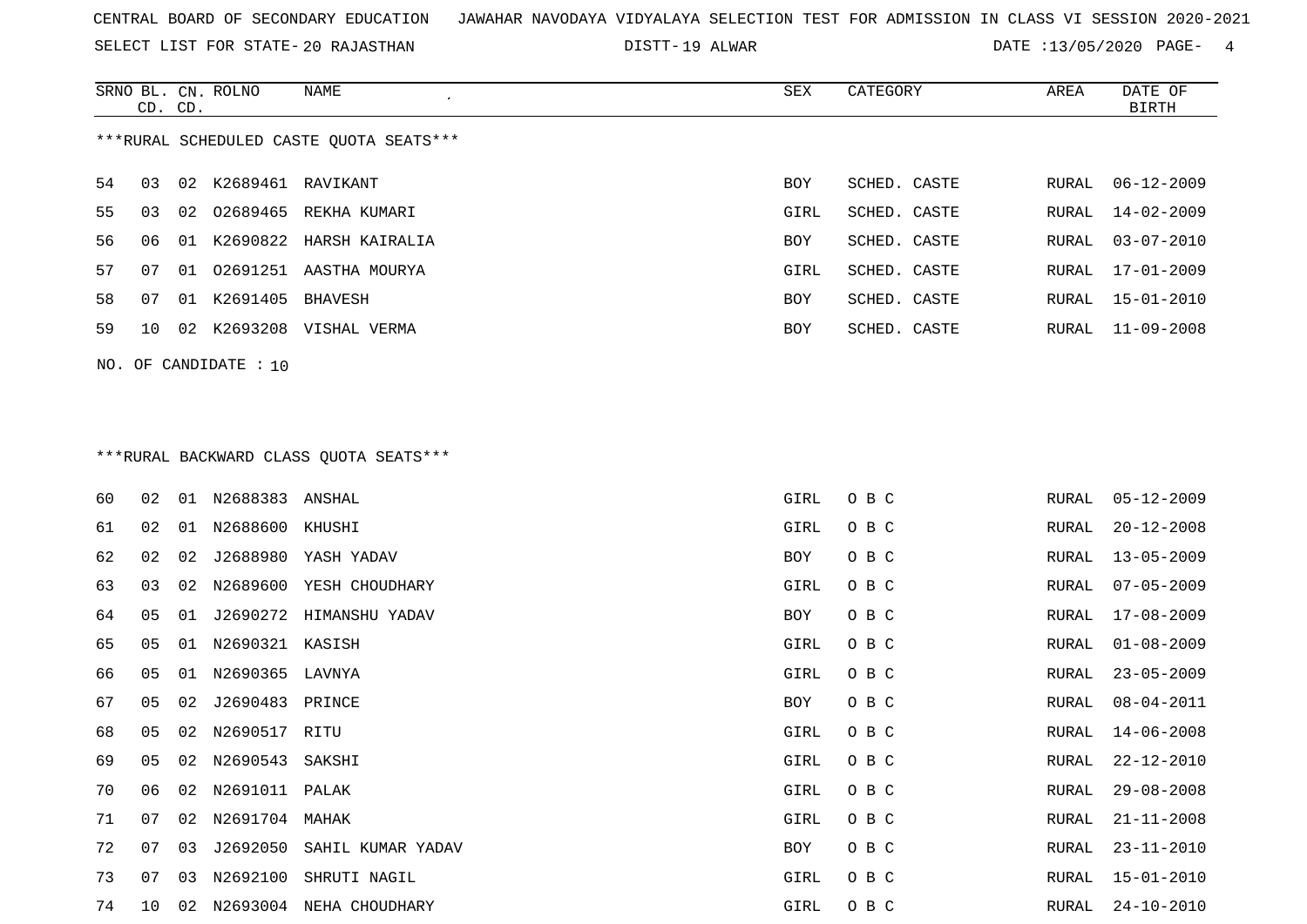SELECT LIST FOR STATE- DISTT- 20 RAJASTHAN

DISTT-19 ALWAR **DATE** :13/05/2020 PAGE- 5

|    | CD. CD. | SRNO BL. CN. ROLNO    | NAME<br>$\epsilon$                       | SEX        | CATEGORY     | AREA  | DATE OF<br><b>BIRTH</b> |
|----|---------|-----------------------|------------------------------------------|------------|--------------|-------|-------------------------|
|    |         |                       | *** RURAL BACKWARD CLASS QUOTA SEATS***  |            |              |       |                         |
| 75 | 10      |                       | 02 N2693096 RIYA CHOUDHARY               | GIRL       | O B C        | RURAL | $14 - 03 - 2009$        |
|    |         | NO. OF CANDIDATE : 16 |                                          |            |              |       |                         |
|    |         |                       |                                          |            |              |       |                         |
|    |         |                       |                                          |            |              |       |                         |
|    |         |                       | *** RURAL SCHEDULED TRIBE QUOTA SEATS*** |            |              |       |                         |
| 76 | 11      |                       | 01 L2693234 AJEET MEENA                  | BOY        | SCHED. TRIBE | RURAL | $11 - 09 - 2009$        |
| 77 | 11      |                       | 01 L2693485 MAYANK MEENA                 | <b>BOY</b> | SCHED. TRIBE | RURAL | $02 - 08 - 2008$        |
| 78 | 12      |                       | 01 L2693856 DEEPESH MEENA                | <b>BOY</b> | SCHED. TRIBE | RURAL | $08 - 02 - 2010$        |
| 79 | 15      | 01 L2694756           | <b>BHANU PRATAP</b>                      | <b>BOY</b> | SCHED. TRIBE | RURAL | $31 - 01 - 2011$        |
| 80 | 15      | 01 P2694856 HIMAKSHI  |                                          | GIRL       | SCHED. TRIBE | RURAL | $15 - 09 - 2010$        |
|    |         | NO. OF CANDIDATE : 5  |                                          |            |              |       |                         |

TOTAL SELECTED CANDIDATE : 80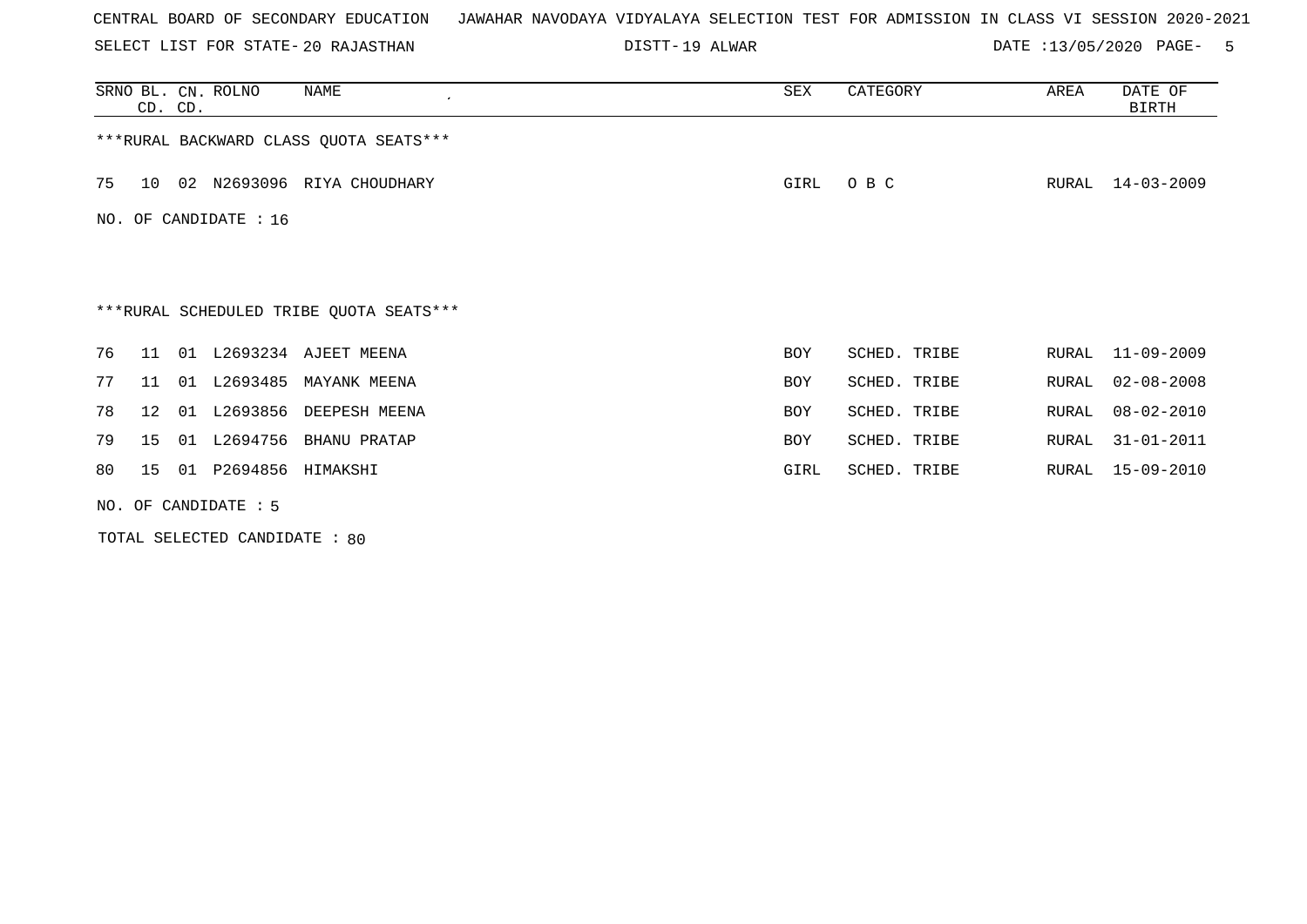|  |  |  |  | CENTRAL BOARD OF SECONDARY EDUCATION – JAWAHAR NAVODAYA VIDYALAYA SELECTION TEST FOR ADMISSION IN CLASS VI SESSION 2020-2021 |  |  |  |  |  |  |  |  |  |  |  |  |  |  |
|--|--|--|--|------------------------------------------------------------------------------------------------------------------------------|--|--|--|--|--|--|--|--|--|--|--|--|--|--|
|--|--|--|--|------------------------------------------------------------------------------------------------------------------------------|--|--|--|--|--|--|--|--|--|--|--|--|--|--|

20 PALI DATE :13/05/2020 PAGE- 1

|    |    | CD. CD. | SRNO BL. CN. ROLNO   | <b>NAME</b>                            | ${\tt SEX}$ | CATEGORY       | AREA  | DATE OF<br><b>BIRTH</b> |
|----|----|---------|----------------------|----------------------------------------|-------------|----------------|-------|-------------------------|
|    |    |         | ***OPEN UR SEATS***  |                                        |             |                |       |                         |
| 1  |    |         | 01  02  N2695911     | SEEMA CHOUDHARY                        | GIRL        | O B C          | RURAL | $28 - 07 - 2010$        |
| 2  | 04 | 01      |                      | J2697044 CHAMPA LAL                    | BOY         | O B C          | RURAL | $22 - 01 - 2008$        |
| 3  | 04 |         | 02 J2697427          | SUBHASH                                | <b>BOY</b>  | O B C          | RURAL | $25 - 06 - 2008$        |
| 4  | 05 | 03      | K2698209             | SOURABH JAIPAL                         | <b>BOY</b>  | SCHED. CASTE   | RURAL | $25 - 03 - 2009$        |
| 5  | 07 | 01      | I2698846             | CHANDRAVEER SINGH                      | <b>BOY</b>  | <b>GENERAL</b> | RURAL | $04 - 01 - 2010$        |
| 6  | 07 |         |                      | 01 F2698907 HEERAL RAO                 | GIRL        | O B C          | URBAN | $04 - 04 - 2009$        |
| 7  | 08 | 01      | I2699431             | HANIRAJ SINGH                          | <b>BOY</b>  | <b>GENERAL</b> | RURAL | $29 - 05 - 2009$        |
| 8  | 08 | 01      | I2699555             | KHUSHVEER SINGH                        | BOY         | GENERAL        | RURAL | $31 - 12 - 2009$        |
| 9  | 09 |         | 01 M2700236 KHUSHI   |                                        | GIRL        | <b>GENERAL</b> | RURAL | $18 - 04 - 2009$        |
|    |    |         | NO. OF CANDIDATE : 9 |                                        |             |                |       |                         |
|    |    |         |                      |                                        |             |                |       |                         |
|    |    |         |                      |                                        |             |                |       |                         |
|    |    |         |                      | ***OPEN SCHEDULED CASTE QUOTA SEATS*** |             |                |       |                         |
| 10 | 04 |         |                      | 02 02697360 RAKSHITA MEGHWAL           | GIRL        | SCHED. CASTE   | RURAL | 15-03-2009              |
| 11 | 05 | 01      | K2697509 ANIL        |                                        | BOY         | SCHED. CASTE   | RURAL | $02 - 04 - 2011$        |
| 12 | 08 |         | 01 K2699260 AALOK    |                                        | <b>BOY</b>  | SCHED. CASTE   | RURAL | $13 - 06 - 2010$        |
| 13 | 10 | 02      | K2701016             | NARENDRA KUMAR DAHIYA                  | <b>BOY</b>  | SCHED. CASTE   | RURAL | $20 - 01 - 2010$        |
|    |    |         | NO. OF CANDIDATE : 4 |                                        |             |                |       |                         |

\*\*\*OPEN DISABLED QUOTA SEATS\*\*\*

14 04 01 A2697218 LAXMAN SINGH BOY GENERAL URBAN 19-03-2010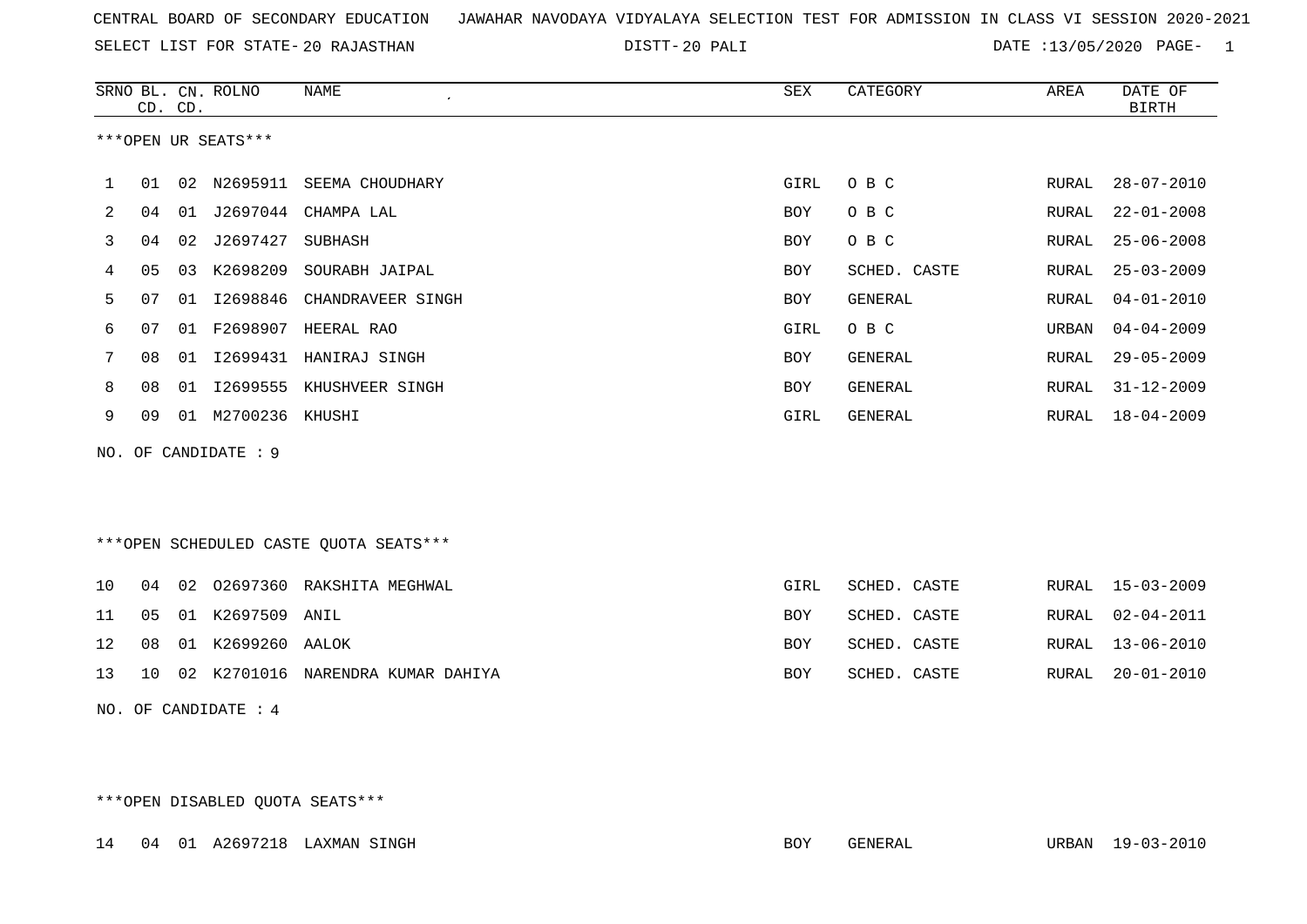| CENTRAL BOARD OF SECONDARY EDUCATION – JAWAHAR NAVODAYA VIDYALAYA SELECTION TEST FOR ADMISSION IN CLASS VI SESSION 2020-2021 |  |  |  |  |  |
|------------------------------------------------------------------------------------------------------------------------------|--|--|--|--|--|
|------------------------------------------------------------------------------------------------------------------------------|--|--|--|--|--|

20 PALI DATE :13/05/2020 PAGE- 2

|    |    | CD. CD. | SRNO BL. CN. ROLNO     | NAME<br>$\pmb{\cdot}$                  | SEX        | CATEGORY     | AREA  | DATE OF<br><b>BIRTH</b> |
|----|----|---------|------------------------|----------------------------------------|------------|--------------|-------|-------------------------|
|    |    |         | NO. OF CANDIDATE : 1   |                                        |            |              |       |                         |
|    |    |         |                        |                                        |            |              |       |                         |
|    |    |         |                        | *** OPEN BACKWARD CLASS QUOTA SEATS*** |            |              |       |                         |
| 15 | 05 |         |                        | 02 B2697900 MAYANK CHARAN              | BOY        | O B C        | URBAN | $25 - 10 - 2009$        |
| 16 | 06 |         | 02 N2698723 SHOBHA     |                                        | GIRL       | O B C        | RURAL | $10 - 08 - 2009$        |
| 17 | 07 |         |                        | 01 J2698926 JAYDEV SINGH SANDU         | <b>BOY</b> | O B C        | RURAL | $07 - 02 - 2008$        |
| 18 | 08 |         |                        | 01 N2699450 HETAL SANDU                | GIRL       | O B C        | RURAL | $05 - 12 - 2010$        |
| 19 | 10 |         |                        | 01 J2700584 BHAVESH KUMAR              | <b>BOY</b> | O B C        | RURAL | $06 - 10 - 2008$        |
|    |    |         | NO. OF CANDIDATE : 5   |                                        |            |              |       |                         |
|    |    |         |                        |                                        |            |              |       |                         |
|    |    |         |                        |                                        |            |              |       |                         |
|    |    |         |                        | ***OPEN SCHEDULED TRIBE QUOTA SEATS*** |            |              |       |                         |
| 20 |    |         | 05 02 P2697957 NIRMA   |                                        | GIRL       | SCHED. TRIBE | RURAL | $08 - 08 - 2009$        |
|    |    |         | NO. OF CANDIDATE : 1   |                                        |            |              |       |                         |
|    |    |         |                        |                                        |            |              |       |                         |
|    |    |         |                        |                                        |            |              |       |                         |
|    |    |         | ***RURAL OPEN SEATS*** |                                        |            |              |       |                         |
|    |    |         |                        |                                        |            |              |       |                         |
| 21 | 01 |         |                        | 02 J2695750 PARIKSHIT                  | BOY        | O B C        | RURAL | $14 - 11 - 2009$        |
| 22 | 01 |         |                        | 02 J2695846 RANJEET GENA               | BOY        | O B C        | RURAL | 18-12-2010              |
| 23 | 01 |         | 02 N2695907 SARITA     |                                        | GIRL       | O B C        | RURAL | $01 - 01 - 2010$        |
| 24 |    |         |                        | 01 02 02695986 SWATI BOHRA             | GIRL       | SCHED. CASTE | RURAL | $19 - 05 - 2009$        |
| 25 |    |         |                        | 02 01 K2696050 ABHISHEK PANWAR         | BOY        | SCHED. CASTE | RURAL | $26 - 09 - 2008$        |
| 26 | 02 |         |                        | 01 J2696106 EKLAVYA MEWARA             | BOY        | O B C        | RURAL | $30 - 03 - 2009$        |
| 27 |    |         |                        | 02 01 K2696164 KISHAN BHATI            | BOY        | SCHED. CASTE | RURAL | $05 - 10 - 2010$        |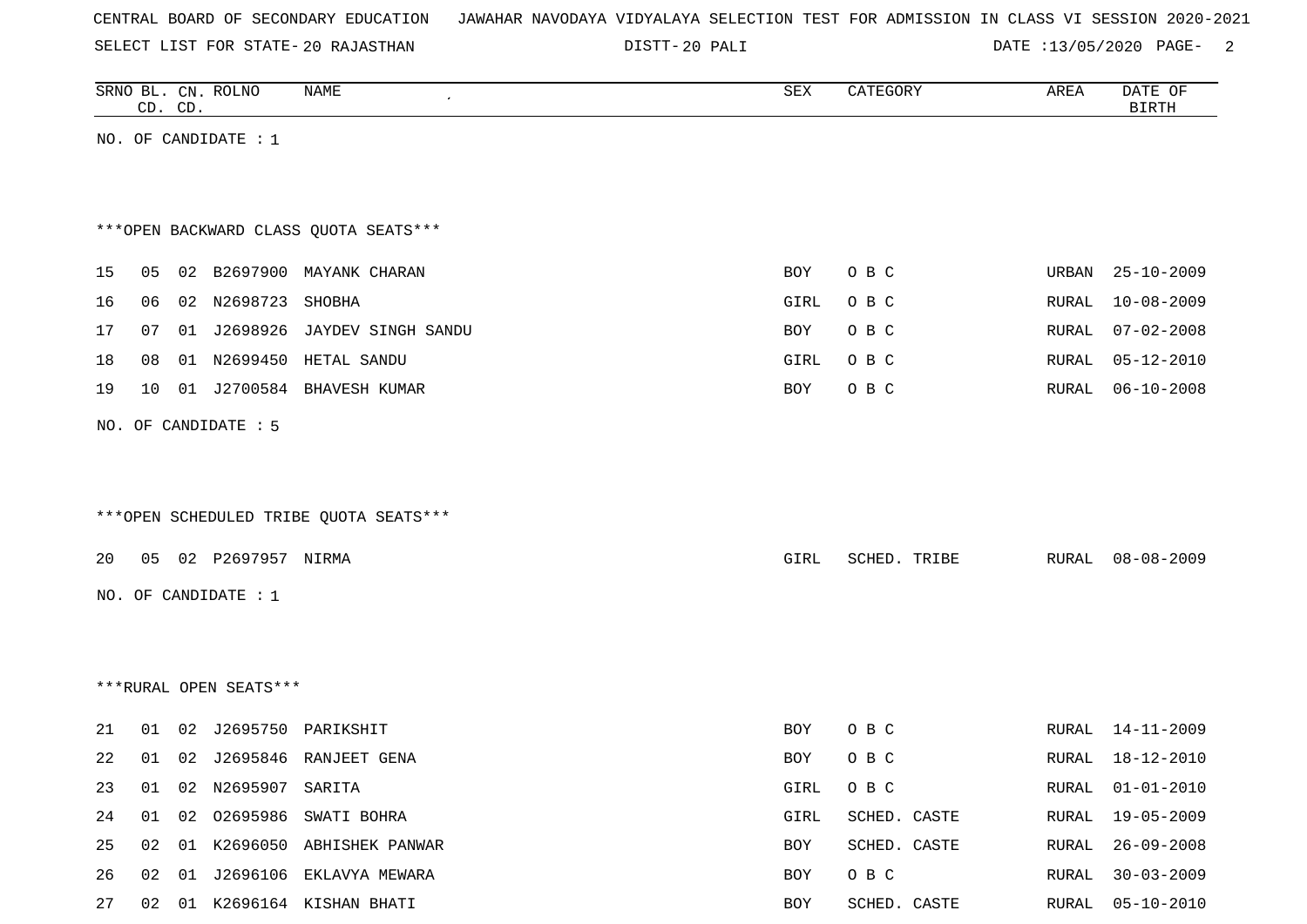SELECT LIST FOR STATE- DISTT- 20 RAJASTHAN

20 PALI DATE :13/05/2020 PAGE- 3

|    | CD. CD. |    | SRNO BL. CN. ROLNO     | <b>NAME</b>                | <b>SEX</b> | CATEGORY     | AREA         | DATE OF<br><b>BIRTH</b> |
|----|---------|----|------------------------|----------------------------|------------|--------------|--------------|-------------------------|
|    |         |    | ***RURAL OPEN SEATS*** |                            |            |              |              |                         |
| 28 | 02      |    | 01 02696283            | SONIKA                     | GIRL       | SCHED. CASTE | <b>RURAL</b> | $07 - 08 - 2009$        |
| 29 | 03      | 01 |                        | K2696654 MAHESH KUMAR      | BOY        | SCHED. CASTE | RURAL        | $04 - 01 - 2011$        |
| 30 | 03      | 02 | I2696782               | PRITHVIRAJ SINGH           | <b>BOY</b> | GENERAL      | RURAL        | $01 - 09 - 2009$        |
| 31 | 03      | 02 | 02696866               | SANJANA                    | GIRL       | SCHED. CASTE | RURAL        | $01 - 07 - 2009$        |
| 32 | 04      | 01 | N2697199               | KRISHNA<br>PATEL           | GIRL       | O B C        | RURAL        | $26 - 07 - 2007$        |
| 33 | 04      | 02 | J2697255               | MOHIT                      | BOY        | O B C        | RURAL        | $15 - 05 - 2010$        |
| 34 | 05      | 02 | M2697967 NISHITA       |                            | GIRL       | GENERAL      | RURAL        | $25 - 12 - 2008$        |
| 35 | 05      | 03 | N2698257               | URMILA                     | GIRL       | O B C        | <b>RURAL</b> | $17 - 04 - 2011$        |
| 36 | 06      | 01 | J2698442               | HARSHIT SURELIYA           | <b>BOY</b> | O B C        | <b>RURAL</b> | $08 - 11 - 2009$        |
| 37 | 06      | 02 | N2698570               | MITALI CHOUDHARY           | GIRL       | O B C        | <b>RURAL</b> | $12 - 08 - 2010$        |
| 38 | 06      | 02 | J2698595               | NEETESH CHOUDHARY          | <b>BOY</b> | O B C        | RURAL        | $01 - 01 - 2009$        |
| 39 | 07      | 01 | K2698906               | HARSHVARDHAN               | <b>BOY</b> | SCHED. CASTE | RURAL        | $04 - 10 - 2010$        |
| 40 | 07      | 02 | 02699072               | PAYAL TANWAR               | GIRL       | SCHED. CASTE | RURAL        | $03 - 06 - 2009$        |
| 41 | 08      | 01 |                        | M2699551 KHUSHI RAJPUROHIT | GIRL       | GENERAL      | RURAL        | $09 - 09 - 2009$        |
| 42 | 09      | 01 | J2700142               | GAGANDEEP SINGH            | <b>BOY</b> | O B C        | RURAL        | $18 - 01 - 2010$        |
| 43 | 09      | 01 | M2700145               | GARIMA SONIGRA             | GIRL       | GENERAL      | <b>RURAL</b> | $31 - 12 - 2008$        |
| 44 | 09      | 01 | I2700238               | KHUSHVEER SINGH            | <b>BOY</b> | GENERAL      | RURAL        | $20 - 02 - 2010$        |
| 45 | 09      | 02 | J2700390               | RATHOD GOPAL SINGH         | BOY        | O B C        | <b>RURAL</b> | $15 - 02 - 2008$        |
| 46 | 10      | 02 | K2701167               | RAHUL KUMAR                | <b>BOY</b> | SCHED. CASTE | RURAL        | $17 - 03 - 2008$        |
| 47 | 10      | 03 |                        | 12701397 VINAYRAJ SINGH    | <b>BOY</b> | GENERAL      | RURAL        | $22 - 02 - 2010$        |
|    |         |    |                        |                            |            |              |              |                         |

NO. OF CANDIDATE : 27

\*\*\*RURAL SCHEDULED CASTE QUOTA SEATS\*\*\*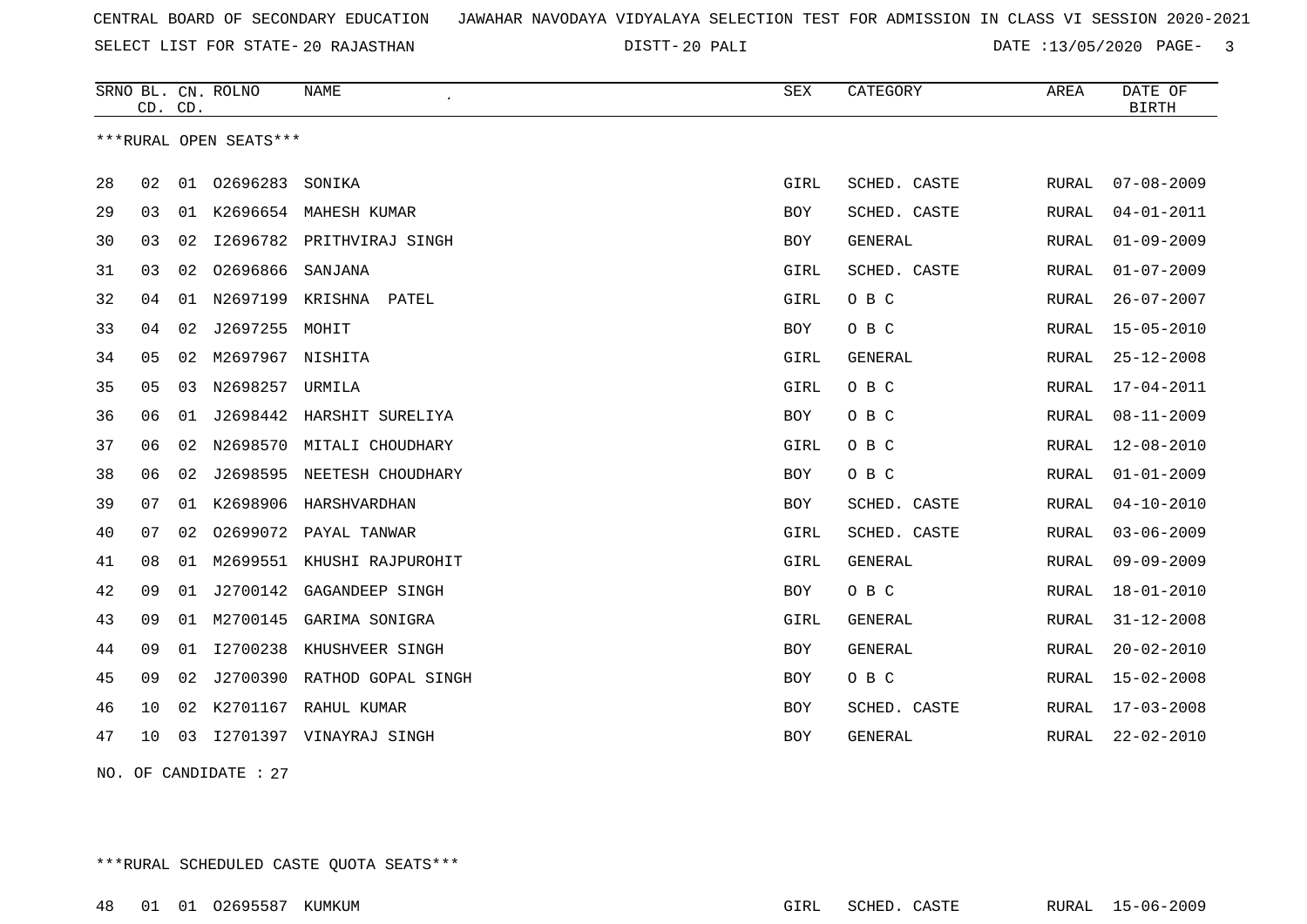SELECT LIST FOR STATE- DISTT- 20 RAJASTHAN

20 PALI DATE :13/05/2020 PAGE- 4

|    | CD. CD. |    | SRNO BL. CN. ROLNO    | NAME                                     | SEX        | CATEGORY     | AREA  | DATE OF<br><b>BIRTH</b> |
|----|---------|----|-----------------------|------------------------------------------|------------|--------------|-------|-------------------------|
|    |         |    |                       | *** RURAL SCHEDULED CASTE QUOTA SEATS*** |            |              |       |                         |
| 49 | 01      |    |                       | 01 02695597 LAKSHITA SINGARIA            | GIRL       | SCHED. CASTE | RURAL | $18 - 03 - 2010$        |
| 50 | 01      |    |                       | 02 K2696043 YUVRAJ TIGAYA                | BOY        | SCHED. CASTE | RURAL | $07 - 10 - 2008$        |
| 51 | 03      | 01 | 02696412              | CHANCHAL DABI                            | GIRL       | SCHED. CASTE | RURAL | $28 - 03 - 2009$        |
| 52 | 03      | 01 |                       | K2696434 DEVENDRA BALOTIYA               | BOY        | SCHED. CASTE | RURAL | $06 - 02 - 2009$        |
| 53 | 04      | 01 | K2697060              | DEVENDRA                                 | BOY        | SCHED. CASTE | RURAL | $17 - 09 - 2008$        |
| 54 | 04      | 01 | K2697096              | GAJENDRA                                 | BOY        | SCHED. CASTE | RURAL | $28 - 10 - 2009$        |
| 55 | 04      | 02 | K2697349 RAHUL        |                                          | BOY        | SCHED. CASTE | RURAL | $16 - 09 - 2009$        |
| 56 | 04      | 02 |                       | K2697353 RAHUL PARIHAR                   | BOY        | SCHED. CASTE | RURAL | $25 - 11 - 2009$        |
| 57 | 06      |    |                       | 01 K2698357 BUDHA RAM                    | BOY        | SCHED. CASTE | RURAL | $06 - 10 - 2009$        |
| 58 | 06      | 02 |                       | 02698684 RINU HARSHALIYA                 | GIRL       | SCHED. CASTE | RURAL | $15 - 11 - 2009$        |
| 59 | 09      | 01 |                       | K2700164 HARSH VARDHAN RATHORE           | BOY        | SCHED. CASTE | RURAL | $02 - 10 - 2010$        |
|    |         |    | NO. OF CANDIDATE : 12 |                                          |            |              |       |                         |
|    |         |    |                       | *** RURAL BACKWARD CLASS QUOTA SEATS***  |            |              |       |                         |
| 60 | 03      | 01 |                       | J2696559 KAMLESH VISHANOI                | <b>BOY</b> | O B C        | RURAL | $01 - 01 - 2010$        |
| 61 | 04      |    | 01 N2697067 DEVINA    |                                          | GIRL       | O B C        | RURAL | $11 - 10 - 2010$        |
| 62 | 04      | 01 | N2697089              | DURGA                                    | GIRL       | O B C        | RURAL | $30 - 03 - 2009$        |
| 63 | 04      | 01 |                       | J2697143 JITENDRA PATEL                  | BOY        | O B C        | RURAL | $23 - 01 - 2008$        |
| 64 | 04      | 01 | J2697167 KESHAR       |                                          | BOY        | O B C        | RURAL | $01 - 01 - 2008$        |
| 65 | 04      |    |                       | 01 J2697235 MANGLA RAM DEVASI            | BOY        | O B C        | RURAL | $20 - 10 - 2008$        |
| 66 | 04      |    | 02 J2697253 MOHAN     |                                          | BOY        | O B C        | RURAL | $05 - 07 - 2010$        |
| 67 | 04      |    |                       | 02 J2697313 PRAKASH PATEL                | BOY        | O B C        | RURAL | $11 - 02 - 2010$        |
| 68 | 04      |    | 02 N2697340 PURAN     |                                          | GIRL       | O B C        | RURAL | $26 - 07 - 2008$        |
| 69 |         |    |                       | 05 01 J2697521 ANURAG SINGH CHARAN       | BOY        | O B C        |       | RURAL 04-11-2009        |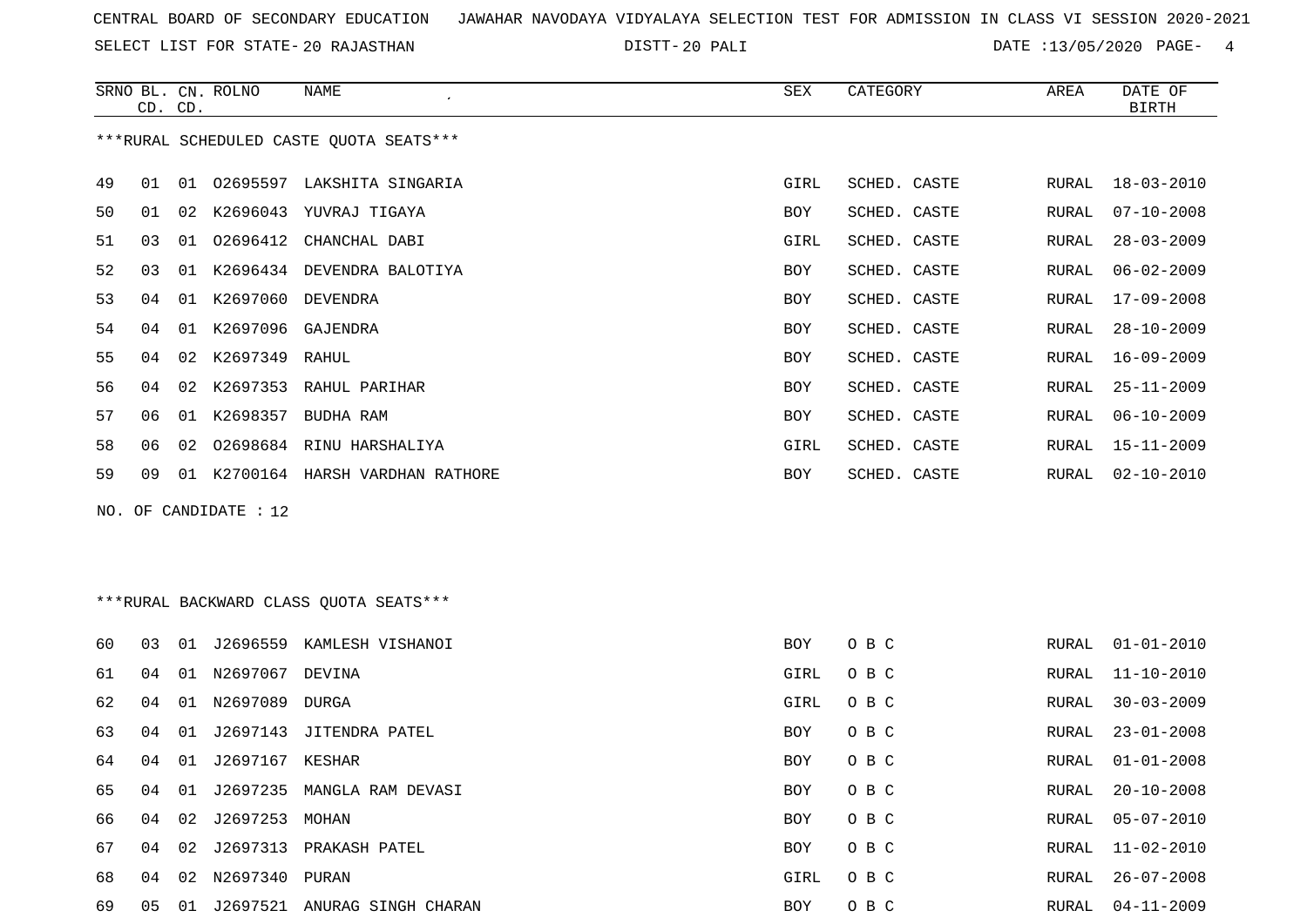SELECT LIST FOR STATE- DISTT- 20 RAJASTHAN

20 PALI DATE :13/05/2020 PAGE- 5

|    | CD. CD.                                |    | SRNO BL. CN. ROLNO | NAME            | SEX  | CATEGORY | AREA  | DATE OF<br>BIRTH |  |  |  |  |  |
|----|----------------------------------------|----|--------------------|-----------------|------|----------|-------|------------------|--|--|--|--|--|
|    | ***RURAL BACKWARD CLASS OUOTA SEATS*** |    |                    |                 |      |          |       |                  |  |  |  |  |  |
| 70 | 05                                     | 01 | J2697579           | BHAWESH PATEL   | BOY  | O B C    |       | RURAL 14-01-2010 |  |  |  |  |  |
| 71 | 05                                     | 01 | J2697621           | DILEP PATEL     | BOY  | O B C    | RURAL | $21 - 07 - 2008$ |  |  |  |  |  |
| 72 | 05                                     |    | 02 J2697934        | NARENDRA BHARTI | BOY  | O B C    |       | RURAL 02-05-2009 |  |  |  |  |  |
| 73 | 08                                     | 01 | J2699454           | HIMESH MEWADA   | BOY  | O B C    |       | RURAL 03-11-2009 |  |  |  |  |  |
| 74 | 10                                     | 02 | J2700957           | MALA RAM        | BOY  | O B C    |       | RURAL 06-07-2008 |  |  |  |  |  |
| 75 | 1 O                                    | 02 | N2701037           | NEETU KUMARI    | GIRL | O B C    |       | RURAL 25-12-2009 |  |  |  |  |  |
|    |                                        |    |                    |                 |      |          |       |                  |  |  |  |  |  |

\*\*\*RURAL SCHEDULED TRIBE QUOTA SEATS\*\*\*

|  |  | 76 04 01 P2697090 DURGA MEENA       | GIRL       | SCHED. TRIBE |  | RURAL 09-08-2009 |
|--|--|-------------------------------------|------------|--------------|--|------------------|
|  |  | 77 04 02 L2697399 SANJAY MEENA      | BOY        | SCHED. TRIBE |  | RURAL 20-11-2008 |
|  |  | 78 05 01 L2697690 HIMESH SANKHLA    | <b>BOY</b> | SCHED. TRIBE |  | RURAL 02-01-2010 |
|  |  | 79 09 01 L2700275 MANA RAM GARASIYA | <b>BOY</b> | SCHED. TRIBE |  | RURAL 26-06-2007 |
|  |  | 80 09 02 L2700470 UDAI SINGH        | <b>BOY</b> | SCHED. TRIBE |  | RURAL 23-05-2010 |
|  |  |                                     |            |              |  |                  |

NO. OF CANDIDATE : 5

NO. OF CANDIDATE : 16

TOTAL SELECTED CANDIDATE : 80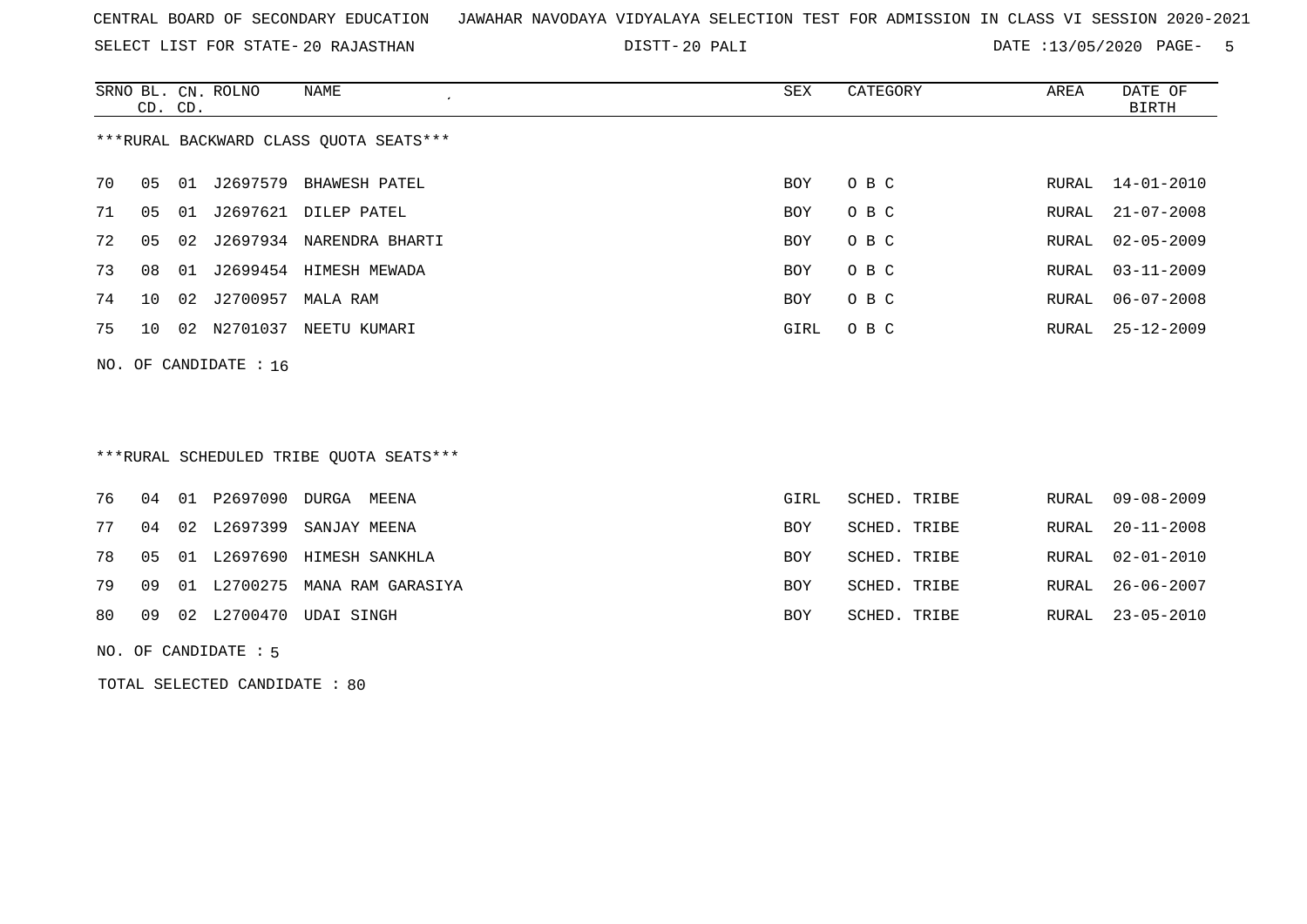| CENTRAL BOARD OF SECONDARY EDUCATION GUNAHAR NAVODAYA VIDYALAYA SELECTION TEST FOR ADMISSION IN CLASS VI SESSION 2020-2021 |  |  |  |
|----------------------------------------------------------------------------------------------------------------------------|--|--|--|
|----------------------------------------------------------------------------------------------------------------------------|--|--|--|

21 BIKANER DATE :13/05/2020 PAGE- 1

|    |    | CD. CD. | SRNO BL. CN. ROLNO   | NAME                                   | SEX        | CATEGORY       | AREA          | DATE OF<br><b>BIRTH</b> |
|----|----|---------|----------------------|----------------------------------------|------------|----------------|---------------|-------------------------|
|    |    |         | ***OPEN UR SEATS***  |                                        |            |                |               |                         |
|    |    |         |                      |                                        |            |                |               |                         |
| 1  | 01 |         |                      | 01 A2701451 ABHINAV KHICHER            | <b>BOY</b> | <b>GENERAL</b> | URBAN         | $16 - 10 - 2009$        |
| 2  | 01 |         |                      | 01 J2701664 DASHRATH KAKAR             | BOY        | O B C          | RURAL         | $04 - 02 - 2010$        |
| 3  | 02 | 02      |                      | J2703423 SURENDRA DAN                  | BOY        | O B C          | <b>RURAL</b>  | $05 - 07 - 2009$        |
| 4  | 05 |         |                      | 03 J2706358 VIKARM JANI                | BOY        | O B C          | <b>RURAL</b>  | $06 - 09 - 2009$        |
| 5  | 06 |         |                      | 01 J2706523 BHARAT NATH                | <b>BOY</b> | O B C          | RURAL         | $05 - 06 - 2007$        |
| 6  | 06 |         |                      | 01 A2706549 CHANDRA PRAKASH            | <b>BOY</b> | GENERAL        | URBAN         | $26 - 12 - 2009$        |
| 7  | 07 |         |                      | 02 J2708184 LAL CHAND                  | <b>BOY</b> | O B C          | ${\tt RURAL}$ | $01 - 05 - 2008$        |
|    |    |         | NO. OF CANDIDATE : 7 |                                        |            |                |               |                         |
|    |    |         |                      |                                        |            |                |               |                         |
|    |    |         |                      |                                        |            |                |               |                         |
|    |    |         |                      | ***OPEN SCHEDULED CASTE QUOTA SEATS*** |            |                |               |                         |
|    |    |         |                      |                                        |            |                |               |                         |
| 8  | 05 |         |                      | 01 K2705709 BHIKHENDRA                 | <b>BOY</b> | SCHED. CASTE   | RURAL         | $10 - 10 - 2009$        |
| 9  | 07 |         |                      | 01 K2707810 DEVENDRA KUMAR             | BOY        | SCHED. CASTE   | RURAL         | $01 - 08 - 2010$        |
| 10 | 07 |         |                      | 03 K2708584 RAJENDRA KANTIYA           | BOY        | SCHED. CASTE   | RURAL         | $18 - 05 - 2008$        |
| 11 | 07 |         | 04 K2708869 SUNIL    |                                        | BOY        | SCHED. CASTE   | RURAL         | $01 - 02 - 2010$        |
|    |    |         | NO. OF CANDIDATE : 4 |                                        |            |                |               |                         |
|    |    |         |                      |                                        |            |                |               |                         |
|    |    |         |                      |                                        |            |                |               |                         |
|    |    |         |                      |                                        |            |                |               |                         |
|    |    |         |                      | ***OPEN DISABLED QUOTA SEATS***        |            |                |               |                         |
| 12 | 01 |         |                      | 01 F2701494 ANITA BISHNOI              | GIRL       | O B C          | URBAN         | $02 - 02 - 2009$        |
| 13 | 07 |         |                      | 02 N2708088 KANCHAN KUMHAR             | GIRL       | O B C          | RURAL         | $07 - 05 - 2008$        |

14 07 04 M2708880 SUPATAR KANWAR GIRL GENERAL RURAL 10-09-2008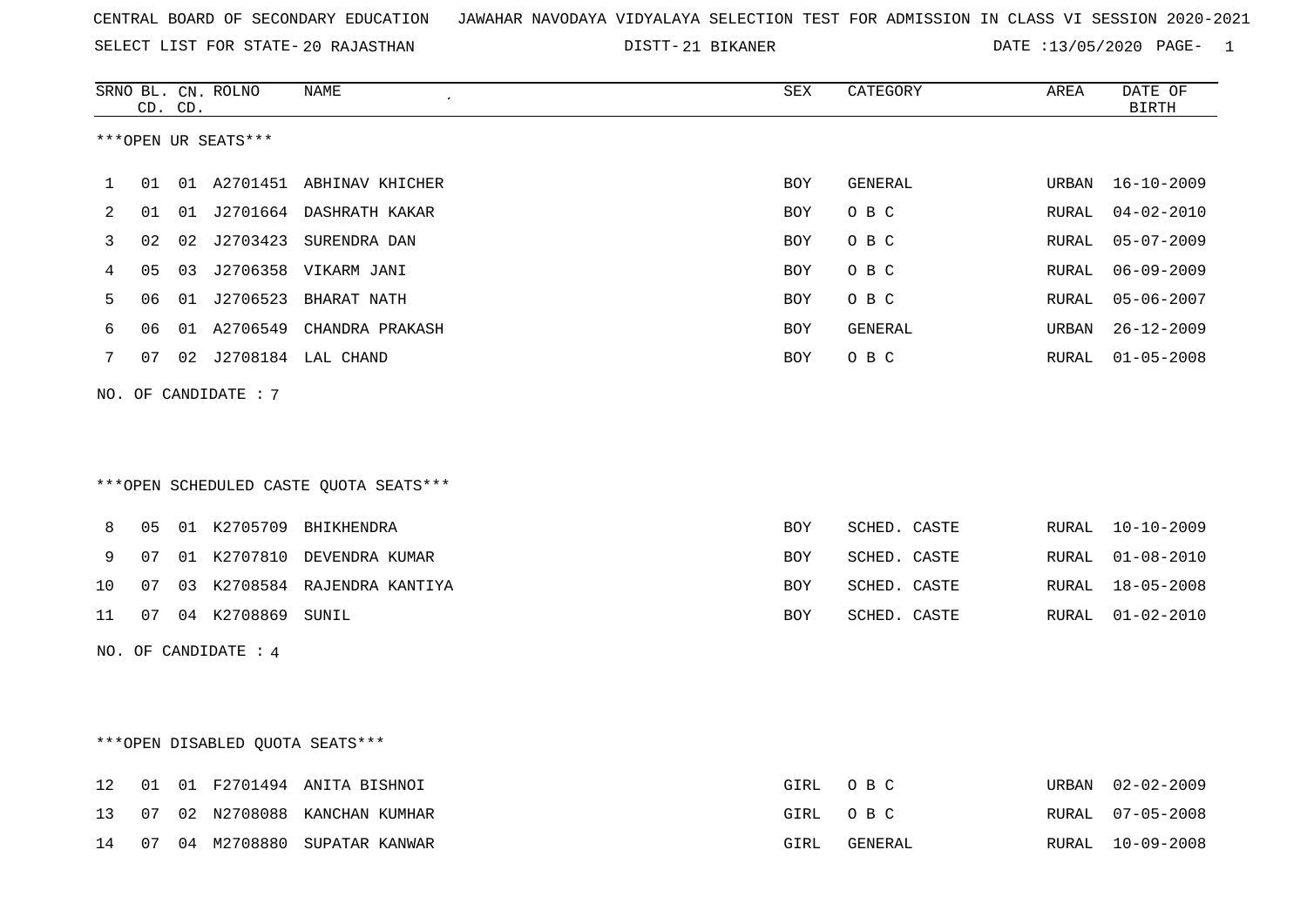|  |  |  | CENTRAL BOARD OF SECONDARY EDUCATION – JAWAHAR NAVODAYA VIDYALAYA SELECTION TEST FOR ADMISSION IN CLASS VI SESSION 2020-2021 |  |  |  |  |  |  |  |  |  |  |  |  |
|--|--|--|------------------------------------------------------------------------------------------------------------------------------|--|--|--|--|--|--|--|--|--|--|--|--|
|--|--|--|------------------------------------------------------------------------------------------------------------------------------|--|--|--|--|--|--|--|--|--|--|--|--|

DISTT-21 BIKANER DATE :13/05/2020 PAGE- 2

|    |    | CD. CD. | SRNO BL. CN. ROLNO     | NAME                                   | SEX  | CATEGORY     | AREA         | DATE OF<br><b>BIRTH</b> |
|----|----|---------|------------------------|----------------------------------------|------|--------------|--------------|-------------------------|
|    |    |         | NO. OF CANDIDATE : 3   |                                        |      |              |              |                         |
|    |    |         |                        |                                        |      |              |              |                         |
|    |    |         |                        |                                        |      |              |              |                         |
|    |    |         |                        | *** OPEN BACKWARD CLASS QUOTA SEATS*** |      |              |              |                         |
| 15 | 05 |         |                        | 01 N2705662 ARTI BISHNOI               | GIRL | O B C        | RURAL        | 15-12-2009              |
| 16 | 06 |         |                        | 01 N2706405 AARTI GODARA               | GIRL | O B C        | RURAL        | $24 - 01 - 2009$        |
| 17 | 06 |         |                        | 01 J2706429 AMIT GODARA                | BOY  | O B C        | RURAL        | $10 - 05 - 2007$        |
| 18 | 07 |         |                        | 02 N2708141 KIRAN SUTHAR               | GIRL | O B C        | RURAL        | $29 - 07 - 2008$        |
| 19 | 07 |         | 03 N2708700            | SAMIKSHIKA SWAMI                       | GIRL | O B C        | RURAL        | $05 - 03 - 2011$        |
|    |    |         |                        |                                        |      |              |              |                         |
|    |    |         | NO. OF CANDIDATE : 5   |                                        |      |              |              |                         |
|    |    |         |                        |                                        |      |              |              |                         |
|    |    |         |                        | ***OPEN SCHEDULED TRIBE QUOTA SEATS*** |      |              |              |                         |
|    |    |         |                        |                                        |      |              |              |                         |
| 20 |    |         |                        | 01 02 D2702222 MOHIT KUMAR MEENA       | BOY  | SCHED. TRIBE | URBAN        | 11-08-2010              |
|    |    |         | NO. OF CANDIDATE : 1   |                                        |      |              |              |                         |
|    |    |         |                        |                                        |      |              |              |                         |
|    |    |         |                        |                                        |      |              |              |                         |
|    |    |         | ***RURAL OPEN SEATS*** |                                        |      |              |              |                         |
| 21 | 01 |         |                        | 01 J2701511 ANKIT BISHNOI              | BOY  | O B C        | RURAL        | $05 - 05 - 2009$        |
| 22 |    |         |                        | 01 02 J2701871 JAI NARAYAN SUTHAR      | BOY  | O B C        | RURAL        | $02 - 02 - 2008$        |
| 23 | 01 |         |                        | 02 I2701894 JAY GUPTA                  | BOY  | GENERAL      | RURAL        | $08 - 12 - 2009$        |
| 24 | 01 |         |                        | 02 N2701970 KAUSHLYA BHAMBHU           | GIRL | O B C        | <b>RURAL</b> | $05 - 03 - 2009$        |
| 25 | 01 |         |                        | 03 J2702567 RAMDEV SARAN               | BOY  | O B C        | RURAL        | $01 - 01 - 2010$        |
| 26 | 02 |         |                        | 01 I2703045 ANSH KATHATLA              | BOY  | GENERAL      | RURAL        | $08 - 09 - 2009$        |
| 27 |    |         | 02  01  J2703046  ANUJ |                                        | BOY  | $O$ B $C$    | RURAL        | $30 - 12 - 2009$        |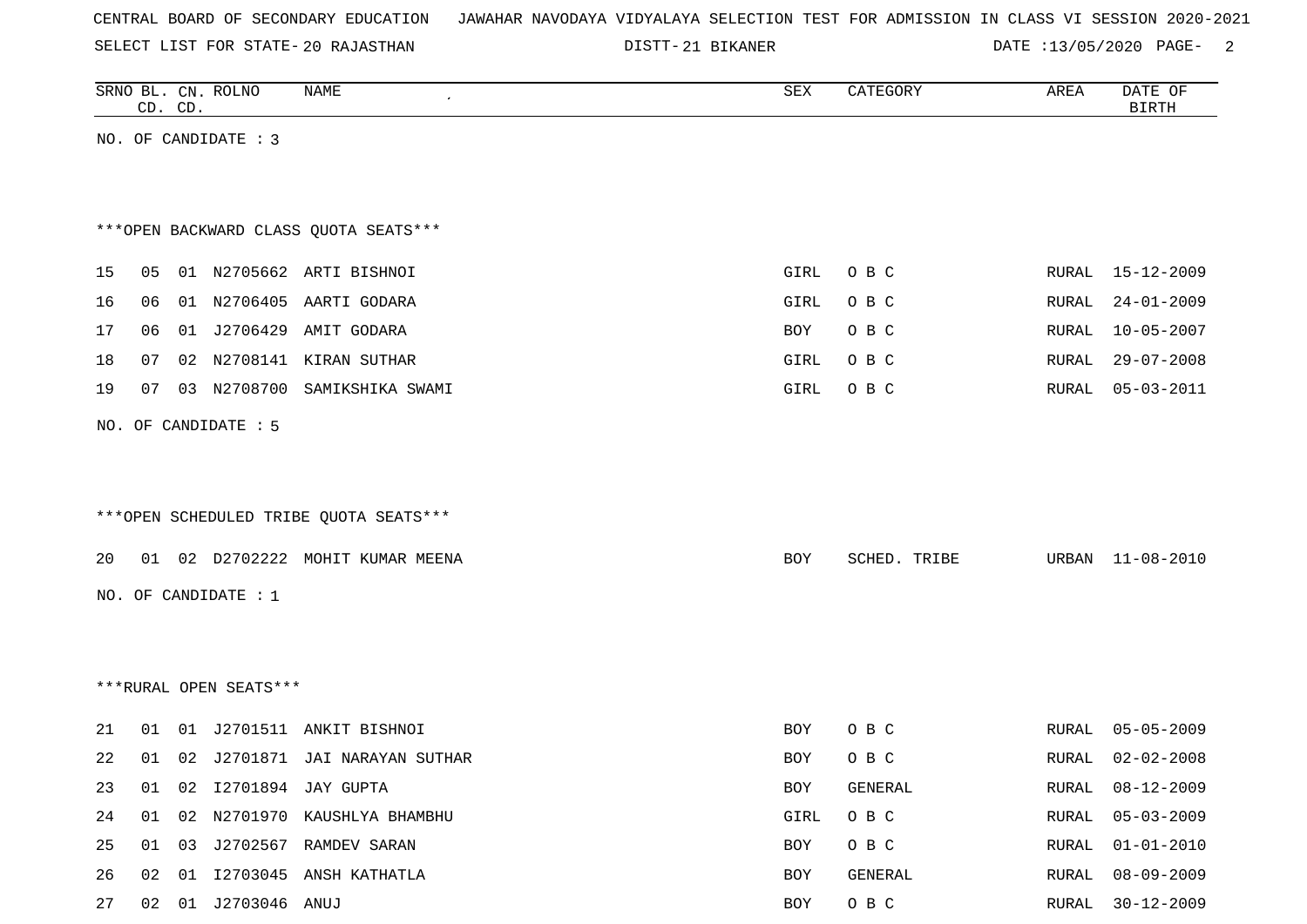21 BIKANER DATE :13/05/2020 PAGE- 3

|    | CD. CD. |    | SRNO BL. CN. ROLNO     | <b>NAME</b>               | SEX        | CATEGORY       | AREA  | DATE OF<br><b>BIRTH</b> |
|----|---------|----|------------------------|---------------------------|------------|----------------|-------|-------------------------|
|    |         |    | ***RURAL OPEN SEATS*** |                           |            |                |       |                         |
| 28 | 02      | 02 | N2703443               | VIJAY LAXMI               | GIRL       | O B C          | RURAL | $20 - 12 - 2009$        |
| 29 | 03      | 01 |                        | J2703495 AJAY GODARA      | <b>BOY</b> | O B C          | RURAL | $08 - 09 - 2010$        |
| 30 | 03      | 01 | J2703606               | CHANDRAPAL                | BOY        | O B C          | RURAL | $14 - 11 - 2009$        |
| 31 | 03      | 01 | J2703669               | <b>GOPAL NATH</b>         | BOY        | O B C          | RURAL | $08 - 01 - 2011$        |
| 32 | 03      | 01 |                        | 12703690 HARIKISHAN       | BOY        | <b>GENERAL</b> | RURAL | $12 - 01 - 2009$        |
| 33 | 03      | 02 | J2704046               | RAJPAL                    | <b>BOY</b> | O B C          | RURAL | $03 - 03 - 2009$        |
| 34 | 04      | 01 |                        | J2704375 ANISH KHICHAR    | BOY        | O B C          | RURAL | $05 - 07 - 2010$        |
| 35 | 04      | 02 | J2705002               | NITESH SUTHAR             | <b>BOY</b> | O B C          | RURAL | $30 - 10 - 2010$        |
| 36 | 04      | 03 |                        | J2705539 VIKRAM KULARIYA  | BOY        | O B C          | RURAL | $05 - 04 - 2011$        |
| 37 | 05      | 01 | J2705613               | AMAN                      | BOY        | O B C          | RURAL | $20 - 07 - 2010$        |
| 38 | 05      | 01 | J2705620               | AMISH BISHNOI             | BOY        | O B C          | RURAL | $23 - 08 - 2008$        |
| 39 | 05      | 01 |                        | 12705784 HRISHABH BISHNOI | BOY        | <b>GENERAL</b> | RURAL | $01 - 06 - 2010$        |
| 40 | 05      | 03 | N2706276               | SONU                      | GIRL       | O B C          | RURAL | $05 - 01 - 2010$        |
| 41 | 06      | 01 | J2706427               | AMIT BHADU                | <b>BOY</b> | O B C          | RURAL | $10 - 02 - 2009$        |
| 42 | 06      | 01 | J2706667               | HARISH KUMAR              | <b>BOY</b> | O B C          | RURAL | $12 - 03 - 2010$        |
| 43 | 06      | 02 | J2707145               | RADHESHYAM                | BOY        | O B C          | RURAL | $16 - 10 - 2008$        |
| 44 | 06      | 03 | M2707400               | SONU KANWAR               | GIRL       | <b>GENERAL</b> | RURAL | $20 - 06 - 2009$        |
| 45 | 07      | 02 |                        | I2708234 MAHENDRA SHARMA  | BOY        | <b>GENERAL</b> | RURAL | $08 - 08 - 2008$        |
| 46 | 07      | 02 |                        | N2708244 MAINA SUTHAR     | GIRL       | O B C          | RURAL | $10 - 08 - 2008$        |
| 47 | 07      | 03 | J2708690               | SACHIN GODARA             | <b>BOY</b> | O B C          | RURAL | $08 - 11 - 2008$        |
| 48 | 07      | 04 |                        | J2708980 VIKAS SANWAL     | BOY        | O B C          | RURAL | $06 - 06 - 2008$        |
|    |         |    |                        |                           |            |                |       |                         |

NO. OF CANDIDATE : 28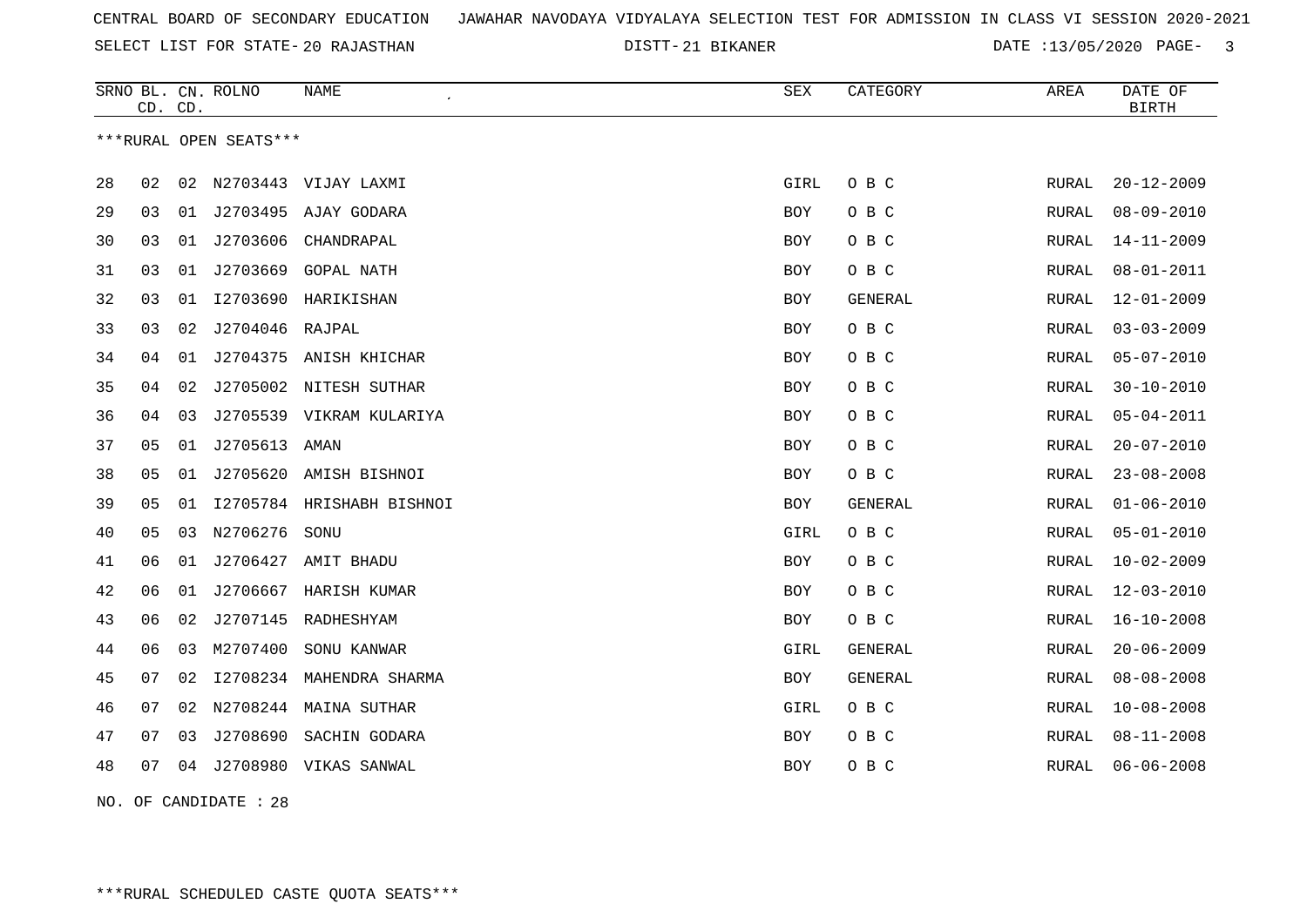SELECT LIST FOR STATE- DISTT- 20 RAJASTHAN

21 BIKANER DATE :13/05/2020 PAGE- 4

|    | CD. CD. |    | SRNO BL. CN. ROLNO      | NAME                                    | ${\tt SEX}$ | CATEGORY     | AREA         | DATE OF<br><b>BIRTH</b> |
|----|---------|----|-------------------------|-----------------------------------------|-------------|--------------|--------------|-------------------------|
|    |         |    |                         | ***RURAL SCHEDULED CASTE QUOTA SEATS*** |             |              |              |                         |
| 49 | 01      | 01 |                         | K2701671 DEEPAK DUGRIYA                 | <b>BOY</b>  | SCHED. CASTE | RURAL        | $02 - 06 - 2007$        |
| 50 | 01      |    |                         | 02 K2701992 KHUSHAL GOYAL               | BOY         | SCHED. CASTE | RURAL        | $30 - 12 - 2008$        |
| 51 | 01      |    |                         | 02 K2702312 NIRANJAN MEGHWAL            | BOY         | SCHED. CASTE | RURAL        | $06 - 08 - 2010$        |
| 52 | 03      |    | 01 02703522 ANJU        |                                         | GIRL        | SCHED. CASTE | RURAL        | $08 - 12 - 2009$        |
| 53 | 03      | 02 | K2703962 PANKAJ         |                                         | BOY         | SCHED. CASTE | RURAL        | $29 - 03 - 2009$        |
| 54 | 04      |    |                         | 02 K2704869 MANISH RANA                 | BOY         | SCHED. CASTE | RURAL        | $10 - 04 - 2009$        |
| 55 | 04      | 03 |                         | K2705394 SHUBH DAYAL DUGRIYA            | BOY         | SCHED. CASTE | RURAL        | $02 - 07 - 2009$        |
| 56 | 04      |    |                         | 03 K2705454 SUNIL INDALIYA              | BOY         | SCHED. CASTE | RURAL        | $29 - 06 - 2010$        |
| 57 | 06      |    |                         | 01 K2706579 DEV KARAN                   | BOY         | SCHED. CASTE | RURAL        | $01 - 01 - 2010$        |
| 58 | 06      |    | 01 K2706746 KAML        |                                         | BOY         | SCHED. CASTE | RURAL        | $01 - 04 - 2009$        |
| 59 | 07      |    |                         | 03 K2708581 RAJEEV PRATAP GARG          | BOY         | SCHED. CASTE | <b>RURAL</b> | $05 - 04 - 2010$        |
|    |         |    | NO. OF CANDIDATE : $11$ |                                         |             |              |              |                         |
|    |         |    |                         |                                         |             |              |              |                         |
|    |         |    |                         |                                         |             |              |              |                         |
|    |         |    |                         | *** RURAL BACKWARD CLASS QUOTA SEATS*** |             |              |              |                         |
| 60 | 01      |    |                         | 01 N2701622 BHAWANA GODARA              | GIRL        | O B C        | RURAL        | $05 - 03 - 2009$        |
| 61 | 01      |    |                         | 01 N2701837 HARSHITA GODARA             | GIRL        | O B C        | RURAL        | $28 - 08 - 2010$        |
| 62 | 01      |    | 02 N2702187 MAYA        |                                         | GIRL        | O B C        | RURAL        | $07 - 03 - 2008$        |
| 63 | 01      |    |                         | 02 N2702242 MONIKA KAKAR                | GIRL        | O B C        | RURAL        | $27 - 12 - 2008$        |
| 64 | 03      |    | 01 N2703752 KANCHAN     |                                         | GIRL        | O B C        | RURAL        | $15 - 06 - 2010$        |
| 65 | 04      |    | 01 N2704683 JYOTI       |                                         | GIRL        | O B C        | RURAL        | $08 - 10 - 2009$        |
| 66 | 04      |    |                         | 02 N2704997 NIRMA SUTHAR                | GIRL        | O B C        | RURAL        | $02 - 02 - 2009$        |

 04 03 J2705290 SACHIN BOY O B C RURAL 25-02-2011 04 03 J2705491 TANISHK BOY O B C RURAL 02-01-2010 05 03 N2706208 SANEHA BISHNOI GIRL O B C RURAL 06-09-2008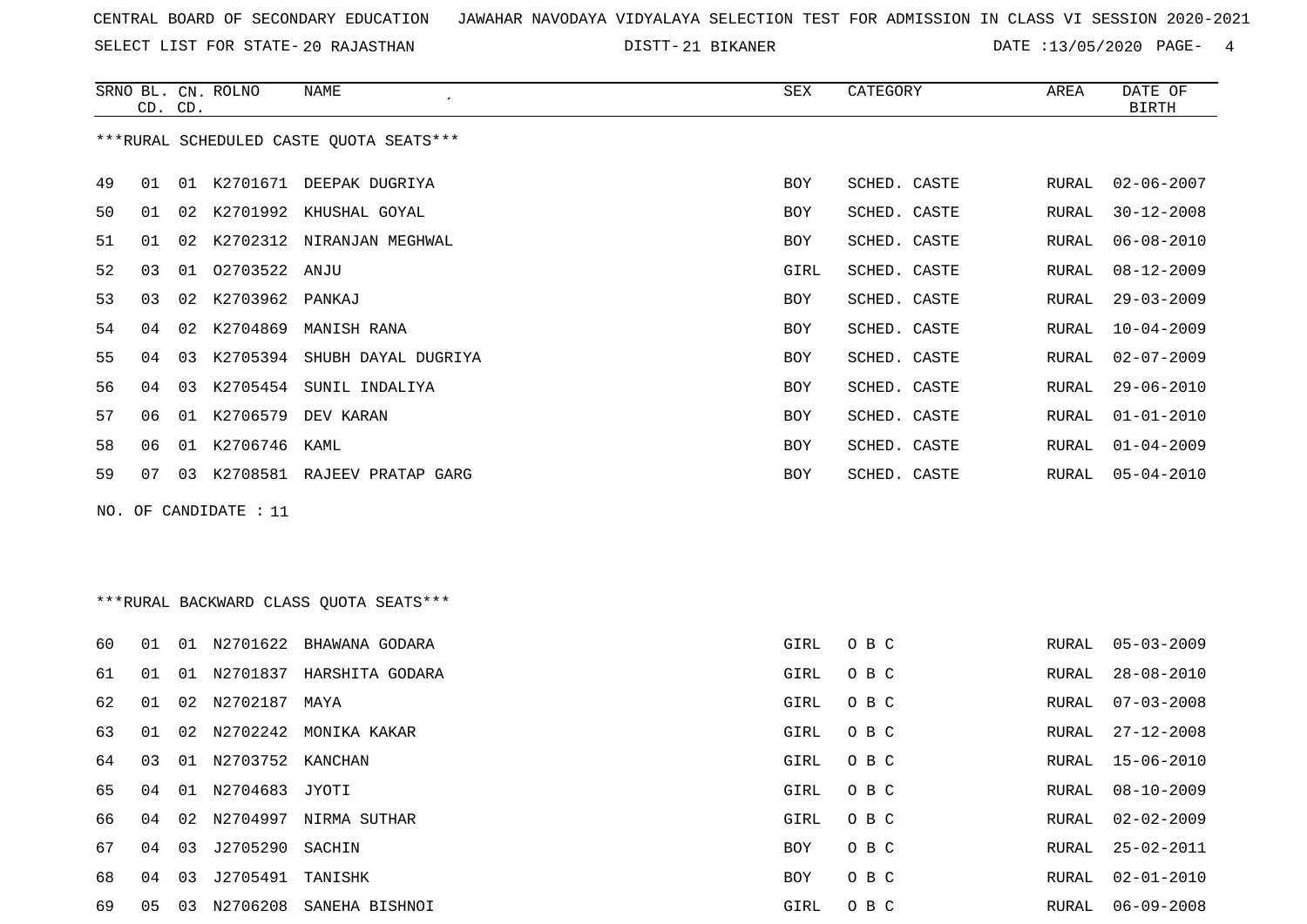SELECT LIST FOR STATE- DISTT- 20 RAJASTHAN

21 BIKANER DATE :13/05/2020 PAGE- 5

|                                        | CD. CD. |     | SRNO BL. CN. ROLNO | NAME                        | SEX  | CATEGORY | AREA  | DATE OF<br>BIRTH |  |  |
|----------------------------------------|---------|-----|--------------------|-----------------------------|------|----------|-------|------------------|--|--|
| ***RURAL BACKWARD CLASS QUOTA SEATS*** |         |     |                    |                             |      |          |       |                  |  |  |
| 70                                     | 06      |     |                    | 02 J2707155 RAHUL CHOUDHARY | BOY  | O B C    |       | RURAL 19-03-2011 |  |  |
| 71                                     | 06      |     | 02 J2707227        | RAM NARAYAN                 | BOY  | O B C    | RURAL | $01 - 02 - 2010$ |  |  |
| 72                                     | 06      | 03  | N2707436           | SUMITRA                     | GIRL | O B C    | RURAL | 19-07-2010       |  |  |
| 73                                     | 07      | O 1 | N2707556           | AARTI SUTHAR                | GIRL | O B C    | RURAL | 08-05-2008       |  |  |
| 74                                     | 07      | 02  | J2708216           | MAGHARAM                    | BOY  | O B C    | RURAL | $20 - 09 - 2008$ |  |  |
| 75                                     | 07      | 02  | N2708312           | MAYA                        | GIRL | O B C    |       | RURAL 10-08-2009 |  |  |
|                                        |         |     |                    |                             |      |          |       |                  |  |  |

NO. OF CANDIDATE : 16

## \*\*\*RURAL SCHEDULED TRIBE QUOTA SEATS\*\*\*

|  | 76 02 01 P2703080 CHANCHAL |                                | GIRL       | SCHED. TRIBE |  | RURAL 30-11-2009 |
|--|----------------------------|--------------------------------|------------|--------------|--|------------------|
|  | 77 02 01 P2703230 MINAKSHI |                                | GIRL       | SCHED. TRIBE |  | RURAL 18-10-2009 |
|  |                            | 78 06 02 P2706856 MAHAK MEENA  | GIRL       | SCHED. TRIBE |  | RURAL 21-09-2010 |
|  |                            | 79 06 03 L2707464 SURESH KUMAR | BOY        | SCHED. TRIBE |  | RURAL 09-09-2007 |
|  |                            | 80 07 02 L2708116 KASHI AKASH  | <b>BOY</b> | SCHED. TRIBE |  | RURAL 13-06-2009 |
|  |                            |                                |            |              |  |                  |

NO. OF CANDIDATE : 5

TOTAL SELECTED CANDIDATE : 80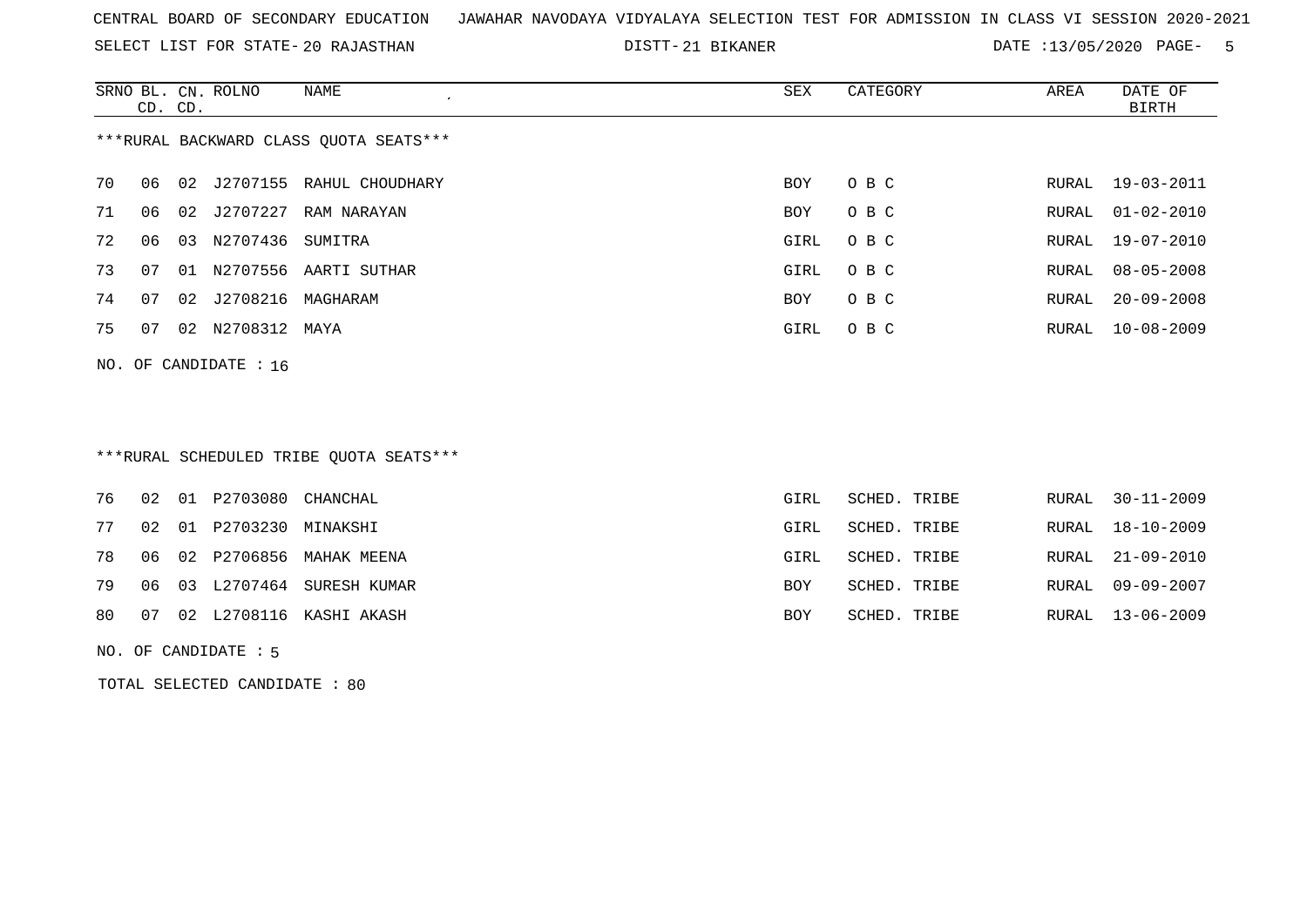SELECT LIST FOR STATE- DISTT- 20 RAJASTHAN

22 SIROHI DATE :13/05/2020 PAGE- 1

|    |    | CD. CD. | SRNO BL. CN. ROLNO   | NAME<br>$\epsilon$                     | SEX        | CATEGORY       | AREA          | DATE OF<br><b>BIRTH</b> |
|----|----|---------|----------------------|----------------------------------------|------------|----------------|---------------|-------------------------|
|    |    |         | ***OPEN UR SEATS***  |                                        |            |                |               |                         |
|    |    |         |                      |                                        |            |                |               |                         |
| 1  | 02 |         |                      | 01 K2709551 BHAWISHYA KUMAR            | BOY        | SCHED. CASTE   | RURAL         | $20 - 06 - 2008$        |
| 2  | 02 |         |                      | 01 J2709802 LALIT KUMAR                | <b>BOY</b> | O B C          | RURAL         | $07 - 01 - 2009$        |
| 3  | 02 | 02      |                      | J2710043 SHAILENDRA SINGH BARAHAT      | BOY        | O B C          | RURAL         | $26 - 02 - 2009$        |
| 4  | 02 | 02      |                      | M2710055 SHIVANI KUNWAR                | GIRL       | GENERAL        | RURAL         | $04 - 09 - 2010$        |
| 5  | 05 |         |                      | 01 M2711333 KISMAT KUNWAR              | GIRL       | <b>GENERAL</b> | RURAL         | $05 - 12 - 2009$        |
|    |    |         | NO. OF CANDIDATE : 5 |                                        |            |                |               |                         |
|    |    |         |                      |                                        |            |                |               |                         |
|    |    |         |                      |                                        |            |                |               |                         |
|    |    |         |                      | ***OPEN SCHEDULED CASTE QUOTA SEATS*** |            |                |               |                         |
|    |    |         |                      |                                        |            |                |               |                         |
| 6  | 02 |         |                      | 01  02709519  BANI  KUMARI             | GIRL       | SCHED. CASTE   | RURAL         | $14 - 06 - 2009$        |
| 7  | 02 |         | 01 02709639          | GAURI                                  | GIRL       | SCHED. CASTE   | RURAL         | $17 - 05 - 2009$        |
| 8  | 05 |         |                      | 01 K2711155 CHIRAG KUMAR               | BOY        | SCHED. CASTE   | RURAL         | $20 - 12 - 2007$        |
| 9  | 05 |         |                      | 01 K2711219 GOVIND KUMAR               | <b>BOY</b> | SCHED. CASTE   | RURAL         | $02 - 08 - 2007$        |
|    |    |         | NO. OF CANDIDATE : 4 |                                        |            |                |               |                         |
|    |    |         |                      |                                        |            |                |               |                         |
|    |    |         |                      |                                        |            |                |               |                         |
|    |    |         |                      | *** OPEN BACKWARD CLASS QUOTA SEATS*** |            |                |               |                         |
|    |    |         |                      |                                        |            |                |               |                         |
| 10 | 02 |         |                      | 01 J2709784 KRISHNA KUMAR              | <b>BOY</b> | O B C          | RURAL         | $27 - 12 - 2008$        |
| 11 | 02 | 02      | J2709994 RAVINDRA    |                                        | <b>BOY</b> | O B C          | RURAL         | $02 - 08 - 2010$        |
| 12 | 04 | 01      |                      | B2711040 VINAY CHOUDHARY               | <b>BOY</b> | O B C          | URBAN         | $01 - 03 - 2009$        |
| 13 | 05 | 01      |                      | J2711320 KHUSHVEER VISHNOI             | <b>BOY</b> | O B C          | ${\tt RURAL}$ | $19 - 10 - 2009$        |
| 14 | 05 |         |                      | 02 J2711601 SHYAM R SIYAK              | <b>BOY</b> | O B C          | RURAL         | $03 - 06 - 2009$        |
|    |    |         |                      |                                        |            |                |               |                         |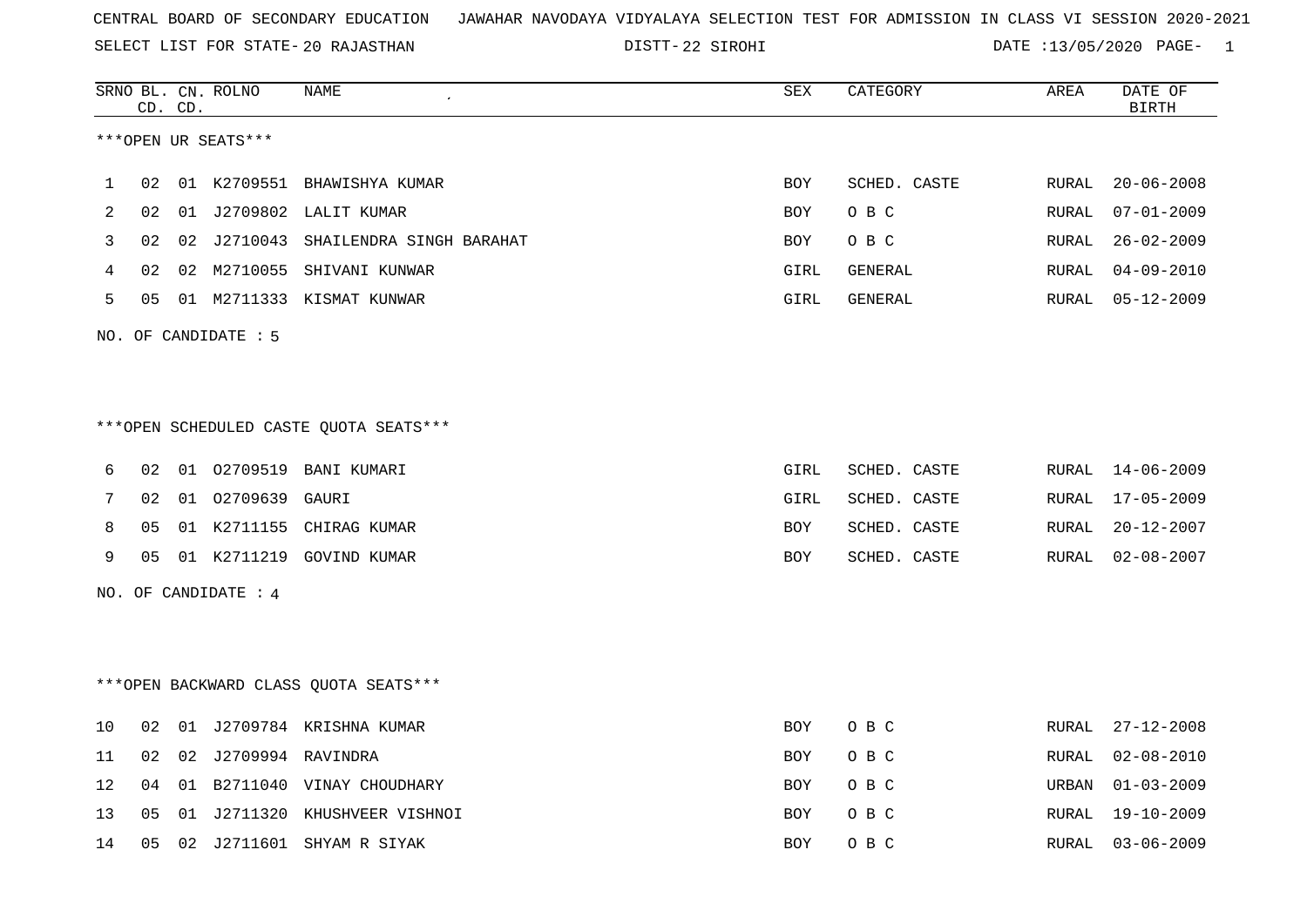| CENTRAL BOARD OF SECONDARY EDUCATION – JAWAHAR NAVODAYA VIDYALAYA SELECTION TEST FOR ADMISSION IN CLASS VI SESSION 2020-2021 |  |  |  |  |  |  |  |
|------------------------------------------------------------------------------------------------------------------------------|--|--|--|--|--|--|--|
|------------------------------------------------------------------------------------------------------------------------------|--|--|--|--|--|--|--|

22 SIROHI DATE :13/05/2020 PAGE- 2

| <b>SRNC</b> | $\mathbb{C}N$ | ROLNO<br>10 / س | NAME | CDU<br>∆∟ت | $-2-1$<br>$\cdots$<br>$\sim$ | <b>AREA</b> | <b>DATE</b><br>OF |
|-------------|---------------|-----------------|------|------------|------------------------------|-------------|-------------------|
| $\sim$      | $\sim$<br>ىت  |                 |      |            |                              |             | טייסדם            |
|             |               |                 |      |            |                              |             |                   |

NO. OF CANDIDATE : 5

## \*\*\*OPEN SCHEDULED TRIBE QUOTA SEATS\*\*\*

|    |    |      |          | 15 01 01 P2709108 DIVYA KUMARI             | GIRL       | SCHED. TRIBE |       | RURAL 16-06-2008 |
|----|----|------|----------|--------------------------------------------|------------|--------------|-------|------------------|
| 16 |    |      |          | 02 01 P2709726 KAJAL BHIL                  | GIRL       | SCHED. TRIBE |       | RURAL 07-03-2008 |
| 17 |    |      |          | 03 01 L2710412 KIRAN KUMAR                 | <b>BOY</b> | SCHED. TRIBE |       | RURAL 12-04-2009 |
|    |    |      |          | 18 04 01 P2711019 TARAL ARUSHI VISHRAMBHAI | GIRL       | SCHED. TRIBE |       | RURAL 02-02-2009 |
| 19 | 04 | 01   | D2711020 | TARUN RAJ MEENA                            | <b>BOY</b> | SCHED. TRIBE | URBAN | 05-06-2009       |
| 20 | 04 | - 01 | D2711042 | VIRENDRA KUMAR                             | BOY        | SCHED. TRIBE | URBAN | 17-10-2008       |

NO. OF CANDIDATE : 6

\*\*\*RURAL OPEN SEATS\*\*\*

| 21        | 01 |    |             | 02 N2709264 MEERA DEWASI      | GIRL       | O B C        |       | RURAL 11-03-2010 |
|-----------|----|----|-------------|-------------------------------|------------|--------------|-------|------------------|
| 22        | 01 | 02 | M2709267    | MITAL KANWAR                  | GIRL       | GENERAL      |       | RURAL 30-05-2010 |
| 23        | 02 | 01 |             | 12709662 HARSHITRAJ PUROHIT   | <b>BOY</b> | GENERAL      |       | RURAL 13-01-2009 |
| 24        | 02 |    | 02 02709827 | MAMTA KUMARI                  | GIRL       | SCHED. CASTE |       | RURAL 13-08-2008 |
| 25        | 03 | 01 |             | 12710312 GAURAV RAJPUROHIT    | BOY        | GENERAL      |       | RURAL 13-09-2009 |
| 26        | 03 |    |             | 02 N2710554 PRIYANSHI KUMARI  | GIRL       | O B C        |       | RURAL 22-08-2010 |
| 27        | 03 |    |             | 02 J2710581 RAUNAK KUMHAR     | BOY        | O B C        |       | RURAL 29-04-2010 |
| 28        | 03 |    |             | 02 K2710648 SIDDHARTH MEGHWAL | <b>BOY</b> | SCHED. CASTE |       | RURAL 15-09-2008 |
| 2.9       | 04 | 01 | N2710847    | KAJAL MALI                    | GIRL       | O B C        | RURAL | $06 - 02 - 2009$ |
| 30        | 04 | 01 |             | M2711034 VEDIKA RAJPUROHIT    | GIRL       | GENERAL      |       | RURAL 16-10-2009 |
| <b>31</b> | 05 | 01 | 02711143    | BHUMIKA KUMARI                | GIRL       | SCHED. CASTE |       | RURAL 27-06-2010 |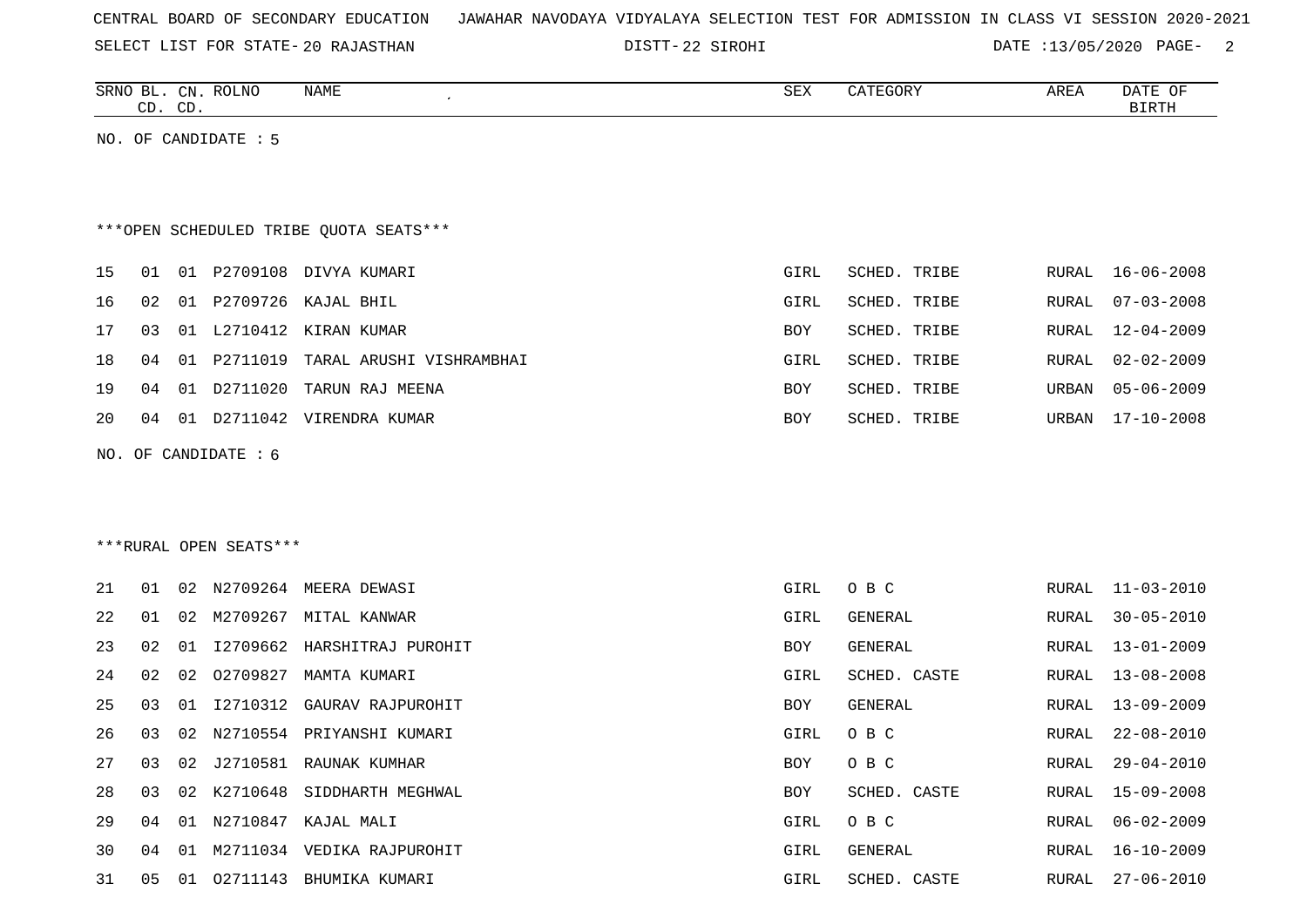SELECT LIST FOR STATE- DISTT- 20 RAJASTHAN

22 SIROHI DATE :13/05/2020 PAGE- 3

|    | CD. CD. |    | SRNO BL. CN. ROLNO     | <b>NAME</b>                             | SEX        | CATEGORY       | AREA  | DATE OF<br><b>BIRTH</b> |
|----|---------|----|------------------------|-----------------------------------------|------------|----------------|-------|-------------------------|
|    |         |    | ***RURAL OPEN SEATS*** |                                         |            |                |       |                         |
| 32 | 05      |    |                        | 01 I2711170 DASHRATH PUROHIT            | <b>BOY</b> | <b>GENERAL</b> | RURAL | $20 - 02 - 2009$        |
| 33 | 05      |    |                        | 01 J2711365 MAHENDRA KUMAR              | <b>BOY</b> | O B C          | RURAL | $12 - 11 - 2009$        |
| 34 | 05      |    | 02 J2711415            | NARENDRA KUMAR                          | <b>BOY</b> | O B C          | RURAL | $16 - 03 - 2009$        |
|    |         |    | NO. OF CANDIDATE : 14  |                                         |            |                |       |                         |
|    |         |    |                        |                                         |            |                |       |                         |
|    |         |    |                        | ***RURAL SCHEDULED CASTE QUOTA SEATS*** |            |                |       |                         |
| 35 | 02      |    |                        | 01 02709618 DIPIKA KUMARI MEGHWAL       | GIRL       | SCHED. CASTE   | RURAL | $06 - 09 - 2008$        |
| 36 | 02      | 01 |                        | K2709637 GAURAV KUMAR HINGONIA          | <b>BOY</b> | SCHED. CASTE   | RURAL | $27 - 07 - 2010$        |
| 37 | 02      |    |                        | 01 K2709680 HITESH KUMAR                | BOY        | SCHED. CASTE   | RURAL | $14 - 07 - 2009$        |
| 38 | 02      |    |                        | 01 K2709714 JITENDRA KUMAR              | <b>BOY</b> | SCHED. CASTE   | RURAL | $17 - 07 - 2008$        |
| 39 | 02      | 01 | K2709743               | KAPIL KUMAR                             | <b>BOY</b> | SCHED. CASTE   | RURAL | $31 - 12 - 2009$        |
| 40 | 02      | 02 |                        | K2709979 RAKESH KUMAR                   | <b>BOY</b> | SCHED. CASTE   | RURAL | $10 - 04 - 2009$        |
| 41 | 02      |    |                        | 02 K2709984 RAM KISHOR                  | <b>BOY</b> | SCHED. CASTE   | RURAL | $25 - 11 - 2009$        |
| 42 | 05      | 01 |                        | K2711244 HITESH KUMAR                   | <b>BOY</b> | SCHED. CASTE   | RURAL | $17 - 11 - 2008$        |
| 43 | 05      |    |                        | 01 02711286 JOSHANA KUMARI              | GIRL       | SCHED. CASTE   | RURAL | $13 - 02 - 2008$        |
| 44 | 05      |    |                        | 01 K2711292 KAILASH KUMAR               | BOY        | SCHED. CASTE   | RURAL | $02 - 08 - 2007$        |
| 45 | 05      | 02 | K2711436               | NIRMAL KUMAR                            | <b>BOY</b> | SCHED. CASTE   | RURAL | $18 - 07 - 2009$        |

NO. OF CANDIDATE : 11

\*\*\*RURAL BACKWARD CLASS QUOTA SEATS\*\*\*

|  |  | 46 01 02 J2709322 PRAKASH KUMAR  | BOY OBC |  | RURAL 03-02-2010 |
|--|--|----------------------------------|---------|--|------------------|
|  |  | 47 02 01 J2709796 LAKSHIT SUTHAR | BOY OBC |  | RURAL 03-02-2009 |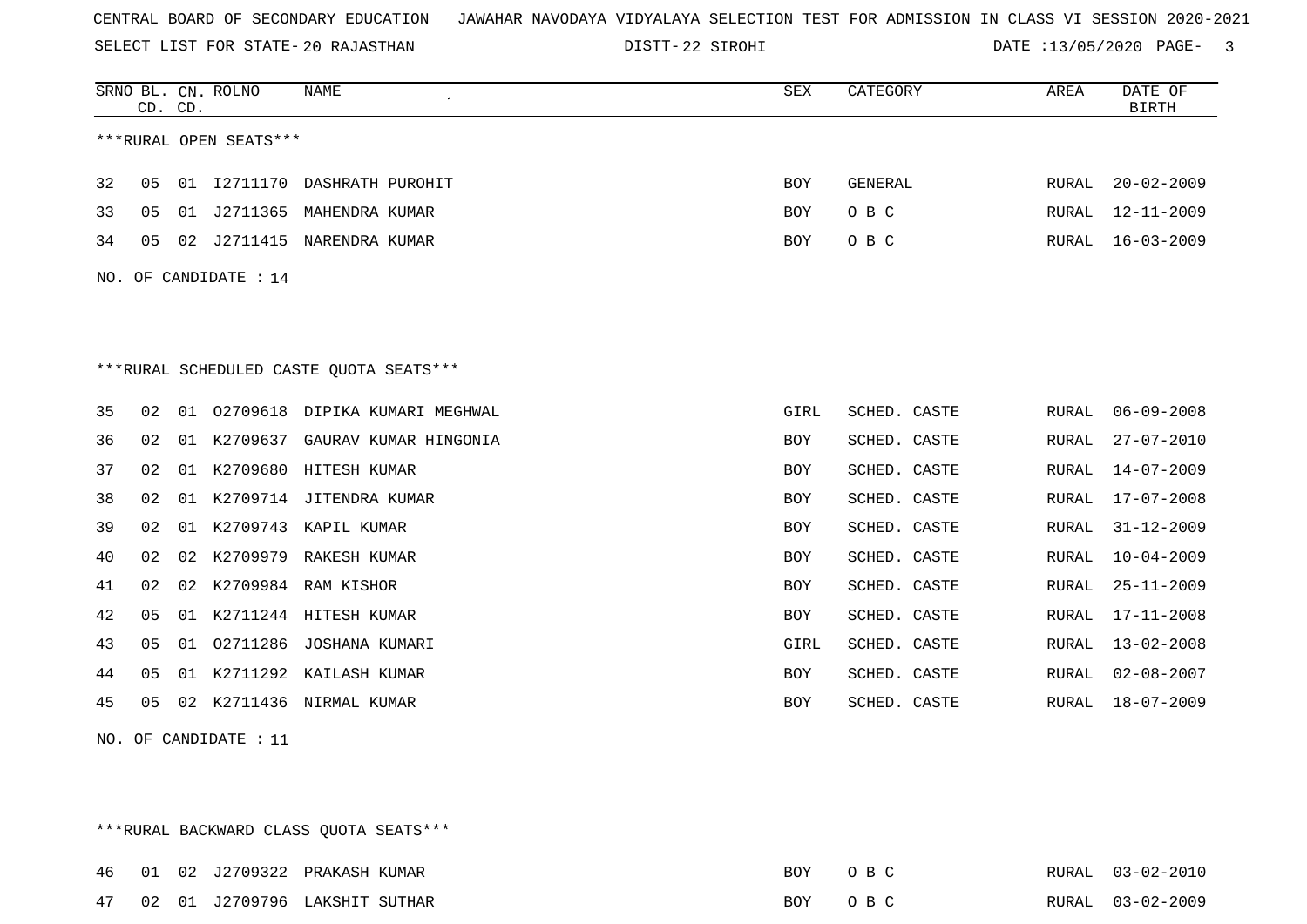SELECT LIST FOR STATE- DISTT- 20 RAJASTHAN

22 SIROHI DATE :13/05/2020 PAGE- 4

|    | CD. CD.                                |    | SRNO BL. CN. ROLNO  | NAME                                    | SEX        | CATEGORY     | AREA  | DATE OF<br><b>BIRTH</b> |  |  |
|----|----------------------------------------|----|---------------------|-----------------------------------------|------------|--------------|-------|-------------------------|--|--|
|    | ***RURAL BACKWARD CLASS QUOTA SEATS*** |    |                     |                                         |            |              |       |                         |  |  |
| 48 | 02                                     |    |                     | 02 J2709835 MANISH CHOUDHARY            | <b>BOY</b> | O B C        | RURAL | $22 - 05 - 2010$        |  |  |
| 49 | 02                                     |    |                     | 02 J2710001 RISHIPAL SINGH              | BOY        | O B C        | RURAL | $24 - 11 - 2008$        |  |  |
| 50 | 02                                     |    |                     | 02 J2710052 SHAURYA CHOUHAN             | BOY        | O B C        | RURAL | $25 - 02 - 2008$        |  |  |
| 51 | 02                                     |    | 02 J2710081         | SUMIT MALI                              | BOY        | O B C        | RURAL | $14 - 09 - 2008$        |  |  |
| 52 | 03                                     |    |                     | 01 J2710222 BHAGYAM SONI                | BOY        | O B C        | RURAL | $10 - 02 - 2010$        |  |  |
| 53 | 03                                     |    |                     | 01 N2710373 JIGYASA SUTHAR              | GIRL       | O B C        | RURAL | $11 - 03 - 2010$        |  |  |
| 54 | 03                                     |    | 02 N2710638 SHIVANI |                                         | GIRL       | O B C        | RURAL | $08 - 11 - 2008$        |  |  |
| 55 | 04                                     | 01 |                     | J2710756 ASHOK KUMAR SAIN               | BOY        | O B C        | RURAL | $02 - 07 - 2007$        |  |  |
| 56 | 05                                     |    |                     | 01 J2711135 BHAVESH KUMAR               | BOY        | O B C        | RURAL | $10 - 06 - 2009$        |  |  |
| 57 | 05                                     |    |                     | 01 N2711174 DEEPIKA KUMARI              | GIRL       | O B C        | RURAL | $01 - 11 - 2009$        |  |  |
| 58 | 05                                     |    |                     | 01 N2711312 KARISHMA KUMARI             | GIRL       | O B C        | RURAL | $07 - 03 - 2009$        |  |  |
| 59 | 05                                     |    |                     | 02 J2711397 MAYUR MALI                  | BOY        | O B C        | RURAL | $06 - 04 - 2009$        |  |  |
| 60 | 05                                     |    |                     | 02 N2711463 POOJA KUMARI                | GIRL       | O B C        | RURAL | $01 - 07 - 2009$        |  |  |
| 61 | 05                                     |    |                     | 02 N2711552 SAKSHI PRAJAPATI            | GIRL       | O B C        | RURAL | $17 - 02 - 2010$        |  |  |
|    | NO. OF CANDIDATE $: 16$                |    |                     |                                         |            |              |       |                         |  |  |
|    |                                        |    |                     | ***RURAL SCHEDULED TRIBE QUOTA SEATS*** |            |              |       |                         |  |  |
| 62 | 01                                     |    |                     | 01 L2709238 LAXMAN MEENA                | <b>BOY</b> | SCHED. TRIBE | RURAL | $03 - 01 - 2008$        |  |  |
| 63 | 01                                     |    |                     | 02 L2709406 SHRAVAN KUMAR               | BOY        | SCHED. TRIBE | RURAL | $26 - 08 - 2009$        |  |  |
| 64 | 02                                     |    |                     | 01 L2709481 ANAND MEENA                 | <b>BOY</b> | SCHED. TRIBE | RURAL | $24 - 08 - 2010$        |  |  |
| 65 | 02                                     |    | 02 L2709943 PRINCE  |                                         | BOY        | SCHED. TRIBE | RURAL | $13 - 02 - 2010$        |  |  |
| 66 | 03                                     |    |                     | 01 P2710261 DALI KUMARI                 | GIRL       | SCHED. TRIBE | RURAL | $01 - 01 - 2008$        |  |  |

 03 01 P2710285 DIMPAL KUMARI GIRL SCHED. TRIBE RURAL 12-02-2010 03 01 L2710385 KALU RAM BOY SCHED. TRIBE RURAL 15-04-2010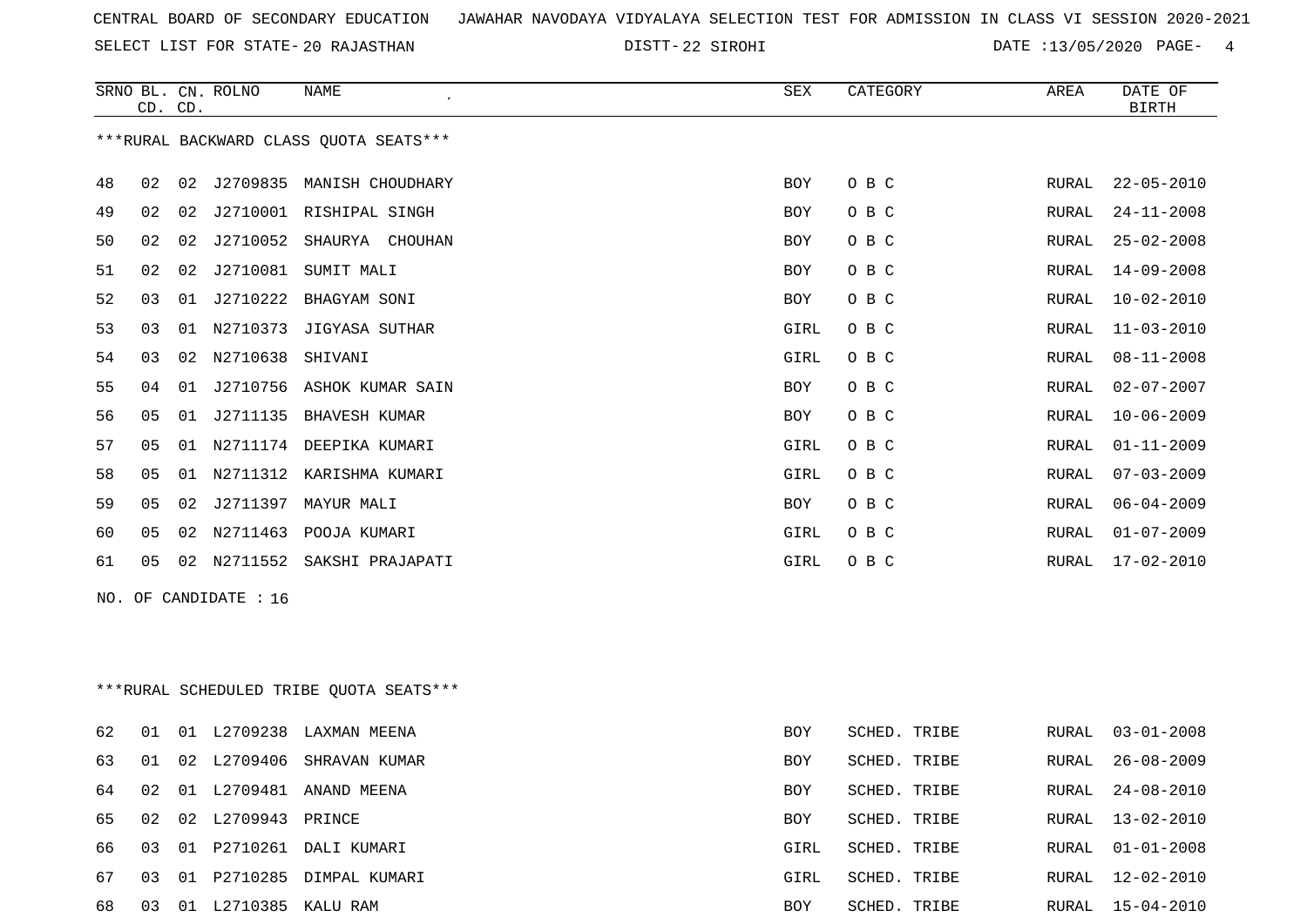SELECT LIST FOR STATE- DISTT- 20 RAJASTHAN

22 SIROHI DATE :13/05/2020 PAGE- 5

|                                         |    | CD. CD. | SRNO BL. CN. ROLNO | NAME                        | SEX        | CATEGORY     | AREA         | DATE OF<br><b>BIRTH</b> |
|-----------------------------------------|----|---------|--------------------|-----------------------------|------------|--------------|--------------|-------------------------|
| ***RURAL SCHEDULED TRIBE OUOTA SEATS*** |    |         |                    |                             |            |              |              |                         |
| 69                                      | 03 |         |                    | 02 P2710545 PRAVINA KUMARI  | GIRL       | SCHED. TRIBE | RURAL        | $13 - 01 - 2010$        |
| 70                                      | 03 |         | 02 L2710548        | PREM KUMAR                  | BOY        | SCHED. TRIBE | RURAL        | $03 - 02 - 2009$        |
| 71                                      | 03 |         | 02 L2710641        | SHRAVAN KUMAR               | <b>BOY</b> | SCHED. TRIBE | RURAL        | $28 - 02 - 2009$        |
| 72                                      | 03 | 02      | P2710697           | VANTU KUMARI                | GIRL       | SCHED. TRIBE | RURAL        | $09 - 02 - 2009$        |
| 73                                      | 04 |         |                    | 01 L2710735 ALPESH KUMAR    | BOY        | SCHED. TRIBE | RURAL        | $16 - 08 - 2009$        |
| 74                                      | 04 |         | 01 L2710764        | BHAVA RAM                   | BOY        | SCHED. TRIBE | <b>RURAL</b> | $02 - 08 - 2008$        |
| 75                                      | 04 | 01      | L2710835           | JAYANTI LAL                 | <b>BOY</b> | SCHED. TRIBE | RURAL        | $28 - 10 - 2008$        |
| 76                                      | 04 |         |                    | 01 L2710934 PRAVEEN KUMAR   | <b>BOY</b> | SCHED. TRIBE | RURAL        | $15 - 01 - 2010$        |
| 77                                      | 04 |         | 01 L2710955        | RAKESH KUMAR                | <b>BOY</b> | SCHED. TRIBE | RURAL        | $15 - 03 - 2008$        |
| 78                                      | 05 | 02      | L2711476           | PRAVEEN KUMAR               | BOY        | SCHED. TRIBE | RURAL        | $25 - 10 - 2009$        |
| 79                                      | 05 |         |                    | 02 P2711563 SANGEETA KUMARI | GIRL       | SCHED. TRIBE | RURAL        | $05 - 03 - 2009$        |
| 80                                      | 05 | 02      | L2711614           | SUMESH KUMAR                | <b>BOY</b> | SCHED. TRIBE | RURAL        | $01 - 05 - 2010$        |
| NO. OF CANDIDATE : 19                   |    |         |                    |                             |            |              |              |                         |

TOTAL SELECTED CANDIDATE : 80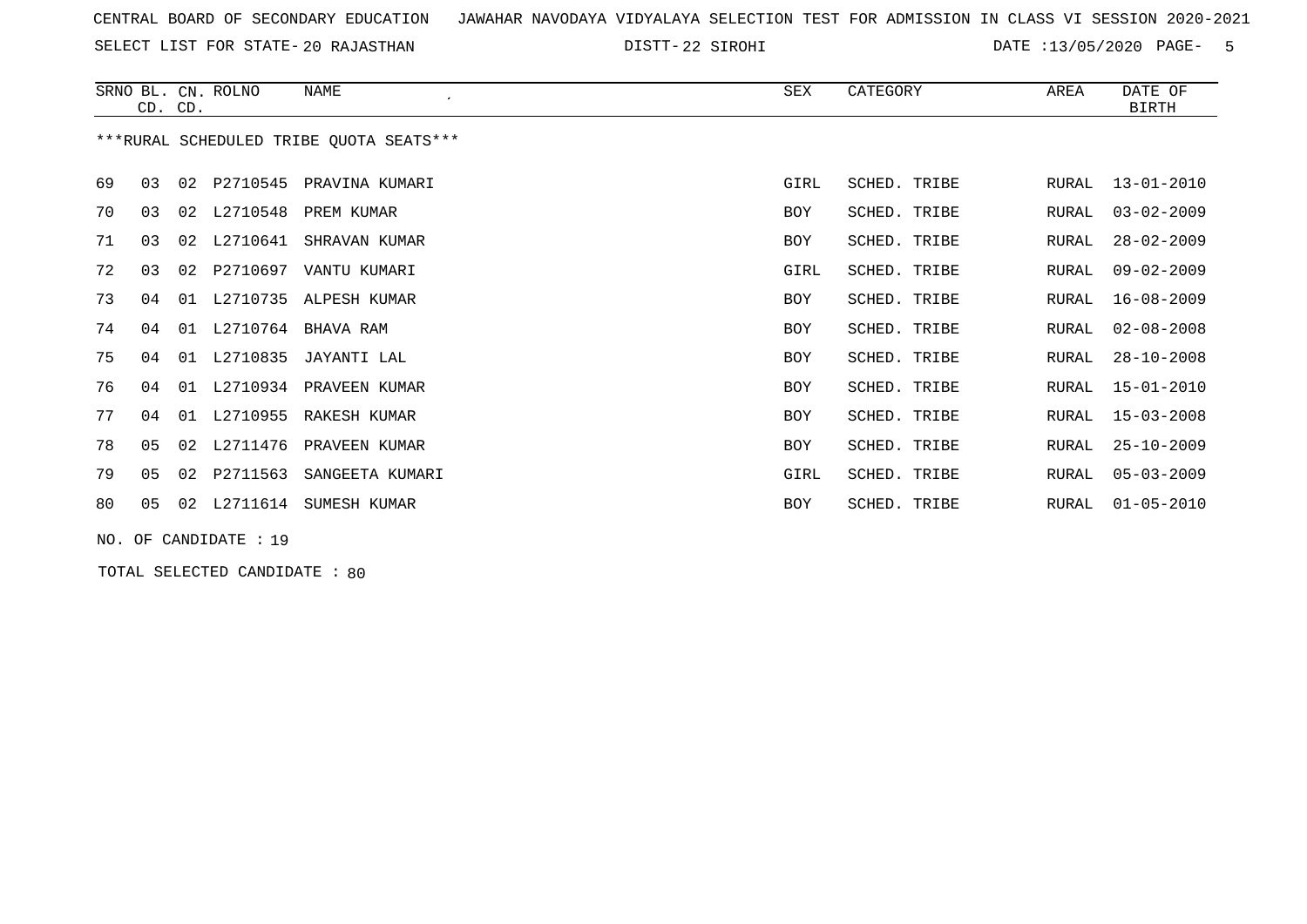SELECT LIST FOR STATE- DISTT- 20 RAJASTHAN

23 SAWAI MADHOPUR DATE :13/05/2020 PAGE- 1

|    |    | CD. CD. | SRNO BL. CN. ROLNO              | NAME                                   | SEX        | CATEGORY     | AREA  | DATE OF<br><b>BIRTH</b> |
|----|----|---------|---------------------------------|----------------------------------------|------------|--------------|-------|-------------------------|
|    |    |         | ***OPEN UR SEATS***             |                                        |            |              |       |                         |
| 1  | 01 |         |                                 | 01 L2711869 PRINS MEENA                | <b>BOY</b> | SCHED. TRIBE | RURAL | $08 - 07 - 2009$        |
| 2  | 01 |         |                                 | 01 M2711953 VAISHNAVI GOYAL            | GIRL       | GENERAL      | RURAL | $23 - 12 - 2009$        |
| 3  | 03 |         |                                 | 01 J2712549 BHUPENDRA KHATANA          | BOY        | O B C        | RURAL | $02 - 02 - 2008$        |
| 4  | 03 |         |                                 | 01 J2712557 DEEPAK GURJAR              | BOY        | O B C        | RURAL | $04 - 02 - 2009$        |
| 5  | 03 |         |                                 | 01 E2712755 PURVICA GOUTTAM            | GIRL       | GENERAL      | URBAN | $25 - 12 - 2010$        |
| 6  | 03 |         |                                 | 01 J2712786 ROHIT JANGID               | BOY        | O B C        | RURAL | $14 - 03 - 2009$        |
|    |    |         | NO. OF CANDIDATE : 6            |                                        |            |              |       |                         |
|    |    |         |                                 | ***OPEN SCHEDULED CASTE QUOTA SEATS*** |            |              |       |                         |
| 7  | 01 |         |                                 | 01 K2711846 NIKHIL KUMAR BAIRWA        | <b>BOY</b> | SCHED. CASTE | RURAL | $30 - 10 - 2007$        |
| 8  | 03 |         |                                 | 01 K2712499 AMAR SANDELWAL             | <b>BOY</b> | SCHED. CASTE | RURAL | $01 - 01 - 2010$        |
| 9  | 03 |         |                                 | 01 K2712643 KAUSHAL KOLI               | BOY        | SCHED. CASTE | RURAL | $02 - 05 - 2008$        |
| 10 | 05 |         |                                 | 01 C2713616 DEVANG SINGHADIYA          | BOY        | SCHED. CASTE | URBAN | $10 - 08 - 2009$        |
|    |    |         | NO. OF CANDIDATE : 4            |                                        |            |              |       |                         |
|    |    |         | ***OPEN DISABLED QUOTA SEATS*** |                                        |            |              |       |                         |
| 11 |    |         |                                 | 04 01 J2713131 KULDEEP GURJAR          | BOY        | O B C        |       | RURAL 22-06-2009        |
|    |    |         | NO. OF CANDIDATE : $1$          |                                        |            |              |       |                         |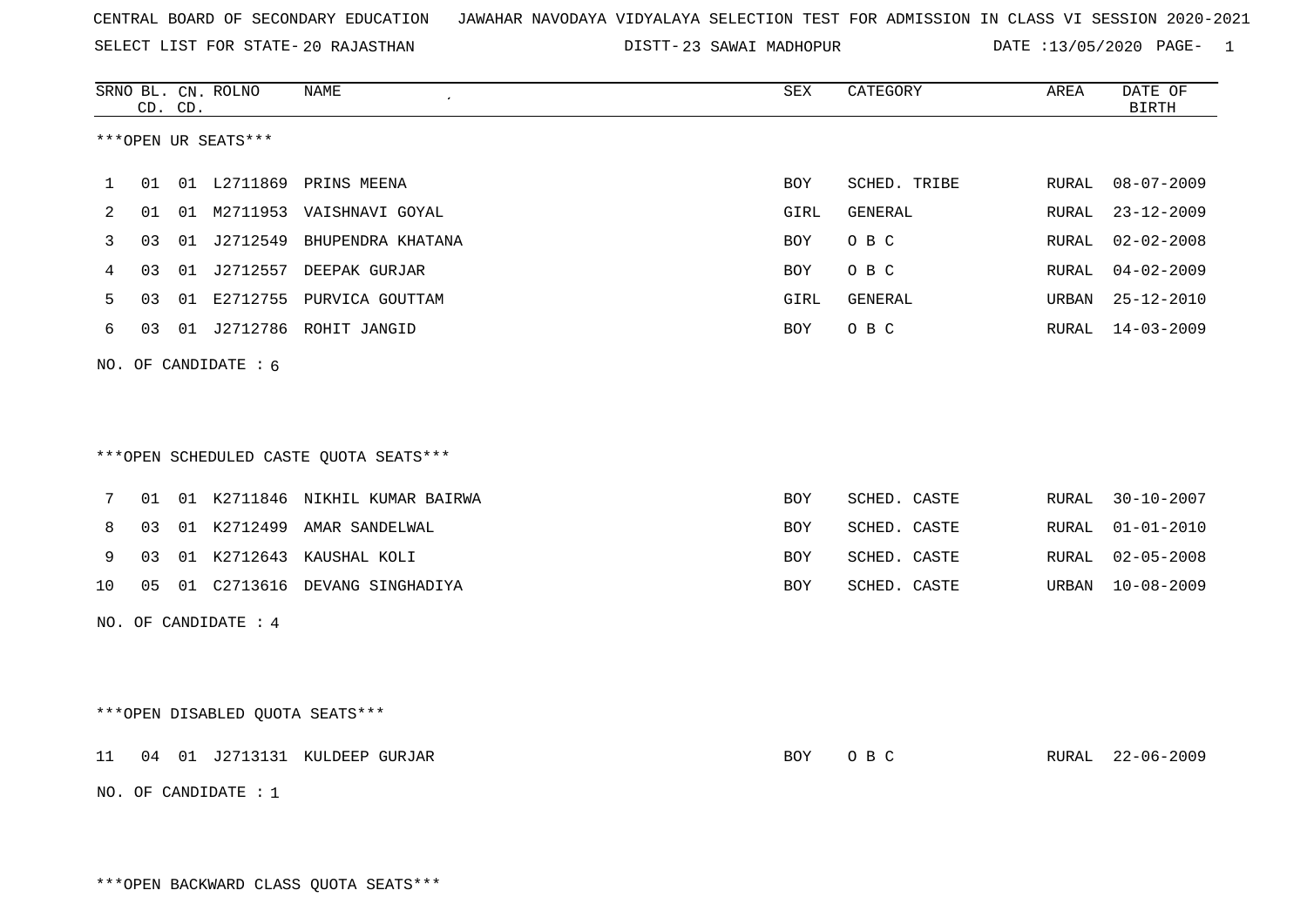SELECT LIST FOR STATE- DISTT- 20 RAJASTHAN

DISTT-23 SAWAI MADHOPUR DATE :13/05/2020 PAGE- 2

|    |    | CD. CD. | SRNO BL. CN. ROLNO     | NAME                                   | SEX         | CATEGORY     | AREA  | DATE OF<br>BIRTH |
|----|----|---------|------------------------|----------------------------------------|-------------|--------------|-------|------------------|
|    |    |         |                        | *** OPEN BACKWARD CLASS QUOTA SEATS*** |             |              |       |                  |
| 12 | 03 |         |                        | 01 J2712575 DHYAN SINGH                | <b>BOY</b>  | O B C        |       | RURAL 04-04-2010 |
| 13 | 03 |         |                        | 01 B2712682 LOKESH KUMAR               | <b>BOY</b>  | O B C        | URBAN | 13-08-2009       |
| 14 | 03 |         |                        | 01 J2712753 PRIYANSHU SINGH            | <b>BOY</b>  | O B C        | RURAL | $25 - 01 - 2010$ |
| 15 | 03 |         |                        | 01 N2712871 VANDANA GURJAR             | GIRL        | O B C        | RURAL | $27 - 05 - 2010$ |
| 16 |    |         |                        | 04 01 J2713111 KESHAV JAT              | BOY         | O B C        |       | RURAL 08-08-2010 |
|    |    |         | NO. OF CANDIDATE : 5   |                                        |             |              |       |                  |
|    |    |         |                        |                                        |             |              |       |                  |
|    |    |         |                        | ***OPEN SCHEDULED TRIBE QUOTA SEATS*** |             |              |       |                  |
| 17 | 02 |         |                        | 01 P2712366 SAPNA MEENA                | GIRL        | SCHED. TRIBE |       | RURAL 05-07-2009 |
| 18 | 03 |         |                        | 01 P2712740 POORTI KUMARI MEENA        | GIRL        | SCHED. TRIBE |       | RURAL 13-09-2009 |
| 19 | 03 |         |                        | 01 P2712842 SONAL MEENA                | GIRL        | SCHED. TRIBE | RURAL | 17-12-2008       |
| 20 |    |         |                        | 05 02 P2713874 PRIYANKA MEENA          | <b>GIRL</b> | SCHED. TRIBE |       | RURAL 24-10-2009 |
|    |    |         | NO. OF CANDIDATE : 4   |                                        |             |              |       |                  |
|    |    |         | ***RURAL OPEN SEATS*** |                                        |             |              |       |                  |
|    |    |         |                        |                                        |             |              |       |                  |
| 21 | 01 |         |                        | 01 J2711777 HARIOM SAINI               | BOY         | O B C        |       | RURAL 13-01-2009 |
| 22 | 01 |         |                        | 01 L2711924 SHIVAM KUMAR MEENA         | BOY         | SCHED. TRIBE | RURAL | $04 - 05 - 2009$ |
| 23 | 01 |         |                        | 01 L2711970 VISHNU MEENA               | BOY         | SCHED. TRIBE | RURAL | 15-04-2009       |
| 24 | 02 |         |                        | 01 L2712059 ASHISH MEENA               | <b>BOY</b>  | SCHED. TRIBE | RURAL | 10-11-2007       |
| 25 | 02 |         |                        | 01 I2712072 BHAVESH SINGHAL            | <b>BOY</b>  | GENERAL      | RURAL | $03 - 05 - 2010$ |
| 26 | 02 |         |                        | 01 L2712173 KRISHANKANT MEENA          | <b>BOY</b>  | SCHED. TRIBE | RURAL | 19-07-2010       |

27 02 01 K2712452 VISHAL MAHAWAR BOY SCHED. CASTE RURAL 01-01-2008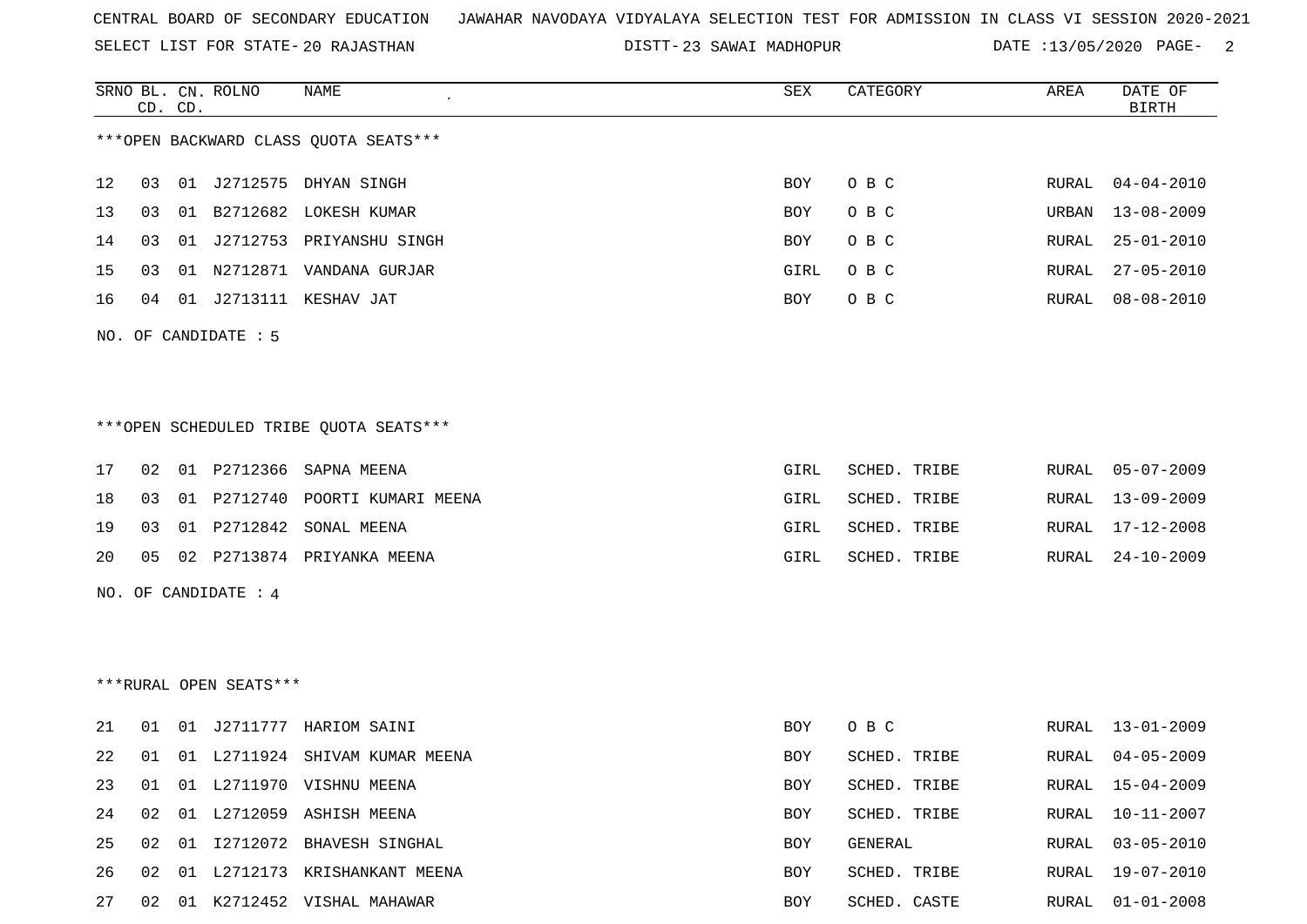SELECT LIST FOR STATE- DISTT- 20 RAJASTHAN

DISTT-23 SAWAI MADHOPUR DATE :13/05/2020 PAGE- 3

|     | CD. CD. |    | SRNO BL. CN. ROLNO     | NAME                                    | SEX  | CATEGORY     | AREA  | DATE OF<br><b>BIRTH</b> |
|-----|---------|----|------------------------|-----------------------------------------|------|--------------|-------|-------------------------|
|     |         |    | ***RURAL OPEN SEATS*** |                                         |      |              |       |                         |
| 28  | 03      |    |                        | 01 M2712483 ADITI SHARMA                | GIRL | GENERAL      | RURAL | $26 - 09 - 2009$        |
| 29  | 03      | 01 |                        | M2712518 ANSHU KUMARI SHARMA            | GIRL | GENERAL      | RURAL | $07 - 01 - 2011$        |
| 30  | 03      | 01 | J2712664               | KRASHNA KUMAR                           | BOY  | O B C        | RURAL | $16 - 07 - 2008$        |
| 31  | 03      | 01 | L2712693               | MANRAJ MEENA                            | BOY  | SCHED. TRIBE | RURAL | $17 - 03 - 2008$        |
| 32  | 04      | 01 | I2712999               | DARSHAN SINGHAL                         | BOY  | GENERAL      | RURAL | $20 - 01 - 2010$        |
| 33  | 04      | 01 | J2713305               | ROHIT SAINI                             | BOY  | O B C        | RURAL | $18 - 10 - 2008$        |
| 34  | 05      | 01 |                        | L2713465 AASHISH MEENA                  | BOY  | SCHED. TRIBE | RURAL | $17 - 08 - 2010$        |
| 35  | 05      | 01 | J2713698               | JASWANT DHAKAR                          | BOY  | O B C        | RURAL | $02 - 11 - 2009$        |
| 36  | 05      |    |                        | 02 M2713855 PAYAL SHARMA                | GIRL | GENERAL      | RURAL | $03 - 09 - 2010$        |
| 37  | 05      |    | 02 J2713866            | PRAVEEN JAT                             | BOY  | O B C        | RURAL | $26 - 07 - 2010$        |
| 38  | 05      |    |                        | 02 L2714004 VISHAL MEENA                | BOY  | SCHED. TRIBE | RURAL | $30 - 06 - 2009$        |
| NO. |         |    | OF CANDIDATE : 18      |                                         |      |              |       |                         |
|     |         |    |                        | ***RURAL SCHEDULED CASTE QUOTA SEATS*** |      |              |       |                         |
| 39  | 01      | 01 | 02711808               | KU.ANKITA MAHAWAR                       | GIRL | SCHED. CASTE | RURAL | $07 - 07 - 2008$        |
| 40  | 01      | 01 | K2711810               | KULDEEP MAHAWAR                         | BOY  | SCHED. CASTE | RURAL | $26 - 08 - 2008$        |
| 41  | 01      | 01 | K2711833               | MOHIT KUMAR RATAWAL                     | BOY  | SCHED. CASTE | RURAL | $01 - 02 - 2010$        |
| 42  | 01      |    |                        | 01 K2711963 VINAY KUMAR KOLI            | BOY  | SCHED. CASTE | RURAL | $01 - 07 - 2009$        |
| 43  | 02      |    |                        | 01 K2712135 HIMANSHU MAHAWAR            | BOY  | SCHED. CASTE | RURAL | $05 - 06 - 2009$        |
| 44  | 03      |    |                        | 01 K2712535 AVINASH JATAV               | BOY  | SCHED. CASTE | RURAL | $19 - 06 - 2009$        |
| 45  | 03      |    |                        | 01 K2712617 HIMANSHU HANUMAT            | BOY  | SCHED. CASTE | RURAL | 14-09-2010              |
| 46  | 03      |    |                        | 01 K2712725 NITESH JATAV                | BOY  | SCHED. CASTE | RURAL | $01 - 01 - 2009$        |
| 47  | 04      | 01 |                        | K2712925 AKSHAY MAHAWAR                 | BOY  | SCHED. CASTE | RURAL | $18 - 06 - 2008$        |
| 48  |         |    |                        | 04 01 K2713337 SAURABH MAHAWAR          | BOY  | SCHED. CASTE | RURAL | $24 - 04 - 2009$        |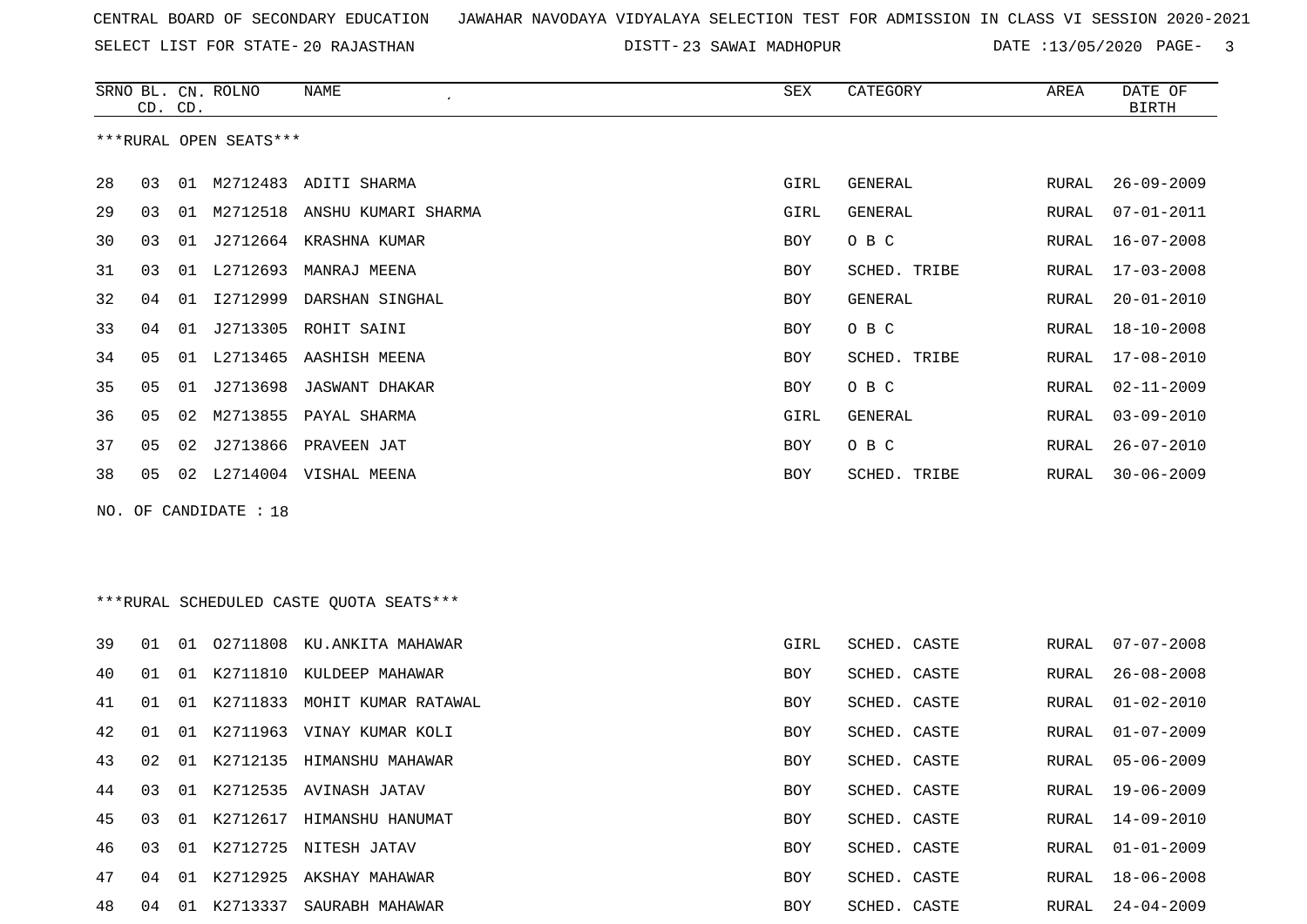SELECT LIST FOR STATE- DISTT- 20 RAJASTHAN

DISTT-23 SAWAI MADHOPUR DATE :13/05/2020 PAGE- 4

|    | CD. CD. |    | SRNO BL. CN. ROLNO    | NAME                                    | SEX        | CATEGORY     | AREA  | DATE OF<br><b>BIRTH</b> |
|----|---------|----|-----------------------|-----------------------------------------|------------|--------------|-------|-------------------------|
|    |         |    |                       | ***RURAL SCHEDULED CASTE QUOTA SEATS*** |            |              |       |                         |
| 49 | 04      |    |                       | 01 K2713391 UMESH BAIRWA                | <b>BOY</b> | SCHED. CASTE | RURAL | $09 - 07 - 2008$        |
| 50 | 05      |    |                       | 02 K2713867 PRAVEEN KUMAR SEVALIYA      | <b>BOY</b> | SCHED. CASTE | RURAL | $20 - 06 - 2010$        |
| 51 | 05      |    |                       | 02 K2713910 ROHIT BAIRWA                | BOY        | SCHED. CASTE | RURAL | $30 - 06 - 2009$        |
|    |         |    | NO. OF CANDIDATE : 13 |                                         |            |              |       |                         |
|    |         |    |                       |                                         |            |              |       |                         |
|    |         |    |                       |                                         |            |              |       |                         |
|    |         |    |                       | ***RURAL BACKWARD CLASS QUOTA SEATS***  |            |              |       |                         |
| 52 | 01      |    |                       | 01 N2711864 POOJA KUMARI MALI           | GIRL       | O B C        | RURAL | $15 - 07 - 2010$        |
| 53 | 01      |    |                       | 01 N2711865 POOJA SAINI                 | GIRL       | O B C        | RURAL | $10 - 05 - 2010$        |
| 54 | 01      |    | 01 N2711912           | SAROJ SAINI                             | GIRL       | O B C        | RURAL | $14 - 11 - 2007$        |
| 55 | 02      |    |                       | 01 N2712070 BEENA SAINI                 | GIRL       | O B C        | RURAL | $10 - 07 - 2009$        |
| 56 | 02      |    |                       | 01 N2712165 KIRAN YADAV                 | GIRL       | O B C        | RURAL | $30 - 03 - 2010$        |
| 57 | 03      | 01 |                       | J2712493 AKASH RAJ CHHAVDI              | BOY        | O B C        | RURAL | $16 - 02 - 2010$        |
| 58 | 03      |    |                       | 01 J2712540 BAL KRASHNA                 | <b>BOY</b> | O B C        | RURAL | $10 - 07 - 2009$        |
| 59 | 03      | 01 |                       | J2712567 DEVA MAWAI                     | BOY        | O B C        | RURAL | $22 - 10 - 2010$        |
| 60 | 03      |    |                       | 01 N2712721 NIDHI JAT                   | GIRL       | O B C        | RURAL | $05 - 08 - 2008$        |
| 61 | 03      |    |                       | 01 J2712826 SHIVANAND JANGID            | BOY        | O B C        | RURAL | $10 - 01 - 2011$        |
| 62 | 03      |    |                       | 01 N2712873 VARSHA GURJAR               | GIRL       | O B C        | RURAL | $22 - 09 - 2009$        |
| 63 | 04      |    |                       | 01 N2713107 KAVITA GURJAR               | GIRL       | O B C        | RURAL | $17 - 07 - 2008$        |
| 64 | 04      |    | 01 N2713220           | PALAK SAINI                             | GIRL       | O B C        | RURAL | $01 - 12 - 2008$        |
| 65 | 04      |    | 01 N2713342           | SHAKSHI CHOUDHARY                       | GIRL       | O B C        | RURAL | $24 - 04 - 2009$        |
| 66 | 04      |    |                       | 01 J2713343 SHERSINGH GURJAR            | BOY        | O B C        | RURAL | $25 - 05 - 2008$        |
| 67 | 05      | 02 |                       | N2713785 MINAKSHI SUMAN                 | GIRL       | O B C        | RURAL | $01 - 07 - 2009$        |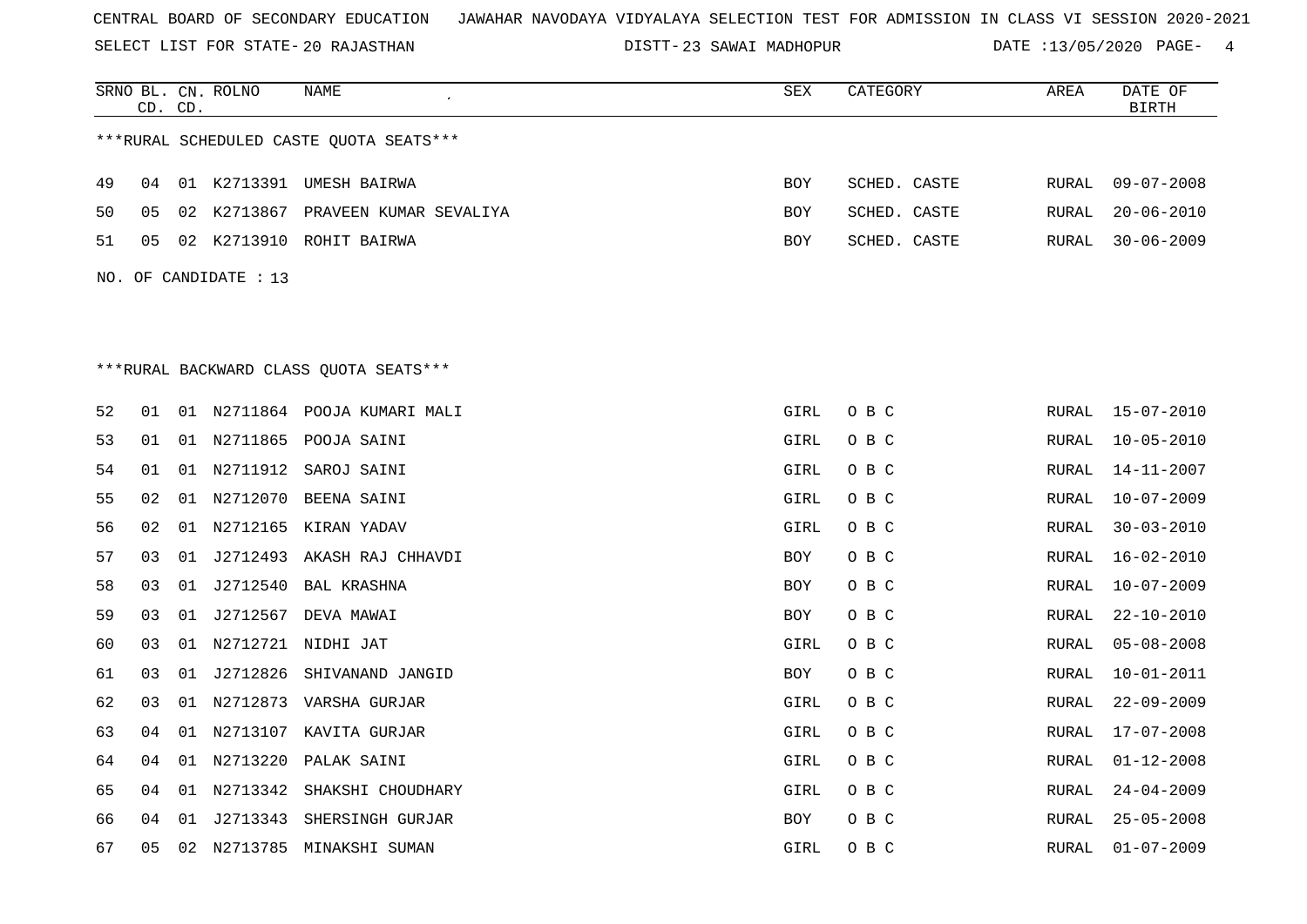|  |  |  | CENTRAL BOARD OF SECONDARY EDUCATION – JAWAHAR NAVODAYA VIDYALAYA SELECTION TEST FOR ADMISSION IN CLASS VI SESSION 2020-2021 |  |  |  |  |  |  |  |  |  |  |  |  |  |  |
|--|--|--|------------------------------------------------------------------------------------------------------------------------------|--|--|--|--|--|--|--|--|--|--|--|--|--|--|
|--|--|--|------------------------------------------------------------------------------------------------------------------------------|--|--|--|--|--|--|--|--|--|--|--|--|--|--|

SELECT LIST FOR STATE- DISTT- 20 RAJASTHAN

23 SAWAI MADHOPUR DATE :13/05/2020 PAGE- 5

|                                         | CD. CD. |    | SRNO BL. CN. ROLNO    | NAME                   | SEX        | CATEGORY     | AREA  | DATE OF<br><b>BIRTH</b> |  |  |  |
|-----------------------------------------|---------|----|-----------------------|------------------------|------------|--------------|-------|-------------------------|--|--|--|
|                                         |         |    | NO. OF CANDIDATE : 16 |                        |            |              |       |                         |  |  |  |
|                                         |         |    |                       |                        |            |              |       |                         |  |  |  |
|                                         |         |    |                       |                        |            |              |       |                         |  |  |  |
| ***RURAL SCHEDULED TRIBE QUOTA SEATS*** |         |    |                       |                        |            |              |       |                         |  |  |  |
| 68                                      | 01      | 01 |                       | L2711710 ANIKET MEENA  | <b>BOY</b> | SCHED. TRIBE | RURAL | $26 - 06 - 2009$        |  |  |  |
| 69                                      | 01      | 01 | L2711713              | ANISH MEENA            | BOY        | SCHED. TRIBE | RURAL | $08 - 06 - 2009$        |  |  |  |
| 70                                      | 01      | 01 | L2711752              | AYUSH KUMAR MEENA      | <b>BOY</b> | SCHED. TRIBE | RURAL | $14 - 03 - 2009$        |  |  |  |
| 71                                      | 01      | 01 | L2711761              | DEEPAK KUMAR MEENA     | BOY        | SCHED. TRIBE | RURAL | $11 - 11 - 2009$        |  |  |  |
| 72                                      | 01      | 01 | L2711769              | DHEERAJ MEENA          | <b>BOY</b> | SCHED. TRIBE | RURAL | $16 - 11 - 2010$        |  |  |  |
| 73                                      | 01      | 01 | L2711850              | PANKAJ MEENA           | <b>BOY</b> | SCHED. TRIBE | RURAL | $23 - 07 - 2009$        |  |  |  |
| 74                                      | 01      | 01 | P2711910              | SANJANA KUMARI MEENA   | GIRL       | SCHED. TRIBE | RURAL | $11 - 12 - 2010$        |  |  |  |
| 75                                      | 01      | 01 | L2711917              | SAURABH MEENA          | <b>BOY</b> | SCHED. TRIBE | RURAL | $12 - 05 - 2009$        |  |  |  |
| 76                                      | 01      | 01 | P2711942              | SUMAN MEENA            | GIRL       | SCHED. TRIBE | RURAL | $09 - 07 - 2010$        |  |  |  |
| 77                                      | 02      | 01 | P2712146              | KALPANA MEENA          | GIRL       | SCHED. TRIBE | RURAL | $08 - 08 - 2010$        |  |  |  |
| 78                                      | 02      | 01 | P2712254              | PAYAL MEENA            | GIRL       | SCHED. TRIBE | RURAL | $07 - 05 - 2009$        |  |  |  |
| 79                                      | 03      |    |                       | 01 P2712782 RITU MEENA | GIRL       | SCHED. TRIBE | RURAL | $20 - 01 - 2008$        |  |  |  |
| 80                                      | 05      | 01 | L2713610              | DEEPAK MEENA           | BOY        | SCHED. TRIBE | RURAL | $02 - 07 - 2009$        |  |  |  |
|                                         |         |    |                       |                        |            |              |       |                         |  |  |  |

NO. OF CANDIDATE : 13

TOTAL SELECTED CANDIDATE : 80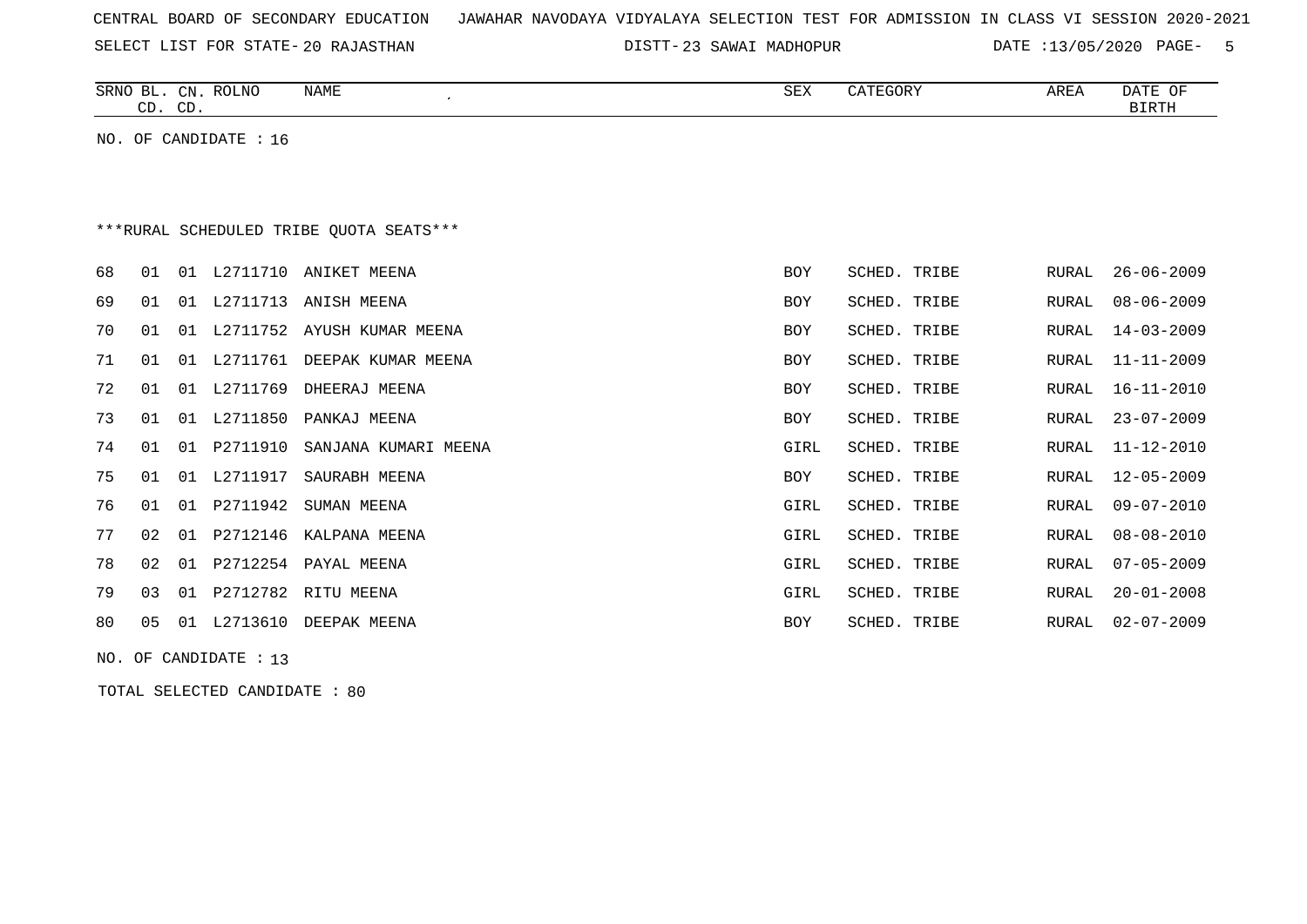SELECT LIST FOR STATE- DISTT- 20 RAJASTHAN

24 DAUSA DATE :13/05/2020 PAGE- 1

|              | CD. CD. | SRNO BL. CN. ROLNO     | NAME<br>$\overline{\phantom{a}}$       | SEX        | CATEGORY     | AREA  | DATE OF<br><b>BIRTH</b> |
|--------------|---------|------------------------|----------------------------------------|------------|--------------|-------|-------------------------|
|              |         | ***OPEN UR SEATS***    |                                        |            |              |       |                         |
| $\mathbf{1}$ |         |                        | 02 02 B2716575 PRAKHAR SINGH CHAUHAN   | BOY        | O B C        |       | URBAN 01-01-2011        |
| 2            |         | 04 01 C2718382 JATIN   |                                        | BOY        | SCHED. CASTE |       | URBAN 23-08-2010        |
|              |         | NO. OF CANDIDATE : $2$ |                                        |            |              |       |                         |
|              |         |                        |                                        |            |              |       |                         |
|              |         |                        | ***OPEN SCHEDULED CASTE QUOTA SEATS*** |            |              |       |                         |
| 3            |         |                        | 02 01 G2716022 DEEPALIKA BANSHIWAL     | GIRL       | SCHED. CASTE |       | URBAN 08-11-2008        |
| 4            |         |                        | 02 01 K2716066 DILKUSH MAHAWAR         | BOY        | SCHED. CASTE | RURAL | $06 - 06 - 2009$        |
| 5            |         |                        | 02 01 C2716203 KAPIL MAHAWAR           | BOY        | SCHED. CASTE |       | URBAN 07-06-2009        |
| 6            |         |                        | 03 02 K2717681 OM BHANDARI             | BOY        | SCHED. CASTE |       | RURAL 04-11-2009        |
|              |         | NO. OF CANDIDATE : 4   |                                        |            |              |       |                         |
|              |         |                        |                                        |            |              |       |                         |
|              |         |                        | ***OPEN DISABLED QUOTA SEATS***        |            |              |       |                         |
| 7            |         |                        | 01 01 L2714061 ABHISHEK MEENA          | <b>BOY</b> | SCHED. TRIBE |       | RURAL 05-07-2009        |
| 8            |         |                        | 03 02 J2717677 NITISH GURJAR           | BOY        | O B C        |       | RURAL 26-06-2010        |
| 9            |         |                        | 06 02 K2720410 VISHAL MORYA            | BOY        | SCHED. CASTE |       | RURAL 03-03-2010        |
|              |         | NO. OF CANDIDATE : 3   |                                        |            |              |       |                         |
|              |         |                        |                                        |            |              |       |                         |
|              |         |                        | *** OPEN BACKWARD CLASS QUOTA SEATS*** |            |              |       |                         |
| 10           |         |                        | 03 01 N2717141 ANJALI KUMARI SAINI     | GIRL       | O B C        |       | RURAL 22-03-2011        |

11 03 02 N2717546 MANISHA KUMARI GURJAR GIRL O B C RURAL 29-11-2010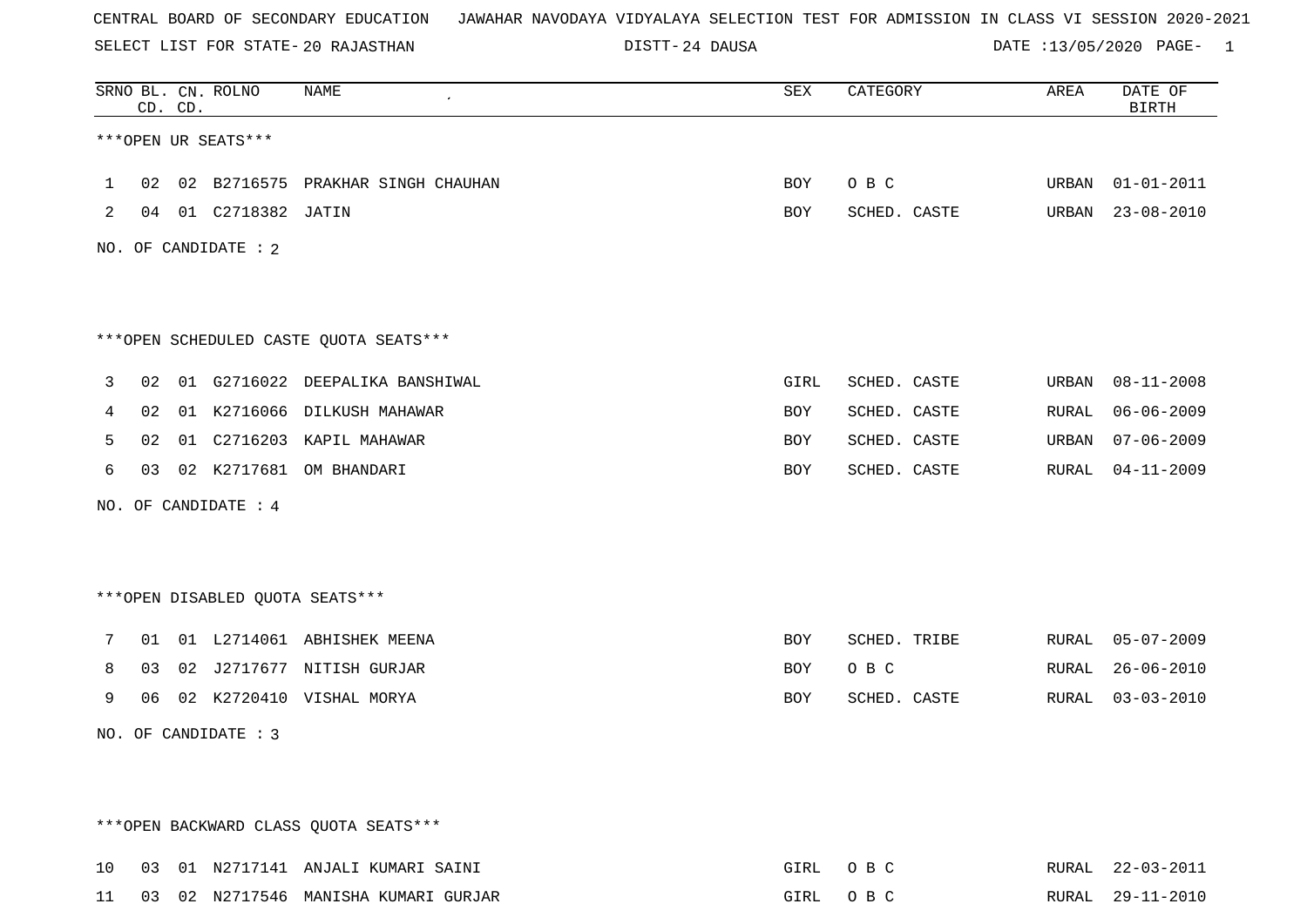SELECT LIST FOR STATE- DISTT- 20 RAJASTHAN

24 DAUSA DATE :13/05/2020 PAGE- 2

|    |    | CD. CD. | SRNO BL. CN. ROLNO     | <b>NAME</b>                             | SEX  | CATEGORY     | AREA  | DATE OF<br><b>BIRTH</b> |
|----|----|---------|------------------------|-----------------------------------------|------|--------------|-------|-------------------------|
|    |    |         |                        | *** OPEN BACKWARD CLASS QUOTA SEATS *** |      |              |       |                         |
| 12 | 03 |         |                        | 02 J2717720 PRADEEP SINGH GURJAR        | BOY  | O B C        | RURAL | 12-09-2010              |
| 13 | 03 |         |                        | 03 N2717753 PRIYANKA GURJAR             | GIRL | O B C        | RURAL | 18-12-2010              |
| 14 | 03 |         |                        | 03 N2717831 RISHIKA GURJAR              | GIRL | O B C        | RURAL | $13 - 09 - 2010$        |
|    |    |         | NO. OF CANDIDATE : 5   |                                         |      |              |       |                         |
|    |    |         |                        | *** OPEN SCHEDULED TRIBE QUOTA SEATS*** |      |              |       |                         |
| 15 |    |         |                        | 02 01 P2716008 CHHOTI MEENA             | GIRL | SCHED. TRIBE | RURAL | $03 - 10 - 2008$        |
| 16 |    |         |                        | 02 01 D2716165 JITESH MEENA             | BOY  | SCHED. TRIBE | URBAN | $21 - 08 - 2009$        |
| 17 | 02 |         |                        | 01 D2716288 KRISHAN MEENA               | BOY  | SCHED. TRIBE | URBAN | $11 - 05 - 2009$        |
| 18 | 02 |         |                        | 02 H2716485 NIDHI DHORWAL               | GIRL | SCHED. TRIBE | URBAN | $07 - 06 - 2009$        |
| 19 | 03 |         |                        | 02 L2717561 MANSINGH MEENA              | BOY  | SCHED. TRIBE | RURAL | $15 - 07 - 2010$        |
| 20 | 03 |         |                        | 03 L2717854 SACHIN MEENA                | BOY  | SCHED. TRIBE | RURAL | $02 - 04 - 2009$        |
|    |    |         | NO. OF CANDIDATE : 6   |                                         |      |              |       |                         |
|    |    |         |                        |                                         |      |              |       |                         |
|    |    |         | ***RURAL OPEN SEATS*** |                                         |      |              |       |                         |
| 21 | 01 |         |                        | 01 P2714581 JEENA MEENA                 | GIRL | SCHED. TRIBE | RURAL | $02 - 01 - 2010$        |
| 22 | 01 |         |                        | 03 I2715239 PRIYANSHU GUPTA             | BOY  | GENERAL      | RURAL | $23 - 11 - 2008$        |
| 23 |    |         |                        | 01 04 J2715673 TOMESH SINGH             | BOY  | O B C        | RURAL | $30 - 07 - 2010$        |
| 24 | 02 |         | 02 K2716574            | PRAJJWAL KUMAR                          | BOY  | SCHED. CASTE | RURAL | $17 - 01 - 2009$        |
| 25 | 02 |         |                        | 02 N2716613 PRIYANKA GURJAR             | GIRL | O B C        | RURAL | $10 - 11 - 2009$        |
| 26 |    |         |                        | 02 02 M2716627 PRIYA SHARMA             | GIRL | GENERAL      | RURAL | $19 - 05 - 2009$        |
| 27 |    |         |                        | 03 01 J2717288 DEVENDRA KUMAR GURJAR    | BOY  | O B C        | RURAL | $08 - 08 - 2008$        |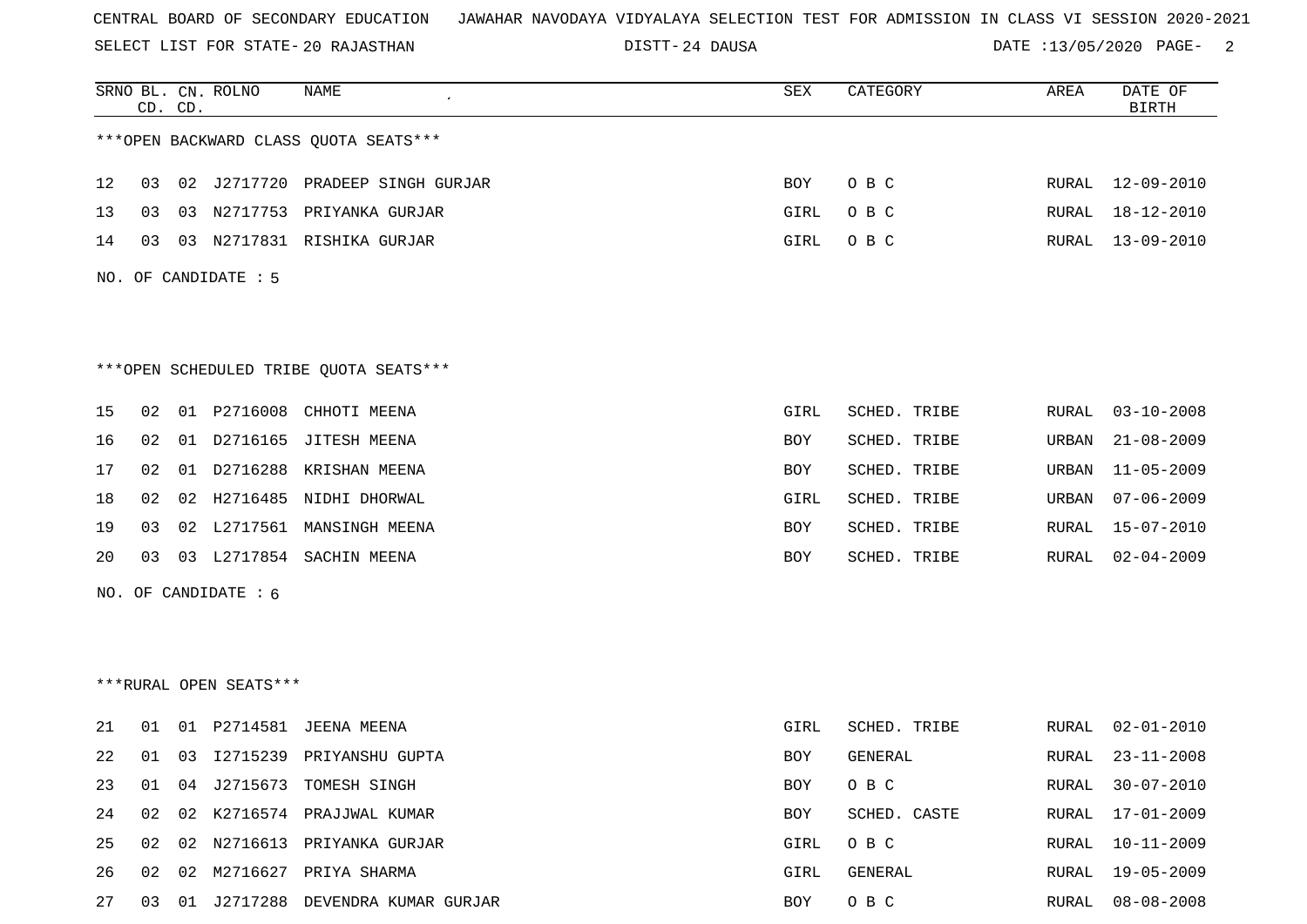SELECT LIST FOR STATE- DISTT- 20 RAJASTHAN

24 DAUSA DATE :13/05/2020 PAGE- 3

|    | CD. CD. |    | SRNO BL. CN. ROLNO     | NAME                                    | SEX  | CATEGORY     | AREA  | DATE OF<br><b>BIRTH</b> |
|----|---------|----|------------------------|-----------------------------------------|------|--------------|-------|-------------------------|
|    |         |    | ***RURAL OPEN SEATS*** |                                         |      |              |       |                         |
| 28 | 03      |    |                        | 01 M2717370 HIMANSHI KAWAR              | GIRL | GENERAL      | RURAL | $07 - 12 - 2009$        |
| 29 | 04      |    |                        | 01 L2718374 HITESH JARWAL               | BOY  | SCHED. TRIBE | RURAL | $16 - 09 - 2009$        |
| 30 | 04      | 01 |                        | K2718520 LEKHRAJ NAGAR                  | BOY  | SCHED. CASTE | RURAL | $02 - 03 - 2010$        |
| 31 | 04      | 02 | P2718944               | SHIWANI MEENA                           | GIRL | SCHED. TRIBE | RURAL | $25 - 04 - 2008$        |
| 32 | 05      | 01 | J2719333               | HEMENDRA                                | BOY  | O B C        | RURAL | $01 - 02 - 2010$        |
| 33 | 05      | 02 | J2719595               | PRADEEP                                 | BOY  | O B C        | RURAL | $17 - 09 - 2009$        |
| 34 | 06      | 02 |                        | K2720306 SACHIN NAGAR                   | BOY  | SCHED. CASTE | RURAL | $21 - 07 - 2009$        |
|    |         |    | NO. OF CANDIDATE : 14  |                                         |      |              |       |                         |
|    |         |    |                        |                                         |      |              |       |                         |
|    |         |    |                        | ***RURAL SCHEDULED CASTE QUOTA SEATS*** |      |              |       |                         |
| 35 | 01      | 01 |                        | K2714455 DILKHUSH MIROTHA               | BOY  | SCHED. CASTE | RURAL | $01 - 08 - 2008$        |
| 36 | 01      | 04 |                        | K2715705 VIKASH KUMAR BILONIYA          | BOY  | SCHED. CASTE | RURAL | $01 - 05 - 2009$        |
| 37 | 02      | 01 |                        | 02716216 KASHISH RAISWAL                | GIRL | SCHED. CASTE | RURAL | $09 - 06 - 2009$        |
| 38 | 02      | 01 | K2716289               | KRISH BAIRWA                            | BOY  | SCHED. CASTE | RURAL | $15 - 05 - 2010$        |
| 39 | 02      | 03 |                        | K2717034 VIVEK BALAI                    | BOY  | SCHED. CASTE | RURAL | $20 - 09 - 2009$        |
| 40 | 03      | 01 |                        | K2717087 ADITYA KUMAR BHATIYA           | BOY  | SCHED. CASTE | RURAL | $14 - 08 - 2008$        |
| 41 | 03      | 01 | K2717287               | DEVENDRA KUMAR BAIRWA                   | BOY  | SCHED. CASTE | RURAL | $29 - 12 - 2009$        |
| 42 | 03      | 01 |                        | 02717347 GUNJAN SAMRIYA                 | GIRL | SCHED. CASTE | RURAL | $22 - 04 - 2009$        |
| 43 | 03      | 03 |                        | K2717841 ROHIT KUMAR BAIRWA             | BOY  | SCHED. CASTE | RURAL | $29 - 07 - 2009$        |
| 44 | 03      | 03 |                        | K2718001 TARA CHAND MAHAWAR             | BOY  | SCHED. CASTE | RURAL | $11 - 07 - 2009$        |
| 45 | 04      | 01 | K2718690               | PAWAN KUMAR VERMA                       | BOY  | SCHED. CASTE | RURAL | $31 - 12 - 2009$        |
| 46 | 04      | 02 |                        | K2719052 YADVENDRA NAGAR                | BOY  | SCHED. CASTE | RURAL | 29-12-2009              |
| 47 | 05      |    |                        | 02 K2719619 PRITAM BAIRWA               | BOY  | SCHED. CASTE | RURAL | 19-07-2007              |
|    |         |    |                        |                                         |      |              |       |                         |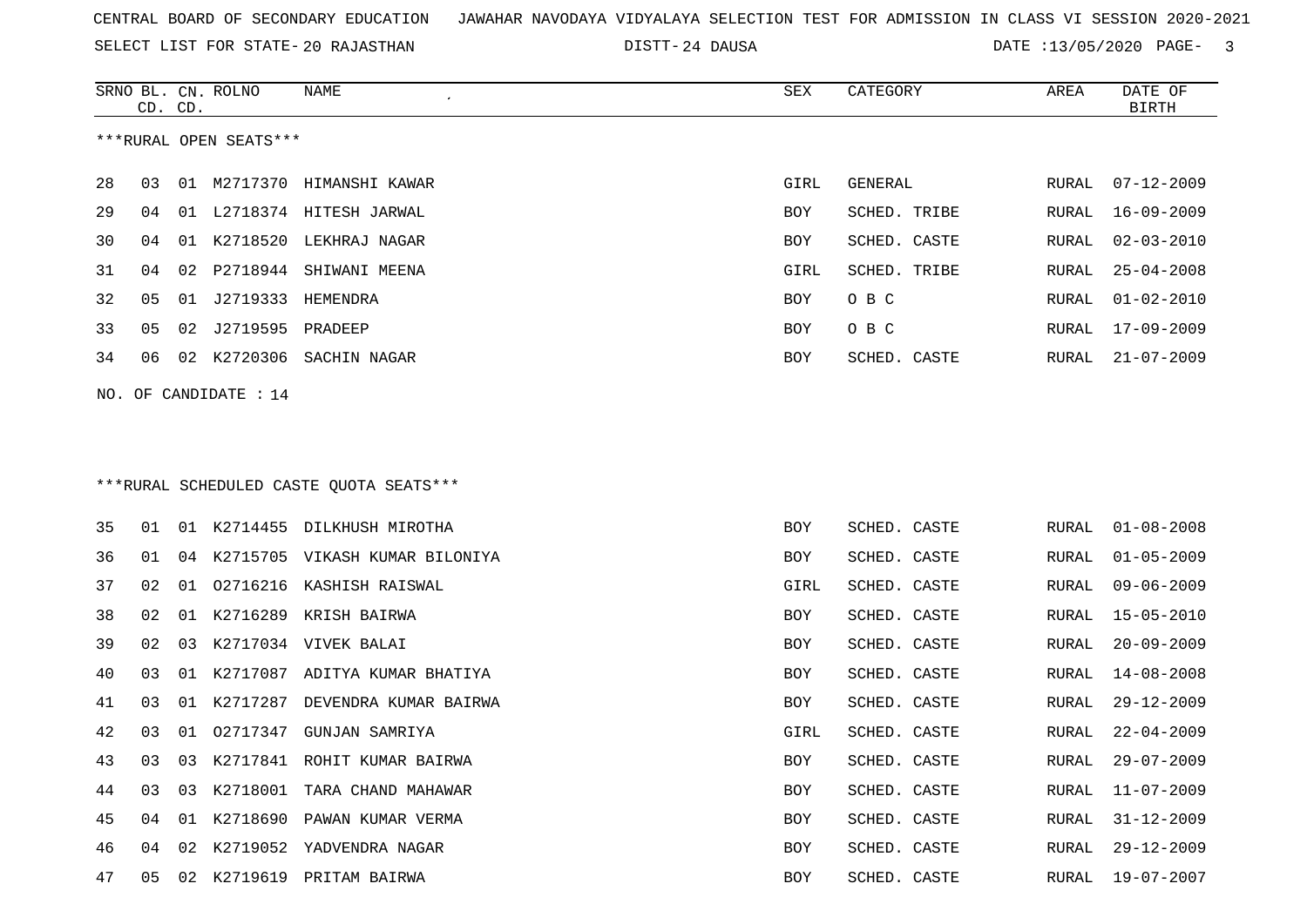| CENTRAL BOARD OF SECONDARY EDUCATION – JAWAHAR NAVODAYA VIDYALAYA SELECTION TEST FOR ADMISSION IN CLASS VI SESSION 2020-2021 |  |
|------------------------------------------------------------------------------------------------------------------------------|--|
|------------------------------------------------------------------------------------------------------------------------------|--|

SELECT LIST FOR STATE- DISTT- 20 RAJASTHAN

24 DAUSA DATE :13/05/2020 PAGE- 4

|    |    | CD. CD. | SRNO BL. CN. ROLNO    | NAME<br>$\epsilon$                      | SEX        | CATEGORY | AREA         | DATE OF<br><b>BIRTH</b> |
|----|----|---------|-----------------------|-----------------------------------------|------------|----------|--------------|-------------------------|
|    |    |         | NO. OF CANDIDATE : 13 |                                         |            |          |              |                         |
|    |    |         |                       |                                         |            |          |              |                         |
|    |    |         |                       |                                         |            |          |              |                         |
|    |    |         |                       | *** RURAL BACKWARD CLASS QUOTA SEATS*** |            |          |              |                         |
| 48 | 03 | 01      |                       | J2717088 ADITYA RAJ CHECHI              | BOY        | O B C    | RURAL        | $17 - 07 - 2010$        |
| 49 | 03 | 01      |                       | J2717187 ANSHUL GURJAR                  | <b>BOY</b> | O B C    | RURAL        | $04 - 10 - 2009$        |
| 50 | 03 | 01      | N2717262              | CHOUDHARY NIHARIKA SINGH                | GIRL       | O B C    | <b>RURAL</b> | $01 - 07 - 2010$        |
| 51 | 03 | 01      |                       | J2717324 DURGENDRA SINGH GURJAR         | <b>BOY</b> | O B C    | RURAL        | $21 - 01 - 2011$        |
| 52 | 03 | 02      | J2717423              | KANHA JANGID                            | BOY        | O B C    | RURAL        | $10 - 08 - 2008$        |
| 53 | 03 | 02      | J2717432              | KAPIL SINGH MAL                         | BOY        | O B C    | RURAL        | $07 - 02 - 2010$        |
| 54 | 03 | 03      | N2717743              | PRIYA GURJAR                            | GIRL       | O B C    | RURAL        | $12 - 09 - 2010$        |
| 55 | 03 | 03      |                       | N2717744 PRIYA GURJAR                   | GIRL       | O B C    | RURAL        | $01 - 08 - 2010$        |
| 56 | 03 | 03      |                       | N2717816 RAVINA KUMARI GURJAR           | GIRL       | O B C    | <b>RURAL</b> | $29 - 11 - 2009$        |
| 57 | 03 | 03      | N2717830              | RINKU GURJAR                            | GIRL       | O B C    | RURAL        | $18 - 08 - 2008$        |
| 58 | 03 | 03      | N2717952              | SONAM SAINI                             | GIRL       | O B C    | <b>RURAL</b> | $13 - 04 - 2010$        |
| 59 | 03 | 03      | J2718045              | VIKAS KUMAR GURJAR                      | BOY        | O B C    | RURAL        | $15 - 01 - 2011$        |
| 60 | 03 | 03      |                       | J2718056 VISHNU GURJAR                  | BOY        | O B C    | RURAL        | $26 - 05 - 2009$        |
| 61 | 05 | 01      |                       | J2719200 AVATAR SINGH                   | BOY        | O B C    | RURAL        | $30 - 04 - 2008$        |
| 62 | 05 | 01      | J2719296              | GAURAV KUMAR                            | <b>BOY</b> | O B C    | RURAL        | $06 - 12 - 2009$        |
| 63 | 05 | 01      | J2719303              | GAURAV SINGH                            | <b>BOY</b> | O B C    | <b>RURAL</b> | $06 - 07 - 2009$        |
|    |    |         |                       |                                         |            |          |              |                         |

NO. OF CANDIDATE : 16

\*\*\*RURAL SCHEDULED TRIBE QUOTA SEATS\*\*\*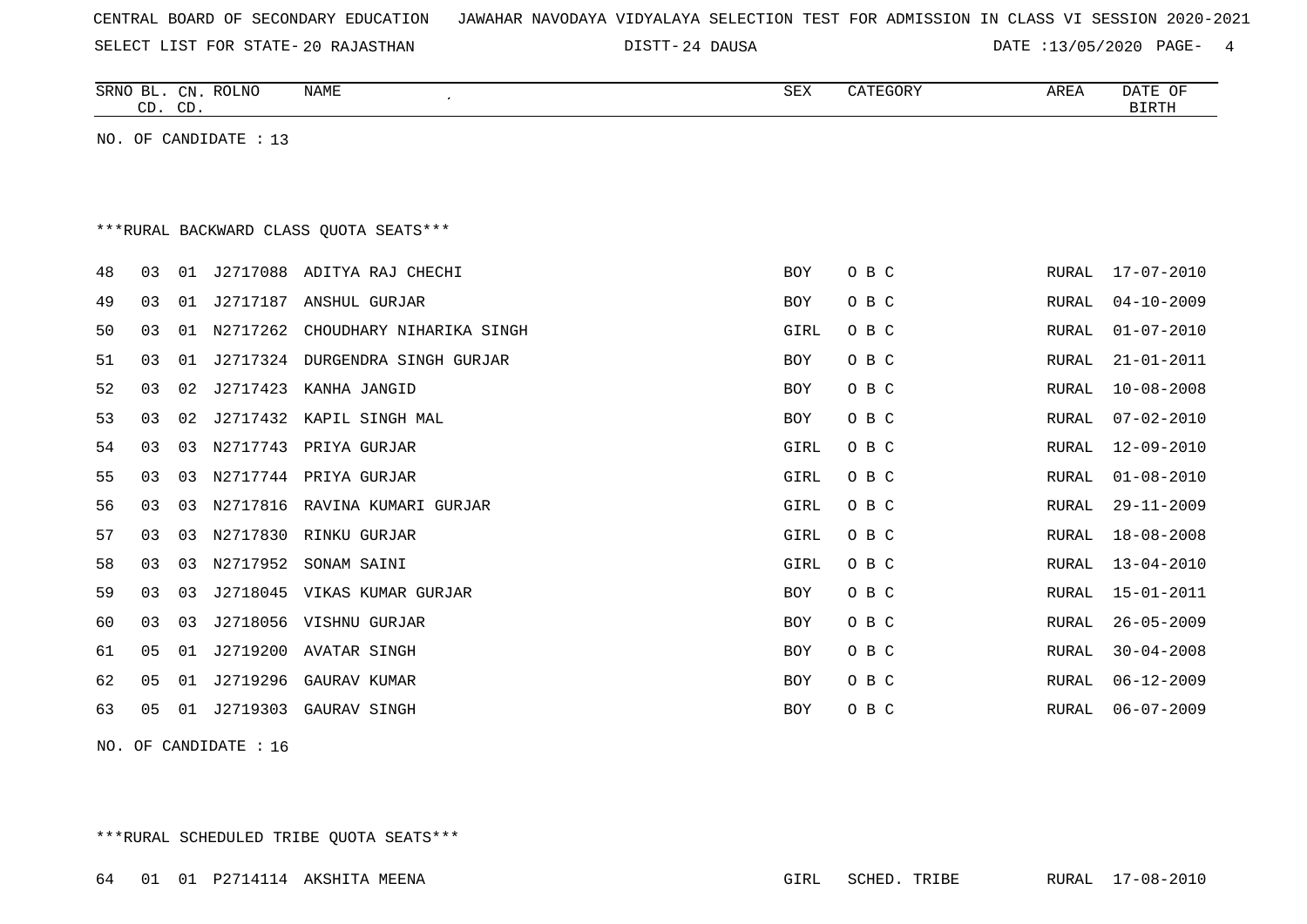SELECT LIST FOR STATE- DISTT- 20 RAJASTHAN

24 DAUSA DATE :13/05/2020 PAGE- 5

|    | CD. CD.        |    | SRNO BL. CN. ROLNO   | <b>NAME</b>                             | SEX        | CATEGORY     | AREA  | DATE OF<br><b>BIRTH</b> |
|----|----------------|----|----------------------|-----------------------------------------|------------|--------------|-------|-------------------------|
|    |                |    |                      | ***RURAL SCHEDULED TRIBE OUOTA SEATS*** |            |              |       |                         |
| 65 | 01             |    | 04 P2715496          | SARIKA MEENA                            | GIRL       | SCHED. TRIBE | RURAL | $31 - 08 - 2010$        |
| 66 | 02             | 01 | P2716211             | KARMA MEENA                             | GIRL       | SCHED. TRIBE | RURAL | $15 - 07 - 2010$        |
| 67 | 02             | 03 | P2716888             | SONIYA BUJETYA                          | GIRL       | SCHED. TRIBE | RURAL | $19 - 06 - 2009$        |
| 68 | 03             |    |                      | 01 L2717098 AJAY KUMAR MEENA            | <b>BOY</b> | SCHED. TRIBE | RURAL | $15 - 11 - 2009$        |
| 69 | 03             | 01 |                      | L2717357 HARSH SEHRA                    | <b>BOY</b> | SCHED. TRIBE | RURAL | $18 - 03 - 2010$        |
| 70 | 03             | 01 |                      | L2717360 HEERA LAL MEENA                | <b>BOY</b> | SCHED. TRIBE | RURAL | $22 - 06 - 2010$        |
| 71 | 03             |    |                      | 02 P2717407 KAJAL MINA                  | GIRL       | SCHED. TRIBE | RURAL | $02 - 07 - 2009$        |
| 72 | 03             |    |                      | 02 L2717540 MAHESH KUMAR MEENA          | <b>BOY</b> | SCHED. TRIBE | RURAL | $11 - 12 - 2009$        |
| 73 | 03             | 02 |                      | L2717628 NAVEEN KUMAR MEENA             | <b>BOY</b> | SCHED. TRIBE | RURAL | $07 - 05 - 2009$        |
| 74 | 03             | 02 | L2717689             | PARAMJEET MEENA                         | <b>BOY</b> | SCHED. TRIBE | RURAL | $12 - 11 - 2009$        |
| 75 | 04             | 01 | L2718303             | DILRAJ MEENA                            | <b>BOY</b> | SCHED. TRIBE | RURAL | $20 - 04 - 2009$        |
| 76 | 04             | 02 |                      | P2718768 RADHA KUMARI MEENA             | GIRL       | SCHED. TRIBE | RURAL | $29 - 11 - 2010$        |
| 77 | 05             | 02 | P2719504             | MONIKA MEENA                            | GIRL       | SCHED. TRIBE | RURAL | $13 - 06 - 2008$        |
| 78 | 0 <sub>5</sub> | 02 |                      | L2719545 NIKETAN MEENA                  | <b>BOY</b> | SCHED. TRIBE | RURAL | $07 - 11 - 2010$        |
| 79 | 06             |    |                      | 02 L2720350 SHIV RAM MEENA              | <b>BOY</b> | SCHED. TRIBE | RURAL | $21 - 04 - 2011$        |
| 80 | 06             |    |                      | 02 L2720409 VISHAL MEENA                | <b>BOY</b> | SCHED. TRIBE | RURAL | $25 - 06 - 2009$        |
|    |                |    | NO. OF CANDIDATE: 17 |                                         |            |              |       |                         |

TOTAL SELECTED CANDIDATE : 80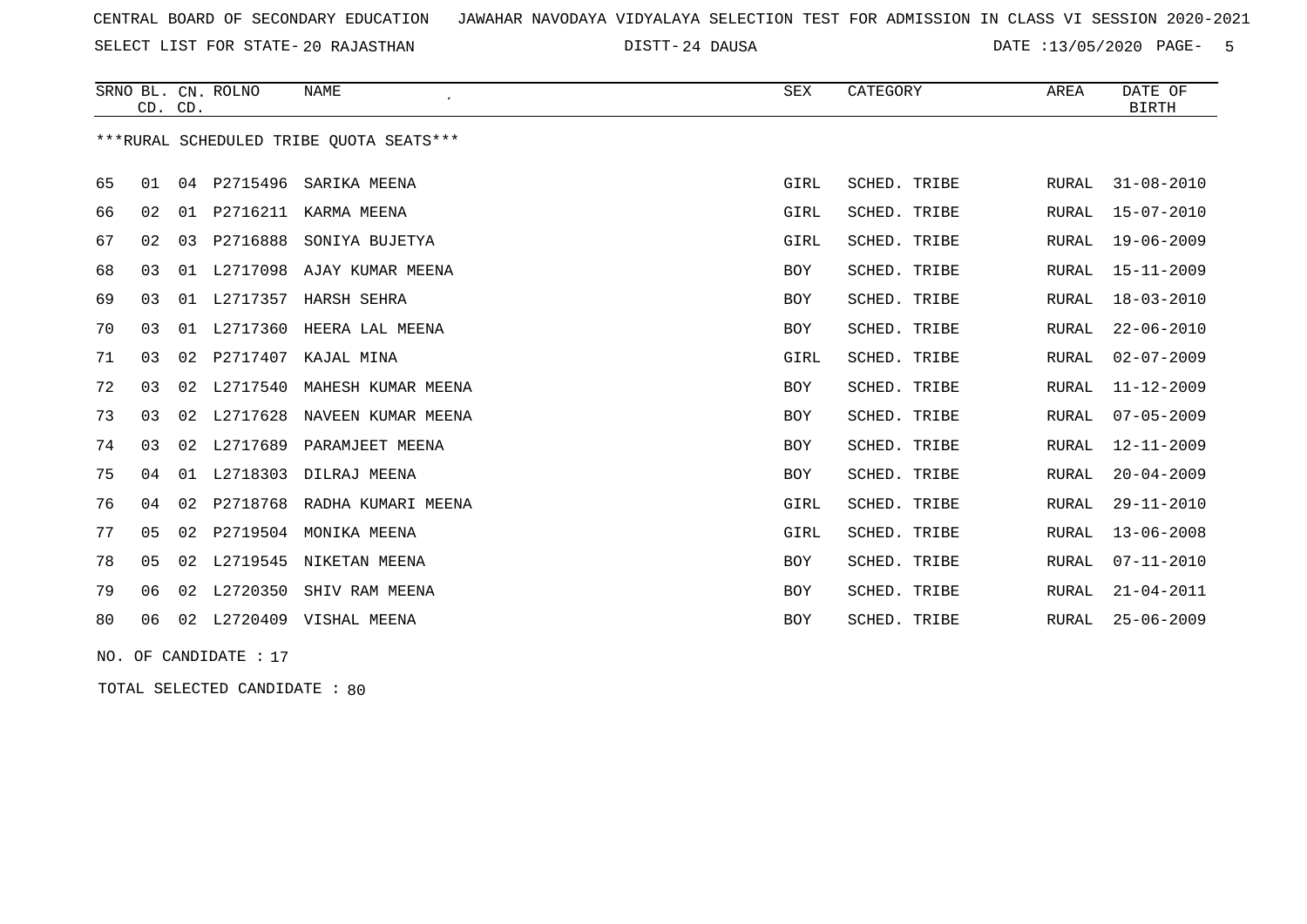SELECT LIST FOR STATE- DISTT- 20 RAJASTHAN

25 JHUNJHUNU DATE :13/05/2020 PAGE- 1

|    |    | CD. CD. | SRNO BL. CN. ROLNO     | NAME                                   | ${\tt SEX}$ | CATEGORY     | AREA  | DATE OF<br><b>BIRTH</b> |
|----|----|---------|------------------------|----------------------------------------|-------------|--------------|-------|-------------------------|
|    |    |         | ***OPEN UR SEATS***    |                                        |             |              |       |                         |
| 1  | 01 |         |                        | 01 12720560 ROHAN JAKHAR               | BOY         | GENERAL      | RURAL | $24 - 02 - 2009$        |
| 2  | 02 |         | 01 N2720756 JAHNVI     |                                        | GIRL        | O B C        | RURAL | $18 - 09 - 2010$        |
| 3  | 05 |         |                        | 01 J2722420 PRADEEP KUMAR              | BOY         | O B C        | RURAL | $15 - 04 - 2008$        |
| 4  | 06 |         | 01 J2722704 BHAVIK     |                                        | <b>BOY</b>  | O B C        | RURAL | $03 - 02 - 2009$        |
| 5  | 06 |         |                        | 02 J2723008 RAHUL MAHAN                | BOY         | O B C        | RURAL | $01 - 01 - 2011$        |
| 6  | 08 |         |                        | 02 J2724196 HITESH YADAV               | BOY         | O B C        | RURAL | $20 - 12 - 2009$        |
| 7  | 08 |         |                        | 02 N2724224 JYOTSANA YADAV             | GIRL        | O B C        | RURAL | $05 - 03 - 2008$        |
| 8  | 08 |         |                        | 03 J2724495 PRIYANSHU CHOUDHARY        | BOY         | O B C        | RURAL | 12-03-2010              |
|    |    |         | NO. OF CANDIDATE : 8   | ***OPEN SCHEDULED CASTE QUOTA SEATS*** |             |              |       |                         |
| 9  | 01 |         | 01 K2720550 PRINCE     |                                        | BOY         | SCHED. CASTE | RURAL | $10 - 01 - 2008$        |
| 10 | 02 |         | 01 02720692 DEEPIKA    |                                        | GIRL        | SCHED. CASTE | RURAL | $05 - 07 - 2010$        |
| 11 | 02 |         | 01 K2720708 DISHANT    |                                        | BOY         | SCHED. CASTE | RURAL | $10 - 11 - 2010$        |
|    |    |         | NO. OF CANDIDATE : $3$ |                                        |             |              |       |                         |
|    |    |         |                        | *** OPEN DISABLED QUOTA SEATS***       |             |              |       |                         |
| 12 | 03 |         | 01 N2721303 NIKU       |                                        | GIRL        | O B C        | RURAL | $02 - 07 - 2007$        |
| 13 | 06 |         |                        | 01 N2722883 MONIKA SAIN                | GIRL        | O B C        | RURAL | $21 - 08 - 2009$        |

14 08 03 J2724540 RAMESH SAINI BOY O B C RURAL 04-05-2008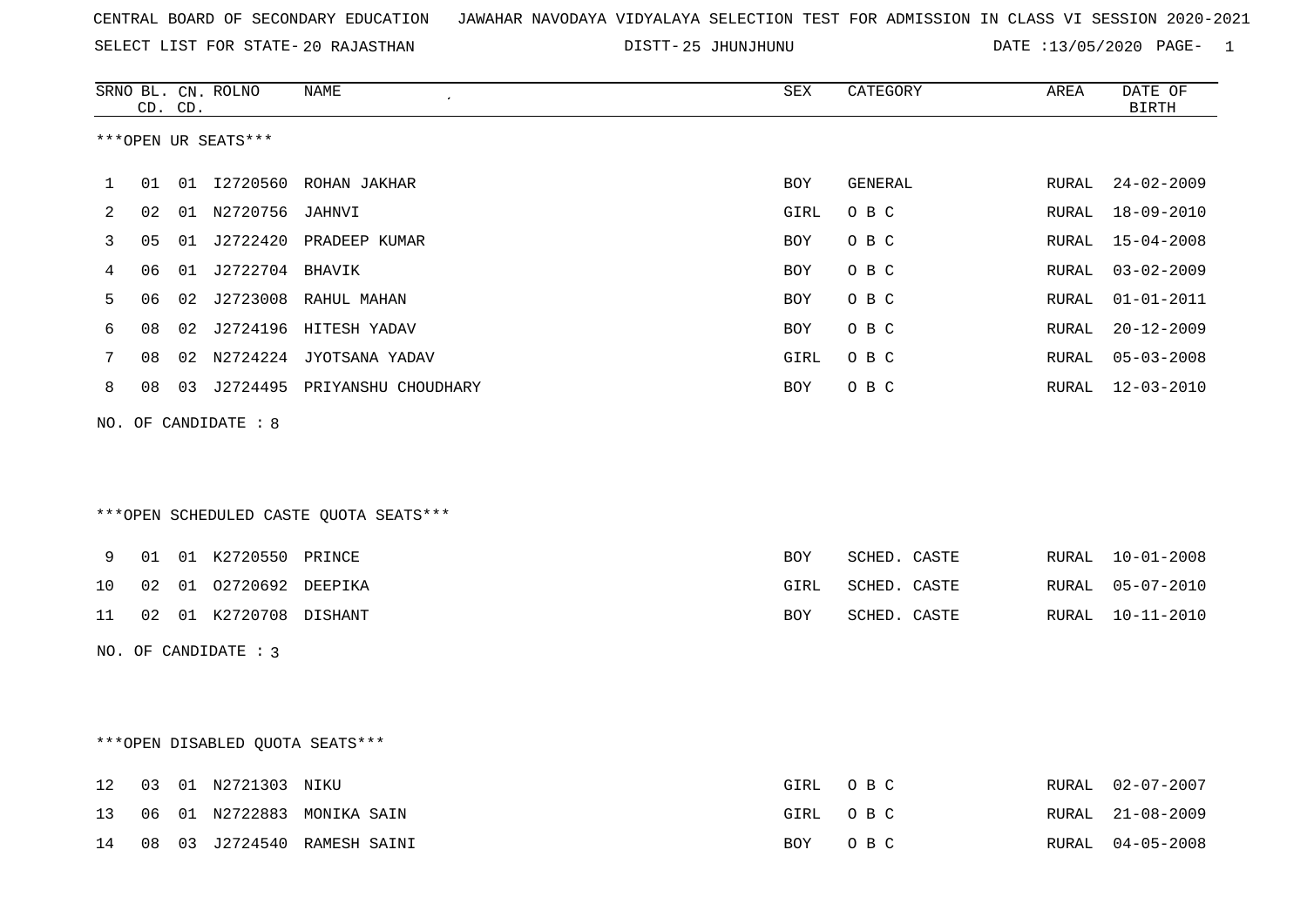SELECT LIST FOR STATE- DISTT- 20 RAJASTHAN

25 JHUNJHUNU DATE :13/05/2020 PAGE- 2

|                                        |          | CD. CD. | SRNO BL. CN. ROLNO                                                                        | <b>NAME</b>                                                                                | ${\tt SEX}$                                     | CATEGORY                                                      | AREA                                      | DATE OF<br><b>BIRTH</b>                                                                                                                  |
|----------------------------------------|----------|---------|-------------------------------------------------------------------------------------------|--------------------------------------------------------------------------------------------|-------------------------------------------------|---------------------------------------------------------------|-------------------------------------------|------------------------------------------------------------------------------------------------------------------------------------------|
|                                        |          |         | NO. OF CANDIDATE : 3                                                                      |                                                                                            |                                                 |                                                               |                                           |                                                                                                                                          |
|                                        |          |         |                                                                                           |                                                                                            |                                                 |                                                               |                                           |                                                                                                                                          |
|                                        |          |         |                                                                                           |                                                                                            |                                                 |                                                               |                                           |                                                                                                                                          |
|                                        |          |         |                                                                                           | *** OPEN BACKWARD CLASS QUOTA SEATS***                                                     |                                                 |                                                               |                                           |                                                                                                                                          |
|                                        |          |         |                                                                                           |                                                                                            |                                                 |                                                               |                                           |                                                                                                                                          |
| 15                                     |          |         | 02 01 J2720705 DIPANSHU                                                                   |                                                                                            | <b>BOY</b>                                      | O B C                                                         |                                           | RURAL 13-10-2010                                                                                                                         |
| 16                                     | 02       |         |                                                                                           | 01 N2720726 GUNJAN JALODIA                                                                 | GIRL                                            | O B C                                                         | RURAL                                     | $17 - 10 - 2010$                                                                                                                         |
| 17                                     | 05       |         | 01 J2722034 AKASH                                                                         |                                                                                            | BOY                                             | O B C                                                         | RURAL                                     | $06 - 03 - 2010$                                                                                                                         |
| 18                                     | 05       |         |                                                                                           | 01 J2722189 HARIYANSH                                                                      | BOY                                             | O B C                                                         | RURAL                                     | $11 - 08 - 2009$                                                                                                                         |
| 19                                     | 08       |         |                                                                                           | 03 N2724502 PRIYA SAINI                                                                    | GIRL                                            | O B C                                                         | RURAL                                     | $08 - 03 - 2009$                                                                                                                         |
|                                        |          |         | NO. OF CANDIDATE : 5                                                                      |                                                                                            |                                                 |                                                               |                                           |                                                                                                                                          |
|                                        |          |         |                                                                                           |                                                                                            |                                                 |                                                               |                                           |                                                                                                                                          |
|                                        |          |         |                                                                                           |                                                                                            |                                                 |                                                               |                                           |                                                                                                                                          |
|                                        |          |         |                                                                                           | ***OPEN SCHEDULED TRIBE QUOTA SEATS***                                                     |                                                 |                                                               |                                           |                                                                                                                                          |
|                                        |          |         |                                                                                           |                                                                                            |                                                 |                                                               |                                           |                                                                                                                                          |
| 20                                     |          |         |                                                                                           | 06 02 L2722934 NITESH KUMAR MEENA                                                          | BOY                                             | SCHED. TRIBE                                                  | RURAL                                     | $20 - 05 - 2008$                                                                                                                         |
|                                        |          |         | NO. OF CANDIDATE : 1                                                                      |                                                                                            |                                                 |                                                               |                                           |                                                                                                                                          |
|                                        |          |         |                                                                                           |                                                                                            |                                                 |                                                               |                                           |                                                                                                                                          |
|                                        |          |         |                                                                                           |                                                                                            |                                                 |                                                               |                                           |                                                                                                                                          |
|                                        |          |         | ***RURAL OPEN SEATS***                                                                    |                                                                                            |                                                 |                                                               |                                           |                                                                                                                                          |
|                                        |          |         |                                                                                           |                                                                                            |                                                 |                                                               |                                           |                                                                                                                                          |
|                                        |          |         |                                                                                           |                                                                                            |                                                 |                                                               |                                           |                                                                                                                                          |
|                                        |          |         |                                                                                           |                                                                                            |                                                 |                                                               |                                           |                                                                                                                                          |
|                                        |          |         |                                                                                           |                                                                                            |                                                 |                                                               |                                           |                                                                                                                                          |
|                                        |          |         |                                                                                           |                                                                                            |                                                 |                                                               |                                           |                                                                                                                                          |
|                                        |          |         |                                                                                           |                                                                                            |                                                 |                                                               |                                           |                                                                                                                                          |
|                                        |          |         |                                                                                           |                                                                                            |                                                 |                                                               |                                           |                                                                                                                                          |
| 21<br>22<br>23<br>24<br>25<br>26<br>27 | 01<br>01 |         | 01 J2720561 ROHIT<br>01 N2720582 SUSHAMA<br>02 01 N2720636 ANJALI<br>02 01 J2720812 LUCKY | 02 01 J2720761 JATIN KUMAR<br>02 02 J2720965 SAMEER KHAN<br>03 01 I2721234 KUSHAGRA SHARMA | BOY<br>GIRL<br>GIRL<br>BOY<br>BOY<br>BOY<br>BOY | O B C<br>O B C<br>O B C<br>O B C<br>O B C<br>O B C<br>GENERAL | RURAL<br>RURAL<br>RURAL<br>RURAL<br>RURAL | $08 - 06 - 2008$<br>$11 - 05 - 2009$<br>RURAL 14-06-2009<br>$15 - 10 - 2010$<br>$20 - 02 - 2010$<br>$30 - 07 - 2009$<br>RURAL 29-12-2008 |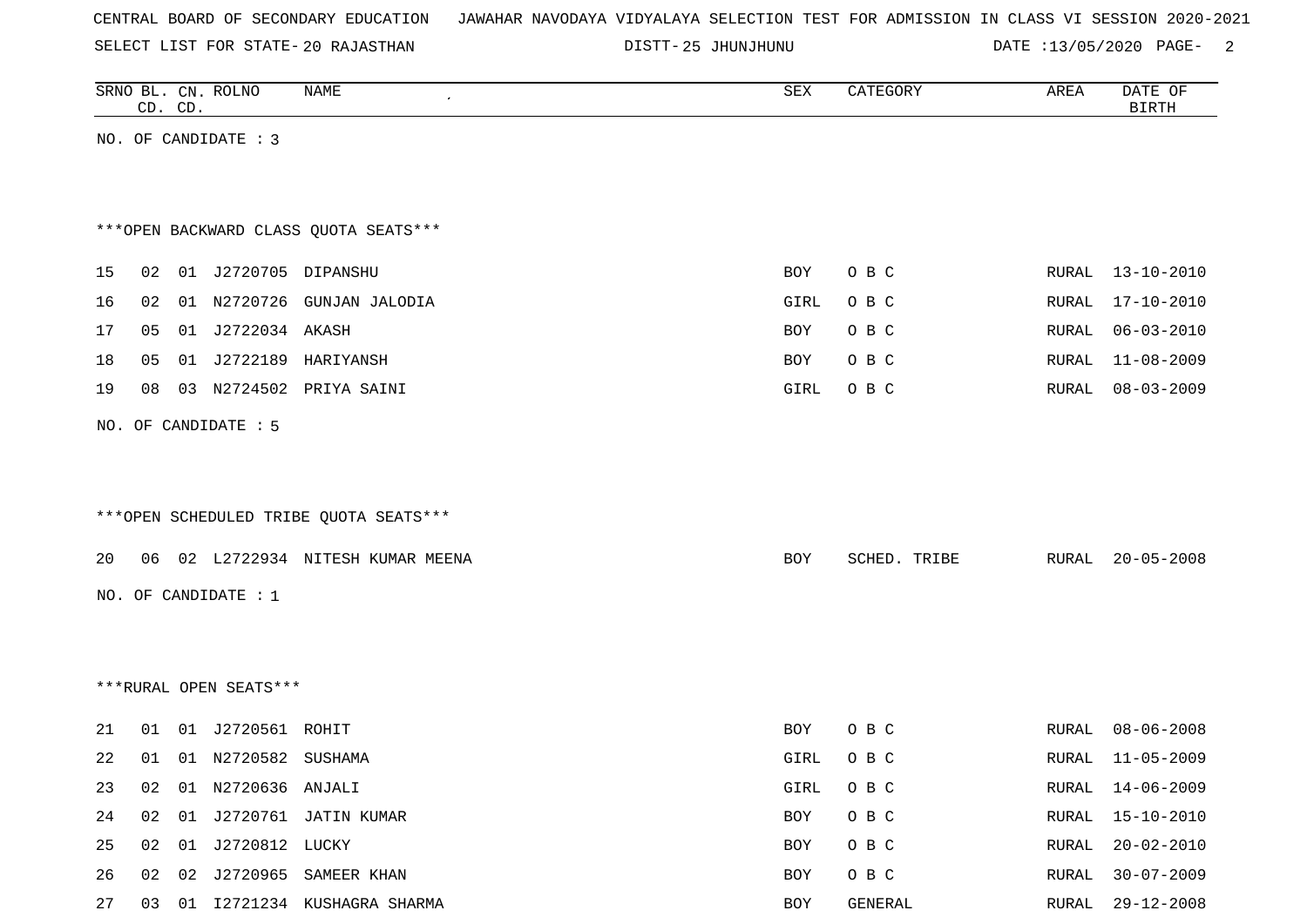SELECT LIST FOR STATE- DISTT- 20 RAJASTHAN

25 JHUNJHUNU DATE :13/05/2020 PAGE- 3

|    | CD. CD. |    | SRNO BL. CN. ROLNO     | <b>NAME</b>              | SEX        | CATEGORY       | AREA         | DATE OF<br><b>BIRTH</b> |
|----|---------|----|------------------------|--------------------------|------------|----------------|--------------|-------------------------|
|    |         |    | ***RURAL OPEN SEATS*** |                          |            |                |              |                         |
| 28 | 03      | 01 |                        | J2721293 NAVEEN KUMAR    | <b>BOY</b> | O B C          | RURAL        | $18 - 10 - 2008$        |
| 29 | 03      | 01 | J2721312 NITIN         |                          | BOY        | O B C          | RURAL        | $15 - 09 - 2009$        |
| 30 | 04      | 01 | I2721589               | ANURAG SINGH             | <b>BOY</b> | GENERAL        | <b>RURAL</b> | $02 - 04 - 2009$        |
| 31 | 04      | 01 | M2721731               | KANISHKA                 | GIRL       | <b>GENERAL</b> | RURAL        | $08 - 10 - 2010$        |
| 32 | 04      | 01 | J2721793               | MUNNA KUMAR              | BOY        | O B C          | RURAL        | $24 - 10 - 2009$        |
| 33 | 05      |    | 01 M2722039 AKSHI      |                          | GIRL       | GENERAL        | RURAL        | $29 - 01 - 2011$        |
| 34 | 05      |    | 01 N2722305            | MANSI                    | GIRL       | O B C          | <b>RURAL</b> | $10 - 02 - 2010$        |
| 35 | 05      |    |                        | 01 J2722554 SUMIT KUMAR  | BOY        | O B C          | RURAL        | $29 - 05 - 2009$        |
| 36 | 05      | 01 | J2722588 VIJAY         |                          | BOY        | O B C          | RURAL        | $17 - 08 - 2008$        |
| 37 | 06      |    |                        | 01 J2722660 ANKIT KUMAR  | BOY        | O B C          | RURAL        | $02 - 12 - 2009$        |
| 38 | 06      | 01 |                        | N2722821 KIRTI JANGIR    | GIRL       | O B C          | <b>RURAL</b> | $28 - 11 - 2007$        |
| 39 | 06      | 01 |                        | J2722827 KRISHANA KUMAR  | BOY        | O B C          | RURAL        | $05 - 03 - 2009$        |
| 40 | 06      | 02 | J2723124               | UMANG                    | <b>BOY</b> | O B C          | RURAL        | $21 - 07 - 2009$        |
| 41 | 07      | 02 |                        | N2723589 NIDHI CHOUDHARY | GIRL       | O B C          | RURAL        | $06 - 06 - 2009$        |
| 42 | 07      | 02 | J2723673 PRITAM        |                          | <b>BOY</b> | O B C          | <b>RURAL</b> | $13 - 08 - 2010$        |
| 43 | 07      | 03 | N2723778               | SAPNA                    | GIRL       | O B C          | RURAL        | $14 - 10 - 2010$        |
| 44 | 07      | 03 | M2723849               | VANDANA KANWAR           | GIRL       | GENERAL        | RURAL        | $06 - 08 - 2009$        |
| 45 | 08      | 01 |                        | J2724058 AVISHKAR YADAV  | BOY        | O B C          | RURAL        | $27 - 09 - 2008$        |
| 46 | 08      | 01 | M2724094               | CHANCHAL KHANDAL         | GIRL       | GENERAL        | RURAL        | $06 - 07 - 2010$        |
| 47 | 08      | 02 |                        | 12724281 KRIS SHARMA     | BOY        | GENERAL        | RURAL        | $27 - 07 - 2008$        |
| 48 | 08      | 02 |                        | J2724395 NEERAJ YADAV    | BOY        | O B C          | RURAL        | $28 - 02 - 2009$        |
| 49 | 08      | 03 |                        | J2724566 RITIK YADAV     | BOY        | O B C          | RURAL        | $15 - 03 - 2009$        |

NO. OF CANDIDATE : 29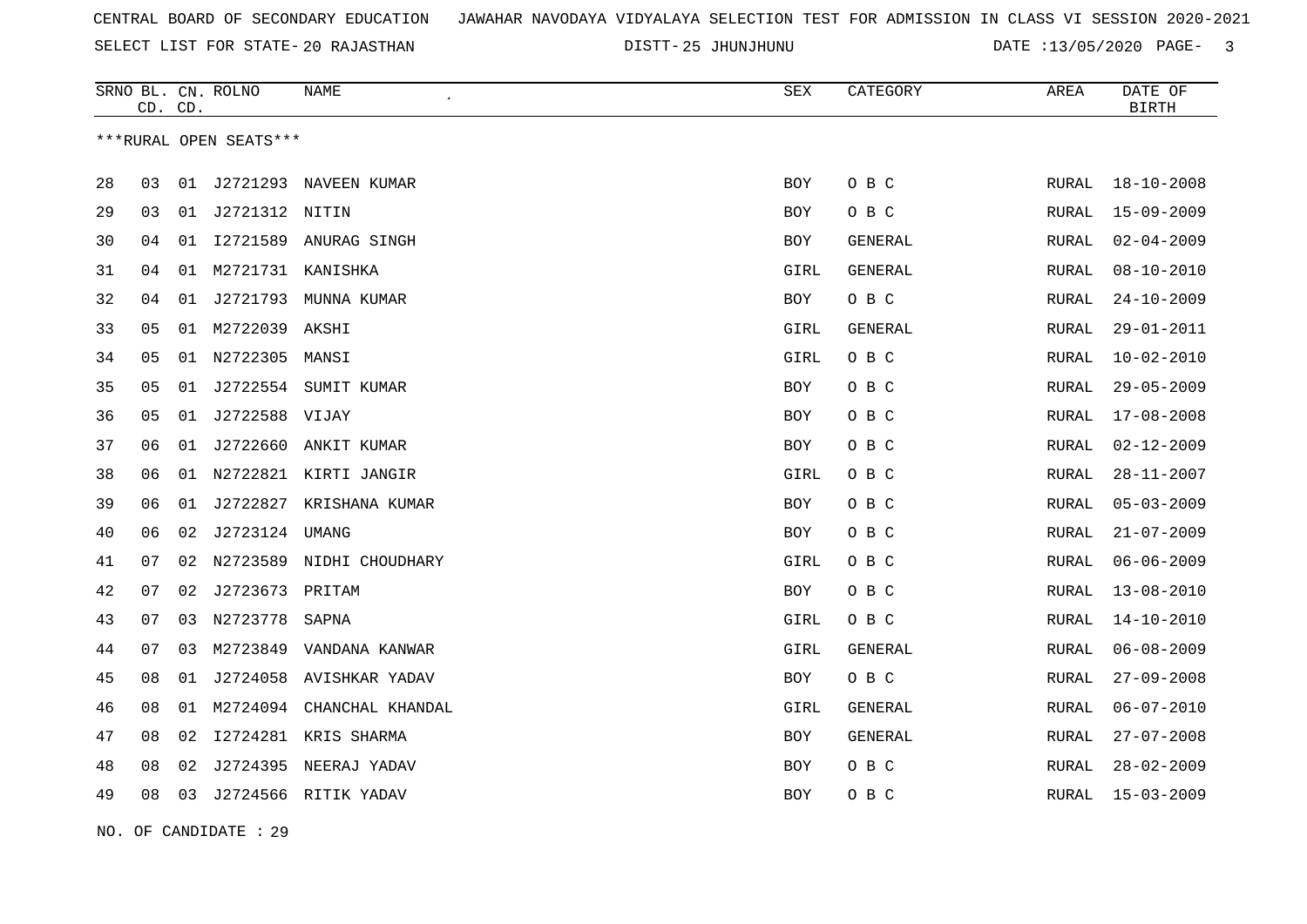SELECT LIST FOR STATE- DISTT- 20 RAJASTHAN

25 JHUNJHUNU DATE :13/05/2020 PAGE- 4

|    | CD. CD. |    | SRNO BL. CN. ROLNO | NAME<br>$\overline{ }$                  | SEX        | CATEGORY     | AREA  | DATE OF<br><b>BIRTH</b> |
|----|---------|----|--------------------|-----------------------------------------|------------|--------------|-------|-------------------------|
|    |         |    |                    | ***RURAL SCHEDULED CASTE QUOTA SEATS*** |            |              |       |                         |
| 50 | 02      | 01 | K2720633           | ANIL                                    | <b>BOY</b> | SCHED. CASTE | RURAL | $19 - 03 - 2011$        |
| 51 | 02      | 01 | K2720683 DEEPAK    |                                         | BOY        | SCHED. CASTE | RURAL | $20 - 06 - 2010$        |
| 52 | 02      | 01 | 02720719           | EKTA                                    | GIRL       | SCHED. CASTE | RURAL | $16 - 12 - 2009$        |
| 53 | 02      | 02 | K2720828           | MINKU KUMAR                             | BOY        | SCHED. CASTE | RURAL | $15 - 03 - 2009$        |
| 54 | 02      | 02 | K2720924           | RAVINDRA                                | <b>BOY</b> | SCHED. CASTE | RURAL | $13 - 04 - 2009$        |
| 55 | 05      | 01 | K2722035           | AKASH KUMAR                             | BOY        | SCHED. CASTE | RURAL | $01 - 08 - 2009$        |
| 56 | 05      | 01 | 02722254           | KHUSHI                                  | GIRL       | SCHED. CASTE | RURAL | $03 - 01 - 2010$        |
| 57 | 08      | 01 | K2724033           | ARUN KUMAR                              | BOY        | SCHED. CASTE | RURAL | $01 - 06 - 2009$        |
| 58 | 08      | 01 | K2724090           | BHUPENDRA BARODIA                       | BOY        | SCHED. CASTE | RURAL | $18 - 10 - 2009$        |
| 59 | 08      | 02 | K2724413           | NILESH KUMAR CHOUHAN                    | BOY        | SCHED. CASTE | RURAL | $01 - 03 - 2009$        |

NO. OF CANDIDATE : 10

### \*\*\*RURAL BACKWARD CLASS QUOTA SEATS\*\*\*

| 60 | 02  | 02 | N2720928 RISHIKA  |                        | GIRL       | O B C | RURAL | 07-10-2008       |
|----|-----|----|-------------------|------------------------|------------|-------|-------|------------------|
| 61 | 03  | 01 |                   | J2721262 MIHIR TILOTIA | BOY        | O B C | RURAL | 14-08-2008       |
| 62 | 05  | 01 |                   | J2722045 AMIT KUMAR    | BOY        | O B C | RURAL | $20 - 10 - 2008$ |
| 63 | 05  | 01 | J2722293          | MAHESH SAINI           | <b>BOY</b> | O B C | RURAL | 11-07-2010       |
| 64 | 05  | 01 | N2722450 PURVA    |                        | GIRL       | O B C | RURAL | 13-09-2007       |
| 65 | 06  | 01 |                   | J2722690 ASHISH DOOLAR | BOY        | O B C | RURAL | 18-05-2009       |
| 66 | 06  | 01 | J2722844 LOKESH   |                        | BOY        | O B C | RURAL | 03-06-2009       |
| 67 | 08  | 01 | N2724025          | ANU KUMARI             | GIRL       | O B C | RURAL | $27 - 06 - 2009$ |
| 68 | 08  | 01 | J2724082 BHAVISAY |                        | BOY        | O B C |       | RURAL 15-04-2009 |
| 69 | 0.8 | 01 | N2724086          | BHUMIKA JANGIR         | GIRL       | O B C | RURAL | $08 - 09 - 2008$ |
| 70 | 08  | 01 | N2724135          | GAJRAJ                 | GIRL       | O B C | RURAL | 13-06-2009       |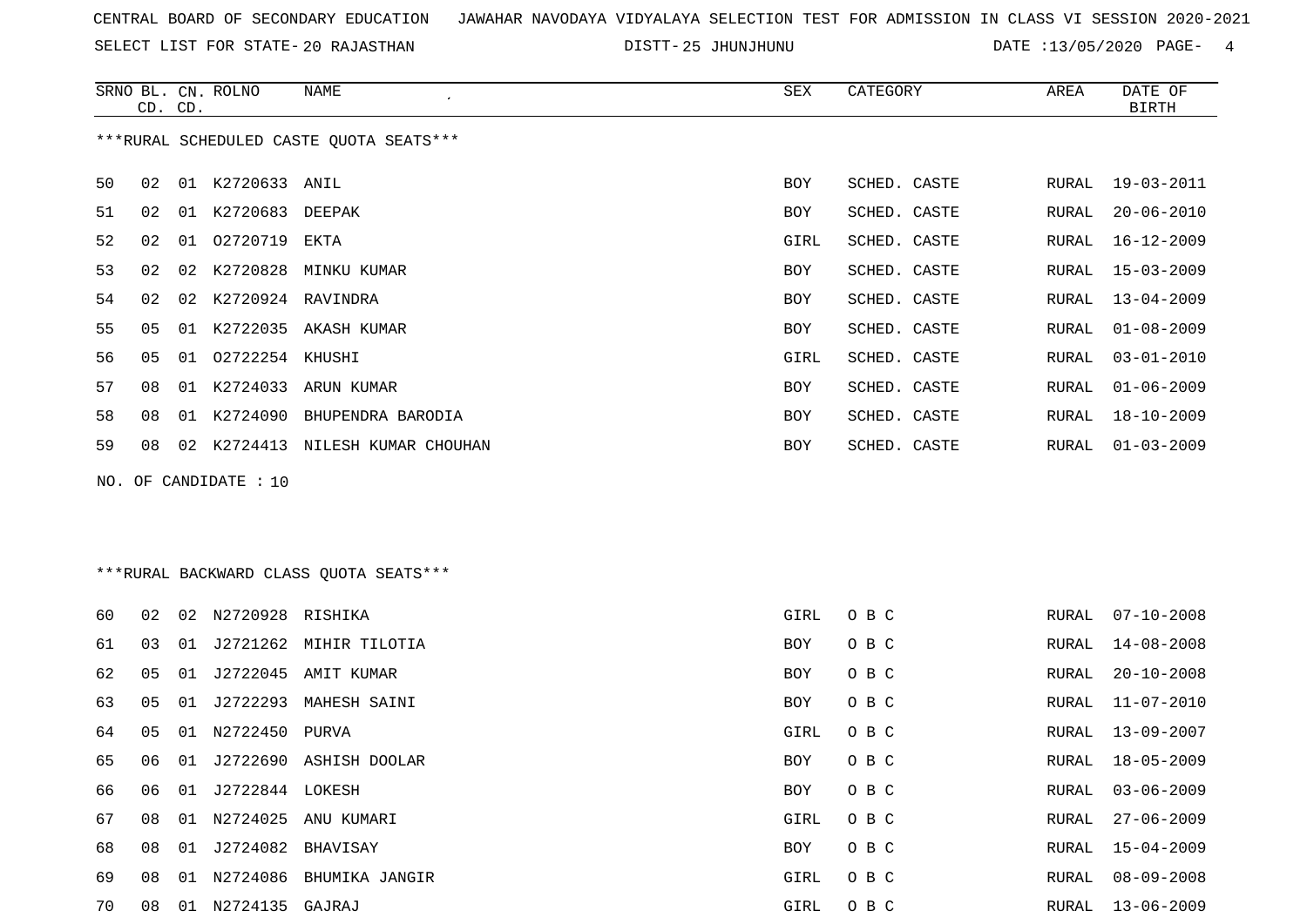SELECT LIST FOR STATE- DISTT- 20 RAJASTHAN

25 JHUNJHUNU DATE :13/05/2020 PAGE- 5

|                                        | CD. CD. |    | SRNO BL. CN. ROLNO | NAME                     | SEX        | CATEGORY | AREA  | DATE OF<br>BIRTH |  |
|----------------------------------------|---------|----|--------------------|--------------------------|------------|----------|-------|------------------|--|
| ***RURAL BACKWARD CLASS QUOTA SEATS*** |         |    |                    |                          |            |          |       |                  |  |
| 71                                     | 08      |    |                    | 02 J2724277 KRISH LOCHIB | <b>BOY</b> | O B C    | RURAL | 13-12-2009       |  |
| 72                                     | 08      |    | 02 J2724303        | LUCKY CHOUDHARY          | <b>BOY</b> | O B C    | RURAL | $10 - 12 - 2009$ |  |
| 73                                     | 08      | 03 | J2724541           | RAM LAKHAN BADASARA      | <b>BOY</b> | O B C    | RURAL | 08-06-2009       |  |
| 74                                     | 08      | 03 | N2724552 RINKU     |                          | GIRL       | O B C    | RURAL | 15-03-2009       |  |
| 75                                     | 08      | 03 | J2724714           | VIKASH KUMAR SAINI       | <b>BOY</b> | O B C    | RURAL | $08 - 03 - 2010$ |  |
|                                        |         |    |                    |                          |            |          |       |                  |  |

\*\*\*RURAL SCHEDULED TRIBE QUOTA SEATS\*\*\*

|  |  | 80 08 02 P2724426 NITISHA MEENA    | GIRL       | SCHED. TRIBE | RURAL 31-10-2008 |
|--|--|------------------------------------|------------|--------------|------------------|
|  |  | 79 08 01 L2724050 ASHISH MEENA     | BOY        | SCHED. TRIBE | RURAL 11-03-2010 |
|  |  | 78 08 01 L2724011 ANKUSH JEPH      | <b>BOY</b> | SCHED. TRIBE | RURAL 15-09-2007 |
|  |  | 77 06 01 L2722633 AMAN KUMAR MEENA | BOY        | SCHED. TRIBE | RURAL 07-08-2008 |
|  |  | 76 04 01 P2721973 TANISHKA KUMARI  | GIRL       | SCHED. TRIBE | RURAL 31-12-2009 |

NO. OF CANDIDATE : 5

NO. OF CANDIDATE : 16

TOTAL SELECTED CANDIDATE : 80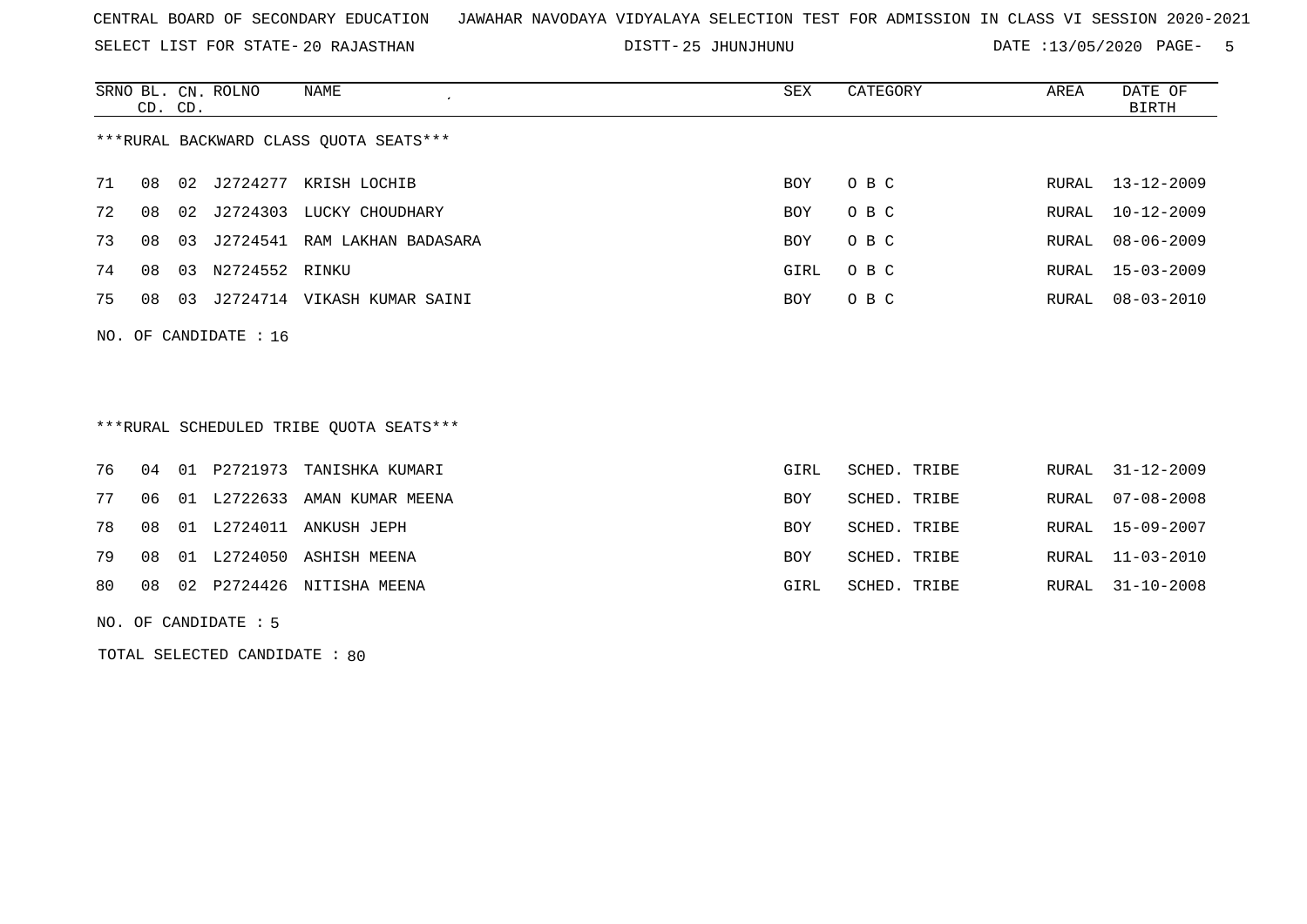SELECT LIST FOR STATE- DISTT- 20 RAJASTHAN

26 BUNDI DATE :13/05/2020 PAGE- 1

|    |    | CD. CD. | SRNO BL. CN. ROLNO              | NAME                                   | ${\tt SEX}$ | CATEGORY     | AREA  | DATE OF<br><b>BIRTH</b> |
|----|----|---------|---------------------------------|----------------------------------------|-------------|--------------|-------|-------------------------|
|    |    |         | ***OPEN UR SEATS***             |                                        |             |              |       |                         |
| 1  | 02 |         |                                 | 01 L2726167 ASHISH MEENA               | <b>BOY</b>  | SCHED. TRIBE | RURAL | $09 - 10 - 2008$        |
| 2  | 02 | 05      |                                 | M2727258 RONAK PALIWAL                 | GIRL        | GENERAL      | RURAL | $07 - 01 - 2009$        |
| 3  | 03 |         |                                 | 04 P2728433 SAPNA MEENA                | GIRL        | SCHED. TRIBE | RURAL | $27 - 08 - 2009$        |
| 4  | 04 |         |                                 | 01 L2728676 ABHISHEK MEENA             | <b>BOY</b>  | SCHED. TRIBE | RURAL | $07 - 09 - 2009$        |
| 5  | 04 |         |                                 | 02 J2729201 KESHAV KUMAWAT             | BOY         | O B C        | RURAL | 17-11-2007              |
| 6  | 04 |         |                                 | 04 J2729803 SHUBHAM BHADALA            | BOY         | O B C        | RURAL | $06 - 07 - 2008$        |
|    |    |         | NO. OF CANDIDATE : 6            |                                        |             |              |       |                         |
|    |    |         |                                 |                                        |             |              |       |                         |
|    |    |         |                                 |                                        |             |              |       |                         |
|    |    |         |                                 | ***OPEN SCHEDULED CASTE QUOTA SEATS*** |             |              |       |                         |
| 7  | 02 |         |                                 | 03 02726810 MONIKA BAIRWA              | GIRL        | SCHED. CASTE | RURAL | $05 - 03 - 2009$        |
| 8  | 04 |         |                                 | 01 K2728691 AJAY BAIRWA                | BOY         | SCHED. CASTE | RURAL | $10 - 03 - 2008$        |
| 9  | 04 |         |                                 | 02 K2729293 KULDEEP BAIRWA             | <b>BOY</b>  | SCHED. CASTE | RURAL | $26 - 03 - 2008$        |
| 10 | 04 |         |                                 | 04 K2729750 SARTHAK VERMA              | BOY         | SCHED. CASTE | RURAL | $12 - 07 - 2009$        |
|    |    |         | NO. OF CANDIDATE : 4            |                                        |             |              |       |                         |
|    |    |         |                                 |                                        |             |              |       |                         |
|    |    |         |                                 |                                        |             |              |       |                         |
|    |    |         | ***OPEN DISABLED QUOTA SEATS*** |                                        |             |              |       |                         |
| 11 |    |         | 05 01 C2730197 DILKHUSH         |                                        | BOY         | SCHED. CASTE | URBAN | $24 - 12 - 2009$        |
|    |    |         | NO. OF CANDIDATE : 1            |                                        |             |              |       |                         |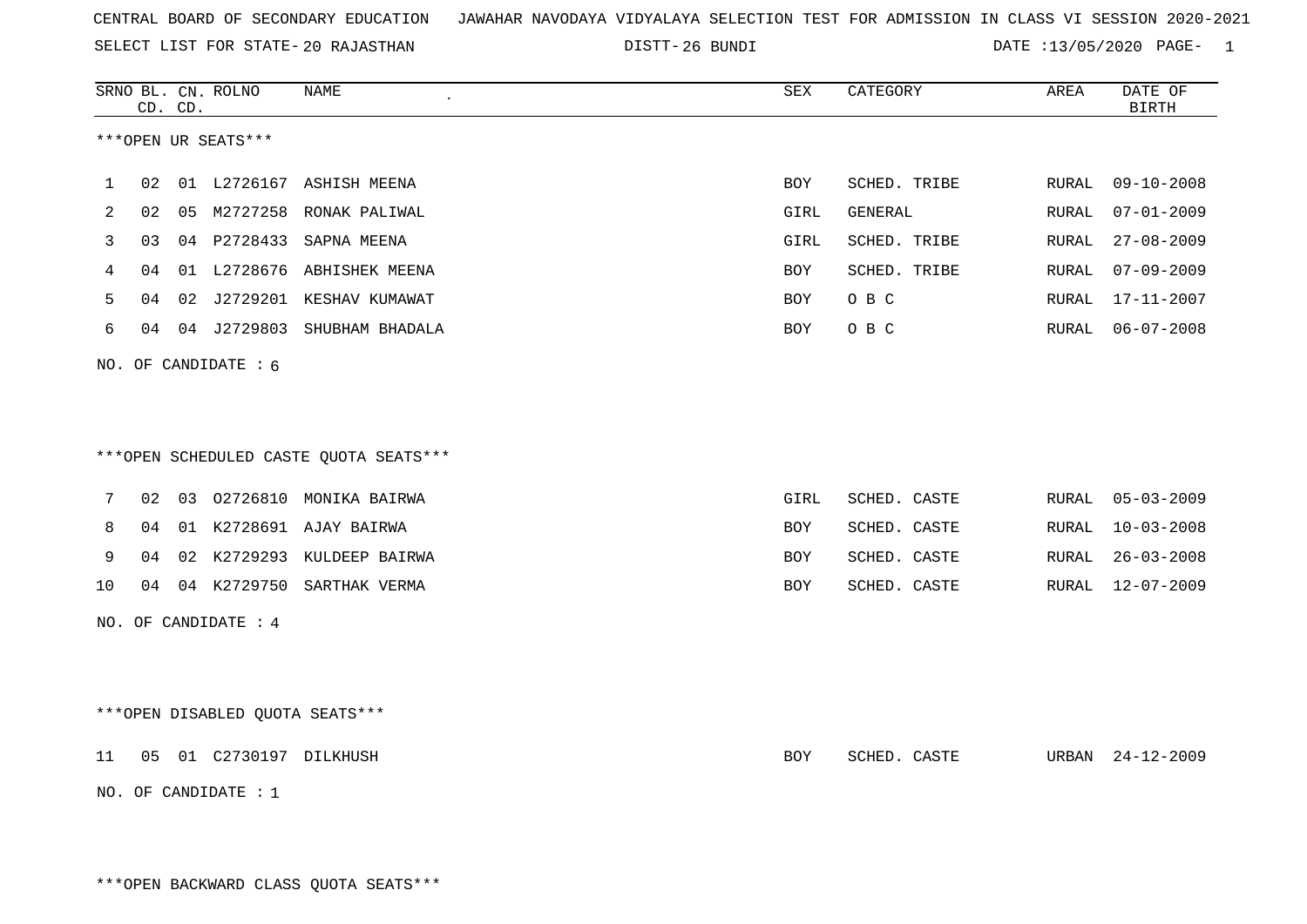SELECT LIST FOR STATE- DISTT- 20 RAJASTHAN

DISTT-26 BUNDI DATE :13/05/2020 PAGE- 2

RURAL 16-10-2010

|    | CD. CD.  | SRNO BL. CN. ROLNO     | <b>NAME</b>                             | SEX        | CATEGORY       | AREA  | DATE OF<br><b>BIRTH</b> |
|----|----------|------------------------|-----------------------------------------|------------|----------------|-------|-------------------------|
|    |          |                        | *** OPEN BACKWARD CLASS QUOTA SEATS *** |            |                |       |                         |
| 12 | 02       |                        | 01 N2725970 AAKANSHA JAT                | GIRL       | O B C          | RURAL | $15 - 03 - 2010$        |
| 13 | 02       |                        | 01 J2726108 ANKIT PRAJAPAT              | <b>BOY</b> | O B C          | RURAL | $25 - 06 - 2008$        |
| 14 | 02       |                        | 03 N2726800 MINAKSHI SAINI              | GIRL       | O B C          | RURAL | $01 - 01 - 2008$        |
| 15 | 04       |                        | 01 J2728862 ASHOK GURJAR                | BOY        | O B C          | RURAL | $09 - 11 - 2009$        |
| 16 | 05       |                        | 02 N2730505 NILAM PRAJAPAT              | GIRL       | O B C          | RURAL | $23 - 09 - 2009$        |
|    |          | NO. OF CANDIDATE : 5   |                                         |            |                |       |                         |
|    |          |                        |                                         |            |                |       |                         |
|    |          |                        | ***OPEN SCHEDULED TRIBE QUOTA SEATS***  |            |                |       |                         |
| 17 | 02       |                        | 03 L2726861 NAITIK MINA                 | <b>BOY</b> | SCHED. TRIBE   | RURAL | 12-01-2010              |
| 18 | 02       |                        | 04 P2727018 POOJA MEENA                 | GIRL       | SCHED. TRIBE   | RURAL | $01 - 01 - 2009$        |
| 19 | 04       |                        | 03 L2729365 MANISH MEENA                | BOY        | SCHED. TRIBE   | RURAL | $14 - 07 - 2009$        |
| 20 | 04       |                        | 03 L2729695 ROHIT MINA                  | BOY        | SCHED. TRIBE   | RURAL | $09 - 04 - 2011$        |
|    |          | NO. OF CANDIDATE : 4   |                                         |            |                |       |                         |
|    |          |                        |                                         |            |                |       |                         |
|    |          |                        |                                         |            |                |       |                         |
|    |          | ***RURAL OPEN SEATS*** |                                         |            |                |       |                         |
| 21 | 01       |                        | 02 K2725305 KULDEEP BAIRWA              | BOY        | SCHED. CASTE   | RURAL | 03-10-2008              |
| 22 | 01       |                        | 03 J2725592 RAHUL VAISHNAV              | <b>BOY</b> | O B C          | RURAL | $19 - 06 - 2009$        |
| 23 | 01<br>03 | I2725718               | SANYAM JAIN                             | <b>BOY</b> | <b>GENERAL</b> | RURAL | $02 - 05 - 2010$        |
| 24 | 02<br>01 |                        | J2726285 DHANPAL PRAJAPAT               | <b>BOY</b> | O B C          | RURAL | $25 - 09 - 2008$        |
| 25 | 02       |                        | 02 J2726503 KAMLESH CHOUDHARY           | BOY        | O B C          | RURAL | 19-08-2007              |

27 02 03 J2726777 MANISH PRAJAPAT BOY O B C RURAL 03-08-2009

26 02 03 N2726620 KOMAL SAINI GIRL O B C RURAL 16-10-2010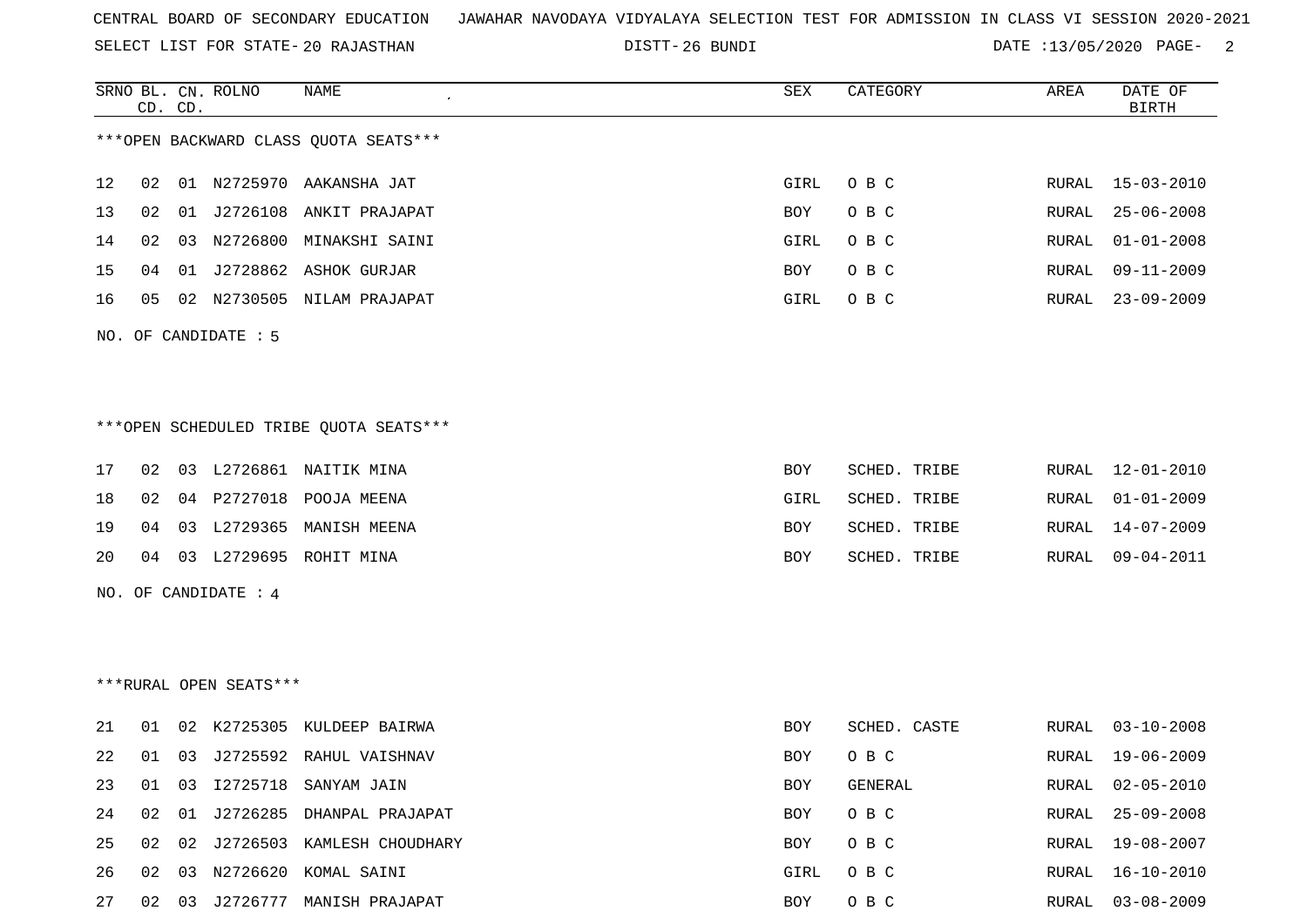SELECT LIST FOR STATE- DISTT- 20 RAJASTHAN

26 BUNDI DATE :13/05/2020 PAGE- 3

|    |    | CD. CD. | SRNO BL. CN. ROLNO     | NAME                                    | SEX  | CATEGORY     | AREA         | DATE OF<br><b>BIRTH</b> |
|----|----|---------|------------------------|-----------------------------------------|------|--------------|--------------|-------------------------|
|    |    |         | ***RURAL OPEN SEATS*** |                                         |      |              |              |                         |
| 28 | 02 |         |                        | 04 I2727035 PRADHYUM SINGH SOLANKI      | BOY  | GENERAL      | RURAL        | 12-06-2009              |
| 29 | 03 |         |                        | 01 K2727642 AJAY AIRWAL                 | BOY  | SCHED. CASTE | RURAL        | $05 - 09 - 2009$        |
| 30 | 03 |         |                        | 02 L2727952 JEEVANRAJ MEENA             | BOY  | SCHED. TRIBE | RURAL        | $08 - 11 - 2008$        |
| 31 | 03 |         |                        | 03 L2728241 PARVEEN MEENA               | BOY  | SCHED. TRIBE | RURAL        | $23 - 11 - 2009$        |
| 32 | 03 |         | 04 J2728496            | SUJAL PRAJAPAT                          | BOY  | O B C        | RURAL        | $04 - 12 - 2009$        |
| 33 | 03 |         |                        | 04 L2728607 VIKRAM MEENA                | BOY  | SCHED. TRIBE | RURAL        | 16-01-2009              |
| 34 | 04 | 03      | J2729463               | NAWAL NAGAR                             | BOY  | O B C        | RURAL        | $01 - 07 - 2009$        |
| 35 | 04 |         |                        | 03 J2729502 NITESH GURJAR               | BOY  | O B C        | RURAL        | $11 - 04 - 2010$        |
| 36 | 04 | 03      |                        | J2729602 PRIYANSHU CHOUDHARY            | BOY  | O B C        | RURAL        | $08 - 07 - 2008$        |
| 37 | 04 |         |                        | 04 J2729949 VIJAY NAGAR                 | BOY  | O B C        | <b>RURAL</b> | $04 - 08 - 2009$        |
| 38 | 05 | 03      | P2730545               | PAYAL MEENA                             | GIRL | SCHED. TRIBE | RURAL        | $13 - 11 - 2010$        |
| 39 | 05 | 03      |                        | P2730563 POOJA MEENA                    | GIRL | SCHED. TRIBE | RURAL        | $09 - 04 - 2009$        |
| 40 | 05 | 03      |                        | J2730590 PRIYANSH SAINI                 | BOY  | O B C        | RURAL        | $27 - 07 - 2009$        |
| 41 | 05 |         |                        | 03 J2730613 RAJESH GURJAR               | BOY  | O B C        | RURAL        | $09 - 09 - 2009$        |
|    |    |         | NO. OF CANDIDATE : 21  |                                         |      |              |              |                         |
|    |    |         |                        |                                         |      |              |              |                         |
|    |    |         |                        |                                         |      |              |              |                         |
|    |    |         |                        | ***RURAL SCHEDULED CASTE QUOTA SEATS*** |      |              |              |                         |
| 42 | 01 |         |                        | 01 K2724789 AKSHAY BAIRWA               | BOY  | SCHED. CASTE | RURAL        | $25 - 10 - 2008$        |
| 43 | 01 |         |                        | 01 K2725094 GOVIND BAIRWA               | BOY  | SCHED. CASTE | RURAL        | $15 - 09 - 2009$        |
| 44 | 01 |         |                        | 04 K2725913 VIKKI MEHAR                 | BOY  | SCHED. CASTE |              | RURAL 14-08-2008        |
| 45 | 02 |         |                        | 01 K2726292 DHARA SINGH                 | BOY  | SCHED. CASTE | RURAL        | $27 - 04 - 2008$        |
| 46 | 02 |         |                        | 06 K2727549 VIKASH CHANDOLIYA           | BOY  | SCHED. CASTE | RURAL        | 24-12-2007              |
| 47 |    |         |                        | 04 01 K2728742 ANIL BAIRWA              | BOY  | SCHED. CASTE |              | RURAL 29-11-2009        |
| 48 |    |         |                        | 04 01 K2729042 DINESH VERMA             | BOY  | SCHED. CASTE |              | RURAL 02-05-2008        |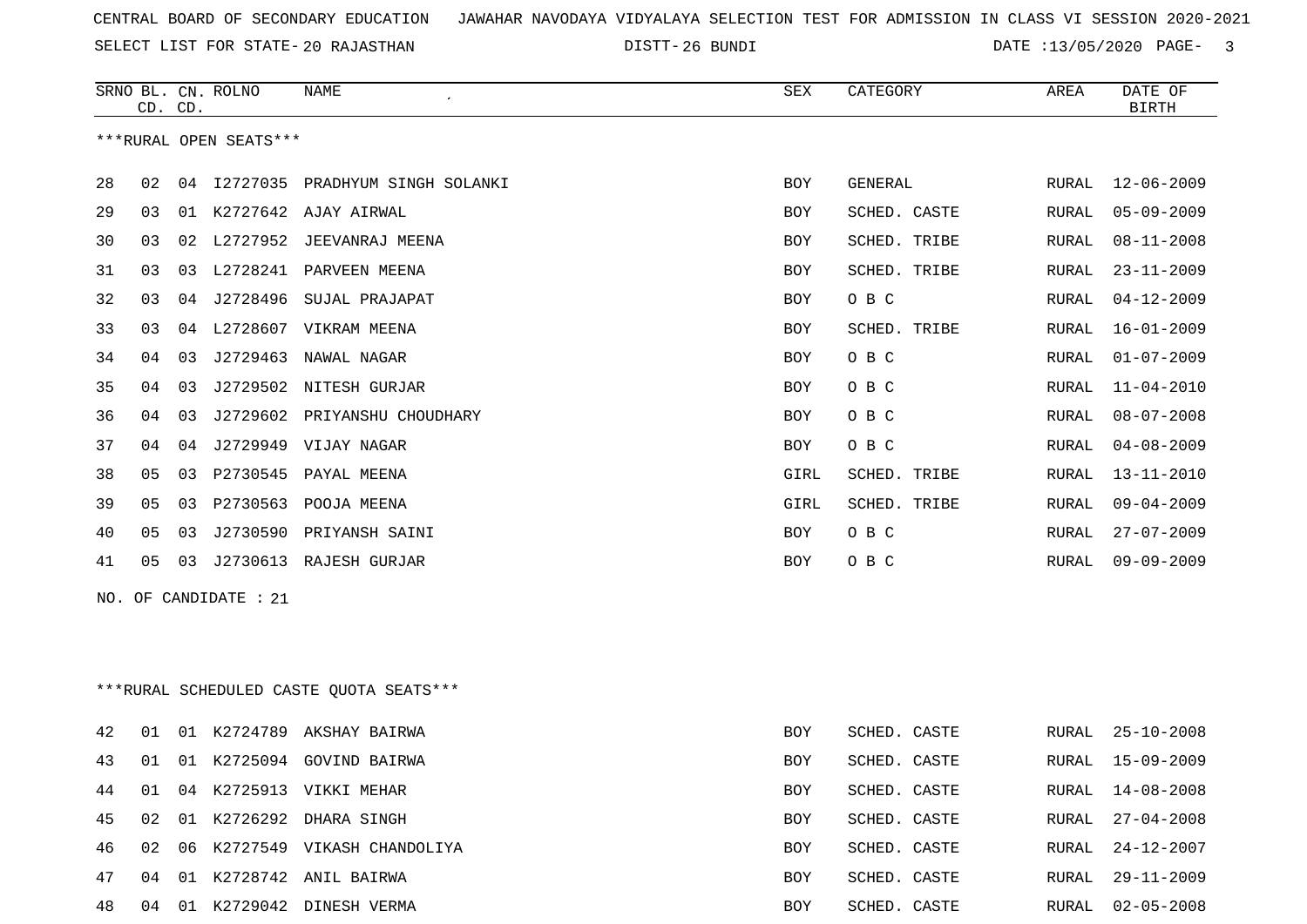SELECT LIST FOR STATE- DISTT- 20 RAJASTHAN

26 BUNDI DATE :13/05/2020 PAGE- 4

|    |    | CD. CD. | SRNO BL. CN. ROLNO    | NAME                                    | SEX         | CATEGORY     | AREA         | DATE OF<br><b>BIRTH</b> |
|----|----|---------|-----------------------|-----------------------------------------|-------------|--------------|--------------|-------------------------|
|    |    |         |                       | ***RURAL SCHEDULED CASTE QUOTA SEATS*** |             |              |              |                         |
| 49 | 04 |         |                       | 02 K2729124 HARI RAM RAGHUVANSHI        | <b>BOY</b>  | SCHED. CASTE | RURAL        | $09 - 07 - 2009$        |
| 50 | 05 |         |                       | 01 K2730059 AKASH MEGHWAL               | <b>BOY</b>  | SCHED. CASTE | RURAL        | $12 - 06 - 2008$        |
| 51 | 05 |         |                       | 02 K2730376 LAKHAN VERMA                | <b>BOY</b>  | SCHED. CASTE | RURAL        | $14 - 10 - 2008$        |
| 52 | 05 | 02      |                       | 02730478 NANDANI MEGHWAL                | GIRL        | SCHED. CASTE | RURAL        | 15-11-2009              |
|    |    |         | NO. OF CANDIDATE : 11 |                                         |             |              |              |                         |
|    |    |         |                       |                                         |             |              |              |                         |
|    |    |         |                       |                                         |             |              |              |                         |
|    |    |         |                       | *** RURAL BACKWARD CLASS QUOTA SEATS*** |             |              |              |                         |
| 53 | 02 |         |                       | 01 N2726019 AKSHITA CHOUDHARY           | GIRL        | O B C        | RURAL        | $10 - 05 - 2010$        |
| 54 | 02 | 03      |                       | N2726560 KHUSHI KUMAWAT                 | GIRL        | O B C        | RURAL        | $15 - 04 - 2009$        |
| 55 | 02 | 03      | J2726678              | LAKHAN SINGH GURJAR                     | BOY         | O B C        | RURAL        | $09 - 09 - 2009$        |
| 56 | 02 | 03      | J2726729              | LUCKY PANCHAL                           | BOY         | O B C        | RURAL        | $24 - 04 - 2009$        |
| 57 | 02 | 05      | N2727279              | SAKSHI DHAKAR                           | GIRL        | O B C        | RURAL        | $08 - 04 - 2010$        |
| 58 | 02 | 05      | N2727310              | SAPNA SAINI                             | GIRL        | O B C        | RURAL        | $10 - 12 - 2008$        |
| 59 | 02 | 05      | J2727384              | SIDDHARTH CHOUDHARY                     | <b>BOY</b>  | O B C        | RURAL        | $16 - 06 - 2009$        |
| 60 | 02 | 05      | N2727438              | SUMAN SAINI                             | <b>GIRL</b> | O B C        | <b>RURAL</b> | $01 - 02 - 2008$        |
| 61 | 02 | 06      | N2727480              | TAMANNAH GURJAR                         | GIRL        | O B C        | RURAL        | $04 - 01 - 2010$        |
| 62 | 04 | 01      | N2728758              | ANJALI CHOUDHARY                        | GIRL        | O B C        | RURAL        | $10 - 07 - 2009$        |
| 63 | 04 | 03      |                       | N2729431 MONIKA NATH                    | GIRL        | O B C        | RURAL        | $01 - 01 - 2009$        |
| 64 | 04 | 04      |                       | N2730026 YASMIN BANO                    | GIRL        | O B C        | RURAL        | $05 - 07 - 2010$        |
| 65 | 04 | 04      |                       | J2730031 YUGANK NAGAR                   | BOY         | O B C        | RURAL        | $30 - 11 - 2009$        |
| 66 | 05 |         |                       | 01 N2730126 ARUSHI CHOUDHARY            | GIRL        | O B C        | RURAL        | 27-02-2011              |
| 67 | 05 | 02      |                       | N2730415 MAHIMA MALAV                   | GIRL        | O B C        | RURAL        | $01 - 09 - 2008$        |
| 68 | 05 |         |                       | 03 N2730726 SNEHA CHOUHAN               | GTRI.       | $O$ B $C$    |              | RURAL 10-03-2009        |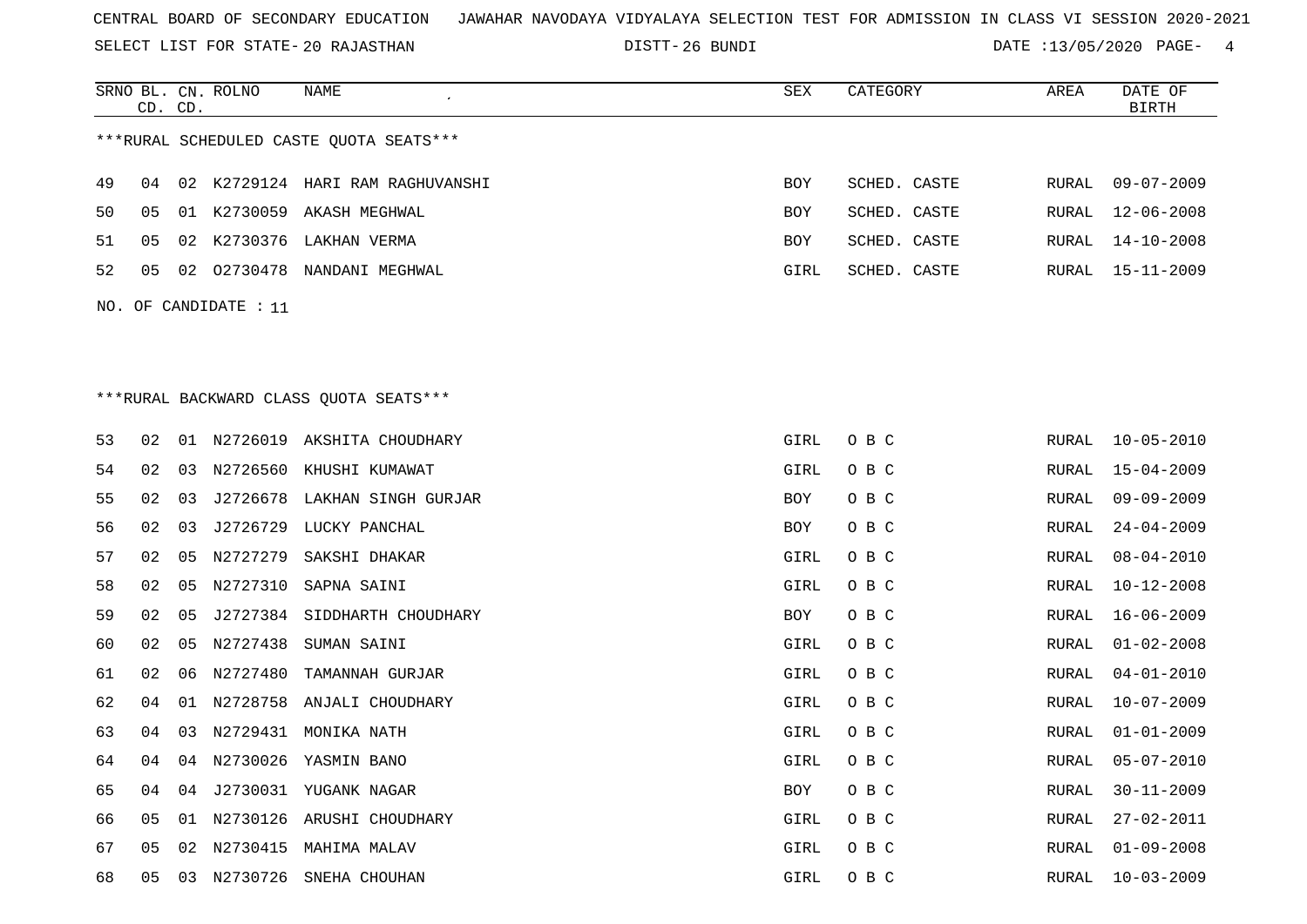|  |  |  |  |  | CENTRAL BOARD OF SECONDARY EDUCATION – JAWAHAR NAVODAYA VIDYALAYA SELECTION TEST FOR ADMISSION IN CLASS VI SESSION 2020-2021 |  |  |  |  |  |  |  |  |  |  |  |  |
|--|--|--|--|--|------------------------------------------------------------------------------------------------------------------------------|--|--|--|--|--|--|--|--|--|--|--|--|
|--|--|--|--|--|------------------------------------------------------------------------------------------------------------------------------|--|--|--|--|--|--|--|--|--|--|--|--|

SELECT LIST FOR STATE- DISTT- 20 RAJASTHAN

DISTT-26 BUNDI DATE :13/05/2020 PAGE- 5

| SRNO<br>$\overline{\phantom{a}}$<br>ப | CN              | <b>ROLNO</b> | NAME | $\sim$ m $\tau$<br>∆ײַכ | $C0$ $R0$ $R0$ $R0$<br>"JUK. | <b>AREA</b> | DATE<br>OF |
|---------------------------------------|-----------------|--------------|------|-------------------------|------------------------------|-------------|------------|
| $\cap$<br>. ب                         | $\cap$<br>. پ ب |              |      |                         |                              |             | RIRTH      |

NO. OF CANDIDATE : 16

# \*\*\*RURAL SCHEDULED TRIBE QUOTA SEATS\*\*\*

| 69 | 01 |    | 04 P2725850 | TANVI MEENA               | GIRL | SCHED. TRIBE | RURAL | $26 - 07 - 2010$ |
|----|----|----|-------------|---------------------------|------|--------------|-------|------------------|
| 70 | 02 | 05 | P2727337    | SHEELA MEENA              | GIRL | SCHED. TRIBE | RURAL | 20-07-2010       |
| 71 | 02 | 06 | L2727552    | VIKASH KUMAR MEENA        | BOY  | SCHED. TRIBE | RURAL | 01-01-2009       |
| 72 | 02 | 06 | L2727592    | VISHAL RAJ PARTIHAR       | BOY  | SCHED. TRIBE | RURAL | 08-10-2009       |
| 73 | 04 | 01 | L2728950    | CHINTU KUMAR MINA         | BOY  | SCHED. TRIBE | RURAL | 04-05-2010       |
| 74 | 04 |    |             | 01 L2729034 DILSHAN MEENA | BOY  | SCHED. TRIBE | RURAL | $20 - 06 - 2009$ |
| 75 | 04 |    | 02 L2729062 | GAJENDRA KUMAR MEENA      | BOY  | SCHED. TRIBE | RURAL | 01-01-2010       |
| 76 | 04 |    | 02 L2729181 | KALU MEENA                | BOY  | SCHED. TRIBE | RURAL | 01-01-2009       |
| 77 | 04 |    | 02 L2729218 | KHUSHI MEENA              | BOY  | SCHED. TRIBE | RURAL | 09-09-2009       |
| 78 | 04 | 02 | P2729234    | KIRAN MEENA               | GIRL | SCHED. TRIBE | RURAL | 14-08-2010       |
| 79 | 04 | 03 | L2729436    | MONU KUMAR MEENA          | BOY  | SCHED. TRIBE | RURAL | 03-08-2010       |
| 80 | 04 | 03 | P2729600    | PRIYANSHI MEENA           | GIRL | SCHED. TRIBE | RURAL | 05-07-2009       |
|    |    |    |             |                           |      |              |       |                  |

NO. OF CANDIDATE : 12

TOTAL SELECTED CANDIDATE : 80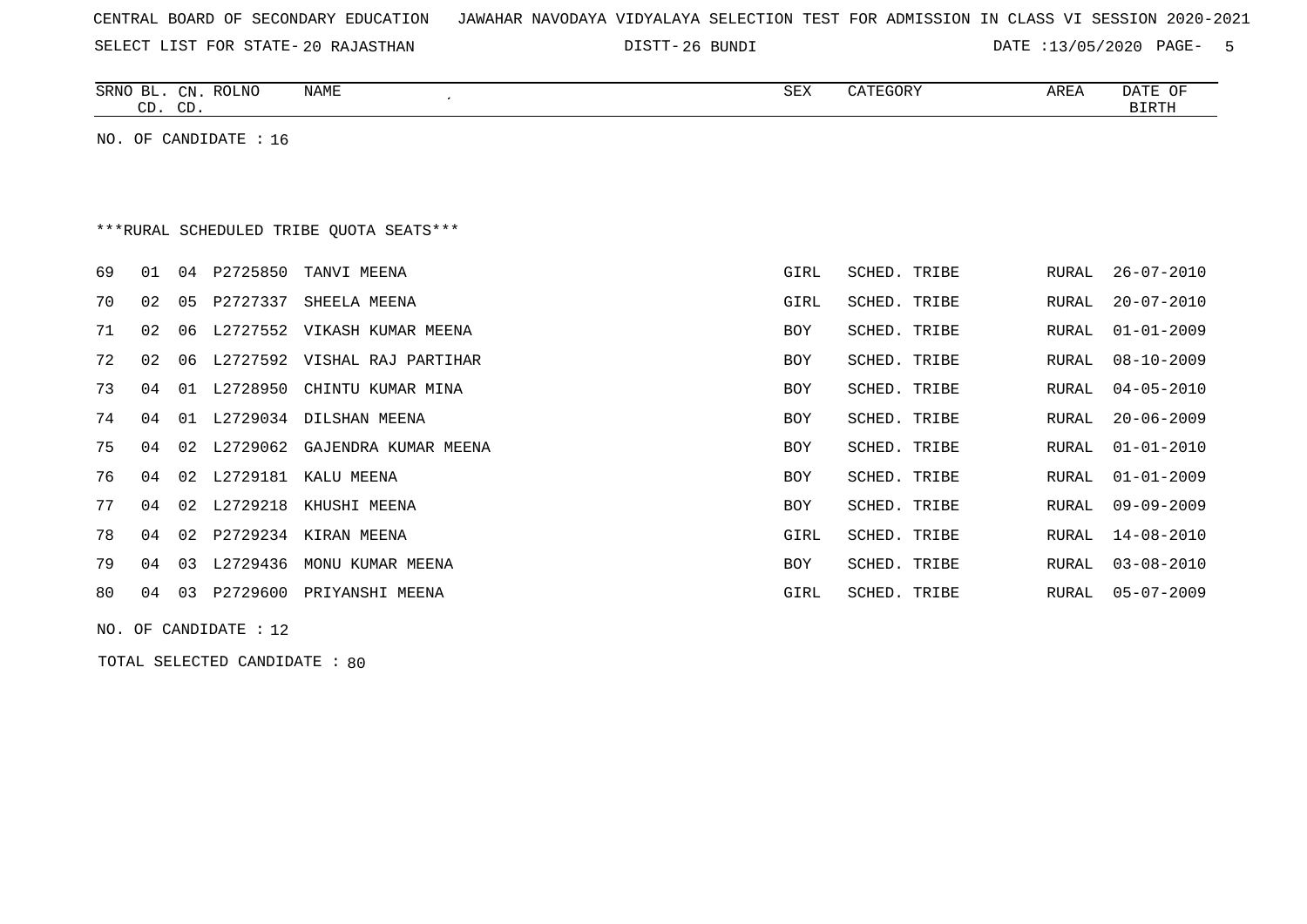|  |  |  |  | CENTRAL BOARD OF SECONDARY EDUCATION GJAWAHAR NAVODAYA VIDYALAYA SELECTION TEST FOR ADMISSION IN CLASS VI SESSION 2020-2021 |  |  |  |  |  |  |  |  |  |  |  |
|--|--|--|--|-----------------------------------------------------------------------------------------------------------------------------|--|--|--|--|--|--|--|--|--|--|--|
|--|--|--|--|-----------------------------------------------------------------------------------------------------------------------------|--|--|--|--|--|--|--|--|--|--|--|

SELECT LIST FOR STATE- DISTT- 20 RAJASTHAN 27 DHOLPUR DATE :13/05/2020 PAGE- 1

|    |    | CD. CD. | SRNO BL. CN. ROLNO     | NAME<br>$\epsilon$                     | <b>SEX</b> | CATEGORY       | AREA  | DATE OF<br><b>BIRTH</b> |
|----|----|---------|------------------------|----------------------------------------|------------|----------------|-------|-------------------------|
|    |    |         | ***OPEN UR SEATS***    |                                        |            |                |       |                         |
|    |    |         |                        |                                        |            |                |       |                         |
| 1  | 01 |         |                        | 01 K2731109 BRAJESH KUMAR              | BOY        | SCHED. CASTE   | RURAL | $03 - 08 - 2008$        |
| 2  | 02 |         |                        | 01 I2732005 ATHARV GOYAL               | BOY        | <b>GENERAL</b> | RURAL | $01 - 02 - 2011$        |
| 3  | 02 |         |                        | 01 K2732140 JATIN KUMAR                | BOY        | SCHED. CASTE   | RURAL | $05 - 03 - 2009$        |
| 4  | 02 |         |                        | 01 M2732184 KRATIKA GOYAL              | GIRL       | <b>GENERAL</b> | RURAL | $23 - 03 - 2010$        |
| 5  | 02 | 02      | J2732493 SAURABH       |                                        | BOY        | O B C          | RURAL | 18-09-2008              |
| 6  | 02 | 02      |                        | J2732627 VISHNU GAUR                   | BOY        | O B C          | RURAL | $06 - 07 - 2009$        |
| 7  | 05 |         |                        | 01 M2734335 DEEKSHA SHARMA             | GIRL       | GENERAL        | RURAL | $19 - 05 - 2010$        |
|    |    |         | NO. OF CANDIDATE: 7    |                                        |            |                |       |                         |
|    |    |         |                        |                                        |            |                |       |                         |
|    |    |         |                        |                                        |            |                |       |                         |
|    |    |         |                        | ***OPEN SCHEDULED CASTE QUOTA SEATS*** |            |                |       |                         |
| 8  | 01 |         |                        | 02 K2731468 PRADEEP KUMAR              | <b>BOY</b> | SCHED. CASTE   | RURAL | $07 - 08 - 2008$        |
| 9  | 01 | 02      |                        | C2731777 SUNEEL KUMAR                  | BOY        | SCHED. CASTE   | URBAN | $19 - 05 - 2008$        |
| 10 | 02 |         | 02 K2732332 PRAMOD     |                                        | <b>BOY</b> | SCHED. CASTE   | RURAL | $08 - 07 - 2008$        |
| 11 | 02 |         |                        | 02 K2732451 SAMEER MIVAL               | <b>BOY</b> | SCHED. CASTE   | RURAL | $28 - 06 - 2008$        |
|    |    |         | NO. OF CANDIDATE : $4$ |                                        |            |                |       |                         |
|    |    |         |                        |                                        |            |                |       |                         |
|    |    |         |                        |                                        |            |                |       |                         |
|    |    |         |                        | ***OPEN DISABLED QUOTA SEATS***        |            |                |       |                         |
| 12 | 01 |         |                        | 02 A2731817 VICKY RATHOR               | BOY        | GENERAL        | URBAN | $07 - 02 - 2010$        |
| 13 | 04 |         | 01 N2733791 GUDDI      |                                        | GIRL       | O B C          | RURAL | $10 - 03 - 2010$        |
| 14 | 05 |         |                        | 01 J2734388 HEMANT LODHI               | BOY        | O B C          |       | RURAL 12-03-2011        |
|    |    |         |                        |                                        |            |                |       |                         |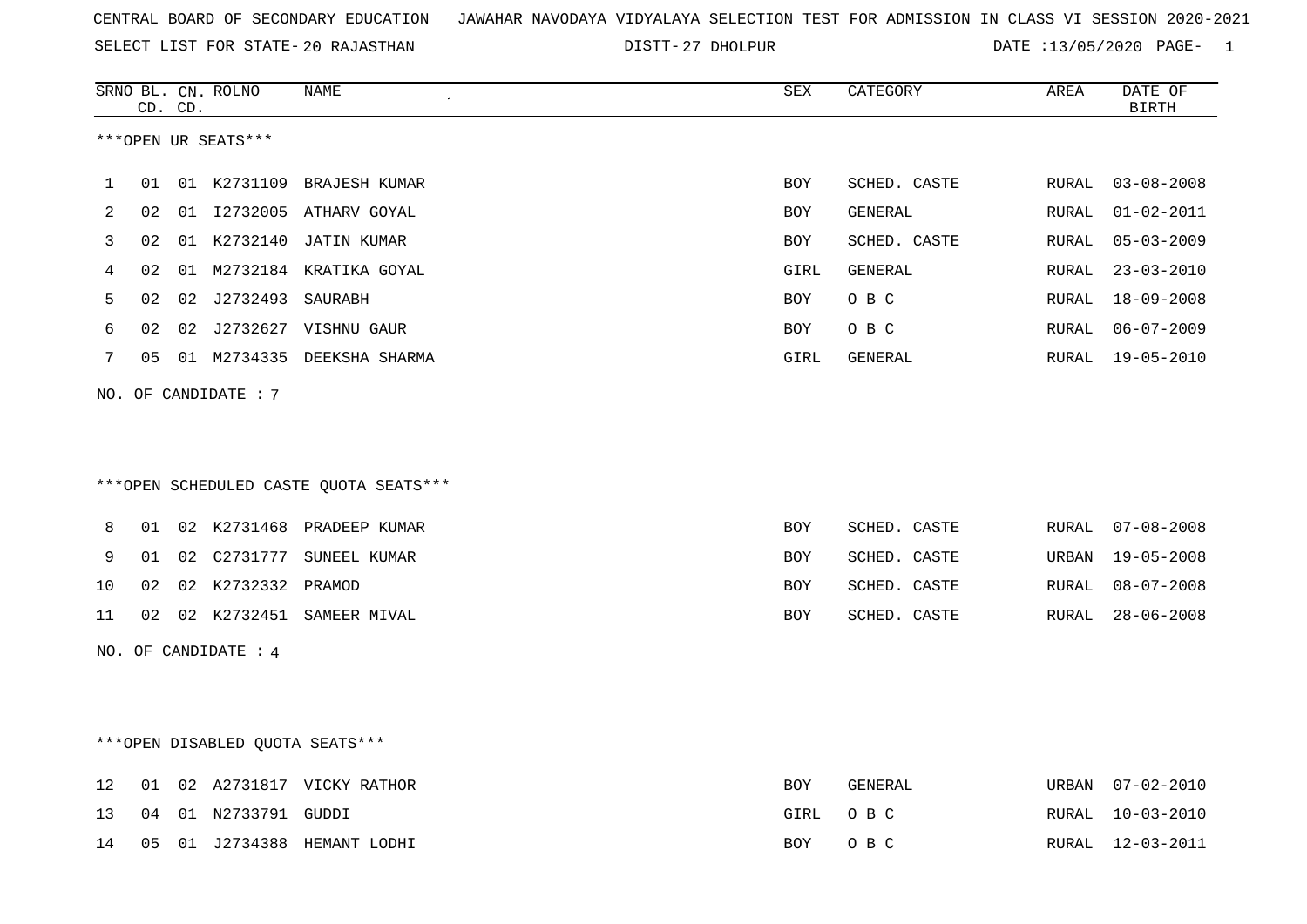| CENTRAL BOARD OF SECONDARY EDUCATION – JAWAHAR NAVODAYA VIDYALAYA SELECTION TEST FOR ADMISSION IN CLASS VI SESSION 2020-2021 |  |  |  |  |
|------------------------------------------------------------------------------------------------------------------------------|--|--|--|--|
|------------------------------------------------------------------------------------------------------------------------------|--|--|--|--|

SELECT LIST FOR STATE- DISTT- 20 RAJASTHAN

DISTT-27 DHOLPUR DATE :13/05/2020 PAGE- 2

|    |    | CD. CD. | SRNO BL. CN. ROLNO       | NAME                                   | SEX  | CATEGORY     | AREA         | DATE OF<br><b>BIRTH</b> |
|----|----|---------|--------------------------|----------------------------------------|------|--------------|--------------|-------------------------|
|    |    |         | NO. OF CANDIDATE : 3     |                                        |      |              |              |                         |
|    |    |         |                          |                                        |      |              |              |                         |
|    |    |         |                          |                                        |      |              |              |                         |
|    |    |         |                          | *** OPEN BACKWARD CLASS QUOTA SEATS*** |      |              |              |                         |
| 15 | 01 |         | 01 N2731091 BHAVANA      |                                        | GIRL | O B C        | RURAL        | $27 - 08 - 2009$        |
| 16 |    | 02      |                          | J2731467 PRADEEP GURJAR                |      |              | RURAL        | $04 - 08 - 2009$        |
|    | 01 |         |                          |                                        | BOY  | O B C        |              |                         |
| 17 | 02 |         | 01 N2731946 ANJANA       |                                        | GIRL | O B C        | RURAL        | $24 - 05 - 2009$        |
| 18 | 02 |         |                          | 02 J2732611 VIJAY KUSHWAH              | BOY  | O B C        | RURAL        | $18 - 11 - 2008$        |
| 19 | 03 |         | 03 F2733519              | SWEETI GURJAR                          | GIRL | O B C        | URBAN        | $21 - 01 - 2010$        |
|    |    |         | NO. OF CANDIDATE : 5     |                                        |      |              |              |                         |
|    |    |         |                          |                                        |      |              |              |                         |
|    |    |         |                          |                                        |      |              |              |                         |
|    |    |         |                          | ***OPEN SCHEDULED TRIBE QUOTA SEATS*** |      |              |              |                         |
|    |    |         |                          |                                        |      |              |              |                         |
| 20 |    |         |                          | 01 01 P2731256 KANISHKA MEENA          | GIRL | SCHED. TRIBE |              | RURAL 01-09-2008        |
|    |    |         | NO. OF CANDIDATE : 1     |                                        |      |              |              |                         |
|    |    |         |                          |                                        |      |              |              |                         |
|    |    |         |                          |                                        |      |              |              |                         |
|    |    |         | ***RURAL OPEN SEATS***   |                                        |      |              |              |                         |
|    |    |         |                          |                                        |      |              |              |                         |
| 21 | 01 |         |                          | 01 K2730955 ANIKET KUMAR               | BOY  | SCHED. CASTE | RURAL        | $28 - 01 - 2009$        |
| 22 |    |         | 01  01  M2730963  ANJALI |                                        | GIRL | GENERAL      | RURAL        | 10-08-2009              |
| 23 | 01 |         |                          | 01 I2731159 DIVYANSH PARASHAR          | BOY  | GENERAL      | RURAL        | $20 - 08 - 2010$        |
| 24 | 01 | 02      |                          | I2731808 UJJWAL GOYAL                  | BOY  | GENERAL      | <b>RURAL</b> | $17 - 09 - 2010$        |
| 25 | 02 |         |                          | 01 M2732136 ISHANA BANO                | GIRL | GENERAL      | RURAL        | $15 - 01 - 2008$        |
| 26 | 02 | 02      |                          | M2732314 PEEHU SINGHAL                 | GIRL | GENERAL      | RURAL        | $04 - 11 - 2010$        |
| 27 |    |         |                          | 02 02 M2732347 PRIYANSHI MANGAL        | GIRL | GENERAL      | RURAL        | $05 - 03 - 2009$        |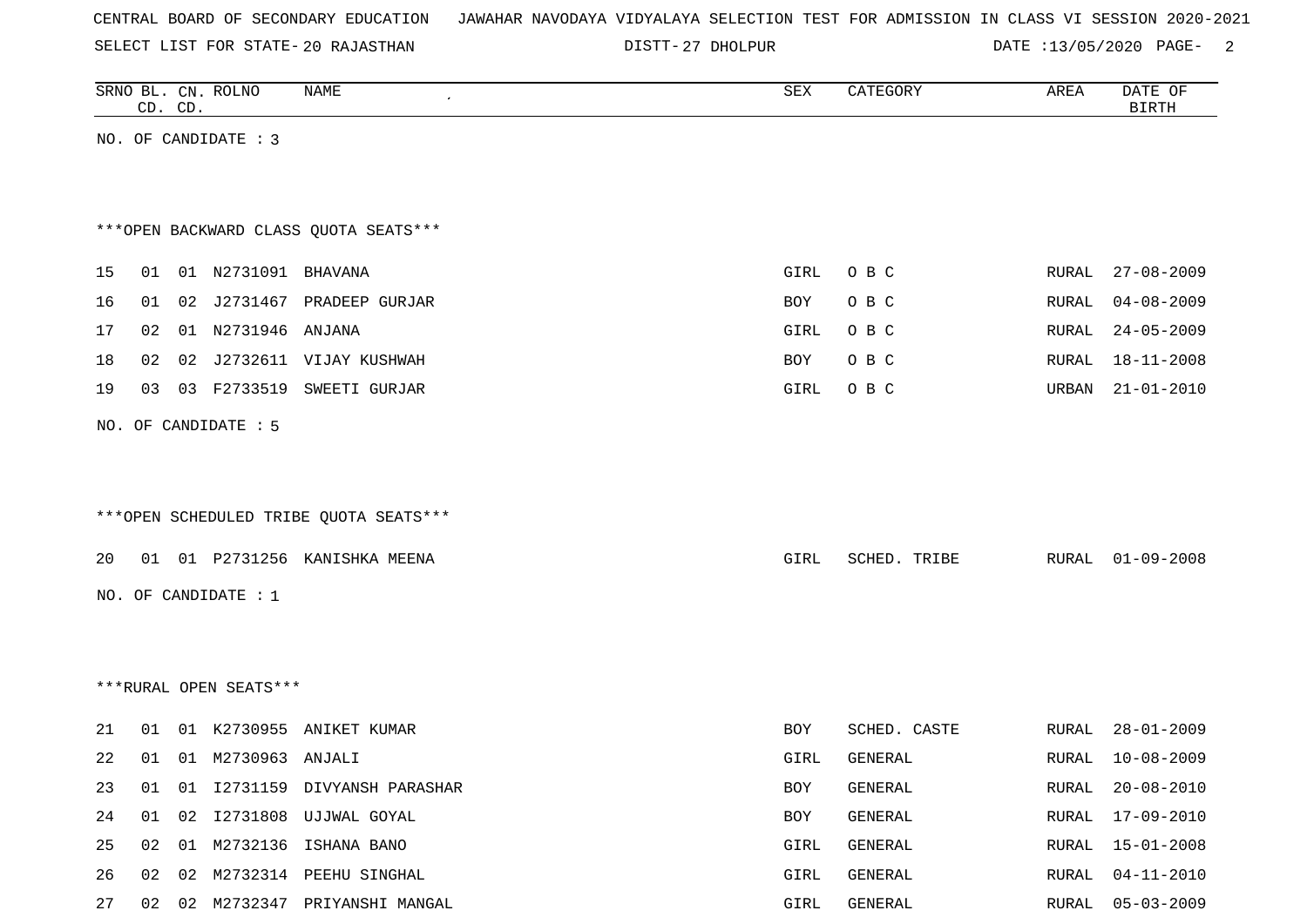SELECT LIST FOR STATE- DISTT- 20 RAJASTHAN

27 DHOLPUR DATE :13/05/2020 PAGE- 3

|    | CD. CD. |    | SRNO BL. CN. ROLNO     | <b>NAME</b>              | <b>SEX</b> | CATEGORY       | AREA  | DATE OF<br><b>BIRTH</b> |
|----|---------|----|------------------------|--------------------------|------------|----------------|-------|-------------------------|
|    |         |    | ***RURAL OPEN SEATS*** |                          |            |                |       |                         |
| 28 | 02      | 02 | J2732454 SANDEEP       |                          | <b>BOY</b> | O B C          | RURAL | $28 - 03 - 2008$        |
| 29 | 02      | 02 | M2732552               | SONALI SHARMA            | GIRL       | <b>GENERAL</b> | RURAL | $20 - 07 - 2009$        |
| 30 | 02      | 02 |                        | J2732616 VIMAL KUSHWAH   | BOY        | O B C          | RURAL | $17 - 09 - 2008$        |
| 31 | 03      | 01 |                        | J2732655 ABHINANDAN      | BOY        | O B C          | RURAL | $15 - 07 - 2009$        |
| 32 | 03      | 01 | I2732656 ABHISHEK      |                          | <b>BOY</b> | <b>GENERAL</b> | RURAL | $12 - 03 - 2010$        |
| 33 | 03      | 01 |                        | 12732832 CHETAN PARASHAR | <b>BOY</b> | <b>GENERAL</b> | RURAL | 19-02-2010              |
| 34 | 03      | 02 | I2732986               | KANISHK TYAGI            | <b>BOY</b> | <b>GENERAL</b> | RURAL | $29 - 07 - 2008$        |
| 35 | 03      | 02 |                        | J2733084 MAYANK KUMAR    | <b>BOY</b> | O B C          | RURAL | $01 - 01 - 2009$        |
| 36 | 03      | 02 | I2733225 PRASHANT      |                          | <b>BOY</b> | <b>GENERAL</b> | RURAL | $27 - 01 - 2009$        |
| 37 | 03      | 02 | N2733246 PRINCE        |                          | GIRL       | O B C          | RURAL | $01 - 06 - 2008$        |
| 38 | 03      | 02 | J2733308 RAVI          |                          | BOY        | O B C          | RURAL | $04 - 06 - 2007$        |
| 39 | 03      | 03 | J2733360               | SACHIN                   | BOY        | O B C          | RURAL | $03 - 04 - 2009$        |
| 40 | 03      | 03 |                        | J2733590 VIVEK KUMAR     | BOY        | O B C          | RURAL | $23 - 08 - 2010$        |
| 41 | 04      | 01 | J2733776 GAURAB        |                          | <b>BOY</b> | O B C          | RURAL | $12 - 02 - 2008$        |
| 42 | 04      | 01 | J2733779               | GAURAV                   | <b>BOY</b> | O B C          | RURAL | $10 - 08 - 2009$        |
| 43 | 04      | 02 | J2733930               | NAVAL KISHOR             | BOY        | O B C          | RURAL | $17 - 06 - 2010$        |
| 44 | 05      | 01 | M2734268               | ANANYA MARAIYA           | GIRL       | GENERAL        | RURAL | $07 - 03 - 2009$        |
| 45 | 05      | 01 | K2734311               | ARVINDRA SINGH           | <b>BOY</b> | SCHED. CASTE   | RURAL | $14 - 12 - 2009$        |
| 46 | 05      | 01 |                        | J2734361 GAJENDRA SINGH  | <b>BOY</b> | O B C          | RURAL | $12 - 05 - 2007$        |
| 47 | 05      |    | 02 J2734515 PAVAN      |                          | <b>BOY</b> | O B C          | RURAL | $02 - 10 - 2009$        |
|    |         |    |                        |                          |            |                |       |                         |

NO. OF CANDIDATE : 27

\*\*\*RURAL SCHEDULED CASTE QUOTA SEATS\*\*\*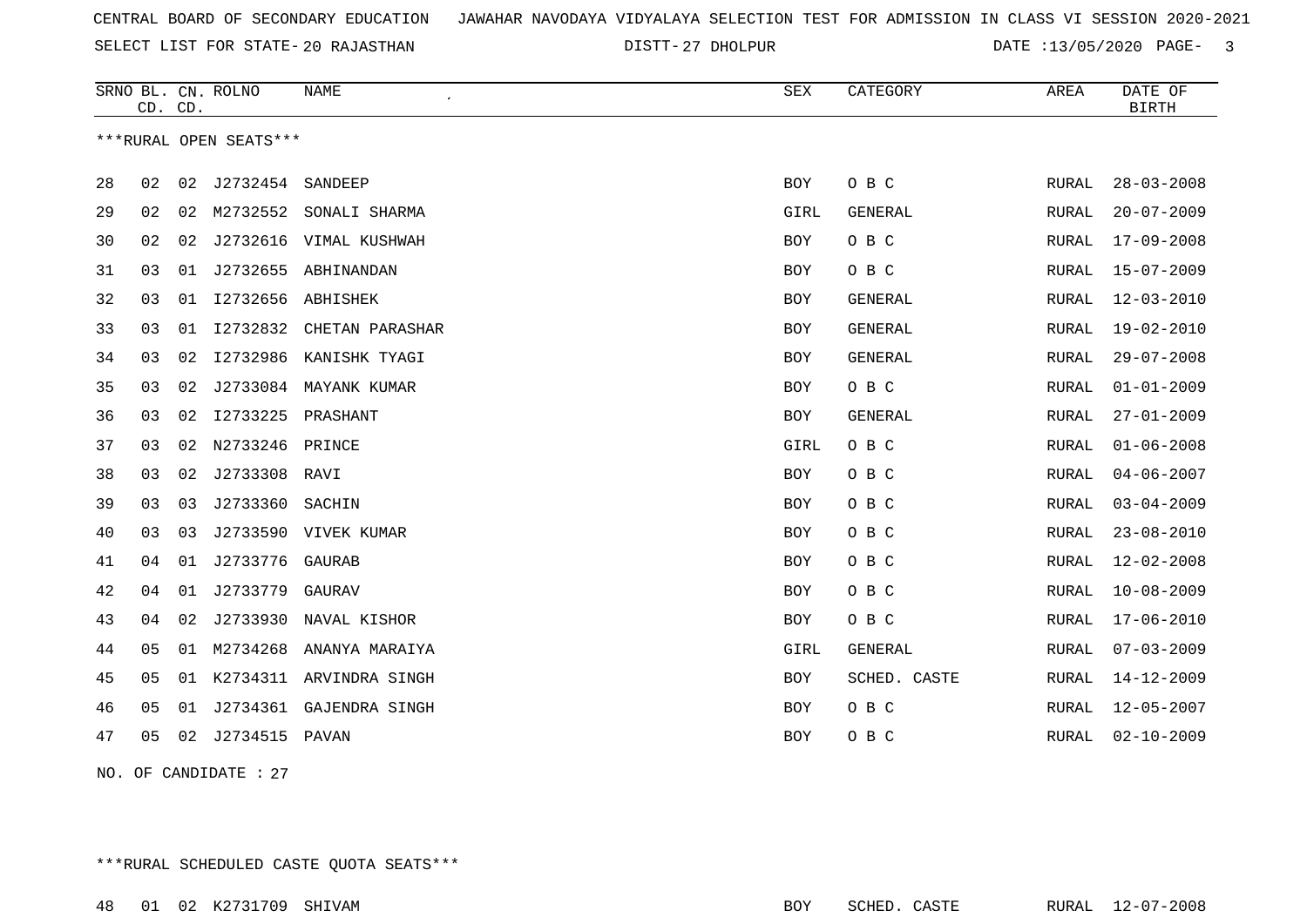SELECT LIST FOR STATE- DISTT- 20 RAJASTHAN

27 DHOLPUR DATE :13/05/2020 PAGE- 4

|    | CD. CD. |    | SRNO BL. CN. ROLNO      | NAME<br>$\epsilon$                      | SEX        | CATEGORY     | AREA  | DATE OF<br><b>BIRTH</b> |
|----|---------|----|-------------------------|-----------------------------------------|------------|--------------|-------|-------------------------|
|    |         |    |                         | ***RURAL SCHEDULED CASTE OUOTA SEATS*** |            |              |       |                         |
| 49 |         |    | 01 02 K2731780 SURAJ    |                                         | <b>BOY</b> | SCHED. CASTE | RURAL | 18-09-2007              |
| 50 | 02      | 01 |                         | 02731868 AAKRATI INDORIYA               | GIRL       | SCHED. CASTE | RURAL | $06 - 07 - 2008$        |
| 51 | 02      |    |                         | 01 K2731924 AMIT KUMAR                  | <b>BOY</b> | SCHED. CASTE | RURAL | $08 - 05 - 2009$        |
| 52 | 02      |    | 01 K2732075             | DHEERAJ KUMAR                           | BOY        | SCHED. CASTE | RURAL | $09 - 07 - 2009$        |
| 53 | 02      | 02 | K2732224                | MANENDRA SINGH                          | BOY        | SCHED. CASTE | RURAL | $13 - 12 - 2007$        |
| 54 | 02      | 02 | K2732227                | MANISH KUMAR                            | <b>BOY</b> | SCHED. CASTE | RURAL | $05 - 03 - 2008$        |
| 55 | 02      | 02 | K2732327                | PRADEEP                                 | BOY        | SCHED. CASTE | RURAL | $05 - 07 - 2008$        |
| 56 | 02      | 02 | K2732428                | SACHIN                                  | BOY        | SCHED. CASTE | RURAL | $14 - 07 - 2008$        |
| 57 | 02      | 02 |                         | K2732610 VIJAY KUMAR BANSIWAL           | <b>BOY</b> | SCHED. CASTE | RURAL | $08 - 08 - 2008$        |
| 58 | 02      | 02 |                         | K2732637 VIVEK KUMAR                    | BOY        | SCHED. CASTE | RURAL | $09 - 03 - 2008$        |
| 59 | 03      |    |                         | 01 02732938 HIMANSHI SOLANKI            | GIRL       | SCHED. CASTE | RURAL | $20 - 04 - 2009$        |
|    |         |    | NO. OF CANDIDATE : $12$ |                                         |            |              |       |                         |
|    |         |    |                         |                                         |            |              |       |                         |
|    |         |    |                         |                                         |            |              |       |                         |
|    |         |    |                         | ***RURAL BACKWARD CLASS OUOTA SEATS***  |            |              |       |                         |

| 60 | 01              | 02 |                   | J2731752 SOPHIYA KHAN | <b>BOY</b> | O B C | RURAL | 27-06-2009 |
|----|-----------------|----|-------------------|-----------------------|------------|-------|-------|------------|
| 61 | 01              |    | 02 J2731771       | SUMIT PRAJAPTI        | BOY        | O B C | RURAL | 18-12-2008 |
| 62 | 02              |    |                   | 01 J2731934 ANAS KHAN | BOY        | O B C | RURAL | 01-01-2009 |
| 63 | 02              | 01 | J2732015 AYAN ALI |                       | BOY        | O B C | RURAL | 18-11-2008 |
| 64 | 02              | 01 |                   | J2732135 IRPHAN KHAN  | <b>BOY</b> | O B C | RURAL | 18-08-2007 |
| 65 | 02              | 01 | N2732180 KIRTI    |                       | GIRL       | O B C | RURAL | 03-12-2009 |
| 66 | 02              | 02 | N2732294 NEHA     |                       | GIRL       | O B C | RURAL | 18-01-2009 |
| 67 | 02 <sub>o</sub> | 02 | N2732298 NISHA    |                       | GIRL       | O B C | RURAL | 08-07-2009 |
| 68 | 02              |    | 02 J2732309       | PANKAJ                | <b>BOY</b> | O B C | RURAL | 26-08-2008 |
| 69 | 02              | 02 | J2732380          | RAM CHANDRA KUSHWAH   | <b>BOY</b> | O B C | RURAL | 15-07-2008 |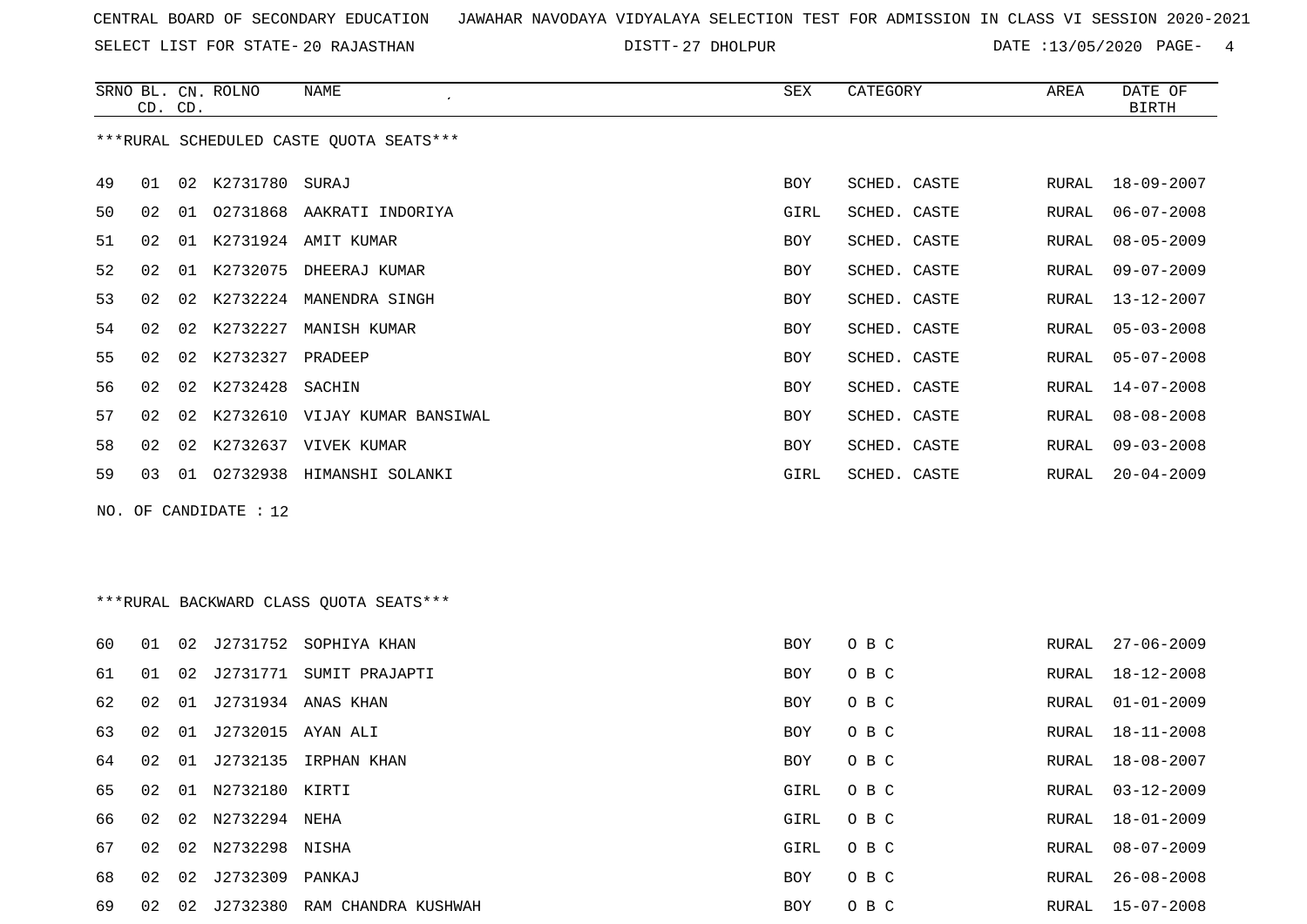SELECT LIST FOR STATE- DISTT- 20 RAJASTHAN

27 DHOLPUR DATE :13/05/2020 PAGE- 5

|                                        | CD. CD. |    | SRNO BL. CN. ROLNO | NAME                        | SEX  | CATEGORY | AREA  | DATE OF<br>BIRTH |  |  |  |
|----------------------------------------|---------|----|--------------------|-----------------------------|------|----------|-------|------------------|--|--|--|
| ***RURAL BACKWARD CLASS OUOTA SEATS*** |         |    |                    |                             |      |          |       |                  |  |  |  |
| 70                                     | 02      |    |                    | 02 J2732486 SATYENDRA SINGH | BOY  | O B C    |       | RURAL 15-12-2008 |  |  |  |
| 71                                     | 03      | 03 | N2733529           | TANU                        | GIRL | O B C    |       | RURAL 16-02-2009 |  |  |  |
| 72                                     | 03      | 03 | N2733599 YASODA    |                             | GIRL | O B C    |       | RURAL 07-05-2008 |  |  |  |
| 73                                     | 04      |    | 01 N2733775 GAURA  |                             | GIRL | O B C    |       | RURAL 02-05-2008 |  |  |  |
| 74                                     | 05      |    | 01 N2734408        | KAMINEE KUMARI              | GIRL | O B C    | RURAL | $20 - 07 - 2009$ |  |  |  |
| 75                                     | 05      | 01 | N2734415           | KARISHMA                    | GIRL | O B C    |       | RURAL 04-02-2009 |  |  |  |
|                                        |         |    |                    |                             |      |          |       |                  |  |  |  |

NO. OF CANDIDATE : 16

### \*\*\*RURAL SCHEDULED TRIBE QUOTA SEATS\*\*\*

|  |                            | 76 01 01 P2731284 KITTU KUMARI  | GIRL       | SCHED. TRIBE |  | RURAL 16-04-2010 |
|--|----------------------------|---------------------------------|------------|--------------|--|------------------|
|  |                            | 77 01 02 P2731405 NAVIN BAI     | GIRL       | SCHED. TRIBE |  | RURAL 22-10-2007 |
|  | 78  02  01  L2731907  AMAN |                                 | <b>BOY</b> | SCHED. TRIBE |  | RURAL 08-04-2009 |
|  |                            | 79 02 02 L2732437 SACHIN MEENA  | <b>BOY</b> | SCHED. TRIBE |  | RURAL 05-07-2008 |
|  |                            | 80 02 02 P2732532 SHIVANI MEENA | GIRL       | SCHED. TRIBE |  | RURAL 08-07-2009 |
|  |                            |                                 |            |              |  |                  |

NO. OF CANDIDATE : 5

TOTAL SELECTED CANDIDATE : 80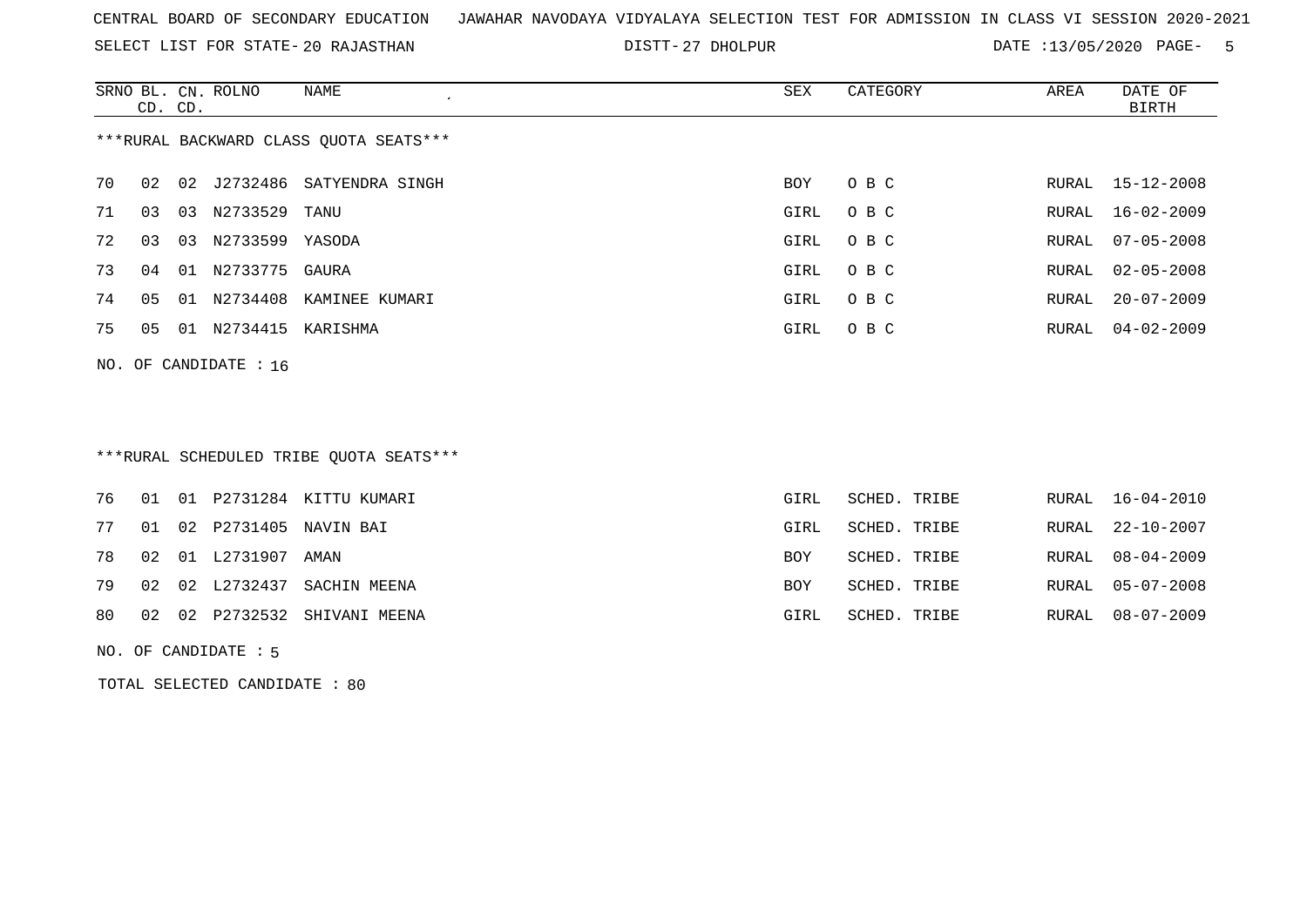SELECT LIST FOR STATE- DISTT- 20 RAJASTHAN

DISTT-28 KOTA 128 CONSUMERT 20 2020 DATE :13/05/2020 PAGE- 1

|    |    | CD. CD. | SRNO BL. CN. ROLNO   | <b>NAME</b>                            | ${\tt SEX}$ | CATEGORY     | AREA         | DATE OF<br><b>BIRTH</b> |
|----|----|---------|----------------------|----------------------------------------|-------------|--------------|--------------|-------------------------|
|    |    |         | ***OPEN UR SEATS***  |                                        |             |              |              |                         |
|    | 01 |         |                      | 01 L2734798 DEEPAK MEENA               | <b>BOY</b>  | SCHED. TRIBE | RURAL        | $03 - 07 - 2010$        |
| 2  | 01 | 02      | J2735089             | SARANSH NAGAR                          | BOY         | O B C        | RURAL        | $22 - 04 - 2009$        |
| 3  | 01 | 02      | L2735113             | SIDDHARTH MEENA                        | <b>BOY</b>  | SCHED. TRIBE | RURAL        | $18 - 10 - 2007$        |
| 4  | 02 | 01      | F2735215             | AKSHITA KUMARI                         | GIRL        | O B C        | URBAN        | $25 - 08 - 2009$        |
| 5  | 02 | 01      |                      | K2735280 ASHUTOSH MEHAR                | BOY         | SCHED. CASTE | RURAL        | $18 - 07 - 2009$        |
| 6  | 05 | 01      | J2737112             | AMAN MALAV                             | <b>BOY</b>  | O B C        | RURAL        | $16 - 09 - 2009$        |
| 7  | 05 | 01      | P2737170             | DEEPIKA MEENA                          | GIRL        | SCHED. TRIBE | RURAL        | $01 - 01 - 2008$        |
| 8  | 05 | 01      | J2737281 LAVKESH     |                                        | <b>BOY</b>  | O B C        | RURAL        | $10 - 07 - 2008$        |
| 9  | 05 | 02      |                      | J2737441 SATYENDRA KUMAR               | BOY         | O B C        | RURAL        | $25 - 02 - 2009$        |
|    |    |         | NO. OF CANDIDATE : 9 |                                        |             |              |              |                         |
|    |    |         |                      |                                        |             |              |              |                         |
|    |    |         |                      |                                        |             |              |              |                         |
|    |    |         |                      | ***OPEN SCHEDULED CASTE QUOTA SEATS*** |             |              |              |                         |
| 10 | 01 |         |                      | 01 K2734743 ANKIT KUMAR MALVIYA        | <b>BOY</b>  | SCHED. CASTE | RURAL        | $16 - 06 - 2009$        |
| 11 | 01 | 02      |                      | K2734992 NIKHIL KUMAR BAIRWA           | <b>BOY</b>  | SCHED. CASTE | <b>RURAL</b> | $07 - 11 - 2009$        |
| 12 | 03 | 01      | C2736159             | DHRUV GANGWAL                          | BOY         | SCHED. CASTE | URBAN        | $21 - 05 - 2009$        |
| 13 | 05 |         |                      | 01 K2737251 KARAN MEGHWAL              | <b>BOY</b>  | SCHED. CASTE | RURAL        | $07 - 03 - 2008$        |
|    |    |         | NO. OF CANDIDATE : 4 |                                        |             |              |              |                         |

\*\*\*OPEN BACKWARD CLASS QUOTA SEATS\*\*\*

|  |  | 14 02 02 J2735622 MANISH KUMAR   | BOY OBC  | RURAL 01-06-2009 |
|--|--|----------------------------------|----------|------------------|
|  |  | 15 02 03 N2735959 VANSHIKA AHEER | GIRL OBC | RURAL 14-10-2010 |
|  |  | 16 02 03 F2736004 YOGITA GOSWAMI | GIRL OBC | URBAN 05-10-2008 |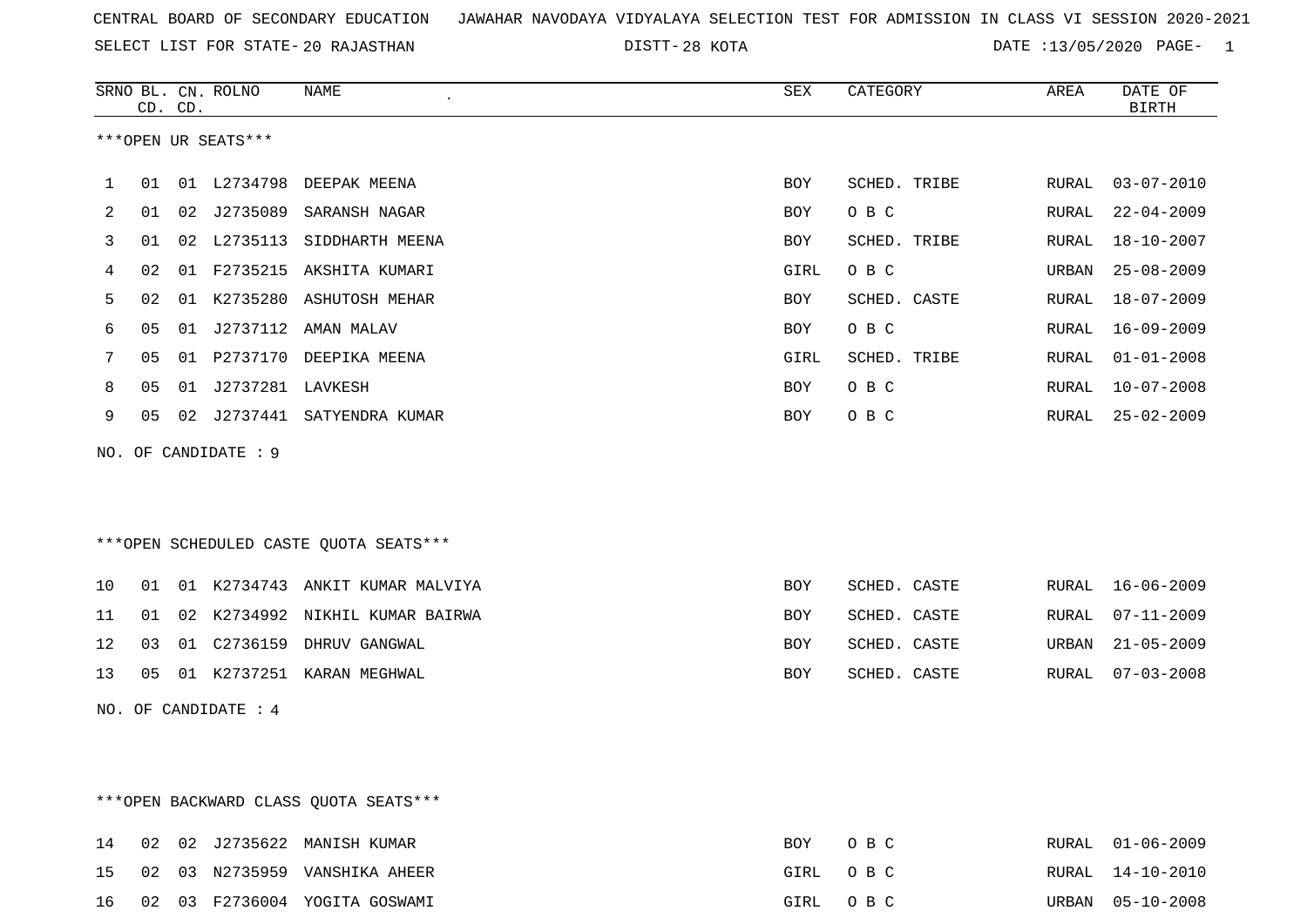SELECT LIST FOR STATE- DISTT- 20 RAJASTHAN

DISTT-28 KOTA 2008 CONTE :13/05/2020 PAGE- 2

|    |    | CD. CD. | SRNO BL. CN. ROLNO     | NAME                                   | SEX        | CATEGORY     | AREA  | DATE OF<br><b>BIRTH</b> |
|----|----|---------|------------------------|----------------------------------------|------------|--------------|-------|-------------------------|
|    |    |         |                        | *** OPEN BACKWARD CLASS QUOTA SEATS*** |            |              |       |                         |
| 17 | 05 |         |                        | 01 N2737231 JAYA YADAV                 | GIRL       | O B C        |       | RURAL 17-04-2009        |
| 18 | 05 |         | 02 N2737437            | SARITA KUMARI GURJAR                   | GIRL       | O B C        | RURAL | 19-12-2008              |
|    |    |         | NO. OF CANDIDATE : 5   |                                        |            |              |       |                         |
|    |    |         |                        | ***OPEN SCHEDULED TRIBE QUOTA SEATS*** |            |              |       |                         |
| 19 | 01 |         |                        | 01 L2734851 HARGOVIND BHEEL            | <b>BOY</b> | SCHED. TRIBE | RURAL | $10 - 03 - 2009$        |
| 20 | 03 |         | 01 H2736081 ARYA       |                                        | GIRL       | SCHED. TRIBE | URBAN | $04 - 04 - 2009$        |
|    |    |         | NO. OF CANDIDATE : 2   |                                        |            |              |       |                         |
|    |    |         |                        |                                        |            |              |       |                         |
|    |    |         |                        |                                        |            |              |       |                         |
|    |    |         | ***RURAL OPEN SEATS*** |                                        |            |              |       |                         |
| 21 | 01 |         | 01 J2734709 AARAV      |                                        | BOY        | O B C        | RURAL | $16 - 03 - 2010$        |
| 22 | 01 |         |                        | 01 K2734768 AYUSH KUMAR BAIRWA         | BOY        | SCHED. CASTE | RURAL | 12-11-2009              |
| 23 | 01 | 01      |                        | K2734854 HARISH KUMAR BAIRWA           | BOY        | SCHED. CASTE | RURAL | $08 - 07 - 2010$        |
| 24 | 01 | 02      | K2735070               | SAGAR                                  | BOY        | SCHED. CASTE | RURAL | $24 - 04 - 2009$        |
| 25 | 01 | 02      | I2735072               | SAGAR CHATURVEDI                       | BOY        | GENERAL      | RURAL | $05 - 05 - 2009$        |
| 26 | 01 | 02      | J2735177               | YATENDRA NAGAR                         | BOY        | O B C        | RURAL | $08 - 09 - 2008$        |
| 27 | 02 |         |                        | 01 M2735334 CHHAVI MANTRI              | GIRL       | GENERAL      | RURAL | 15-07-2009              |
| 28 | 02 | 01      |                        | N2735350 DEVANSHI MAKWANA              | GIRL       | O B C        | RURAL | $17 - 06 - 2009$        |
| 29 | 02 | 02      |                        | J2735503 KANISHK MALAV                 | BOY        | $O$ B $C$    | RURAL | $28 - 01 - 2009$        |
| 30 | 02 | 02      |                        | M2735605 MAHAK GUPTA                   | GIRL       | GENERAL      | RURAL | $01 - 02 - 2010$        |
| 31 | 02 | 03      | K2735730 PRABHAT       |                                        | BOY        | SCHED. CASTE | RURAL | $27 - 04 - 2010$        |
| 32 | 03 |         |                        | 01 M2736133 CHHAVI SHEKHAWAT           | GIRL       | GENERAL      | RURAL | $29 - 10 - 2010$        |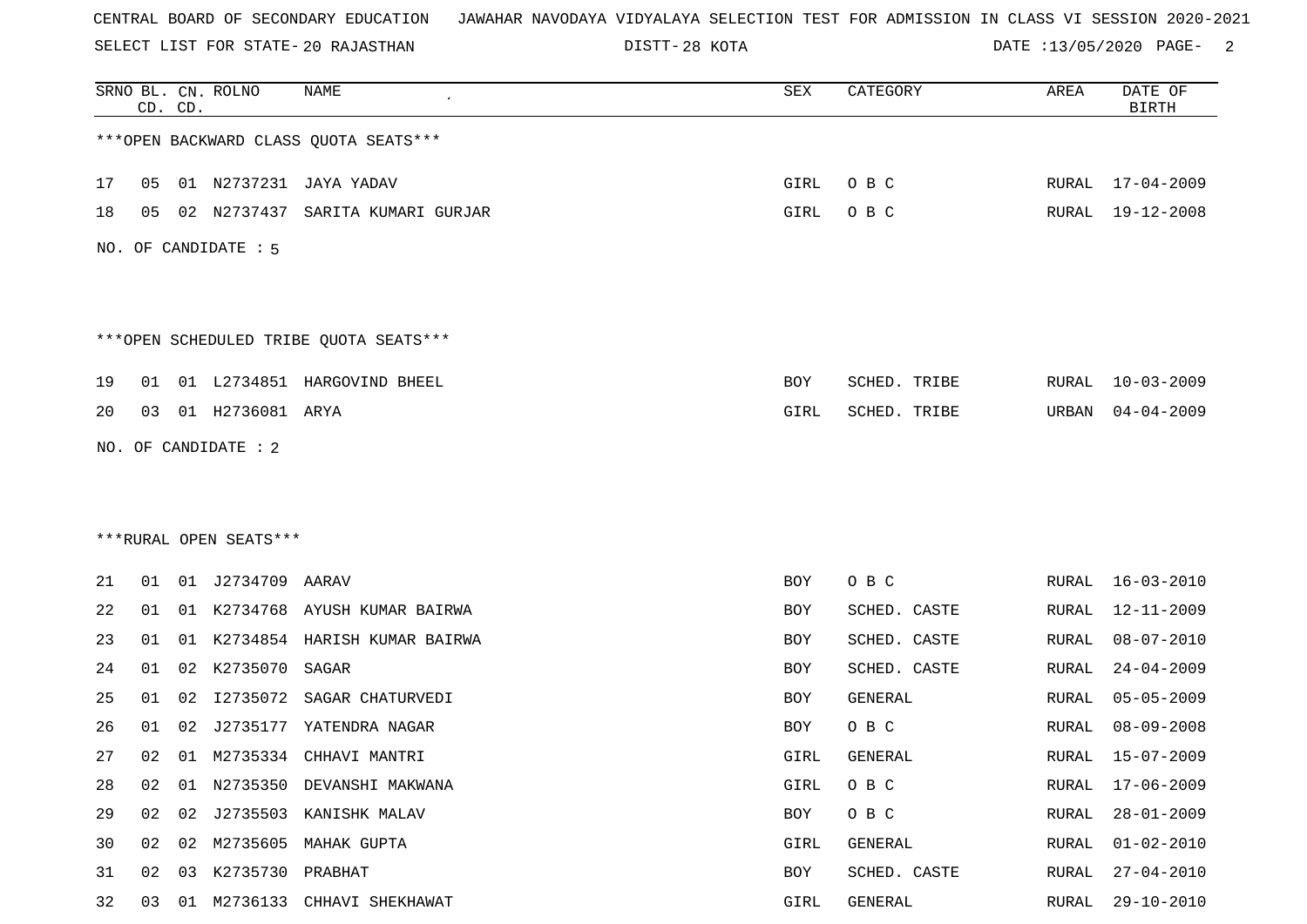SELECT LIST FOR STATE- DISTT- 20 RAJASTHAN

DISTT-28 KOTA 120 ATE :13/05/2020 PAGE- 3

|     |    | CD. CD. | SRNO BL. CN. ROLNO     | NAME                                    | ${\tt SEX}$ | CATEGORY       | AREA  | DATE OF<br><b>BIRTH</b> |
|-----|----|---------|------------------------|-----------------------------------------|-------------|----------------|-------|-------------------------|
|     |    |         | ***RURAL OPEN SEATS*** |                                         |             |                |       |                         |
| 33  | 03 |         |                        | 01 K2736175 DIVYANSH MEROTHA            | BOY         | SCHED. CASTE   | RURAL | 15-09-2008              |
| 34  | 03 | 02      |                        | N2736451 NEELAM MALAV                   | <b>GIRL</b> | O B C          | RURAL | $07 - 09 - 2008$        |
| 35  | 03 | 03      |                        | J2736761 VIKKY BANJARA                  | BOY         | O B C          | RURAL | $09 - 09 - 2008$        |
| 36  | 04 |         |                        | 01 L2736945 MAYANK MEENA                | BOY         | SCHED. TRIBE   | RURAL | $14 - 02 - 2010$        |
| 37  | 04 |         |                        | 01 J2736987 PIYUSH MALAV                | BOY         | O B C          | RURAL | $16 - 07 - 2010$        |
| 38  | 04 |         |                        | 01 N2737004 PURVA CHOURASIYA            | GIRL        | O B C          | RURAL | $13 - 08 - 2010$        |
| 39  | 04 |         | 01 L2737035            | SHIVAM MEENA                            | BOY         | SCHED. TRIBE   | RURAL | $15 - 03 - 2010$        |
| 40  | 04 |         |                        | 01 I2737041 SHREERAJ SINGH HADA         | BOY         | <b>GENERAL</b> | RURAL | $23 - 06 - 2009$        |
| 41  | 05 | 01      | I2737172               | DERSHIL<br>PANCHOLI                     | BOY         | GENERAL        | RURAL | $07 - 09 - 2009$        |
| 42  | 05 | 01      | J2737174               | DHEERAJ YADAV                           | BOY         | O B C          | RURAL | $24 - 10 - 2010$        |
| 43  | 05 | 01      | K2737203               | <b>GOVIND MEGHWAL</b>                   | BOY         | SCHED. CASTE   | RURAL | $20 - 02 - 2010$        |
| 44  | 05 | 02      | J2737403               | REHAN KHAN                              | BOY         | O B C          | RURAL | $27 - 08 - 2008$        |
| 45  | 05 | 02      | J2737452               | SHIVNANDAN MALAV                        | BOY         | O B C          | RURAL | $30 - 09 - 2009$        |
| 46  | 05 | 02      |                        | 02737520 YAMINI KUMARI                  | GIRL        | SCHED. CASTE   | RURAL | $29 - 05 - 2010$        |
| NO. |    |         | OF CANDIDATE : 26      |                                         |             |                |       |                         |
|     |    |         |                        |                                         |             |                |       |                         |
|     |    |         |                        |                                         |             |                |       |                         |
|     |    |         |                        | ***RURAL SCHEDULED CASTE QUOTA SEATS*** |             |                |       |                         |
| 47  | 01 |         |                        | 01 K2734796 DEEPAK BAIRWA               | BOY         | SCHED. CASTE   | RURAL | 10-12-2009              |
| 48  | 01 |         |                        | 01 K2734860 HARSHIT MEHRA               | BOY         | SCHED. CASTE   | RURAL | $27 - 02 - 2010$        |
| 49  | 01 |         |                        | 01 K2734917 KISHAN BAIRWA               | BOY         | SCHED. CASTE   |       | RURAL 10-09-2009        |
| 50  | 02 |         | 01 K2735247 ANKITRAJ   |                                         | BOY         | SCHED. CASTE   | RURAL | $10 - 07 - 2009$        |
| 51  | 02 |         |                        | 01 K2735375 DILKHUSH MEGHWAL            | BOY         | SCHED. CASTE   |       | RURAL 02-10-2008        |
| 52  | 02 |         |                        | 02 02735473 JAYA REGAR                  | GIRL        | SCHED. CASTE   | RURAL | 25-10-2009              |
| 53  |    |         |                        | 02 02 02735525 KHUSHBU BAIRWA           | GIRL        | SCHED. CASTE   |       | RURAL 29-11-2008        |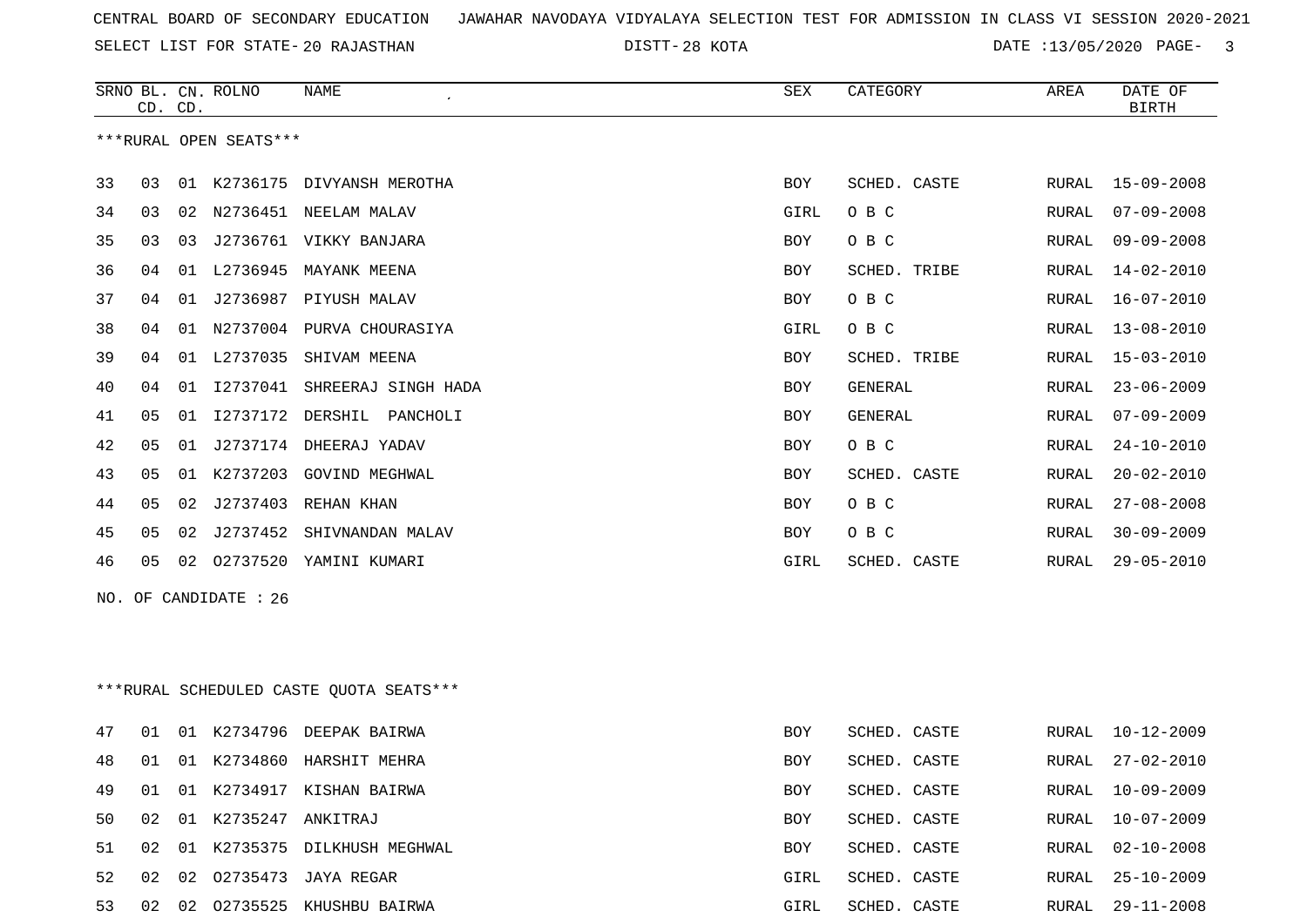SELECT LIST FOR STATE- DISTT- 20 RAJASTHAN

SRNO BL. CN.

ROLNO NAME SEX CATEGORY AREA DATE OF

28 KOTA DATE :13/05/2020 PAGE- 4

|    | CD. CD. |    |                       |                                          |      |              |               | <b>BIRTH</b>     |
|----|---------|----|-----------------------|------------------------------------------|------|--------------|---------------|------------------|
|    |         |    |                       | *** RURAL SCHEDULED CASTE QUOTA SEATS*** |      |              |               |                  |
| 54 | 02      | 03 |                       | K2735769 PRIYANSHU MANDAWAT              | BOY  | SCHED. CASTE | RURAL         | $06 - 01 - 2010$ |
| 55 | 02      | 03 |                       | 02735818 RIYA KUMARI                     | GIRL | SCHED. CASTE | RURAL         | $29 - 04 - 2010$ |
| 56 | 05      |    |                       | 01 K2737132 ANKIT KUMAR BAIRWA           | BOY  | SCHED. CASTE | RURAL         | $10 - 03 - 2010$ |
| 57 | 05      |    | 01 02737324 NANDANI   |                                          | GIRL | SCHED. CASTE | RURAL         | $03 - 06 - 2009$ |
| 58 | 05      |    |                       | 02 02737513 VISHAKHA BAIRWA              | GIRL | SCHED. CASTE | RURAL         | $08 - 05 - 2008$ |
|    |         |    | NO. OF CANDIDATE : 12 |                                          |      |              |               |                  |
|    |         |    |                       |                                          |      |              |               |                  |
|    |         |    |                       |                                          |      |              |               |                  |
|    |         |    |                       | *** RURAL BACKWARD CLASS QUOTA SEATS***  |      |              |               |                  |
|    |         |    |                       |                                          |      |              |               |                  |
| 59 | 01      |    |                       | 01 J2734737 ANIL SUMAN                   | BOY  | O B C        | RURAL         | 19-06-2009       |
| 60 | 01      | 01 |                       | J2734804 DEEWANSHU DHAKAD                | BOY  | O B C        | RURAL         | $01 - 11 - 2009$ |
| 61 | 01      | 02 | N2735067              | SAANVI                                   | GIRL | O B C        | RURAL         | $02 - 01 - 2011$ |
| 62 | 01      | 02 |                       | J2735112 SHYAM SUNDAR PRAJAPAT           | BOY  | O B C        | RURAL         | $08 - 05 - 2009$ |
| 63 | 01      | 02 | J2735116              | SOHAM KUSHWAH                            | BOY  | O B C        | RURAL         | $02 - 02 - 2009$ |
| 64 | 02      |    | 01 J2735226           | AMAN NAGAR                               | BOY  | O B C        | RURAL         | $24 - 10 - 2009$ |
| 65 | 02      | 01 | N2735229              | ANAMIKA SUMAN                            | GIRL | O B C        | RURAL         | $13 - 11 - 2008$ |
| 66 | 02      | 01 | J2735277              | ASHOK BANJARA                            | BOY  | O B C        | RURAL         | $07 - 04 - 2008$ |
| 67 | 02      | 01 |                       | N2735321 BHUMIKA VISHVKARMA              | GIRL | O B C        | RURAL         | $31 - 08 - 2009$ |
| 68 | 02      | 02 |                       | N2735534 KOMAL DHAKAD                    | GIRL | O B C        | RURAL         | $30 - 04 - 2009$ |
| 69 | 02      | 03 |                       | N2735851 SANJANA CHOUDHARY               | GIRL | O B C        | RURAL         | $15 - 06 - 2009$ |
| 70 | 02      |    |                       | 03 N2735899 SIYA KUMARI                  | GIRL | O B C        | ${\tt RURAL}$ | $07 - 11 - 2009$ |
| 71 |         |    |                       | 02 03 J2735917 SUMIT KUMAR               | BOY  | O B C        | RURAL         | 11-09-2008       |
| 72 | 02      |    |                       | 03 J2735973 VIJAY SAINI                  | BOY  | O B C        | RURAL         | $05 - 02 - 2009$ |
| 73 | 05      |    |                       | 01 J2737204 GOVIND PRASAD GOUR           | BOY  | O B C        | RURAL         | $07 - 08 - 2009$ |
| 74 | 05      |    |                       | 01 N2737259 KHUSHBU MALAV                | GIRL | O B C        | RURAL         | $01 - 09 - 2009$ |
|    |         |    |                       |                                          |      |              |               |                  |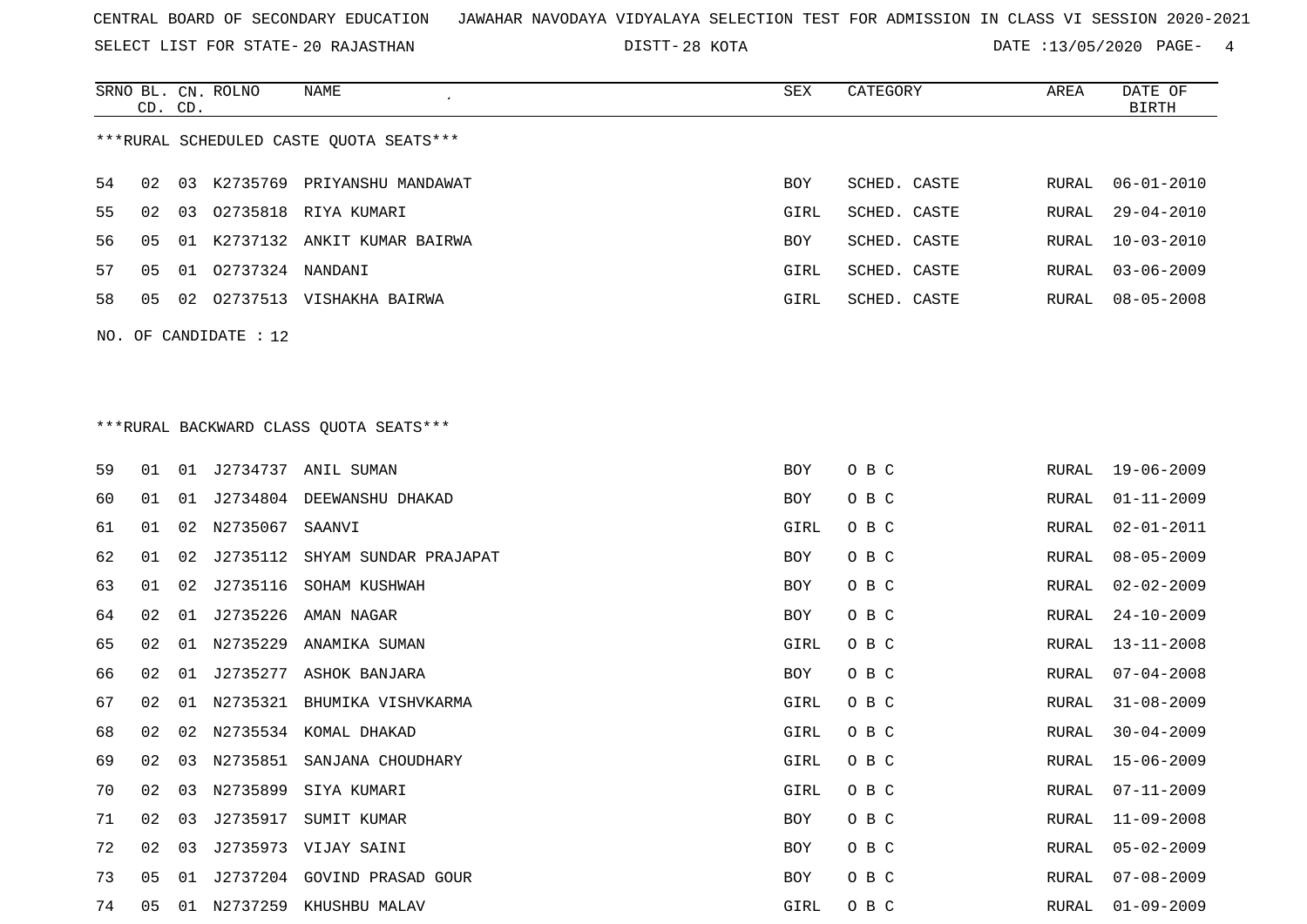|  |  |  |  | CENTRAL BOARD OF SECONDARY EDUCATION – JAWAHAR NAVODAYA VIDYALAYA SELECTION TEST FOR ADMISSION IN CLASS VI SESSION 2020-2021 |  |  |  |  |  |  |  |  |  |  |  |  |  |  |
|--|--|--|--|------------------------------------------------------------------------------------------------------------------------------|--|--|--|--|--|--|--|--|--|--|--|--|--|--|
|--|--|--|--|------------------------------------------------------------------------------------------------------------------------------|--|--|--|--|--|--|--|--|--|--|--|--|--|--|

SELECT LIST FOR STATE- DISTT- 20 RAJASTHAN

28 KOTA DATE :13/05/2020 PAGE- 5

| <b>ROLNO</b><br>SRN <sub>(</sub><br>$\text{CN}$<br>⊢ א<br>$\sim$ | <b>NAME</b> | ייה ה<br>フロマ | AREA | $\sim$<br>U. P<br>DAIL |
|------------------------------------------------------------------|-------------|--------------|------|------------------------|
| $\sim$<br>$\cap$<br>ىب<br>ىب                                     |             |              |      | TDTT.                  |

NO. OF CANDIDATE : 16

# \*\*\*RURAL SCHEDULED TRIBE QUOTA SEATS\*\*\*

| 75 |    |                   | 01 01 L2734713 ABHAY MENEA   | BOY        | SCHED. TRIBE    | RURAL 21-08-2008 |
|----|----|-------------------|------------------------------|------------|-----------------|------------------|
|    |    | 76 01 01 L2734764 | ASHISH MEENA                 | BOY        | SCHED. TRIBE    | RURAL 17-12-2009 |
| 77 |    | 01 01 L2734885    | JITENDRA MEENA               | <b>BOY</b> | SCHED. TRIBE    | RURAL 16-12-2009 |
|    |    | 78 01 02 L2734999 | PANKAJ BHEEL                 | <b>BOY</b> | SCHED. TRIBE    | RURAL 13-11-2009 |
|    |    |                   | 79 01 02 P2735048 RANI MEENA | GIRL       | SCHED. TRIBE    | RURAL 15-09-2009 |
| 80 | 02 | 02 L2735711       | PAWAN MEENA                  | <b>BOY</b> | SCHED.<br>TRIBE | RURAL 10-11-2009 |

NO. OF CANDIDATE : 6

TOTAL SELECTED CANDIDATE : 80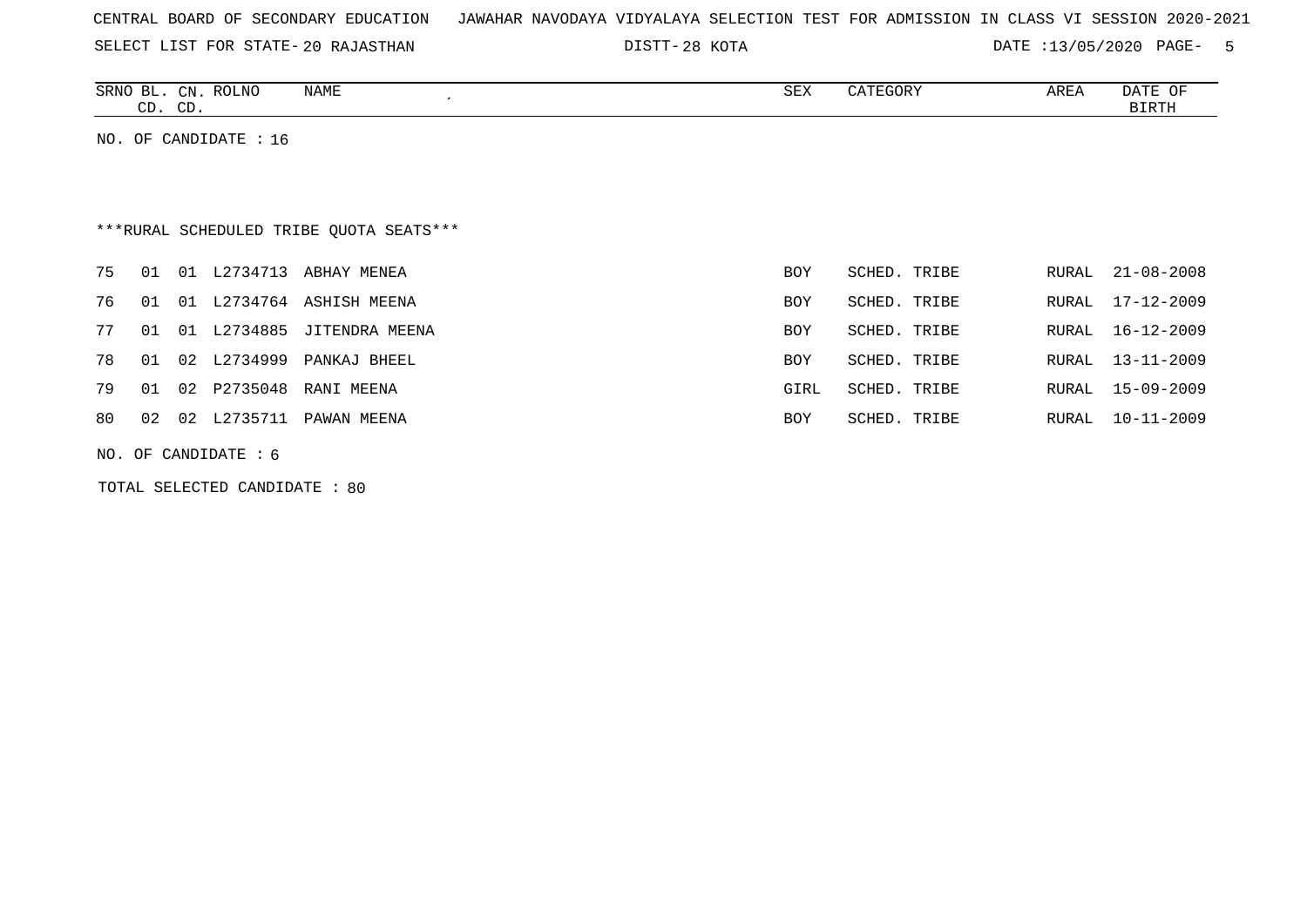SELECT LIST FOR STATE- DISTT- 20 RAJASTHAN

DISTT-29 BHARATPUR DATE :13/05/2020 PAGE- 1

|    |    | CD. CD. | SRNO BL. CN. ROLNO   | NAME<br>$\pmb{\cdot}$                  | ${\tt SEX}$ | CATEGORY     | AREA  | DATE OF<br><b>BIRTH</b> |
|----|----|---------|----------------------|----------------------------------------|-------------|--------------|-------|-------------------------|
|    |    |         | ***OPEN UR SEATS***  |                                        |             |              |       |                         |
| 1  | 01 |         |                      | 01 A2737783 RAHUL KUMAR                | BOY         | GENERAL      | URBAN | $27 - 06 - 2008$        |
| 2  | 03 |         | 01 J2738624 ANIRUDH  |                                        | BOY         | O B C        | RURAL | $09 - 07 - 2010$        |
| 3  | 03 |         |                      | 01 G2739147 SUHANI RISHI               | GIRL        | SCHED. CASTE | URBAN | $22 - 01 - 2009$        |
| 4  | 08 |         |                      | 01 I2741175 SHIV KUMAR                 | BOY         | GENERAL      | RURAL | $06 - 09 - 2009$        |
| 5  | 10 |         |                      | 01 J2741937 DHARMRAJ GURJAR            | BOY         | O B C        | RURAL | $25 - 05 - 2008$        |
| 6  | 10 |         | 01 N2742188 MANISHA  |                                        | GIRL        | O B C        | RURAL | $04 - 01 - 2009$        |
|    |    |         | NO. OF CANDIDATE : 6 |                                        |             |              |       |                         |
|    |    |         |                      |                                        |             |              |       |                         |
|    |    |         |                      |                                        |             |              |       |                         |
|    |    |         |                      | ***OPEN SCHEDULED CASTE QUOTA SEATS*** |             |              |       |                         |
| 7  | 02 |         |                      | 01 K2737985 ASHISH KUMAR               | BOY         | SCHED. CASTE | RURAL | $28 - 12 - 2008$        |
| 8  | 02 |         | 01 K2738407 ROHITASH |                                        | BOY         | SCHED. CASTE | RURAL | $07 - 10 - 2008$        |
| 9  | 04 |         |                      | 01 C2739231 ABHISHEK KUMAR             | BOY         | SCHED. CASTE | URBAN | $15 - 05 - 2008$        |
| 10 | 10 |         |                      | 01 K2741928 DEVENDRA SINGH             | BOY         | SCHED. CASTE | RURAL | $30 - 04 - 2009$        |
| 11 | 10 |         | 02 02742527 SONALI   |                                        | GIRL        | SCHED. CASTE | RURAL | $05 - 07 - 2009$        |
|    |    |         | NO. OF CANDIDATE : 5 |                                        |             |              |       |                         |
|    |    |         |                      |                                        |             |              |       |                         |
|    |    |         |                      |                                        |             |              |       |                         |
|    |    |         |                      | *** OPEN DISABLED QUOTA SEATS***       |             |              |       |                         |
| 12 | 06 |         | 01 F2739982 GOURAV   |                                        | <b>GIRL</b> | O B C        | URBAN | $03 - 01 - 2008$        |
| 13 | 07 |         | 01 J2740541 KRISHNA  |                                        | BOY         | O B C        | RURAL | $11 - 02 - 2008$        |

14 10 01 K2741802 ANKIT BOY SCHED. CASTE RURAL 05-06-2009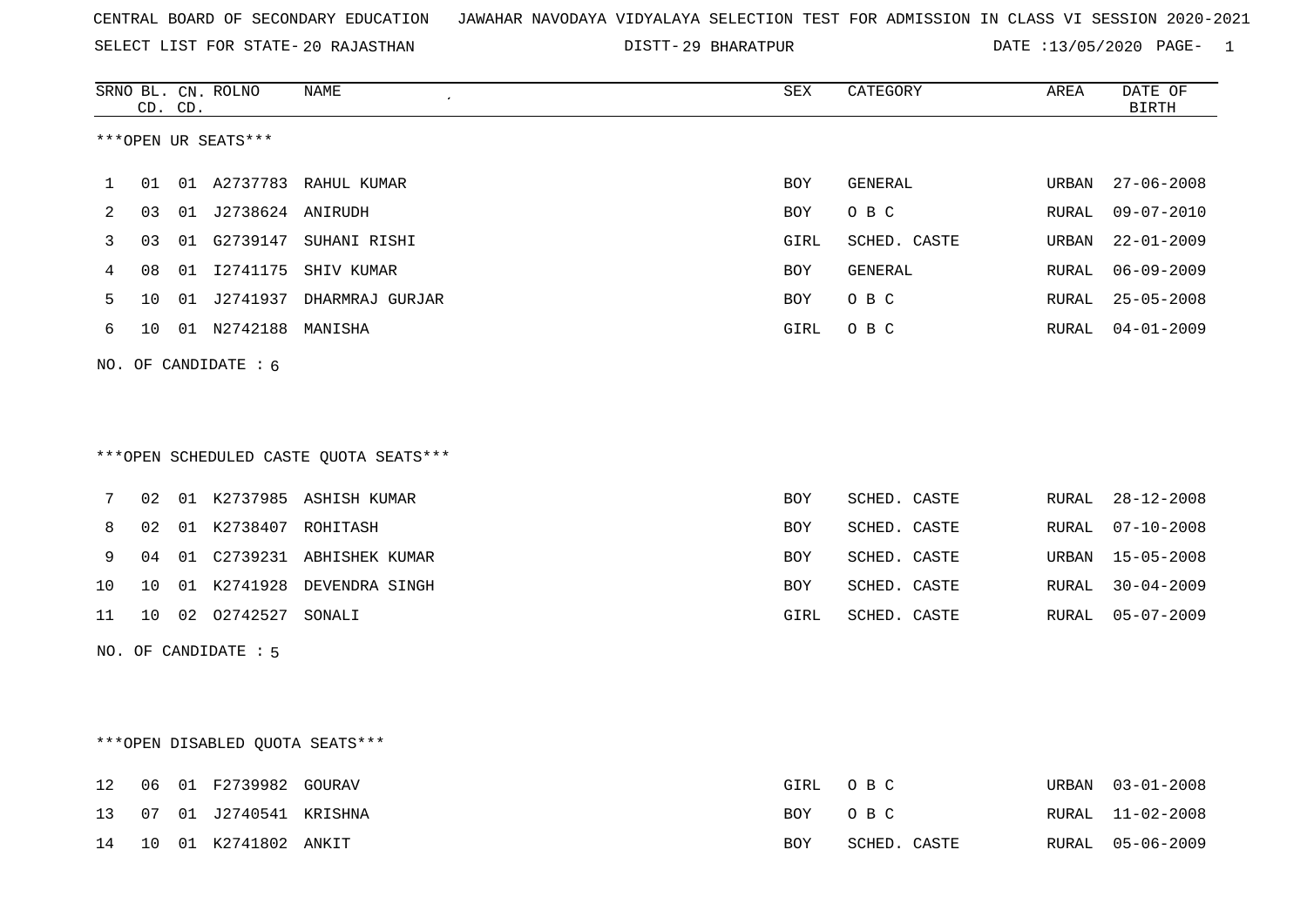| CENTRAL BOARD OF SECONDARY EDUCATION – JAWAHAR NAVODAYA VIDYALAYA SELECTION TEST FOR ADMISSION IN CLASS VI SESSION 2020-2021 |  |  |  |  |  |  |  |  |  |  |  |  |  |  |  |  |  |
|------------------------------------------------------------------------------------------------------------------------------|--|--|--|--|--|--|--|--|--|--|--|--|--|--|--|--|--|
|------------------------------------------------------------------------------------------------------------------------------|--|--|--|--|--|--|--|--|--|--|--|--|--|--|--|--|--|

SELECT LIST FOR STATE- DISTT- 20 RAJASTHAN

DISTT-29 BHARATPUR DATE :13/05/2020 PAGE- 2

|    |    | CD. CD. | SRNO BL. CN. ROLNO     | NAME                                   | ${\tt SEX}$ | CATEGORY     | AREA           | DATE OF<br><b>BIRTH</b>              |
|----|----|---------|------------------------|----------------------------------------|-------------|--------------|----------------|--------------------------------------|
|    |    |         | NO. OF CANDIDATE : 3   |                                        |             |              |                |                                      |
|    |    |         |                        |                                        |             |              |                |                                      |
|    |    |         |                        |                                        |             |              |                |                                      |
|    |    |         |                        | *** OPEN BACKWARD CLASS QUOTA SEATS*** |             |              |                |                                      |
|    |    |         | 01 F2738163 KHUSHI     |                                        |             |              |                |                                      |
| 15 | 02 |         |                        |                                        | GIRL        | O B C        | URBAN<br>URBAN | $25 - 10 - 2008$<br>$14 - 05 - 2009$ |
| 16 | 03 |         |                        | 01 F2739219 YOGITA GURJAR              | GIRL        | O B C        |                |                                      |
| 17 | 06 |         | 01 J2740004 HIMANSHU   |                                        | BOY         | O B C        | RURAL          | $01 - 01 - 2010$                     |
| 18 | 10 | 01      | J2741753 ADIT          |                                        | BOY         | O B C        | RURAL          | $10 - 12 - 2009$                     |
| 19 | 10 | 02      |                        | N2742401 RITU KUMARI                   | GIRL        | O B C        | RURAL          | $30 - 11 - 2009$                     |
|    |    |         | NO. OF CANDIDATE : 5   |                                        |             |              |                |                                      |
|    |    |         |                        |                                        |             |              |                |                                      |
|    |    |         |                        |                                        |             |              |                |                                      |
|    |    |         |                        | ***OPEN SCHEDULED TRIBE QUOTA SEATS*** |             |              |                |                                      |
| 20 | 05 |         | 01 L2739775 ROBIN      |                                        | BOY         | SCHED. TRIBE | RURAL          | $13 - 04 - 2009$                     |
|    |    |         |                        |                                        |             |              |                |                                      |
|    |    |         | NO. OF CANDIDATE : 1   |                                        |             |              |                |                                      |
|    |    |         |                        |                                        |             |              |                |                                      |
|    |    |         |                        |                                        |             |              |                |                                      |
|    |    |         | ***RURAL OPEN SEATS*** |                                        |             |              |                |                                      |
| 21 | 01 |         | 01 12737568            | ARYAN YADAV                            | BOY         | GENERAL      | RURAL          | $01 - 06 - 2009$                     |
| 22 | 01 |         |                        | 01 I2737810 ROHIT KUMAR                | BOY         | GENERAL      | RURAL          | $26 - 08 - 2009$                     |
| 23 | 02 |         |                        | 01 N2737990 ASTHA PATEL                | GIRL        | O B C        | RURAL          | $10 - 05 - 2010$                     |
| 24 | 02 | 01      | J2738408               | ROHIT GURJAR                           | BOY         | O B C        | RURAL          | $16 - 05 - 2008$                     |
| 25 | 02 |         |                        | 01 J2738587 YOGESH GURJAR              | BOY         | O B C        | RURAL          | $29 - 04 - 2009$                     |
| 26 | 03 |         |                        | 01 J2738683 BHUPSINGH                  | BOY         | $O$ B $C$    | RURAL          | $25 - 06 - 2010$                     |
| 27 | 03 |         |                        | 01 M2738980 PAYAL SHARMA               | GIRL        | GENERAL      | RURAL          | $28 - 02 - 2010$                     |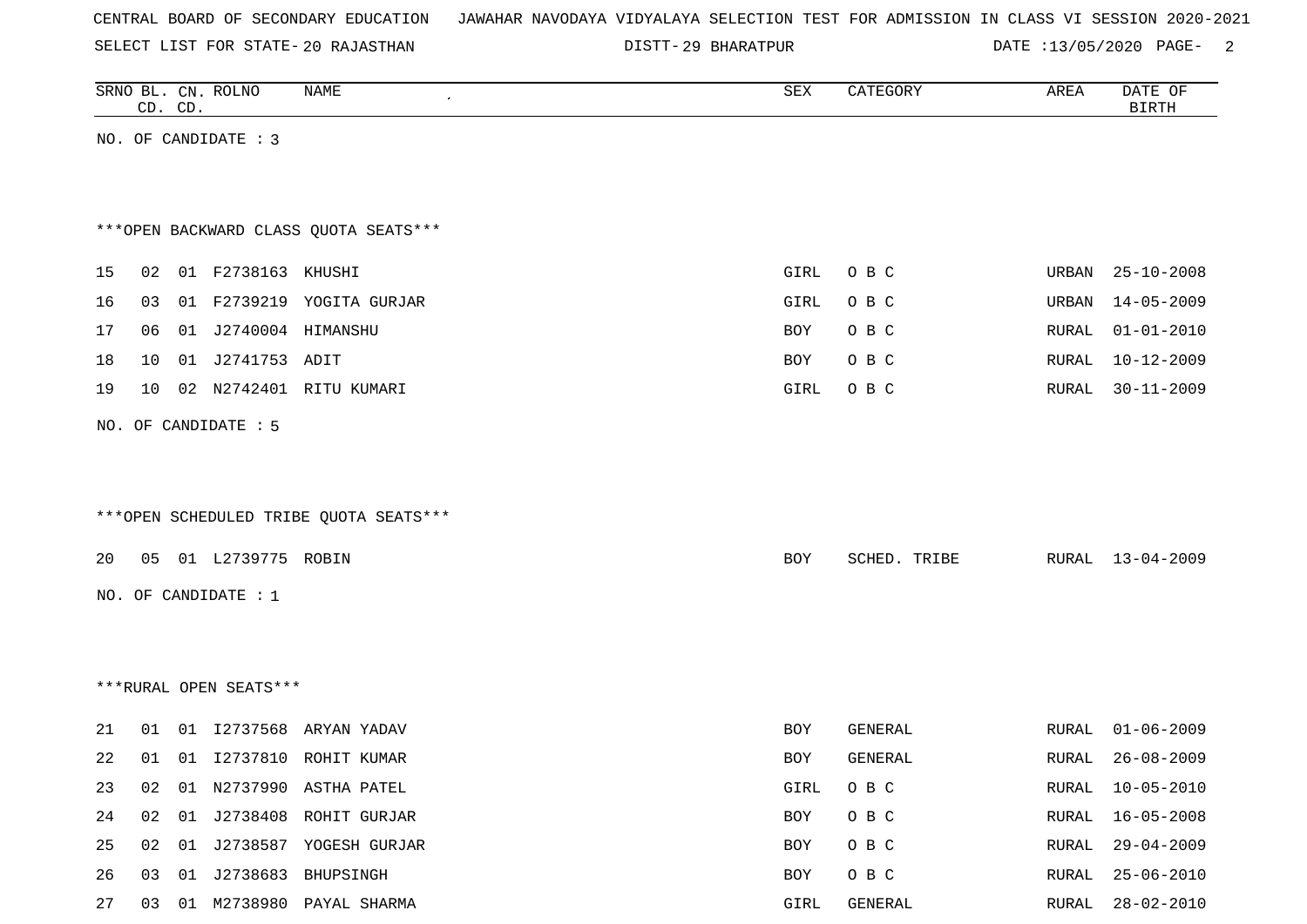SELECT LIST FOR STATE- DISTT- 20 RAJASTHAN

29 BHARATPUR DATE :13/05/2020 PAGE- 3

|    | CD. CD. |    | SRNO BL. CN. ROLNO     | <b>NAME</b>        | SEX        | CATEGORY       | AREA          | DATE OF<br><b>BIRTH</b> |
|----|---------|----|------------------------|--------------------|------------|----------------|---------------|-------------------------|
|    |         |    | ***RURAL OPEN SEATS*** |                    |            |                |               |                         |
| 28 | 04      | 01 | J2739257               | ANNU FAUJDAR       | <b>BOY</b> | O B C          | RURAL         | $21 - 12 - 2009$        |
| 29 | 04      | 01 | I2739535               | TEJENDRA GOYAL     | BOY        | <b>GENERAL</b> | RURAL         | $16 - 11 - 2009$        |
| 30 | 05      | 01 | J2739584 ANKIT         |                    | <b>BOY</b> | O B C          | RURAL         | $08 - 03 - 2009$        |
| 31 | 05      | 01 | J2739588               | ARBAJ KHAN         | BOY        | O B C          | RURAL         | $10 - 08 - 2008$        |
| 32 | 05      | 01 | J2739617               | DILSHAN KHAN       | BOY        | O B C          | ${\tt RURAL}$ | $25 - 06 - 2009$        |
| 33 | 05      | 01 | J2739838               | YASH               | <b>BOY</b> | O B C          | RURAL         | $22 - 07 - 2009$        |
| 34 | 06      | 01 | J2739966 DUSHYANT      |                    | BOY        | O B C          | RURAL         | $27 - 04 - 2009$        |
| 35 | 06      | 01 | J2740310               | TANMAY KUMAR       | BOY        | O B C          | RURAL         | $10 - 10 - 2010$        |
| 36 | 07      | 01 | J2740510               | KANHA              | BOY        | O B C          | RURAL         | $30 - 08 - 2008$        |
| 37 | 07      | 01 | J2740651 RAJENDRA      |                    | <b>BOY</b> | O B C          | RURAL         | $01 - 01 - 2009$        |
| 38 | 08      | 01 | J2740871               | CHANDRAVEER        | BOY        | O B C          | RURAL         | $05 - 04 - 2009$        |
| 39 | 08      | 01 | J2740902               | DUSHYANT GURJAR    | BOY        | O B C          | <b>RURAL</b>  | $28 - 09 - 2010$        |
| 40 | 08      | 01 | J2740922               | HARSH GURJAR       | BOY        | O B C          | RURAL         | $27 - 02 - 2010$        |
| 41 | 09      | 01 | I2741545               | PRINCE             | <b>BOY</b> | <b>GENERAL</b> | RURAL         | $19 - 10 - 2009$        |
| 42 | 09      | 01 |                        | 12741573 RAJKATARA | BOY        | <b>GENERAL</b> | RURAL         | $13 - 12 - 2009$        |
| 43 | 10      | 01 | J2742016               | HEMANSHU YADAV     | BOY        | O B C          | RURAL         | $18 - 03 - 2008$        |
| 44 | 10      | 01 | N2742207               | MEENU YOGI         | GIRL       | O B C          | RURAL         | $01 - 01 - 2008$        |
| 45 | 10      | 02 | I2742601               | VATSALYA SHUKLA    | BOY        | <b>GENERAL</b> | RURAL         | $23 - 10 - 2009$        |

NO. OF CANDIDATE : 25

\*\*\*RURAL SCHEDULED CASTE QUOTA SEATS\*\*\*

|    |  | 46 04 01 K2739366 KRISHNA |                             | BOY | SCHED. CASTE | RURAL 02-05-2008 |
|----|--|---------------------------|-----------------------------|-----|--------------|------------------|
| 47 |  |                           | 04 01 K2739437 PRINCE KUMAR | BOY | SCHED. CASTE | RURAL 15-08-2009 |
| 48 |  |                           | 04 01 K2739549 YASH KUMAR   | BOY | SCHED. CASTE | RURAL 22-01-2009 |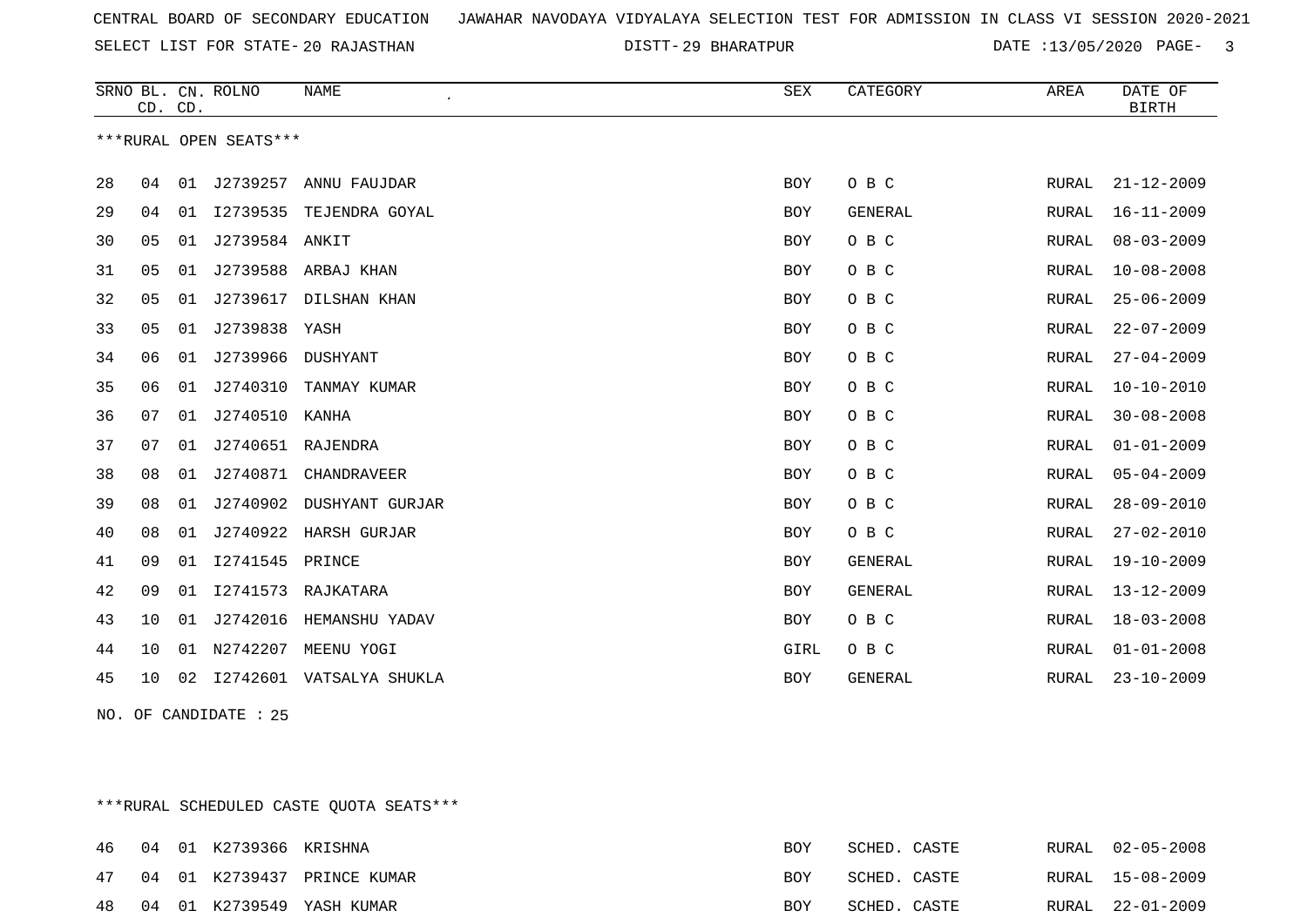SELECT LIST FOR STATE- DISTT- 20 RAJASTHAN

DISTT-29 BHARATPUR DATE :13/05/2020 PAGE- 4

|    | CD. CD. |    | SRNO BL. CN. ROLNO  | NAME                                    | SEX        | CATEGORY     | AREA  | DATE OF<br><b>BIRTH</b> |
|----|---------|----|---------------------|-----------------------------------------|------------|--------------|-------|-------------------------|
|    |         |    |                     | ***RURAL SCHEDULED CASTE QUOTA SEATS*** |            |              |       |                         |
| 49 | 05      | 01 | K2739614 DHRUV      |                                         | BOY        | SCHED. CASTE | RURAL | $06 - 04 - 2011$        |
| 50 | 05      | 01 | O2739665 KASHISH    |                                         | GIRL       | SCHED. CASTE | RURAL | 25-03-2009              |
| 51 | 05      | 01 | K2739755            | RAJKUMAR                                | BOY        | SCHED. CASTE | RURAL | $05 - 04 - 2009$        |
| 52 | 06      | 01 | 02740167            | POOJA KUMARI                            | GIRL       | SCHED. CASTE | RURAL | 15-01-2009              |
| 53 | 07      | 01 |                     | K2740390 AMIT KUMAR                     | BOY        | SCHED. CASTE | RURAL | $29 - 12 - 2008$        |
| 54 | 08      | 01 | 02740835            | ANSHU KUMARI                            | GIRL       | SCHED. CASTE | RURAL | 19-08-2009              |
| 55 | 10      |    | 01 K2741733 AASHU   |                                         | BOY        | SCHED. CASTE | RURAL | $22 - 10 - 2008$        |
| 56 | 10      | 01 | K2741738            | ABHISHEK                                | BOY        | SCHED. CASTE | RURAL | $20 - 01 - 2009$        |
| 57 | 10      | 01 | K2742200            | MAYANK                                  | BOY        | SCHED. CASTE | RURAL | $13 - 04 - 2009$        |
| 58 | 10      |    | 02 02742462 SANJANA |                                         | GIRL       | SCHED. CASTE | RURAL | 11-08-2009              |
| 59 | 10      | 02 | K2742636 VIVEK      |                                         | <b>BOY</b> | SCHED. CASTE | RURAL | $20 - 05 - 2009$        |

NO. OF CANDIDATE : 14

### \*\*\*RURAL BACKWARD CLASS QUOTA SEATS\*\*\*

| 60 | 03 | 01 | J2738599            | ADARSH                       | BOY        | O B C | RURAL | $01 - 11 - 2010$ |
|----|----|----|---------------------|------------------------------|------------|-------|-------|------------------|
| 61 | 03 | 01 | N2738761            | HARSHITA FAUJDAR             | GIRL       | O B C | RURAL | $26 - 06 - 2010$ |
| 62 | 03 | 01 | N2738953            | NISHA CHAUDHARY              | GIRL       | O B C | RURAL | 05-07-2009       |
| 63 | 03 |    | 01 J2739010         | PUSHPENDRA SINGH             | BOY        | O B C | RURAL | 30-06-2010       |
| 64 | 03 |    | 01 N2739047         | RIDDHIMA                     | GIRL       | O B C | RURAL | 21-10-2010       |
| 65 | 03 |    | 01 N2739211 YASHIKA |                              | GIRL       | O B C | RURAL | $27 - 03 - 2008$ |
| 66 | 05 |    |                     | 01 N2739578 ANANYA PRAJAPATI | GIRL       | O B C | RURAL | $28 - 04 - 2009$ |
| 67 | 05 |    | 01 N2739581 ANJU    |                              | GIRL       | O B C | RURAL | 18-01-2009       |
| 68 | 05 | 01 | J2739597            | ATUL KUMAR SAINI             | BOY        | O B C | RURAL | $07 - 04 - 2008$ |
| 69 | 05 |    | 01 J2739831 VIJAY   |                              | <b>BOY</b> | O B C | RURAL | 06-07-2009       |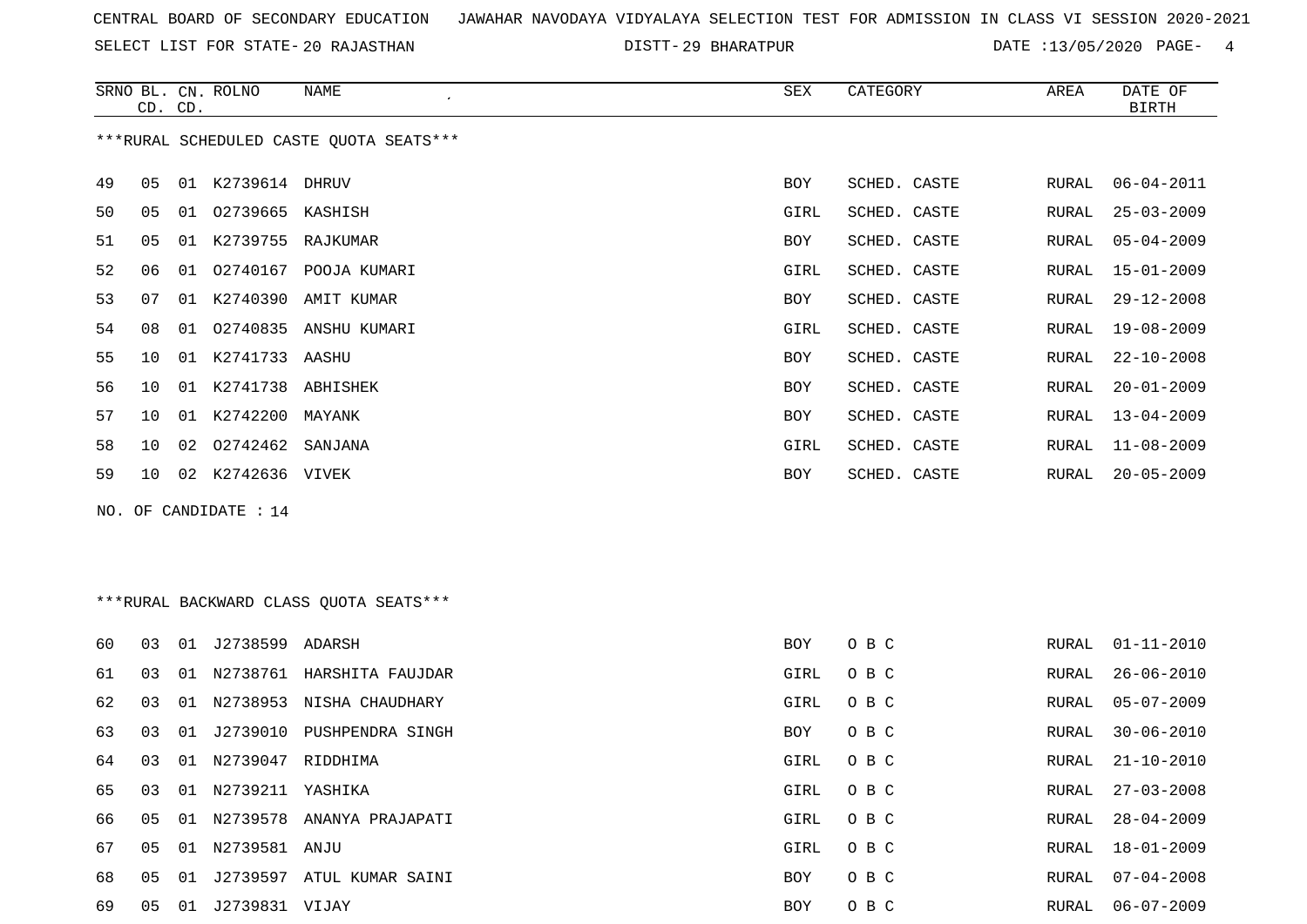SELECT LIST FOR STATE- DISTT- 20 RAJASTHAN

29 BHARATPUR DATE :13/05/2020 PAGE- 5

|                                        | CD. CD.               |    | SRNO BL. CN. ROLNO | NAME                  | SEX  | CATEGORY | AREA  | DATE OF<br>BIRTH |  |  |
|----------------------------------------|-----------------------|----|--------------------|-----------------------|------|----------|-------|------------------|--|--|
| ***RURAL BACKWARD CLASS QUOTA SEATS*** |                       |    |                    |                       |      |          |       |                  |  |  |
| 70                                     | 06                    |    | 01 N2739969 EKTA   |                       | GIRL | O B C    | RURAL | 04-06-2010       |  |  |
| 71                                     | 06                    |    | 01 N2740124        | NAMRATA SINGH FOUJDAR | GIRL | O B C    | RURAL | $20 - 02 - 2009$ |  |  |
| 72                                     | 07                    | 01 | N2740500 JYOTI     |                       | GIRL | O B C    |       | RURAL 15-01-2010 |  |  |
| 73                                     | 08                    |    | 01 N2740981        | KUMKUM CHAUDHARY      | GIRL | O B C    |       | RURAL 29-03-2010 |  |  |
| 74                                     | 1 O                   | 01 | N2742180           | MAHIMA GURJAR         | GIRL | O B C    | RURAL | 12-06-2007       |  |  |
| 75                                     | 10                    |    | 02 N2742346        | PRIYANSHU DEVI        | GIRL | O B C    | RURAL | $02 - 04 - 2009$ |  |  |
|                                        | NO. OF CANDIDATE : 16 |    |                    |                       |      |          |       |                  |  |  |

## \*\*\*RURAL SCHEDULED TRIBE QUOTA SEATS\*\*\*

|  |  | 76 02 01 L2737971 ANUJ KATRAWAT    | <b>BOY</b> | SCHED. TRIBE | RURAL 20-08-2009 |
|--|--|------------------------------------|------------|--------------|------------------|
|  |  | 77 08 01 P2741182 SNEHA MEENA      | GIRL       | SCHED. TRIBE | RURAL 05-03-2011 |
|  |  | 78 10 01 L2741749 ABHISHEK SEENGAL | BOY        | SCHED. TRIBE | RURAL 18-05-2009 |
|  |  | 79 10 01 L2741926 DESHRAJ BOHRA    | BOY        | SCHED. TRIBE | RURAL 05-05-2010 |
|  |  | 80 10 02 L2742513 SHIVRATAN        | BOY        | SCHED. TRIBE | RURAL 14-06-2010 |
|  |  |                                    |            |              |                  |

#### NO. OF CANDIDATE : 5

TOTAL SELECTED CANDIDATE : 80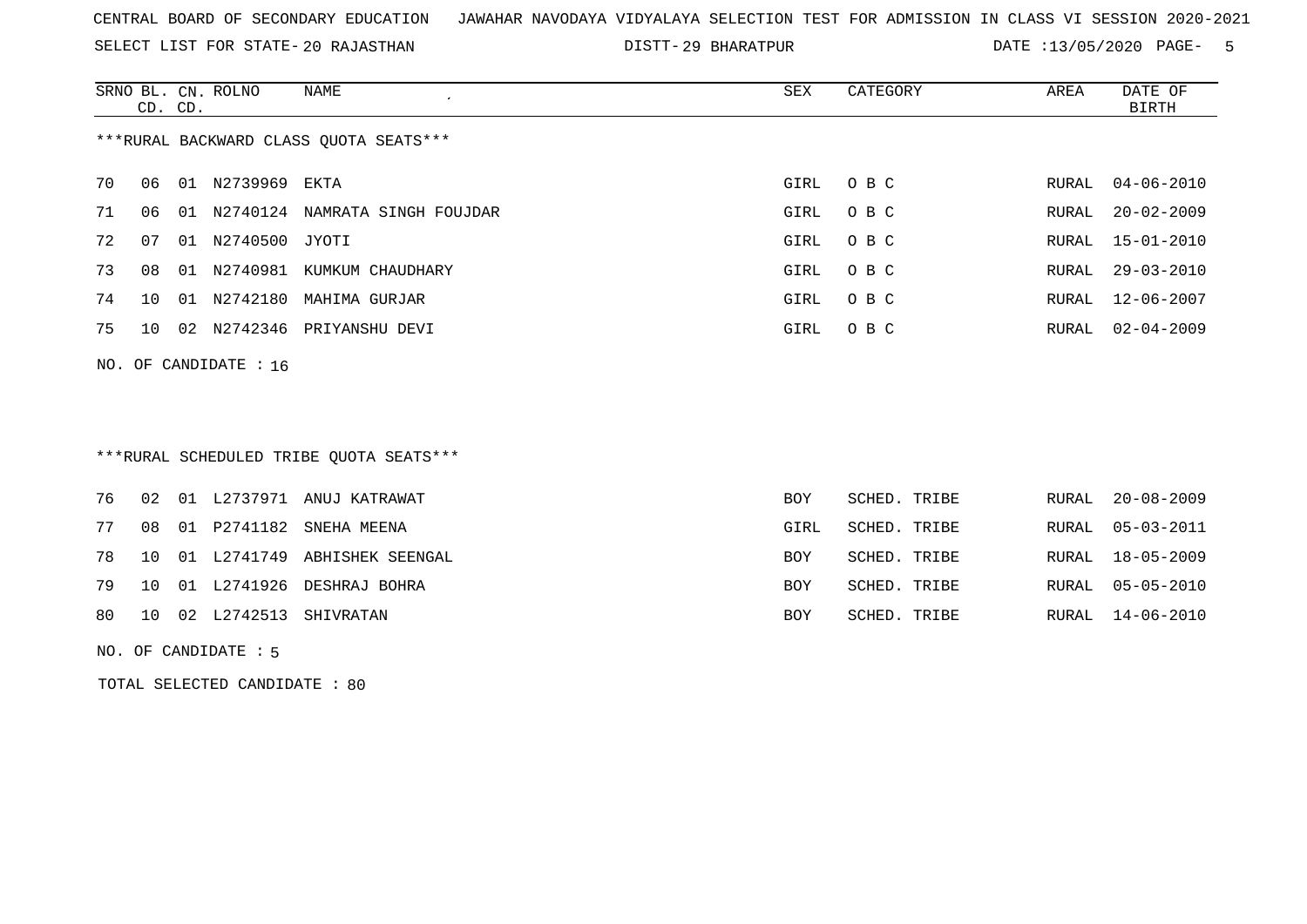SELECT LIST FOR STATE- DISTT- 20 RAJASTHAN

DISTT-30 UDAIPUR **DATE** :13/05/2020 PAGE- 1

|              | CD. CD. | SRNO BL. CN. ROLNO   | NAME<br>$\epsilon$                      | SEX  | CATEGORY     | AREA  | DATE OF<br><b>BIRTH</b> |
|--------------|---------|----------------------|-----------------------------------------|------|--------------|-------|-------------------------|
|              |         | ***OPEN UR SEATS***  |                                         |      |              |       |                         |
| $\mathbf{1}$ |         |                      | 02 01 M2743360 BHUMIKA MENARIA          | GIRL | GENERAL      |       | RURAL 13-05-2009        |
| 2            |         |                      | 02 01 02743496 DIMPAL SALVI             | GIRL | SCHED. CASTE | RURAL | $02 - 08 - 2008$        |
| 3            |         |                      | 10 04 M2756330 SUNIDHI JOSHI            | GIRL | GENERAL      | RURAL | $26 - 02 - 2009$        |
|              |         | NO. OF CANDIDATE : 3 |                                         |      |              |       |                         |
|              |         |                      | *** OPEN SCHEDULED CASTE QUOTA SEATS*** |      |              |       |                         |
| 4            |         |                      | 05 09 K2749846 SANKET MEGHWAL           | BOY  | SCHED. CASTE |       | RURAL 17-08-2008        |
| 5            |         |                      | 08 01 C2753062 MOHIT YADAV              | BOY  | SCHED. CASTE |       | URBAN 21-11-2008        |
| 6            |         |                      | 09 03 K2754251 MANAN MEGHWAL            | BOY  | SCHED. CASTE |       | RURAL 13-03-2009        |
|              |         | NO. OF CANDIDATE : 3 |                                         |      |              |       |                         |
|              |         |                      | ***OPEN DISABLED QUOTA SEATS***         |      |              |       |                         |
| 7            |         |                      | 02 01 N2743482 DIKSHA SUTHAR            | GIRL | O B C        |       | RURAL 21-01-2011        |
| 8            |         |                      | 05 03 K2747714 HARSHIT MEGHWAL          | BOY  | SCHED. CASTE |       | RURAL 22-09-2008        |
|              |         | NO. OF CANDIDATE : 2 |                                         |      |              |       |                         |
|              |         |                      |                                         |      |              |       |                         |
|              |         |                      | *** OPEN BACKWARD CLASS QUOTA SEATS***  |      |              |       |                         |
| 9            |         |                      | 03 02 J2745579 MOHAMMED AYYAN ANSARI    | BOY  | O B C        |       | RURAL 25-12-2008        |
| 10           |         |                      | 03 02 B2745790 SANDEEP BISHNOI          | BOY  | O B C        | URBAN | $09 - 03 - 2011$        |
| 11           |         |                      | 04 01 N2746124 DIVYA SUTHAR             | GIRL | O B C        |       | RURAL 26-12-2010        |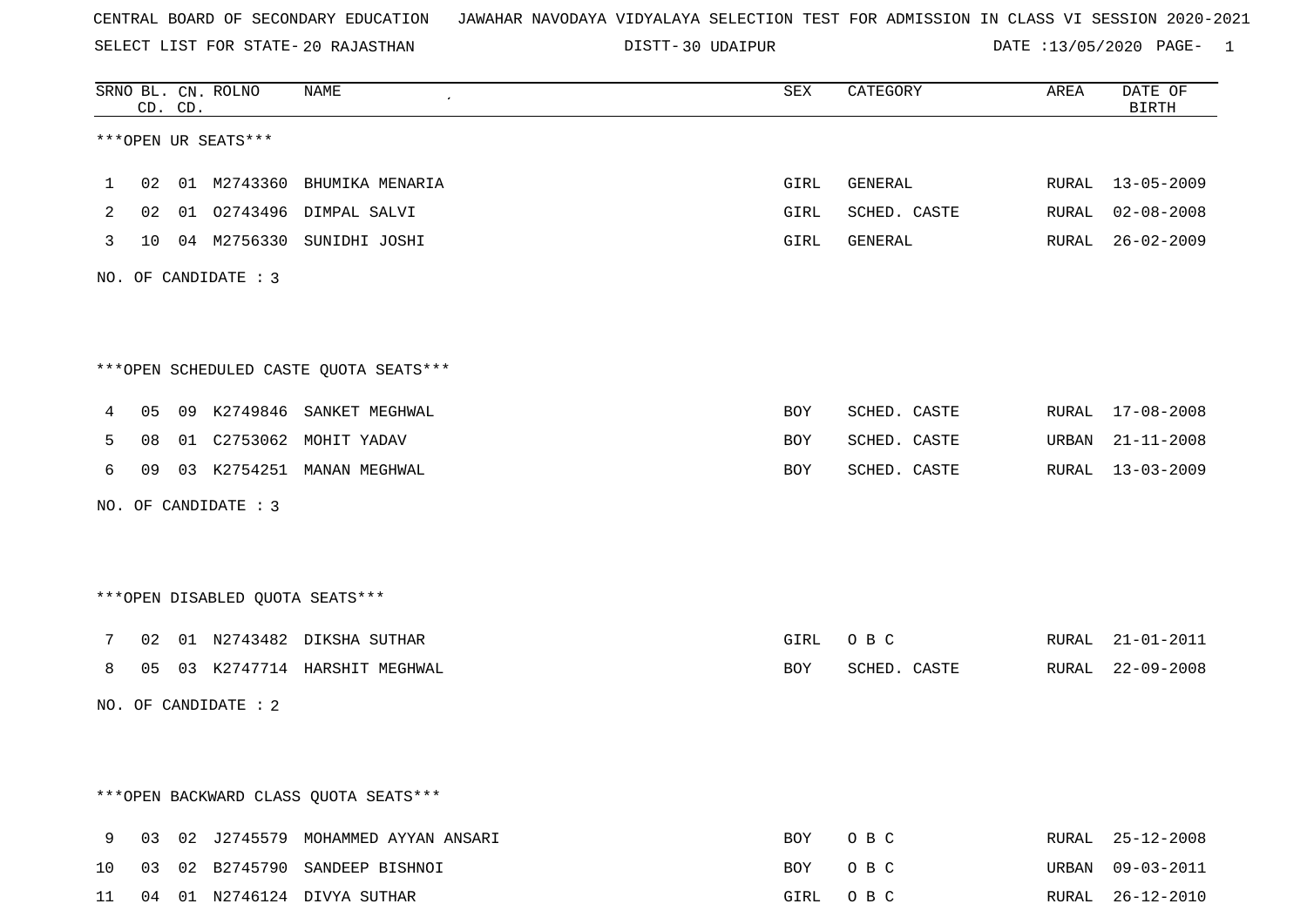SELECT LIST FOR STATE- DISTT- 20 RAJASTHAN

DISTT-30 UDAIPUR **DATE** :13/05/2020 PAGE- 2

|                                        | CD. CD.              |    | SRNO BL. CN. ROLNO     | NAME                                  | SEX  | CATEGORY     | AREA         | DATE OF<br><b>BIRTH</b> |  |  |
|----------------------------------------|----------------------|----|------------------------|---------------------------------------|------|--------------|--------------|-------------------------|--|--|
| *** OPEN BACKWARD CLASS QUOTA SEATS*** |                      |    |                        |                                       |      |              |              |                         |  |  |
| 12                                     | 08                   |    |                        | 01 N2752927 KHUSHBOO DANGI            | GIRL | O B C        | RURAL        | $08 - 02 - 2008$        |  |  |
| 13                                     | 11                   |    |                        | 02 J2756847 HARSHIT PATEL             | BOY  | O B C        | RURAL        | $21 - 05 - 2009$        |  |  |
|                                        | NO. OF CANDIDATE : 5 |    |                        |                                       |      |              |              |                         |  |  |
|                                        |                      |    |                        |                                       |      |              |              |                         |  |  |
| ***OPEN SCHEDULED TRIBE QUOTA SEATS*** |                      |    |                        |                                       |      |              |              |                         |  |  |
| 14                                     | 02                   |    |                        | 02 L2743800 KAMAL BHIL                | BOY  | SCHED. TRIBE | RURAL        | $07 - 12 - 2007$        |  |  |
| 15                                     | 03                   |    | 01 L2745228            | DEEPAK KUMAR MEENA                    | BOY  | SCHED. TRIBE | RURAL        | $22 - 05 - 2008$        |  |  |
| 16                                     | 03                   |    |                        | 01 L2745411 KAMLESH KUMAR MEENA       | BOY  | SCHED. TRIBE | RURAL        | $22 - 05 - 2008$        |  |  |
| 17                                     | 03                   |    | 02 D2745638            | PARTH GHATIYA                         | BOY  | SCHED. TRIBE | URBAN        | $16 - 01 - 2009$        |  |  |
| 18                                     | 05                   |    |                        | 02 P2747520 DIVYA DAMOR               | GIRL | SCHED. TRIBE | <b>RURAL</b> | $05 - 03 - 2009$        |  |  |
| 19                                     | 06                   |    |                        | 03 L2751652 RAJ PAL DAMOR             | BOY  | SCHED. TRIBE | RURAL        | $05 - 06 - 2009$        |  |  |
| 20                                     | 10                   | 03 |                        | D2755924 NAKUL MEENA                  | BOY  | SCHED. TRIBE | URBAN        | $16 - 06 - 2008$        |  |  |
|                                        |                      |    | NO. OF CANDIDATE : 7   |                                       |      |              |              |                         |  |  |
|                                        |                      |    |                        |                                       |      |              |              |                         |  |  |
|                                        |                      |    |                        |                                       |      |              |              |                         |  |  |
|                                        |                      |    | ***RURAL OPEN SEATS*** |                                       |      |              |              |                         |  |  |
| 21                                     | 01                   |    |                        | 01 I2742989 OM PRATAP SINGH CHUNDAWAT | BOY  | GENERAL      | RURAL        | $15 - 08 - 2009$        |  |  |
| 22                                     |                      |    |                        | 02 04 J2744354 PARTH JANGID           | BOY  | O B C        | RURAL        | $10 - 01 - 2009$        |  |  |
| 23                                     | 03                   | 02 |                        | 02745691 PRIYAL SHORYA                | GIRL | SCHED. CASTE | <b>RURAL</b> | $03 - 06 - 2009$        |  |  |
| 24                                     | 03                   | 02 |                        | J2745702 PUSHKAR JANWA                | BOY  | O B C        | <b>RURAL</b> | $23 - 11 - 2008$        |  |  |
| 25                                     |                      |    |                        | 04 03 M2746600 RAVEENA RAJPUT         | GIRL | GENERAL      | RURAL        | $02 - 05 - 2008$        |  |  |
| 26                                     | 05                   | 07 |                        | J2749137 PIYUSH LOHAR                 | BOY  | O B C        | <b>RURAL</b> | $09 - 07 - 2008$        |  |  |
| 27                                     | 05                   |    |                        | 11 02750431 TEJASVI RAYAKWAL          | GIRL | SCHED. CASTE | RURAL        | $26 - 08 - 2009$        |  |  |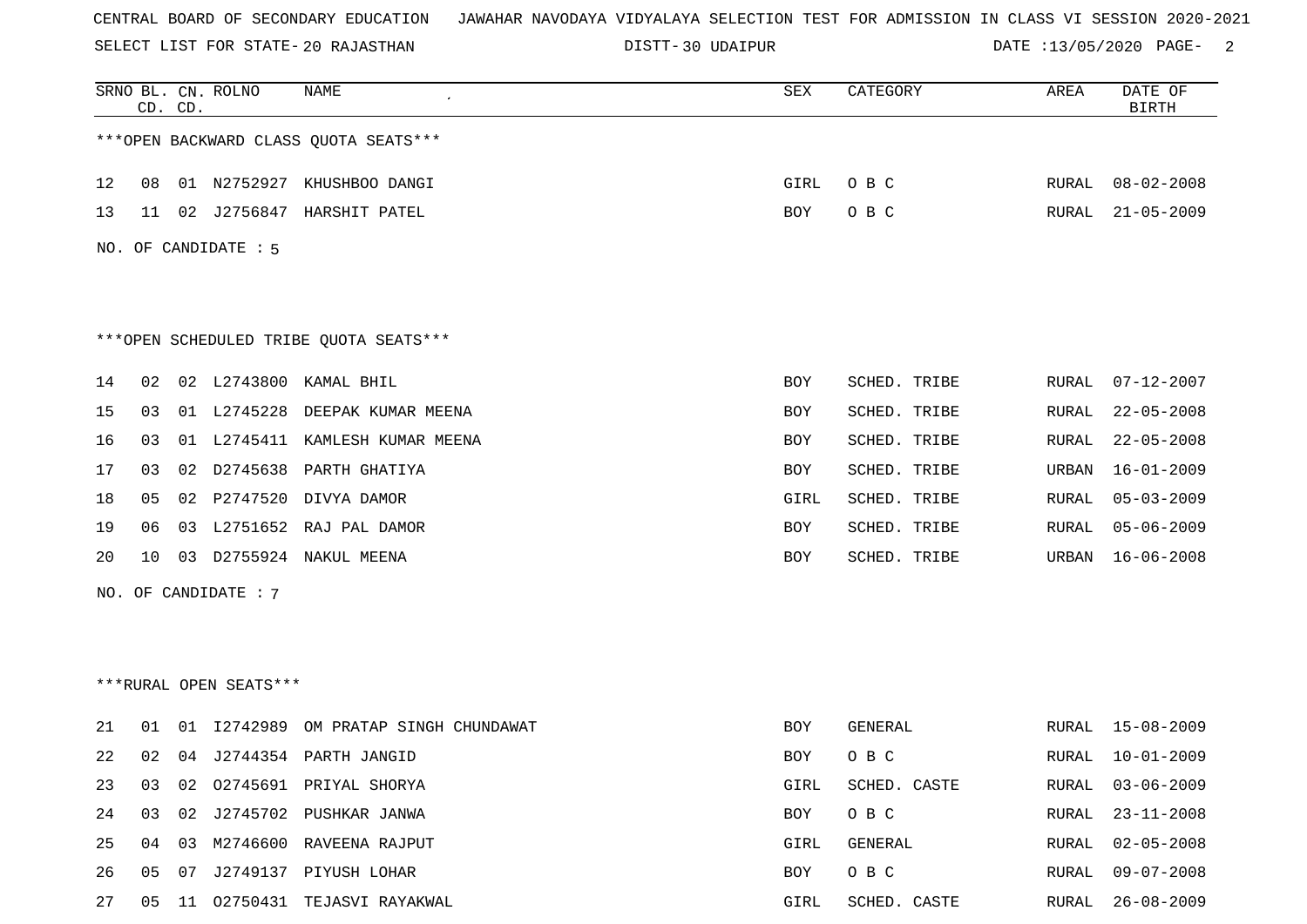SELECT LIST FOR STATE- DISTT- 20 RAJASTHAN

30 UDAIPUR DATE :13/05/2020 PAGE- 3

|    | CD. CD.           |    | SRNO BL. CN. ROLNO     | NAME                                    | SEX        | CATEGORY     | AREA         | DATE OF<br><b>BIRTH</b> |
|----|-------------------|----|------------------------|-----------------------------------------|------------|--------------|--------------|-------------------------|
|    |                   |    |                        |                                         |            |              |              |                         |
|    |                   |    | ***RURAL OPEN SEATS*** |                                         |            |              |              |                         |
| 28 | 06                |    |                        | 01 J2750886 BHAVYA PATEL                | <b>BOY</b> | O B C        | <b>RURAL</b> | $03 - 11 - 2009$        |
| 29 | 07                |    |                        | 02 L2752570 SHRAWAN KUMAR GARASIYA      | <b>BOY</b> | SCHED. TRIBE | RURAL        | $26 - 01 - 2010$        |
| 30 | 08                | 01 | J2752681               | AMAN SEN                                | <b>BOY</b> | O B C        | <b>RURAL</b> | $18 - 06 - 2007$        |
| 31 | 09                | 02 | J2753885               | GUNIT SAINI                             | BOY        | O B C        | RURAL        | $20 - 04 - 2009$        |
| 32 | 10                | 01 | I2755505               | HAPPY SHARMA                            | BOY        | GENERAL      | RURAL        | $03 - 04 - 2009$        |
| 33 | 11                | 02 |                        | J2757053 KHUSHAL PATEL                  | BOY        | O B C        | RURAL        | $29 - 09 - 2009$        |
| 34 | $12 \overline{ }$ |    |                        | 01 N2758012 CHARU CHOUDHARY             | GIRL       | O B C        | RURAL        | $21 - 08 - 2008$        |
|    |                   |    | NO. OF CANDIDATE : 14  |                                         |            |              |              |                         |
|    |                   |    |                        |                                         |            |              |              |                         |
|    |                   |    |                        |                                         |            |              |              |                         |
|    |                   |    |                        | ***RURAL SCHEDULED CASTE QUOTA SEATS*** |            |              |              |                         |
|    |                   |    |                        |                                         |            |              |              |                         |
| 35 | 02                |    |                        | 02 K2743736 JAYESH SALVI                | <b>BOY</b> | SCHED. CASTE | RURAL        | $26 - 05 - 2008$        |
| 36 | 02                | 05 |                        | 02744664 RENUKA SALVI                   | GIRL       | SCHED. CASTE | RURAL        | $06 - 09 - 2008$        |
| 37 | 04                | 02 |                        | K2746482 NITESH KHATIK                  | <b>BOY</b> | SCHED. CASTE | RURAL        | $11 - 05 - 2009$        |
| 38 | 04                | 03 |                        | K2746700 SUMIT KUMAR RAJORIYA           | <b>BOY</b> | SCHED. CASTE | RURAL        | $12 - 10 - 2008$        |
| 39 | 05                | 03 | K2747795               | HRISHIKESH                              | <b>BOY</b> | SCHED. CASTE | <b>RURAL</b> | $20 - 05 - 2010$        |
| 40 | 05                | 08 |                        | 02749603 RANU MEGHWAL                   | GIRL       | SCHED. CASTE | RURAL        | $28 - 10 - 2008$        |
| 41 | 08                | 01 |                        | 02752813 DISHA JEENGAR                  | GIRL       | SCHED. CASTE | RURAL        | $09 - 12 - 2008$        |
| 42 | 08                | 02 |                        | 02753130 PAYAL MEGHWAL                  | GIRL       | SCHED. CASTE | RURAL        | $22 - 02 - 2008$        |
| 43 | 11                |    |                        | 01 K2756757 DIVYANSH SALVI              | <b>BOY</b> | SCHED. CASTE | RURAL        | $03 - 07 - 2010$        |
|    |                   |    | NO. OF CANDIDATE : 9   |                                         |            |              |              |                         |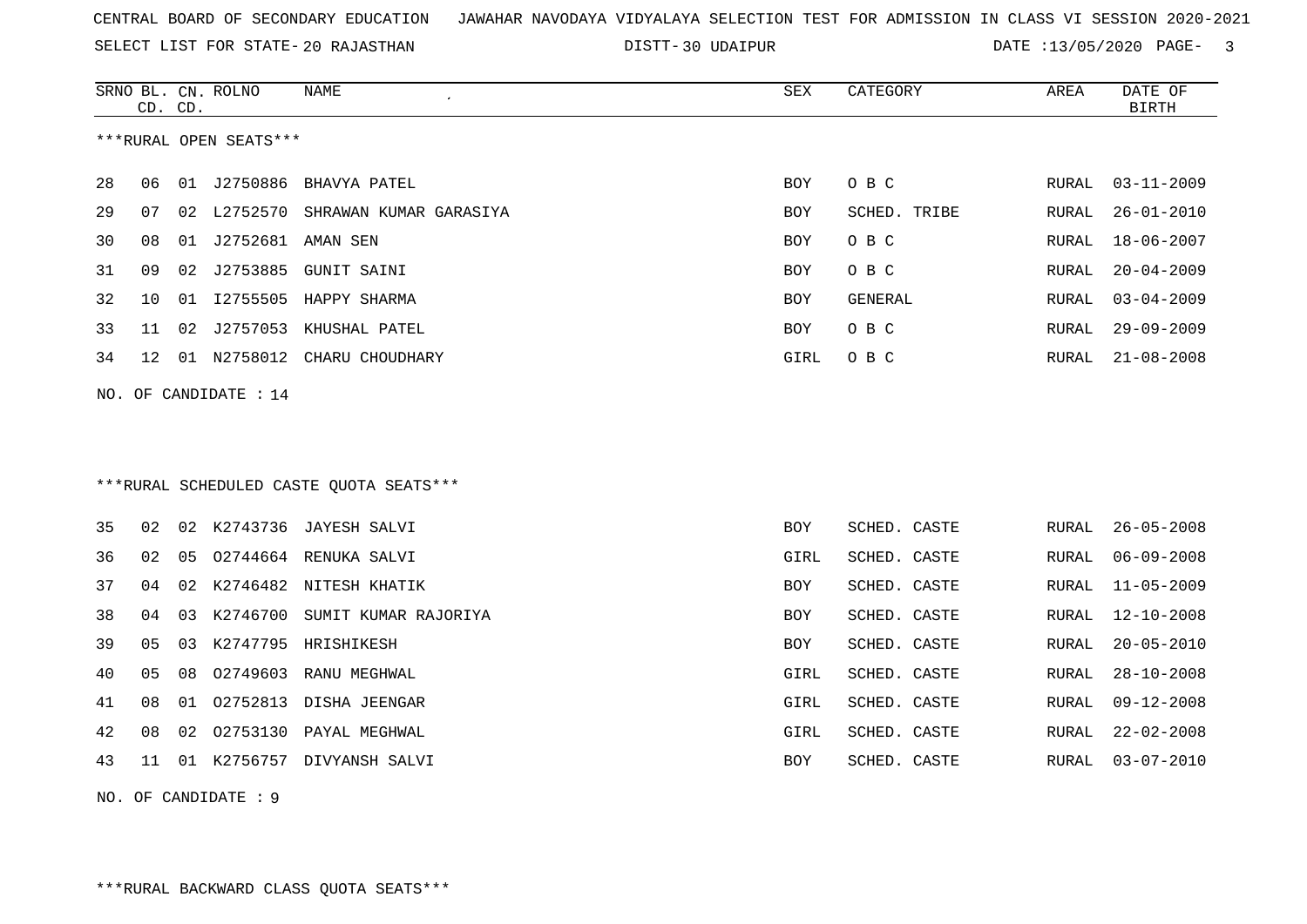SELECT LIST FOR STATE- DISTT- 20 RAJASTHAN

30 UDAIPUR DATE :13/05/2020 PAGE- 4

|    | CD. CD.         |    | SRNO BL. CN. ROLNO    | <b>NAME</b>                            | ${\tt SEX}$ | CATEGORY | AREA         | DATE OF<br><b>BIRTH</b> |
|----|-----------------|----|-----------------------|----------------------------------------|-------------|----------|--------------|-------------------------|
|    |                 |    |                       | ***RURAL BACKWARD CLASS OUOTA SEATS*** |             |          |              |                         |
| 44 | 02              |    |                       | 01 J2743185 ABHINAV GOLIYA             | <b>BOY</b>  | O B C    | RURAL        | $21 - 01 - 2010$        |
| 45 | 02              | 04 |                       | J2744261 NARESH RAWAT                  | BOY         | O B C    | RURAL        | $28 - 06 - 2007$        |
| 46 | 02              | 05 | N2744729              | SANGITA MALI                           | GIRL        | O B C    | RURAL        | 19-11-2007              |
| 47 | 02              | 06 | J2745071              | YASHWANT KUMAR                         | <b>BOY</b>  | O B C    | RURAL        | $26 - 12 - 2008$        |
| 48 | 02              | 06 |                       | J2745089 YUVRAJ KULMI                  | <b>BOY</b>  | O B C    | RURAL        | $05 - 02 - 2009$        |
| 49 | 05              | 05 |                       | J2748321 KUSHAL KUMAWAT                | BOY         | O B C    | RURAL        | $13 - 06 - 2010$        |
| 50 | 06              | 02 | N2751299              | KUNJAN PATEL                           | GIRL        | O B C    | RURAL        | $29 - 04 - 2009$        |
| 51 | 08              | 01 |                       | N2752854 HANSHIKA JANWA                | GIRL        | O B C    | <b>RURAL</b> | $01 - 05 - 2009$        |
| 52 | 08              | 01 |                       | J2752878 IRSHAD MOHAMMAD               | BOY         | O B C    | RURAL        | $20 - 05 - 2008$        |
| 53 | 08              | 01 |                       | N2752944 KHUSHI PATIDAR                | GIRL        | O B C    | RURAL        | $23 - 04 - 2011$        |
| 54 | 08              | 02 |                       | N2753114 OJASVI DANGI                  | GIRL        | O B C    | RURAL        | $28 - 07 - 2009$        |
| 55 | 08              | 02 |                       | J2753140 PIYUSH TANK                   | <b>BOY</b>  | O B C    | <b>RURAL</b> | $23 - 11 - 2008$        |
| 56 | 08              | 02 | J2753356              | SURAJ DANGI                            | BOY         | O B C    | RURAL        | $13 - 02 - 2009$        |
| 57 | 08              | 02 | N2753387              | TULSI JOSHI                            | GIRL        | O B C    | <b>RURAL</b> | $03 - 07 - 2009$        |
| 58 | 10              | 03 |                       | N2755927 NANDANI BHAVSAR               | GIRL        | O B C    | RURAL        | $16 - 03 - 2009$        |
| 59 | 10 <sup>°</sup> | 03 |                       | J2756089 PRINCE SUTHAR                 | BOY         | O B C    | RURAL        | $01 - 09 - 2008$        |
|    |                 |    | NO. OF CANDIDATE : 16 |                                        |             |          |              |                         |
|    |                 |    |                       |                                        |             |          |              |                         |
|    |                 |    |                       |                                        |             |          |              |                         |

\*\*\*RURAL SCHEDULED TRIBE QUOTA SEATS\*\*\*

| 60    |  | 03 01 L2745387 JAYANT KATARA      | <b>BOY</b> | SCHED. TRIBE |       | RURAL 15-01-2010 |
|-------|--|-----------------------------------|------------|--------------|-------|------------------|
| 61 03 |  | 02 L2745913 VIKASH MEENA          | <b>BOY</b> | SCHED. TRIBE |       | RURAL 05-12-2007 |
| 62 04 |  | 02 P2746479 NIRMLA GARASIYA       | GIRL       | SCHED. TRIBE | RURAL | 10-08-2008       |
|       |  | 63 04 02 L2746536 PRATAP GARASIYA | BOY        | SCHED. TRIBE |       | RURAL 14-05-2009 |
| 64 05 |  | 02 L2747399 DEEPAK GARASIA        | BOY        | SCHED. TRIBE |       | RURAL 27-07-2008 |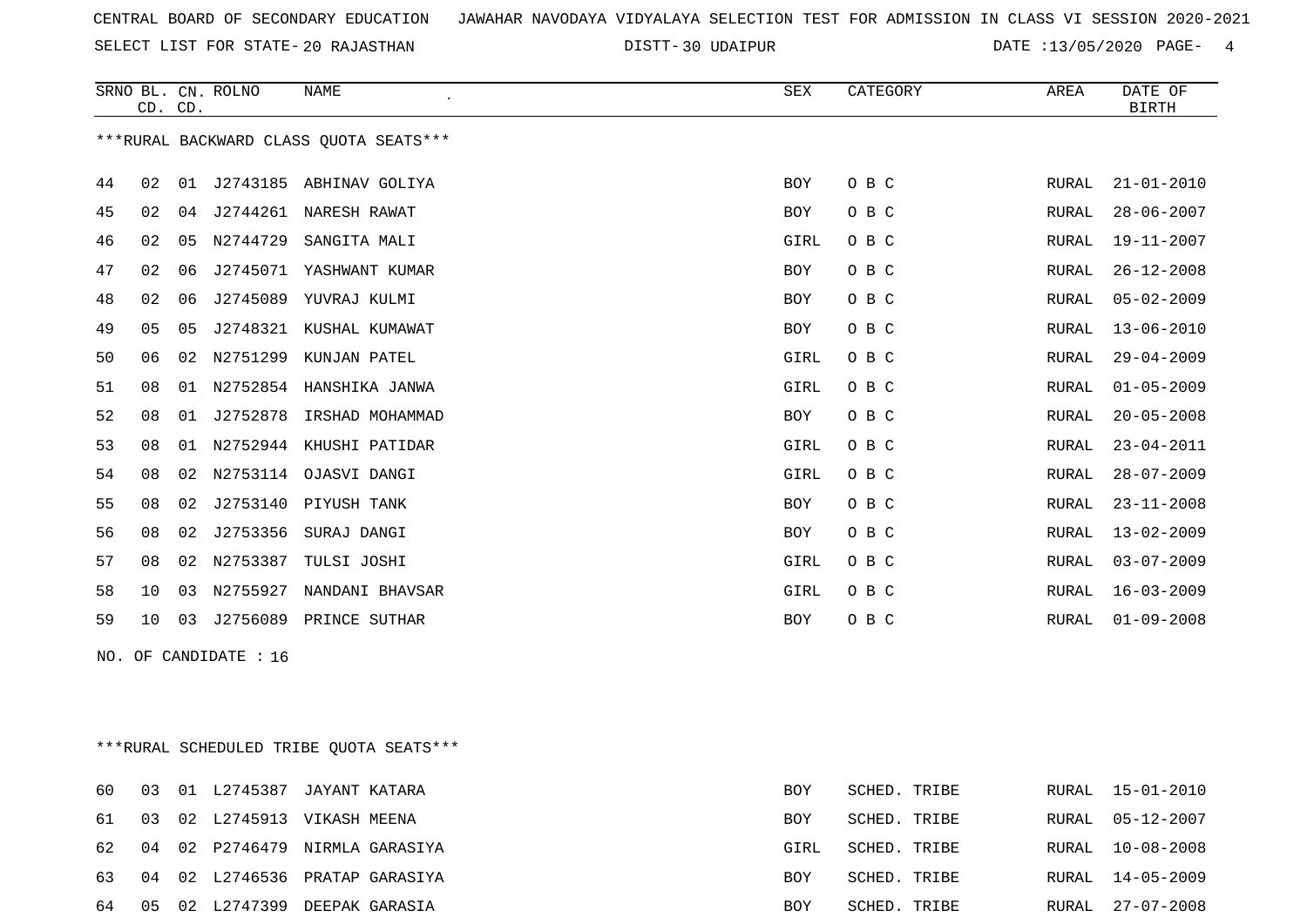SELECT LIST FOR STATE- DISTT- 20 RAJASTHAN

30 UDAIPUR DATE :13/05/2020 PAGE- 5

|    |    | CD. CD. | SRNO BL. CN. ROLNO | <b>NAME</b>                             | SEX        | CATEGORY     | AREA         | DATE OF<br><b>BIRTH</b> |
|----|----|---------|--------------------|-----------------------------------------|------------|--------------|--------------|-------------------------|
|    |    |         |                    | ***RURAL SCHEDULED TRIBE QUOTA SEATS*** |            |              |              |                         |
| 65 | 05 | 06      | L2748811           | MUKESH BHAGORA                          | <b>BOY</b> | SCHED. TRIBE | RURAL        | $15 - 07 - 2009$        |
| 66 | 05 | 12      | P2750507           | VARUNA GORNA                            | GIRL       | SCHED. TRIBE | <b>RURAL</b> | $20 - 07 - 2009$        |
| 67 | 06 |         |                    | 03 P2751674 RANNIDHI MEENA              | GIRL       | SCHED. TRIBE | <b>RURAL</b> | $04 - 02 - 2010$        |
| 68 | 06 |         |                    | 03 L2751710 RITIK MEENA                 | BOY        | SCHED. TRIBE | <b>RURAL</b> | $14 - 06 - 2009$        |
| 69 | 06 | 04      | L2751783           | SANJAY KUMAR                            | <b>BOY</b> | SCHED. TRIBE | RURAL        | $07 - 10 - 2009$        |
| 70 | 06 | 04      | L2751991           | TUSHAR NANOT                            | BOY        | SCHED. TRIBE | <b>RURAL</b> | $11 - 01 - 2008$        |
| 71 | 06 | 04      | L2751992           | TWINKAL PARGI                           | <b>BOY</b> | SCHED. TRIBE | <b>RURAL</b> | $15 - 05 - 2007$        |
| 72 | 09 |         | 01 P2753712        | BHUMI MEENA                             | GIRL       | SCHED. TRIBE | <b>RURAL</b> | $07 - 07 - 2009$        |
| 73 | 09 | 02      | L2753853           | GARVIT MEENA                            | <b>BOY</b> | SCHED. TRIBE | <b>RURAL</b> | $24 - 02 - 2009$        |
| 74 | 09 | 02      |                    | P2753894 HANSIKA MEENA                  | GIRL       | SCHED. TRIBE | <b>RURAL</b> | $30 - 11 - 2009$        |
| 75 | 09 | 03      | P2754086           | KANISHTHA PARMAR                        | GIRL       | SCHED. TRIBE | <b>RURAL</b> | $19 - 10 - 2007$        |
| 76 | 09 |         |                    | 03 P2754110 KASHISH KHARADI             | GIRL       | SCHED. TRIBE | <b>RURAL</b> | $07 - 03 - 2009$        |
| 77 | 11 |         |                    | 01 L2756530 ARVIND KALASUA              | BOY        | SCHED. TRIBE | <b>RURAL</b> | $20 - 02 - 2009$        |
| 78 | 11 |         | 01 P2756629        | BHUMIKA MEENA                           | GIRL       | SCHED. TRIBE | <b>RURAL</b> | $16 - 04 - 2009$        |
| 79 | 11 | 03      | L2757200           | MANISH MEENA                            | <b>BOY</b> | SCHED. TRIBE | <b>RURAL</b> | $23 - 10 - 2009$        |
| 80 | 11 | 03      | L2757309           | NAYAN MEENA                             | <b>BOY</b> | SCHED. TRIBE | <b>RURAL</b> | $01 - 02 - 2008$        |
|    |    |         |                    |                                         |            |              |              |                         |

NO. OF CANDIDATE : 21

TOTAL SELECTED CANDIDATE : 80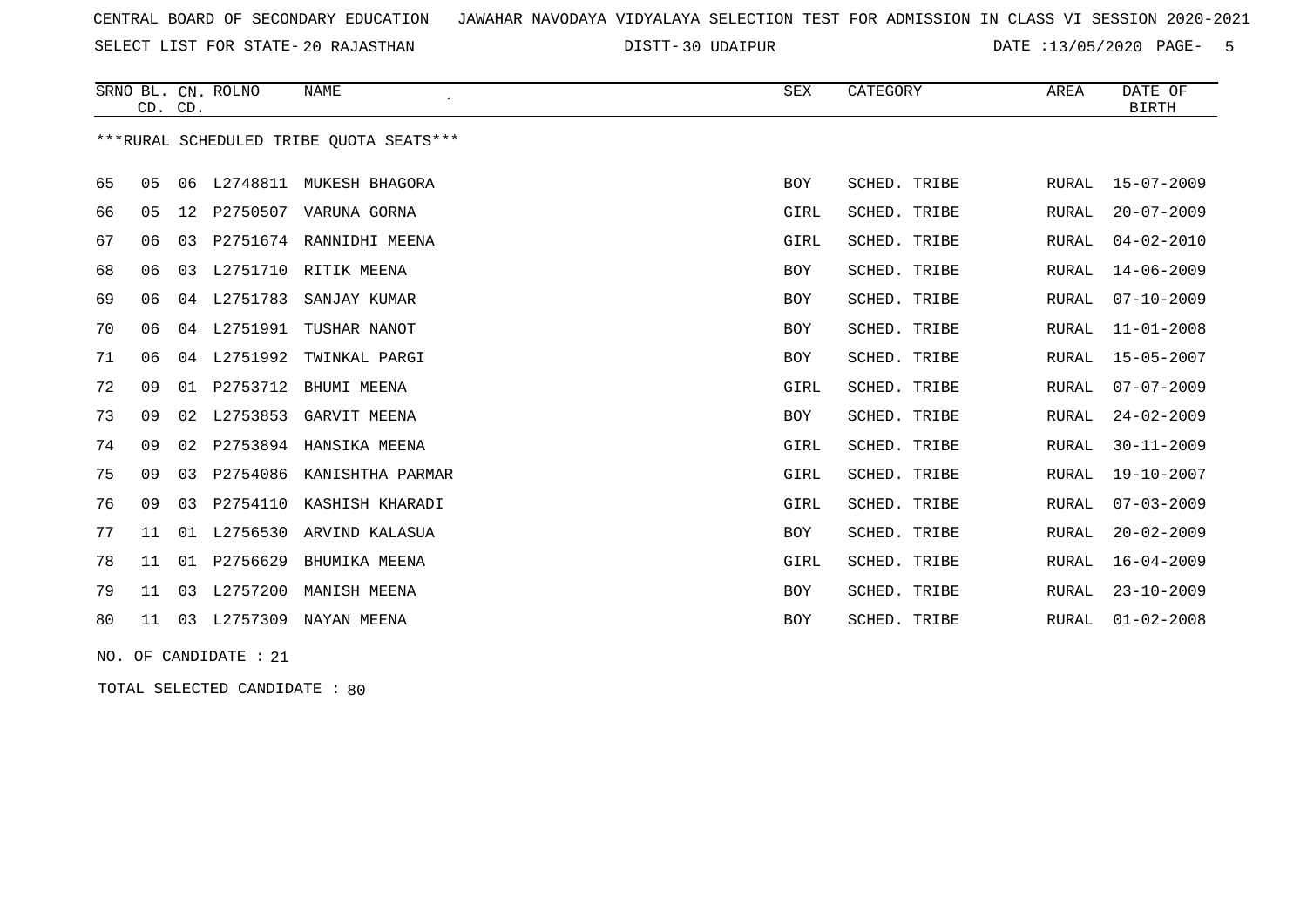SELECT LIST FOR STATE- DISTT- 20 RAJASTHAN

31 HANUMANGARH DATE :13/05/2020 PAGE- 1

|                |    | CD. CD. | SRNO BL. CN. ROLNO   | NAME                                   | SEX        | CATEGORY     | AREA  | DATE OF<br><b>BIRTH</b> |
|----------------|----|---------|----------------------|----------------------------------------|------------|--------------|-------|-------------------------|
|                |    |         | ***OPEN UR SEATS***  |                                        |            |              |       |                         |
| $\mathbf{1}$   | 01 |         |                      | 01 A2758663 DARSHAN GARG               | <b>BOY</b> | GENERAL      | URBAN | $06 - 02 - 2009$        |
| $\overline{2}$ | 01 |         | 02 J2759187          | TUSHAR MOYAL                           | <b>BOY</b> | O B C        | RURAL | $31 - 05 - 2010$        |
| 3              | 02 |         | 01 N2759397          | MINAKSHI                               | GIRL       | O B C        | RURAL | $03 - 05 - 2009$        |
| 4              | 05 |         |                      | 01 J2761192 JAIDEEP KHALIYA            | BOY        | O B C        | RURAL | $15 - 01 - 2010$        |
| 5              | 05 |         | 02 N2761393 MUSKAN   |                                        | GIRL       | O B C        | RURAL | $15 - 11 - 2010$        |
| 6              | 05 |         | 02 J2761490 PRASIT   |                                        | BOY        | O B C        | RURAL | $03 - 03 - 2011$        |
| 7              | 06 |         | 01 M2761945          | SNEHA                                  | GIRL       | GENERAL      | RURAL | $02 - 03 - 2009$        |
| 8              | 07 |         |                      | 01 J2762144 VIHAN BHATIA               | <b>BOY</b> | O B C        | RURAL | $08 - 01 - 2009$        |
|                |    |         | NO. OF CANDIDATE : 8 |                                        |            |              |       |                         |
|                |    |         |                      |                                        |            |              |       |                         |
|                |    |         |                      |                                        |            |              |       |                         |
|                |    |         |                      | ***OPEN SCHEDULED CASTE QUOTA SEATS*** |            |              |       |                         |
| 9              | 01 |         |                      | 01 K2758568 AMIT KUMAR                 | <b>BOY</b> | SCHED. CASTE | RURAL | $26 - 05 - 2007$        |
| 10             | 02 |         | 01 02759310 DIPIKA   |                                        | GIRL       | SCHED. CASTE | RURAL | $18 - 11 - 2008$        |
| 11             | 03 |         |                      | 01 K2759651 ANIL KUMAR                 | BOY        | SCHED. CASTE | RURAL | $14 - 08 - 2010$        |
| 12             | 05 |         | 01 K2761005 AMANDEEP |                                        | BOY        | SCHED. CASTE | RURAL | $09 - 12 - 2009$        |
| 13             | 05 |         |                      | 02 K2761441 PANKAJ KUMAR               | BOY        | SCHED. CASTE | RURAL | $30 - 03 - 2009$        |
| 14             | 06 |         | 01 02761880 KUMKUM   |                                        | GIRL       | SCHED. CASTE | RURAL | $13 - 09 - 2009$        |
|                |    |         | NO. OF CANDIDATE: 6  |                                        |            |              |       |                         |

\*\*\*OPEN BACKWARD CLASS QUOTA SEATS\*\*\*

|  | 15        01        01        N2758532        AARJU |  | GIRL OBC | RURAL 04-08-2009 |
|--|-----------------------------------------------------|--|----------|------------------|
|  | 16 01 02 N2759231 YUKTA                             |  | GIRL OBC | RURAL 13-01-2010 |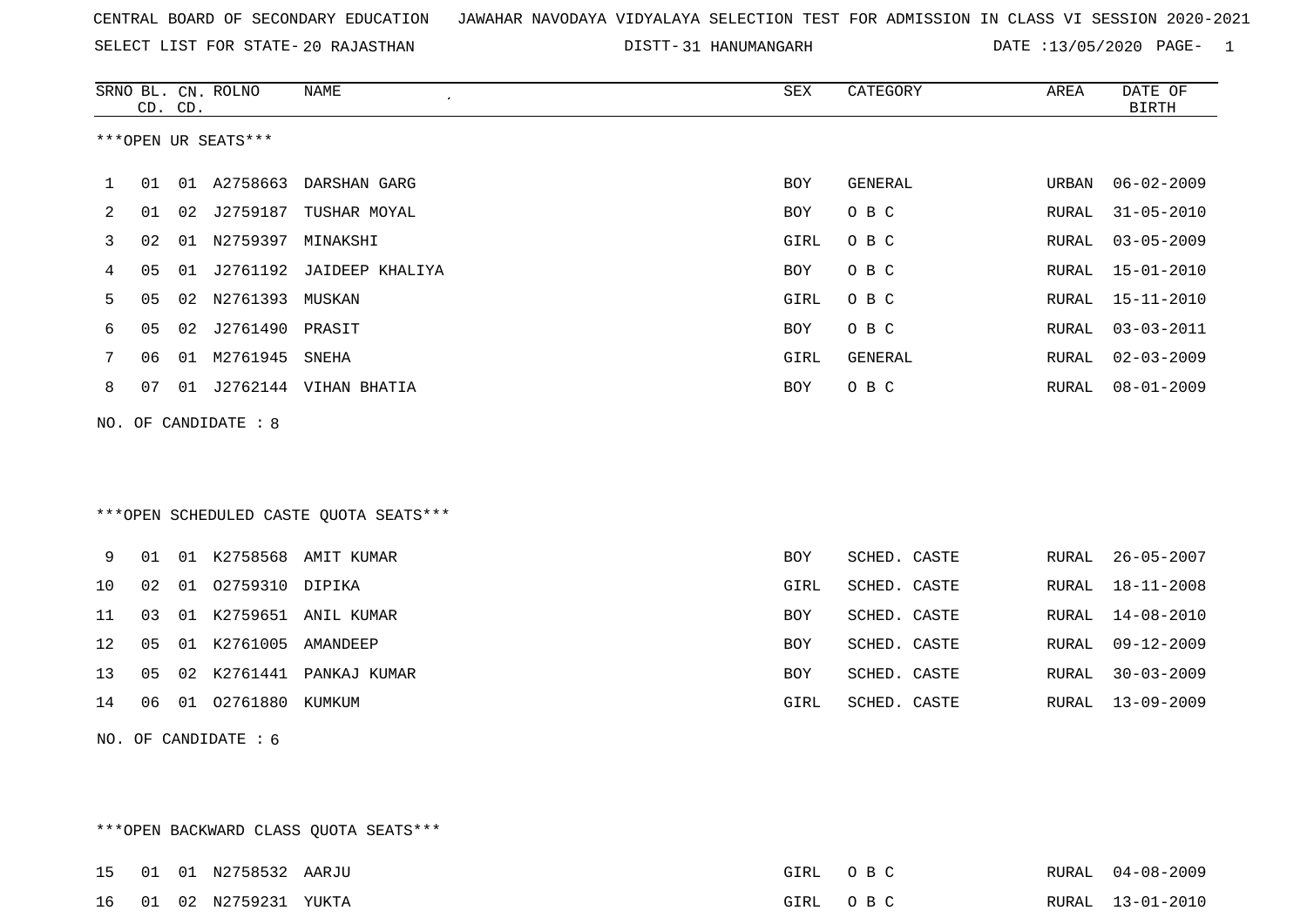SELECT LIST FOR STATE- DISTT- 20 RAJASTHAN

DISTT-31 HANUMANGARH DATE :13/05/2020 PAGE- 2

|    |    | CD. CD. | SRNO BL. CN. ROLNO     | <b>NAME</b>                            | SEX         | CATEGORY       | AREA         | DATE OF<br><b>BIRTH</b> |
|----|----|---------|------------------------|----------------------------------------|-------------|----------------|--------------|-------------------------|
|    |    |         |                        | *** OPEN BACKWARD CLASS QUOTA SEATS*** |             |                |              |                         |
| 17 | 02 |         |                        | 01 B2759548 YASH BANA                  | BOY         | O B C          | URBAN        | $24 - 01 - 2009$        |
| 18 | 03 | 01      | J2759866               | HEMANT KUMAR SIHAG                     | BOY         | O B C          | RURAL        | $23 - 04 - 2010$        |
| 19 | 05 |         | 02 J2761525 RAHUL      |                                        | BOY         | O B C          | RURAL        | $21 - 05 - 2009$        |
|    |    |         | NO. OF CANDIDATE : 5   |                                        |             |                |              |                         |
|    |    |         |                        |                                        |             |                |              |                         |
|    |    |         |                        | ***OPEN SCHEDULED TRIBE QUOTA SEATS*** |             |                |              |                         |
| 20 |    |         |                        | 01 01 L2758623 ASHUTOSH MEENA          | BOY         | SCHED. TRIBE   | RURAL        | $24 - 11 - 2009$        |
|    |    |         | NO. OF CANDIDATE : $1$ |                                        |             |                |              |                         |
|    |    |         |                        |                                        |             |                |              |                         |
|    |    |         |                        |                                        |             |                |              |                         |
|    |    |         | ***RURAL OPEN SEATS*** |                                        |             |                |              |                         |
| 21 | 01 |         | 01 J2758563            | AMAN                                   | BOY         | O B C          | RURAL        | $26 - 06 - 2009$        |
| 22 | 01 |         |                        | 01 J2758615 ARYAN GODARA               | BOY         | O B C          | RURAL        | $27 - 11 - 2008$        |
| 23 | 01 | 01      | J2758697               | DISHANT                                | BOY         | O B C          | <b>RURAL</b> | $10 - 11 - 2008$        |
| 24 | 01 | 02      | J2758993               | PRINCE                                 | BOY         | O B C          | RURAL        | $28 - 11 - 2007$        |
| 25 | 02 | 01      | I2759292               | BHAVYA RAJVANSHI                       | BOY         | <b>GENERAL</b> | RURAL        | $19 - 03 - 2009$        |
| 26 | 02 | 01      | N2759318               | GARIMA                                 | GIRL        | O B C          | RURAL        | $01 - 04 - 2008$        |
| 27 | 02 |         |                        | 01 J2759343 JASHMEEN SINGH             | BOY         | O B C          | RURAL        | $07 - 10 - 2008$        |
| 28 | 02 | 01      |                        | J2759541 VISHNU BHARTI                 | BOY         | O B C          | <b>RURAL</b> | $26 - 01 - 2008$        |
| 29 | 03 |         |                        | 01 I2759622 AKSHAY KUMAR               | BOY         | GENERAL        | <b>RURAL</b> | $07 - 08 - 2009$        |
| 30 | 03 |         | 01 J2759887 ISHANT     |                                        | BOY         | O B C          | RURAL        | 19-12-2010              |
| 31 | 03 | 02      | J2760212 PRINCE        |                                        | BOY         | O B C          | <b>RURAL</b> | $26 - 07 - 2010$        |
| 32 |    |         | 03 02 N2760496 SUNITA  |                                        | <b>GIRL</b> | O B C          |              | RURAL 01-04-2011        |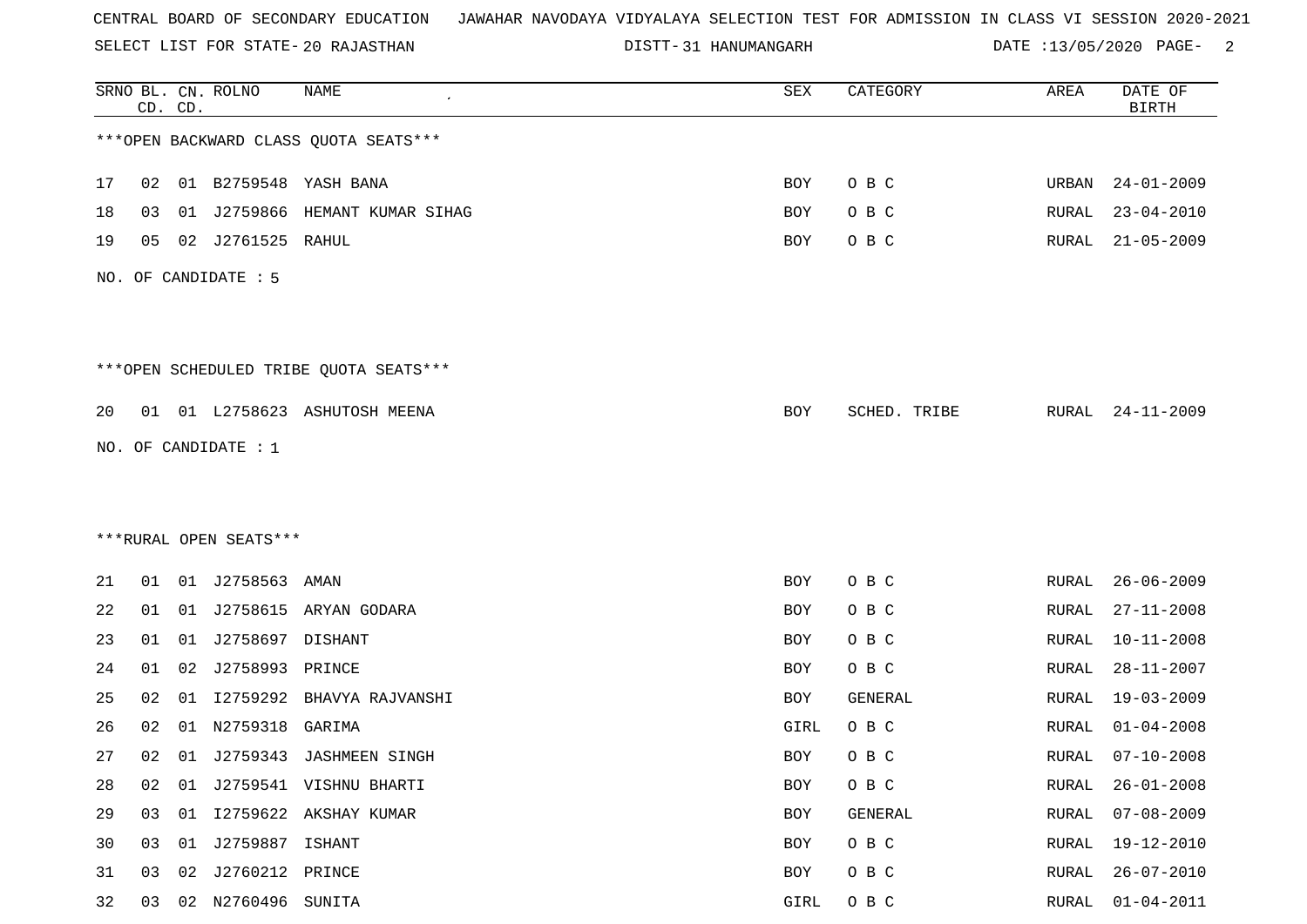SELECT LIST FOR STATE- DISTT- 20 RAJASTHAN

31 HANUMANGARH DATE :13/05/2020 PAGE- 3

|    | CD. CD.                |    | SRNO BL. CN. ROLNO | NAME<br>$\epsilon$     | SEX        | CATEGORY | AREA  | DATE OF<br><b>BIRTH</b> |  |  |
|----|------------------------|----|--------------------|------------------------|------------|----------|-------|-------------------------|--|--|
|    | ***RURAL OPEN SEATS*** |    |                    |                        |            |          |       |                         |  |  |
| 33 | 04                     | 01 | J2760639           | BHAVISHYA<br>CHOUDHARY | BOY        | O B C    | RURAL | $28 - 12 - 2009$        |  |  |
| 34 | 04                     | 01 | J2760648           | CHANDAN                | BOY        | O B C    | RURAL | $21 - 08 - 2008$        |  |  |
| 35 | 04                     | 01 | N2760957           | YOGITA                 | GIRL       | O B C    | RURAL | $19 - 02 - 2009$        |  |  |
| 36 | 05                     | 02 | J2761362           | MOHIT                  | BOY        | O B C    | RURAL | $07 - 10 - 2008$        |  |  |
| 37 | 05                     | 02 | J2761495           | PRAVEEN                | BOY        | O B C    | RURAL | $25 - 08 - 2008$        |  |  |
| 38 | 05                     | 02 | J2761737 VIJENDER  |                        | BOY        | O B C    | RURAL | $30 - 12 - 2009$        |  |  |
| 39 | 06                     | 01 | J2761820           | CHANDRESH BHAKAR       | BOY        | O B C    | RURAL | $05 - 01 - 2009$        |  |  |
| 40 | 06                     | 01 | N2761937           | SANUPRIYA              | GIRL       | O B C    | RURAL | $14 - 02 - 2009$        |  |  |
| 41 | 07                     | 01 | J2762011           | DINESH                 | <b>BOY</b> | O B C    | RURAL | $06 - 04 - 2008$        |  |  |
| 42 | 07                     | 01 | I2762118           | SAKSHAM                | BOY        | GENERAL  | RURAL | $12 - 07 - 2009$        |  |  |
|    |                        |    |                    |                        |            |          |       |                         |  |  |

NO. OF CANDIDATE : 22

# \*\*\*RURAL SCHEDULED CASTE QUOTA SEATS\*\*\*

| 43 | 01 | 01 K2758546 ABHISHEK |                          | BOY        | SCHED. CASTE | RURAL | $02 - 11 - 2007$ |
|----|----|----------------------|--------------------------|------------|--------------|-------|------------------|
| 44 | 01 |                      | 02 K2759224 YOGESH KUMAR | <b>BOY</b> | SCHED. CASTE | RURAL | 29-11-2008       |
| 45 | 02 | 01 K2759485 SAHIL    |                          | <b>BOY</b> | SCHED. CASTE |       | RURAL 05-07-2008 |
| 46 | 03 | 01 K2759600 ABHISHEK |                          | <b>BOY</b> | SCHED. CASTE |       | RURAL 26-08-2010 |
| 47 | 03 |                      | 01 K2759628 AMAN KUMAR   | <b>BOY</b> | SCHED. CASTE |       | RURAL 30-08-2010 |
| 48 | 03 |                      | 01 K2759731 BALVINDER    | <b>BOY</b> | SCHED. CASTE | RURAL | 01-02-2009       |
| 49 | 03 | 02 K2760501 SURESH   |                          | BOY        | SCHED. CASTE | RURAL | 22-06-2009       |
| 50 | 04 | 01 02760717 JYOTI    |                          | GIRL       | SCHED. CASTE | RURAL | 19-12-2009       |
| 51 | 04 |                      | 01 K2760773 MANISH KUMAR | BOY        | SCHED. CASTE | RURAL | 02-01-2009       |
| 52 | 04 | 01 K2760810          | PARDEEP KUMAR            | BOY        | SCHED. CASTE | RURAL | 16-04-2009       |
| 53 | 05 | 01 K2761135 DINESH   |                          | <b>BOY</b> | SCHED. CASTE | RURAL | 28-10-2010       |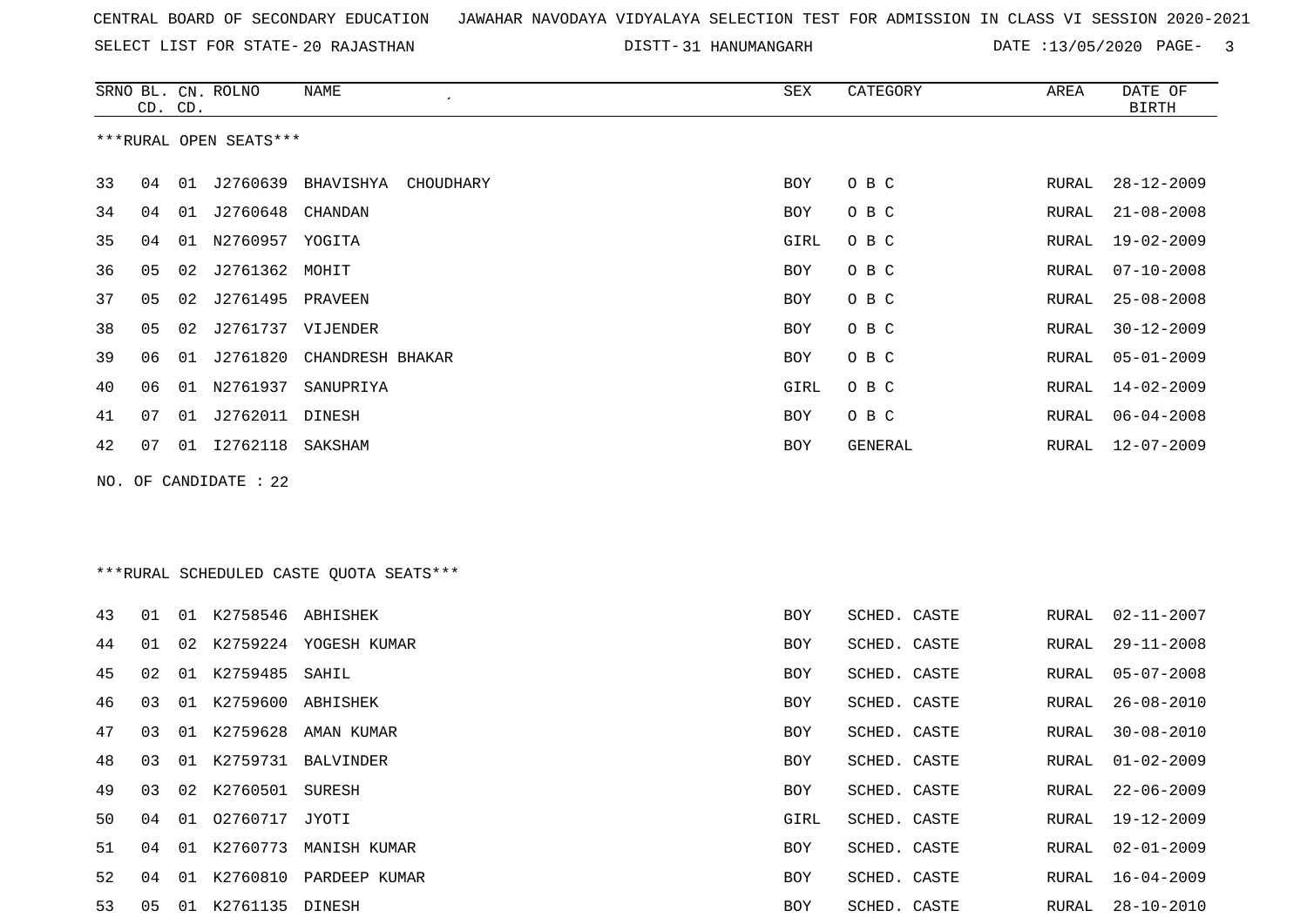SELECT LIST FOR STATE- DISTT- 20 RAJASTHAN

DISTT-31 HANUMANGARH DATE :13/05/2020 PAGE- 4

|                                         | CD. CD. |    | SRNO BL. CN. ROLNO   | NAME                        | SEX        | CATEGORY     | AREA  | DATE OF<br>BIRTH |  |  |
|-----------------------------------------|---------|----|----------------------|-----------------------------|------------|--------------|-------|------------------|--|--|
| ***RURAL SCHEDULED CASTE OUOTA SEATS*** |         |    |                      |                             |            |              |       |                  |  |  |
| 54                                      | 05      |    | 02 02761576 REETA    |                             | GIRL       | SCHED. CASTE |       | RURAL 01-01-2009 |  |  |
| 55                                      | 05      | 02 | K2761688 SUMIT       |                             | BOY        | SCHED. CASTE |       | RURAL 21-12-2010 |  |  |
| 56                                      | 05      |    |                      | 02 K2761738 VIJENDRA INDLIA | <b>BOY</b> | SCHED. CASTE |       | RURAL 01-12-2009 |  |  |
| 57                                      | 06      |    | 01 K2761792 ABHISHEK |                             | <b>BOY</b> | SCHED. CASTE | RURAL | $30 - 07 - 2010$ |  |  |
| 58                                      | 06      | 01 | K2761881             | KUNDAN KUMAR                | <b>BOY</b> | SCHED. CASTE | RURAL | 23-03-2010       |  |  |
| 59                                      | 06      | 01 | 02761948             | SONU                        | GIRL       | SCHED. CASTE |       | RURAL 15-06-2009 |  |  |
|                                         |         |    |                      |                             |            |              |       |                  |  |  |

# \*\*\*RURAL BACKWARD CLASS QUOTA SEATS\*\*\*

NO. OF CANDIDATE : 17

| 60 | 01 | 01 | N2758717 GAYATRI  |                           | GIRL | O B C | RURAL | $16 - 08 - 2009$ |
|----|----|----|-------------------|---------------------------|------|-------|-------|------------------|
| 61 | 01 | 01 | N2758719          | GOPI RANI                 | GIRL | O B C | RURAL | 18-09-2009       |
| 62 | 01 | 01 | J2758774 JITESH   |                           | BOY  | O B C | RURAL | $26 - 12 - 2008$ |
| 63 | 01 | 02 | N2759144          | SNEHA                     | GIRL | O B C | RURAL | $21 - 02 - 2009$ |
| 64 | 03 | 01 | J2759765          | CHARNSING                 | BOY  | O B C | RURAL | $20 - 07 - 2010$ |
| 65 | 03 | 01 | N2759867          | HIMANSHI                  | GIRL | O B C | RURAL | 15-12-2008       |
| 66 | 03 | 01 | J2759927          | KARN                      | BOY  | O B C | RURAL | $10 - 04 - 2011$ |
| 67 | 03 | 01 |                   | N2760030 MANNAT CHOUDHARY | GIRL | O B C | RURAL | $30 - 06 - 2010$ |
| 68 | 03 | 01 | J2760036          | MANOJ SIHAG               | BOY  | O B C | RURAL | $31 - 08 - 2009$ |
| 69 | 03 | 02 | N2760392 SAKSHI   |                           | GIRL | O B C | RURAL | $28 - 11 - 2010$ |
| 70 | 05 | 01 | N2761093          | CHANCHAL                  | GIRL | O B C | RURAL | 18-02-2010       |
| 71 | 05 | 02 | N2761589 RITIKA   |                           | GIRL | O B C | RURAL | $01 - 07 - 2009$ |
| 72 | 05 | 02 | N2761681          | SONU GODARA               | GIRL | O B C | RURAL | $01 - 03 - 2009$ |
| 73 | 06 | 01 | N2761827          | DIMPLE                    | GIRL | O B C | RURAL | $01 - 08 - 2008$ |
| 74 | 07 | 01 | N2761993 AWANTIKA |                           | GIRL | O B C | RURAL | $04 - 08 - 2009$ |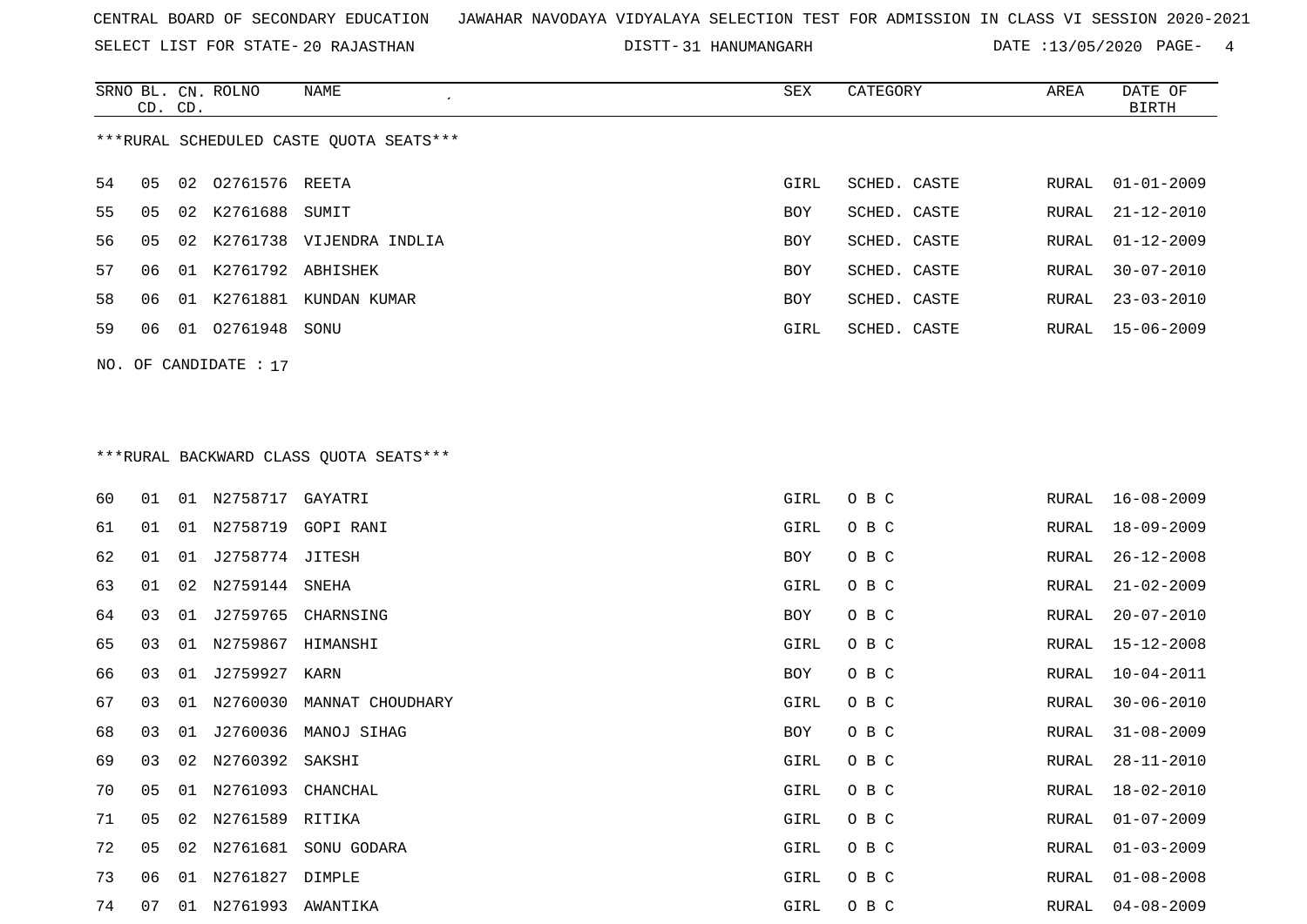SELECT LIST FOR STATE- DISTT- 20 RAJASTHAN

DISTT-31 HANUMANGARH DATE :13/05/2020 PAGE- 5

|     | CD. CD.                |    | SRNO BL. CN. ROLNO | NAME<br>$\cdot$                         | SEX        | CATEGORY     | AREA  | DATE OF<br><b>BIRTH</b> |  |
|-----|------------------------|----|--------------------|-----------------------------------------|------------|--------------|-------|-------------------------|--|
|     |                        |    |                    | *** RURAL BACKWARD CLASS QUOTA SEATS*** |            |              |       |                         |  |
| 75  | 07                     |    | 01 N2762114 RIYA   |                                         | GIRL       | O B C        | RURAL | $13 - 06 - 2008$        |  |
| NO. |                        |    | OF CANDIDATE : 16  |                                         |            |              |       |                         |  |
|     |                        |    |                    |                                         |            |              |       |                         |  |
|     |                        |    |                    | ***RURAL SCHEDULED TRIBE QUOTA SEATS*** |            |              |       |                         |  |
| 76  | 01                     | 01 | 02758788 KANISHKA  |                                         | GIRL       | SCHED. CASTE | RURAL | $07 - 01 - 2009$        |  |
| 77  | 01                     |    |                    | 01 L2758836 LALIT KUMAR                 | <b>BOY</b> | SCHED. TRIBE | RURAL | $15 - 07 - 2009$        |  |
| 78  | 02                     | 01 | K2759300 DEEPAK    |                                         | <b>BOY</b> | SCHED. CASTE | RURAL | $20 - 05 - 2009$        |  |
| 79  | 03                     | 02 |                    | K2760146 PARAS GAHAN                    | <b>BOY</b> | SCHED. CASTE | RURAL | $01 - 01 - 2011$        |  |
| 80  | 04                     | 01 | K2760840 RAHUL     |                                         | BOY        | SCHED. CASTE | RURAL | $11 - 11 - 2008$        |  |
|     | NO. OF CANDIDATE $: 5$ |    |                    |                                         |            |              |       |                         |  |

TOTAL SELECTED CANDIDATE : 80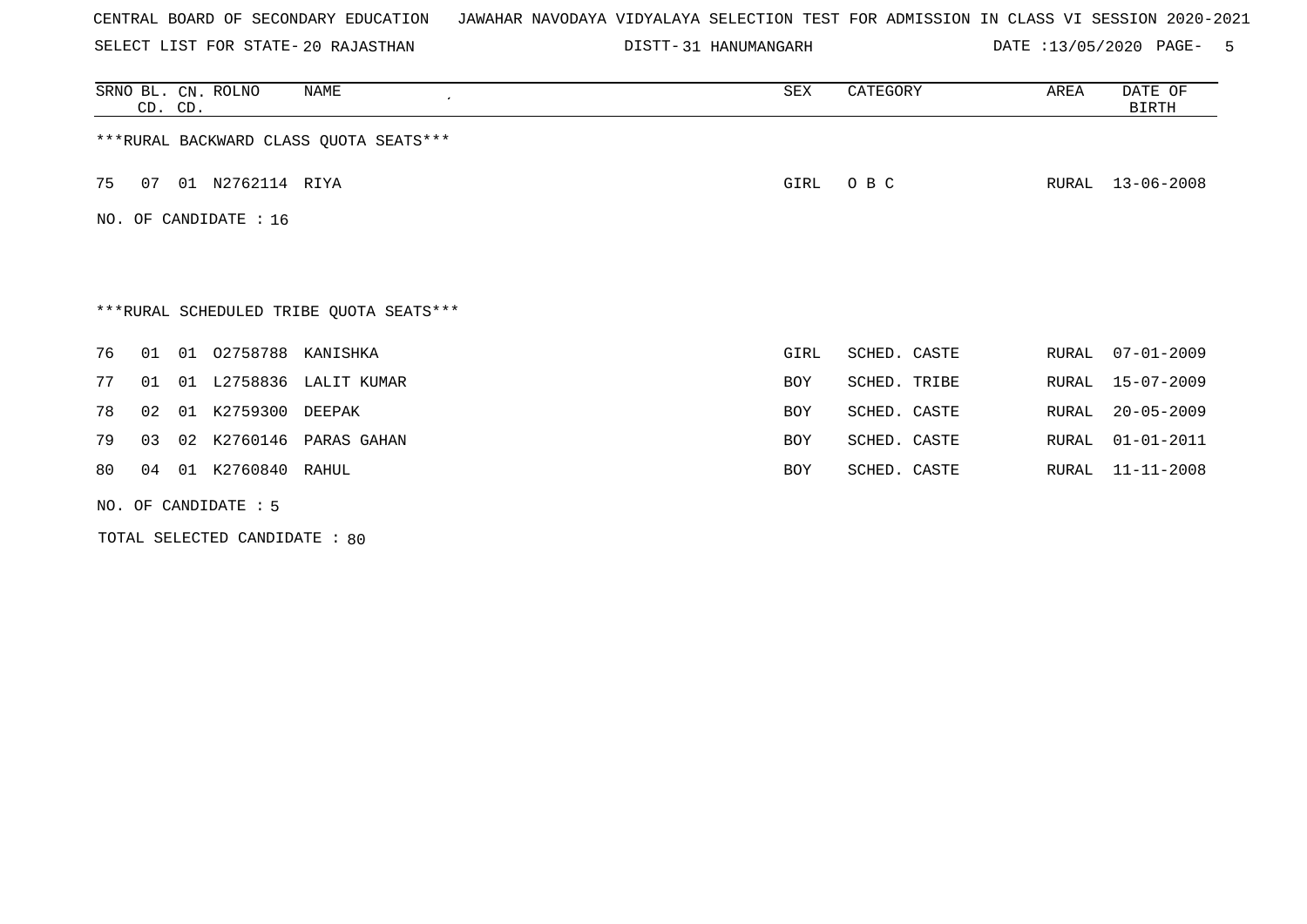SELECT LIST FOR STATE- DISTT- 20 RAJASTHAN

32 KARAULI DATE :13/05/2020 PAGE- 1

|    |    | CD. CD. | SRNO BL. CN. ROLNO   | <b>NAME</b>                            | ${\tt SEX}$ | CATEGORY     | AREA  | DATE OF<br><b>BIRTH</b> |
|----|----|---------|----------------------|----------------------------------------|-------------|--------------|-------|-------------------------|
|    |    |         | ***OPEN UR SEATS***  |                                        |             |              |       |                         |
| 1  |    |         |                      | 01 02 E2762515 JHALAK SHUKLA           | GIRL        | GENERAL      | URBAN | $09 - 03 - 2008$        |
| 2  | 01 |         |                      | 02 E2762781 PARI GARG                  | GIRL        | GENERAL      | URBAN | $02 - 02 - 2009$        |
| 3  |    |         |                      | 06 02 L2764711 NAVEEN MEENA            | BOY         | SCHED. TRIBE | RURAL | $10 - 09 - 2009$        |
|    |    |         | NO. OF CANDIDATE : 3 |                                        |             |              |       |                         |
|    |    |         |                      |                                        |             |              |       |                         |
|    |    |         |                      | ***OPEN SCHEDULED CASTE QUOTA SEATS*** |             |              |       |                         |
| 4  |    |         |                      | 01 02 K2762593 KRISHNA SINGH           | BOY         | SCHED. CASTE | RURAL | $10 - 10 - 2010$        |
| 5  | 02 |         | 01 K2763433 LOKESH   |                                        | BOY         | SCHED. CASTE | RURAL | $29 - 02 - 2008$        |
| 6  | 02 |         | 01 K2763445          | MANEESH                                | BOY         | SCHED. CASTE | RURAL | $07 - 05 - 2008$        |
| 7  | 06 |         |                      | 01 K2764481 DEEPENDRA KUMAR            | <b>BOY</b>  | SCHED. CASTE | RURAL | $26 - 02 - 2009$        |
| 8  | 06 |         |                      | 01 C2764506 DIVYANSHU BAIRWA           | BOY         | SCHED. CASTE | URBAN | $15 - 07 - 2009$        |
|    |    |         | NO. OF CANDIDATE : 5 |                                        |             |              |       |                         |
|    |    |         |                      |                                        |             |              |       |                         |
|    |    |         |                      | ***OPEN DISABLED QUOTA SEATS***        |             |              |       |                         |
| 9  | 06 |         |                      | 01 K2764440 ASHISH NANDA               | BOY         | SCHED. CASTE | RURAL | $21 - 07 - 2008$        |
| 10 | 06 |         |                      | 02 02764850 SALONI JATAV               | GIRL        | SCHED. CASTE | RURAL | $01 - 07 - 2007$        |
|    |    |         | NO. OF CANDIDATE : 2 |                                        |             |              |       |                         |
|    |    |         |                      |                                        |             |              |       |                         |

\*\*\*OPEN BACKWARD CLASS QUOTA SEATS\*\*\*

11 01 02 F2762638 MADHAVI CHHIPI GIRL O B C URBAN 17-12-2008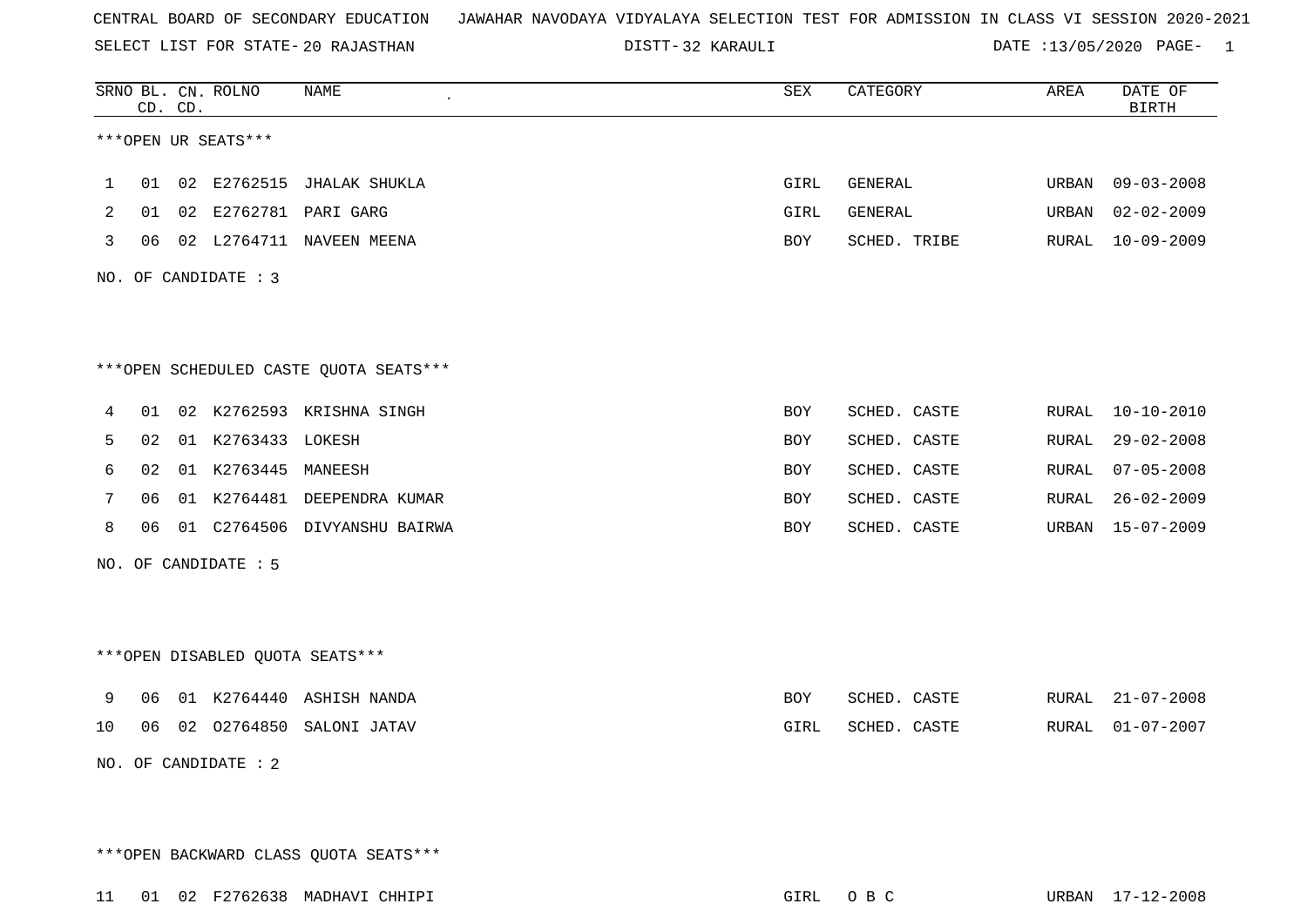SELECT LIST FOR STATE- DISTT- 20 RAJASTHAN

32 KARAULI DATE :13/05/2020 PAGE- 2

|    |    | CD. CD. | SRNO BL. CN. ROLNO     | NAME                                    | SEX        | CATEGORY     | AREA  | DATE OF<br><b>BIRTH</b> |
|----|----|---------|------------------------|-----------------------------------------|------------|--------------|-------|-------------------------|
|    |    |         |                        | *** OPEN BACKWARD CLASS QUOTA SEATS *** |            |              |       |                         |
| 12 | 02 |         | 01 J2763200 AARUSH     |                                         | <b>BOY</b> | O B C        | RURAL | $26 - 11 - 2009$        |
| 13 | 02 |         |                        | 01 J2763321 DEV VRAT SINGH              | BOY        | O B C        | RURAL | 14-04-2009              |
| 14 | 02 |         | 02 J2763642 SAUMYA     |                                         | <b>BOY</b> | O B C        | RURAL | $01 - 01 - 2010$        |
| 15 | 04 |         |                        | 01 N2763941 HARSHITA GURJAR             | GIRL       | O B C        |       | RURAL 19-08-2009        |
|    |    |         | NO. OF CANDIDATE : 5   |                                         |            |              |       |                         |
|    |    |         |                        |                                         |            |              |       |                         |
|    |    |         |                        | ***OPEN SCHEDULED TRIBE QUOTA SEATS***  |            |              |       |                         |
| 16 | 02 |         |                        | 01 L2763304 CHHOTU MEENA                | <b>BOY</b> | SCHED. TRIBE | RURAL | 17-07-2009              |
| 17 | 04 |         |                        | 01 L2763917 GAGAN DEEP MEENA            | BOY        | SCHED. TRIBE | RURAL | $09 - 08 - 2009$        |
| 18 | 04 |         |                        | 01 P2764079 RAJNI MEENA                 | GIRL       | SCHED. TRIBE | RURAL | $18 - 05 - 2010$        |
| 19 | 06 |         |                        | 01 D2764432 ARYAN MEENA                 | BOY        | SCHED. TRIBE | URBAN | $04 - 09 - 2009$        |
| 20 | 06 |         |                        | 02 P2764751 PRABHA MEENA                | GIRL       | SCHED. TRIBE | RURAL | 11-07-2008              |
|    |    |         | NO. OF CANDIDATE : 5   |                                         |            |              |       |                         |
|    |    |         |                        |                                         |            |              |       |                         |
|    |    |         | ***RURAL OPEN SEATS*** |                                         |            |              |       |                         |
| 21 | 01 |         | 01 J2762173 ABHISHEK   |                                         | <b>BOY</b> | O B C        | RURAL | $06 - 08 - 2010$        |
| 22 | 01 |         |                        | 02 I2762461 HARDIK AGRAWAL              | <b>BOY</b> | GENERAL      | RURAL | $05 - 09 - 2010$        |
| 23 | 01 |         | 02 J2762628 LAVKUSH    |                                         | BOY        | O B C        | RURAL | $03 - 02 - 2011$        |
| 24 | 01 |         |                        | 03 J2763196 YOGINDRA SINGH              | BOY        | O B C        | RURAL | $23 - 01 - 2009$        |
| 25 | 02 |         | 01 J2763588 RAVINDRA   |                                         | <b>BOY</b> | O B C        | RURAL | $05 - 02 - 2009$        |

26 02 02 J2763646 SAURABH GIRI BOY O B C RURAL 20-01-2010

27 02 02 J2763742 YUVRAJ BOY O B C RURAL 06-04-2011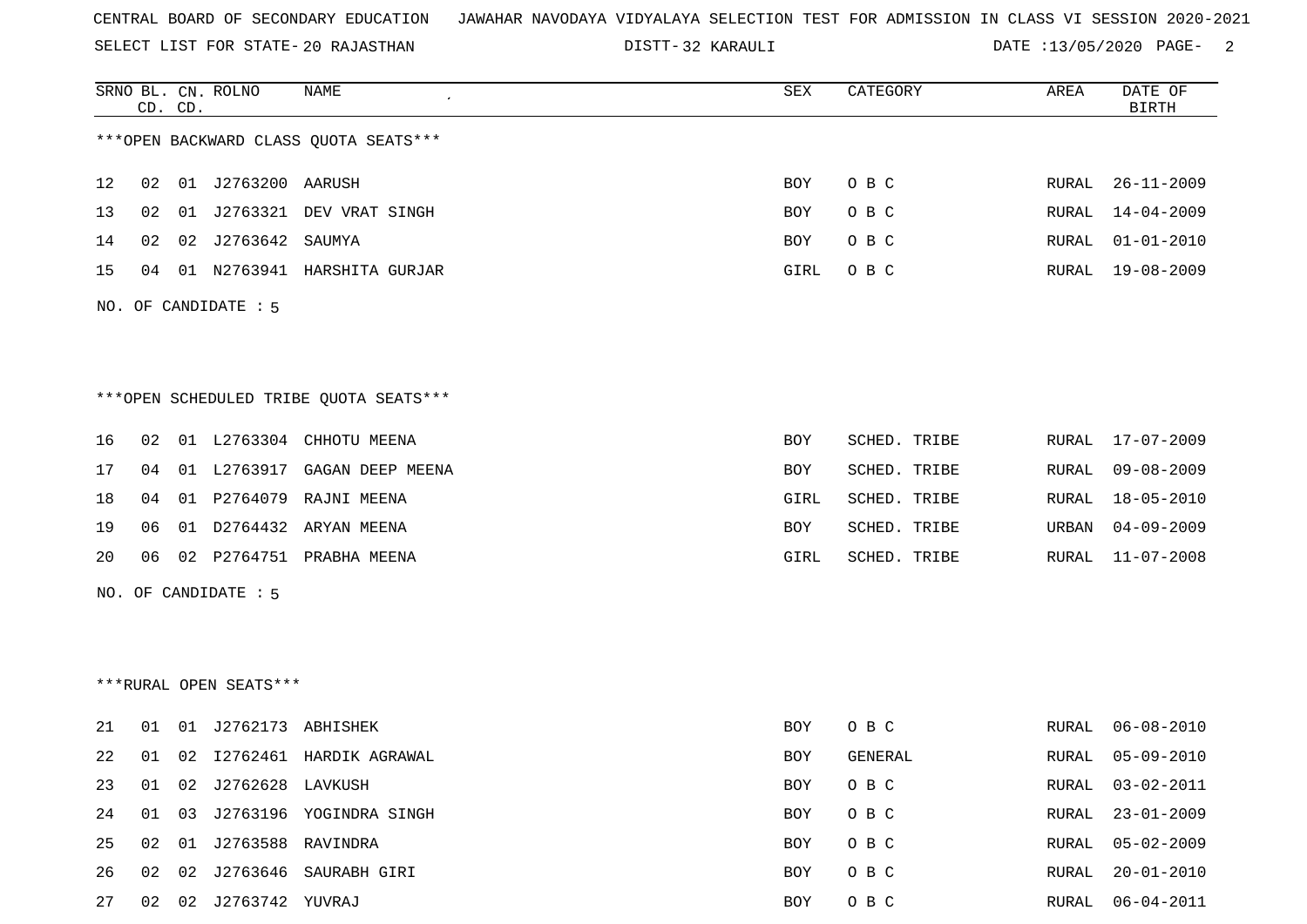SELECT LIST FOR STATE- DISTT- 20 RAJASTHAN

32 KARAULI DATE :13/05/2020 PAGE- 3

|    | CD. CD. |    | SRNO BL. CN. ROLNO     | NAME                                     | SEX  | CATEGORY     | AREA         | DATE OF<br><b>BIRTH</b> |
|----|---------|----|------------------------|------------------------------------------|------|--------------|--------------|-------------------------|
|    |         |    | ***RURAL OPEN SEATS*** |                                          |      |              |              |                         |
| 28 | 03      |    |                        | 01 M2763749 AKSHITA SHARMA               | GIRL | GENERAL      | RURAL        | $04 - 06 - 2009$        |
| 29 | 04      |    |                        | 01 J2763986 LAKSHAY SINGH                | BOY  | O B C        | RURAL        | $20 - 03 - 2010$        |
| 30 | 04      | 01 | J2764162               | UMESH KHATANA                            | BOY  | O B C        | RURAL        | $01 - 12 - 2009$        |
| 31 | 05      | 01 | J2764232               | DHANRAJ SAINI                            | BOY  | O B C        | <b>RURAL</b> | $07 - 09 - 2010$        |
| 32 | 05      | 01 | L2764268               | MANRAJ MEENA                             | BOY  | SCHED. TRIBE | RURAL        | $01 - 07 - 2010$        |
| 33 | 05      |    |                        | 01 L2764342 VANDNA KUMARI MEENA          | BOY  | SCHED. TRIBE | RURAL        | $16 - 07 - 2010$        |
| 34 | 06      | 02 | J2764726               | OM SINGH                                 | BOY  | O B C        | RURAL        | $05 - 08 - 2010$        |
| 35 | 06      |    |                        | 02 J2764804 RANJEET GURJAR               | BOY  | O B C        | RURAL        | $01 - 03 - 2009$        |
|    |         |    | NO. OF CANDIDATE : 15  |                                          |      |              |              |                         |
|    |         |    |                        |                                          |      |              |              |                         |
|    |         |    |                        | *** RURAL SCHEDULED CASTE QUOTA SEATS*** |      |              |              |                         |
| 36 | 01      |    | 01 K2762175 ABHISHEK   |                                          | BOY  | SCHED. CASTE | RURAL        | $26 - 02 - 2009$        |
| 37 | 01      |    |                        | 01 K2762231 AMIT KUMAR                   | BOY  | SCHED. CASTE | RURAL        | $14 - 07 - 2009$        |
| 38 | 01      | 01 | K2762331               | BHAVESH KUMAR                            | BOY  | SCHED. CASTE | RURAL        | $12 - 08 - 2009$        |
| 39 | 01      | 02 |                        | 02762531 KAJAL JATAV                     | GIRL | SCHED. CASTE | RURAL        | $14 - 02 - 2009$        |
| 40 | 01      | 02 | K2762767               | OM SINGH                                 | BOY  | SCHED. CASTE | RURAL        | $07 - 08 - 2009$        |
| 41 | 01      | 02 | K2762775               | PANKAJ JATAV                             | BOY  | SCHED. CASTE | RURAL        | $13 - 05 - 2008$        |
| 42 | 01      |    | 03 K2763018            | SHANI                                    | BOY  | SCHED. CASTE | RURAL        | $01 - 01 - 2008$        |
| 43 | 01      |    |                        | 03 K2763027 SHIVAM JATAV                 | BOY  | SCHED. CASTE | RURAL        | $01 - 03 - 2009$        |
| 44 | 01      |    |                        | 03 K2763151 VIPUL VERMA                  | BOY  | SCHED. CASTE | RURAL        | $27 - 11 - 2010$        |
| 45 | 01      |    |                        | 03 K2763195 YOGESH KUMAR CHAURETWAL      | BOY  | SCHED. CASTE | RURAL        | $28 - 04 - 2010$        |
| 46 | 02      |    |                        | 01 K2763204 AAYAN BAIRWA                 | BOY  | SCHED. CASTE | RURAL        | $05 - 07 - 2009$        |
| 47 | 02      |    |                        | 02 K2763675 SHIV KUMAR                   | BOY  | SCHED. CASTE | RURAL        | $05 - 01 - 2008$        |
| 48 | 05      |    |                        | 01 K2764235 DILKHUSH BAIRWA              | BOY  | SCHED. CASTE | RURAL        | $02 - 08 - 2009$        |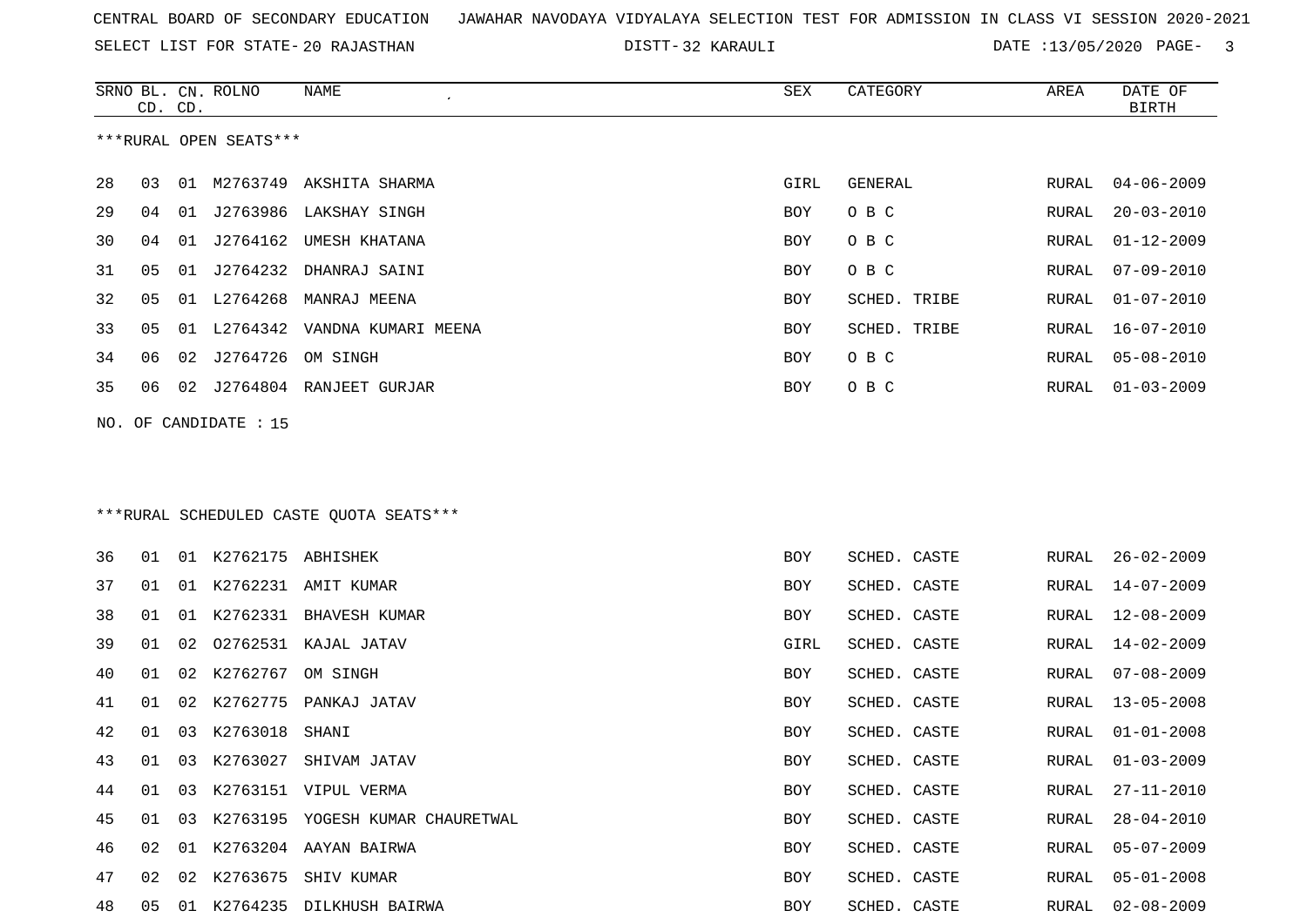SELECT LIST FOR STATE- DISTT- 20 RAJASTHAN

32 KARAULI DATE :13/05/2020 PAGE- 4

|    | CD. CD. |    | SRNO BL. CN. ROLNO    | NAME                                    | SEX        | CATEGORY     | AREA         | DATE OF<br><b>BIRTH</b> |
|----|---------|----|-----------------------|-----------------------------------------|------------|--------------|--------------|-------------------------|
|    |         |    |                       | ***RURAL SCHEDULED CASTE QUOTA SEATS*** |            |              |              |                         |
| 49 | 06      |    | 01 K2764512 GAURAV    |                                         | BOY        | SCHED. CASTE | RURAL        | $23 - 03 - 2009$        |
| 50 | 06      |    |                       | 02 K2764879 SHANTNU KUMAR               | BOY        | SCHED. CASTE | RURAL        | $07 - 05 - 2007$        |
|    |         |    | NO. OF CANDIDATE : 15 |                                         |            |              |              |                         |
|    |         |    |                       |                                         |            |              |              |                         |
|    |         |    |                       |                                         |            |              |              |                         |
|    |         |    |                       | ***RURAL BACKWARD CLASS OUOTA SEATS***  |            |              |              |                         |
| 51 | 01      |    |                       | 01 J2762381 DEEPAK MAWAI                | BOY        | O B C        | RURAL        | $07 - 10 - 2010$        |
| 52 | 01      |    |                       | 02 N2762610 KUMKUM KUMARI               | GIRL       | O B C        | RURAL        | $28 - 11 - 2009$        |
| 53 | 01      |    |                       | 02 N2762806 POOJA SAINI                 | GIRL       | O B C        | RURAL        | $15 - 08 - 2010$        |
| 54 | 01      |    |                       | 02 N2762901 RASHMI KUMARI GANDHAR       | GIRL       | O B C        | RURAL        | $27 - 03 - 2010$        |
| 55 | 01      | 03 | J2763058              | SOHIL KHAN                              | BOY        | O B C        | RURAL        | $24 - 08 - 2009$        |
| 56 | 02      |    |                       | 01 J2763198 AAHIT GURJAR                | <b>BOY</b> | O B C        | RURAL        | $26 - 09 - 2008$        |
| 57 | 02      |    |                       | 01 N2763291 BHAWANA KUMARI              | GIRL       | O B C        | RURAL        | $27 - 08 - 2009$        |
| 58 | 02      |    | 01 J2763344 GAURAV    |                                         | BOY        | O B C        | RURAL        | $06 - 04 - 2009$        |
| 59 | 02      |    |                       | 01 N2763501 NISHA GURJAR                | GIRL       | O B C        | RURAL        | $15 - 09 - 2009$        |
| 60 | 02      |    |                       | 01 N2763541 PRIYANSHI JAT               | GIRL       | O B C        | RURAL        | $19 - 03 - 2011$        |
| 61 | 02      |    | 02 J2763624 SADHNA    |                                         | BOY        | O B C        | RURAL        | $09 - 08 - 2008$        |
| 62 | 02      |    | 02 N2763715 UMA       |                                         | GIRL       | O B C        | RURAL        | $25 - 12 - 2008$        |
| 63 | 02      |    | 02 J2763737 YOGENDRA  |                                         | BOY        | O B C        | <b>RURAL</b> | $09 - 11 - 2008$        |
| 64 | 04      |    |                       | 01 N2763967 KAJAL GURJAR                | GIRL       | O B C        | RURAL        | $19 - 05 - 2010$        |
| 65 | 04      |    |                       | 01 N2764084 RANI KHATANA                | GIRL       | O B C        | RURAL        | $10 - 11 - 2009$        |
| 66 | 04      |    | 01 N2764120           | SAPANA                                  | GIRL       | O B C        | RURAL        | 12-07-2010              |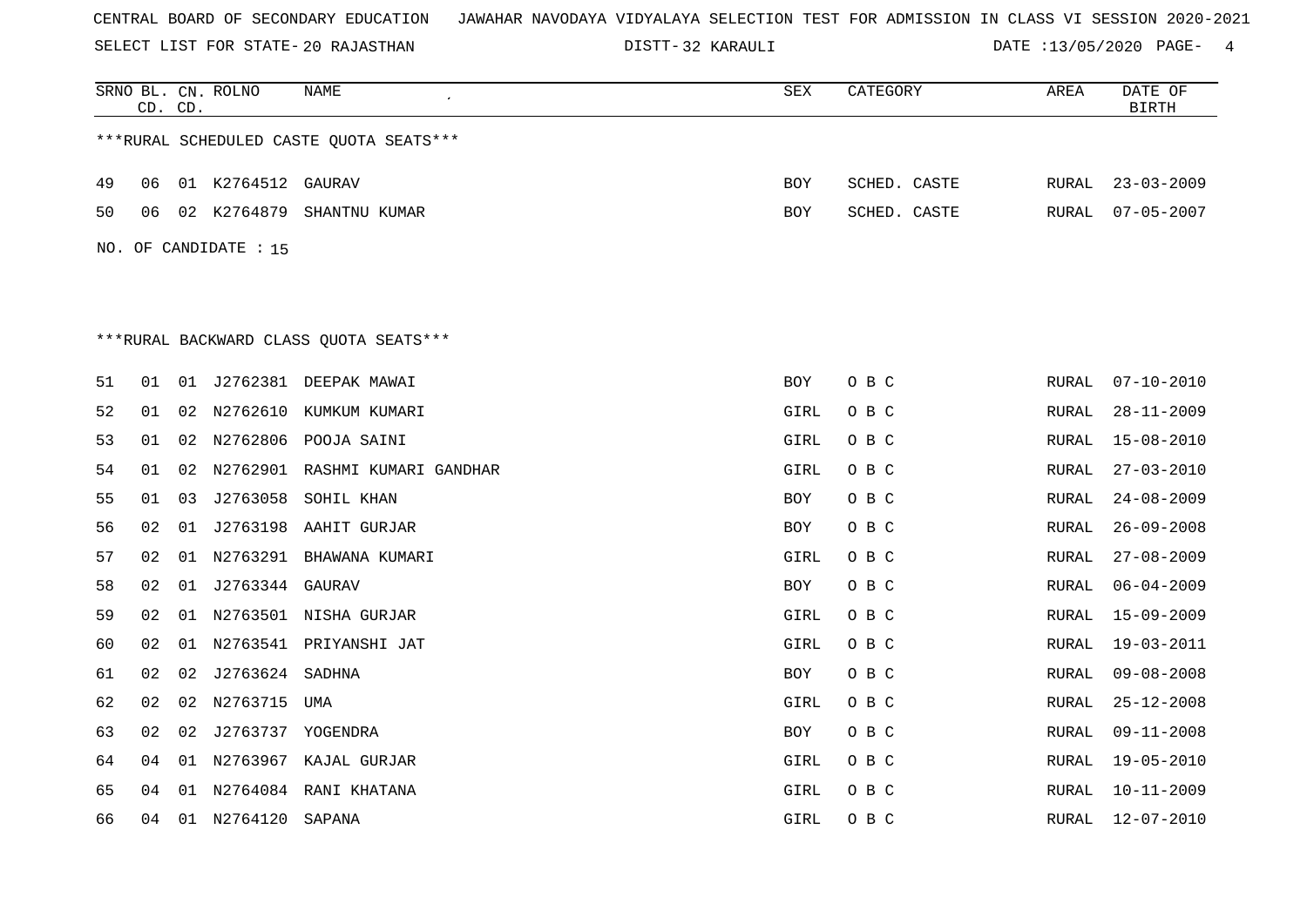|  |  |  |  | CENTRAL BOARD OF SECONDARY EDUCATION – JAWAHAR NAVODAYA VIDYALAYA SELECTION TEST FOR ADMISSION IN CLASS VI SESSION 2020-2021 |  |  |  |  |  |  |  |  |  |  |  |  |  |  |
|--|--|--|--|------------------------------------------------------------------------------------------------------------------------------|--|--|--|--|--|--|--|--|--|--|--|--|--|--|
|--|--|--|--|------------------------------------------------------------------------------------------------------------------------------|--|--|--|--|--|--|--|--|--|--|--|--|--|--|

SELECT LIST FOR STATE- DISTT- 20 RAJASTHAN

32 KARAULI DATE :13/05/2020 PAGE- 5

| SRNO BL. CN. ROLNO<br>NAME<br>CD. CD.            | SEX  | CATEGORY     | AREA  | DATE OF<br>BIRTH |
|--------------------------------------------------|------|--------------|-------|------------------|
| NO. OF CANDIDATE : $16$                          |      |              |       |                  |
|                                                  |      |              |       |                  |
|                                                  |      |              |       |                  |
| ***RURAL SCHEDULED TRIBE OUOTA SEATS***          |      |              |       |                  |
| 01<br>P2762553<br>67<br>02<br>KAVITA JAREDA      | GIRL | SCHED. TRIBE |       | RURAL 12-09-2010 |
| 01<br>P2762998<br>68<br>03<br>SAPNA KUMARI MEENA | GIRL | SCHED. TRIBE | RURAL | $20 - 11 - 2009$ |
| P2763186 YASHSVEE KUMARI<br>69<br>01<br>03       | GIRL | SCHED. TRIBE |       | RURAL 23-07-2010 |

| 70 | 02. | . N 1 |          | L2763424 KUSHAGRA MEENA | <b>BOY</b> | SCHED. TRIBE | RURAL | 11-07-2010       |
|----|-----|-------|----------|-------------------------|------------|--------------|-------|------------------|
| 71 | 02  | 01    | P2763505 | NITU                    | GIRL       | SCHED. TRIBE | RURAL | $18 - 12 - 2010$ |
| 72 | 02  | 02    | P2763599 | RHITU MEENA             | GIRL       | SCHED. TRIBE | RURAL | $06 - 09 - 2009$ |
| 73 | 02  | 02    | L2763713 | UDAYBHAN MEENA          | BOY        | SCHED. TRIBE | RURAL | $30 - 03 - 2010$ |
| 74 | 03  | 01    | L2763792 | RAMVEER MEENA           | BOY        | SCHED. TRIBE | RURAL | 05-07-2009       |
| 75 | 04  | 01    | L2763825 | ABHISHEK MEENA          | <b>BOY</b> | SCHED. TRIBE | RURAL | $25 - 12 - 2009$ |
| 76 | 04  | 01    | P2763863 | ANUSHKA MEENA           | GIRL       | SCHED. TRIBE | RURAL | $05 - 02 - 2010$ |
| 77 | 05  | . N 1 | L2764227 | CHETAN MURADIYA         | BOY        | SCHED. TRIBE | RURAL | $20 - 08 - 2008$ |
| 78 | 06  | 01    | P2764469 | DEEKSHA                 | GIRL       | SCHED. TRIBE | RURAL | $22 - 01 - 2010$ |
| 79 | 06  | . O 1 | L2764501 | DIL KHUSH MAHAR         | BOY        | SCHED. TRIBE | RURAL | $12 - 01 - 2009$ |
| 80 | 06  | 01    | P2764612 | KOMAL KUMARI MEENA      | GIRL       | SCHED. TRIBE | RURAL | $14 - 08 - 2008$ |
|    |     |       |          |                         |            |              |       |                  |

NO. OF CANDIDATE : 14

TOTAL SELECTED CANDIDATE : 80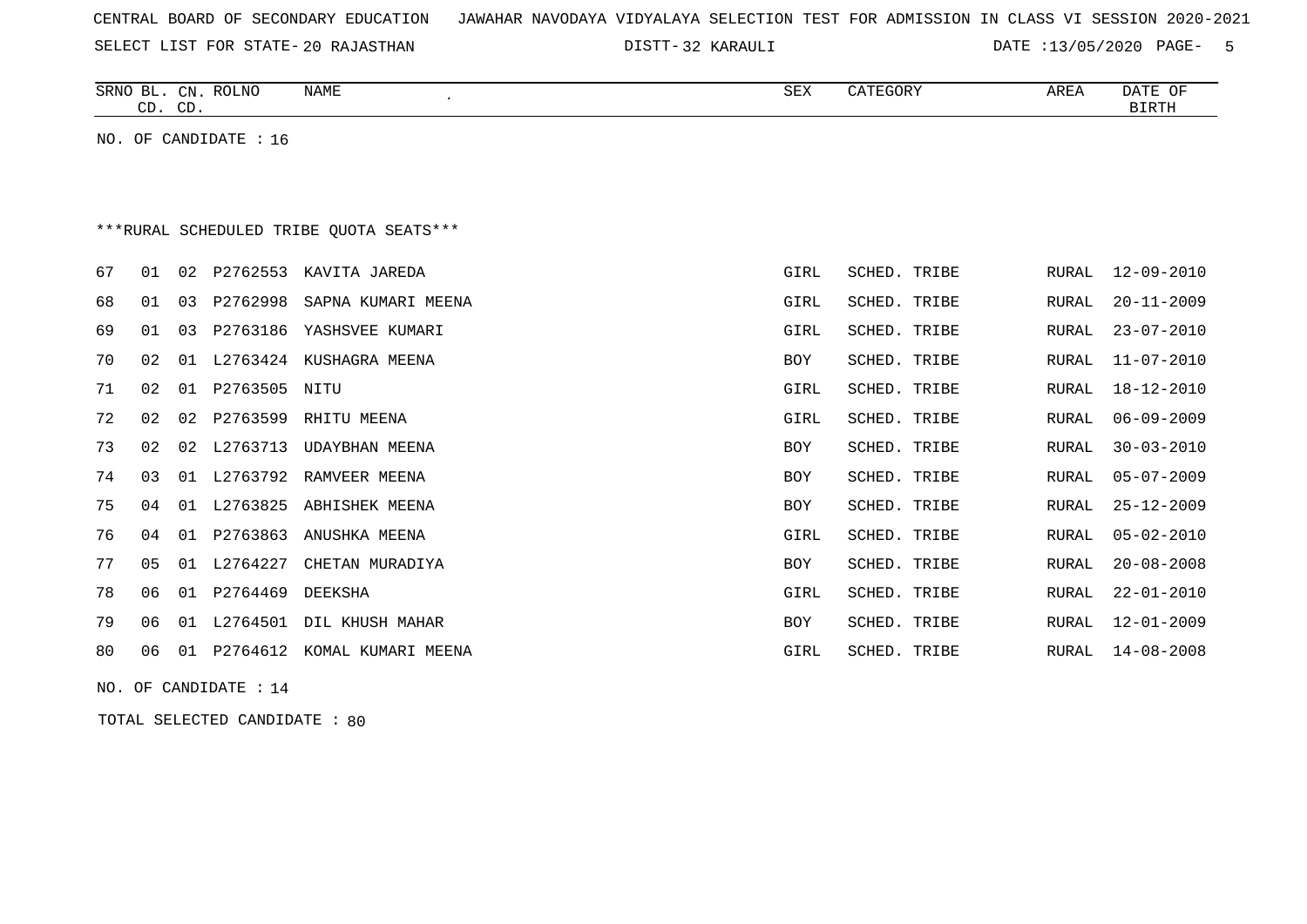SELECT LIST FOR STATE- DISTT- 20 RAJASTHAN

33 BANSWARA-II DATE :13/05/2020 PAGE- 1

|    |    | CD. CD. | SRNO BL. CN. ROLNO   | NAME                                   | ${\tt SEX}$ | CATEGORY     | AREA          | DATE OF<br><b>BIRTH</b> |
|----|----|---------|----------------------|----------------------------------------|-------------|--------------|---------------|-------------------------|
|    |    |         | ***OPEN UR SEATS***  |                                        |             |              |               |                         |
| 1  | 01 |         |                      | 02 D2765252 PUSHPENDRA DAMOR           | <b>BOY</b>  | SCHED. TRIBE | <b>URBAN</b>  | $23 - 06 - 2008$        |
| 2  | 04 |         |                      | 01 M2766056 AARCHI JAIN                | GIRL        | GENERAL      | RURAL         | $09 - 09 - 2009$        |
| 3  | 04 |         | 01 H2766169          | KAJAL MEENA                            | GIRL        | SCHED. TRIBE | URBAN         | $31 - 07 - 2009$        |
| 4  | 04 |         |                      | 01 L2766213 MILAN CHARPOTA             | BOY         | SCHED. TRIBE | ${\tt RURAL}$ | $14 - 10 - 2009$        |
| 5  | 05 |         |                      | 02 N2766681 TIMTIM PANCHAL             | GIRL        | O B C        | RURAL         | $25 - 02 - 2010$        |
|    |    |         | NO. OF CANDIDATE : 5 |                                        |             |              |               |                         |
|    |    |         |                      |                                        |             |              |               |                         |
|    |    |         |                      | ***OPEN SCHEDULED CASTE QUOTA SEATS*** |             |              |               |                         |
| 6  | 01 |         |                      | 01 C2765181 MEET YADAV                 | BOY         | SCHED. CASTE | URBAN         | $06 - 07 - 2008$        |
| 7  | 02 |         |                      | 02 K2765629 VIJAYPAL YADAV             | BOY         | SCHED. CASTE | RURAL         | $19 - 01 - 2008$        |
| 8  | 06 |         |                      | 02 K2766992 RAHUL YADAV                | BOY         | SCHED. CASTE | RURAL         | 14-07-2008              |
|    |    |         | NO. OF CANDIDATE : 3 |                                        |             |              |               |                         |
|    |    |         |                      |                                        |             |              |               |                         |
|    |    |         |                      | *** OPEN BACKWARD CLASS QUOTA SEATS*** |             |              |               |                         |
| 9  | 04 |         |                      | 01 J2766136 HIRAM PATIDAR              | BOY         | O B C        | RURAL         | 09-02-2010              |
| 10 | 04 | 01      |                      | J2766144 JAINIL PATIDAR                | BOY         | O B C        | RURAL         | $30 - 09 - 2009$        |
| 11 | 04 |         | 01 J2766145 JAMINI   |                                        | BOY         | O B C        | RURAL         | $27 - 05 - 2009$        |
| 12 | 05 | 01      | N2766390             | AAYUSHI LABANA                         | GIRL        | O B C        | RURAL         | 14-07-2007              |
| 13 | 05 |         |                      | 02 J2766570 PRADEEP PATIDAR            | BOY         | O B C        | RURAL         | 14-09-2009              |
|    |    |         |                      |                                        |             |              |               |                         |

NO. OF CANDIDATE : 5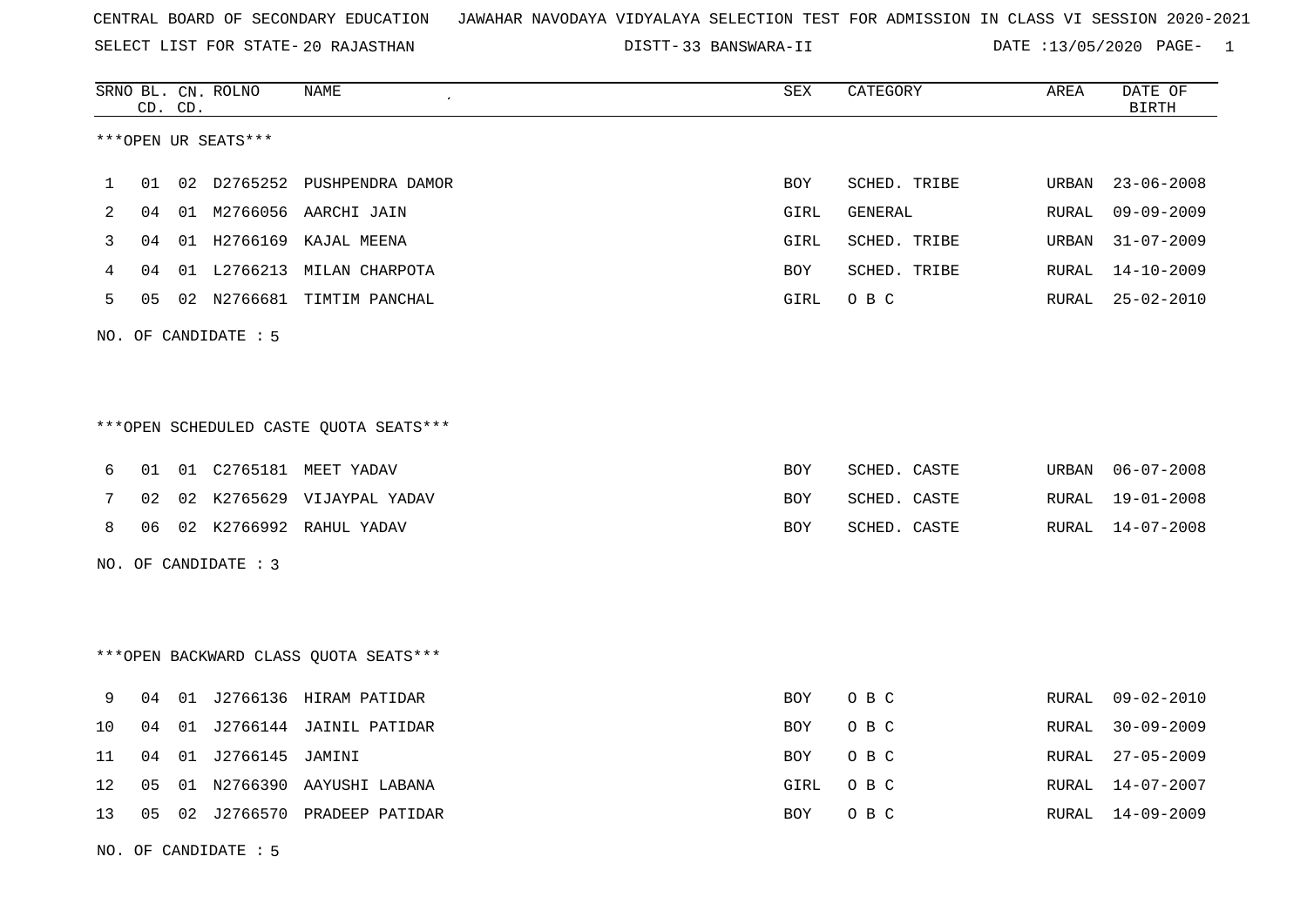SELECT LIST FOR STATE- DISTT- 20 RAJASTHAN

33 BANSWARA-II DATE :13/05/2020 PAGE- 2

|    | CD. CD. |    | SRNO BL. CN. ROLNO     | NAME                                   | SEX  | CATEGORY       | AREA          | DATE OF<br><b>BIRTH</b> |
|----|---------|----|------------------------|----------------------------------------|------|----------------|---------------|-------------------------|
|    |         |    |                        | ***OPEN SCHEDULED TRIBE OUOTA SEATS*** |      |                |               |                         |
| 14 | 01      |    |                        | 01 P2765095 HEMLATA KUMARI             | GIRL | SCHED. TRIBE   | RURAL         | 18-06-2008              |
| 15 | 01      |    |                        | 01 H2765098 HIMANI NINAMA              | GIRL | SCHED. TRIBE   | URBAN         | $23 - 07 - 2009$        |
| 16 | 01      | 02 | P2765200               | NEYANA DAMOR                           | GIRL | SCHED. TRIBE   | RURAL         | $01 - 08 - 2008$        |
| 17 | 01      | 02 | D2765211               | NIRAV CHARPOTA                         | BOY  | SCHED. TRIBE   | URBAN         | $24 - 12 - 2009$        |
| 18 | 04      | 02 | H2766344               | SUMAN PARGI                            | GIRL | SCHED. TRIBE   | URBAN         | $16 - 04 - 2009$        |
| 19 | 04      | 02 |                        | D2766357 VAIBHAV PARGI                 | BOY  | SCHED. TRIBE   | URBAN         | $25 - 05 - 2009$        |
| 20 | 06      |    |                        | 01 L2766775 DEEPAK MAIDA               | BOY  | SCHED. TRIBE   | RURAL         | $05 - 01 - 2008$        |
|    |         |    | NO. OF CANDIDATE : 7   |                                        |      |                |               |                         |
|    |         |    |                        |                                        |      |                |               |                         |
|    |         |    |                        |                                        |      |                |               |                         |
|    |         |    | ***RURAL OPEN SEATS*** |                                        |      |                |               |                         |
| 21 | 01      |    | 01 J2765028            | BHAVY NAI                              | BOY  | O B C          | RURAL         | $05 - 10 - 2008$        |
| 22 | 02      | 01 |                        | 12765441 HARSHVARDHAN SINGH            | BOY  | <b>GENERAL</b> | RURAL         | $07 - 12 - 2009$        |
| 23 | 03      | 01 | L2765744               | DHIRAJ KUMAR NINAMA                    | BOY  | SCHED. TRIBE   | RURAL         | $14 - 05 - 2009$        |
| 24 | 03      | 01 | L2765758               | GAGAN DAMOR                            | BOY  | SCHED. TRIBE   | RURAL         | $05 - 07 - 2009$        |
| 25 | 03      | 02 | J2765869               | MAYURAJ SINGH JAGAWAT                  | BOY  | O B C          | RURAL         | $04 - 08 - 2009$        |
| 26 | 03      | 02 | P2765901               | OJASVI RATHORE                         | GIRL | SCHED. TRIBE   | ${\tt RURAL}$ | 16-11-2009              |
| 27 | 03      | 02 | L2765971               | RITIK DAMOR                            | BOY  | SCHED. TRIBE   | RURAL         | $31 - 03 - 2010$        |
| 28 | 04      | 01 |                        | M2766175 KARINA PATIDAR                | GIRL | <b>GENERAL</b> | RURAL         | $12 - 11 - 2008$        |
| 29 | 04      | 02 |                        | I2766226 NAVDEEP SINGH                 | BOY  | GENERAL        | RURAL         | $18 - 02 - 2009$        |
| 30 | 04      | 02 |                        | L2766346 SUMIT TABIYAR                 | BOY  | SCHED. TRIBE   | RURAL         | $07 - 03 - 2009$        |
| 31 | 05      |    |                        | 02 J2766593 PRIYANSHU PATIDAR          | BOY  | O B C          | RURAL         | $15 - 01 - 2010$        |
| 32 | 05      | 02 |                        | P2766691 VINISHA KHANT                 | GIRL | SCHED. TRIBE   | RURAL         | $29 - 07 - 2008$        |
| 33 | 06      |    |                        | 01 J2766909 MEHUL RATHOD               | BOY  | O B C          | RURAL         | $31 - 03 - 2009$        |
| 34 |         |    |                        | 06 02 N2767149 YANSHI PANWAR           | GIRL | O B C          |               | RURAL 30-11-2009        |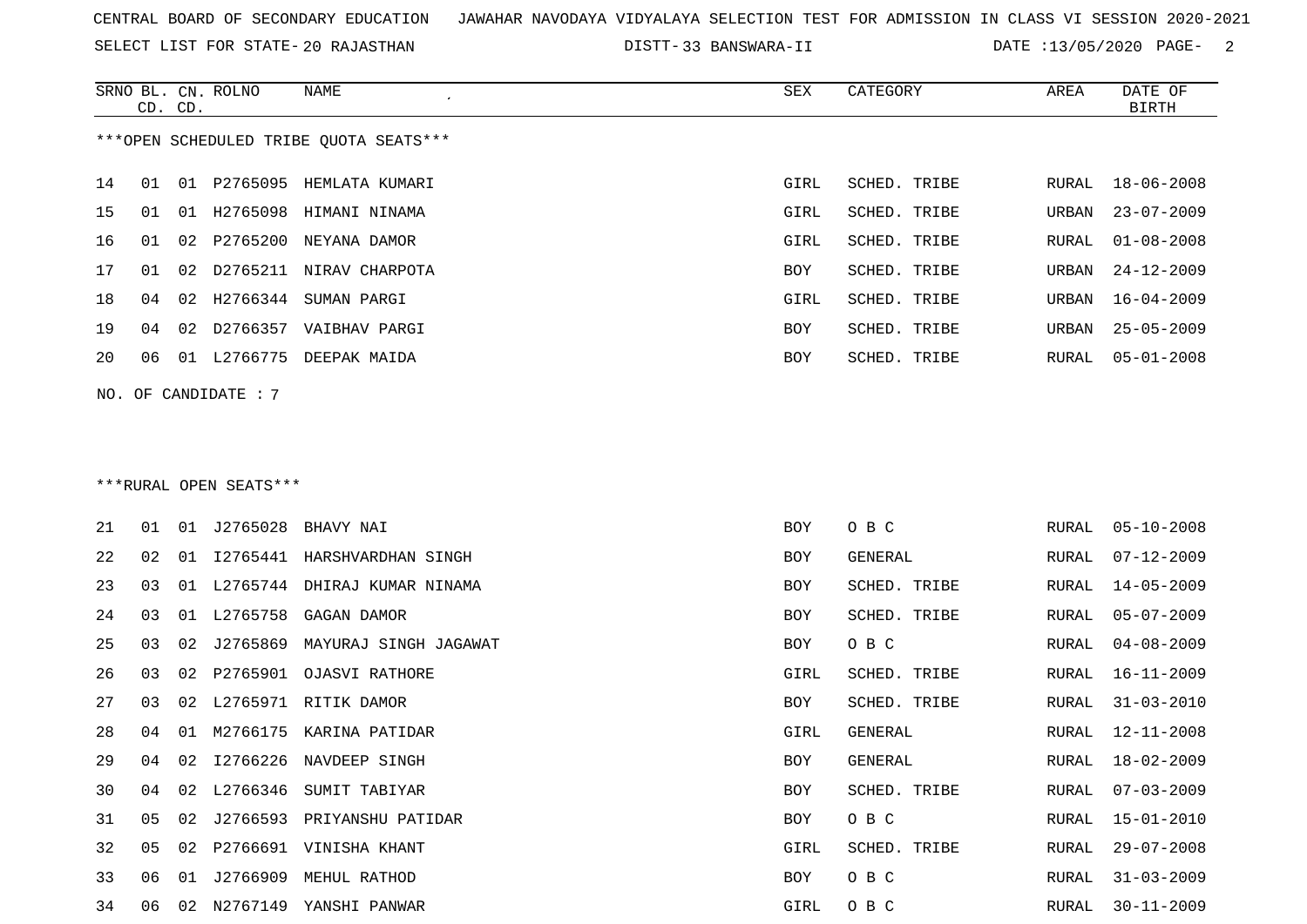| CENTRAL BOARD OF SECONDARY EDUCATION – JAWAHAR NAVODAYA VIDYALAYA SELECTION TEST FOR ADMISSION IN CLASS VI SESSION 2020-2021 |  |  |  |  |  |  |  |
|------------------------------------------------------------------------------------------------------------------------------|--|--|--|--|--|--|--|
|------------------------------------------------------------------------------------------------------------------------------|--|--|--|--|--|--|--|

SELECT LIST FOR STATE- DISTT- 20 RAJASTHAN

33 BANSWARA-II DATE :13/05/2020 PAGE- 3

|    |    | CD. CD. | SRNO BL. CN. ROLNO    | NAME                                     | SEX        | CATEGORY     | AREA          | DATE OF<br><b>BIRTH</b> |
|----|----|---------|-----------------------|------------------------------------------|------------|--------------|---------------|-------------------------|
|    |    |         | NO. OF CANDIDATE : 14 |                                          |            |              |               |                         |
|    |    |         |                       |                                          |            |              |               |                         |
|    |    |         |                       |                                          |            |              |               |                         |
|    |    |         |                       | *** RURAL SCHEDULED CASTE QUOTA SEATS*** |            |              |               |                         |
| 35 | 01 |         |                       | 02 K2765278 RISHABH YADAV                | <b>BOY</b> | SCHED. CASTE | RURAL         | $09 - 05 - 2009$        |
| 36 | 02 | 01      | 02765400              | ANSHIKA YADAV                            | GIRL       | SCHED. CASTE | RURAL         | $01 - 01 - 2009$        |
| 37 | 02 |         |                       | 01 K2765436 GURMEET BUNKAR               | BOY        | SCHED. CASTE | RURAL         | $19 - 04 - 2008$        |
| 38 | 03 | 01      |                       | K2765668 ANIL DAMAMI                     | BOY        | SCHED. CASTE | RURAL         | 18-02-2008              |
| 39 | 03 | 01      |                       | K2765793 JAYESH KUMAR                    | <b>BOY</b> | SCHED. CASTE | RURAL         | $15 - 05 - 2009$        |
| 40 | 04 | 01      |                       | K2766212 MIKUL PARMAR                    | BOY        | SCHED. CASTE | RURAL         | $25 - 01 - 2009$        |
| 41 | 04 | 02      |                       | K2766281 PRITHVIRAJ DABGAR               | BOY        | SCHED. CASTE | RURAL         | $11 - 06 - 2008$        |
| 42 | 05 |         |                       | 01 02766472 JANKI BUNKAR                 | GIRL       | SCHED. CASTE | RURAL         | $01 - 01 - 2010$        |
| 43 | 06 |         | 01 02766796 GAURI     |                                          | GIRL       | SCHED. CASTE | <b>RURAL</b>  | $01 - 01 - 2009$        |
|    |    |         | NO. OF CANDIDATE : 9  |                                          |            |              |               |                         |
|    |    |         |                       |                                          |            |              |               |                         |
|    |    |         |                       |                                          |            |              |               |                         |
|    |    |         |                       | *** RURAL BACKWARD CLASS QUOTA SEATS***  |            |              |               |                         |
| 44 | 01 | 02      |                       | J2765241 PREM YADAV                      | <b>BOY</b> | O B C        | RURAL         | $08 - 10 - 2008$        |
| 45 | 03 | 01      | J2765730              | DAKSH KALAL                              | BOY        | O B C        | RURAL         | $22 - 04 - 2009$        |
| 46 | 03 | 01      |                       | J2765733 DEEPAK PATIDAR                  | <b>BOY</b> | O B C        | ${\tt RURAL}$ | $25 - 07 - 2008$        |
| 47 | 03 |         |                       | 01 J2765747 DIKSHIT PATIDAR              | BOY        | O B C        | <b>RURAL</b>  | 19-02-2010              |
| 48 | 04 | 01      |                       | N2766103 DIKSHITA PATIDAR                | GIRL       | O B C        | RURAL         | $02 - 01 - 2010$        |
| 49 | 04 | 01      |                       | J2766139 HOMEEN PATIDAR                  | BOY        | O B C        | RURAL         | $08 - 11 - 2009$        |
| 50 | 04 | 01      |                       | J2766140 HOMIN PATIDAR                   | BOY        | O B C        | RURAL         | $22 - 02 - 2009$        |
| 51 | 04 |         |                       | 01 N2766166 JUHI PATIDAR                 | GIRL       | O B C        | RURAL         | $12 - 06 - 2009$        |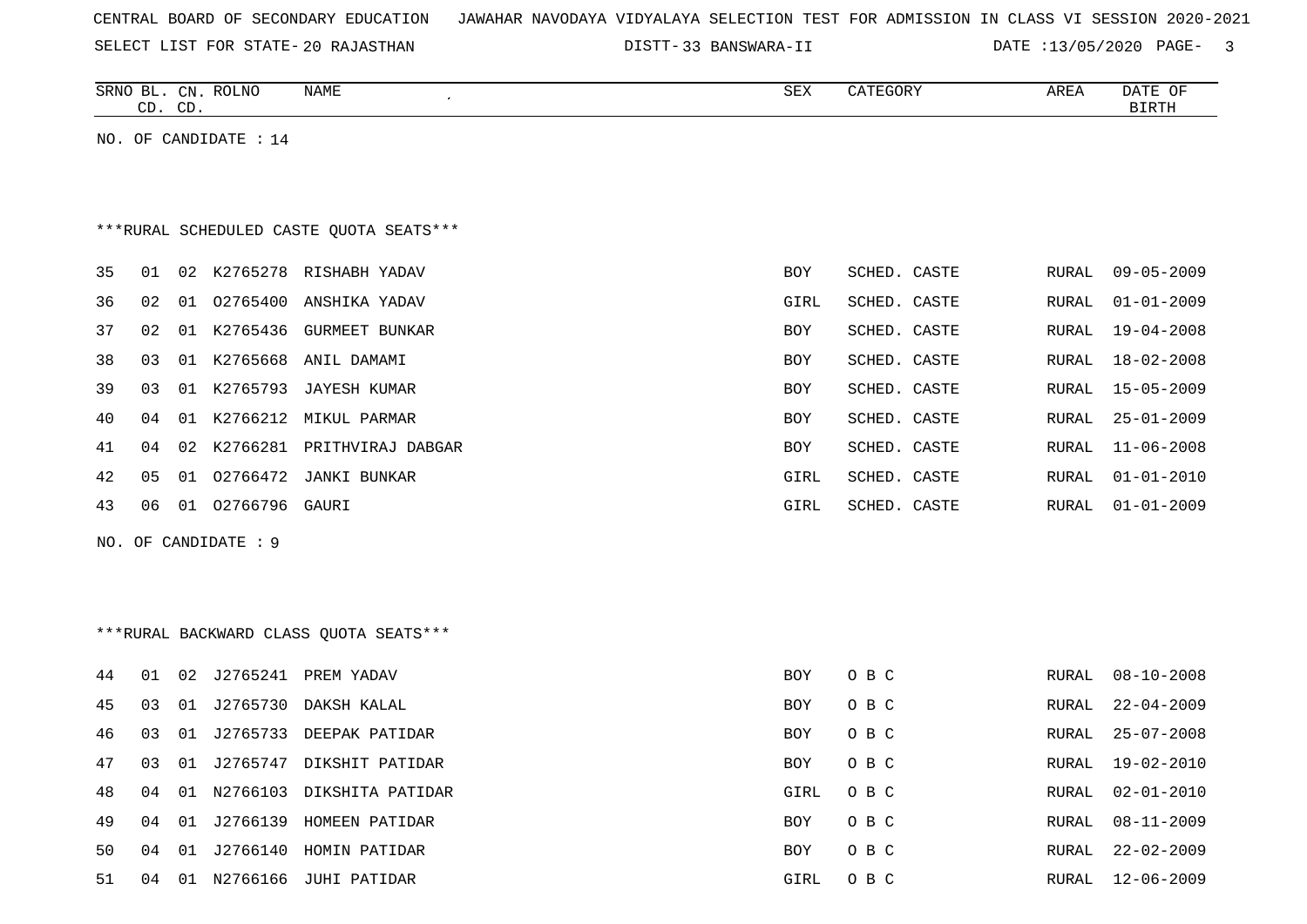SELECT LIST FOR STATE- DISTT- 20 RAJASTHAN

33 BANSWARA-II DATE :13/05/2020 PAGE- 4

|    | CD. CD. |    | SRNO BL. CN. ROLNO    | NAME                                    | SEX        | CATEGORY     | AREA  | DATE OF<br><b>BIRTH</b> |
|----|---------|----|-----------------------|-----------------------------------------|------------|--------------|-------|-------------------------|
|    |         |    |                       | ***RURAL BACKWARD CLASS QUOTA SEATS***  |            |              |       |                         |
| 52 | 04      |    |                       | 01 N2766179 KASHISH PATIDAR             | GIRL       | O B C        | RURAL | $26 - 05 - 2010$        |
| 53 | 04      |    |                       | 02 J2766223 NAMAN PATIDAR               | BOY        | O B C        | RURAL | $16 - 03 - 2009$        |
| 54 | 04      |    |                       | 02 J2766287 RAJAT SUTHAR                | BOY        | O B C        | RURAL | $24 - 08 - 2009$        |
| 55 | 04      | 02 |                       | J2766299 ROHIT BANJARA                  | BOY        | O B C        | RURAL | $11 - 12 - 2010$        |
| 56 | 04      | 02 |                       | N2766379 YANSHINI SUTHAR                | GIRL       | O B C        | RURAL | $24 - 05 - 2008$        |
| 57 | 05      |    |                       | 01 J2766450 HARSH PATIDAR               | BOY        | O B C        | RURAL | $17 - 03 - 2010$        |
| 58 | 05      | 02 |                       | J2766575 PRATIK NAI                     | BOY        | O B C        | RURAL | $29 - 06 - 2010$        |
| 59 | 05      |    |                       | 02 N2766686 VIDHI PANCHAL               | GIRL       | O B C        | RURAL | $28 - 04 - 2009$        |
|    |         |    | NO. OF CANDIDATE : 16 |                                         |            |              |       |                         |
|    |         |    |                       | ***RURAL SCHEDULED TRIBE QUOTA SEATS*** |            |              |       |                         |
| 60 | 01      |    |                       | 01 P2764998 AMBA CHARPOTA               | GIRL       | SCHED. TRIBE | RURAL | $21 - 05 - 2008$        |
| 61 | 01      |    |                       | 01 L2765114 JITENDRA DAMOR              | BOY        | SCHED. TRIBE | RURAL | $09 - 07 - 2009$        |
| 62 | 01      |    |                       | 02 L2765375 YASH DAMOR                  | <b>BOY</b> | SCHED. TRIBE | RURAL | $25 - 04 - 2011$        |
| 63 | 02      |    |                       | 01 L2765403 ASHISH KUMAR MEENA          | BOY        | SCHED. TRIBE | RURAL | $27 - 07 - 2008$        |
| 64 | 02      |    |                       | 01 P2765422 DHRUVIKA BAMANIYA           | GIRL       | SCHED. TRIBE | RURAL | $06 - 02 - 2009$        |
| 65 | 03      | 01 |                       | P2765751 DIVYA KALASUA                  | GIRL       | SCHED. TRIBE | RURAL | $21 - 05 - 2009$        |
| 66 | 03      |    |                       | 01 L2765797 JIGYANSHU PANDOR            | BOY        | SCHED. TRIBE | RURAL | $26 - 10 - 2009$        |
| 67 | 03      |    |                       | 02 L2765887 NARESH NINAMA               | BOY        | SCHED. TRIBE | RURAL | $08 - 01 - 2009$        |
| 68 | 03      | 02 | L2765950              | RAJVEER                                 | BOY        | SCHED. TRIBE | RURAL | $13 - 05 - 2008$        |
| 69 | 03      |    |                       | 02 P2766003 SHIVANI BHAGORA             | GIRL       | SCHED. TRIBE | RURAL | $09 - 09 - 2010$        |
| 70 | 03      |    |                       | 02 L2766008 SOMYA MAIDA                 | BOY        | SCHED. TRIBE | RURAL | $04 - 09 - 2009$        |
| 71 | 04      |    |                       | 01 L2766085 CHAYAN BAMANIYA             | BOY        | SCHED. TRIBE | RURAL | $08 - 07 - 2008$        |
| 72 |         |    |                       | 04 01 L2766088 CHUHAL KHANT             | BOY        | SCHED. TRIBE | RURAL | $01 - 02 - 2009$        |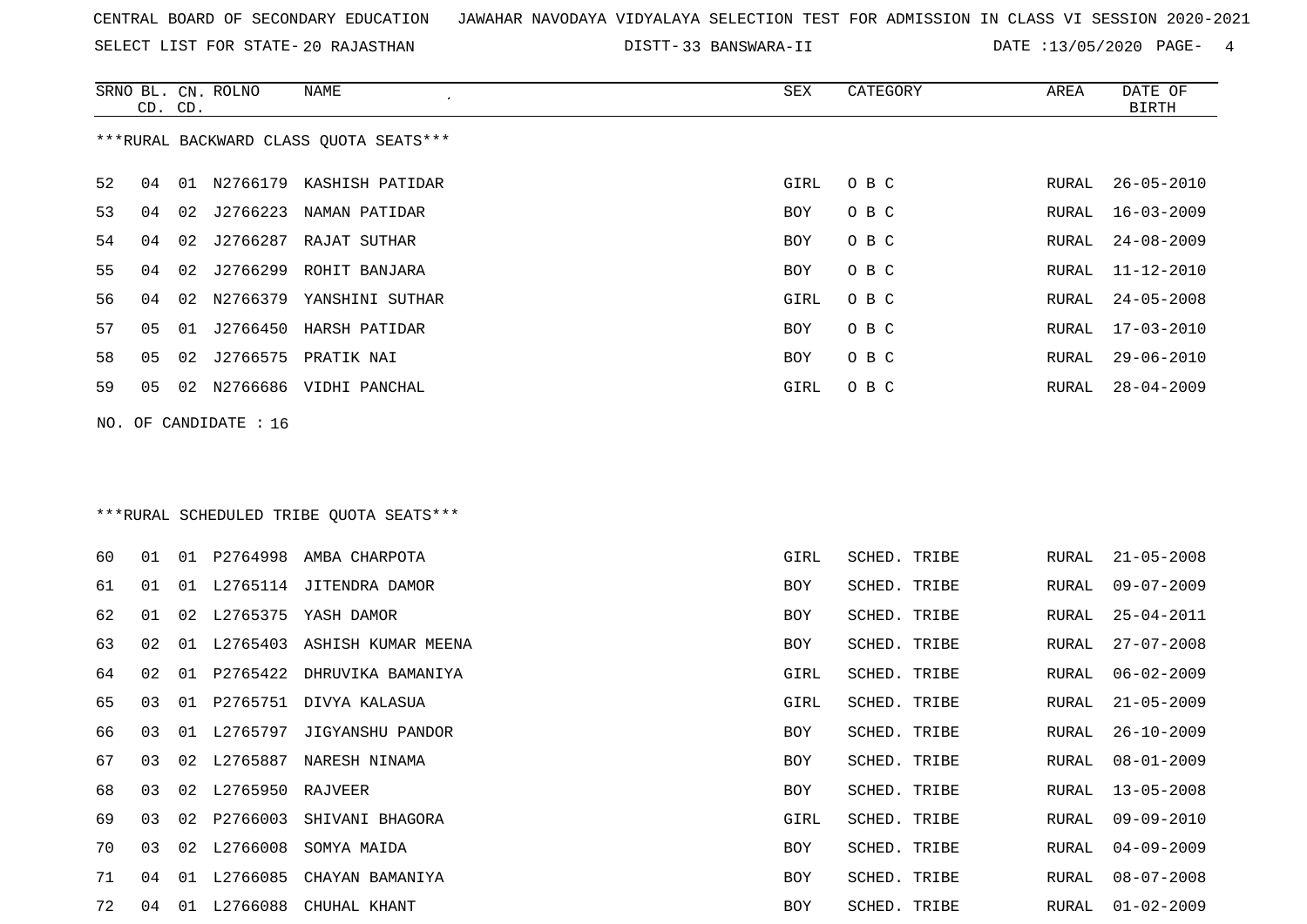| CENTRAL BOARD OF SECONDARY EDUCATION – JAWAHAR NAVODAYA VIDYALAYA SELECTION TEST FOR ADMISSION IN CLASS VI SESSION 2020-2021 |  |  |  |  |  |
|------------------------------------------------------------------------------------------------------------------------------|--|--|--|--|--|
|------------------------------------------------------------------------------------------------------------------------------|--|--|--|--|--|

SELECT LIST FOR STATE- DISTT- 20 RAJASTHAN 33 BANSWARA-II DATE :13/05/2020 PAGE- 5

|    | CD. CD. |    | SRNO BL. CN. ROLNO      | NAME                                    | SEX        | CATEGORY     | AREA  | DATE OF<br>BIRTH |
|----|---------|----|-------------------------|-----------------------------------------|------------|--------------|-------|------------------|
|    |         |    |                         | ***RURAL SCHEDULED TRIBE OUOTA SEATS*** |            |              |       |                  |
| 73 | 04      | 01 |                         | P2766101 DHRUVI PARGI                   | GIRL       | SCHED. TRIBE | RURAL | 17-07-2008       |
| 74 | 04      | 01 | P2766200                | MADHAVI PANDAV                          | GIRL       | SCHED. TRIBE | RURAL | $27 - 09 - 2009$ |
| 75 | 04      |    |                         | 02 L2766295 RITIK CHARPOTA              | <b>BOY</b> | SCHED. TRIBE | RURAL | 17-08-2010       |
| 76 | 04      |    |                         | 02 L2766306 ROSHAN KALASUA              | <b>BOY</b> | SCHED. TRIBE | RURAL | $07 - 01 - 2010$ |
| 77 | 06      |    |                         | 02 P2766972 POONAM BHABOR               | GIRL       | SCHED. TRIBE | RURAL | $05 - 04 - 2008$ |
| 78 | 06      |    |                         | 02 L2766977 PRINCE MAIDA                | BOY        | SCHED. TRIBE | RURAL | $20 - 02 - 2009$ |
| 79 | 06      |    | 02 P2766978 PRINSI      |                                         | GIRL       | SCHED. TRIBE | RURAL | $11 - 01 - 2009$ |
| 80 | 06      |    | 02 L2767117             | SURAJ MAIDA                             | BOY        | SCHED. TRIBE | RURAL | $01 - 01 - 2009$ |
|    |         |    | NO. OF CANDIDATE : $21$ |                                         |            |              |       |                  |

TOTAL SELECTED CANDIDATE : 80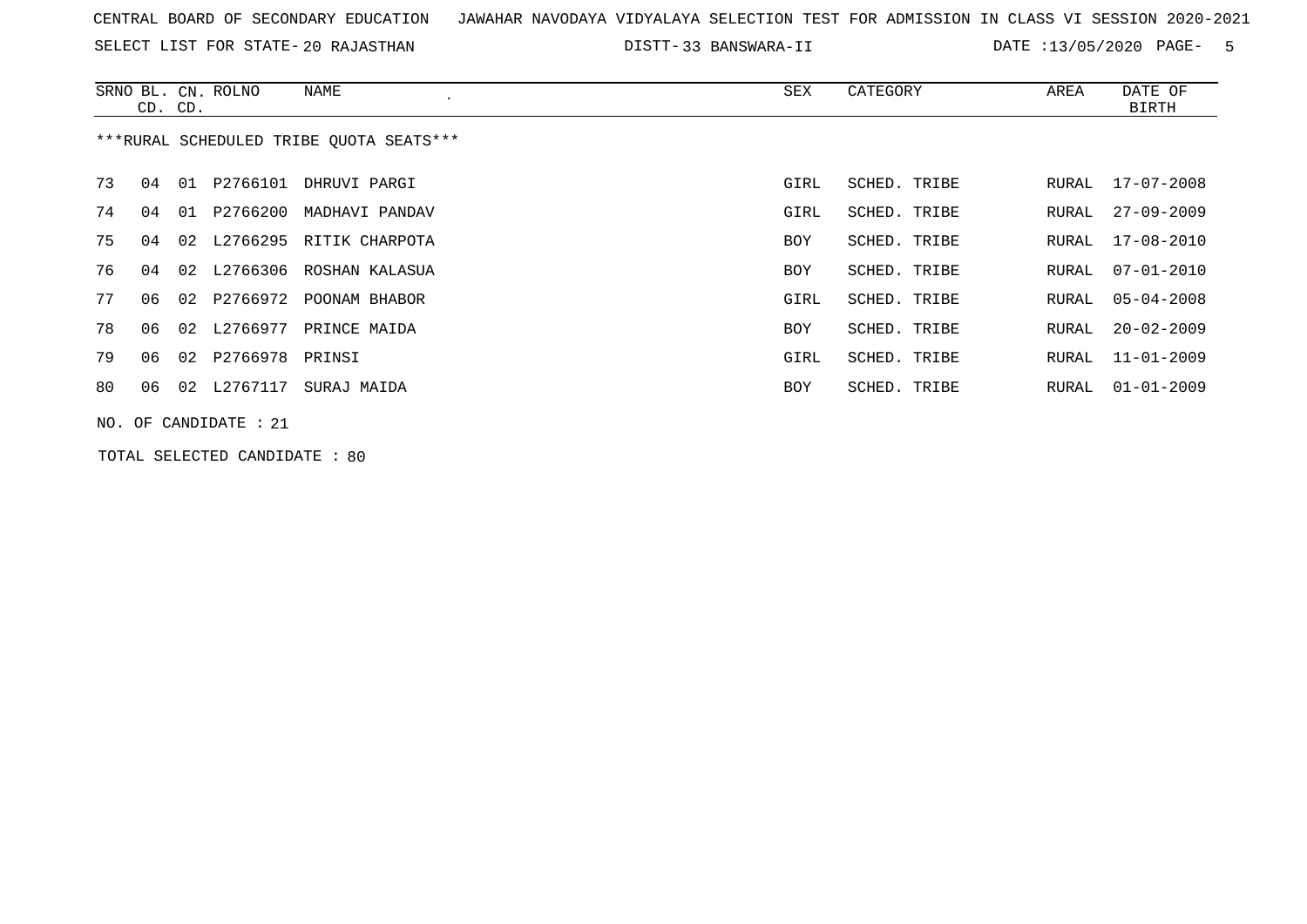SELECT LIST FOR STATE- DISTT- 20 RAJASTHAN

DISTT-34 SRI GANGANAGAR-II DATE :13/05/2020 PAGE- 1

|    |    | CD. CD. | SRNO BL. CN. ROLNO     | NAME                                   | SEX        | CATEGORY       | AREA  | DATE OF<br><b>BIRTH</b> |
|----|----|---------|------------------------|----------------------------------------|------------|----------------|-------|-------------------------|
|    |    |         | ***OPEN UR SEATS***    |                                        |            |                |       |                         |
| 1  | 02 |         |                        | 01 I2767442 DHEERAJ BADRA              | BOY        | GENERAL        | RURAL | $06 - 07 - 2009$        |
| 2  | 02 | 01      |                        | 12767494 KAVYA BANSAL                  | BOY        | <b>GENERAL</b> | RURAL | $13 - 09 - 2009$        |
| 3  | 04 | 01      |                        | D2767883 ANIL MEENA                    | BOY        | SCHED. TRIBE   | URBAN | $09 - 05 - 2008$        |
| 4  | 04 | 02      |                        | B2768054 HRIDYA RAJ YADAV              | BOY        | O B C          | URBAN | $12 - 01 - 2009$        |
| 5  | 04 |         | 03 N2768142 MAHAK      |                                        | GIRL       | O B C          | RURAL | $15 - 10 - 2010$        |
| 6  | 04 |         | 05 A2768490 YASHASVI   |                                        | BOY        | GENERAL        | URBAN | $11 - 08 - 2008$        |
|    |    |         | NO. OF CANDIDATE : $6$ |                                        |            |                |       |                         |
|    |    |         |                        |                                        |            |                |       |                         |
|    |    |         |                        | ***OPEN SCHEDULED CASTE QUOTA SEATS*** |            |                |       |                         |
| 7  | 01 |         |                        | 01 C2767157 ABHAY SHRI                 | BOY        | SCHED. CASTE   | URBAN | $01 - 03 - 2009$        |
| 8  | 01 |         | 01 K2767258 KUSH       |                                        | BOY        | SCHED. CASTE   | RURAL | $02 - 06 - 2009$        |
| 9  | 01 |         |                        | 01 K2767284 MOHIT PANWAR               | BOY        | SCHED. CASTE   | RURAL | $29 - 06 - 2009$        |
| 10 | 03 |         | 01 K2767812 SUBHASH    |                                        | BOY        | SCHED. CASTE   | RURAL | $19 - 10 - 2009$        |
| 11 | 04 | 02      |                        | K2767969 DEEPESH BARUPAL               | BOY        | SCHED. CASTE   | RURAL | $14 - 07 - 2009$        |
| 12 | 04 | 02      |                        | G2768069 JEEYA SIROWA                  | GIRL       | SCHED. CASTE   | URBAN | $10 - 09 - 2009$        |
| 13 | 04 |         | 04 K2768271 PREM       |                                        | <b>BOY</b> | SCHED. CASTE   | RURAL | $05 - 12 - 2007$        |
| 14 | 04 |         |                        | 04 K2768356 SANDEEP KUMAR              | <b>BOY</b> | SCHED. CASTE   | RURAL | $10 - 07 - 2009$        |
|    |    |         | NO. OF CANDIDATE : 8   |                                        |            |                |       |                         |

\*\*\*OPEN BACKWARD CLASS QUOTA SEATS\*\*\* 15 01 01 N2767360 SAMAIRA CHOUDHARY GIRL O B C RURAL 27-12-2009 16 02 01 N2767521 MONIKA GIRL O B C RURAL 01-07-2009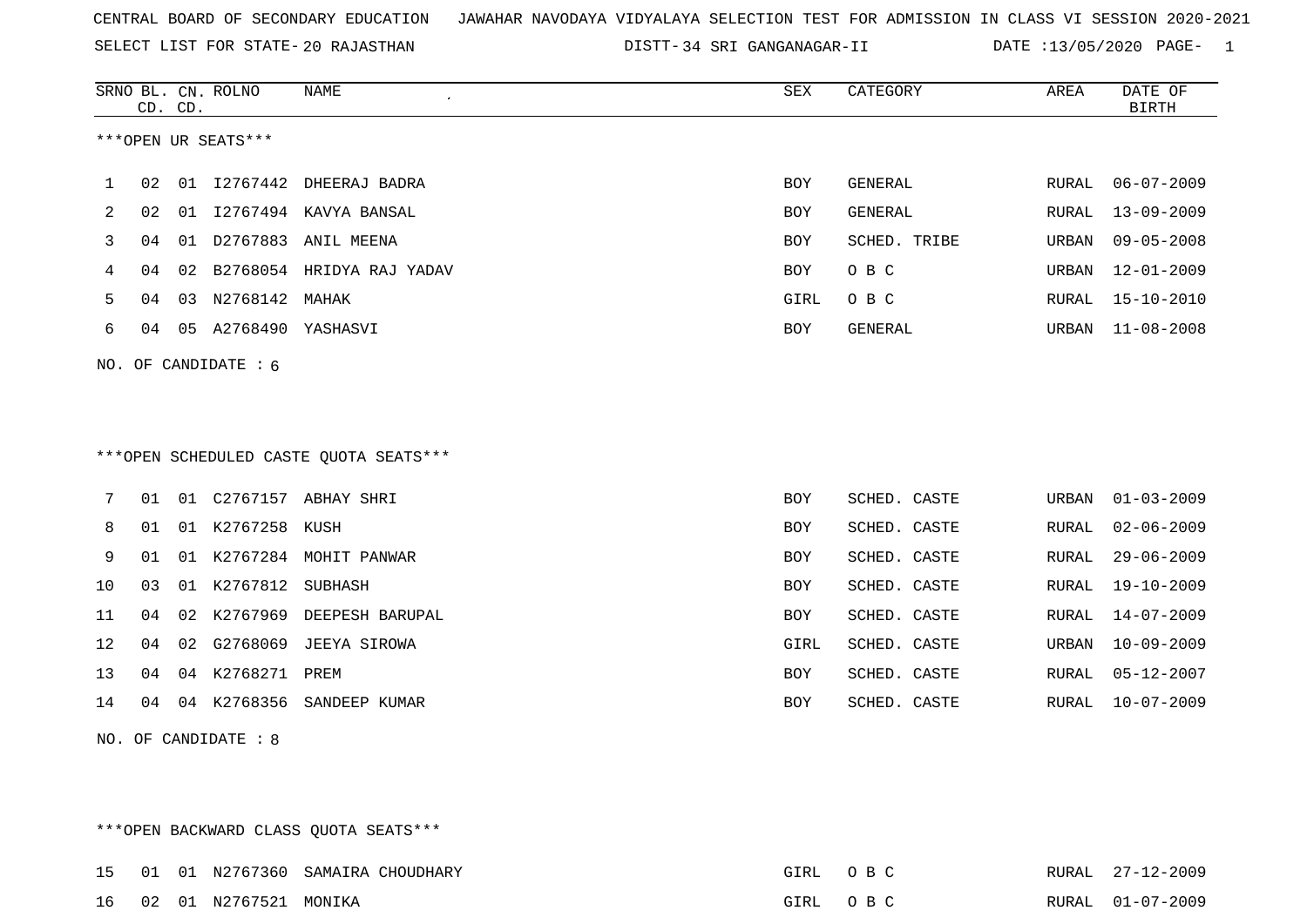SELECT LIST FOR STATE- DISTT- 20 RAJASTHAN

DISTT-34 SRI GANGANAGAR-II DATE :13/05/2020 PAGE- 2

|    |    | CD. CD. | SRNO BL. CN. ROLNO      | <b>NAME</b>                            | SEX  | CATEGORY     | AREA  | DATE OF<br><b>BIRTH</b> |
|----|----|---------|-------------------------|----------------------------------------|------|--------------|-------|-------------------------|
|    |    |         |                         | *** OPEN BACKWARD CLASS QUOTA SEATS*** |      |              |       |                         |
| 17 | 04 |         |                         | 01 F2767869 AMANDEEP GODARA            | GIRL | O B C        |       | URBAN 18-05-2010        |
| 18 | 04 |         | 04 N2768297 RAJANI      |                                        | GIRL | O B C        | RURAL | $15 - 12 - 2009$        |
| 19 | 04 |         | 05 B2768418             | SUMIT                                  | BOY  | O B C        | URBAN | $07 - 01 - 2009$        |
|    |    |         | NO. OF CANDIDATE : 5    |                                        |      |              |       |                         |
|    |    |         |                         | ***OPEN SCHEDULED TRIBE QUOTA SEATS*** |      |              |       |                         |
| 20 | 01 |         |                         | 01 02767333 RAJDEEP KAUR               | GIRL | SCHED. CASTE | RURAL | 10-07-2009              |
|    |    |         | NO. OF CANDIDATE : 1    |                                        |      |              |       |                         |
|    |    |         |                         |                                        |      |              |       |                         |
|    |    |         | ***RURAL OPEN SEATS***  |                                        |      |              |       |                         |
| 21 | 01 |         | 01 J2767163 AMIT        |                                        | BOY  | O B C        | RURAL | $20 - 12 - 2008$        |
| 22 | 01 |         |                         | 01 I2767260 LAKSHAY VARDHAN            | BOY  | GENERAL      | RURAL | $18 - 09 - 2008$        |
| 23 | 01 |         |                         | 01 12767344 RAVI KUMAR                 | BOY  | GENERAL      | RURAL | $08 - 08 - 2008$        |
| 24 | 02 | 01      | J2767415                | ANKUSH                                 | BOY  | O B C        | RURAL | $11 - 12 - 2008$        |
| 25 | 02 | 01      | M2767438                | DEEKSHA PAREEK                         | GIRL | GENERAL      | RURAL | $17 - 03 - 2010$        |
| 26 | 02 | 01      | J2767491                | KANISH KUMAR                           | BOY  | O B C        | RURAL | $02 - 09 - 2010$        |
| 27 | 02 |         | 01 12767609             | SHUBHAM MANDA                          | BOY  | GENERAL      | RURAL | 22-12-2010              |
| 28 | 03 |         | 01 K2767687 HANSRAJ     |                                        | BOY  | SCHED. CASTE | RURAL | $15 - 12 - 2008$        |
| 29 | 03 |         |                         | 01 J2767688 HARISH DHANDHAL            | BOY  | O B C        | RURAL | $29 - 01 - 2010$        |
| 30 | 03 |         |                         | 01 N2767724 LAVJOT KOUR                | GIRL | O B C        | RURAL | $09 - 06 - 2010$        |
| 31 | 03 | 01      |                         | J2767834 VISHVASH GODARA               | BOY  | O B C        | RURAL | $22 - 08 - 2010$        |
| 32 |    |         | 04  01  M2767853  AARTI |                                        | GIRL | GENERAL      | RURAL | $15 - 08 - 2009$        |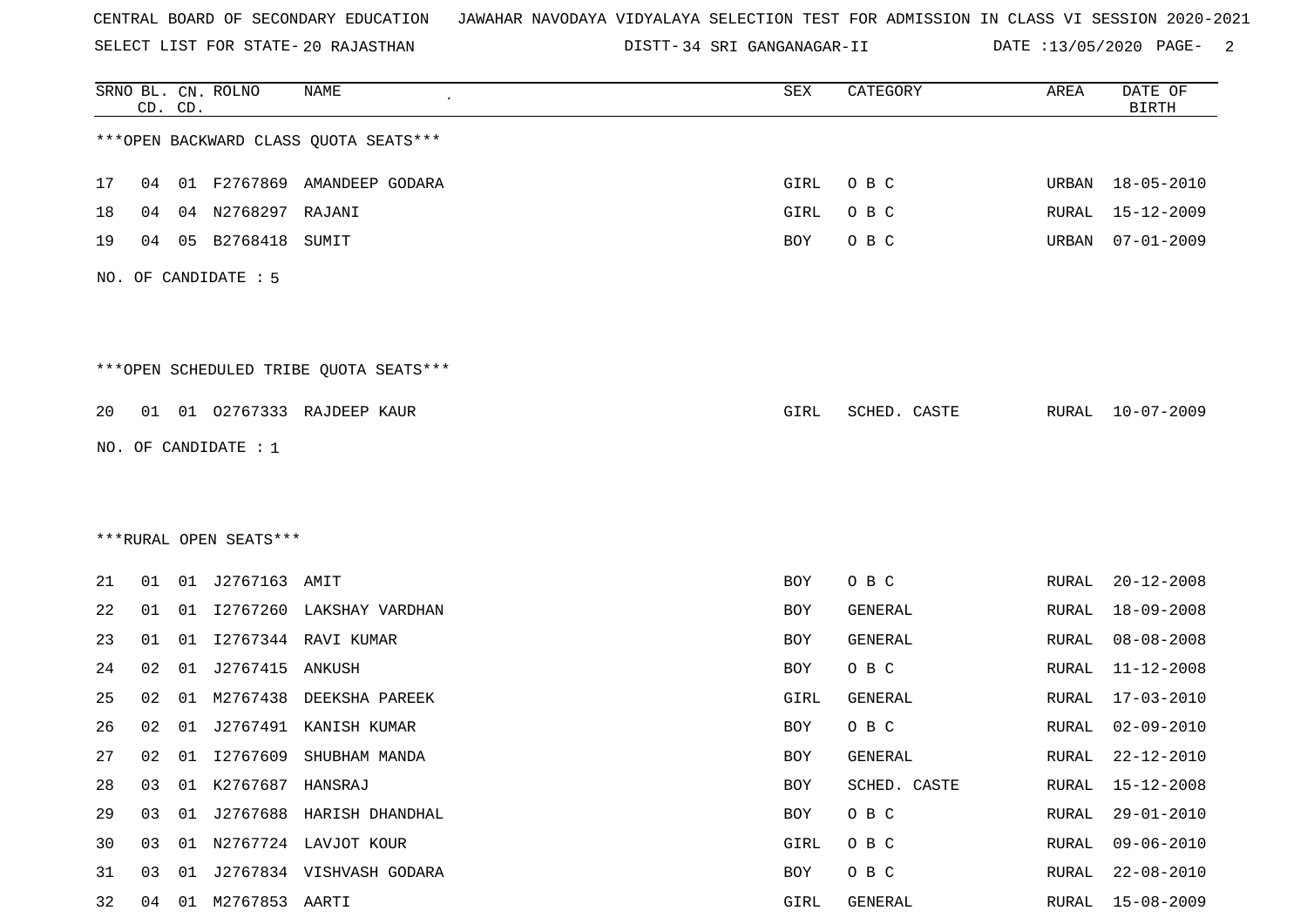ROLNO NAME SEX CATEGORY AREA DATE OF

SELECT LIST FOR STATE- DISTT- 20 RAJASTHAN

SRNO BL. CN.

DISTT-34 SRI GANGANAGAR-II DATE :13/05/2020 PAGE- 3

|                       |    | CD. CD. |                         |                                          |      |              |       | BIRTH            |  |  |
|-----------------------|----|---------|-------------------------|------------------------------------------|------|--------------|-------|------------------|--|--|
|                       |    |         | ***RURAL OPEN SEATS***  |                                          |      |              |       |                  |  |  |
| 33                    | 04 |         |                         | 02 J2768082 KAMALJEET                    | BOY  | O B C        |       | RURAL 14-09-2010 |  |  |
| 34                    | 04 | 02      | J2768094 KARTIK         |                                          | BOY  | O B C        | RURAL | 14-09-2009       |  |  |
| 35                    | 04 | 04      | J2768328 RISHABH        |                                          | BOY  | O B C        | RURAL | $11 - 04 - 2009$ |  |  |
| 36                    | 04 |         |                         | 04 M2768345 RUPAM KANWAR                 | GIRL | GENERAL      | RURAL | $18 - 01 - 2010$ |  |  |
| NO. OF CANDIDATE : 16 |    |         |                         |                                          |      |              |       |                  |  |  |
|                       |    |         |                         |                                          |      |              |       |                  |  |  |
|                       |    |         |                         |                                          |      |              |       |                  |  |  |
|                       |    |         |                         | *** RURAL SCHEDULED CASTE QUOTA SEATS*** |      |              |       |                  |  |  |
| 37                    | 01 |         | 01 K2767182 BHARAT      |                                          | BOY  | SCHED. CASTE | RURAL | $04 - 12 - 2009$ |  |  |
| 38                    | 01 |         | 01 02767203 GAJAL       |                                          | GIRL | SCHED. CASTE | RURAL | 13-02-2010       |  |  |
| 39                    | 01 |         |                         | 01 K2767373 SUMIT KUMAR                  | BOY  | SCHED. CASTE | RURAL | $01 - 06 - 2009$ |  |  |
| 40                    | 01 |         | 01 K2767393 YOGESH      |                                          | BOY  | SCHED. CASTE | RURAL | $05 - 07 - 2009$ |  |  |
| 41                    | 02 |         |                         | 01 K2767468 HARPREET SINGH               | BOY  | SCHED. CASTE | RURAL | $30 - 07 - 2009$ |  |  |
| 42                    | 02 |         | 01 K2767532 PANKAJ      |                                          | BOY  | SCHED. CASTE | RURAL | $03 - 08 - 2008$ |  |  |
| 43                    | 02 |         |                         | 01 02767537 PARVEENA KUMARI              | GIRL | SCHED. CASTE | RURAL | $27 - 08 - 2008$ |  |  |
| 44                    | 02 | 01      | 02767598                | SEETA CHANWARIYA                         | GIRL | SCHED. CASTE | RURAL | $25 - 08 - 2010$ |  |  |
| 45                    | 02 |         |                         | 01 K2767640 VIVEK GARUVA                 | BOY  | SCHED. CASTE | RURAL | $21 - 04 - 2011$ |  |  |
| 46                    | 03 |         | 01 K2767666 BHARAT      |                                          | BOY  | SCHED. CASTE | RURAL | $03 - 12 - 2009$ |  |  |
| 47                    | 03 |         | 01 K2767817 SUNIL       |                                          | BOY  | SCHED. CASTE | RURAL | $01 - 01 - 2010$ |  |  |
| 48                    | 04 |         |                         | 01 K2767897 ANMOL SINGH                  | BOY  | SCHED. CASTE | RURAL | $06 - 11 - 2010$ |  |  |
| 49                    | 04 |         |                         | 02 K2767972 DEVENDRA KUMAR               | BOY  | SCHED. CASTE | RURAL | 14-04-2010       |  |  |
| 50                    |    |         | 04 02 K2767978 DHARMPAL |                                          | BOY  | SCHED. CASTE |       | RURAL 10-10-2010 |  |  |
| 51                    |    | 04 02   | 02768112 KOMAL          |                                          | GIRL | SCHED. CASTE | RURAL | 17-11-2009       |  |  |
| 52                    | 04 |         |                         | 03 02768130 LAVYA GANDHI                 | GIRL | SCHED. CASTE | RURAL | $02 - 08 - 2010$ |  |  |
| 53                    |    |         | 04 03 02768230 PALAK    |                                          | GIRL | SCHED. CASTE | RURAL | $25 - 12 - 2009$ |  |  |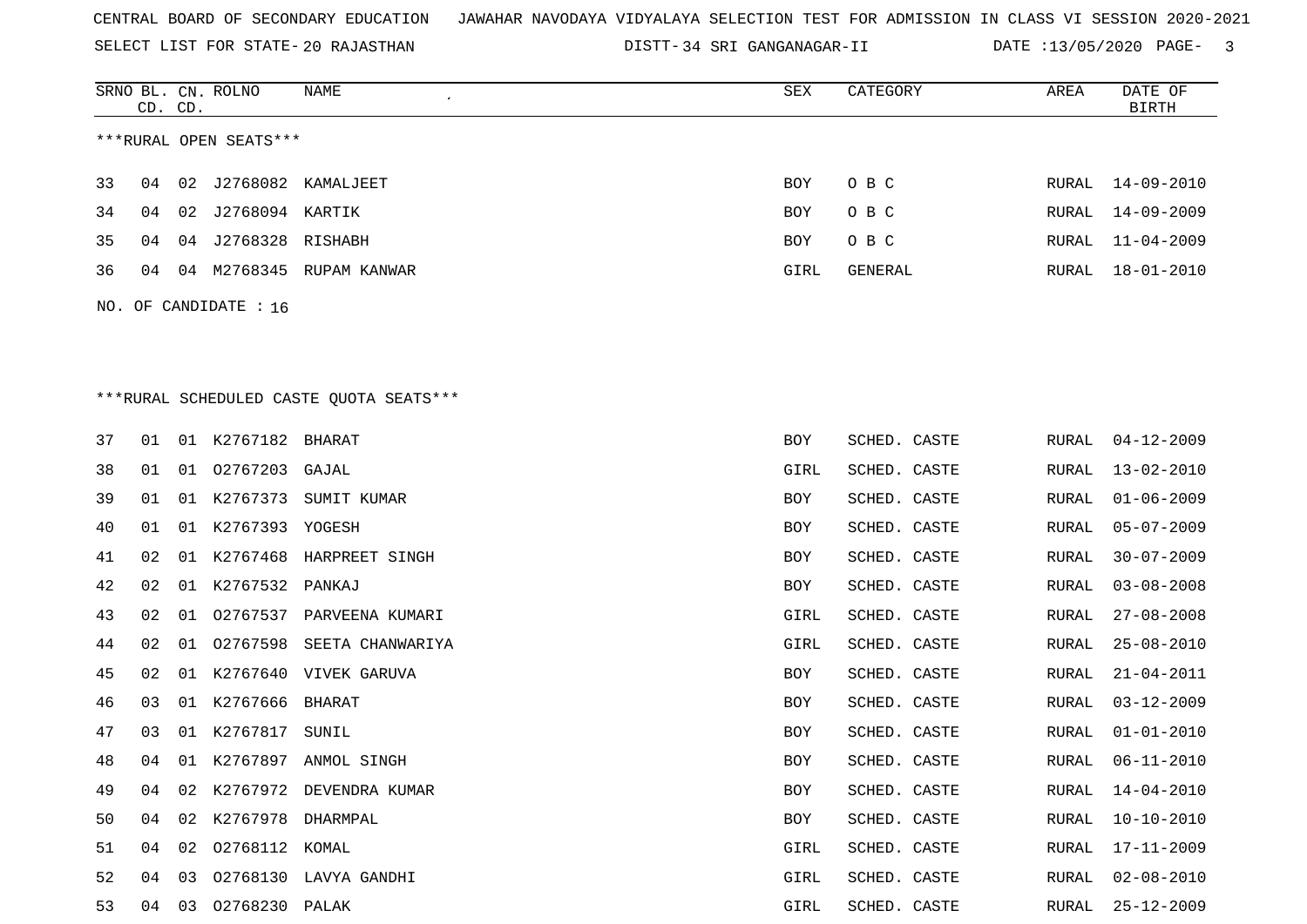SELECT LIST FOR STATE- DISTT- 20 RAJASTHAN

DISTT-34 SRI GANGANAGAR-II DATE :13/05/2020 PAGE- 4

|    | CD. CD.                                 |    | SRNO BL. CN. ROLNO    | NAME<br>$\cdot$        | SEX        | CATEGORY     | AREA  | DATE OF<br>BIRTH |  |  |  |  |
|----|-----------------------------------------|----|-----------------------|------------------------|------------|--------------|-------|------------------|--|--|--|--|
|    | ***RURAL SCHEDULED CASTE OUOTA SEATS*** |    |                       |                        |            |              |       |                  |  |  |  |  |
| 54 | 04                                      | 04 | K2768308              | RAMANDEEP SINGH        | <b>BOY</b> | SCHED. CASTE | RURAL | $22 - 04 - 2008$ |  |  |  |  |
| 55 | 04                                      | 05 |                       | K2768372 SAURABH BHATI | <b>BOY</b> | SCHED. CASTE | RURAL | $08 - 02 - 2010$ |  |  |  |  |
| 56 | 04                                      | 05 | 02768416              | SUMAN                  | GIRL       | SCHED. CASTE |       | RURAL 17-11-2008 |  |  |  |  |
| 57 | 04                                      | 05 | K2768426 SUNIL        |                        | <b>BOY</b> | SCHED. CASTE |       | RURAL 01-01-2009 |  |  |  |  |
| 58 | 04                                      | 05 | K2768470 VIKASH       |                        | <b>BOY</b> | SCHED. CASTE |       | RURAL 15-07-2009 |  |  |  |  |
| 59 | 04                                      | 05 | K2768473 VIKRAM       |                        | <b>BOY</b> | SCHED. CASTE | RURAL | $09 - 02 - 2009$ |  |  |  |  |
|    |                                         |    | NO. OF CANDIDATE : 23 |                        |            |              |       |                  |  |  |  |  |

# \*\*\*RURAL BACKWARD CLASS QUOTA SEATS\*\*\*

| 60 | 01 | 01 |                     | J2767183 BHARAT GODARA  | BOY  | O B C | RURAL | $02 - 03 - 2008$ |
|----|----|----|---------------------|-------------------------|------|-------|-------|------------------|
| 61 | 01 | 01 |                     | J2767282 MOHAMMED JAVED | BOY  | O B C | RURAL | $10 - 11 - 2010$ |
| 62 | 02 |    | 01 N2767525 NAMISHA |                         | GIRL | O B C | RURAL | $17 - 11 - 2009$ |
| 63 | 02 | 01 | N2767575 RIYA       |                         | GIRL | O B C | RURAL | $10 - 01 - 2010$ |
| 64 | 02 | 01 | J2767629            | TARUN                   | BOY  | O B C | RURAL | $02 - 04 - 2011$ |
| 65 | 04 | 01 |                     | N2767911 ARPITA SAIN    | GIRL | O B C | RURAL | $30 - 03 - 2010$ |
| 66 | 04 | 01 | J2767943            | BHIMA RAM               | BOY  | O B C | RURAL | $03 - 07 - 2010$ |
| 67 | 04 | 02 | J2767991            | DIPENDRA                | BOY  | O B C | RURAL | $23 - 04 - 2009$ |
| 68 | 04 | 02 | J2768022            | GRAVIT                  | BOY  | O B C | RURAL | $28 - 09 - 2009$ |
| 69 | 04 |    | 02 N2768025         | GUNJAN                  | GIRL | O B C | RURAL | $13 - 09 - 2009$ |
| 70 | 04 | 02 | J2768096 KARTIK     |                         | BOY  | O B C | RURAL | $06 - 03 - 2009$ |
| 71 | 04 |    | 03 J2768211 NEERAJ  |                         | BOY  | O B C | RURAL | $17 - 09 - 2007$ |
| 72 | 04 | 03 | N2768260            | POONAM                  | GIRL | O B C | RURAL | $12 - 03 - 2011$ |
| 73 | 04 |    | 04 N2768303 RAJNI   |                         | GIRL | O B C | RURAL | $04 - 05 - 2010$ |
| 74 | 04 | 05 | N2768444            | TANUJA                  | GIRL | O B C | RURAL | $09 - 05 - 2009$ |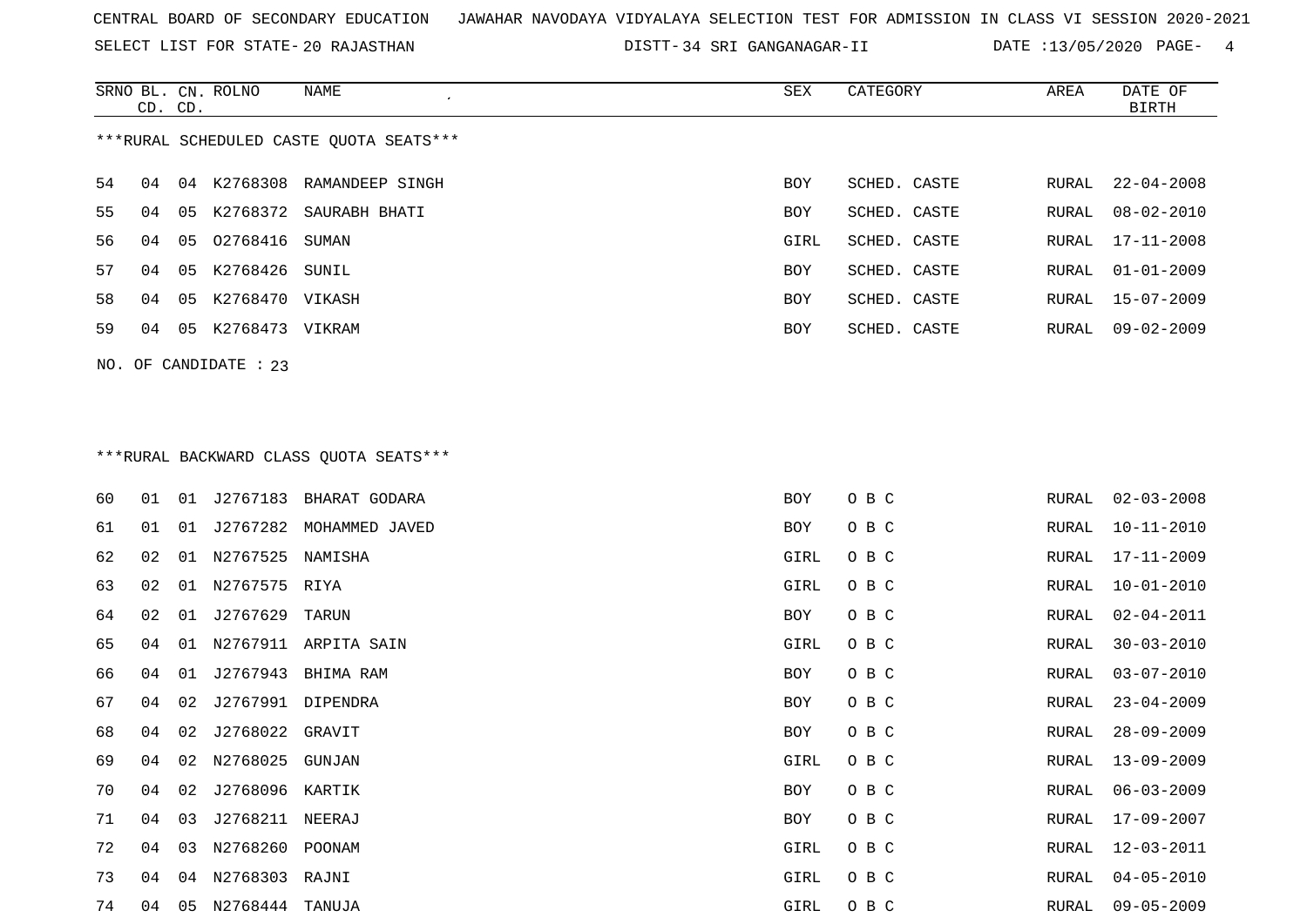SELECT LIST FOR STATE- DISTT- 20 RAJASTHAN

34 SRI GANGANAGAR-II DATE :13/05/2020 PAGE- 5

|    | CD. CD. |    | SRNO BL. CN. ROLNO    | NAME                                    | SEX        | CATEGORY     | AREA  | DATE OF<br>BIRTH |
|----|---------|----|-----------------------|-----------------------------------------|------------|--------------|-------|------------------|
|    |         |    |                       | *** RURAL BACKWARD CLASS QUOTA SEATS*** |            |              |       |                  |
| 75 | 04      |    |                       | 05 J2768453 UTTAM KUMAR                 | BOY        | O B C        | RURAL | $20 - 09 - 2009$ |
|    |         |    | NO. OF CANDIDATE : 16 |                                         |            |              |       |                  |
|    |         |    |                       |                                         |            |              |       |                  |
|    |         |    |                       | ***RURAL SCHEDULED TRIBE QUOTA SEATS*** |            |              |       |                  |
| 76 | 01      | 01 | 02767254 KOMAL        |                                         | GIRL       | SCHED. CASTE | RURAL | $18 - 04 - 2009$ |
| 77 | 02      |    | 01 02767612 SIMRAN    |                                         | GIRL       | SCHED. CASTE | RURAL | $17 - 07 - 2010$ |
| 78 | 04      | 04 | K2768339 ROHIT        |                                         | <b>BOY</b> | SCHED. CASTE | RURAL | $25 - 08 - 2009$ |
| 79 | 04      |    |                       | 05 K2768402 SOMAY JAWA                  | <b>BOY</b> | SCHED. CASTE | RURAL | $02 - 10 - 2009$ |
| 80 | 04      | 05 | K2768407              | SONU SOLANKI                            | <b>BOY</b> | SCHED. CASTE | RURAL | $11 - 08 - 2009$ |
|    |         |    | NO. OF CANDIDATE : 5  |                                         |            |              |       |                  |

TOTAL SELECTED CANDIDATE : 80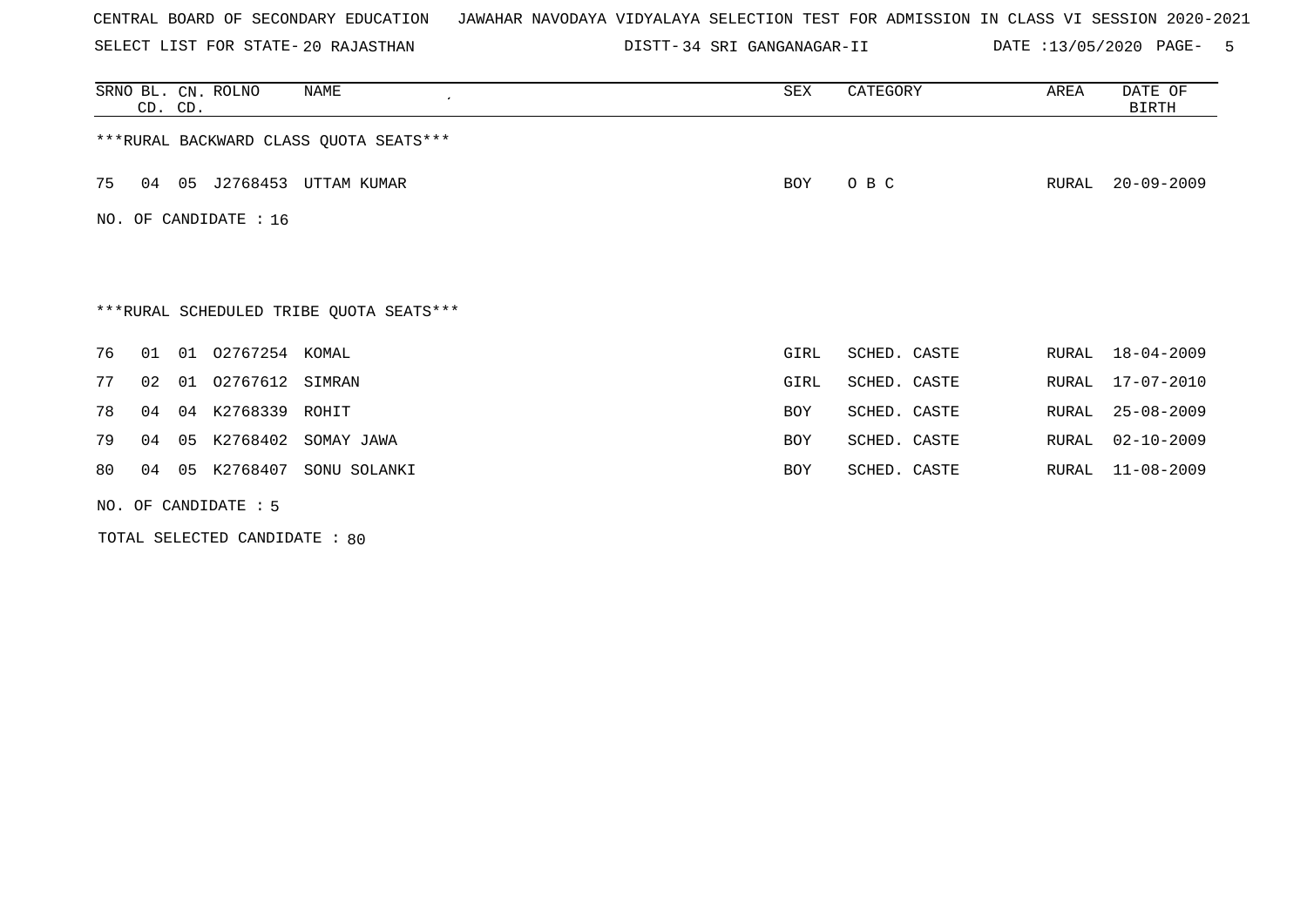SELECT LIST FOR STATE- DISTT- 20 RAJASTHAN

35 PRATAPGARH DATE :13/05/2020 PAGE- 1

|                |    | CD. CD. | SRNO BL. CN. ROLNO   | NAME                                   | ${\tt SEX}$ | CATEGORY     | AREA  | DATE OF<br><b>BIRTH</b> |
|----------------|----|---------|----------------------|----------------------------------------|-------------|--------------|-------|-------------------------|
|                |    |         | ***OPEN UR SEATS***  |                                        |             |              |       |                         |
| $\mathbf{1}$   | 02 |         |                      | 03 L2769774 SHIVAM MEENA               | BOY         | SCHED. TRIBE | RURAL | $01 - 05 - 2008$        |
| $\overline{2}$ |    |         |                      | 05 01 P2771613 KAVITA MEENA            | GIRL        | SCHED. TRIBE |       | RURAL 02-05-2008        |
|                |    |         | NO. OF CANDIDATE : 2 |                                        |             |              |       |                         |
|                |    |         |                      | ***OPEN SCHEDULED CASTE QUOTA SEATS*** |             |              |       |                         |
| 3              |    |         |                      | 02 03 G2769638 RAGINI PRAVAL           | GIRL        | SCHED. CASTE | URBAN | 25-12-2009              |
| 4              |    |         |                      | 05 01 K2771421 AJAY MEGHWAL            | BOY         | SCHED. CASTE |       | RURAL 07-07-2008        |
|                |    |         | NO. OF CANDIDATE : 2 |                                        |             |              |       |                         |
|                |    |         |                      | *** OPEN BACKWARD CLASS QUOTA SEATS*** |             |              |       |                         |
| 5              | 02 |         |                      | 02 B2769441 MANAN KUMAWAT              | BOY         | O B C        | URBAN | 19-11-2008              |
| 6              | 03 |         |                      | 03 N2770724 RIYA CHOUDHARY             | GIRL        | O B C        | RURAL | $09 - 01 - 2010$        |
| 7              | 05 |         |                      | 01 J2771490 DARSHIT KALAL              | BOY         | O B C        | RURAL | $24 - 03 - 2011$        |
|                |    |         | NO. OF CANDIDATE : 3 |                                        |             |              |       |                         |
|                |    |         |                      | ***OPEN SCHEDULED TRIBE QUOTA SEATS*** |             |              |       |                         |
| 8              |    |         |                      | 03 03 L2770712 RITESH KUMAR MEENA      | <b>BOY</b>  | SCHED. TRIBE | RURAL | 25-03-2008              |
| 9              | 03 |         |                      | 03 L2770744 SAGAR MEENA                | BOY         | SCHED. TRIBE | RURAL | $28 - 04 - 2009$        |
| 10             | 05 |         |                      | 01 L2771496 DEEPAK MEENA               | <b>BOY</b>  | SCHED. TRIBE | RURAL | 04-04-2010              |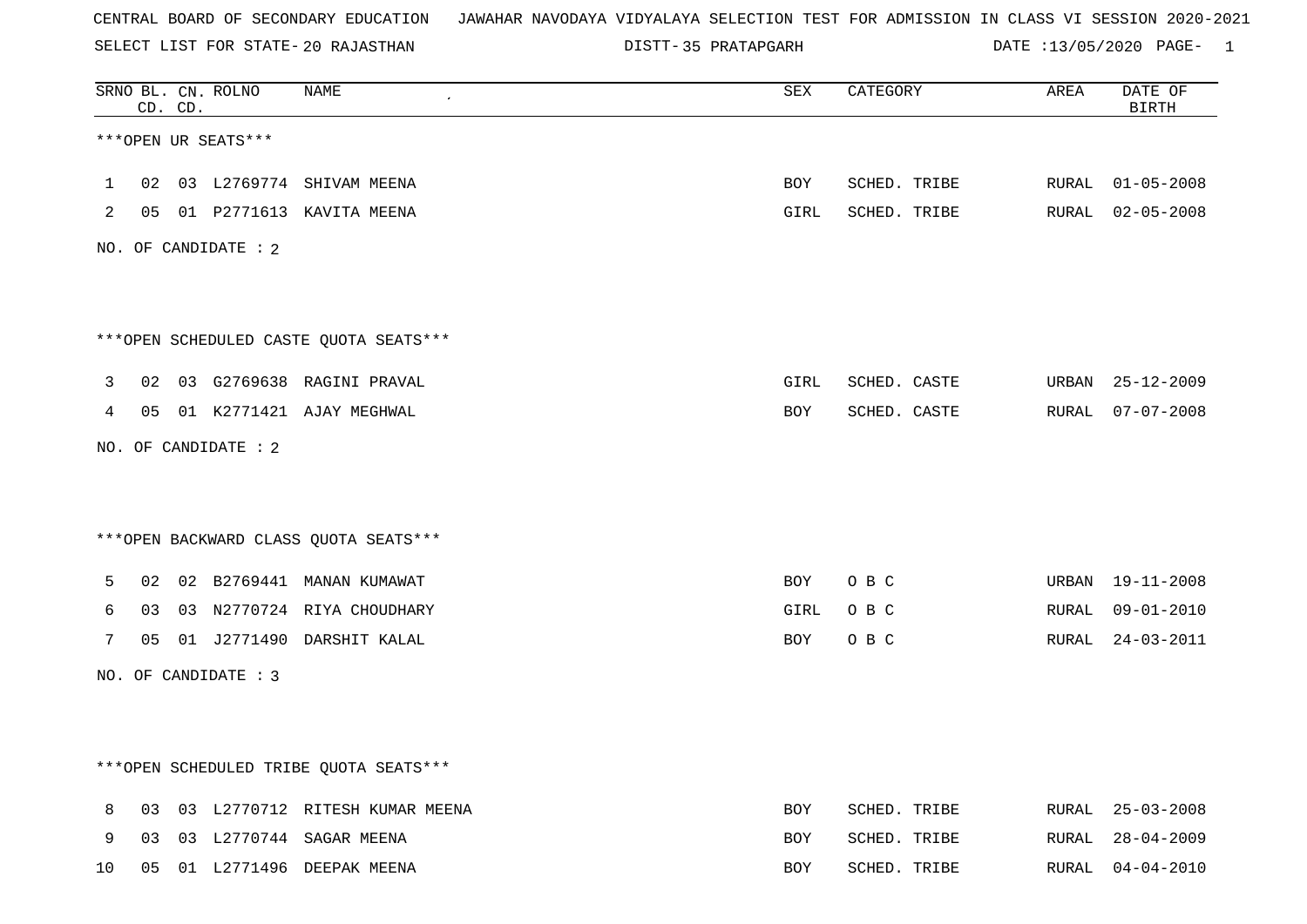| CENTRAL BOARD OF SECONDARY EDUCATION – JAWAHAR NAVODAYA VIDYALAYA SELECTION TEST FOR ADMISSION IN CLASS VI SESSION 2020-2021 |  |  |  |  |  |  |  |  |  |  |  |  |  |  |  |  |  |
|------------------------------------------------------------------------------------------------------------------------------|--|--|--|--|--|--|--|--|--|--|--|--|--|--|--|--|--|
|------------------------------------------------------------------------------------------------------------------------------|--|--|--|--|--|--|--|--|--|--|--|--|--|--|--|--|--|

SELECT LIST FOR STATE- DISTT- 20 RAJASTHAN

35 PRATAPGARH DATE :13/05/2020 PAGE- 2

|    | CD. CD. |    | SRNO BL. CN. ROLNO     | NAME<br>$\epsilon$                       | SEX        | CATEGORY       | AREA         | DATE OF<br><b>BIRTH</b> |
|----|---------|----|------------------------|------------------------------------------|------------|----------------|--------------|-------------------------|
|    |         |    | NO. OF CANDIDATE : 3   |                                          |            |                |              |                         |
|    |         |    |                        |                                          |            |                |              |                         |
|    |         |    |                        |                                          |            |                |              |                         |
|    |         |    | ***RURAL OPEN SEATS*** |                                          |            |                |              |                         |
| 11 | 01      | 01 |                        | J2768562 ASHWIN PATIDAR                  | <b>BOY</b> | O B C          | RURAL        | $05 - 01 - 2010$        |
| 12 | 02      | 02 | J2769594               | PRADUYUMAN BAIRAGI                       | <b>BOY</b> | O B C          | <b>RURAL</b> | $30 - 06 - 2009$        |
| 13 | 02      | 03 | J2769847               | TANMAY MADERNA                           | <b>BOY</b> | O B C          | RURAL        | $30 - 10 - 2010$        |
| 14 | 03      | 01 | N2770212               | JAYA SUTHAR                              | GIRL       | O B C          | RURAL        | $11 - 03 - 2010$        |
| 15 | 04      | 01 | M2771147               | MANASVEE AMETA                           | GIRL       | <b>GENERAL</b> | RURAL        | $08 - 09 - 2010$        |
| 16 | 05      |    |                        | 01 L2771405 AAJ KA ARJUN                 | <b>BOY</b> | SCHED. TRIBE   | RURAL        | $13 - 05 - 2009$        |
| 17 | 05      |    |                        | 02 P2771780 RAMILA MEENA                 | GIRL       | SCHED. TRIBE   | RURAL        | $17 - 11 - 2010$        |
|    |         |    | NO. OF CANDIDATE : 7   |                                          |            |                |              |                         |
|    |         |    |                        |                                          |            |                |              |                         |
|    |         |    |                        |                                          |            |                |              |                         |
|    |         |    |                        | *** RURAL SCHEDULED CASTE QUOTA SEATS*** |            |                |              |                         |
| 18 | 01      |    |                        | 01 K2768642 GOPAL KHATIK                 | <b>BOY</b> | SCHED. CASTE   | <b>RURAL</b> | $03 - 02 - 2009$        |
| 19 | 02      | 03 | K2769675               | RAVI RAIDAS                              | <b>BOY</b> | SCHED. CASTE   | RURAL        | $28 - 04 - 2008$        |
| 20 | 03      | 01 | K2769985               | ANISH MEGHWAL                            | <b>BOY</b> | SCHED. CASTE   | RURAL        | $28 - 01 - 2010$        |
| 21 | 03      | 03 |                        | K2770881 SURAJ THORI                     | <b>BOY</b> | SCHED. CASTE   | RURAL        | $20 - 01 - 2008$        |
| 22 | 05      | 02 | K2771920 YUVRAJ        | KHATIK                                   | BOY        | SCHED. CASTE   | RURAL        | $22 - 05 - 2008$        |
|    |         |    |                        |                                          |            |                |              |                         |

NO. OF CANDIDATE : 5

\*\*\*RURAL BACKWARD CLASS QUOTA SEATS\*\*\*

23 01 01 N2768680 JAYA ANJANA GIRL O B C RURAL 29-05-2010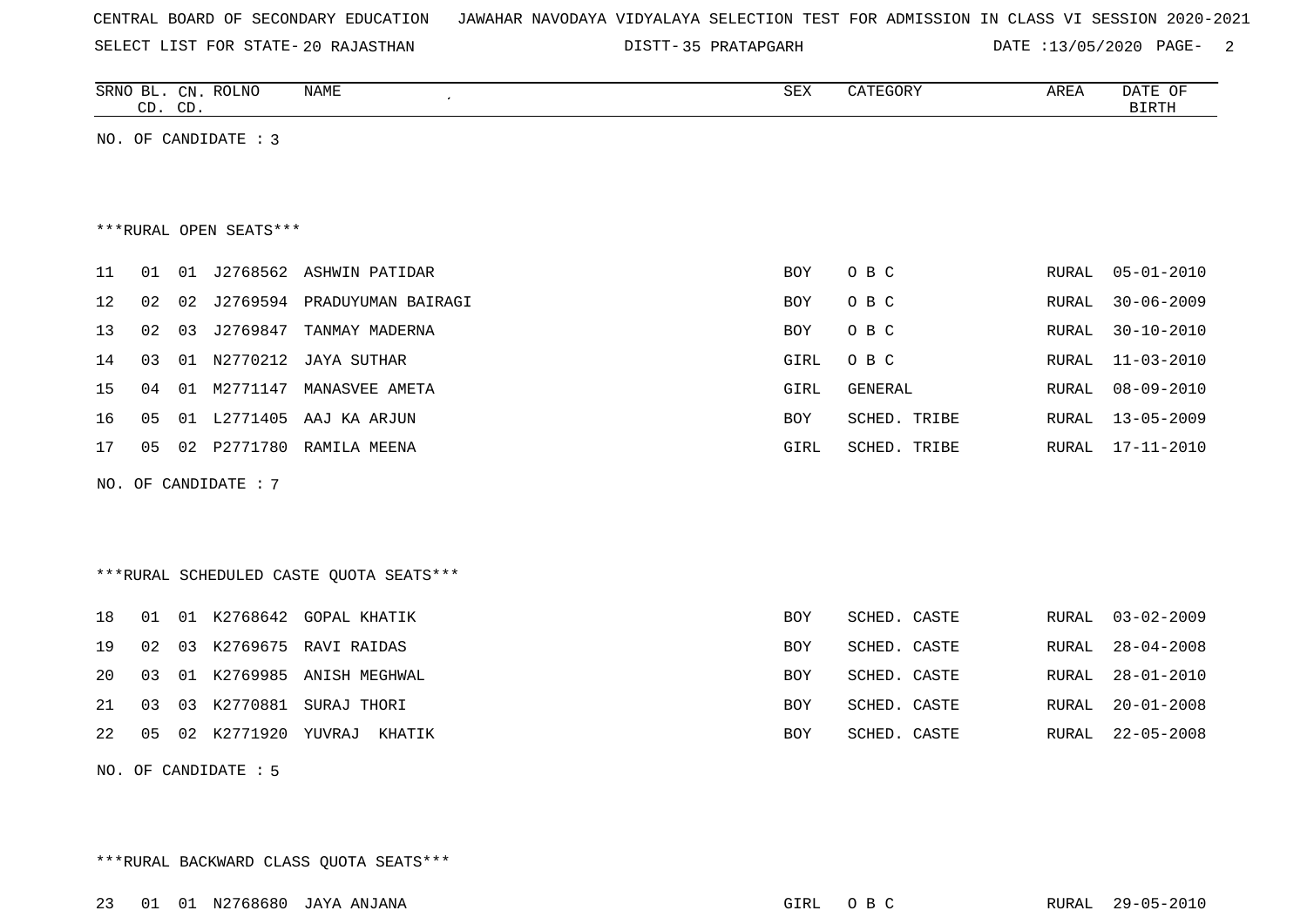SELECT LIST FOR STATE- DISTT- 20 RAJASTHAN

35 PRATAPGARH DATE :13/05/2020 PAGE- 3

|    | CD. CD. |    | SRNO BL. CN. ROLNO   | <b>NAME</b>                             | ${\tt SEX}$ | CATEGORY     | AREA         | DATE OF<br><b>BIRTH</b> |
|----|---------|----|----------------------|-----------------------------------------|-------------|--------------|--------------|-------------------------|
|    |         |    |                      | *** RURAL BACKWARD CLASS QUOTA SEATS*** |             |              |              |                         |
| 24 | 01      | 02 |                      | J2768787 NATAWAR DHAKAD                 | <b>BOY</b>  | O B C        | RURAL        | $26 - 07 - 2009$        |
| 25 | 01      |    |                      | 02 J2768805 PANKAJ PATIDAR              | <b>BOY</b>  | O B C        | RURAL        | $13 - 06 - 2008$        |
| 26 | 01      | 02 | J2768899             | SANYAM ANJANA                           | BOY         | O B C        | RURAL        | $14 - 10 - 2008$        |
| 27 | 02      |    |                      | 01 N2769145 DEEPIKA KUMAWAT             | GIRL        | O B C        | RURAL        | $03 - 04 - 2009$        |
| 28 | 03      |    |                      | 02 J2770413 MEET TAILOR                 | BOY         | O B C        | RURAL        | $26 - 06 - 2009$        |
| 29 | 04      |    |                      | 01 J2770984 ANSHUL SEN                  | <b>BOY</b>  | O B C        | RURAL        | $02 - 02 - 2009$        |
| 30 | 05      |    |                      | 01 J2771411 AJAY KALAL                  | BOY         | O B C        | RURAL        | 15-10-2008              |
|    |         |    | NO. OF CANDIDATE : 8 |                                         |             |              |              |                         |
|    |         |    |                      |                                         |             |              |              |                         |
|    |         |    |                      |                                         |             |              |              |                         |
|    |         |    |                      | ***RURAL SCHEDULED TRIBE QUOTA SEATS*** |             |              |              |                         |
| 31 | 02      |    |                      | 03 L2769642 RAHUL KUMAR DAMOR           | BOY         | SCHED. TRIBE | RURAL        | $04 - 11 - 2008$        |
| 32 | 03      |    |                      | 02 L2770493 NITESH KUMAR                | BOY         | SCHED. TRIBE | <b>RURAL</b> | $04 - 06 - 2009$        |
| 33 | 03      |    |                      | 03 P2770808 SHIVANI MEENA               | GIRL        | SCHED. TRIBE | <b>RURAL</b> | $11 - 05 - 2009$        |
| 34 | 03      | 03 | P2770866             | SUMITRA KUMARI MEENA                    | GIRL        | SCHED. TRIBE | <b>RURAL</b> | $06 - 10 - 2009$        |
| 35 | 03      | 03 |                      | P2770883 SUSHEELA KUMARI MEENA          | GIRL        | SCHED. TRIBE | RURAL        | $23 - 12 - 2007$        |
| 36 | 04      | 01 |                      | L2771138 LOKESH NINAMA                  | <b>BOY</b>  | SCHED. TRIBE | RURAL        | $30 - 11 - 2009$        |
| 37 | 04      |    | 01 L2771240 RAHUL    |                                         | BOY         | SCHED. TRIBE | RURAL        | $26 - 12 - 2009$        |
| 38 | 05      |    |                      | 01 P2771456 ASMITA MEENA                | GIRL        | SCHED. TRIBE | RURAL        | $07 - 07 - 2009$        |
| 39 | 05      |    |                      | 01 L2771579 JAGDISH CHANDRA MEENA       | BOY         | SCHED. TRIBE | RURAL        | $01 - 07 - 2008$        |
| 40 | 05      |    |                      | 01 P2771650 LAXMI KUMARI                | GIRL        | SCHED. TRIBE | RURAL        | $01 - 01 - 2010$        |
|    |         |    |                      |                                         |             |              |              |                         |

TOTAL SELECTED CANDIDATE : 40

NO. OF CANDIDATE : 10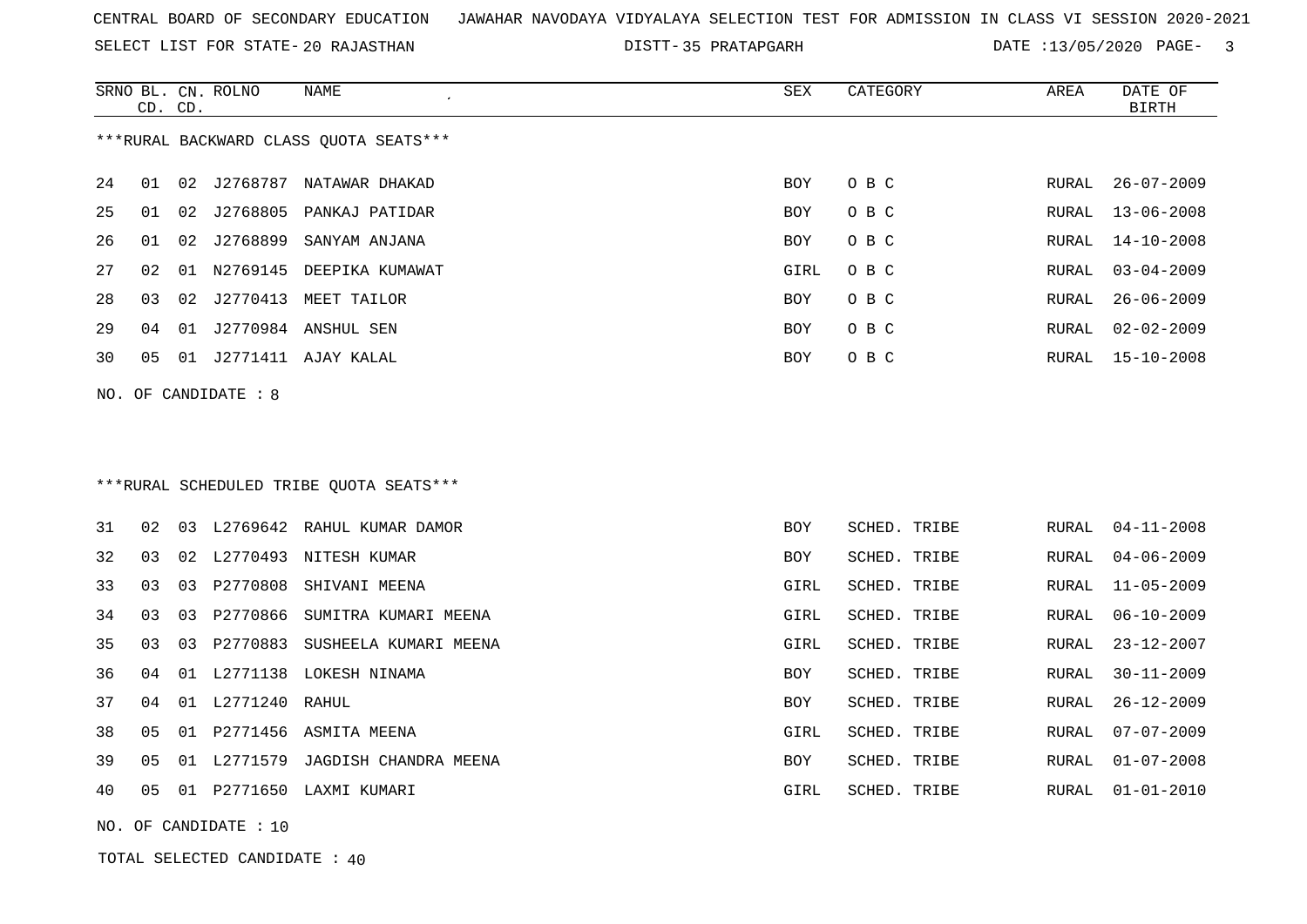SELECT LIST FOR STATE- DISTT- 30 DELHI

01 MUNGESHPUR DATE :13/05/2020 PAGE- 1

|    |    | CD. CD. | SRNO BL. CN. ROLNO     | <b>NAME</b>                            | <b>SEX</b> | CATEGORY     | AREA  | DATE OF<br><b>BIRTH</b> |
|----|----|---------|------------------------|----------------------------------------|------------|--------------|-------|-------------------------|
|    |    |         | ***OPEN UR SEATS***    |                                        |            |              |       |                         |
| 1  | 02 |         |                        | 01 B3409190 LOKESH SEHRAWAT            | BOY        | O B C        |       | URBAN 13-05-2010        |
| 2  | 02 |         |                        | 01 A3409285 NIKHIL MANN                | <b>BOY</b> | GENERAL      | URBAN | $16 - 03 - 2009$        |
| 3  | 03 |         | 01 E3409819            | SANCHI                                 | GIRL       | GENERAL      | URBAN | $06 - 08 - 2009$        |
| 4  | 06 |         |                        | 01 E3410725 BHUMI KALITA               | GIRL       | GENERAL      | URBAN | $13 - 05 - 2009$        |
| 5  | 06 |         | 01 E3411028 RIYA       |                                        | GIRL       | GENERAL      | URBAN | $31 - 03 - 2010$        |
| 6  | 06 |         |                        | 01 M3411124 SUHANI KUMARI              | GIRL       | GENERAL      | RURAL | $08 - 07 - 2008$        |
| 7  | 06 |         |                        | 01 J3411150 URJIT ANAND                | BOY        | O B C        | RURAL | $13 - 10 - 2008$        |
|    |    |         | NO. OF CANDIDATE : 7   |                                        |            |              |       |                         |
|    |    |         |                        | ***OPEN SCHEDULED CASTE QUOTA SEATS*** |            |              |       |                         |
| 8  | 01 |         | 01 C3408858 YASH       |                                        | <b>BOY</b> | SCHED. CASTE | URBAN | $16 - 07 - 2009$        |
| 9  | 02 |         | 02 K3409537            | TANISHK DAS                            | BOY        | SCHED. CASTE | RURAL | $29 - 11 - 2009$        |
| 10 | 03 |         | 01  C3409700  HIMANSHU |                                        | BOY        | SCHED. CASTE | URBAN | $09 - 11 - 2009$        |
| 11 | 03 | 01      | G3409724 KHUSHI        |                                        | GIRL       | SCHED. CASTE | URBAN | $24 - 09 - 2007$        |
| 12 | 03 |         |                        | 01 C3409820 SANDEEP KATHALE            | BOY        | SCHED. CASTE | URBAN | $17 - 09 - 2008$        |
| 13 | 04 |         | 01 G3410184 NIDHI      |                                        | GIRL       | SCHED. CASTE | URBAN | $07 - 06 - 2009$        |
| 14 | 06 |         |                        | 01 K3410636 ABHINAV KUMAR              | BOY        | SCHED. CASTE | RURAL | $02 - 03 - 2009$        |
|    |    |         | NO. OF CANDIDATE : $7$ |                                        |            |              |       |                         |

\*\*\*OPEN BACKWARD CLASS QUOTA SEATS\*\*\*

|  |  | 15 01 01 J3408405 ADITYA KUMAR       | ROY        | RURAL | $29 - 07 - 2009$ |
|--|--|--------------------------------------|------------|-------|------------------|
|  |  | 16 01 01 J3408406 ADITYA KUMAR YADAV | <b>BOY</b> |       | RURAL 11-02-2009 |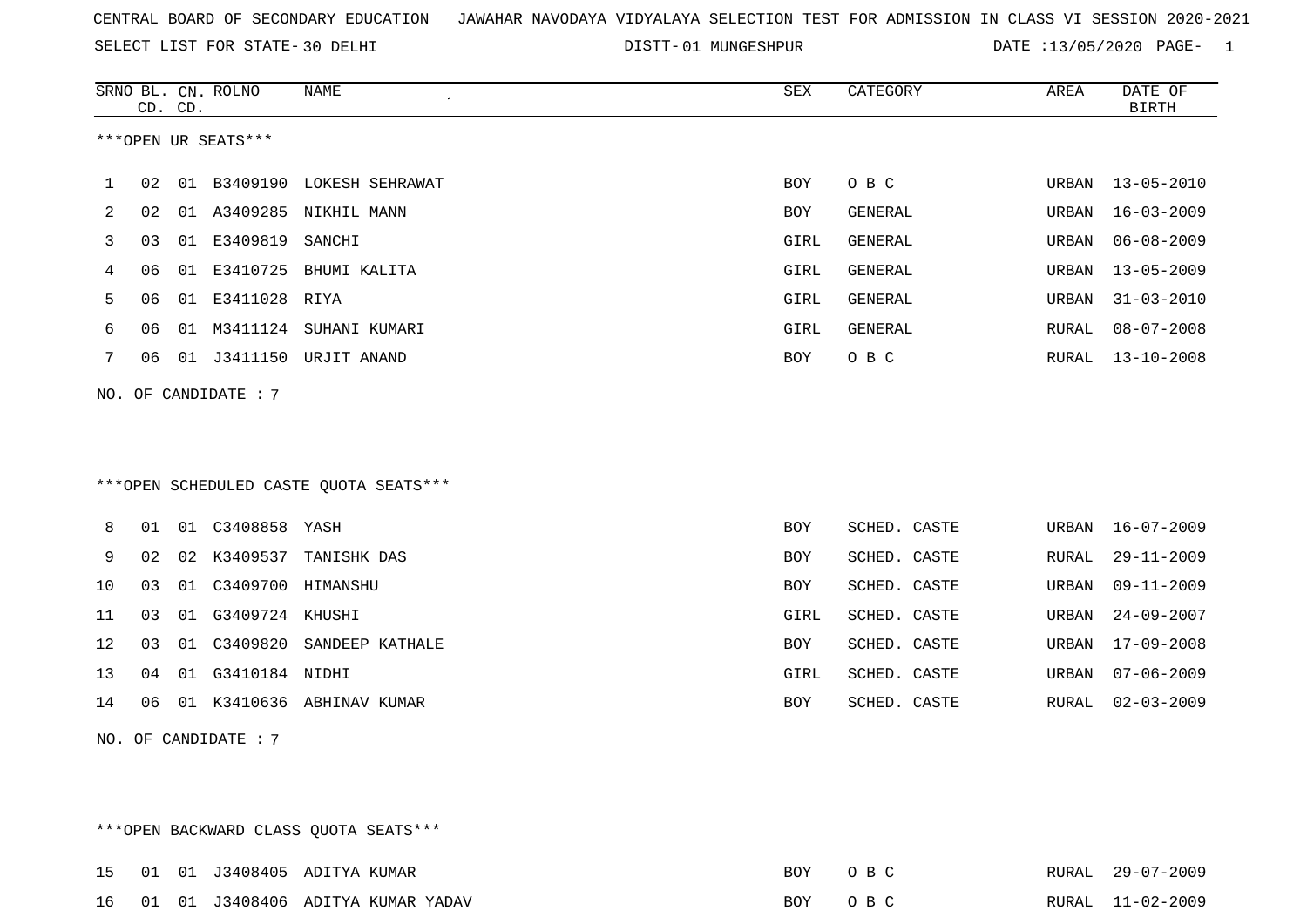SELECT LIST FOR STATE- DISTT- 30 DELHI

01 MUNGESHPUR DATE :13/05/2020 PAGE- 2

|    |    | CD. CD. | SRNO BL. CN. ROLNO     | <b>NAME</b>                            | SEX        | CATEGORY       | AREA         | DATE OF<br><b>BIRTH</b> |
|----|----|---------|------------------------|----------------------------------------|------------|----------------|--------------|-------------------------|
|    |    |         |                        | *** OPEN BACKWARD CLASS QUOTA SEATS*** |            |                |              |                         |
| 17 | 01 |         |                        | 01 J3408462 ASHISH GUPTA               | BOY        | O B C          | RURAL        | 21-02-2009              |
| 18 | 06 | 01      |                        | J3410628 AASHISH KUBAWAT               | BOY        | O B C          | RURAL        | $01 - 03 - 2009$        |
| 19 | 07 |         | 01 B3411295 ARYAN      |                                        | BOY        | O B C          | URBAN        | $06 - 08 - 2009$        |
|    |    |         | NO. OF CANDIDATE : 5   |                                        |            |                |              |                         |
|    |    |         |                        | ***OPEN SCHEDULED TRIBE QUOTA SEATS*** |            |                |              |                         |
| 20 |    |         |                        | 01 01 P3408638 MUSKAN KUMARI           | GIRL       | SCHED. TRIBE   | RURAL        | $20 - 05 - 2008$        |
|    |    |         | NO. OF CANDIDATE : 1   |                                        |            |                |              |                         |
|    |    |         |                        |                                        |            |                |              |                         |
|    |    |         |                        |                                        |            |                |              |                         |
|    |    |         | ***RURAL OPEN SEATS*** |                                        |            |                |              |                         |
| 21 | 01 |         | 01 13408529            | GOURAV KUMAR                           | BOY        | GENERAL        | RURAL        | $20 - 10 - 2008$        |
| 22 | 01 |         | 01 M3408573 KHUSHI     |                                        | GIRL       | GENERAL        | RURAL        | $11 - 08 - 2009$        |
| 23 | 01 | 01      |                        | J3408646 NEERAJ KUMAR CHAUHAN          | BOY        | O B C          | RURAL        | $17 - 10 - 2009$        |
| 24 | 01 | 01      | I3408660               | NITISH                                 | BOY        | <b>GENERAL</b> | RURAL        | $15 - 09 - 2009$        |
| 25 | 01 | 01      |                        | M3408692 PRIYANSHI                     | GIRL       | GENERAL        | RURAL        | $12 - 03 - 2009$        |
| 26 | 02 | 01      | J3408986               | ASHWINI KUMAR                          | BOY        | O B C          | RURAL        | $28 - 10 - 2009$        |
| 27 | 02 |         | 01  13409045  DEVESH   |                                        | BOY        | GENERAL        | RURAL        | $08 - 12 - 2008$        |
| 28 | 02 | 02      |                        | I3409347 PRINCE KUMAR                  | <b>BOY</b> | GENERAL        | <b>RURAL</b> | $08 - 07 - 2009$        |
| 29 | 03 | 01      | I3409822               | SANSKAR KUMAR                          | BOY        | GENERAL        | <b>RURAL</b> | $26 - 04 - 2009$        |
| 30 | 03 |         |                        | 01 J3409877 TANISH KUMAR               | BOY        | O B C          | RURAL        | $16 - 02 - 2009$        |
| 31 | 04 | 01      |                        | I3410169 NAGENDER CHOUDHURY            | BOY        | GENERAL        | <b>RURAL</b> | $20 - 11 - 2009$        |
| 32 | 04 | 01      |                        | 13410176 NARAYAN KUMAR                 | BOY        | GENERAL        | RURAL        | $20 - 11 - 2009$        |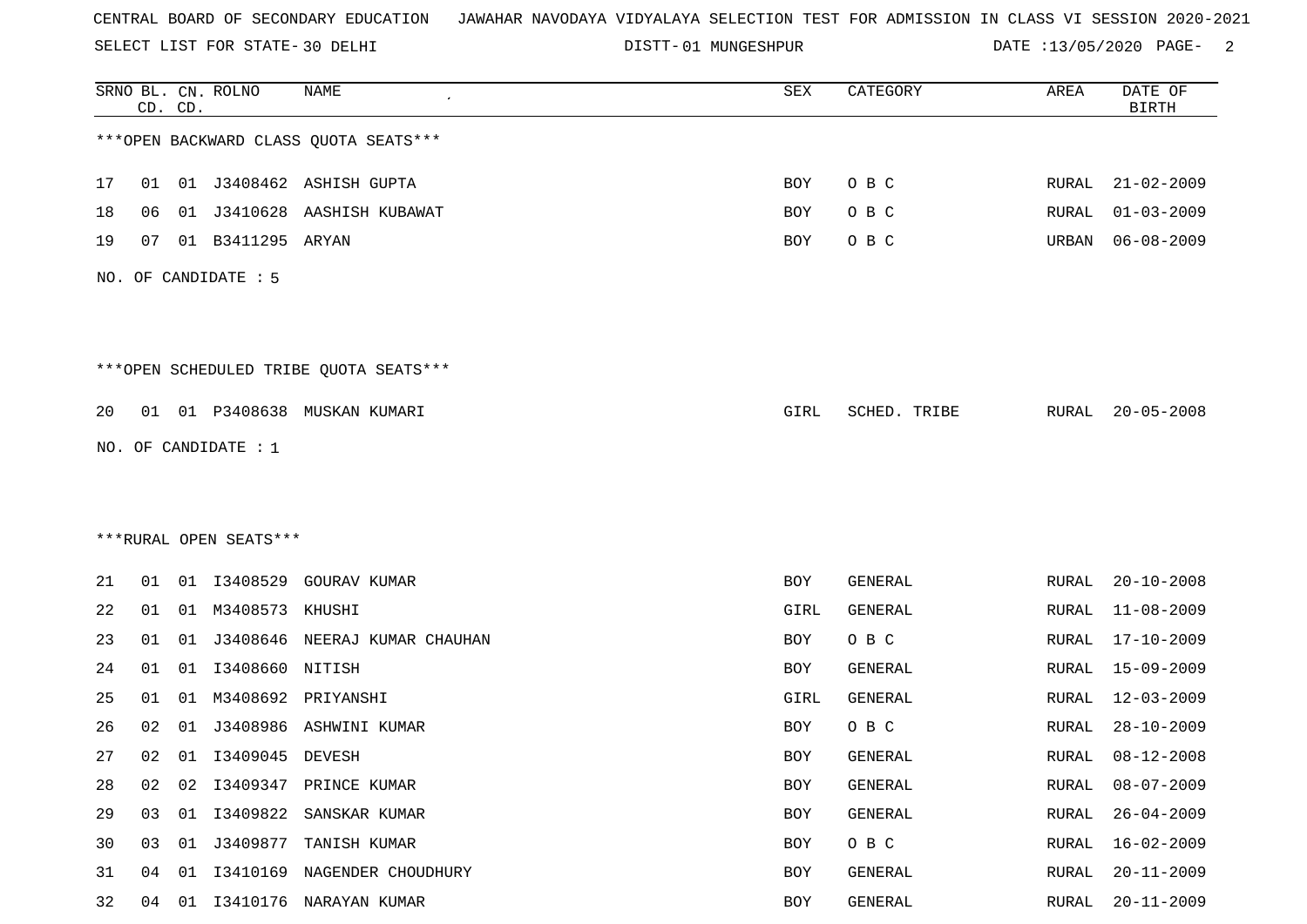SELECT LIST FOR STATE- DISTT- 30 DELHI

SRNO BL. CN.

ROLNO NAME SEX CATEGORY AREA DATE OF

DISTT-01 MUNGESHPUR DATE :13/05/2020 PAGE- 3

|    | CD. CD. |    |                        |                                         |            |                |       | <b>BIRTH</b>     |
|----|---------|----|------------------------|-----------------------------------------|------------|----------------|-------|------------------|
|    |         |    | ***RURAL OPEN SEATS*** |                                         |            |                |       |                  |
| 33 | 05      |    | 01 13410399            | ANANT RANA                              | BOY        | <b>GENERAL</b> | RURAL | $01 - 11 - 2009$ |
| 34 | 05      | 01 | M3410478               | MEHNAZ MOLLA                            | GIRL       | <b>GENERAL</b> | RURAL | $23 - 08 - 2009$ |
| 35 | 06      | 01 |                        | J3411188 VISHAL KUMAR                   | BOY        | O B C          | RURAL | 16-04-2008       |
| 36 | 06      | 01 |                        | I3411201 YASH PANDEY                    | BOY        | GENERAL        | RURAL | $24 - 07 - 2009$ |
| 37 | 07      |    |                        | 01 N3411328 CHAAHAT VERMA               | GIRL       | O B C          | RURAL | $25 - 07 - 2008$ |
| 38 | 07      |    | 01 N3411366 DOLLY      |                                         | GIRL       | O B C          | RURAL | $29 - 01 - 2010$ |
|    |         |    | NO. OF CANDIDATE : 18  |                                         |            |                |       |                  |
|    |         |    |                        |                                         |            |                |       |                  |
|    |         |    |                        |                                         |            |                |       |                  |
|    |         |    |                        | ***RURAL SCHEDULED CASTE QUOTA SEATS*** |            |                |       |                  |
| 39 | 01      | 01 | K3408475               | AYUSH KESHRI                            | BOY        | SCHED. CASTE   | RURAL | $03 - 06 - 2009$ |
| 40 | 01      | 01 | 03408518               | GARIMA                                  | GIRL       | SCHED. CASTE   | RURAL | $27 - 04 - 2009$ |
| 41 | 01      | 01 |                        | 03408593 KUMARI SALONI                  | GIRL       | SCHED. CASTE   | RURAL | $15 - 06 - 2009$ |
| 42 | 02      | 01 | K3409070               | GAURAV                                  | BOY        | SCHED. CASTE   | RURAL | $29 - 06 - 2007$ |
| 43 | 02      |    | 01 K3409238            | MOHIT                                   | BOY        | SCHED. CASTE   | RURAL | $21 - 02 - 2009$ |
| 44 | 03      | 01 | 03409851               | SNEHA                                   | GIRL       | SCHED. CASTE   | RURAL | $17 - 02 - 2009$ |
| 45 | 04      | 01 | 03410122               | KUSUM                                   | GIRL       | SCHED. CASTE   | RURAL | $31 - 12 - 2009$ |
| 46 | 05      | 01 | 03410382               | AASTHA                                  | GIRL       | SCHED. CASTE   | RURAL | $31 - 05 - 2009$ |
| 47 | 05      | 01 | 03410400               | ANJALI                                  | GIRL       | SCHED. CASTE   | RURAL | $08 - 05 - 2009$ |
| 48 | 05      | 01 |                        | 03410404 ANJU KUMARI                    | GIRL       | SCHED. CASTE   | RURAL | 12-02-2010       |
| 49 | 06      |    | 01 K3410695 ANUJ       |                                         | <b>BOY</b> | SCHED. CASTE   | RURAL | $25 - 12 - 2010$ |
| 50 |         |    | 06 01 K3410739 DAKSH   |                                         | BOY        | SCHED. CASTE   |       | RURAL 23-04-2009 |
| 51 | 06 -    |    |                        | 01 03410826 KANISHKA RATHI              | GIRL       | SCHED. CASTE   | RURAL | 07-11-2009       |
| 52 | 06      |    | 01 K3410829 KARTIK     |                                         | BOY        | SCHED. CASTE   | RURAL | $26 - 11 - 2009$ |
| 53 | 06      | 01 | 03410838 KHUSHI        |                                         | GIRL       | SCHED. CASTE   | RURAL | $06 - 12 - 2008$ |
|    |         |    |                        |                                         |            |                |       |                  |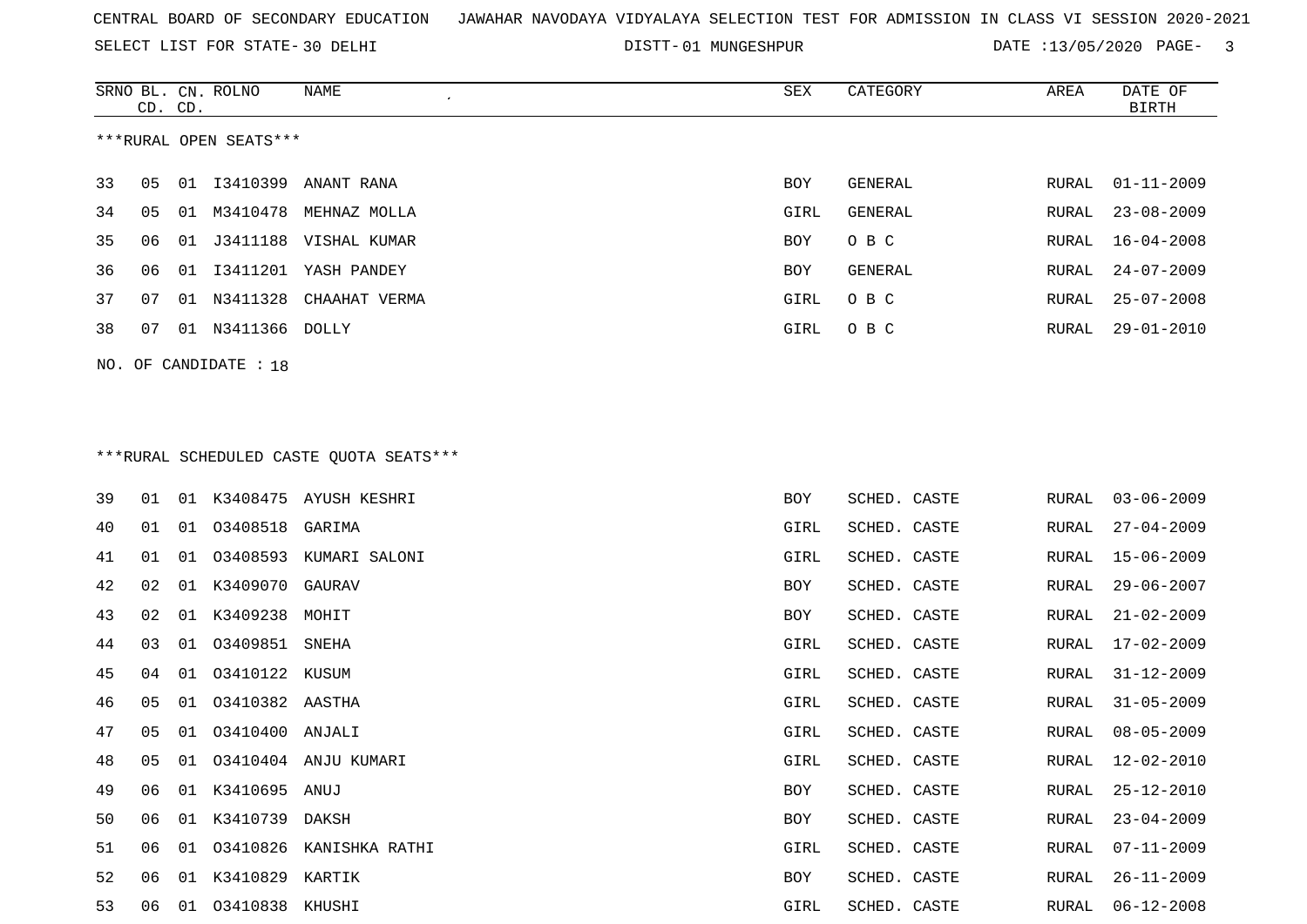SELECT LIST FOR STATE- DISTT- 30 DELHI

DISTT-01 MUNGESHPUR DATE :13/05/2020 PAGE- 4

|                                         | CD. CD. |  | SRNO BL. CN. ROLNO      | NAME                           | SEX        | CATEGORY     | AREA  | DATE OF<br>BIRTH |
|-----------------------------------------|---------|--|-------------------------|--------------------------------|------------|--------------|-------|------------------|
| ***RURAL SCHEDULED CASTE QUOTA SEATS*** |         |  |                         |                                |            |              |       |                  |
| 54                                      | 06      |  | 01 03410861 KSHAMA      |                                | GIRL       | SCHED. CASTE | RURAL | $23 - 06 - 2009$ |
| 55                                      | 06      |  | 01 03410924 NEHA        |                                | GIRL       | SCHED. CASTE |       | RURAL 19-09-2009 |
| 56                                      | 06      |  |                         | 01 K3411025 RITVIK KATARIA     | BOY        | SCHED. CASTE | RURAL | 03-06-2010       |
| 57                                      | 06      |  |                         | 01 K3411033 ROHIL KUMAR BHARTI | <b>BOY</b> | SCHED. CASTE | RURAL | 25-05-2009       |
| 58                                      | 06      |  | 01 K3411193 VIVEK       |                                | BOY        | SCHED. CASTE | RURAL | 27-04-2010       |
| 59                                      | 07      |  | 01   03411214   AARTI   |                                | GIRL       | SCHED. CASTE | RURAL | $30 - 04 - 2009$ |
|                                         |         |  | NO. OF CANDIDATE : $21$ |                                |            |              |       |                  |

# \*\*\*RURAL BACKWARD CLASS QUOTA SEATS\*\*\*

| 60 | 01 | 01 |                    | J3408439 ANKIT GUPTA         | BOY  | O B C | RURAL | $20 - 09 - 2009$ |
|----|----|----|--------------------|------------------------------|------|-------|-------|------------------|
| 61 | 01 | 01 |                    | J3408472 AVINASH KUMAR ANSHU | BOY  | O B C | RURAL | $09 - 08 - 2009$ |
| 62 | 01 | 01 | J3408536 HARSHIT   |                              | BOY  | O B C | RURAL | $23 - 09 - 2008$ |
| 63 | 02 | 01 |                    | J3408967 ANURAG KUMAR        | BOY  | O B C | RURAL | $25 - 01 - 2009$ |
| 64 | 02 | 01 |                    | J3408970 ARIYAN PAL          | BOY  | O B C | RURAL | $27 - 09 - 2008$ |
| 65 | 02 | 01 | N3409144 KARINA    |                              | GIRL | O B C | RURAL | $29 - 04 - 2009$ |
| 66 | 02 | 02 | N3409526           | SUMAN BHARATI                | GIRL | O B C | RURAL | $27 - 10 - 2009$ |
| 67 | 03 | 01 |                    | N3409760 NIRJALA MAURYA      | GIRL | O B C | RURAL | $16 - 02 - 2009$ |
| 68 | 04 | 01 |                    | N3409982 ARCHITA KUMARI      | GIRL | O B C | RURAL | $21 - 12 - 2009$ |
| 69 | 06 |    | 01 J3410722 BHAVIK |                              | BOY  | O B C | RURAL | $06 - 10 - 2008$ |
| 70 | 06 | 01 |                    | J3410743 DEEPAK PAL          | BOY  | O B C | RURAL | $02 - 10 - 2009$ |
| 71 | 06 | 01 | J3410752 DEV       |                              | BOY  | O B C | RURAL | 15-03-2010       |
| 72 | 06 | 01 | J3410794 HARSHIT   |                              | BOY  | O B C | RURAL | $25 - 06 - 2009$ |
| 73 | 06 | 01 |                    | J3410816 JASWANT KUMAR       | BOY  | O B C | RURAL | $20 - 02 - 2008$ |
| 74 | 06 | 01 | J3410932 NISHANT   |                              | BOY  | O B C | RURAL | $24 - 09 - 2009$ |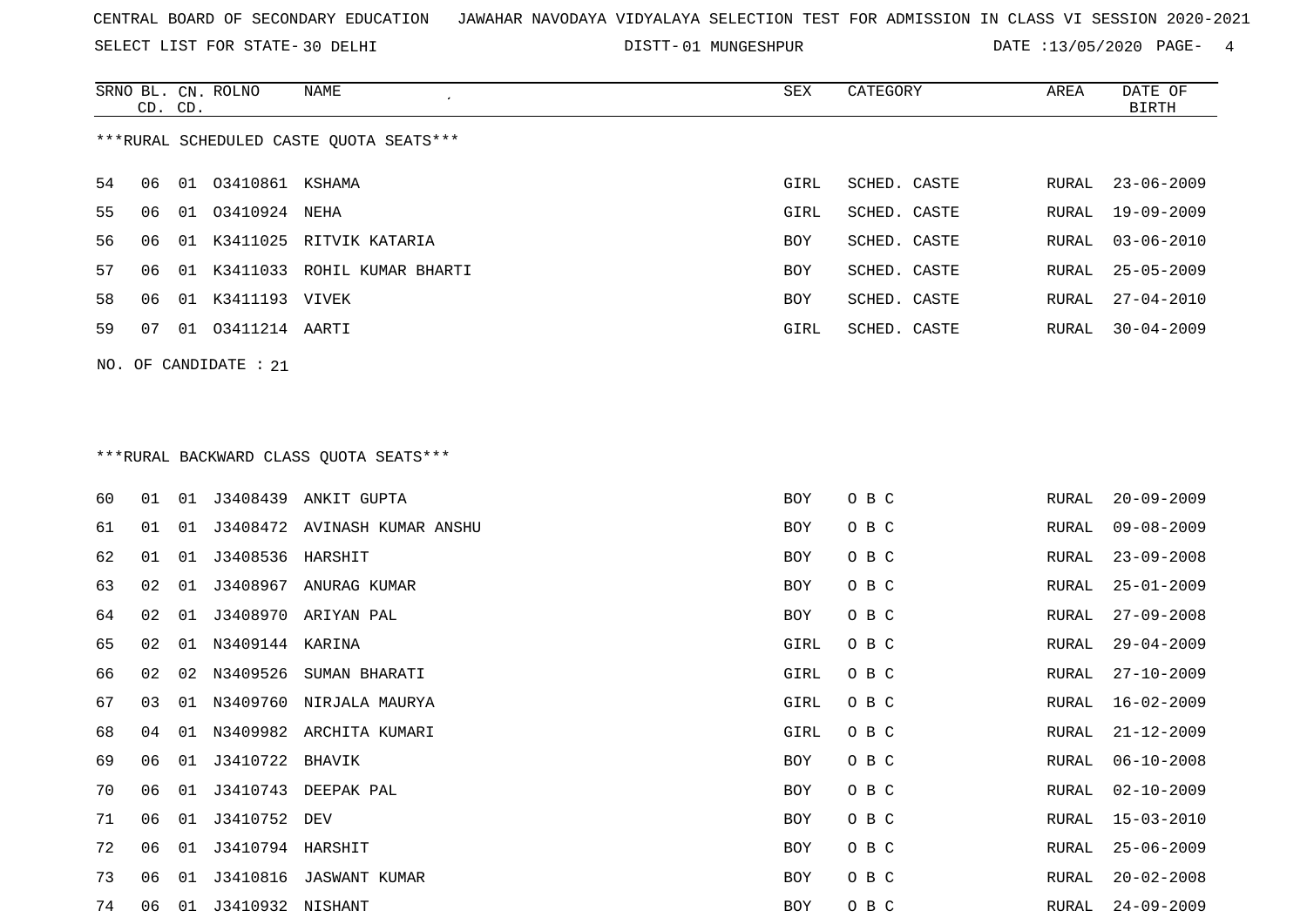SELECT LIST FOR STATE- DISTT- 30 DELHI

01 MUNGESHPUR DATE :13/05/2020 PAGE- 5

|     | CD. CD.              |    | SRNO BL. CN. ROLNO  | NAME                                    | SEX  | CATEGORY     | AREA  | DATE OF<br><b>BIRTH</b> |  |  |  |
|-----|----------------------|----|---------------------|-----------------------------------------|------|--------------|-------|-------------------------|--|--|--|
|     |                      |    |                     | *** RURAL BACKWARD CLASS QUOTA SEATS*** |      |              |       |                         |  |  |  |
| 75  | 07                   |    | 01 J3411654 SHUBHAM |                                         | BOY  | O B C        | RURAL | $28 - 07 - 2009$        |  |  |  |
| NO. | OF CANDIDATE : 16    |    |                     |                                         |      |              |       |                         |  |  |  |
|     |                      |    |                     |                                         |      |              |       |                         |  |  |  |
|     |                      |    |                     | ***RURAL SCHEDULED TRIBE QUOTA SEATS*** |      |              |       |                         |  |  |  |
| 76  | 01                   |    | 01 P3408641 NANDANI |                                         | GIRL | SCHED. TRIBE | RURAL | $05 - 04 - 2009$        |  |  |  |
| 77  | 04                   | 01 | 03410087 KAJAL      |                                         | GIRL | SCHED. CASTE | RURAL | $08 - 12 - 2008$        |  |  |  |
| 78  | 05                   |    | 01 03410534 RITU    |                                         | GIRL | SCHED. CASTE | RURAL | $14 - 09 - 2009$        |  |  |  |
| 79  | 06                   | 01 | 03410686            | ANKITA                                  | GIRL | SCHED. CASTE | RURAL | $18 - 09 - 2009$        |  |  |  |
| 80  | 07                   |    | 01 K3411351 DHRUV   |                                         | BOY  | SCHED. CASTE | RURAL | $23 - 11 - 2009$        |  |  |  |
|     | NO. OF CANDIDATE : 5 |    |                     |                                         |      |              |       |                         |  |  |  |

TOTAL SELECTED CANDIDATE : 80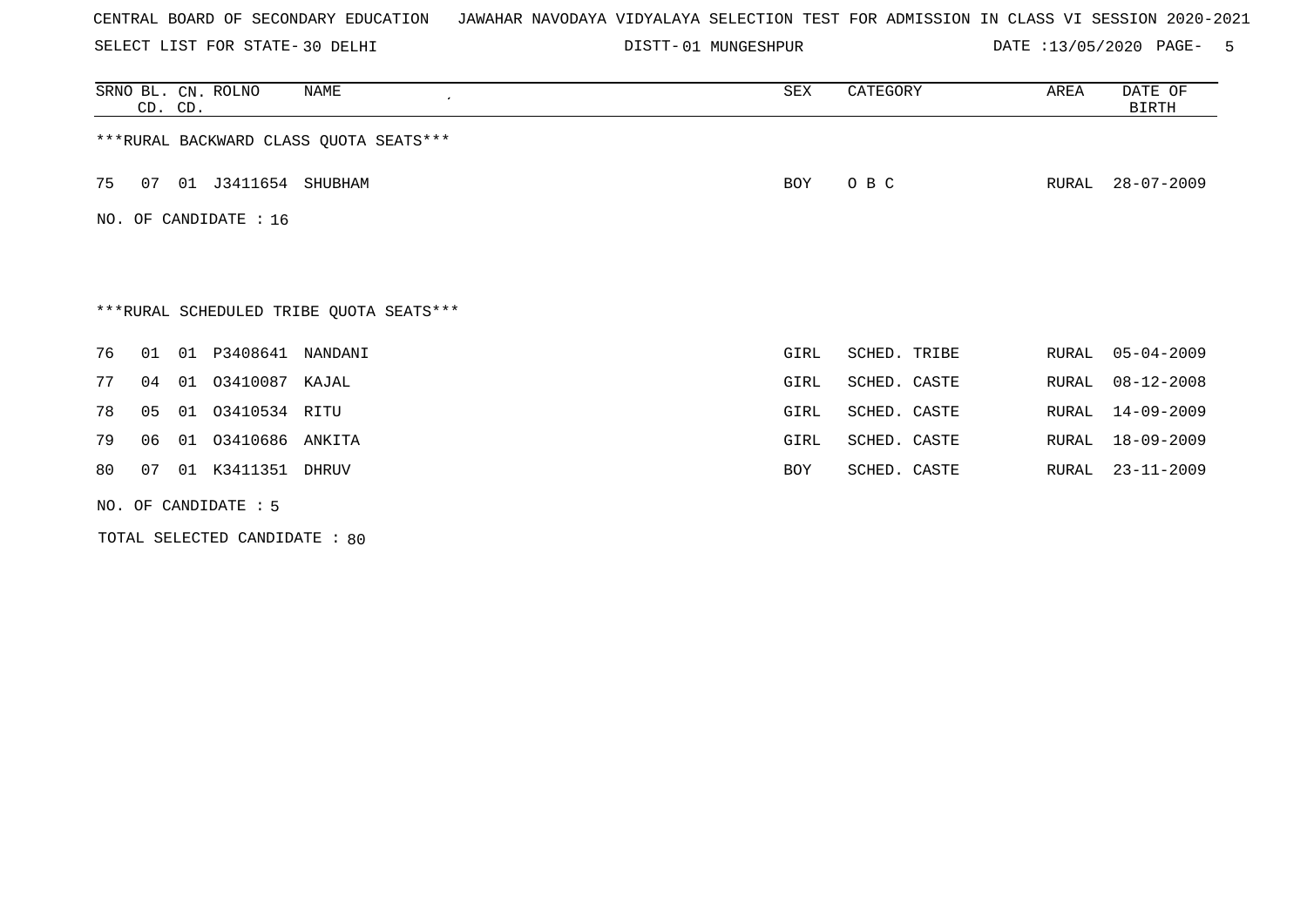SELECT LIST FOR STATE- DISTT- 30 DELHI

02 JAFFARPURKALAN DATE :13/05/2020 PAGE- 1

|     |    | CD. CD. | SRNO BL. CN. ROLNO  | <b>NAME</b>                            | <b>SEX</b> | CATEGORY       | AREA  | DATE OF<br><b>BIRTH</b> |
|-----|----|---------|---------------------|----------------------------------------|------------|----------------|-------|-------------------------|
|     |    |         | ***OPEN UR SEATS*** |                                        |            |                |       |                         |
| 1   | 01 | 03      | C3412827            | SAHIL                                  | <b>BOY</b> | SCHED. CASTE   | URBAN | $16 - 04 - 2009$        |
| 2   | 01 |         | 03 A3412831         | SAKSHAM SHRIVAS                        | <b>BOY</b> | <b>GENERAL</b> | URBAN | $31 - 07 - 2009$        |
| 3   | 02 |         |                     | 01 E3413324 ANUSHKA MOURYA             | GIRL       | <b>GENERAL</b> | URBAN | $28 - 05 - 2009$        |
| 4   | 02 |         |                     | 01 A3413358 ASHUTOSH MISHRA            | <b>BOY</b> | GENERAL        | URBAN | $19 - 12 - 2009$        |
| 5   | 02 | 01      | B3413476 HARSHIT    |                                        | BOY        | O B C          | URBAN | $09 - 11 - 2009$        |
| 6   | 02 | 02      | E3413597            | MEHAK SHARMA                           | GIRL       | <b>GENERAL</b> | URBAN | $11 - 07 - 2008$        |
| 7   | 02 | 02      |                     | K3413693 PRINCE SHAW                   | <b>BOY</b> | SCHED. CASTE   | RURAL | $07 - 02 - 2010$        |
| 8   | 03 |         |                     | 01 L3414022 ABHINAV KUMAR SHARMA       | <b>BOY</b> | SCHED. TRIBE   | RURAL | $16 - 07 - 2010$        |
| 9   | 03 | 01      |                     | I3414045 AMRESH KUMAR SINGH            | <b>BOY</b> | GENERAL        | RURAL | $07 - 09 - 2009$        |
| 10  | 03 | 02      |                     | J3414357 PIYUSH KUMAR                  | <b>BOY</b> | O B C          | RURAL | $01 - 05 - 2007$        |
| 11  | 03 |         | 02 E3414638         | VINA KUMARI                            | GIRL       | <b>GENERAL</b> | URBAN | $19 - 02 - 2010$        |
| NO. |    |         | OF CANDIDATE : 11   |                                        |            |                |       |                         |
|     |    |         |                     |                                        |            |                |       |                         |
|     |    |         |                     |                                        |            |                |       |                         |
|     |    |         |                     | ***OPEN SCHEDULED CASTE QUOTA SEATS*** |            |                |       |                         |
| 12  | 01 | 02      | G3412408            | MAHIMA                                 | GIRL       | SCHED. CASTE   | URBAN | $04 - 08 - 2008$        |
| 13  | 02 | 01      |                     | G3413428 DEEPSHIKHA                    | GIRL       | SCHED. CASTE   | URBAN | $23 - 05 - 2009$        |

14 04 01 C3414796 MAYANK BOY SCHED. CASTE URBAN 20-11-2008

NO. OF CANDIDATE : 3

\*\*\*OPEN BACKWARD CLASS QUOTA SEATS\*\*\* 15 01 01 B3411780 ADITYA KUMAR YADAV BOY O B C

URBAN 25-10-2009 16 01 01 J3412068 DIPANSHU BOY O B C RURAL 26-07-2009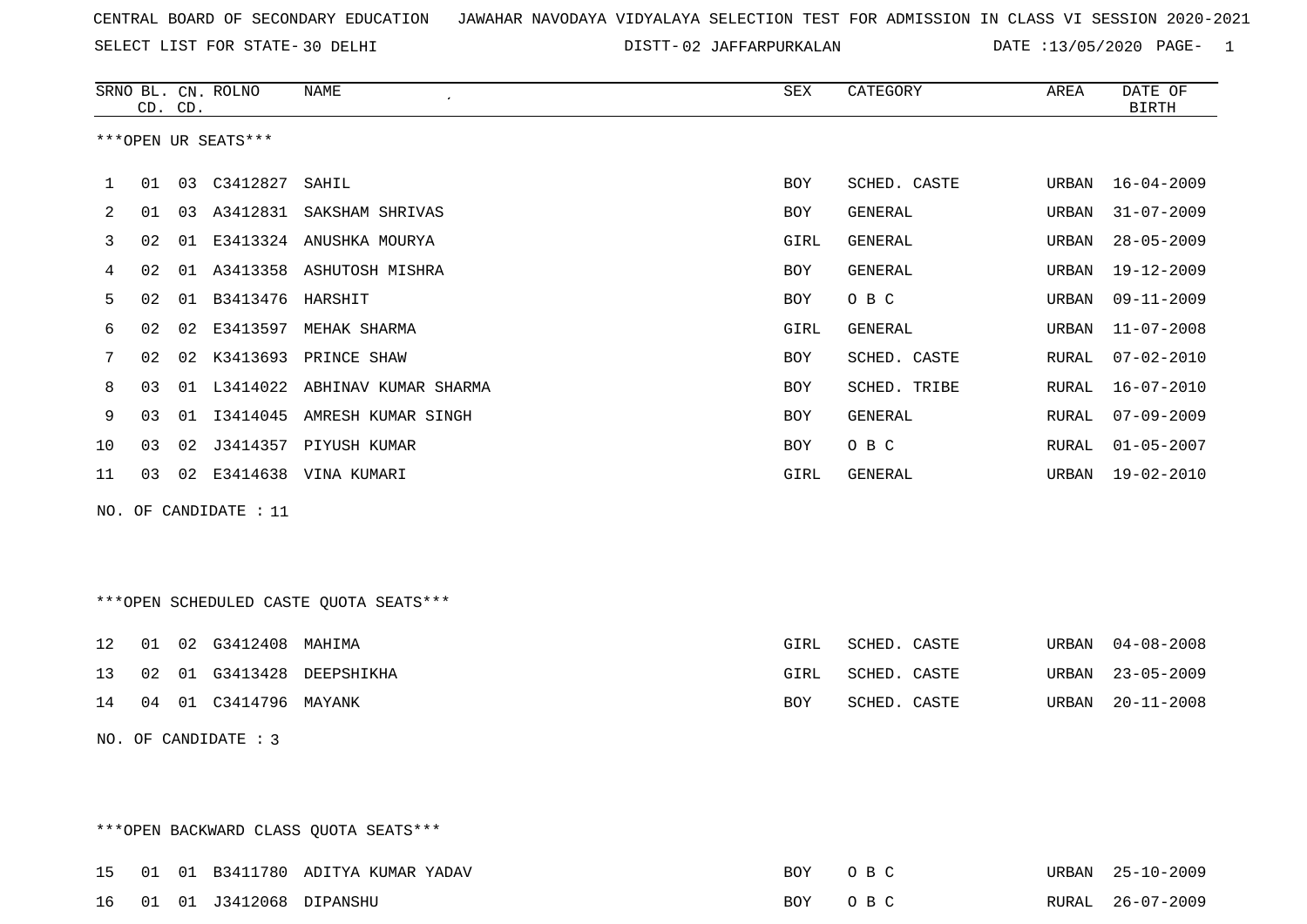SELECT LIST FOR STATE- DISTT- 30 DELHI

02 JAFFARPURKALAN DATE :13/05/2020 PAGE- 2

|    |    | CD. CD. | SRNO BL. CN. ROLNO     | <b>NAME</b>                            | SEX  | CATEGORY     | AREA         | DATE OF<br><b>BIRTH</b> |
|----|----|---------|------------------------|----------------------------------------|------|--------------|--------------|-------------------------|
|    |    |         |                        | *** OPEN BACKWARD CLASS QUOTA SEATS*** |      |              |              |                         |
| 17 | 01 |         |                        | 02 N3412265 KANTA CHOUDHARY            | GIRL | O B C        | RURAL        | $30 - 07 - 2009$        |
| 18 | 01 |         | 03 B3413181 YOGESH     |                                        | BOY  | O B C        | URBAN        | $13 - 05 - 2010$        |
| 19 | 02 |         |                        | 01 B3413372 AYUSH KUMAR                | BOY  | O B C        | URBAN        | $17 - 03 - 2009$        |
|    |    |         | NO. OF CANDIDATE : 5   |                                        |      |              |              |                         |
|    |    |         |                        | ***OPEN SCHEDULED TRIBE QUOTA SEATS*** |      |              |              |                         |
| 20 | 05 |         |                        | 01 H3414978 KAJAL KUMARI               | GIRL | SCHED. TRIBE | URBAN        | $21 - 05 - 2008$        |
|    |    |         | NO. OF CANDIDATE : 1   |                                        |      |              |              |                         |
|    |    |         |                        |                                        |      |              |              |                         |
|    |    |         |                        |                                        |      |              |              |                         |
|    |    |         | ***RURAL OPEN SEATS*** |                                        |      |              |              |                         |
| 21 | 01 |         |                        | 01 J3411757 ABHINAV KUMAR              | BOY  | O B C        | RURAL        | $27 - 05 - 2009$        |
| 22 | 01 |         |                        | 01 K3411764 ADARSH KUMAR               | BOY  | SCHED. CASTE | RURAL        | $01 - 01 - 2009$        |
| 23 | 01 |         |                        |                                        | BOY  | O B C        | RURAL        | $01 - 07 - 2009$        |
| 24 | 01 | 01      | I3412000               | BHOTICK                                | BOY  | GENERAL      | RURAL        | $02 - 05 - 2009$        |
| 25 | 01 | 01      | I3412083               | DIVYANSHU                              | BOY  | GENERAL      | RURAL        | $23 - 06 - 2007$        |
| 26 | 01 | 01      | K3412144 HARISH        |                                        | BOY  | SCHED. CASTE | RURAL        | $25 - 07 - 2007$        |
| 27 | 01 |         | 01 M3412155 HARSHITA   |                                        | GIRL | GENERAL      | RURAL        | $07 - 06 - 2009$        |
| 28 | 01 | 02      | 13412278 KARTIKEY      |                                        | BOY  | GENERAL      | RURAL        | $26 - 02 - 2008$        |
| 29 | 01 | 02      | N3412291 KHUSHBOO      |                                        | GIRL | O B C        | RURAL        | $28 - 11 - 2008$        |
| 30 | 01 |         | 02 K3412348 KUNAL      |                                        | BOY  | SCHED. CASTE | RURAL        | $12 - 01 - 2010$        |
| 31 | 01 | 02      | N3412467 MUSKAN        |                                        | GIRL | O B C        | <b>RURAL</b> | $09 - 02 - 2010$        |
| 32 | 01 |         |                        | 02 P3412501 NAVYA CHHANDWAL            | GIRL | SCHED. TRIBE | RURAL        | $24 - 09 - 2009$        |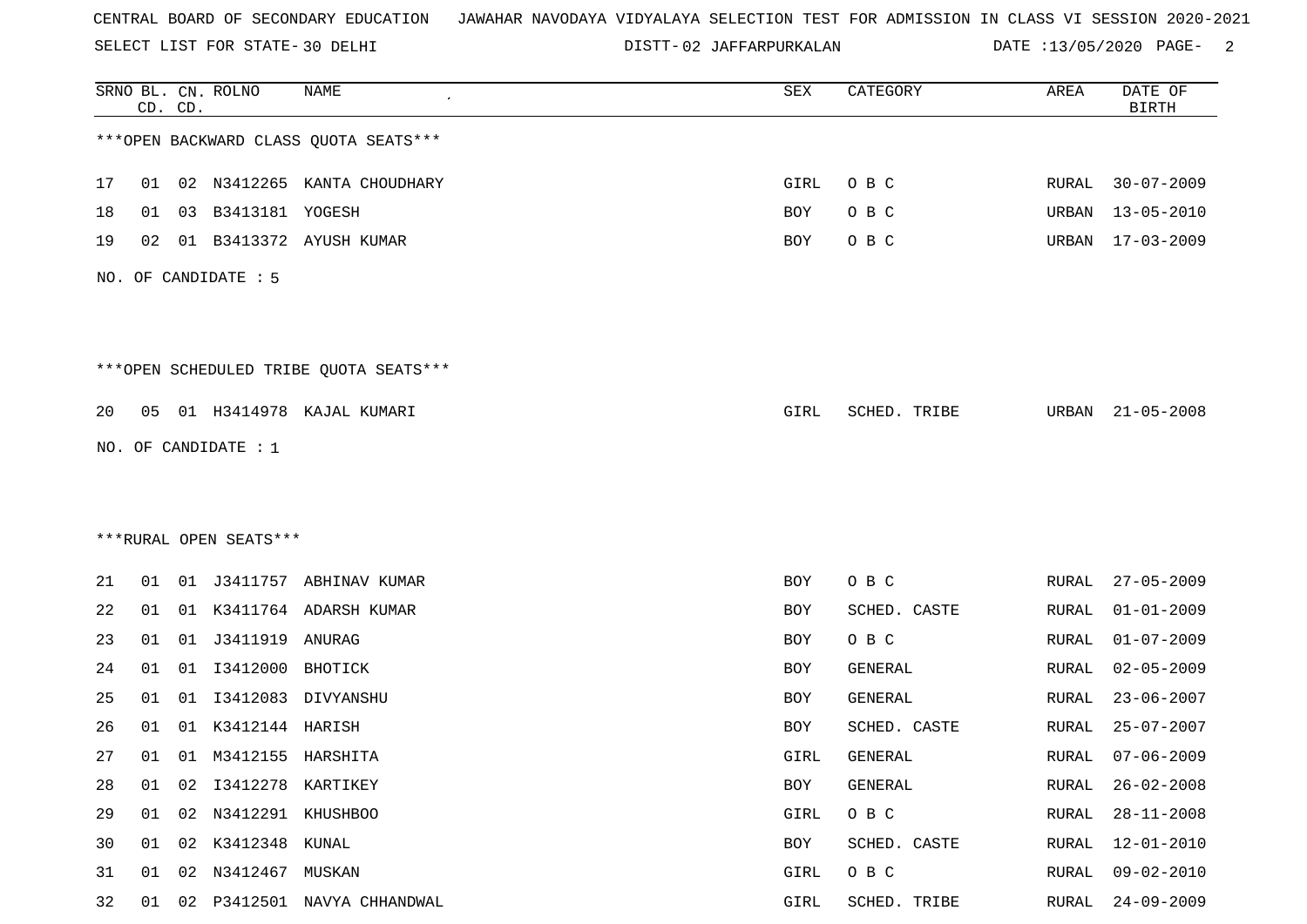SELECT LIST FOR STATE- DISTT- 30 DELHI

02 JAFFARPURKALAN DATE :13/05/2020 PAGE- 3

|    | CD. CD. |    | SRNO BL. CN. ROLNO     | <b>NAME</b>                 | <b>SEX</b> | CATEGORY       | AREA         | DATE OF<br><b>BIRTH</b> |
|----|---------|----|------------------------|-----------------------------|------------|----------------|--------------|-------------------------|
|    |         |    | ***RURAL OPEN SEATS*** |                             |            |                |              |                         |
| 33 | 01      |    | 02 N3412526 NISHA      |                             | GIRL       | O B C          | RURAL        | $05 - 07 - 2009$        |
| 34 | 01      | 02 | M3412557               | PAMMI KUMARI                | GIRL       | <b>GENERAL</b> | RURAL        | $13 - 05 - 2009$        |
| 35 | 01      |    | 02 N3412656 PRIYANKA   |                             | GIRL       | O B C          | RURAL        | $20 - 06 - 2010$        |
| 36 | 01      | 03 | M3412771 RITIKA        |                             | GIRL       | <b>GENERAL</b> | RURAL        | $08 - 01 - 2010$        |
| 37 | 01      | 03 | I3413014 SUMIT         |                             | <b>BOY</b> | <b>GENERAL</b> | RURAL        | $11 - 04 - 2010$        |
| 38 | 01      | 03 | K3413033               | SURAJ                       | BOY        | SCHED. CASTE   | RURAL        | $03 - 03 - 2010$        |
| 39 | 03      | 01 |                        | J3414029 ADARSH ANAND       | BOY        | O B C          | RURAL        | $06 - 12 - 2009$        |
| 40 | 03      | 01 |                        | 13414034 ADITYA PUNDIR      | <b>BOY</b> | <b>GENERAL</b> | RURAL        | $24 - 12 - 2009$        |
| 41 | 03      | 01 |                        | I3414094 ASEEM ANAND        | BOY        | GENERAL        | RURAL        | $19 - 05 - 2009$        |
| 42 | 03      | 01 |                        | I3414101 ATUL KUMAR SINGH   | BOY        | <b>GENERAL</b> | RURAL        | $15 - 11 - 2009$        |
| 43 | 03      |    |                        | 01 M3414159 DIKSHA DUTTA    | GIRL       | <b>GENERAL</b> | RURAL        | $09 - 03 - 2010$        |
| 44 | 03      | 01 |                        | I3414182 GOVIND KUMAR SINGH | BOY        | <b>GENERAL</b> | RURAL        | $01 - 10 - 2009$        |
| 45 | 03      | 01 | I3414218               | KARAN                       | <b>BOY</b> | <b>GENERAL</b> | RURAL        | $10 - 03 - 2010$        |
| 46 | 03      | 01 | 03414238               | KOMAL                       | GIRL       | SCHED. CASTE   | <b>RURAL</b> | $24 - 07 - 2009$        |
| 47 | 03      | 01 |                        | M3414271 MADHU KUMARI       | GIRL       | GENERAL        | RURAL        | $23 - 03 - 2009$        |
| 48 | 03      | 02 | J3414439               | RISHIBALA JENA              | BOY        | O B C          | RURAL        | $09 - 09 - 2009$        |
| 49 | 03      | 02 | K3414523               | SAYAN MONDAL                | BOY        | SCHED. CASTE   | RURAL        | $14 - 03 - 2009$        |
| 50 | 03      | 02 | I3414538               | SHIVAM KUMAR                | BOY        | GENERAL        | RURAL        | $14 - 02 - 2010$        |

NO. OF CANDIDATE : 30

\*\*\*RURAL SCHEDULED CASTE QUOTA SEATS\*\*\*

|  | 51        01        01        03412229        JYOTI |                               | GIRL       | SCHED. CASTE |  | RURAL 03-12-2008 |
|--|-----------------------------------------------------|-------------------------------|------------|--------------|--|------------------|
|  | 52 01 02 K3412284 KAUSHAL                           |                               | BOY        | SCHED. CASTE |  | RURAL 19-10-2008 |
|  |                                                     | 53 01 02 K3412392 LUCKY KUMAR | <b>BOY</b> | SCHED. CASTE |  | RURAL 01-01-2009 |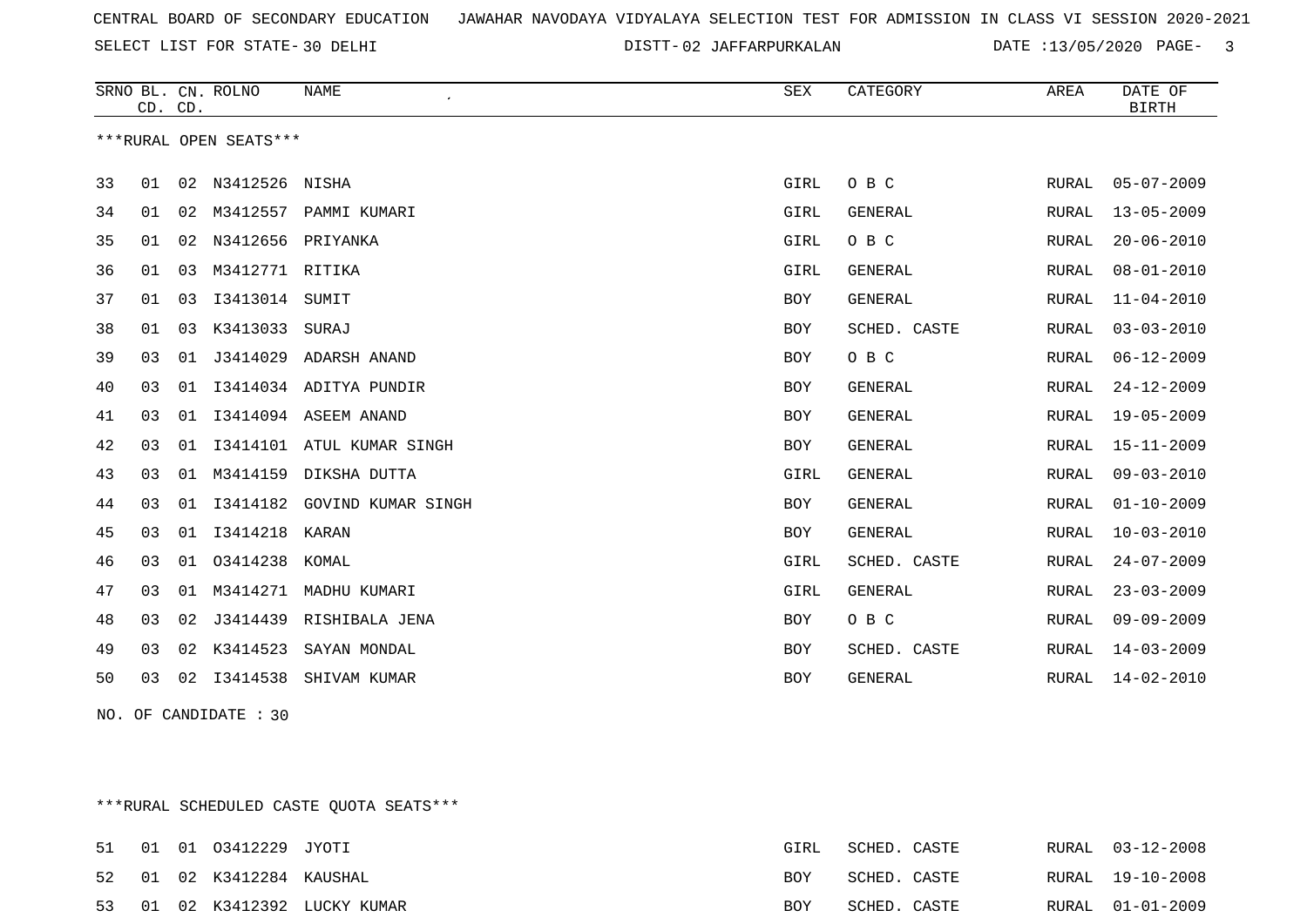SELECT LIST FOR STATE- DISTT- 30 DELHI

02 JAFFARPURKALAN DATE :13/05/2020 PAGE- 4

|                                         | CD. CD.                |    | SRNO BL. CN. ROLNO | NAME                     | SEX        | CATEGORY     | AREA  | DATE OF<br>BIRTH |  |
|-----------------------------------------|------------------------|----|--------------------|--------------------------|------------|--------------|-------|------------------|--|
| ***RURAL SCHEDULED CASTE OUOTA SEATS*** |                        |    |                    |                          |            |              |       |                  |  |
| 54                                      | 01                     |    |                    | 02 K3412560 PANKAJ SAGAR | BOY        | SCHED. CASTE | RURAL | 09-03-2009       |  |
| 55                                      | 01                     | 03 | K3412939 SHUBHAM   |                          | <b>BOY</b> | SCHED. CASTE | RURAL | 10-01-2008       |  |
| 56                                      | 02                     |    |                    | 02 03413806 SAPNA KUMARI | GIRL       | SCHED. CASTE | RURAL | 10-08-2009       |  |
| 57                                      | 03                     |    | 02 03414453 RIYA   |                          | GIRL       | SCHED. CASTE | RURAL | 29-07-2009       |  |
| 58                                      | 04                     | 01 |                    | K3414673 ADITYA KUMAR    | BOY        | SCHED. CASTE | RURAL | 04-09-2009       |  |
| 59                                      | 04                     | 01 |                    | K3414854 RITESH KUMAR    | <b>BOY</b> | SCHED. CASTE | RURAL | 01-01-2009       |  |
|                                         | NO. OF CANDIDATE $: 9$ |    |                    |                          |            |              |       |                  |  |

# \*\*\*RURAL BACKWARD CLASS QUOTA SEATS\*\*\*

| 60 | 01 | 01 |                      | J3411882 ANKIT KUMAR            | BOY        | O B C |       | RURAL 13-03-2010 |
|----|----|----|----------------------|---------------------------------|------------|-------|-------|------------------|
| 61 | 01 |    | 01 N3412154 HARSHITA |                                 | GIRL       | O B C | RURAL | $01 - 01 - 2010$ |
| 62 | 01 | 03 | N3412945 SHWETA      |                                 | GIRL       | O B C | RURAL | 14-06-2009       |
| 63 | 01 | 03 | N3413169 YASHIKA     |                                 | GIRL       | O B C | RURAL | $31 - 08 - 2009$ |
| 64 | 02 | 01 |                      | J3413461 GAURAV YADAV           | BOY        | O B C | RURAL | $31 - 12 - 2008$ |
| 65 | 03 | 01 |                      | J3414112 AYUSH KUMAR CHAURASIYA | BOY        | O B C | RURAL | $07 - 06 - 2009$ |
| 66 | 03 | 01 |                      | J3414113 AYUSH KUMAR GUPTA      | BOY        | O B C | RURAL | $08 - 09 - 2009$ |
| 67 | 03 |    | 01 N3414116 BABY     |                                 | GIRL       | O B C | RURAL | $21 - 09 - 2009$ |
| 68 | 03 | 01 |                      | J3414295 MD. IMRAN              | BOY        | O B C | RURAL | $23 - 02 - 2009$ |
| 69 | 03 |    | 02 N3414422 RASHMI   |                                 | GIRL       | O B C | RURAL | $09 - 09 - 2009$ |
| 70 | 03 | 02 |                      | J3414535 SHIVAM JAISWAL         | BOY        | O B C | RURAL | $05 - 02 - 2010$ |
| 71 | 03 | 02 | N3414572             | SONALI KUMARI                   | GIRL       | O B C | RURAL | $02 - 03 - 2009$ |
| 72 | 03 | 02 | J3414587             | SUDHANSHU SHEKHAR               | <b>BOY</b> | O B C | RURAL | $31 - 03 - 2010$ |
| 73 | 03 | 02 | J3414653             | ZAFIR ANSARI                    | BOY        | O B C | RURAL | 17-07-2008       |
| 74 | 04 | 01 |                      | J3414667 ABHISHEK KUMAR YADAV   | BOY        | O B C |       | RURAL 16-09-2009 |